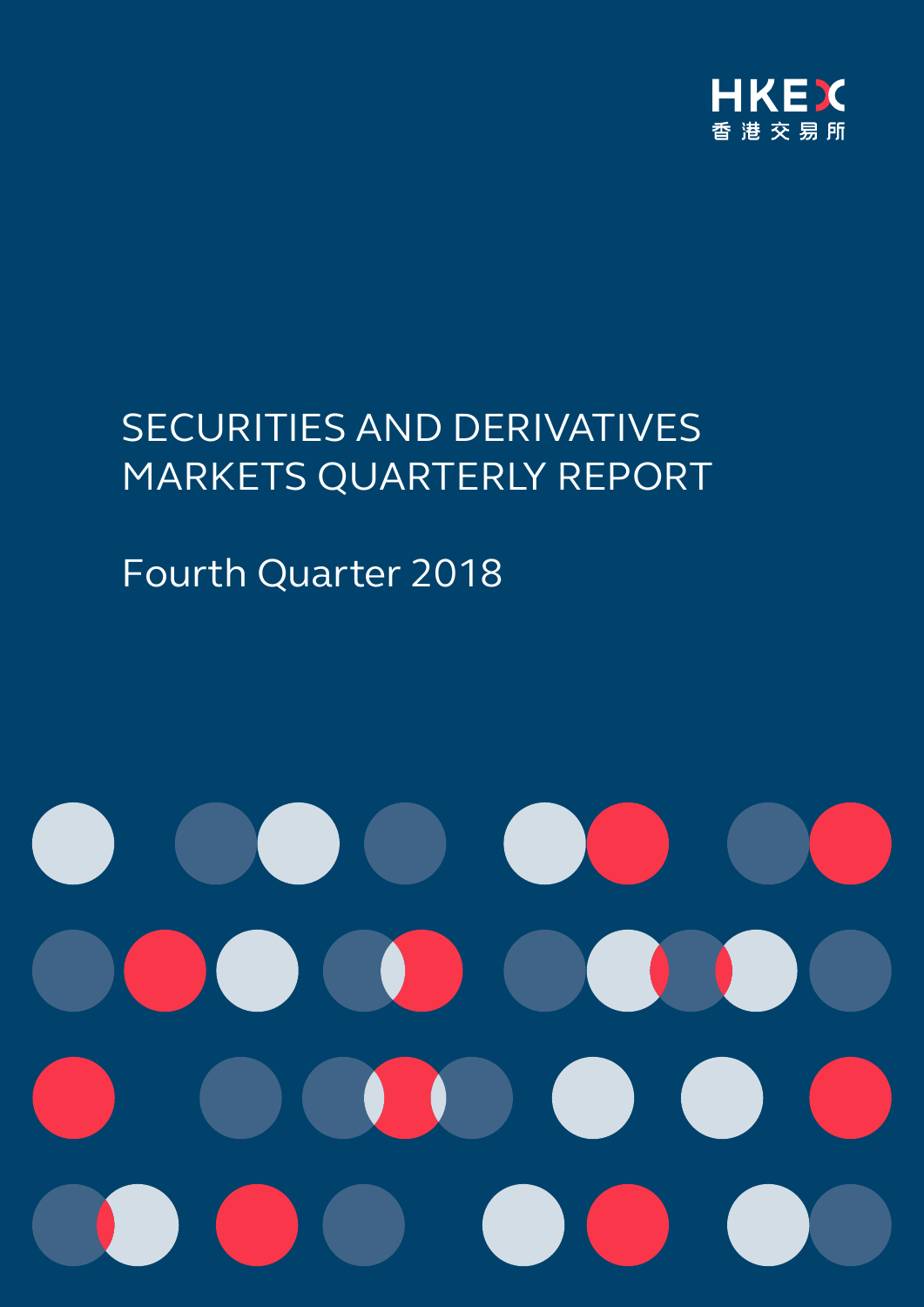### MARKET HIGHLIGHTS

#### **Market Highlights – Main Board**

| <b>Highlights</b>                      | 4th Quarter 2018    | 4th Quarter 2017    |  |
|----------------------------------------|---------------------|---------------------|--|
| No. of listed companies                | 1,926               | 1,794               |  |
| No. of listed securities               | 12,900              | 12,478              |  |
| Equities                               |                     |                     |  |
| Ordinary shares                        | 1,927               | 1,795               |  |
| Preference shares                      | 17                  | 16                  |  |
| Warrants                               | 6,765               | 6,101               |  |
| Equity                                 | $\overline{2}$      | 7                   |  |
| Derivative                             | 6,763               | 6,094               |  |
| Equity linked instrument               | 0                   | $\mathbf 0$         |  |
| Callable bull/bear contracts           | 2,847               | 3,374               |  |
| Unit trusts/mutual funds               | 149                 | 145                 |  |
| Debt securities                        | 1,195               | 1,047               |  |
| No. of trading only stocks             |                     |                     |  |
| Nasdaq stocks                          | $\bf 6$             | 6                   |  |
| iShares                                | 0                   | $\mathsf{O}\xspace$ |  |
|                                        |                     |                     |  |
| No. of trading days                    | 62                  | 61                  |  |
| Total turnover in value (HK\$mil.) *   | 5,292,292.28        | 6,500,307.96        |  |
| Total turnover in shares (mil. shs)    | 15,114,883.84       | 11,858,696.80       |  |
| Total number of trades (deals)         | 88,708,348          | 84,078,608          |  |
| Total market capitalisation (HK\$mil.) | 29,723,238.27       | 33,717,995.17       |  |
| Average P/E ratio (times)              | 10.45               | 16.34               |  |
| Average dividend yield (%)             | 3.34                | 2.79                |  |
| Number of exchange participants        |                     |                     |  |
| - Trading                              | 640                 | 622                 |  |
| - Non-trading                          | 33                  | 32                  |  |
| Turnover in value (HK\$mil.)           |                     |                     |  |
| Highest                                | 170,304.82 (02/11)  | 171,931.66 (30/11)  |  |
| Lowest                                 | 46,958.83 (28/12)   | 71,829.60 (22/12)   |  |
| Turnover in shares (mil. shs)          |                     |                     |  |
| Highest                                | 375, 151.25 (02/11) | 308,353.16 (06/12)  |  |
| Lowest                                 | 134,630.80 (19/12)  | 103,975.37 (27/12)  |  |
| Total number of trades (deals)         |                     |                     |  |
| Highest                                | 2,228,038 (02/11)   | 2,040,431 (06/12)   |  |
| Lowest                                 | 905,024 (28/12)     | 991,262 (22/12)     |  |

\* Included turnover value traded in non-HKD currency securities.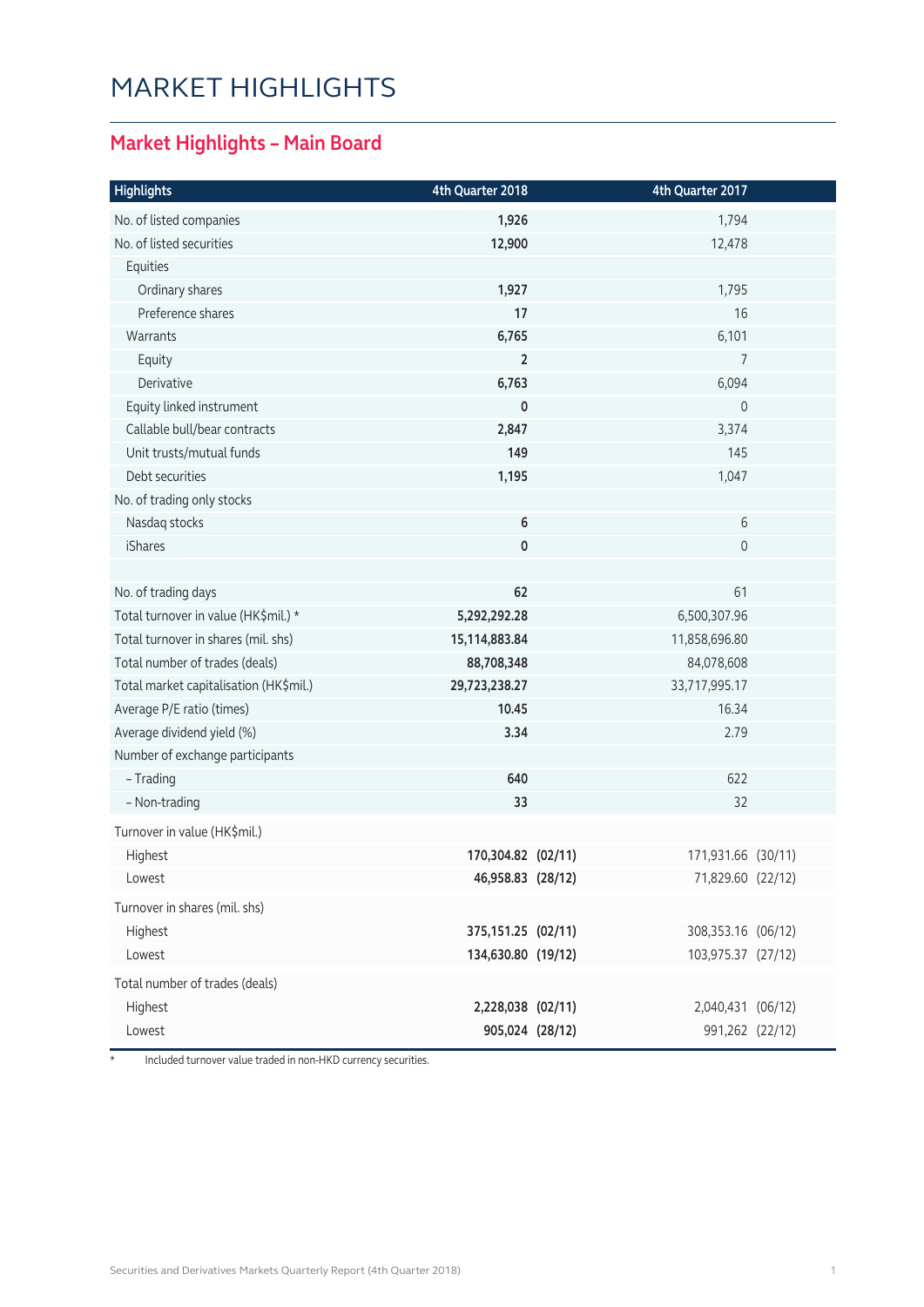### MARKET HIGHLIGHTS

#### **Market Highlights – GEM**

| <b>Highlights</b>                      | 4th Quarter 2018 |                | 4th Quarter 2017 |                |
|----------------------------------------|------------------|----------------|------------------|----------------|
| No. of listed companies                | 389              |                | 324              |                |
| No. of listed securities               | 390              |                | 325              |                |
| Equities                               | 389              |                | 324              |                |
| Warrants                               | $\mathbf{1}$     |                | 1                |                |
|                                        |                  |                |                  |                |
| No. of trading days                    | 62               |                | 61               |                |
| Total turnover in value (HK\$mil.) *   | 19,482.20        |                | 44,257.68        |                |
| Total turnover in shares (mil. shs)    | 73,429.54        |                | 120,074.53       |                |
| Total number of trades (deals)         | 864,340          |                | 1,499,343        |                |
| Total market capitalisation (HK\$mil.) | 186, 183. 32     |                | 280,841.44       |                |
| Average P/E ratio (times)              | 28.16            |                | 36.65            |                |
| Average dividend yield (%)             | 0.45             |                | 0.38             |                |
| Turnover in value (HK\$mil.)           |                  |                |                  |                |
| Highest                                |                  | 673.60 (29/11) | 1,204.48 (16/10) |                |
| Lowest                                 |                  | 209.48 (10/10) |                  | 442.90 (20/12) |
| Turnover in shares (mil. shs)          |                  |                |                  |                |
| Highest                                | 6,876.97 (04/12) |                | 3,388.84 (01/11) |                |
| Lowest                                 |                  | 557.56 (10/10) | 1,163.79 (12/12) |                |
| Total number of trades (deals)         |                  |                |                  |                |
| Highest                                |                  | 26,295 (29/11) |                  | 54,758 (16/10) |
| Lowest                                 |                  | 8,272 (10/10)  |                  | 13,584 (20/12) |

\* Included turnover value traded in non-HKD currency securities.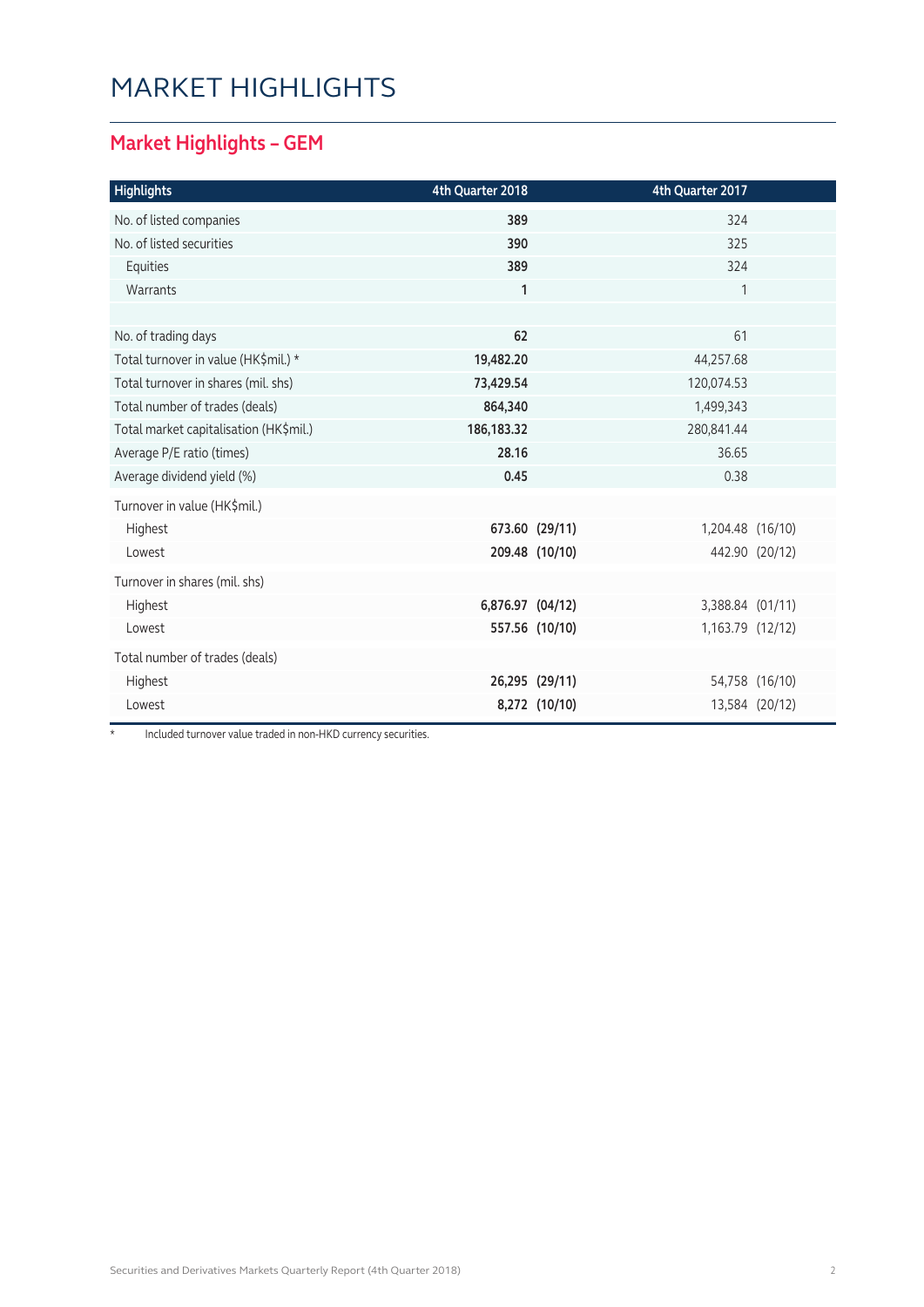### MARKET HIGHLIGHTS

#### **Derivatives Market Highlights**

| <b>Highlights</b>                                          | <b>4th Quarter</b> | <b>4th Quarter</b> |
|------------------------------------------------------------|--------------------|--------------------|
|                                                            | 2018               | 2017               |
| All futures and options products (excluding stock options) |                    |                    |
| No. of trading days                                        | 62                 | 61                 |
| Total contract volume                                      | 46,788,119         | 29,588,179         |
| Equity index products                                      | 45,866,534         | 29,221,903         |
| Equity products                                            | 393,577            | 24,443             |
| Bond Futures *                                             |                    | 130                |
| Interest rates products                                    | 74                 | 260                |
| RMB Currency products                                      | 422,353            | 201,796            |
| <b>Gold Futures</b>                                        | 100,978            | 120,805            |
| Iron Ore Futures <sup>^</sup>                              | 4,408              | 18,230             |
| London Metal Mini Futures                                  | 195                | 612                |
| Average daily contract volume                              | 754,647            | 485,052            |
|                                                            |                    |                    |
| Total open interest as at the quarter end (contracts)      | 3,381,251          | 2,851,073          |
| Equity index products                                      | 3,321,233          | 2,815,844          |
| Equity products                                            | 20,476             | 5,555              |
| Bond Futures *                                             |                    |                    |
| Interest rates products                                    | 272                | 470                |
| RMB Currency products                                      | 37,909             | 28,331             |
| <b>Gold Futures</b>                                        | 236                | 422                |
| Iron Ore Futures <sup>^</sup>                              | 1,124              | 424                |
| London Metal Mini Futures                                  |                    | 27                 |

Trading in Bond Futures commenced on 10 Apr 2017 and suspended with effect from 08 Dec 2017

^ Trading in Iron Ore Futures commenced on 13 Nov 2017

| <b>Stock options</b>                                               |            |
|--------------------------------------------------------------------|------------|
| No. of newly introduced stock options classes                      | 0<br>0     |
| No. of stock options as at the quarter end                         |            |
| <b>Class</b><br>96                                                 | 86         |
| <b>Series</b><br>36,474                                            | 31,186     |
| Total premium (HK\$mil.)<br>26,126.32                              | 26,473.83  |
| 9,305.30<br>Call                                                   | 17,523.97  |
| 16,821.02<br>Put                                                   | 8,949.86   |
| Average daily premium (HK\$mil.)<br>421.39                         | 434.00     |
| Total contract volume<br>29,028,271                                | 32,091,870 |
| Call<br>14,146,517                                                 | 17,898,721 |
| 14,881,754<br>Put                                                  | 14,193,149 |
| 468,198<br>Average daily contract volume                           | 526,096    |
| Total open interest as at the quarter end (contracts)<br>7,213,486 | 8,304,697  |
| Call<br>3,539,977                                                  | 4,591,102  |
| 3,673,509<br>Put                                                   | 3,713,595  |
| Total number of trades<br>1,283,647                                | 1,263,398  |
| Average daily number of trades<br>20,704                           | 20,711     |
| Total contracts exercised<br>2,823,552                             | 2,621,332  |
| Average premium per contract (HK\$)<br>900.03                      | 824.94     |
| Average contract per trade (contracts)<br>23                       | 25         |
| Put volume/call volume<br>1.05                                     | 0.79       |
| Average daily contract volume/open interest<br>6.5%                | 6.3%       |

| All futures and options products                      |            |            |
|-------------------------------------------------------|------------|------------|
| $\top$ otal contract volume $\top$                    | 75,816,390 | 61.680.049 |
| Total open interest as at the quarter end (contracts) | 10,594,737 | 11.155.770 |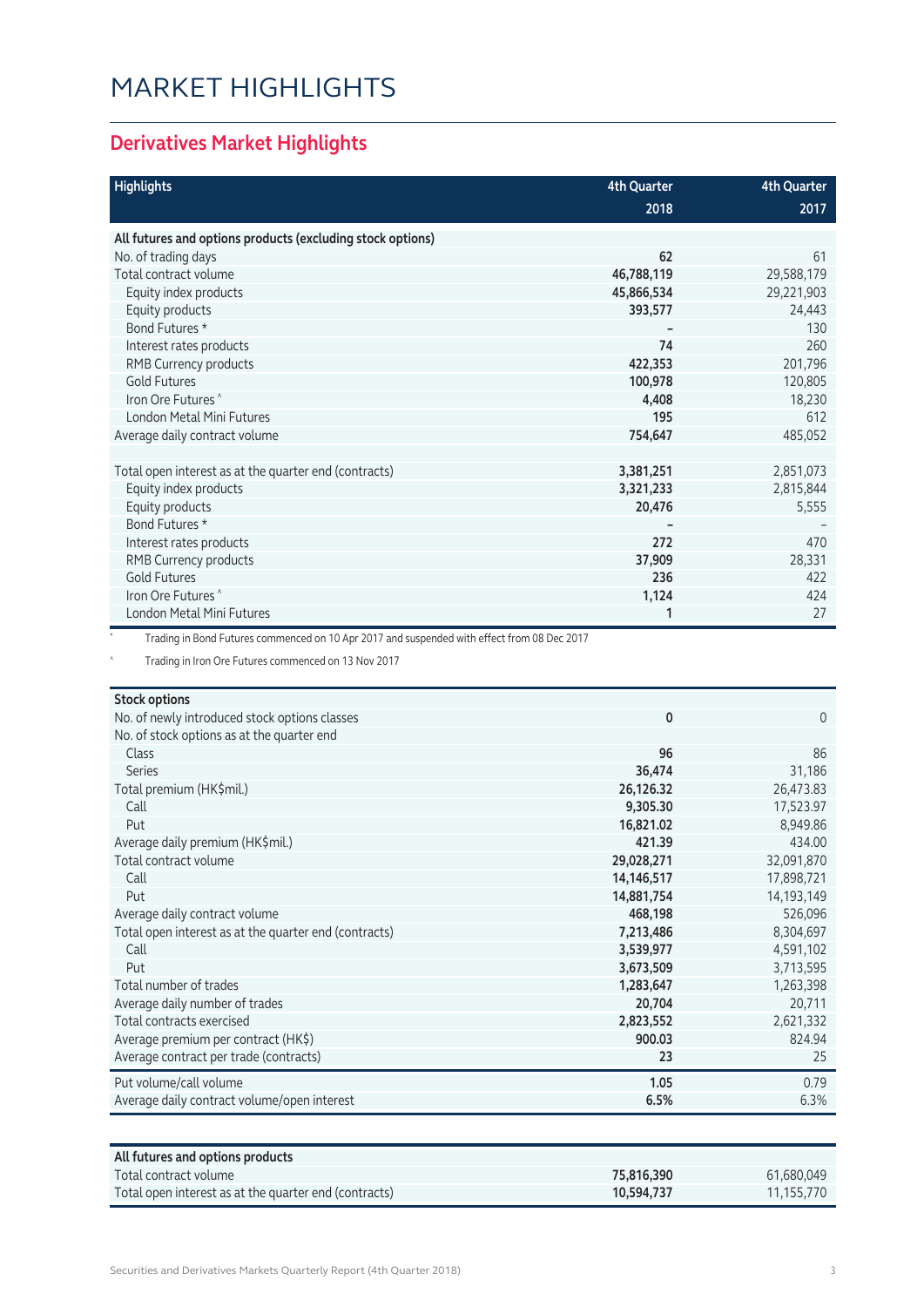#### **Clearing and Settlement Statistics**

| <b>Securities Market</b>                                                        | 4th Quarter 2018 | 4th Quarter 2017 |
|---------------------------------------------------------------------------------|------------------|------------------|
| Average Daily Exchange Trades Handled by CCASS                                  |                  |                  |
| - Number of trades                                                              | 1,444,003        | 1,402,286        |
| - Value of trades (HK\$bil.)                                                    | 85.4             | 107.1            |
| - Share quantity Involved (bil shares)                                          | 245.0            | 196.4            |
| Average Daily Settlement Instructions ("SIs") Settled by CCASS                  |                  |                  |
| - Number of SIs                                                                 | 98,625           | 100,956          |
| - Value of SIs (HK\$bil.)                                                       | 225.6            | 248.5            |
| - Share quantity involved (bil. Shares)                                         | 47.2             | 52.0             |
| Average Daily Investor SIs ("ISIs") Settled by CCASS                            |                  |                  |
| - Number of ISIs                                                                | 214              | 352              |
| - Value of ISIs (HK\$mil.)                                                      | 187.9            | 241.2            |
| - Share quantity involved (mil. shares)                                         | 54.0             | 80.7             |
| Average Daily Settlement Efficiency of CNS Stock Positions on Due Day (T+2) (%) | 99.92            | 99.89            |
| Average Daily Settlement Efficiency of CNS Stock Positions                      |                  |                  |
| on the Day following the Due Day (T+3) (%)                                      | 99.99            | 99.99            |
| Average Daily Buy-ins Executed on T+3                                           |                  |                  |
| - Number of brokers involved                                                    | 4                | 5                |
| - Number of buy-ins                                                             | 5                | 4                |
| - Value of buy-ins (HK\$mil)                                                    | 2.6              | 2.5              |
| Shares Deposited in the CCASS Depository *                                      |                  |                  |
| - Number of shares (bil shares)                                                 | 6,644.4          | 6,404.2          |
| - Percentage of total issued shares of the admitted securities                  | 76.15            | 75.30            |
| - Value of shares (HK\$bil)                                                     | 18,815.1         | 21,768.7         |
| - Percentage of the total market capitalisation of the admitted securities      | 58.78            | 58.70            |

| <b>Derivatives Market</b>                 | 4th Quarter 2018 | 4th Quarter 2017 |
|-------------------------------------------|------------------|------------------|
| Open Interest                             |                  |                  |
| - Equity Index Futures                    | 708,430          | 475,151          |
| - Stock Futures                           | 20,476           | 5,555            |
| - 5-Year MOF T-Bond Futures ^             |                  |                  |
| - Interest Rates Futures                  | 272              | 470              |
| - RMB Currency Futures                    | 32,284           | 25,218           |
| - Gold Futures                            | 236              | 422              |
| - Iron Ore Futures <sup>M</sup>           | 1,124            | 424              |
| - London Metal Mini Futures               |                  | 27               |
| - Equity Index Options                    | 2,612,803        | 2,340,693        |
| - Stock Options                           | 7,213,486        | 8,304,697        |
| - RMB Currency Options                    | 5,625            | 3,113            |
| <b>Cumulative Stock Options Exercised</b> |                  |                  |
| - Share quantity involved (mil. shs)      | 2,453            | 2,470            |
| - Value of shares (HK\$bil.)              | 64               | 66               |

\* Share quantity and market value of securities in non-HKD currency are included

^ Trading in 5-Year MOF T-Bond Futures commenced on 10 Apr 2017 and suspended with effect from 08 Dec 2017

^^ Trading in Iron Ore Futures commenced on 13 Nov 2017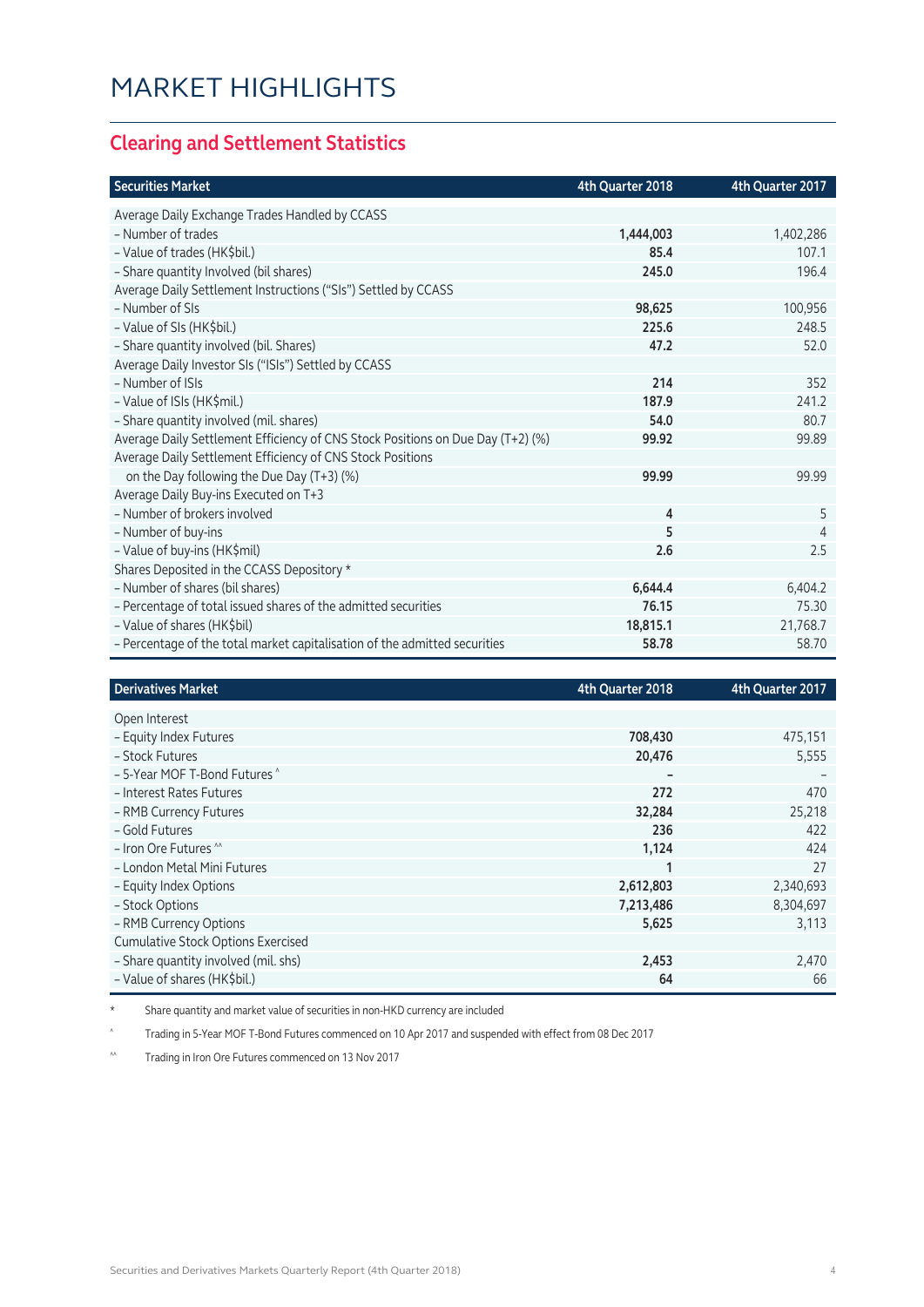#### **Equity Turnover**

|      |                | <b>Share</b> | Value        |              |
|------|----------------|--------------|--------------|--------------|
|      |                | (mil. shs)   | (HK\$ mil.)  | No. of deals |
| 2017 | Q4             | 905,785.89   | 4,868,645.15 | 66,454,083   |
| 2018 | Q <sub>1</sub> | 922,529.87   | 6,442,430.45 | 82,448,315   |
|      | Q <sub>2</sub> | 764,395.06   | 4,893,924.22 | 74,184,981   |
|      | Q3             | 662,200.49   | 4,350,400.73 | 70,039,018   |
|      | Q4             | 586,848.27   | 3,646,713.37 | 64,855,996   |

### **Equity Trading Statistics**

|      |                | No. of<br>trading days | Average daily<br>turnover (HK\$ mil.) | Average<br>value per deal |
|------|----------------|------------------------|---------------------------------------|---------------------------|
| 2017 | Q4             | 61                     | 79,813.85                             | 73,263                    |
| 2018 | Q1             | 61                     | 105,613.61                            | 78,139                    |
|      | Q <sub>2</sub> | 60                     | 81,565.40                             | 65,969                    |
|      | Q <sub>3</sub> | 63                     | 69,053.98                             | 62,114                    |
|      | Q4             | 62                     | 58,817.96                             | 56,228                    |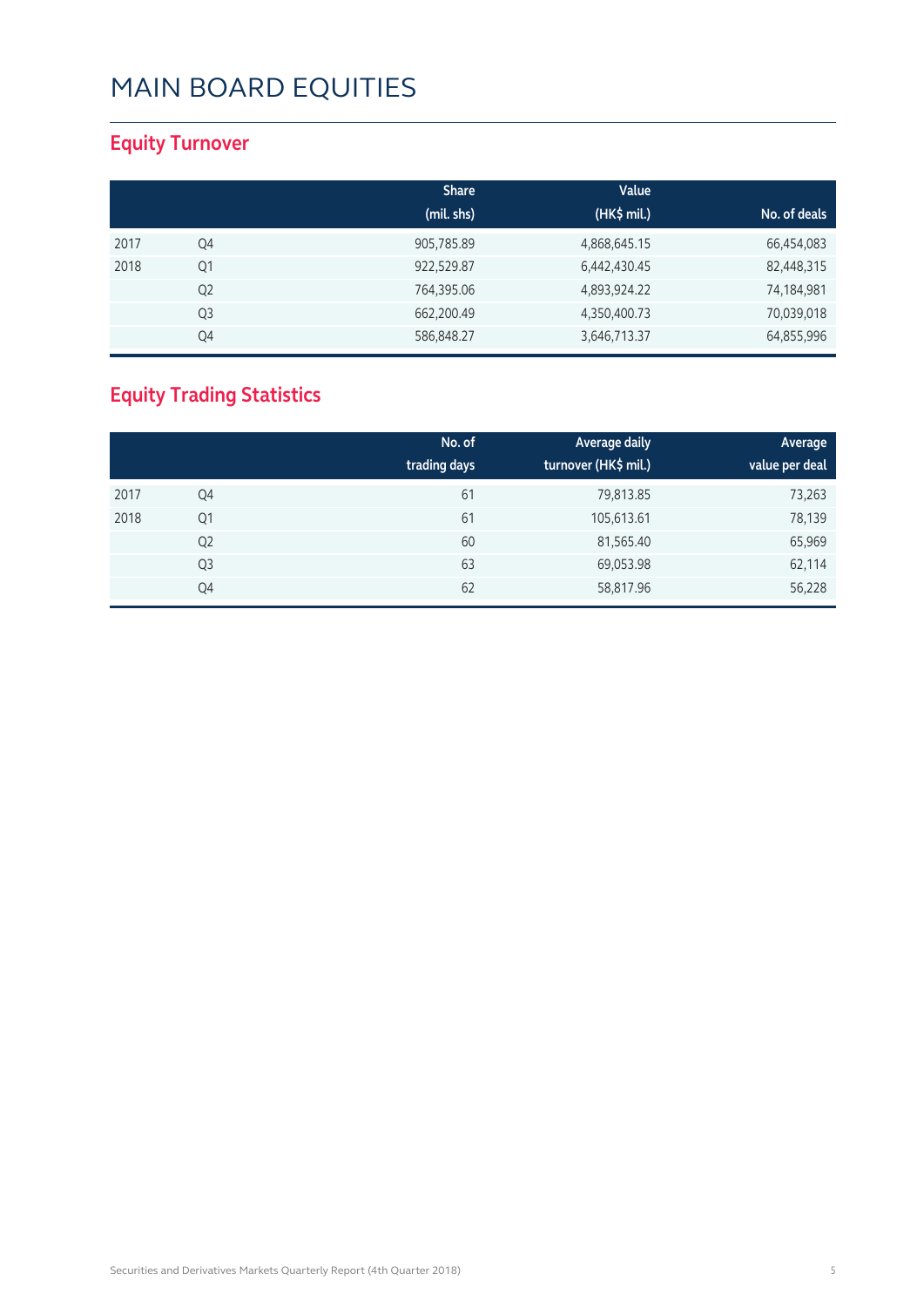#### **20 Most Advanced Stocks**

for 4th quarter 2018

| Code  | <b>Stock</b>           | End of Dec 2018 | End of Sep 2018         | % up                 |
|-------|------------------------|-----------------|-------------------------|----------------------|
| 00395 | SMARTAC GP CH          | 0.900           | 0.116                   | 675.86               |
| 01723 | <b>HK ASIA HLDGS</b>   | 6.500           | 2.000                   | 225.00               |
| 01460 | <b>ICO GROUP</b>       | 0.102           | 0.040                   | 155.00               |
| 01682 | <b>HUALONGJINKONG</b>  | 1.130           | 0.450                   | 151.11               |
| 06133 | <b>VITAL MOBILE</b>    | 0.660           | 0.280                   | 135.71               |
| 06833 | <b>SINCO PHARMA</b>    | 0.365           | 0.156                   | 133.97               |
| 03355 | <b>ASMC</b>            | 1.470           | 0.790                   | 86.08                |
| 06118 | <b>AUSTAR</b>          | 5.660           | 3.080                   | 83.77                |
| 06182 | <b>TWINTEK</b>         | 0.550           | 0.300                   | 83.33                |
| 01993 | <b>ASIARAY</b>         | 4.210           | $\overline{A}$<br>2.378 | 77.04                |
| 00202 | EVERCHINA INT'L        | 0.280           | 0.159                   | 76.10                |
| 00903 | <b>TPV TECHNOLOGY</b>  | 1.200           | 0.690                   | 73.91                |
| 00542 | <b>TFG INTL GP</b>     | 0.390           | 0.225                   | 73.33                |
| 01572 | <b>CHINA ART FIN</b>   | 1.320           | 0.780                   | 69.23                |
| 00326 | <b>CHINA STAR ENT</b>  | 0.870           | 0.530                   | 64.15                |
| 01133 | <b>HARBIN ELECTRIC</b> | 3.990           | 2.460                   | 62.20                |
| 01629 | <b>MENGKE HLDGS</b>    | 1.840           | 1.140                   | 61.40                |
| 01360 | MEGAEXPO HLDG          | 3.550           | 2.240                   | 58.48                |
| 01165 | <b>SFCE</b>            | 0.520           | 0.335                   | 55.22                |
| 00621 | <b>TAUNG GOLD</b>      | 0.068           | 0.044                   | 54.55                |
|       |                        |                 |                         | <b>Closing price</b> |

A Adjusted

#### **20 Most Declined Stocks**

for 4th quarter 2018

|                |       |                        |                 | <b>Closing price</b> |                            |
|----------------|-------|------------------------|-----------------|----------------------|----------------------------|
| Rank           | Code  | <b>Stock</b>           | End of Dec 2018 | End of Sep 2018      | % down                     |
| 1              | 01166 | SOLARTECH INT'L        | 0.080           | 0.950                | $-91.58$                   |
| $\overline{2}$ | 01462 | <b>GOLD-FIN HLDG</b>   | 0.425           | 1.780                | $-76.12$                   |
| 3              | 02022 | <b>DIGIT HOLLYWOOD</b> | 0.275           | 1.040                | $-73.56$                   |
| $\overline{4}$ | 02366 | <b>SMI CULTURE</b>     | 0.130           | 0.475                | $-72.63$                   |
| 5              | 00691 | <b>SHANSHUI CEMENT</b> | 2.110           | 6.290                | $-66.45$                   |
| 6              | 00885 | <b>RENTIAN TECH</b>    | 0.074           | 0.219                | $-66.21$                   |
| 7              | 01363 | <b>CTEG</b>            | 0.315           | 0.910                | $-65.38$                   |
| 8              | 01555 | MIE HOLDINGS           | 0.074           | 0.199                | $-62.81$                   |
| 9              | 01357 | <b>MEITU</b>           | 2.190           | 5.480                | $-60.04$                   |
| 10             | 00485 | <b>CHINASINOSTAR</b>   | 0.036           | 0.089                | $-59.55$                   |
| 11             | 00164 | CHINA BAOLI TEC        | 0.245           | 0.600                | $-59.17$                   |
| 12             | 06828 | <b>BG BLUE SKY</b>     | 0.225           | 0.550                | $-59.09$                   |
| 13             | 02700 | <b>GREEN INTL HLDG</b> | 0.048           | 0.115                | $-58.26$                   |
| 14             | 01007 | <b>LONGHUI INTL</b>    | 0.107           | 0.255                | $-58.04$                   |
| 15             | 01831 | <b>SHIFANG HLDG</b>    | 0.054           | 0.126                | $-57.14$                   |
| 16             | 01106 | <b>SINO HAIJING</b>    | 0.117           | 0.270                | $-56.67$                   |
| 17             | 01499 | <b>LEAP HLDGS GP</b>   | 0.300           | 0.670                | $-55.22$                   |
| 18             | 01263 | <b>PC PARTNER</b>      | 1.740           | 3.870                | $-55.04$                   |
| 19             | 00904 | <b>CHINA GREEN-NEW</b> | 0.164           | 0.360                | $\overline{A}$<br>$-54.44$ |
| 20             | 01114 | <b>BRILLIANCE CHI</b>  | 5.830           | 12.660               | $-53.95$                   |

A Adjusted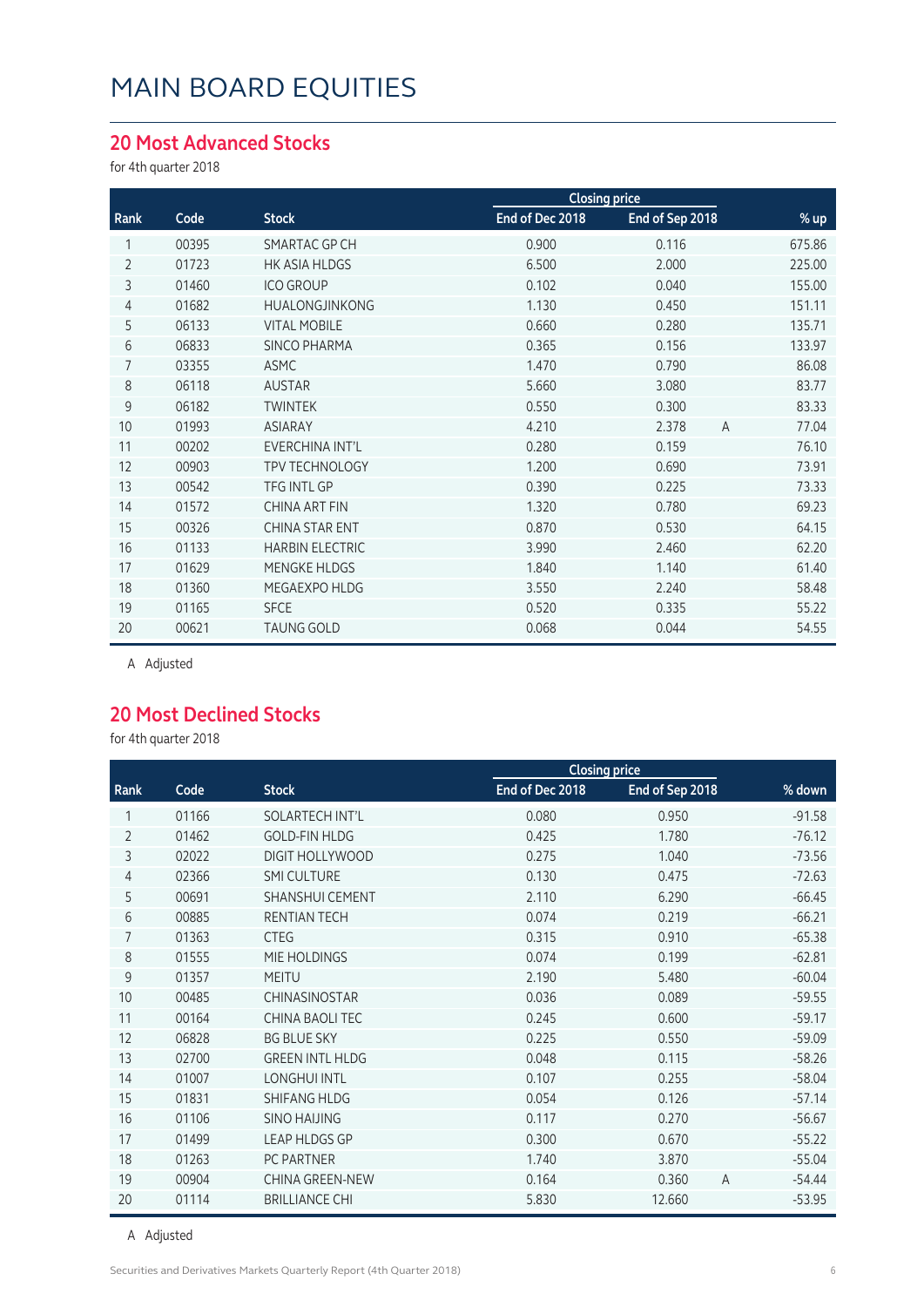#### **20 Most Active Stocks by Value**

for 4th quarter 2018

| Rank           | Code  | <b>Stock</b>         | Turnover (HK\$ mil.) | % of total |
|----------------|-------|----------------------|----------------------|------------|
| 1              | 00700 | <b>TENCENT</b>       | 476,161.45           | 13.06      |
| $\overline{2}$ | 02318 | PING AN              | 180,943.25           | 4.96       |
| 3              | 00939 | CCB                  | 110,062.84           | 3.02       |
| 4              | 01299 | AIA                  | 92,023.74            | 2.52       |
| 5              | 00005 | <b>HSBC HOLDINGS</b> | 83,768.00            | 2.30       |
| 6              | 00941 | <b>CHINA MOBILE</b>  | 81,789.46            | 2.24       |
| 7              | 01398 | <b>ICBC</b>          | 73,178.37            | 2.01       |
| 8              | 00883 | CNOOC                | 63,279.02            | 1.74       |
| 9              | 00388 | <b>HKEX</b>          | 59,860.97            | 1.64       |
| 10             | 03988 | <b>BANK OF CHINA</b> | 55,556.32            | 1.52       |
| 11             | 00175 | <b>GEELY AUTO</b>    | 48,243.32            | 1.32       |
| 12             | 00386 | SINOPEC CORP         | 48,193.08            | 1.32       |
| 13             | 00027 | <b>GALAXY ENT</b>    | 46,456.64            | 1.27       |
| 14             | 02382 | <b>SUNNY OPTICAL</b> | 44,871.51            | 1.23       |
| 15             | 03968 | <b>CM BANK</b>       | 44,286.13            | 1.21       |
| 16             | 00857 | PETROCHINA           | 40,492.67            | 1.11       |
| 17             | 01093 | <b>CSPC PHARMA</b>   | 35,553.66            | 0.97       |
| 18             | 02628 | <b>CHINA LIFE</b>    | 34,552.02            | 0.95       |
| 19             | 01918 | <b>SUNAC</b>         | 32,450.48            | 0.89       |
| 20             | 01288 | ABC                  | 32,035.47            | 0.88       |
| Total          |       |                      | 1,683,758.39         | 46.17      |

#### **20 Most Active Stock by Shares**

for 4th quarter 2018

| Rank           | Code  | <b>Stock</b>           | Turnover (mil. shs) | % of total |
|----------------|-------|------------------------|---------------------|------------|
| 1              | 00788 | <b>CHINA TOWER</b>     | 20,304.79           | 3.46       |
| $\overline{2}$ | 01106 | <b>SINO HAIJING</b>    | 18,816.31           | 3.21       |
| 3              | 00939 | CCB                    | 17,192.97           | 2.93       |
| 4              | 03988 | <b>BANK OF CHINA</b>   | 16,611.36           | 2.83       |
| 5              | 01398 | <b>ICBC</b>            | 13,537.98           | 2.31       |
| 6              | 00621 | <b>TAUNG GOLD</b>      | 9,432.42            | 1.61       |
| $\overline{7}$ | 01288 | ABC                    | 9,169.84            | 1.56       |
| 8              | 00395 | SMARTAC GP CH          | 9,139.19            | 1.56       |
| 9              | 00386 | SINOPEC CORP           | 7,364.50            | 1.25       |
| 10             | 00279 | <b>FREEMAN FINTECH</b> | 7,353.81            | 1.25       |
| 11             | 00857 | PETROCHINA             | 7,097.03            | 1.21       |
| 12             | 06828 | <b>BG BLUE SKY</b>     | 7,018.39            | 1.20       |
| 13             | 03800 | <b>GCL-POLY ENERGY</b> | 5,905.61            | 1.01       |
| 14             | 00136 | <b>HENGTEN NET</b>     | 4,718.46            | 0.80       |
| 15             | 00883 | <b>CNOOC</b>           | 4,687.42            | 0.80       |
| 16             | 01177 | <b>SINO BIOPHARM</b>   | 3,875.84            | 0.66       |
| 17             | 01178 | <b>HUIYIN HLDGS GP</b> | 3,830.44            | 0.65       |
| 18             | 00728 | CHINA TELECOM          | 3,783.51            | 0.64       |
| 19             | 00275 | MASTER GLORY GP        | 3,773.11            | 0.64       |
| 20             | 01060 | <b>ALI PICTURES</b>    | 3,684.12            | 0.63       |
| Total          |       |                        | 177,297.09          | 30.21      |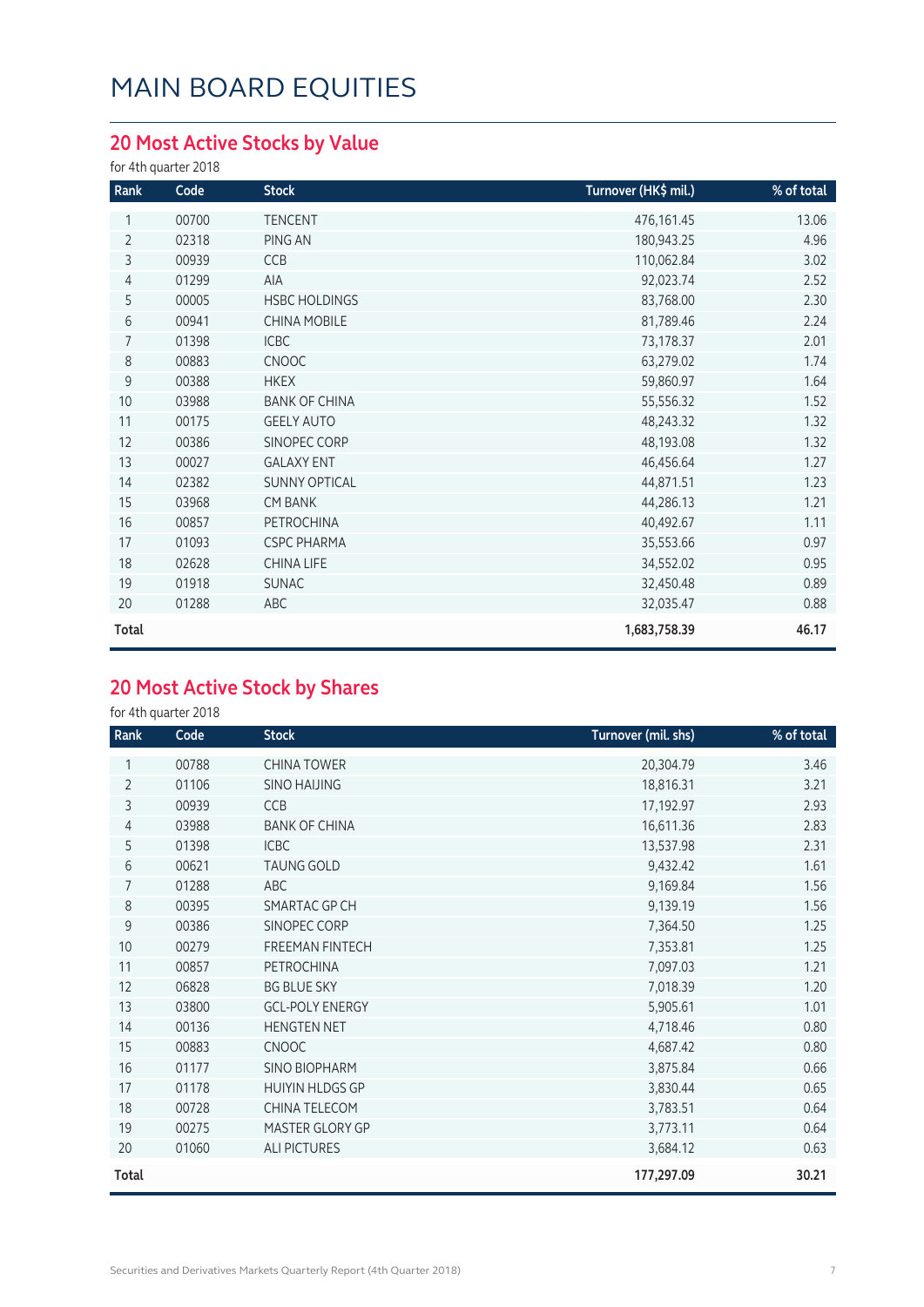#### **Market Capitalisation of Listed Companies for Main Board**

|      |                | HK\$ mil.        |
|------|----------------|------------------|
| 2017 | Q4             | 33,717,995.17    |
| 2018 | Q1             | 34, 138, 548. 54 |
|      | Q <sub>2</sub> | 32,855,932.37    |
|      | Q3             | 31,956,761.39    |
|      | 04             | 29,723,238.27    |

#### **Market Capitalisation by Hang Seng Industry Classification System\* – Main Board**

Quarter-end figures



\* Hang Seng Industry Classification System (HSICS) is provided by Hang Seng Indexes Company Limited. Note: New Hang Seng Industry Classification System took effect on 9 September 2013.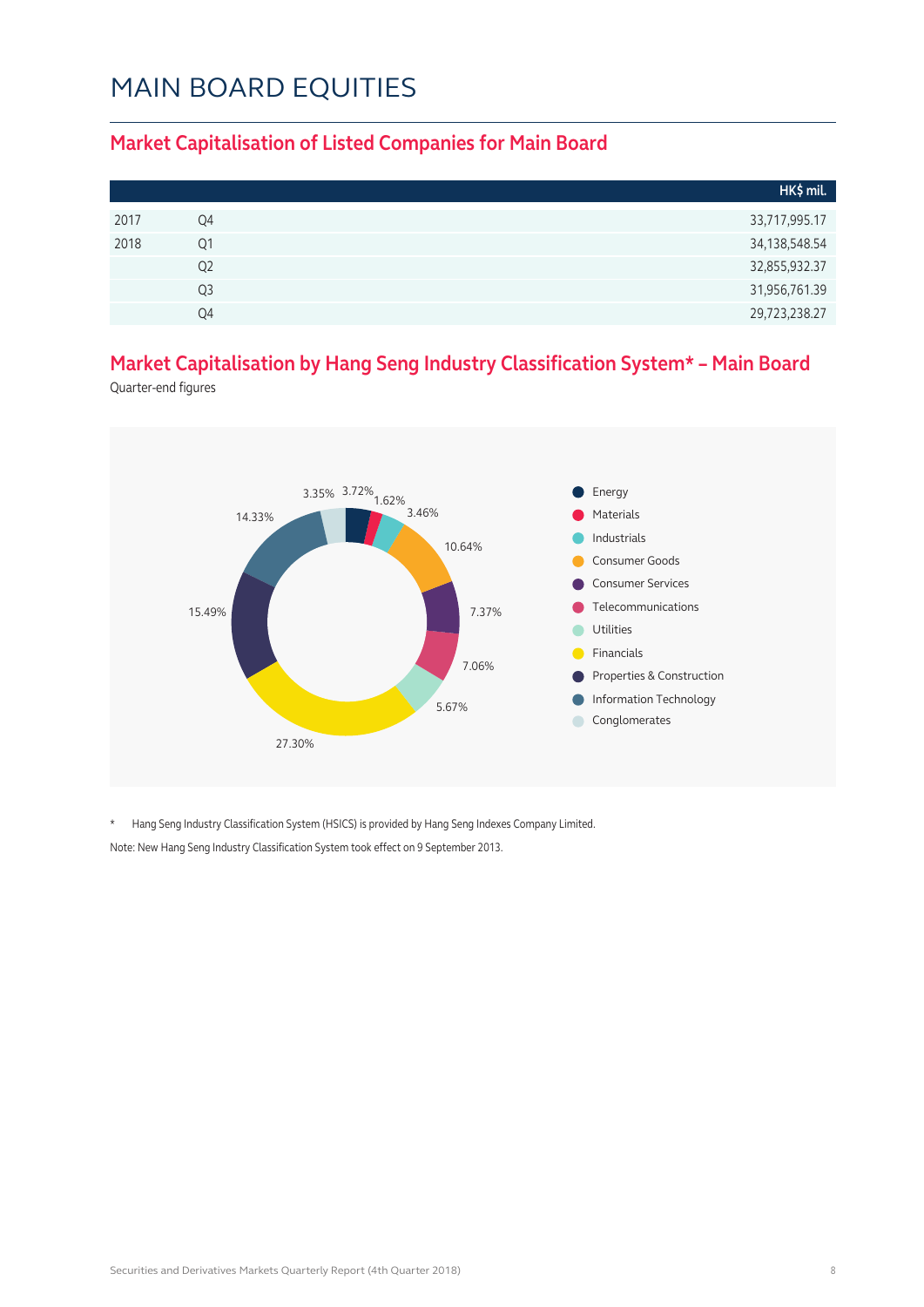#### **50 Leading Companies by Market Capitalisation**

as at the 4th quarter end 2018

|                     |       | <b>Market capitalisation</b>                            |               |                    |  |
|---------------------|-------|---------------------------------------------------------|---------------|--------------------|--|
| Rank                | Code  | Company                                                 | (HK\$ mil.)   | % of market total  |  |
| 1                   | 00700 | Tencent Holdings Ltd.                                   | 2,989,362.44  | 10.06              |  |
| $\overline{2}$      | 00939 | China Construction Bank Corporation - H Shares          | 1,553,095.89  | 5.23               |  |
| 3                   | 00941 | China Mobile I td.                                      | 1,542,827.64  | 5.19               |  |
| 4                   | 00005 | <b>HSBC Holdings plc</b>                                | 1,319,344.73  | 4.44               |  |
| 5                   | 01299 | AIA Group Ltd.                                          | 785,009.15    | 2.64               |  |
| 6                   | 00883 | CNOOC Ltd.                                              | 540,234.22    | 1.82               |  |
| 7                   | 02318 | Ping An Insurance (Group) Co. of China, Ltd. - H Shares | 514,999.94    | 1.73               |  |
| 8                   | 01398 | Industrial and Commercial Bank of China Ltd. - H Shares | 485,178.71    | 1.63               |  |
| $\mathsf 9$         | 02378 | Prudential plc *                                        |               | 357,840.13<br>N.A. |  |
| 10                  | 00267 | CITIC Ltd.                                              | 357,228.43    | 1.20               |  |
| 11                  | 00011 | Hang Seng Bank Ltd.                                     | 336,101.95    | 1.13               |  |
| 12                  | 00016 | Sun Hung Kai Properties Ltd.                            | 323,322.97    | 1.09               |  |
| 13                  | 02388 | BOC Hong Kong (Holdings) Ltd.                           | 307,667.91    | 1.04               |  |
| 14                  | 03333 | China Evergrande Group                                  | 307,486.93    | 1.03               |  |
| 15                  | 00688 | China Overseas Land & Investment Ltd.                   | 294,721.82    | 0.99               |  |
| 16                  | 01810 | Xiaomi Corporation - W                                  | 291,702.81    | 0.98               |  |
| 17                  | 00001 | CK Hutchison Holdings Ltd.                              | 289,989.29    | 0.98               |  |
| 18                  | 00388 | Hong Kong Exchanges and Clearing Ltd.                   | 283,393.22    | 0.95               |  |
| 19                  | 03988 | Bank of China Ltd. - H Shares                           | 282,643.29    | 0.95               |  |
| 20                  | 01928 | Sands China Ltd.                                        | 277,163.64    | 0.93               |  |
| 21                  | 00762 | China Unicom (Hong Kong) Ltd.                           | 255,800.32    | 0.86               |  |
| 22                  | 00066 | MTR Corporation Ltd.                                    | 252,917.04    | 0.85               |  |
| 23                  | 00003 | Hong Kong and China Gas Co. Ltd., The                   | 249,259.86    | 0.84               |  |
| 24                  | 03690 | Meituan Dianping - W                                    | 241,130.18    | 0.81               |  |
| 25                  | 00945 | Manulife Financial Corporation *                        |               | 233,890.90<br>N.A. |  |
| 26                  | 00002 | CLP Holdings Ltd.                                       | 223,590.88    | 0.75               |  |
| 27                  | 00027 | Galaxy Entertainment Group Ltd.                         | 215,323.41    | 0.72               |  |
| 28                  | 03328 | Bank of Communications Co., Ltd. - H Shares             | 213,922.48    | 0.72               |  |
| 29                  | 01113 | CK Asset Holdings Ltd.                                  | 211,631.85    | 0.71               |  |
| 30                  | 01109 | China Resources Land Ltd.                               | 208,621.28    | 0.70               |  |
| 31                  | 02007 | Country Garden Holdings Co. Ltd.                        | 206,276.92    | 0.69               |  |
| 32                  | 02888 | <b>Standard Chartered PLC</b>                           | 196,661.55    | 0.66               |  |
| 33                  | 00012 | Henderson Land Development Co. Ltd.                     | 171,649.18    | 0.58               |  |
| 34                  | 01972 | Swire Properties Ltd.                                   | 160,875.00    | 0.54               |  |
| 35                  | 01038 | CK Infrastructure Holdings Ltd.                         | 157,185.09    | 0.53               |  |
| 36                  | 00386 | China Petroleum & Chemical Corporation - H Shares       | 142,620.12    | 0.48               |  |
| 37                  | 01997 | Wharf Real Estate Investment Co. Ltd.                   | 142,247.25    | 0.48               |  |
| 38                  | 00384 | China Gas Holdings Ltd.                                 | 141,493.97    | 0.48               |  |
| 39                  | 00960 | Longfor Group Holdings Ltd.                             | 138,937.37    | 0.47               |  |
| 40                  | 02313 | Shenzhou International Group Holdings Ltd.              | 133,410.99    | 0.45               |  |
| 41                  | 03968 | China Merchants Bank Co., Ltd. - H Shares               | 131,758.86    | 0.44               |  |
| 42                  | 00175 | Geely Automobile Holdings Ltd.                          | 123,946.25    | 0.42               |  |
| 43                  | 02628 | China Life Insurance Co. Ltd. - H Shares                | 123,821.15    | 0.42               |  |
| 44                  | 00006 | Power Assets Holdings Ltd.                              | 116,317.26    | 0.39               |  |
| 45                  | 00019 | Swire Pacific Ltd.                                      | 113,803.76    | 0.38               |  |
| 46                  | 01918 | Sunac China Holdings Ltd.                               | 112,333.55    | 0.38               |  |
| 47                  | 00017 | New World Development Co. Ltd.                          | 105,680.61    | 0.36               |  |
| 48                  | 01288 | Agricultural Bank of China Ltd. - H Shares              | 105,434.16    | 0.35               |  |
| 49                  | 00857 | PetroChina Co. Ltd. - H Shares                          | 102,962.63    | 0.35               |  |
| 50                  | 02020 | ANTA Sports Products Ltd.                               | 100,818.15    | 0.34               |  |
| <b>Total</b>        |       |                                                         | 17,881,906.08 | 60.16              |  |
| <b>Market Total</b> |       |                                                         | 29,723,238.27 | 100.00             |  |

Notes:

\* not included in Market Total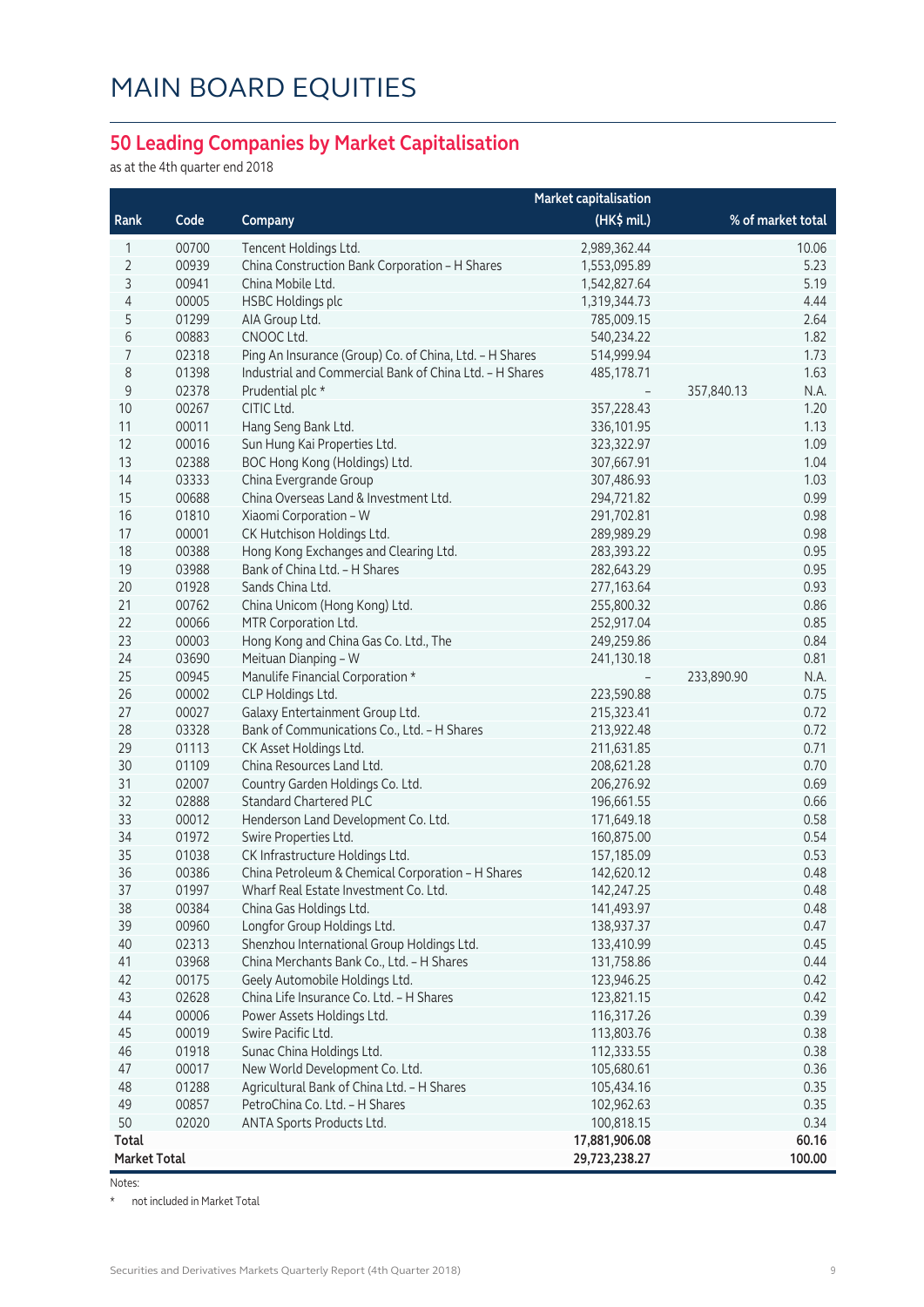#### **Short Selling (value)**

|      |    | Short selling turnover (HK\$ mil.) | Market turnover (HK\$ mil.) * | % of market total |
|------|----|------------------------------------|-------------------------------|-------------------|
| 2017 | Q4 | 648,919.41                         | 6,544,565.64                  | 9.92              |
| 2018 | Q1 | 988,343.62                         | 8,909,838.11                  | 11.09             |
|      | Q2 | 772,146.39                         | 6,410,882.11                  | 12.04             |
|      | Q3 | 786,746.65                         | 5,790,267.37                  | 13.59             |
|      | Q4 | 777,054.26                         | 5,311,774.48                  | 14.63             |

**Included Market total for Main Board and GEM** 

#### **Short Selling (share)**

|      |    | Short selling turnover (mil. shs) | Market turnover (mil. shs) * | % of market total |
|------|----|-----------------------------------|------------------------------|-------------------|
| 2017 | Q4 | 52,727.59                         | 11,978,771.34                | 0.44              |
| 2018 | Q1 | 73,962.52                         | 15,407,195.88                | 0.48              |
|      | Q2 | 62,536.85                         | 12,221,529.12                | 0.51              |
|      | Q3 | 63,962.52                         | 12,829,760.90                | 0.50              |
|      | Q4 | 64,067.68                         | 15,188,313.38                | 0.42              |

Included Market total for Main Board and GEM

#### **New Listing Companies Statistics**

|      |                | No. of newly<br>listed companies | No. of companies<br>transferred from GEM * | <b>Funds raised</b><br>(HK\$ mil.) $*$ |
|------|----------------|----------------------------------|--------------------------------------------|----------------------------------------|
| 2017 | Q4             | 30                               | 5                                          | 39,356.51                              |
| 2018 | Q1             | 31                               | 5                                          | 22,173.45                              |
|      | Q <sub>2</sub> | 20                               |                                            | 26,033.23                              |
|      | Q3             | 40                               |                                            | 190,338.13                             |
|      | Q4             | 42                               |                                            | 44,400.75                              |

Included only the transfers of listing from GEM to Main Board pursuant to the revised Rule 9.24 of GEM Listing Rules and to the new Chapter 9A of the Main Board Listing Rules effective from 1 July 2008

All funds raised are attributed to the initial public offers of newly listed companies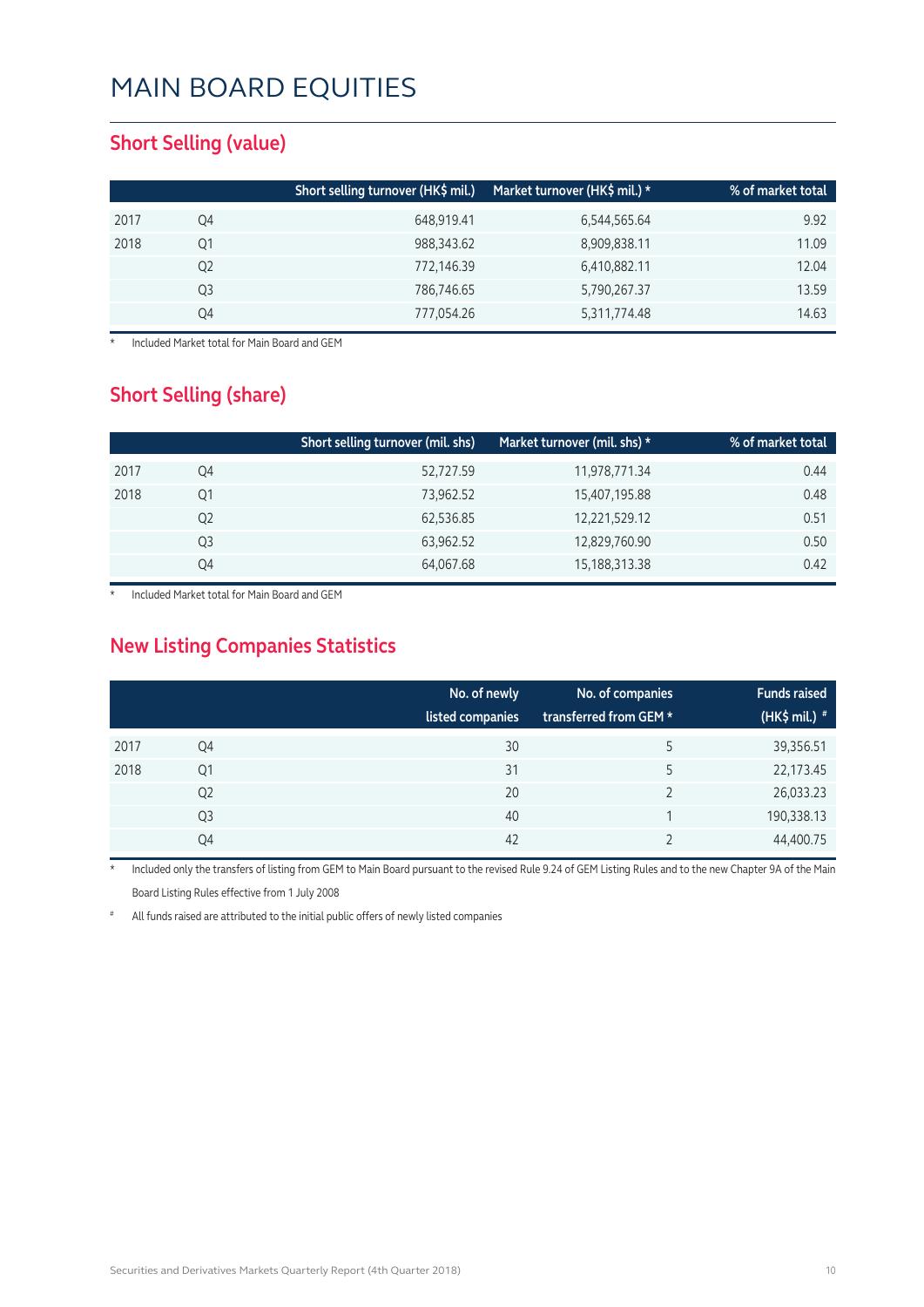#### **Newly Listed Companies**

for 4th quarter 2018

| Code         | Company                                                      | <b>Listing date</b> | No. of issued shares | Funds raised (HK\$ mil.) |
|--------------|--------------------------------------------------------------|---------------------|----------------------|--------------------------|
| 01781        | Sun Cheong Creative Development Holdings Ltd.                | 2018/10/04          | 540,000,000          | 148.50                   |
| 01736        | China Parenting Network Holdings Ltd. *                      | 2018/10/08          | 1,025,662,000        |                          |
| 01540        | Left Field Printing Group Ltd.                               | 2018/10/08          | 506,909,823          | 105.00                   |
| 01809        | Prinx Chengshan (Cayman) Holding Ltd.                        | 2018/10/09          | 635,000,000          | 795.15                   |
| 06111        | DaFa Properties Group Ltd.                                   | 2018/10/11          | 827,880,000          | 957.10                   |
| 01772        | Ganfeng Lithium Co., Ltd. - H Shares                         | 2018/10/11          | 200,185,800          | 3,303.07                 |
| 03990        | Midea Real Estate Holding Ltd.                               | 2018/10/11          | 1,190,567,000        | 3,239.64                 |
| 01939        | Tokyo Chuo Auction Holdings Ltd.                             | 2018/10/11          | 500,000,000          | 144.78                   |
| 01894        | Hang Yick Holdings Co. Ltd.                                  | 2018/10/12          | 760,000,000          | 161.50                   |
| 01741        | Shing Chi Holdings Ltd.                                      | 2018/10/16          | 800,000,000          | 125.00                   |
| 01653        | MOS House Group Ltd.                                         | 2018/10/19          | 2,000,000,000        | 95.00                    |
| 01825        | Sterling Group Holdings Ltd.                                 | 2018/10/19          | 800,000,000          | 91.20                    |
| 01034        | Fullwealth Construction Holdings Co. Ltd.                    | 2018/10/30          | 1,600,000,000        | 128.00                   |
| 01801        | Innovent Biologics, Inc. - B                                 | 2018/10/31          | 1,153,602,710        | 3,799.79                 |
| 01712        | Dragon Mining Ltd.                                           | 2018/11/05          | 138,840,613          | 101.50                   |
| 01755        | Xinchengyue Holdings Ltd.                                    | 2018/11/06          | 820,000,000          | 638.00                   |
| 03616        | Ever Reach Group (Holdings) Co. Ltd.                         | 2018/11/12          | 1,200,000,000        | 372.00                   |
| 01835        | Shanghai Realway Capital Assets Management Co., Ltd. - H Shs | 2018/11/13          | 38,340,000           | 191.70                   |
| 06890        | KangLi International Holdings Ltd.                           | 2018/11/19          | 606,252,000          | 159.38                   |
| 02258        | Watts International Maritime Engineering Ltd.                | 2018/11/19          | 825,400,000          | 251.75                   |
| 00780        | Tongcheng-Elong Holdings Ltd.                                | 2018/11/26          | 2,076,421,960        | 1,621.07                 |
| 01761        | <b>BabyTree Group</b>                                        | 2018/11/27          | 1,688,488,109        | 1,835.96                 |
| 01790        | TIL Enviro Ltd.                                              | 2018/11/29          | 1,000,000,000        | 145.00                   |
| 01782        | Vixtel Technologies Holdings Ltd. *                          | 2018/11/29          | 508,000,000          |                          |
| 01119        | iDreamSky Technology Holdings Ltd.                           | 2018/12/06          | 1,269,718,990        | 838.02                   |
| 02168        | Kaisa Property Holdings Ltd.                                 | 2018/12/06          | 140,000,000          | 328.30                   |
| 03668        | Yancoal Australia Ltd                                        | 2018/12/06          | 1,320,439,437        | 1,498.11                 |
| 03992        | Creative Enterprise Holdings Ltd.                            | 2018/12/11          | 500,000,000          | 125.00                   |
| 01860        | Mobvista Inc.                                                | 2018/12/12          | 1,534,204,000        | 1,336.82                 |
| 01837        | Natural Food International Holding Ltd.                      | 2018/12/12          | 2,221,000,000        | 682.02                   |
| 02798        | Perennial Energy Holdings Ltd.                               | 2018/12/12          | 1,600,000,000        | 272.00                   |
| 02359        | WuXi AppTec Co., Ltd. - H Shares                             | 2018/12/13          | 121,795,400          | 8,282.09                 |
| 01992        | Fosun Tourism Group                                          | 2018/12/14          | 1,233,453,463        | 3,502.71                 |
| 01995        | Ever Sunshine Lifestyle Services Group Ltd.                  | 2018/12/17          | 1,536,400,000        | 741.19                   |
| 01983        | Luzhou City Commercial Bank Co., Ltd. - H Shares             | 2018/12/17          | 627,600,000          | 1,995.77                 |
| 01675        | AsiaInfo Technologies Ltd.                                   | 2018/12/19          | 716,750,984          | 930.58                   |
| 02892        | Million Cities Holdings Ltd                                  | 2018/12/20          | 750,000,000          | 225.00                   |
| 01820        | Pacific Millennium Packaging Group Corporation               | 2018/12/21          | 300,632,000          | 299.13                   |
| 01762        | Wanka Online Inc.                                            | 2018/12/21          | 1,273,216,350        | 271.95                   |
| 01877        | Shanghai Junshi Biosciences Co., Ltd. - B - H Shares         | 2018/12/24          | 182,746,500          | 3,541.63                 |
| 03978        | China Beststudy Education Group                              | 2018/12/27          | 849,720,000          | 367.39                   |
| 01713        | Sichuan Energy Investment Development Co., Ltd. - H Shares   | 2018/12/28          | 268,800,000          | 475.78                   |
| 01759        | Sino Gas Holdings Group Ltd.                                 | 2018/12/28          | 216,000,000          | 151.20                   |
| 01796        | Yield Go Holdings Ltd.                                       | 2018/12/31          | 480,000,000          | 126.00                   |
| <b>Total</b> |                                                              |                     |                      | 44,400.75                |

\* Transfers of listing from GEM to Main Board pursuant to the revised Rule 9.24 of the GEM Listing Rules and to the new Chapter 9A of the Main Board Listing Rules effective from 1 July 2008.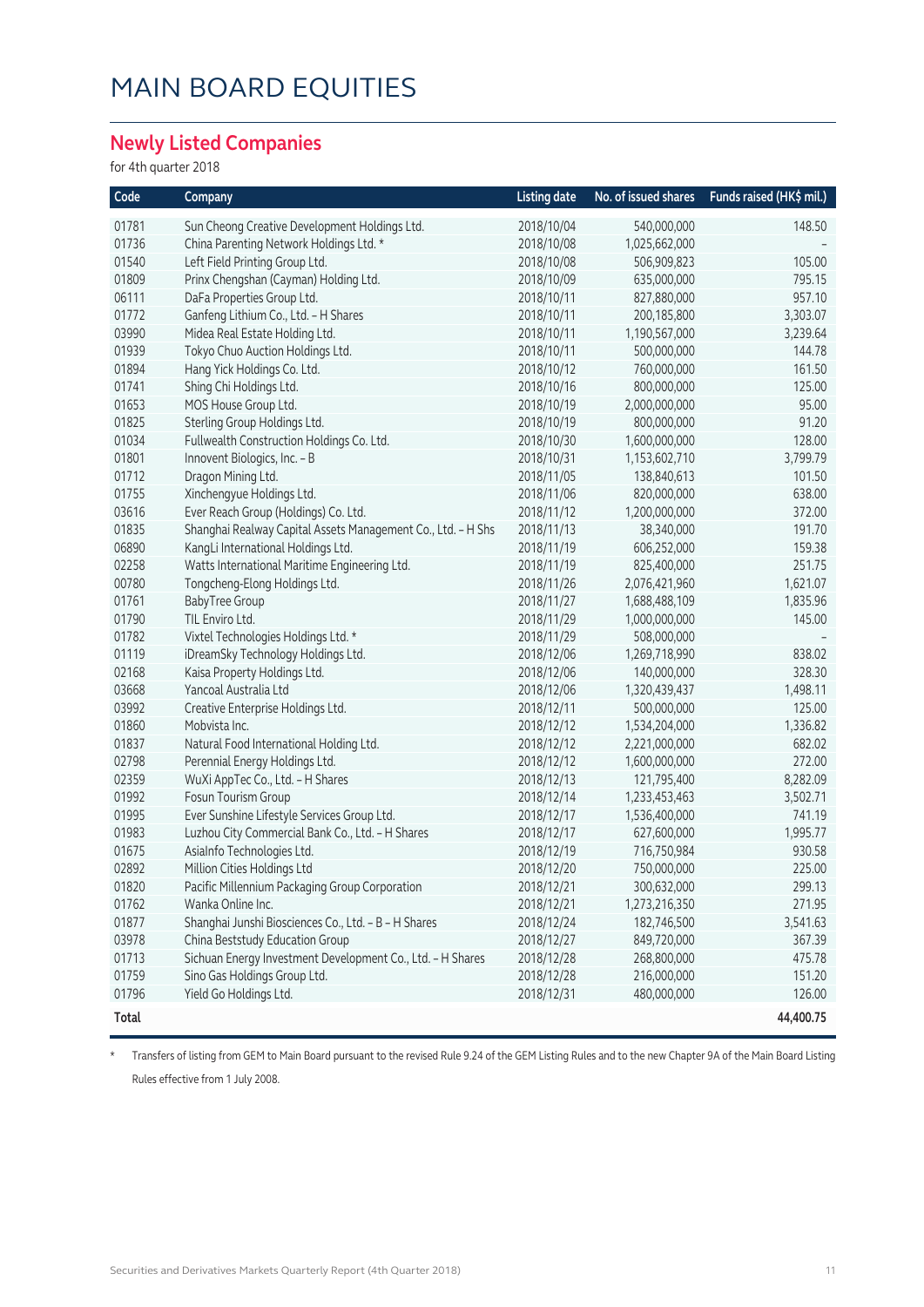#### **Withdrawal of Listed Companies**

for 4th quarter 2018

| Code  | Company                                 | Last trading date | <b>Delisted date</b> |
|-------|-----------------------------------------|-------------------|----------------------|
| 01187 | Han Tang International Holdings Ltd.    | 2014/03/31        | 2018/10/22           |
| 00044 | Hong Kong Aircraft Engineering Co. Ltd. | 2018/11/19        | 2018/11/29           |
| 01149 | Anxin-China Holdings Ltd.               | 2015/03/31        | 2018/12/20           |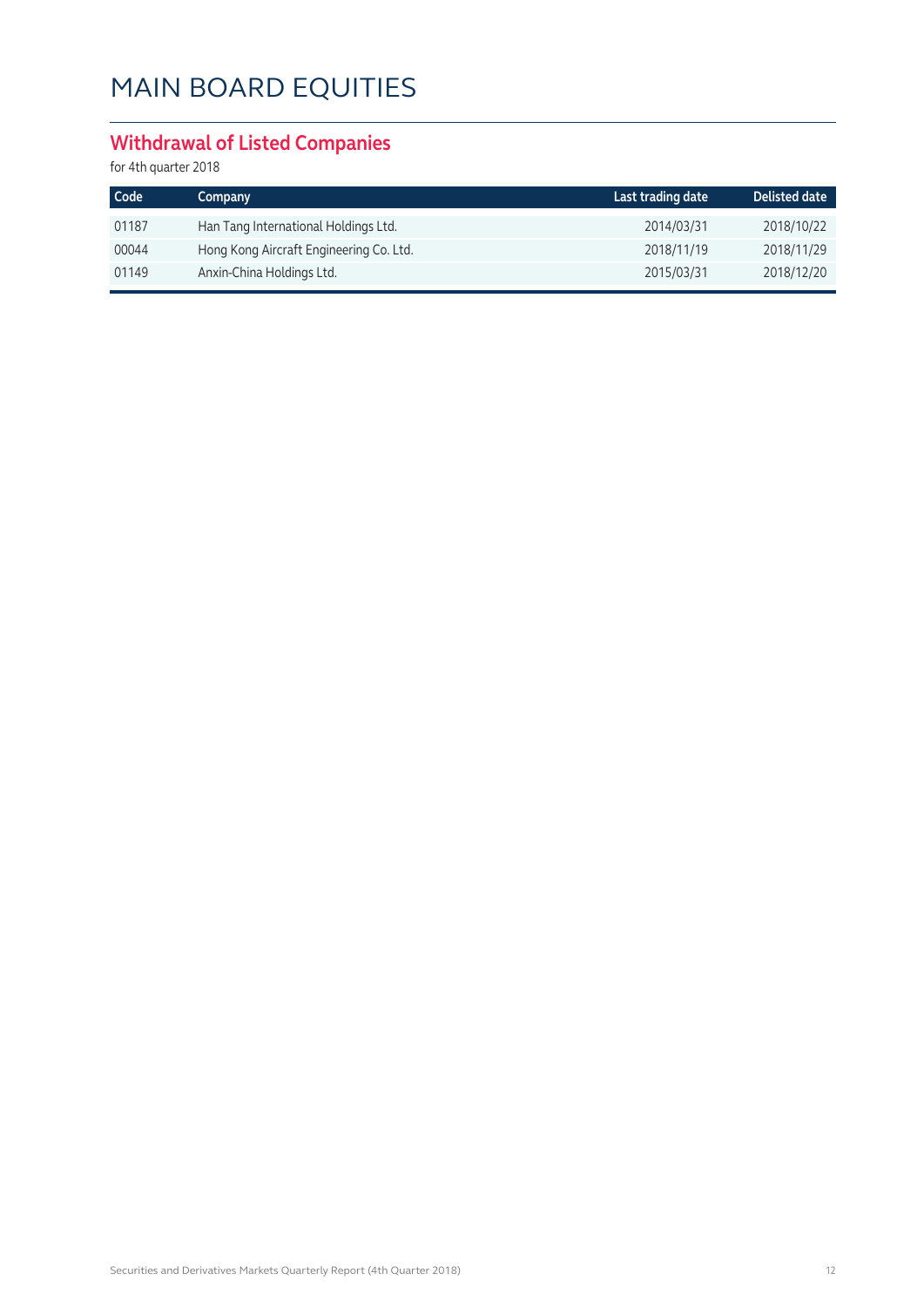#### **Company Name Changes**

#### for 4th quarter 2018

| Code  | Old name                                              | New name                                           | <b>Effective date</b> | <b>Adoption date</b> |
|-------|-------------------------------------------------------|----------------------------------------------------|-----------------------|----------------------|
| 01751 | Sing On Holdings Ltd.                                 | Kingland Group Holdings Ltd.                       | 2018/08/29            | 2018/10/04           |
| 00948 | Z-Obee Holdings Ltd.                                  | Alpha Professional Holdings Ltd.                   | 2018/08/23            | 2018/10/10           |
| 01515 | China Resources Phoenix Healthcare Holdings Co. Ltd.  | China Resources Medical Holdings Co. Ltd.          | 2018/09/10            | 2018/10/11           |
| 01632 | Food Wise Holdings Ltd.                               | Minshang Creative Technology Holdings Ltd.         | 2018/09/07            | 2018/10/12           |
| 01046 | Universe International Financial Holdings Ltd.        | Universe Entertainment and Culture Group Co. Ltd.  | 2018/09/26            | 2018/10/22           |
| 00362 | China Zenith Chemical Group Ltd.                      | Xinyang Maojian Group Ltd.                         | 2018/09/06            | 2018/11/08           |
| 00921 | Hisense Kelon Electrical Holdings Co. Ltd. - H Shares | Hisense Home Appliances Group Co., Ltd. - H Shares | 2018/10/31            | 2018/11/08           |
| 00612 | China Investment Fund International Holdings Ltd.     | China Ding Yi Feng Holdings Ltd.                   | 2018/11/06            | 2018/11/28           |
| 03883 | China Aoyuan Property Group Ltd.                      | China Aoyuan Group Ltd.                            | 2018/11/13            | 2018/12/03           |
| 01298 | Techcomp (Holdings) Ltd.                              | Yunnan Energy International Co. Ltd.               | 2018/10/26            | 2018/12/12           |
| 01696 | Sisram Medical Ltd. #                                 | Sisram Medical Ltd.                                | 2018/12/13            | 2018/12/13           |

# Change of Chinese name only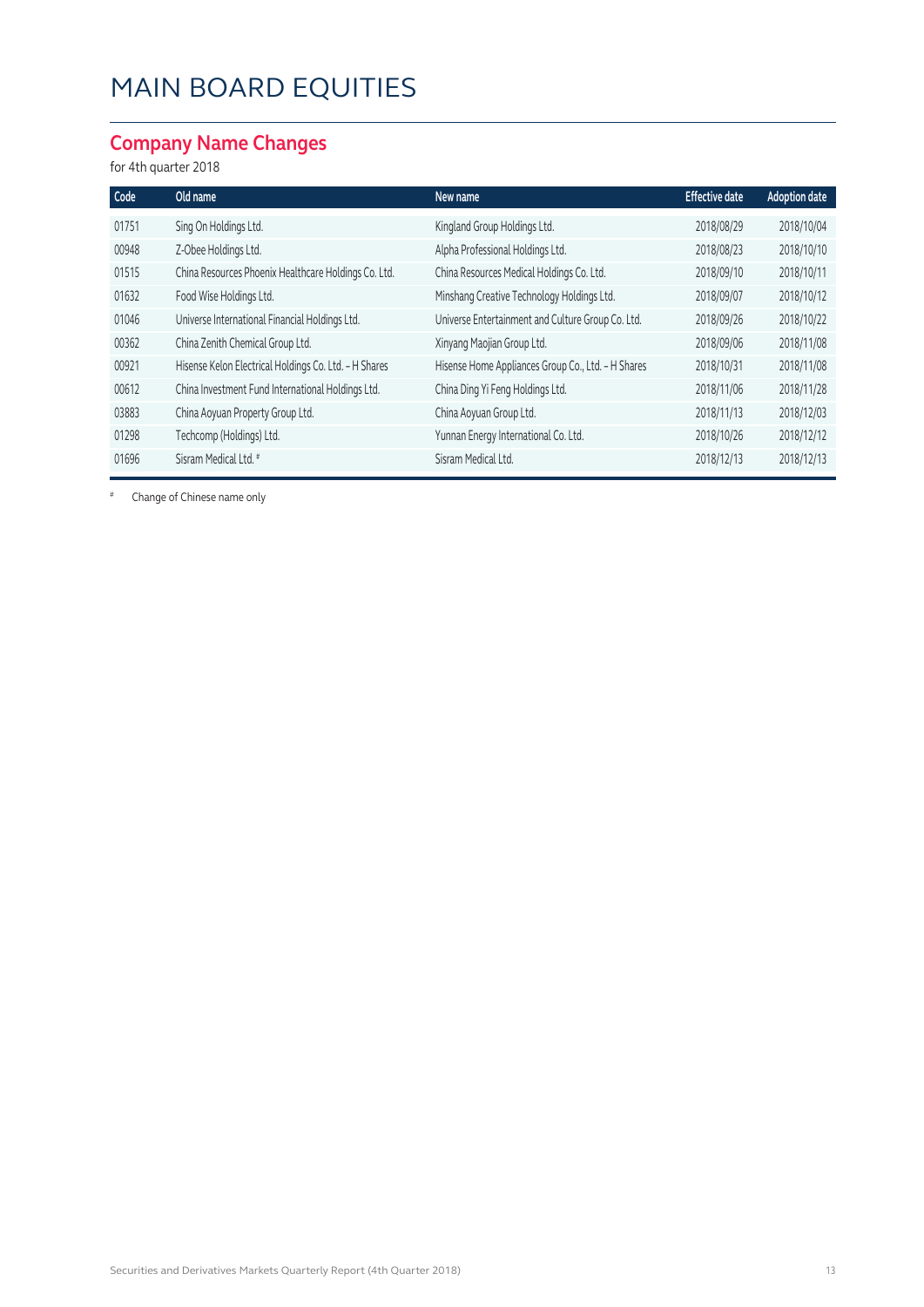#### **Bonus Issues/Bonus Warrants**

for 4th quarter 2018

| Code  | Company                                           | <b>Particulars</b> | Ex-date    |
|-------|---------------------------------------------------|--------------------|------------|
| 00211 | Styland Holdings Ltd.                             | 1 wt for 5         | 2018/10/03 |
| 01697 | Shandong International Trust Co., Ltd. - H Shares | 8 for 10           | 2018/12/12 |

#### **Share Split/Consolidation**

for 4th quarter 2018

| <b>Effective date</b> |
|-----------------------|
| 2018/10/02            |
| 2018/10/16            |
| 2018/10/18            |
| 2018/10/22            |
| 2018/11/08            |
| 2018/11/12            |
| 2018/11/30            |
|                       |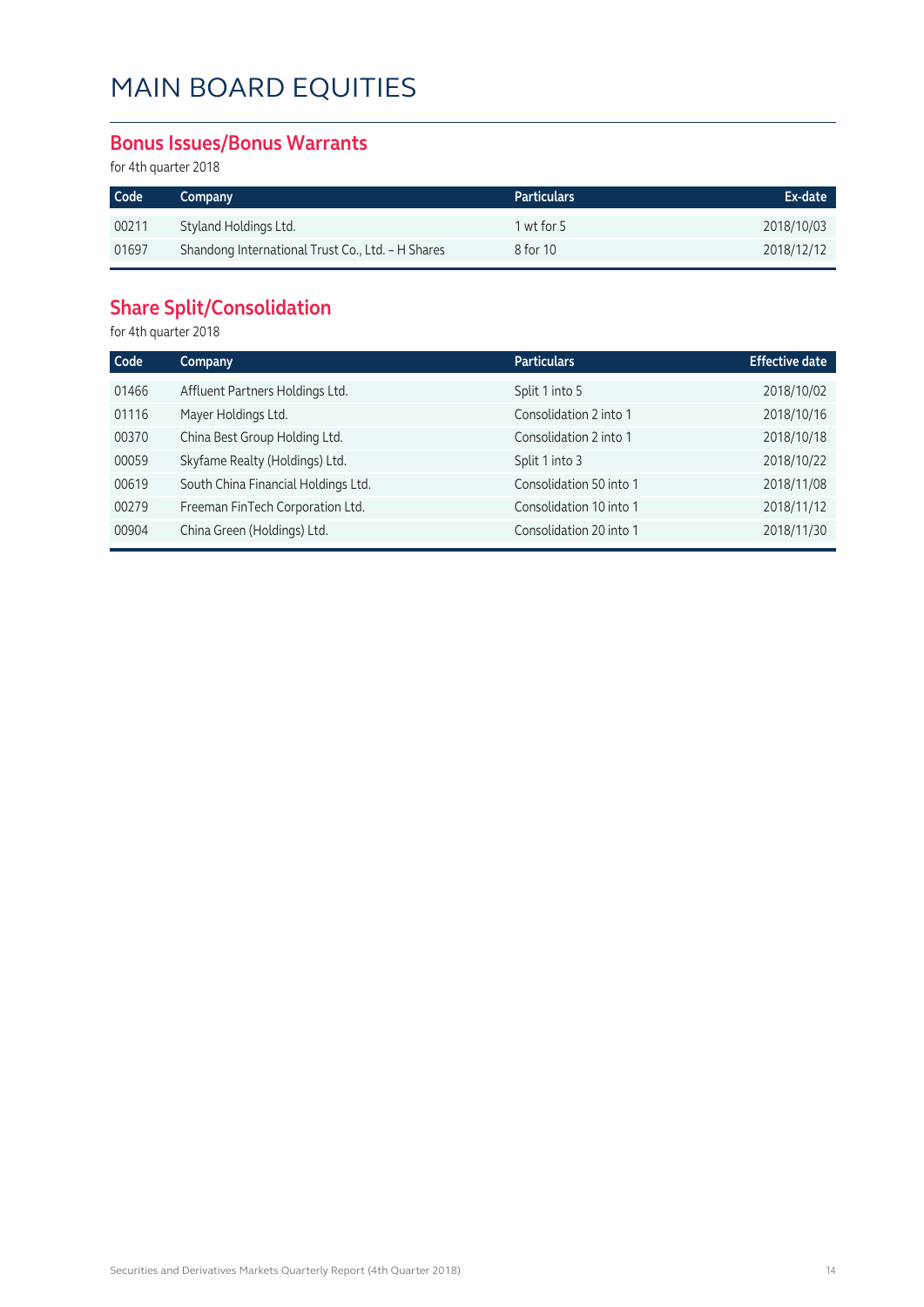#### **Rights Issues & Open Offers**

for 4th quarter 2018

| Month      | Code  | Company                                      | Ratio                          | Funds raised (HK\$ mil.) |
|------------|-------|----------------------------------------------|--------------------------------|--------------------------|
| <b>Oct</b> | 00730 | Shougang Concord Grand (Group) Ltd.          | Rts 1 for 2 @\$0.138           | 184.38                   |
| Nov        | 01116 | Mayer Holdings Ltd.                          | Open offer 4 for 1 @\$0.20     | 279.68                   |
|            |       |                                              | (after consolidation 2 into 1) |                          |
|            | 02345 | Shanghai Prime Machinery Co. Ltd. - H Shares | Rts 1 for 5 @\$1.30            | 197.52                   |
| Total      |       |                                              |                                | 661.59                   |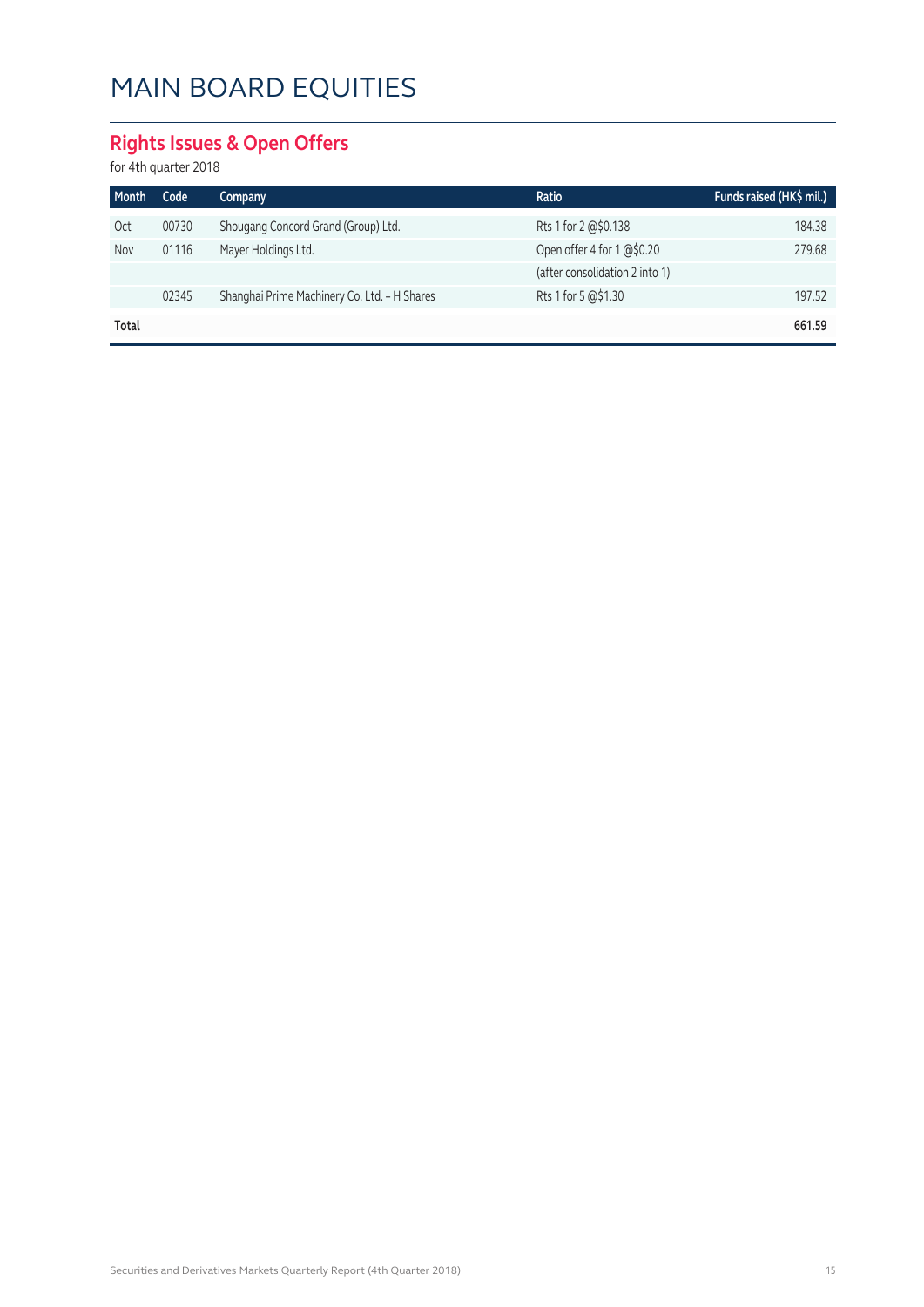#### **Placing\***

|       |       |                        | No. of new    | <b>Placing price</b> | <b>Funds raised</b> |
|-------|-------|------------------------|---------------|----------------------|---------------------|
| Month | Code  | Company                | shares placed | $(HK\$               | (HK\$ mil.)         |
| 2018  |       |                        |               |                      |                     |
| Oct   | 01717 | AUSNUTRIA              | 249,000,000   | 5.1800               | 1,289.82            |
|       | 02330 | <b>CHINA UPTOWN</b>    | 300,212,000   | 0.1500               | 45.03               |
|       | 00512 | CHINAGRANDPHARM        | 137,504,950   | 5.0000               | 687.52              |
|       | 01141 | <b>CMBC CAPITAL</b>    | 1,350,000,000 | 0.3630               | 490.05              |
|       | 01636 | CMRU                   | 75,980,000    | 4.8000               | 364.70              |
|       | 00428 | <b>COCOON HOLDINGS</b> | 19,980,000    | 1.0000               | 19.98               |
|       | 00202 | EVERCHINA INT'L        | 1,215,700,000 | 0.1430               | 173.85              |
|       | 00729 | <b>FDG EVEHICLES</b>   | 2,600,000,000 | 0.0900               | 234.00              |
|       | 00627 | FULLSUN INT'L          | 115,000,000   | 0.9000               | 103.50              |
|       | 02336 | <b>HAILIANG INTL</b>   | 204,800,000   | 0.3210               | 65.74               |
|       | 01227 | <b>NATIONAL INV</b>    | 720,678,273   | 0.0150               | 10.81               |
|       | 01699 | PUTIAN FOOD            | 289,000,000   | 0.1400               | 40.46               |
|       | 00691 | SHANSHUI CEMENT        | 85,845,636    | 4.2000               | 360.55              |
|       | 00702 | SINO OIL & GAS         | 557,560,000   | 0.1680               | 93.67               |
|       | 02383 | TOM GROUP              | 65,240,000    | 1.9160               | 125.00              |
|       | 00401 | WANJIA GROUP           | 129,681,000   | 0.1050               | 13.62               |
|       | 00860 | WE SOLUTIONS           | 137,360,000   | 0.9100               | 125.00              |
|       | 00096 | <b>YUSEI</b>           | 14,698,000    | 1.4350               | 21.09               |
| Nov   | 06189 | ADWAY                  | 10,000,000    | 7.0000               | 70.00               |
|       | 00030 | <b>BAN LOONG HOLD</b>  | 1,000,000,000 | 0.1800               | 180.00              |
|       | 00871 | CH DREDG ENV           | 295,600,000   | 0.1200               | 35.47               |
|       | 01347 | <b>HUA HONG SEMI</b>   | 242,398,925   | 12.9000              | 3,126.95            |
|       | 00732 | TRULY INT'L            | 168,800,000   | 1.1800               | 199.18              |
|       | 04617 | ZYBNK 18USDPREF        | 69,750,000    | 156.0000             | 10,881.00           |
| Dec   | 02357 | <b>AVICHINA</b>        | 279,000,000   | 4.9000               | 1,367.10            |
|       | 00416 | BANKOFJINZHOU          | 1,000,000,000 | 8.3000               | 8,300.00            |
|       | 00290 | C FORTUNE FIN          | 1,417,000,000 | 0.0700               | 99.19               |
|       | 00904 | CHINA GREEN-NEW        | 18,044,117    | 0.3400               | 6.13                |
|       | 00673 | <b>CHINA HEALTH</b>    | 54,000,000    | 0.1000               | 5.40                |
|       | 02700 | <b>GREEN INTL HLDG</b> | 466,000,000   | 0.0530               | 24.70               |
|       | 01495 | <b>JIYIHOUSEHOLD</b>   | 86,400,000    | 0.7000               | 60.48               |
|       | 00106 | <b>LANDSEA GREEN</b>   | 341,176,471   | 0.8500               | 290.00              |
|       | 00395 | SMARTAC GP CH          | 812,500,000   | 0.3200               | 260.00              |
|       | 00860 | WE SOLUTIONS           | 332,601,176   | 0.5100               | 169.63              |
|       | 00362 | XINYANG MAOJIAN        | 220,000,000   | 0.3150               | 69.30               |
|       | 02393 | YESTAR HEALTH          | 230,000,000   | 1.7900               | 411.70              |
|       | 00096 | YUSEI                  | 30,000,000    | 2.0050               | 60.15               |
| Total |       |                        |               |                      | 29,880.78           |

\* Due to the reporting time-lag, placing figures for the quarter are provisional.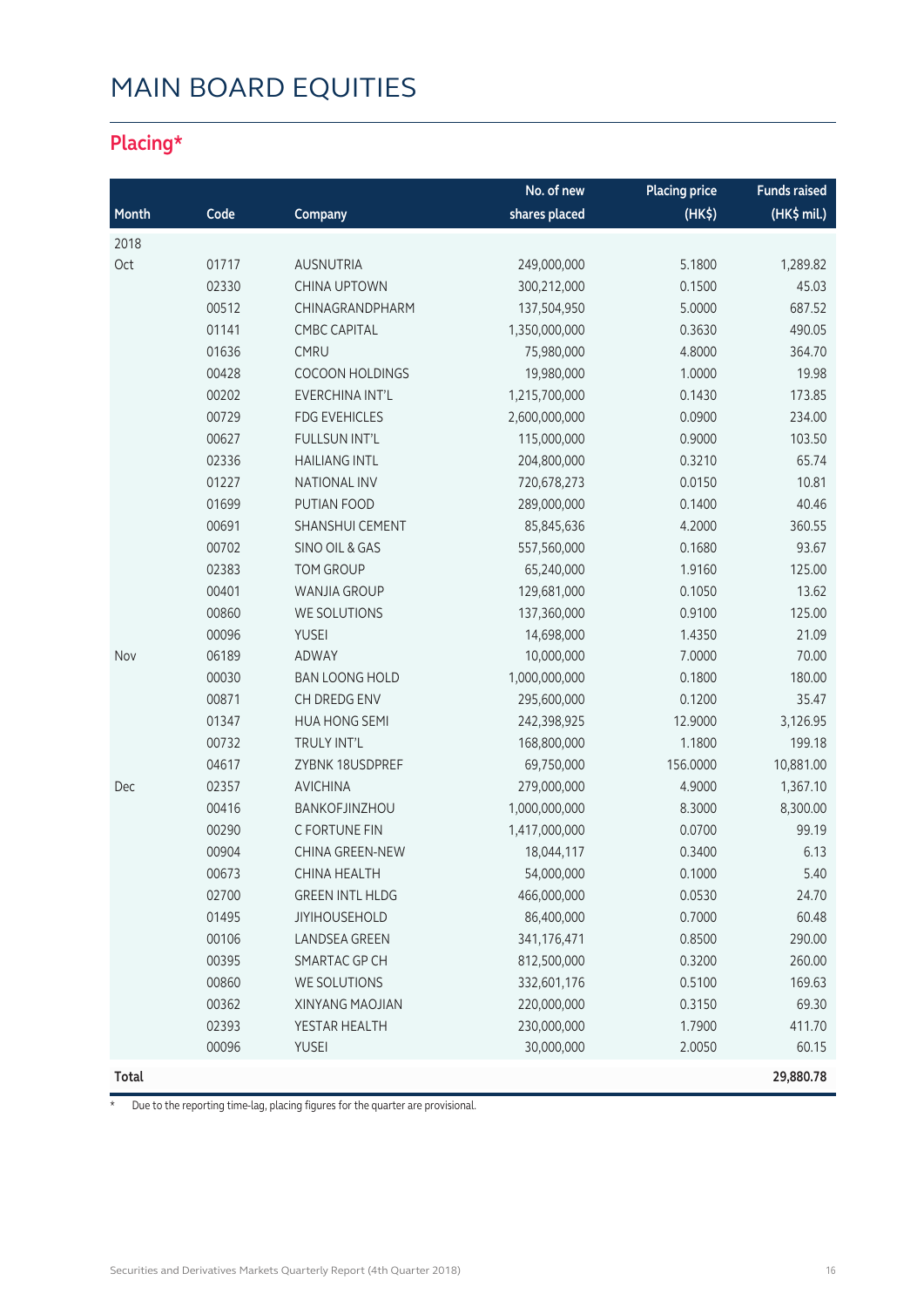#### **Warrant Trading Statistics**

|      |                | <b>Equity wts</b><br>(HK\$ mil.) | Derivative wts<br>(HK\$ mil.) | <b>Total</b><br>(HK\$ mil.) |
|------|----------------|----------------------------------|-------------------------------|-----------------------------|
| 2017 | Q4             | 19.27                            | 952,919.10                    | 952,938.38                  |
| 2018 | Q1             | 14.79                            | 1,420,399.00                  | 1,420,413.79                |
|      | Q <sub>2</sub> | 0.26                             | 798,436.24                    | 798,436.50                  |
|      | Q <sub>3</sub> | 0.33                             | 783,971.47                    | 783,971.81                  |
|      | Q4             | 6.44                             | 863,336.45                    | 863,342.90                  |

#### **Warrant Market Value**

|      |                |               | <b>Equity wts</b> |               | Derivative wts |           | <b>Total</b> |
|------|----------------|---------------|-------------------|---------------|----------------|-----------|--------------|
|      |                | <b>Number</b> | (HK\$ mil.)       | <b>Number</b> | (HK\$ mil.)    | Total no. | (HK\$ mil.)  |
| 2017 | Q4             |               | 236.46            | 6.094         | 165,919.23     | 6,101     | 166,155.69   |
| 2018 | Q1             | 4             | 61.57             | 6.963         | 118,398.35     | 6,967     | 118,459.92   |
|      | Q <sub>2</sub> |               | 48.51             | 7,189         | 70,085.05      | 7,190     | 70,133.56    |
|      | Q <sub>3</sub> |               | 42.92             | 7,229         | 85,285.94      | 7,230     | 85,328.86    |
|      | Q4             |               | 71.12             | 6,763         | 70,515.61      | 6,765     | 70,586.73    |

#### **New Listing Statistics – Warrants**

|      |                | No. of newly listed<br>equity wts | No. of newly listed<br>derivative wts | <b>Amount raised</b><br>(HK\$ mil.) |
|------|----------------|-----------------------------------|---------------------------------------|-------------------------------------|
| 2017 | Q4             | 0                                 | 2,507                                 | 54,250.29                           |
| 2018 | Q1             | 0                                 | 3,076                                 | 69,887.42                           |
|      | Q <sub>2</sub> | 0                                 | 2,709                                 | 58,049.31                           |
|      | Q <sub>3</sub> | 0                                 | 3,348                                 | 72,114.72                           |
|      | Q4             |                                   | 2,661                                 | 52,904.05                           |

#### **Newly Listed Equity Warrants**

for 4th quarter 2018

|       |                                     | Initial issued |              |               | Amount raised            |
|-------|-------------------------------------|----------------|--------------|---------------|--------------------------|
| Code  | <b>Equity warrants</b>              | amount (HK\$)  | Listing date | <b>Expiry</b> | $(HK\$ mil.)             |
| 01595 | Styland Holdings Ltd. Warrants 2019 | 9.892.264      | 2018/11/07   | 2019/11/05    | $\overline{\phantom{0}}$ |
| Total |                                     |                |              |               | $\sim$                   |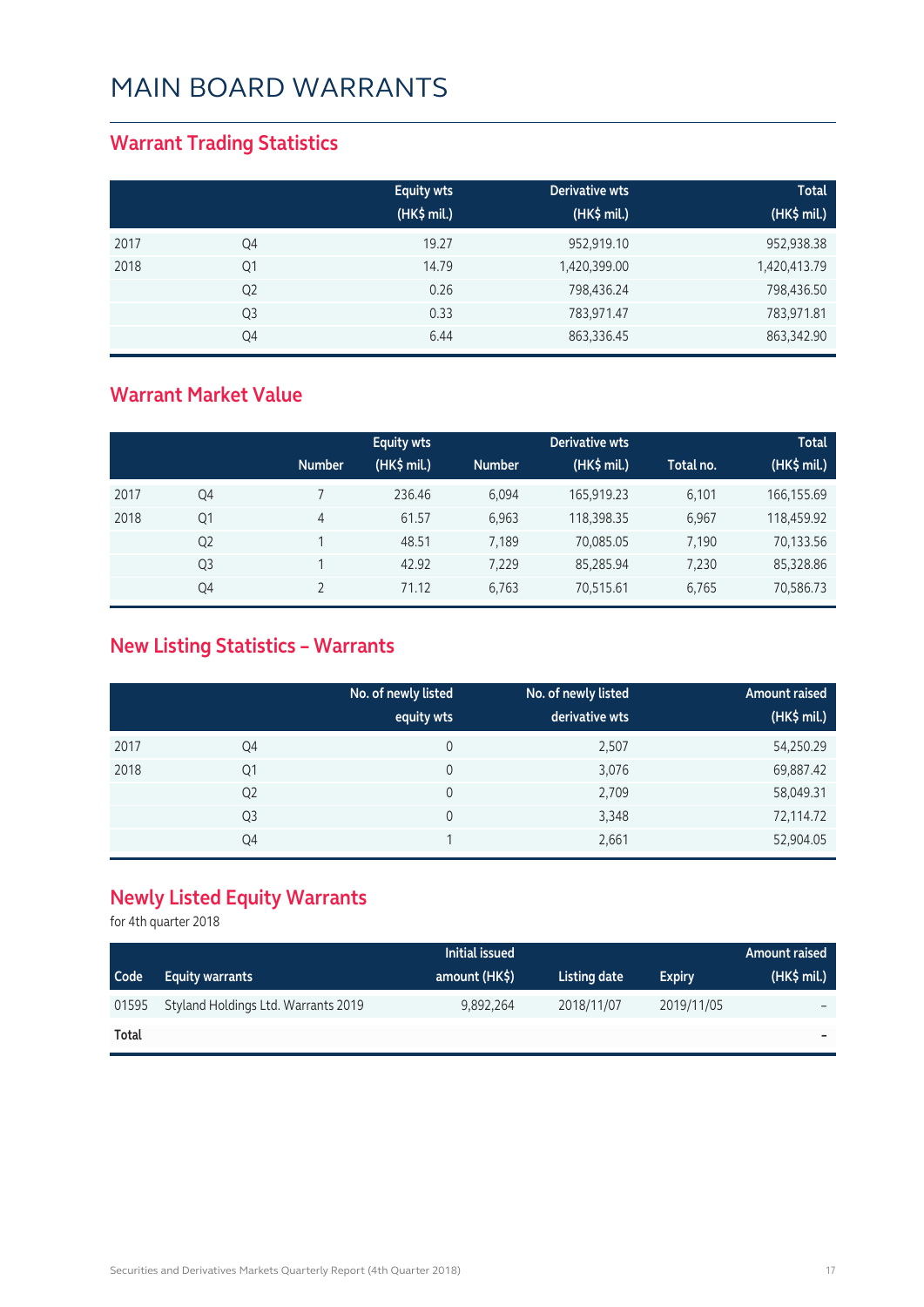#### **Newly Listed Derivative Warrants**

for 4th quarter 2018

|         |                                                              |              |                     |               | Amount      |
|---------|--------------------------------------------------------------|--------------|---------------------|---------------|-------------|
|         |                                                              | No. of issue |                     |               | raised      |
| Code    | Derivative warrants                                          | (units)      | <b>Listing date</b> | <b>Expiry</b> | (HK\$ mil.) |
| 12225   | BOCI Asia Ltd. - CNOOC European Warrants Dec 2019 A          | 100,000,000  | 2018/10/02          | 2019/12/20    | 19.30       |
| 12212   | BOCI Asia Ltd. - CPIC European Warrants Feb 2019 A           | 50,000,000   | 2018/10/02          | 2019/02/28    | 11.70       |
| 12208   | BOCI Asia Ltd. - China Tel European Warrants Apr 2019 A      | 50,000,000   | 2018/10/02          | 2019/04/23    | 12.05       |
| 12210   | BOCI Asia Ltd. - PICC European Warrants Feb 2019 A           | 25,000,000   | 2018/10/02          | 2019/02/21    | 11.55       |
| 12209   | BOCI Asia Ltd. - PICC Group European Warrants Feb 2019 A     | 60,000,000   | 2018/10/02          | 2019/02/25    | 10.92       |
| 12218   | BOCI Asia Ltd. - Ping An European Warrants Feb 2019 B        | 80,000,000   | 2018/10/02          | 2019/02/04    | 12.56       |
| 12217   | BOCI Asia Ltd. - Ping An European Warrants Jun 2019 A        | 80,000,000   | 2018/10/02          | 2019/06/11    | 27.12       |
| 12206   | BOCI Asia Ltd. - Tencent European Put Wts May 2019 A         | 100,000,000  | 2018/10/02          | 2019/05/24    | 15.20       |
| 12261   | Credit Suisse AG - Meituan European Warrants Oct 2019 A      | 150,000,000  | 2018/10/02          | 2019/10/30    | 37.50       |
| 12268   | Credit Suisse AG - Ping An European Warrants Jan 2019 G      | 150,000,000  | 2018/10/02          | 2019/01/29    | 22.50       |
| 12264   | Credit Suisse AG - Tencent European Wts Feb 2019 L           | 250,000,000  | 2018/10/02          | 2019/02/28    | 37.50       |
| 12278   | Goldman Sachs SP (Asia) - CC Bank European Wts Feb 2019 B    | 80,000,000   | 2018/10/02          | 2019/02/25    | 12.00       |
| 12280   | Goldman Sachs SP (Asia) - HSI European Warrants Mar 2019 B   | 150,000,000  | 2018/10/02          | 2019/03/28    | 22.50       |
| 12273   | Goldman Sachs SP (Asia) - Tencent European Wt Feb 2019 M     | 150,000,000  | 2018/10/02          | 2019/02/21    | 29.40       |
| 12271   | Goldman Sachs SP (Asia) - Tencent European Put Wt Jan 2019 N | 50,000,000   | 2018/10/02          | 2019/01/25    | 57.60       |
| 12279   | Goldman Sachs SP (Asia) - ZA Onine European Wts Mar 2019 C   | 40,000,000   | 2018/10/02          | 2019/03/26    | 19.56       |
| 12203   | Haitong Int'l Sec - KB Laminates European Warrants Jul 2019A | 70,000,000   | 2018/10/02          | 2019/07/26    | 10.50       |
| 12204   | Haitong Int'l Sec - New World Dev European Warrants May 19 A | 15,000,000   | 2018/10/02          | 2019/05/10    | 10.20       |
| 12201   | Haitong Int'l Sec - Tencent European Warrants Mar 2019 H     | 150,000,000  | 2018/10/02          | 2019/03/29    | 25.50       |
| 12200   | Haitong Int'l Sec - Tencent European Warrants Jun 2019 C     | 150,000,000  | 2018/10/02          | 2019/06/28    | 37.50       |
| 12250   | J P Morgan SP BV - BYD Company European Put Warrants Apr 19B | 50,000,000   | 2018/10/02          | 2019/04/01    | 19.20       |
| 12244   | J P Morgan SP BV - CNOOC European Warrants Dec 2019 C        | 100,000,000  | 2018/10/02          | 2019/12/31    | 25.10       |
| 12258   | J P Morgan SP BV - HSI European Put Warrants Jan 2019 K      | 300,000,000  | 2018/10/02          | 2019/01/30    | 45.30       |
| 12256   | J P Morgan SP BV - HSI European Put Warrants Mar 2019 E      | 300,000,000  | 2018/10/02          | 2019/03/28    | 45.30       |
| 12257   | J P Morgan SP BV - HSI European Put Warrants Mar 2019 F      | 300,000,000  | 2018/10/02          | 2019/03/28    | 45.30       |
| 12249   | J P Morgan SP BV - Tencent European Put Warrants Feb 2019 H  | 250,000,000  | 2018/10/02          | 2019/02/04    | 37.75       |
| 12252   | J P Morgan SP BV - Tracker Fund European Warrants Jun 2019 A | 100,000,000  | 2018/10/02          | 2019/06/27    | 25.10       |
| 12214   | Macquarie Bank Ltd. - BYD Electronic European Wts Nov 2019 A | 32,000,000   | 2018/10/02          | 2019/11/18    | 10.02       |
| 12216   | Macquarie Bank Ltd. - Meitu European Warrants Dec 2020 A     | 40,000,000   | 2018/10/02          | 2020/12/16    | 10.00       |
| 12238   | UBS AG - Greatwall Motor European Warrants Apr 2019 B        | 30,000,000   | 2018/10/02          | 2019/04/01    | 17.22       |
| 12234   | UBS AG - HKEX European Warrants Jan 2019 B                   | 50,000,000   | 2018/10/02          | 2019/01/28    | 30.45       |
| 12237   | UBS AG - HKEX European Warrants Jan 2019 C                   | 300,000,000  | 2018/10/02          | 2019/01/03    | 45.30       |
| 12232   | UBS AG - HKEX European Put Warrants Feb 2019 A               | 100,000,000  | 2018/10/02          | 2019/02/25    | 15.00       |
| 12239   | UBS AG - HSI European Put Warrants Feb 2019 G                | 300,000,000  | 2018/10/02          | 2019/02/27    | 48.60       |
| 12229   | UBS AG - Ping An European Warrants Jan 2019 E                | 100,000,000  | 2018/10/02          | 2019/01/28    | 22.50       |
| 12226   | UBS AG - Ping An European Warrants Mar 2019 D                | 100,000,000  | 2018/10/02          | 2019/03/04    | 40.10       |
| 12230   | UBS AG - Ping An European Put Warrants Jan 2019 F            | 100,000,000  | 2018/10/02          | 2019/01/02    | 37.60       |
| 27756 # | Credit Suisse AG - Ping An European Put Warrants Jan 2019 E  | 110,000,000  | 2018/10/02          | 2019/01/21    | 10.45       |
| 12320   | Bank of East Asia - Agile Group European Warrants Jun 2019 A | 50,000,000   | 2018/10/03          | 2019/06/26    | 11.50       |
| 12316   | Bank of East Asia - Meituan European Warrants Oct 2019 A     | 60,000,000   | 2018/10/03          | 2019/10/02    | 15.36       |
| 12373   | Goldman Sachs SP (Asia) - China Mobile Euro Wts Feb 2019 B   | 80,000,000   | 2018/10/03          | 2019/02/25    | 14.40       |
| 12374   | Goldman Sachs SP (Asia) - CNOOC European Put Warrants Sep19C | 100,000,000  | 2018/10/03          | 2019/09/23    | 15.00       |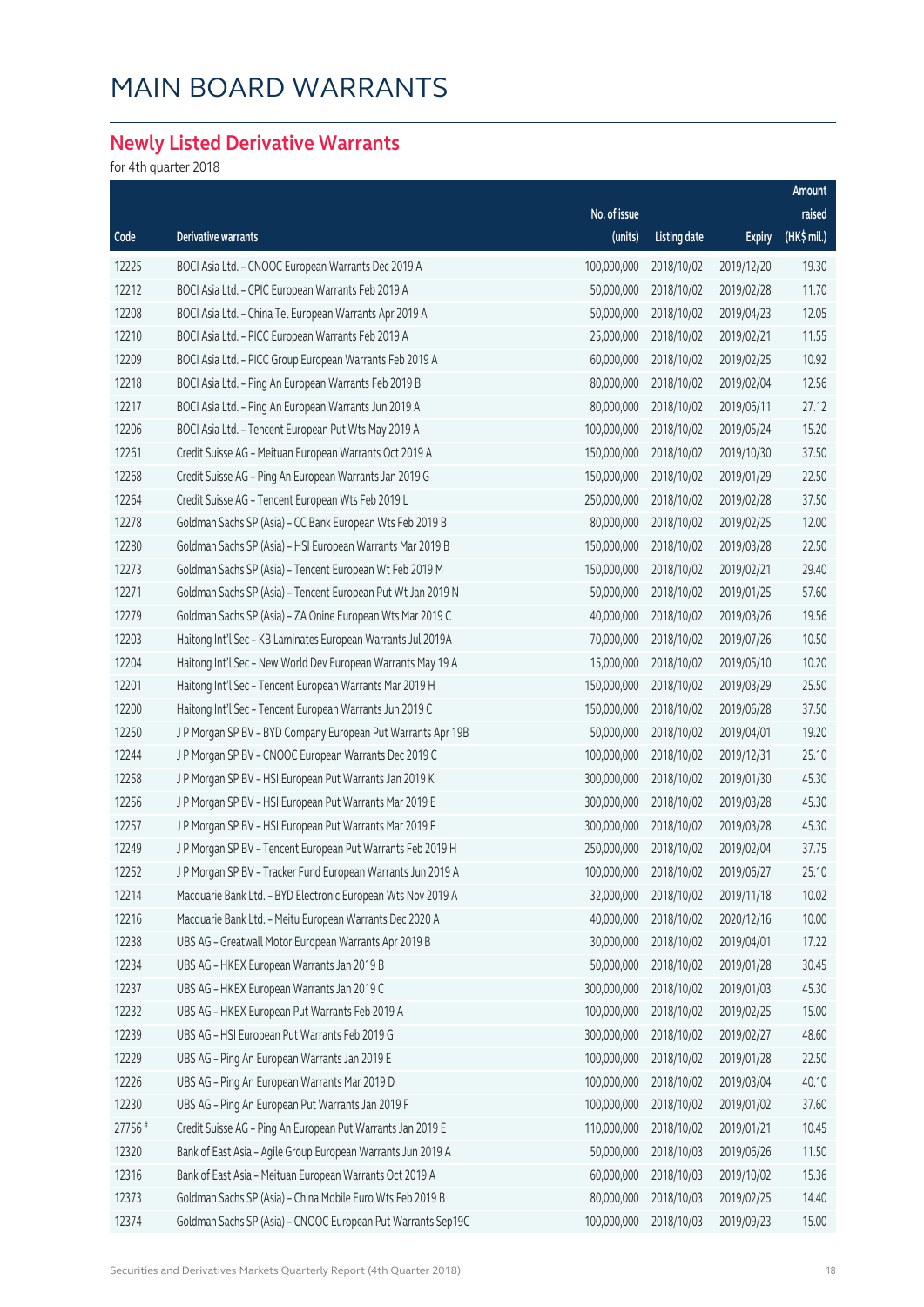|       |                                                               |              |                       |               | Amount      |
|-------|---------------------------------------------------------------|--------------|-----------------------|---------------|-------------|
|       |                                                               | No. of issue |                       |               | raised      |
| Code  | <b>Derivative warrants</b>                                    | (units)      | <b>Listing date</b>   | <b>Expiry</b> | (HK\$ mil.) |
| 12368 | Goldman Sachs SP (Asia) - Ping An European Wts Jan 2019 F     | 100,000,000  | 2018/10/03            | 2019/01/28    | 15.00       |
| 12372 | Goldman Sachs SP (Asia) - Ping An European Wts Jan 2019 G     | 100,000,000  | 2018/10/03            | 2019/01/28    | 15.00       |
| 12367 | Goldman Sachs SP (Asia) - Tencent European Wt Feb 2019 N      | 150,000,000  | 2018/10/03            | 2019/02/27    | 22.50       |
| 12284 | HK Bank - Agricultural Bank European Warrants Jul 2019 A      | 80,000,000   | 2018/10/03            | 2019/07/31    | 20.00       |
| 12282 | HK Bank - Meituan European Warrants Sep 2019 A                | 150,000,000  | 2018/10/03            | 2019/09/30    | 37.50       |
| 12285 | HK Bank - Meituan European Warrants Dec 2019 B                | 150,000,000  | 2018/10/03            | 2019/12/31    | 37.50       |
| 12325 | J P Morgan SP BV - BYD Electronic European Wts Mar 2019 A     | 70,000,000   | 2018/10/03            | 2019/03/08    | 12.32       |
| 12323 | J P Morgan SP BV - Meituan European Warrants Apr 2019 B       | 20,000,000   | 2018/10/03            | 2019/04/02    | 27.90       |
| 12292 | Macquarie Bank Ltd. - AIA European Warrants Apr 2019 B        | 29,000,000   | 2018/10/03            | 2019/04/02    | 10.06       |
| 12304 | Macquarie Bank Ltd. - China Life European Wts Apr 2019 B      | 14,000,000   | 2018/10/03            | 2019/04/02    | 10.44       |
| 12310 | Macquarie Bank Ltd. - China Life European Put Warrants Apr19C | 15,000,000   | 2018/10/03            | 2019/04/02    | 10.10       |
| 12297 | Macquarie Bank Ltd. - China Mobile European Wts Jun 2019 A    | 39,000,000   | 2018/10/03            | 2019/06/04    | 10.10       |
| 12321 | Macquarie Bank Ltd. - HKEX European Warrants Jul 2019 B       | 40,000,000   | 2018/10/03            | 2019/07/02    | 10.00       |
| 12294 | Macquarie Bank Ltd. - HSBC European Warrants Apr 2019 B       | 40,000,000   | 2018/10/03            | 2019/04/02    | 10.12       |
| 12296 | Macquarie Bank Ltd. - HSBC European Put Warrants Apr 2019 C   | 19,000,000   | 2018/10/03            | 2019/04/02    | 10.32       |
| 12352 | SG Issuer - China Gas Hold Eu Wt Apr 2019 A                   | 30,000,000   | 2018/10/03            | 2019/04/02    | 10.65       |
| 12364 | SG Issuer - HSBC European Warrants Mar 2019 D                 | 80,000,000   | 2018/10/03            | 2019/03/29    | 12.00       |
| 12356 | SG Issuer - Hang Seng Bank European Warrants Mar 2019 A       | 16,000,000   | 2018/10/03            | 2019/03/29    | 10.08       |
| 12363 | SG Issuer - Hang Seng Bank European Warrants Sep 2019 A       | 100,000,000  | 2018/10/03            | 2019/09/30    | 15.00       |
| 12366 | SG Issuer - Tencent European Put Warrants Mar 2019 H          | 150,000,000  | 2018/10/03            | 2019/03/29    | 22.50       |
| 12347 | UBS AG - China Life European Warrants Nov 2019 A              | 200,000,000  | 2018/10/03            | 2019/11/22    | 30.80       |
| 12335 | UBS AG - HSBC European Warrants Apr 2019 A                    | 100,000,000  | 2018/10/03            | 2019/04/08    | 17.10       |
| 12340 | UBS AG - HSBC European Put Warrants Mar 2019 C                | 100,000,000  | 2018/10/03            | 2019/03/04    | 39.90       |
| 12289 | Bank Vontobel - Ping An European Put Warrants Mar 2019 A      | 70,000,000   | 2018/10/03            | 2019/03/26    | 11.20       |
| 12291 | Bank Vontobel - Power Assets European Warrants May 2019 A     | 40,000,000   | 2018/10/03            | 2019/05/06    | 13.20       |
| 12414 | BOCI Asia Ltd. - HSI European Put Warrants Mar 2019 B         | 100,000,000  | 2018/10/04            | 2019/03/28    | 15.30       |
| 12471 | Credit Suisse AG - Agricultural Bank European Wts Mar 2019 B  |              | 60,000,000 2018/10/04 | 2019/03/29    | 10.20       |
| 12411 | Credit Suisse AG - Bank of China European Put Wts Apr 2019 B  | 70,000,000   | 2018/10/04            | 2019/04/23    | 10.50       |
| 12485 | Credit Suisse AG - BYD Electronic European Wts Mar 2019 A     | 50,000,000   | 2018/10/04            | 2019/03/08    | 10.00       |
| 12477 | Credit Suisse AG - China Mobile European Warrants Feb 2019 B  | 60,000,000   | 2018/10/04            | 2019/02/25    | 10.80       |
| 12486 | Credit Suisse AG - CPIC European Warrants May 2019 A          | 50,000,000   | 2018/10/04            | 2019/05/31    | 12.50       |
| 12468 | Credit Suisse AG - Ping An European Put Warrants Jan 2019 H   | 100,000,000  | 2018/10/04            | 2019/01/04    | 29.00       |
| 12469 | Credit Suisse AG - Ping An European Put Warrants Mar 2019 E   | 100,000,000  | 2018/10/04            | 2019/03/29    | 20.00       |
| 12489 | Credit Suisse AG - ZA Onine European Warrants Apr 2019 A      | 20,000,000   | 2018/10/04            | 2019/04/04    | 10.00       |
| 12546 | Goldman Sachs SP (Asia) - China Life Euro Wts Aug 2019 A      | 100,000,000  | 2018/10/04            | 2019/08/27    | 15.00       |
| 12531 | Goldman Sachs SP (Asia) - CNOOC European Warrants Mar 2019 A  | 80,000,000   | 2018/10/04            | 2019/03/11    | 44.96       |
| 12537 | Goldman Sachs SP (Asia) - HSBC European Warrants Mar 2019 D   | 80,000,000   | 2018/10/04            | 2019/03/22    | 12.00       |
| 12532 | Goldman Sachs SP (Asia) - Ping An European Wts Jan 2019 H     | 100,000,000  | 2018/10/04            | 2019/01/04    | 15.00       |
| 12536 | Goldman Sachs SP (Asia) - Ping An Euro Put Wts Jan 2019 I     | 60,000,000   | 2018/10/04            | 2019/01/04    | 15.48       |
| 12415 | HK Bank - Meituan European Warrants Apr 2019 A                | 15,000,000   | 2018/10/04            | 2019/04/03    | 13.50       |
| 12425 | Haitong Int'l Sec - BYD Company European Put Warrants May19B  | 20,000,000   | 2018/10/04            | 2019/05/03    | 12.40       |
| 12378 | Haitong Int'l Sec - CKH Holdings European Warrants Apr 2019A  | 25,000,000   | 2018/10/04            | 2019/04/26    | 13.75       |
| 12383 | Haitong Int'l Sec - CSPC Pharma European Warrants Apr 2019 A  | 80,000,000   | 2018/10/04            | 2019/04/08    | 22.40       |
| 12421 | Haitong Int'l Sec - Galaxy Ent European Put Wts May 2019 A    | 30,000,000   | 2018/10/04            | 2019/05/31    | 12.90       |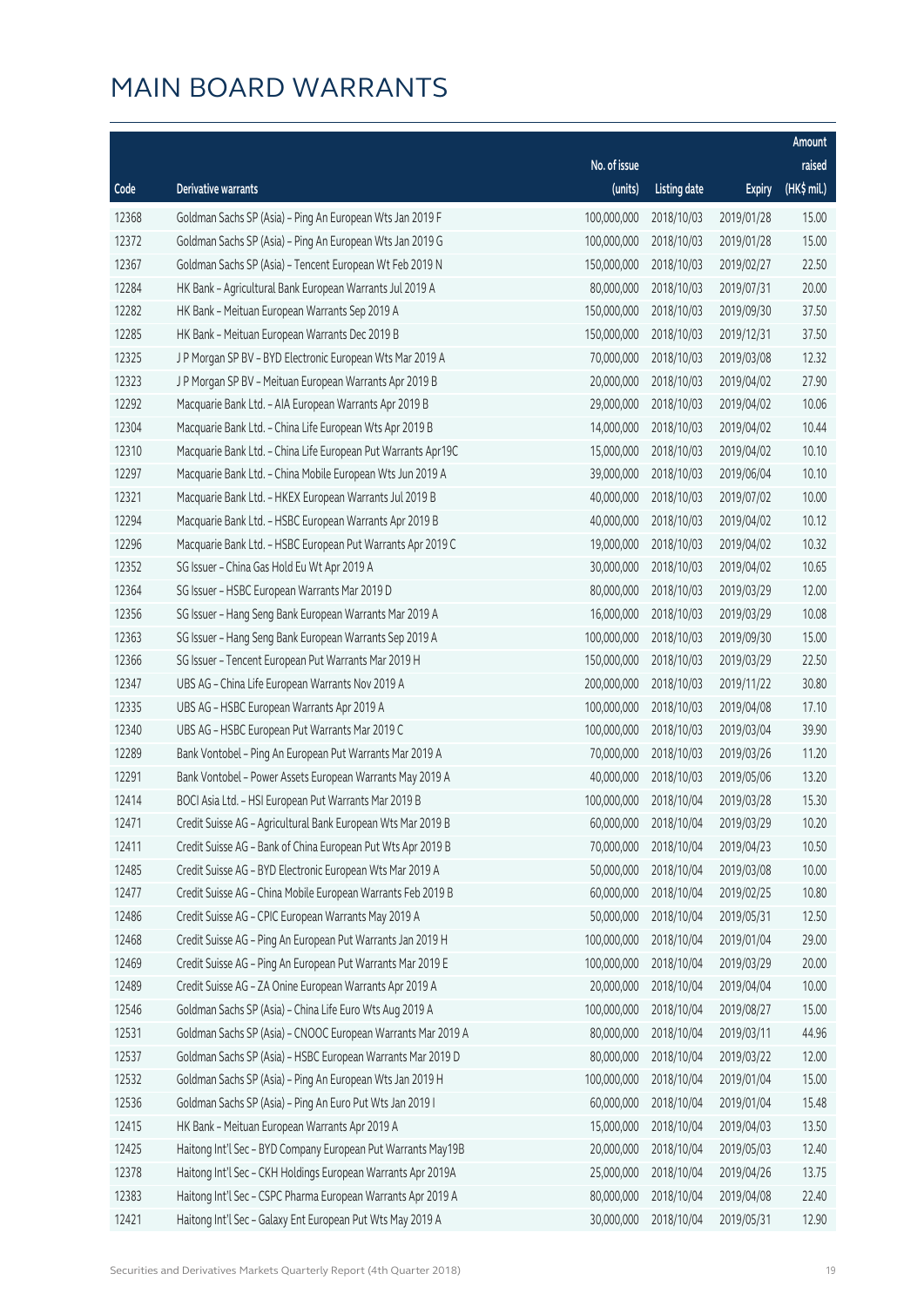|        |                                                              |              |                       |               | Amount      |
|--------|--------------------------------------------------------------|--------------|-----------------------|---------------|-------------|
|        |                                                              | No. of issue |                       |               | raised      |
| Code   | Derivative warrants                                          | (units)      | <b>Listing date</b>   | <b>Expiry</b> | (HK\$ mil.) |
| 12385  | Haitong Int'l Sec - Sh Electric European Warrants Apr 2019 A | 40,000,000   | 2018/10/04            | 2019/04/26    | 14.00       |
| 12434  | Haitong Int'l Sec - Sunny Optical European Wts Apr 2019 A    | 8,000,000    | 2018/10/04            | 2019/04/30    | 13.52       |
| 12432  | Haitong Int'l Sec - Sunny Optical European Put Wts Dec 2019A | 80,000,000   | 2018/10/04            | 2019/12/18    | 16.80       |
| 12380  | Haitong Int'l Sec - Want Want China European Warrants Apr19A | 25,000,000   | 2018/10/04            | 2019/04/26    | 18.00       |
| 12406  | Haitong Int'l Sec - YOFC European Warrants Apr 2019 A        | 30,000,000   | 2018/10/04            | 2019/04/08    | 15.00       |
| 12399  | Haitong Int'l Sec - ZA Onine European Warrants May 2019 A    | 50,000,000   | 2018/10/04            | 2019/05/15    | 28.50       |
| 12498  | J P Morgan SP BV - China Life European Put Wts Dec 2019 B    | 100,000,000  | 2018/10/04            | 2019/12/09    | 15.10       |
| 12492  | J P Morgan SP BV - PetroChina European Warrants Apr 2019 A   | 100,000,000  | 2018/10/04            | 2019/04/03    | 26.80       |
| 12500  | SG Issuer - HSI European Put Warrants Mar 2019 G             | 300,000,000  | 2018/10/04            | 2019/03/28    | 45.00       |
| 12525  | UBS AG - CKH Holdings European Warrants Feb 2019 B           | 40,000,000   | 2018/10/04            | 2019/02/21    | 10.20       |
| 12523  | UBS AG - CNOOC European Warrants Mar 2019 B                  | 25,000,000   | 2018/10/04            | 2019/03/22    | 11.48       |
| 12513  | UBS AG - Sinopec Corp European Warrants Mar 2019 A           | 60,000,000   | 2018/10/04            | 2019/03/26    | 16.62       |
| 12505  | UBS AG - PetroChina European Warrants Jan 2019 A             | 70,000,000   | 2018/10/04            | 2019/01/29    | 23.38       |
| 12528  | UBS AG - Sands China Ltd European Warrants Feb 2019 B        | 70,000,000   | 2018/10/04            | 2019/02/21    | 10.78       |
| 12467  | Bank Vontobel - CNOOC European Warrants Dec 2019 A           | 50,000,000   | 2018/10/04            | 2019/12/04    | 12.50       |
| 12449  | Bank Vontobel - PetroChina European Warrants Mar 2019 C      | 50,000,000   | 2018/10/04            | 2019/03/01    | 10.00       |
| 12450  | Bank Vontobel - PetroChina European Put Warrants Apr 2019 A  | 30,000,000   | 2018/10/04            | 2019/04/03    | 11.10       |
| 26813# | J P Morgan SP BV - HSI European Put Warrants Feb 2019 D      | 300,000,000  | 2018/10/04            | 2019/02/27    | 27.60       |
| 12547  | BOCI Asia Ltd. - Meituan European Warrants Mar 2019 D        | 40,000,000   | 2018/10/05            | 2019/03/12    | 53.76       |
| 12550  | BOCI Asia Ltd. - Meituan European Warrants Mar 2019 E        | 40,000,000   | 2018/10/05            | 2019/03/22    | 42.64       |
| 12551  | BOCI Asia Ltd. - Sino Biopharm European Warrants Jun 2019 A  | 70,000,000   | 2018/10/05            | 2019/06/21    | 10.50       |
| 12569  | BNP Paribas Issuance B.V. - BYD Company European Wts Jun 19A | 30,000,000   | 2018/10/05            | 2019/06/04    | 18.00       |
| 12577  | BNP Paribas Issuance B.V. - Ch Comm Cons Eur Wt Jun 2019 A   | 30,000,000   | 2018/10/05            | 2019/06/04    | 14.10       |
| 12567  | BNP Paribas Issuance B.V. - China Mobile Euro Wts May 2019 B | 40,000,000   | 2018/10/05            | 2019/05/02    | 10.00       |
| 12565  | BNP Paribas Issuance B.V. - China Mobile Euro Wts Jul 2019 B | 40,000,000   | 2018/10/05            | 2019/07/03    | 10.00       |
| 12568  | BNP Paribas Issuance B.V. - CNOOC European Wts Apr 2020 A    | 80,000,000   | 2018/10/05            | 2020/04/02    | 20.80       |
| 12626  | BNP Paribas Issuance B.V. - Ping An Eur Put Wts Feb 2019 C   |              | 80,000,000 2018/10/05 | 2019/02/04    | 12.00       |
| 12655  | Credit Suisse AG - China Life European Put Wts Dec 2019 A    | 60,000,000   | 2018/10/05            | 2019/12/09    | 10.02       |
| 12675  | Credit Suisse AG - CSOP A50 ETF European Warrants Feb 2019 A | 50,000,000   | 2018/10/05            | 2019/02/26    | 12.50       |
| 12677  | Credit Suisse AG - A50 China European Warrants Feb 2019 A    | 50,000,000   | 2018/10/05            | 2019/02/25    | 12.50       |
| 12674  | Credit Suisse AG - Guangdong Inv European Warrants May 2019A | 40,000,000   | 2018/10/05            | 2019/05/31    | 10.00       |
| 12671  | Credit Suisse AG - NCI European Warrants Apr 2019 A          | 40,000,000   | 2018/10/05            | 2019/04/04    | 16.40       |
| 12673  | Credit Suisse AG - PICC Group European Warrants Feb 2019 A   | 40,000,000   | 2018/10/05            | 2019/02/21    | 10.80       |
| 12683  | Goldman Sachs SP (Asia) - CRCC European Warrants Apr 2019 A  | 30,000,000   | 2018/10/05            | 2019/04/08    | 18.51       |
| 12681  | Goldman Sachs SP (Asia) - HSBC European Warrants Mar 2019 E  | 80,000,000   | 2018/10/05            | 2019/03/05    | 12.00       |
| 12690  | Goldman Sachs SP (Asia) - HSI European Warrants Mar 2019 C   | 150,000,000  | 2018/10/05            | 2019/03/28    | 22.50       |
| 12680  | Goldman Sachs SP (Asia) - ICBC European Warrants Feb 2019 A  | 80,000,000   | 2018/10/05            | 2019/02/26    | 22.16       |
| 12684  | Goldman Sachs SP (Asia) - PetroChina European Wts Jan 2019 B | 80,000,000   | 2018/10/05            | 2019/01/29    | 21.36       |
| 12650  | Haitong Int'l Sec - China Life European Put Warrants Dec 19B | 80,000,000   | 2018/10/05            | 2019/12/09    | 13.60       |
| 12640  | Haitong Int'l Sec - Chi Res Land European Warrants Apr 2019A | 40,000,000   | 2018/10/05            | 2019/04/17    | 12.80       |
| 12593  | Haitong Int'l Sec - HSI European Warrants Feb 2019 F         | 150,000,000  | 2018/10/05            | 2019/02/27    | 24.00       |
| 12592  | Haitong Int'l Sec - HSI European Warrants Apr 2019 B         | 150,000,000  | 2018/10/05            | 2019/04/29    | 37.50       |
| 12594  | Haitong Int'l Sec - HSI European Put Warrants Mar 2019 F     | 150,000,000  | 2018/10/05            | 2019/03/28    | 22.50       |
| 12643  | Haitong Int'l Sec - KECL European Warrants Feb 2019 A        | 30,000,000   | 2018/10/05            | 2019/02/25    | 21.00       |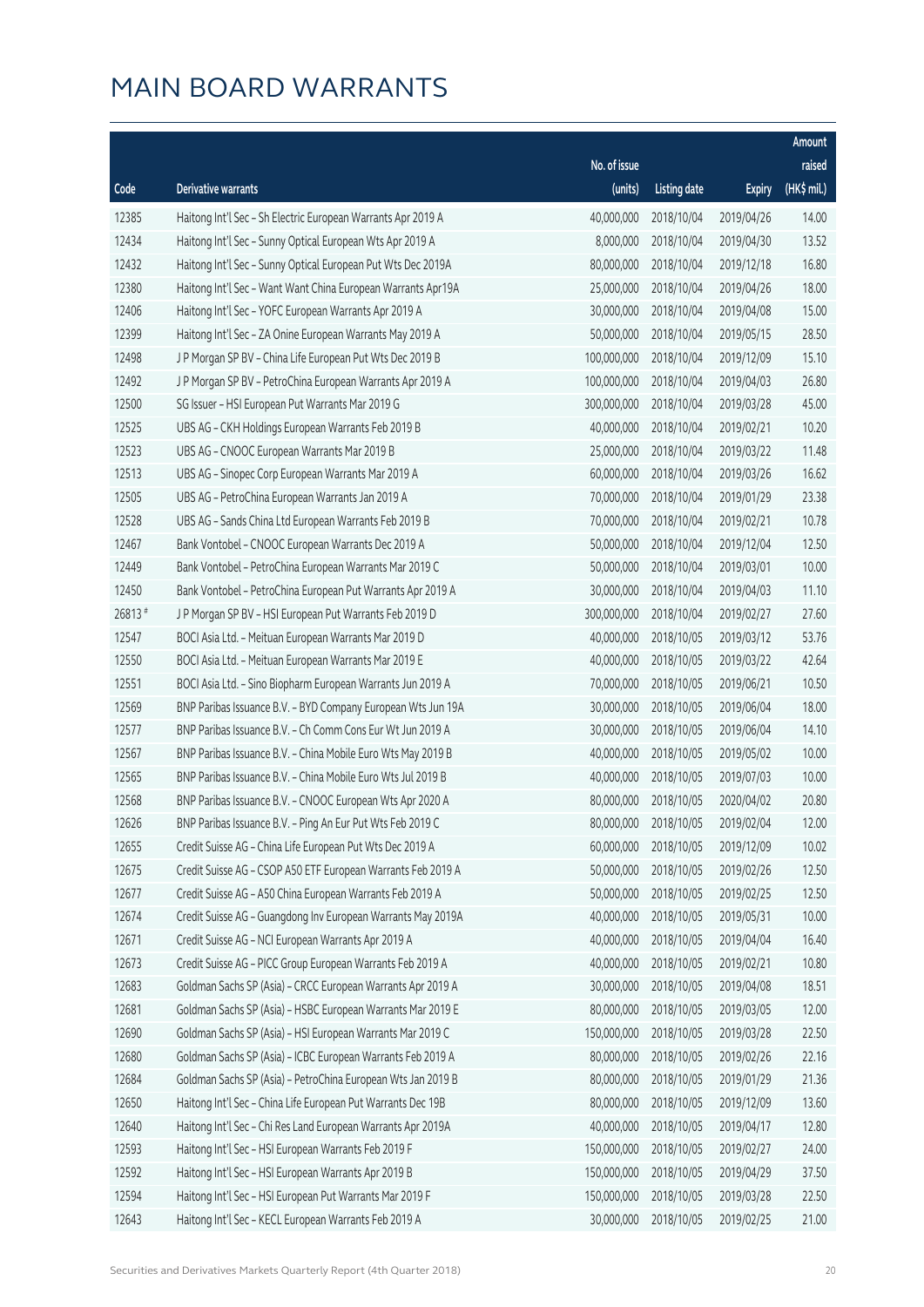|       |                                                              |              |                       |               | Amount      |
|-------|--------------------------------------------------------------|--------------|-----------------------|---------------|-------------|
|       |                                                              | No. of issue |                       |               | raised      |
| Code  | Derivative warrants                                          | (units)      | <b>Listing date</b>   | <b>Expiry</b> | (HK\$ mil.) |
| 12641 | Haitong Int'l Sec - PICC Group European Warrants May 2019 A  | 40,000,000   | 2018/10/05            | 2019/05/28    | 12.00       |
| 12647 | Haitong Int'l Sec - Ping An European Warrants Apr 2019 D     | 60,000,000   | 2018/10/05            | 2019/04/29    | 36.00       |
| 12648 | Haitong Int'l Sec - Ping An European Put Warrants Apr 2019 E | 60,000,000   | 2018/10/05            | 2019/04/24    | 28.20       |
| 12624 | J P Morgan SP BV - Galaxy Ent European Put Wts Jan 2019 E    | 100,000,000  | 2018/10/05            | 2019/01/04    | 40.40       |
| 12587 | Macquarie Bank Ltd. - BankComm European Put Warrants May 19A | 33,000,000   | 2018/10/05            | 2019/05/03    | 10.03       |
| 12584 | Macquarie Bank Ltd. - SJM Holdings European Wts Jan 2021 A   | 40,000,000   | 2018/10/05            | 2021/01/18    | 10.00       |
| 12629 | SG Issuer - AIA European Warrants Mar 2019 C                 | 60,000,000   | 2018/10/05            | 2019/03/29    | 13.50       |
| 12627 | SG Issuer - CAM CSI300 European Warrants May 2019 A          | 70,000,000   | 2018/10/05            | 2019/05/31    | 10.50       |
| 12633 | SG Issuer - CNOOC European Put Warrants Apr 2019 B           | 20,000,000   | 2018/10/05            | 2019/04/30    | 10.00       |
| 12637 | SG Issuer - Ping An European Warrants Mar 2019 B             | 80,000,000   | 2018/10/05            | 2019/03/04    | 29.20       |
| 12619 | UBS AG - HSBC European Warrants Jan 2019 B                   | 100,000,000  | 2018/10/05            | 2019/01/28    | 15.20       |
| 12797 | Credit Suisse AG - AAC Tech European Warrants Mar 2019 B     | 100,000,000  | 2018/10/08            | 2019/03/22    | 15.00       |
| 12770 | Credit Suisse AG - AIA European Warrants Feb 2019 C          | 70,000,000   | 2018/10/08            | 2019/02/18    | 21.70       |
| 12771 | Credit Suisse AG - AIA European Warrants Mar 2019 B          | 70,000,000   | 2018/10/08            | 2019/03/29    | 16.10       |
| 12781 | Credit Suisse AG - Country Garden European Warrants Apr 19 A | 60,000,000   | 2018/10/08            | 2019/04/23    | 10.80       |
| 12802 | Credit Suisse AG - China Res Beer European Warrants Apr 19 A | 25,000,000   | 2018/10/08            | 2019/04/08    | 10.00       |
| 12786 | Credit Suisse AG - Evergrande European Warrants Mar 2019 B   | 40,000,000   | 2018/10/08            | 2019/03/26    | 14.80       |
| 12774 | Credit Suisse AG - Galaxy Ent European Warrants Feb 2019 A   | 50,000,000   | 2018/10/08            | 2019/02/14    | 14.00       |
| 12809 | Credit Suisse AG - SUNAC European Warrants Apr 2019 A        | 40,000,000   | 2018/10/08            | 2019/04/30    | 12.00       |
| 12790 | Credit Suisse AG - Sunny Optical European Warrants Jun 2019A | 100,000,000  | 2018/10/08            | 2019/06/21    | 16.50       |
| 12796 | Credit Suisse AG - Sunny Optical European Put Wts Dec 2019 A | 100,000,000  | 2018/10/08            | 2019/12/16    | 20.00       |
| 12814 | Goldman Sachs SP (Asia) - CNOOC European Warrants Jan 2019 A | 80,000,000   | 2018/10/08            | 2019/01/08    | 21.04       |
| 12820 | Goldman Sachs SP (Asia) - Sinopec Corp Euro Wts Jan 2019 B   | 70,000,000   | 2018/10/08            | 2019/01/08    | 10.50       |
| 12812 | Goldman Sachs SP (Asia) - Galaxy Ent Euro Put Wts Mar 2019 B | 60,000,000   | 2018/10/08            | 2019/03/11    | 10.02       |
| 12822 | Goldman Sachs SP (Asia) - PetroChina European Wts Feb 2019 A | 80,000,000   | 2018/10/08            | 2019/02/25    | 12.00       |
| 12811 | Goldman Sachs SP (Asia) - Xiaomi European Warrants Feb 2019B | 100,000,000  | 2018/10/08            | 2019/02/04    | 15.00       |
| 12701 | HK Bank - AIA European Warrants Apr 2019 A                   |              | 80,000,000 2018/10/08 | 2019/04/08    | 20.00       |
| 12721 | HK Bank - China Life European Warrants Aug 2019 A            | 80,000,000   | 2018/10/08            | 2019/08/30    | 12.00       |
| 12695 | HK Bank - China Mobile European Warrants Jun 2019 A          | 50,000,000   | 2018/10/08            | 2019/06/28    | 13.00       |
| 12698 | HK Bank - CNOOC European Warrants Nov 2019 A                 | 100,000,000  | 2018/10/08            | 2019/11/29    | 25.00       |
| 12696 | HK Bank - HSI European Put Warrants Feb 2019 H               | 150,000,000  | 2018/10/08            | 2019/02/27    | 25.50       |
| 12691 | HK Bank - HSI European Put Warrants Mar 2019 E               | 150,000,000  | 2018/10/08            | 2019/03/28    | 22.50       |
| 12722 | HK Bank - Lenovo European Warrants Apr 2019 A                | 40,000,000   | 2018/10/08            | 2019/04/30    | 12.00       |
| 12724 | HK Bank - PetroChina European Warrants Jun 2019 A            | 40,000,000   | 2018/10/08            | 2019/06/28    | 16.00       |
| 12711 | HK Bank - Ping An European Warrants Jul 2020 A               | 200,000,000  | 2018/10/08            | 2020/07/02    | 30.00       |
| 12726 | HK Bank - Tencent European Warrants Feb 2019 F               | 100,000,000  | 2018/10/08            | 2019/02/28    | 15.00       |
| 12736 | Haitong Int'l Sec - AIA European Put Warrants Apr 2019 B     | 40,000,000   | 2018/10/08            | 2019/04/08    | 10.00       |
| 12827 | Haitong Int'l Sec - CNOOC European Warrants Jan 2019 A       | 30,000,000   | 2018/10/08            | 2019/01/08    | 10.20       |
| 12832 | Haitong Int'l Sec - CNOOC European Warrants Apr 2019 A       | 30,000,000   | 2018/10/08            | 2019/04/09    | 17.70       |
| 12730 | Haitong Int'l Sec - China Railway European Warrants May 19 A | 15,000,000   | 2018/10/08            | 2019/05/30    | 12.60       |
| 12735 | Haitong Int'l Sec - HS Bank European Warrants Apr 2019 A     | 15,000,000   | 2018/10/08            | 2019/04/08    | 14.70       |
| 12732 | Haitong Int'l Sec - Meitu European Warrants Jan 2019 A       | 15,000,000   | 2018/10/08            | 2019/01/08    | 11.55       |
| 12846 | Haitong Int'l Sec - Ping An European Warrants Apr 2019 H     | 60,000,000   | 2018/10/08            | 2019/04/09    | 30.60       |
| 12833 | Haitong Int'l Sec - Ping An European Put Warrants Jan 2019 F | 60,000,000   | 2018/10/08            | 2019/01/08    | 21.00       |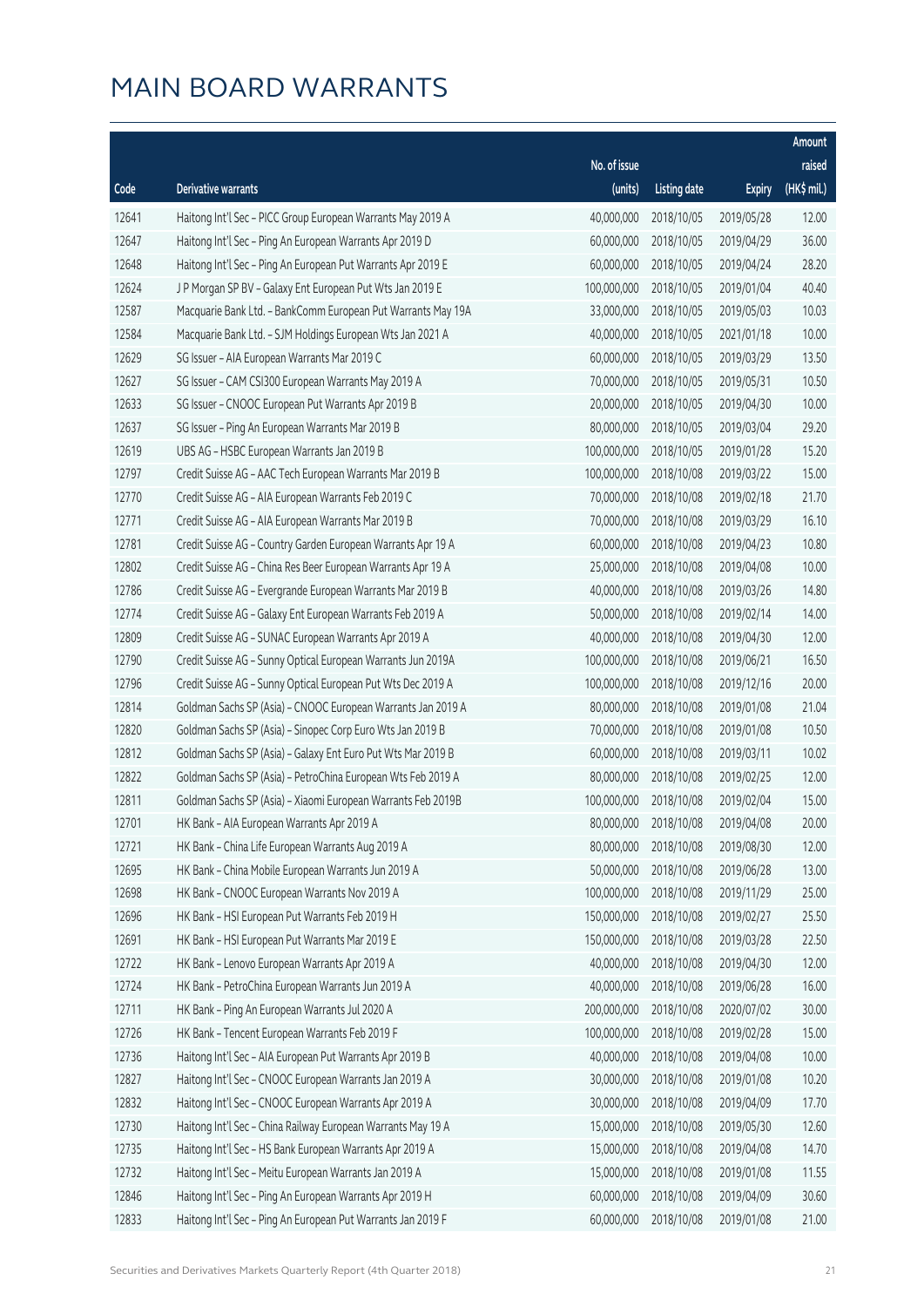|       |                                                              |              |                       |               | Amount      |
|-------|--------------------------------------------------------------|--------------|-----------------------|---------------|-------------|
|       |                                                              | No. of issue |                       |               | raised      |
| Code  | <b>Derivative warrants</b>                                   | (units)      | <b>Listing date</b>   | <b>Expiry</b> | (HK\$ mil.) |
| 12839 | Haitong Int'l Sec - Ping An European Put Warrants Jan 2019 G | 70,000,000   | 2018/10/08            | 2019/01/31    | 11.20       |
| 12840 | Haitong Int'l Sec - Ping An European Put Warrants Jan 2019 H | 60,000,000   | 2018/10/08            | 2019/01/08    | 10.20       |
| 12836 | Haitong Int'l Sec - Ping An European Put Warrants Apr 2019 F | 60,000,000   | 2018/10/08            | 2019/04/10    | 23.40       |
| 12837 | Haitong Int'l Sec - Ping An European Put Warrants Apr 2019 G | 70,000,000   | 2018/10/08            | 2019/04/02    | 10.50       |
| 12740 | Haitong Int'l Sec - Tencent European Warrants Feb 2019 K     | 150,000,000  | 2018/10/08            | 2019/02/18    | 22.50       |
| 12747 | J P Morgan SP BV - AIA European Put Warrants Feb 2019 C      | 100,000,000  | 2018/10/08            | 2019/02/28    | 19.60       |
| 12769 | J P Morgan SP BV - CC Bank European Wts Jan 2019 D           | 100,000,000  | 2018/10/08            | 2019/01/31    | 15.80       |
| 12742 | J P Morgan SP BV - CSOP A50 ETF European Warrants Feb 2019 A | 80,000,000   | 2018/10/08            | 2019/02/28    | 12.72       |
| 12741 | J P Morgan SP BV - Evergrande European Warrants Apr 2019 A   | 50,000,000   | 2018/10/08            | 2019/04/08    | 12.50       |
| 12748 | J P Morgan SP BV - ICBC European Warrants Mar 2019 A         | 100,000,000  | 2018/10/08            | 2019/03/29    | 19.10       |
| 12743 | J P Morgan SP BV - Lenovo European Warrants Mar 2019 B       | 100,000,000  | 2018/10/08            | 2019/03/29    | 20.00       |
| 12860 | BOCI Asia Ltd. - AIA European Warrants Mar 2019 A            | 60,000,000   | 2018/10/09            | 2019/03/26    | 15.24       |
| 12864 | BOCI Asia Ltd. - BYD Company European Warrants Feb 2019 B    | 40,000,000   | 2018/10/09            | 2019/02/25    | 22.28       |
| 12867 | BOCI Asia Ltd. - Country Garden European Warrants Apr 2019 A | 70,000,000   | 2018/10/09            | 2019/04/23    | 12.88       |
| 12870 | BOCI Asia Ltd. - CGS European Warrants Jun 2019 A            | 30,000,000   | 2018/10/09            | 2019/06/11    | 11.67       |
| 12863 | BOCI Asia Ltd. - Sinopec Corp European Warrants Mar 2019 A   | 50,000,000   | 2018/10/09            | 2019/03/26    | 14.80       |
| 12868 | BOCI Asia Ltd. - China Res Land European Warrants Mar 2019 A | 50,000,000   | 2018/10/09            | 2019/03/04    | 13.00       |
| 12875 | BOCI Asia Ltd. - Henderson Land European Warrants Jun 2019 A | 50,000,000   | 2018/10/09            | 2019/06/24    | 10.65       |
| 12856 | BOCI Asia Ltd. - HSBC European Warrants Mar 2019 B           | 80,000,000   | 2018/10/09            | 2019/03/22    | 12.16       |
| 12861 | BOCI Asia Ltd. - PetroChina European Warrants Feb 2019 A     | 60,000,000   | 2018/10/09            | 2019/02/25    | 11.22       |
| 12853 | BOCI Asia Ltd. - Tencent European Wts Feb 2019 G             | 200,000,000  | 2018/10/09            | 2019/02/21    | 37.60       |
| 12854 | BOCI Asia Ltd. - Tencent European Wts Mar 2019 C             | 200,000,000  | 2018/10/09            | 2019/03/22    | 30.60       |
| 12960 | Credit Suisse AG - Anta Sports European Warrants Apr 2019 A  | 25,000,000   | 2018/10/09            | 2019/04/08    | 10.50       |
| 12953 | Credit Suisse AG - Chi Res Land European Warrants Mar 2019 A | 60,000,000   | 2018/10/09            | 2019/03/04    | 13.80       |
| 12962 | Credit Suisse AG - Haier Elec European Warrants Apr 2019 A   | 40,000,000   | 2018/10/09            | 2019/04/08    | 10.80       |
| 12946 | Credit Suisse AG - IGG European Warrants Feb 2019 A          | 60,000,000   | 2018/10/09            | 2019/02/21    | 10.02       |
| 12952 | Credit Suisse AG - Sinopharm European Warrants Apr 2019 A    |              | 25,000,000 2018/10/09 | 2019/04/30    | 15.00       |
| 12961 | Credit Suisse AG - Sh Pharma European Warrants Apr 2019 A    | 40,000,000   | 2018/10/09            | 2019/04/08    | 10.00       |
| 12954 | Credit Suisse AG - Zhaojin Mining European Warrants Apr 19 A | 20,000,000   | 2018/10/09            | 2019/04/08    | 14.00       |
| 12966 | Goldman Sachs SP (Asia) - Bank of China Euro Wts Mar 2019 B  | 80,000,000   | 2018/10/09            | 2019/03/29    | 18.88       |
| 12968 | Goldman Sachs SP (Asia) - Country Garden Euro Wts Apr 2019 A | 70,000,000   | 2018/10/09            | 2019/04/23    | 10.50       |
| 12969 | Goldman Sachs SP (Asia) - Galaxy Ent European Wts Mar 2019 C | 80,000,000   | 2018/10/09            | 2019/03/11    | 31.68       |
| 12965 | Goldman Sachs SP (Asia) - HKEX European Warrants Mar 2019 F  | 150,000,000  | 2018/10/09            | 2019/03/26    | 22.50       |
| 12982 | Goldman Sachs SP (Asia) - PICC Group European Wts Jan 2019 B | 50,000,000   | 2018/10/09            | 2019/01/22    | 10.00       |
| 12944 | Haitong Int'l Sec - Sinopec Corp European Wts Mar 2019 A     | 25,000,000   | 2018/10/09            | 2019/03/29    | 13.25       |
| 12884 | Haitong Int'l Sec - CSOP A50 ETF European Warrants Jan 2019A | 40,000,000   | 2018/10/09            | 2019/01/09    | 10.80       |
| 12886 | Haitong Int'l Sec - CSOP A50 ETF European Warrants Apr 2019A | 40,000,000   | 2018/10/09            | 2019/04/09    | 15.60       |
| 12882 | Haitong Int'l Sec - HKEX European Warrants Mar 2019 C        | 150,000,000  | 2018/10/09            | 2019/03/22    | 22.50       |
| 12876 | Haitong Int'l Sec - Lenovo European Warrants Mar 2019 B      | 40,000,000   | 2018/10/09            | 2019/03/04    | 18.00       |
| 12880 | Haitong Int'l Sec - Lenovo European Warrants Mar 2019 C      | 40,000,000   | 2018/10/09            | 2019/03/11    | 14.80       |
| 12938 | Haitong Int'l Sec - Stanchart European Warrants Jun 2019 B   | 30,000,000   | 2018/10/09            | 2019/06/28    | 10.80       |
| 12932 | Haitong Int'l Sec - Sunny Optical European Wts Apr 2019 B    | 80,000,000   | 2018/10/09            | 2019/04/30    | 12.80       |
| 12935 | Haitong Int'l Sec - Sunny Optical European Wts Apr 2019 C    | 10,000,000   | 2018/10/09            | 2019/04/10    | 13.20       |
| 12931 | Haitong Int'l Sec - Sunny Optical European Put Wts Jul 2019B | 80,000,000   | 2018/10/09            | 2019/07/09    | 20.00       |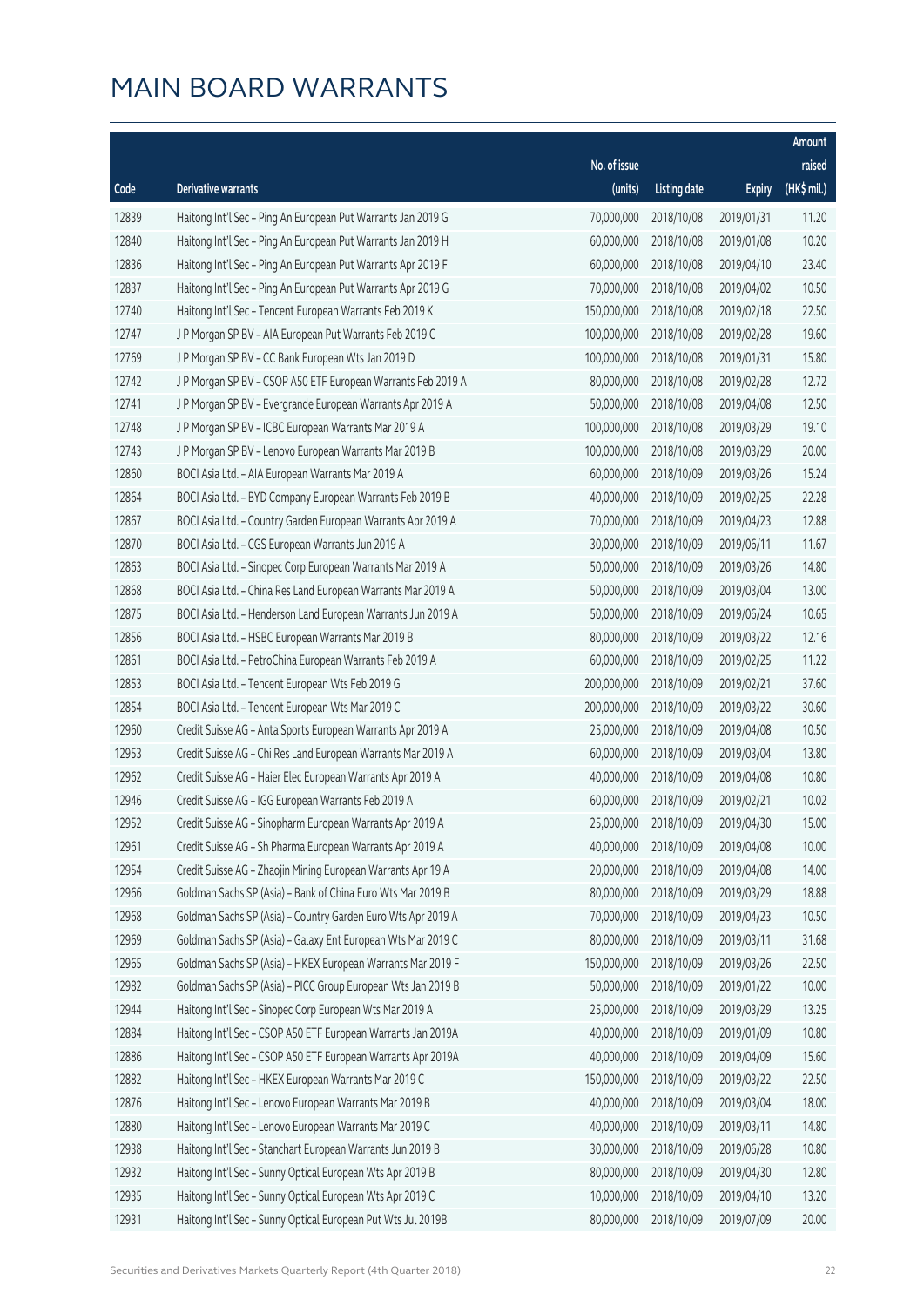|       |                                                              |                        |                     |               | Amount      |
|-------|--------------------------------------------------------------|------------------------|---------------------|---------------|-------------|
|       |                                                              | No. of issue           |                     |               | raised      |
| Code  | Derivative warrants                                          | (units)                | <b>Listing date</b> | <b>Expiry</b> | (HK\$ mil.) |
| 12984 | J P Morgan SP BV - China Gas Hold European Wts Apr 2019 A    | 60,000,000             | 2018/10/09          | 2019/04/08    | 15.00       |
| 12993 | J P Morgan SP BV - HSCEI European Wts Jul 2019 B             | 200,000,000            | 2018/10/09          | 2019/07/30    | 30.80       |
| 12997 | J P Morgan SP BV - Li & Fung European Warrants Mar 2019 B    | 50,000,000             | 2018/10/09          | 2019/03/22    | 12.30       |
| 10046 | J P Morgan SP BV - N225 Index Euro Wts Jun 2019 A            | 100,000,000            | 2018/10/09          | 2019/06/14    | 25.20       |
| 10050 | J P Morgan SP BV - N225 Index Euro Put Wts Jun 2019 B        | 100,000,000            | 2018/10/09          | 2019/06/14    | 25.10       |
| 12987 | J P Morgan SP BV - PSBC European Warrants Jan 2019 B         | 50,000,000             | 2018/10/09          | 2019/01/31    | 11.50       |
| 12996 | J P Morgan SP BV - SMIC European Wts Mar 2020 A              | 100,000,000            | 2018/10/09          | 2020/03/10    | 18.60       |
| 12989 | J P Morgan SP BV - Tencent European Warrants Mar 2019 G      | 250,000,000            | 2018/10/09          | 2019/03/19    | 37.75       |
| 12894 | Macquarie Bank Ltd. - Ping An European Warrants May 2019 A   | 18,000,000             | 2018/10/09          | 2019/05/02    | 10.48       |
| 12897 | Macquarie Bank Ltd. - Ping An European Warrants May 2019 B   | 27,000,000             | 2018/10/09          | 2019/05/02    | 10.10       |
| 12898 | Macquarie Bank Ltd. - Ping An European Put Warrants May2019C | 24,000,000             | 2018/10/09          | 2019/05/02    | 10.30       |
| 12888 | Macquarie Bank Ltd. - Tencent European Warrants May 2019 A   | 10,000,000             | 2018/10/09          | 2019/05/02    | 34.60       |
| 12889 | Macquarie Bank Ltd. - Tencent European Warrants May 2019 B   | 9,000,000              | 2018/10/09          | 2019/05/02    | 15.61       |
| 12890 | Macquarie Bank Ltd. - Tencent European Warrants May 2019 C   | 11,400,000             | 2018/10/09          | 2019/05/02    | 10.01       |
| 12892 | Macquarie Bank Ltd. - Tencent European Warrants May 2019 D   | 24,800,000             | 2018/10/09          | 2019/05/02    | 10.02       |
| 13002 | SG Issuer - China Gas Hold Eu Wt May 2019 A                  | 40,000,000             | 2018/10/09          | 2019/05/31    | 14.40       |
| 13004 | SG Issuer - CNOOC European Warrants May 2019 A               | 10,000,000             | 2018/10/09          | 2019/05/31    | 10.20       |
| 13005 | SG Issuer - CNOOC European Warrants Aug 2019 A               | 80,000,000             | 2018/10/09          | 2019/08/30    | 20.00       |
| 13003 | SG Issuer - Sinopec Corp European Warrants Apr 2019 B        | 30,000,000             | 2018/10/09          | 2019/04/30    | 11.70       |
| 13007 | SG Issuer - PetroChina European Warrants May 2019 A          | 30,000,000             | 2018/10/09          | 2019/05/31    | 13.20       |
| 12918 | UBS AG - AIA European Warrants Feb 2019 B                    | 100,000,000            | 2018/10/09          | 2019/02/25    | 33.80       |
| 12916 | UBS AG - AIA European Put Warrants Apr 2019 A                | 100,000,000            | 2018/10/09          | 2019/04/08    | 28.60       |
| 12928 | UBS AG - CSOP A50 ETF European Warrants Nov 2019 A           | 200,000,000            | 2018/10/09          | 2019/11/21    | 30.00       |
| 12926 | UBS AG - HSBC European Warrants Mar 2019 D                   | 100,000,000            | 2018/10/09          | 2019/03/19    | 16.60       |
| 12920 | UBS AG - HSBC European Put Warrants Jan 2019 C               | 100,000,000            | 2018/10/09          | 2019/01/28    | 16.30       |
| 12900 | UBS AG - Ping An European Warrants Feb 2019 D                | 100,000,000            | 2018/10/09          | 2019/02/25    | 44.10       |
| 12899 | UBS AG - Ping An European Put Warrants Mar 2019 E            | 100,000,000 2018/10/09 |                     | 2019/03/26    | 24.20       |
| 13020 | BOCI Asia Ltd. - AIA European Warrants Feb 2019 C            | 60,000,000             | 2018/10/10          | 2019/02/25    | 21.42       |
| 13011 | BOCI Asia Ltd. - CC Bank European Warrants Feb 2019 C        | 60,000,000             | 2018/10/10          | 2019/02/27    | 11.46       |
| 13009 | BOCI Asia Ltd. - CC Bank European Warrants Mar 2019 A        | 60,000,000             | 2018/10/10          | 2019/03/26    | 19.68       |
| 13014 | BOCI Asia Ltd. - HKEX European Warrants Mar 2019 C           | 150,000,000            | 2018/10/10          | 2019/03/26    | 22.80       |
| 13016 | BOCI Asia Ltd. - HSBC European Warrants Apr 2019 B           | 80,000,000             | 2018/10/10          | 2019/04/08    | 12.08       |
| 13012 | BOCI Asia Ltd. - ICBC European Warrants Feb 2019 A           | 60,000,000             | 2018/10/10          | 2019/02/26    | 14.52       |
| 13013 | BOCI Asia Ltd. - ICBC European Warrants May 2019 A           | 60,000,000             | 2018/10/10          | 2019/05/28    | 12.54       |
| 13103 | BOCI Asia Ltd. - Tencent European Wts Mar 2019 D             | 200,000,000            | 2018/10/10          | 2019/03/25    | 31.00       |
| 13102 | BOCI Asia Ltd. - Tencent European Wts May 2019 B             | 200,000,000            | 2018/10/10          | 2019/05/31    | 30.80       |
| 13034 | BNP Paribas Issuance B.V. - Country Garden Eu Wt Jul 2019 C  | 100,000,000            | 2018/10/10          | 2019/07/03    | 16.00       |
| 13057 | BNP Paribas Issuance B.V. - HSI European Wts Feb 2019 B      | 80,000,000             | 2018/10/10          | 2019/02/27    | 12.00       |
| 13036 | BNP Paribas Issuance B.V. - HSI Euro Put Wts Mar 2019 B      | 80,000,000             | 2018/10/10          | 2019/03/28    | 12.00       |
| 13051 | BNP Paribas Issuance B.V. - Lenovo European Wts Jul 2019 A   | 40,000,000             | 2018/10/10          | 2019/07/03    | 17.60       |
| 13052 | BNP Paribas Issuance B.V. - SHK Ppt Euro Warrants Jul 2019 A | 30,000,000             | 2018/10/10          | 2019/07/03    | 17.40       |
| 13125 | Credit Suisse AG - HKEX European Warrants Mar 2019 C         | 150,000,000            | 2018/10/10          | 2019/03/26    | 22.50       |
| 13127 | Credit Suisse AG - Xiaomi European Put Warrants Jun 2019 A   | 80,000,000             | 2018/10/10          | 2019/06/28    | 20.00       |
| 13140 | Goldman Sachs SP (Asia) - AIA European Warrants Feb 2019 B   | 80,000,000             | 2018/10/10          | 2019/02/18    | 12.00       |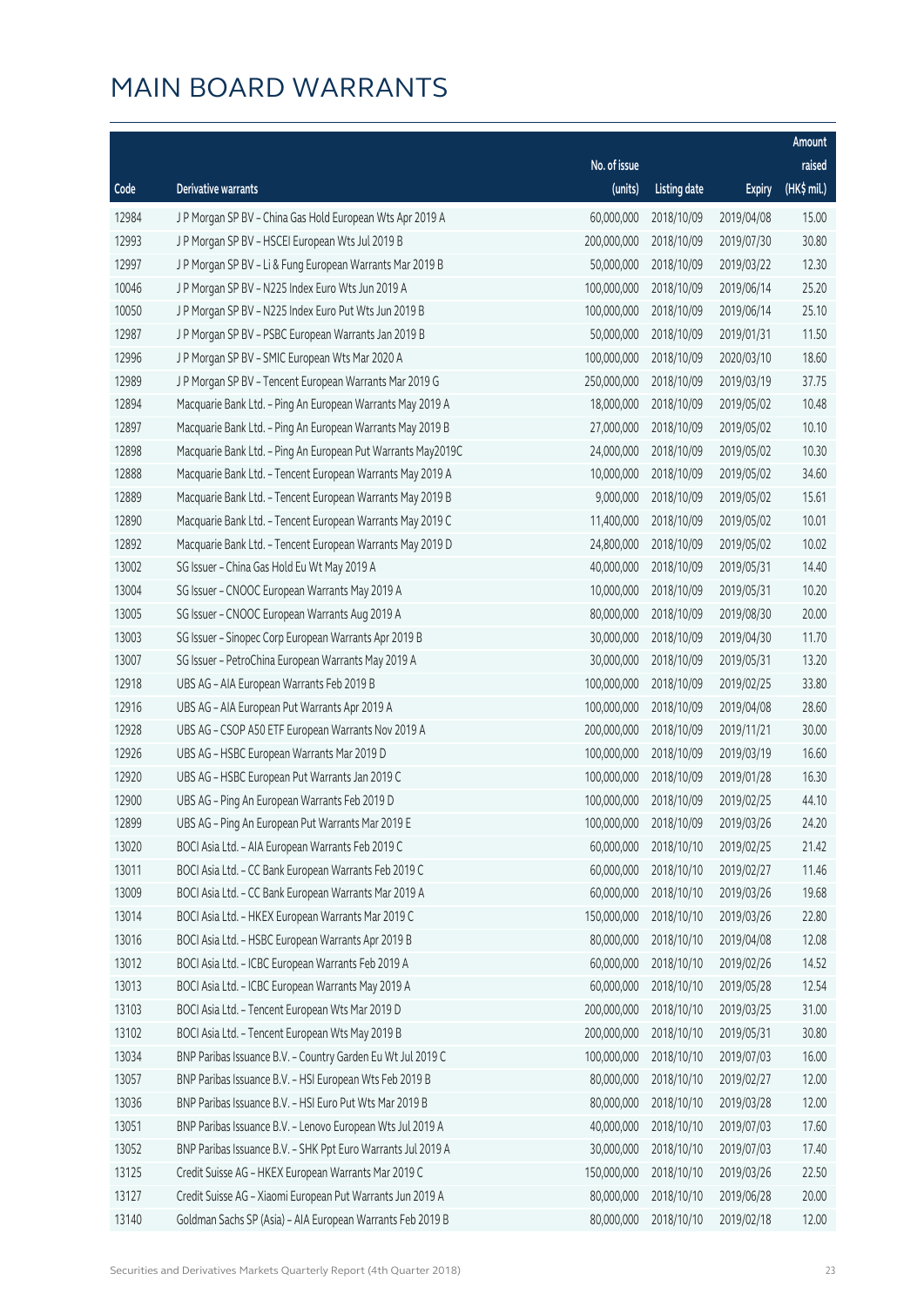|       |                                                              |              |                       |               | Amount      |
|-------|--------------------------------------------------------------|--------------|-----------------------|---------------|-------------|
|       |                                                              | No. of issue |                       |               | raised      |
| Code  | Derivative warrants                                          | (units)      | <b>Listing date</b>   | <b>Expiry</b> | (HK\$ mil.) |
| 13137 | Goldman Sachs SP (Asia) - Bank of China Euro Wts Mar 2019 C  | 80,000,000   | 2018/10/10            | 2019/03/11    | 14.08       |
| 13138 | Goldman Sachs SP (Asia) - CC Bank European Wts Jan 2019 F    | 80,000,000   | 2018/10/10            | 2019/01/24    | 16.16       |
| 13141 | Goldman Sachs SP (Asia) - China Cinda Euro Wts Feb 2019 A    | 70,000,000   | 2018/10/10            | 2019/02/25    | 10.50       |
| 13139 | Goldman Sachs SP (Asia) - Lenovo European Wts Mar 2019 A     | 60,000,000   | 2018/10/10            | 2019/03/11    | 18.30       |
| 13025 | HK Bank - HKEX European Warrants Apr 2019 A                  | 100,000,000  | 2018/10/10            | 2019/04/01    | 15.00       |
| 13021 | HK Bank - HSI European Put Warrants Feb 2019 I               | 100,000,000  | 2018/10/10            | 2019/02/27    | 15.00       |
| 13022 | HK Bank - HSI European Put Warrants Mar 2019 F               | 100,000,000  | 2018/10/10            | 2019/03/28    | 15.00       |
| 13027 | HK Bank - PICC Group European Warrants Jul 2019 A            | 40,000,000   | 2018/10/10            | 2019/07/31    | 10.00       |
| 13029 | HK Bank - SHK Ppt European Warrants Apr 2019 A               | 40,000,000   | 2018/10/10            | 2019/04/29    | 10.00       |
| 13023 | HK Bank - Sunny Optical European Warrants Jun 2019 A         | 100,000,000  | 2018/10/10            | 2019/06/21    | 15.00       |
| 13124 | J P Morgan SP BV - AIA European Warrants Mar 2019 A          | 100,000,000  | 2018/10/10            | 2019/03/29    | 18.40       |
| 13117 | J P Morgan SP BV - CSOP A50 ETF European Warrants Mar 2019 A | 80,000,000   | 2018/10/10            | 2019/03/29    | 22.24       |
| 13115 | J P Morgan SP BV - Baiyunshan Ph European Wts Feb 2019 A     | 50,000,000   | 2018/10/10            | 2019/02/28    | 10.40       |
| 13116 | J P Morgan SP BV - Sh Pharma European Warrants May 2019 A    | 60,000,000   | 2018/10/10            | 2019/05/31    | 15.00       |
| 13077 | Macquarie Bank Ltd. - CMS European Warrants Dec 2019 A       | 33,000,000   | 2018/10/10            | 2019/12/17    | 10.03       |
| 13082 | Macquarie Bank Ltd. - CR Beer European Warrants May 2019 A   | 24,000,000   | 2018/10/10            | 2019/05/02    | 10.10       |
| 13097 | Macquarie Bank Ltd. - China Shenhua European Wts Oct 2019 A  | 39,500,000   | 2018/10/10            | 2019/10/02    | 10.03       |
| 13084 | Macquarie Bank Ltd. - A50 China European Put Wts Jun 2019 A  | 21,000,000   | 2018/10/10            | 2019/06/04    | 10.08       |
| 13089 | Macquarie Bank Ltd. - Hang Seng Bank European Put Wts Dec19A | 40,000,000   | 2018/10/10            | 2019/12/03    | 10.04       |
| 13081 | Macquarie Bank Ltd. - Li & Fung European Warrants May 2019 B | 40,000,000   | 2018/10/10            | 2019/05/02    | 10.08       |
| 13088 | Macquarie Bank Ltd. - Mengniu Dairy European Wts May 2019 A  | 40,000,000   | 2018/10/10            | 2019/05/02    | 10.08       |
| 13064 | Macquarie Bank Ltd. - Tencent European Warrants Apr 2019 K   | 30,000,000   | 2018/10/10            | 2019/04/25    | 10.35       |
| 13070 | Macquarie Bank Ltd. - Tencent European Put Wts Apr 2019 L    | 40,000,000   | 2018/10/10            | 2019/04/25    | 10.00       |
| 13061 | Macquarie Bank Ltd. - Tencent European Put Wts May 2019 E    | 6,000,000    | 2018/10/10            | 2019/05/02    | 10.04       |
| 13142 | SG Issuer - HSI European Warrants May 2019 A                 | 300,000,000  | 2018/10/10            | 2019/05/30    | 45.00       |
| 13143 | SG Issuer - Xiaomi European Warrants Apr 2019 C              | 150,000,000  | 2018/10/10            | 2019/04/30    | 44.25       |
| 13104 | UBS AG - BBMG European Warrants Apr 2019 A                   |              | 25,000,000 2018/10/10 | 2019/04/09    | 10.90       |
| 13112 | UBS AG - Mapleleaf Edu European Warrants Jun 2020 A          | 60,000,000   | 2018/10/10            | 2020/06/29    | 10.20       |
| 13111 | UBS AG - Lenovo European Put Warrants Apr 2019 A             | 30,000,000   | 2018/10/10            | 2019/04/09    | 10.26       |
| 13114 | UBS AG - Want Want Ch European Warrants Mar 2019 A           | 20,000,000   | 2018/10/10            | 2019/03/26    | 12.16       |
| 13110 | UBS AG - Wharf Reic European Warrants Apr 2019 A             | 50,000,000   | 2018/10/10            | 2019/04/09    | 30.60       |
| 13239 | BOCI Asia Ltd. - CSPC Pharma European Warrants Mar 2019 B    | 80,000,000   | 2018/10/11            | 2019/03/26    | 15.36       |
| 13236 | BOCI Asia Ltd. - HSI European Warrants Mar 2019 C            | 200,000,000  | 2018/10/11            | 2019/03/28    | 38.40       |
| 13237 | BOCI Asia Ltd. - HSI European Put Warrants Mar 2019 D        | 200,000,000  | 2018/10/11            | 2019/03/28    | 30.00       |
| 13250 | BOCI Asia Ltd. - Ping An European Put Warrants Mar 2019 C    | 50,000,000   | 2018/10/11            | 2019/03/18    | 14.40       |
| 13240 | BOCI Asia Ltd. - Sino Biopharm European Warrants Sep 2019 A  | 60,000,000   | 2018/10/11            | 2019/09/30    | 10.50       |
| 13267 | Credit Suisse AG - Country Garden Euro Put Wts Dec 2019 A    | 50,000,000   | 2018/10/11            | 2019/12/31    | 12.50       |
| 13264 | Credit Suisse AG - China Cinda European Warrants Apr 2019 A  | 60,000,000   | 2018/10/11            | 2019/04/30    | 15.00       |
| 13265 | Credit Suisse AG - Tencent European Wts May 2019 B           | 250,000,000  | 2018/10/11            | 2019/05/31    | 37.50       |
| 13268 | Credit Suisse AG - Xiaomi European Warrants Apr 2019 A       | 150,000,000  | 2018/10/11            | 2019/04/10    | 37.50       |
| 13306 | Goldman Sachs SP (Asia) - CC Bank European Wts Mar 2019 A    | 80,000,000   | 2018/10/11            | 2019/03/11    | 36.16       |
| 13311 | Goldman Sachs SP (Asia) - HSI European Put Wts Mar 2019 D    | 150,000,000  | 2018/10/11            | 2019/03/28    | 22.50       |
| 13307 | Goldman Sachs SP (Asia) - Tencent European Wt Mar 2019 I     | 150,000,000  | 2018/10/11            | 2019/03/19    | 22.50       |
| 13308 | Goldman Sachs SP (Asia) - Tencent European Wt Mar 2019 J     | 150,000,000  | 2018/10/11            | 2019/03/26    | 31.05       |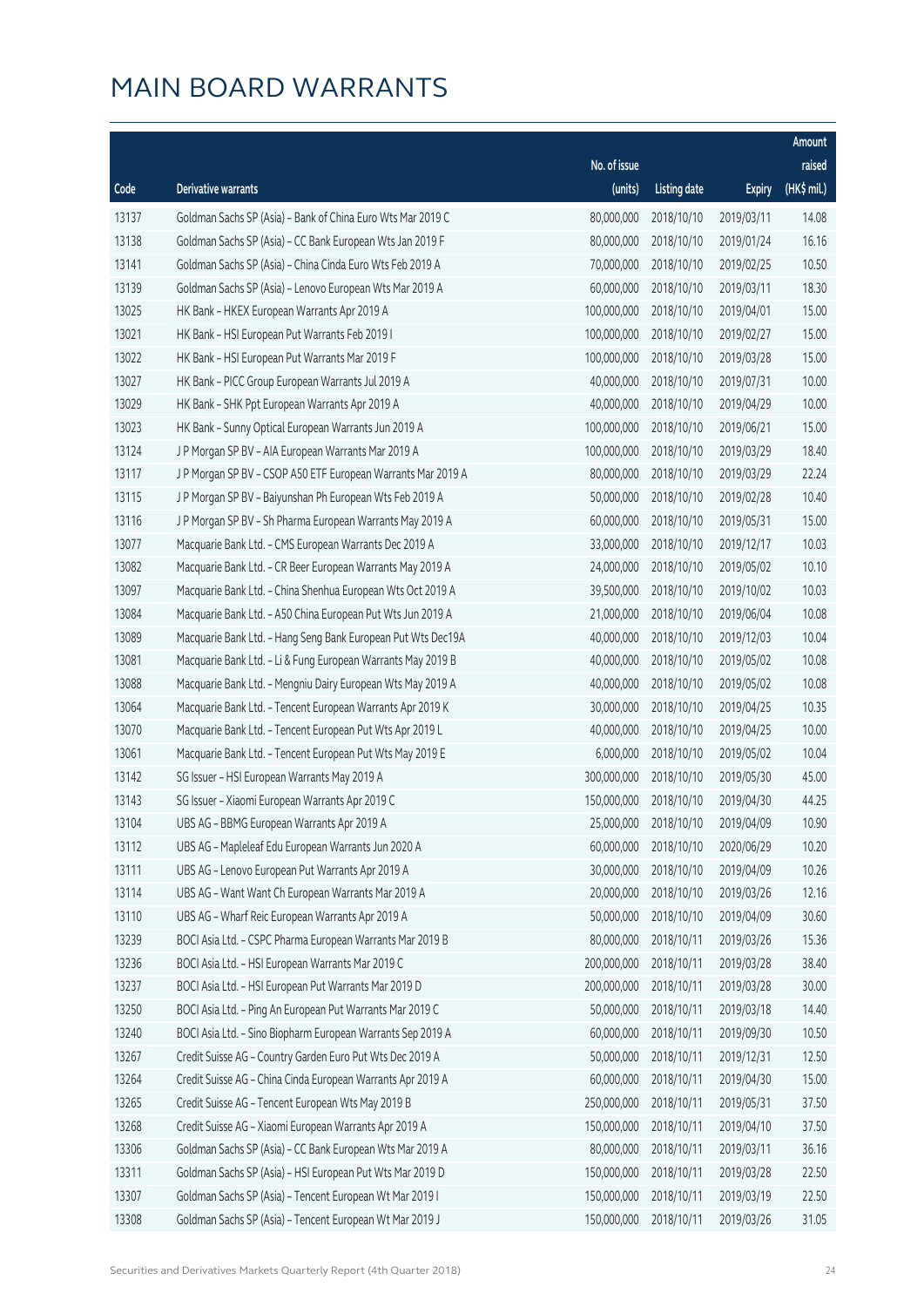|       |                                                              |              |                       |               | Amount      |
|-------|--------------------------------------------------------------|--------------|-----------------------|---------------|-------------|
|       |                                                              | No. of issue |                       |               | raised      |
| Code  | Derivative warrants                                          | (units)      | <b>Listing date</b>   | <b>Expiry</b> | (HK\$ mil.) |
| 13310 | Goldman Sachs SP (Asia) - Xiaomi European Warrants Jan 2019B | 100,000,000  | 2018/10/11            | 2019/01/11    | 15.00       |
| 13263 | Haitong Int'l Sec - Agile Ppt European Warrants Jun 2019 A   | 70,000,000   | 2018/10/11            | 2019/06/18    | 17.50       |
| 13260 | Haitong Int'l Sec - Conch Venture European Warrants Apr 19 A | 30,000,000   | 2018/10/11            | 2019/04/11    | 13.50       |
| 13259 | Haitong Int'l Sec - HSBC European Put Warrants Jan 2019 B    | 65,000,000   | 2018/10/11            | 2019/01/28    | 10.40       |
| 13256 | J P Morgan SP BV - Conch Venture European Warrants Apr 2019A | 35,000,000   | 2018/10/11            | 2019/04/10    | 10.29       |
| 13255 | J P Morgan SP BV - HSI European Warrants Jun 2019 A          | 300,000,000  | 2018/10/11            | 2019/06/27    | 45.90       |
| 13253 | J P Morgan SP BV - Lenovo European Put Warrants May 2019 A   | 50,000,000   | 2018/10/11            | 2019/05/02    | 13.55       |
| 13251 | J P Morgan SP BV - Xiaomi European Put Warrants Feb 2019 E   | 100,000,000  | 2018/10/11            | 2019/02/21    | 17.20       |
| 13252 | J P Morgan SP BV - ZA Onine European Warrants Mar 2019 C     | 44,000,000   | 2018/10/11            | 2019/03/29    | 10.08       |
| 13146 | Macquarie Bank Ltd. - AIA European Put Warrants May 2019 A   | 40,000,000   | 2018/10/11            | 2019/05/02    | 10.16       |
| 13148 | Macquarie Bank Ltd. - China Life European Wts May 2019 A     | 40,000,000   | 2018/10/11            | 2019/05/02    | 10.00       |
| 13144 | Macquarie Bank Ltd. - Ping An European Warrants Mar 2019 C   | 30,000,000   | 2018/10/11            | 2019/03/04    | 10.14       |
| 13145 | Macquarie Bank Ltd. - Ping An European Warrants Oct 2019 A   | 24,000,000   | 2018/10/11            | 2019/10/02    | 10.15       |
| 13202 | Macquarie Bank Ltd. - Tencent European Warrants May 2019 F   | 10,000,000   | 2018/10/11            | 2019/05/02    | 49.52       |
| 13206 | Macquarie Bank Ltd. - WuXi Bio European Warrants Sep 2019 A  | 36,400,000   | 2018/10/11            | 2019/09/17    | 10.01       |
| 13211 | Macquarie Bank Ltd. - Xiaomi European Put Warrants May 2019C | 6,000,000    | 2018/10/11            | 2019/05/02    | 10.28       |
| 13204 | Macquarie Bank Ltd. - CRRC Times European Warrants Jun 2019A | 15,000,000   | 2018/10/11            | 2019/06/18    | 10.01       |
| 13279 | SG Issuer - Bank of China European Warrants Mar 2019 B       | 60,000,000   | 2018/10/11            | 2019/03/29    | 13.50       |
| 13280 | SG Issuer - BOCL European Put Warrants Apr 2019 A            | 70,000,000   | 2018/10/11            | 2019/04/30    | 10.50       |
| 13284 | SG Issuer - BYD Company European Warrants Apr 2019 A         | 15,000,000   | 2018/10/11            | 2019/04/30    | 10.05       |
| 13287 | SG Issuer - China Cinda European Warrants Apr 2019 A         | 40,000,000   | 2018/10/11            | 2019/04/30    | 10.00       |
| 13293 | SG Issuer - CITIC Bank European Warrants Apr 2019 A          | 25,000,000   | 2018/10/11            | 2019/04/30    | 10.00       |
| 13271 | SG Issuer - China Oilfield European Warrants Dec 2019 A      | 100,000,000  | 2018/10/11            | 2019/12/12    | 19.50       |
| 13272 | SG Issuer - Lenovo European Warrants Mar 2019 A              | 25,000,000   | 2018/10/11            | 2019/03/29    | 10.00       |
| 13273 | SG Issuer - Lenovo European Put Warrants Apr 2019 B          | 25,000,000   | 2018/10/11            | 2019/04/30    | 10.00       |
| 13305 | SG Issuer - Meituan European Warrants Mar 2019 D             | 40,000,000   | 2018/10/11            | 2019/03/12    | 42.80       |
| 13296 | SG Issuer - NCI European Warrants Apr 2019 A                 |              | 30,000,000 2018/10/11 | 2019/04/30    | 10.80       |
| 13303 | SG Issuer - SHK Ppt European Warrants Apr 2019 B             | 20,000,000   | 2018/10/11            | 2019/04/30    | 10.40       |
| 13300 | SG Issuer - Shimao Ppt Eu Wt Apr 2019 A                      | 40,000,000   | 2018/10/11            | 2019/04/30    | 10.00       |
| 13301 | SG Issuer - SJM Holdings Eu Wt Apr 2019 A                    | 10,000,000   | 2018/10/11            | 2019/04/30    | 10.00       |
| 13304 | SG Issuer - Wynn Macau European Warrants Apr 2019 A          | 40,000,000   | 2018/10/11            | 2019/04/30    | 10.00       |
| 13270 | SG Issuer - Xiaomi European Warrants Jun 2019 A              | 150,000,000  | 2018/10/11            | 2019/06/28    | 37.50       |
| 13269 | SG Issuer - Xiaomi European Put Warrants Apr 2019 D          | 13,000,000   | 2018/10/11            | 2019/04/30    | 10.40       |
| 13194 | UBS AG - AAC Tech European Put Warrants Apr 2020 A           | 100,000,000  | 2018/10/11            | 2020/04/27    | 25.00       |
| 13179 | UBS AG - AIA European Put Warrants Jan 2019 B                | 100,000,000  | 2018/10/11            | 2019/01/24    | 15.20       |
| 13182 | UBS AG - AIA European Put Warrants Mar 2019 D                | 100,000,000  | 2018/10/11            | 2019/03/11    | 15.40       |
| 13229 | UBS AG - Minsheng Bank European Warrants Feb 2019 A          | 33,000,000   | 2018/10/11            | 2019/02/25    | 10.23       |
| 13188 | UBS AG - CNOOC European Put Warrants Apr 2019 A              | 25,000,000   | 2018/10/11            | 2019/04/10    | 10.80       |
| 13230 | UBS AG - CSPC Pharma European Warrants Mar 2019 A            | 70,000,000   | 2018/10/11            | 2019/03/22    | 10.50       |
| 13234 | UBS AG - CSPC Pharma European Warrants Mar 2019 B            | 70,000,000   | 2018/10/11            | 2019/03/12    | 11.55       |
| 13193 | UBS AG - Hang Seng Bank European Put Warrants Apr 2019 A     | 15,000,000   | 2018/10/11            | 2019/04/10    | 11.82       |
| 13217 | UBS AG - HSI European Put Warrants Mar 2019 F                | 300,000,000  | 2018/10/11            | 2019/03/28    | 45.00       |
| 13196 | UBS AG - PetroChina European Put Warrants Apr 2019 A         | 40,000,000   | 2018/10/11            | 2019/04/10    | 14.08       |
| 13150 | UBS AG - Tencent European Warrants Feb 2019 H                | 300,000,000  | 2018/10/11            | 2019/02/18    | 64.80       |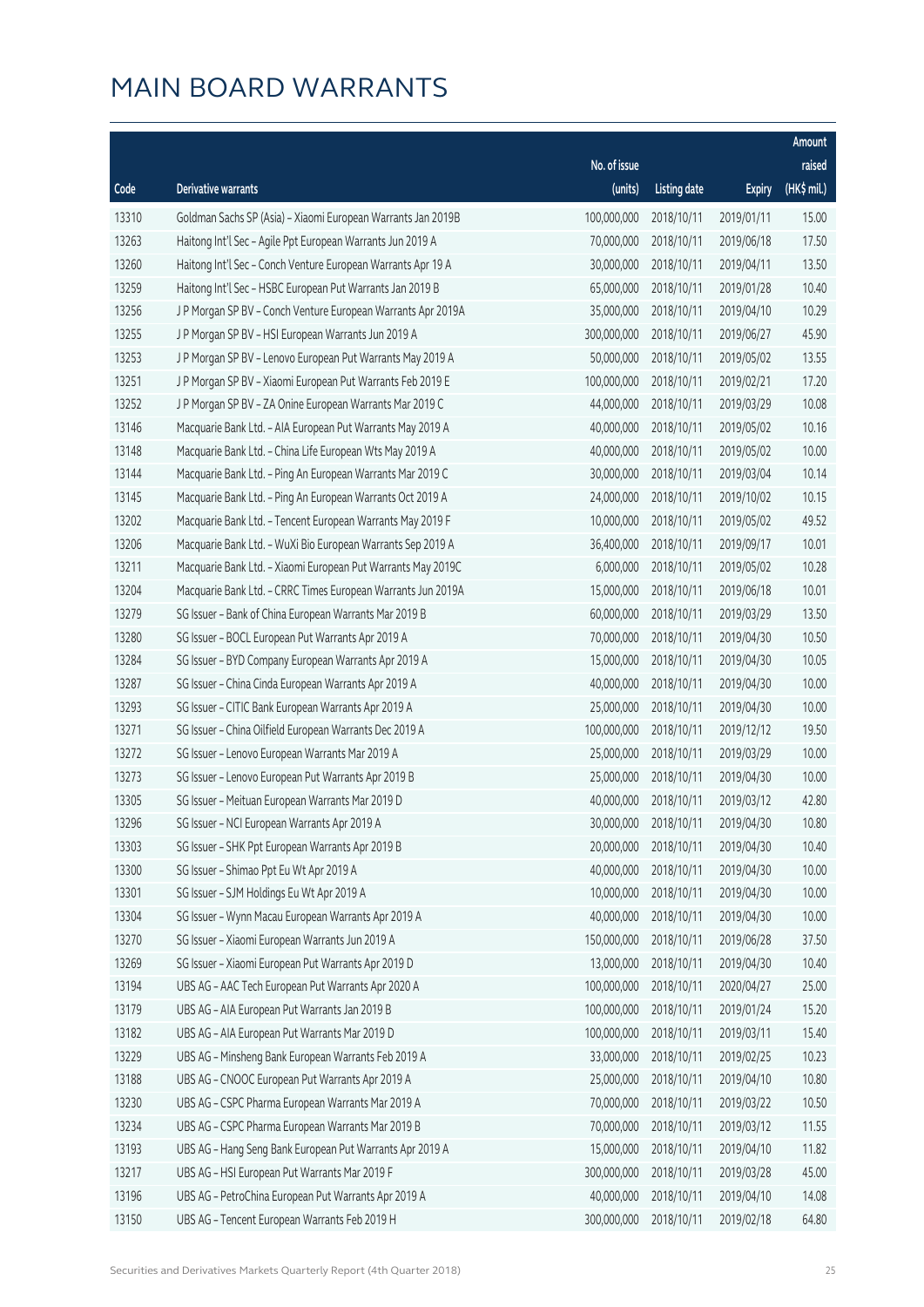|       |                                                              |              |                       |               | Amount      |
|-------|--------------------------------------------------------------|--------------|-----------------------|---------------|-------------|
|       |                                                              | No. of issue |                       |               | raised      |
| Code  | <b>Derivative warrants</b>                                   | (units)      | <b>Listing date</b>   | <b>Expiry</b> | (HK\$ mil.) |
| 13154 | UBS AG - Tencent European Warrants Feb 2019 I                | 300,000,000  | 2018/10/11            | 2019/02/15    | 46.50       |
| 13160 | UBS AG - Tencent European Warrants Feb 2019 J                | 300,000,000  | 2018/10/11            | 2019/02/21    | 47.70       |
| 13155 | UBS AG - Tencent European Warrants Mar 2019 E                | 300,000,000  | 2018/10/11            | 2019/03/22    | 54.60       |
| 13156 | UBS AG - Tencent European Warrants Mar 2019 F                | 300,000,000  | 2018/10/11            | 2019/03/19    | 84.60       |
| 13161 | UBS AG - Tencent European Put Warrants Mar 2019 G            | 300,000,000  | 2018/10/11            | 2019/03/22    | 47.40       |
| 13170 | UBS AG - Tencent European Put Warrants Mar 2019 H            | 300,000,000  | 2018/10/11            | 2019/03/22    | 48.00       |
| 13171 | UBS AG - Tencent European Put Warrants Mar 2019 I            | 30,000,000   | 2018/10/11            | 2019/03/22    | 18.93       |
| 13186 | UBS AG - Xiaomi European Put Warrants Feb 2019 F             | 50,000,000   | 2018/10/11            | 2019/02/21    | 10.55       |
| 13212 | UBS AG - Xiaomi European Put Warrants Nov 2019 A             | 50,000,000   | 2018/10/11            | 2019/11/25    | 12.50       |
| 13195 | UBS AG - ZA Onine European Warrants Apr 2019 B               | 30,000,000   | 2018/10/11            | 2019/04/10    | 10.08       |
| 13352 | BOCI Asia Ltd. - AAC Tech European Warrants Oct 2019 A       | 100,000,000  | 2018/10/12            | 2019/10/31    | 25.00       |
| 13351 | BOCI Asia Ltd. - Xiaomi European Warrants Jan 2019 C         | 150,000,000  | 2018/10/12            | 2019/01/16    | 22.50       |
| 13425 | Credit Suisse AG - BYD Company European Warrants Apr 2019 B  | 20,000,000   | 2018/10/12            | 2019/04/30    | 12.00       |
| 13424 | Credit Suisse AG - Conch Venture European Warrants Apr 2019A | 30,000,000   | 2018/10/12            | 2019/04/11    | 11.25       |
| 13426 | Credit Suisse AG - Sinopec Corp European Warrants Feb 2019 A | 50,000,000   | 2018/10/12            | 2019/02/25    | 17.25       |
| 13421 | Credit Suisse AG - Wynn Macau European Warrants Apr 2019 A   | 40,000,000   | 2018/10/12            | 2019/04/30    | 10.00       |
| 13422 | Credit Suisse AG - ZA Onine European Warrants Apr 2019 B     | 35,000,000   | 2018/10/12            | 2019/04/11    | 11.55       |
| 13433 | Goldman Sachs SP (Asia) - Agricultural Bank Euro Wts Mar 19A | 80,000,000   | 2018/10/12            | 2019/03/11    | 15.20       |
| 13427 | Goldman Sachs SP (Asia) - CSOP A50 ETF Euro Wts Jan 2019 B   | 80,000,000   | 2018/10/12            | 2019/01/30    | 20.32       |
| 13432 | Goldman Sachs SP (Asia) - Geely Auto European Wts Mar 2019 B | 80,000,000   | 2018/10/12            | 2019/03/22    | 13.28       |
| 13430 | Goldman Sachs SP (Asia) - Tencent European Wt Mar 2019 K     | 150,000,000  | 2018/10/12            | 2019/03/22    | 22.80       |
| 13429 | Goldman Sachs SP (Asia) - Tencent European Put Wt Feb 2019 O | 50,000,000   | 2018/10/12            | 2019/02/21    | 36.80       |
| 13312 | Haitong Int'l Sec - China Gas Hold European Warrants Jun 19A | 30,000,000   | 2018/10/12            | 2019/06/28    | 10.50       |
| 13327 | Haitong Int'l Sec - HKEX European Put Warrants Mar 2019 D    | 40,000,000   | 2018/10/12            | 2019/03/29    | 18.00       |
| 13324 | Haitong Int'l Sec - HKEX European Put Warrants Dec 2019 A    | 100,000,000  | 2018/10/12            | 2019/12/23    | 25.00       |
| 13320 | Haitong Int'l Sec - Tencent European Warrants Jan 2019 H     | 150,000,000  | 2018/10/12            | 2019/01/28    | 42.00       |
| 13322 | Haitong Int'l Sec - Tencent European Put Warrants Feb 2019 L |              | 15,000,000 2018/10/12 | 2019/02/21    | 13.50       |
| 13321 | Haitong Int'l Sec - Tencent European Put Warrants Mar 2019 I | 150,000,000  | 2018/10/12            | 2019/03/26    | 22.50       |
| 13328 | Haitong Int'l Sec - Wynn Macau European Warrants Feb 2019 B  | 70,000,000   | 2018/10/12            | 2019/02/21    | 10.50       |
| 13323 | Haitong Int'l Sec - Wynn Macau European Warrants Apr 2019 A  | 60,000,000   | 2018/10/12            | 2019/04/11    | 15.00       |
| 13398 | J P Morgan SP BV - China Mobile European Wts Apr 2019 A      | 100,000,000  | 2018/10/12            | 2019/04/11    | 25.40       |
| 13391 | J P Morgan SP BV - Sunny Optical European Put Wts Dec 2019 A | 100,000,000  | 2018/10/12            | 2019/12/16    | 21.00       |
| 13381 | J P Morgan SP BV - Tencent European Warrants Feb 2019 I      | 250,000,000  | 2018/10/12            | 2019/02/15    | 38.50       |
| 13384 | J P Morgan SP BV - Xiaomi European Warrants Jan 2019 I       | 100,000,000  | 2018/10/12            | 2019/01/11    | 15.90       |
| 13400 | J P Morgan SP BV - Xiaomi European Put Warrants Sep 2019 A   | 100,000,000  | 2018/10/12            | 2019/09/03    | 25.20       |
| 13407 | SG Issuer - AAC Tech European Warrants Jun 2019 A            | 80,000,000   | 2018/10/12            | 2019/06/28    | 12.80       |
| 13410 | SG Issuer - China Mobile European Warrants Apr 2019 A        | 60,000,000   | 2018/10/12            | 2019/04/30    | 16.20       |
| 13409 | SG Issuer - China Mobile European Put Warrants Mar 2019 A    | 60,000,000   | 2018/10/12            | 2019/03/29    | 10.50       |
| 13411 | SG Issuer - China Taiping European Warrants May 2019 A       | 25,000,000   | 2018/10/12            | 2019/05/31    | 11.13       |
| 13403 | SG Issuer - HSI European Warrants Jul 2019 A                 | 300,000,000  | 2018/10/12            | 2019/07/30    | 75.00       |
| 13416 | SG Issuer - HSI European Put Warrants Mar 2019 H             | 300,000,000  | 2018/10/12            | 2019/03/28    | 45.00       |
| 13414 | SG Issuer - Sunny Optical European Warrants Jul 2019 A       | 80,000,000   | 2018/10/12            | 2019/07/31    | 20.00       |
| 13405 | SG Issuer - Xiaomi European Warrants Jan 2019 G              | 150,000,000  | 2018/10/12            | 2019/01/11    | 33.00       |
| 13375 | UBS AG - CC Bank European Warrants Feb 2019 B                | 70,000,000   | 2018/10/12            | 2019/02/27    | 10.64       |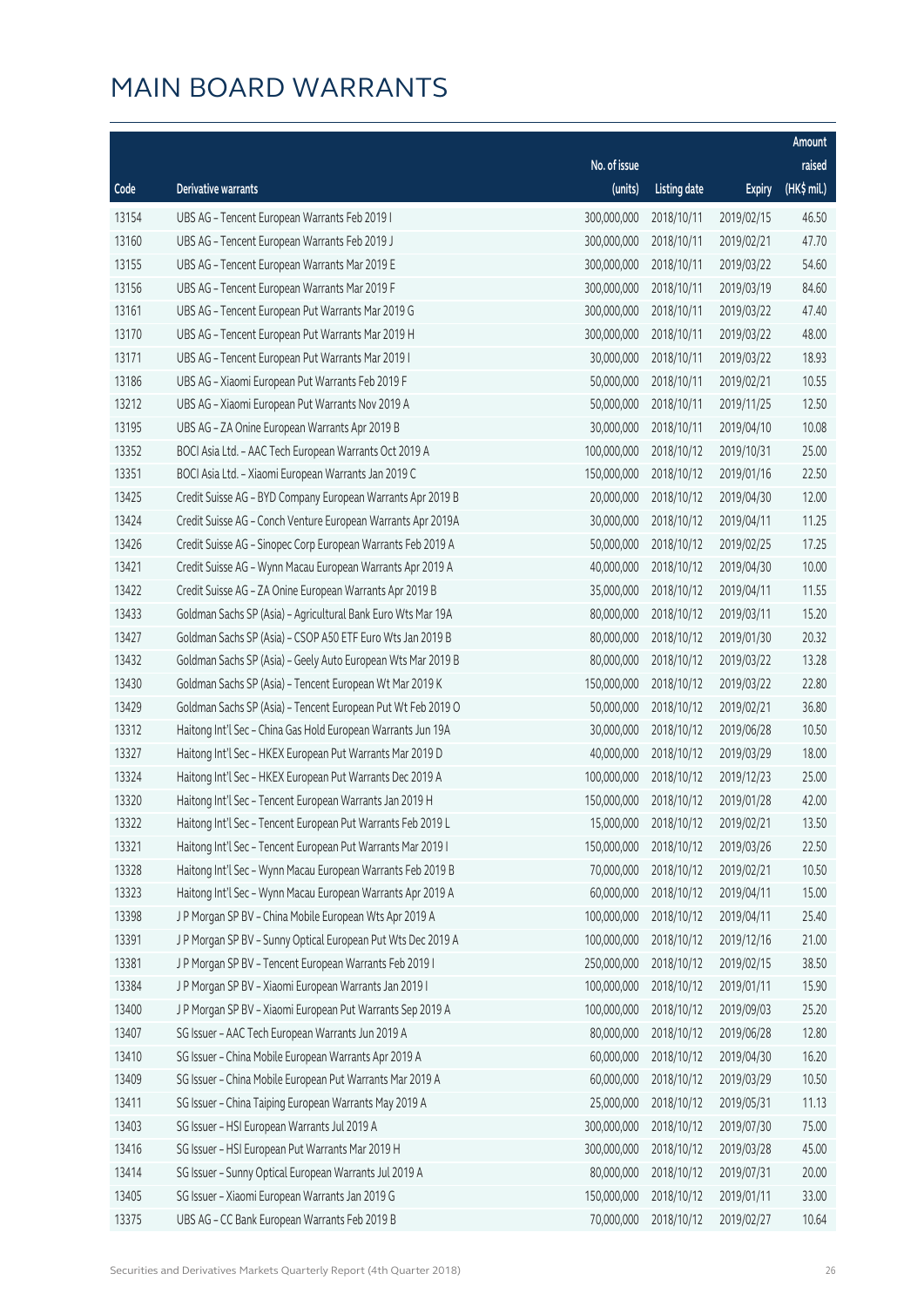|       |                                                              |              |                       |               | Amount      |
|-------|--------------------------------------------------------------|--------------|-----------------------|---------------|-------------|
|       |                                                              | No. of issue |                       |               | raised      |
| Code  | <b>Derivative warrants</b>                                   | (units)      | <b>Listing date</b>   | <b>Expiry</b> | (HK\$ mil.) |
| 13354 | UBS AG - CC Bank European Warrants Mar 2019 B                | 70,000,000   | 2018/10/12            | 2019/03/26    | 13.72       |
| 13374 | UBS AG - China Mobile European Warrants Feb 2019 B           | 100,000,000  | 2018/10/12            | 2019/02/25    | 21.60       |
| 13362 | UBS AG - China Mobile European Put Warrants Mar 2019 A       | 70,000,000   | 2018/10/12            | 2019/03/12    | 14.56       |
| 13355 | UBS AG - CNOOC European Put Warrants Sep 2019 C              | 70,000,000   | 2018/10/12            | 2019/09/23    | 10.99       |
| 13360 | UBS AG - CNOOC European Put Warrants Dec 2019 C              | 70,000,000   | 2018/10/12            | 2019/12/20    | 10.50       |
| 13369 | UBS AG - China Res Beer European Warrants Apr 2019 A         | 30,000,000   | 2018/10/12            | 2019/04/15    | 11.10       |
| 13367 | UBS AG - Hua Hong Semi European Warrants Apr 2019 A          | 30,000,000   | 2018/10/12            | 2019/04/15    | 10.41       |
| 13373 | UBS AG - Link REIT European Warrants Jan 2019 B              | 70,000,000   | 2018/10/12            | 2019/01/24    | 11.13       |
| 13370 | UBS AG - NCI European Warrants Apr 2019 A                    | 40,000,000   | 2018/10/12            | 2019/04/15    | 11.96       |
| 13333 | Bank Vontobel - CC Bank European Warrants Mar 2019 D         | 40,000,000   | 2018/10/12            | 2019/03/26    | 10.40       |
| 13337 | Bank Vontobel - CC Bank European Warrants Jun 2019 A         | 40,000,000   | 2018/10/12            | 2019/06/04    | 10.00       |
| 13346 | Bank Vontobel - CKH Holdings European Warrants May 2019 A    | 20,000,000   | 2018/10/12            | 2019/05/14    | 12.00       |
| 13344 | Bank Vontobel - China Mobile European Warrants May 2019 A    | 30,000,000   | 2018/10/12            | 2019/05/03    | 11.70       |
| 13341 | Bank Vontobel - Galaxy Ent European Warrants Mar 2019 C      | 40,000,000   | 2018/10/12            | 2019/03/11    | 14.80       |
| 13332 | Bank Vontobel - HKEX European Warrants Jun 2019 A            | 70,000,000   | 2018/10/12            | 2019/06/24    | 11.20       |
| 13343 | Bank Vontobel - HSBC European Warrants Jun 2019 A            | 70,000,000   | 2018/10/12            | 2019/06/25    | 10.50       |
| 13330 | Bank Vontobel - Ping An European Warrants Mar 2019 B         | 40,000,000   | 2018/10/12            | 2019/03/22    | 10.20       |
| 13347 | Bank Vontobel - Tencent European Warrants Jul 2019 B         | 100,000,000  | 2018/10/12            | 2019/07/03    | 27.00       |
| 13377 | Bank Vontobel - Xiaomi European Warrants Jun 2019 A          | 40,000,000   | 2018/10/12            | 2019/06/10    | 10.00       |
| 13444 | BOCI Asia Ltd. - CKH Holdings European Warrants Apr 2019 A   | 50,000,000   | 2018/10/15            | 2019/04/17    | 12.60       |
| 13461 | BNP Paribas Issuance B.V. - Tencent European Wts May 2019 C  | 80,000,000   | 2018/10/15            | 2019/05/02    | 24.00       |
| 13462 | BNP Paribas Issuance B.V. - Tencent European Wts Oct 2019 B  | 80,000,000   | 2018/10/15            | 2019/10/03    | 20.00       |
| 13509 | Credit Suisse AG - CKH Holdings European Warrants Feb 2019 B | 50,000,000   | 2018/10/15            | 2019/02/25    | 16.00       |
| 13504 | Credit Suisse AG - Sunny Optical European Warrants Dec 2019B | 100,000,000  | 2018/10/15            | 2019/12/31    | 25.00       |
| 13505 | Credit Suisse AG - Tencent Euro Put Wts Mar 2019 M           | 120,000,000  | 2018/10/15            | 2019/03/29    | 18.00       |
| 13486 | Goldman Sachs SP (Asia) - CM Bank European Wts Feb 2019 A    | 70,000,000   | 2018/10/15            | 2019/02/25    | 10.50       |
| 13490 | Goldman Sachs SP (Asia) - CPIC European Warrants Feb 2019 A  |              | 60,000,000 2018/10/15 | 2019/02/28    | 10.02       |
| 13492 | Goldman Sachs SP (Asia) - HSI European Put Wts Mar 2019 E    | 150,000,000  | 2018/10/15            | 2019/03/28    | 22.50       |
| 13491 | Goldman Sachs SP (Asia) - Tencent European Wt Mar 2019 L     | 150,000,000  | 2018/10/15            | 2019/03/19    | 35.25       |
| 13457 | Haitong Int'l Sec - Bank of China European Warrants Mar 19 A | 70,000,000   | 2018/10/15            | 2019/03/11    | 11.20       |
| 13458 | Haitong Int'l Sec - HS Bank European Put Warrants Apr 2019 B | 15,000,000   | 2018/10/15            | 2019/04/30    | 11.10       |
| 13434 | Haitong Int'l Sec - HSI European Put Warrants Mar 2019 G     | 150,000,000  | 2018/10/15            | 2019/03/28    | 22.50       |
| 13436 | Haitong Int'l Sec - HSI European Put Warrants Mar 2019 H     | 150,000,000  | 2018/10/15            | 2019/03/28    | 24.00       |
| 13445 | Haitong Int'l Sec - Sunny Optical European Wts Apr 2019 D    | 10,000,000   | 2018/10/15            | 2019/04/30    | 13.50       |
| 13446 | Haitong Int'l Sec - Sunny Optical European Put Wts May 2019A | 10,000,000   | 2018/10/15            | 2019/05/30    | 11.00       |
| 13453 | Haitong Int'l Sec - Tencent European Warrants Mar 2019 J     | 150,000,000  | 2018/10/15            | 2019/03/26    | 33.00       |
| 13455 | Haitong Int'l Sec - Tencent European Warrants Mar 2019 K     | 150,000,000  | 2018/10/15            | 2019/03/28    | 46.50       |
| 13456 | Haitong Int'l Sec - Tencent European Warrants Mar 2019 L     | 150,000,000  | 2018/10/15            | 2019/03/28    | 22.50       |
| 13481 | J P Morgan SP BV - CAM CSI300 European Warrants May 2019 A   | 100,000,000  | 2018/10/15            | 2019/05/02    | 25.00       |
| 13482 | J P Morgan SP BV - China Life European Warrants Nov 2019 A   | 100,000,000  | 2018/10/15            | 2019/11/22    | 15.10       |
| 13480 | J P Morgan SP BV - Sinopec Corp Eu Put Wt May 2019 A         | 100,000,000  | 2018/10/15            | 2019/05/02    | 27.40       |
| 13473 | J P Morgan SP BV - HKEX European Put Wts Mar 2019 D          | 40,000,000   | 2018/10/15            | 2019/03/22    | 10.60       |
| 13483 | J P Morgan SP BV - HSCEI European Wts Jul 2019 C             | 200,000,000  | 2018/10/15            | 2019/07/30    | 31.80       |
| 13485 | J P Morgan SP BV - HSI European Warrants Mar 2019 G          | 300,000,000  | 2018/10/15            | 2019/03/28    | 45.90       |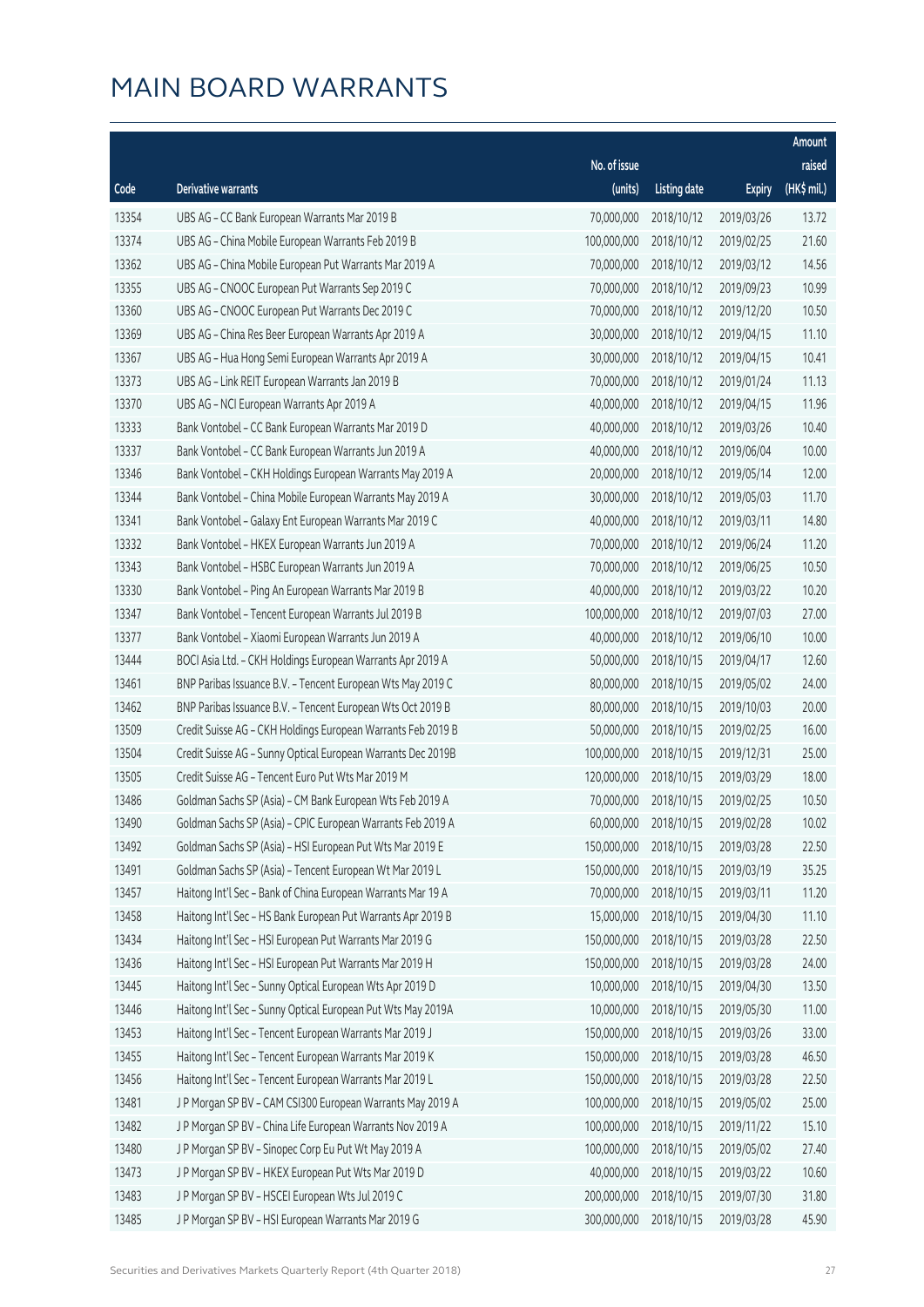|       |                                                              |                        |                     |               | Amount      |
|-------|--------------------------------------------------------------|------------------------|---------------------|---------------|-------------|
|       |                                                              | No. of issue           |                     |               | raised      |
| Code  | Derivative warrants                                          | (units)                | <b>Listing date</b> | <b>Expiry</b> | (HK\$ mil.) |
| 13469 | J P Morgan SP BV - HSI European Warrants May 2019 B          | 300,000,000            | 2018/10/15          | 2019/05/30    | 75.00       |
| 13471 | J P Morgan SP BV - MGM China European Warrants Jun 2019 B    | 70,000,000             | 2018/10/15          | 2019/06/28    | 17.50       |
| 13470 | J P Morgan SP BV - Wynn Macau European Warrants Apr 2019 A   | 60,000,000             | 2018/10/15          | 2019/04/30    | 15.30       |
| 13442 | Macquarie Bank Ltd. - Sunny Optical European Wts May 2019 B  | 8,000,000              | 2018/10/15          | 2019/05/02    | 10.25       |
| 13440 | Macquarie Bank Ltd. - Tencent European Warrants May 2019 G   | 40,000,000             | 2018/10/15          | 2019/05/28    | 10.00       |
| 13441 | Macquarie Bank Ltd. - Zhongsheng Hold European Wts Nov 2019A | 25,200,000             | 2018/10/15          | 2019/11/18    | 10.03       |
| 13495 | SG Issuer - CHALCO European Warrants Apr 2019 A              | 22,000,000             | 2018/10/15          | 2019/04/30    | 10.01       |
| 13496 | SG Issuer - BBMG European Warrants Apr 2019 A                | 30,000,000             | 2018/10/15          | 2019/04/30    | 10.80       |
| 13497 | SG Issuer - CC Bank European Warrants Apr 2019 A             | 60,000,000             | 2018/10/15          | 2019/04/30    | 18.00       |
| 13493 | SG Issuer - Country Garden European Warrants Jun 2019 B      | 70,000,000             | 2018/10/15          | 2019/06/28    | 11.55       |
| 13501 | SG Issuer - CRCC European Warrants Apr 2019 A                | 12,000,000             | 2018/10/15          | 2019/04/30    | 10.92       |
| 13502 | SG Issuer - Chinares Cement European Warrants Apr 2019 A     | 10,000,000             | 2018/10/15          | 2019/04/30    | 13.00       |
| 13503 | SG Issuer - HSI European Warrants Mar 2019 I                 | 300,000,000            | 2018/10/15          | 2019/03/28    | 48.00       |
| 13466 | UBS AG - China Life European Warrants Aug 2019 A             | 200,000,000            | 2018/10/15          | 2019/08/27    | 30.00       |
| 13467 | UBS AG - HSI European Warrants Mar 2019 G                    | 300,000,000            | 2018/10/15          | 2019/03/28    | 45.60       |
| 13533 | BOCI Asia Ltd. - HSI European Warrants Feb 2019 F            | 200,000,000            | 2018/10/16          | 2019/02/27    | 30.40       |
| 13537 | BOCI Asia Ltd. - HSI European Warrants Feb 2019 G            | 200,000,000            | 2018/10/16          | 2019/02/27    | 31.00       |
| 13539 | BOCI Asia Ltd. - Tencent European Wts Feb 2019 H             | 200,000,000            | 2018/10/16          | 2019/02/18    | 31.00       |
| 13542 | BOCI Asia Ltd. - Tencent European Put Wts Mar 2019 E         | 20,000,000             | 2018/10/16          | 2019/03/29    | 16.94       |
| 13584 | Credit Suisse AG - BBMG European Warrants Apr 2019 A         | 30,000,000             | 2018/10/16          | 2019/04/15    | 10.50       |
| 13576 | Credit Suisse AG - Bank of China European Wts Mar 2019 A     | 60,000,000             | 2018/10/16          | 2019/03/11    | 10.02       |
| 13578 | Credit Suisse AG - China Life European Warrants Nov 2019 A   | 80,000,000             | 2018/10/16          | 2019/11/22    | 12.00       |
| 13580 | Credit Suisse AG - CPIC European Warrants Feb 2019 A         | 50,000,000             | 2018/10/16          | 2019/02/28    | 10.00       |
| 13583 | Credit Suisse AG - CRCC European Warrants Mar 2019 B         | 25,000,000             | 2018/10/16          | 2019/03/29    | 16.00       |
| 13570 | Credit Suisse AG - Tencent European Wts Feb 2019 M           | 250,000,000            | 2018/10/16          | 2019/02/18    | 37.50       |
| 13575 | Credit Suisse AG - Tencent European Wts Mar 2019 N           | 250,000,000            | 2018/10/16          | 2019/03/29    | 62.50       |
| 13586 | Credit Suisse AG - Tencent Euro Put Wts Jun 2019 A           | 120,000,000 2018/10/16 |                     | 2019/06/28    | 30.00       |
| 13611 | Goldman Sachs SP (Asia) - AIA European Warrants Feb 2019 C   | 80,000,000             | 2018/10/16          | 2019/02/25    | 12.00       |
| 13602 | Goldman Sachs SP (Asia) - HKEX European Warrants Mar 2019 G  | 150,000,000            | 2018/10/16          | 2019/03/22    | 30.00       |
| 13606 | Goldman Sachs SP (Asia) - Ping An European Wts Jan 2019 J    | 100,000,000            | 2018/10/16          | 2019/01/28    | 39.00       |
| 13603 | Goldman Sachs SP (Asia) - Tencent European Wt Mar 2019 M     | 150,000,000            | 2018/10/16          | 2019/03/22    | 42.90       |
| 13604 | Goldman Sachs SP (Asia) - Tencent European Wt Mar 2019 N     | 150,000,000            | 2018/10/16          | 2019/03/22    | 44.55       |
| 13605 | Goldman Sachs SP (Asia) - Tencent European Put Wt May 2019 A | 100,000,000            | 2018/10/16          | 2019/05/24    | 17.10       |
| 13591 | Haitong Int'l Sec - Tencent European Put Warrants Mar 2019 M | 15,000,000             | 2018/10/16          | 2019/03/25    | 17.40       |
| 13593 | Haitong Int'l Sec - Tencent European Put Warrants Apr 2019 A | 15,000,000             | 2018/10/16          | 2019/04/16    | 11.25       |
| 13568 | J P Morgan SP BV - Guangdong Inv European Warrants Jul 19 A  | 50,000,000             | 2018/10/16          | 2019/07/30    | 12.65       |
| 13558 | J P Morgan SP BV - Geely Auto European Put Warrants Jun 19 A | 100,000,000            | 2018/10/16          | 2019/06/21    | 17.30       |
| 13559 | J P Morgan SP BV - HKEX European Warrants Jun 2019 D         | 200,000,000            | 2018/10/16          | 2019/06/21    | 30.20       |
| 13560 | J P Morgan SP BV - Tencent European Warrants Apr 2019 B      | 250,000,000            | 2018/10/16          | 2019/04/01    | 38.25       |
| 13563 | J P Morgan SP BV - Tencent European Put Warrants Mar 2019 H  | 30,000,000             | 2018/10/16          | 2019/03/22    | 20.76       |
| 13524 | Macquarie Bank Ltd. - Conch Cement European Wts Jun 2019 A   | 20,000,000             | 2018/10/16          | 2019/06/04    | 10.26       |
| 13530 | Macquarie Bank Ltd. - Anta Sports European Wts Nov 2019 A    | 19,000,000             | 2018/10/16          | 2019/11/15    | 10.09       |
| 13512 | Macquarie Bank Ltd. - Country Garden European Wts Apr 2020 A | 40,000,000             | 2018/10/16          | 2020/04/02    | 10.00       |
| 13522 | Macquarie Bank Ltd. - China Mobile European Wts Oct 2019 A   | 39,000,000             | 2018/10/16          | 2019/10/02    | 10.06       |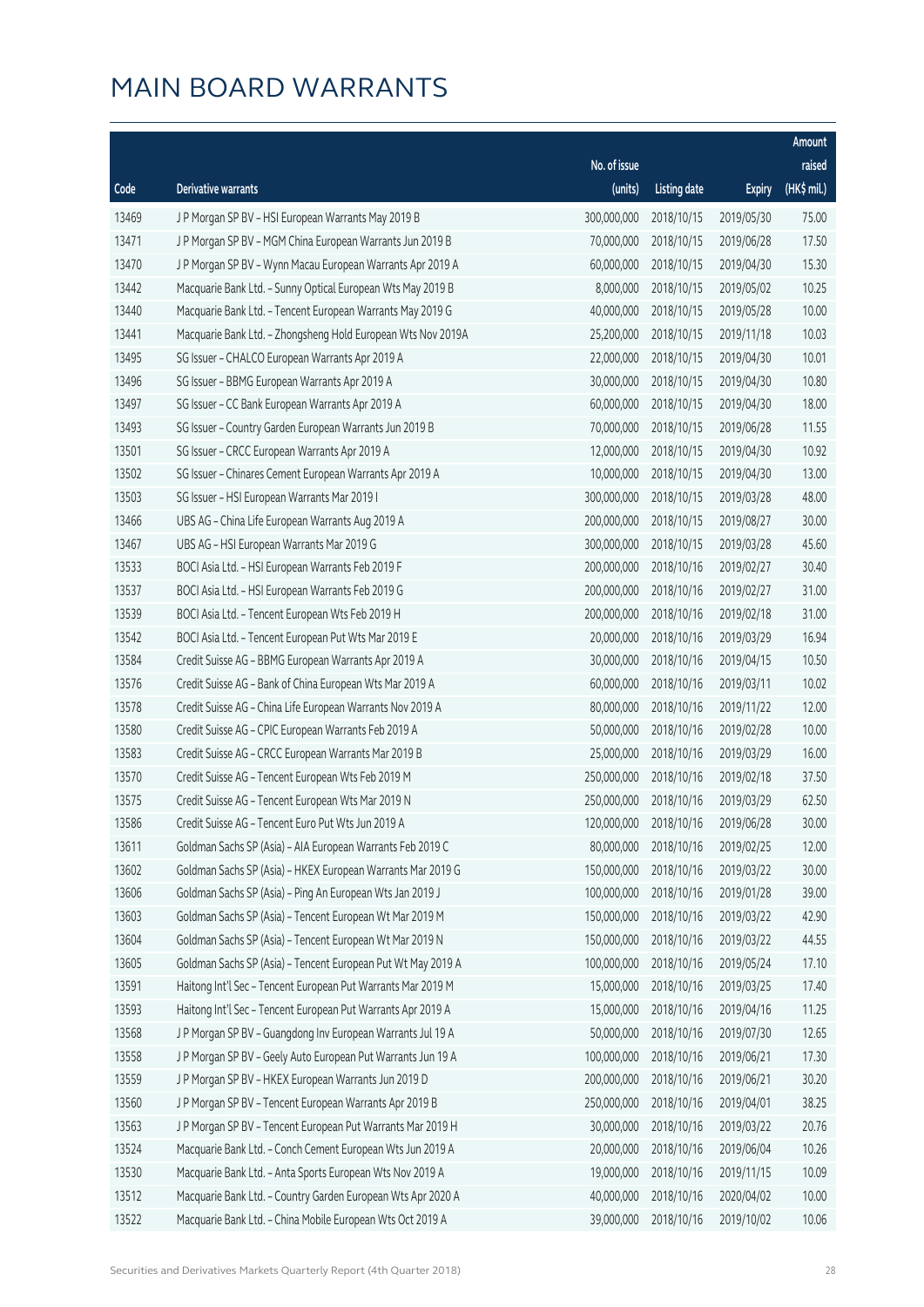|         |                                                              |              |                       |               | Amount      |
|---------|--------------------------------------------------------------|--------------|-----------------------|---------------|-------------|
|         |                                                              | No. of issue |                       |               | raised      |
| Code    | <b>Derivative warrants</b>                                   | (units)      | <b>Listing date</b>   | <b>Expiry</b> | (HK\$ mil.) |
| 13523   | Macquarie Bank Ltd. - Galaxy Ent European Wts Jun 2019 A     | 20,000,000   | 2018/10/16            | 2019/06/04    | 10.02       |
| 13528   | Macquarie Bank Ltd. - HKEX European Warrants Oct 2019 A      | 40,000,000   | 2018/10/16            | 2019/10/02    | 10.12       |
| 13519   | Macquarie Bank Ltd. - HSBC European Warrants Jun 2019 A      | 26,000,000   | 2018/10/16            | 2019/06/04    | 10.04       |
| 13517   | Macquarie Bank Ltd. - HSBC European Warrants Sep 2019 A      | 33,000,000   | 2018/10/16            | 2019/09/03    | 10.16       |
| 13527   | Macquarie Bank Ltd. - ICBC European Warrants May 2019 A      | 26,000,000   | 2018/10/16            | 2019/05/02    | 10.01       |
| 13513   | Macquarie Bank Ltd. - Lenovo European Warrants May 2019 A    | 20,000,000   | 2018/10/16            | 2019/05/03    | 10.00       |
| 13525   | Macquarie Bank Ltd. - PetroChina European Wts May 2019 A     | 35,000,000   | 2018/10/16            | 2019/05/02    | 10.12       |
| 13510   | Macquarie Bank Ltd. - Tencent European Put Wts May 2019 H    | 11,000,000   | 2018/10/16            | 2019/05/02    | 10.08       |
| 13531   | Macquarie Bank Ltd. - Xiaomi European Warrants May 2019 D    | 40,000,000   | 2018/10/16            | 2019/05/02    | 10.00       |
| 13543   | UBS AG - Anta Sports European Warrants Apr 2019 A            | 30,000,000   | 2018/10/16            | 2019/04/30    | 10.50       |
| 13556   | UBS AG - Country Garden European Warrants Jun 2019 A         | 70,000,000   | 2018/10/16            | 2019/06/21    | 10.50       |
| 13548   | UBS AG - Chi Res Land European Warrants Mar 2019 A           | 60,000,000   | 2018/10/16            | 2019/03/04    | 10.38       |
| 13547   | UBS AG - SJM Holdings European Warrants Jan 2021 A           | 60,000,000   | 2018/10/16            | 2021/01/11    | 11.28       |
| 13550   | UBS AG - SUNAC European Warrants Apr 2019 A                  | 40,000,000   | 2018/10/16            | 2019/04/30    | 12.92       |
| 26126 # | SG Issuer - HSI European Warrants Jan 2019 H                 | 250,000,000  | 2018/10/16            | 2019/01/30    | 10.25       |
| 13675   | BOCI Asia Ltd. - China Mobile European Warrants Apr 2019 A   | 80,000,000   | 2018/10/18            | 2019/04/23    | 20.80       |
| 13632   | BOCI Asia Ltd. - HSCEI European Warrants Mar 2019 C          | 100,000,000  | 2018/10/18            | 2019/03/28    | 17.20       |
| 13637   | BNP Paribas Issuance B.V. - Tencent European Wts Jul 2019 I  | 80,000,000   | 2018/10/18            | 2019/07/03    | 26.40       |
| 13636   | BNP Paribas Issuance B.V. - Tencent Eu Put Wt Jan 2020 A     | 80,000,000   | 2018/10/18            | 2020/01/03    | 20.00       |
| 13760   | Credit Suisse AG - China Mobile European Put Wts Apr 2019 A  | 70,000,000   | 2018/10/18            | 2019/04/17    | 22.40       |
| 13755   | Credit Suisse AG - Galaxy Ent European Warrants Apr 2019 A   | 50,000,000   | 2018/10/18            | 2019/04/17    | 27.50       |
| 13762   | Credit Suisse AG - Tencent Euro Put Wts Mar 2019 O           | 30,000,000   | 2018/10/18            | 2019/03/29    | 26.40       |
| 13766   | Credit Suisse AG - Tencent Euro Put Wts Apr 2019 C           | 120,000,000  | 2018/10/18            | 2019/04/17    | 30.00       |
| 13774   | Goldman Sachs SP (Asia) - CC Bank European Wts Mar 2019 B    | 80,000,000   | 2018/10/18            | 2019/03/26    | 14.64       |
| 13769   | Goldman Sachs SP (Asia) - HSBC European Warrants Apr 2019 A  | 80,000,000   | 2018/10/18            | 2019/04/08    | 12.00       |
| 13777   | Goldman Sachs SP (Asia) - Ping An European Wts Feb 2019 D    | 100,000,000  | 2018/10/18            | 2019/02/21    | 33.50       |
| 13773   | Goldman Sachs SP (Asia) - Tencent European Put Wt Mar 2019 O |              | 50,000,000 2018/10/18 | 2019/03/22    | 42.35       |
| 13668   | HK Bank - CC Bank European Warrants Jul 2019 B               | 40,000,000   | 2018/10/18            | 2019/07/31    | 12.80       |
| 13672   | HK Bank - Galaxy Ent European Warrants Apr 2019 A            | 40,000,000   | 2018/10/18            | 2019/04/30    | 10.00       |
| 13665   | HK Bank - HSI European Warrants Mar 2019 G                   | 150,000,000  | 2018/10/18            | 2019/03/28    | 24.00       |
| 13666   | HK Bank - HSI European Warrants Mar 2019 H                   | 150,000,000  | 2018/10/18            | 2019/03/28    | 24.00       |
| 13664   | HK Bank - HSI European Warrants Apr 2019 D                   | 150,000,000  | 2018/10/18            | 2019/04/29    | 37.50       |
| 13667   | HK Bank - HSI European Warrants Jun 2019 A                   | 150,000,000  | 2018/10/18            | 2019/06/27    | 22.50       |
| 13658   | HK Bank - HSI European Put Warrants May 2019 A               | 150,000,000  | 2018/10/18            | 2019/05/30    | 37.50       |
| 13669   | HK Bank - ICBC European Warrants Jul 2019 B                  | 40,000,000   | 2018/10/18            | 2019/07/31    | 11.20       |
| 13657   | HK Bank - Tencent European Put Warrants May 2019 A           | 100,000,000  | 2018/10/18            | 2019/05/02    | 25.00       |
| 13624   | Haitong Int'l Sec - BBMG European Warrants Apr 2019 A        | 40,000,000   | 2018/10/18            | 2019/04/02    | 12.00       |
| 13677   | Haitong Int'l Sec - China Mobile European Wts Feb 2019 B     | 60,000,000   | 2018/10/18            | 2019/02/25    | 23.40       |
| 13678   | Haitong Int'l Sec - China Mobile European Wts Apr 2019 C     | 60,000,000   | 2018/10/18            | 2019/04/24    | 25.20       |
| 13679   | Haitong Int'l Sec - China Mobile European Put Wts Apr 2019 D | 60,000,000   | 2018/10/18            | 2019/04/17    | 20.40       |
| 13626   | Haitong Int'l Sec - COSCO Ship Port European Wts Apr 2021 A  | 60,000,000   | 2018/10/18            | 2021/04/23    | 18.60       |
| 13683   | Haitong Int'l Sec - China Unicom European Warrants Jan 2019A | 45,000,000   | 2018/10/18            | 2019/01/31    | 10.80       |
| 13621   | Haitong Int'l Sec - Geely Auto European Warrants Mar 2019 A  | 70,000,000   | 2018/10/18            | 2019/03/19    | 14.70       |
| 13623   | Haitong Int'l Sec - Geely Auto European Put Wts Jun 2019 B   | 70,000,000   | 2018/10/18            | 2019/06/21    | 14.70       |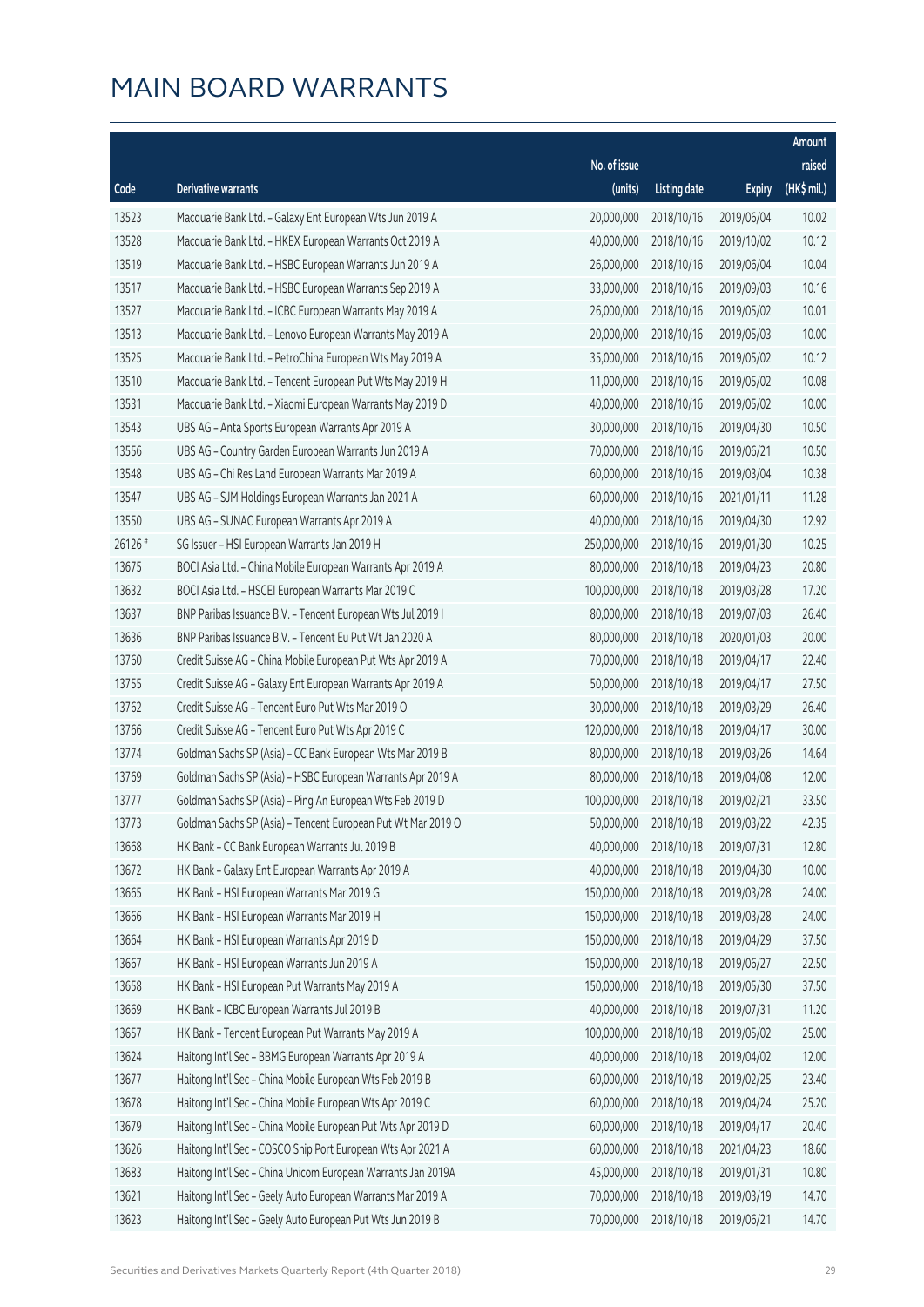|       |                                                              |              |                       |               | Amount      |
|-------|--------------------------------------------------------------|--------------|-----------------------|---------------|-------------|
|       |                                                              | No. of issue |                       |               | raised      |
| Code  | <b>Derivative warrants</b>                                   | (units)      | <b>Listing date</b>   | <b>Expiry</b> | (HK\$ mil.) |
| 13684 | Haitong Int'l Sec - Galaxy Ent European Put Wts May 2019 B   | 40,000,000   | 2018/10/18            | 2019/05/03    | 10.00       |
| 13625 | Haitong Int'l Sec - Kingsoft European Warrants May 2019 A    | 60,000,000   | 2018/10/18            | 2019/05/30    | 15.00       |
| 13615 | Haitong Int'l Sec - Maanshan Iron European Wts Apr 2019 A    | 30,000,000   | 2018/10/18            | 2019/04/17    | 18.60       |
| 13690 | Haitong Int'l Sec - Tencent European Warrants Mar 2019 N     | 150,000,000  | 2018/10/18            | 2019/03/22    | 43.50       |
| 13685 | Haitong Int'l Sec - Tencent European Put Warrants Apr 2019 B | 15,000,000   | 2018/10/18            | 2019/04/18    | 12.75       |
| 13699 | Haitong Int'l Sec - Tencent European Put Warrants Apr 2019 C | 15,000,000   | 2018/10/18            | 2019/04/18    | 10.05       |
| 13704 | J P Morgan SP BV - China Mobile European Put Wts May 2019 A  | 100,000,000  | 2018/10/18            | 2019/05/02    | 31.00       |
| 13701 | J P Morgan SP BV - China Shenhua European Wts Sep 2019 A     | 100,000,000  | 2018/10/18            | 2019/09/02    | 25.10       |
| 13700 | J P Morgan SP BV - Tencent European Warrants Mar 2019 I      | 250,000,000  | 2018/10/18            | 2019/03/01    | 38.00       |
| 13702 | J P Morgan SP BV - Yanzhou Coal European Warrants May 2019 A | 100,000,000  | 2018/10/18            | 2019/05/10    | 15.10       |
| 13653 | Macquarie Bank Ltd. - AAC Tech European Wts Sep 2020 A       | 40,000,000   | 2018/10/18            | 2020/09/30    | 10.00       |
| 13650 | Macquarie Bank Ltd. - CNBM European Warrants Jul 2021 A      | 40,000,000   | 2018/10/18            | 2021/07/05    | 10.00       |
| 13656 | Macquarie Bank Ltd. - Tencent European Warrants May 2019 I   | 40,000,000   | 2018/10/18            | 2019/05/28    | 13.32       |
| 13645 | Macquarie Bank Ltd. - China Vanke European Wts May 2019 A    | 27,000,000   | 2018/10/18            | 2019/05/02    | 10.23       |
| 13649 | Macquarie Bank Ltd. - Yuexiu Property Euro Wts Dec 2019 A    | 31,000,000   | 2018/10/18            | 2019/12/06    | 10.01       |
| 13781 | SG Issuer - China Mobile European Warrants Apr 2019 B        | 60,000,000   | 2018/10/18            | 2019/04/30    | 15.00       |
| 13789 | SG Issuer - Geely Auto European Warrants Apr 2019 A          | 80,000,000   | 2018/10/18            | 2019/04/30    | 20.00       |
| 13792 | SG Issuer - Geely Auto European Put Warrants Apr 2019 B      | 16,000,000   | 2018/10/18            | 2019/04/30    | 10.08       |
| 13800 | SG Issuer - Henderson Land European Warrants Apr 2019 A      | 40,000,000   | 2018/10/18            | 2019/04/30    | 10.00       |
| 13801 | SG Issuer - SHKP European Put Warrants Apr 2019 C            | 30,000,000   | 2018/10/18            | 2019/04/30    | 10.05       |
| 13793 | SG Issuer - Tencent European Warrants Mar 2019 I             | 200,000,000  | 2018/10/18            | 2019/03/29    | 56.00       |
| 13795 | SG Issuer - Tencent European Warrants Mar 2019 J             | 200,000,000  | 2018/10/18            | 2019/03/29    | 30.00       |
| 13796 | SG Issuer - Tencent European Put Warrants Apr 2019 D         | 20,000,000   | 2018/10/18            | 2019/04/30    | 10.20       |
| 13746 | UBS AG - China Mobile European Warrants Jan 2019 C           | 100,000,000  | 2018/10/18            | 2019/01/21    | 15.00       |
| 13743 | UBS AG - China Mobile European Warrants Apr 2019 A           | 100,000,000  | 2018/10/18            | 2019/04/17    | 34.00       |
| 13748 | UBS AG - China Mobile European Put Warrants Apr 2019 B       | 100,000,000  | 2018/10/18            | 2019/04/17    | 43.30       |
| 13753 | UBS AG - China Shenhua European Warrants Apr 2019 A          |              | 70,000,000 2018/10/18 | 2019/04/25    | 14.70       |
| 13737 | UBS AG - HKEX European Warrants Mar 2019 D                   | 300,000,000  | 2018/10/18            | 2019/03/22    | 46.20       |
| 13738 | UBS AG - HKEX European Warrants Jun 2019 D                   | 300,000,000  | 2018/10/18            | 2019/06/21    | 45.00       |
| 13740 | UBS AG - HKEX European Put Warrants Mar 2019 E               | 300,000,000  | 2018/10/18            | 2019/03/22    | 123.60      |
| 13742 | UBS AG - HSBC European Put Warrants Mar 2019 E               | 100,000,000  | 2018/10/18            | 2019/03/25    | 34.20       |
| 13705 | UBS AG - Tencent European Warrants Mar 2019 J                | 300,000,000  | 2018/10/18            | 2019/03/11    | 75.30       |
| 13723 | UBS AG - Tencent European Warrants Mar 2019 K                | 300,000,000  | 2018/10/18            | 2019/03/26    | 47.40       |
| 13724 | UBS AG - Tencent European Warrants Mar 2019 L                | 300,000,000  | 2018/10/18            | 2019/03/26    | 112.80      |
| 13708 | UBS AG - Tencent European Put Warrants Apr 2019 B            | 300,000,000  | 2018/10/18            | 2019/04/17    | 266.40      |
| 13715 | UBS AG - Tencent European Put Warrants Jun 2019 A            | 300,000,000  | 2018/10/18            | 2019/06/10    | 75.00       |
| 13613 | Bank Vontobel - HKEX European Put Warrants Jul 2019 B        | 100,000,000  | 2018/10/18            | 2019/07/03    | 25.00       |
| 13825 | BOCI Asia Ltd. - AIA European Warrants Jan 2019 A            | 60,000,000   | 2018/10/19            | 2019/01/30    | 20.70       |
| 13827 | BOCI Asia Ltd. - CC Bank European Warrants Mar 2019 B        | 80,000,000   | 2018/10/19            | 2019/03/11    | 34.32       |
| 13828 | BOCI Asia Ltd. - CC Bank European Warrants Apr 2019 A        | 80,000,000   | 2018/10/19            | 2019/04/23    | 54.88       |
| 13888 | BOCI Asia Ltd. - China Life European Warrants Nov 2019 A     | 100,000,000  | 2018/10/19            | 2019/11/22    | 15.10       |
| 13892 | BOCI Asia Ltd. - Sinopec Corp European Warrants Apr 2019 A   | 50,000,000   | 2018/10/19            | 2019/04/23    | 21.50       |
| 13831 | BOCI Asia Ltd. - Geely Auto European Warrants Apr 2019 A     | 100,000,000  | 2018/10/19            | 2019/04/23    | 25.20       |
| 13830 | BOCI Asia Ltd. - Galaxy Ent European Warrants Apr 2019 B     | 80,000,000   | 2018/10/19            | 2019/04/23    | 36.88       |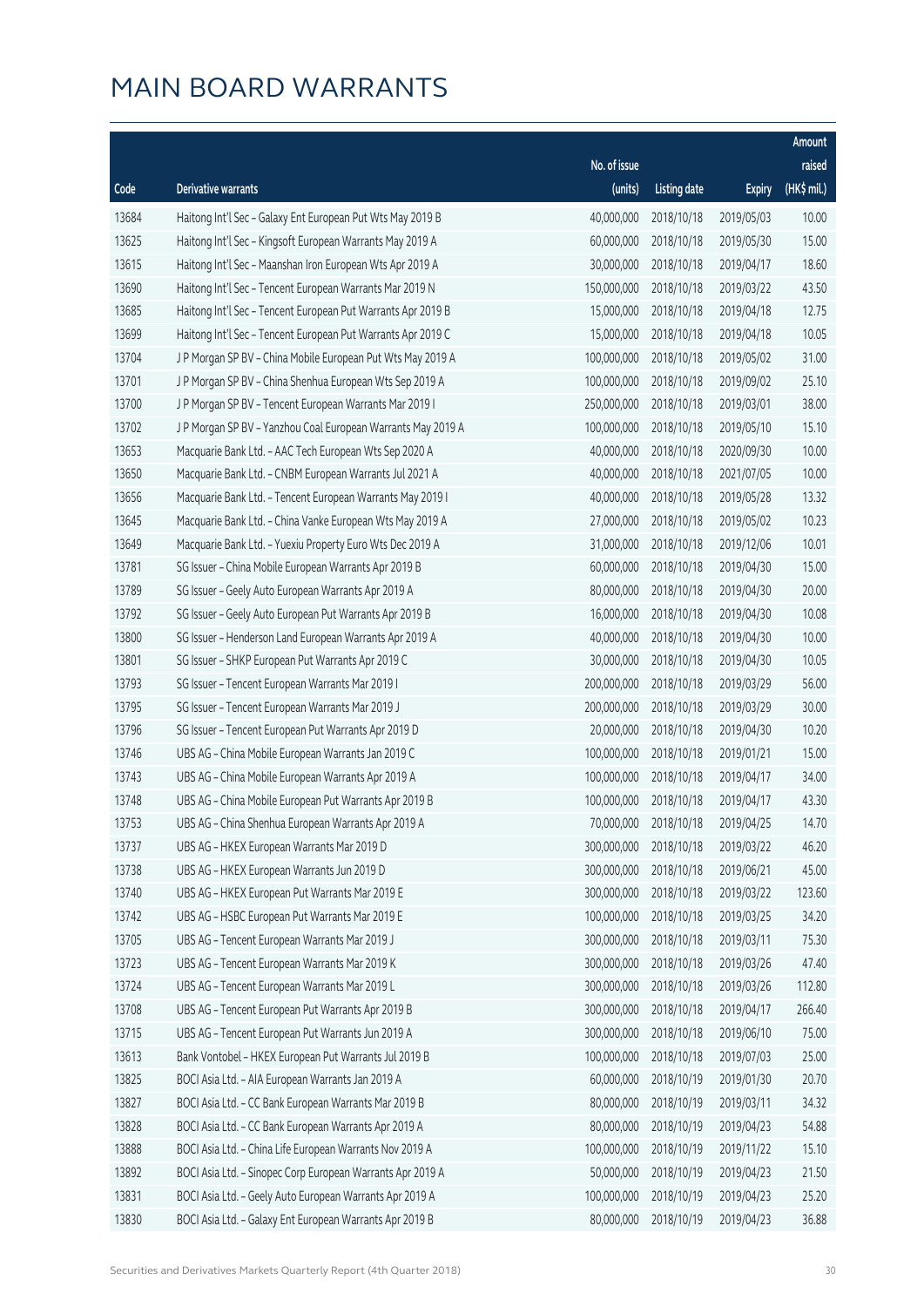|       |                                                              |                        |                     |               | Amount      |
|-------|--------------------------------------------------------------|------------------------|---------------------|---------------|-------------|
|       |                                                              | No. of issue           |                     |               | raised      |
| Code  | Derivative warrants                                          | (units)                | <b>Listing date</b> | <b>Expiry</b> | (HK\$ mil.) |
| 13822 | BOCI Asia Ltd. - HKEX European Warrants Mar 2019 D           | 150,000,000            | 2018/10/19          | 2019/03/22    | 22.95       |
| 13817 | BOCI Asia Ltd. - HSI European Warrants Mar 2019 E            | 100,000,000            | 2018/10/19          | 2019/03/28    | 18.00       |
| 13818 | BOCI Asia Ltd. - HSI European Warrants Mar 2019 F            | 100,000,000            | 2018/10/19          | 2019/03/28    | 18.40       |
| 13829 | BOCI Asia Ltd. - ICBC European Warrants Apr 2019 A           | 60,000,000             | 2018/10/19          | 2019/04/23    | 26.04       |
| 13891 | BOCI Asia Ltd. - PetroChina European Warrants Apr 2019 A     | 50,000,000             | 2018/10/19          | 2019/04/23    | 18.00       |
| 13890 | BOCI Asia Ltd. - Sunny Optical European Warrants Apr 2019 A  | 20,000,000             | 2018/10/19          | 2019/04/23    | 17.52       |
| 13820 | BOCI Asia Ltd. - Tencent European Wts Mar 2019 F             | 200,000,000            | 2018/10/19          | 2019/03/26    | 70.80       |
| 13819 | BOCI Asia Ltd. - Tencent European Wts Apr 2019 B             | 200,000,000            | 2018/10/19          | 2019/04/23    | 57.40       |
| 13886 | BNP Paribas Issuance B.V. - Tencent European Wts Apr 2019 L  | 80,000,000             | 2018/10/19          | 2019/04/02    | 25.60       |
| 13887 | BNP Paribas Issuance B.V. - Tencent European Wts May 2019 D  | 80,000,000             | 2018/10/19          | 2019/05/02    | 32.00       |
| 14109 | Credit Suisse AG - CC Bank European Warrants Mar 2019 A      | 50,000,000             | 2018/10/19          | 2019/03/11    | 17.50       |
| 14110 | Credit Suisse AG - CC Bank European Warrants Mar 2019 B      | 50,000,000             | 2018/10/19          | 2019/03/29    | 10.00       |
| 14111 | Credit Suisse AG - Geely Auto European Put Wts Sep 2019 A    | 40,000,000             | 2018/10/19          | 2019/09/30    | 10.00       |
| 13815 | Credit Suisse AG - HKEX European Warrants Mar 2019 D         | 150,000,000            | 2018/10/19          | 2019/03/22    | 24.00       |
| 14115 | Credit Suisse AG - Meituan European Warrants Dec 2019 A      | 150,000,000            | 2018/10/19          | 2019/12/31    | 37.50       |
| 14102 | Credit Suisse AG - Tencent European Wts Mar 2019 P           | 250,000,000            | 2018/10/19          | 2019/03/11    | 40.00       |
| 14106 | Credit Suisse AG - Tencent European Wts Mar 2019 Q           | 250,000,000            | 2018/10/19          | 2019/03/29    | 65.00       |
| 13816 | Credit Suisse AG - Tencent European Wts Apr 2019 D           | 250,000,000            | 2018/10/19          | 2019/04/08    | 42.50       |
| 14107 | Credit Suisse AG - Tencent Euro Put Wts Apr 2019 E           | 120,000,000            | 2018/10/19          | 2019/04/18    | 30.00       |
| 14108 | Credit Suisse AG - Tencent Euro Put Wts Apr 2019 F           | 30,000,000             | 2018/10/19          | 2019/04/18    | 22.50       |
| 14101 | Credit Suisse AG - Xiaomi European Warrants Apr 2019 B       | 150,000,000            | 2018/10/19          | 2019/04/18    | 39.00       |
| 14112 | Credit Suisse AG - Xiaomi European Put Warrants Jul 2019 A   | 80,000,000             | 2018/10/19          | 2019/07/31    | 20.00       |
| 14158 | Goldman Sachs SP (Asia) - Geely Auto European Wts Mar 2019 C | 80,000,000             | 2018/10/19          | 2019/03/20    | 12.56       |
| 14154 | Goldman Sachs SP (Asia) - Galaxy Ent European Wts Apr 2019 A | 80,000,000             | 2018/10/19          | 2019/04/23    | 26.56       |
| 14139 | Goldman Sachs SP (Asia) - HSI European Warrants Mar 2019 F   | 150,000,000            | 2018/10/19          | 2019/03/28    | 22.50       |
| 14145 | Goldman Sachs SP (Asia) - Tencent European Wt Mar 2019 P     | 150,000,000            | 2018/10/19          | 2019/03/26    | 35.25       |
| 14140 | Goldman Sachs SP (Asia) – Tencent European Put Wt Apr 2019 A | 100,000,000 2018/10/19 |                     | 2019/04/23    | 25.00       |
| 14159 | Goldman Sachs SP (Asia) - Xiaomi European Warrants Apr 2019A | 100,000,000            | 2018/10/19          | 2019/04/02    | 15.00       |
| 13884 | HK Bank - HKEX European Warrants Mar 2019 B                  | 100,000,000            | 2018/10/19          | 2019/03/22    | 15.00       |
| 13942 | HK Bank - HKEX European Put Warrants Jul 2019 A              | 100,000,000            | 2018/10/19          | 2019/07/31    | 25.00       |
| 13861 | HK Bank - HSI European Warrants Apr 2019 F                   | 150,000,000            | 2018/10/19          | 2019/04/29    | 37.50       |
| 13856 | HK Bank - HSI European Put Warrants Apr 2019 E               | 150,000,000            | 2018/10/19          | 2019/04/29    | 37.50       |
| 13878 | HK Bank - Tencent European Warrants Mar 2019 D               | 100,000,000            | 2018/10/19          | 2019/03/22    | 18.00       |
| 13863 | HK Bank - Tencent European Warrants Apr 2019 A               | 100,000,000            | 2018/10/19          | 2019/04/30    | 38.00       |
| 13875 | HK Bank - Tencent European Warrants Apr 2019 B               | 100,000,000            | 2018/10/19          | 2019/04/18    | 25.00       |
| 13879 | HK Bank - Tencent European Put Warrants Apr 2019 C           | 100,000,000            | 2018/10/19          | 2019/04/18    | 25.00       |
| 13882 | HK Bank - Tencent European Put Warrants May 2019 B           | 100,000,000            | 2018/10/19          | 2019/05/31    | 25.00       |
| 14098 | Haitong Int'l Sec - CC Bank European Warrants Mar 2019 C     | 60,000,000             | 2018/10/19          | 2019/03/11    | 26.40       |
| 14099 | Haitong Int'l Sec - CC Bank European Put Warrants Apr 2019 C | 60,000,000             | 2018/10/19          | 2019/04/24    | 18.60       |
| 14092 | Haitong Int'l Sec - China Life European Warrants Jul 2019 C  | 100,000,000            | 2018/10/19          | 2019/07/30    | 25.00       |
| 14095 | Haitong Int'l Sec - China Life European Put Warrants May 20A | 100,000,000            | 2018/10/19          | 2020/05/22    | 25.00       |
| 13843 | Haitong Int'l Sec - HKEX European Warrants Mar 2019 E        | 100,000,000            | 2018/10/19          | 2019/03/22    | 15.00       |
| 13844 | Haitong Int'l Sec - HKEX European Warrants Mar 2019 F        | 100,000,000            | 2018/10/19          | 2019/03/22    | 17.00       |
| 13997 | Haitong Int'l Sec - HSI European Warrants Mar 2019 I         | 150,000,000            | 2018/10/19          | 2019/03/28    | 22.50       |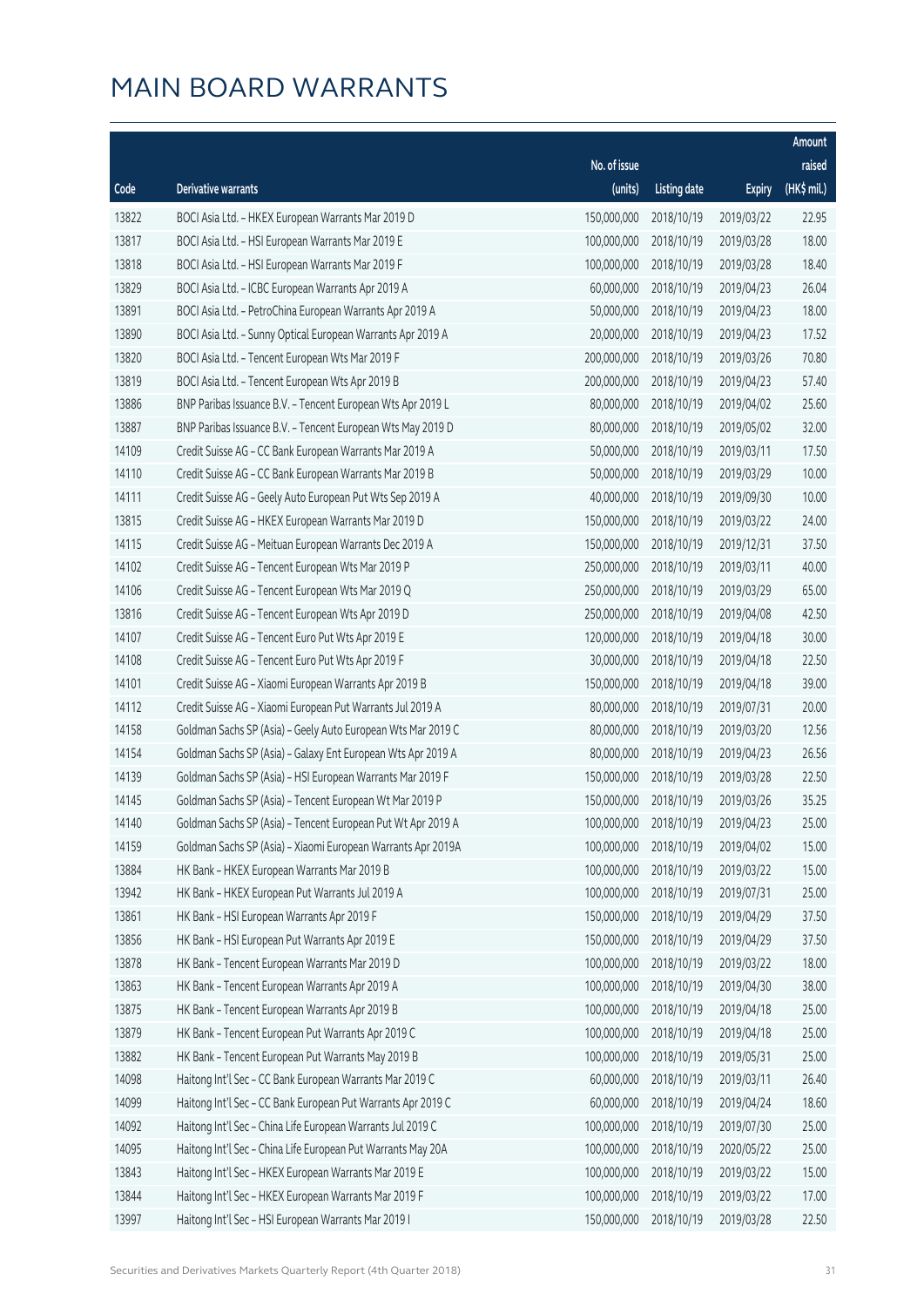|       |                                                              |                        |                     |               | Amount      |
|-------|--------------------------------------------------------------|------------------------|---------------------|---------------|-------------|
|       |                                                              | No. of issue           |                     |               | raised      |
| Code  | Derivative warrants                                          | (units)                | <b>Listing date</b> | <b>Expiry</b> | (HK\$ mil.) |
| 13998 | Haitong Int'l Sec - HSI European Warrants Mar 2019 J         | 150,000,000            | 2018/10/19          | 2019/03/28    | 22.50       |
| 13930 | Haitong Int'l Sec - HSI European Put Warrants Apr 2019 C     | 150,000,000            | 2018/10/19          | 2019/04/29    | 37.50       |
| 13931 | Haitong Int'l Sec - HSI European Put Warrants Apr 2019 D     | 150,000,000            | 2018/10/19          | 2019/04/29    | 37.50       |
| 13849 | Haitong Int'l Sec - ICBC European Warrants Jan 2019 A        | 70,000,000             | 2018/10/19          | 2019/01/24    | 10.50       |
| 13855 | Haitong Int'l Sec - ICBC European Warrants Feb 2019 A        | 70,000,000             | 2018/10/19          | 2019/02/26    | 11.20       |
| 13853 | Haitong Int'l Sec - ICBC European Warrants Apr 2019 A        | 50,000,000             | 2018/10/19          | 2019/04/23    | 19.00       |
| 13923 | Haitong Int'l Sec - Tencent European Warrants Mar 2019 O     | 150,000,000            | 2018/10/19          | 2019/03/26    | 39.00       |
| 13924 | Haitong Int'l Sec - Tencent European Warrants Apr 2019 D     | 100,000,000            | 2018/10/19          | 2019/04/23    | 37.00       |
| 13940 | Haitong Int'l Sec - Tencent European Put Warrants Mar 2019 P | 15,000,000             | 2018/10/19          | 2019/03/22    | 24.60       |
| 14136 | J P Morgan SP BV - AAC Tech European Warrants Dec 2019 C     | 100,000,000            | 2018/10/19          | 2019/12/31    | 25.00       |
| 14120 | J P Morgan SP BV - Agricultural Bank Euro Warrants Mar 2019A | 100,000,000            | 2018/10/19          | 2019/03/11    | 16.80       |
| 14080 | J P Morgan SP BV - AIA European Warrants Jan 2019 B          | 100,000,000            | 2018/10/19          | 2019/01/31    | 20.20       |
| 14119 | J P Morgan SP BV - Bank of China European Wts Mar 2019 A     | 100,000,000            | 2018/10/19          | 2019/03/29    | 17.00       |
| 14084 | J P Morgan SP BV - CC Bank European Wts Apr 2019 A           | 100,000,000            | 2018/10/19          | 2019/04/01    | 32.10       |
| 14087 | J P Morgan SP BV - CC Bank European Put Wts Apr 2019 B       | 100,000,000            | 2018/10/19          | 2019/04/30    | 25.20       |
| 13922 | J P Morgan SP BV - Country Garden European Wts Dec 2019 B    | 100,000,000            | 2018/10/19          | 2019/12/31    | 25.00       |
| 14125 | J P Morgan SP BV - CGS European Warrants Apr 2019 A          | 40,000,000             | 2018/10/19          | 2019/04/30    | 10.04       |
| 14053 | J P Morgan SP BV - China Life European Warrants Apr 2019 A   | 100,000,000            | 2018/10/19          | 2019/04/30    | 15.20       |
| 14124 | J P Morgan SP BV - Evergrande European Warrants Jun 2019 A   | 50,000,000             | 2018/10/19          | 2019/06/28    | 11.95       |
| 14130 | J P Morgan SP BV - Galaxy Ent European Warrants Apr 2019 C   | 100,000,000            | 2018/10/19          | 2019/04/23    | 38.80       |
| 14079 | J P Morgan SP BV - HKEX European Warrants Mar 2019 E         | 200,000,000            | 2018/10/19          | 2019/03/29    | 30.00       |
| 14078 | J P Morgan SP BV - HKEX European Warrants Jun 2019 E         | 200,000,000            | 2018/10/19          | 2019/06/21    | 30.40       |
| 14127 | J P Morgan SP BV - Henderson Land European Wt Apr 2019 A     | 60,000,000             | 2018/10/19          | 2019/04/30    | 15.00       |
| 13904 | J P Morgan SP BV - HSCEI European Wts Apr 2019 A             | 200,000,000            | 2018/10/19          | 2019/04/29    | 50.60       |
| 13908 | J P Morgan SP BV - HSI European Warrants Apr 2019 F          | 300,000,000            | 2018/10/19          | 2019/04/29    | 76.20       |
| 13916 | J P Morgan SP BV - HSI European Warrants Apr 2019 G          | 300,000,000            | 2018/10/19          | 2019/04/29    | 76.80       |
| 13912 | J P Morgan SP BV - HSI European Warrants May 2019 C          | 300,000,000 2018/10/19 |                     | 2019/05/30    | 77.70       |
| 14050 | J P Morgan SP BV - HSI European Warrants May 2019 D          | 300,000,000            | 2018/10/19          | 2019/05/30    | 75.30       |
| 14051 | J P Morgan SP BV - HSI European Put Warrants Apr 2019 H      | 300,000,000            | 2018/10/19          | 2019/04/29    | 75.30       |
| 14090 | J P Morgan SP BV - ICBC European Warrants Apr 2019 A         | 100,000,000            | 2018/10/19          | 2019/04/30    | 28.30       |
| 14064 | J P Morgan SP BV - Kingsoft European Warrants Apr 2019 A     | 70,000,000             | 2018/10/19          | 2019/04/17    | 10.57       |
| 14059 | J P Morgan SP BV - PICC European Warrants Mar 2019 A         | 50,000,000             | 2018/10/19          | 2019/03/01    | 16.30       |
| 14052 | J P Morgan SP BV - Ping An European Warrants Mar 2019 D      | 200,000,000            | 2018/10/19          | 2019/03/01    | 58.00       |
| 14131 | J P Morgan SP BV - Sino Biopharm European Warrants Sep 2019A | 70,000,000             | 2018/10/19          | 2019/09/23    | 10.57       |
| 14122 | J P Morgan SP BV - Stanchart European Warrants Mar 2019 B    | 60,000,000             | 2018/10/19          | 2019/03/29    | 10.62       |
| 14123 | J P Morgan SP BV - SUNAC European Warrants Feb 2019 B        | 70,000,000             | 2018/10/19          | 2019/02/21    | 10.50       |
| 14132 | J P Morgan SP BV - Sunny Optical European Warrants Dec 2019B | 100,000,000            | 2018/10/19          | 2019/12/31    | 25.00       |
| 13917 | J P Morgan SP BV - Tencent European Warrants Mar 2019 J      | 250,000,000            | 2018/10/19          | 2019/03/19    | 41.50       |
| 14068 | J P Morgan SP BV - Tencent European Warrants Mar 2019 K      | 30,000,000             | 2018/10/19          | 2019/03/25    | 40.44       |
| 14072 | J P Morgan SP BV - Tencent European Warrants Mar 2019 L      | 250,000,000            | 2018/10/19          | 2019/03/22    | 42.75       |
| 13918 | J P Morgan SP BV - Tencent European Warrants Apr 2019 C      | 250,000,000            | 2018/10/19          | 2019/04/08    | 37.75       |
| 14073 | J P Morgan SP BV - Tencent European Warrants Apr 2019 D      | 250,000,000            | 2018/10/19          | 2019/04/01    | 62.50       |
| 14077 | J P Morgan SP BV - Tencent European Put Warrants Apr 2019 E  | 250,000,000            | 2018/10/19          | 2019/04/30    | 62.75       |
| 13921 | J P Morgan SP BV - Tracker Fund European Warrants Jun 2019 B | 100,000,000            | 2018/10/19          | 2019/06/27    | 25.00       |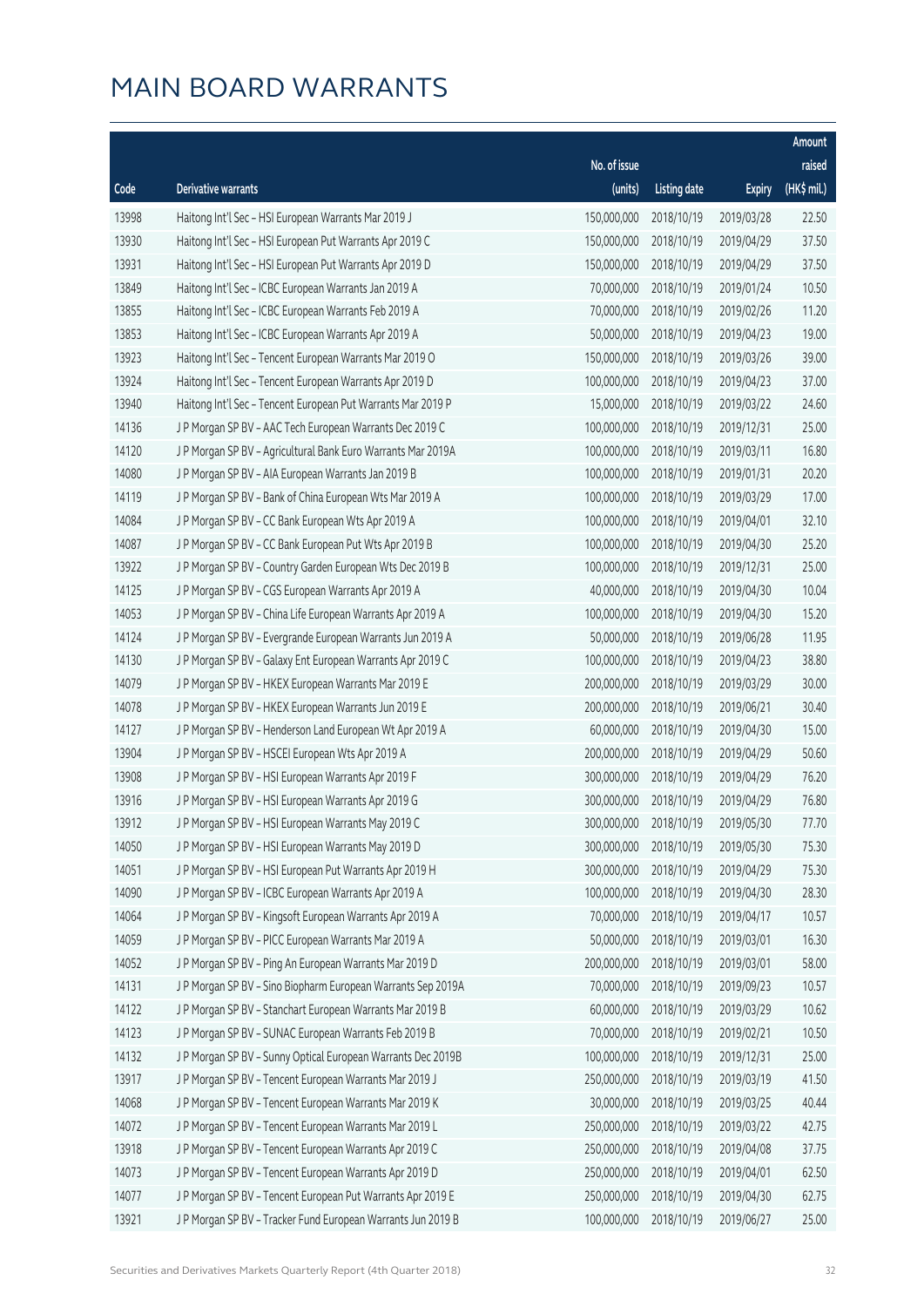|       |                                                              |              |                       |               | Amount      |
|-------|--------------------------------------------------------------|--------------|-----------------------|---------------|-------------|
|       |                                                              | No. of issue |                       |               | raised      |
| Code  | Derivative warrants                                          | (units)      | <b>Listing date</b>   | <b>Expiry</b> | (HK\$ mil.) |
| 14126 | J P Morgan SP BV - China Vanke European Warrants Apr 2019 A  | 60,000,000   | 2018/10/19            | 2019/04/30    | 15.42       |
| 14121 | J P Morgan SP BV - Xiaomi European Warrants Apr 2019 B       | 100,000,000  | 2018/10/19            | 2019/04/23    | 15.10       |
| 13990 | Macquarie Bank Ltd. - Agile Ppt European Warrants Dec 2019 A | 40,000,000   | 2018/10/19            | 2019/12/13    | 10.04       |
| 13991 | Macquarie Bank Ltd. - Ch Comm Cons European Wts Oct 2019 A   | 8,500,000    | 2018/10/19            | 2019/10/02    | 10.27       |
| 13984 | Macquarie Bank Ltd. - Country Garden European Wts May 2019 A | 10,000,000   | 2018/10/19            | 2019/05/03    | 10.03       |
| 13983 | Macquarie Bank Ltd. - Country Garden European Wts Jul 2020 A | 40,000,000   | 2018/10/19            | 2020/07/03    | 10.00       |
| 13996 | Macquarie Bank Ltd. - HKEX European Warrants Jun 2019 B      | 38,000,000   | 2018/10/19            | 2019/06/04    | 10.11       |
| 13995 | Macquarie Bank Ltd. - HKEX European Put Warrants Aug 2019 A  | 40,000,000   | 2018/10/19            | 2019/08/02    | 10.00       |
| 13988 | Macquarie Bank Ltd. - Kingsoft European Warrants May 2019 A  | 40,000,000   | 2018/10/19            | 2019/05/02    | 10.04       |
| 13987 | Macquarie Bank Ltd. - Sh Petrochem European Wts Jun 2019 A   | 15,000,000   | 2018/10/19            | 2019/06/18    | 10.05       |
| 13985 | Macquarie Bank Ltd. - SMIC European Warrants Oct 2020 A      | 40,000,000   | 2018/10/19            | 2020/10/16    | 10.00       |
| 14012 | SG Issuer - CAM CSI300 European Warrants Mar 2019 A          | 70,000,000   | 2018/10/19            | 2019/03/29    | 10.50       |
| 14028 | SG Issuer - CC Bank European Put Warrants Apr 2019 B         | 40,000,000   | 2018/10/19            | 2019/04/30    | 10.00       |
| 14002 | SG Issuer - Country Garden European Warrants Jul 2019 A      | 80,000,000   | 2018/10/19            | 2019/07/31    | 20.00       |
| 14031 | SG Issuer - China Overseas European Warrants Apr 2019 C      | 60,000,000   | 2018/10/19            | 2019/04/30    | 15.00       |
| 14032 | SG Issuer - Sinopec Corp European Warrants Apr 2019 C        | 30,000,000   | 2018/10/19            | 2019/04/30    | 12.60       |
| 14034 | SG Issuer - China Res Land European Warrants Apr 2019 A      | 40,000,000   | 2018/10/19            | 2019/04/30    | 10.40       |
| 14013 | SG Issuer - CSOP A50 ETF European Warrants Apr 2019 A        | 20,000,000   | 2018/10/19            | 2019/04/30    | 15.60       |
| 14015 | SG Issuer - A50 China European Warrants Apr 2019 A           | 20,000,000   | 2018/10/19            | 2019/04/30    | 16.00       |
| 14035 | SG Issuer - Galaxy Ent European Warrants Apr 2019 D          | 60,000,000   | 2018/10/19            | 2019/04/30    | 22.80       |
| 14036 | SG Issuer - Galaxy Ent European Put Warrants Apr 2019 E      | 60,000,000   | 2018/10/19            | 2019/04/30    | 15.00       |
| 14037 | SG Issuer - HSBC European Warrants Apr 2019 A                | 70,000,000   | 2018/10/19            | 2019/04/01    | 10.85       |
| 13999 | SG Issuer - HSI European Warrants Apr 2019 E                 | 300,000,000  | 2018/10/19            | 2019/04/29    | 75.00       |
| 14001 | SG Issuer - HSI European Warrants Aug 2019 A                 | 300,000,000  | 2018/10/19            | 2019/08/29    | 75.00       |
| 14021 | SG Issuer - HSI European Put Warrants Apr 2019 F             | 300,000,000  | 2018/10/19            | 2019/04/29    | 75.00       |
| 14040 | SG Issuer - ICBC European Warrants Apr 2019 A                | 60,000,000   | 2018/10/19            | 2019/04/30    | 20.10       |
| 14042 | SG Issuer - ICBC European Warrants Apr 2019 B                |              | 60,000,000 2018/10/19 | 2019/04/30    | 15.00       |
| 14044 | SG Issuer - Ping An European Put Warrants Jan 2019 D         | 80,000,000   | 2018/10/19            | 2019/01/31    | 18.80       |
| 14009 | SG Issuer - SMIC European Warrants Dec 2019 A                | 80,000,000   | 2018/10/19            | 2019/12/31    | 20.00       |
| 14010 | SG Issuer - Tencent European Warrants Mar 2019 K             | 200,000,000  | 2018/10/19            | 2019/03/29    | 76.00       |
| 14011 | SG Issuer - Tencent European Warrants May 2019 C             | 200,000,000  | 2018/10/19            | 2019/05/31    | 51.00       |
| 14046 | SG Issuer - Tencent European Put Warrants Apr 2019 E         | 30,000,000   | 2018/10/19            | 2019/04/30    | 10.05       |
| 14047 | SG Issuer - Tencent European Put Warrants Apr 2019 F         | 150,000,000  | 2018/10/19            | 2019/04/30    | 37.50       |
| 13981 | UBS AG - AAC Tech European Warrants Dec 2019 A               | 100,000,000  | 2018/10/19            | 2019/12/23    | 25.00       |
| 13839 | UBS AG - Agile Ppt European Warrants Jun 2019 B              | 40,000,000   | 2018/10/19            | 2019/06/28    | 10.00       |
| 13840 | UBS AG - China Life European Warrants Apr 2019 B             | 200,000,000  | 2018/10/19            | 2019/04/18    | 50.00       |
| 13946 | UBS AG - China Mobile European Put Warrants Jun 2019 A       | 40,000,000   | 2018/10/19            | 2019/06/28    | 10.04       |
| 13833 | UBS AG - CNOOC European Warrants Apr 2019 B                  | 100,000,000  | 2018/10/19            | 2019/04/18    | 25.10       |
| 13836 | UBS AG - CSPC Pharma European Warrants Apr 2019 A            | 50,000,000   | 2018/10/19            | 2019/04/18    | 12.50       |
| 13977 | UBS AG - Evergrande European Warrants Mar 2019 A             | 50,000,000   | 2018/10/19            | 2019/03/26    | 10.10       |
| 13841 | UBS AG - Geely Auto European Warrants Apr 2019 B             | 100,000,000  | 2018/10/19            | 2019/04/18    | 25.60       |
| 13842 | UBS AG - Geely Auto European Warrants Jun 2019 A             | 100,000,000  | 2018/10/19            | 2019/06/28    | 32.20       |
| 13955 | UBS AG - Galaxy Ent European Put Warrants Apr 2019 A         | 40,000,000   | 2018/10/19            | 2019/04/18    | 10.12       |
| 13965 | UBS AG - HKEX European Warrants Mar 2019 F                   | 300,000,000  | 2018/10/19            | 2019/03/22    | 52.20       |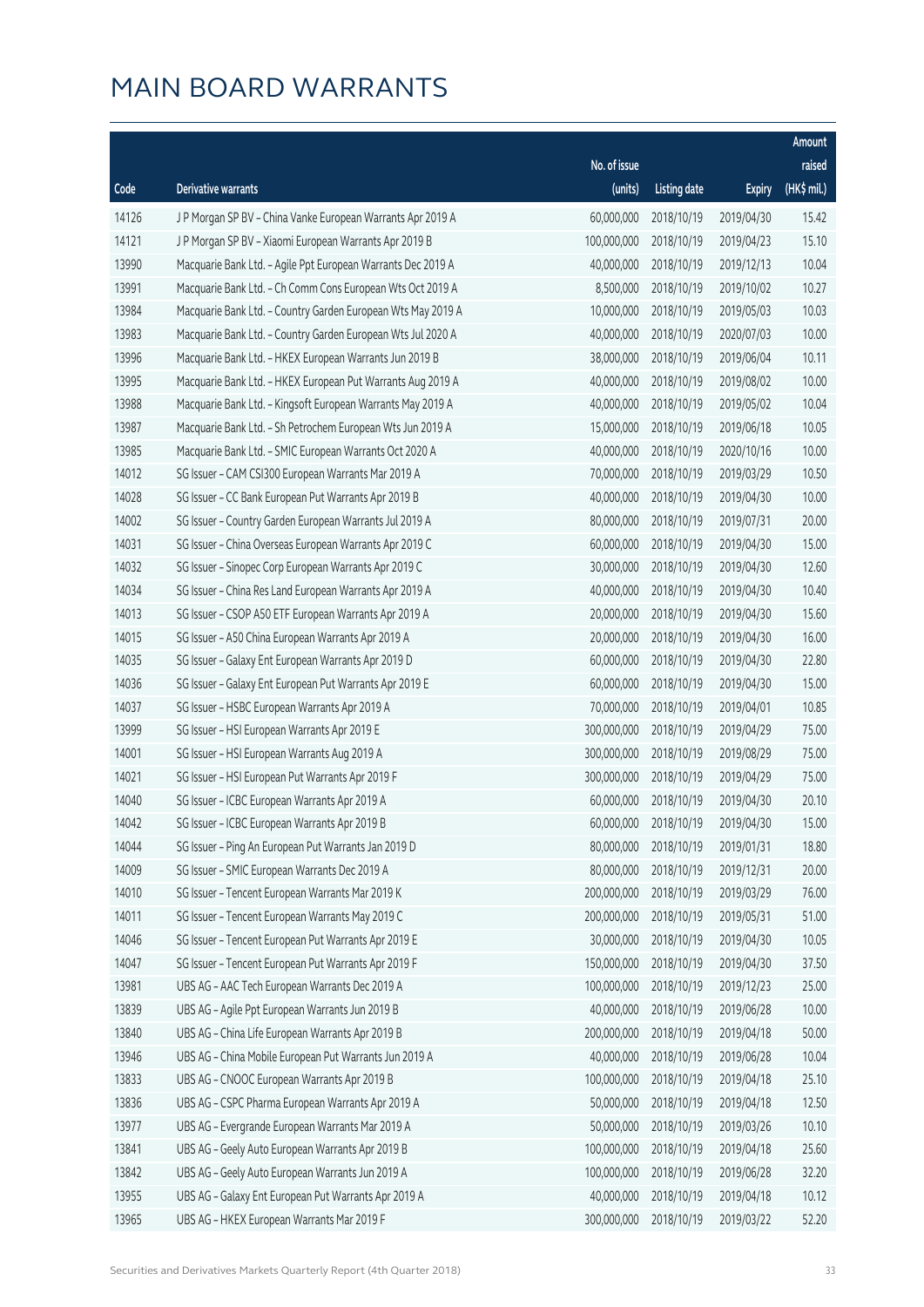|       |                                                              |              |                       |               | Amount      |
|-------|--------------------------------------------------------------|--------------|-----------------------|---------------|-------------|
|       |                                                              | No. of issue |                       |               | raised      |
| Code  | Derivative warrants                                          | (units)      | <b>Listing date</b>   | <b>Expiry</b> | (HK\$ mil.) |
| 13951 | UBS AG - HSBC European Warrants Apr 2019 B                   | 100,000,000  | 2018/10/19            | 2019/04/25    | 31.60       |
| 13954 | UBS AG - HSBC European Put Warrants Apr 2019 C               | 70,000,000   | 2018/10/19            | 2019/04/11    | 10.71       |
| 13807 | UBS AG - HSCEI European Warrants Mar 2019 D                  | 200,000,000  | 2018/10/19            | 2019/03/28    | 31.20       |
| 13812 | UBS AG - HSCEI European Warrants Jun 2019 A                  | 200,000,000  | 2018/10/19            | 2019/06/27    | 50.00       |
| 13979 | UBS AG - HSCEI European Put Warrants Jun 2019 B              | 100,000,000  | 2018/10/19            | 2019/06/27    | 25.00       |
| 13803 | UBS AG - HSI European Warrants Mar 2019 H                    | 300,000,000  | 2018/10/19            | 2019/03/28    | 51.30       |
| 13805 | UBS AG - HSI European Warrants Apr 2019 D                    | 300,000,000  | 2018/10/19            | 2019/04/29    | 76.20       |
| 13806 | UBS AG - HSI European Warrants Apr 2019 E                    | 300,000,000  | 2018/10/19            | 2019/04/29    | 75.00       |
| 13962 | UBS AG - HSI European Put Warrants Apr 2019 F                | 300,000,000  | 2018/10/19            | 2019/04/29    | 75.90       |
| 13964 | UBS AG - HSI European Put Warrants Jun 2019 A                | 300,000,000  | 2018/10/19            | 2019/06/27    | 77.40       |
| 13835 | UBS AG - IGG European Warrants Jun 2019 A                    | 40,000,000   | 2018/10/19            | 2019/06/28    | 10.00       |
| 13834 | UBS AG - Kingsoft European Warrants Apr 2019 B               | 100,000,000  | 2018/10/19            | 2019/04/18    | 25.90       |
| 13976 | UBS AG - PetroChina European Put Warrants Apr 2019 B         | 40,000,000   | 2018/10/19            | 2019/04/18    | 10.00       |
| 13950 | UBS AG - Ping An European Put Warrants Apr 2019 A            | 70,000,000   | 2018/10/19            | 2019/04/01    | 10.92       |
| 13982 | UBS AG - Sunny Optical European Warrants Sep 2019 A          | 40,000,000   | 2018/10/19            | 2019/09/30    | 10.00       |
| 13967 | UBS AG - Tencent European Warrants Mar 2019 M                | 300,000,000  | 2018/10/19            | 2019/03/22    | 45.30       |
| 13968 | UBS AG - Tencent European Warrants Mar 2019 N                | 300,000,000  | 2018/10/19            | 2019/03/22    | 51.00       |
| 13975 | UBS AG - Tencent European Put Warrants May 2019 A            | 300,000,000  | 2018/10/19            | 2019/05/31    | 75.00       |
| 13947 | UBS AG - Wynn Macau European Warrants Apr 2019 A             | 60,000,000   | 2018/10/19            | 2019/04/23    | 10.92       |
| 13895 | Bank Vontobel - AIA European Warrants May 2019 A             | 30,000,000   | 2018/10/19            | 2019/05/20    | 15.00       |
| 13893 | Bank Vontobel - CC Bank European Warrants Jun 2019 B         | 30,000,000   | 2018/10/19            | 2019/06/05    | 16.50       |
| 13814 | Bank Vontobel - HSI European Warrants Mar 2019 G             | 100,000,000  | 2018/10/19            | 2019/03/28    | 15.00       |
| 13901 | Bank Vontobel - HSI European Put Warrants Mar 2019 H         | 100,000,000  | 2018/10/19            | 2019/03/28    | 20.00       |
| 13899 | Bank Vontobel - Tencent European Warrants Mar 2019 E         | 100,000,000  | 2018/10/19            | 2019/03/26    | 24.00       |
| 13898 | Bank Vontobel - Tencent European Put Warrants Jun 2019 A     | 100,000,000  | 2018/10/19            | 2019/06/05    | 25.00       |
| 13897 | Bank Vontobel - Xiaomi European Warrants Jun 2019 B          | 40,000,000   | 2018/10/19            | 2019/06/04    | 10.00       |
| 14177 | BOCI Asia Ltd. - China Overseas European Warrants Apr 2019 A |              | 80,000,000 2018/10/22 | 2019/04/23    | 20.16       |
| 14186 | BOCI Asia Ltd. - PSBC European Warrants Mar 2019 A           | 35,000,000   | 2018/10/22            | 2019/03/26    | 11.34       |
| 14182 | BOCI Asia Ltd. - China Vanke European Warrants Apr 2019 A    | 80,000,000   | 2018/10/22            | 2019/04/23    | 20.32       |
| 14174 | BOCI Asia Ltd. - Xiaomi European Warrants Apr 2019 A         | 100,000,000  | 2018/10/22            | 2019/04/02    | 16.70       |
| 14175 | BOCI Asia Ltd. - ZA Onine European Warrants Mar 2019 B       | 60,000,000   | 2018/10/22            | 2019/03/26    | 10.92       |
| 14173 | BNP Paribas Issuance B.V. - HKEX European Wts Oct 2019 A     | 80,000,000   | 2018/10/22            | 2019/10/03    | 20.80       |
| 14214 | Credit Suisse AG - Tencent European Wts Apr 2019 H           | 250,000,000  | 2018/10/22            | 2019/04/23    | 75.00       |
| 14209 | Credit Suisse AG - Tencent Euro Put Wts Apr 2019 G           | 120,000,000  | 2018/10/22            | 2019/04/23    | 30.00       |
| 14216 | Credit Suisse AG - Xiaomi European Warrants Jun 2019 B       | 150,000,000  | 2018/10/22            | 2019/06/21    | 22.50       |
| 14202 | Goldman Sachs SP (Asia) - Galaxy Ent Euro Put Wts Apr 2019 B | 60,000,000   | 2018/10/22            | 2019/04/23    | 15.00       |
| 14206 | Goldman Sachs SP (Asia) - HKEX European Warrants Jun 2019 D  | 150,000,000  | 2018/10/22            | 2019/06/21    | 22.50       |
| 14194 | Goldman Sachs SP (Asia) - HSI European Warrants Mar 2019 G   | 150,000,000  | 2018/10/22            | 2019/03/28    | 22.50       |
| 14189 | Goldman Sachs SP (Asia) - HSI European Put Wts Apr 2019 B    | 150,000,000  | 2018/10/22            | 2019/04/29    | 37.50       |
| 14196 | Goldman Sachs SP (Asia) - Tencent European Wt Apr 2019 C     | 150,000,000  | 2018/10/22            | 2019/04/08    | 25.20       |
| 14195 | Goldman Sachs SP (Asia) - Tencent European Put Wt Apr 2019 B | 50,000,000   | 2018/10/22            | 2019/04/23    | 27.85       |
| 14163 | Haitong Int'l Sec - AIA European Warrants Jan 2019 B         | 50,000,000   | 2018/10/22            | 2019/01/30    | 13.00       |
| 14164 | Haitong Int'l Sec - AIA European Warrants Apr 2019 C         | 40,000,000   | 2018/10/22            | 2019/04/23    | 18.00       |
| 14162 | Haitong Int'l Sec - Minsheng Bank European Warrants Feb 19 A | 50,000,000   | 2018/10/22            | 2019/02/25    | 10.50       |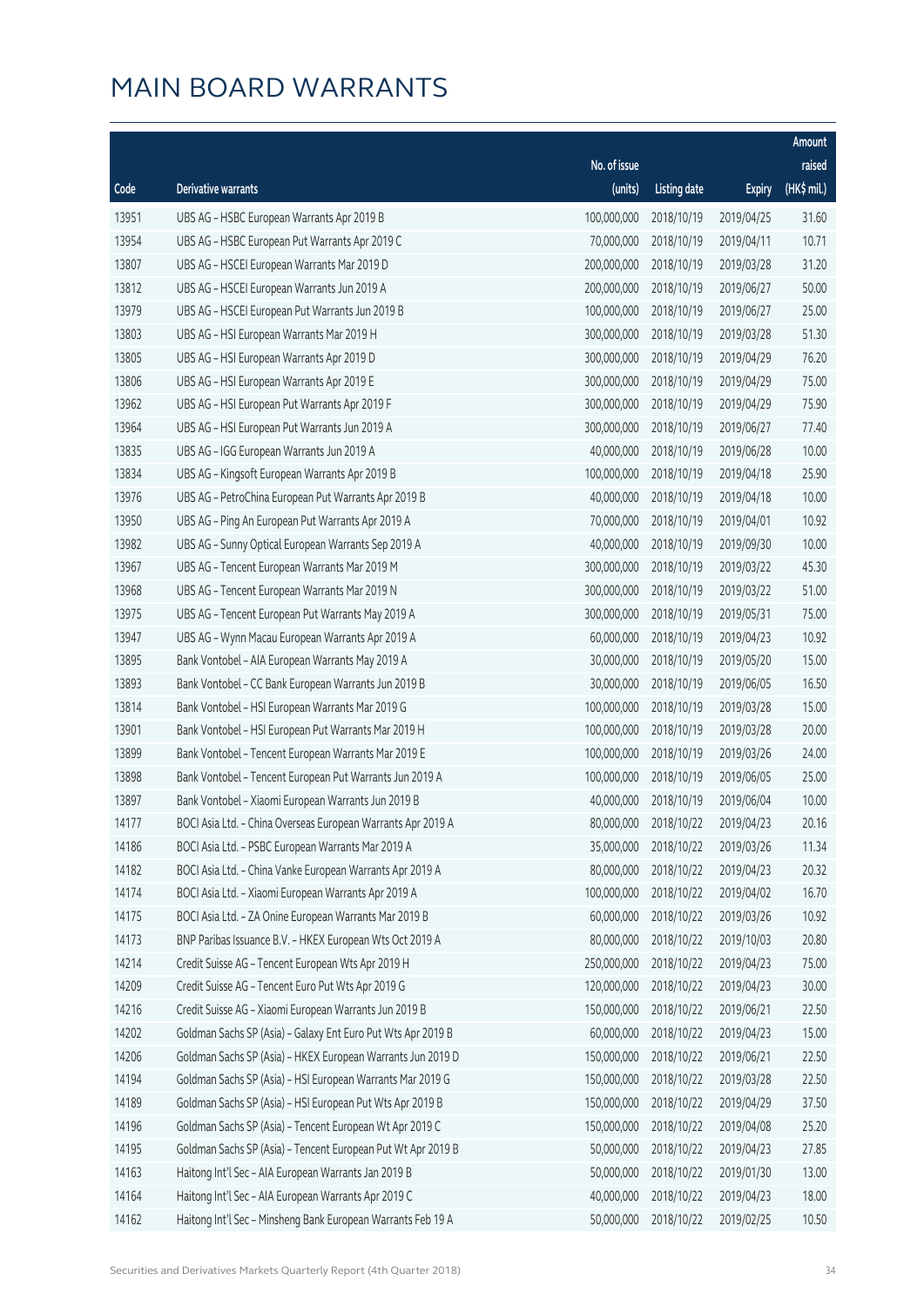|       |                                                              |                        |                     |               | Amount      |
|-------|--------------------------------------------------------------|------------------------|---------------------|---------------|-------------|
|       |                                                              | No. of issue           |                     |               | raised      |
| Code  | Derivative warrants                                          | (units)                | <b>Listing date</b> | <b>Expiry</b> | (HK\$ mil.) |
| 14168 | Haitong Int'l Sec - Ch Molybdenum European Warrants Mar 19 A | 40,000,000             | 2018/10/22          | 2019/03/13    | 12.40       |
| 14165 | Haitong Int'l Sec - Sinopec Corp European Wts Apr 2019 B     | 20,000,000             | 2018/10/22          | 2019/04/30    | 12.00       |
| 14167 | Haitong Int'l Sec - Evergrande European Warrants Apr 2019 B  | 40,000,000             | 2018/10/22          | 2019/04/30    | 10.80       |
| 14166 | Haitong Int'l Sec - Meitu European Warrants May 2019 A       | 10,000,000             | 2018/10/22          | 2019/05/31    | 10.00       |
| 14160 | Haitong Int'l Sec - Sunny Optical European Wts Apr 2019 E    | 10,000,000             | 2018/10/22          | 2019/04/30    | 11.80       |
| 14161 | Haitong Int'l Sec - Sunny Optical European Put Wts Apr 2019F | 15,000,000             | 2018/10/22          | 2019/04/23    | 12.45       |
| 14191 | J P Morgan SP BV - Brilliance Chi European Wts Jun 2019 A    | 70,000,000             | 2018/10/22          | 2019/06/03    | 17.92       |
| 14193 | J P Morgan SP BV - Kingdee Intl European Warrants Jul 2019 A | 70,000,000             | 2018/10/22          | 2019/07/24    | 10.57       |
| 14207 | J P Morgan SP BV - Meituan European Warrants Sep 2019 A      | 150,000,000            | 2018/10/22          | 2019/09/30    | 22.65       |
| 14208 | J P Morgan SP BV - Xiaomi European Warrants Jun 2019 C       | 100,000,000            | 2018/10/22          | 2019/06/21    | 15.20       |
| 14187 | Macquarie Bank Ltd. - Brilliance Chi Euro Wts Dec 2019 A     | 40,000,000             | 2018/10/22          | 2019/12/13    | 10.00       |
| 14188 | Macquarie Bank Ltd. - Melco Int'l Dev Euro Wts Oct 2019 A    | 32,000,000             | 2018/10/22          | 2019/10/11    | 10.14       |
| 14222 | SG Issuer - CGS European Warrants Apr 2019 B                 | 30,000,000             | 2018/10/22          | 2019/04/30    | 10.05       |
| 14228 | SG Issuer - Sinopec Corp European Put Warrants Apr 2019 D    | 40,000,000             | 2018/10/22          | 2019/04/30    | 11.20       |
| 14221 | SG Issuer - CSOP A50 Eu Put Wt Apr 2019 B                    | 20,000,000             | 2018/10/22          | 2019/04/30    | 10.00       |
| 14217 | SG Issuer - Henderson Land European Put Warrants Apr 2019 B  | 40,000,000             | 2018/10/22          | 2019/04/30    | 10.00       |
| 14232 | SG Issuer - HSBC European Put Warrants Apr 2019 B            | 80,000,000             | 2018/10/22          | 2019/04/30    | 20.00       |
| 14231 | SG Issuer - Haitong Sec European Warrants Apr 2019 A         | 20,000,000             | 2018/10/22          | 2019/04/30    | 12.00       |
| 14220 | SG Issuer - ICBC European Put Wt Apr 2019 C                  | 60,000,000             | 2018/10/22          | 2019/04/30    | 15.00       |
| 14224 | SG Issuer - Mengniu Dairy European Warrants Apr 2019 A       | 40,000,000             | 2018/10/22          | 2019/04/30    | 10.00       |
| 14234 | SG Issuer - Ping An European Put Warrants Apr 2019 A         | 80,000,000             | 2018/10/22          | 2019/04/30    | 20.00       |
| 14235 | SG Issuer - Sunny Optical European Put Warrants Apr 2019 B   | 14,000,000             | 2018/10/22          | 2019/04/30    | 10.08       |
| 14230 | SG Issuer - China Vanke European Warrants Apr 2019 A         | 35,000,000             | 2018/10/22          | 2019/04/30    | 10.15       |
| 14190 | UBS AG - CNOOC European Warrants Aug 2019 A                  | 70,000,000             | 2018/10/22          | 2019/08/23    | 10.64       |
| 14170 | UBS AG - CNOOC European Put Warrants Sep 2019 D              | 70,000,000             | 2018/10/22          | 2019/09/23    | 10.50       |
| 14278 | BNP Paribas Issuance B.V. - HKEX European Wts Apr 2019 G     | 80,000,000             | 2018/10/23          | 2019/04/02    | 12.00       |
| 14308 | Credit Suisse AG - AAC Tech European Warrants Oct 2019 A     | 100,000,000 2018/10/23 |                     | 2019/10/24    | 15.00       |
| 14299 | Credit Suisse AG - Brilliance Chi European Wts Nov 2019 A    | 50,000,000             | 2018/10/23          | 2019/11/29    | 12.50       |
| 14303 | Credit Suisse AG - Meituan European Warrants Jun 2019 A      | 150,000,000            | 2018/10/23          | 2019/06/17    | 24.60       |
| 14304 | Credit Suisse AG - Meituan European Put Warrants Apr 2019 A  | 40,000,000             | 2018/10/23          | 2019/04/23    | 24.00       |
| 14309 | Credit Suisse AG - ZA Onine European Warrants Apr 2019 C     | 40,000,000             | 2018/10/23          | 2019/04/23    | 12.00       |
| 14297 | Goldman Sachs SP (Asia) - AAC Tech Euro Wts Oct 2019 A       | 70,000,000             | 2018/10/23          | 2019/10/24    | 10.50       |
| 14296 | Goldman Sachs SP (Asia) - HSBC European Warrants Mar 2019 F  | 80,000,000             | 2018/10/23          | 2019/03/22    | 20.88       |
| 14298 | Goldman Sachs SP (Asia) - HSI European Warrants Mar 2019 H   | 150,000,000            | 2018/10/23          | 2019/03/28    | 22.50       |
| 14312 | Goldman Sachs SP (Asia) - Meituan European Warrants Mar 19 A | 40,000,000             | 2018/10/23          | 2019/03/20    | 10.00       |
| 14240 | Haitong Int'l Sec - Meituan European Warrants Sep 2019 A     | 200,000,000            | 2018/10/23          | 2019/09/03    | 30.00       |
| 14241 | Haitong Int'l Sec - Meituan European Warrants Sep 2019 B     | 200,000,000            | 2018/10/23          | 2019/09/25    | 34.00       |
| 14239 | Haitong Int'l Sec - Meituan European Warrants Nov 2019 A     | 200,000,000            | 2018/10/23          | 2019/11/01    | 30.00       |
| 14292 | J P Morgan SP BV - Ch Molybdenum European Warrants Mar 2019A | 60,000,000             | 2018/10/23          | 2019/03/15    | 13.20       |
| 14293 | J P Morgan SP BV - Henganintl European Warrants Feb 2019 A   | 40,000,000             | 2018/10/23          | 2019/02/28    | 10.52       |
| 14288 | J P Morgan SP BV - HSBC European Warrants May 2019 A         | 100,000,000            | 2018/10/23          | 2019/05/02    | 69.10       |
| 14291 | J P Morgan SP BV - Meituan European Warrants Jun 2019 A      | 150,000,000            | 2018/10/23          | 2019/06/17    | 24.30       |
| 14250 | Macquarie Bank Ltd. - AAC Tech European Wts May 2019 A       | 9,500,000              | 2018/10/23          | 2019/05/03    | 10.05       |
| 14237 | Macquarie Bank Ltd. - China Unicom European Wts Jun 2019 A   | 11,000,000             | 2018/10/23          | 2019/06/04    | 10.35       |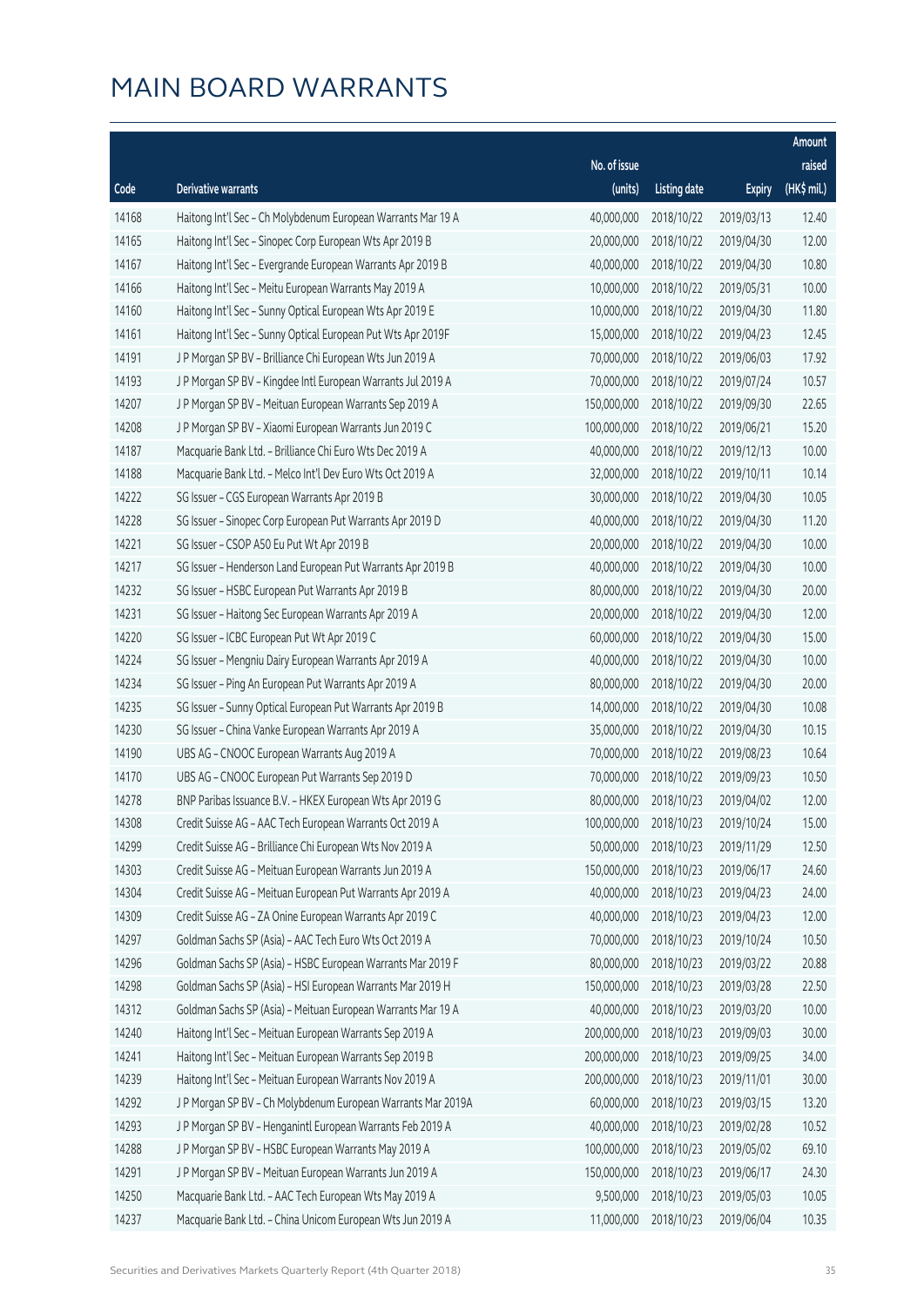|       |                                                              |              |                       |               | Amount      |
|-------|--------------------------------------------------------------|--------------|-----------------------|---------------|-------------|
|       |                                                              | No. of issue |                       |               | raised      |
| Code  | Derivative warrants                                          | (units)      | <b>Listing date</b>   | <b>Expiry</b> | (HK\$ mil.) |
| 14243 | Macquarie Bank Ltd. - Tencent European Warrants Apr 2019 M   | 27,500,000   | 2018/10/23            | 2019/04/25    | 10.01       |
| 14242 | Macquarie Bank Ltd. - Tencent European Warrants May 2019 J   | 10,000,000   | 2018/10/23            | 2019/05/02    | 53.87       |
| 14248 | Macquarie Bank Ltd. - Tencent European Put Wts Apr 2019 N    | 40,000,000   | 2018/10/23            | 2019/04/25    | 10.00       |
| 14321 | SG Issuer - Agricultural Bank European Warrants May 2019 A   | 60,000,000   | 2018/10/23            | 2019/05/31    | 20.10       |
| 14345 | SG Issuer - Brilliance Chi European Warrants Apr 2019 B      | 8,000,000    | 2018/10/23            | 2019/04/30    | 10.16       |
| 14323 | SG Issuer - China Life European Warrants Apr 2019 C          | 120,000,000  | 2018/10/23            | 2019/04/30    | 20.40       |
| 14325 | SG Issuer - China Mobile European Put Warrants Jun 2019 A    | 60,000,000   | 2018/10/23            | 2019/06/28    | 15.00       |
| 14332 | SG Issuer - Fosun Intl European Warrants Oct 2019 A          | 60,000,000   | 2018/10/23            | 2019/10/31    | 15.00       |
| 14335 | SG Issuer - HKEX European Warrants May 2019 B                | 200,000,000  | 2018/10/23            | 2019/05/31    | 50.00       |
| 14334 | SG Issuer - HKEX European Put Warrants Feb 2019 A            | 20,000,000   | 2018/10/23            | 2019/02/28    | 19.80       |
| 14316 | SG Issuer - HSBC European Warrants Feb 2019 A                | 80,000,000   | 2018/10/23            | 2019/02/01    | 12.80       |
| 14340 | SG Issuer - Meituan European Warrants Jun 2019 A             | 300,000,000  | 2018/10/23            | 2019/06/28    | 46.50       |
| 14341 | SG Issuer - Meituan European Warrants Sep 2019 A             | 300,000,000  | 2018/10/23            | 2019/09/30    | 45.00       |
| 14337 | SG Issuer - Ping An European Warrants Feb 2019 C             | 80,000,000   | 2018/10/23            | 2019/02/28    | 44.00       |
| 14338 | SG Issuer - SUNAC European Warrants Apr 2019 A               | 40,000,000   | 2018/10/23            | 2019/04/30    | 14.80       |
| 14339 | SG Issuer - Tencent European Warrants Dec 2020 A             | 200,000,000  | 2018/10/23            | 2020/12/31    | 108.00      |
| 14319 | SG Issuer - Xiaomi European Warrants Apr 2019 E              | 150,000,000  | 2018/10/23            | 2019/04/30    | 37.50       |
| 14272 | UBS AG - BYD Company European Warrants Feb 2019 D            | 30,000,000   | 2018/10/23            | 2019/02/21    | 14.34       |
| 14273 | UBS AG - BYD Company European Warrants Mar 2019 B            | 30,000,000   | 2018/10/23            | 2019/03/26    | 11.67       |
| 14276 | UBS AG - Henderson Land European Put Warrants Apr 2019 A     | 40,000,000   | 2018/10/23            | 2019/04/30    | 10.00       |
| 14270 | UBS AG - Meituan European Warrants Mar 2019 A                | 20,000,000   | 2018/10/23            | 2019/03/12    | 11.98       |
| 14283 | UBS AG - Meituan European Warrants Apr 2019 B                | 20,000,000   | 2018/10/23            | 2019/04/23    | 19.62       |
| 14264 | UBS AG - Meituan European Warrants Aug 2019 A                | 100,000,000  | 2018/10/23            | 2019/08/27    | 15.00       |
| 14261 | UBS AG - Meituan European Warrants Sep 2019 A                | 100,000,000  | 2018/10/23            | 2019/09/24    | 15.10       |
| 14269 | UBS AG - Meituan European Warrants Nov 2019 A                | 100,000,000  | 2018/10/23            | 2019/11/01    | 15.30       |
| 14282 | UBS AG - Meituan European Put Warrants Apr 2019 A            | 20,000,000   | 2018/10/23            | 2019/04/23    | 14.70       |
| 14280 | UBS AG - Meituan European Put Warrants Jun 2019 A            |              | 20,000,000 2018/10/23 | 2019/06/28    | 10.10       |
| 14286 | UBS AG - SHK Ppt European Put Warrants Apr 2019 A            | 15,000,000   | 2018/10/23            | 2019/04/30    | 10.25       |
| 14274 | UBS AG - SPDR Gold Trust European Warrants Jun 2019 A        | 15,000,000   | 2018/10/23            | 2019/06/28    | 10.05       |
| 14259 | UBS AG - Xiaomi European Warrants Apr 2019 A                 | 70,000,000   | 2018/10/23            | 2019/04/02    | 10.71       |
| 14260 | UBS AG - Xiaomi European Put Warrants Apr 2019 B             | 12,000,000   | 2018/10/23            | 2019/04/23    | 10.64       |
| 14251 | Bank Vontobel - China Life European Warrants Nov 2019 A      | 70,000,000   | 2018/10/23            | 2019/11/22    | 10.50       |
| 14256 | Bank Vontobel - CM Bank European Warrants Apr 2019 A         | 35,000,000   | 2018/10/23            | 2019/04/30    | 10.50       |
| 14252 | Bank Vontobel - Tencent European Warrants Apr 2019 F         | 100,000,000  | 2018/10/23            | 2019/04/23    | 30.00       |
| 14349 | BOCI Asia Ltd. - Hang Seng Bank European Warrants Mar 2019 A | 20,000,000   | 2018/10/24            | 2019/03/22    | 10.38       |
| 14351 | BOCI Asia Ltd. - Hang Seng Bank European Warrants Sep 2019 A | 100,000,000  | 2018/10/24            | 2019/09/23    | 15.50       |
| 14366 | Credit Suisse AG - China Life European Warrants Apr 2019 B   | 80,000,000   | 2018/10/24            | 2019/04/24    | 14.00       |
| 14362 | Credit Suisse AG - HSBC European Wts Apr 2019 B              | 100,000,000  | 2018/10/24            | 2019/04/23    | 64.00       |
| 14369 | Credit Suisse AG - Meituan European Warrants Sep 2019 A      | 150,000,000  | 2018/10/24            | 2019/09/24    | 22.50       |
| 14388 | Goldman Sachs SP (Asia) - CAM CSI300 European Wts Mar 2019 A | 80,000,000   | 2018/10/24            | 2019/03/26    | 12.00       |
| 14395 | Goldman Sachs SP (Asia) - HSBC European Warrants Mar 2019 H  | 80,000,000   | 2018/10/24            | 2019/03/19    | 12.00       |
| 14393 | Goldman Sachs SP (Asia) - HSBC European Put Wts Mar 2019 G   | 60,000,000   | 2018/10/24            | 2019/03/11    | 10.08       |
| 14396 | Goldman Sachs SP (Asia) - Meituan European Warrants Sep 19 A | 150,000,000  | 2018/10/24            | 2019/09/24    | 22.50       |
| 14386 | Goldman Sachs SP (Asia) - SHK Ppt European Wts Mar 2019 A    | 60,000,000   | 2018/10/24            | 2019/03/28    | 10.02       |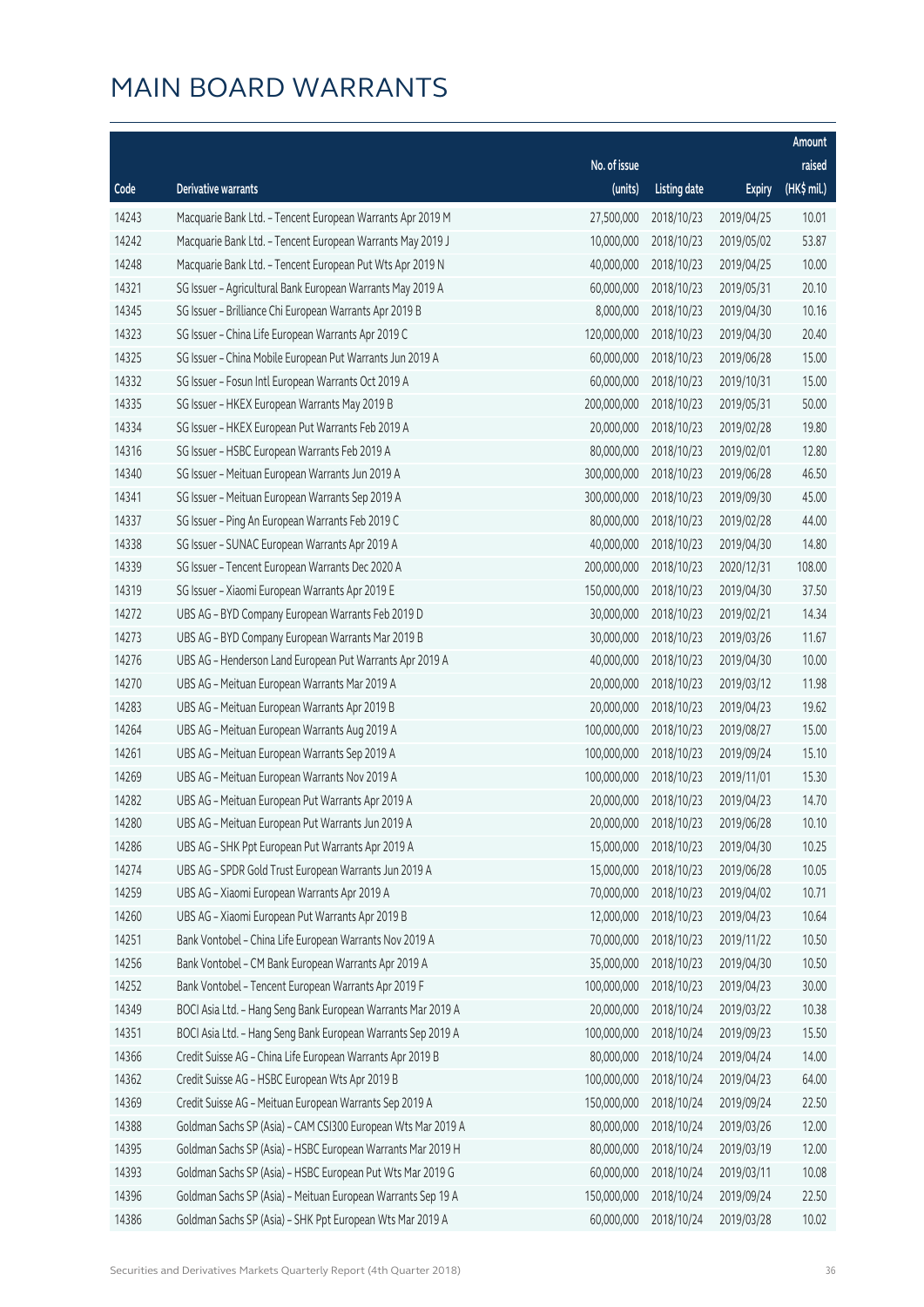|       |                                                              |              |                       |               | Amount      |
|-------|--------------------------------------------------------------|--------------|-----------------------|---------------|-------------|
|       |                                                              | No. of issue |                       |               | raised      |
| Code  | <b>Derivative warrants</b>                                   | (units)      | <b>Listing date</b>   | <b>Expiry</b> | (HK\$ mil.) |
| 14390 | Goldman Sachs SP (Asia) - Sunny Optical Euro Wts Oct 2019 A  | 70,000,000   | 2018/10/24            | 2019/10/31    | 17.50       |
| 14376 | J P Morgan SP BV - BOC HK European Warrants Aug 2019 A       | 80,000,000   | 2018/10/24            | 2019/08/05    | 20.00       |
| 14385 | J P Morgan SP BV - CM Bank European Warrants Apr 2019 A      | 80,000,000   | 2018/10/24            | 2019/04/30    | 20.16       |
| 14384 | J P Morgan SP BV - Ch Overseas European Warrants May 2019 A  | 80,000,000   | 2018/10/24            | 2019/05/31    | 12.08       |
| 14379 | J P Morgan SP BV - Sinopec Corp European Warrants Feb 2019 A | 100,000,000  | 2018/10/24            | 2019/02/01    | 27.80       |
| 14374 | J P Morgan SP BV - HSBC European Put Warrants Apr 2019 A     | 100,000,000  | 2018/10/24            | 2019/04/30    | 25.00       |
| 14381 | J P Morgan SP BV - Meituan European Put Warrants Apr 2019 C  | 20,000,000   | 2018/10/24            | 2019/04/23    | 12.46       |
| 14380 | J P Morgan SP BV - Meituan European Put Warrants Jun 2019 B  | 25,000,000   | 2018/10/24            | 2019/06/03    | 10.93       |
| 14375 | J P Morgan SP BV - SHK Ppt European Put Warrants May 2019 A  | 50,000,000   | 2018/10/24            | 2019/05/02    | 15.70       |
| 14382 | J P Morgan SP BV - Xiaomi European Put Warrants Apr 2019 C   | 20,000,000   | 2018/10/24            | 2019/04/23    | 18.94       |
| 14348 | Macquarie Bank Ltd. - CC Bank European Warrants May 2019 B   | 32,000,000   | 2018/10/24            | 2019/05/03    | 10.11       |
| 14346 | Macquarie Bank Ltd. - CC Bank European Put Wts May 2019 A    | 40,000,000   | 2018/10/24            | 2019/05/03    | 10.16       |
| 14356 | Macquarie Bank Ltd. - Hua Hong Semi European Warrants Jul19A | 26,000,000   | 2018/10/24            | 2019/07/16    | 10.01       |
| 14353 | Macquarie Bank Ltd. - Razer European Warrants Oct 2019 A     | 26,000,000   | 2018/10/24            | 2019/10/16    | 10.01       |
| 14359 | Macquarie Bank Ltd. - Skyworth Digital European Wts Dec 19 A | 16,000,000   | 2018/10/24            | 2019/12/17    | 10.03       |
| 14398 | SG Issuer - AAC Tech European Put Warrants Apr 2019 B        | 12,000,000   | 2018/10/24            | 2019/04/30    | 10.08       |
| 14411 | SG Issuer - AIA European Put Warrants Apr 2019 A             | 40,000,000   | 2018/10/24            | 2019/04/30    | 10.00       |
| 14404 | SG Issuer - BOC HK European Warrants Jul 2019 A              | 40,000,000   | 2018/10/24            | 2019/07/31    | 10.00       |
| 14413 | SG Issuer - CK Asset European Put Warrants Jun 2019 A        | 35,000,000   | 2018/10/24            | 2019/06/28    | 10.15       |
| 14406 | SG Issuer - CKH Holdings European Warrants Apr 2019 A        | 30,000,000   | 2018/10/24            | 2019/04/30    | 13.50       |
| 14407 | SG Issuer - CKI Holdings European Warrants Apr 2019 A        | 25,000,000   | 2018/10/24            | 2019/04/30    | 10.00       |
| 14405 | SG Issuer - China Shenhua European Warrants Jul 2019 A       | 80,000,000   | 2018/10/24            | 2019/07/31    | 20.00       |
| 14408 | SG Issuer - HKEX European Put Warrants May 2019 C            | 20,000,000   | 2018/10/24            | 2019/05/31    | 10.00       |
| 14400 | SG Issuer - Hang Seng Bank European Put Warrants Apr 2019 A  | 10,000,000   | 2018/10/24            | 2019/04/02    | 10.00       |
| 14409 | SG Issuer - Huaneng Power European Warrants Jun 2019 A       | 20,000,000   | 2018/10/24            | 2019/06/28    | 11.00       |
| 14415 | SG Issuer - Tencent European Put Warrants Apr 2019 G         | 20,000,000   | 2018/10/24            | 2019/04/30    | 25.00       |
| 14403 | SG Issuer - ZA Onine European Warrants Apr 2019 A            |              | 25,000,000 2018/10/24 | 2019/04/03    | 10.00       |
| 14371 | UBS AG - Meituan European Warrants Jun 2019 B                | 100,000,000  | 2018/10/24            | 2019/06/17    | 15.10       |
| 14373 | UBS AG - Meituan European Put Warrants May 2019 A            | 40,000,000   | 2018/10/24            | 2019/05/31    | 10.68       |
| 14370 | UBS AG - Xiaomi European Put Warrants Apr 2019 C             | 40,000,000   | 2018/10/24            | 2019/04/30    | 11.08       |
| 14438 | BOCI Asia Ltd. - HSBC European Warrants Mar 2019 C           | 80,000,000   | 2018/10/25            | 2019/03/28    | 19.52       |
| 14439 | BOCI Asia Ltd. - HSBC European Put Warrants Mar 2019 D       | 50,000,000   | 2018/10/25            | 2019/03/11    | 10.35       |
| 14437 | BOCI Asia Ltd. - Ping An European Warrants Feb 2019 C        | 80,000,000   | 2018/10/25            | 2019/02/22    | 28.80       |
| 14449 | BOCI Asia Ltd. - Tencent European Wts Mar 2019 G             | 200,000,000  | 2018/10/25            | 2019/03/19    | 30.80       |
| 14451 | BOCI Asia Ltd. - Tencent European Wts May 2019 C             | 200,000,000  | 2018/10/25            | 2019/05/28    | 30.40       |
| 14450 | BOCI Asia Ltd. - Tencent European Wts Jun 2019 A             | 200,000,000  | 2018/10/25            | 2019/06/25    | 30.40       |
| 14433 | BNP Paribas Issuance B.V. - AIA European Wts Mar 2019 B      | 60,000,000   | 2018/10/25            | 2019/03/04    | 10.80       |
| 14422 | BNP Paribas Issuance B.V. - China Mobile Eu Put Wt May 2019C | 40,000,000   | 2018/10/25            | 2019/05/02    | 10.80       |
| 14436 | BNP Paribas Issuance B.V. - CNOOC European Wts Apr 2019 A    | 30,000,000   | 2018/10/25            | 2019/04/02    | 19.50       |
| 14434 | BNP Paribas Issuance B.V. - CNOOC European Wts Sep 2019 B    | 80,000,000   | 2018/10/25            | 2019/09/03    | 12.80       |
| 14431 | BNP Paribas Issuance B.V. - ICBC European Wts Mar 2019 A     | 70,000,000   | 2018/10/25            | 2019/03/04    | 10.50       |
| 14430 | BNP Paribas Issuance B.V. - ICBC European Wts Aug 2019 A     | 40,000,000   | 2018/10/25            | 2019/08/02    | 11.20       |
| 14432 | BNP Paribas Issuance B.V. - Ping An European Wt Aug 2019 A   | 40,000,000   | 2018/10/25            | 2019/08/02    | 20.00       |
| 14426 | BNP Paribas Issuance B.V. - Xiaomi European Warrants Jun 19A | 80,000,000   | 2018/10/25            | 2019/06/04    | 12.80       |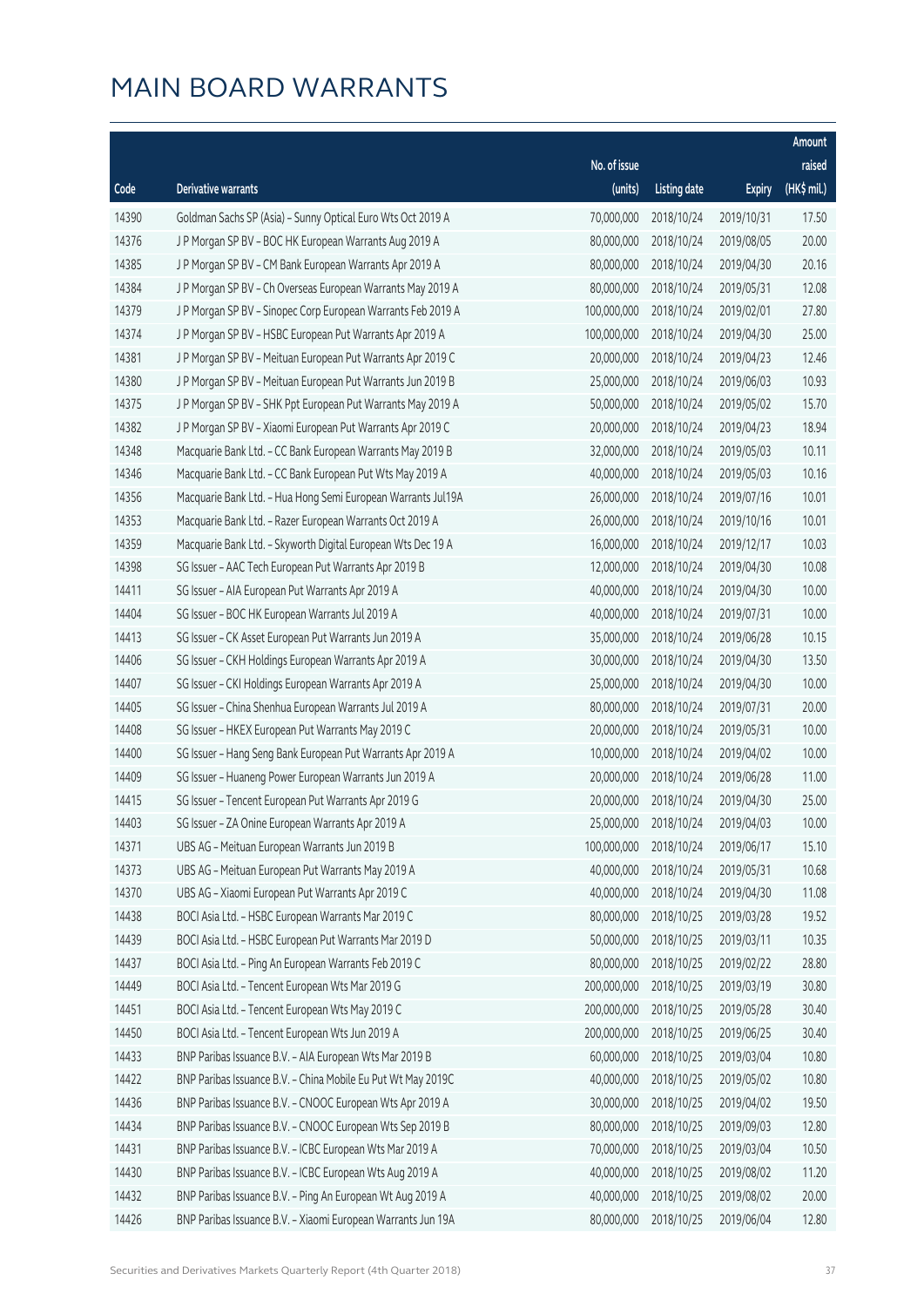|       |                                                              |              |                       |               | Amount      |
|-------|--------------------------------------------------------------|--------------|-----------------------|---------------|-------------|
|       |                                                              | No. of issue |                       |               | raised      |
| Code  | Derivative warrants                                          | (units)      | <b>Listing date</b>   | <b>Expiry</b> | (HK\$ mil.) |
| 14428 | BNP Paribas Issuance B.V. - Xiaomi European Warrants Oct 19A | 80,000,000   | 2018/10/25            | 2019/10/03    | 20.80       |
| 14513 | Credit Suisse AG - BOC HK European Warrants Apr 2019 A       | 60,000,000   | 2018/10/25            | 2019/04/24    | 15.00       |
| 14516 | Credit Suisse AG - SHK Ppt European Put Warrants Apr 2019 A  | 25,000,000   | 2018/10/25            | 2019/04/30    | 10.00       |
| 14521 | Goldman Sachs SP (Asia) - China Life Euro Wts Apr 2019 A     | 100,000,000  | 2018/10/25            | 2019/04/24    | 16.90       |
| 14517 | Goldman Sachs SP (Asia) - China Mobile Euro Wts Apr 2019 A   | 80,000,000   | 2018/10/25            | 2019/04/03    | 18.16       |
| 14518 | Goldman Sachs SP (Asia) - China Mobile Eu Put Wts Jan 2019 B | 80,000,000   | 2018/10/25            | 2019/01/29    | 12.00       |
| 14519 | Goldman Sachs SP (Asia) - Sinopec Corp Euro Wts Jan 2019 C   | 40,000,000   | 2018/10/25            | 2019/01/28    | 10.56       |
| 14520 | Goldman Sachs SP (Asia) - Xiaomi European Warrants Jun 2019A | 100,000,000  | 2018/10/25            | 2019/06/21    | 15.00       |
| 14453 | HK Bank - AAC Tech European Warrants Oct 2019 A              | 100,000,000  | 2018/10/25            | 2019/10/24    | 15.00       |
| 14454 | HK Bank - China Life European Warrants Nov 2019 A            | 100,000,000  | 2018/10/25            | 2019/11/22    | 15.00       |
| 14455 | HK Bank - Chinares Cement European Warrants Sep 2019 A       | 80,000,000   | 2018/10/25            | 2019/09/23    | 12.00       |
| 14452 | HK Bank - Tencent European Warrants Apr 2019 D               | 100,000,000  | 2018/10/25            | 2019/04/08    | 15.00       |
| 14445 | Haitong Int'l Sec - BOC HK European Warrants May 2019 A      | 60,000,000   | 2018/10/25            | 2019/05/06    | 15.00       |
| 14442 | Haitong Int'l Sec - Meituan European Put Warrants Apr 2019 A | 25,000,000   | 2018/10/25            | 2019/04/25    | 10.50       |
| 14443 | Haitong Int'l Sec - Meituan European Put Warrants Apr 2019 B | 25,000,000   | 2018/10/25            | 2019/04/25    | 15.75       |
| 14446 | Haitong Int'l Sec - SHK Ppt European Warrants Apr 2019 B     | 30,000,000   | 2018/10/25            | 2019/04/25    | 12.60       |
| 14512 | J P Morgan SP BV - CAM CSI300 European Warrants May 2019 B   | 100,000,000  | 2018/10/25            | 2019/05/31    | 25.50       |
| 14508 | J P Morgan SP BV - HSBC European Warrants Apr 2019 B         | 100,000,000  | 2018/10/25            | 2019/04/30    | 38.80       |
| 14511 | J P Morgan SP BV - Tencent European Put Warrants Apr 2019 F  | 30,000,000   | 2018/10/25            | 2019/04/12    | 15.54       |
| 14493 | Macquarie Bank Ltd. - AAC Tech European Put Warrants Jul 19A | 16,000,000   | 2018/10/25            | 2019/07/03    | 10.02       |
| 14490 | Macquarie Bank Ltd. - Country Garden European Put Wts Apr21A | 40,000,000   | 2018/10/25            | 2021/04/01    | 10.00       |
| 14494 | Macquarie Bank Ltd. - COSCO Ship Hold Euro Wts Aug 2019 A    | 22,000,000   | 2018/10/25            | 2019/08/02    | 10.21       |
| 14491 | Macquarie Bank Ltd. - PICC Group European Wts May 2019 B     | 40,000,000   | 2018/10/25            | 2019/05/03    | 10.00       |
| 14488 | Macquarie Bank Ltd. - Wharf Holdings European Wts Nov 2019 A | 36,000,000   | 2018/10/25            | 2019/11/04    | 10.01       |
| 14477 | SG Issuer - AAC Tech European Warrants Apr 2019 C            | 10,000,000   | 2018/10/25            | 2019/04/30    | 10.20       |
| 14485 | SG Issuer - Country Garden European Put Warrants Apr 2019 B  | 15,000,000   | 2018/10/25            | 2019/04/30    | 10.05       |
| 14478 | SG Issuer - China Overseas European Put Warrants Apr 2019 D  |              | 10,000,000 2018/10/25 | 2019/04/30    | 10.00       |
| 14480 | SG Issuer - China Unicom European Warrants Apr 2019 A        | 20,000,000   | 2018/10/25            | 2019/04/30    | 12.60       |
| 14481 | SG Issuer - China Unicom European Put Warrants Jun 2019 A    | 25,000,000   | 2018/10/25            | 2019/06/28    | 10.00       |
| 14469 | SG Issuer - Meituan European Warrants Apr 2019 A             | 30,000,000   | 2018/10/25            | 2019/04/30    | 24.30       |
| 14475 | SG Issuer - Meituan European Put Warrants Apr 2019 B         | 30,000,000   | 2018/10/25            | 2019/04/30    | 10.65       |
| 14476 | SG Issuer - Meituan European Put Warrants Apr 2019 C         | 30,000,000   | 2018/10/25            | 2019/04/30    | 18.00       |
| 14463 | SG Issuer - Xiaomi European Warrants Apr 2019 F              | 200,000,000  | 2018/10/25            | 2019/04/30    | 59.00       |
| 14464 | SG Issuer - Xiaomi European Put Warrants Apr 2019 G          | 16,000,000   | 2018/10/25            | 2019/04/30    | 10.08       |
| 14496 | UBS AG - Sinopec Corp European Warrants Apr 2019 A           | 60,000,000   | 2018/10/25            | 2019/04/24    | 28.74       |
| 14497 | UBS AG - Sinopec Corp European Warrants Apr 2019 B           | 60,000,000   | 2018/10/25            | 2019/04/30    | 37.68       |
| 14501 | UBS AG - Sinopec Corp European Put Warrants Apr 2019 C       | 30,000,000   | 2018/10/25            | 2019/04/24    | 16.02       |
| 14507 | UBS AG - Jiangxi Copper European Warrants Jul 2020 A         | 70,000,000   | 2018/10/25            | 2020/07/20    | 17.50       |
| 14505 | UBS AG - Yanzhou Coal European Wts Sep 2019 A                | 100,000,000  | 2018/10/25            | 2019/09/23    | 21.10       |
| 14416 | Bank Vontobel - CNOOC European Warrants Nov 2019 A           | 70,000,000   | 2018/10/25            | 2019/11/27    | 11.20       |
| 14459 | Bank Vontobel - CSOP A50 ETF European Warrants Apr 2019 A    | 30,000,000   | 2018/10/25            | 2019/04/24    | 29.43       |
| 14461 | Bank Vontobel - CSOP A50 ETF European Warrants May 2019 A    | 30,000,000   | 2018/10/25            | 2019/05/17    | 12.00       |
| 14460 | Bank Vontobel - CSOP A50 ETF European Warrants Jul 2019 A    | 30,000,000   | 2018/10/25            | 2019/07/08    | 10.50       |
| 14417 | Bank Vontobel - HKEX European Warrants Jun 2019 B            | 70,000,000   | 2018/10/25            | 2019/06/21    | 10.50       |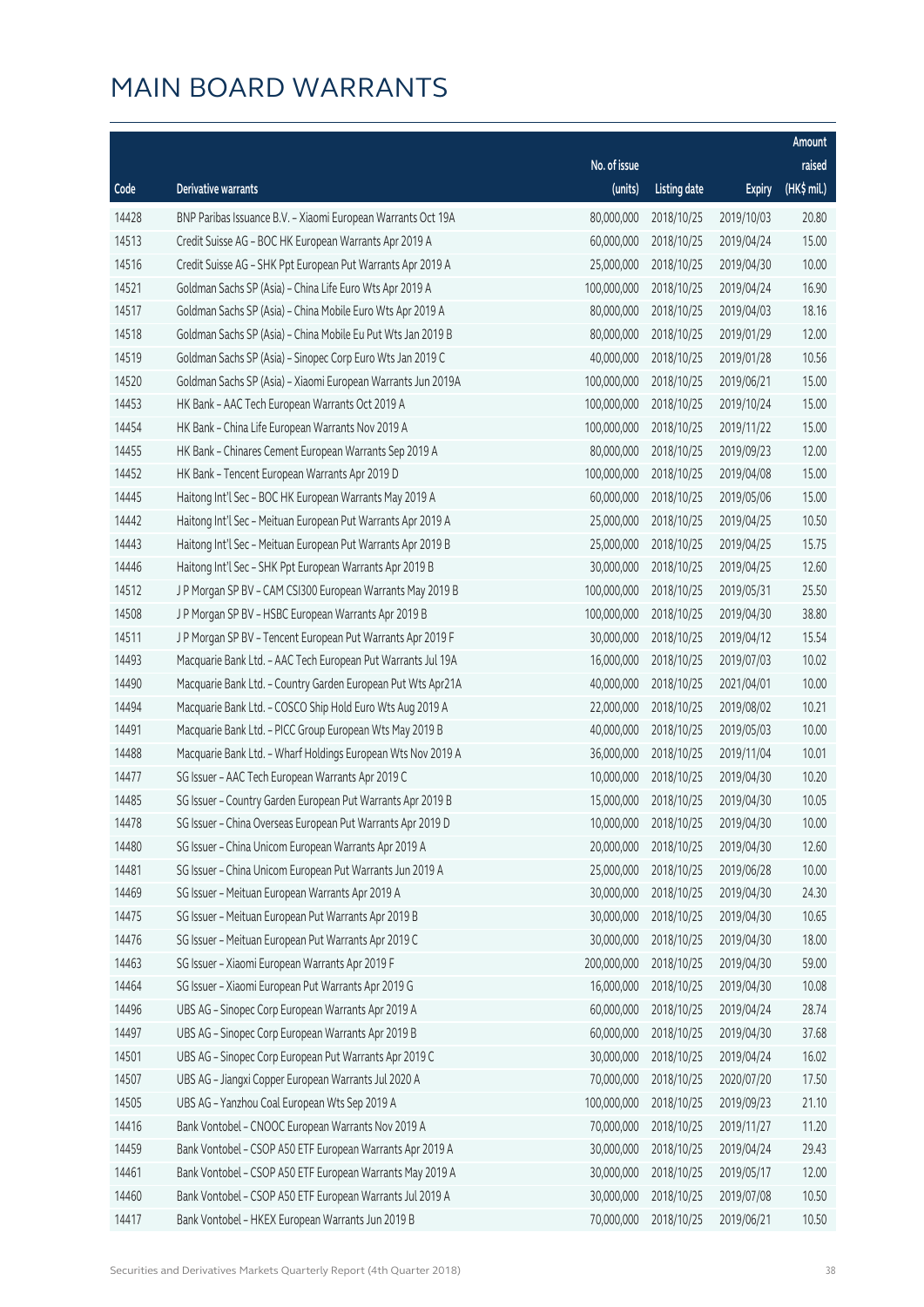|       |                                                              |              |                       |               | Amount      |
|-------|--------------------------------------------------------------|--------------|-----------------------|---------------|-------------|
|       |                                                              | No. of issue |                       |               | raised      |
| Code  | <b>Derivative warrants</b>                                   | (units)      | <b>Listing date</b>   | <b>Expiry</b> | (HK\$ mil.) |
| 14420 | Bank Vontobel - HSBC European Warrants Jun 2019 B            | 50,000,000   | 2018/10/25            | 2019/06/26    | 11.50       |
| 14456 | Bank Vontobel - Sunny Optical European Warrants Jul 2019 A   | 70,000,000   | 2018/10/25            | 2019/07/22    | 10.50       |
| 14531 | BOCI Asia Ltd. - HKEX European Put Warrants Jul 2019 A       | 100,000,000  | 2018/10/26            | 2019/07/24    | 19.80       |
| 14524 | BOCI Asia Ltd. - HSI European Warrants Apr 2019 B            | 200,000,000  | 2018/10/26            | 2019/04/29    | 38.40       |
| 14526 | BOCI Asia Ltd. - HSI European Warrants May 2019 A            | 200,000,000  | 2018/10/26            | 2019/05/30    | 49.20       |
| 14528 | BOCI Asia Ltd. - HSI European Put Warrants Apr 2019 C        | 200,000,000  | 2018/10/26            | 2019/04/29    | 49.00       |
| 14529 | BOCI Asia Ltd. - HSI European Put Warrants Apr 2019 D        | 200,000,000  | 2018/10/26            | 2019/04/29    | 46.00       |
| 14530 | BOCI Asia Ltd. - HSI European Put Warrants Jun 2019 A        | 200,000,000  | 2018/10/26            | 2019/06/27    | 48.00       |
| 14532 | BOCI Asia Ltd. - Xiaomi European Warrants Apr 2019 B         | 150,000,000  | 2018/10/26            | 2019/04/11    | 22.65       |
| 14583 | Credit Suisse AG - Agile Ppt European Warrants Jun 2019 B    | 70,000,000   | 2018/10/26            | 2019/06/21    | 10.50       |
| 14580 | Credit Suisse AG - Country Garden European Warrants Jul 19 A | 60,000,000   | 2018/10/26            | 2019/07/24    | 10.80       |
| 14579 | Credit Suisse AG - HKEX European Put Warrants Jul 2019 A     | 100,000,000  | 2018/10/26            | 2019/07/24    | 15.00       |
| 14582 | Credit Suisse AG - HSBC European Put Warrants Apr 2019 C     | 80,000,000   | 2018/10/26            | 2019/04/25    | 20.00       |
| 14573 | Credit Suisse AG - Tracker Fund European Warrants Jun 2019 A | 70,000,000   | 2018/10/26            | 2019/06/20    | 10.50       |
| 14577 | Credit Suisse AG - Tracker Fund European Put Warrants Oct19A | 60,000,000   | 2018/10/26            | 2019/10/23    | 10.80       |
| 14564 | Goldman Sachs SP (Asia) - HKEX European Put Wts Jul 2019 A   | 80,000,000   | 2018/10/26            | 2019/07/24    | 12.00       |
| 14563 | Goldman Sachs SP (Asia) - HSI European Put Wts Apr 2019 C    | 150,000,000  | 2018/10/26            | 2019/04/29    | 22.50       |
| 14569 | Goldman Sachs SP (Asia) - ICBC European Warrants Apr 2019 A  | 80,000,000   | 2018/10/26            | 2019/04/12    | 25.92       |
| 14568 | Goldman Sachs SP (Asia) - Tencent European Put Wt Apr 2019 D | 80,000,000   | 2018/10/26            | 2019/04/23    | 12.00       |
| 14570 | Goldman Sachs SP (Asia) - Xiaomi European Warrants Apr 2019B | 80,000,000   | 2018/10/26            | 2019/04/11    | 12.00       |
| 14561 | Haitong Int'l Sec - Meituan European Warrants Mar 2019 A     | 30,000,000   | 2018/10/26            | 2019/03/12    | 15.60       |
| 14560 | J P Morgan SP BV - HSI European Put Warrants Apr 2019 I      | 300,000,000  | 2018/10/26            | 2019/04/29    | 46.50       |
| 14559 | J P Morgan SP BV - HSI European Put Warrants Jun 2019 B      | 300,000,000  | 2018/10/26            | 2019/06/27    | 45.00       |
| 14538 | Macquarie Bank Ltd. - CITIC Sec European Warrants May 2019 A | 20,000,000   | 2018/10/26            | 2019/05/03    | 10.26       |
| 14535 | Macquarie Bank Ltd. - CITIC Sec European Warrants Dec 2019 A | 50,000,000   | 2018/10/26            | 2019/12/03    | 12.60       |
| 14541 | Macquarie Bank Ltd. - CKH Holdings European Warrants May 19B | 22,000,000   | 2018/10/26            | 2019/05/03    | 10.03       |
| 14540 | Macquarie Bank Ltd. - Minsheng Bank European Wts May 2019 A  |              | 35,000,000 2018/10/26 | 2019/05/03    | 10.01       |
| 14555 | Macquarie Bank Ltd. - R&F Ppt European Warrants Dec 2019 A   | 32,000,000   | 2018/10/26            | 2019/12/03    | 10.05       |
| 14552 | SG Issuer - Ch Molybdenum European Warrants May 2019 A       | 20,000,000   | 2018/10/26            | 2019/05/31    | 10.00       |
| 14546 | SG Issuer - HKEX European Put Warrants Jul 2019 B            | 150,000,000  | 2018/10/26            | 2019/07/31    | 22.50       |
| 14545 | SG Issuer - HSCEI European Put Warrants Jun 2019 B           | 150,000,000  | 2018/10/26            | 2019/06/27    | 24.00       |
| 14542 | SG Issuer - HSI European Put Warrants Apr 2019 G             | 300,000,000  | 2018/10/26            | 2019/04/29    | 49.50       |
| 14543 | SG Issuer - HSI European Put Warrants Jun 2019 C             | 300,000,000  | 2018/10/26            | 2019/06/27    | 45.00       |
| 14549 | SG Issuer - Tencent European Put Warrants May 2019 D         | 150,000,000  | 2018/10/26            | 2019/05/31    | 22.50       |
| 14551 | SG Issuer - Xiaomi European Put Warrants Jul 2019 C          | 80,000,000   | 2018/10/26            | 2019/07/31    | 17.20       |
| 14558 | UBS AG - CITIC Sec European Warrants Dec 2019 A              | 40,000,000   | 2018/10/26            | 2019/12/24    | 10.00       |
| 14557 | UBS AG - HSI European Put Warrants Mar 2019 I                | 300,000,000  | 2018/10/26            | 2019/03/28    | 64.50       |
| 14556 | UBS AG - HSI European Put Warrants Apr 2019 G                | 300,000,000  | 2018/10/26            | 2019/04/29    | 46.50       |
| 14523 | Bank Vontobel - HSBC European Put Warrants Mar 2019 B        | 50,000,000   | 2018/10/26            | 2019/03/15    | 11.10       |
| 14636 | BOCI Asia Ltd. - HSI European Warrants Jun 2019 B            | 200,000,000  | 2018/10/29            | 2019/06/27    | 30.20       |
| 14639 | BOCI Asia Ltd. - Tencent European Wts Apr 2019 C             | 200,000,000  | 2018/10/29            | 2019/04/24    | 31.20       |
| 14602 | BNP Paribas Issuance B.V. - Ali Health European Wts Jul 19 A | 80,000,000   | 2018/10/29            | 2019/07/03    | 20.80       |
| 14653 | Credit Suisse AG - R&F Ppt European Warrants May 2019 A      | 60,000,000   | 2018/10/29            | 2019/05/31    | 15.00       |
| 14652 | Credit Suisse AG - Tencent Euro Put Wts May 2019 C           | 120,000,000  | 2018/10/29            | 2019/05/24    | 18.00       |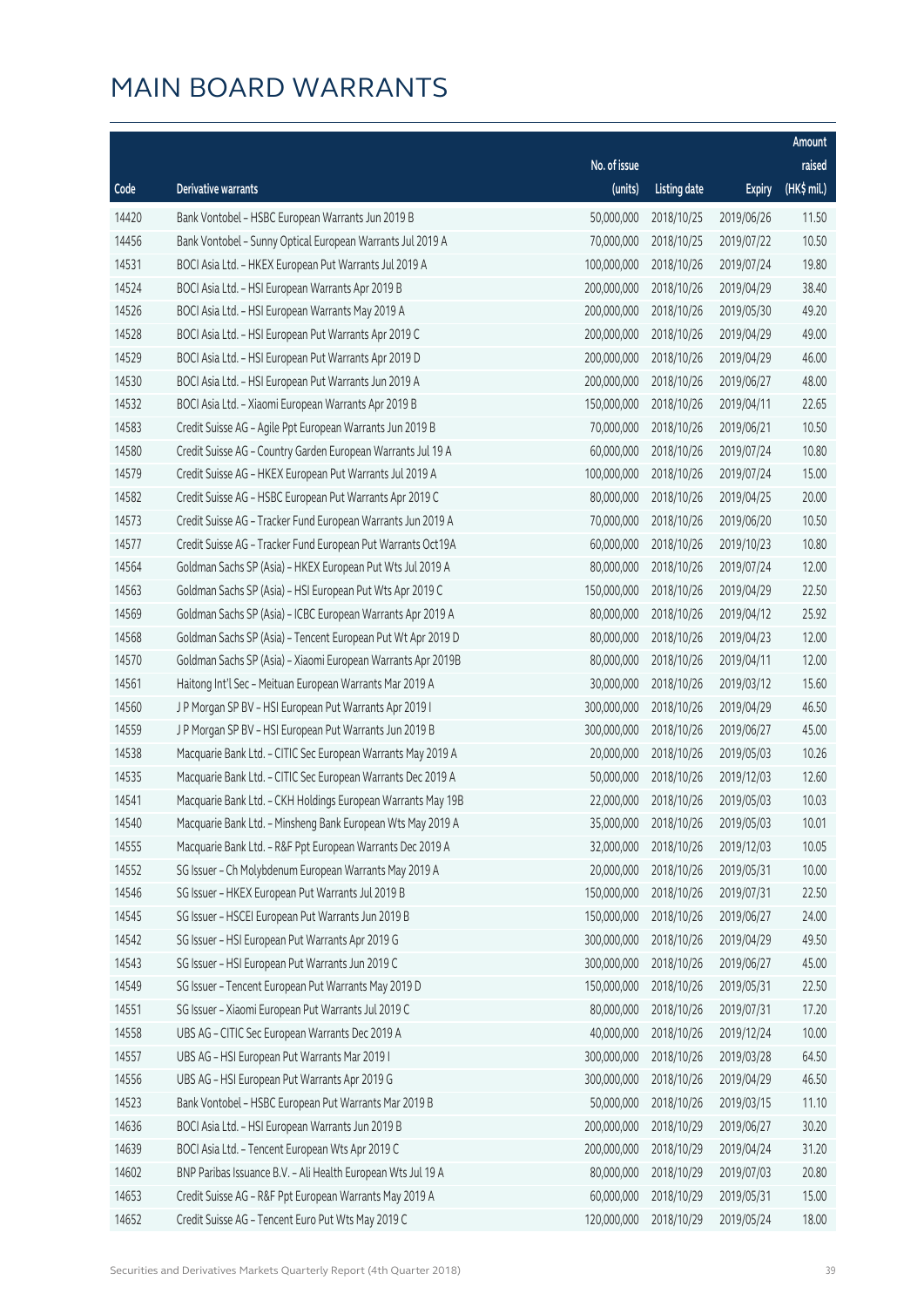|         |                                                              |              |                       |               | Amount      |
|---------|--------------------------------------------------------------|--------------|-----------------------|---------------|-------------|
|         |                                                              | No. of issue |                       |               | raised      |
| Code    | Derivative warrants                                          | (units)      | <b>Listing date</b>   | <b>Expiry</b> | (HK\$ mil.) |
| 14647   | Goldman Sachs SP (Asia) - CKH Holdings European Wts Feb 19 A | 60,000,000   | 2018/10/29            | 2019/02/25    | 12.90       |
| 14655   | Goldman Sachs SP (Asia) - HSI European Warrants Jun 2019 A   | 150,000,000  | 2018/10/29            | 2019/06/27    | 22.50       |
| 14651   | Goldman Sachs SP (Asia) - NCI European Warrants Feb 2019 A   | 60,000,000   | 2018/10/29            | 2019/02/25    | 14.40       |
| 14642   | Goldman Sachs SP (Asia) - Ping An Euro Put Wts Mar 2019 C    | 80,000,000   | 2018/10/29            | 2019/03/26    | 21.36       |
| 14646   | Goldman Sachs SP (Asia) - Tencent European Put Wt Apr 2019 E | 80,000,000   | 2018/10/29            | 2019/04/10    | 13.04       |
| 14587   | HK Bank - HKEX European Warrants Jun 2019 D                  | 100,000,000  | 2018/10/29            | 2019/06/21    | 15.00       |
| 14600   | HK Bank - HSCEI European Put Warrants Jun 2019 A             | 150,000,000  | 2018/10/29            | 2019/06/27    | 22.50       |
| 14592   | HK Bank - HSI European Warrants Apr 2019 G                   | 150,000,000  | 2018/10/29            | 2019/04/29    | 24.00       |
| 14594   | HK Bank - HSI European Warrants Apr 2019 H                   | 150,000,000  | 2018/10/29            | 2019/04/29    | 37.50       |
| 14599   | HK Bank - HSI European Put Warrants Apr 2019 I               | 150,000,000  | 2018/10/29            | 2019/04/29    | 37.50       |
| 14598   | HK Bank - HSI European Put Warrants Jun 2019 B               | 150,000,000  | 2018/10/29            | 2019/06/27    | 22.50       |
| 14590   | HK Bank - Ping An European Warrants Mar 2019 A               | 50,000,000   | 2018/10/29            | 2019/03/04    | 13.00       |
| 14591   | HK Bank - Ping An European Put Warrants Apr 2019 A           | 50,000,000   | 2018/10/29            | 2019/04/30    | 17.50       |
| 14635   | J P Morgan SP BV - China Taiping European Wts Feb 2019 A     | 70,000,000   | 2018/10/29            | 2019/02/11    | 10.57       |
| 14640   | J P Morgan SP BV - HSCEI European Put Warrants Jun 2019 A    | 200,000,000  | 2018/10/29            | 2019/06/27    | 30.40       |
| 14633   | J P Morgan SP BV - NCI European Warrants Feb 2019 A          | 60,000,000   | 2018/10/29            | 2019/02/25    | 11.28       |
| 14631   | Macquarie Bank Ltd. - BAIC Motor European Warrants Jun 2019A | 17,000,000   | 2018/10/29            | 2019/06/25    | 10.01       |
| 14632   | Macquarie Bank Ltd. - BOCHK European Warrants May 2019 B     | 38,000,000   | 2018/10/29            | 2019/05/02    | 10.03       |
| 14584   | Macquarie Bank Ltd. - BYD Company European Warrants Jul 19 A | 36,000,000   | 2018/10/29            | 2019/07/03    | 10.01       |
| 14630   | Macquarie Bank Ltd. - Car Inc European Warrants Dec 2019 A   | 7,500,000    | 2018/10/29            | 2019/12/20    | 10.04       |
| 14585   | Macquarie Bank Ltd. - Baiyunshan Ph European Warrants Dec19A | 15,000,000   | 2018/10/29            | 2019/12/17    | 10.01       |
| 14586   | Macquarie Bank Ltd. - Huadian Fuxin European Warrants May20A | 21,400,000   | 2018/10/29            | 2020/05/18    | 10.02       |
| 14641   | SG Issuer - Xiaomi European Warrants Apr 2019 H              | 150,000,000  | 2018/10/29            | 2019/04/02    | 24.00       |
| 14622   | UBS AG - Agricultural Bank European Warrants Mar 2019 C      | 70,000,000   | 2018/10/29            | 2019/03/20    | 11.62       |
| 14619   | UBS AG - BOCL European Put Warrants Apr 2019 A               | 70,000,000   | 2018/10/29            | 2019/04/23    | 11.27       |
| 14612   | UBS AG - CC Bank European Warrants Mar 2019 C                | 70,000,000   | 2018/10/29            | 2019/03/26    | 21.42       |
| 14613   | UBS AG - CC Bank European Put Warrants Apr 2019 A            |              | 50,000,000 2018/10/29 | 2019/04/29    | 13.30       |
| 14605   | UBS AG - CGS European Warrants Apr 2019 A                    | 30,000,000   | 2018/10/29            | 2019/04/29    | 10.08       |
| 14604   | UBS AG - CITIC Sec European Warrants Apr 2019 A              | 60,000,000   | 2018/10/29            | 2019/04/29    | 11.16       |
| 14627   | UBS AG - CSPC Pharma European Warrants Feb 2019 C            | 50,000,000   | 2018/10/29            | 2019/02/28    | 10.15       |
| 14628   | UBS AG - CSPC Pharma European Warrants Jul 2019 A            | 45,000,000   | 2018/10/29            | 2019/07/15    | 11.43       |
| 14611   | UBS AG - HKEX European Put Warrants Jul 2019 A               | 300,000,000  | 2018/10/29            | 2019/07/24    | 47.10       |
| 14623   | UBS AG - HSI European Warrants Jun 2019 B                    | 200,000,000  | 2018/10/29            | 2019/06/27    | 30.80       |
| 14624   | UBS AG - Haitong Sec European Warrants Apr 2019 A            | 25,000,000   | 2018/10/29            | 2019/04/29    | 16.55       |
| 14614   | UBS AG - ICBC European Warrants Feb 2019 A                   | 70,000,000   | 2018/10/29            | 2019/02/26    | 16.17       |
| 14617   | UBS AG - ICBC European Put Warrants Mar 2019 A               | 50,000,000   | 2018/10/29            | 2019/03/26    | 15.85       |
| 14610   | UBS AG - Sino Biopharm European Warrants Feb 2020 A          | 45,000,000   | 2018/10/29            | 2020/02/21    | 10.53       |
| 25240 # | J P Morgan SP BV - HSCEI European Wts Jan 2019 A             | 200,000,000  | 2018/10/29            | 2019/01/30    | 13.00       |
| 14686   | BOCI Asia Ltd. - Conch Cement European Warrants Apr 2019 A   | 40,000,000   | 2018/10/30            | 2019/04/23    | 10.04       |
| 14670   | BOCI Asia Ltd. - China Mobile European Put Wts Mar 2019 A    | 50,000,000   | 2018/10/30            | 2019/03/28    | 10.85       |
| 14671   | BOCI Asia Ltd. - Galaxy Ent European Warrants Mar 2019 A     | 80,000,000   | 2018/10/30            | 2019/03/11    | 20.56       |
| 14699   | Credit Suisse AG - COSCO Ship Dev European Warrants Dec 19 A | 40,000,000   | 2018/10/30            | 2019/12/31    | 10.00       |
| 14698   | Credit Suisse AG - Meituan European Put Warrants Apr 2019 B  | 40,000,000   | 2018/10/30            | 2019/04/29    | 14.00       |
| 14708   | Goldman Sachs SP (Asia) - Agricultural Bank Euro Wts Mar 19B | 70,000,000   | 2018/10/30            | 2019/03/20    | 10.50       |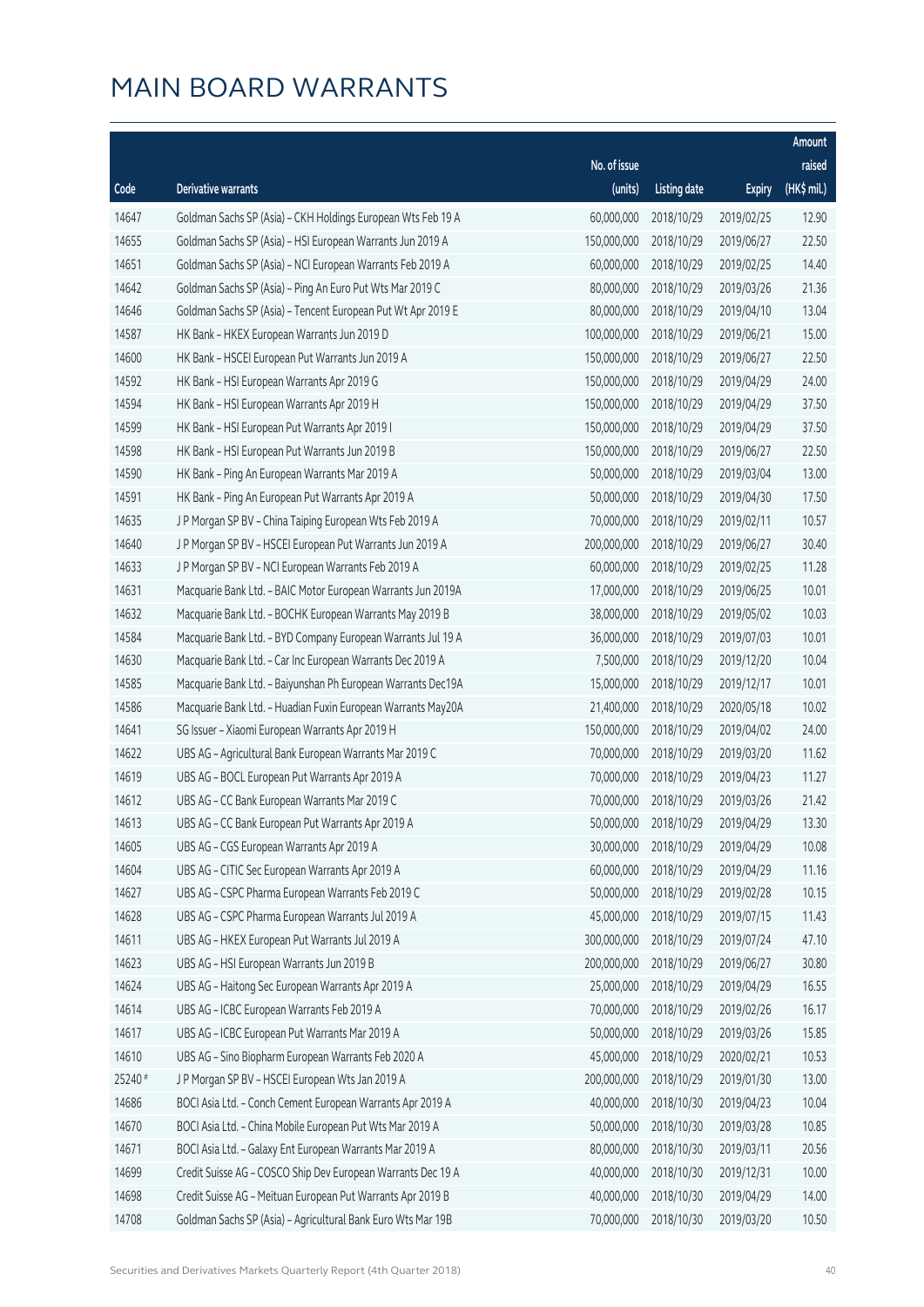|        |                                                              |              |                       |               | Amount      |
|--------|--------------------------------------------------------------|--------------|-----------------------|---------------|-------------|
|        |                                                              | No. of issue |                       |               | raised      |
| Code   | Derivative warrants                                          | (units)      | <b>Listing date</b>   | <b>Expiry</b> | (HK\$ mil.) |
| 14706  | Goldman Sachs SP (Asia) - CITIC Sec European Wts Oct 2019 A  | 80,000,000   | 2018/10/30            | 2019/10/28    | 12.00       |
| 14711  | Goldman Sachs SP (Asia) - A50 China European Wts Jan 2019 B  | 80,000,000   | 2018/10/30            | 2019/01/30    | 27.76       |
| 14707  | Goldman Sachs SP (Asia) - Ping An European Wts Mar 2019 D    | 100,000,000  | 2018/10/30            | 2019/03/18    | 23.00       |
| 14712  | Goldman Sachs SP (Asia) - ZA Onine European Wts Apr 2019 A   | 40,000,000   | 2018/10/30            | 2019/04/03    | 10.20       |
| 14691  | J P Morgan SP BV - BAIC Motor European Warrants May 2019 A   | 35,000,000   | 2018/10/30            | 2019/05/02    | 10.43       |
| 14695  | J P Morgan SP BV - Galaxy Ent European Put Wts Apr 2019 D    | 100,000,000  | 2018/10/30            | 2019/04/18    | 15.20       |
| 14697  | J P Morgan SP BV - HSCEI European Wts Jun 2019 B             | 200,000,000  | 2018/10/30            | 2019/06/27    | 33.20       |
| 14688  | J P Morgan SP BV - HSI European Warrants Mar 2019 H          | 300,000,000  | 2018/10/30            | 2019/03/28    | 45.00       |
| 14689  | J P Morgan SP BV - Kunlun Energy European Warrants Mar 2019B | 35,000,000   | 2018/10/30            | 2019/03/29    | 10.82       |
| 14690  | J P Morgan SP BV - Tencent European Put Warrants May 2019 C  | 250,000,000  | 2018/10/30            | 2019/05/24    | 38.00       |
| 14659  | Macquarie Bank Ltd. - Ch LongYuan European Wts Jun 2021 A    | 40,000,000   | 2018/10/30            | 2021/06/16    | 10.00       |
| 14676  | Macquarie Bank Ltd. - China South Air Euro Wts May 2019 A    | 16,000,000   | 2018/10/30            | 2019/05/20    | 10.02       |
| 14675  | Macquarie Bank Ltd. - China Shenhua European Wts May 2019 A  | 10,000,000   | 2018/10/30            | 2019/05/02    | 10.41       |
| 14674  | Macquarie Bank Ltd. - Guotai Junan European Warrants Dec 19A | 18,000,000   | 2018/10/30            | 2019/12/13    | 10.30       |
| 14663  | Macquarie Bank Ltd. - SJM Holdings European Wts Jul 2019 A   | 11,000,000   | 2018/10/30            | 2019/07/16    | 10.01       |
| 14668  | Macquarie Bank Ltd. - WH Group European Warrants Sep 2020 A  | 40,000,000   | 2018/10/30            | 2020/09/16    | 10.00       |
| 14673  | Macquarie Bank Ltd. - Zoomlion European Warrants Nov 2019 A  | 15,000,000   | 2018/10/30            | 2019/11/18    | 10.01       |
| 14679  | SG Issuer - HSBC European Warrants Mar 2019 E                | 80,000,000   | 2018/10/30            | 2019/03/29    | 17.60       |
| 14680  | SG Issuer - HSBC European Warrants Apr 2019 C                | 80,000,000   | 2018/10/30            | 2019/04/30    | 38.00       |
| 14678  | SG Issuer - Haitong Sec European Warrants Apr 2019 B         | 15,000,000   | 2018/10/30            | 2019/04/30    | 10.50       |
| 14682  | SG Issuer - Ping An European Warrants Apr 2019 B             | 80,000,000   | 2018/10/30            | 2019/04/30    | 39.60       |
| 14683  | SG Issuer - Tracker Fund European Warrants Jun 2019 A        | 80,000,000   | 2018/10/30            | 2019/06/28    | 12.00       |
| 14684  | SG Issuer - Tracker Fund European Warrants Jul 2019 B        | 80,000,000   | 2018/10/30            | 2019/07/31    | 12.00       |
| 14703  | UBS AG - Galaxy Ent European Warrants Apr 2019 B             | 30,000,000   | 2018/10/30            | 2019/04/10    | 11.64       |
| 14702  | UBS AG - HSI European Warrants Apr 2019 H                    | 300,000,000  | 2018/10/30            | 2019/04/29    | 45.30       |
| 14700  | UBS AG - Xiaomi European Warrants Apr 2019 D                 | 100,000,000  | 2018/10/30            | 2019/04/11    | 15.40       |
| 14705  | UBS AG - ZA Onine European Warrants Apr 2019 C               |              | 30,000,000 2018/10/30 | 2019/04/30    | 11.28       |
| 11481# | Credit Suisse AG - Meituan European Warrants Nov 2019 A      | 150,000,000  | 2018/10/30            | 2019/11/08    | 12.15       |
| 14718  | BOCI Asia Ltd. - Ping An European Put Warrants Mar 2019 D    | 70,000,000   | 2018/10/31            | 2019/03/26    | 11.06       |
| 14797  | Credit Suisse AG - AIA European Warrants Apr 2019 A          | 70,000,000   | 2018/10/31            | 2019/04/30    | 35.00       |
| 14786  | Credit Suisse AG - HSBC European Wts Apr 2019 D              | 100,000,000  | 2018/10/31            | 2019/04/30    | 34.00       |
| 14830  | Goldman Sachs SP (Asia) - Conch Cement European Wts Mar 19 A | 40,000,000   | 2018/10/31            | 2019/03/26    | 10.64       |
| 14832  | Goldman Sachs SP (Asia) - AIA European Warrants Mar 2019 B   | 80,000,000   | 2018/10/31            | 2019/03/22    | 17.36       |
| 14833  | Goldman Sachs SP (Asia) - China Life Euro Wts Nov 2019 A     | 100,000,000  | 2018/10/31            | 2019/11/22    | 15.00       |
| 14831  | Goldman Sachs SP (Asia) - CPIC European Warrants Mar 2019 A  | 70,000,000   | 2018/10/31            | 2019/03/26    | 10.50       |
| 14834  | Goldman Sachs SP (Asia) - HSCEI ETF European Wts Mar 2019 A  | 50,000,000   | 2018/10/31            | 2019/03/22    | 10.45       |
| 14749  | HK Bank - CAM CSI300 European Warrants Mar 2019 A            | 80,000,000   | 2018/10/31            | 2019/03/29    | 12.00       |
| 14744  | HK Bank - China Mobile European Warrants Apr 2019 A          | 30,000,000   | 2018/10/31            | 2019/04/30    | 15.00       |
| 14743  | HK Bank - Sinopec Corp European Warrants Apr 2019 A          | 40,000,000   | 2018/10/31            | 2019/04/30    | 12.00       |
| 14748  | HK Bank - CSOP A50 ETF European Warrants Apr 2019 A          | 30,000,000   | 2018/10/31            | 2019/04/30    | 10.50       |
| 14735  | HK Bank - HSI European Warrants Mar 2019 I                   | 150,000,000  | 2018/10/31            | 2019/03/28    | 22.50       |
| 14734  | HK Bank - Sunny Optical European Warrants Jun 2019 B         | 80,000,000   | 2018/10/31            | 2019/06/25    | 12.00       |
| 14747  | HK Bank - Xiaomi European Warrants Apr 2019 A                | 100,000,000  | 2018/10/31            | 2019/04/24    | 15.00       |
| 14766  | J P Morgan SP BV - AIA European Put Warrants May 2019 A      | 100,000,000  | 2018/10/31            | 2019/05/02    | 25.00       |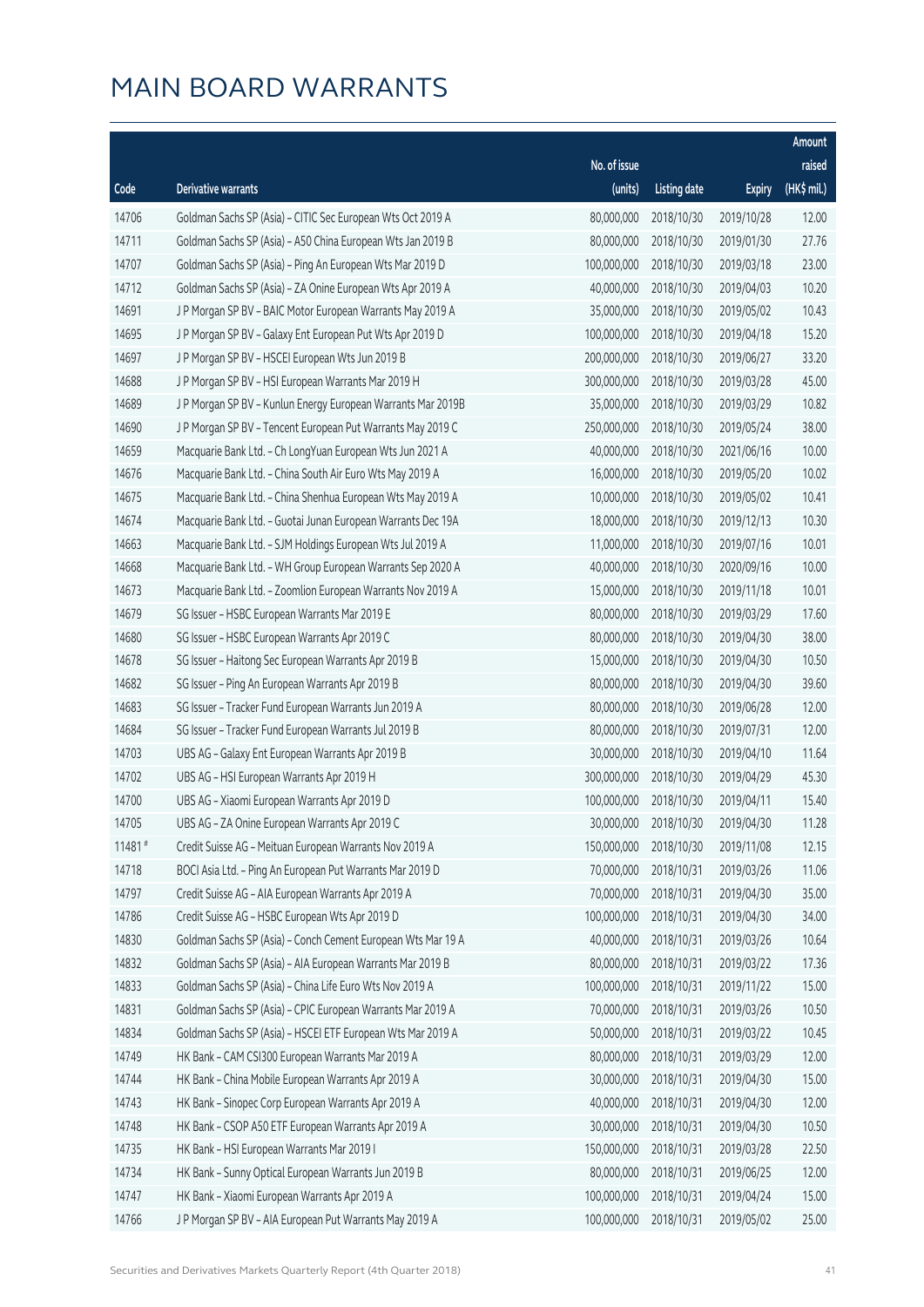|        |                                                              |                        |                     |               | Amount      |
|--------|--------------------------------------------------------------|------------------------|---------------------|---------------|-------------|
|        |                                                              | No. of issue           |                     |               | raised      |
| Code   | <b>Derivative warrants</b>                                   | (units)                | <b>Listing date</b> | <b>Expiry</b> | (HK\$ mil.) |
| 14783  | J P Morgan SP BV - Brilliance Chi European Wts Nov 2019 A    | 80,000,000             | 2018/10/31          | 2019/11/22    | 12.00       |
| 14771  | J P Morgan SP BV - CITIC Bank European Warrants Apr 2019 A   | 50,000,000             | 2018/10/31          | 2019/04/23    | 11.05       |
| 14762  | J P Morgan SP BV - HKEX European Put Wts Jul 2019 B          | 200,000,000            | 2018/10/31          | 2019/07/31    | 30.20       |
| 14765  | J P Morgan SP BV - HSBC European Put Warrants Jun 2019 A     | 100,000,000            | 2018/10/31          | 2019/06/03    | 25.20       |
| 14784  | J P Morgan SP BV - Huaneng Power European Wts May 2019 A     | 60,000,000             | 2018/10/31          | 2019/05/02    | 15.42       |
| 14769  | J P Morgan SP BV - ICBC European Put Wts Apr 2019 B          | 100,000,000            | 2018/10/31          | 2019/04/30    | 15.20       |
| 14829  | J P Morgan SP BV - IGG European Warrants Jun 2019 A          | 60,000,000             | 2018/10/31          | 2019/06/21    | 10.14       |
| 14772  | J P Morgan SP BV - Link REIT European Warrants Jan 2019 A    | 70,000,000             | 2018/10/31          | 2019/01/31    | 10.57       |
| 14778  | J P Morgan SP BV - WH Group European Warrants Dec 2019 A     | 100,000,000            | 2018/10/31          | 2019/12/19    | 15.00       |
| 14773  | J P Morgan SP BV - ZA Onine European Warrants Apr 2019 A     | 60,000,000             | 2018/10/31          | 2019/04/10    | 11.40       |
| 14758  | Macquarie Bank Ltd. - CSDC European Warrants Jun 2020 A      | 40,000,000             | 2018/10/31          | 2020/06/22    | 10.00       |
| 14803  | Macquarie Bank Ltd. - Meituan European Put Warrants May 19 A | 16,000,000             | 2018/10/31          | 2019/05/02    | 10.21       |
| 14800  | Macquarie Bank Ltd. - Meituan European Put Warrants Jul 20 A | 40,000,000             | 2018/10/31          | 2020/07/02    | 10.00       |
| 14754  | Macquarie Bank Ltd. - Tencent European Warrants Jun 2019 A   | 19,000,000             | 2018/10/31          | 2019/06/03    | 10.58       |
| 14756  | Macquarie Bank Ltd. - Tencent European Warrants Jun 2019 B   | 10,000,000             | 2018/10/31          | 2019/06/03    | 10.55       |
| 14752  | Macquarie Bank Ltd. - Tencent European Put Wts May 2019 K    | 40,000,000             | 2018/10/31          | 2019/05/28    | 10.16       |
| 14804  | SG Issuer - Brilliance Chi European Warrants Nov 2019 A      | 100,000,000            | 2018/10/31          | 2019/11/29    | 15.00       |
| 14817  | SG Issuer - China Comm Cons European Warrants Apr 2019 B     | 15,000,000             | 2018/10/31          | 2019/04/30    | 10.05       |
| 14814  | SG Issuer - China Coal European Warrants Apr 2019 A          | 30,000,000             | 2018/10/31          | 2019/04/30    | 10.35       |
| 14818  | SG Issuer - China Mobile European Warrants Apr 2019 C        | 60,000,000             | 2018/10/31          | 2019/04/30    | 21.60       |
| 14822  | SG Issuer - CNOOC European Warrants Apr 2019 C               | 150,000,000            | 2018/10/31          | 2019/04/29    | 24.75       |
| 14805  | SG Issuer - Hang Seng Bank European Warrants Jun 2019 A      | 80,000,000             | 2018/10/31          | 2019/06/28    | 12.40       |
| 14813  | SG Issuer - HSCEI European Warrants Jun 2019 C               | 150,000,000            | 2018/10/31          | 2019/06/27    | 28.50       |
| 14811  | SG Issuer - HSI European Warrants May 2019 B                 | 300,000,000            | 2018/10/31          | 2019/05/30    | 75.00       |
| 14806  | SG Issuer - Maanshan Iron European Warrants Jun 2019 A       | 15,000,000             | 2018/10/31          | 2019/06/28    | 10.50       |
| 14810  | SG Issuer - Stanchart European Warrants Apr 2019 A           | 25,000,000             | 2018/10/31          | 2019/04/30    | 10.00       |
| 14825  | SG Issuer - Tencent European Warrants Mar 2019 L             | 200,000,000 2018/10/31 |                     | 2019/03/29    | 36.00       |
| 14826  | SG Issuer - Yanzhou Coal Eu Wt Apr 2019 A                    | 12,000,000             | 2018/10/31          | 2019/04/30    | 10.68       |
| 14728  | Bank Vontobel - AAC Tech European Warrants Oct 2019 A        | 70,000,000             | 2018/10/31          | 2019/10/30    | 10.50       |
| 14713  | Bank Vontobel - AIA European Put Warrants Mar 2019 A         | 60,000,000             | 2018/10/31          | 2019/03/11    | 10.20       |
| 14715  | Bank Vontobel - CC Bank European Put Warrants Apr 2019 B     | 40,000,000             | 2018/10/31          | 2019/04/30    | 10.80       |
| 14716  | Bank Vontobel - Country Garden European Warrants Apr 2019 B  | 10,000,000             | 2018/10/31          | 2019/04/30    | 10.21       |
| 14717  | Bank Vontobel - China Mobile European Put Warrants Apr 2019A | 40,000,000             | 2018/10/31          | 2019/04/01    | 11.60       |
| 14729  | Bank Vontobel - Sinopec Corp European Warrants Apr 2019 A    | 30,000,000             | 2018/10/31          | 2019/04/30    | 15.00       |
| 14722  | Bank Vontobel - HSI European Warrants Apr 2019 C             | 80,000,000             | 2018/10/31          | 2019/04/29    | 13.60       |
| 14723  | Bank Vontobel - HSI European Put Warrants Apr 2019 D         | 80,000,000             | 2018/10/31          | 2019/04/29    | 15.20       |
| 14724  | Bank Vontobel - HSI European Put Warrants May 2019 C         | 80,000,000             | 2018/10/31          | 2019/05/30    | 20.00       |
| 14732  | Bank Vontobel - SHK Ppt European Warrants Apr 2019 B         | 30,000,000             | 2018/10/31          | 2019/04/30    | 12.00       |
| 14733  | Bank Vontobel - Sunny Optical European Warrants Jul 2019 B   | 50,000,000             | 2018/10/31          | 2019/07/24    | 10.00       |
| 14726  | Bank Vontobel - Tencent European Warrants Jun 2019 B         | 100,000,000            | 2018/10/31          | 2019/06/05    | 25.00       |
| 14725  | Bank Vontobel - Tencent European Put Warrants Apr 2019 G     | 10,000,000             | 2018/10/31          | 2019/04/11    | 10.00       |
| 27071# | J P Morgan SP BV - HSI European Warrants Feb 2019 E          | 400,000,000            | 2018/10/31          | 2019/02/27    | 22.40       |
| 14880  | BOCI Asia Ltd. - Agricultural Bank European Wts Apr 2019 A   | 70,000,000             | 2018/11/01          | 2019/04/23    | 10.78       |
| 14881  | BOCI Asia Ltd. - Agricultural Bank European Wts May 2019 A   | 70,000,000             | 2018/11/01          | 2019/05/31    | 20.02       |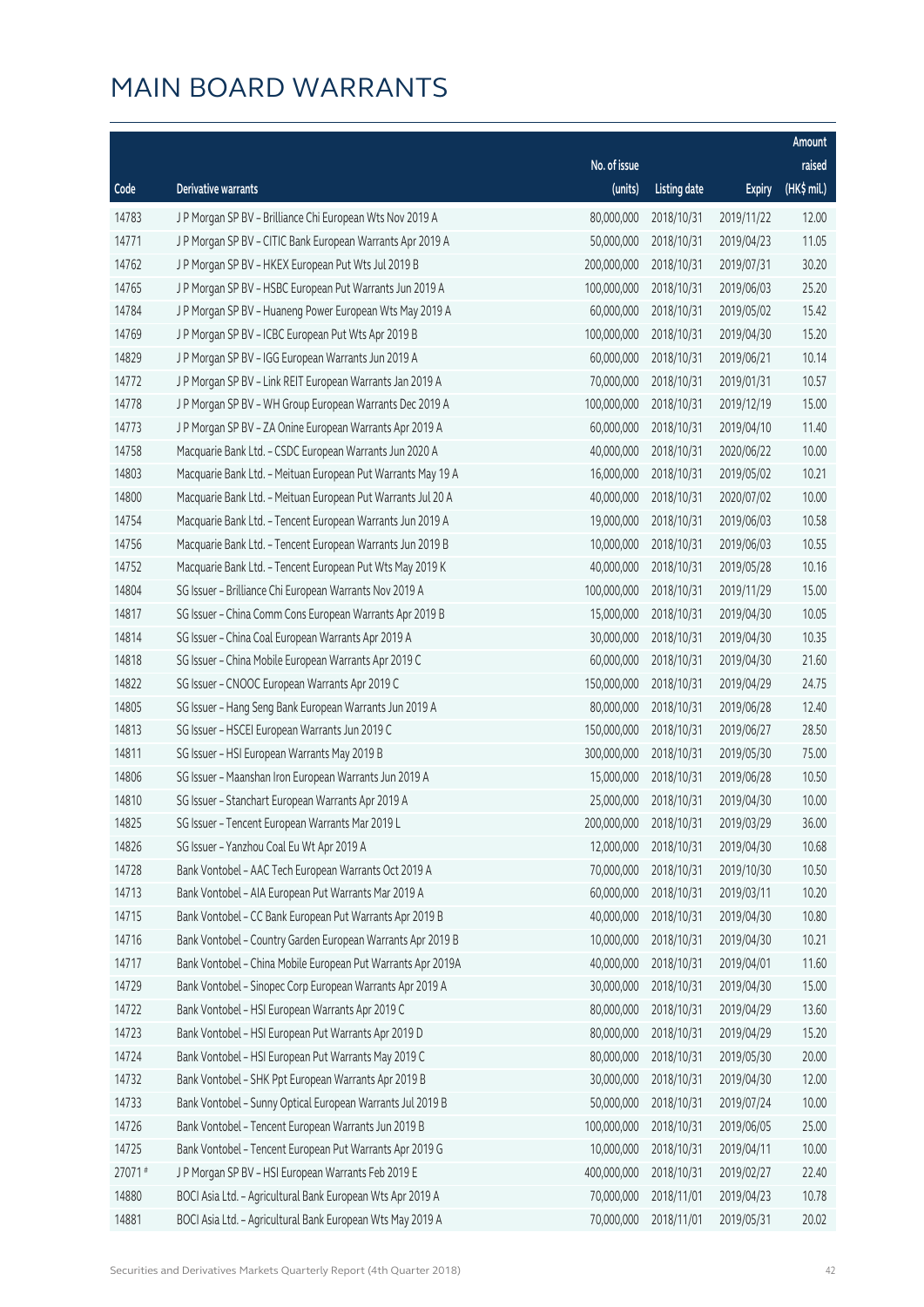|       |                                                              |                        |                     |               | Amount      |
|-------|--------------------------------------------------------------|------------------------|---------------------|---------------|-------------|
|       |                                                              | No. of issue           |                     |               | raised      |
| Code  | Derivative warrants                                          | (units)                | <b>Listing date</b> | <b>Expiry</b> | (HK\$ mil.) |
| 14889 | BOCI Asia Ltd. - AIA European Warrants May 2019 A            | 60,000,000             | 2018/11/01          | 2019/05/09    | 24.60       |
| 14885 | BOCI Asia Ltd. - HSBC European Warrants Apr 2019 C           | 80,000,000             | 2018/11/01          | 2019/04/23    | 19.04       |
| 14886 | BOCI Asia Ltd. - HSBC European Put Warrants May 2019 A       | 80,000,000             | 2018/11/01          | 2019/05/09    | 21.20       |
| 14879 | BOCI Asia Ltd. - Meituan European Warrants Dec 2019 B        | 300,000,000            | 2018/11/01          | 2019/12/20    | 46.20       |
| 14882 | BOCI Asia Ltd. - Tencent European Wts Apr 2019 D             | 200,000,000            | 2018/11/01          | 2019/04/30    | 74.40       |
| 14884 | BOCI Asia Ltd. - Tencent European Put Wts Apr 2019 E         | 20,000,000             | 2018/11/01          | 2019/04/11    | 13.06       |
| 14883 | BOCI Asia Ltd. - Tencent European Put Wts May 2019 D         | 200,000,000            | 2018/11/01          | 2019/05/24    | 34.60       |
| 14839 | BNP Paribas Issuance B.V. - HKEX European Wts Jul 2019 E     | 80,000,000             | 2018/11/01          | 2019/07/03    | 14.40       |
| 14840 | BNP Paribas Issuance B.V. - HKEX Euro Put Wts Jul 2019 F     | 40,000,000             | 2018/11/01          | 2019/07/03    | 13.20       |
| 14838 | BNP Paribas Issuance B.V. - HSBC European Wts May 2019 A     | 40,000,000             | 2018/11/01          | 2019/05/02    | 11.60       |
| 14836 | BNP Paribas Issuance B.V. - Hang Seng Bank Eu Wt Jul 2019 A  | 80,000,000             | 2018/11/01          | 2019/07/03    | 12.80       |
| 14842 | BNP Paribas Issuance B.V. - HSI European Wts Mar 2019 C      | 80,000,000             | 2018/11/01          | 2019/03/28    | 12.80       |
| 14843 | BNP Paribas Issuance B.V. - HSI European Wts Apr 2019 B      | 80,000,000             | 2018/11/01          | 2019/04/29    | 19.20       |
| 14845 | BNP Paribas Issuance B.V. - HSI Euro Put Wts May 2019 A      | 80,000,000             | 2018/11/01          | 2019/05/30    | 20.80       |
| 14837 | BNP Paribas Issuance B.V. - Tencent European Wts Jul 2019 J  | 80,000,000             | 2018/11/01          | 2019/07/03    | 26.40       |
| 14847 | BNP Paribas Issuance B.V. - Tencent Eu Put Wt Jul 2019 K     | 80,000,000             | 2018/11/01          | 2019/07/03    | 20.00       |
| 14949 | Credit Suisse AG - CC Bank European Put Warrants Apr 2019 A  | 50,000,000             | 2018/11/01          | 2019/04/30    | 12.50       |
| 14948 | Credit Suisse AG - Ping An European Put Warrants Apr 2019 C  | 70,000,000             | 2018/11/01          | 2019/04/30    | 17.50       |
| 14951 | Credit Suisse AG - CRRC Times European Warrants Apr 2019 A   | 30,000,000             | 2018/11/01          | 2019/04/30    | 15.00       |
| 14922 | Goldman Sachs SP (Asia) - HSBC European Warrants Apr 2019 B  | 80,000,000             | 2018/11/01          | 2019/04/12    | 26.40       |
| 14930 | Goldman Sachs SP (Asia) - HSI European Warrants Apr 2019 D   | 150,000,000            | 2018/11/01          | 2019/04/29    | 22.50       |
| 14928 | Goldman Sachs SP (Asia) - HSI European Put Wts Jun 2019 B    | 150,000,000            | 2018/11/01          | 2019/06/27    | 22.50       |
| 14926 | Goldman Sachs SP (Asia) - Sunny Optical Euro Wts Jul 2019 A  | 70,000,000             | 2018/11/01          | 2019/07/24    | 10.50       |
| 14927 | Goldman Sachs SP (Asia) - Tencent European Wt Apr 2019 F     | 150,000,000            | 2018/11/01          | 2019/04/11    | 34.65       |
| 14925 | Goldman Sachs SP (Asia) - Tencent European Put Wt May 2019 B | 100,000,000            | 2018/11/01          | 2019/05/24    | 15.00       |
| 14868 | HK Bank - HSI European Put Warrants May 2019 B               | 150,000,000            | 2018/11/01          | 2019/05/30    | 37.50       |
| 14871 | HK Bank - Tencent European Put Warrants Jun 2019 A           | 150,000,000 2018/11/01 |                     | 2019/06/28    | 37.50       |
| 14906 | J P Morgan SP BV - Bank of E Asia European Warrants Nov 19 A | 40,000,000             | 2018/11/01          | 2019/11/29    | 10.00       |
| 14908 | J P Morgan SP BV - CC Bank European Wts May 2019 A           | 100,000,000            | 2018/11/01          | 2019/05/02    | 25.40       |
| 14902 | J P Morgan SP BV - Country Garden European Put Wt Apr 2019 A | 20,000,000             | 2018/11/01          | 2019/04/23    | 10.08       |
| 14921 | J P Morgan SP BV - CKH Holdings European Warrants Mar 2019 A | 60,000,000             | 2018/11/01          | 2019/03/01    | 10.20       |
| 14875 | J P Morgan SP BV - Cathay Pacific European Wts Oct 2020 A    | 60,000,000             | 2018/11/01          | 2020/10/30    | 15.00       |
| 14910 | J P Morgan SP BV - Chinares Cement Euro Warrants Apr 2019 A  | 20,000,000             | 2018/11/01          | 2019/04/23    | 10.16       |
| 14917 | J P Morgan SP BV - China Telecom European Warrants Apr 2019A | 80,000,000             | 2018/11/01          | 2019/04/23    | 14.88       |
| 14907 | J P Morgan SP BV - Dongfeng Motor European Wts Mar 2019 A    | 30,000,000             | 2018/11/01          | 2019/03/29    | 10.71       |
| 14919 | J P Morgan SP BV - HSBC European Warrants Apr 2019 C         | 100,000,000            | 2018/11/01          | 2019/04/16    | 36.20       |
| 14872 | J P Morgan SP BV - HSI European Warrants Jun 2019 C          | 300,000,000            | 2018/11/01          | 2019/06/27    | 75.30       |
| 14873 | J P Morgan SP BV - HSI European Warrants Jun 2019 D          | 300,000,000            | 2018/11/01          | 2019/06/27    | 75.00       |
| 14920 | J P Morgan SP BV - IGG European Put Warrants Dec 2019 A      | 40,000,000             | 2018/11/01          | 2019/12/31    | 10.04       |
| 14918 | J P Morgan SP BV - SHK Ppt European Warrants May 2019 B      | 50,000,000             | 2018/11/01          | 2019/05/02    | 17.45       |
| 14901 | J P Morgan SP BV - Sunny Optical European Put Wts May 2019 B | 50,000,000             | 2018/11/01          | 2019/05/02    | 24.00       |
| 14877 | J P Morgan SP BV - Tencent European Warrants Mar 2019 M      | 250,000,000            | 2018/11/01          | 2019/03/19    | 38.00       |
| 14912 | J P Morgan SP BV - Tencent European Warrants Apr 2019 G      | 250,000,000            | 2018/11/01          | 2019/04/15    | 37.50       |
| 14915 | J P Morgan SP BV - Tencent European Warrants Apr 2019 H      | 250,000,000            | 2018/11/01          | 2019/04/18    | 56.50       |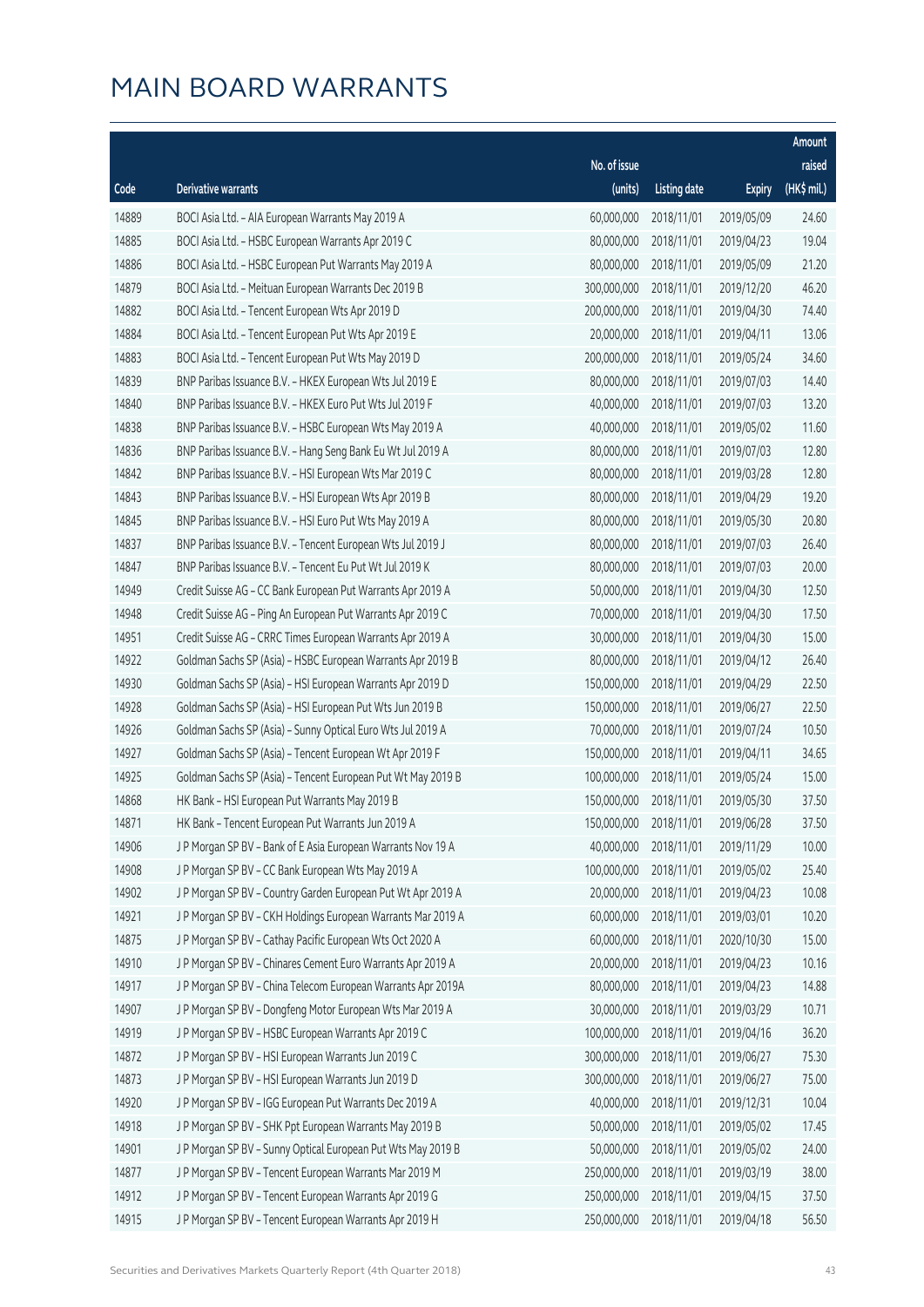|       |                                                              |              |                       |               | Amount      |
|-------|--------------------------------------------------------------|--------------|-----------------------|---------------|-------------|
|       |                                                              | No. of issue |                       |               | raised      |
| Code  | Derivative warrants                                          | (units)      | <b>Listing date</b>   | <b>Expiry</b> | (HK\$ mil.) |
| 14913 | J P Morgan SP BV - Tencent European Warrants May 2019 D      | 250,000,000  | 2018/11/01            | 2019/05/24    | 44.75       |
| 14916 | J P Morgan SP BV - Tencent European Warrants May 2019 E      | 250,000,000  | 2018/11/01            | 2019/05/02    | 78.50       |
| 14911 | J P Morgan SP BV - Wharf Reic European Warrants May 2019 A   | 40,000,000   | 2018/11/01            | 2019/05/02    | 10.08       |
| 14903 | J P Morgan SP BV - CRRC Times European Warrants May 2019 A   | 40,000,000   | 2018/11/01            | 2019/05/02    | 10.56       |
| 14890 | Macquarie Bank Ltd. - Bank of China European Wts Jun 2019 A  | 40,000,000   | 2018/11/01            | 2019/06/04    | 10.16       |
| 14896 | Macquarie Bank Ltd. - China Mobile European Wts May 2019 A   | 17,000,000   | 2018/11/01            | 2019/05/02    | 10.20       |
| 14897 | Macquarie Bank Ltd. - China Mobile Euro Put Wts Jul 2019 B   | 32,000,000   | 2018/11/01            | 2019/07/02    | 10.14       |
| 14891 | Macquarie Bank Ltd. - HSBC European Warrants May 2019 A      | 36,000,000   | 2018/11/01            | 2019/05/02    | 10.12       |
| 14893 | Macquarie Bank Ltd. - HSBC European Put Warrants Jul 2019 B  | 29,000,000   | 2018/11/01            | 2019/07/02    | 10.15       |
| 14899 | Macquarie Bank Ltd. - Stanchart European Warrants Jul 2019 A | 28,000,000   | 2018/11/01            | 2019/07/02    | 10.08       |
| 14931 | SG Issuer - AIA European Warrants Apr 2019 B                 | 60,000,000   | 2018/11/01            | 2019/04/30    | 27.00       |
| 14932 | SG Issuer - MGM China European Warrants Jun 2019 B           | 60,000,000   | 2018/11/01            | 2019/06/28    | 15.00       |
| 14939 | SG Issuer - MTR Corporation European Warrants Apr 2019 A     | 30,000,000   | 2018/11/01            | 2019/04/30    | 10.05       |
| 14937 | SG Issuer - Meituan European Put Warrants May 2019 A         | 30,000,000   | 2018/11/01            | 2019/05/31    | 10.05       |
| 14940 | SG Issuer - PetroChina European Warrants Apr 2019 A          | 40,000,000   | 2018/11/01            | 2019/04/30    | 14.40       |
| 14941 | SG Issuer - PetroChina European Put Warrants Apr 2019 B      | 40,000,000   | 2018/11/01            | 2019/04/30    | 10.00       |
| 14942 | SG Issuer - Sands China European Warrants Apr 2019 C         | 40,000,000   | 2018/11/01            | 2019/04/30    | 12.80       |
| 14944 | SG Issuer - SHK Ppt European Warrants Apr 2019 D             | 20,000,000   | 2018/11/01            | 2019/04/30    | 10.00       |
| 14933 | SG Issuer - SJM Holdings Eu Wt Dec 2020 A                    | 100,000,000  | 2018/11/01            | 2020/12/31    | 25.00       |
| 14945 | SG Issuer - Tencent European Warrants Apr 2019 H             | 200,000,000  | 2018/11/01            | 2019/04/30    | 77.00       |
| 14946 | SG Issuer - Tencent European Warrants Apr 2019 I             | 200,000,000  | 2018/11/01            | 2019/04/30    | 50.00       |
| 14947 | SG Issuer - Tencent European Put Warrants Apr 2019 J         | 20,000,000   | 2018/11/01            | 2019/04/30    | 11.40       |
| 14936 | SG Issuer - Wynn Macau European Warrants May 2019 A          | 40,000,000   | 2018/11/01            | 2019/05/31    | 11.80       |
| 14863 | UBS AG - AIA European Warrants Apr 2019 B                    | 100,000,000  | 2018/11/01            | 2019/04/30    | 42.70       |
| 14859 | UBS AG - HSBC European Warrants Apr 2019 D                   | 100,000,000  | 2018/11/01            | 2019/04/23    | 25.00       |
| 14854 | UBS AG - Meituan European Put Warrants May 2019 B            | 11,000,000   | 2018/11/01            | 2019/05/27    | 10.08       |
| 14856 | UBS AG - Meituan European Put Warrants Aug 2019 B            |              | 13,000,000 2018/11/01 | 2019/08/26    | 10.31       |
| 14867 | UBS AG - PetroChina European Warrants Apr 2019 C             | 70,000,000   | 2018/11/01            | 2019/04/30    | 24.99       |
| 14852 | Bank Vontobel - SUNAC European Warrants May 2019 A           | 40,000,000   | 2018/11/01            | 2019/05/03    | 10.40       |
| 14851 | Bank Vontobel - Tencent European Warrants Apr 2019 H         | 100,000,000  | 2018/11/01            | 2019/04/12    | 38.50       |
| 14848 | Bank Vontobel - Tencent European Warrants Jul 2019 C         | 100,000,000  | 2018/11/01            | 2019/07/04    | 54.00       |
| 14955 | BOCI Asia Ltd. - China Life European Warrants Apr 2019 A     | 100,000,000  | 2018/11/02            | 2019/04/24    | 15.10       |
| 14954 | BNP Paribas Issuance B.V. - HSBC Euro Put Wts Jun 2019 B     | 40,000,000   | 2018/11/02            | 2019/06/04    | 12.00       |
| 14999 | Credit Suisse AG - China Mobile European Put Wts Feb 2019 C  | 70,000,000   | 2018/11/02            | 2019/02/13    | 12.60       |
| 15000 | Credit Suisse AG - Hang Seng Bank European Warrants Jun 19 A | 100,000,000  | 2018/11/02            | 2019/06/24    | 15.00       |
| 14995 | Credit Suisse AG - Sunny Optical European Warrants Sep 2019A | 100,000,000  | 2018/11/02            | 2019/09/26    | 15.00       |
| 14996 | Credit Suisse AG - Sunny Optical European Put Wts May 2019 A | 15,000,000   | 2018/11/02            | 2019/05/02    | 11.55       |
| 14998 | Credit Suisse AG - Tencent European Wts May 2019 D           | 250,000,000  | 2018/11/02            | 2019/05/02    | 70.00       |
| 14997 | Credit Suisse AG - YOFC European Warrants May 2019 A         | 35,000,000   | 2018/11/02            | 2019/05/02    | 11.55       |
| 14989 | Goldman Sachs SP (Asia) - HSBC European Warrants Apr 2019 C  | 80,000,000   | 2018/11/02            | 2019/04/23    | 15.44       |
| 14990 | Goldman Sachs SP (Asia) - HSBC European Put Wts May 2019 A   | 80,000,000   | 2018/11/02            | 2019/05/03    | 20.00       |
| 14993 | Goldman Sachs SP (Asia) - Ping An Euro Put Wts Feb 2019 E    | 60,000,000   | 2018/11/02            | 2019/02/04    | 10.92       |
| 14991 | Goldman Sachs SP (Asia) - Sunny Optical Euro Wts Sep 2019 A  | 70,000,000   | 2018/11/02            | 2019/09/23    | 10.50       |
| 14992 | Goldman Sachs SP (Asia) - Tencent European Wt Apr 2019 G     | 150,000,000  | 2018/11/02            | 2019/04/23    | 45.15       |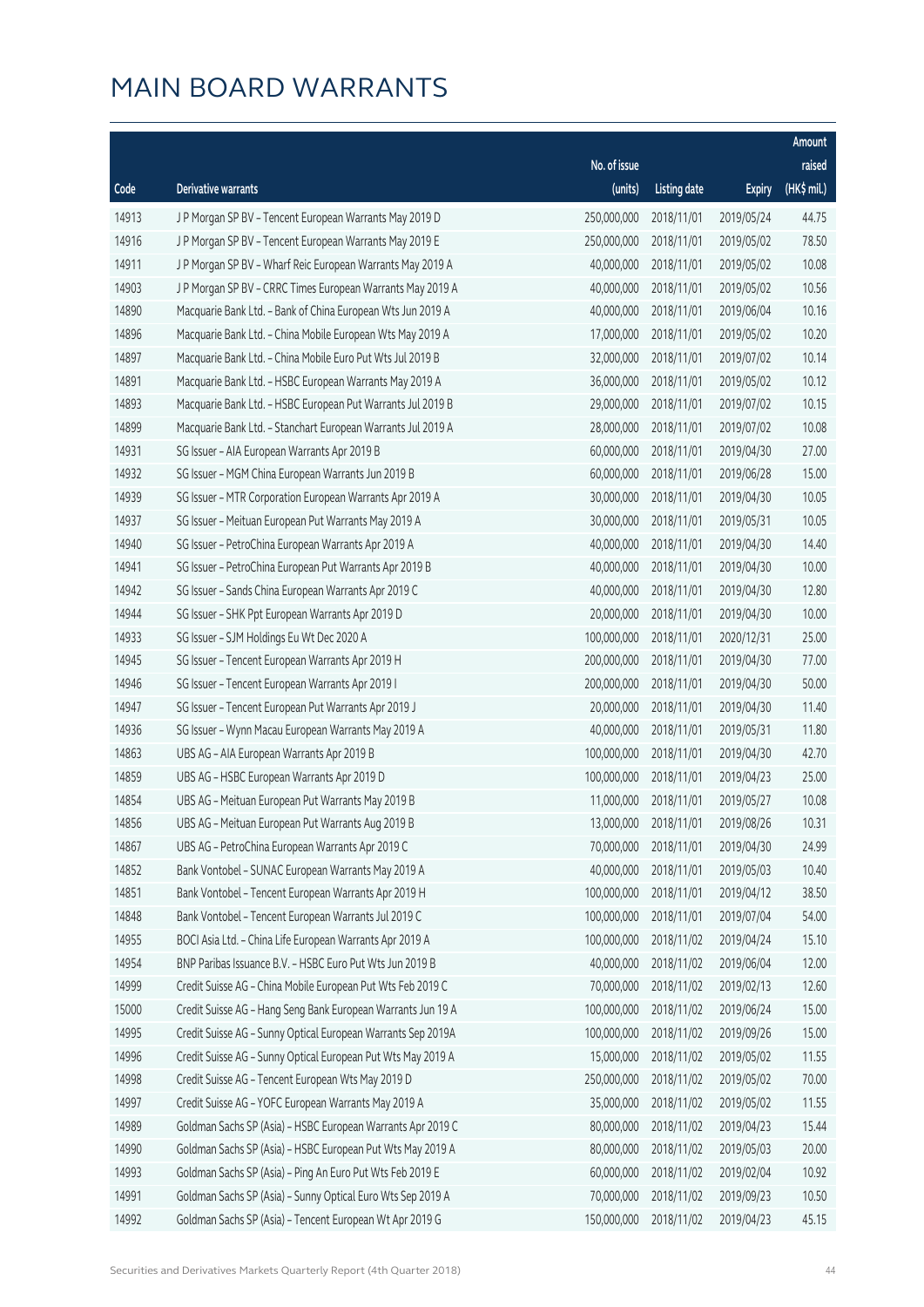|       |                                                              |                        |                     |               | Amount      |
|-------|--------------------------------------------------------------|------------------------|---------------------|---------------|-------------|
|       |                                                              | No. of issue           |                     |               | raised      |
| Code  | Derivative warrants                                          | (units)                | <b>Listing date</b> | <b>Expiry</b> | (HK\$ mil.) |
| 14959 | HK Bank - Agricultural Bank European Warrants Jul 2019 B     | 50,000,000             | 2018/11/02          | 2019/07/31    | 12.50       |
| 14957 | HK Bank - HSCEI European Warrants Jun 2019 B                 | 150,000,000            | 2018/11/02          | 2019/06/27    | 22.50       |
| 14961 | HK Bank - HSI European Warrants May 2019 D                   | 150,000,000            | 2018/11/02          | 2019/05/30    | 27.00       |
| 14956 | HK Bank - HSI European Put Warrants May 2019 C               | 150,000,000            | 2018/11/02          | 2019/05/30    | 37.50       |
| 14960 | HK Bank - Sands China European Warrants May 2019 A           | 40,000,000             | 2018/11/02          | 2019/05/02    | 10.00       |
| 15010 | J P Morgan SP BV - Conch Cement European Warrants May 2019 A | 40,000,000             | 2018/11/02          | 2019/05/02    | 12.52       |
| 15002 | J P Morgan SP BV - China Life European Warrants Apr 2019 B   | 100,000,000            | 2018/11/02          | 2019/04/11    | 15.00       |
| 15006 | J P Morgan SP BV - CNBM European Warrants Apr 2019 A         | 30,000,000             | 2018/11/02          | 2019/04/23    | 11.64       |
| 14982 | J P Morgan SP BV - HSI European Warrants Jul 2019 A          | 300,000,000            | 2018/11/02          | 2019/07/30    | 75.30       |
| 15007 | J P Morgan SP BV - HSI European Put Warrants May 2019 E      | 300,000,000            | 2018/11/02          | 2019/05/30    | 75.30       |
| 15004 | J P Morgan SP BV - Meituan European Warrants Dec 2019 B      | 150,000,000            | 2018/11/02          | 2019/12/20    | 22.65       |
| 15003 | J P Morgan SP BV - Ping An European Warrants Mar 2019 E      | 150,000,000            | 2018/11/02          | 2019/03/29    | 42.90       |
| 15001 | J P Morgan SP BV - Sands China Ltd European Put Wts May 19 A | 80,000,000             | 2018/11/02          | 2019/05/02    | 20.08       |
| 14985 | J P Morgan SP BV - Sunny Optical European Warrants Jul 2019A | 100,000,000            | 2018/11/02          | 2019/07/24    | 15.20       |
| 15008 | J P Morgan SP BV - Tencent European Put Warrants Jun 2019 A  | 250,000,000            | 2018/11/02          | 2019/06/28    | 62.50       |
| 15009 | J P Morgan SP BV - YOFC European Warrants May 2019 A         | 50,000,000             | 2018/11/02          | 2019/05/02    | 15.55       |
| 14981 | Macquarie Bank Ltd. - Tencent European Warrants Jun 2019 C   | 10,000,000             | 2018/11/02          | 2019/06/03    | 10.51       |
| 14980 | Macquarie Bank Ltd. - ZA Onine European Warrants Sep 2019 A  | 20,000,000             | 2018/11/02          | 2019/09/17    | 10.32       |
| 14964 | SG Issuer - Conch Cement European Warrants May 2019 A        | 30,000,000             | 2018/11/02          | 2019/05/31    | 14.40       |
| 14962 | SG Issuer - HSI European Warrants Apr 2019 H                 | 300,000,000            | 2018/11/02          | 2019/04/29    | 63.00       |
| 14965 | SG Issuer - HSI European Put Warrants May 2019 C             | 300,000,000            | 2018/11/02          | 2019/05/30    | 75.00       |
| 14967 | SG Issuer - HSI European Put Warrants May 2019 D             | 300,000,000            | 2018/11/02          | 2019/05/30    | 75.00       |
| 14953 | SG Issuer - Meituan European Warrants Dec 2019 B             | 300,000,000            | 2018/11/02          | 2019/12/31    | 45.00       |
| 14975 | UBS AG - AAC Tech European Warrants May 2019 A               | 13,000,000             | 2018/11/02          | 2019/05/02    | 10.60       |
| 14976 | UBS AG - AAC Tech European Put Warrants Jun 2019 A           | 11,000,000             | 2018/11/02          | 2019/06/17    | 10.19       |
| 14979 | UBS AG - China Life European Warrants May 2019 B             | 200,000,000            | 2018/11/02          | 2019/05/02    | 63.20       |
| 14977 | UBS AG - China Life European Put Warrants Jan 2020 A         | 100,000,000 2018/11/02 |                     | 2020/01/20    | 25.20       |
| 14968 | UBS AG - Tencent European Warrants Apr 2019 C                | 300,000,000            | 2018/11/02          | 2019/04/16    | 62.70       |
| 14970 | UBS AG - Tencent European Warrants Apr 2019 D                | 300,000,000            | 2018/11/02          | 2019/04/16    | 98.10       |
| 14969 | UBS AG - Tencent European Warrants May 2019 B                | 300,000,000            | 2018/11/02          | 2019/05/02    | 85.50       |
| 14971 | UBS AG - Tencent European Put Warrants Apr 2019 E            | 300,000,000            | 2018/11/02          | 2019/04/11    | 63.90       |
| 14974 | UBS AG - Tencent European Put Warrants Apr 2019 F            | 30,000,000             | 2018/11/02          | 2019/04/11    | 31.77       |
| 14972 | UBS AG - Tencent European Put Warrants Jun 2019 B            | 300,000,000            | 2018/11/02          | 2019/06/17    | 75.00       |
| 15013 | BNP Paribas Issuance B.V. - CS Services European Wts Jun19 A | 60,000,000             | 2018/11/05          | 2019/06/04    | 15.60       |
| 15064 | Credit Suisse AG - CK Asset European Warrants Feb 2019 A     | 70,000,000             | 2018/11/05          | 2019/02/28    | 10.50       |
| 15063 | Credit Suisse AG - China Lit European Warrants May 2019 A    | 20,000,000             | 2018/11/05          | 2019/05/06    | 12.60       |
| 15060 | Credit Suisse AG - CNBM European Warrants May 2019 A         | 20,000,000             | 2018/11/05          | 2019/05/06    | 14.60       |
| 15061 | Credit Suisse AG - HSBC European Put Warrants May 2019 A     | 80,000,000             | 2018/11/05          | 2019/05/30    | 20.00       |
| 15065 | Credit Suisse AG - Haitong Sec European Warrants May 2019 A  | 25,000,000             | 2018/11/05          | 2019/05/06    | 16.50       |
| 15067 | Credit Suisse AG - Hua Hong Semi European Warrants May 2019A | 40,000,000             | 2018/11/05          | 2019/05/06    | 10.40       |
| 15062 | Credit Suisse AG - Ping An European Put Warrants Mar 2019 F  | 80,000,000             | 2018/11/05          | 2019/03/28    | 20.00       |
| 15068 | Credit Suisse AG - Tencent European Wts Apr 2019 I           | 250,000,000            | 2018/11/05          | 2019/04/16    | 82.50       |
| 15059 | Credit Suisse AG - Tencent Euro Put Wts May 2019 E           | 120,000,000            | 2018/11/05          | 2019/05/31    | 30.00       |
| 15040 | Goldman Sachs SP (Asia) - China Mobile Euro Wts Apr 2019 B   | 80,000,000             | 2018/11/05          | 2019/04/24    | 28.00       |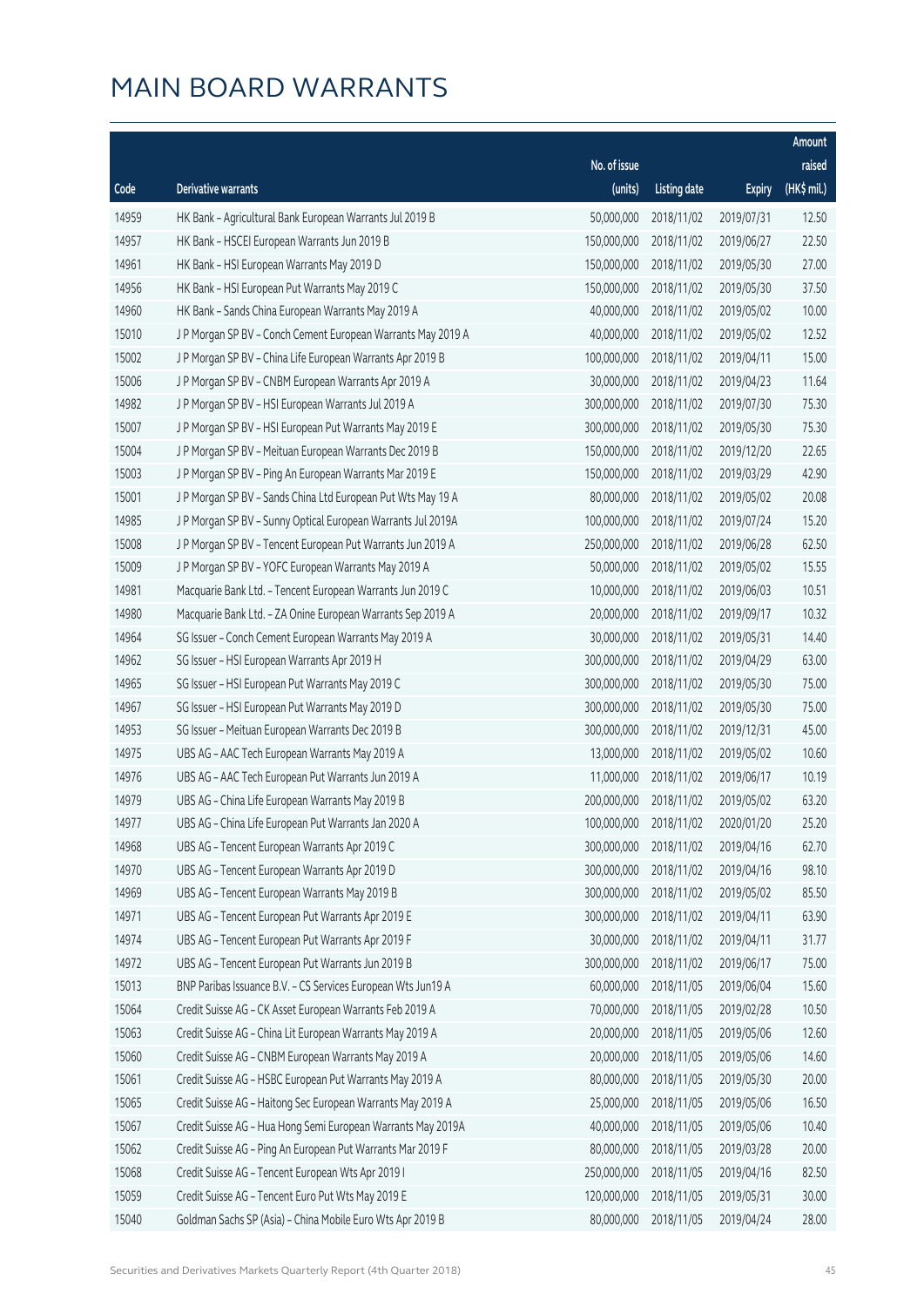|       |                                                              |              |                       |               | Amount      |
|-------|--------------------------------------------------------------|--------------|-----------------------|---------------|-------------|
|       |                                                              | No. of issue |                       |               | raised      |
| Code  | <b>Derivative warrants</b>                                   | (units)      | <b>Listing date</b>   | <b>Expiry</b> | (HK\$ mil.) |
| 15042 | Goldman Sachs SP (Asia) - Ping An Euro Put Wts Mar 2019 E    | 70,000,000   | 2018/11/05            | 2019/03/25    | 10.50       |
| 15044 | Goldman Sachs SP (Asia) - Ping An Euro Put Wts Mar 2019 F    | 60,000,000   | 2018/11/05            | 2019/03/26    | 13.32       |
| 15041 | Goldman Sachs SP (Asia) - Sands China Ltd Euro Wts Mar 2019B | 80,000,000   | 2018/11/05            | 2019/03/11    | 12.00       |
| 15043 | Goldman Sachs SP (Asia) - Tencent European Put Wt May 2019 C | 100,000,000  | 2018/11/05            | 2019/05/24    | 20.00       |
| 15014 | HK Bank - Ping An European Put Warrants Mar 2019 B           | 50,000,000   | 2018/11/05            | 2019/03/28    | 10.50       |
| 15015 | HK Bank - Sunny Optical European Warrants Jul 2019 A         | 80,000,000   | 2018/11/05            | 2019/07/24    | 12.00       |
| 15025 | J P Morgan SP BV - CS Services European Warrants Jun 2019 A  | 60,000,000   | 2018/11/05            | 2019/06/28    | 15.00       |
| 15026 | J P Morgan SP BV - China Life European Put Wts Apr 2019 C    | 25,000,000   | 2018/11/05            | 2019/04/23    | 11.20       |
| 15034 | J P Morgan SP BV - China Mobile European Put Wts May 2019 B  | 100,000,000  | 2018/11/05            | 2019/05/06    | 25.10       |
| 15037 | J P Morgan SP BV - A50 China European Warrants May 2019 A    | 80,000,000   | 2018/11/05            | 2019/05/06    | 48.16       |
| 15036 | J P Morgan SP BV - Greatwall Motor European Wts Apr 2019 A   | 40,000,000   | 2018/11/05            | 2019/04/23    | 15.00       |
| 15030 | J P Morgan SP BV - HSBC European Warrants May 2019 B         | 100,000,000  | 2018/11/05            | 2019/05/06    | 25.00       |
| 15031 | J P Morgan SP BV - Hang Seng Bank European Warrants Jul 19 A | 100,000,000  | 2018/11/05            | 2019/07/02    | 15.00       |
| 15033 | J P Morgan SP BV - Hang Seng Bank European Put Wts Mar 2019A | 25,000,000   | 2018/11/05            | 2019/03/29    | 10.13       |
| 15035 | J P Morgan SP BV - Jiangxi Copper European Warrants Jul 20 A | 60,000,000   | 2018/11/05            | 2020/07/13    | 13.80       |
| 15028 | J P Morgan SP BV - Ping An European Put Warrants Mar 2019 F  | 150,000,000  | 2018/11/05            | 2019/03/18    | 58.05       |
| 15024 | J P Morgan SP BV - Goldwind European Warrants Feb 2020 A     | 70,000,000   | 2018/11/05            | 2020/02/11    | 10.50       |
| 15038 | J P Morgan SP BV - ZTE European Warrants Jun 2019 A          | 50,000,000   | 2018/11/05            | 2019/06/05    | 12.50       |
| 15012 | Macquarie Bank Ltd. - China Coal European Wts Jul 2019 A     | 36,000,000   | 2018/11/05            | 2019/07/03    | 10.12       |
| 15016 | Macquarie Bank Ltd. - CNBM European Warrants Jun 2019 A      | 12,000,000   | 2018/11/05            | 2019/06/04    | 10.26       |
| 15011 | Macquarie Bank Ltd. - Mengniu Dairy European Wts Dec 2019 A  | 40,000,000   | 2018/11/05            | 2019/12/03    | 10.12       |
| 15051 | SG Issuer - CHALCO European Warrants May 2019 A              | 25,000,000   | 2018/11/05            | 2019/05/31    | 11.50       |
| 15047 | SG Issuer - CAM CSI300 European Warrants May 2019 B          | 60,000,000   | 2018/11/05            | 2019/05/31    | 17.40       |
| 15055 | SG Issuer - CPIC Eur Wt May 2019 A                           | 40,000,000   | 2018/11/05            | 2019/05/31    | 10.00       |
| 15050 | SG Issuer - CSOP A50 ETF European Warrants Nov 2020 A        | 200,000,000  | 2018/11/05            | 2020/11/30    | 50.00       |
| 15045 | SG Issuer - HSBC European Put Warrants May 2019 A            | 80,000,000   | 2018/11/05            | 2019/05/31    | 20.00       |
| 15046 | SG Issuer - Ping An European Warrants Feb 2019 D             |              | 80,000,000 2018/11/05 | 2019/02/28    | 30.40       |
| 15056 | SG Issuer - Ping An European Put Warrants Mar 2019 C         | 80,000,000   | 2018/11/05            | 2019/03/29    | 13.20       |
| 15057 | SG Issuer - Ping An European Put Warrants Jul 2019 A         | 80,000,000   | 2018/11/05            | 2019/07/31    | 20.00       |
| 15020 | UBS AG - Bank of E Asia European Warrants Oct 2019 A         | 40,000,000   | 2018/11/05            | 2019/10/22    | 10.00       |
| 15019 | UBS AG - BOC HK European Warrants Apr 2019 A                 | 70,000,000   | 2018/11/05            | 2019/04/18    | 10.50       |
| 15018 | UBS AG - China EB Int'l European Warrants Jun 2020 A         | 60,000,000   | 2018/11/05            | 2020/06/09    | 10.14       |
| 15023 | UBS AG - Geely Auto European Put Warrants Jun 2019 B         | 65,000,000   | 2018/11/05            | 2019/06/21    | 10.73       |
| 15021 | UBS AG - HSCEI ETF European Warrants May 2019 A              | 50,000,000   | 2018/11/05            | 2019/05/06    | 17.60       |
| 15017 | UBS AG - Yanzhou Coal European Wts Nov 2019 A                | 100,000,000  | 2018/11/05            | 2019/11/27    | 15.00       |
| 15145 | Credit Suisse AG - BOC HK European Warrants May 2019 A       | 60,000,000   | 2018/11/06            | 2019/05/06    | 15.00       |
| 15140 | Credit Suisse AG - China EB Int'l European Wts Jun 2020 A    | 60,000,000   | 2018/11/06            | 2020/06/09    | 10.68       |
| 15147 | Credit Suisse AG - CS Services European Warrants May 2019 A  | 50,000,000   | 2018/11/06            | 2019/05/06    | 12.50       |
| 15141 | Credit Suisse AG - CSOP A50 ETF European Warrants Mar 2019 A | 50,000,000   | 2018/11/06            | 2019/03/29    | 15.75       |
| 15143 | Credit Suisse AG - A50 China European Warrants Feb 2019 B    | 50,000,000   | 2018/11/06            | 2019/02/11    | 12.50       |
| 15136 | Credit Suisse AG - HSCEI ETF European Warrants May 2019 A    | 30,000,000   | 2018/11/06            | 2019/05/06    | 12.90       |
| 15138 | Credit Suisse AG - IGG European Warrants Jun 2019 A          | 60,000,000   | 2018/11/06            | 2019/06/21    | 10.80       |
| 15148 | Credit Suisse AG - Meitu European Warrants Mar 2019 A        | 20,000,000   | 2018/11/06            | 2019/03/01    | 12.80       |
| 15137 | Credit Suisse AG - Yanzhou Coal European Warrants Nov 2019 A | 80,000,000   | 2018/11/06            | 2019/11/27    | 12.00       |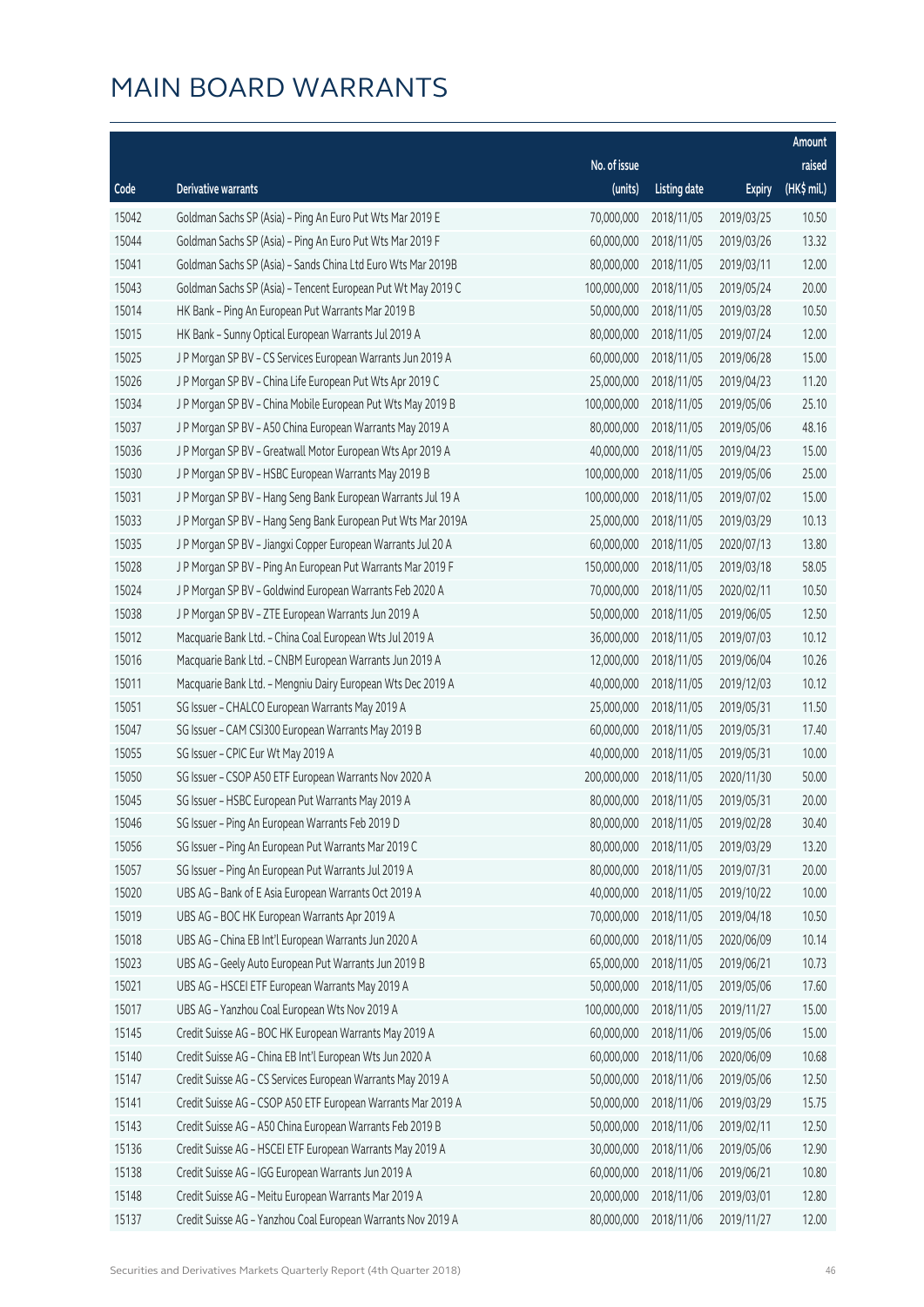|       |                                                              |              |                       |               | Amount      |
|-------|--------------------------------------------------------------|--------------|-----------------------|---------------|-------------|
|       |                                                              | No. of issue |                       |               | raised      |
| Code  | Derivative warrants                                          | (units)      | <b>Listing date</b>   | <b>Expiry</b> | (HK\$ mil.) |
| 15126 | Goldman Sachs SP (Asia) - CITIC European Warrants May 2019 A | 60,000,000   | 2018/11/06            | 2019/05/30    | 25.08       |
| 15127 | Goldman Sachs SP (Asia) - China Unicom Euro Wts Feb 2019 B   | 60,000,000   | 2018/11/06            | 2019/02/08    | 11.52       |
| 15132 | Goldman Sachs SP (Asia) - Ping An European Wts Mar 2019 G    | 100,000,000  | 2018/11/06            | 2019/03/26    | 46.80       |
| 15129 | Goldman Sachs SP (Asia) - Ping An European Wts Apr 2019 A    | 100,000,000  | 2018/11/06            | 2019/04/23    | 28.80       |
| 15130 | Goldman Sachs SP (Asia) - Tencent European Put Wt May 2019 D | 100,000,000  | 2018/11/06            | 2019/05/06    | 25.00       |
| 15100 | Haitong Int'l Sec - CAM CSI300 European Warrants Apr 2019 A  | 65,000,000   | 2018/11/06            | 2019/04/24    | 10.40       |
| 15089 | Haitong Int'l Sec - BYD Company European Warrants Apr 2019 A | 25,000,000   | 2018/11/06            | 2019/04/23    | 10.75       |
| 15101 | Haitong Int'l Sec - CKH Holdings European Warrants May 2019A | 30,000,000   | 2018/11/06            | 2019/05/07    | 10.50       |
| 15092 | Haitong Int'l Sec - CNOOC European Warrants Sep 2019 C       | 120,000,000  | 2018/11/06            | 2019/09/25    | 20.40       |
| 15085 | Haitong Int'l Sec - China Overseas European Wts Aug 2019 A   | 40,000,000   | 2018/11/06            | 2019/08/29    | 10.00       |
| 15103 | Haitong Int'l Sec - CRRC European Warrants May 2019 A        | 30,000,000   | 2018/11/06            | 2019/05/07    | 22.20       |
| 15098 | Haitong Int'l Sec - CSOP A50 ETF European Warrants Mar 2019A | 45,000,000   | 2018/11/06            | 2019/03/29    | 10.80       |
| 15088 | Haitong Int'l Sec - Evergrande European Warrants Jun 2019 A  | 30,000,000   | 2018/11/06            | 2019/06/28    | 10.20       |
| 15094 | Haitong Int'l Sec - Geely Auto European Warrants Mar 2019 B  | 80,000,000   | 2018/11/06            | 2019/03/25    | 16.00       |
| 15093 | Haitong Int'l Sec - HSBC European Warrants Mar 2019 E        | 80,000,000   | 2018/11/06            | 2019/03/25    | 21.60       |
| 15075 | Haitong Int'l Sec - HSI European Warrants Apr 2019 E         | 150,000,000  | 2018/11/06            | 2019/04/29    | 22.50       |
| 15077 | Haitong Int'l Sec - HSI European Warrants May 2019 C         | 150,000,000  | 2018/11/06            | 2019/05/30    | 37.50       |
| 15070 | Haitong Int'l Sec - HSI European Put Warrants May 2019 A     | 150,000,000  | 2018/11/06            | 2019/05/30    | 37.50       |
| 15073 | Haitong Int'l Sec - HSI European Put Warrants May 2019 B     | 150,000,000  | 2018/11/06            | 2019/05/30    | 37.50       |
| 15081 | Haitong Int'l Sec - NCI European Warrants Jul 2019 A         | 25,000,000   | 2018/11/06            | 2019/07/31    | 10.00       |
| 15099 | Haitong Int'l Sec - PetroChina European Warrants May 2019 A  | 40,000,000   | 2018/11/06            | 2019/05/07    | 12.40       |
| 15105 | Haitong Int'l Sec - PetroChina European Warrants May 2019 B  | 60,000,000   | 2018/11/06            | 2019/05/07    | 28.80       |
| 15090 | Haitong Int'l Sec - PICC Group European Warrants Apr 2019 A  | 40,000,000   | 2018/11/06            | 2019/04/26    | 15.20       |
| 15095 | Haitong Int'l Sec - Ping An European Warrants May 2019 A     | 70,000,000   | 2018/11/06            | 2019/05/07    | 53.20       |
| 15096 | Haitong Int'l Sec - Ping An European Warrants May 2019 B     | 70,000,000   | 2018/11/06            | 2019/05/28    | 49.00       |
| 15097 | Haitong Int'l Sec - Ping An European Put Warrants May 2019 C | 70,000,000   | 2018/11/06            | 2019/05/23    | 39.90       |
| 15091 | Haitong Int'l Sec - Sands China European Warrants May 2019 A |              | 50,000,000 2018/11/06 | 2019/05/06    | 12.50       |
| 15104 | Haitong Int'l Sec - SHK Ppt European Warrants May 2019 A     | 20,000,000   | 2018/11/06            | 2019/05/07    | 11.20       |
| 15086 | Haitong Int'l Sec - Tencent European Warrants Mar 2019 Q     | 150,000,000  | 2018/11/06            | 2019/03/26    | 22.50       |
| 15087 | Haitong Int'l Sec - Tencent European Put Warrants Apr 2019 E | 150,000,000  | 2018/11/06            | 2019/04/23    | 33.00       |
| 15082 | Haitong Int'l Sec - Zijin Mining European Warrants Aug 2019A | 25,000,000   | 2018/11/06            | 2019/08/01    | 10.75       |
| 15111 | J P Morgan SP BV - AIA European Warrants Apr 2019 A          | 100,000,000  | 2018/11/06            | 2019/04/16    | 25.20       |
| 15110 | J P Morgan SP BV - BOC HK European Warrants Sep 2019 A       | 100,000,000  | 2018/11/06            | 2019/09/30    | 25.20       |
| 15114 | J P Morgan SP BV - Meituan European Put Warrants May 2019 A  | 40,000,000   | 2018/11/06            | 2019/05/06    | 10.40       |
| 15113 | J P Morgan SP BV - Xiaomi European Warrants May 2019 A       | 100,000,000  | 2018/11/06            | 2019/05/31    | 15.00       |
| 15124 | Macquarie Bank Ltd. - Meituan European Warrants Jun 2019 A   | 13,000,000   | 2018/11/06            | 2019/06/04    | 10.65       |
| 15125 | Macquarie Bank Ltd. - Meituan European Warrants Oct 2019 A   | 12,000,000   | 2018/11/06            | 2019/10/02    | 10.46       |
| 15118 | Macquarie Bank Ltd. - Ping An European Warrants Jun 2019 B   | 20,000,000   | 2018/11/06            | 2019/06/04    | 10.58       |
| 15116 | Macquarie Bank Ltd. - Ping An European Put Wts Jun 2019 A    | 23,000,000   | 2018/11/06            | 2019/06/04    | 10.19       |
| 15122 | Macquarie Bank Ltd. - Tencent European Warrants Jun 2019 D   | 10,000,000   | 2018/11/06            | 2019/06/03    | 19.42       |
| 15119 | Macquarie Bank Ltd. - Tencent European Put Wts May 2019 L    | 40,000,000   | 2018/11/06            | 2019/05/28    | 10.16       |
| 15134 | SG Issuer - BYD Company European Warrants May 2019 B         | 12,000,000   | 2018/11/06            | 2019/05/31    | 10.68       |
| 15135 | SG Issuer - Galaxy Ent European Warrants May 2019 A          | 60,000,000   | 2018/11/06            | 2019/05/31    | 33.00       |
| 15106 | UBS AG - CITIC Sec European Warrants Oct 2019 A              | 70,000,000   | 2018/11/06            | 2019/10/28    | 10.71       |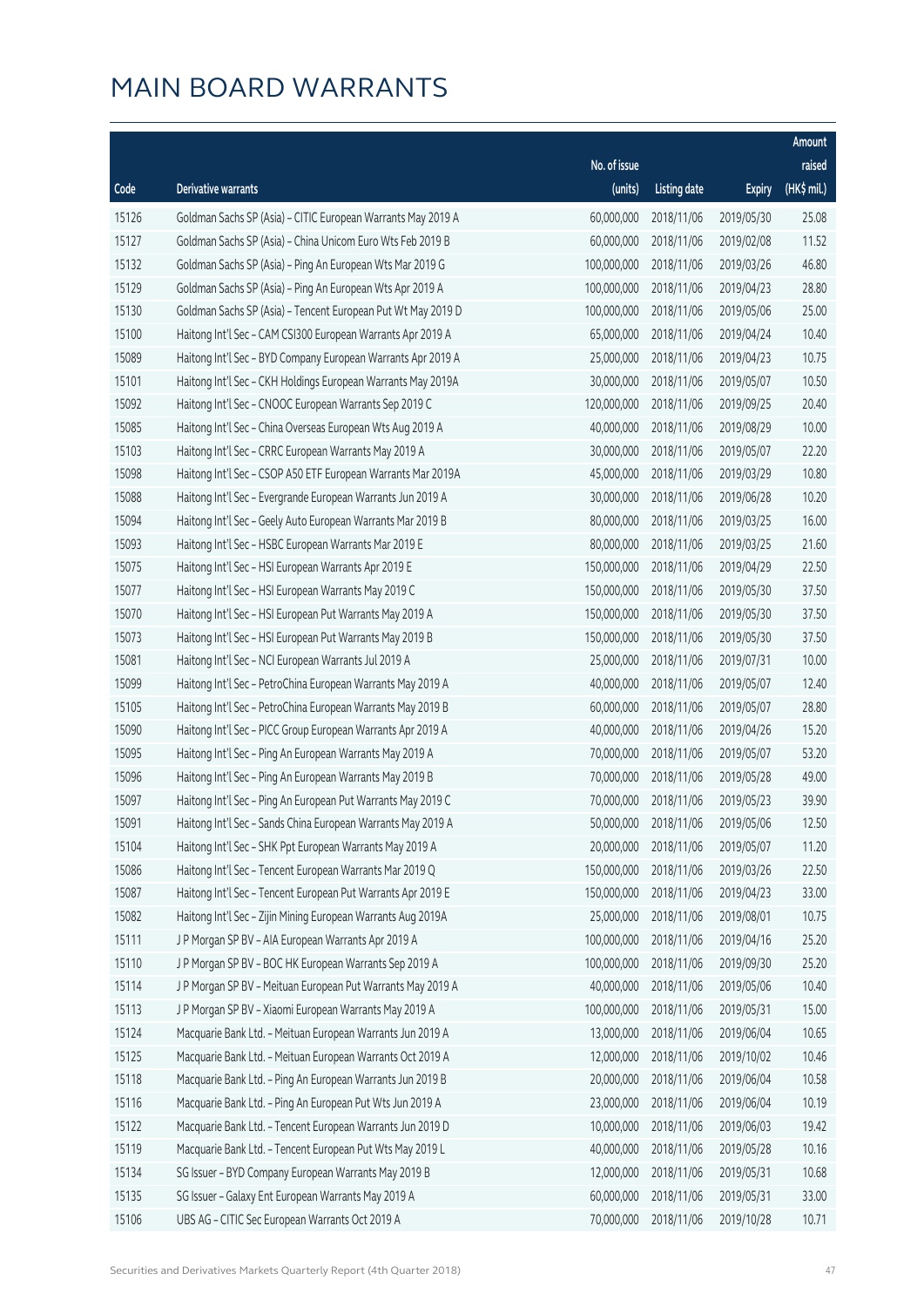|          |                                                               |              |                        |               | Amount      |
|----------|---------------------------------------------------------------|--------------|------------------------|---------------|-------------|
|          |                                                               | No. of issue |                        |               | raised      |
| Code     | Derivative warrants                                           | (units)      | <b>Listing date</b>    | <b>Expiry</b> | (HK\$ mil.) |
| 15109    | UBS AG - China Life European Warrants Apr 2019 C              | 200,000,000  | 2018/11/06             | 2019/04/29    | 30.40       |
| 15107    | UBS AG - Hang Seng Bank European Put Warrants Mar 2019 A      | 20,000,000   | 2018/11/06             | 2019/03/26    | 10.46       |
| 15080    | Bank Vontobel - Conch Cement European Warrants May 2019 A     | 30,000,000   | 2018/11/06             | 2019/05/06    | 10.50       |
| 15078    | Bank Vontobel - China Life European Warrants Apr 2019 A       | 70,000,000   | 2018/11/06             | 2019/04/11    | 10.50       |
| 15079    | Bank Vontobel - China Unicom European Warrants May 2019 A     | 20,000,000   | 2018/11/06             | 2019/05/08    | 14.02       |
| $11211*$ | Credit Suisse AG - Geely Auto European Warrants Mar 2019 A    | 50,000,000   | 2018/11/06             | 2019/03/29    | 13.00       |
| 15209    | Credit Suisse AG - Conch Cement European Warrants Mar 2019 B  | 40,000,000   | 2018/11/07             | 2019/03/22    | 10.40       |
| 15207    | Credit Suisse AG - CNOOC European Warrants Apr 2019 A         | 100,000,000  | 2018/11/07             | 2019/04/25    | 15.00       |
| 15203    | Credit Suisse AG - China State Con European Warrants May 19A  | 20,000,000   | 2018/11/07             | 2019/05/06    | 12.40       |
| 15204    | Credit Suisse AG - Evergrande European Warrants May 2019 A    | 40,000,000   | 2018/11/07             | 2019/05/06    | 10.00       |
| 15211    | Credit Suisse AG - Geely Auto European Warrants Apr 2019 B    | 50,000,000   | 2018/11/07             | 2019/04/23    | 11.00       |
| 15202    | Credit Suisse AG - Meituan European Put Warrants May 2019 A   | 40,000,000   | 2018/11/07             | 2019/05/06    | 12.00       |
| 15200    | Credit Suisse AG - Tencent European Wts Mar 2019 R            | 250,000,000  | 2018/11/07             | 2019/03/29    | 37.50       |
| 15199    | Credit Suisse AG - Tencent Euro Put Wts Apr 2019 J            | 120,000,000  | 2018/11/07             | 2019/04/23    | 21.60       |
| 15198    | Credit Suisse AG - Tencent Euro Put Wts May 2019 F            | 120,000,000  | 2018/11/07             | 2019/05/31    | 30.00       |
| 15205    | Credit Suisse AG - Zijin Mining European Warrants May 2019 A  | 40,000,000   | 2018/11/07             | 2019/05/06    | 10.00       |
| 15189    | Goldman Sachs SP (Asia) - AAC Tech Euro Wts Apr 2019 B        | 40,000,000   | 2018/11/07             | 2019/04/23    | 20.52       |
| 15197    | Goldman Sachs SP (Asia) - Bank of China Euro Wts Jul 2019 A   | 80,000,000   | 2018/11/07             | 2019/07/24    | 12.00       |
| 15193    | Goldman Sachs SP (Asia) - Geely Auto European Put Wts Apr19A  | 70,000,000   | 2018/11/07             | 2019/04/30    | 10.50       |
| 15190    | Goldman Sachs SP (Asia) - HKEX European Put Wts Mar 2019 H    | 50,000,000   | 2018/11/07             | 2019/03/22    | 21.40       |
| 15195    | Goldman Sachs SP (Asia) - Wynn Macau European Wts May 2019 A  | 50,000,000   | 2018/11/07             | 2019/05/07    | 12.50       |
| 15162    | HK Bank - Tencent European Warrants May 2019 C                | 100,000,000  | 2018/11/07             | 2019/05/24    | 15.00       |
| 15169    | Haitong Int'l Sec - AAC Tech European Warrants May 2019 A     | 15,000,000   | 2018/11/07             | 2019/05/10    | 11.70       |
| 15170    | Haitong Int'l Sec - CNBM European Warrants Jun 2019 A         | 15,000,000   | 2018/11/07             | 2019/06/28    | 12.00       |
| 15159    | Haitong Int'l Sec - HKEX European Warrants Sep 2019 A         | 120,000,000  | 2018/11/07             | 2019/09/25    | 26.40       |
| 15154    | Haitong Int'l Sec - HKEX European Put Warrants May 2019 B     | 30,000,000   | 2018/11/07             | 2019/05/20    | 12.60       |
| 15158    | Haitong Int'l Sec - HKEX European Put Warrants Jul 2019 A     |              | 120,000,000 2018/11/07 | 2019/07/24    | 18.00       |
| 15174    | Haitong Int'l Sec - HS Bank European Warrants Jun 2019 B      | 15,000,000   | 2018/11/07             | 2019/06/28    | 12.00       |
| 15172    | Haitong Int'l Sec - HS Bank European Put Warrants Mar 2019 A  | 20,000,000   | 2018/11/07             | 2019/03/26    | 10.60       |
| 15163    | Haitong Int'l Sec - Xiaomi European Warrants Jun 2019 C       | 150,000,000  | 2018/11/07             | 2019/06/20    | 37.50       |
| 15161    | Haitong Int'l Sec - Xiaomi European Put Warrants Apr 2019 A   | 25,000,000   | 2018/11/07             | 2019/04/23    | 12.00       |
| 15186    | J P Morgan SP BV - Sinopec Corp European Warrants Apr 2019 A  | 100,000,000  | 2018/11/07             | 2019/04/23    | 36.70       |
| 15185    | J P Morgan SP BV - China Unicom European Warrants Apr 2019 A  | 50,000,000   | 2018/11/07             | 2019/04/23    | 11.80       |
| 15181    | J P Morgan SP BV - PICC P&C European Warrants Dec 2020 A      | 100,000,000  | 2018/11/07             | 2020/12/30    | 25.10       |
| 15184    | J P Morgan SP BV - PICC Group European Warrants May 2019 A    | 60,000,000   | 2018/11/07             | 2019/05/06    | 15.36       |
| 15182    | J P Morgan SP BV - Tencent European Warrants Mar 2019 N       | 250,000,000  | 2018/11/07             | 2019/03/22    | 37.50       |
| 15183    | J P Morgan SP BV - Tencent European Put Warrants Apr 2019 I   | 250,000,000  | 2018/11/07             | 2019/04/11    | 46.00       |
| 15153    | Macquarie Bank Ltd. - AIA European Warrants Jun 2019 A        | 28,000,000   | 2018/11/07             | 2019/06/04    | 10.11       |
| 15164    | Macquarie Bank Ltd. - China Life European Wts Jun 2019 A      | 14,000,000   | 2018/11/07             | 2019/06/04    | 10.25       |
| 15165    | Macquarie Bank Ltd. - China Life European Put Warrants Jul19B | 13,000,000   | 2018/11/07             | 2019/07/03    | 10.60       |
| 15166    | Macquarie Bank Ltd. - Sinopec Corp Euro Put Wts Jun 2019 A    | 19,000,000   | 2018/11/07             | 2019/06/04    | 10.20       |
| 15168    | Macquarie Bank Ltd. - Kingsoft European Warrants Oct 2019 A   | 36,000,000   | 2018/11/07             | 2019/10/03    | 10.04       |
| 15167    | Macquarie Bank Ltd. - Kingsoft European Put Warrants Jul 20A  | 40,000,000   | 2018/11/07             | 2020/07/03    | 10.04       |
| 15212    | SG Issuer - BOC HK European Warrants Jul 2019 B               | 50,000,000   | 2018/11/07             | 2019/07/31    | 12.50       |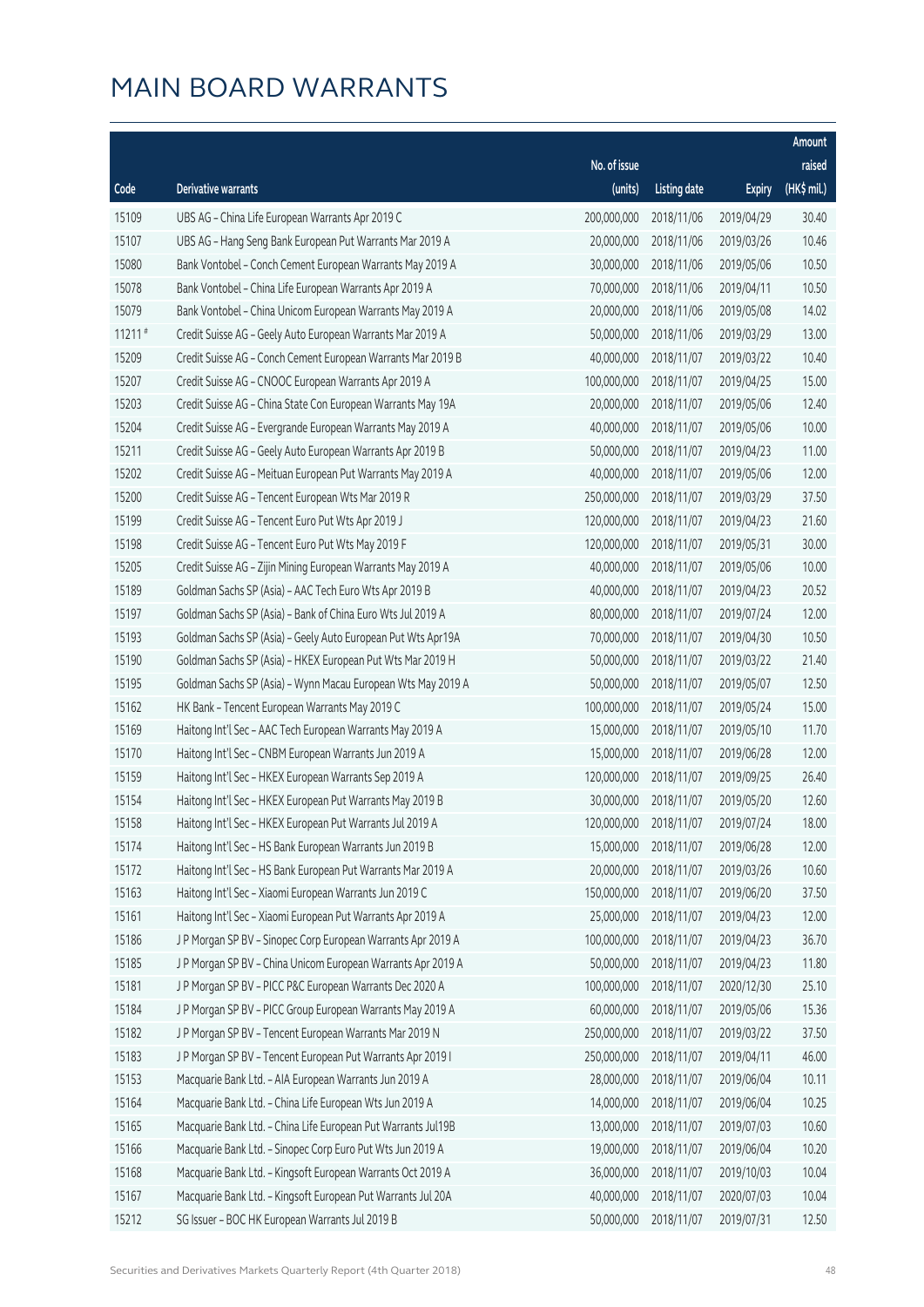|       |                                                              |                        |                     |               | Amount      |
|-------|--------------------------------------------------------------|------------------------|---------------------|---------------|-------------|
|       |                                                              | No. of issue           |                     |               | raised      |
| Code  | <b>Derivative warrants</b>                                   | (units)                | <b>Listing date</b> | <b>Expiry</b> | (HK\$ mil.) |
| 15220 | SG Issuer - China Life European Put Warrants Jun 2019 C      | 20,000,000             | 2018/11/07          | 2019/06/28    | 10.00       |
| 15219 | SG Issuer - Cathay Pac Air Euro European Warrants May 2019 A | 16,000,000             | 2018/11/07          | 2019/05/31    | 10.08       |
| 15221 | SG Issuer - Geely Auto European Warrants Apr 2019 C          | 70,000,000             | 2018/11/07          | 2019/04/30    | 10.50       |
| 15216 | SG Issuer - Link REIT European Warrants May 2019 A           | 25,000,000             | 2018/11/07          | 2019/05/31    | 10.00       |
| 15215 | SG Issuer - PICC P&C European Warrants May 2019 A            | 10,000,000             | 2018/11/07          | 2019/05/31    | 11.30       |
| 15214 | SG Issuer - PICC Group European Warrants Apr 2019 A          | 25,000,000             | 2018/11/07          | 2019/04/30    | 10.00       |
| 15222 | SG Issuer - Tencent European Warrants Mar 2019 M             | 200,000,000            | 2018/11/07          | 2019/03/29    | 32.00       |
| 15179 | UBS AG - Link REIT European Warrants Feb 2019 A              | 70,000,000             | 2018/11/07          | 2019/02/14    | 10.85       |
| 15180 | UBS AG - Link REIT European Warrants May 2019 B              | 30,000,000             | 2018/11/07          | 2019/05/06    | 13.08       |
| 15178 | UBS AG - Link REIT European Put Warrants May 2019 A          | 40,000,000             | 2018/11/07          | 2019/05/31    | 13.20       |
| 15149 | UBS AG - PICC P&C European Warrants Dec 2019 A               | 100,000,000            | 2018/11/07          | 2019/12/23    | 25.00       |
| 15150 | UBS AG - PICC Group European Warrants Jun 2019 A             | 30,000,000             | 2018/11/07          | 2019/06/28    | 10.92       |
| 15151 | Bank Vontobel - BOC HK European Warrants Jun 2019 A          | 40,000,000             | 2018/11/07          | 2019/06/04    | 10.80       |
| 15152 | Bank Vontobel - Hang Seng Bank European Warrants Jul 2019 A  | 20,000,000             | 2018/11/07          | 2019/07/04    | 16.60       |
| 15284 | Credit Suisse AG - Sinopec Corp European Warrants Apr 2019 A | 50,000,000             | 2018/11/08          | 2019/04/12    | 18.00       |
| 15273 | Credit Suisse AG - China Unicom European Warrants May 2019 A | 20,000,000             | 2018/11/08          | 2019/05/07    | 10.00       |
| 15276 | Credit Suisse AG - Fosun Intl European Warrants Oct 2019 A   | 50,000,000             | 2018/11/08          | 2019/10/31    | 12.50       |
| 15279 | Credit Suisse AG - Haitong Sec European Warrants May 2019 B  | 25,000,000             | 2018/11/08          | 2019/05/07    | 15.75       |
| 15282 | Credit Suisse AG - Huaneng Power European Warrants May 2019A | 30,000,000             | 2018/11/08          | 2019/05/07    | 10.50       |
| 15277 | Credit Suisse AG - Kingsoft European Warrants May 2019 A     | 60,000,000             | 2018/11/08          | 2019/05/23    | 10.02       |
| 15274 | Credit Suisse AG - Maanshan Iron European Warrants May 2019A | 30,000,000             | 2018/11/08          | 2019/05/07    | 13.50       |
| 15281 | Credit Suisse AG - Mengniu Dairy European Wts May 2019 A     | 50,000,000             | 2018/11/08          | 2019/05/07    | 12.50       |
| 15280 | Credit Suisse AG - PICC European Warrants May 2019 A         | 20,000,000             | 2018/11/08          | 2019/05/07    | 11.60       |
| 15223 | Goldman Sachs SP (Asia) - BOC HK European Wts May 2019 A     | 80,000,000             | 2018/11/08          | 2019/05/08    | 20.00       |
| 15264 | Goldman Sachs SP (Asia) - China Life Euro Wts Jul 2019 A     | 100,000,000            | 2018/11/08          | 2019/07/23    | 15.00       |
| 15259 | Goldman Sachs SP (Asia) - Sinopec Corp Euro Wts Feb 2019 A   | 70,000,000             | 2018/11/08          | 2019/02/08    | 10.50       |
| 15260 | Goldman Sachs SP (Asia) - HKEX European Warrants Sep 2019 A  | 150,000,000 2018/11/08 |                     | 2019/09/24    | 24.90       |
| 15261 | Goldman Sachs SP (Asia) - Tencent European Put Wt Apr 2019 H | 100,000,000            | 2018/11/08          | 2019/04/11    | 15.00       |
| 15250 | HK Bank - Country Garden European Warrants Apr 2019 A        | 80,000,000             | 2018/11/08          | 2019/04/30    | 12.00       |
| 15248 | HK Bank - Geely Auto European Warrants Jun 2019 A            | 80,000,000             | 2018/11/08          | 2019/06/28    | 20.00       |
| 15247 | HK Bank - Meituan European Warrants Jun 2019 A               | 100,000,000            | 2018/11/08          | 2019/06/17    | 15.00       |
| 15237 | Haitong Int'l Sec - AAC Tech European Warrants Oct 2019 A    | 150,000,000            | 2018/11/08          | 2019/10/30    | 22.50       |
| 15229 | Haitong Int'l Sec - BOC HK European Warrants May 2019 B      | 80,000,000             | 2018/11/08          | 2019/05/20    | 20.00       |
| 15233 | Haitong Int'l Sec - Country Garden European Put Wts Dec 19 A | 180,000,000            | 2018/11/08          | 2019/12/23    | 36.00       |
| 15258 | Haitong Int'l Sec - Chinares Cement European Warrants Dec19A | 120,000,000            | 2018/11/08          | 2019/12/12    | 30.00       |
| 15240 | Haitong Int'l Sec - A50 China European Warrants May 2019 A   | 30,000,000             | 2018/11/08          | 2019/05/09    | 10.80       |
| 15230 | Haitong Int'l Sec - Link REIT European Warrants May 2019 A   | 40,000,000             | 2018/11/08          | 2019/05/10    | 12.80       |
| 15231 | Haitong Int'l Sec - Meituan European Put Warrants May 2019 A | 35,000,000             | 2018/11/08          | 2019/05/10    | 15.75       |
| 15256 | Haitong Int'l Sec - PICC European Warrants May 2019 A        | 40,000,000             | 2018/11/08          | 2019/05/10    | 25.60       |
| 15257 | Haitong Int'l Sec - SJM Holdings European Warrants May 2019A | 30,000,000             | 2018/11/08          | 2019/05/10    | 22.80       |
| 15238 | Haitong Int'l Sec - Tencent European Warrants Mar 2019 R     | 150,000,000            | 2018/11/08          | 2019/03/19    | 27.00       |
| 15239 | Haitong Int'l Sec - Tencent European Put Warrants May 2019 B | 150,000,000            | 2018/11/08          | 2019/05/24    | 22.50       |
| 15235 | Haitong Int'l Sec - Xiaomi European Warrants Apr 2019 B      | 150,000,000            | 2018/11/08          | 2019/04/02    | 22.50       |
| 15254 | J P Morgan SP BV - CITIC Sec European Warrants Nov 2019 A    | 100,000,000            | 2018/11/08          | 2019/11/11    | 15.00       |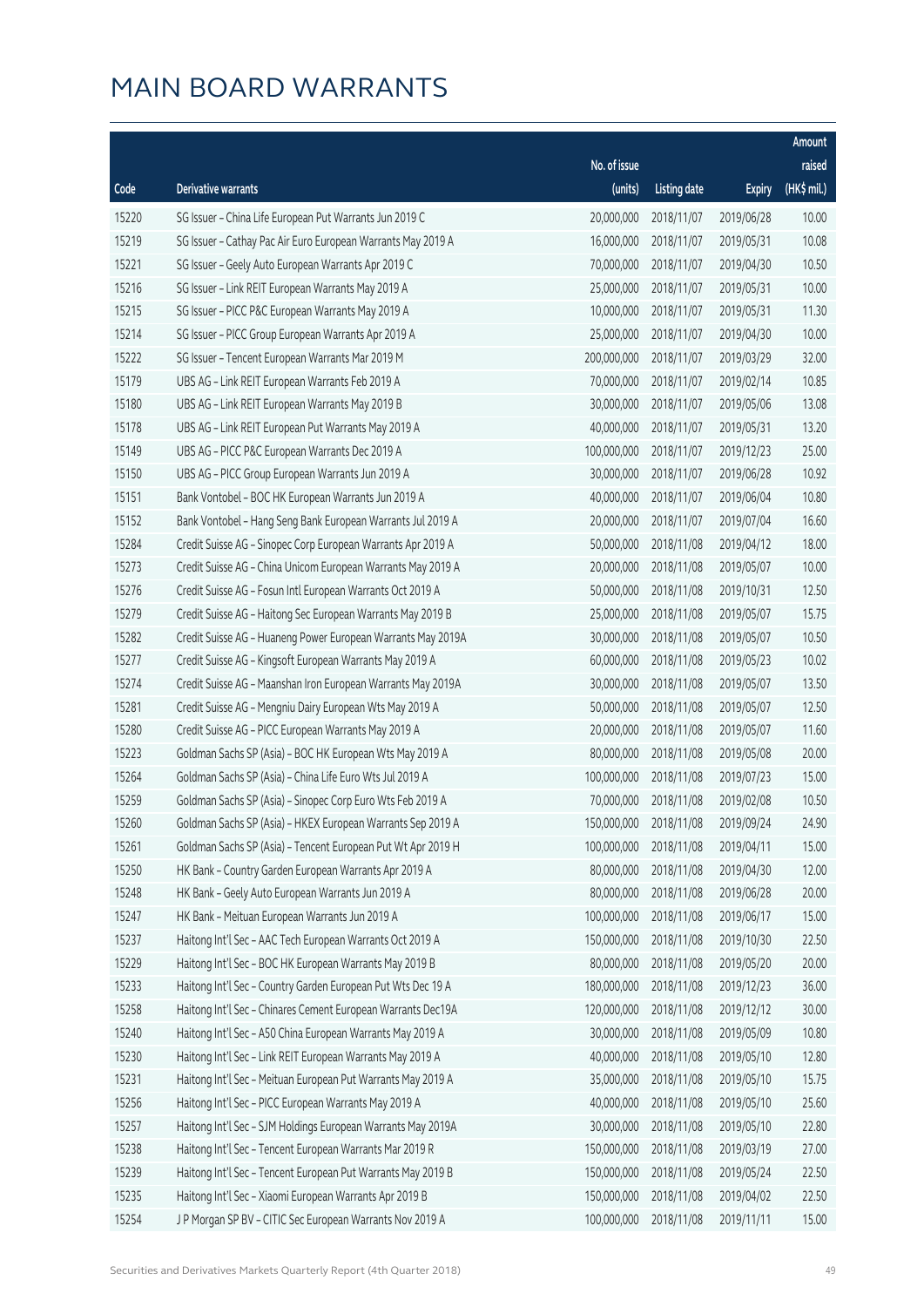|       |                                                              |                        |                     |               | Amount      |
|-------|--------------------------------------------------------------|------------------------|---------------------|---------------|-------------|
|       |                                                              | No. of issue           |                     |               | raised      |
| Code  | Derivative warrants                                          | (units)                | <b>Listing date</b> | <b>Expiry</b> | (HK\$ mil.) |
| 15255 | J P Morgan SP BV - Link REIT European Put Warrants May 2019A | 40,000,000             | 2018/11/08          | 2019/05/07    | 10.04       |
| 15253 | J P Morgan SP BV - MTRC European Put Warrants Feb 2019 A     | 70,000,000             | 2018/11/08          | 2019/02/21    | 10.57       |
| 15245 | Macquarie Bank Ltd. - Sunny Optical European Put Wts Jun 19A | 11,000,000             | 2018/11/08          | 2019/06/04    | 10.31       |
| 15241 | Macquarie Bank Ltd. - Tencent European Warrants Jun 2019 E   | 10,000,000             | 2018/11/08          | 2019/06/03    | 42.19       |
| 15242 | Macquarie Bank Ltd. - Tencent European Put Wts Jun 2019 F    | 10,000,000             | 2018/11/08          | 2019/06/03    | 24.06       |
| 15272 | SG Issuer - Geely Auto European Warrants May 2019 A          | 80,000,000             | 2018/11/08          | 2019/05/31    | 22.80       |
| 15268 | SG Issuer - HSI European Warrants Apr 2019 I                 | 300,000,000            | 2018/11/08          | 2019/04/29    | 45.00       |
| 15267 | SG Issuer - Tencent European Put Warrants Apr 2019 K         | 150,000,000            | 2018/11/08          | 2019/04/30    | 24.75       |
| 15252 | UBS AG - Cathay Pacific European Warrants Oct 2020 A         | 50,000,000             | 2018/11/08          | 2020/10/22    | 10.10       |
| 15251 | UBS AG - Tencent European Put Warrants Apr 2019 G            | 300,000,000            | 2018/11/08          | 2019/04/10    | 62.70       |
| 15227 | Bank Vontobel - CHALCO European Warrants May 2019 A          | 30,000,000             | 2018/11/08          | 2019/05/31    | 12.00       |
| 15224 | Bank Vontobel - CK Asset European Warrants May 2019 A        | 40,000,000             | 2018/11/08          | 2019/05/31    | 10.40       |
| 15225 | Bank Vontobel - Evergrande European Warrants Jun 2019 A      | 30,000,000             | 2018/11/08          | 2019/06/03    | 10.89       |
| 15228 | Bank Vontobel - Sands China Ltd European Warrants Jun 2019 A | 40,000,000             | 2018/11/08          | 2019/06/24    | 10.96       |
| 15327 | Credit Suisse AG - AIA European Put Warrants Mar 2019 C      | 60,000,000             | 2018/11/09          | 2019/03/29    | 21.00       |
| 15330 | Credit Suisse AG - China Life European Put Wts Jan 2020 A    | 60,000,000             | 2018/11/09          | 2020/01/13    | 10.02       |
| 15328 | Credit Suisse AG - Cathay Pacific European Wts Oct 2020 A    | 60,000,000             | 2018/11/09          | 2020/10/22    | 12.00       |
| 15332 | Credit Suisse AG - Geely Auto European Warrants May 2019 B   | 80,000,000             | 2018/11/09          | 2019/05/31    | 20.00       |
| 15329 | Credit Suisse AG - HKEX European Put Warrants Feb 2019 A     | 100,000,000            | 2018/11/09          | 2019/02/25    | 15.00       |
| 15323 | Credit Suisse AG - Ping An European Warrants Mar 2019 G      | 150,000,000            | 2018/11/09          | 2019/03/29    | 25.50       |
| 15325 | Credit Suisse AG - Ping An European Put Warrants Mar 2019 H  | 100,000,000            | 2018/11/09          | 2019/03/29    | 15.00       |
| 15322 | Credit Suisse AG - Tencent Euro Put Wts Apr 2019 K           | 120,000,000            | 2018/11/09          | 2019/04/11    | 19.20       |
| 15321 | Credit Suisse AG - Tencent Euro Put Wts May 2019 G           | 120,000,000            | 2018/11/09          | 2019/05/29    | 19.20       |
| 15320 | Credit Suisse AG - Tencent Euro Put Wts Jun 2019 B           | 120,000,000            | 2018/11/09          | 2019/06/21    | 18.00       |
| 15317 | Goldman Sachs SP (Asia) - Minsheng Bank Euro Wts May 2019 A  | 40,000,000             | 2018/11/09          | 2019/05/09    | 12.64       |
| 15316 | Goldman Sachs SP (Asia) - HKEX European Put Wts Feb 2019 A   | 100,000,000            | 2018/11/09          | 2019/02/25    | 15.00       |
| 15318 | Goldman Sachs SP (Asia) - Tencent European Wt Feb 2019 P     | 150,000,000 2018/11/09 |                     | 2019/02/18    | 27.60       |
| 15319 | Goldman Sachs SP (Asia) - Tencent European Wt Apr 2019 J     | 150,000,000            | 2018/11/09          | 2019/04/24    | 40.20       |
| 15314 | Goldman Sachs SP (Asia) - Tencent European Put Wt Apr 2019 I | 100,000,000            | 2018/11/09          | 2019/04/23    | 17.30       |
| 15296 | HK Bank - BOC HK European Warrants Jul 2019 B                | 80,000,000             | 2018/11/09          | 2019/07/31    | 12.00       |
| 15287 | HK Bank - BOCL European Put Warrants May 2019 A              | 50,000,000             | 2018/11/09          | 2019/05/31    | 12.50       |
| 15297 | HK Bank - CC Bank European Put Warrants May 2019 A           | 50,000,000             | 2018/11/09          | 2019/05/08    | 12.50       |
| 15288 | HK Bank - CSOP A50 ETF European Put Warrants Nov 2019 B      | 100,000,000            | 2018/11/09          | 2019/11/29    | 25.00       |
| 15291 | HK Bank - A50 China European Put Warrants Nov 2019 A         | 100,000,000            | 2018/11/09          | 2019/11/29    | 25.00       |
| 15299 | HK Bank - Galaxy Ent European Put Warrants May 2019 A        | 50,000,000             | 2018/11/09          | 2019/05/31    | 17.50       |
| 15298 | HK Bank - ICBC European Put Warrants May 2019 A              | 50,000,000             | 2018/11/09          | 2019/05/08    | 12.50       |
| 15293 | HK Bank - Meituan European Warrants Sep 2019 B               | 80,000,000             | 2018/11/09          | 2019/09/30    | 12.00       |
| 15292 | HK Bank - Sands China European Put Warrants May 2019 B       | 50,000,000             | 2018/11/09          | 2019/05/08    | 12.50       |
| 15311 | Haitong Int'l Sec - CM Bank European Warrants May 2019 A     | 80,000,000             | 2018/11/09          | 2019/05/15    | 20.00       |
| 15313 | Haitong Int'l Sec - CM Bank European Put Warrants May 2019 B | 80,000,000             | 2018/11/09          | 2019/05/10    | 20.00       |
| 15355 | Haitong Int'l Sec - CPIC European Warrants Apr 2019 A        | 60,000,000             | 2018/11/09          | 2019/04/26    | 14.40       |
| 15354 | Haitong Int'l Sec - Geely Auto European Warrants May 2019 B  | 70,000,000             | 2018/11/09          | 2019/05/20    | 17.50       |
| 15310 | Haitong Int'l Sec - HSCEI ETF European Warrants Mar 2019 A   | 40,000,000             | 2018/11/09          | 2019/03/29    | 16.80       |
| 15353 | Haitong Int'l Sec - Kingsoft European Warrants Apr 2019 A    | 70,000,000             | 2018/11/09          | 2019/04/17    | 14.00       |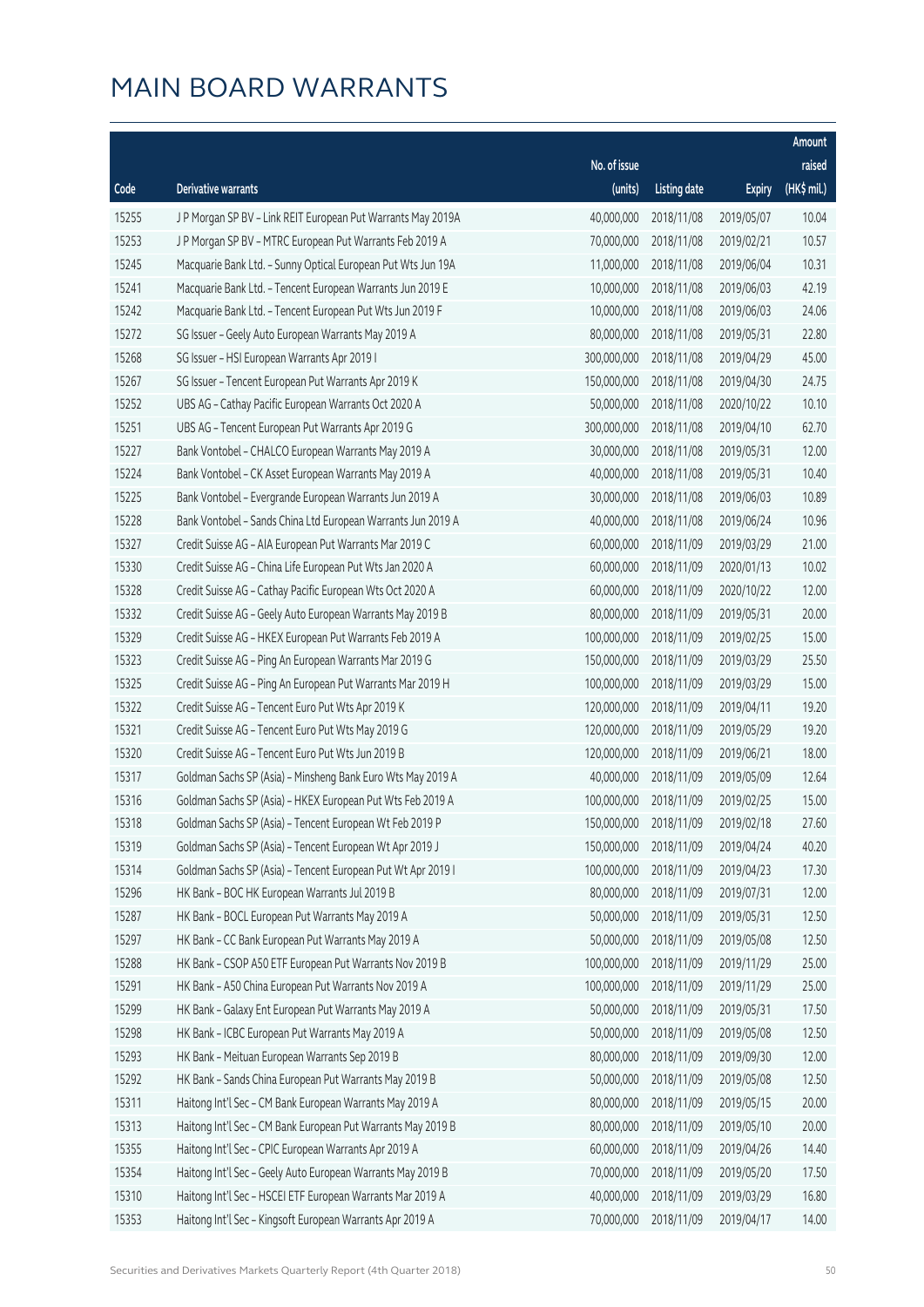|       |                                                              |              |                       |               | Amount      |
|-------|--------------------------------------------------------------|--------------|-----------------------|---------------|-------------|
|       |                                                              | No. of issue |                       |               | raised      |
| Code  | Derivative warrants                                          | (units)      | <b>Listing date</b>   | <b>Expiry</b> | (HK\$ mil.) |
| 15312 | Haitong Int'l Sec - Meituan European Put Warrants Jun 2019 A | 40,000,000   | 2018/11/09            | 2019/06/25    | 32.00       |
| 15305 | Haitong Int'l Sec - Tencent European Warrants Apr 2019 F     | 150,000,000  | 2018/11/09            | 2019/04/30    | 45.00       |
| 15307 | Haitong Int'l Sec - Tencent European Warrants Apr 2019 G     | 150,000,000  | 2018/11/09            | 2019/04/30    | 30.00       |
| 15306 | Haitong Int'l Sec - Tencent European Warrants May 2019 C     | 150,000,000  | 2018/11/09            | 2019/05/28    | 42.00       |
| 15350 | J P Morgan SP BV - CM Bank European Warrants May 2019 A      | 80,000,000   | 2018/11/09            | 2019/05/08    | 20.08       |
| 15337 | J P Morgan SP BV - A50 China European Warrants Mar 2019 A    | 100,000,000  | 2018/11/09            | 2019/03/28    | 28.80       |
| 15349 | J P Morgan SP BV - Geely Auto European Warrants Jun 2019 B   | 100,000,000  | 2018/11/09            | 2019/06/28    | 25.30       |
| 15345 | J P Morgan SP BV - Genscript Bio European Warrants May 2019A | 40,000,000   | 2018/11/09            | 2019/05/08    | 10.04       |
| 15340 | J P Morgan SP BV - HKEX European Put Wts Feb 2019 A          | 200,000,000  | 2018/11/09            | 2019/02/28    | 30.20       |
| 15343 | J P Morgan SP BV - HSBC European Put Warrants Mar 2019 C     | 100,000,000  | 2018/11/09            | 2019/03/29    | 30.50       |
| 15334 | J P Morgan SP BV - HSCEI European Put Warrants Mar 2019 D    | 200,000,000  | 2018/11/09            | 2019/03/28    | 30.20       |
| 15335 | J P Morgan SP BV - HSCEI ETF European Put Warrants May 2019A | 100,000,000  | 2018/11/09            | 2019/05/31    | 29.60       |
| 15308 | J P Morgan SP BV - HSI European Put Warrants May 2019 F      | 300,000,000  | 2018/11/09            | 2019/05/30    | 75.00       |
| 15333 | J P Morgan SP BV - HSI European Put Warrants May 2019 G      | 300,000,000  | 2018/11/09            | 2019/05/30    | 45.00       |
| 15351 | J P Morgan SP BV - Ping An European Warrants Mar 2019 H      | 200,000,000  | 2018/11/09            | 2019/03/29    | 37.60       |
| 15338 | J P Morgan SP BV - Ping An European Put Warrants Feb 2019 C  | 200,000,000  | 2018/11/09            | 2019/02/15    | 41.60       |
| 15339 | J P Morgan SP BV - Ping An European Put Warrants Mar 2019 G  | 200,000,000  | 2018/11/09            | 2019/03/29    | 38.20       |
| 15309 | J P Morgan SP BV - Tencent European Put Warrants Apr 2019 J  | 250,000,000  | 2018/11/09            | 2019/04/23    | 39.00       |
| 15363 | SG Issuer - CITIC Sec European Warrants Jul 2019 A           | 80,000,000   | 2018/11/09            | 2019/07/31    | 13.60       |
| 15360 | SG Issuer - CM Bank European Warrants Apr 2019 B             | 60,000,000   | 2018/11/09            | 2019/04/30    | 14.70       |
| 15361 | SG Issuer - CM Bank European Put Warrants Jul 2019 A         | 40,000,000   | 2018/11/09            | 2019/07/31    | 10.00       |
| 15364 | SG Issuer - HKEX European Put Warrants Jun 2019 G            | 150,000,000  | 2018/11/09            | 2019/06/28    | 22.50       |
| 15371 | SG Issuer - HSCEI ETF European Warrants Mar 2019 B           | 50,000,000   | 2018/11/09            | 2019/03/29    | 17.00       |
| 15372 | SG Issuer - HSCEI ETF European Warrants May 2019 A           | 50,000,000   | 2018/11/09            | 2019/05/31    | 29.00       |
| 15357 | SG Issuer - Meituan European Put Warrants Apr 2019 D         | 30,000,000   | 2018/11/09            | 2019/04/30    | 18.60       |
| 15368 | SG Issuer - Ping An European Warrants Mar 2019 E             | 80,000,000   | 2018/11/09            | 2019/03/29    | 20.40       |
| 15365 | SG Issuer - Ping An European Put Warrants Mar 2019 D         |              | 60,000,000 2018/11/09 | 2019/03/29    | 15.60       |
| 15369 | SG Issuer - Ping An European Put Warrants Apr 2019 C         | 80,000,000   | 2018/11/09            | 2019/04/30    | 27.60       |
| 15367 | SG Issuer - Tencent European Put Warrants Apr 2019 L         | 200,000,000  | 2018/11/09            | 2019/04/30    | 32.00       |
| 15301 | UBS AG - CITIC Sec European Warrants Jul 2019 A              | 70,000,000   | 2018/11/09            | 2019/07/24    | 11.13       |
| 15302 | UBS AG - CSOP A50 ETF European Warrants Apr 2019 A           | 40,000,000   | 2018/11/09            | 2019/04/01    | 10.88       |
| 15304 | UBS AG - A50 China European Warrants Feb 2019 A              | 25,000,000   | 2018/11/09            | 2019/02/11    | 10.00       |
| 15300 | UBS AG - HSI European Warrants Apr 2019 I                    | 300,000,000  | 2018/11/09            | 2019/04/29    | 45.00       |
| 15401 | Credit Suisse AG - CM Bank European Warrants Apr 2019 A      | 50,000,000   | 2018/11/12            | 2019/04/23    | 25.00       |
| 15398 | Credit Suisse AG - HSCEI ETF European Warrants May 2019 B    | 30,000,000   | 2018/11/12            | 2019/05/14    | 12.00       |
| 15399 | Credit Suisse AG - HSCEI ETF European Put Warrants May 2019C | 30,000,000   | 2018/11/12            | 2019/05/14    | 10.50       |
| 15403 | Credit Suisse AG - Meituan European Put Warrants May 2019 B  | 40,000,000   | 2018/11/12            | 2019/05/14    | 28.00       |
| 15400 | Credit Suisse AG - Tencent European Wts Apr 2019 L           | 250,000,000  | 2018/11/12            | 2019/04/24    | 37.50       |
| 15394 | Goldman Sachs SP (Asia) - AIA European Warrants Mar 2019 C   | 80,000,000   | 2018/11/12            | 2019/03/11    | 12.00       |
| 15392 | Goldman Sachs SP (Asia) - CSPC Pharma Euro Wts Feb 2019 A    | 60,000,000   | 2018/11/12            | 2019/02/21    | 10.02       |
| 15393 | Goldman Sachs SP (Asia) - Hengan Intl European Wts Jun 2019A | 50,000,000   | 2018/11/12            | 2019/06/28    | 19.35       |
| 15396 | Goldman Sachs SP (Asia) - HKEX European Warrants Jun 2019 E  | 150,000,000  | 2018/11/12            | 2019/06/24    | 22.50       |
| 15395 | Goldman Sachs SP (Asia) - Haitong Sec Euro Wts Jun 2019 A    | 40,000,000   | 2018/11/12            | 2019/06/28    | 23.96       |
| 15380 | Haitong Int'l Sec - HSI European Put Warrants Apr 2019 F     | 120,000,000  | 2018/11/12            | 2019/04/29    | 18.00       |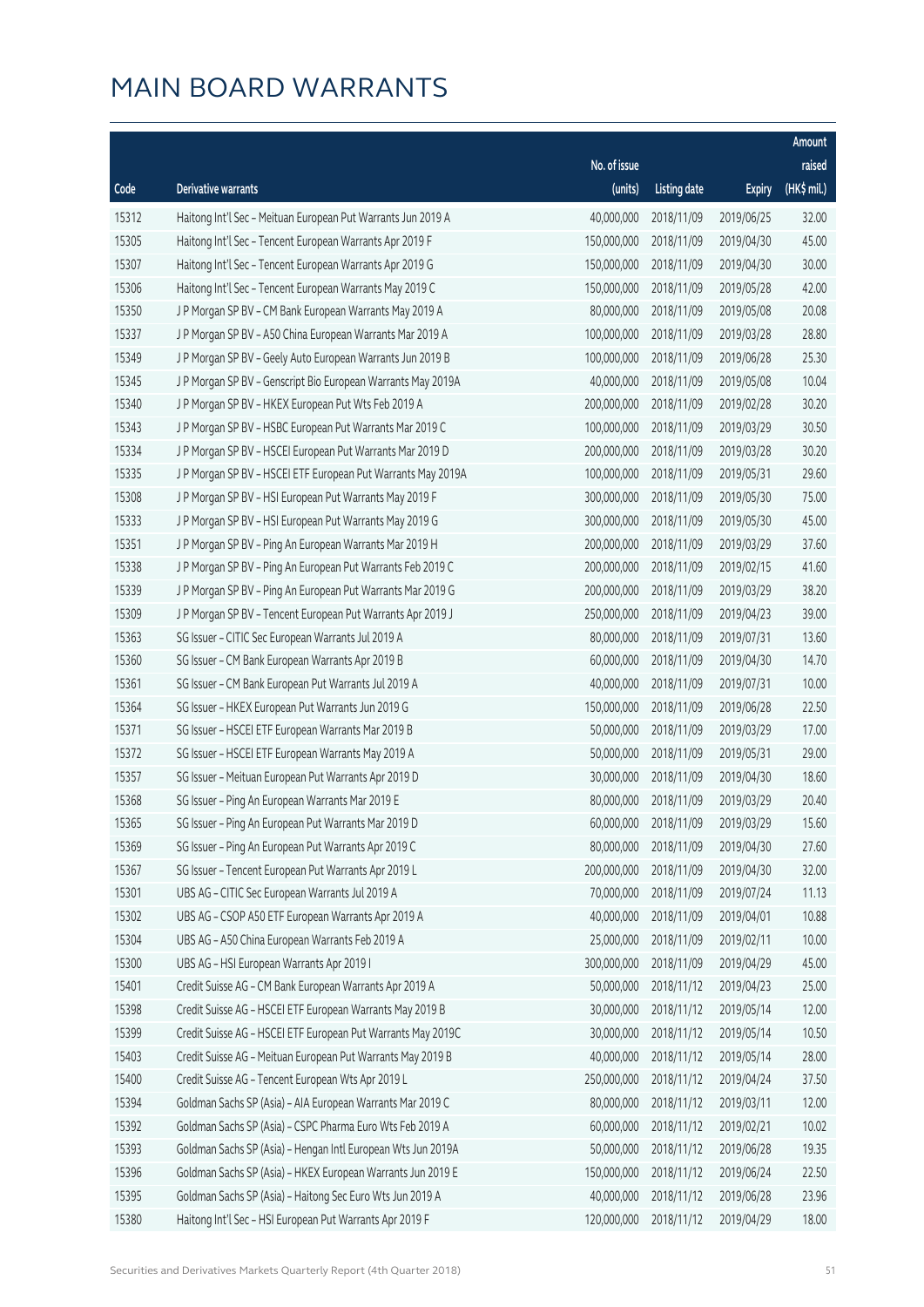|       |                                                              |              |                       |               | Amount      |
|-------|--------------------------------------------------------------|--------------|-----------------------|---------------|-------------|
|       |                                                              | No. of issue |                       |               | raised      |
| Code  | <b>Derivative warrants</b>                                   | (units)      | <b>Listing date</b>   | <b>Expiry</b> | (HK\$ mil.) |
| 15376 | Haitong Int'l Sec - Tencent European Put Warrants Apr 2019 H | 150,000,000  | 2018/11/12            | 2019/04/15    | 24.00       |
| 15377 | Haitong Int'l Sec - Tencent European Put Warrants Apr 2019 I | 150,000,000  | 2018/11/12            | 2019/04/30    | 33.00       |
| 15378 | J P Morgan SP BV - HSCEI ETF European Warrants May 2019 B    | 100,000,000  | 2018/11/12            | 2019/05/31    | 29.10       |
| 15379 | J P Morgan SP BV - Tencent European Put Warrants Apr 2019 K  | 250,000,000  | 2018/11/12            | 2019/04/10    | 39.25       |
| 15374 | Macquarie Bank Ltd. - Wynn Macau European Wts Jun 2019 A     | 30,000,000   | 2018/11/12            | 2019/06/18    | 10.35       |
| 15385 | SG Issuer - CGS European Warrants May 2019 A                 | 22,000,000   | 2018/11/12            | 2019/05/31    | 10.34       |
| 15382 | SG Issuer - HSCEI European Warrants Dec 2019 A               | 150,000,000  | 2018/11/12            | 2019/12/30    | 37.50       |
| 15381 | SG Issuer - HSI European Warrants Dec 2019 A                 | 300,000,000  | 2018/11/12            | 2019/12/30    | 75.00       |
| 15386 | SG Issuer - Haitong Sec European Warrants May 2019 A         | 15,000,000   | 2018/11/12            | 2019/05/31    | 11.25       |
| 15390 | SG Issuer - Jiangxi Copper European Warrants May 2019 A      | 10,000,000   | 2018/11/12            | 2019/05/31    | 10.40       |
| 15391 | SG Issuer - SUNAC European Warrants Apr 2019 B               | 40,000,000   | 2018/11/12            | 2019/04/30    | 12.60       |
| 15417 | BOCI Asia Ltd. - CC Bank European Warrants Jul 2019 A        | 70,000,000   | 2018/11/13            | 2019/07/24    | 10.78       |
| 15420 | BOCI Asia Ltd. - China Mobile European Warrants Apr 2019 B   | 60,000,000   | 2018/11/13            | 2019/04/25    | 12.06       |
| 15418 | BOCI Asia Ltd. - Geely Auto European Warrants Mar 2019 C     | 100,000,000  | 2018/11/13            | 2019/03/26    | 15.90       |
| 15416 | BOCI Asia Ltd. - HSCEI European Put Warrants Mar 2019 D      | 100,000,000  | 2018/11/13            | 2019/03/28    | 15.10       |
| 15421 | BOCI Asia Ltd. - Ping An European Warrants Mar 2019 E        | 80,000,000   | 2018/11/13            | 2019/03/22    | 24.88       |
| 15439 | BNP Paribas Issuance B.V. - PetroChina Euro Wts May 2019 A   | 40,000,000   | 2018/11/13            | 2019/05/02    | 18.80       |
| 15440 | BNP Paribas Issuance B.V. - Ping An Eur Put Wts May 2019 D   | 60,000,000   | 2018/11/13            | 2019/05/02    | 10.20       |
| 15442 | BNP Paribas Issuance B.V. - Sunny Optical Eu Wt Nov 2019 A   | 100,000,000  | 2018/11/13            | 2019/11/04    | 19.00       |
| 15443 | BNP Paribas Issuance B.V. - Xiaomi European Warrants Jul 19A | 80,000,000   | 2018/11/13            | 2019/07/02    | 12.00       |
| 15462 | Credit Suisse AG - BOC HK European Put Warrants May 2019 B   | 40,000,000   | 2018/11/13            | 2019/05/31    | 10.00       |
| 15459 | Bank of East Asia - Ping An European Put Warrants Jun 2019 A | 40,000,000   | 2018/11/13            | 2019/06/28    | 20.00       |
| 15457 | Bank of East Asia - Xiaomi European Warrants Jul 2019 A      | 40,000,000   | 2018/11/13            | 2019/07/04    | 10.00       |
| 15458 | Bank of East Asia - Xiaomi European Warrants Jul 2019 B      | 40,000,000   | 2018/11/13            | 2019/07/04    | 12.64       |
| 15461 | Bank of East Asia - Yanzhou Coal European Wts Nov 2019 A     | 65,000,000   | 2018/11/13            | 2019/11/28    | 10.21       |
| 15460 | Bank of East Asia - Zhaojin Mining European Wts Oct 2019 A   | 40,000,000   | 2018/11/13            | 2019/10/11    | 10.00       |
| 15451 | Goldman Sachs SP (Asia) - Geely Auto European Wts Feb 2019 D |              | 80,000,000 2018/11/13 | 2019/02/21    | 12.00       |
| 15454 | Goldman Sachs SP (Asia) - Ping An Euro Put Wts Mar 2019 H    | 60,000,000   | 2018/11/13            | 2019/03/18    | 13.50       |
| 15450 | Goldman Sachs SP (Asia) - Tencent European Wt Feb 2019 Q     | 150,000,000  | 2018/11/13            | 2019/02/19    | 22.50       |
| 15449 | Goldman Sachs SP (Asia) - Tencent European Wt Mar 2019 Q     | 150,000,000  | 2018/11/13            | 2019/03/22    | 22.50       |
| 15456 | Goldman Sachs SP (Asia) - ZA Onine European Wts Apr 2019 B   | 50,000,000   | 2018/11/13            | 2019/04/02    | 11.35       |
| 15412 | HK Bank - CITIC Sec European Warrants Jul 2019 A             | 80,000,000   | 2018/11/13            | 2019/07/29    | 12.00       |
| 15414 | HK Bank - Genscript Bio European Warrants Jul 2019 A         | 80,000,000   | 2018/11/13            | 2019/07/31    | 20.00       |
| 15435 | Haitong Int'l Sec - CC Bank European Warrants May 2019 A     | 60,000,000   | 2018/11/13            | 2019/05/22    | 34.80       |
| 15436 | Haitong Int'l Sec - CC Bank European Put Warrants May 2019 B | 60,000,000   | 2018/11/13            | 2019/05/29    | 15.60       |
| 15438 | Haitong Int'l Sec - CGS European Warrants May 2019 A         | 25,000,000   | 2018/11/13            | 2019/05/30    | 11.25       |
| 15432 | Haitong Int'l Sec - HSBC European Warrants Jun 2019 A        | 60,000,000   | 2018/11/13            | 2019/06/03    | 18.60       |
| 15433 | Haitong Int'l Sec - HSBC European Put Warrants Jun 2019 B    | 60,000,000   | 2018/11/13            | 2019/06/26    | 22.20       |
| 15431 | Haitong Int'l Sec - Ping An European Warrants May 2019 D     | 60,000,000   | 2018/11/13            | 2019/05/28    | 49.20       |
| 15444 | J P Morgan SP BV - Angang Steel European Warrants Mar 2019 A | 40,000,000   | 2018/11/13            | 2019/03/22    | 13.48       |
| 15445 | J P Morgan SP BV - SPDR Gold Trust European Wts May 2019 A   | 40,000,000   | 2018/11/13            | 2019/05/31    | 10.24       |
| 15446 | J P Morgan SP BV - SPDR Gold Trust Euro Put Wts May 2019 B   | 40,000,000   | 2018/11/13            | 2019/05/31    | 11.64       |
| 15428 | Macquarie Bank Ltd. - AAC Tech European Wts Aug 2021 A       | 40,000,000   | 2018/11/13            | 2021/08/03    | 10.08       |
| 15426 | Macquarie Bank Ltd. - CC Bank European Warrants Jun 2019 A   | 22,000,000   | 2018/11/13            | 2019/06/04    | 10.27       |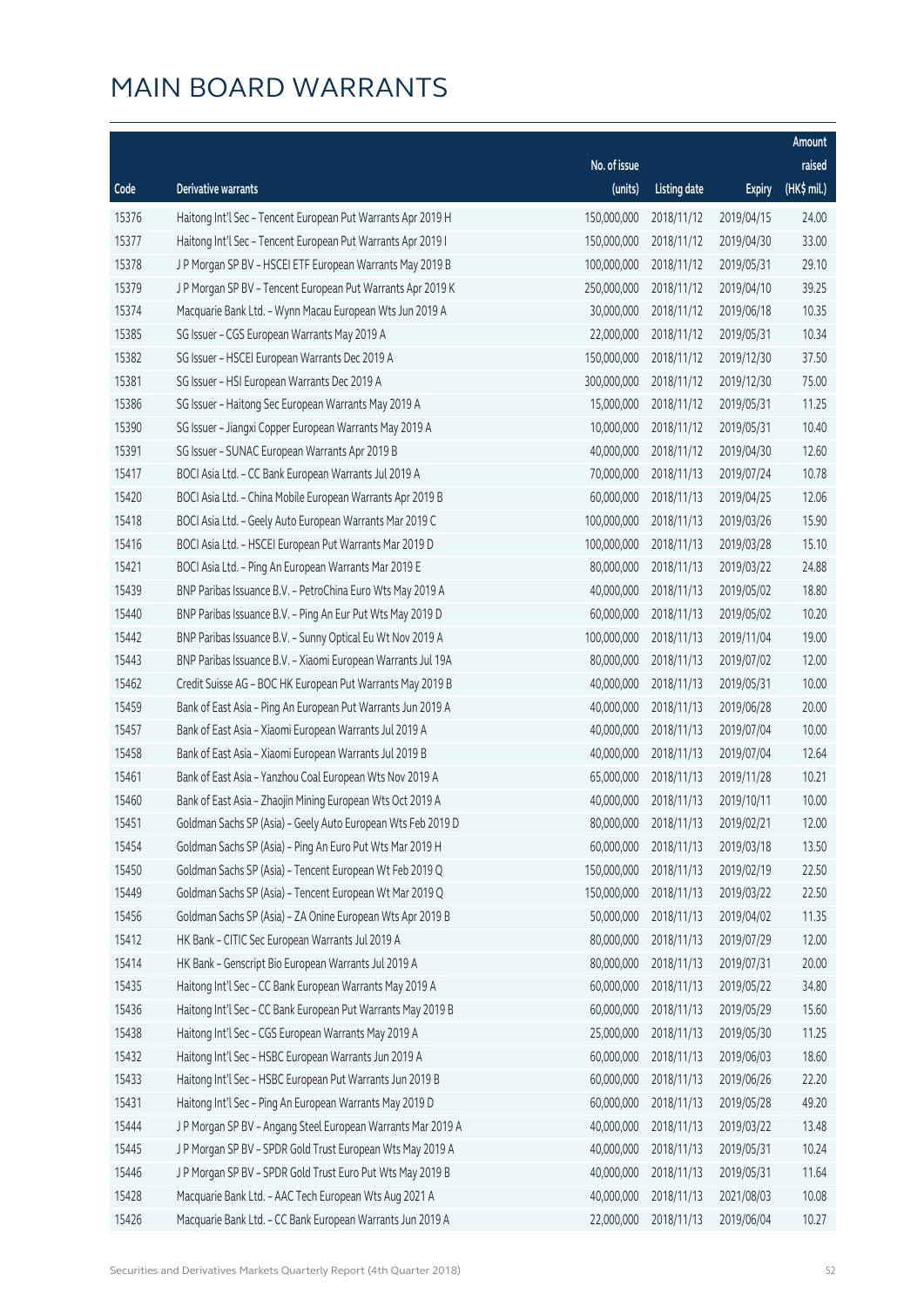|       |                                                              |              |                        |               | Amount      |
|-------|--------------------------------------------------------------|--------------|------------------------|---------------|-------------|
|       |                                                              | No. of issue |                        |               | raised      |
| Code  | Derivative warrants                                          | (units)      | <b>Listing date</b>    | <b>Expiry</b> | (HK\$ mil.) |
| 15429 | Macquarie Bank Ltd. - CSPC Pharma European Wts Aug 2019 A    | 40,000,000   | 2018/11/13             | 2019/08/02    | 10.16       |
| 15425 | Macquarie Bank Ltd. - Ping An European Warrants Jun 2019 C   | 20,000,000   | 2018/11/13             | 2019/06/04    | 10.04       |
| 15409 | SG Issuer - HSI European Put Warrants May 2019 E             | 300,000,000  | 2018/11/13             | 2019/05/30    | 45.00       |
| 15411 | SG Issuer - Tencent European Put Warrants Apr 2019 M         | 200,000,000  | 2018/11/13             | 2019/04/30    | 30.00       |
| 15424 | UBS AG - AIA European Warrants Apr 2019 C                    | 100,000,000  | 2018/11/13             | 2019/04/25    | 33.30       |
| 15423 | UBS AG - HSCEI ETF European Put Warrants May 2019 B          | 40,000,000   | 2018/11/13             | 2019/05/14    | 11.08       |
| 15422 | UBS AG - Tracker Fund European Put Warrants Oct 2019 A       | 70,000,000   | 2018/11/13             | 2019/10/23    | 12.67       |
| 15404 | Bank Vontobel - AIA European Put Warrants May 2019 B         | 40,000,000   | 2018/11/13             | 2019/05/20    | 18.40       |
| 15408 | Bank Vontobel - CM Bank European Warrants Jun 2019 A         | 50,000,000   | 2018/11/13             | 2019/06/25    | 10.00       |
| 15407 | Bank Vontobel - CSPC Pharma European Warrants Jun 2019 A     | 70,000,000   | 2018/11/13             | 2019/06/21    | 10.50       |
| 15406 | Bank Vontobel - Greatwall Motor European Warrants Jul 2019 A | 17,000,000   | 2018/11/13             | 2019/07/29    | 10.20       |
| 15405 | Bank Vontobel - SUNAC European Warrants May 2019 B           | 40,000,000   | 2018/11/13             | 2019/05/28    | 10.00       |
| 15477 | Credit Suisse AG - CGS European Warrants May 2019 A          | 30,000,000   | 2018/11/14             | 2019/05/14    | 10.20       |
| 15475 | Credit Suisse AG - CSPC Pharma European Warrants Mar 2019 B  | 60,000,000   | 2018/11/14             | 2019/03/29    | 10.02       |
| 15479 | Credit Suisse AG - Geely Auto European Warrants Apr 2019 C   | 80,000,000   | 2018/11/14             | 2019/04/17    | 13.60       |
| 15478 | Credit Suisse AG - Ping An European Warrants May 2019 A      | 150,000,000  | 2018/11/14             | 2019/05/14    | 60.00       |
| 15485 | Goldman Sachs SP (Asia) - AAC Tech Euro Wts Dec 2019 A       | 100,000,000  | 2018/11/14             | 2019/12/16    | 15.00       |
| 15484 | Goldman Sachs SP (Asia) - BYD Company Euro Wts Feb 2019 C    | 150,000,000  | 2018/11/14             | 2019/02/21    | 61.20       |
| 15486 | Goldman Sachs SP (Asia) - Ping An European Wts Mar 2019 I    | 80,000,000   | 2018/11/14             | 2019/03/25    | 37.84       |
| 15488 | Goldman Sachs SP (Asia) - Ping An European Wts Mar 2019 J    | 80,000,000   | 2018/11/14             | 2019/03/26    | 16.00       |
| 15489 | Goldman Sachs SP (Asia) - Ping An European Wts Mar 2019 K    | 80,000,000   | 2018/11/14             | 2019/03/22    | 30.88       |
| 15468 | HK Bank - CSPC Pharma European Warrants Jun 2019 A           | 100,000,000  | 2018/11/14             | 2019/06/28    | 25.00       |
| 15469 | HK Bank - PICC P&C European Warrants Dec 2020 A              | 100,000,000  | 2018/11/14             | 2020/12/22    | 15.00       |
| 15482 | J P Morgan SP BV - BYD Company European Warrants Mar 2019 A  | 50,000,000   | 2018/11/14             | 2019/03/01    | 11.35       |
| 15483 | J P Morgan SP BV - Minsheng Bank European Wts Jul 2019 A     | 50,000,000   | 2018/11/14             | 2019/07/31    | 13.10       |
| 15481 | J P Morgan SP BV - HKEX European Warrants Feb 2019 B         | 40,000,000   | 2018/11/14             | 2019/02/28    | 12.28       |
| 15480 | J P Morgan SP BV - Tencent European Put Warrants May 2019 F  |              | 250,000,000 2018/11/14 | 2019/05/31    | 37.50       |
| 15470 | Macquarie Bank Ltd. - Geely Auto European Wts Jun 2019 A     | 40,000,000   | 2018/11/14             | 2019/06/04    | 10.00       |
| 15471 | Macquarie Bank Ltd. - Haier Elec European Wts Dec 2019 A     | 21,500,000   | 2018/11/14             | 2019/12/17    | 10.13       |
| 15473 | Macquarie Bank Ltd. - Meitu European Warrants Jun 2019 A     | 10,500,000   | 2018/11/14             | 2019/06/18    | 10.25       |
| 15472 | Macquarie Bank Ltd. - NCI European Warrants Jun 2019 A       | 27,000,000   | 2018/11/14             | 2019/06/04    | 10.29       |
| 15490 | SG Issuer - Bank of China European Warrants Jul 2019 A       | 60,000,000   | 2018/11/14             | 2019/07/31    | 10.20       |
| 15493 | SG Issuer - BOCom European Warrants May 2019 A               | 20,000,000   | 2018/11/14             | 2019/05/31    | 10.00       |
| 15494 | SG Issuer - CC Bank European Warrants Mar 2019 B             | 60,000,000   | 2018/11/14             | 2019/03/29    | 11.10       |
| 15495 | SG Issuer - Minsheng Bank European Warrants May 2019 A       | 25,000,000   | 2018/11/14             | 2019/05/31    | 10.00       |
| 15497 | SG Issuer - Tencent European Warrants Apr 2019 N             | 200,000,000  | 2018/11/14             | 2019/04/30    | 30.00       |
| 15500 | SG Issuer - Tencent European Put Warrants May 2019 E         | 200,000,000  | 2018/11/14             | 2019/05/31    | 30.00       |
| 15496 | SG Issuer - China Vanke European Warrants May 2019 A         | 40,000,000   | 2018/11/14             | 2019/05/31    | 11.20       |
| 15463 | Bank Vontobel - AAC Tech European Warrants May 2019 A        | 20,000,000   | 2018/11/14             | 2019/05/29    | 13.20       |
| 15464 | Bank Vontobel - BYD Company European Warrants May 2019 A     | 30,000,000   | 2018/11/14             | 2019/05/28    | 10.50       |
| 15465 | Bank Vontobel - Galaxy Ent European Put Warrants Jun 2019 A  | 40,000,000   | 2018/11/14             | 2019/06/14    | 15.60       |
| 15466 | Bank Vontobel - Ping An European Put Warrants Apr 2019 C     | 30,000,000   | 2018/11/14             | 2019/04/08    | 10.20       |
| 15467 | Bank Vontobel - Ping An European Put Warrants May 2019 A     | 30,000,000   | 2018/11/14             | 2019/05/20    | 18.00       |
| 15553 | Credit Suisse AG - Ch Molybdenum European Wts May 2019 A     | 30,000,000   | 2018/11/15             | 2019/05/14    | 12.60       |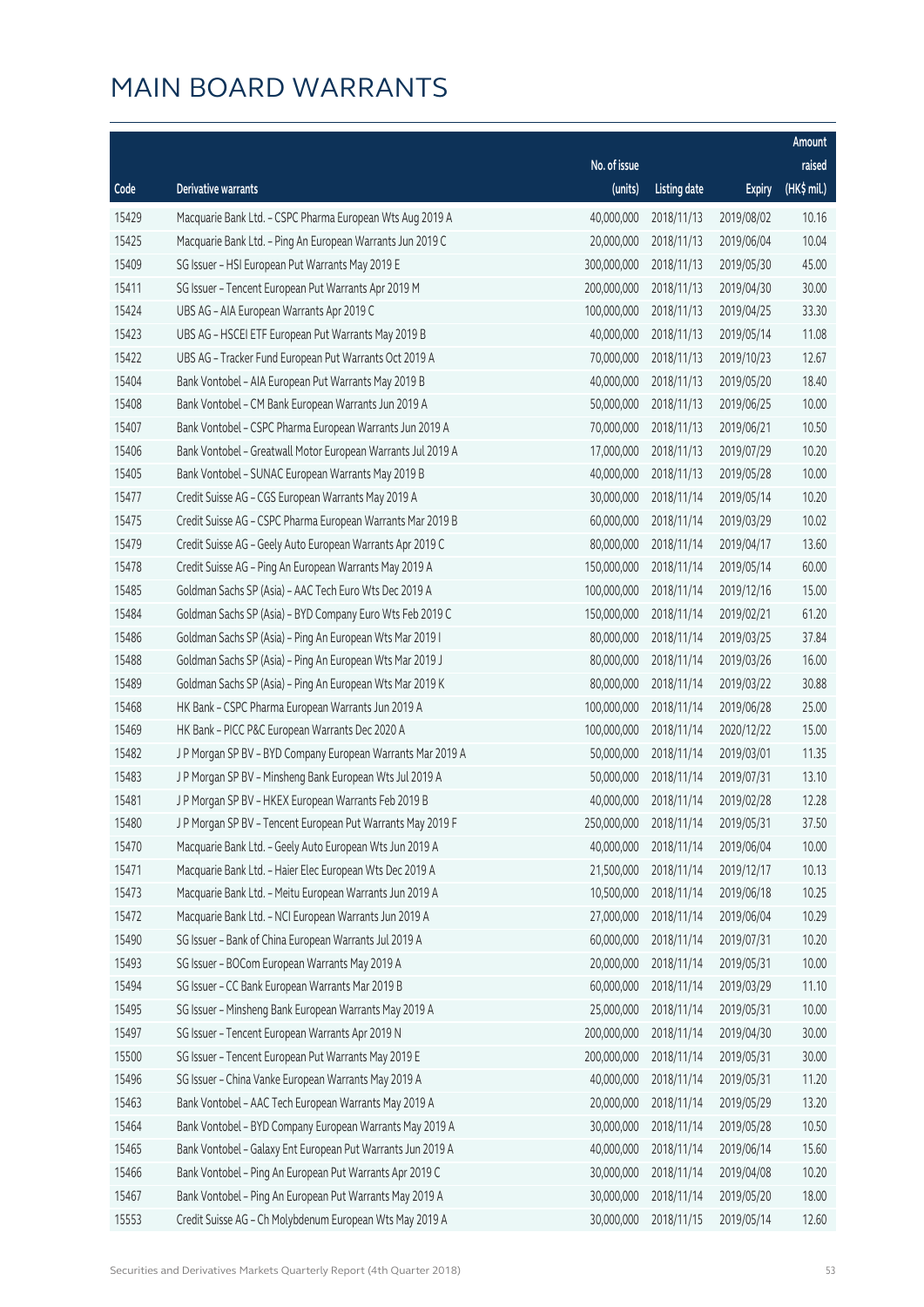|       |                                                              |              |                       |               | Amount      |
|-------|--------------------------------------------------------------|--------------|-----------------------|---------------|-------------|
|       |                                                              | No. of issue |                       |               | raised      |
| Code  | Derivative warrants                                          | (units)      | <b>Listing date</b>   | <b>Expiry</b> | (HK\$ mil.) |
| 15552 | Credit Suisse AG - Jiangxi Copper European Wts May 2020 A    | 80,000,000   | 2018/11/15            | 2020/05/29    | 20.00       |
| 15550 | Credit Suisse AG - Kingdee Int'l European Warrants Jun 2019A | 70,000,000   | 2018/11/15            | 2019/06/11    | 10.50       |
| 15551 | Credit Suisse AG - Nexteer European Warrants Jun 2019 A      | 60,000,000   | 2018/11/15            | 2019/06/24    | 10.20       |
| 15546 | Credit Suisse AG - SMIC European Warrants Dec 2019 A         | 80,000,000   | 2018/11/15            | 2019/12/20    | 13.60       |
| 15554 | Credit Suisse AG - Xiaomi European Warrants Sep 2019 A       | 150,000,000  | 2018/11/15            | 2019/09/30    | 37.50       |
| 15535 | Goldman Sachs SP (Asia) - CC Bank Euro Put Wts Apr 2019 A    | 80,000,000   | 2018/11/15            | 2019/04/18    | 12.56       |
| 15532 | Goldman Sachs SP (Asia) - Ch Comm Cons Euro Wts Feb 2019 A   | 40,000,000   | 2018/11/15            | 2019/02/26    | 11.32       |
| 15536 | Goldman Sachs SP (Asia) - Ping An European Wts Mar 2019 L    | 80,000,000   | 2018/11/15            | 2019/03/25    | 40.48       |
| 15537 | Goldman Sachs SP (Asia) - Ping An Euro Put Wts Apr 2019 B    | 80,000,000   | 2018/11/15            | 2019/04/23    | 12.00       |
| 15534 | Goldman Sachs SP (Asia) - Wynn Macau European Wts Apr 2019 A | 50,000,000   | 2018/11/15            | 2019/04/03    | 10.00       |
| 15512 | HK Bank - AIA European Warrants Jun 2019 A                   | 50,000,000   | 2018/11/15            | 2019/06/05    | 12.50       |
| 15513 | HK Bank - AIA European Put Warrants May 2019 A               | 40,000,000   | 2018/11/15            | 2019/05/14    | 10.00       |
| 15509 | HK Bank - HKEX European Put Warrants Jun 2019 E              | 80,000,000   | 2018/11/15            | 2019/06/28    | 12.00       |
| 15514 | HK Bank - Ping An European Warrants Mar 2019 C               | 50,000,000   | 2018/11/15            | 2019/03/29    | 12.00       |
| 15508 | HK Bank - Tencent European Warrants Apr 2019 E               | 80,000,000   | 2018/11/15            | 2019/04/30    | 12.80       |
| 15510 | HK Bank - Tracker Fund European Warrants Jul 2019 A          | 100,000,000  | 2018/11/15            | 2019/07/31    | 15.00       |
| 15526 | Haitong Int'l Sec - Tencent European Warrants Jun 2019 E     | 150,000,000  | 2018/11/15            | 2019/06/27    | 37.50       |
| 15525 | Haitong Int'l Sec - Tencent European Put Warrants Jun 2019 D | 150,000,000  | 2018/11/15            | 2019/06/06    | 37.50       |
| 15524 | Haitong Int'l Sec - Tencent European Put Warrants Jul 2019 A | 150,000,000  | 2018/11/15            | 2019/07/30    | 37.50       |
| 15531 | J P Morgan SP BV - Bank of China European Wts Mar 2019 B     | 100,000,000  | 2018/11/15            | 2019/03/29    | 15.10       |
| 15530 | J P Morgan SP BV - CC Bank European Wts Mar 2019 B           | 100,000,000  | 2018/11/15            | 2019/03/01    | 15.00       |
| 15528 | J P Morgan SP BV - China Mobile European Wts Apr 2019 B      | 100,000,000  | 2018/11/15            | 2019/04/30    | 16.00       |
| 15555 | J P Morgan SP BV - CSPC Pharma European Warrants Jul 2019 A  | 60,000,000   | 2018/11/15            | 2019/07/31    | 15.00       |
| 15527 | J P Morgan SP BV - Tencent European Warrants Mar 2019 O      | 250,000,000  | 2018/11/15            | 2019/03/25    | 37.50       |
| 15518 | Macquarie Bank Ltd. - CGN Power European Warrants Jul 2019 A | 40,000,000   | 2018/11/15            | 2019/07/03    | 10.20       |
| 15520 | Macquarie Bank Ltd. - KB Laminates European Wts Mar 2020 A   | 40,000,000   | 2018/11/15            | 2020/03/17    | 10.16       |
| 15519 | Macquarie Bank Ltd. - Sinopharm European Warrants Jul 2019 A |              | 19,000,000 2018/11/15 | 2019/07/03    | 10.30       |
| 15516 | Macquarie Bank Ltd. - SUNAC European Put Warrants Jun 2019 A | 38,000,000   | 2018/11/15            | 2019/06/04    | 10.18       |
| 15515 | Macquarie Bank Ltd. - Tencent European Put Wts Jul 2019D     | 17,300,000   | 2018/11/15            | 2019/07/02    | 10.47       |
| 15517 | Macquarie Bank Ltd. - Want Want China European Wts Jul 2019A | 12,300,000   | 2018/11/15            | 2019/07/03    | 10.22       |
| 15538 | SG Issuer - AAC Tech European Warrants Dec 2019 A            | 100,000,000  | 2018/11/15            | 2019/12/31    | 15.00       |
| 15539 | SG Issuer - BOC HK European Warrants Apr 2019 A              | 70,000,000   | 2018/11/15            | 2019/04/30    | 10.50       |
| 15540 | SG Issuer - BYD Company European Warrants Jun 2019 B         | 15,000,000   | 2018/11/15            | 2019/06/28    | 10.05       |
| 10053 | SG Issuer - Nikkei 225 European Warrants Mar 2019 A          | 100,000,000  | 2018/11/15            | 2019/03/08    | 15.00       |
| 10057 | SG Issuer - Nikkei 225 European Warrants Jun 2019 A          | 100,000,000  | 2018/11/15            | 2019/06/14    | 25.00       |
| 10060 | SG Issuer - Nikkei 225 European Warrants Sep 2019 A          | 100,000,000  | 2018/11/15            | 2019/09/13    | 25.00       |
| 10055 | SG Issuer - Nikkei 225 European Put Warrants Mar 2019 B      | 100,000,000  | 2018/11/15            | 2019/03/08    | 15.00       |
| 10058 | SG Issuer - Nikkei 225 European Put Warrants Jun 2019 B      | 100,000,000  | 2018/11/15            | 2019/06/14    | 25.00       |
| 10061 | SG Issuer - Nikkei 225 European Put Warrants Sep 2019 B      | 100,000,000  | 2018/11/15            | 2019/09/13    | 25.00       |
| 15542 | SG Issuer - Sunny Optical European Warrants Oct 2019 A       | 100,000,000  | 2018/11/15            | 2019/10/31    | 17.00       |
| 15543 | SG Issuer - Xiaomi European Warrants Dec 2019 A              | 150,000,000  | 2018/11/15            | 2019/12/31    | 37.50       |
| 15545 | SG Issuer - Yanzhou Coal Eu Wt Sep 2019 B                    | 100,000,000  | 2018/11/15            | 2019/09/30    | 15.00       |
| 15522 | UBS AG - Ping An European Put Warrants Apr 2019 B            | 100,000,000  | 2018/11/15            | 2019/04/01    | 16.60       |
| 15523 | UBS AG - Tencent European Put Warrants Apr 2019 H            | 300,000,000  | 2018/11/15            | 2019/04/16    | 46.20       |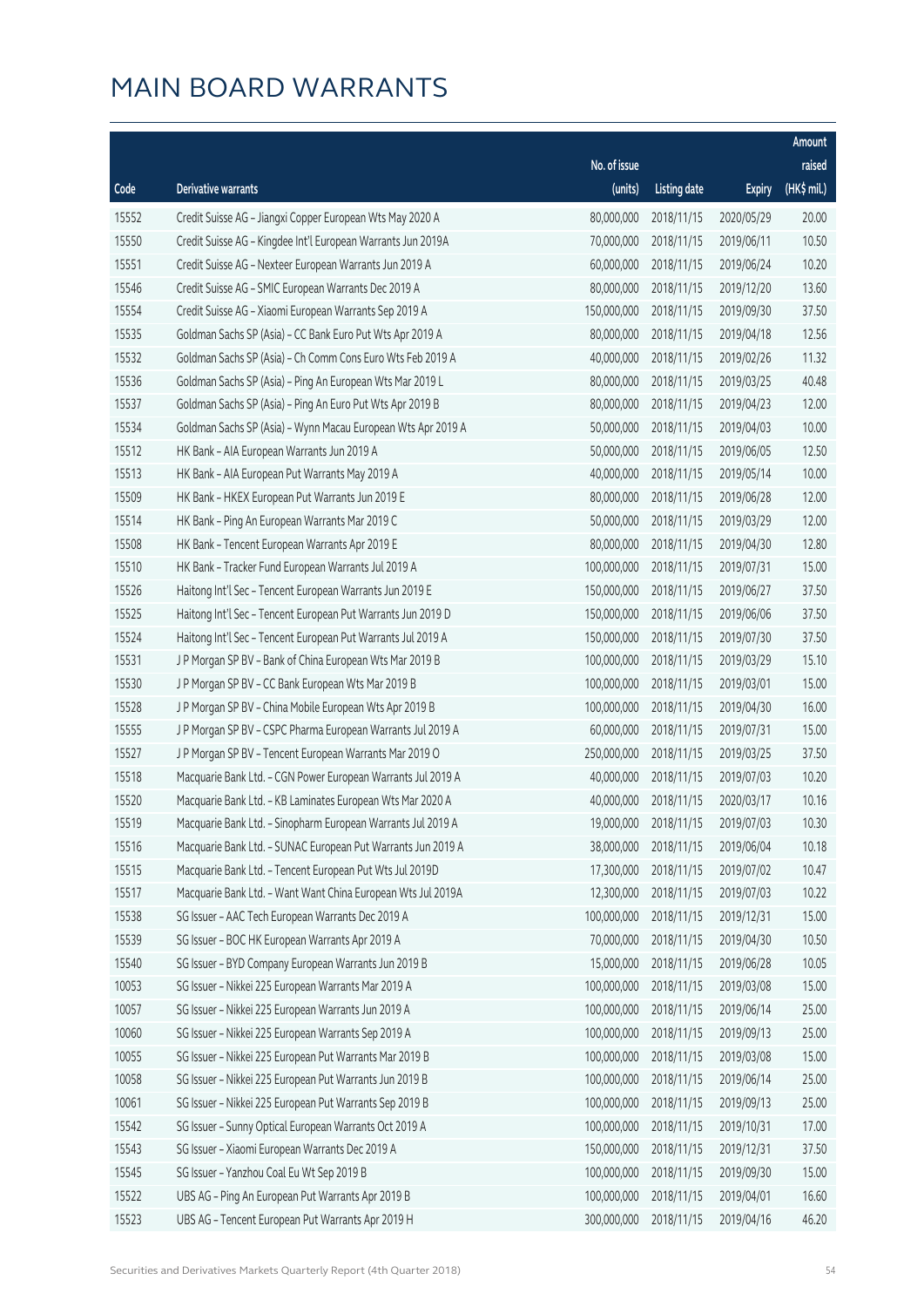|       |                                                              |              |                       |               | Amount      |
|-------|--------------------------------------------------------------|--------------|-----------------------|---------------|-------------|
|       |                                                              | No. of issue |                       |               | raised      |
| Code  | Derivative warrants                                          | (units)      | <b>Listing date</b>   | <b>Expiry</b> | (HK\$ mil.) |
| 15521 | UBS AG - Wynn Macau European Warrants Jun 2019 A             | 60,000,000   | 2018/11/15            | 2019/06/17    | 17.40       |
| 15502 | Bank Vontobel - AIA European Warrants May 2019 C             | 40,000,000   | 2018/11/15            | 2019/05/15    | 10.80       |
| 15505 | Bank Vontobel - Bank of China European Warrants Mar 2019 A   | 70,000,000   | 2018/11/15            | 2019/03/28    | 10.50       |
| 15503 | Bank Vontobel - CNOOC European Warrants Mar 2019 A           | 30,000,000   | 2018/11/15            | 2019/03/29    | 10.50       |
| 15507 | Bank Vontobel - Galaxy Ent European Warrants Apr 2019 B      | 50,000,000   | 2018/11/15            | 2019/04/30    | 10.00       |
| 15504 | Bank Vontobel - HKEX European Warrants Apr 2019 A            | 80,000,000   | 2018/11/15            | 2019/04/01    | 12.00       |
| 15501 | Bank Vontobel - Lenovo European Warrants Mar 2019 B          | 40,000,000   | 2018/11/15            | 2019/03/27    | 10.40       |
| 15506 | Bank Vontobel - Tencent European Warrants Jun 2019 C         | 100,000,000  | 2018/11/15            | 2019/06/21    | 15.00       |
| 15568 | Credit Suisse AG - AAC Tech European Warrants May 2019 A     | 20,000,000   | 2018/11/16            | 2019/05/15    | 15.00       |
| 15560 | Credit Suisse AG - Ch Comm Cons European Warrants May 2019 A | 25,000,000   | 2018/11/16            | 2019/05/15    | 12.50       |
| 15567 | Credit Suisse AG - CICC European Warrants May 2019 A         | 50,000,000   | 2018/11/16            | 2019/05/15    | 12.50       |
| 15562 | Credit Suisse AG - Minsheng Bank European Wts May 2019 A     | 30,000,000   | 2018/11/16            | 2019/05/15    | 10.80       |
| 15559 | Credit Suisse AG - China Mer Port European Warrants Jul 19 A | 50,000,000   | 2018/11/16            | 2019/07/31    | 12.50       |
| 15558 | Credit Suisse AG - China Shenhua European Wts Jul 2019 A     | 70,000,000   | 2018/11/16            | 2019/07/31    | 17.50       |
| 15561 | Credit Suisse AG - Lee & Man Paper European Warrants Dec 19A | 60,000,000   | 2018/11/16            | 2019/12/16    | 10.80       |
| 15570 | Goldman Sachs SP (Asia) - CKA European Warrants Feb 2019 A   | 70,000,000   | 2018/11/16            | 2019/02/21    | 10.50       |
| 15569 | Goldman Sachs SP (Asia) - China Mobile Euro Wts Feb 2019 C   | 80,000,000   | 2018/11/16            | 2019/02/25    | 14.24       |
| 15573 | Goldman Sachs SP (Asia) - Galaxy Ent European Wts Mar 2019 D | 80,000,000   | 2018/11/16            | 2019/03/11    | 12.00       |
| 15571 | Goldman Sachs SP (Asia) - Sands China Ltd Euro Wts Mar 2019C | 80,000,000   | 2018/11/16            | 2019/03/22    | 12.00       |
| 15572 | Goldman Sachs SP (Asia) - Tracker Fund European Wts Jun 19 A | 70,000,000   | 2018/11/16            | 2019/06/20    | 10.50       |
| 15557 | J P Morgan SP BV - SMIC European Wts Oct 2020 A              | 70,000,000   | 2018/11/16            | 2020/10/09    | 12.11       |
| 15575 | SG Issuer - HSI European Warrants Apr 2019 J                 | 300,000,000  | 2018/11/16            | 2019/04/29    | 46.50       |
| 15556 | Bank Vontobel - Meituan European Warrants Sep 2019 A         | 70,000,000   | 2018/11/16            | 2019/09/25    | 10.50       |
| 15601 | Credit Suisse AG - Genscript Bio European Warrants May 2019A | 30,000,000   | 2018/11/19            | 2019/05/20    | 10.20       |
| 15602 | Credit Suisse AG - Xiaomi European Warrants May 2019 A       | 150,000,000  | 2018/11/19            | 2019/05/31    | 24.75       |
| 15598 | Goldman Sachs SP (Asia) - Bank of China Euro Wts May 2019 A  | 80,000,000   | 2018/11/19            | 2019/05/20    | 20.00       |
| 15596 | Goldman Sachs SP (Asia) - CC Bank European Wts Apr 2019 B    |              | 80,000,000 2018/11/19 | 2019/04/24    | 25.12       |
| 15594 | Goldman Sachs SP (Asia) - HKEX European Warrants Jun 2019 F  | 150,000,000  | 2018/11/19            | 2019/06/21    | 22.50       |
| 15600 | Goldman Sachs SP (Asia) - HSI European Warrants Apr 2019 E   | 150,000,000  | 2018/11/19            | 2019/04/29    | 22.50       |
| 15595 | Goldman Sachs SP (Asia) - Tencent European Wt Apr 2019 K     | 150,000,000  | 2018/11/19            | 2019/04/12    | 33.90       |
| 15580 | HK Bank - CM Bank European Warrants Jul 2019 A               | 50,000,000   | 2018/11/19            | 2019/07/31    | 12.50       |
| 15576 | HK Bank - Tencent European Put Warrants May 2019 D           | 100,000,000  | 2018/11/19            | 2019/05/31    | 15.00       |
| 15578 | HK Bank - Tencent European Put Warrants May 2019 E           | 100,000,000  | 2018/11/19            | 2019/05/31    | 15.00       |
| 15587 | Haitong Int'l Sec - Minsheng Bank European Warrants May 19 C | 35,000,000   | 2018/11/19            | 2019/05/31    | 10.15       |
| 15588 | J P Morgan SP BV - CICC European Warrants Jun 2019 A         | 50,000,000   | 2018/11/19            | 2019/06/28    | 12.60       |
| 15585 | Macquarie Bank Ltd. - Ping An European Put Wts Jul 2019 A    | 22,000,000   | 2018/11/19            | 2019/07/03    | 10.21       |
| 15603 | SG Issuer - Kunlun Energy European Warrants May 2019 A       | 13,000,000   | 2018/11/19            | 2019/05/31    | 10.01       |
| 15586 | UBS AG - Tencent European Warrants Apr 2019 I                | 300,000,000  | 2018/11/19            | 2019/04/08    | 45.00       |
| 15581 | Bank Vontobel - AAC Tech European Warrants May 2019 B        | 14,000,000   | 2018/11/19            | 2019/05/20    | 10.09       |
| 15582 | Bank Vontobel - China Shenhua European Warrants Jul 2019 A   | 40,000,000   | 2018/11/19            | 2019/07/29    | 10.00       |
| 15614 | BOCI Asia Ltd. - AAC Tech European Warrants May 2019 A       | 20,000,000   | 2018/11/20            | 2019/05/20    | 14.16       |
| 15615 | BOCI Asia Ltd. - Sinopec Corp European Warrants Apr 2019 B   | 50,000,000   | 2018/11/20            | 2019/04/23    | 27.80       |
| 15616 | BOCI Asia Ltd. - HSBC European Warrants Apr 2019 D           | 80,000,000   | 2018/11/20            | 2019/04/29    | 12.32       |
| 15618 | BOCI Asia Ltd. - Tencent European Put Wts May 2019 E         | 200,000,000  | 2018/11/20            | 2019/05/30    | 31.40       |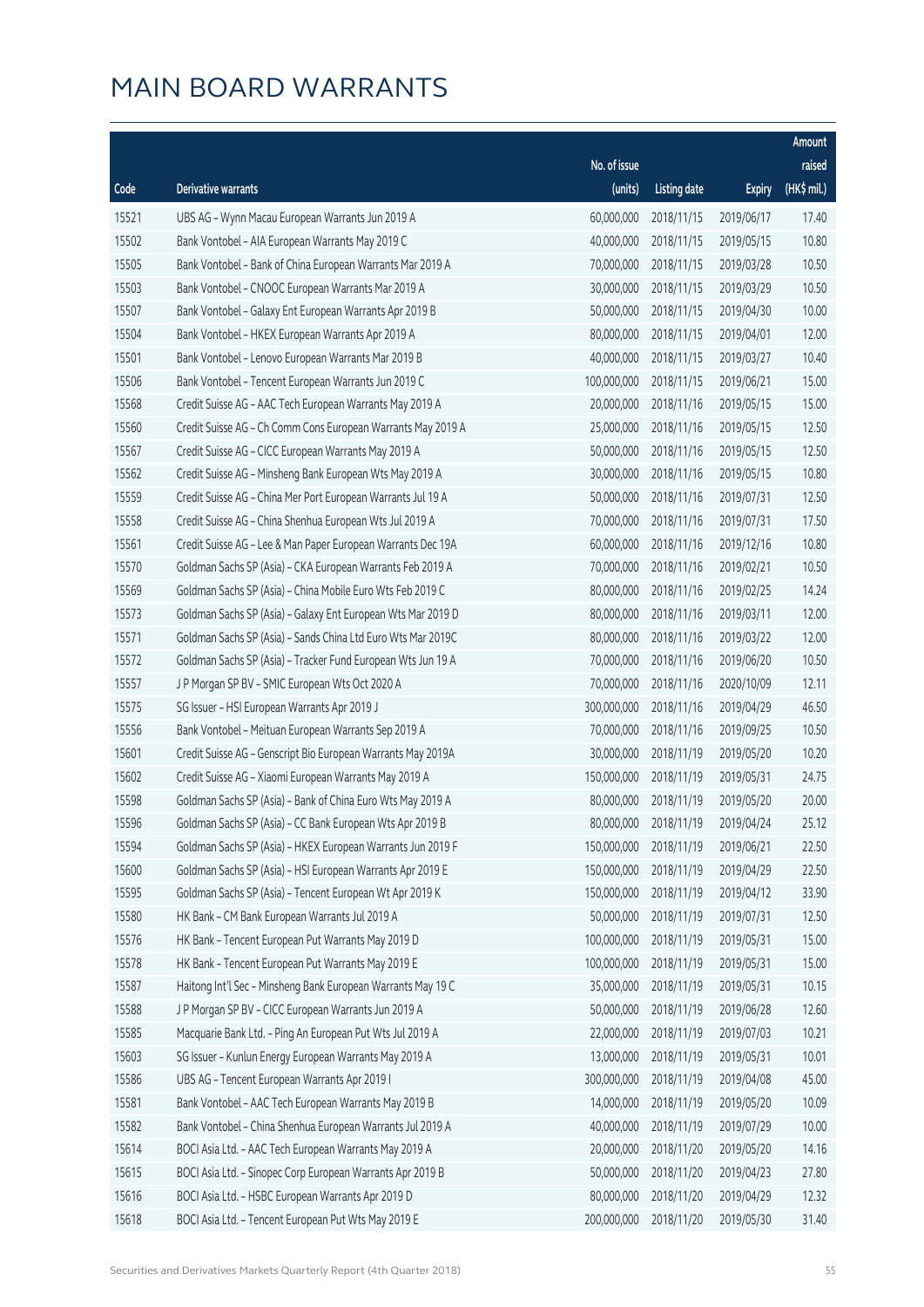|       |                                                              |              |                       |               | Amount      |
|-------|--------------------------------------------------------------|--------------|-----------------------|---------------|-------------|
|       |                                                              | No. of issue |                       |               | raised      |
| Code  | Derivative warrants                                          | (units)      | <b>Listing date</b>   | <b>Expiry</b> | (HK\$ mil.) |
| 15613 | BOCI Asia Ltd. - Xiaomi European Warrants Jun 2019 A         | 150,000,000  | 2018/11/20            | 2019/06/21    | 22.50       |
| 15605 | BNP Paribas Issuance B.V. - Bank of China Euro Wt Aug 2019 A | 70,000,000   | 2018/11/20            | 2019/08/02    | 12.60       |
| 15606 | BNP Paribas Issuance B.V. - Evergrande Euro Wts Jul 2019 A   | 50,000,000   | 2018/11/20            | 2019/07/03    | 12.50       |
| 15609 | BNP Paribas Issuance B.V. - Lenovo European Wts Jun 2019 A   | 40,000,000   | 2018/11/20            | 2019/06/04    | 10.80       |
| 15607 | BNP Paribas Issuance B.V. - Tencent European Wts Jun 2019 A  | 80,000,000   | 2018/11/20            | 2019/06/04    | 24.80       |
| 15608 | BNP Paribas Issuance B.V. - Tencent European Wts Oct 2019 C  | 80,000,000   | 2018/11/20            | 2019/10/03    | 23.20       |
| 15638 | Credit Suisse AG - Tencent European Wts May 2019 H           | 250,000,000  | 2018/11/20            | 2019/05/31    | 37.50       |
| 15632 | Goldman Sachs SP (Asia) - AAC Tech Euro Wts May 2019 A       | 40,000,000   | 2018/11/20            | 2019/05/20    | 17.84       |
| 15636 | Goldman Sachs SP (Asia) - CSOP A50 ETF Euro Wts Mar 2019 A   | 50,000,000   | 2018/11/20            | 2019/03/26    | 23.65       |
| 15637 | Goldman Sachs SP (Asia) - HSI European Put Wts Apr 2019 F    | 150,000,000  | 2018/11/20            | 2019/04/29    | 22.50       |
| 15634 | Goldman Sachs SP (Asia) - Ping An European Wts Mar 2019 M    | 80,000,000   | 2018/11/20            | 2019/03/22    | 17.12       |
| 15631 | Goldman Sachs SP (Asia) - Tencent European Wt May 2019 E     | 150,000,000  | 2018/11/20            | 2019/05/21    | 22.50       |
| 15624 | J P Morgan SP BV - AAC Tech European Warrants Apr 2019 B     | 25,000,000   | 2018/11/20            | 2019/04/30    | 11.13       |
| 15630 | J P Morgan SP BV - Country Garden European Wts Mar 2020 A    | 100,000,000  | 2018/11/20            | 2020/03/26    | 21.10       |
| 15623 | J P Morgan SP BV - R&F Ppt European Warrants May 2019 A      | 60,000,000   | 2018/11/20            | 2019/05/31    | 11.64       |
| 15628 | J P Morgan SP BV - Zijin Mining European Warrants Jul 2019 A | 40,000,000   | 2018/11/20            | 2019/07/12    | 10.04       |
| 15611 | Macquarie Bank Ltd. - AIA European Warrants Jul 2019 A       | 23,000,000   | 2018/11/20            | 2019/07/03    | 10.14       |
| 15619 | UBS AG - Tencent European Put Warrants Apr 2019 J            | 30,000,000   | 2018/11/20            | 2019/04/23    | 11.37       |
| 15621 | UBS AG - Tencent European Put Warrants Apr 2019 K            | 300,000,000  | 2018/11/20            | 2019/04/23    | 47.70       |
| 15620 | UBS AG - Tencent European Put Warrants May 2019 C            | 300,000,000  | 2018/11/20            | 2019/05/21    | 46.50       |
| 15672 | Credit Suisse AG - BAIC Motor European Warrants May 2019 B   | 20,000,000   | 2018/11/21            | 2019/05/20    | 11.60       |
| 15673 | Credit Suisse AG - Lenovo European Warrants May 2019 A       | 40,000,000   | 2018/11/21            | 2019/05/20    | 12.80       |
| 15667 | Goldman Sachs SP (Asia) - AIA European Warrants Apr 2019 A   | 80,000,000   | 2018/11/21            | 2019/04/12    | 34.40       |
| 15664 | Goldman Sachs SP (Asia) - China Unicom Euro Wts Apr 2019 A   | 60,000,000   | 2018/11/21            | 2019/04/23    | 20.40       |
| 15668 | Goldman Sachs SP (Asia) - A50 China European Wts Mar 2019 A  | 60,000,000   | 2018/11/21            | 2019/03/22    | 21.24       |
| 15670 | Goldman Sachs SP (Asia) - Meituan European Warrants Mar 19 B | 40,000,000   | 2018/11/21            | 2019/03/12    | 17.72       |
| 15665 | Goldman Sachs SP (Asia) - Ping An European Wts Apr 2019 C    |              | 80,000,000 2018/11/21 | 2019/04/29    | 58.24       |
| 15651 | HK Bank - AAC Tech European Warrants Jul 2021 A              | 100,000,000  | 2018/11/21            | 2021/07/27    | 15.00       |
| 15647 | HK Bank - HSCEI European Warrants Dec 2019 A                 | 180,000,000  | 2018/11/21            | 2019/12/30    | 27.00       |
| 15646 | HK Bank - HSI European Warrants Dec 2019 A                   | 200,000,000  | 2018/11/21            | 2019/12/30    | 30.00       |
| 15650 | HK Bank - Tencent European Warrants Jun 2019 B               | 100,000,000  | 2018/11/21            | 2019/06/25    | 15.00       |
| 15652 | Haitong Int'l Sec - CAM CSI300 European Warrants Sep 2019 A  | 80,000,000   | 2018/11/21            | 2019/09/30    | 20.00       |
| 15653 | Haitong Int'l Sec - PetroChina European Euro Put Wts Feb 19A | 55,000,000   | 2018/11/21            | 2019/02/28    | 14.85       |
| 15674 | Haitong Int'l Sec - Tencent European Put Warrants Jun 2019 F | 100,000,000  | 2018/11/21            | 2019/06/21    | 15.00       |
| 15654 | J P Morgan SP BV - CNOOC European Put Warrants Mar 2019 B    | 40,000,000   | 2018/11/21            | 2019/03/11    | 11.28       |
| 15656 | J P Morgan SP BV - PetroChina European Warrants Apr 2019 B   | 80,000,000   | 2018/11/21            | 2019/04/30    | 22.80       |
| 15644 | Macquarie Bank Ltd. - CICC European Warrants Dec 2019 A      | 35,000,000   | 2018/11/21            | 2019/12/17    | 10.22       |
| 15645 | Macquarie Bank Ltd. - Xinyi Solar European Warrants Dec 19 A | 15,500,000   | 2018/11/21            | 2019/12/17    | 10.17       |
| 15658 | SG Issuer - AAC Tech European Warrants May 2019 A            | 12,000,000   | 2018/11/21            | 2019/05/31    | 10.08       |
| 15659 | SG Issuer - CNOOC European Warrants May 2019 B               | 12,000,000   | 2018/11/21            | 2019/05/31    | 10.56       |
| 15661 | SG Issuer - CSPC Pharma European Warrants Jul 2019 A         | 50,000,000   | 2018/11/21            | 2019/07/31    | 10.00       |
| 15657 | SG Issuer - HSCEI European Warrants Jul 2019 A               | 150,000,000  | 2018/11/21            | 2019/07/30    | 22.50       |
| 15660 | SG Issuer - Zijin Mining European Warrants May 2019 A        | 30,000,000   | 2018/11/21            | 2019/05/31    | 10.20       |
| 15642 | Bank Vontobel - Agricultural Bank European Warrants Jul 19 A | 60,000,000   | 2018/11/21            | 2019/07/29    | 10.80       |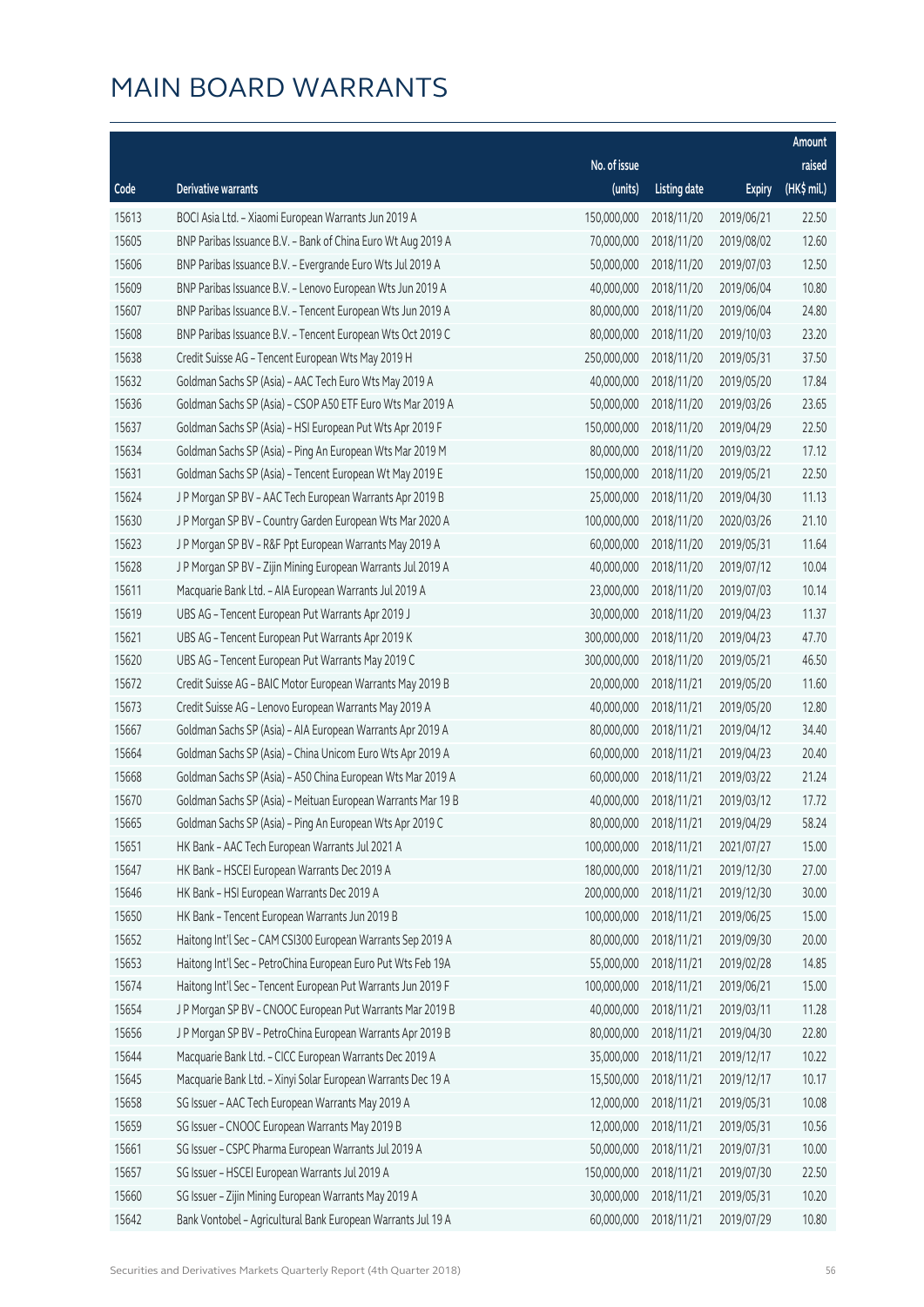|       |                                                              |              |                        |               | Amount      |
|-------|--------------------------------------------------------------|--------------|------------------------|---------------|-------------|
|       |                                                              | No. of issue |                        |               | raised      |
| Code  | Derivative warrants                                          | (units)      | <b>Listing date</b>    | <b>Expiry</b> | (HK\$ mil.) |
| 15643 | Bank Vontobel - Sinopec Corp European Warrants Jun 2019 A    | 40,000,000   | 2018/11/21             | 2019/06/28    | 12.00       |
| 15639 | Bank Vontobel - ICBC European Warrants Jul 2019 A            | 40,000,000   | 2018/11/21             | 2019/07/29    | 10.00       |
| 15711 | Credit Suisse AG - AIA European Warrants Mar 2019 D          | 70,000,000   | 2018/11/22             | 2019/03/29    | 23.45       |
| 15710 | Credit Suisse AG - China Telecom European Wts Mar 2019 A     | 70,000,000   | 2018/11/22             | 2019/03/29    | 10.50       |
| 15708 | Credit Suisse AG - PetroChina European Warrants May 2019 A   | 50,000,000   | 2018/11/22             | 2019/05/21    | 18.00       |
| 15712 | Credit Suisse AG - Tencent European Wts May 2019 J           | 250,000,000  | 2018/11/22             | 2019/05/28    | 37.50       |
| 15707 | Credit Suisse AG - Tencent Euro Put Wts May 2019 I           | 120,000,000  | 2018/11/22             | 2019/05/28    | 18.00       |
| 15699 | Goldman Sachs SP (Asia) - CC Bank European Wts Mar 2019 C    | 80,000,000   | 2018/11/22             | 2019/03/26    | 12.72       |
| 15701 | Goldman Sachs SP (Asia) - Galaxy Ent Euro Put Wts Mar 2019 E | 60,000,000   | 2018/11/22             | 2019/03/11    | 10.02       |
| 15702 | Goldman Sachs SP (Asia) - HKEX European Warrants Nov 2019 A  | 150,000,000  | 2018/11/22             | 2019/11/26    | 22.50       |
| 15705 | Goldman Sachs SP (Asia) - HSI European Put Wts Apr 2019 G    | 150,000,000  | 2018/11/22             | 2019/04/29    | 22.50       |
| 15703 | Goldman Sachs SP (Asia) - Tencent European Wt May 2019 F     | 150,000,000  | 2018/11/22             | 2019/05/24    | 33.75       |
| 15698 | J P Morgan SP BV - Evergrande European Put Warrants Jun 19 B | 50,000,000   | 2018/11/22             | 2019/06/06    | 12.50       |
| 15695 | Macquarie Bank Ltd. - Agricultural Bank Euro Wts Jul 2019 A  | 40,000,000   | 2018/11/22             | 2019/07/03    | 10.04       |
| 15688 | Macquarie Bank Ltd. - China Life European Wts Apr 2020 A     | 40,000,000   | 2018/11/22             | 2020/04/02    | 10.08       |
| 15690 | Macquarie Bank Ltd. - Sinopec Corp European Wts Jun 2019 B   | 33,000,000   | 2018/11/22             | 2019/06/04    | 10.07       |
| 15693 | Macquarie Bank Ltd. - HKEX European Warrants Jun 2019 C      | 10,000,000   | 2018/11/22             | 2019/06/04    | 10.29       |
| 15692 | Macquarie Bank Ltd. - HKEX European Put Warrants Oct 2019 B  | 19,000,000   | 2018/11/22             | 2019/10/03    | 10.17       |
| 15687 | Macquarie Bank Ltd. - HSBC European Warrants Jun 2019 B      | 19,500,000   | 2018/11/22             | 2019/06/04    | 10.20       |
| 15686 | Macquarie Bank Ltd. - HSBC European Warrants Apr 2020 A      | 40,000,000   | 2018/11/22             | 2020/04/02    | 10.08       |
| 15691 | Macquarie Bank Ltd. - ICBC European Warrants Jul 2019 A      | 40,000,000   | 2018/11/22             | 2019/07/03    | 10.04       |
| 15689 | Macquarie Bank Ltd. - PetroChina European Put Wts Jun 2019 A | 20,000,000   | 2018/11/22             | 2019/06/04    | 10.24       |
| 15717 | SG Issuer - China Life European Warrants May 2019 B          | 15,000,000   | 2018/11/22             | 2019/05/31    | 10.05       |
| 15718 | SG Issuer - ICBC European Warrants May 2019 A                | 60,000,000   | 2018/11/22             | 2019/05/31    | 15.00       |
| 15719 | SG Issuer - Ping An European Warrants May 2019 A             | 80,000,000   | 2018/11/22             | 2019/05/31    | 20.00       |
| 15721 | SG Issuer - Tencent European Warrants Apr 2019 O             | 200,000,000  | 2018/11/22             | 2019/04/30    | 36.00       |
| 15722 | SG Issuer - Tencent European Put Warrants May 2019 F         |              | 200,000,000 2018/11/22 | 2019/05/31    | 30.00       |
| 15684 | Bank Vontobel - CITIC Sec European Warrants Jul 2019 A       | 70,000,000   | 2018/11/22             | 2019/07/31    | 10.50       |
| 15678 | Bank Vontobel - CK Asset European Warrants Aug 2019 A        | 40,000,000   | 2018/11/22             | 2019/08/26    | 10.40       |
| 15682 | Bank Vontobel - JIANC European Warrants Jun 2019 A           | 15,000,000   | 2018/11/22             | 2019/06/05    | 12.60       |
| 15677 | Bank Vontobel - Kingsoft European Warrants Jun 2019 A        | 80,000,000   | 2018/11/22             | 2019/06/06    | 12.00       |
| 15732 | BNP Paribas Issuance B.V. - HSBC European Wts Jul 2019 E     | 70,000,000   | 2018/11/23             | 2019/07/03    | 11.20       |
| 15733 | BNP Paribas Issuance B.V. - Tencent European Wts Jun 2019 B  | 70,000,000   | 2018/11/23             | 2019/06/04    | 11.20       |
| 15730 | BNP Paribas Issuance B.V. - Tencent European Wts Jul 2019 L  | 80,000,000   | 2018/11/23             | 2019/07/03    | 15.20       |
| 15731 | BNP Paribas Issuance B.V. - Tencent European Wts Oct 2019 D  | 80,000,000   | 2018/11/23             | 2019/10/03    | 22.40       |
| 15748 | Credit Suisse AG - China East Air European Wts Apr 2019 A    | 25,000,000   | 2018/11/23             | 2019/04/25    | 11.25       |
| 15753 | Credit Suisse AG - CK Asset European Warrants Jun 2019 A     | 50,000,000   | 2018/11/23             | 2019/06/10    | 12.50       |
| 15742 | Credit Suisse AG - CRRC European Warrants May 2019 A         | 30,000,000   | 2018/11/23             | 2019/05/22    | 15.90       |
| 15744 | Credit Suisse AG - COSCO Sh Hold European Warrants May 2019A | 40,000,000   | 2018/11/23             | 2019/05/22    | 10.00       |
| 15747 | Credit Suisse AG - Galaxy Ent European Put Wts Apr 2019 B    | 50,000,000   | 2018/11/23             | 2019/04/26    | 10.00       |
| 15743 | Credit Suisse AG - ICBC European Warrants Mar 2019 A         | 70,000,000   | 2018/11/23             | 2019/03/29    | 10.50       |
| 15751 | Credit Suisse AG - PICC European Warrants Mar 2019 B         | 35,000,000   | 2018/11/23             | 2019/03/01    | 10.15       |
| 15759 | Credit Suisse AG - ZTE European Warrants May 2019 A          | 40,000,000   | 2018/11/23             | 2019/05/22    | 15.20       |
| 15762 | Goldman Sachs SP (Asia) - China Life Euro Wts Oct 2019 A     | 150,000,000  | 2018/11/23             | 2019/10/18    | 22.50       |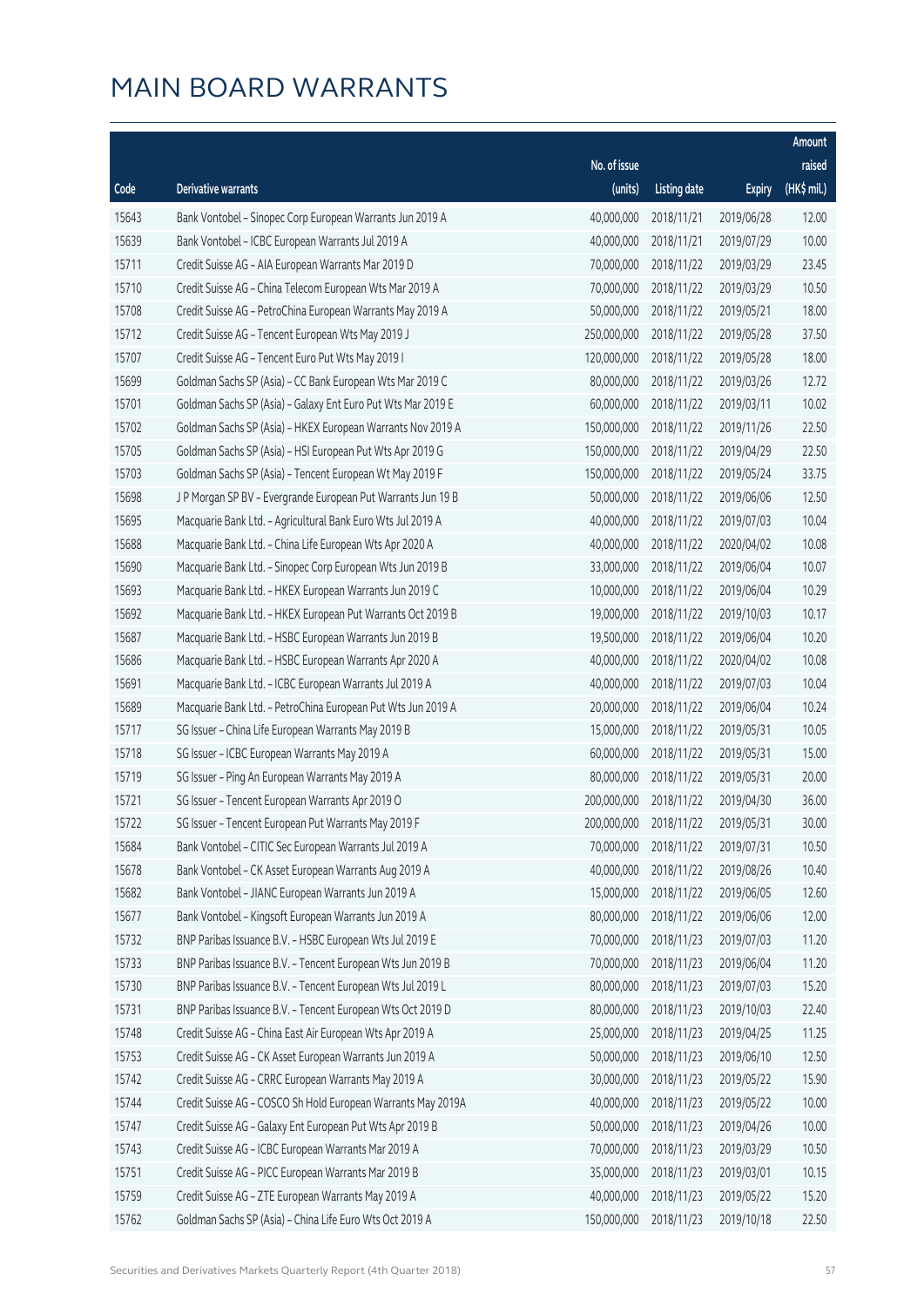|       |                                                              |                        |                     |               | Amount      |
|-------|--------------------------------------------------------------|------------------------|---------------------|---------------|-------------|
|       |                                                              | No. of issue           |                     |               | raised      |
| Code  | Derivative warrants                                          | (units)                | <b>Listing date</b> | <b>Expiry</b> | (HK\$ mil.) |
| 15763 | Goldman Sachs SP (Asia) - CNOOC European Warrants Apr 2019 A | 80,000,000             | 2018/11/23          | 2019/04/29    | 12.00       |
| 15760 | Goldman Sachs SP (Asia) - HSBC European Put Wts Mar 2019 I   | 80,000,000             | 2018/11/23          | 2019/03/25    | 23.92       |
| 15764 | Goldman Sachs SP (Asia) - HSI European Put Wts Mar 2019 I    | 150,000,000            | 2018/11/23          | 2019/03/28    | 22.50       |
| 15761 | Goldman Sachs SP (Asia) - Tencent European Wt Mar 2019 R     | 150,000,000            | 2018/11/23          | 2019/03/22    | 29.55       |
| 15727 | Haitong Int'l Sec - HSI European Warrants May 2019 D         | 150,000,000            | 2018/11/23          | 2019/05/30    | 37.50       |
| 15729 | Haitong Int'l Sec - HSI European Warrants May 2019 E         | 150,000,000            | 2018/11/23          | 2019/05/30    | 37.50       |
| 15728 | Haitong Int'l Sec - HSI European Warrants Jun 2019 A         | 150,000,000            | 2018/11/23          | 2019/06/27    | 37.50       |
| 15735 | Macquarie Bank Ltd. - CKH European Put Warrants Jul 2019 A   | 19,000,000             | 2018/11/23          | 2019/07/03    | 10.03       |
| 15734 | Macquarie Bank Ltd. - NCI European Put Warrants Jul 2019 A   | 29,000,000             | 2018/11/23          | 2019/07/03    | 10.03       |
| 15736 | UBS AG - Galaxy Ent European Put Warrants Apr 2019 C         | 70,000,000             | 2018/11/23          | 2019/04/25    | 27.16       |
| 15741 | UBS AG - Hang Seng Bank European Warrants Apr 2020 A         | 100,000,000            | 2018/11/23          | 2020/04/27    | 25.00       |
| 15726 | Bank Vontobel - BYD Company European Warrants Jun 2019 A     | 15,000,000             | 2018/11/23          | 2019/06/06    | 10.65       |
| 15725 | Bank Vontobel - Country Garden European Warrants Jun 2019 A  | 70,000,000             | 2018/11/23          | 2019/06/26    | 10.50       |
| 15723 | Bank Vontobel - Geely Auto European Warrants Jul 2019 A      | 70,000,000             | 2018/11/23          | 2019/07/08    | 10.50       |
| 15777 | BNP Paribas Issuance B.V. - HKEX European Wts Jan 2020 A     | 80,000,000             | 2018/11/26          | 2020/01/03    | 12.00       |
| 15780 | BNP Paribas Issuance B.V. - Ping An European Wt Jul 2019 B   | 40,000,000             | 2018/11/26          | 2019/07/03    | 10.40       |
| 15778 | BNP Paribas Issuance B.V. - Tencent European Wts Jan 2020 B  | 80,000,000             | 2018/11/26          | 2020/01/03    | 20.00       |
| 15792 | Credit Suisse AG - Chi Res Land European Warrants Feb 2019 A | 70,000,000             | 2018/11/26          | 2019/02/28    | 10.50       |
| 15788 | Credit Suisse AG - Sinopharm European Warrants May 2019 A    | 25,000,000             | 2018/11/26          | 2019/05/27    | 10.75       |
| 15789 | Credit Suisse AG - Sh Petrochem European Warrants May 2019 A | 20,000,000             | 2018/11/26          | 2019/05/27    | 11.00       |
| 15791 | Credit Suisse AG - Shenzhen Int'l European Wts Sep 2019 A    | 40,000,000             | 2018/11/26          | 2019/09/13    | 10.00       |
| 15793 | Credit Suisse AG - Tracker Fund European Warrants Jul 2019 A | 65,000,000             | 2018/11/26          | 2019/07/29    | 10.40       |
| 15790 | Credit Suisse AG - WuXi Bio European Warrants Oct 2019 A     | 40,000,000             | 2018/11/26          | 2019/10/31    | 10.00       |
| 15787 | Goldman Sachs SP (Asia) - BYD Company Euro Wts May 2019 B    | 40,000,000             | 2018/11/26          | 2019/05/21    | 22.72       |
| 15797 | Goldman Sachs SP (Asia) - HSI European Warrants Apr 2019 H   | 150,000,000            | 2018/11/26          | 2019/04/29    | 22.50       |
| 15782 | Goldman Sachs SP (Asia) - ICBC European Warrants Mar 2019 A  | 80,000,000             | 2018/11/26          | 2019/03/26    | 12.00       |
| 15783 | Goldman Sachs SP (Asia) - Ping An European Wts May 2019 A    | 100,000,000 2018/11/26 |                     | 2019/05/07    | 20.10       |
| 15786 | Goldman Sachs SP (Asia) - Tencent European Wt Apr 2019 L     | 150,000,000            | 2018/11/26          | 2019/04/24    | 22.50       |
| 15781 | J P Morgan SP BV - ZTE European Warrants Jun 2019 B          | 40,000,000             | 2018/11/26          | 2019/06/28    | 11.48       |
| 15772 | Macquarie Bank Ltd. - BYD Company European Put Wts Jul 2019B | 11,100,000             | 2018/11/26          | 2019/07/03    | 10.01       |
| 15771 | Macquarie Bank Ltd. - Ch Oilfield European Wts Jan 2021 A    | 40,000,000             | 2018/11/26          | 2021/01/18    | 10.00       |
| 15776 | Macquarie Bank Ltd. - SHK Ppt European Put Wts Jul 2019 A    | 16,000,000             | 2018/11/26          | 2019/07/03    | 10.21       |
| 15798 | SG Issuer - China Overseas European Warrants May 2019 A      | 50,000,000             | 2018/11/26          | 2019/05/31    | 10.75       |
| 15800 | SG Issuer - HSI European Put Warrants May 2019 F             | 300,000,000            | 2018/11/26          | 2019/05/30    | 45.00       |
| 15774 | UBS AG - Hang Seng Bank European Warrants May 2019 A         | 13,000,000             | 2018/11/26          | 2019/05/31    | 11.09       |
| 15775 | UBS AG - Hang Seng Bank European Warrants Oct 2019 A         | 100,000,000            | 2018/11/26          | 2019/10/31    | 25.20       |
| 15769 | Bank Vontobel - Conch Cement European Warrants May 2019 B    | 40,000,000             | 2018/11/26          | 2019/05/31    | 10.40       |
| 15767 | Bank Vontobel - HSI European Warrants Jun 2019 D             | 80,000,000             | 2018/11/26          | 2019/06/27    | 12.00       |
| 15768 | Bank Vontobel - HSI European Warrants Sep 2019 A             | 80,000,000             | 2018/11/26          | 2019/09/27    | 20.00       |
| 15770 | Bank Vontobel - HSI European Put Warrants May 2019 D         | 80,000,000             | 2018/11/26          | 2019/05/30    | 12.00       |
| 15766 | Bank Vontobel - HSI European Put Warrants Jun 2019 C         | 80,000,000             | 2018/11/26          | 2019/06/27    | 20.00       |
| 15844 | BOCI Asia Ltd. - CITIC Sec European Warrants Jul 2019 A      | 70,000,000             | 2018/11/27          | 2019/07/24    | 11.06       |
| 15845 | BOCI Asia Ltd. - Haitong Sec European Warrants May 2019 A    | 20,000,000             | 2018/11/27          | 2019/05/24    | 13.24       |
| 15839 | BOCI Asia Ltd. - Lenovo European Warrants Apr 2019 A         | 50,000,000             | 2018/11/27          | 2019/04/23    | 21.30       |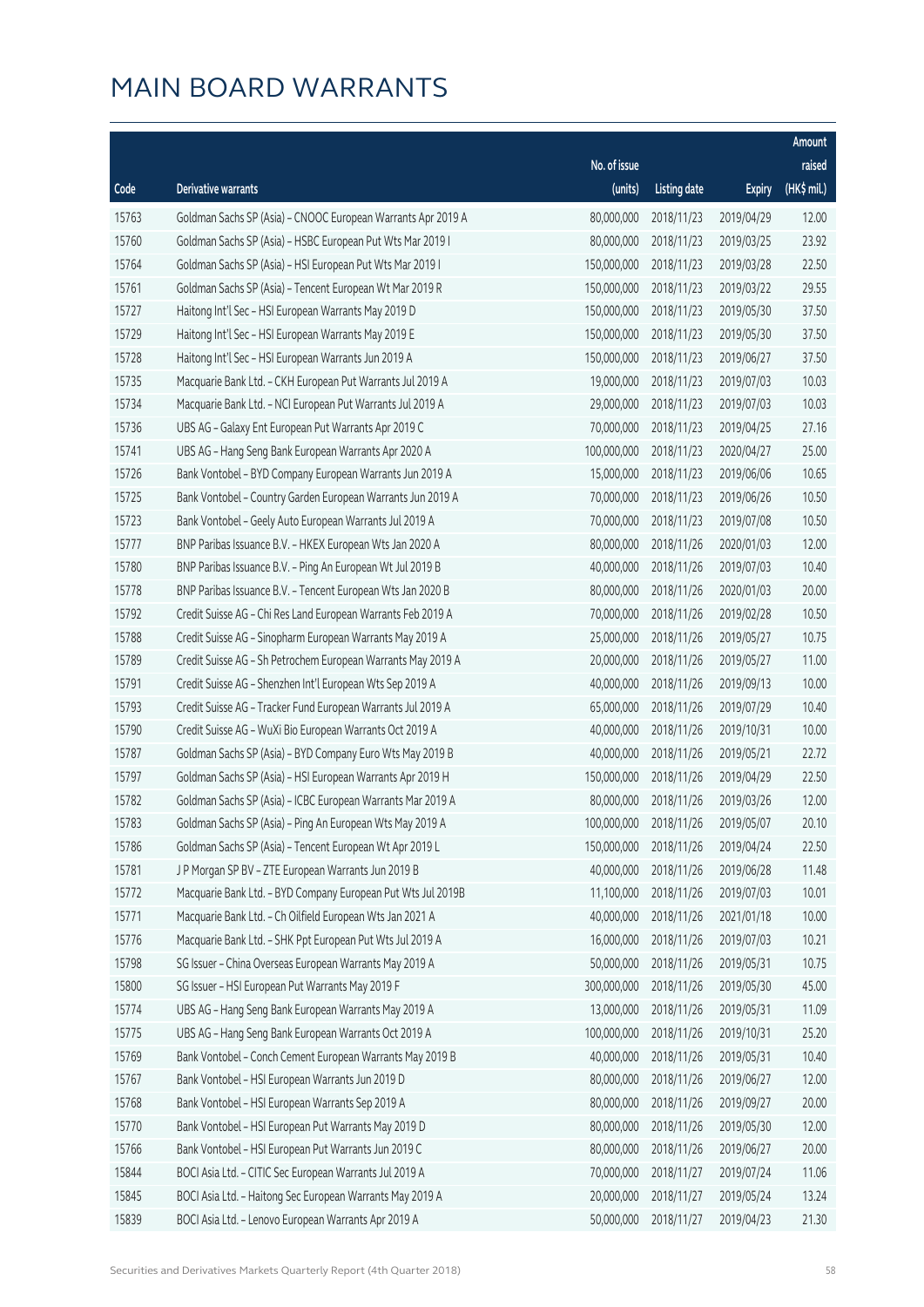|       |                                                              |              |                       |               | Amount      |
|-------|--------------------------------------------------------------|--------------|-----------------------|---------------|-------------|
|       |                                                              | No. of issue |                       |               | raised      |
| Code  | <b>Derivative warrants</b>                                   | (units)      | <b>Listing date</b>   | <b>Expiry</b> | (HK\$ mil.) |
| 15841 | BOCI Asia Ltd. - Link REIT European Warrants May 2019 A      | 50,000,000   | 2018/11/27            | 2019/05/27    | 12.55       |
| 15836 | BOCI Asia Ltd. - PetroChina European Warrants Apr 2019 B     | 50,000,000   | 2018/11/27            | 2019/04/30    | 14.45       |
| 15847 | BOCI Asia Ltd. - Sands China Ltd European Warrants Apr 2019A | 100,000,000  | 2018/11/27            | 2019/04/24    | 20.80       |
| 15843 | BOCI Asia Ltd. - SHK Ppt European Warrants Apr 2019 B        | 50,000,000   | 2018/11/27            | 2019/04/23    | 21.65       |
| 15846 | BOCI Asia Ltd. - Wynn Macau European Warrants Apr 2019 A     | 60,000,000   | 2018/11/27            | 2019/04/23    | 10.32       |
| 15828 | BNP Paribas Issuance B.V. - CAM CSI300 Euro Wts Oct 2019 A   | 40,000,000   | 2018/11/27            | 2019/10/03    | 10.00       |
| 15827 | BNP Paribas Issuance B.V. - CSOP A50 ETF Eu Wts Jul 2019 A   | 40,000,000   | 2018/11/27            | 2019/07/03    | 10.00       |
| 15829 | BNP Paribas Issuance B.V. - Xiaomi European Warrants Oct 19B | 80,000,000   | 2018/11/27            | 2019/10/03    | 16.00       |
| 15877 | Credit Suisse AG - BOC HK European Warrants Sep 2019 A       | 70,000,000   | 2018/11/27            | 2019/09/30    | 10.50       |
| 15876 | Credit Suisse AG - BYD Company European Put Warrants Mar 19A | 35,000,000   | 2018/11/27            | 2019/03/26    | 10.15       |
| 15880 | Credit Suisse AG - Greatwall Motor European Wts Jun 2019 A   | 25,000,000   | 2018/11/27            | 2019/06/14    | 10.50       |
| 15879 | Credit Suisse AG - Hengan Intl European Warrants Jun 2019 A  | 20,000,000   | 2018/11/27            | 2019/06/14    | 10.00       |
| 15885 | Goldman Sachs SP (Asia) - AIA European Warrants Apr 2019 B   | 80,000,000   | 2018/11/27            | 2019/04/24    | 21.28       |
| 15882 | Goldman Sachs SP (Asia) - Geely Auto European Wts Apr 2019 B | 80,000,000   | 2018/11/27            | 2019/04/18    | 12.00       |
| 15886 | Goldman Sachs SP (Asia) - HSI European Warrants Apr 2019 I   | 150,000,000  | 2018/11/27            | 2019/04/29    | 22.50       |
| 15884 | Goldman Sachs SP (Asia) - Tencent European Wt May 2019 G     | 150,000,000  | 2018/11/27            | 2019/05/28    | 22.50       |
| 15881 | Goldman Sachs SP (Asia) - Xiaomi European Warrants May 2019A | 100,000,000  | 2018/11/27            | 2019/05/31    | 18.00       |
| 15822 | HK Bank - Conch Cement European Warrants Jun 2019 A          | 40,000,000   | 2018/11/27            | 2019/06/28    | 12.00       |
| 15826 | HK Bank - Bank of China European Warrants Aug 2019 A         | 80,000,000   | 2018/11/27            | 2019/08/30    | 20.00       |
| 15824 | HK Bank - BYD Company European Warrants May 2019 A           | 20,000,000   | 2018/11/27            | 2019/05/31    | 11.00       |
| 15825 | HK Bank - Minsheng Bank European Warrants Aug 2019 A         | 25,000,000   | 2018/11/27            | 2019/08/30    | 13.50       |
| 15820 | HK Bank - SUNAC European Warrants Jun 2019 A                 | 30,000,000   | 2018/11/27            | 2019/06/28    | 10.50       |
| 15821 | HK Bank - ZA Onine European Warrants Jun 2019 A              | 30,000,000   | 2018/11/27            | 2019/06/28    | 10.50       |
| 15810 | Haitong Int'l Sec - ASM Pacific European Warrants Apr 2020 A | 150,000,000  | 2018/11/27            | 2020/04/22    | 37.50       |
| 15803 | Haitong Int'l Sec - Bank of China European Warrants Jun 19 A | 80,000,000   | 2018/11/27            | 2019/06/03    | 24.80       |
| 15806 | Haitong Int'l Sec - A50 China European Warrants Nov 2020 A   | 200,000,000  | 2018/11/27            | 2020/11/10    | 50.00       |
| 15874 | Haitong Int'l Sec - Henderson Land Dev European Wts Apr 19 A |              | 40,000,000 2018/11/27 | 2019/04/30    | 10.80       |
| 15875 | Haitong Int'l Sec - Henderson Land Dev European Wts Jul 19 A | 40,000,000   | 2018/11/27            | 2019/07/30    | 10.00       |
| 15873 | Haitong Int'l Sec - Sands China European Warrants Jun 2019 A | 50,000,000   | 2018/11/27            | 2019/06/27    | 13.50       |
| 15860 | Haitong Int'l Sec - Xiaomi European Warrants Jun 2019 D      | 100,000,000  | 2018/11/27            | 2019/06/21    | 22.00       |
| 15861 | Haitong Int'l Sec - Xiaomi European Warrants Sep 2019 A      | 100,000,000  | 2018/11/27            | 2019/09/24    | 24.00       |
| 15866 | J P Morgan SP BV - AIA European Warrants May 2019 B          | 100,000,000  | 2018/11/27            | 2019/05/31    | 25.40       |
| 15867 | J P Morgan SP BV - AIA European Put Warrants Apr 2019 B      | 100,000,000  | 2018/11/27            | 2019/04/01    | 26.80       |
| 15870 | J P Morgan SP BV - Ch Merchants European Warrants Jul 2019 A | 60,000,000   | 2018/11/27            | 2019/07/24    | 12.60       |
| 15868 | J P Morgan SP BV - China Overseas European Put Wts Jul 2019A | 40,000,000   | 2018/11/27            | 2019/07/02    | 10.04       |
| 15862 | J P Morgan SP BV - HSI European Warrants Dec 2019 A          | 300,000,000  | 2018/11/27            | 2019/12/30    | 45.30       |
| 15865 | J P Morgan SP BV - HSI European Put Warrants May 2019 H      | 300,000,000  | 2018/11/27            | 2019/05/30    | 45.30       |
| 15872 | J P Morgan SP BV - Jiangxi Copper European Warrants Mar 19 A | 26,000,000   | 2018/11/27            | 2019/03/13    | 10.09       |
| 15871 | J P Morgan SP BV - PSBC European Warrants Apr 2019 A         | 60,000,000   | 2018/11/27            | 2019/04/30    | 16.92       |
| 15830 | Macquarie Bank Ltd. - Agricultural Bk Euro Put Wt Jul 2019 B | 40,000,000   | 2018/11/27            | 2019/07/03    | 10.00       |
| 15832 | Macquarie Bank Ltd. - BOC HK European Warrants Jul 2019 A    | 40,000,000   | 2018/11/27            | 2019/07/03    | 10.04       |
| 15831 | Macquarie Bank Ltd. - Minsheng Bank Euro Put Wts Jul 2019 A  | 36,400,000   | 2018/11/27            | 2019/07/03    | 10.01       |
| 15835 | Macquarie Bank Ltd. - Chinares Cement European Wt Oct 2020 A | 40,000,000   | 2018/11/27            | 2020/10/06    | 10.28       |
| 15834 | Macquarie Bank Ltd. - Zhaojin Mining Euro Wts Aug 2021 A     | 40,000,000   | 2018/11/27            | 2021/08/03    | 10.00       |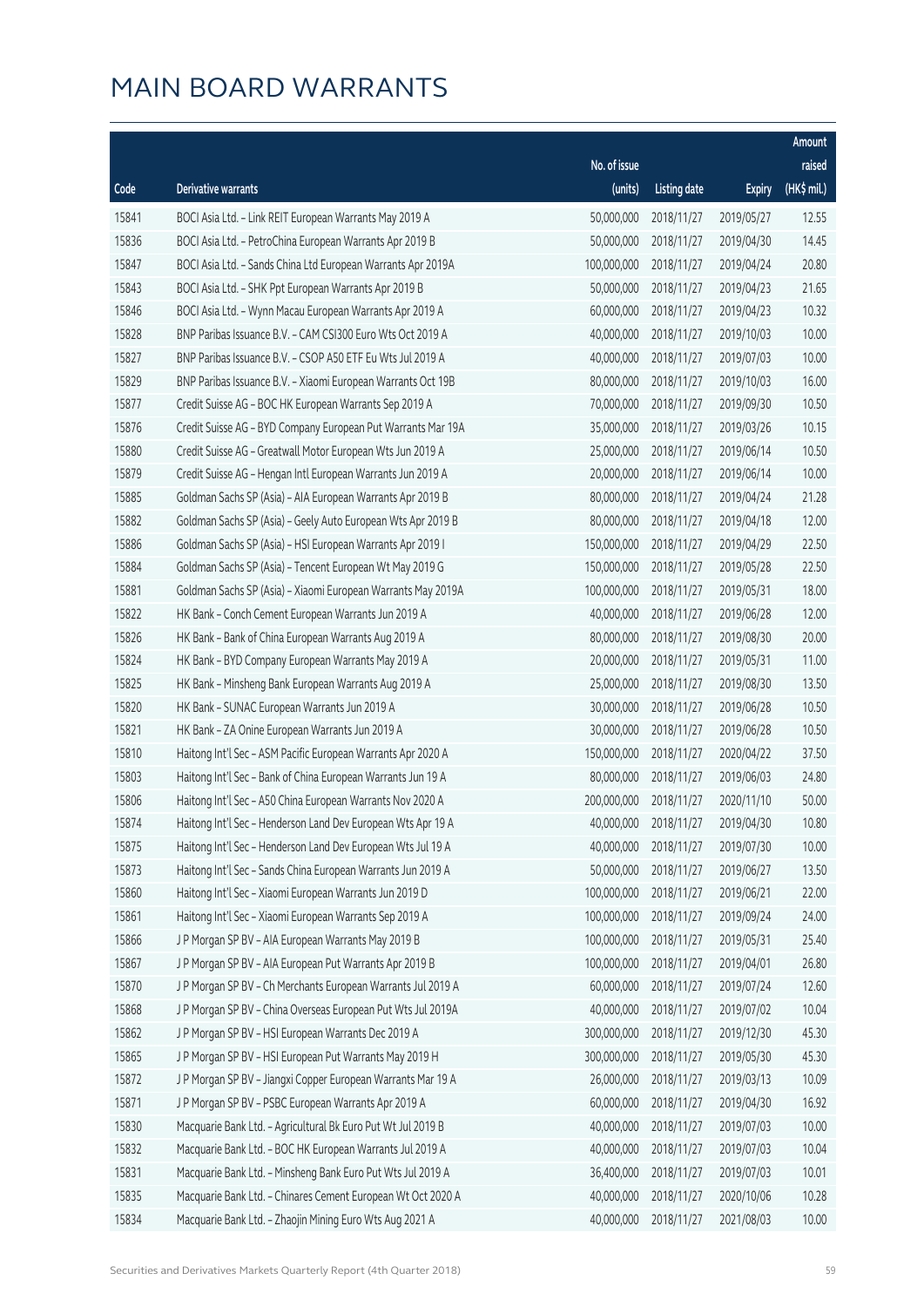|         |                                                              |                        |                     |               | Amount      |
|---------|--------------------------------------------------------------|------------------------|---------------------|---------------|-------------|
|         |                                                              | No. of issue           |                     |               | raised      |
| Code    | <b>Derivative warrants</b>                                   | (units)                | <b>Listing date</b> | <b>Expiry</b> | (HK\$ mil.) |
| 15891   | SG Issuer - CC Bank European Put Warrants May 2019 A         | 30,000,000             | 2018/11/27          | 2019/05/31    | 10.20       |
| 15888   | SG Issuer - CITIC European Warrants May 2019 A               | 15,000,000             | 2018/11/27          | 2019/05/31    | 11.70       |
| 15895   | SG Issuer - CK Asset European Warrants Jun 2019 B            | 40,000,000             | 2018/11/27          | 2019/06/28    | 10.00       |
| 15896   | SG Issuer - CKH European Put Warrants May 2019 A             | 30,000,000             | 2018/11/27          | 2019/05/31    | 11.10       |
| 15892   | SG Issuer - Chinares Cement European Warrants Jun 2019 B     | 10,000,000             | 2018/11/27          | 2019/06/28    | 10.70       |
| 15887   | SG Issuer - China Telecom European Warrants Jun 2019 A       | 40,000,000             | 2018/11/27          | 2019/06/28    | 10.20       |
| 15905   | SG Issuer - Geely Auto European Put Warrants Jun 2019 A      | 10,000,000             | 2018/11/27          | 2019/06/28    | 15.80       |
| 15899   | SG Issuer - Galaxy Ent European Put Warrants Apr 2019 F      | 30,000,000             | 2018/11/27          | 2019/04/30    | 13.05       |
| 15908   | SG Issuer - GF Sec European Warrants Oct 2019 A              | 40,000,000             | 2018/11/27          | 2019/10/31    | 10.00       |
| 15911   | SG Issuer - HKEX European Put Warrants May 2019 D            | 20,000,000             | 2018/11/27          | 2019/05/31    | 19.80       |
| 15909   | SG Issuer - Hang Seng Bank European Put Warrants May 2019 A  | 10,000,000             | 2018/11/27          | 2019/05/31    | 10.00       |
| 15913   | SG Issuer - Hua Hong Semi European Warrants Jun 2019 A       | 30,000,000             | 2018/11/27          | 2019/06/28    | 10.95       |
| 15914   | SG Issuer - ND Paper European Warrants Jun 2019 A            | 10,000,000             | 2018/11/27          | 2019/06/28    | 10.70       |
| 15889   | SG Issuer - New World Dev Eu Wt May 2019 A                   | 25,000,000             | 2018/11/27          | 2019/05/31    | 10.00       |
| 15916   | SG Issuer - PetroChina European Warrants Apr 2019 C          | 45,000,000             | 2018/11/27          | 2019/04/30    | 10.13       |
| 15917   | SG Issuer - Sino Biopharm European Warrants Feb 2020 A       | 60,000,000             | 2018/11/27          | 2020/02/28    | 12.30       |
| 15918   | SG Issuer - SHK Ppt European Put Warrants May 2019 A         | 20,000,000             | 2018/11/27          | 2019/05/31    | 13.80       |
| 15890   | SG Issuer - Wharf Holdings European Warrants Aug 2019 A      | 40,000,000             | 2018/11/27          | 2019/08/30    | 10.00       |
| 15920   | SG Issuer - Xiaomi European Warrants Sep 2019 A              | 150,000,000            | 2018/11/27          | 2019/09/30    | 27.75       |
| 15919   | SG Issuer - Xiaomi European Put Warrants Jun 2019 B          | 80,000,000             | 2018/11/27          | 2019/06/28    | 15.20       |
| 15858   | UBS AG - HSI European Warrants Apr 2019 J                    | 300,000,000            | 2018/11/27          | 2019/04/29    | 46.20       |
| 15857   | UBS AG - HSI European Warrants May 2019 B                    | 300,000,000            | 2018/11/27          | 2019/05/30    | 47.10       |
| 15859   | UBS AG - HSI European Put Warrants May 2019 C                | 300,000,000            | 2018/11/27          | 2019/05/30    | 45.00       |
| 15855   | UBS AG - Meitu European Put Warrants May 2019 B              | 20,000,000             | 2018/11/27          | 2019/05/31    | 11.44       |
| 15856   | UBS AG - PICC P&C European Warrants May 2019 A               | 12,000,000             | 2018/11/27          | 2019/05/03    | 10.27       |
| 15848   | UBS AG - Xiaomi European Warrants Jun 2019 A                 | 100,000,000            | 2018/11/27          | 2019/06/03    | 19.90       |
| 15851   | UBS AG - Xiaomi European Warrants Jun 2019 B                 | 100,000,000 2018/11/27 |                     | 2019/06/21    | 17.80       |
| 15854   | UBS AG - ZTE European Warrants May 2019 A                    | 30,000,000             | 2018/11/27          | 2019/05/31    | 10.41       |
| 15853   | UBS AG - ZTE European Warrants Jun 2019 A                    | 30,000,000             | 2018/11/27          | 2019/06/28    | 12.42       |
| 15814   | Bank Vontobel - AIA European Warrants Jun 2019 A             | 40,000,000             | 2018/11/27          | 2019/06/24    | 10.00       |
| 15813   | Bank Vontobel - BOC HK European Warrants Sep 2019 A          | 60,000,000             | 2018/11/27          | 2019/09/23    | 10.20       |
| 15812   | Bank Vontobel - China Unicom European Warrants Jul 2019 A    | 20,000,000             | 2018/11/27          | 2019/07/04    | 10.00       |
| 15819   | Bank Vontobel - HSCEI European Warrants May 2019 B           | 80,000,000             | 2018/11/27          | 2019/05/30    | 20.00       |
| 15818   | Bank Vontobel - HSCEI European Put Warrants May 2019 A       | 80,000,000             | 2018/11/27          | 2019/05/30    | 21.52       |
| 15816   | Bank Vontobel - HSCEI European Put Warrants Jun 2019 B       | 80,000,000             | 2018/11/27          | 2019/06/27    | 13.60       |
| 15811   | Bank Vontobel - SHK Ppt European Warrants Jun 2019 A         | 30,000,000             | 2018/11/27          | 2019/06/06    | 11.91       |
| 15062 # | Credit Suisse AG - Ping An European Put Warrants Mar 2019 F  | 70,000,000             | 2018/11/27          | 2019/03/28    | 10.36       |
| 15936   | Credit Suisse AG - AIA European Warrants May 2019 A          | 70,000,000             | 2018/11/28          | 2019/05/27    | 17.50       |
| 15935   | Credit Suisse AG - AIA European Put Warrants Apr 2019 B      | 50,000,000             | 2018/11/28          | 2019/04/29    | 12.50       |
| 15945   | Credit Suisse AG - CKH European Put Warrants Jun 2019 A      | 30,000,000             | 2018/11/28          | 2019/06/10    | 10.20       |
| 15947   | Credit Suisse AG - Chinares Cement European Warrants May 19A | 20,000,000             | 2018/11/28          | 2019/05/31    | 22.00       |
| 15944   | Credit Suisse AG - Hang Seng Bank European Put Wts May 19A   | 20,000,000             | 2018/11/28          | 2019/05/31    | 12.00       |
| 15942   | Credit Suisse AG - SHK Ppt European Put Warrants May 2019 A  | 20,000,000             | 2018/11/28          | 2019/05/31    | 10.60       |
| 15937   | Credit Suisse AG - ZA Onine European Warrants May 2019 A     | 40,000,000             | 2018/11/28          | 2019/05/27    | 10.00       |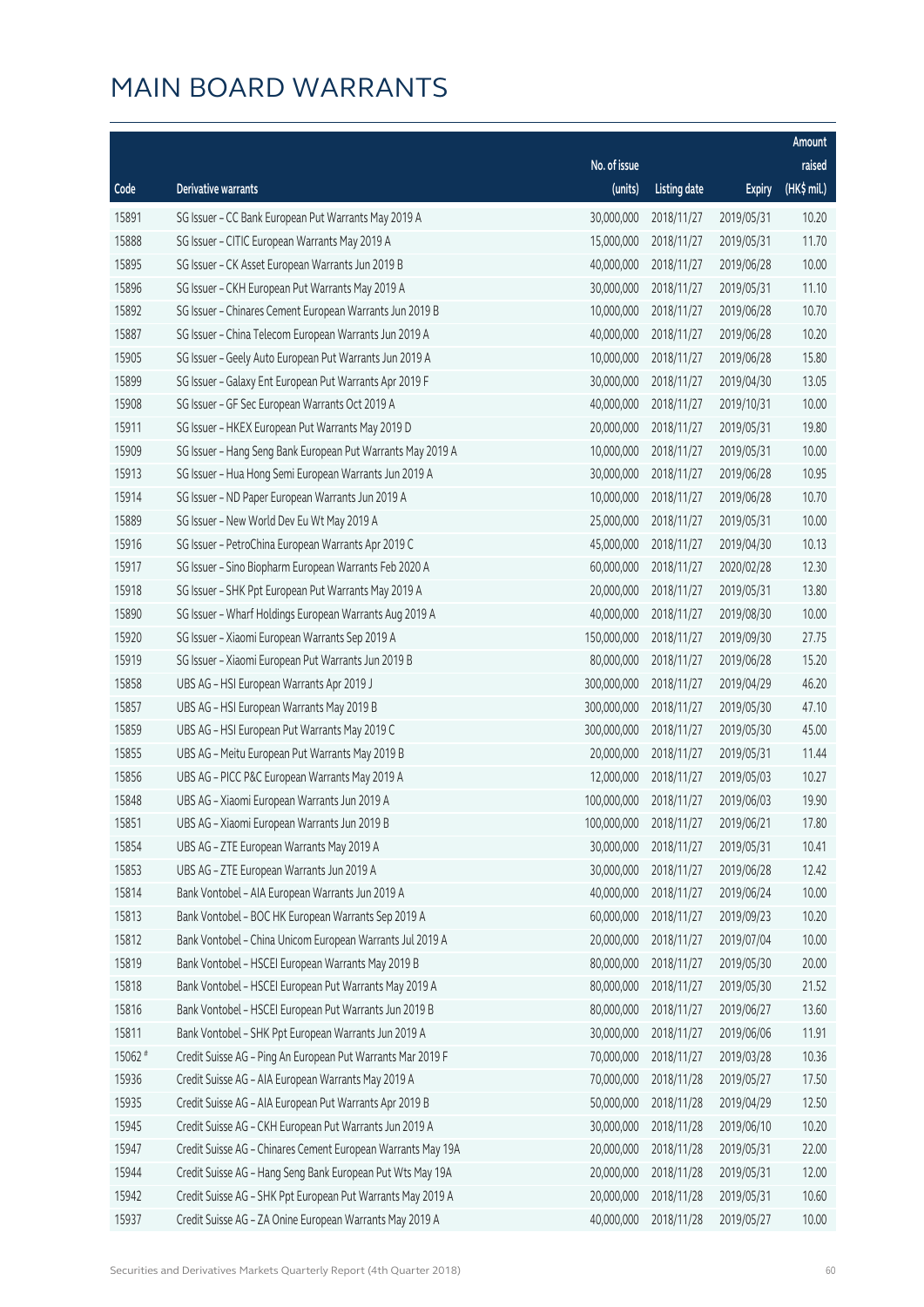|       |                                                              |              |                       |               | Amount      |
|-------|--------------------------------------------------------------|--------------|-----------------------|---------------|-------------|
|       |                                                              | No. of issue |                       |               | raised      |
| Code  | Derivative warrants                                          | (units)      | <b>Listing date</b>   | <b>Expiry</b> | (HK\$ mil.) |
| 15953 | Goldman Sachs SP (Asia) - AIA European Put Wts Mar 2019 D    | 70,000,000   | 2018/11/28            | 2019/03/26    | 14.84       |
| 15952 | Goldman Sachs SP (Asia) - ICBC European Warrants Apr 2019 B  | 80,000,000   | 2018/11/28            | 2019/04/23    | 16.80       |
| 15951 | Goldman Sachs SP (Asia) - Lenovo European Wts Mar 2019 B     | 60,000,000   | 2018/11/28            | 2019/03/22    | 28.38       |
| 15948 | Goldman Sachs SP (Asia) - PetroChina European Wts Mar 2019 A | 80,000,000   | 2018/11/28            | 2019/03/04    | 15.44       |
| 15934 | J P Morgan SP BV - Meitu European Warrants Mar 2019 B        | 30,000,000   | 2018/11/28            | 2019/03/01    | 11.94       |
| 15930 | Macquarie Bank Ltd. - AAC Tech European Put Warrants Oct 19B | 14,700,000   | 2018/11/28            | 2019/10/03    | 10.07       |
| 15923 | Macquarie Bank Ltd. - BAIC Motor European Warrants Oct 2019A | 13,000,000   | 2018/11/28            | 2019/10/21    | 10.13       |
| 15932 | Macquarie Bank Ltd. - Bank of E Asia European Wts Nov 2019 A | 40,000,000   | 2018/11/28            | 2019/11/04    | 10.04       |
| 15927 | Macquarie Bank Ltd. - CITIC European Warrants Aug 2019 A     | 12,000,000   | 2018/11/28            | 2019/08/26    | 10.15       |
| 15931 | Macquarie Bank Ltd. - CNOOC European Put Warrants Jul 2019 A | 11,000,000   | 2018/11/28            | 2019/07/03    | 10.93       |
| 15925 | Macquarie Bank Ltd. - Ch State Con European Wts Jun 2019 B   | 12,000,000   | 2018/11/28            | 2019/06/04    | 10.33       |
| 15924 | Macquarie Bank Ltd. - Haitong Sec European Wts Jun 2019 A    | 18,000,000   | 2018/11/28            | 2019/06/04    | 10.37       |
| 15929 | Macquarie Bank Ltd. - Maanshan Iron European Wts Sep 2019 A  | 21,800,000   | 2018/11/28            | 2019/09/17    | 10.03       |
| 15922 | Macquarie Bank Ltd. - Meituan European Warrants Jul 2019 A   | 13,000,000   | 2018/11/28            | 2019/07/03    | 10.08       |
| 15921 | Macquarie Bank Ltd. - PetroChina European Wts Jun 2019 B     | 20,000,000   | 2018/11/28            | 2019/06/04    | 10.04       |
| 15954 | SG Issuer - China Lit European Warrants May 2019 A           | 13,000,000   | 2018/11/28            | 2019/05/31    | 10.01       |
| 15956 | SG Issuer - CNOOC European Warrants May 2019 C               | 20,000,000   | 2018/11/28            | 2019/05/31    | 27.40       |
| 15960 | SG Issuer - CNOOC European Put Warrants Jun 2019 A           | 20,000,000   | 2018/11/28            | 2019/06/28    | 10.00       |
| 15964 | SG Issuer - Henderson Land European Warrants Jun 2019 A      | 40,000,000   | 2018/11/28            | 2019/06/28    | 10.00       |
| 15955 | SG Issuer - HSI European Warrants May 2019 G                 | 300,000,000  | 2018/11/28            | 2019/05/30    | 75.00       |
| 15961 | SG Issuer - PetroChina European Put Warrants Jun 2019 A      | 40,000,000   | 2018/11/28            | 2019/06/28    | 10.00       |
| 15963 | SG Issuer - ZA Onine European Warrants May 2019 B            | 20,000,000   | 2018/11/28            | 2019/05/31    | 10.40       |
| 15933 | UBS AG - Tencent European Warrants Mar 2019 O                | 300,000,000  | 2018/11/28            | 2019/03/26    | 58.20       |
| 16002 | Credit Suisse AG - CS Services European Warrants May 2019 B  | 50,000,000   | 2018/11/29            | 2019/05/28    | 12.50       |
| 16005 | Credit Suisse AG - CITIC European Warrants May 2019 B        | 20,000,000   | 2018/11/29            | 2019/05/28    | 10.40       |
| 16003 | Credit Suisse AG - CNOOC European Put Warrants Jun 2019 A    | 25,000,000   | 2018/11/29            | 2019/06/14    | 10.63       |
| 16001 | Credit Suisse AG - China State Con European Warrants May 19B |              | 20,000,000 2018/11/29 | 2019/05/28    | 12.00       |
| 16007 | Credit Suisse AG - Meitu European Warrants Sep 2020 A        | 100,000,000  | 2018/11/29            | 2020/09/23    | 16.50       |
| 16004 | Credit Suisse AG - PetroChina European Put Warrants Jun 19 A | 40,000,000   | 2018/11/29            | 2019/06/28    | 11.20       |
| 16011 | Credit Suisse AG - Tencent European Wts Mar 2019 S           | 250,000,000  | 2018/11/29            | 2019/03/26    | 40.00       |
| 16008 | Credit Suisse AG - Tencent European Wts Apr 2019 M           | 250,000,000  | 2018/11/29            | 2019/04/01    | 37.50       |
| 15996 | Goldman Sachs SP (Asia) - AIA European Put Wts Mar 2019 E    | 80,000,000   | 2018/11/29            | 2019/03/01    | 29.28       |
| 15997 | Goldman Sachs SP (Asia) - China Mobile Eu Put Wts Mar 2019 A | 80,000,000   | 2018/11/29            | 2019/03/12    | 14.48       |
| 15998 | Goldman Sachs SP (Asia) - Galaxy Ent Euro Put Wts Apr 2019 C | 60,000,000   | 2018/11/29            | 2019/04/24    | 18.54       |
| 15994 | Goldman Sachs SP (Asia) - HSBC European Put Wts Mar 2019 J   | 80,000,000   | 2018/11/29            | 2019/03/04    | 37.92       |
| 16000 | Goldman Sachs SP (Asia) - Xiaomi European Warrants Sep 2019A | 100,000,000  | 2018/11/29            | 2019/09/23    | 16.50       |
| 15973 | HK Bank - PetroChina European Warrants Jun 2019 B            | 50,000,000   | 2018/11/29            | 2019/06/28    | 17.50       |
| 15975 | HK Bank - Xiaomi European Warrants Jun 2019 A                | 50,000,000   | 2018/11/29            | 2019/06/28    | 12.50       |
| 15988 | J P Morgan SP BV - CITIC European Warrants Jun 2019 A        | 23,000,000   | 2018/11/29            | 2019/06/03    | 10.44       |
| 15993 | J P Morgan SP BV - Meituan European Put Warrants May 2019 B  | 20,000,000   | 2018/11/29            | 2019/05/10    | 14.04       |
| 15992 | J P Morgan SP BV - PetroChina European Warrants May 2019 A   | 100,000,000  | 2018/11/29            | 2019/05/31    | 33.30       |
| 15987 | J P Morgan SP BV - SHK Ppt European Put Warrants Jul 2019 A  | 30,000,000   | 2018/11/29            | 2019/07/02    | 15.03       |
| 15985 | J P Morgan SP BV - Tencent European Warrants Mar 2019 P      | 250,000,000  | 2018/11/29            | 2019/03/29    | 38.50       |
| 15986 | J P Morgan SP BV - Tencent European Warrants May 2019 G      | 250,000,000  | 2018/11/29            | 2019/05/21    | 38.00       |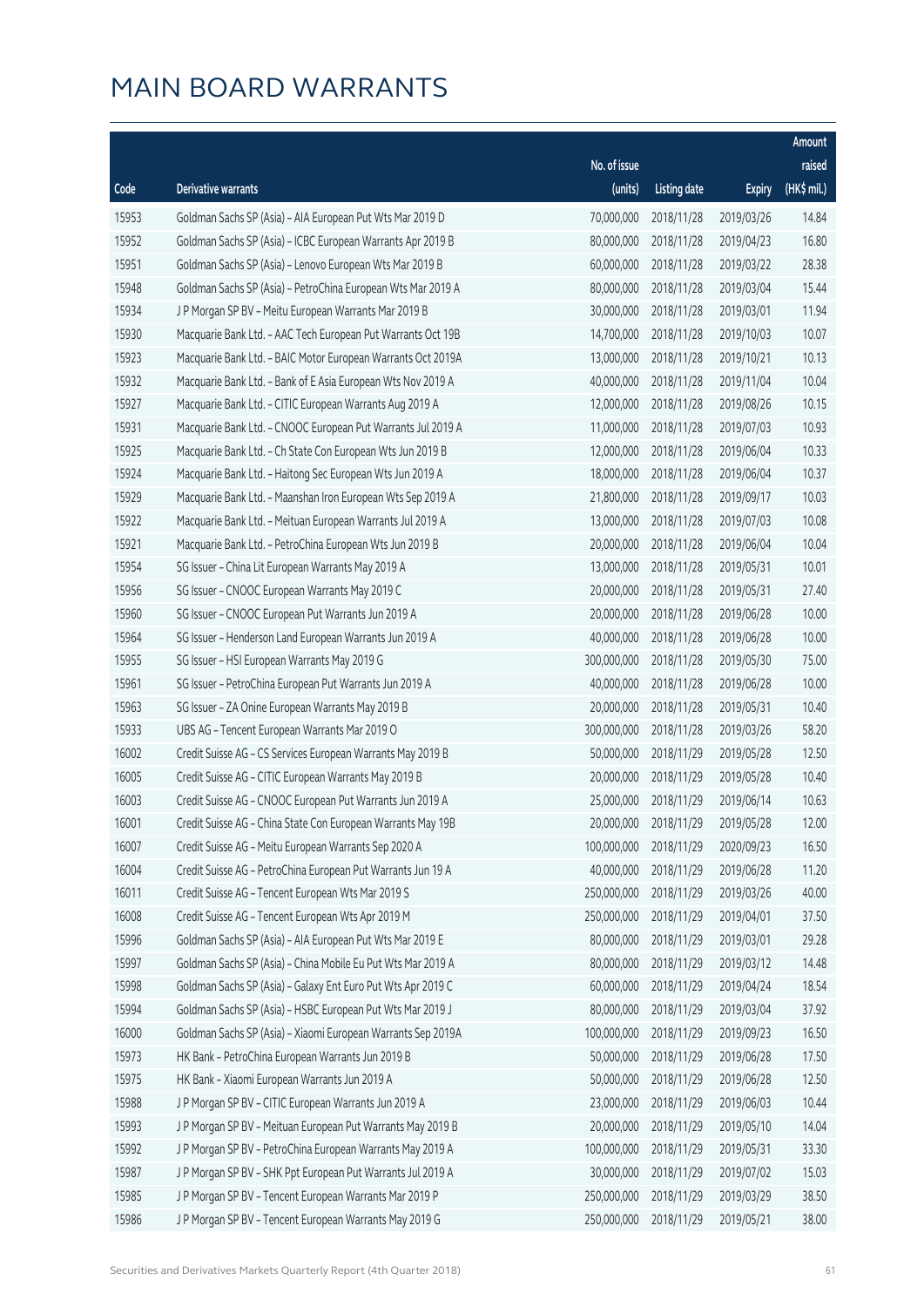|                      |                                                              |              |                        |               | Amount       |
|----------------------|--------------------------------------------------------------|--------------|------------------------|---------------|--------------|
|                      |                                                              | No. of issue |                        |               | raised       |
| Code                 | Derivative warrants                                          | (units)      | <b>Listing date</b>    | <b>Expiry</b> | $(HK\$ mil.) |
| 15966                | Macquarie Bank Ltd. - CK Asset European Warrants Dec 2019 A  | 27,000,000   | 2018/11/29             | 2019/12/03    | 10.07        |
| 15968                | Macquarie Bank Ltd. - CKI Holdings European Warrants Sep 19A | 40,000,000   | 2018/11/29             | 2019/09/03    | 10.12        |
| 15965                | Macquarie Bank Ltd. - Power Assets European Wts Oct 2019 A   | 14,000,000   | 2018/11/29             | 2019/10/03    | 10.43        |
| 15969                | Macquarie Bank Ltd. - Tencent European Warrants Jun 2019 G   | 40,000,000   | 2018/11/29             | 2019/06/25    | 10.00        |
| 15971                | Macquarie Bank Ltd. - Tencent European Warrants Jun 2019 H   | 40,000,000   | 2018/11/29             | 2019/06/25    | 16.20        |
| 15972                | Macquarie Bank Ltd. - Tencent European Put Wts Jun 2019 I    | 40,000,000   | 2018/11/29             | 2019/06/25    | 10.04        |
| 15967                | Macquarie Bank Ltd. - Xiaomi European Warrants Jul 2019 D    | 40,000,000   | 2018/11/29             | 2019/07/03    | 10.12        |
| 16018                | SG Issuer - China Mobile European Warrants May 2019 A        | 60,000,000   | 2018/11/29             | 2019/05/31    | 15.30        |
| 16019                | SG Issuer - COSCO Ship Hold European Warrants Jul 2019 A     | 25,000,000   | 2018/11/29             | 2019/07/31    | 10.00        |
| 16020                | SG Issuer - Link REIT European Warrants Jul 2019 A           | 25,000,000   | 2018/11/29             | 2019/07/31    | 10.00        |
| 16012                | SG Issuer - Maanshan Iron European Warrants May 2019 A       | 15,000,000   | 2018/11/29             | 2019/05/31    | 10.35        |
| 16013                | SG Issuer - Ping An European Warrants May 2019 B             | 80,000,000   | 2018/11/29             | 2019/05/31    | 60.80        |
| 16015                | SG Issuer - Ping An European Warrants May 2019 C             | 80,000,000   | 2018/11/29             | 2019/05/31    | 32.00        |
| 16016                | SG Issuer - SMIC European Warrants May 2019 A                | 10,000,000   | 2018/11/29             | 2019/05/31    | 10.00        |
| 16021                | SG Issuer - Tencent European Warrants Feb 2019 J             | 200,000,000  | 2018/11/29             | 2019/02/28    | 30.00        |
| 16022                | SG Issuer - Tencent European Warrants May 2019 H             | 200,000,000  | 2018/11/29             | 2019/05/31    | 33.00        |
| 16017                | SG Issuer - Tencent European Put Warrants May 2019 G         | 200,000,000  | 2018/11/29             | 2019/05/31    | 44.00        |
| 15981                | UBS AG - China Vanke European Warrants May 2019 A            | 50,000,000   | 2018/11/29             | 2019/05/24    | 14.90        |
| $11211$ <sup>#</sup> | Credit Suisse AG - Geely Auto European Warrants Mar 2019 A   | 70,000,000   | 2018/11/29             | 2019/03/29    | 15.82        |
| 15007 #              | J P Morgan SP BV - HSI European Put Warrants May 2019 E      | 300,000,000  | 2018/11/29             | 2019/05/30    | 27.60        |
| 16024                | BNP Paribas Issuance B.V. - BOC HK European Wts May 2019 A   | 80,000,000   | 2018/11/30             | 2019/05/06    | 12.80        |
| 16053                | Credit Suisse AG - China Coal European Warrants May 2019 A   | 40,000,000   | 2018/11/30             | 2019/05/29    | 10.00        |
| 16052                | Credit Suisse AG - SMIC European Warrants May 2019 A         | 20,000,000   | 2018/11/30             | 2019/05/29    | 18.00        |
| 16054                | Goldman Sachs SP (Asia) - Geely Auto European Wts Apr 2019 C | 80,000,000   | 2018/11/30             | 2019/04/15    | 12.00        |
| 16060                | Goldman Sachs SP (Asia) - Meituan European Warrants Dec 19 A | 150,000,000  | 2018/11/30             | 2019/12/20    | 22.50        |
| 16061                | Goldman Sachs SP (Asia) - Meituan European Put Wts Apr 2019A | 40,000,000   | 2018/11/30             | 2019/04/12    | 21.80        |
| 16055                | Goldman Sachs SP (Asia) - Tencent European Wt Apr 2019 M     |              | 150,000,000 2018/11/30 | 2019/04/01    | 22.50        |
| 16056                | Goldman Sachs SP (Asia) - Tencent European Put Wt Apr 2019 N | 100,000,000  | 2018/11/30             | 2019/04/11    | 15.00        |
| 16058                | Goldman Sachs SP (Asia) - Xiaomi European Put Wts Apr2019 C  | 80,000,000   | 2018/11/30             | 2019/04/23    | 12.00        |
| 16030                | Haitong Int'l Sec - Conch Cement European Warrants Apr 2019A | 40,000,000   | 2018/11/30             | 2019/04/29    | 15.20        |
| 16038                | Haitong Int'l Sec - Link REIT European Warrants May 2019 B   | 30,000,000   | 2018/11/30             | 2019/05/30    | 11.40        |
| 16025                | Haitong Int'l Sec - SUNAC European Warrants May 2019 A       | 40,000,000   | 2018/11/30             | 2019/05/30    | 12.80        |
| 16027                | Haitong Int'l Sec - SUNAC European Warrants Aug 2019 A       | 40,000,000   | 2018/11/30             | 2019/08/22    | 19.60        |
| 16029                | Haitong Int'l Sec - Xiaomi European Put Warrants Apr 2019 C  | 100,000,000  | 2018/11/30             | 2019/04/23    | 15.00        |
| 16049                | J P Morgan SP BV - CHALCO European Warrants May 2019 A       | 40,000,000   | 2018/11/30             | 2019/05/24    | 10.56        |
| 16033                | Macquarie Bank Ltd. - Angang Steel European Wts Sep 2019 A   | 10,000,000   | 2018/11/30             | 2019/09/23    | 10.68        |
| 16032                | Macquarie Bank Ltd. - Chinasoft Int'l European Wt Dec 2019 A | 10,000,000   | 2018/11/30             | 2019/12/11    | 10.97        |
| 16034                | Macquarie Bank Ltd. - Tencent European Warrants Jul 2019 E   | 9,800,000    | 2018/11/30             | 2019/07/02    | 10.02        |
| 16035                | Macquarie Bank Ltd. - Tencent European Warrants Jul 2019 F   | 9,500,000    | 2018/11/30             | 2019/07/02    | 17.39        |
| 16036                | Macquarie Bank Ltd. - Tencent European Warrants Jul 2019 G   | 10,000,000   | 2018/11/30             | 2019/07/02    | 30.30        |
| 16031                | Macquarie Bank Ltd. - Xiaomi European Put Warrants Jun 2019B | 5,000,000    | 2018/11/30             | 2019/06/04    | 10.74        |
| 16040                | UBS AG - Kunlun Energy European Warrants Jun 2019 A          | 15,000,000   | 2018/11/30             | 2019/06/24    | 11.33        |
| 16039                | UBS AG - Stanchart European Warrants Mar 2019 A              | 35,000,000   | 2018/11/30             | 2019/03/22    | 10.96        |
| 16083                | BNP Paribas Issuance B.V. - Meituan European Warrants Mar19A | 80,000,000   | 2018/12/03             | 2019/03/12    | 12.80        |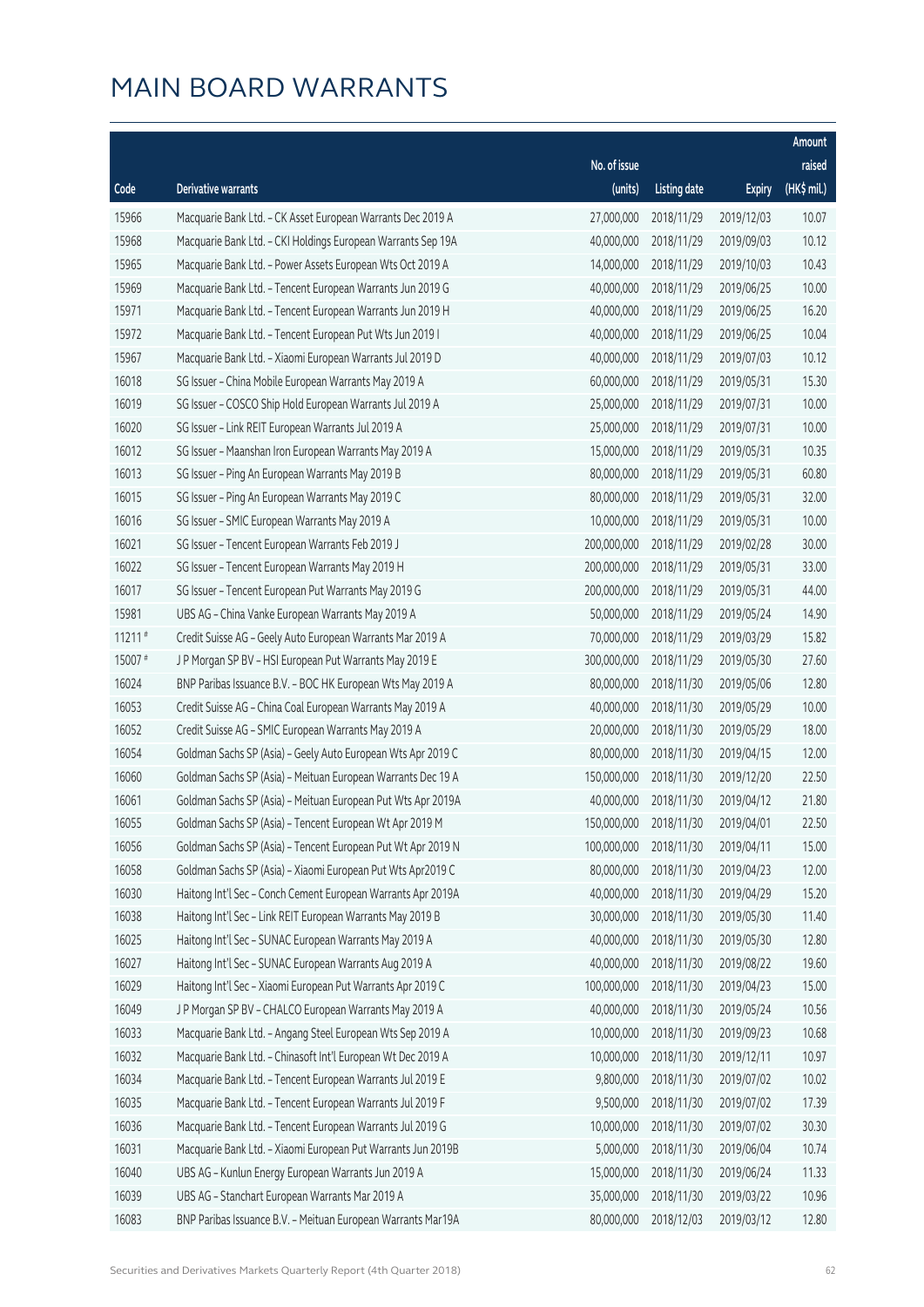|         |                                                              |              |                       |               | Amount      |
|---------|--------------------------------------------------------------|--------------|-----------------------|---------------|-------------|
|         |                                                              | No. of issue |                       |               | raised      |
| Code    | <b>Derivative warrants</b>                                   | (units)      | <b>Listing date</b>   | <b>Expiry</b> | (HK\$ mil.) |
| 16078   | BNP Paribas Issuance B.V. - Ping An European Wt Apr 2019 F   | 40,000,000   | 2018/12/03            | 2019/04/02    | 10.40       |
| 16081   | BNP Paribas Issuance B.V. - SJM Holdings Eu Wts Jan 2021 A   | 60,000,000   | 2018/12/03            | 2021/01/11    | 11.40       |
| 16080   | BNP Paribas Issuance B.V. - Yanzhou Coal Eur Wt Dec 2019 A   | 100,000,000  | 2018/12/03            | 2019/12/03    | 15.00       |
| 16102   | Credit Suisse AG - Geely Auto European Warrants Jun 2019 B   | 80,000,000   | 2018/12/03            | 2019/06/27    | 16.00       |
| 16101   | Credit Suisse AG - HSBC European Put Warrants Jun 2019 B     | 80,000,000   | 2018/12/03            | 2019/06/10    | 24.40       |
| 16100   | Credit Suisse AG - Xiaomi European Put Warrants Apr 2019 C   | 80,000,000   | 2018/12/03            | 2019/04/23    | 12.00       |
| 16098   | Goldman Sachs SP (Asia) - China Mobile Euro Wts Apr 2019 C   | 80,000,000   | 2018/12/03            | 2019/04/25    | 17.84       |
| 16097   | Goldman Sachs SP (Asia) - CNOOC European Warrants Nov 2019 A | 100,000,000  | 2018/12/03            | 2019/11/27    | 15.00       |
| 16095   | Goldman Sachs SP (Asia) - Sinopec Corp Euro Wts Apr 2019 A   | 60,000,000   | 2018/12/03            | 2019/04/23    | 23.94       |
| 16099   | Goldman Sachs SP (Asia) - CSOP A50 ETF Euro Wts Apr 2019 A   | 60,000,000   | 2018/12/03            | 2019/04/23    | 40.32       |
| 16096   | Goldman Sachs SP (Asia) - PetroChina European Wts Apr 2019 A | 80,000,000   | 2018/12/03            | 2019/04/23    | 12.00       |
| 16086   | Haitong Int'l Sec - Evergrande European Warrants Jun 2019 B  | 40,000,000   | 2018/12/03            | 2019/06/03    | 11.60       |
| 16084   | Haitong Int'l Sec - Galaxy Ent European Warrants Jun 2019 A  | 60,000,000   | 2018/12/03            | 2019/06/03    | 16.80       |
| 16092   | Haitong Int'l Sec - Lenovo European Warrants Jun 2019 A      | 40,000,000   | 2018/12/03            | 2019/06/10    | 18.80       |
| 16087   | Haitong Int'l Sec - SHK Ppt European Warrants Jun 2019 A     | 30,000,000   | 2018/12/03            | 2019/06/03    | 12.60       |
| 16093   | J P Morgan SP BV - Ping An European Warrants Apr 2019 A      | 200,000,000  | 2018/12/03            | 2019/04/29    | 42.40       |
| 16094   | J P Morgan SP BV - Ping An European Warrants May 2019 A      | 200,000,000  | 2018/12/03            | 2019/05/07    | 32.00       |
| 16067   | Macquarie Bank Ltd. - China Gas Hold Euro Wts Jun 2019 A     | 40,000,000   | 2018/12/03            | 2019/06/04    | 10.16       |
| 16066   | Macquarie Bank Ltd. - MTRC European Warrants Jun 2019 A      | 23,000,000   | 2018/12/03            | 2019/06/04    | 10.17       |
| 16065   | Macquarie Bank Ltd. - MTRC European Warrants Nov 2019 A      | 40,000,000   | 2018/12/03            | 2019/11/04    | 10.08       |
| 16063   | Macquarie Bank Ltd. - Tencent European Warrants Jul 2019 I   | 10,000,000   | 2018/12/03            | 2019/07/02    | 50.58       |
| 16062   | Macquarie Bank Ltd. - Tencent European Put Wts Jul 2019 H    | 8,000,000    | 2018/12/03            | 2019/07/02    | 29.26       |
| 16064   | Macquarie Bank Ltd. - Towngas China European Wts Dec 2019 A  | 9,000,000    | 2018/12/03            | 2019/12/23    | 10.30       |
| 16111   | SG Issuer - Country Garden European Warrants Apr 2020 B      | 100,000,000  | 2018/12/03            | 2020/04/29    | 25.00       |
| 16110   | SG Issuer - CNOOC European Warrants Oct 2019 A               | 200,000,000  | 2018/12/03            | 2019/10/31    | 50.00       |
| 16103   | SG Issuer - CSOP A50 ETF European Warrants Jun 2019 B        | 25,000,000   | 2018/12/03            | 2019/06/28    | 11.75       |
| 16104   | SG Issuer - A50 China European Warrants Jun 2019 B           |              | 25,000,000 2018/12/03 | 2019/06/28    | 10.88       |
| 16107   | SG Issuer - A50 China European Warrants Nov 2020 B           | 200,000,000  | 2018/12/03            | 2020/11/30    | 50.00       |
| 16113   | SG Issuer - HSI European Warrants Jul 2019 B                 | 300,000,000  | 2018/12/03            | 2019/07/30    | 75.00       |
| 16112   | SG Issuer - PetroChina European Warrants Mar 2019 A          | 50,000,000   | 2018/12/03            | 2019/03/04    | 10.00       |
| 16072   | UBS AG - CKH Holdings European Warrants Mar 2019 A           | 40,000,000   | 2018/12/03            | 2019/03/29    | 11.12       |
| 16073   | UBS AG - HK & China Gas European Warrants Jun 2019 A         | 20,000,000   | 2018/12/03            | 2019/06/24    | 14.58       |
| 16069   | UBS AG - Henderson Land Dev European Warrants Jun 2019 A     | 50,000,000   | 2018/12/03            | 2019/06/24    | 12.75       |
| 16074   | UBS AG - PWR Assets European Warrants Sep 2019 A             | 23,000,000   | 2018/12/03            | 2019/09/30    | 10.70       |
| 16068   | UBS AG - SHK Ppt European Warrants Apr 2019 B                | 30,000,000   | 2018/12/03            | 2019/04/23    | 10.65       |
| 12206 # | BOCI Asia Ltd. - Tencent European Put Wts May 2019 A         | 100,000,000  | 2018/12/03            | 2019/05/24    | 14.20       |
| 16152   | BOCI Asia Ltd. - AIA European Warrants May 2019 B            | 60,000,000   | 2018/12/04            | 2019/05/31    | 28.74       |
| 16156   | BOCI Asia Ltd. - BYD Company European Warrants May 2019 A    | 40,000,000   | 2018/12/04            | 2019/05/27    | 24.64       |
| 16153   | BOCI Asia Ltd. - CSOP A50 ETF European Warrants Mar 2019 A   | 50,000,000   | 2018/12/04            | 2019/03/22    | 11.95       |
| 16158   | BOCI Asia Ltd. - Evergrande European Warrants Apr 2019 A     | 40,000,000   | 2018/12/04            | 2019/04/23    | 10.56       |
| 16155   | BOCI Asia Ltd. - A50 China European Warrants Mar 2019 A      | 65,000,000   | 2018/12/04            | 2019/03/21    | 10.53       |
| 16160   | BOCI Asia Ltd. - Kingdee Int'l European Warrants Jul 2019 A  | 70,000,000   | 2018/12/04            | 2019/07/24    | 10.99       |
| 16159   | BOCI Asia Ltd. - Tencent European Put Wts Jun 2019 B         | 200,000,000  | 2018/12/04            | 2019/06/06    | 32.00       |
| 16142   | BNP Paribas Issuance B.V. - AIA European Wts Aug 2019 A      | 40,000,000   | 2018/12/04            | 2019/08/02    | 15.20       |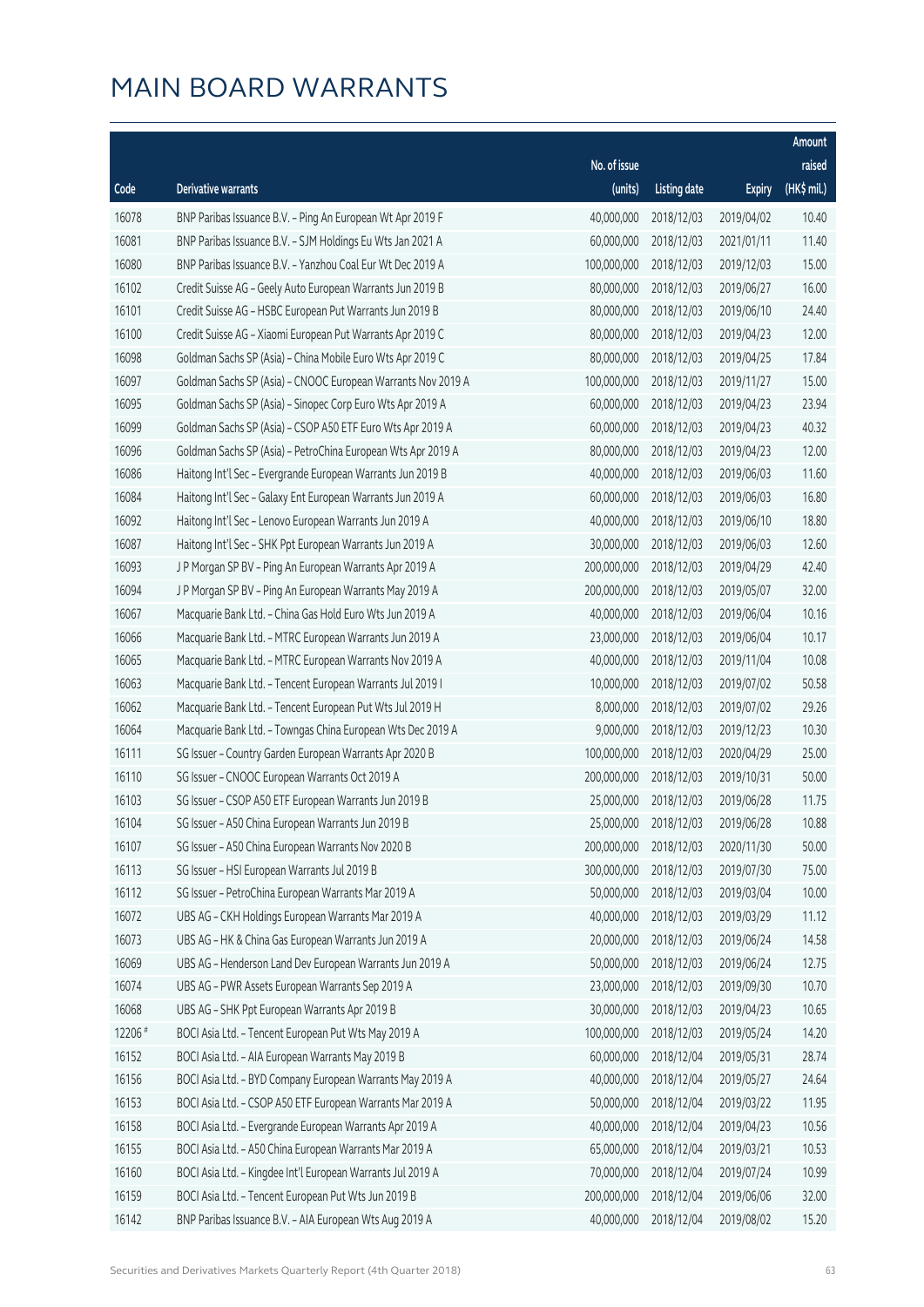| No. of issue<br>raised<br>(HK\$ mil.)<br>(units)<br>Code<br>Derivative warrants<br><b>Listing date</b><br><b>Expiry</b><br>40,000,000<br>11.20<br>16137<br>BNP Paribas Issuance B.V. - CC Bank Euro Wts Oct 2019 A<br>2018/12/04<br>2019/10/03<br>16136<br>BNP Paribas Issuance B.V. - Minsheng Bk Euro Wt Oct 2019 A<br>40,000,000<br>2018/12/04<br>2019/10/03<br>15.60<br>16138<br>40,000,000<br>13.20<br>BNP Paribas Issuance B.V. - Galaxy Ent Euro Wts Jul 2019 C<br>2018/12/04<br>2019/07/03<br>16133<br>BNP Paribas Issuance B.V. - HKEX European Wts Jul 2019 G<br>30,000,000<br>2018/12/04<br>2019/07/03<br>17.40<br>16124<br>80,000,000<br>BNP Paribas Issuance B.V. - HSI European Wts Apr 2019 C<br>2018/12/04<br>2019/04/29<br>13.60<br>16122<br>BNP Paribas Issuance B.V. - HSI European Wts May 2019 B<br>80,000,000<br>2018/12/04<br>2019/05/30<br>16.00<br>16123<br>80,000,000<br>14.40<br>BNP Paribas Issuance B.V. - HSI European Wts Jun 2019 B<br>2018/12/04<br>2019/06/27<br>16126<br>BNP Paribas Issuance B.V. - HSI Euro Put Wts Jun 2019 C<br>80,000,000<br>12.00<br>2018/12/04<br>2019/06/27<br>16130<br>40,000,000<br>10.40<br>BNP Paribas Issuance B.V. - Ping An European Wt Aug 2019 B<br>2018/12/04<br>2019/08/02<br>16128<br>BNP Paribas Issuance B.V. - Ping An European Wt Oct 2019 B<br>40,000,000<br>2018/12/04<br>2019/10/03<br>10.40<br>16121<br>60,000,000<br>10.20<br>BNP Paribas Issuance B.V. - Wynn Macau Euro Wts Apr 2019 B<br>2018/12/04<br>2019/04/04<br>13.50<br>16177<br>Credit Suisse AG - A50 China European Warrants Mar 2019 A<br>50,000,000<br>2018/12/04<br>2019/03/28<br>16179<br>50,000,000<br>14.25<br>Credit Suisse AG - Galaxy Ent European Put Wts Apr 2019 C<br>2018/12/04<br>2019/04/25<br>16178<br>Credit Suisse AG - Ping An European Warrants Apr 2019 D<br>150,000,000<br>2018/12/04<br>2019/04/01<br>43.50<br>16180<br>19.20<br>Credit Suisse AG - Tencent Euro Put Wts May 2019 K<br>120,000,000<br>2018/12/04<br>2019/05/02<br>Goldman Sachs SP (Asia) - BOC HK European Wts Jul 2019 A<br>70,000,000<br>2018/12/04<br>10.50<br>16175<br>2019/07/24<br>16172<br>Goldman Sachs SP (Asia) - China Mobile Euro Wts Mar 2019 B<br>80,000,000<br>23.76<br>2018/12/04<br>2019/03/20<br>70,000,000<br>10.50<br>16171<br>Goldman Sachs SP (Asia) - CSPC Pharma Euro Wts Mar 2019 B<br>2018/12/04<br>2019/03/26<br>16176<br>80,000,000<br>12.00<br>Goldman Sachs SP (Asia) - Geely Auto European Wts Apr 2019 D<br>2018/12/04<br>2019/04/17<br>40,000,000<br>13.20<br>16127<br>Haitong Int'l Sec - AIA European Warrants Jun 2019 A<br>2018/12/04<br>2019/06/03<br>16168<br>80,000,000<br>19.52<br>J P Morgan SP BV - A50 China European Warrants Mar 2019 B<br>2018/12/04<br>2019/03/22<br>16166<br>100,000,000<br>26.10<br>J P Morgan SP BV - Galaxy Ent European Put Wts Apr 2019 E<br>2018/12/04<br>2019/04/30<br>16163<br>100,000,000<br>25.10<br>J P Morgan SP BV - HSBC European Put Warrants Jun 2019 B<br>2018/12/04<br>2019/06/04<br>100,000,000<br>16165<br>J P Morgan SP BV - ICBC European Put Wts Jun 2019 A<br>2018/12/04<br>2019/06/03<br>25.40<br>16169<br>100,000,000<br>15.70<br>J P Morgan SP BV - Ping An European Put Warrants Apr 2019 B<br>2018/12/04<br>2019/04/30<br>250,000,000<br>38.25<br>16167<br>J P Morgan SP BV - Tencent European Put Warrants May 2019 H<br>2018/12/04<br>2019/05/21<br>15.18<br>16162<br>J P Morgan SP BV - Tingyi European Warrants Jul 2019 A<br>60,000,000 2018/12/04<br>2019/07/31<br>16151<br>Macquarie Bank Ltd. - BankComm European Warrants Sep 2019 A<br>27,400,000<br>2018/12/04<br>2019/09/03<br>10.03<br>16149<br>Macquarie Bank Ltd. - Country Garden European Wts Jul 2019 B<br>11,400,000<br>2018/12/04<br>10.02<br>2019/07/03<br>Macquarie Bank Ltd. - CSOP A50 ETF European Wts Jul 2019 A<br>17,000,000<br>2018/12/04<br>2019/07/03<br>10.61<br>16145<br>16146<br>Macquarie Bank Ltd. - CSOP A50 ETF European Put Wts Sep 19 A<br>10,000,000<br>10.03<br>2018/12/04<br>2019/09/03<br>16148<br>14,000,000<br>Macquarie Bank Ltd. - Tencent European Warrants Jul 2019 J<br>2018/12/04<br>2019/07/02<br>10.08<br>16181<br>SG Issuer - CNBM European Warrants Jun 2019 A<br>12,000,000<br>11.52<br>2018/12/04<br>2019/06/28<br>SG Issuer - HSBC European Warrants May 2019 B<br>80,000,000<br>2018/12/04<br>16.00<br>16185<br>2019/05/31<br>16182<br>SG Issuer - HSBC European Put Warrants Mar 2019 F<br>60,000,000<br>17.40<br>2018/12/04<br>2019/03/25<br>16188<br>200,000,000<br>50.00<br>SG Issuer - Tencent European Warrants Jul 2019 A<br>2018/12/04<br>2019/07/31<br>16186<br>SG Issuer - Tencent European Put Warrants May 2019 I<br>200,000,000<br>43.00<br>2018/12/04<br>2019/05/24<br>16161<br>UBS AG - HTSC European Warrants Dec 2019 A<br>60,000,000<br>16.20<br>2018/12/04<br>2019/12/02<br>16115<br>Bank Vontobel - BOC HK European Warrants Apr 2019 A<br>60,000,000<br>10.20<br>2018/12/04<br>2019/04/30 |  |  | Amount |
|--------------------------------------------------------------------------------------------------------------------------------------------------------------------------------------------------------------------------------------------------------------------------------------------------------------------------------------------------------------------------------------------------------------------------------------------------------------------------------------------------------------------------------------------------------------------------------------------------------------------------------------------------------------------------------------------------------------------------------------------------------------------------------------------------------------------------------------------------------------------------------------------------------------------------------------------------------------------------------------------------------------------------------------------------------------------------------------------------------------------------------------------------------------------------------------------------------------------------------------------------------------------------------------------------------------------------------------------------------------------------------------------------------------------------------------------------------------------------------------------------------------------------------------------------------------------------------------------------------------------------------------------------------------------------------------------------------------------------------------------------------------------------------------------------------------------------------------------------------------------------------------------------------------------------------------------------------------------------------------------------------------------------------------------------------------------------------------------------------------------------------------------------------------------------------------------------------------------------------------------------------------------------------------------------------------------------------------------------------------------------------------------------------------------------------------------------------------------------------------------------------------------------------------------------------------------------------------------------------------------------------------------------------------------------------------------------------------------------------------------------------------------------------------------------------------------------------------------------------------------------------------------------------------------------------------------------------------------------------------------------------------------------------------------------------------------------------------------------------------------------------------------------------------------------------------------------------------------------------------------------------------------------------------------------------------------------------------------------------------------------------------------------------------------------------------------------------------------------------------------------------------------------------------------------------------------------------------------------------------------------------------------------------------------------------------------------------------------------------------------------------------------------------------------------------------------------------------------------------------------------------------------------------------------------------------------------------------------------------------------------------------------------------------------------------------------------------------------------------------------------------------------------------------------------------------------------------------------------------------------------------------------------------------------------------------------------------------------------------------------------------------------------------------------------------------------------------------------------------------------------------------------------------------------------------------------------------------------------------------------------------------------------------------------------------------------------------------------------------------------------------------------------------------------------------------------------------------------------------------------------------------------------------------------------------------------------------------|--|--|--------|
|                                                                                                                                                                                                                                                                                                                                                                                                                                                                                                                                                                                                                                                                                                                                                                                                                                                                                                                                                                                                                                                                                                                                                                                                                                                                                                                                                                                                                                                                                                                                                                                                                                                                                                                                                                                                                                                                                                                                                                                                                                                                                                                                                                                                                                                                                                                                                                                                                                                                                                                                                                                                                                                                                                                                                                                                                                                                                                                                                                                                                                                                                                                                                                                                                                                                                                                                                                                                                                                                                                                                                                                                                                                                                                                                                                                                                                                                                                                                                                                                                                                                                                                                                                                                                                                                                                                                                                                                                                                                                                                                                                                                                                                                                                                                                                                                                                                                                                                                                              |  |  |        |
|                                                                                                                                                                                                                                                                                                                                                                                                                                                                                                                                                                                                                                                                                                                                                                                                                                                                                                                                                                                                                                                                                                                                                                                                                                                                                                                                                                                                                                                                                                                                                                                                                                                                                                                                                                                                                                                                                                                                                                                                                                                                                                                                                                                                                                                                                                                                                                                                                                                                                                                                                                                                                                                                                                                                                                                                                                                                                                                                                                                                                                                                                                                                                                                                                                                                                                                                                                                                                                                                                                                                                                                                                                                                                                                                                                                                                                                                                                                                                                                                                                                                                                                                                                                                                                                                                                                                                                                                                                                                                                                                                                                                                                                                                                                                                                                                                                                                                                                                                              |  |  |        |
|                                                                                                                                                                                                                                                                                                                                                                                                                                                                                                                                                                                                                                                                                                                                                                                                                                                                                                                                                                                                                                                                                                                                                                                                                                                                                                                                                                                                                                                                                                                                                                                                                                                                                                                                                                                                                                                                                                                                                                                                                                                                                                                                                                                                                                                                                                                                                                                                                                                                                                                                                                                                                                                                                                                                                                                                                                                                                                                                                                                                                                                                                                                                                                                                                                                                                                                                                                                                                                                                                                                                                                                                                                                                                                                                                                                                                                                                                                                                                                                                                                                                                                                                                                                                                                                                                                                                                                                                                                                                                                                                                                                                                                                                                                                                                                                                                                                                                                                                                              |  |  |        |
|                                                                                                                                                                                                                                                                                                                                                                                                                                                                                                                                                                                                                                                                                                                                                                                                                                                                                                                                                                                                                                                                                                                                                                                                                                                                                                                                                                                                                                                                                                                                                                                                                                                                                                                                                                                                                                                                                                                                                                                                                                                                                                                                                                                                                                                                                                                                                                                                                                                                                                                                                                                                                                                                                                                                                                                                                                                                                                                                                                                                                                                                                                                                                                                                                                                                                                                                                                                                                                                                                                                                                                                                                                                                                                                                                                                                                                                                                                                                                                                                                                                                                                                                                                                                                                                                                                                                                                                                                                                                                                                                                                                                                                                                                                                                                                                                                                                                                                                                                              |  |  |        |
|                                                                                                                                                                                                                                                                                                                                                                                                                                                                                                                                                                                                                                                                                                                                                                                                                                                                                                                                                                                                                                                                                                                                                                                                                                                                                                                                                                                                                                                                                                                                                                                                                                                                                                                                                                                                                                                                                                                                                                                                                                                                                                                                                                                                                                                                                                                                                                                                                                                                                                                                                                                                                                                                                                                                                                                                                                                                                                                                                                                                                                                                                                                                                                                                                                                                                                                                                                                                                                                                                                                                                                                                                                                                                                                                                                                                                                                                                                                                                                                                                                                                                                                                                                                                                                                                                                                                                                                                                                                                                                                                                                                                                                                                                                                                                                                                                                                                                                                                                              |  |  |        |
|                                                                                                                                                                                                                                                                                                                                                                                                                                                                                                                                                                                                                                                                                                                                                                                                                                                                                                                                                                                                                                                                                                                                                                                                                                                                                                                                                                                                                                                                                                                                                                                                                                                                                                                                                                                                                                                                                                                                                                                                                                                                                                                                                                                                                                                                                                                                                                                                                                                                                                                                                                                                                                                                                                                                                                                                                                                                                                                                                                                                                                                                                                                                                                                                                                                                                                                                                                                                                                                                                                                                                                                                                                                                                                                                                                                                                                                                                                                                                                                                                                                                                                                                                                                                                                                                                                                                                                                                                                                                                                                                                                                                                                                                                                                                                                                                                                                                                                                                                              |  |  |        |
|                                                                                                                                                                                                                                                                                                                                                                                                                                                                                                                                                                                                                                                                                                                                                                                                                                                                                                                                                                                                                                                                                                                                                                                                                                                                                                                                                                                                                                                                                                                                                                                                                                                                                                                                                                                                                                                                                                                                                                                                                                                                                                                                                                                                                                                                                                                                                                                                                                                                                                                                                                                                                                                                                                                                                                                                                                                                                                                                                                                                                                                                                                                                                                                                                                                                                                                                                                                                                                                                                                                                                                                                                                                                                                                                                                                                                                                                                                                                                                                                                                                                                                                                                                                                                                                                                                                                                                                                                                                                                                                                                                                                                                                                                                                                                                                                                                                                                                                                                              |  |  |        |
|                                                                                                                                                                                                                                                                                                                                                                                                                                                                                                                                                                                                                                                                                                                                                                                                                                                                                                                                                                                                                                                                                                                                                                                                                                                                                                                                                                                                                                                                                                                                                                                                                                                                                                                                                                                                                                                                                                                                                                                                                                                                                                                                                                                                                                                                                                                                                                                                                                                                                                                                                                                                                                                                                                                                                                                                                                                                                                                                                                                                                                                                                                                                                                                                                                                                                                                                                                                                                                                                                                                                                                                                                                                                                                                                                                                                                                                                                                                                                                                                                                                                                                                                                                                                                                                                                                                                                                                                                                                                                                                                                                                                                                                                                                                                                                                                                                                                                                                                                              |  |  |        |
|                                                                                                                                                                                                                                                                                                                                                                                                                                                                                                                                                                                                                                                                                                                                                                                                                                                                                                                                                                                                                                                                                                                                                                                                                                                                                                                                                                                                                                                                                                                                                                                                                                                                                                                                                                                                                                                                                                                                                                                                                                                                                                                                                                                                                                                                                                                                                                                                                                                                                                                                                                                                                                                                                                                                                                                                                                                                                                                                                                                                                                                                                                                                                                                                                                                                                                                                                                                                                                                                                                                                                                                                                                                                                                                                                                                                                                                                                                                                                                                                                                                                                                                                                                                                                                                                                                                                                                                                                                                                                                                                                                                                                                                                                                                                                                                                                                                                                                                                                              |  |  |        |
|                                                                                                                                                                                                                                                                                                                                                                                                                                                                                                                                                                                                                                                                                                                                                                                                                                                                                                                                                                                                                                                                                                                                                                                                                                                                                                                                                                                                                                                                                                                                                                                                                                                                                                                                                                                                                                                                                                                                                                                                                                                                                                                                                                                                                                                                                                                                                                                                                                                                                                                                                                                                                                                                                                                                                                                                                                                                                                                                                                                                                                                                                                                                                                                                                                                                                                                                                                                                                                                                                                                                                                                                                                                                                                                                                                                                                                                                                                                                                                                                                                                                                                                                                                                                                                                                                                                                                                                                                                                                                                                                                                                                                                                                                                                                                                                                                                                                                                                                                              |  |  |        |
|                                                                                                                                                                                                                                                                                                                                                                                                                                                                                                                                                                                                                                                                                                                                                                                                                                                                                                                                                                                                                                                                                                                                                                                                                                                                                                                                                                                                                                                                                                                                                                                                                                                                                                                                                                                                                                                                                                                                                                                                                                                                                                                                                                                                                                                                                                                                                                                                                                                                                                                                                                                                                                                                                                                                                                                                                                                                                                                                                                                                                                                                                                                                                                                                                                                                                                                                                                                                                                                                                                                                                                                                                                                                                                                                                                                                                                                                                                                                                                                                                                                                                                                                                                                                                                                                                                                                                                                                                                                                                                                                                                                                                                                                                                                                                                                                                                                                                                                                                              |  |  |        |
|                                                                                                                                                                                                                                                                                                                                                                                                                                                                                                                                                                                                                                                                                                                                                                                                                                                                                                                                                                                                                                                                                                                                                                                                                                                                                                                                                                                                                                                                                                                                                                                                                                                                                                                                                                                                                                                                                                                                                                                                                                                                                                                                                                                                                                                                                                                                                                                                                                                                                                                                                                                                                                                                                                                                                                                                                                                                                                                                                                                                                                                                                                                                                                                                                                                                                                                                                                                                                                                                                                                                                                                                                                                                                                                                                                                                                                                                                                                                                                                                                                                                                                                                                                                                                                                                                                                                                                                                                                                                                                                                                                                                                                                                                                                                                                                                                                                                                                                                                              |  |  |        |
|                                                                                                                                                                                                                                                                                                                                                                                                                                                                                                                                                                                                                                                                                                                                                                                                                                                                                                                                                                                                                                                                                                                                                                                                                                                                                                                                                                                                                                                                                                                                                                                                                                                                                                                                                                                                                                                                                                                                                                                                                                                                                                                                                                                                                                                                                                                                                                                                                                                                                                                                                                                                                                                                                                                                                                                                                                                                                                                                                                                                                                                                                                                                                                                                                                                                                                                                                                                                                                                                                                                                                                                                                                                                                                                                                                                                                                                                                                                                                                                                                                                                                                                                                                                                                                                                                                                                                                                                                                                                                                                                                                                                                                                                                                                                                                                                                                                                                                                                                              |  |  |        |
|                                                                                                                                                                                                                                                                                                                                                                                                                                                                                                                                                                                                                                                                                                                                                                                                                                                                                                                                                                                                                                                                                                                                                                                                                                                                                                                                                                                                                                                                                                                                                                                                                                                                                                                                                                                                                                                                                                                                                                                                                                                                                                                                                                                                                                                                                                                                                                                                                                                                                                                                                                                                                                                                                                                                                                                                                                                                                                                                                                                                                                                                                                                                                                                                                                                                                                                                                                                                                                                                                                                                                                                                                                                                                                                                                                                                                                                                                                                                                                                                                                                                                                                                                                                                                                                                                                                                                                                                                                                                                                                                                                                                                                                                                                                                                                                                                                                                                                                                                              |  |  |        |
|                                                                                                                                                                                                                                                                                                                                                                                                                                                                                                                                                                                                                                                                                                                                                                                                                                                                                                                                                                                                                                                                                                                                                                                                                                                                                                                                                                                                                                                                                                                                                                                                                                                                                                                                                                                                                                                                                                                                                                                                                                                                                                                                                                                                                                                                                                                                                                                                                                                                                                                                                                                                                                                                                                                                                                                                                                                                                                                                                                                                                                                                                                                                                                                                                                                                                                                                                                                                                                                                                                                                                                                                                                                                                                                                                                                                                                                                                                                                                                                                                                                                                                                                                                                                                                                                                                                                                                                                                                                                                                                                                                                                                                                                                                                                                                                                                                                                                                                                                              |  |  |        |
|                                                                                                                                                                                                                                                                                                                                                                                                                                                                                                                                                                                                                                                                                                                                                                                                                                                                                                                                                                                                                                                                                                                                                                                                                                                                                                                                                                                                                                                                                                                                                                                                                                                                                                                                                                                                                                                                                                                                                                                                                                                                                                                                                                                                                                                                                                                                                                                                                                                                                                                                                                                                                                                                                                                                                                                                                                                                                                                                                                                                                                                                                                                                                                                                                                                                                                                                                                                                                                                                                                                                                                                                                                                                                                                                                                                                                                                                                                                                                                                                                                                                                                                                                                                                                                                                                                                                                                                                                                                                                                                                                                                                                                                                                                                                                                                                                                                                                                                                                              |  |  |        |
|                                                                                                                                                                                                                                                                                                                                                                                                                                                                                                                                                                                                                                                                                                                                                                                                                                                                                                                                                                                                                                                                                                                                                                                                                                                                                                                                                                                                                                                                                                                                                                                                                                                                                                                                                                                                                                                                                                                                                                                                                                                                                                                                                                                                                                                                                                                                                                                                                                                                                                                                                                                                                                                                                                                                                                                                                                                                                                                                                                                                                                                                                                                                                                                                                                                                                                                                                                                                                                                                                                                                                                                                                                                                                                                                                                                                                                                                                                                                                                                                                                                                                                                                                                                                                                                                                                                                                                                                                                                                                                                                                                                                                                                                                                                                                                                                                                                                                                                                                              |  |  |        |
|                                                                                                                                                                                                                                                                                                                                                                                                                                                                                                                                                                                                                                                                                                                                                                                                                                                                                                                                                                                                                                                                                                                                                                                                                                                                                                                                                                                                                                                                                                                                                                                                                                                                                                                                                                                                                                                                                                                                                                                                                                                                                                                                                                                                                                                                                                                                                                                                                                                                                                                                                                                                                                                                                                                                                                                                                                                                                                                                                                                                                                                                                                                                                                                                                                                                                                                                                                                                                                                                                                                                                                                                                                                                                                                                                                                                                                                                                                                                                                                                                                                                                                                                                                                                                                                                                                                                                                                                                                                                                                                                                                                                                                                                                                                                                                                                                                                                                                                                                              |  |  |        |
|                                                                                                                                                                                                                                                                                                                                                                                                                                                                                                                                                                                                                                                                                                                                                                                                                                                                                                                                                                                                                                                                                                                                                                                                                                                                                                                                                                                                                                                                                                                                                                                                                                                                                                                                                                                                                                                                                                                                                                                                                                                                                                                                                                                                                                                                                                                                                                                                                                                                                                                                                                                                                                                                                                                                                                                                                                                                                                                                                                                                                                                                                                                                                                                                                                                                                                                                                                                                                                                                                                                                                                                                                                                                                                                                                                                                                                                                                                                                                                                                                                                                                                                                                                                                                                                                                                                                                                                                                                                                                                                                                                                                                                                                                                                                                                                                                                                                                                                                                              |  |  |        |
|                                                                                                                                                                                                                                                                                                                                                                                                                                                                                                                                                                                                                                                                                                                                                                                                                                                                                                                                                                                                                                                                                                                                                                                                                                                                                                                                                                                                                                                                                                                                                                                                                                                                                                                                                                                                                                                                                                                                                                                                                                                                                                                                                                                                                                                                                                                                                                                                                                                                                                                                                                                                                                                                                                                                                                                                                                                                                                                                                                                                                                                                                                                                                                                                                                                                                                                                                                                                                                                                                                                                                                                                                                                                                                                                                                                                                                                                                                                                                                                                                                                                                                                                                                                                                                                                                                                                                                                                                                                                                                                                                                                                                                                                                                                                                                                                                                                                                                                                                              |  |  |        |
|                                                                                                                                                                                                                                                                                                                                                                                                                                                                                                                                                                                                                                                                                                                                                                                                                                                                                                                                                                                                                                                                                                                                                                                                                                                                                                                                                                                                                                                                                                                                                                                                                                                                                                                                                                                                                                                                                                                                                                                                                                                                                                                                                                                                                                                                                                                                                                                                                                                                                                                                                                                                                                                                                                                                                                                                                                                                                                                                                                                                                                                                                                                                                                                                                                                                                                                                                                                                                                                                                                                                                                                                                                                                                                                                                                                                                                                                                                                                                                                                                                                                                                                                                                                                                                                                                                                                                                                                                                                                                                                                                                                                                                                                                                                                                                                                                                                                                                                                                              |  |  |        |
|                                                                                                                                                                                                                                                                                                                                                                                                                                                                                                                                                                                                                                                                                                                                                                                                                                                                                                                                                                                                                                                                                                                                                                                                                                                                                                                                                                                                                                                                                                                                                                                                                                                                                                                                                                                                                                                                                                                                                                                                                                                                                                                                                                                                                                                                                                                                                                                                                                                                                                                                                                                                                                                                                                                                                                                                                                                                                                                                                                                                                                                                                                                                                                                                                                                                                                                                                                                                                                                                                                                                                                                                                                                                                                                                                                                                                                                                                                                                                                                                                                                                                                                                                                                                                                                                                                                                                                                                                                                                                                                                                                                                                                                                                                                                                                                                                                                                                                                                                              |  |  |        |
|                                                                                                                                                                                                                                                                                                                                                                                                                                                                                                                                                                                                                                                                                                                                                                                                                                                                                                                                                                                                                                                                                                                                                                                                                                                                                                                                                                                                                                                                                                                                                                                                                                                                                                                                                                                                                                                                                                                                                                                                                                                                                                                                                                                                                                                                                                                                                                                                                                                                                                                                                                                                                                                                                                                                                                                                                                                                                                                                                                                                                                                                                                                                                                                                                                                                                                                                                                                                                                                                                                                                                                                                                                                                                                                                                                                                                                                                                                                                                                                                                                                                                                                                                                                                                                                                                                                                                                                                                                                                                                                                                                                                                                                                                                                                                                                                                                                                                                                                                              |  |  |        |
|                                                                                                                                                                                                                                                                                                                                                                                                                                                                                                                                                                                                                                                                                                                                                                                                                                                                                                                                                                                                                                                                                                                                                                                                                                                                                                                                                                                                                                                                                                                                                                                                                                                                                                                                                                                                                                                                                                                                                                                                                                                                                                                                                                                                                                                                                                                                                                                                                                                                                                                                                                                                                                                                                                                                                                                                                                                                                                                                                                                                                                                                                                                                                                                                                                                                                                                                                                                                                                                                                                                                                                                                                                                                                                                                                                                                                                                                                                                                                                                                                                                                                                                                                                                                                                                                                                                                                                                                                                                                                                                                                                                                                                                                                                                                                                                                                                                                                                                                                              |  |  |        |
|                                                                                                                                                                                                                                                                                                                                                                                                                                                                                                                                                                                                                                                                                                                                                                                                                                                                                                                                                                                                                                                                                                                                                                                                                                                                                                                                                                                                                                                                                                                                                                                                                                                                                                                                                                                                                                                                                                                                                                                                                                                                                                                                                                                                                                                                                                                                                                                                                                                                                                                                                                                                                                                                                                                                                                                                                                                                                                                                                                                                                                                                                                                                                                                                                                                                                                                                                                                                                                                                                                                                                                                                                                                                                                                                                                                                                                                                                                                                                                                                                                                                                                                                                                                                                                                                                                                                                                                                                                                                                                                                                                                                                                                                                                                                                                                                                                                                                                                                                              |  |  |        |
|                                                                                                                                                                                                                                                                                                                                                                                                                                                                                                                                                                                                                                                                                                                                                                                                                                                                                                                                                                                                                                                                                                                                                                                                                                                                                                                                                                                                                                                                                                                                                                                                                                                                                                                                                                                                                                                                                                                                                                                                                                                                                                                                                                                                                                                                                                                                                                                                                                                                                                                                                                                                                                                                                                                                                                                                                                                                                                                                                                                                                                                                                                                                                                                                                                                                                                                                                                                                                                                                                                                                                                                                                                                                                                                                                                                                                                                                                                                                                                                                                                                                                                                                                                                                                                                                                                                                                                                                                                                                                                                                                                                                                                                                                                                                                                                                                                                                                                                                                              |  |  |        |
|                                                                                                                                                                                                                                                                                                                                                                                                                                                                                                                                                                                                                                                                                                                                                                                                                                                                                                                                                                                                                                                                                                                                                                                                                                                                                                                                                                                                                                                                                                                                                                                                                                                                                                                                                                                                                                                                                                                                                                                                                                                                                                                                                                                                                                                                                                                                                                                                                                                                                                                                                                                                                                                                                                                                                                                                                                                                                                                                                                                                                                                                                                                                                                                                                                                                                                                                                                                                                                                                                                                                                                                                                                                                                                                                                                                                                                                                                                                                                                                                                                                                                                                                                                                                                                                                                                                                                                                                                                                                                                                                                                                                                                                                                                                                                                                                                                                                                                                                                              |  |  |        |
|                                                                                                                                                                                                                                                                                                                                                                                                                                                                                                                                                                                                                                                                                                                                                                                                                                                                                                                                                                                                                                                                                                                                                                                                                                                                                                                                                                                                                                                                                                                                                                                                                                                                                                                                                                                                                                                                                                                                                                                                                                                                                                                                                                                                                                                                                                                                                                                                                                                                                                                                                                                                                                                                                                                                                                                                                                                                                                                                                                                                                                                                                                                                                                                                                                                                                                                                                                                                                                                                                                                                                                                                                                                                                                                                                                                                                                                                                                                                                                                                                                                                                                                                                                                                                                                                                                                                                                                                                                                                                                                                                                                                                                                                                                                                                                                                                                                                                                                                                              |  |  |        |
|                                                                                                                                                                                                                                                                                                                                                                                                                                                                                                                                                                                                                                                                                                                                                                                                                                                                                                                                                                                                                                                                                                                                                                                                                                                                                                                                                                                                                                                                                                                                                                                                                                                                                                                                                                                                                                                                                                                                                                                                                                                                                                                                                                                                                                                                                                                                                                                                                                                                                                                                                                                                                                                                                                                                                                                                                                                                                                                                                                                                                                                                                                                                                                                                                                                                                                                                                                                                                                                                                                                                                                                                                                                                                                                                                                                                                                                                                                                                                                                                                                                                                                                                                                                                                                                                                                                                                                                                                                                                                                                                                                                                                                                                                                                                                                                                                                                                                                                                                              |  |  |        |
|                                                                                                                                                                                                                                                                                                                                                                                                                                                                                                                                                                                                                                                                                                                                                                                                                                                                                                                                                                                                                                                                                                                                                                                                                                                                                                                                                                                                                                                                                                                                                                                                                                                                                                                                                                                                                                                                                                                                                                                                                                                                                                                                                                                                                                                                                                                                                                                                                                                                                                                                                                                                                                                                                                                                                                                                                                                                                                                                                                                                                                                                                                                                                                                                                                                                                                                                                                                                                                                                                                                                                                                                                                                                                                                                                                                                                                                                                                                                                                                                                                                                                                                                                                                                                                                                                                                                                                                                                                                                                                                                                                                                                                                                                                                                                                                                                                                                                                                                                              |  |  |        |
|                                                                                                                                                                                                                                                                                                                                                                                                                                                                                                                                                                                                                                                                                                                                                                                                                                                                                                                                                                                                                                                                                                                                                                                                                                                                                                                                                                                                                                                                                                                                                                                                                                                                                                                                                                                                                                                                                                                                                                                                                                                                                                                                                                                                                                                                                                                                                                                                                                                                                                                                                                                                                                                                                                                                                                                                                                                                                                                                                                                                                                                                                                                                                                                                                                                                                                                                                                                                                                                                                                                                                                                                                                                                                                                                                                                                                                                                                                                                                                                                                                                                                                                                                                                                                                                                                                                                                                                                                                                                                                                                                                                                                                                                                                                                                                                                                                                                                                                                                              |  |  |        |
|                                                                                                                                                                                                                                                                                                                                                                                                                                                                                                                                                                                                                                                                                                                                                                                                                                                                                                                                                                                                                                                                                                                                                                                                                                                                                                                                                                                                                                                                                                                                                                                                                                                                                                                                                                                                                                                                                                                                                                                                                                                                                                                                                                                                                                                                                                                                                                                                                                                                                                                                                                                                                                                                                                                                                                                                                                                                                                                                                                                                                                                                                                                                                                                                                                                                                                                                                                                                                                                                                                                                                                                                                                                                                                                                                                                                                                                                                                                                                                                                                                                                                                                                                                                                                                                                                                                                                                                                                                                                                                                                                                                                                                                                                                                                                                                                                                                                                                                                                              |  |  |        |
|                                                                                                                                                                                                                                                                                                                                                                                                                                                                                                                                                                                                                                                                                                                                                                                                                                                                                                                                                                                                                                                                                                                                                                                                                                                                                                                                                                                                                                                                                                                                                                                                                                                                                                                                                                                                                                                                                                                                                                                                                                                                                                                                                                                                                                                                                                                                                                                                                                                                                                                                                                                                                                                                                                                                                                                                                                                                                                                                                                                                                                                                                                                                                                                                                                                                                                                                                                                                                                                                                                                                                                                                                                                                                                                                                                                                                                                                                                                                                                                                                                                                                                                                                                                                                                                                                                                                                                                                                                                                                                                                                                                                                                                                                                                                                                                                                                                                                                                                                              |  |  |        |
|                                                                                                                                                                                                                                                                                                                                                                                                                                                                                                                                                                                                                                                                                                                                                                                                                                                                                                                                                                                                                                                                                                                                                                                                                                                                                                                                                                                                                                                                                                                                                                                                                                                                                                                                                                                                                                                                                                                                                                                                                                                                                                                                                                                                                                                                                                                                                                                                                                                                                                                                                                                                                                                                                                                                                                                                                                                                                                                                                                                                                                                                                                                                                                                                                                                                                                                                                                                                                                                                                                                                                                                                                                                                                                                                                                                                                                                                                                                                                                                                                                                                                                                                                                                                                                                                                                                                                                                                                                                                                                                                                                                                                                                                                                                                                                                                                                                                                                                                                              |  |  |        |
|                                                                                                                                                                                                                                                                                                                                                                                                                                                                                                                                                                                                                                                                                                                                                                                                                                                                                                                                                                                                                                                                                                                                                                                                                                                                                                                                                                                                                                                                                                                                                                                                                                                                                                                                                                                                                                                                                                                                                                                                                                                                                                                                                                                                                                                                                                                                                                                                                                                                                                                                                                                                                                                                                                                                                                                                                                                                                                                                                                                                                                                                                                                                                                                                                                                                                                                                                                                                                                                                                                                                                                                                                                                                                                                                                                                                                                                                                                                                                                                                                                                                                                                                                                                                                                                                                                                                                                                                                                                                                                                                                                                                                                                                                                                                                                                                                                                                                                                                                              |  |  |        |
|                                                                                                                                                                                                                                                                                                                                                                                                                                                                                                                                                                                                                                                                                                                                                                                                                                                                                                                                                                                                                                                                                                                                                                                                                                                                                                                                                                                                                                                                                                                                                                                                                                                                                                                                                                                                                                                                                                                                                                                                                                                                                                                                                                                                                                                                                                                                                                                                                                                                                                                                                                                                                                                                                                                                                                                                                                                                                                                                                                                                                                                                                                                                                                                                                                                                                                                                                                                                                                                                                                                                                                                                                                                                                                                                                                                                                                                                                                                                                                                                                                                                                                                                                                                                                                                                                                                                                                                                                                                                                                                                                                                                                                                                                                                                                                                                                                                                                                                                                              |  |  |        |
|                                                                                                                                                                                                                                                                                                                                                                                                                                                                                                                                                                                                                                                                                                                                                                                                                                                                                                                                                                                                                                                                                                                                                                                                                                                                                                                                                                                                                                                                                                                                                                                                                                                                                                                                                                                                                                                                                                                                                                                                                                                                                                                                                                                                                                                                                                                                                                                                                                                                                                                                                                                                                                                                                                                                                                                                                                                                                                                                                                                                                                                                                                                                                                                                                                                                                                                                                                                                                                                                                                                                                                                                                                                                                                                                                                                                                                                                                                                                                                                                                                                                                                                                                                                                                                                                                                                                                                                                                                                                                                                                                                                                                                                                                                                                                                                                                                                                                                                                                              |  |  |        |
|                                                                                                                                                                                                                                                                                                                                                                                                                                                                                                                                                                                                                                                                                                                                                                                                                                                                                                                                                                                                                                                                                                                                                                                                                                                                                                                                                                                                                                                                                                                                                                                                                                                                                                                                                                                                                                                                                                                                                                                                                                                                                                                                                                                                                                                                                                                                                                                                                                                                                                                                                                                                                                                                                                                                                                                                                                                                                                                                                                                                                                                                                                                                                                                                                                                                                                                                                                                                                                                                                                                                                                                                                                                                                                                                                                                                                                                                                                                                                                                                                                                                                                                                                                                                                                                                                                                                                                                                                                                                                                                                                                                                                                                                                                                                                                                                                                                                                                                                                              |  |  |        |
|                                                                                                                                                                                                                                                                                                                                                                                                                                                                                                                                                                                                                                                                                                                                                                                                                                                                                                                                                                                                                                                                                                                                                                                                                                                                                                                                                                                                                                                                                                                                                                                                                                                                                                                                                                                                                                                                                                                                                                                                                                                                                                                                                                                                                                                                                                                                                                                                                                                                                                                                                                                                                                                                                                                                                                                                                                                                                                                                                                                                                                                                                                                                                                                                                                                                                                                                                                                                                                                                                                                                                                                                                                                                                                                                                                                                                                                                                                                                                                                                                                                                                                                                                                                                                                                                                                                                                                                                                                                                                                                                                                                                                                                                                                                                                                                                                                                                                                                                                              |  |  |        |
|                                                                                                                                                                                                                                                                                                                                                                                                                                                                                                                                                                                                                                                                                                                                                                                                                                                                                                                                                                                                                                                                                                                                                                                                                                                                                                                                                                                                                                                                                                                                                                                                                                                                                                                                                                                                                                                                                                                                                                                                                                                                                                                                                                                                                                                                                                                                                                                                                                                                                                                                                                                                                                                                                                                                                                                                                                                                                                                                                                                                                                                                                                                                                                                                                                                                                                                                                                                                                                                                                                                                                                                                                                                                                                                                                                                                                                                                                                                                                                                                                                                                                                                                                                                                                                                                                                                                                                                                                                                                                                                                                                                                                                                                                                                                                                                                                                                                                                                                                              |  |  |        |
|                                                                                                                                                                                                                                                                                                                                                                                                                                                                                                                                                                                                                                                                                                                                                                                                                                                                                                                                                                                                                                                                                                                                                                                                                                                                                                                                                                                                                                                                                                                                                                                                                                                                                                                                                                                                                                                                                                                                                                                                                                                                                                                                                                                                                                                                                                                                                                                                                                                                                                                                                                                                                                                                                                                                                                                                                                                                                                                                                                                                                                                                                                                                                                                                                                                                                                                                                                                                                                                                                                                                                                                                                                                                                                                                                                                                                                                                                                                                                                                                                                                                                                                                                                                                                                                                                                                                                                                                                                                                                                                                                                                                                                                                                                                                                                                                                                                                                                                                                              |  |  |        |
| Bank Vontobel - China Mobile European Put Warrants Jun 2019A<br>20,000,000<br>16118<br>2018/12/04<br>2019/06/25<br>10.40<br>16117<br>Bank Vontobel - Evergrande European Warrants Jul 2019 A<br>40,000,000<br>10.00<br>2018/12/04<br>2019/07/29                                                                                                                                                                                                                                                                                                                                                                                                                                                                                                                                                                                                                                                                                                                                                                                                                                                                                                                                                                                                                                                                                                                                                                                                                                                                                                                                                                                                                                                                                                                                                                                                                                                                                                                                                                                                                                                                                                                                                                                                                                                                                                                                                                                                                                                                                                                                                                                                                                                                                                                                                                                                                                                                                                                                                                                                                                                                                                                                                                                                                                                                                                                                                                                                                                                                                                                                                                                                                                                                                                                                                                                                                                                                                                                                                                                                                                                                                                                                                                                                                                                                                                                                                                                                                                                                                                                                                                                                                                                                                                                                                                                                                                                                                                              |  |  |        |
| Bank Vontobel - MTR Corporation European Warrants Jun 2019 A<br>40,000,000<br>2018/12/04<br>16114<br>2019/06/25<br>10.00                                                                                                                                                                                                                                                                                                                                                                                                                                                                                                                                                                                                                                                                                                                                                                                                                                                                                                                                                                                                                                                                                                                                                                                                                                                                                                                                                                                                                                                                                                                                                                                                                                                                                                                                                                                                                                                                                                                                                                                                                                                                                                                                                                                                                                                                                                                                                                                                                                                                                                                                                                                                                                                                                                                                                                                                                                                                                                                                                                                                                                                                                                                                                                                                                                                                                                                                                                                                                                                                                                                                                                                                                                                                                                                                                                                                                                                                                                                                                                                                                                                                                                                                                                                                                                                                                                                                                                                                                                                                                                                                                                                                                                                                                                                                                                                                                                     |  |  |        |
| 16120<br>Bank Vontobel - Zijin Mining European Warrants Jul 2019 A<br>40,000,000<br>2018/12/04<br>11.60<br>2019/07/15                                                                                                                                                                                                                                                                                                                                                                                                                                                                                                                                                                                                                                                                                                                                                                                                                                                                                                                                                                                                                                                                                                                                                                                                                                                                                                                                                                                                                                                                                                                                                                                                                                                                                                                                                                                                                                                                                                                                                                                                                                                                                                                                                                                                                                                                                                                                                                                                                                                                                                                                                                                                                                                                                                                                                                                                                                                                                                                                                                                                                                                                                                                                                                                                                                                                                                                                                                                                                                                                                                                                                                                                                                                                                                                                                                                                                                                                                                                                                                                                                                                                                                                                                                                                                                                                                                                                                                                                                                                                                                                                                                                                                                                                                                                                                                                                                                        |  |  |        |
| Credit Suisse AG - CM Bank European Warrants Jun 2019 A<br>40,000,000<br>16207<br>2018/12/05<br>2019/06/04<br>10.00                                                                                                                                                                                                                                                                                                                                                                                                                                                                                                                                                                                                                                                                                                                                                                                                                                                                                                                                                                                                                                                                                                                                                                                                                                                                                                                                                                                                                                                                                                                                                                                                                                                                                                                                                                                                                                                                                                                                                                                                                                                                                                                                                                                                                                                                                                                                                                                                                                                                                                                                                                                                                                                                                                                                                                                                                                                                                                                                                                                                                                                                                                                                                                                                                                                                                                                                                                                                                                                                                                                                                                                                                                                                                                                                                                                                                                                                                                                                                                                                                                                                                                                                                                                                                                                                                                                                                                                                                                                                                                                                                                                                                                                                                                                                                                                                                                          |  |  |        |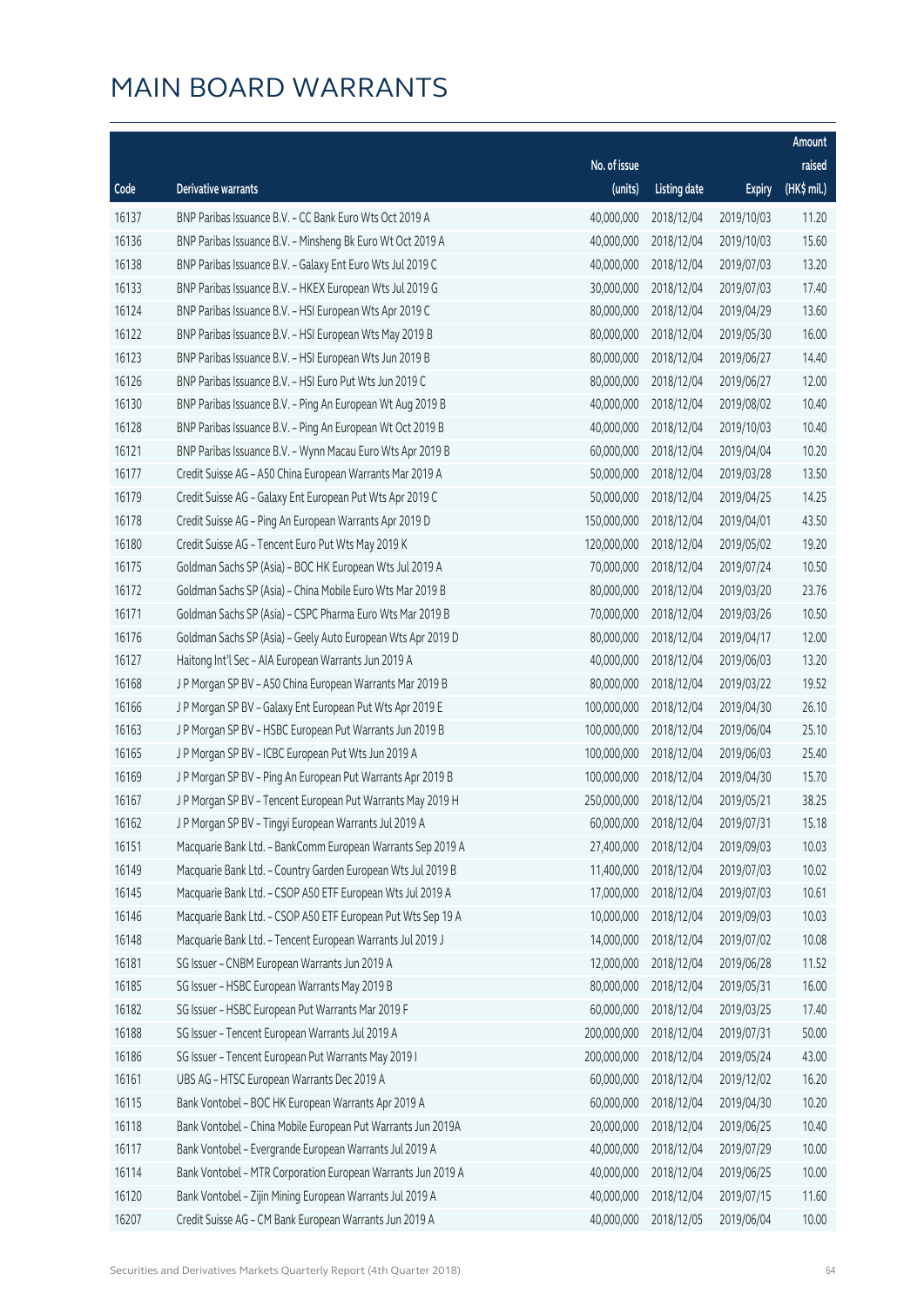|       |                                                              |              |                        |               | Amount      |
|-------|--------------------------------------------------------------|--------------|------------------------|---------------|-------------|
|       |                                                              | No. of issue |                        |               | raised      |
| Code  | Derivative warrants                                          | (units)      | <b>Listing date</b>    | <b>Expiry</b> | (HK\$ mil.) |
| 16206 | Credit Suisse AG - China Taiping European Warrants Jun 2019A | 40,000,000   | 2018/12/05             | 2019/06/04    | 10.80       |
| 16205 | Credit Suisse AG - Evergrande European Warrants Jun 2019 A   | 40,000,000   | 2018/12/05             | 2019/06/04    | 10.00       |
| 16202 | Credit Suisse AG - ICBC European Put Warrants Mar 2019 B     | 50,000,000   | 2018/12/05             | 2019/03/29    | 11.50       |
| 16204 | Credit Suisse AG - Meituan European Warrants Jun 2019 B      | 30,000,000   | 2018/12/05             | 2019/06/04    | 21.00       |
| 16209 | Credit Suisse AG - Tencent European Wts Mar 2019 T           | 250,000,000  | 2018/12/05             | 2019/03/19    | 37.50       |
| 16203 | Credit Suisse AG - Tencent Euro Put Wts May 2019 L           | 120,000,000  | 2018/12/05             | 2019/05/21    | 18.00       |
| 16208 | Credit Suisse AG - Wynn Macau European Warrants Jul 2019 A   | 40,000,000   | 2018/12/05             | 2019/07/31    | 10.00       |
| 16227 | Goldman Sachs SP (Asia) - CM Bank European Wts Apr 2019 A    | 70,000,000   | 2018/12/05             | 2019/04/17    | 10.50       |
| 16215 | Goldman Sachs SP (Asia) - CSOP A50 ETF Euro Wts Mar 2019 B   | 80,000,000   | 2018/12/05             | 2019/03/26    | 12.00       |
| 16225 | Goldman Sachs SP (Asia) - A50 China European Wts Mar 2019 B  | 80,000,000   | 2018/12/05             | 2019/03/21    | 15.36       |
| 16230 | Goldman Sachs SP (Asia) - HSI European Put Wts Mar 2019 J    | 150,000,000  | 2018/12/05             | 2019/03/28    | 26.55       |
| 16229 | Goldman Sachs SP (Asia) - Tencent European Put Wt May 2019 H | 100,000,000  | 2018/12/05             | 2019/05/24    | 16.30       |
| 16197 | Haitong Int'l Sec - China Huarong European Warrants Jul 19 A | 40,000,000   | 2018/12/05             | 2019/07/05    | 10.00       |
| 16198 | Haitong Int'l Sec - China Lit European Warrants Mar 2019 A   | 40,000,000   | 2018/12/05             | 2019/03/20    | 16.80       |
| 16195 | Haitong Int'l Sec - HKEX European Put Warrants Mar 2019 G    | 32,000,000   | 2018/12/05             | 2019/03/05    | 10.24       |
| 16201 | Haitong Int'l Sec - Tencent European Warrants Jun 2019 H     | 80,000,000   | 2018/12/05             | 2019/06/28    | 20.00       |
| 16199 | Haitong Int'l Sec - Tencent European Put Warrants Jun 2019 G | 80,000,000   | 2018/12/05             | 2019/06/28    | 20.80       |
| 16220 | SG Issuer - China Cinda European Warrants Jun 2019 A         | 40,000,000   | 2018/12/05             | 2019/06/28    | 10.00       |
| 16226 | SG Issuer - GAC European Warrants Apr 2019 A                 | 11,000,000   | 2018/12/05             | 2019/04/30    | 10.01       |
| 16212 | SG Issuer - HSI European Put Warrants Apr 2019 K             | 300,000,000  | 2018/12/05             | 2019/04/29    | 72.00       |
| 16214 | SG Issuer - Tencent European Warrants Mar 2019 O             | 200,000,000  | 2018/12/05             | 2019/03/19    | 30.00       |
| 16210 | SG Issuer - Tencent European Put Warrants Mar 2019 N         | 20,000,000   | 2018/12/05             | 2019/03/04    | 27.60       |
| 16218 | SG Issuer - Tencent European Put Warrants Mar 2019 P         | 200,000,000  | 2018/12/05             | 2019/03/29    | 54.00       |
| 16228 | SG Issuer - Yanzhou Coal Eu Wt Jul 2019 A                    | 10,000,000   | 2018/12/05             | 2019/07/31    | 10.00       |
| 16190 | UBS AG - Tencent European Warrants Mar 2019 P                | 300,000,000  | 2018/12/05             | 2019/03/19    | 45.30       |
| 16193 | UBS AG - Tencent European Warrants Apr 2019 L                | 300,000,000  | 2018/12/05             | 2019/04/25    | 60.00       |
| 16194 | UBS AG - Tencent European Put Warrants Mar 2019 Q            |              | 300,000,000 2018/12/05 | 2019/03/22    | 90.00       |
| 16250 | BNP Paribas Issuance B.V. - BYD Company European Wts Aug 19A | 40,000,000   | 2018/12/06             | 2019/08/02    | 18.80       |
| 16252 | BNP Paribas Issuance B.V. - China Mobile Euro Wts Oct 2019 A | 40,000,000   | 2018/12/06             | 2019/10/03    | 10.40       |
| 16249 | BNP Paribas Issuance B.V. - Evergrande Euro Wts Aug 2019 A   | 50,000,000   | 2018/12/06             | 2019/08/02    | 13.50       |
| 16247 | BNP Paribas Issuance B.V. - Geely Auto Euro Wts Jul 2019 A   | 70,000,000   | 2018/12/06             | 2019/07/03    | 10.50       |
| 16245 | BNP Paribas Issuance B.V. - Galaxy Ent Euro Wts Aug 2019 A   | 40,000,000   | 2018/12/06             | 2019/08/02    | 10.40       |
| 16253 | BNP Paribas Issuance B.V. - SUNAC European Wts Aug 2019 A    | 40,000,000   | 2018/12/06             | 2019/08/02    | 13.60       |
| 16246 | BNP Paribas Issuance B.V. - Xiaomi European Warrants Jan 20A | 80,000,000   | 2018/12/06             | 2020/01/03    | 20.00       |
| 16264 | Credit Suisse AG - China Cinda European Warrants Jun 2019 A  | 40,000,000   | 2018/12/06             | 2019/06/28    | 10.00       |
| 16268 | Credit Suisse AG - Meitu European Warrants Jun 2019 A        | 20,000,000   | 2018/12/06             | 2019/06/05    | 15.80       |
| 16269 | Credit Suisse AG - Xiaomi European Warrants Jun 2019 C       | 100,000,000  | 2018/12/06             | 2019/06/21    | 17.50       |
| 16276 | Goldman Sachs SP (Asia) - CAM CSI300 European Wts Sep 2019 A | 80,000,000   | 2018/12/06             | 2019/09/23    | 12.00       |
| 16282 | Goldman Sachs SP (Asia) - CC Bank European Wts Mar 2019 D    | 80,000,000   | 2018/12/06             | 2019/03/06    | 12.00       |
| 16277 | Goldman Sachs SP (Asia) - CM Bank European Wts Apr 2019 B    | 60,000,000   | 2018/12/06             | 2019/04/23    | 14.94       |
| 16278 | Goldman Sachs SP (Asia) - A50 China European Wts Nov 2020 A  | 100,000,000  | 2018/12/06             | 2020/11/03    | 15.00       |
| 16279 | Goldman Sachs SP (Asia) - HSBC European Put Wts Apr 2019 D   | 80,000,000   | 2018/12/06             | 2019/04/23    | 12.00       |
| 16280 | Goldman Sachs SP (Asia) - Ping An Euro Put Wts Apr 2019 D    | 80,000,000   | 2018/12/06             | 2019/04/16    | 12.00       |
| 16237 | HK Bank - A50 China European Warrants Nov 2020 A             | 100,000,000  | 2018/12/06             | 2020/11/03    | 16.00       |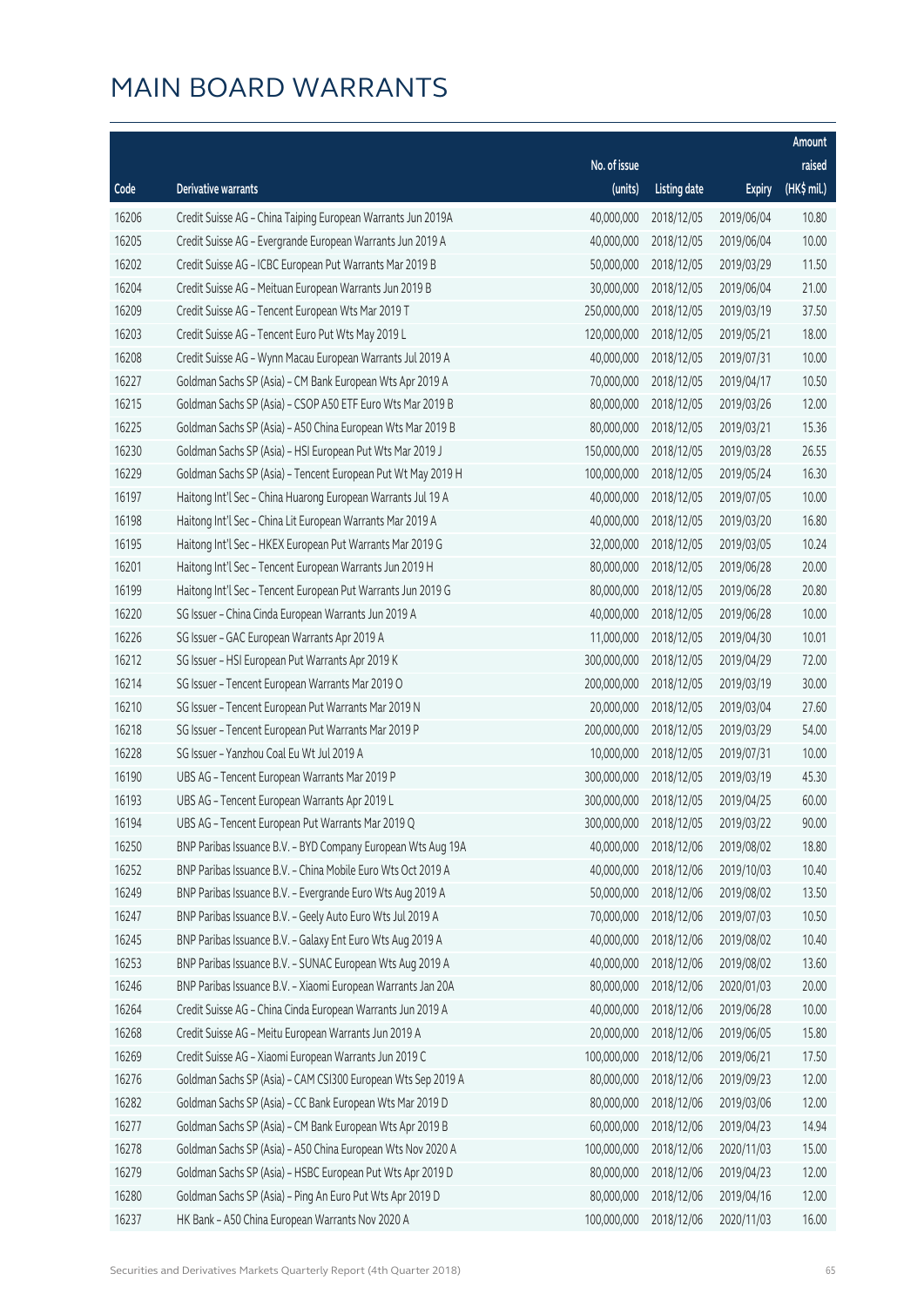|        |                                                              |              |                       |               | Amount      |
|--------|--------------------------------------------------------------|--------------|-----------------------|---------------|-------------|
|        |                                                              | No. of issue |                       |               | raised      |
| Code   | <b>Derivative warrants</b>                                   | (units)      | <b>Listing date</b>   | <b>Expiry</b> | (HK\$ mil.) |
| 16238  | HK Bank - Galaxy Ent European Warrants Jun 2019 A            | 50,000,000   | 2018/12/06            | 2019/06/05    | 12.50       |
| 16239  | HK Bank - Tencent European Warrants May 2019 F               | 80,000,000   | 2018/12/06            | 2019/05/30    | 12.00       |
| 16244  | Haitong Int'l Sec - AIA European Warrants Apr 2019 D         | 80,000,000   | 2018/12/06            | 2019/04/09    | 12.00       |
| 16273  | Haitong Int'l Sec - China Mobile European Wts Apr 2019 E     | 70,000,000   | 2018/12/06            | 2019/04/25    | 16.80       |
| 16274  | Haitong Int'l Sec - China Mobile European Put Wts Jun 2019 B | 70,000,000   | 2018/12/06            | 2019/06/28    | 29.40       |
| 16231  | Haitong Int'l Sec - Ping An European Warrants May 2019 E     | 100,000,000  | 2018/12/06            | 2019/05/07    | 19.00       |
| 16275  | Haitong Int'l Sec - Yanzhou Coal European Warrants Feb 2020A | 150,000,000  | 2018/12/06            | 2020/02/20    | 37.50       |
| 16257  | J P Morgan SP BV - Angang Steel European Warrants Jun 2019 A | 30,000,000   | 2018/12/06            | 2019/06/06    | 13.95       |
| 16255  | J P Morgan SP BV - COSCO Sh Hold European Warrants Jun 2019A | 40,000,000   | 2018/12/06            | 2019/06/06    | 10.32       |
| 16259  | J P Morgan SP BV - China Telecom European Warrants Jul 2019A | 60,000,000   | 2018/12/06            | 2019/07/31    | 15.12       |
| 16262  | J P Morgan SP BV - Meitu European Warrants Jun 2019 A        | 30,000,000   | 2018/12/06            | 2019/06/06    | 17.16       |
| 16260  | J P Morgan SP BV - PetroChina European Put Warrants Apr 19 C | 100,000,000  | 2018/12/06            | 2019/04/30    | 25.30       |
| 16261  | J P Morgan SP BV - Tencent European Warrants May 2019 I      | 250,000,000  | 2018/12/06            | 2019/05/24    | 37.75       |
| 16236  | SG Issuer - HSI European Warrants Apr 2019 L                 | 300,000,000  | 2018/12/06            | 2019/04/29    | 45.00       |
| 16242  | UBS AG - BYD Electronic European Warrants Jul 2019 B         | 50,000,000   | 2018/12/06            | 2019/07/29    | 12.50       |
| 16240  | UBS AG - Link REIT European Warrants Jun 2019 A              | 50,000,000   | 2018/12/06            | 2019/06/05    | 18.95       |
| 16235  | Bank Vontobel - CC Bank European Warrants Jul 2019 A         | 60,000,000   | 2018/12/06            | 2019/07/24    | 10.80       |
| 16233  | Bank Vontobel - CLP Holdings European Warrants Sep 2019 A    | 25,000,000   | 2018/12/06            | 2019/09/23    | 11.50       |
| 16234  | Bank Vontobel - CNOOC European Warrants Mar 2019 B           | 40,000,000   | 2018/12/06            | 2019/03/26    | 10.00       |
| 16232  | Bank Vontobel - Sands China Ltd European Warrants Mar 2019 A | 50,000,000   | 2018/12/06            | 2019/03/27    | 10.00       |
| 14051# | J P Morgan SP BV - HSI European Put Warrants Apr 2019 H      | 300,000,000  | 2018/12/06            | 2019/04/29    | 22.80       |
| 16300  | Credit Suisse AG - BYD Electronic European Wts Jul 2019 A    | 40,000,000   | 2018/12/07            | 2019/07/26    | 10.00       |
| 16302  | Credit Suisse AG - China Mobile European Warrants Jun 2019 A | 60,000,000   | 2018/12/07            | 2019/06/10    | 17.40       |
| 16299  | Credit Suisse AG - CMS European Warrants Sep 2019 A          | 40,000,000   | 2018/12/07            | 2019/09/30    | 10.00       |
| 16318  | Goldman Sachs SP (Asia) - CAM CSI300 European Wts Apr 2019 A | 80,000,000   | 2018/12/07            | 2019/04/24    | 12.00       |
| 16317  | Goldman Sachs SP (Asia) - Country Garden Euro Wts Jun 2019 A | 70,000,000   | 2018/12/07            | 2019/06/21    | 10.50       |
| 16319  | Goldman Sachs SP (Asia) - Geely Auto European Put Wts Apr19E |              | 70,000,000 2018/12/07 | 2019/04/17    | 10.50       |
| 16321  | Goldman Sachs SP (Asia) - HKEX European Put Wts Jun 2019 G   | 100,000,000  | 2018/12/07            | 2019/06/25    | 15.00       |
| 16320  | Goldman Sachs SP (Asia) - ICBC European Put Warrants Mar 19B | 70,000,000   | 2018/12/07            | 2019/03/26    | 10.50       |
| 16297  | Haitong Int'l Sec - GAC European Warrants Apr 2019 A         | 20,000,000   | 2018/12/07            | 2019/04/29    | 18.00       |
| 16296  | Haitong Int'l Sec - Greatwall Motor European Warrants Jun19B | 25,000,000   | 2018/12/07            | 2019/06/12    | 13.25       |
| 16295  | J P Morgan SP BV - CC Bank European Wts May 2019 B           | 100,000,000  | 2018/12/07            | 2019/05/28    | 39.40       |
| 16293  | J P Morgan SP BV - China Coal European Warrants Apr 2019 A   | 60,000,000   | 2018/12/07            | 2019/04/30    | 11.34       |
| 16294  | J P Morgan SP BV - Evergrande European Put Warrants Jul 19 A | 40,000,000   | 2018/12/07            | 2019/07/02    | 13.84       |
| 16285  | Macquarie Bank Ltd. - Hang Seng Bank European Wts Sep 2019 A | 15,000,000   | 2018/12/07            | 2019/09/03    | 10.26       |
| 16291  | Macquarie Bank Ltd. - Hang Seng Bank European Put Wts Jul19B | 29,000,000   | 2018/12/07            | 2019/07/03    | 10.09       |
| 16292  | Macquarie Bank Ltd. - Meitu European Warrants Jul 2019 A     | 12,900,000   | 2018/12/07            | 2019/07/16    | 10.06       |
| 16286  | Macquarie Bank Ltd. - Tencent European Warrants Jul 2019 K   | 18,600,000   | 2018/12/07            | 2019/07/02    | 10.03       |
| 16290  | Macquarie Bank Ltd. - Tencent European Put Wts Jun 2019 J    | 23,300,000   | 2018/12/07            | 2019/06/25    | 10.02       |
| 16303  | SG Issuer - AIA European Warrants Mar 2019 D                 | 70,000,000   | 2018/12/07            | 2019/03/29    | 10.50       |
| 16308  | SG Issuer - China Coal European Warrants Jul 2019 A          | 25,000,000   | 2018/12/07            | 2019/07/31    | 11.38       |
| 16310  | SG Issuer - China Res Land European Warrants Jul 2019 A      | 40,000,000   | 2018/12/07            | 2019/07/31    | 11.20       |
| 16311  | SG Issuer - Greatwall Motor European Warrants Jun 2019 A     | 20,000,000   | 2018/12/07            | 2019/06/28    | 11.20       |
| 16312  | SG Issuer - Meitu European Warrants Jun 2019 A               | 20,000,000   | 2018/12/07            | 2019/06/28    | 10.00       |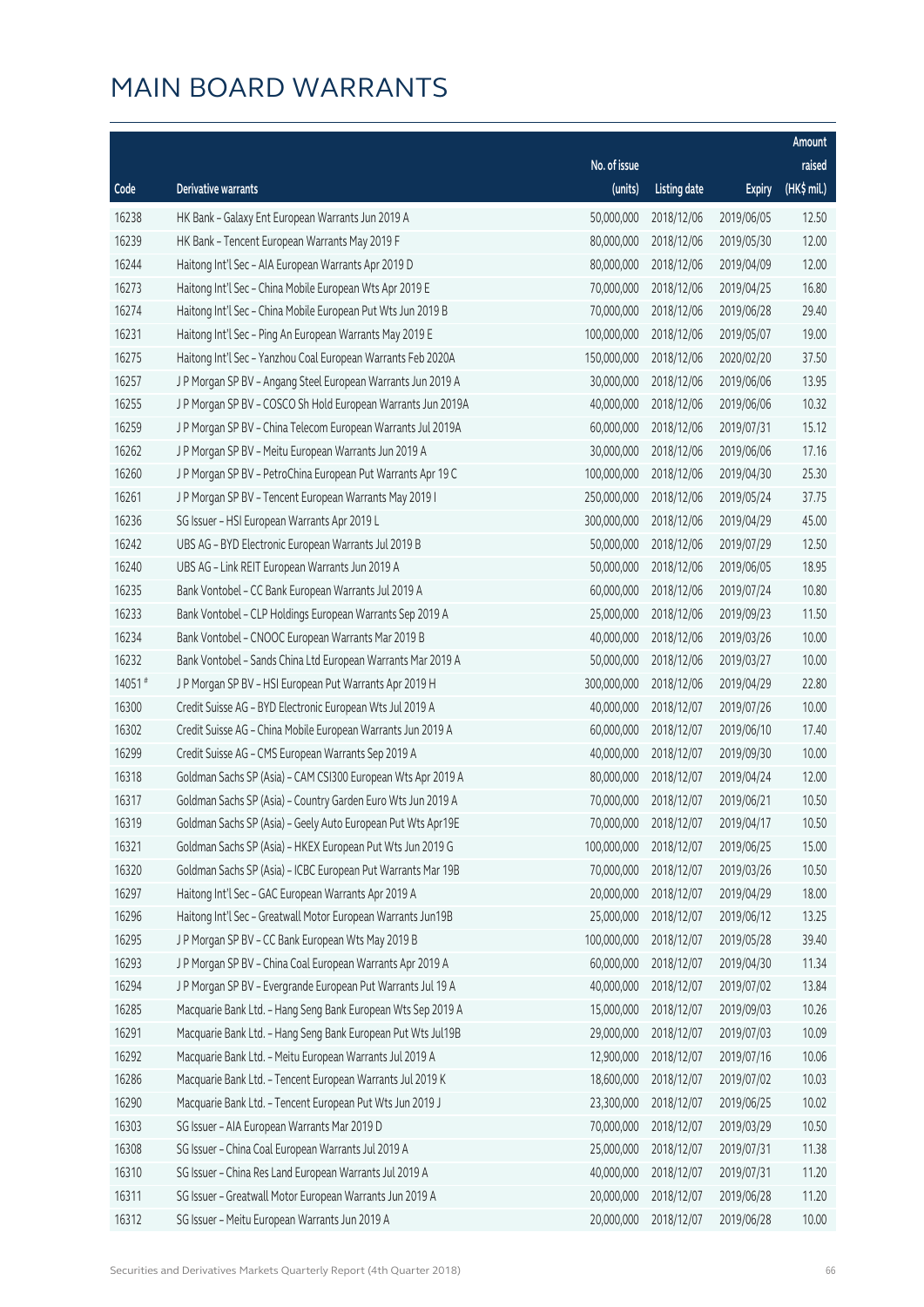|       |                                                              |              |                       |               | Amount      |
|-------|--------------------------------------------------------------|--------------|-----------------------|---------------|-------------|
|       |                                                              | No. of issue |                       |               | raised      |
| Code  | Derivative warrants                                          | (units)      | <b>Listing date</b>   | <b>Expiry</b> | (HK\$ mil.) |
| 16309 | SG Issuer - Mengniu Dairy European Warrants Jul 2019 A       | 40,000,000   | 2018/12/07            | 2019/07/31    | 10.00       |
| 16313 | SG Issuer - PSBC European Warrants Jun 2019 A                | 25,000,000   | 2018/12/07            | 2019/06/28    | 10.13       |
| 16315 | SG Issuer - SUNAC European Warrants Jul 2019 A               | 40,000,000   | 2018/12/07            | 2019/07/31    | 14.60       |
| 16306 | SG Issuer - Xiaomi European Warrants Jun 2019 C              | 150,000,000  | 2018/12/07            | 2019/06/28    | 22.50       |
| 16371 | Credit Suisse AG - AIA European Warrants Mar 2019 E          | 70,000,000   | 2018/12/10            | 2019/03/26    | 12.60       |
| 16369 | Credit Suisse AG - CC Bank European Warrants Mar 2019 C      | 60,000,000   | 2018/12/10            | 2019/03/26    | 10.20       |
| 16368 | Credit Suisse AG - HKEX European Put Warrants Jun 2019 E     | 100,000,000  | 2018/12/10            | 2019/06/26    | 15.00       |
| 16372 | Credit Suisse AG - Mengniu Dairy European Wts Jul 2019 A     | 40,000,000   | 2018/12/10            | 2019/07/26    | 10.00       |
| 16326 | Credit Suisse AG - Tencent Euro Put Wts Mar 2019 U           | 120,000,000  | 2018/12/10            | 2019/03/22    | 18.00       |
| 16322 | Credit Suisse AG - Tencent Euro Put Wts May 2019 M           | 120,000,000  | 2018/12/10            | 2019/05/21    | 18.00       |
| 16324 | Credit Suisse AG - Tencent Euro Put Wts May 2019 N           | 120,000,000  | 2018/12/10            | 2019/05/24    | 18.00       |
| 16323 | Credit Suisse AG - Tencent Euro Put Wts Jul 2019 A           | 120,000,000  | 2018/12/10            | 2019/07/23    | 18.00       |
| 16336 | Goldman Sachs SP (Asia) - Bank of China Euro Wts Apr 2019 A  | 80,000,000   | 2018/12/10            | 2019/04/24    | 12.00       |
| 16340 | Goldman Sachs SP (Asia) - CNOOC European Put Warrants Apr19B | 50,000,000   | 2018/12/10            | 2019/04/03    | 18.50       |
| 16337 | Goldman Sachs SP (Asia) - China Shenhua Euro Wts Apr 2019 A  | 70,000,000   | 2018/12/10            | 2019/04/24    | 10.50       |
| 16339 | Goldman Sachs SP (Asia) - Ping An Euro Put Wts Apr 2019 E    | 80,000,000   | 2018/12/10            | 2019/04/23    | 15.84       |
| 16338 | Goldman Sachs SP (Asia) - Tencent European Put Wt Apr 2019 O | 100,000,000  | 2018/12/10            | 2019/04/23    | 15.00       |
| 16335 | Haitong Int'l Sec - China Overseas European Wts Jul 2019 A   | 40,000,000   | 2018/12/10            | 2019/07/10    | 10.00       |
| 16334 | Haitong Int'l Sec - Galaxy Ent European Warrants Apr 2019 C  | 40,000,000   | 2018/12/10            | 2019/04/30    | 10.80       |
| 16342 | J P Morgan SP BV - Galaxy Ent European Warrants Apr 2019 F   | 100,000,000  | 2018/12/10            | 2019/04/30    | 20.90       |
| 16355 | J P Morgan SP BV - Galaxy Ent European Warrants Apr 2019 G   | 100,000,000  | 2018/12/10            | 2019/04/24    | 30.60       |
| 16343 | J P Morgan SP BV - Galaxy Ent European Put Wts May 2019 A    | 100,000,000  | 2018/12/10            | 2019/05/31    | 32.20       |
| 16353 | J P Morgan SP BV - Greatwall Motor European Wts Mar 2019 A   | 80,000,000   | 2018/12/10            | 2019/03/29    | 24.72       |
| 16356 | J P Morgan SP BV - HSCEI European Put Warrants Jun 2019 C    | 200,000,000  | 2018/12/10            | 2019/06/27    | 50.20       |
| 16341 | J P Morgan SP BV - HSI European Put Warrants Mar 2019 I      | 300,000,000  | 2018/12/10            | 2019/03/28    | 45.00       |
| 16352 | J P Morgan SP BV - Haitong Sec European Warrants May 2019 A  | 30,000,000   | 2018/12/10            | 2019/05/28    | 17.10       |
| 16351 | J P Morgan SP BV - Mengniu Dairy European Wts Apr 2019 A     |              | 60,000,000 2018/12/10 | 2019/04/30    | 10.38       |
| 16350 | J P Morgan SP BV - NagaCorp European Warrants Sep 2019 A     | 50,000,000   | 2018/12/10            | 2019/09/30    | 12.50       |
| 16345 | J P Morgan SP BV - Sands China Ltd European Warrants Jun 19A | 80,000,000   | 2018/12/10            | 2019/06/14    | 20.08       |
| 16347 | J P Morgan SP BV - Sands China Ltd European Put Wts Jun 19 B | 80,000,000   | 2018/12/10            | 2019/06/10    | 20.16       |
| 16354 | J P Morgan SP BV - SUNAC European Warrants Jul 2019 A        | 50,000,000   | 2018/12/10            | 2019/07/10    | 14.35       |
| 16349 | J P Morgan SP BV - Tencent European Put Warrants Apr 2019 L  | 250,000,000  | 2018/12/10            | 2019/04/23    | 40.00       |
| 16348 | J P Morgan SP BV - Wynn Macau European Put Warrants Jun 19 A | 80,000,000   | 2018/12/10            | 2019/06/28    | 20.08       |
| 16331 | Macquarie Bank Ltd. - PICC Group European Wts Jul 2019 A     | 40,000,000   | 2018/12/10            | 2019/07/03    | 10.04       |
| 16330 | Macquarie Bank Ltd. - Tencent European Warrants Jun 2019 K   | 38,000,000   | 2018/12/10            | 2019/06/25    | 10.03       |
| 16363 | SG Issuer - BYD Electronic European Warrants Jul 2019 A      | 60,000,000   | 2018/12/10            | 2019/07/31    | 15.00       |
| 16367 | SG Issuer - HSCEI European Put Warrants May 2019 A           | 150,000,000  | 2018/12/10            | 2019/05/30    | 30.00       |
| 16365 | SG Issuer - HSI European Put Warrants Mar 2019 J             | 300,000,000  | 2018/12/10            | 2019/03/28    | 52.50       |
| 16357 | SG Issuer - MTR Corporation European Warrants Jun 2019 A     | 40,000,000   | 2018/12/10            | 2019/06/28    | 10.00       |
| 16359 | SG Issuer - Tencent European Put Warrants Apr 2019 P         | 200,000,000  | 2018/12/10            | 2019/04/18    | 40.00       |
| 16361 | SG Issuer - WH Group European Warrants Jul 2019 B            | 15,000,000   | 2018/12/10            | 2019/07/05    | 10.05       |
| 16362 | SG Issuer - Wynn Macau European Warrants Jul 2019 A          | 40,000,000   | 2018/12/10            | 2019/07/31    | 10.00       |
| 16327 | UBS AG - Galaxy Ent European Warrants May 2019 A             | 60,000,000   | 2018/12/10            | 2019/05/27    | 16.56       |
| 16328 | UBS AG - Galaxy Ent European Put Warrants Jun 2019 A         | 60,000,000   | 2018/12/10            | 2019/06/10    | 25.50       |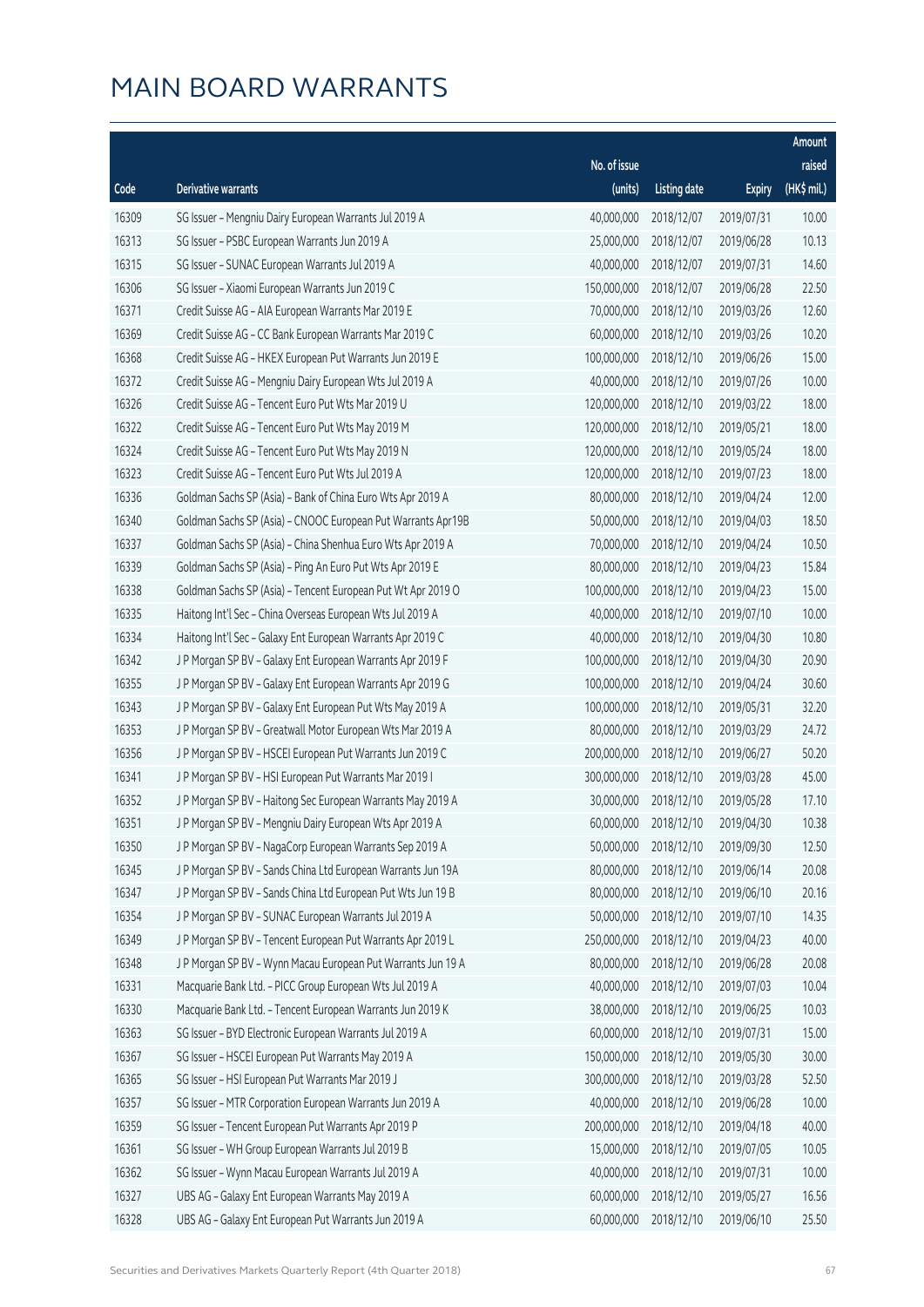|       |                                                              |              |                       |               | Amount      |
|-------|--------------------------------------------------------------|--------------|-----------------------|---------------|-------------|
|       |                                                              | No. of issue |                       |               | raised      |
| Code  | <b>Derivative warrants</b>                                   | (units)      | <b>Listing date</b>   | <b>Expiry</b> | (HK\$ mil.) |
| 16329 | UBS AG - HSI European Put Warrants Apr 2019 K                | 300,000,000  | 2018/12/10            | 2019/04/29    | 80.70       |
| 16404 | BOCI Asia Ltd. - AIA European Warrants May 2019 C            | 80,000,000   | 2018/12/11            | 2019/05/27    | 30.40       |
| 16407 | BOCI Asia Ltd. - CK Asset European Warrants Jun 2019 A       | 50,000,000   | 2018/12/11            | 2019/06/21    | 14.70       |
| 16406 | BOCI Asia Ltd. - Geely Auto European Warrants Apr 2019 B     | 100,000,000  | 2018/12/11            | 2019/04/24    | 15.40       |
| 16399 | BOCI Asia Ltd. - Galaxy Ent European Warrants May 2019 A     | 100,000,000  | 2018/12/11            | 2019/05/27    | 36.70       |
| 16449 | BOCI Asia Ltd. - Hang Seng Bank European Warrants Dec 2019 A | 100,000,000  | 2018/12/11            | 2019/12/09    | 25.00       |
| 16398 | BOCI Asia Ltd. - HSI European Warrants Jun 2019 C            | 200,000,000  | 2018/12/11            | 2019/06/27    | 41.60       |
| 16402 | BOCI Asia Ltd. - Sands China Ltd European Warrants Jun 2019A | 100,000,000  | 2018/12/11            | 2019/06/25    | 22.40       |
| 16408 | BOCI Asia Ltd. - Xiaomi European Warrants Sep 2019 A         | 150,000,000  | 2018/12/11            | 2019/09/23    | 27.30       |
| 16376 | BNP Paribas Issuance B.V. - Country Garden Eu Wt Oct 2019 A  | 100,000,000  | 2018/12/11            | 2019/10/03    | 15.00       |
| 16381 | BNP Paribas Issuance B.V. - CK Asset European Wts Jul 2019 A | 40,000,000   | 2018/12/11            | 2019/07/03    | 10.00       |
| 16382 | BNP Paribas Issuance B.V. - China Unicom Euro Wt Jul 2019 A  | 40,000,000   | 2018/12/11            | 2019/07/03    | 14.40       |
| 16378 | BNP Paribas Issuance B.V. - PetroChina Euro Wts Jul 2019 A   | 40,000,000   | 2018/12/11            | 2019/07/03    | 10.00       |
| 16390 | BNP Paribas Issuance B.V. - Ping An European Wt Aug 2019 C   | 70,000,000   | 2018/12/11            | 2019/08/02    | 11.20       |
| 16379 | BNP Paribas Issuance B.V. - SHK Ppt Euro Warrants Oct 2019 A | 30,000,000   | 2018/12/11            | 2019/10/03    | 11.10       |
| 16387 | BNP Paribas Issuance B.V. - Tencent European Wts Oct 2019 E  | 80,000,000   | 2018/12/11            | 2019/10/03    | 20.00       |
| 16393 | BNP Paribas Issuance B.V. - Xiaomi European Warrants Jul 19B | 80,000,000   | 2018/12/11            | 2019/07/03    | 15.20       |
| 16438 | Credit Suisse AG - Galaxy Ent European Warrants Jun 2019 A   | 50,000,000   | 2018/12/11            | 2019/06/10    | 20.00       |
| 16435 | Credit Suisse AG - MTRC European Warrants Jun 2019 A         | 40,000,000   | 2018/12/11            | 2019/06/10    | 10.00       |
| 16437 | Credit Suisse AG - PICC Group European Warrants May 2019 A   | 40,000,000   | 2018/12/11            | 2019/05/21    | 10.00       |
| 16439 | Credit Suisse AG - Ping An European Put Warrants Apr 2019 E  | 80,000,000   | 2018/12/11            | 2019/04/25    | 20.00       |
| 16436 | Credit Suisse AG - Sands China European Warrants Jun 2019 B  | 50,000,000   | 2018/12/11            | 2019/06/28    | 12.50       |
| 16432 | Credit Suisse AG - Sands China European Put Wts Jun 2019 A   | 50,000,000   | 2018/12/11            | 2019/06/10    | 15.00       |
| 16375 | Credit Suisse AG - Tencent European Wts Apr 2019 N           | 250,000,000  | 2018/12/11            | 2019/04/18    | 37.50       |
| 16441 | Goldman Sachs SP (Asia) - Evergrande European Wts Mar 2019 A | 70,000,000   | 2018/12/11            | 2019/03/26    | 10.50       |
| 16444 | Goldman Sachs SP (Asia) - Geely Auto European Wts Mar 2019 D | 80,000,000   | 2018/12/11            | 2019/03/26    | 12.00       |
| 16448 | Goldman Sachs SP (Asia) - Galaxy Ent European Wts Apr 2019 D |              | 80,000,000 2018/12/11 | 2019/04/23    | 15.36       |
| 16443 | Goldman Sachs SP (Asia) - Ping An European Wts Apr 2019 F    | 100,000,000  | 2018/12/11            | 2019/04/18    | 23.00       |
| 16440 | Goldman Sachs SP (Asia) - Sands China Ltd Euro Wts Apr 2019A | 80,000,000   | 2018/12/11            | 2019/04/18    | 12.72       |
| 16420 | Haitong Int'l Sec - HKEX European Warrants Jun 2019 D        | 100,000,000  | 2018/12/11            | 2019/06/25    | 15.00       |
| 16421 | Haitong Int'l Sec - HKEX European Put Warrants Jun 2019 E    | 100,000,000  | 2018/12/11            | 2019/06/28    | 15.00       |
| 16410 | J P Morgan SP BV - Agricultural Bank Euro Warrants Jul 2019A | 100,000,000  | 2018/12/11            | 2019/07/26    | 15.00       |
| 16411 | J P Morgan SP BV - CC Bank European Wts Mar 2019 C           | 100,000,000  | 2018/12/11            | 2019/03/29    | 15.00       |
| 16418 | J P Morgan SP BV - Chi Res Land European Warrants Jun 2019 A | 50,000,000   | 2018/12/11            | 2019/06/28    | 12.50       |
| 16419 | J P Morgan SP BV - PICC Group European Warrants Jun 2019 A   | 60,000,000   | 2018/12/11            | 2019/06/28    | 15.00       |
| 16415 | J P Morgan SP BV - Tencent European Warrants Jun 2019 B      | 250,000,000  | 2018/12/11            | 2019/06/24    | 37.50       |
| 16416 | J P Morgan SP BV - Tencent European Warrants Jun 2019 C      | 250,000,000  | 2018/12/11            | 2019/06/25    | 37.50       |
| 16395 | Macquarie Bank Ltd. - CPIC European Warrants Aug 2019 A      | 40,000,000   | 2018/12/11            | 2019/08/02    | 10.00       |
| 16386 | Macquarie Bank Ltd. - Evergrande European Wts Oct 2019 B     | 19,000,000   | 2018/12/11            | 2019/10/03    | 10.05       |
| 16383 | Macquarie Bank Ltd. - Galaxy Ent European Put Wts Jul 2019 A | 18,000,000   | 2018/12/11            | 2019/07/03    | 10.08       |
| 16397 | Macquarie Bank Ltd. - Tingyi European Warrants Dec 2019 A    | 39,000,000   | 2018/12/11            | 2019/12/17    | 10.02       |
| 16429 | SG Issuer - China Gas Hold Eu Wt Jun 2019 A                  | 25,000,000   | 2018/12/11            | 2019/06/28    | 10.00       |
| 16423 | SG Issuer - Dongfeng European Warrants Jul 2019 A            | 15,000,000   | 2018/12/11            | 2019/07/31    | 10.05       |
| 16424 | SG Issuer - HSBC European Put Warrants May 2019 C            | 60,000,000   | 2018/12/11            | 2019/05/31    | 12.90       |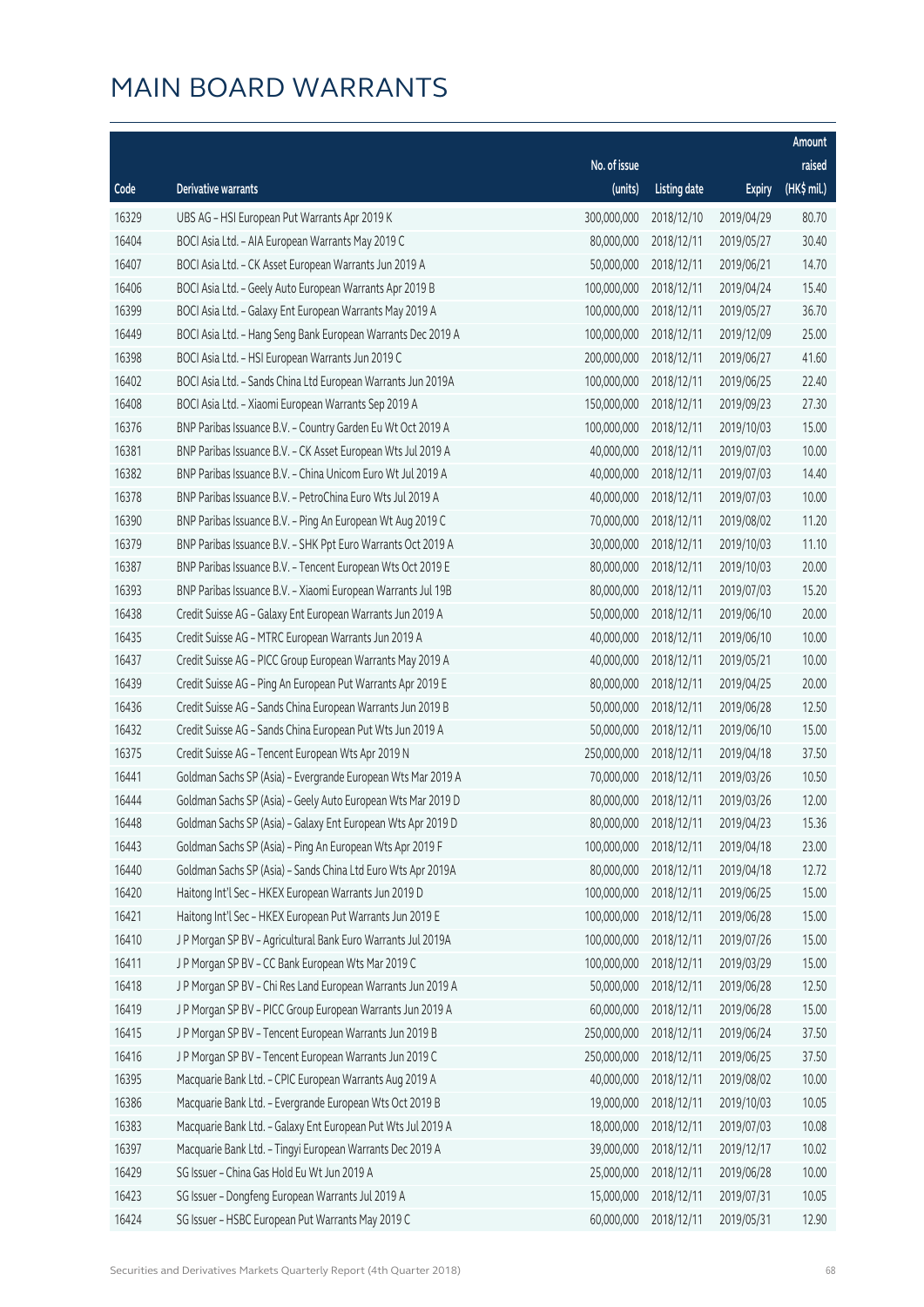|         |                                                              |              |                       |               | Amount      |
|---------|--------------------------------------------------------------|--------------|-----------------------|---------------|-------------|
|         |                                                              | No. of issue |                       |               | raised      |
| Code    | Derivative warrants                                          | (units)      | <b>Listing date</b>   | <b>Expiry</b> | (HK\$ mil.) |
| 16431   | SG Issuer - Ping An European Warrants Apr 2019 D             | 80,000,000   | 2018/12/11            | 2019/04/30    | 12.00       |
| 16427   | SG Issuer - Sands China European Put Warrants Mar 2019 B     | 50,000,000   | 2018/12/11            | 2019/03/29    | 10.00       |
| 16428   | SG Issuer - Tencent European Warrants Jun 2019 A             | 200,000,000  | 2018/12/11            | 2019/06/28    | 35.00       |
| 26111#  | Credit Suisse AG - HKEX European Warrants Mar 2019 A         | 120,000,000  | 2018/12/11            | 2019/03/26    | 11.28       |
| 22355 # | J P Morgan SP BV - HSI European Warrants Mar 2019 A          | 300,000,000  | 2018/12/11            | 2019/03/28    | 14.10       |
| 10067   | BNP Paribas Issuance B.V. - EUR/USD Euro Wts Jun 2019 A      | 50,000,000   | 2018/12/12            | 2019/06/21    | 14.00       |
| 10068   | BNP Paribas Issuance B.V. - EUR/USD Euro Put Wt Jun 2019 B   | 50,000,000   | 2018/12/12            | 2019/06/21    | 12.50       |
| 10069   | BNP Paribas Issuance B.V. - GBP/USD European Wts Jun 2019 A  | 50,000,000   | 2018/12/12            | 2019/06/21    | 15.00       |
| 10070   | BNP Paribas Issuance B.V. - GBP/USD European Put Wt Jun 19 B | 50,000,000   | 2018/12/12            | 2019/06/21    | 15.00       |
| 10077   | BNP Paribas Issuance B.V. - Gold European Wts Jun 2019 A     | 50,000,000   | 2018/12/12            | 2019/06/21    | 12.50       |
| 10079   | BNP Paribas Issuance B.V. - Gold Euro Put Wts Jun 2019 B     | 50,000,000   | 2018/12/12            | 2019/06/21    | 12.50       |
| 10062   | BNP Paribas Issuance B.V. - USD/CNH European Wts Jun 2019 A  | 50,000,000   | 2018/12/12            | 2019/06/21    | 12.50       |
| 10063   | BNP Paribas Issuance B.V. - USD/CNH European Put Wts Jun 19B | 50,000,000   | 2018/12/12            | 2019/06/21    | 12.50       |
| 10064   | BNP Paribas Issuance B.V. - USD/YEN Euro Wts Jun 2019 A      | 50,000,000   | 2018/12/12            | 2019/06/21    | 12.50       |
| 10065   | BNP Paribas Issuance B.V. - USD/YEN Eur Put Wts Jun 2019 B   | 50,000,000   | 2018/12/12            | 2019/06/21    | 12.50       |
| 16485   | Credit Suisse AG - CKH Holdings European Warrants Jun 2019 B | 40,000,000   | 2018/12/12            | 2019/06/11    | 10.00       |
| 16486   | Credit Suisse AG - CPIC European Warrants Jul 2019 A         | 40,000,000   | 2018/12/12            | 2019/07/12    | 10.00       |
| 16487   | Credit Suisse AG - Dongfeng Motor European Wts Jun 2019 A    | 20,000,000   | 2018/12/12            | 2019/06/11    | 12.60       |
| 16450   | Credit Suisse AG - Tencent European Wts Jun 2019 C           | 250,000,000  | 2018/12/12            | 2019/06/26    | 45.00       |
| 16493   | Goldman Sachs SP (Asia) - AIA European Warrants Mar 2019 F   | 80,000,000   | 2018/12/12            | 2019/03/26    | 12.00       |
| 16496   | Goldman Sachs SP (Asia) - Galaxy Ent Euro Put Wts Apr 2019 E | 70,000,000   | 2018/12/12            | 2019/04/23    | 10.50       |
| 16497   | Goldman Sachs SP (Asia) - Sunny Optical Euro Put Wts Apr19B  | 40,000,000   | 2018/12/12            | 2019/04/12    | 12.72       |
| 16491   | Goldman Sachs SP (Asia) - Tencent European Wt Mar 2019 S     | 150,000,000  | 2018/12/12            | 2019/03/22    | 22.50       |
| 16488   | Goldman Sachs SP (Asia) - Tencent European Wt May 2019 I     | 150,000,000  | 2018/12/12            | 2019/05/30    | 22.50       |
| 16462   | HK Bank - HSI European Put Warrants Mar 2019 J               | 150,000,000  | 2018/12/12            | 2019/03/28    | 25.50       |
| 16463   | HK Bank - Tencent European Put Warrants Jun 2019 C           | 100,000,000  | 2018/12/12            | 2019/06/27    | 25.00       |
| 16481   | Haitong Int'l Sec - Bank of China European Warrants Jul 19 A |              | 60,000,000 2018/12/12 | 2019/07/31    | 10.80       |
| 16474   | Haitong Int'l Sec - Ch Comm Cons European Warrants May 2019A | 25,000,000   | 2018/12/12            | 2019/05/10    | 11.50       |
| 16480   | Haitong Int'l Sec - China Railway European Warrants Aug 19 A | 15,000,000   | 2018/12/12            | 2019/08/30    | 11.25       |
| 16473   | Haitong Int'l Sec - ICBC European Warrants May 2019 A        | 40,000,000   | 2018/12/12            | 2019/05/24    | 14.40       |
| 16479   | Haitong Int'l Sec - Ping An European Warrants Aug 2019 A     | 50,000,000   | 2018/12/12            | 2019/08/01    | 13.50       |
| 16478   | J P Morgan SP BV - CKI Holdings European Warrants Aug 2019 A | 50,000,000   | 2018/12/12            | 2019/08/01    | 12.75       |
| 16477   | J P Morgan SP BV - Link REIT European Warrants Jul 2019 A    | 40,000,000   | 2018/12/12            | 2019/07/04    | 11.32       |
| 16476   | J P Morgan SP BV - Link REIT European Put Warrants Jun 2019A | 40,000,000   | 2018/12/12            | 2019/06/11    | 10.00       |
| 16475   | J P Morgan SP BV - Techtronic European Warrants Jun 2019 A   | 60,000,000   | 2018/12/12            | 2019/06/28    | 19.02       |
| 16468   | Macquarie Bank Ltd. - China Agri European Wts Nov 2019 A     | 25,000,000   | 2018/12/12            | 2019/11/04    | 10.35       |
| 16464   | Macquarie Bank Ltd. - CLP Holdings European Warrants May 20A | 11,000,000   | 2018/12/12            | 2020/05/05    | 10.22       |
| 16469   | Macquarie Bank Ltd. - Chow Tai Fook European Wts Sep 2020 A  | 40,000,000   | 2018/12/12            | 2020/09/02    | 10.04       |
| 16467   | Macquarie Bank Ltd. - Li & Fung European Warrants Nov 2019 A | 36,000,000   | 2018/12/12            | 2019/11/04    | 10.19       |
| 16470   | Macquarie Bank Ltd. - MGM China European Warrants Oct 2019 A | 33,000,000   | 2018/12/12            | 2019/10/03    | 10.03       |
| 16466   | Macquarie Bank Ltd. - PCCW European Warrants Jul 2019 A      | 30,000,000   | 2018/12/12            | 2019/07/03    | 10.08       |
| 16471   | Macquarie Bank Ltd. - Ping An European Warrants Jul 2019 B   | 3,000,000    | 2018/12/12            | 2019/07/03    | 10.16       |
| 16472   | Macquarie Bank Ltd. - Ping An European Warrants Jul 2019 C   | 20,000,000   | 2018/12/12            | 2019/07/03    | 10.44       |
| 16499   | SG Issuer - HKEX European Warrants Sep 2019 A                | 150,000,000  | 2018/12/12            | 2019/09/30    | 37.50       |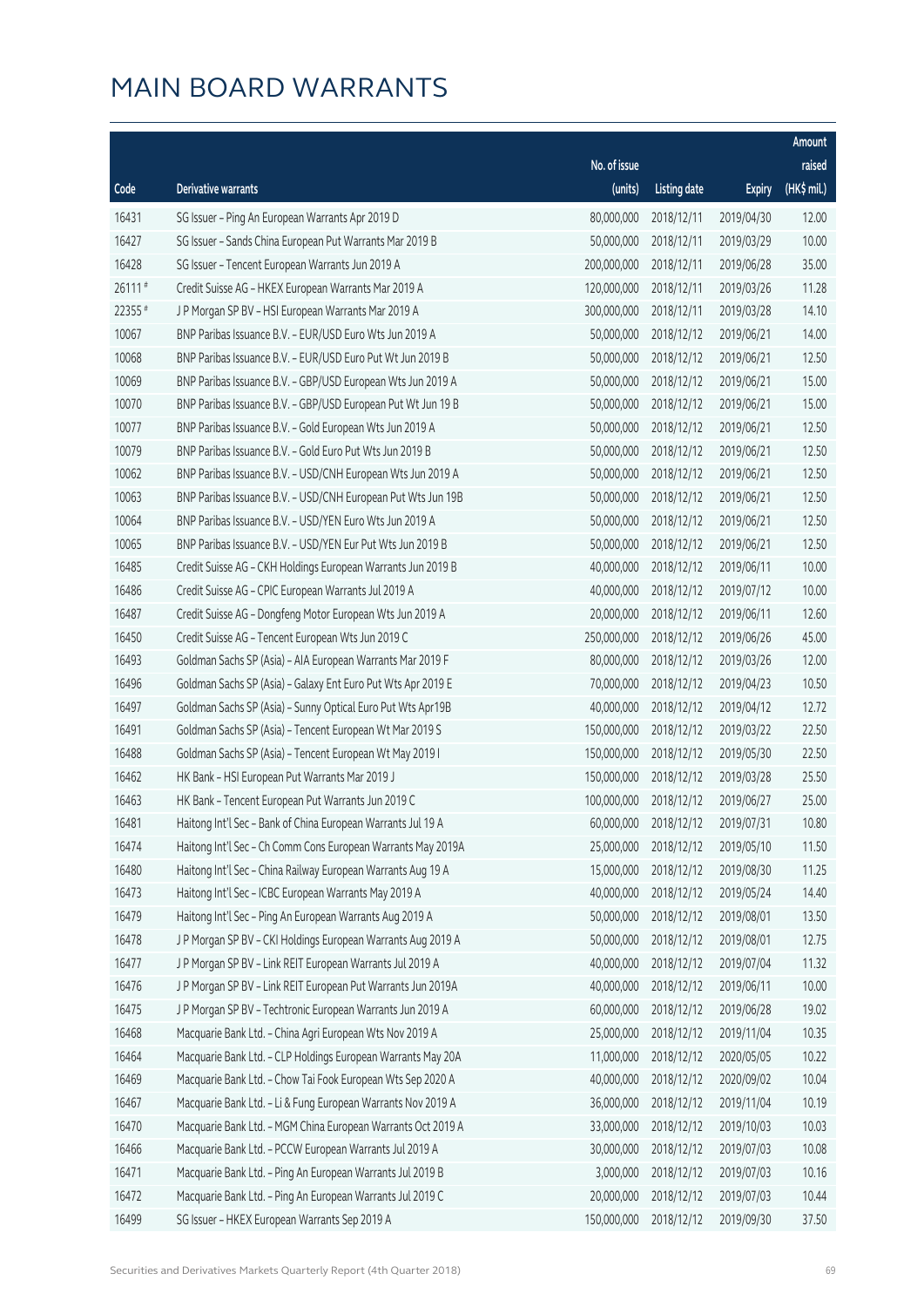|       |                                                              |              |                       |               | Amount      |
|-------|--------------------------------------------------------------|--------------|-----------------------|---------------|-------------|
|       |                                                              | No. of issue |                       |               | raised      |
| Code  | Derivative warrants                                          | (units)      | <b>Listing date</b>   | <b>Expiry</b> | (HK\$ mil.) |
| 16502 | SG Issuer - Tencent European Warrants Jun 2019 B             | 200,000,000  | 2018/12/12            | 2019/06/28    | 52.00       |
| 16456 | Bank Vontobel - AIA European Warrants Jun 2019 B             | 30,000,000   | 2018/12/12            | 2019/06/28    | 15.00       |
| 16461 | Bank Vontobel - HKEX European Warrants Jul 2020 A            | 80,000,000   | 2018/12/12            | 2020/07/02    | 20.00       |
| 16451 | Bank Vontobel - ICBC European Warrants Aug 2019 A            | 40,000,000   | 2018/12/12            | 2019/08/26    | 10.80       |
| 16453 | Bank Vontobel - Sands China Ltd European Warrants Apr 2019 A | 50,000,000   | 2018/12/12            | 2019/04/26    | 10.00       |
| 16457 | Bank Vontobel - Tencent European Warrants Jun 2019 D         | 100,000,000  | 2018/12/12            | 2019/06/17    | 25.00       |
| 16458 | Bank Vontobel - Tencent European Warrants Jun 2019 E         | 100,000,000  | 2018/12/12            | 2019/06/11    | 33.00       |
| 16460 | Bank Vontobel - Tencent European Put Warrants Jun 2019 F     | 100,000,000  | 2018/12/12            | 2019/06/11    | 38.00       |
| 16509 | BOCI Asia Ltd. - Yanzhou Coal European Warrants Aug 2019 A   | 70,000,000   | 2018/12/13            | 2019/08/30    | 10.50       |
| 16533 | Credit Suisse AG - Bank of China European Wts Jul 2019 A     | 70,000,000   | 2018/12/13            | 2019/07/31    | 10.50       |
| 16535 | Credit Suisse AG - CITIC Sec European Warrants Nov 2019 A    | 70,000,000   | 2018/12/13            | 2019/11/11    | 10.50       |
| 16545 | Credit Suisse AG - CKI Holdings European Warrants Jun 2019 A | 40,000,000   | 2018/12/13            | 2019/06/28    | 11.60       |
| 16541 | Credit Suisse AG - CSPC Pharma European Warrants Jun 2019 A  | 60,000,000   | 2018/12/13            | 2019/06/12    | 15.00       |
| 16531 | Credit Suisse AG - HKEX European Warrants Mar 2019 E         | 40,000,000   | 2018/12/13            | 2019/03/26    | 16.00       |
| 16539 | Credit Suisse AG - HKEX European Warrants Jun 2019 F         | 200,000,000  | 2018/12/13            | 2019/06/25    | 30.00       |
| 16503 | Credit Suisse AG - Tencent European Wts Mar 2019 V           | 250,000,000  | 2018/12/13            | 2019/03/22    | 37.50       |
| 16549 | Goldman Sachs SP (Asia) - CC Bank Euro Put Wts Mar 2019 E    | 60,000,000   | 2018/12/13            | 2019/03/22    | 10.02       |
| 16550 | Goldman Sachs SP (Asia) - China Life Euro Wts Sep 2019 A     | 100,000,000  | 2018/12/13            | 2019/09/24    | 15.00       |
| 16552 | Goldman Sachs SP (Asia) - Geely Auto European Wts Mar 2019 E | 80,000,000   | 2018/12/13            | 2019/03/22    | 12.00       |
| 16553 | Goldman Sachs SP (Asia) - HSBC European Warrants Apr 2019 E  | 80,000,000   | 2018/12/13            | 2019/04/26    | 12.00       |
| 16546 | Goldman Sachs SP (Asia) - Tencent European Put Wt May 2019 J | 100,000,000  | 2018/12/13            | 2019/05/21    | 15.00       |
| 16505 | HK Bank - CSPC Pharma European Warrants Jun 2019 B           | 80,000,000   | 2018/12/13            | 2019/06/28    | 20.00       |
| 16504 | HK Bank - Sino Biopharm European Warrants Sep 2019 A         | 80,000,000   | 2018/12/13            | 2019/09/23    | 12.00       |
| 16507 | Haitong Int'l Sec - Galaxy Ent European Put Wts Apr 2019 D   | 40,000,000   | 2018/12/13            | 2019/04/29    | 12.00       |
| 16524 | J P Morgan SP BV - Ch Comm Cons European Warrants May 2019 A | 30,000,000   | 2018/12/13            | 2019/05/10    | 10.23       |
| 16529 | J P Morgan SP BV - CPIC European Warrants May 2019 A         | 80,000,000   | 2018/12/13            | 2019/05/24    | 12.16       |
| 16525 | J P Morgan SP BV - China Railway European Wts Jun 2019 A     |              | 40,000,000 2018/12/13 | 2019/06/12    | 12.68       |
| 16528 | J P Morgan SP BV - Ch Railway Cons European Wts Apr 2019 A   | 25,000,000   | 2018/12/13            | 2019/04/30    | 11.60       |
| 16530 | J P Morgan SP BV - China Taiping European Wts Jul 2019 A     | 50,000,000   | 2018/12/13            | 2019/07/12    | 12.50       |
| 16523 | J P Morgan SP BV - Fosun Pharma European Warrants Jul 2019 A | 40,000,000   | 2018/12/13            | 2019/07/02    | 11.16       |
| 16516 | SG Issuer - China Railway European Warrants Jun 2019 A       | 15,000,000   | 2018/12/13            | 2019/06/28    | 10.05       |
| 16517 | SG Issuer - CSPC Pharma European Warrants Jun 2019 A         | 40,000,000   | 2018/12/13            | 2019/06/28    | 10.20       |
| 16518 | SG Issuer - Henganintl Eu Wt Jun 2019 A                      | 16,000,000   | 2018/12/13            | 2019/06/28    | 10.08       |
| 16511 | SG Issuer - HSI European Warrants Mar 2019 K                 | 300,000,000  | 2018/12/13            | 2019/03/28    | 48.00       |
| 16513 | SG Issuer - HSI European Warrants May 2019 I                 | 300,000,000  | 2018/12/13            | 2019/05/30    | 57.00       |
| 16519 | SG Issuer - Sino Biopharm European Warrants Jun 2019 A       | 9,000,000    | 2018/12/13            | 2019/06/28    | 10.80       |
| 16520 | SG Issuer - Sunny Optical European Warrants Apr 2019 C       | 11,000,000   | 2018/12/13            | 2019/04/30    | 10.01       |
| 16521 | SG Issuer - Tencent European Warrants May 2019 J             | 200,000,000  | 2018/12/13            | 2019/05/31    | 50.00       |
| 16614 | Credit Suisse AG - China Shenhua European Wts Apr 2019 A     | 70,000,000   | 2018/12/14            | 2019/04/24    | 10.50       |
| 16610 | Credit Suisse AG - Geely Auto European Warrants May 2019 C   | 100,000,000  | 2018/12/14            | 2019/05/24    | 20.50       |
| 16621 | Credit Suisse AG - Genscript Bio European Warrants Jul 2019A | 30,000,000   | 2018/12/14            | 2019/07/05    | 10.65       |
| 16620 | Credit Suisse AG - SUNAC European Warrants Jun 2019 A        | 40,000,000   | 2018/12/14            | 2019/06/28    | 10.80       |
| 16618 | Credit Suisse AG - Xinyi Solar European Warrants Jul 2019 A  | 25,000,000   | 2018/12/14            | 2019/07/05    | 10.00       |
| 16643 | Goldman Sachs SP (Asia) - CITIC Sec European Wts Nov 2019 A  | 80,000,000   | 2018/12/14            | 2019/11/11    | 12.00       |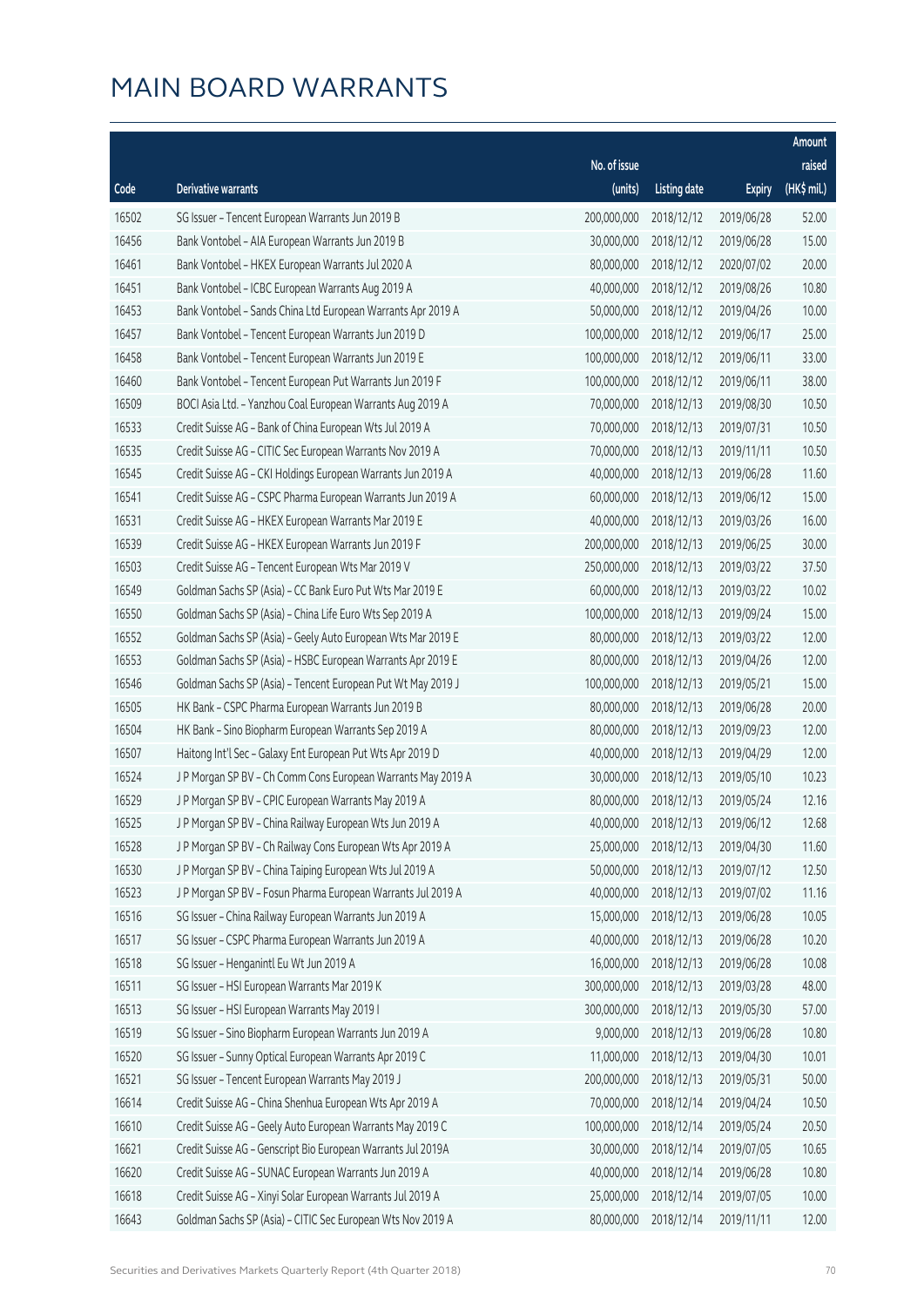|       |                                                              |              |                       |               | Amount      |
|-------|--------------------------------------------------------------|--------------|-----------------------|---------------|-------------|
|       |                                                              | No. of issue |                       |               | raised      |
| Code  | Derivative warrants                                          | (units)      | <b>Listing date</b>   | <b>Expiry</b> | (HK\$ mil.) |
| 16637 | Goldman Sachs SP (Asia) - CNOOC European Warrants Dec 2019 B | 100,000,000  | 2018/12/14            | 2019/12/09    | 19.50       |
| 16623 | Goldman Sachs SP (Asia) - China Overseas European Wts May19A | 80,000,000   | 2018/12/14            | 2019/05/31    | 12.00       |
| 16642 | Goldman Sachs SP (Asia) - Evergrande European Wts Mar 2019 B | 50,000,000   | 2018/12/14            | 2019/03/28    | 10.80       |
| 16638 | Goldman Sachs SP (Asia) - PICC Group European Wts Apr 2019 A | 60,000,000   | 2018/12/14            | 2019/04/25    | 10.08       |
| 16632 | Goldman Sachs SP (Asia) - Tencent European Wt Mar 2019 T     | 150,000,000  | 2018/12/14            | 2019/03/22    | 48.00       |
| 16629 | Goldman Sachs SP (Asia) - Tencent European Wt Jun 2019 A     | 150,000,000  | 2018/12/14            | 2019/06/25    | 23.70       |
| 16631 | Goldman Sachs SP (Asia) - Tencent European Wt Jun 2019 B     | 150,000,000  | 2018/12/14            | 2019/06/21    | 22.50       |
| 16633 | Goldman Sachs SP (Asia) - Tencent European Put Wt Apr 2019 P | 100,000,000  | 2018/12/14            | 2019/04/16    | 15.00       |
| 16639 | Goldman Sachs SP (Asia) - Xiaomi European Warrants Apr 2019D | 100,000,000  | 2018/12/14            | 2019/04/24    | 15.00       |
| 16568 | Haitong Int'l Sec - AAC Tech European Warrants Jul 2021 A    | 70,000,000   | 2018/12/14            | 2021/07/27    | 11.20       |
| 16582 | Haitong Int'l Sec - CK Asset European Warrants Jun 2019 A    | 40,000,000   | 2018/12/14            | 2019/06/17    | 10.00       |
| 16587 | Haitong Int'l Sec - China Shenhua European Warrants Jul 19 A | 70,000,000   | 2018/12/14            | 2019/07/24    | 10.50       |
| 16577 | Haitong Int'l Sec - CSPC Pharma European Warrants Jun 2019 C | 50,000,000   | 2018/12/14            | 2019/06/28    | 13.50       |
| 16581 | Haitong Int'l Sec - MTR Corporation European Warrants Oct19A | 40,000,000   | 2018/12/14            | 2019/10/08    | 10.40       |
| 16570 | Haitong Int'l Sec - Sino Biopharm European Wts Jul 2019 B    | 10,000,000   | 2018/12/14            | 2019/07/31    | 10.00       |
| 16586 | Haitong Int'l Sec - SMIC European Warrants Dec 2019 A        | 100,000,000  | 2018/12/14            | 2019/12/20    | 21.00       |
| 16567 | Haitong Int'l Sec - Sunny Optical European Wts Sep 2019 A    | 70,000,000   | 2018/12/14            | 2019/09/23    | 11.20       |
| 16603 | J P Morgan SP BV - 3SBIO European Warrants Jul 2019 A        | 70,000,000   | 2018/12/14            | 2019/07/31    | 17.57       |
| 16605 | J P Morgan SP BV - CKH Holdings European Warrants Apr 2019 A | 60,000,000   | 2018/12/14            | 2019/04/26    | 12.30       |
| 16606 | J P Morgan SP BV - China Mobile European Wts Jun 2019 A      | 100,000,000  | 2018/12/14            | 2019/06/14    | 34.60       |
| 16604 | J P Morgan SP BV - CMS European Warrants Sep 2019 A          | 70,000,000   | 2018/12/14            | 2019/09/23    | 11.48       |
| 16597 | J P Morgan SP BV - CSPC Pharma European Warrants Aug 2019 A  | 70,000,000   | 2018/12/14            | 2019/08/02    | 17.50       |
| 16600 | J P Morgan SP BV - Luye Pharma European Warrants Sep 2019 A  | 80,000,000   | 2018/12/14            | 2019/09/23    | 12.08       |
| 16599 | J P Morgan SP BV - Sino Biopharm European Warrants Sep 2020A | 80,000,000   | 2018/12/14            | 2020/09/30    | 20.08       |
| 16601 | J P Morgan SP BV - WuXi Bio European Warrants Feb 2020 A     | 80,000,000   | 2018/12/14            | 2020/02/28    | 20.08       |
| 16580 | Macquarie Bank Ltd. - Meituan European Put Warrants Jul 19 B | 32,000,000   | 2018/12/14            | 2019/07/03    | 10.11       |
| 16579 | Macquarie Bank Ltd. - Stanchart European Warrants Oct 2019 A |              | 25,000,000 2018/12/14 | 2019/10/03    | 10.08       |
| 16588 | SG Issuer - AIA European Warrants Mar 2019 E                 | 40,000,000   | 2018/12/14            | 2019/03/29    | 12.00       |
| 16589 | SG Issuer - Sinopec Corp European Warrants Jul 2019 A        | 30,000,000   | 2018/12/14            | 2019/07/31    | 18.00       |
| 16590 | SG Issuer - CSPC Pharma European Warrants Jul 2019 B         | 40,000,000   | 2018/12/14            | 2019/07/31    | 10.00       |
| 16591 | SG Issuer - PetroChina European Warrants May 2019 B          | 40,000,000   | 2018/12/14            | 2019/05/31    | 15.00       |
| 16592 | SG Issuer - Wharf Reic European Warrants Jun 2019 A          | 25,000,000   | 2018/12/14            | 2019/06/28    | 10.63       |
| 16555 | UBS AG - CSPC Pharma European Warrants Aug 2019 A            | 50,000,000   | 2018/12/14            | 2019/08/29    | 12.50       |
| 16560 | UBS AG - CSPC Pharma European Warrants Aug 2019 B            | 50,000,000   | 2018/12/14            | 2019/08/13    | 12.50       |
| 16573 | UBS AG - Sino Biopharm European Warrants Mar 2020 A          | 40,000,000   | 2018/12/14            | 2020/03/31    | 10.00       |
| 16576 | UBS AG - Sino Biopharm European Warrants Sep 2020 B          | 40,000,000   | 2018/12/14            | 2020/09/29    | 10.00       |
| 16694 | Credit Suisse AG - HSBC European Wts Mar 2019 G              | 100,000,000  | 2018/12/17            | 2019/03/22    | 20.00       |
| 16693 | Credit Suisse AG - WuXi Bio European Warrants Dec 2019 A     | 40,000,000   | 2018/12/17            | 2019/12/18    | 10.00       |
| 16699 | Goldman Sachs SP (Asia) - AIA European Warrants Mar 2019 G   | 80,000,000   | 2018/12/17            | 2019/03/22    | 12.00       |
| 16695 | Goldman Sachs SP (Asia) - CITIC European Warrants May 2019 B | 60,000,000   | 2018/12/17            | 2019/05/21    | 22.20       |
| 16704 | Goldman Sachs SP (Asia) - China Lit European Warrants Apr19A | 80,000,000   | 2018/12/17            | 2019/04/26    | 27.52       |
| 16697 | Goldman Sachs SP (Asia) - Chi Res Land Euro Wts Apr 2019 A   | 40,000,000   | 2018/12/17            | 2019/04/10    | 10.00       |
| 16705 | Goldman Sachs SP (Asia) - HSI European Warrants May 2019 A   | 150,000,000  | 2018/12/17            | 2019/05/30    | 22.50       |
| 16702 | Goldman Sachs SP (Asia) - Mengniu Dairy Euro Wt Apr 2019 A   | 70,000,000   | 2018/12/17            | 2019/04/29    | 10.50       |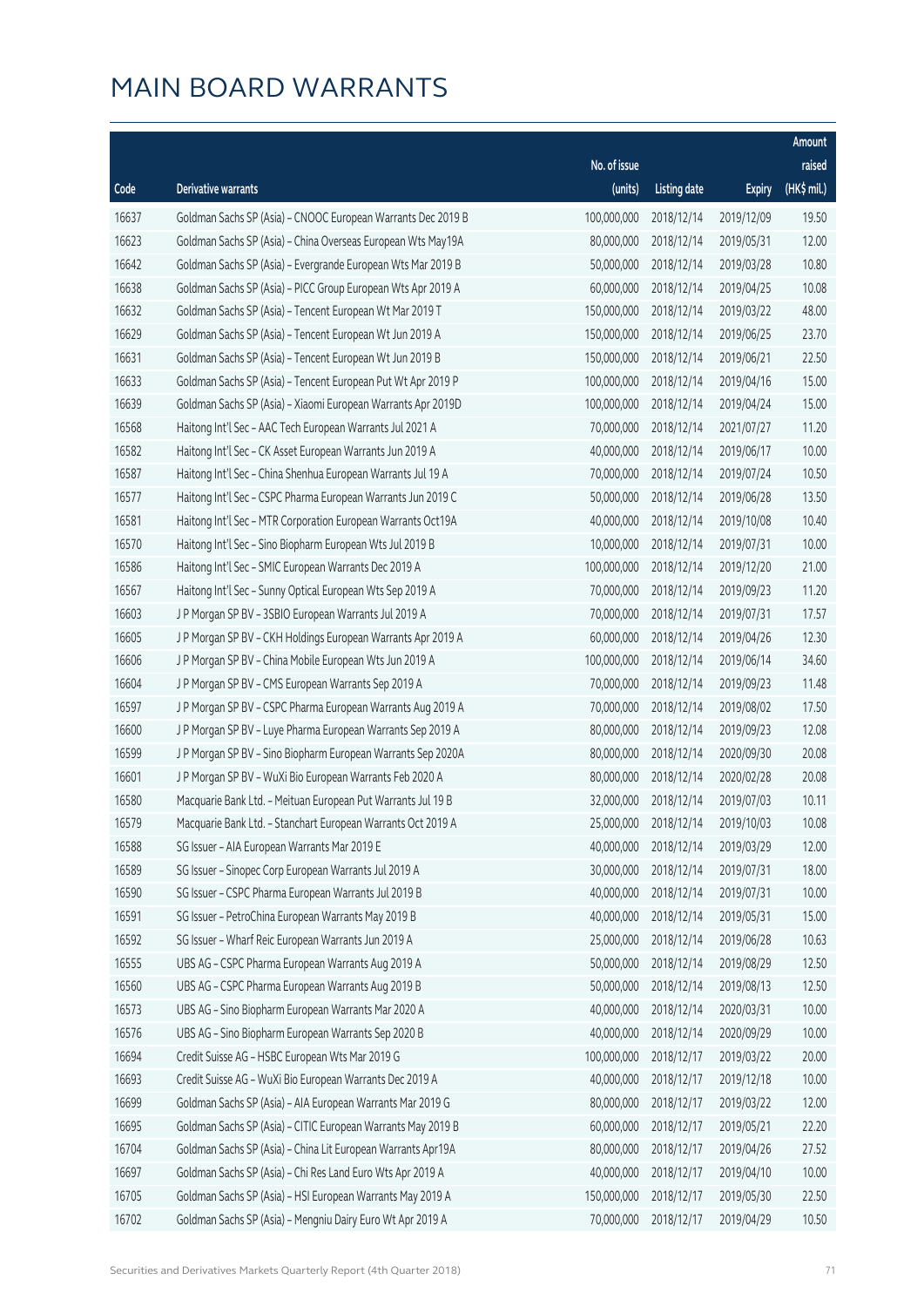|       |                                                              |              |                       |               | Amount      |
|-------|--------------------------------------------------------------|--------------|-----------------------|---------------|-------------|
|       |                                                              | No. of issue |                       |               | raised      |
| Code  | Derivative warrants                                          | (units)      | <b>Listing date</b>   | <b>Expiry</b> | (HK\$ mil.) |
| 16701 | Goldman Sachs SP (Asia) - Ping An European Wts Mar 2019 N    | 100,000,000  | 2018/12/17            | 2019/03/26    | 27.90       |
| 16703 | Goldman Sachs SP (Asia) - Tracker Fund European Wts Jul 19 A | 70,000,000   | 2018/12/17            | 2019/07/22    | 10.50       |
| 16700 | Goldman Sachs SP (Asia) - Xiaomi European Warrants Jun 2019B | 100,000,000  | 2018/12/17            | 2019/06/21    | 15.00       |
| 16660 | HK Bank - AIA European Warrants Jun 2019 B                   | 40,000,000   | 2018/12/17            | 2019/06/28    | 11.20       |
| 16654 | HK Bank - China Life European Warrants Jul 2019 A            | 100,000,000  | 2018/12/17            | 2019/07/26    | 15.00       |
| 16650 | HK Bank - China Mobile European Warrants Jun 2019 B          | 40,000,000   | 2018/12/17            | 2019/06/28    | 14.40       |
| 16657 | HK Bank - Sinopec Corp European Warrants Jul 2019 A          | 40,000,000   | 2018/12/17            | 2019/07/31    | 14.00       |
| 16659 | HK Bank - Galaxy Ent European Warrants Jun 2019 B            | 40,000,000   | 2018/12/17            | 2019/06/28    | 16.00       |
| 16651 | HK Bank - Ping An European Warrants Apr 2019 B               | 50,000,000   | 2018/12/17            | 2019/04/24    | 11.50       |
| 16652 | HK Bank - Ping An European Warrants Jun 2019 A               | 50,000,000   | 2018/12/17            | 2019/06/28    | 12.50       |
| 16655 | HK Bank - Tencent European Warrants Jun 2019 D               | 100,000,000  | 2018/12/17            | 2019/06/28    | 25.00       |
| 16644 | Haitong Int'l Sec - Country Garden European Warrants Mar 20A | 100,000,000  | 2018/12/17            | 2020/03/26    | 23.00       |
| 16649 | Haitong Int'l Sec - CSOP A50 ETF European Warrants Nov 2020A | 100,000,000  | 2018/12/17            | 2020/11/30    | 25.00       |
| 16648 | Haitong Int'l Sec - China Telecom European Warrants Jun 19 A | 35,000,000   | 2018/12/17            | 2019/06/28    | 10.50       |
| 16645 | Haitong Int'l Sec - China Tower European Warrants Dec 2019 B | 70,000,000   | 2018/12/17            | 2019/12/17    | 17.50       |
| 16646 | Haitong Int'l Sec - China Unicom European Warrants Dec 2020A | 100,000,000  | 2018/12/17            | 2020/12/24    | 25.00       |
| 16683 | J P Morgan SP BV - Ali Health European Warrants Jun 2019 A   | 80,000,000   | 2018/12/17            | 2019/06/28    | 13.76       |
| 16685 | J P Morgan SP BV - ASM Pacific European Warrants Jun 2019 A  | 30,000,000   | 2018/12/17            | 2019/06/17    | 14.07       |
| 16690 | J P Morgan SP BV - China Lit European Warrants May 2019 A    | 30,000,000   | 2018/12/17            | 2019/05/03    | 11.67       |
| 16691 | J P Morgan SP BV - Minsheng Bank European Wts Jul 2019 B     | 50,000,000   | 2018/12/17            | 2019/07/12    | 13.15       |
| 16684 | J P Morgan SP BV - CR Beer European Warrants Apr 2019 A      | 70,000,000   | 2018/12/17            | 2019/04/30    | 10.50       |
| 16686 | J P Morgan SP BV - Meitu European Warrants Jul 2019 A        | 30,000,000   | 2018/12/17            | 2019/07/05    | 12.33       |
| 16678 | J P Morgan SP BV - ND Paper European Warrants Sep 2019 A     | 80,000,000   | 2018/12/17            | 2019/09/30    | 12.08       |
| 16689 | J P Morgan SP BV - Tencent European Warrants Jun 2019 D      | 250,000,000  | 2018/12/17            | 2019/06/21    | 40.50       |
| 16682 | J P Morgan SP BV - Want Want Ch European Warrants Jun 2019 A | 30,000,000   | 2018/12/17            | 2019/06/17    | 10.11       |
| 16666 | Macquarie Bank Ltd. - Guangdong Inv European Warrants Mar20A | 38,000,000   | 2018/12/17            | 2020/03/03    | 10.07       |
| 16677 | Macquarie Bank Ltd. - Shenzhou Intl European Warrants Nov19A |              | 40,000,000 2018/12/17 | 2019/11/04    | 10.16       |
| 16663 | UBS AG - AAC Tech European Warrants May 2019 B               | 20,000,000   | 2018/12/17            | 2019/05/07    | 11.06       |
| 16661 | UBS AG - Meitu European Warrants Jul 2019 A                  | 16,000,000   | 2018/12/17            | 2019/07/22    | 10.19       |
| 16664 | UBS AG - NCI European Warrants Jun 2019 A                    | 40,000,000   | 2018/12/17            | 2019/06/17    | 11.40       |
| 16675 | Bank Vontobel - CKH Holdings European Warrants Jul 2019 B    | 20,000,000   | 2018/12/17            | 2019/07/05    | 10.00       |
| 16673 | Bank Vontobel - CSPC Pharma European Warrants Sep 2019 A     | 40,000,000   | 2018/12/17            | 2019/09/05    | 10.00       |
| 16674 | Bank Vontobel - Ping An European Warrants Jul 2019 A         | 40,000,000   | 2018/12/17            | 2019/07/05    | 18.00       |
| 16668 | Bank Vontobel - Swire Pacific A European Warrants Jul 2019 A | 30,000,000   | 2018/12/17            | 2019/07/05    | 10.50       |
| 16671 | Bank Vontobel - Wharf Holdings European Warrants Aug 2019 A  | 40,000,000   | 2018/12/17            | 2019/08/06    | 10.00       |
| 16712 | BOCI Asia Ltd. - CC Bank European Warrants Apr 2019 B        | 60,000,000   | 2018/12/18            | 2019/04/30    | 19.02       |
| 16711 | BOCI Asia Ltd. - CKH Holdings European Warrants Apr 2019 B   | 50,000,000   | 2018/12/18            | 2019/04/26    | 10.65       |
| 16708 | BOCI Asia Ltd. - ICBC European Warrants Apr 2019 B           | 60,000,000   | 2018/12/18            | 2019/04/30    | 14.16       |
| 16709 | BOCI Asia Ltd. - Sunny Optical European Warrants Jul 2019 A  | 150,000,000  | 2018/12/18            | 2019/07/24    | 22.50       |
| 16707 | BOCI Asia Ltd. - Tencent European Wts Mar 2019 H             | 200,000,000  | 2018/12/18            | 2019/03/28    | 32.60       |
| 16721 | BNP Paribas Issuance B.V. - Sinopec Corp Eu Wts Nov 2019 A   | 50,000,000   | 2018/12/18            | 2019/11/04    | 17.50       |
| 16720 | BNP Paribas Issuance B.V. - Geely Auto Euro Wts Aug 2020 A   | 60,000,000   | 2018/12/18            | 2020/08/04    | 16.20       |
| 16719 | BNP Paribas Issuance B.V. - HKEX European Wts Dec 2020 A     | 80,000,000   | 2018/12/18            | 2020/12/31    | 12.80       |
| 16723 | BNP Paribas Issuance B.V. - Tencent European Wts Sep 2019 B  | 50,000,000   | 2018/12/18            | 2019/09/03    | 12.50       |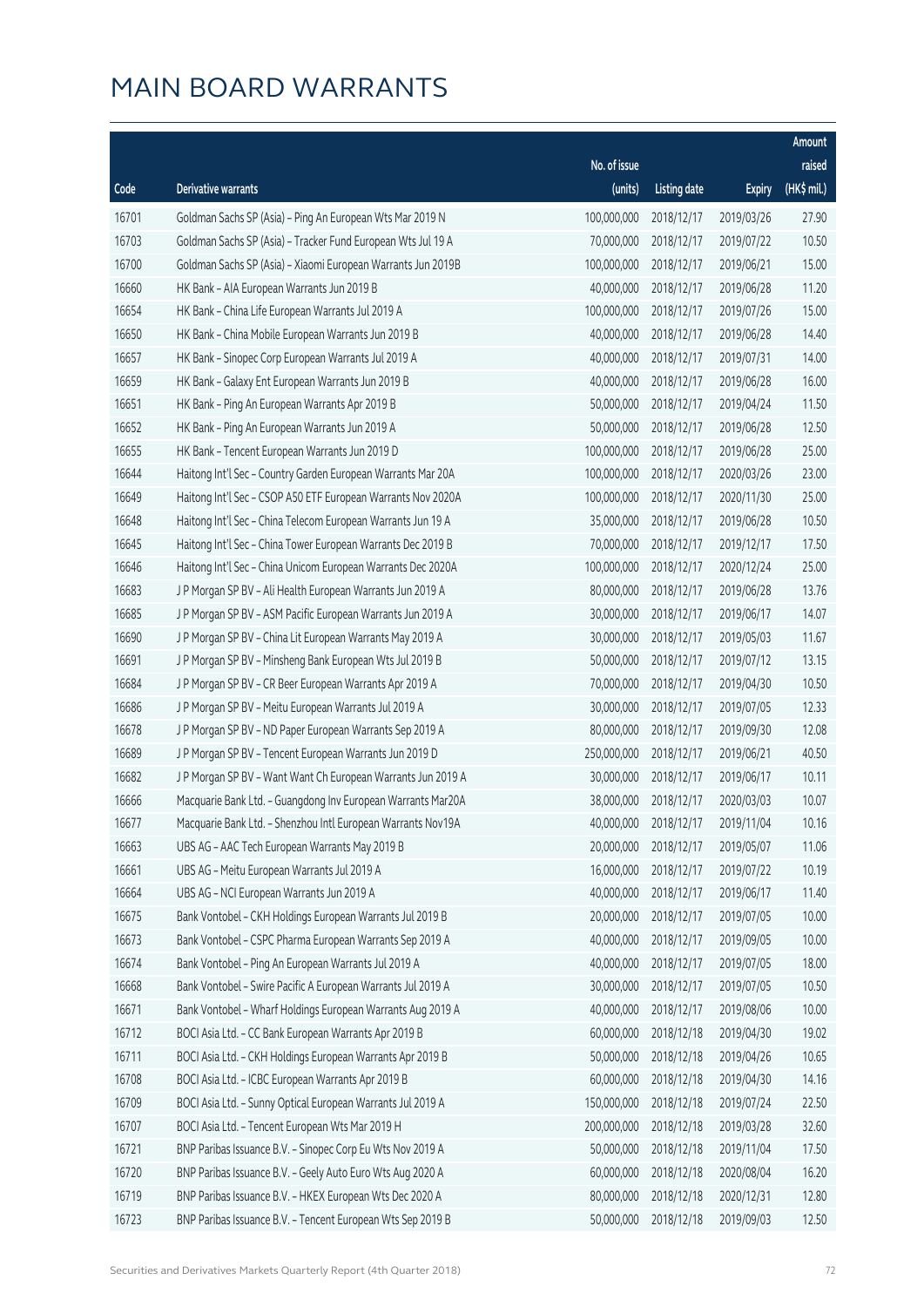|         |                                                              |              |                       |               | Amount      |
|---------|--------------------------------------------------------------|--------------|-----------------------|---------------|-------------|
|         |                                                              | No. of issue |                       |               | raised      |
| Code    | Derivative warrants                                          | (units)      | <b>Listing date</b>   | <b>Expiry</b> | (HK\$ mil.) |
| 16724   | BNP Paribas Issuance B.V. - Tencent European Wts Dec 2019 A  | 50,000,000   | 2018/12/18            | 2019/12/03    | 12.50       |
| 16734   | Credit Suisse AG - ASM Pacific European Warrants Apr 2020 A  | 100,000,000  | 2018/12/18            | 2020/04/15    | 21.00       |
| 16738   | Credit Suisse AG - Meitu European Warrants Jun 2019 B        | 20,000,000   | 2018/12/18            | 2019/06/17    | 10.20       |
| 16737   | Credit Suisse AG - Ping An European Warrants Mar 2019 I      | 150,000,000  | 2018/12/18            | 2019/03/29    | 48.00       |
| 16764   | Goldman Sachs SP (Asia) - China Life Euro Wts Apr 2019 B     | 100,000,000  | 2018/12/18            | 2019/04/11    | 15.00       |
| 16751   | Goldman Sachs SP (Asia) - China Mobile Euro Wts Apr 2019 D   | 80,000,000   | 2018/12/18            | 2019/04/23    | 12.00       |
| 16745   | Goldman Sachs SP (Asia) - Sinopec Corp Euro Wts Apr 2019 B   | 60,000,000   | 2018/12/18            | 2019/04/15    | 10.92       |
| 16761   | Goldman Sachs SP (Asia) - CPIC European Warrants May 2019 A  | 70,000,000   | 2018/12/18            | 2019/05/24    | 10.50       |
| 16739   | Goldman Sachs SP (Asia) - Galaxy Ent European Wts Apr 2019 F | 80,000,000   | 2018/12/18            | 2019/04/24    | 21.76       |
| 16749   | Goldman Sachs SP (Asia) - HKEX European Warrants Mar 2019 I  | 50,000,000   | 2018/12/18            | 2019/03/26    | 11.80       |
| 16763   | Goldman Sachs SP (Asia) - Kingsoft European Wts Apr 2019 B   | 70,000,000   | 2018/12/18            | 2019/04/17    | 10.50       |
| 16752   | Goldman Sachs SP (Asia) - Lenovo European Wts Apr 2019 A     | 60,000,000   | 2018/12/18            | 2019/04/23    | 10.44       |
| 16753   | Goldman Sachs SP (Asia) - NCI European Warrants Mar 2019 A   | 70,000,000   | 2018/12/18            | 2019/03/28    | 10.50       |
| 16756   | Goldman Sachs SP (Asia) - NCI European Warrants Apr 2019 A   | 70,000,000   | 2018/12/18            | 2019/04/08    | 10.50       |
| 16757   | Goldman Sachs SP (Asia) - PICC Group European Wts May 2019 A | 70,000,000   | 2018/12/18            | 2019/05/21    | 10.50       |
| 16730   | J P Morgan SP BV - Geely Auto European Warrants Jun 2019 C   | 100,000,000  | 2018/12/18            | 2019/06/21    | 15.00       |
| 10081   | J P Morgan SP BV - N225 Index Euro Wts Jun 2019 C            | 100,000,000  | 2018/12/18            | 2019/06/14    | 15.00       |
| 10080   | J P Morgan SP BV - N225 Index Euro Put Wts Sep 2019 A        | 100,000,000  | 2018/12/18            | 2019/09/13    | 25.40       |
| 16731   | J P Morgan SP BV - NCI European Warrants Apr 2019 A          | 70,000,000   | 2018/12/18            | 2019/04/30    | 10.57       |
| 16733   | J P Morgan SP BV - Xinyi Solar European Warrants Jun 2019 A  | 40,000,000   | 2018/12/18            | 2019/06/28    | 10.24       |
| 16726   | Macquarie Bank Ltd. - CSPC Pharma European Wts Oct 2019 A    | 40,000,000   | 2018/12/18            | 2019/10/03    | 10.00       |
| 16725   | Macquarie Bank Ltd. - PSBC European Warrants Jul 2019 B      | 30,000,000   | 2018/12/18            | 2019/07/03    | 10.02       |
| 16727   | Macquarie Bank Ltd. - Razer European Warrants Dec 2019 A     | 29,500,000   | 2018/12/18            | 2019/12/17    | 10.03       |
| 16728   | Macquarie Bank Ltd. - WuXi Bio European Warrants Jul 2020 A  | 40,000,000   | 2018/12/18            | 2020/07/16    | 10.00       |
| 16716   | UBS AG - CAM CSI300 European Warrants Apr 2019 A             | 70,000,000   | 2018/12/18            | 2019/04/24    | 10.50       |
| 16714   | UBS AG - CSOP A50 ETF European Warrants May 2019 A           | 40,000,000   | 2018/12/18            | 2019/05/09    | 12.16       |
| 16715   | UBS AG - CSOP A50 ETF European Warrants Jun 2019 B           |              | 40,000,000 2018/12/18 | 2019/06/19    | 10.24       |
| 16717   | UBS AG - China Telecom European Warrants Apr 2019 A          | 60,000,000   | 2018/12/18            | 2019/04/23    | 11.82       |
| 16718   | Bank Vontobel - CITIC Bank European Warrants Jul 2019 A      | 40,000,000   | 2018/12/18            | 2019/07/03    | 10.00       |
| 12256 # | J P Morgan SP BV - HSI European Put Warrants Mar 2019 E      | 300,000,000  | 2018/12/18            | 2019/03/28    | 31.20       |
| 14560 # | J P Morgan SP BV - HSI European Put Warrants Apr 2019 I      | 300,000,000  | 2018/12/18            | 2019/04/29    | 28.20       |
| 14559 # | J P Morgan SP BV - HSI European Put Warrants Jun 2019 B      | 300,000,000  | 2018/12/18            | 2019/06/27    | 25.50       |
| 10083   | BNP Paribas Issuance B.V. - Oil Futures Euro Wt Nov 2019 A   | 50,000,000   | 2018/12/19            | 2019/11/18    | 12.50       |
| 10087   | BNP Paribas Issuance B.V. - Oil Futures Eu Put Wt Nov 2019 B | 50,000,000   | 2018/12/19            | 2019/11/18    | 12.50       |
| 16790   | Credit Suisse AG - China Tower European Warrants Sep 2019 A  | 70,000,000   | 2018/12/19            | 2019/09/23    | 10.50       |
| 16804   | Goldman Sachs SP (Asia) - AIA European Warrants May 2019 A   | 80,000,000   | 2018/12/19            | 2019/05/20    | 18.08       |
| 16802   | Goldman Sachs SP (Asia) - AIA European Warrants Jun 2019 A   | 80,000,000   | 2018/12/19            | 2019/06/19    | 21.20       |
| 16806   | Goldman Sachs SP (Asia) - China Tower European Wts Jun 2019A | 80,000,000   | 2018/12/19            | 2019/06/21    | 12.00       |
| 16809   | Goldman Sachs SP (Asia) - Geely Auto European Wts May 2019 A | 80,000,000   | 2018/12/19            | 2019/05/28    | 12.00       |
| 16808   | Goldman Sachs SP (Asia) - Geely Auto European Put Wts Jun19A | 80,000,000   | 2018/12/19            | 2019/06/21    | 12.00       |
| 16786   | Goldman Sachs SP (Asia) - HSI European Warrants Dec 2019 A   | 150,000,000  | 2018/12/19            | 2019/12/30    | 22.50       |
| 16788   | Goldman Sachs SP (Asia) - HSI European Put Wts May 2019 B    | 150,000,000  | 2018/12/19            | 2019/05/30    | 22.50       |
| 16789   | Goldman Sachs SP (Asia) - HSI European Put Wts May 2019 C    | 150,000,000  | 2018/12/19            | 2019/05/30    | 22.50       |
| 16805   | Goldman Sachs SP (Asia) - Ping An European Wts Mar 2019 O    | 100,000,000  | 2018/12/19            | 2019/03/26    | 15.00       |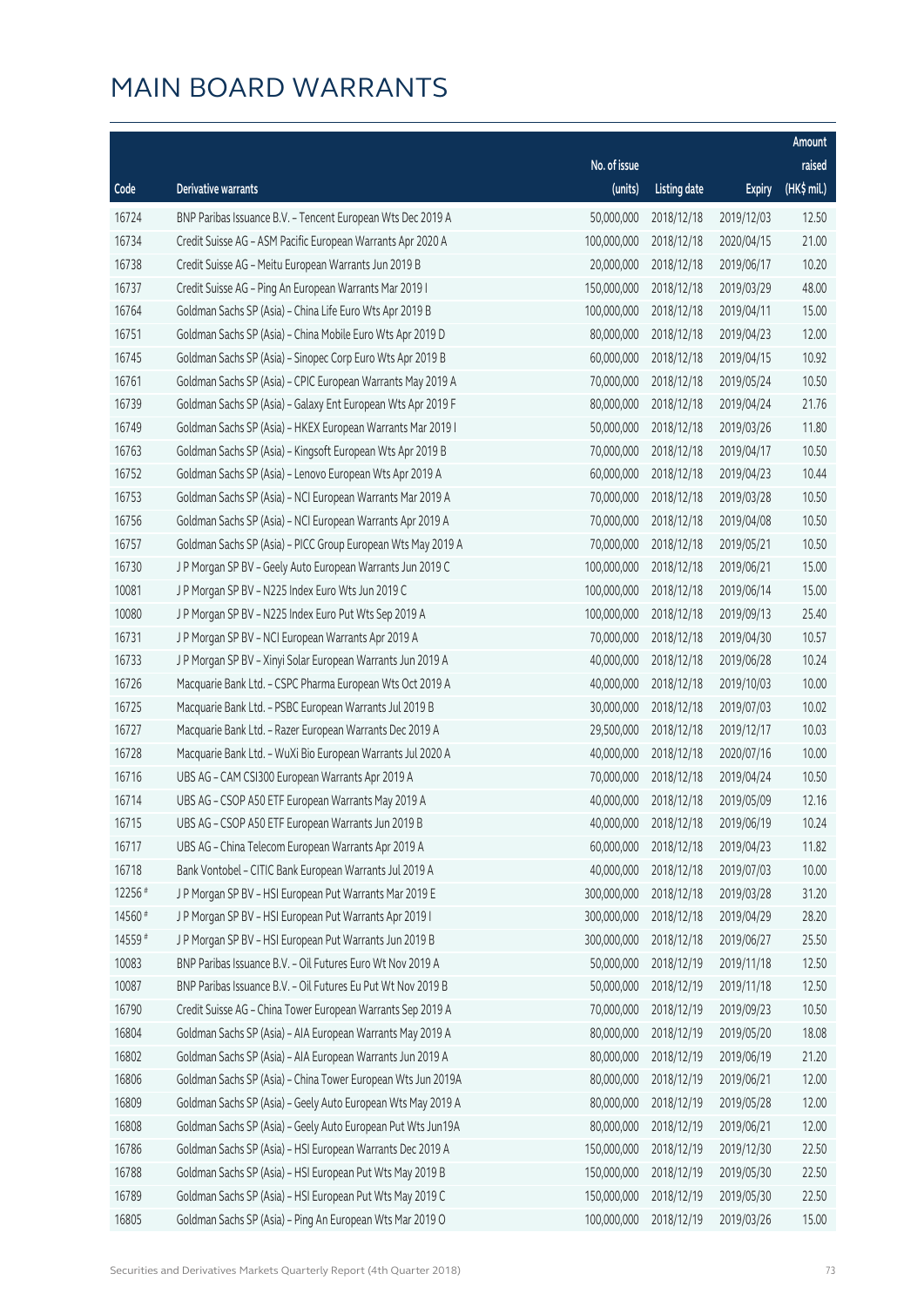|       |                                                              |              |                       |               | Amount      |
|-------|--------------------------------------------------------------|--------------|-----------------------|---------------|-------------|
|       |                                                              | No. of issue |                       |               | raised      |
| Code  | Derivative warrants                                          | (units)      | <b>Listing date</b>   | <b>Expiry</b> | (HK\$ mil.) |
| 16810 | Goldman Sachs SP (Asia) - Tencent European Put Wt Mar 2019 U | 100,000,000  | 2018/12/19            | 2019/03/22    | 15.00       |
| 16766 | HK Bank - CC Bank European Warrants Aug 2019 A               | 80,000,000   | 2018/12/19            | 2019/08/30    | 20.00       |
| 16767 | HK Bank - CSOP A50 ETF European Warrants Nov 2020 A          | 100,000,000  | 2018/12/19            | 2020/11/23    | 19.00       |
| 16771 | HK Bank - HSCEI European Put Warrants Jun 2019 C             | 150,000,000  | 2018/12/19            | 2019/06/27    | 30.00       |
| 16769 | HK Bank - HSI European Warrants Jun 2019 C                   | 150,000,000  | 2018/12/19            | 2019/06/27    | 22.50       |
| 16770 | HK Bank - HSI European Put Warrants May 2019 E               | 150,000,000  | 2018/12/19            | 2019/05/30    | 28.50       |
| 16783 | J P Morgan SP BV - BankComm European Warrants Jul 2019 A     | 50,000,000   | 2018/12/19            | 2019/07/31    | 12.55       |
| 16780 | J P Morgan SP BV - China Tower European Warrants Sep 2019 A  | 200,000,000  | 2018/12/19            | 2019/09/23    | 30.00       |
| 16773 | Macquarie Bank Ltd. - CKH Holdings European Warrants Jul 19B | 36,000,000   | 2018/12/19            | 2019/07/03    | 10.08       |
| 16772 | Macquarie Bank Ltd. - Minsheng Bank European Wts Jul 2019 B  | 29,000,000   | 2018/12/19            | 2019/07/03    | 10.03       |
| 16792 | SG Issuer - Geely Auto European Warrants Apr 2019 D          | 80,000,000   | 2018/12/19            | 2019/04/25    | 18.40       |
| 16791 | SG Issuer - Galaxy Ent European Warrants Apr 2019 G          | 60,000,000   | 2018/12/19            | 2019/04/30    | 19.20       |
| 16799 | SG Issuer - HSI European Warrants May 2019 J                 | 300,000,000  | 2018/12/19            | 2019/05/30    | 48.00       |
| 16801 | SG Issuer - HSI European Warrants Jun 2019 D                 | 300,000,000  | 2018/12/19            | 2019/06/27    | 52.50       |
| 16794 | SG Issuer - Ping An European Warrants Mar 2019 F             | 80,000,000   | 2018/12/19            | 2019/03/29    | 15.20       |
| 16798 | SG Issuer - Sands China European Warrants Jun 2019 A         | 40,000,000   | 2018/12/19            | 2019/06/28    | 10.00       |
| 16776 | UBS AG - China Mobile European Warrants Apr 2019 C           | 100,000,000  | 2018/12/19            | 2019/04/26    | 31.00       |
| 16779 | UBS AG - China Tower European Warrants Dec 2019 A            | 70,000,000   | 2018/12/19            | 2019/12/18    | 12.60       |
| 16778 | UBS AG - China Unicom European Warrants Jun 2019 A           | 15,000,000   | 2018/12/19            | 2019/06/04    | 10.86       |
| 16823 | BOCI Asia Ltd. - Tencent European Wts Mar 2019 I             | 200,000,000  | 2018/12/20            | 2019/03/26    | 47.40       |
| 16829 | BOCI Asia Ltd. - Tencent European Put Wts Apr 2019 F         | 200,000,000  | 2018/12/20            | 2019/04/23    | 30.00       |
| 16844 | Goldman Sachs SP (Asia) - CKA European Warrants May 2019 A   | 60,000,000   | 2018/12/20            | 2019/05/31    | 10.02       |
| 16848 | Goldman Sachs SP (Asia) - CNBM European Warrants Apr 2019 A  | 30,000,000   | 2018/12/20            | 2019/04/23    | 11.76       |
| 16851 | Goldman Sachs SP (Asia) - CSPC Pharma Euro Wts Jun 2019 A    | 80,000,000   | 2018/12/20            | 2019/06/04    | 12.00       |
| 16842 | Goldman Sachs SP (Asia) - Galaxy Ent European Wts Apr 2019 G | 80,000,000   | 2018/12/20            | 2019/04/24    | 32.88       |
| 16840 | Goldman Sachs SP (Asia) - Hengan Intl European Wts Jun 2019B | 30,000,000   | 2018/12/20            | 2019/06/28    | 11.43       |
| 16852 | Goldman Sachs SP (Asia) - HSBC European Warrants Jun 2019 A  |              | 80,000,000 2018/12/20 | 2019/06/25    | 13.84       |
| 16849 | Goldman Sachs SP (Asia) - Haitong Sec Euro Wts Apr 2019 A    | 40,000,000   | 2018/12/20            | 2019/04/29    | 15.08       |
| 16846 | Goldman Sachs SP (Asia) - Mengniu Dairy Euro Wt Apr 2019 B   | 80,000,000   | 2018/12/20            | 2019/04/24    | 12.00       |
| 16843 | Goldman Sachs SP (Asia) - PetroChina European Wts Apr 2019 B | 80,000,000   | 2018/12/20            | 2019/04/12    | 12.00       |
| 16845 | Goldman Sachs SP (Asia) - Ping An European Wts Apr 2019 G    | 80,000,000   | 2018/12/20            | 2019/04/24    | 28.08       |
| 16818 | HK Bank - Agricultural Bank European Warrants Aug 2019 A     | 50,000,000   | 2018/12/20            | 2019/08/30    | 12.50       |
| 16811 | HK Bank - CKH Holdings European Warrants Jun 2019 A          | 50,000,000   | 2018/12/20            | 2019/06/28    | 12.50       |
| 16813 | HK Bank - China Shenhua European Warrants Jul 2019 A         | 80,000,000   | 2018/12/20            | 2019/07/24    | 12.00       |
| 16819 | HK Bank - SMIC European Warrants Mar 2020 A                  | 80,000,000   | 2018/12/20            | 2020/03/10    | 12.00       |
| 16822 | Macquarie Bank Ltd. - AAC Tech European Wts Jul 2019 B       | 16,000,000   | 2018/12/20            | 2019/07/03    | 10.00       |
| 16820 | Macquarie Bank Ltd. - Dongfeng Motor European Wts Jul 2019 B | 15,800,000   | 2018/12/20            | 2019/07/03    | 10.05       |
| 16830 | Bank Vontobel - China Overseas European Warrants Oct 2019 A  | 70,000,000   | 2018/12/20            | 2019/10/31    | 10.50       |
| 16839 | Bank Vontobel - China Res Land European Warrants Jul 2019 A  | 40,000,000   | 2018/12/20            | 2019/07/02    | 10.16       |
| 16833 | Bank Vontobel - Tencent European Warrants May 2019 A         | 100,000,000  | 2018/12/20            | 2019/05/21    | 24.00       |
| 16834 | Bank Vontobel - Tencent European Warrants May 2019 B         | 100,000,000  | 2018/12/20            | 2019/05/24    | 15.00       |
| 16835 | Bank Vontobel - Tencent European Put Warrants May 2019 C     | 100,000,000  | 2018/12/20            | 2019/05/31    | 16.00       |
| 16868 | BNP Paribas Issuance B.V. - Geely Auto Euro Wts Jul 2019 B   | 70,000,000   | 2018/12/21            | 2019/07/03    | 11.20       |
| 16869 | BNP Paribas Issuance B.V. - Ping An European Wt Sep 2019 A   | 40,000,000   | 2018/12/21            | 2019/09/03    | 11.20       |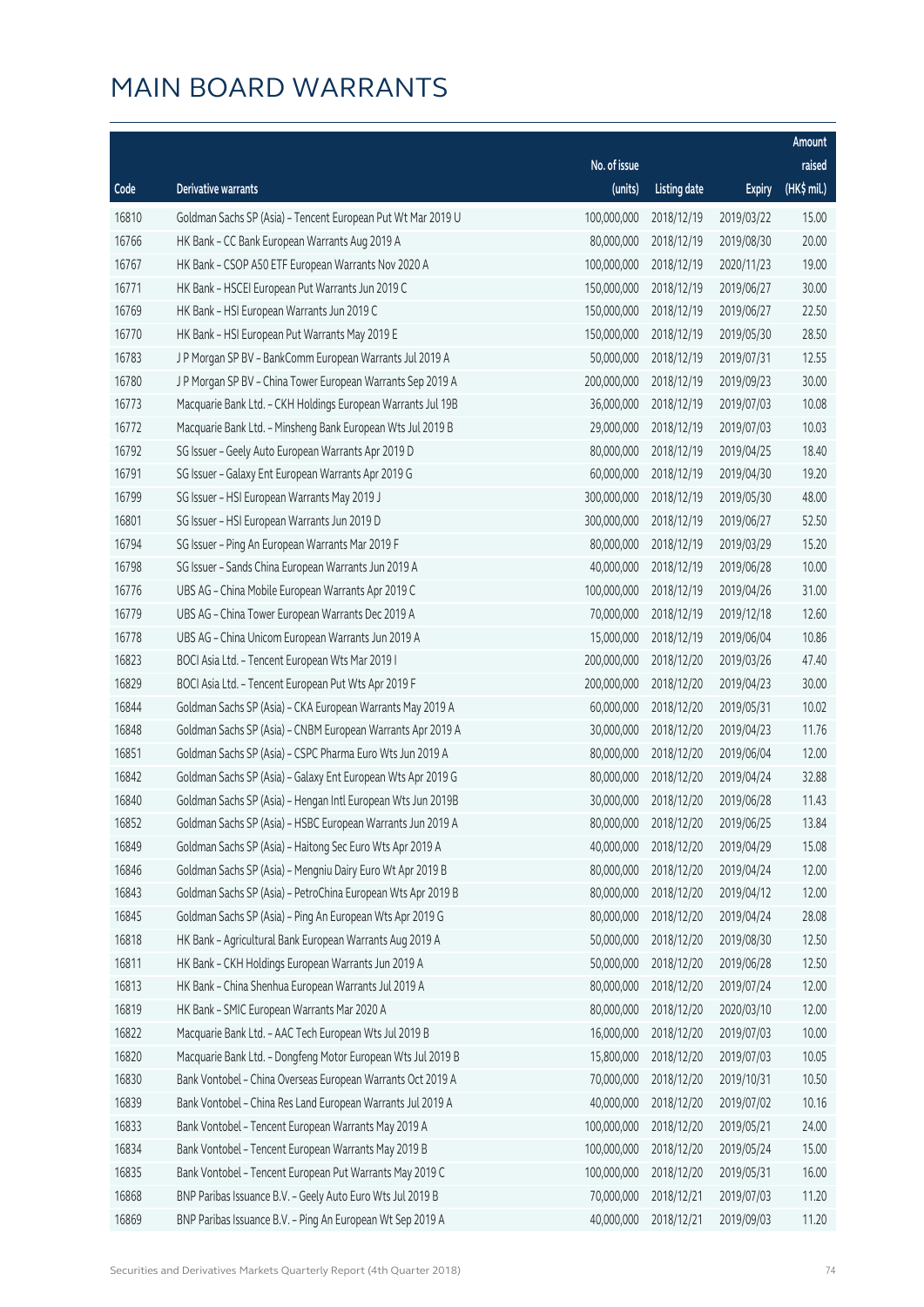|       |                                                              |                        |                     |               | Amount      |
|-------|--------------------------------------------------------------|------------------------|---------------------|---------------|-------------|
|       |                                                              | No. of issue           |                     |               | raised      |
| Code  | Derivative warrants                                          | (units)                | <b>Listing date</b> | <b>Expiry</b> | (HK\$ mil.) |
| 16879 | Credit Suisse AG - CSPC Pharma European Warrants Jun 2019 B  | 70,000,000             | 2018/12/21          | 2019/06/27    | 11.55       |
| 16867 | Credit Suisse AG - HSBC European Wts May 2019 B              | 100,000,000            | 2018/12/21          | 2019/05/31    | 15.00       |
| 16885 | Goldman Sachs SP (Asia) - BYD Company Euro Wts Mar 2019 B    | 40,000,000             | 2018/12/21          | 2019/03/26    | 16.08       |
| 16902 | Goldman Sachs SP (Asia) - CC Bank European Wts May 2019 A    | 80,000,000             | 2018/12/21          | 2019/05/28    | 18.40       |
| 16891 | Goldman Sachs SP (Asia) - CSPC Pharma Euro Wts Jun 2019 B    | 60,000,000             | 2018/12/21          | 2019/06/21    | 10.02       |
| 16884 | Goldman Sachs SP (Asia) - China Tel European Wts Apr 2019 A  | 80,000,000             | 2018/12/21          | 2019/04/23    | 12.00       |
| 16894 | Goldman Sachs SP (Asia) - Geely Auto European Wts Apr 2019 F | 80,000,000             | 2018/12/21          | 2019/04/24    | 16.56       |
| 16898 | Goldman Sachs SP (Asia) - Geely Auto European Wts Apr 2019 G | 80,000,000             | 2018/12/21          | 2019/04/11    | 18.48       |
| 16883 | Goldman Sachs SP (Asia) - HKEX European Warrants Dec 2020 A  | 150,000,000            | 2018/12/21          | 2020/12/23    | 22.50       |
| 16887 | Goldman Sachs SP (Asia) - ICBC European Warrants May 2019 A  | 80,000,000             | 2018/12/21          | 2019/05/24    | 18.08       |
| 16888 | Goldman Sachs SP (Asia) - SUNAC European Warrants Apr 2019 A | 40,000,000             | 2018/12/21          | 2019/04/23    | 10.16       |
| 16881 | Haitong Int'l Sec - Meitu European Warrants Jul 2019 A       | 25,000,000             | 2018/12/21          | 2019/07/17    | 10.25       |
| 16882 | Haitong Int'l Sec - Sino Biopharm European Wts Sep 2020 A    | 50,000,000             | 2018/12/21          | 2020/09/22    | 10.50       |
| 16875 | J P Morgan SP BV - Lenovo European Warrants Jul 2019 A       | 100,000,000            | 2018/12/21          | 2019/07/31    | 35.60       |
| 16859 | UBS AG - Hengan Intl European Warrants Jun 2019 A            | 20,000,000             | 2018/12/21          | 2019/06/20    | 10.10       |
| 16866 | UBS AG - HSCEI European Warrants Jun 2019 D                  | 200,000,000            | 2018/12/21          | 2019/06/27    | 31.00       |
| 16860 | UBS AG - HSCEI European Put Warrants Jun 2019 C              | 200,000,000            | 2018/12/21          | 2019/06/27    | 37.00       |
| 16853 | UBS AG - Link REIT European Put Warrants Jul 2019 A          | 40,000,000             | 2018/12/21          | 2019/07/22    | 19.52       |
| 16873 | Bank Vontobel - Galaxy Ent European Warrants Jun 2019 B      | 30,000,000             | 2018/12/21          | 2019/06/28    | 11.10       |
| 16870 | Bank Vontobel - Hang Seng Bank European Warrants Sep 2019 A  | 20,000,000             | 2018/12/21          | 2019/09/23    | 14.20       |
| 16871 | Bank Vontobel - PetroChina European Warrants May 2019 A      | 50,000,000             | 2018/12/21          | 2019/05/14    | 10.50       |
| 16874 | Bank Vontobel - SUNAC European Warrants Jul 2019 A           | 30,000,000             | 2018/12/21          | 2019/07/31    | 10.80       |
| 16905 | BOCI Asia Ltd. - CSPC Pharma European Warrants Jun 2019 A    | 80,000,000             | 2018/12/24          | 2019/06/24    | 12.64       |
| 16929 | Goldman Sachs SP (Asia) - China Tower European Wts Sep 2019A | 70,000,000             | 2018/12/24          | 2019/09/19    | 10.50       |
| 16921 | Goldman Sachs SP (Asia) - HSBC European Warrants May 2019 B  | 80,000,000             | 2018/12/24          | 2019/05/27    | 12.00       |
| 16937 | Goldman Sachs SP (Asia) - HSI European Warrants May 2019 D   | 150,000,000            | 2018/12/24          | 2019/05/30    | 22.50       |
| 16936 | Goldman Sachs SP (Asia) - HSI European Warrants Jun 2019 C   | 150,000,000 2018/12/24 |                     | 2019/06/27    | 22.50       |
| 16930 | Goldman Sachs SP (Asia) - ICBC European Warrants Jun 2019 A  | 80,000,000             | 2018/12/24          | 2019/06/25    | 14.56       |
| 16931 | Goldman Sachs SP (Asia) - Ping An European Wts May 2019 B    | 100,000,000            | 2018/12/24          | 2019/05/21    | 35.80       |
| 16932 | Goldman Sachs SP (Asia) - Ping An European Wts May 2019 C    | 100,000,000            | 2018/12/24          | 2019/05/24    | 22.80       |
| 16934 | Goldman Sachs SP (Asia) - Ping An European Wts May 2019 D    | 100,000,000            | 2018/12/24          | 2019/05/28    | 15.00       |
| 16924 | Goldman Sachs SP (Asia) - Tencent European Wt Jun 2019 C     | 150,000,000            | 2018/12/24          | 2019/06/20    | 33.15       |
| 16925 | Goldman Sachs SP (Asia) - Tencent European Wt Jun 2019 D     | 150,000,000            | 2018/12/24          | 2019/06/21    | 22.50       |
| 16927 | Goldman Sachs SP (Asia) - Tencent European Put Wt Apr 2019 Q | 100,000,000            | 2018/12/24          | 2019/04/16    | 20.00       |
| 16919 | Macquarie Bank Ltd. - CMS European Warrants Mar 2020 A       | 40,000,000             | 2018/12/24          | 2020/03/17    | 10.00       |
| 16918 | Macquarie Bank Ltd. - Meitu European Warrants Oct 2019 A     | 12,000,000             | 2018/12/24          | 2019/10/16    | 10.01       |
| 16916 | Macquarie Bank Ltd. - Ping An European Warrants Jul 2019 D   | 23,500,000             | 2018/12/24          | 2019/07/03    | 10.01       |
| 16917 | Macquarie Bank Ltd. - Ping An European Warrants Aug 2019 A   | 23,000,000             | 2018/12/24          | 2019/08/02    | 10.01       |
| 16914 | Macquarie Bank Ltd. - Tencent European Warrants Jul 2019 L   | 40,000,000             | 2018/12/24          | 2019/07/26    | 10.04       |
| 16915 | Macquarie Bank Ltd. - Tencent European Warrants Jul 2019 M   | 40,000,000             | 2018/12/24          | 2019/07/26    | 16.52       |
| 16913 | Macquarie Bank Ltd. - Xiaomi European Warrants Aug 2019 A    | 5,500,000              | 2018/12/24          | 2019/08/02    | 10.31       |
| 16907 | UBS AG - BYD Company European Warrants May 2019 B            | 30,000,000             | 2018/12/24          | 2019/05/24    | 13.35       |
| 16912 | UBS AG - CK Asset European Warrants Jun 2019 A               | 45,000,000             | 2018/12/24          | 2019/06/03    | 10.22       |
| 16910 | UBS AG - CKH Holdings European Warrants Apr 2019 A           | 40,000,000             | 2018/12/24          | 2019/04/23    | 11.92       |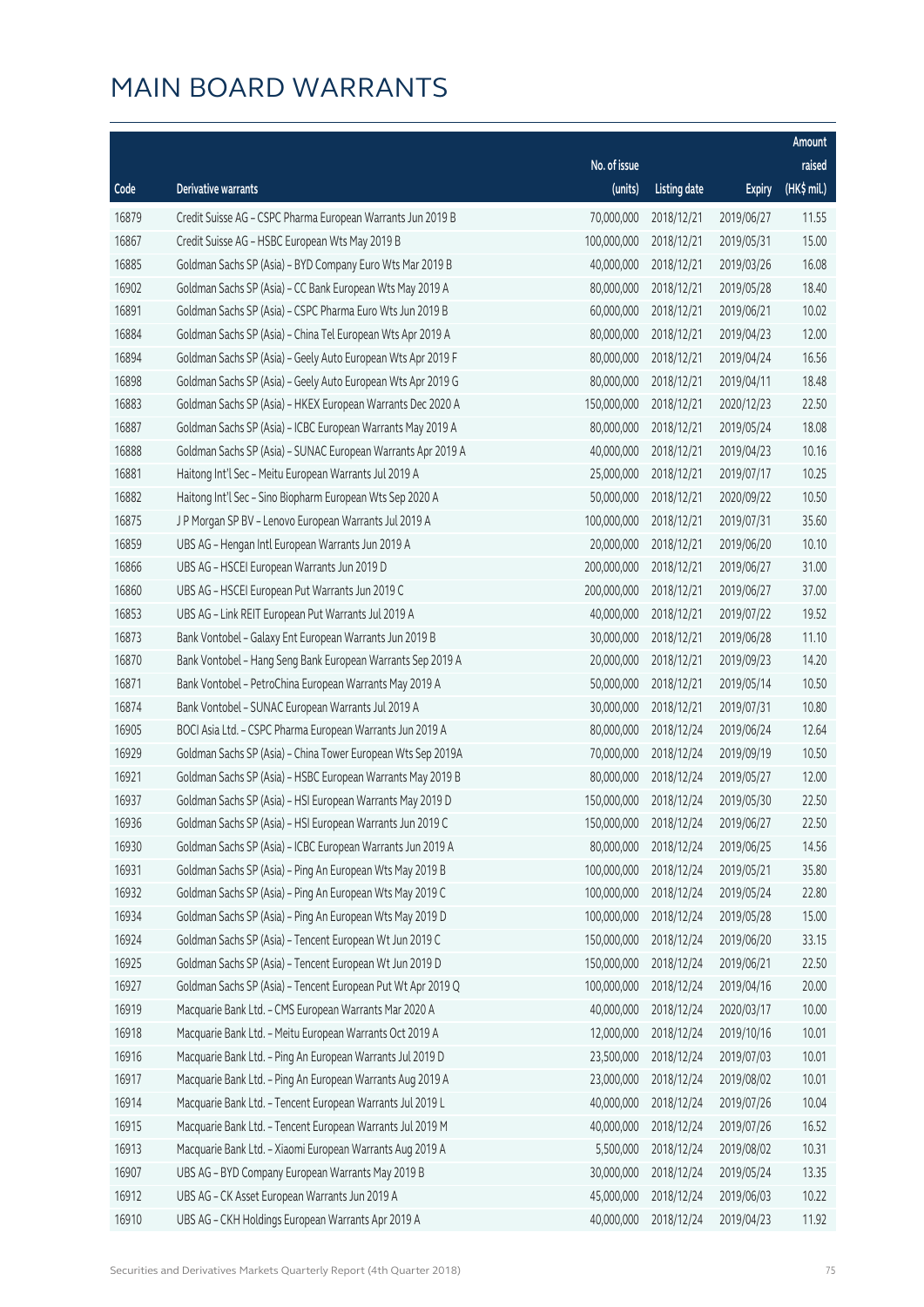|       |                                                              |              |                       |               | Amount      |
|-------|--------------------------------------------------------------|--------------|-----------------------|---------------|-------------|
|       |                                                              | No. of issue |                       |               | raised      |
| Code  | Derivative warrants                                          | (units)      | <b>Listing date</b>   | <b>Expiry</b> | (HK\$ mil.) |
| 16942 | BOCI Asia Ltd. - Bank of China European Warrants May 2019 A  | 80,000,000   | 2018/12/27            | 2019/05/14    | 12.00       |
| 16963 | Credit Suisse AG - BYD Company European Warrants May 2019 A  | 25,000,000   | 2018/12/27            | 2019/05/24    | 10.50       |
| 16966 | Credit Suisse AG - Kingsoft European Warrants May 2019 B     | 70,000,000   | 2018/12/27            | 2019/05/09    | 10.50       |
| 16961 | Credit Suisse AG - Ping An European Warrants Mar 2019 J      | 150,000,000  | 2018/12/27            | 2019/03/26    | 33.00       |
| 16993 | Goldman Sachs SP (Asia) - China Cinda Euro Wts Apr 2019 A    | 70,000,000   | 2018/12/27            | 2019/04/23    | 10.50       |
| 16969 | Goldman Sachs SP (Asia) - CKH Holdings European Wts Apr 19 A | 60,000,000   | 2018/12/27            | 2019/04/23    | 10.74       |
| 17002 | Goldman Sachs SP (Asia) - CPIC European Warrants Jul 2019 A  | 80,000,000   | 2018/12/27            | 2019/07/26    | 12.00       |
| 17004 | Goldman Sachs SP (Asia) - HKEX European Warrants Sep 2019 B  | 150,000,000  | 2018/12/27            | 2019/09/23    | 22.50       |
| 16968 | Goldman Sachs SP (Asia) - HSI European Warrants May 2019 E   | 150,000,000  | 2018/12/27            | 2019/05/30    | 22.50       |
| 16967 | Goldman Sachs SP (Asia) - HSI European Warrants Jun 2019 D   | 150,000,000  | 2018/12/27            | 2019/06/27    | 22.50       |
| 16995 | Goldman Sachs SP (Asia) - ICBC European Warrants Apr 2019 C  | 80,000,000   | 2018/12/27            | 2019/04/24    | 26.32       |
| 16971 | Goldman Sachs SP (Asia) - SHK Ppt European Wts Apr 2019 A    | 60,000,000   | 2018/12/27            | 2019/04/18    | 12.18       |
| 16998 | Goldman Sachs SP (Asia) - Sunny Optical Euro Wts Dec 2019 A  | 70,000,000   | 2018/12/27            | 2019/12/20    | 10.50       |
| 16977 | Goldman Sachs SP (Asia) - Tencent European Put Wt Mar 2019 V | 100,000,000  | 2018/12/27            | 2019/03/27    | 24.40       |
| 16948 | J P Morgan SP BV - CNOOC European Warrants Jun 2019 A        | 50,000,000   | 2018/12/27            | 2019/06/28    | 23.75       |
| 16946 | J P Morgan SP BV - China Tower European Put Warrants Dec 19A | 100,000,000  | 2018/12/27            | 2019/12/31    | 25.10       |
| 16953 | J P Morgan SP BV - ICBC European Warrants Jul 2019 A         | 100,000,000  | 2018/12/27            | 2019/07/19    | 25.10       |
| 16950 | J P Morgan SP BV - Meituan European Warrants Apr 2019 D      | 30,000,000   | 2018/12/27            | 2019/04/18    | 10.17       |
| 16956 | J P Morgan SP BV - Ping An European Warrants Apr 2019 C      | 200,000,000  | 2018/12/27            | 2019/04/04    | 36.20       |
| 16960 | Macquarie Bank Ltd. - Dongfeng Group European Put Wts Jul19C | 15,600,000   | 2018/12/27            | 2019/07/03    | 10.02       |
| 16959 | Macquarie Bank Ltd. - PICC Group European Put Wts Jul 2019 B | 38,800,000   | 2018/12/27            | 2019/07/03    | 10.01       |
| 16958 | Macquarie Bank Ltd. - Ping An European Warrants Aug 2019 B   | 32,000,000   | 2018/12/27            | 2019/08/02    | 10.05       |
| 17065 | Credit Suisse AG - AIA European Warrants Mar 2019 F          | 70,000,000   | 2018/12/28            | 2019/03/27    | 10.50       |
| 17084 | Credit Suisse AG - AIA European Warrants Jun 2019 A          | 70,000,000   | 2018/12/28            | 2019/06/17    | 10.50       |
| 17085 | Credit Suisse AG - AIA European Warrants Jun 2019 B          | 70,000,000   | 2018/12/28            | 2019/06/12    | 21.00       |
| 17091 | Credit Suisse AG - AIA European Put Warrants May 2019 B      | 50,000,000   | 2018/12/28            | 2019/05/10    | 17.25       |
| 17104 | Credit Suisse AG - China Huarong European Warrants Sep 2019A |              | 40,000,000 2018/12/28 | 2019/09/30    | 10.00       |
| 17087 | Credit Suisse AG - China Re European Warrants Sep 2019 A     | 40,000,000   | 2018/12/28            | 2019/09/30    | 10.00       |
| 17095 | Credit Suisse AG - Baiyunshan Ph European Warrants Jun 2019A | 40,000,000   | 2018/12/28            | 2019/06/27    | 14.60       |
| 17061 | Credit Suisse AG - HSBC European Wts Apr 2019 E              | 100,000,000  | 2018/12/28            | 2019/04/26    | 20.00       |
| 17062 | Credit Suisse AG - HSBC European Put Warrants Jun 2019 C     | 80,000,000   | 2018/12/28            | 2019/06/25    | 12.80       |
| 17064 | Credit Suisse AG - HSBC European Put Warrants Jun 2019 D     | 80,000,000   | 2018/12/28            | 2019/06/26    | 27.60       |
| 17093 | Credit Suisse AG - Melco Int'l Dev European Wts Jul 2019 A   | 60,000,000   | 2018/12/28            | 2019/07/24    | 11.40       |
| 17068 | Credit Suisse AG - Ping An European Warrants Apr 2019 F      | 150,000,000  | 2018/12/28            | 2019/04/25    | 45.75       |
| 17067 | Credit Suisse AG - Ping An European Warrants May 2019 B      | 150,000,000  | 2018/12/28            | 2019/05/24    | 82.50       |
| 17072 | Credit Suisse AG - Ping An European Warrants May 2019 C      | 150,000,000  | 2018/12/28            | 2019/05/21    | 36.00       |
| 17069 | Credit Suisse AG - Ping An European Warrants Jul 2019 A      | 150,000,000  | 2018/12/28            | 2019/07/02    | 51.75       |
| 17073 | Credit Suisse AG - Ping An European Warrants Nov 2019 C      | 150,000,000  | 2018/12/28            | 2019/11/26    | 43.50       |
| 17079 | Credit Suisse AG - Ping An European Put Warrants Jul 2019 B  | 100,000,000  | 2018/12/28            | 2019/07/31    | 15.00       |
| 17105 | Credit Suisse AG - SJM Holdings European Warrants Jun 2019 A | 15,000,000   | 2018/12/28            | 2019/06/27    | 13.20       |
| 17117 | Goldman Sachs SP (Asia) - China Life Euro Wts Dec 2019 A     | 100,000,000  | 2018/12/28            | 2019/12/20    | 15.00       |
| 17111 | Goldman Sachs SP (Asia) - HKEX European Warrants Nov 2019 B  | 150,000,000  | 2018/12/28            | 2019/11/26    | 28.05       |
| 17114 | Goldman Sachs SP (Asia) - HSBC European Warrants Apr 2019 F  | 80,000,000   | 2018/12/28            | 2019/04/25    | 12.96       |
| 17112 | Goldman Sachs SP (Asia) - HSBC European Warrants May 2019 C  | 80,000,000   | 2018/12/28            | 2019/05/30    | 12.00       |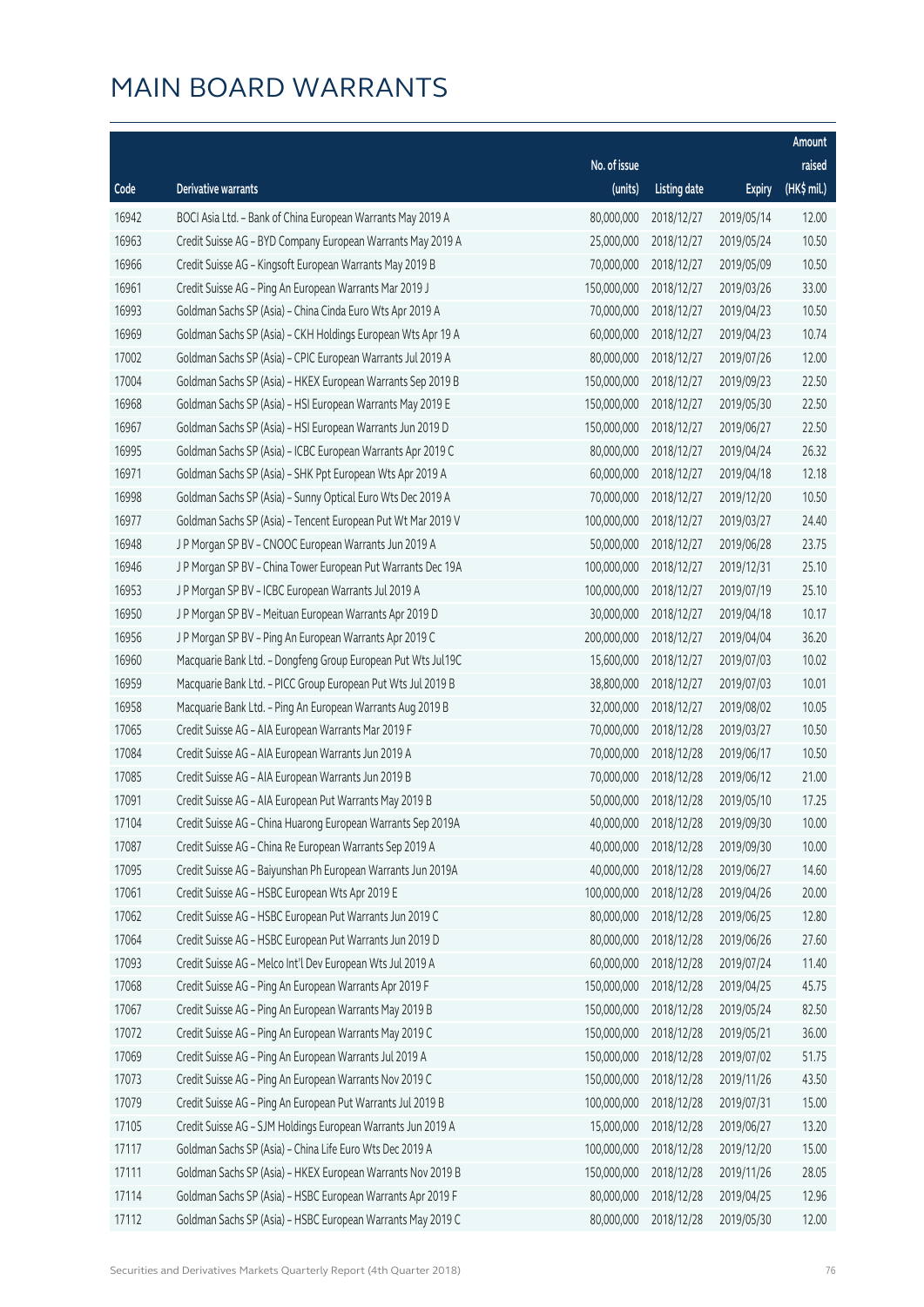|       |                                                              |                        |                     |               | Amount      |
|-------|--------------------------------------------------------------|------------------------|---------------------|---------------|-------------|
|       |                                                              | No. of issue           |                     |               | raised      |
| Code  | Derivative warrants                                          | (units)                | <b>Listing date</b> | <b>Expiry</b> | (HK\$ mil.) |
| 17124 | Goldman Sachs SP (Asia) - HSCEI European Put Wts Mar 2019 A  | 150,000,000            | 2018/12/28          | 2019/03/28    | 22.50       |
| 17122 | Goldman Sachs SP (Asia) - HSI European Put Wts May 2019 F    | 150,000,000            | 2018/12/28          | 2019/05/30    | 22.50       |
| 17110 | Goldman Sachs SP (Asia) - KECL European Warrants Apr 2019 A  | 50,000,000             | 2018/12/28          | 2019/04/26    | 10.00       |
| 17120 | Goldman Sachs SP (Asia) - PSBC European Warrants Apr 2019 A  | 50,000,000             | 2018/12/28          | 2019/04/23    | 10.00       |
| 17119 | Goldman Sachs SP (Asia) - SHK Ppt European Put Wt May 2019 A | 40,000,000             | 2018/12/28          | 2019/05/24    | 10.32       |
| 17115 | Goldman Sachs SP (Asia) - Tencent European Put Wt Jun 2019 E | 100,000,000            | 2018/12/28          | 2019/06/25    | 15.00       |
| 17060 | Haitong Int'l Sec - HS Bank European Warrants Oct 2019 B     | 50,000,000             | 2018/12/28          | 2019/10/24    | 12.00       |
| 17053 | J P Morgan SP BV - AAC Tech European Warrants May 2019 A     | 100,000,000            | 2018/12/28          | 2019/05/20    | 27.00       |
| 17056 | J P Morgan SP BV - Ch Molybdenum European Warrants May 2019A | 50,000,000             | 2018/12/28          | 2019/05/10    | 10.35       |
| 17059 | J P Morgan SP BV - Shimao Property European Wts Jul 2019 A   | 60,000,000             | 2018/12/28          | 2019/07/31    | 15.06       |
| 17055 | J P Morgan SP BV - China Vanke European Warrants Jun 2019 A  | 60,000,000             | 2018/12/28          | 2019/06/28    | 15.18       |
| 17045 | Macquarie Bank Ltd. - AIA European Put Warrants Jul 2019 B   | 26,000,000             | 2018/12/28          | 2019/07/03    | 10.17       |
| 17044 | Macquarie Bank Ltd. - Avichina European Warrants Jan 2020 A  | 9,000,000              | 2018/12/28          | 2020/01/03    | 10.77       |
| 17050 | Macquarie Bank Ltd. - BOCL European Put Warrants Sep 2019 A  | 39,000,000             | 2018/12/28          | 2019/09/03    | 10.02       |
| 17047 | Macquarie Bank Ltd. - China Lit European Warrants Oct 2019 A | 12,500,000             | 2018/12/28          | 2019/10/18    | 10.01       |
| 17052 | Macquarie Bank Ltd. - China Tower European Warrants Jul 19 B | 56,500,000             | 2018/12/28          | 2019/07/03    | 10.17       |
| 17046 | Macquarie Bank Ltd. - Sunny Optical European Wts Jul 2019 A  | 9,000,000              | 2018/12/28          | 2019/07/03    | 10.08       |
| 17039 | UBS AG - China Taiping European Warrants Jul 2019 A          | 40,000,000             | 2018/12/28          | 2019/07/24    | 10.24       |
| 17029 | UBS AG - Meitu European Warrants Aug 2019 A                  | 20,000,000             | 2018/12/28          | 2019/08/29    | 10.36       |
| 17042 | UBS AG - MGM China European Warrants Jun 2019 C              | 50,000,000             | 2018/12/28          | 2019/06/21    | 10.10       |
| 17011 | Bank Vontobel - CHALCO European Warrants Jul 2019 A          | 30,000,000             | 2018/12/28          | 2019/07/29    | 10.23       |
| 17016 | Bank Vontobel - CNOOC European Put Warrants Nov 2019 B       | 40,000,000             | 2018/12/28          | 2019/11/06    | 10.04       |
| 17005 | Bank Vontobel - HSBC European Put Warrants Jul 2019 A        | 40,000,000             | 2018/12/28          | 2019/07/02    | 11.24       |
| 17010 | Bank Vontobel - Lenovo European Warrants Jul 2019 A          | 25,000,000             | 2018/12/28          | 2019/07/29    | 11.03       |
| 17007 | Bank Vontobel - PetroChina European Warrants Jul 2019 A      | 30,000,000             | 2018/12/28          | 2019/07/02    | 11.43       |
| 17015 | Bank Vontobel - PetroChina European Put Warrants Jun 2019 A  | 40,000,000             | 2018/12/28          | 2019/06/28    | 10.04       |
| 17026 | Bank Vontobel - Tencent European Warrants Aug 2019 A         | 100,000,000 2018/12/28 |                     | 2019/08/27    | 20.10       |
| 17018 | Bank Vontobel - Tencent European Warrants Sep 2019 A         | 100,000,000            | 2018/12/28          | 2019/09/03    | 38.10       |
| 17019 | Bank Vontobel - Tencent European Warrants Sep 2019 B         | 100,000,000            | 2018/12/28          | 2019/09/03    | 28.10       |
| 17017 | Bank Vontobel - Tencent European Warrants May 2020 A         | 80,000,000             | 2018/12/28          | 2020/05/06    | 32.08       |
| 17027 | Bank Vontobel - Tencent European Put Warrants Jul 2019 D     | 100,000,000            | 2018/12/28          | 2019/07/23    | 18.10       |
| 17212 | Credit Suisse AG - Avichina European Warrants Jul 2019 A     | 20,000,000             | 2018/12/31          | 2019/07/02    | 15.00       |
| 17185 | Credit Suisse AG - China Life European Warrants Oct 2019 A   | 100,000,000            | 2018/12/31          | 2019/10/18    | 15.00       |
| 17187 | Credit Suisse AG - China Life European Put Wts Apr 2019 C    | 35,000,000             | 2018/12/31          | 2019/04/23    | 11.20       |
| 17214 | Credit Suisse AG - Ch Molybdenum European Wts Jul 2019 A     | 30,000,000             | 2018/12/31          | 2019/07/02    | 13.80       |
| 17219 | Credit Suisse AG - China Tower European Put Warrants Dec 19A | 70,000,000             | 2018/12/31          | 2019/12/20    | 17.50       |
| 17188 | Credit Suisse AG - HKEX European Warrants Jun 2019 G         | 200,000,000            | 2018/12/31          | 2019/06/21    | 46.00       |
| 17189 | Credit Suisse AG - HKEX European Warrants Jun 2019 H         | 200,000,000            | 2018/12/31          | 2019/06/21    | 35.00       |
| 17191 | Credit Suisse AG - HKEX European Warrants Sep 2019 A         | 200,000,000            | 2018/12/31          | 2019/09/23    | 35.00       |
| 17192 | Credit Suisse AG - HKEX European Warrants Nov 2019 A         | 200,000,000            | 2018/12/31          | 2019/11/26    | 30.00       |
| 17208 | Credit Suisse AG - Hang Seng Bank European Warrants Nov 19A  | 100,000,000            | 2018/12/31          | 2019/11/05    | 18.00       |
| 17209 | Credit Suisse AG - Meitu European Warrants Jul 2019 A        | 25,000,000             | 2018/12/31          | 2019/07/02    | 10.25       |
| 17197 | Credit Suisse AG - Tencent European Wts Apr 2019 O           | 250,000,000            | 2018/12/31          | 2019/04/25    | 57.50       |
| 17193 | Credit Suisse AG - Tencent European Wts May 2019 O           | 250,000,000            | 2018/12/31          | 2019/05/24    | 75.00       |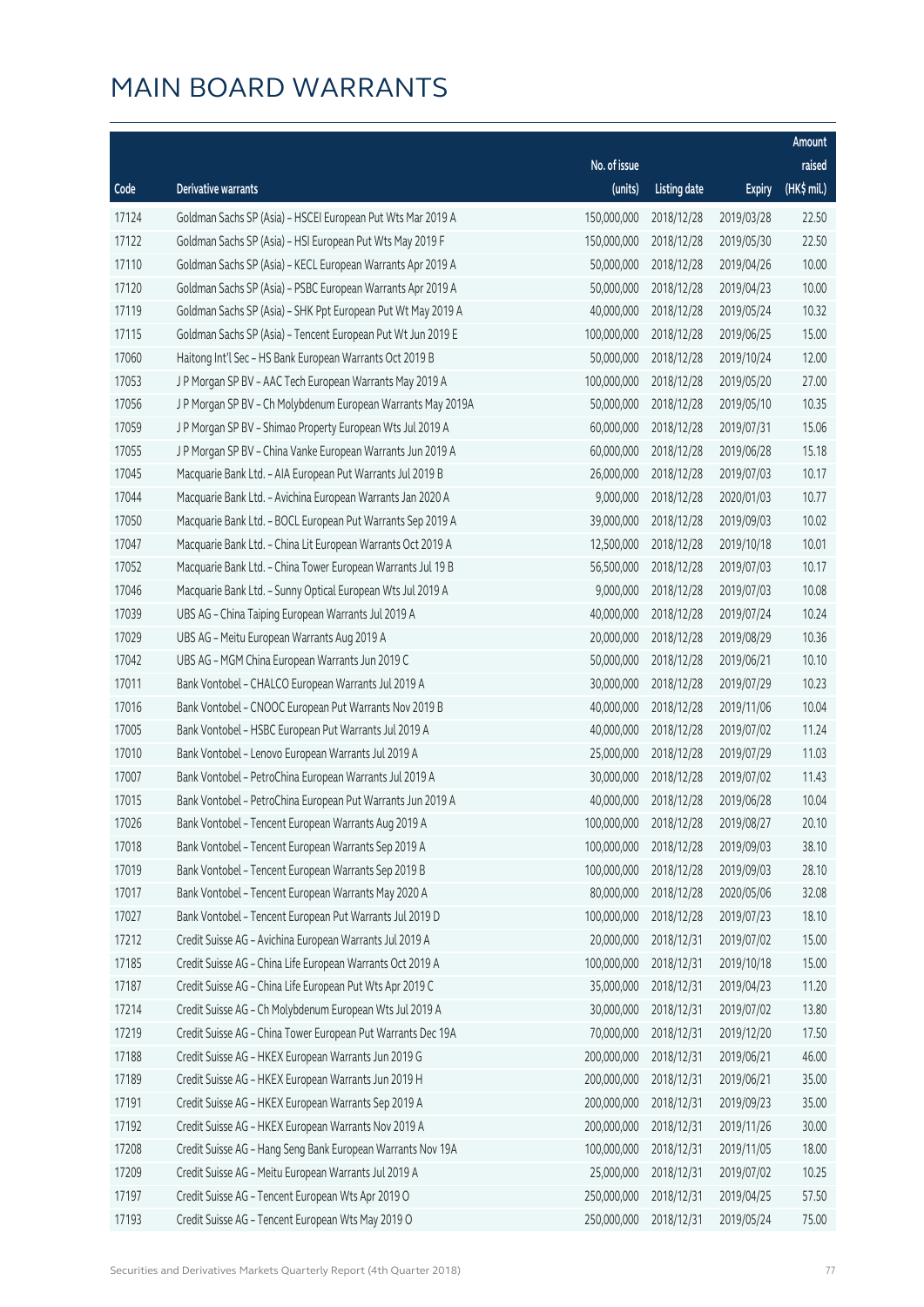|       |                                                              |              |                       |               | Amount       |
|-------|--------------------------------------------------------------|--------------|-----------------------|---------------|--------------|
|       |                                                              | No. of issue |                       |               | raised       |
| Code  | Derivative warrants                                          | (units)      | <b>Listing date</b>   | <b>Expiry</b> | $(HK\$ mil.) |
| 17200 | Credit Suisse AG - Tencent European Wts Jun 2019 D           | 250,000,000  | 2018/12/31            | 2019/06/04    | 67.50        |
| 17201 | Credit Suisse AG - Tencent European Wts Jun 2019 E           | 250,000,000  | 2018/12/31            | 2019/06/10    | 40.00        |
| 17206 | Credit Suisse AG - Tencent European Wts Jun 2019 F           | 250,000,000  | 2018/12/31            | 2019/06/21    | 37.50        |
| 17221 | Credit Suisse AG - Tencent European Wts Jun 2019 I           | 250,000,000  | 2018/12/31            | 2019/06/20    | 59.50        |
| 17205 | Credit Suisse AG - Tencent European Wts Jul 2019 B           | 250,000,000  | 2018/12/31            | 2019/07/24    | 40.75        |
| 17202 | Credit Suisse AG - Tencent European Wts Aug 2019 A           | 250,000,000  | 2018/12/31            | 2019/08/27    | 48.75        |
| 17215 | Credit Suisse AG - Tencent Euro Put Wts May 2019 P           | 120,000,000  | 2018/12/31            | 2019/05/24    | 32.40        |
| 17217 | Credit Suisse AG - Tencent Euro Put Wts Jun 2019 G           | 120,000,000  | 2018/12/31            | 2019/06/18    | 22.80        |
| 17218 | Credit Suisse AG - Tencent Euro Put Wts Jun 2019 H           | 120,000,000  | 2018/12/31            | 2019/06/03    | 18.00        |
| 17174 | Goldman Sachs SP (Asia) - Conch Cement European Wts Apr 19 A | 50,000,000   | 2018/12/31            | 2019/04/26    | 10.00        |
| 17177 | Goldman Sachs SP (Asia) - CC Bank European Wts May 2019 B    | 80,000,000   | 2018/12/31            | 2019/05/28    | 12.00        |
| 17182 | Goldman Sachs SP (Asia) - Ch Comm Cons Euro Wts May 2019 A   | 40,000,000   | 2018/12/31            | 2019/05/07    | 10.00        |
| 17181 | Goldman Sachs SP (Asia) - CITIC Bank European Wts Apr 2019 A | 50,000,000   | 2018/12/31            | 2019/04/23    | 10.00        |
| 17179 | Goldman Sachs SP (Asia) - China Mobile Euro Wts Apr 2019 E   | 80,000,000   | 2018/12/31            | 2019/04/17    | 19.36        |
| 17170 | Goldman Sachs SP (Asia) - China Unicom Euro Wts Jun 2019 B   | 60,000,000   | 2018/12/31            | 2019/06/26    | 12.90        |
| 17169 | Goldman Sachs SP (Asia) - Galaxy Ent European Wts May 2019 A | 80,000,000   | 2018/12/31            | 2019/05/27    | 14.48        |
| 17172 | Goldman Sachs SP (Asia) - Link REIT European Wts May 2019 A  | 50,000,000   | 2018/12/31            | 2019/05/29    | 15.75        |
| 17184 | Goldman Sachs SP (Asia) - Meituan European Put Wts Apr 2019B | 40,000,000   | 2018/12/31            | 2019/04/26    | 12.12        |
| 17173 | Goldman Sachs SP (Asia) - PetroChina European Wts May 2019 A | 80,000,000   | 2018/12/31            | 2019/05/24    | 12.00        |
| 17162 | J P Morgan SP BV - BYD Electronic European Wts Jul 2019 A    | 70,000,000   | 2018/12/31            | 2019/07/26    | 10.71        |
| 17161 | J P Morgan SP BV - CSPC Pharma European Warrants Sep 2019 A  | 70,000,000   | 2018/12/31            | 2019/09/30    | 10.50        |
| 17168 | J P Morgan SP BV - HSI European Warrants Jul 2019 B          | 400,000,000  | 2018/12/31            | 2019/07/30    | 61.60        |
| 17163 | J P Morgan SP BV - IGG European Warrants Jun 2019 B          | 70,000,000   | 2018/12/31            | 2019/06/14    | 10.57        |
| 17166 | J P Morgan SP BV - Ping An European Warrants Apr 2019 D      | 200,000,000  | 2018/12/31            | 2019/04/30    | 66.40        |
| 17164 | J P Morgan SP BV - Yanzhou Coal European Warrants Jul 2019 A | 30,000,000   | 2018/12/31            | 2019/07/02    | 15.06        |
| 17148 | Macquarie Bank Ltd. - China Life European Wts Jul 2019 C     | 40,000,000   | 2018/12/31            | 2019/07/03    | 10.08        |
| 17159 | Macquarie Bank Ltd. - CM Bank European Warrants Jul 2019 B   |              | 33,000,000 2018/12/31 | 2019/07/03    | 10.03        |
| 17144 | Macquarie Bank Ltd. - CNOOC European Warrants Jun 2019 A     | 11,000,000   | 2018/12/31            | 2019/06/04    | 10.26        |
| 17155 | Macquarie Bank Ltd. - Sinopec Corp European Wts Jul 2019 A   | 17,000,000   | 2018/12/31            | 2019/07/03    | 10.18        |
| 17141 | Macquarie Bank Ltd. - Geely Auto European Wts Jul 2019 A     | 5,500,000    | 2018/12/31            | 2019/07/03    | 10.19        |
| 17138 | Macquarie Bank Ltd. - Galaxy Ent European Wts Jul 2019 B     | 22,000,000   | 2018/12/31            | 2019/07/03    | 10.10        |
| 17145 | Macquarie Bank Ltd. - HSBC European Warrants Aug 2019 A      | 16,000,000   | 2018/12/31            | 2019/08/02    | 10.50        |
| 17156 | Macquarie Bank Ltd. - Meituan European Warrants Jul 2019 C   | 15,000,000   | 2018/12/31            | 2019/07/03    | 10.43        |
| 17151 | Macquarie Bank Ltd. - PetroChina European Wts Jul 2019 A     | 19,000,000   | 2018/12/31            | 2019/07/03    | 10.18        |
| 17152 | Macquarie Bank Ltd. - PetroChina European Put Wts Jul 2019 B | 40,000,000   | 2018/12/31            | 2019/07/03    | 10.12        |
| 17160 | Macquarie Bank Ltd. - Sh Electric European Wts Oct 2019 A    | 29,000,000   | 2018/12/31            | 2019/10/21    | 10.09        |
| 17149 | Macquarie Bank Ltd. - SUNAC European Warrants Jul 2019 A     | 28,500,000   | 2018/12/31            | 2019/07/03    | 10.12        |
| 17137 | Macquarie Bank Ltd. - Xiaomi European Warrants Jul 2019 E    | 5,500,000    | 2018/12/31            | 2019/07/03    | 10.11        |
| 17136 | UBS AG - China South Air European Warrants Jul 2019 A        | 16,000,000   | 2018/12/31            | 2019/07/31    | 13.12        |
| 17131 | UBS AG - PetroChina European Warrants Apr 2019 D             | 70,000,000   | 2018/12/31            | 2019/04/30    | 10.64        |
| Total |                                                              |              |                       |               | 52,904.05    |

# Further issue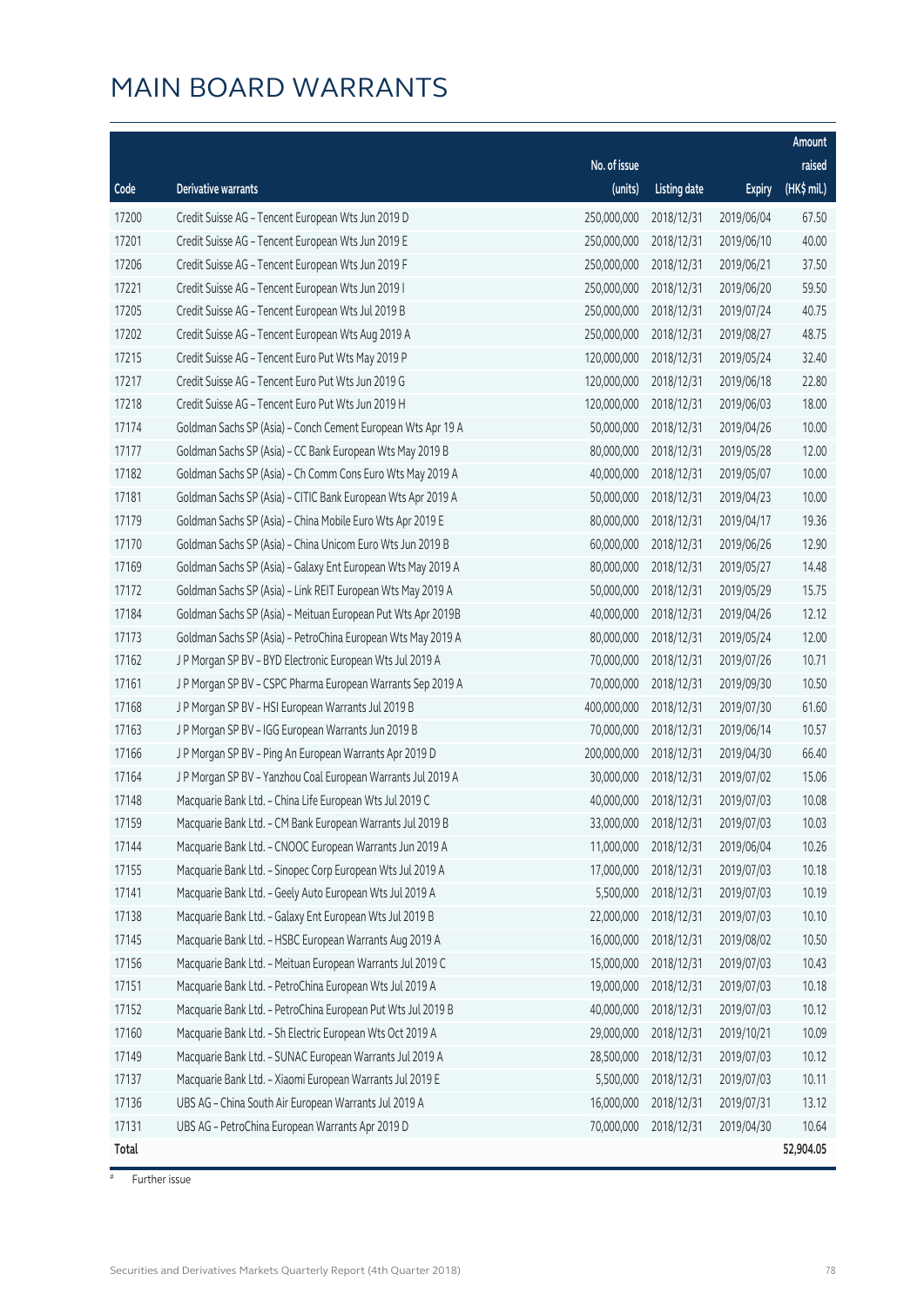#### **Debt Securities Trading Statistics**

|      |                |                                | <b>Turnover value</b>   |
|------|----------------|--------------------------------|-------------------------|
|      |                | Exchange fund notes (HK\$ mil) | Market total (HK\$ mil) |
| 2017 | Q4             | 43.07                          | 9,866.80                |
| 2018 | Q1             | 73.73                          | 11,423.14               |
|      | Q <sub>2</sub> | 8.66                           | 11,216.39               |
|      | Q <sub>3</sub> | 469.21                         | 12,699.23               |
|      | Q4             | 59.73                          | 13,055.16               |

#### **Debt Securities Nominal Value**

|      |                | No. of issues | Nominal value (HK\$ mil.) |
|------|----------------|---------------|---------------------------|
| 2017 | Q4             | 1,047         | 4,033,192.43              |
| 2018 | Q1             | 1,095         | 4,228,190.05              |
|      | Q <sub>2</sub> | 1,117         | 4,313,245.30              |
|      | Q <sub>3</sub> | 1,155         | 4,476,037.29              |
|      | Q4             | 1,195         | 4,588,705.55              |

#### **New Listing Statistics – Debt Securities**

|      |                | No. of newly listed debt securities | Amount raised (HK\$ mil.) |
|------|----------------|-------------------------------------|---------------------------|
| 2017 | Q4             | 100                                 | 334,930.82                |
| 2018 | Q1             | 79                                  | 260,424.86                |
|      | Q <sub>2</sub> | 74                                  | 268,843.96                |
|      | Q3             | 64                                  | 270,436.71                |
|      | Q4             | 86                                  | 254,127.38                |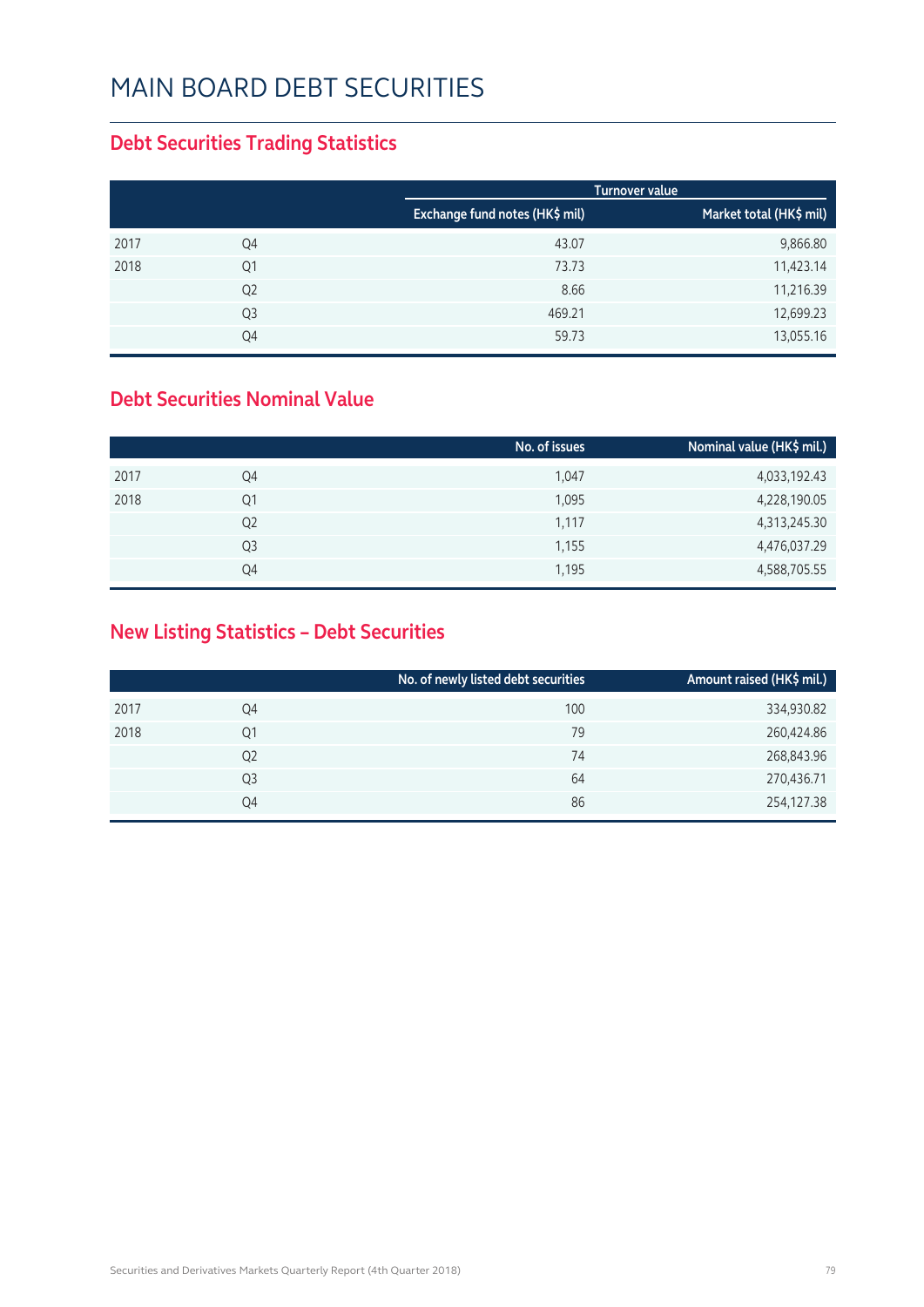#### **Newly Listed Debt Securities**

for 4th quarter 2018

|        |                                                                        |            |               |                     |            | Amount raised |
|--------|------------------------------------------------------------------------|------------|---------------|---------------------|------------|---------------|
| Code   | Debt securities                                                        | Principal  |               | <b>Listing date</b> | Maturity   | (HK\$ mil.)   |
| 05184  | Zhenro Properties Group Ltd. 12.50% Senior Notes 2021                  | <b>USD</b> | 280,000,000   | 2018/10/03          | 2021/01/02 | 2,135.52      |
| 05340# | CIFI Holdings (Group) Co. Ltd. 5.50% Senior Notes 2022                 | <b>USD</b> | 300,000,000   | 2018/10/08          | 2022/01/23 | 2,133.47      |
| 04209# | The Government of the HKSAR of the PRC 2.46% Bonds 2021                | <b>HKD</b> | 4,000,000,000 | 2018/10/12          | 2021/08/04 | 3,987.60      |
| 86653# | Ministry of Finance of the PRC 3.65% CNY Bonds 2020                    | <b>RMB</b> | 3,300,000,000 | 2018/10/15          | 2020/07/09 | 3,736.26      |
| 86654# | Ministry of Finance of the PRC 3.80% CNY Bonds 2023B                   | <b>RMB</b> | 1,700,000,000 | 2018/10/15          | 2023/07/09 | 1,924.74      |
| 05183# | Maoye International Holdings Ltd. 13.25% Senior Notes 2020             | <b>USD</b> | 100,000,000   | 2018/10/18          | 2020/09/27 | 780.00        |
| 05186  | Anhui Provincial Investment Group Holding Co., Ltd. 4.875% Bonds 2021  | <b>USD</b> | 400,000,000   | 2018/10/19          | 2021/10/18 | 3,110.30      |
| 05187  | Yieldking Investment Ltd. 4.8% Notes 2021                              | <b>USD</b> | 500,000,000   | 2018/10/19          | 2021/10/18 | 3,900.00      |
| 05188  | Zijin International Capital Co. Ltd. 5.282% Guaranteed Notes 2021      | <b>USD</b> | 350,000,000   | 2018/10/19          | 2021/10/18 | 2,730.00      |
| 05156# | Capital Environment Holdings Ltd. 5.625% Notes 2021                    | <b>USD</b> | 50,000,000    | 2018/10/19          | 2021/09/11 | 388.85        |
| 06752  | Ministry of Finance of the PRC 3.25% Bonds 2023                        | <b>USD</b> | 1,500,000,000 | 2018/10/22          | 2023/10/19 | 11,657.18     |
| 06753  | Ministry of Finance of the PRC 3.50% Bonds 2028                        | <b>USD</b> | 1,000,000,000 | 2018/10/22          | 2028/10/19 | 7,715.60      |
| 06754  | Ministry of Finance of the PRC 4.00% Bonds 2048                        | <b>USD</b> | 500,000,000   | 2018/10/22          | 2048/10/19 | 3,862.95      |
| 05190  | Jiayuan International Group Ltd. 12.0% Senior Secured Notes 2020       | <b>USD</b> | 225,000,000   | 2018/10/23          | 2020/10/22 | 1,755.00      |
| 05191  | Hongkong International (Qingdao) Co. Ltd. 5.30% Bonds 2019             | <b>USD</b> | 174,000,000   | 2018/10/23          | 2019/10/21 | 1,357.20      |
| 05189  | Weifang Urban Construction and Development Inv. Gp Co., Ltd.           | <b>USD</b> | 250,000,000   | 2018/10/24          | 2021/10/23 | 1,950.00      |
|        | 6.50% Bonds 2021                                                       |            |               |                     |            |               |
| 05192  | SDG Finance I Ltd. 5.25% Guaranteed Bonds 2021                         | <b>USD</b> | 600,000,000   | 2018/10/24          | 2021/10/23 | 4,649.21      |
| 05184# | Zhenro Properties Group Ltd. 12.50% Senior Notes 2021                  | <b>USD</b> | 70,000,000    | 2018/10/26          | 2021/01/02 | 536.04        |
| 05193  | SPIC Luxembourg Latin America Renewable Energy Investment              | <b>USD</b> | 300,000,000   | 2018/10/31          | 2021/10/30 | 2,339.27      |
|        | Co. S.à r.l. 4.25% Guar. Bonds 2021                                    |            |               |                     |            |               |
| 05194  | SPIC Luxembourg Latin America Renewable Energy Investment              | <b>USD</b> | 500,000,000   | 2018/10/31          | 2023/10/30 | 3,897.94      |
|        | Co. S.à r.l. 4.65% Guar. Bonds 2023                                    |            |               |                     |            |               |
| 05195  | Sinopec Century Bright Capital Investment Ltd. 3.15% Notes 2020        | <b>HKD</b> | 1,200,000,000 | 2018/11/01          | 2020/10/31 | 1,200.00      |
| 85738  | Sinopec Century Bright Capital Investment Ltd. 4.50% CNY Notes 2021    | <b>RMB</b> | 1,000,000,000 | 2018/11/01          | 2021/10/31 | 1,125.80      |
| 05196  | Oceanwide Holdings International Development III Co., Ltd.             | <b>USD</b> | 215,000,000   | 2018/11/01          | 2021/10/31 | 1,677.00      |
|        | 12.00% Guar, Senior N2021                                              |            |               |                     |            |               |
| 05132# | Gansu Provincial Highway Aviation Tourism Invest Gp Co., Ltd.          | <b>USD</b> | 150,000,000   | 2018/11/02          | 2021/08/02 | 1,174.83      |
|        | 6.25% Bonds 2021                                                       |            |               |                     |            |               |
| 05197  | Taizhou Infrastructure Construction Investment Group Co., Ltd.         | <b>USD</b> | 300,000,000   | 2018/11/07          | 2021/11/06 | 2,340.00      |
|        | 5.80% Bonds 2021                                                       |            |               |                     |            |               |
| 05198  | Soar Wise Ltd. 4.625% Guaranteed Notes 2021                            | <b>USD</b> | 350,000,000   | 2018/11/07          | 2021/11/06 | 2,728.12      |
| 05199  | China CITIC Bank International Ltd. Undated Non-Cumulative             | <b>USD</b> | 500,000,000   | 2018/11/07          |            | 3,900.00      |
|        | Subordinated Additional Tier 1 Capital Securities B                    |            |               |                     |            |               |
| 05025  | Agricultural Bank of China Ltd., HK Branch Floating Rate Notes 2021    | <b>USD</b> | 500,000,000   | 2018/11/08          | 2021/11/07 | 3,900.00      |
| 05028  | Agricultural Bank of China Ltd., HK Branch Floating Rate Notes 2023    | <b>USD</b> | 300,000,000   | 2018/11/08          | 2023/11/07 | 2,340.00      |
| 05089  | Bluestar Finance Holdings Ltd. Senior Guar. Perpetual Securities A     | <b>USD</b> | 300,000,000   | 2018/11/08          |            | 2,332.14      |
| 05090  | Chang Development International Ltd. 5.70% Guaranteed Bonds 2021       | <b>USD</b> | 400,000,000   | 2018/11/09          | 2021/11/08 | 3,120.00      |
| 05190# | Jiayuan International Group Ltd. 12.0% Senior Secured Notes 2020       | <b>USD</b> | 70,000,000    | 2018/11/12          | 2020/10/22 | 546.00        |
| 05206  | Chengdu Hi-tech Investment Group Co., Ltd. 6.28% Notes 2021            | <b>USD</b> | 300,000,000   | 2018/11/15          | 2021/11/14 | 2,326.17      |
| 05223  | Hunan Xiangjiang New Area Development Group Co., Ltd. 5.70% Bonds 2021 | <b>USD</b> | 300,000,000   | 2018/11/16          | 2021/11/15 | 2,327.30      |
| 05230  | CDBL Funding 1 Floating Rate KW Notes 2021                             | <b>USD</b> | 400,000,000   | 2018/11/16          | 2021/11/15 | 3,120.00      |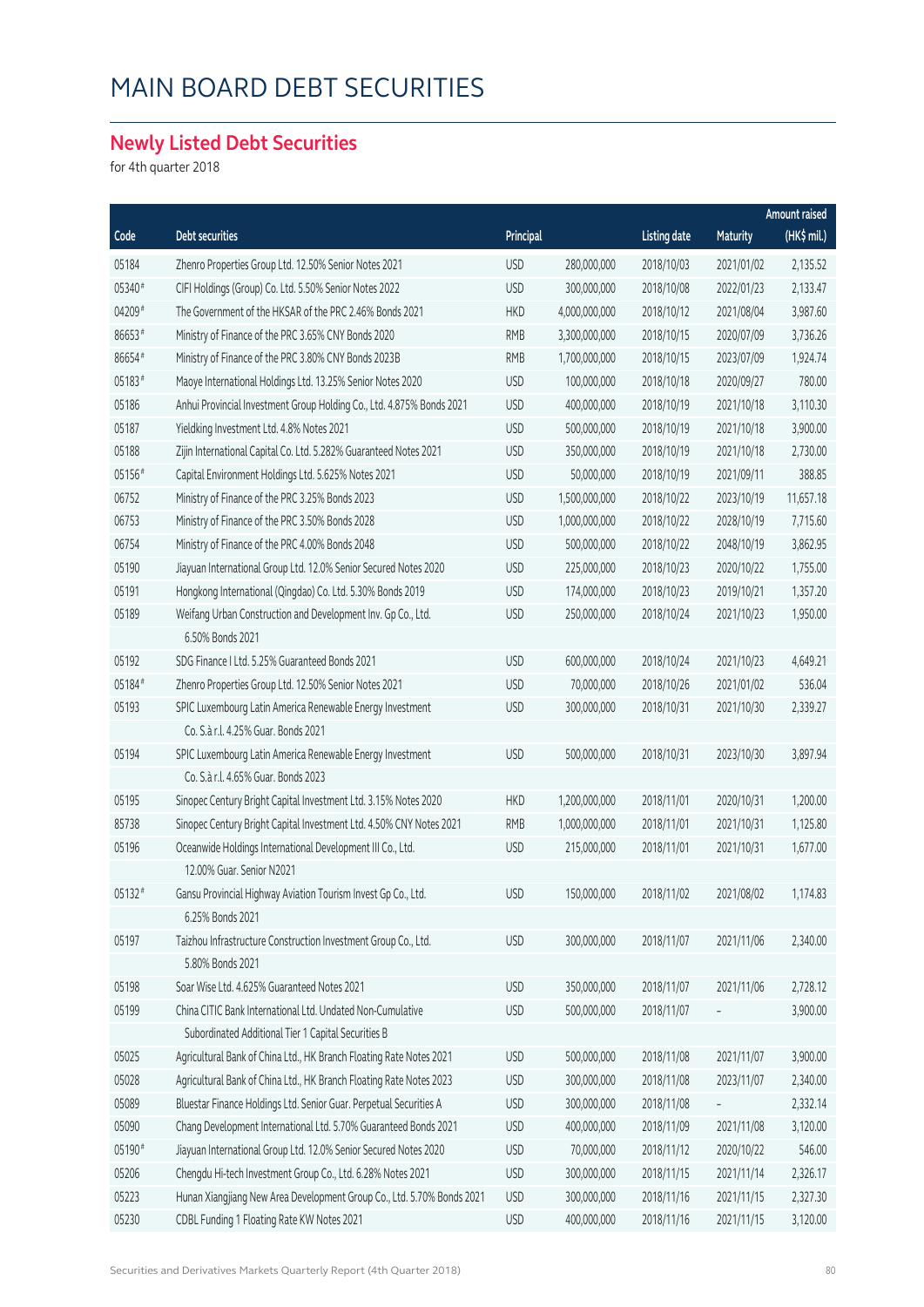|        |                                                                                         |            |                 |                     |                 | <b>Amount raised</b> |
|--------|-----------------------------------------------------------------------------------------|------------|-----------------|---------------------|-----------------|----------------------|
| Code   | <b>Debt securities</b>                                                                  | Principal  |                 | <b>Listing date</b> | <b>Maturity</b> | (HK\$mil.)           |
| 05239  | Huayuan Property Co., Ltd. 11.00% Senior Notes 2021                                     | <b>USD</b> | 200,000,000     | 2018/11/19          | 2021/11/16      | 1,560.00             |
| 05275  | First FZ Bond Ltd. 6.90% Guaranteed Bonds 2020                                          | <b>USD</b> | 200,000,000     | 2018/11/19          | 2020/11/16      | 1,560.00             |
| 05281  | Industrial Bank Co., Ltd. Hong Kong Branch Floating Rate Notes 2021                     | <b>USD</b> | 600,000,000     | 2018/11/21          | 2021/11/20      | 4,680.00             |
| 05294  | Bank of China Ltd., Macau Branch 3.00% Notes 2020 B                                     | <b>MOP</b> | 3,000,000,000   | 2018/11/21          | 2020/11/20      | 2,913.60             |
| 05450  | Bank of China Ltd., Macau Branch Floating Rate Notes 2021                               | <b>USD</b> | 550,000,000     | 2018/11/21          | 2021/11/20      | 4,290.00             |
| 05451  | Bank of China Ltd., Macau Branch Floating Rate Notes 2023                               | <b>USD</b> | 250,000,000     | 2018/11/21          | 2023/11/20      | 1,950.00             |
| 05346  | Bank of China Ltd., Hong Kong Branch 3.30% Notes 2020 A                                 | <b>HKD</b> | 4,000,000,000   | 2018/11/21          | 2020/11/20      | 4,000.00             |
| 85739  | Bank of China Ltd., Hong Kong Branch 4.45% CNY Notes 2021                               | <b>RMB</b> | 1,000,000,000   | 2018/11/21          | 2021/11/20      | 1,128.20             |
| 04074  | Hong Kong Monetary Authority, The 2.08% Exchange Fund Notes 2020                        | <b>HKD</b> | 1,200,000,000   | 2018/11/22          | 2020/11/23      | 1,203.12             |
| 05399  | Sichuan Communications Overseas Development Co., Ltd.                                   | <b>USD</b> | 350,000,000     | 2018/11/22          | 2021/11/21      | 2,712.69             |
|        | 4.75% Guar Bonds 2021                                                                   |            |                 |                     |                 |                      |
| 05452  | Everbright SHK (BVI) Ltd. 5.25% Guaranteed Notes 2021                                   | <b>USD</b> | 200,000,000     | 2018/11/22          | 2021/11/21      | 1,560.00             |
| 05453  | SPIC 2018 USD Senior Perpetual Bond Co. Ltd. Senior Guar                                | <b>USD</b> | 500,000,000     | 2018/11/22          |                 | 3,900.00             |
|        | Perpetual Capital Securities                                                            |            |                 |                     |                 |                      |
| 05454  | KWG Group Holdings Ltd. 9.85% Senior Notes 2020                                         | <b>USD</b> | 400,000,000     | 2018/11/27          | 2020/11/26      | 3,120.00             |
| 05455  | Agricultural Development Bank of China Floating Rate Bonds Nov 2021                     | <b>EUR</b> | 500,000,000     | 2018/11/27          | 2021/11/26      | 4,433.90             |
| 05456  | Guangsha Holding Group Co., Ltd. 8.50% Guaranteed Senior Notes 2020                     | <b>USD</b> | 60,000,000      | 2018/11/27          | 2020/11/26      | 468.00               |
| 05458  | Times China Holdings Ltd. 10.95% Senior Notes 2020                                      | <b>USD</b> | 300,000,000     | 2018/11/28          | 2020/11/27      | 2,337.94             |
| 05459  | Greenland Global Investment Ltd. 9.125% Notes 2020                                      | <b>USD</b> | 280,000,000     | 2018/11/28          | 2020/05/27      | 2,180.26             |
| 05457  | Yunnan Energy Investment Overseas Finance Co. Ltd. 6.25% Guar. Bonds 2021               | <b>USD</b> | 200,000,000     | 2018/11/30          | 2021/11/29      | 1,539.13             |
| 05460  | Haichuan Int'l Investment Co., Ltd. 7.50% Guar. Bonds 2021                              | <b>USD</b> | 100,000,000     | 2018/11/30          | 2021/11/29      | 780.00               |
| 05461  | Yancoal International Resources Development Co., Ltd. 6.00%                             | <b>USD</b> | 335,000,000     | 2018/11/30          | 2021/11/29      | 2,613.00             |
|        | Senior Guaranteed Bonds 2021                                                            |            |                 |                     |                 |                      |
| 04215# | The Government of the HKSAR of the PRC 1.10% Bonds 2023                                 | <b>HKD</b> | 2,500,000,000   | 2018/11/30          | 2023/01/17      | 2,367.50             |
| 05462  | China State Construction Finance (Cayman) I Ltd. Senior Guar                            | <b>USD</b> | 500,000,000     | 2018/12/04          |                 | 3,876.33             |
|        | Perpetual Capital Securities                                                            |            |                 |                     |                 |                      |
| 05463  | Redsun Properties Group Ltd. 13.50% Senior Notes 2020                                   | <b>USD</b> | 180,000,000     | 2018/12/04          | 2020/12/03      | 1,404.00             |
| 05464  | Eastern Creation II Investment Holdings Ltd. 4.15% Guar. Notes 2021                     | <b>USD</b> | 400,000,000     | 2018/12/05          | 2021/12/04      | 3,116.69             |
| 05465  | Hongkong Baorong Development Ltd. 6.25% Guar. Notes 2021                                | <b>USD</b> | 230,000,000     | 2018/12/05          | 2021/12/04      | 1,770.00             |
| 05466  | Gansu Province Electric Power Investment Group Co., Ltd. 6.25% Bonds 2021               | <b>USD</b> | 200,000,000     | 2018/12/05          | 2021/12/04      | 1,545.35             |
| 05472  | Franshion Brilliant Ltd. Senior Guar. Perpetual Capital Securities                      | <b>USD</b> | 300,000,000     | 2018/12/05          |                 | 2,340.00             |
| 05467  | Wuhan Metro Group Co., Ltd. Senior Perpetual Securities                                 | <b>USD</b> | 400,000,000     | 2018/12/06          |                 | 3,111.54             |
| 05468  | New World China Land Ltd. 4.75% Guaranteed Notes 2023                                   | <b>USD</b> | 310,000,000     | 2018/12/06          | 2023/12/05      | 2,402.94             |
| 05469  | Hangzhou Fuyang Chengtou Group (HK) Ltd. 6.80% Guar. Bonds 2021                         | <b>USD</b> | 230,000,000     | 2018/12/06          | 2021/12/05      | 1,794.00             |
| 05470  | Shandong Iron and Steel Xinheng International Co. Ltd. 8.50% Guar.<br><b>Bonds 2021</b> | <b>USD</b> | 450,000,000     | 2018/12/06          | 2021/12/05      | 3,510.00             |
| 05471  | Powerchina Real Estate Group Ltd. 4.50% Guar. Notes 2021                                | <b>USD</b> | 300,000,000     | 2018/12/07          | 2021/12/06      | 2,326.40             |
| 05475  | Standard Chartered PLC Callable Bonds 2024                                              | JPY        | 111,000,000,000 | 2018/12/07          | 2024/11/22      | 7,670.10             |
| 05190# | Jiayuan International Group Ltd. 12.0% Senior Secured Notes 2020                        | <b>USD</b> | 80,000,000      | 2018/12/07          | 2020/10/22      | 624.00               |
| 05473  | CITIC Securities Finance MTN Co., Ltd. 4.25% Guar. Notes 2021                           | <b>USD</b> | 300,000,000     | 2018/12/11          | 2021/12/10      | 2,330.10             |
| 05474  | Huaibei City Construction Investment Holding Group Co. Ltd. 5.20%                       |            |                 |                     |                 |                      |
|        | Credit Enhanced Bonds 2021                                                              | <b>USD</b> | 300,000,000     | 2018/12/11          | 2021/12/10      | 2,340.00             |
| 85740  | Huzhou Communications Investment Group Co., Ltd. 5.90% CNY Notes 2021                   | <b>RMB</b> | 500,000,000     | 2018/12/11          | 2021/12/10      | 568.45               |
| 05476  | Vanke Real Estate (Hong Kong) Co. Ltd. 5.35% Notes 2024                                 | <b>USD</b> | 630,000,000     | 2018/12/12          | 2024/03/11      | 4,909.53             |
| 05480  | Zhuji Development Ltd. 7.00% Guaranteed Bonds 2021                                      | <b>USD</b> | 230,000,000     | 2018/12/12          | 2021/12/11      | 1,794.00             |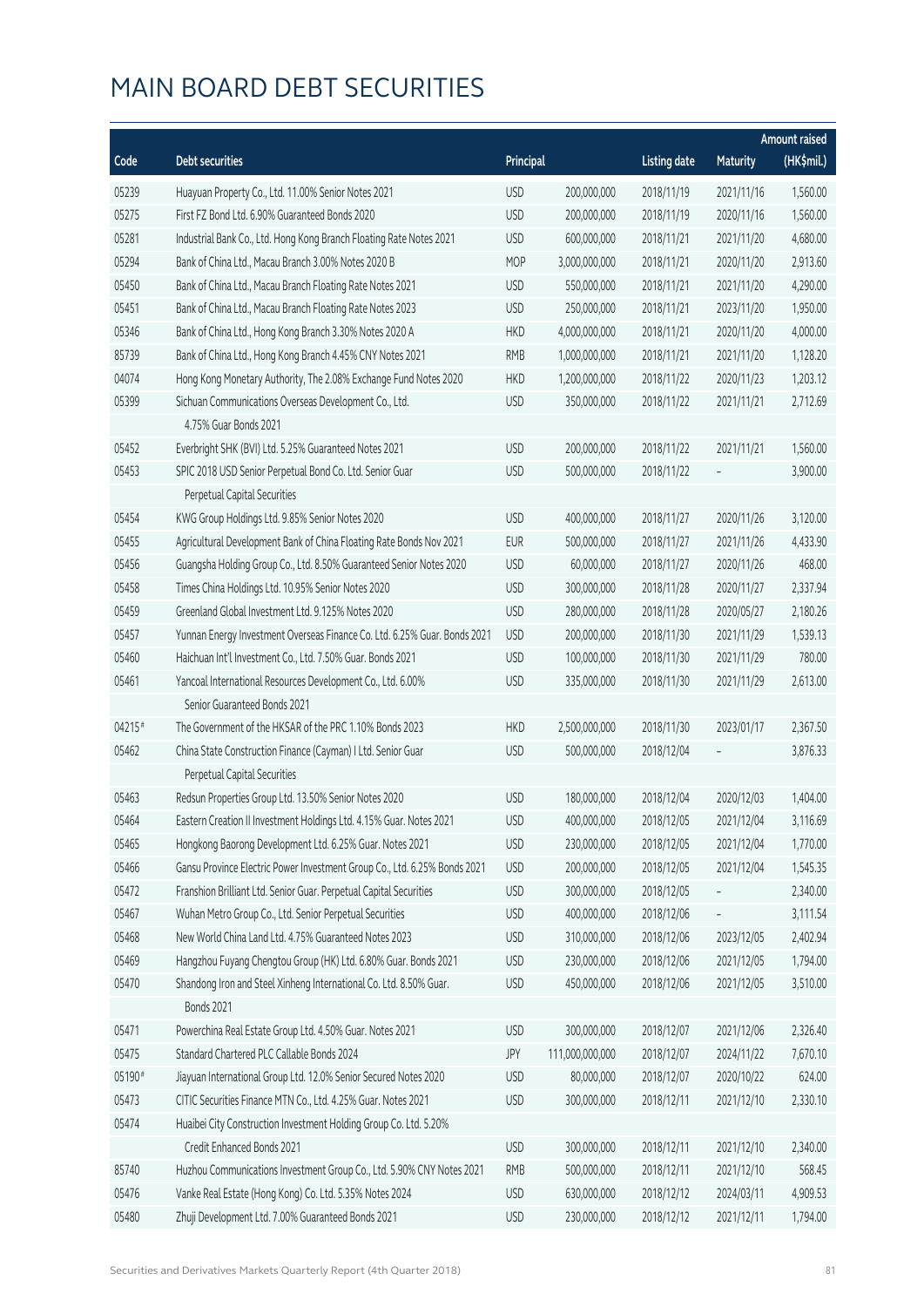| (HK\$mil.)<br>Code<br><b>Debt securities</b><br>Principal<br><b>Listing date</b><br><b>Maturity</b><br>05454#<br><b>USD</b><br>2018/12/12<br>1,187.55<br>KWG Group Holdings Ltd. 9.85% Senior Notes 2020<br>150,000,000<br>2020/11/26<br>05477<br>China Development Bank Floating Rate Notes 2021<br><b>USD</b><br>7,800.00<br>1,000,000,000<br>2018/12/13<br>2021/12/12<br>3,900.00<br>05478<br>China Development Bank Floating Rate Notes 2023<br><b>USD</b><br>500,000,000<br>2018/12/13<br>2023/12/12<br>05479<br><b>EUR</b><br>7,053.83<br>China Development Bank 0.625% Notes 2022A<br>800,000,000<br>2018/12/13<br>2022/12/12<br>Jinan Hi-tech Holding Group Co., Ltd. 6.40% Bonds 2021<br>1,950.00<br>05481<br><b>USD</b><br>250,000,000<br>2018/12/14<br>2021/12/13<br>05482<br><b>USD</b><br>Haitong Securities Co., Ltd. 4.50% Bonds 2023<br>300,000,000<br>2018/12/14<br>2023/12/13<br>2,327.90<br>05483<br>Haitong Securities Co., Ltd. Floating Rate Bonds 2023B<br><b>EUR</b><br>230,000,000<br>2018/12/14<br>2023/12/13<br>2,044.19<br>05484<br>Nuoxi Capital Ltd. 4.75% Guaranteed Bonds 2021<br><b>EUR</b><br>711.02<br>80,000,000<br>2018/12/17<br>2021/12/14<br>200,000,000<br>1,560.00<br>05485<br>Greenland Hong Kong Holdings Ltd. 9.875% Bonds 2020<br><b>USD</b><br>2018/12/18<br>2020/06/17<br>05486<br><b>USD</b><br>Guangzhou Metro Investment Finance (BVI) Ltd. 4.30% Guar N2021<br>200,000,000<br>2018/12/19<br>2021/12/18<br>1,551.34<br>780.00<br>05487<br>Zhoushan City Investment Group Corporation Ltd. 5.90% B2021<br><b>USD</b><br>100,000,000<br>2018/12/19<br>2021/12/18<br>05488<br>2,324.00<br>Chongqing Nan'an Urban Construction & Dev (Group) Co., Ltd. 5.88% B2022<br><b>USD</b><br>300,000,000<br>2018/12/19<br>2022/06/18<br>05489<br>Shaoxing City Investment Group Ltd. 5.875% Bonds 2021<br><b>USD</b><br>350,000,000<br>2018/12/19<br>2021/12/18<br>2,724.46<br>05491<br><b>HKD</b><br>500.00<br>Eastern Creation II Investment Holdings Ltd. 3.85% Notes2021<br>500,000,000<br>2018/12/19<br>2021/12/18<br>05490<br>Si Fa Investment Ltd. 5.30% Guaranteed Bonds 2021<br><b>USD</b><br>300,000,000<br>2018/12/20<br>2021/12/19<br>2,340.00<br>05492<br><b>USD</b><br>Baoji Investment (Group) Co., Ltd. 7.00% Notes 2021<br>80,000,000<br>2018/12/20<br>2021/12/19<br>624.00<br>Chengdu Communications Investment Group Corporation Ltd.<br>05493<br>5.125% Bonds 2021<br><b>USD</b><br>2018/12/21<br>2021/12/20<br>3,088.05<br>400,000,000<br>390.00<br>05495<br>Yichang High-Tech Investment Development Co., Ltd. 7.50% Notes 2021<br><b>USD</b><br>50,000,000<br>2018/12/21<br>2021/12/20<br>05496<br>3,867.94<br>Zhengzhou Metro Group Co., Ltd. 5.00% Bonds 2021<br><b>USD</b><br>500,000,000<br>2018/12/21<br>2021/12/20<br>Xinhu (BVI) 2018 Holding Co. Ltd. 11.00% Guar. Senior N2021<br>1,872.00<br>05497<br><b>USD</b><br>240,000,000<br>2018/12/21<br>2021/12/20<br>05190#<br><b>USD</b><br>Jiayuan International Group Ltd. 12.0% Senior Secured Notes 2020<br>25,000,000<br>2018/12/21<br>2020/10/22<br>195.00<br>05459#<br>Greenland Global Investment Ltd. 9.125% Notes 2020<br><b>USD</b><br>150,000,000<br>2018/12/21<br>2020/05/27<br>1,179.57<br>05463#<br><b>USD</b><br>Redsun Properties Group Ltd. 13.50% Senior Notes 2020<br>200,000,000<br>2018/12/21<br>2020/12/03<br>1,560.00<br>05469#<br>546.00<br>Hangzhou Fuyang Chengtou Group (HK) Ltd. 6.80% Guar. Bonds 2021<br><b>USD</b><br>70,000,000<br>2018/12/21<br>2021/12/05<br>05494<br>Yuyao Economic Development Zone Construction Investment &<br>780.00<br>Development Co., Ltd. 7.00% Guar. Bonds 2021<br><b>USD</b><br>100,000,000<br>2018/12/24<br>2021/12/21<br>05480#<br>Zhuji Development Ltd. 7.00% Guaranteed Bonds 2021<br><b>USD</b><br>81,000,000<br>2018/12/24<br>2021/12/11<br>631.78<br>Wuhan Financial Holdings (Group) Co., Ltd. 5.80% Notes 2021<br>05498<br><b>USD</b><br>142,000,000<br>2018/12/28<br>2021/12/27<br>1,107.60<br>05504<br>Shaanxi Xixian New Area Fengxi New City Development &<br>Construction (Group) Co., Ltd. 7.50% Bonds 2021<br>100,000,000<br>2018/12/28<br>773.85<br><b>USD</b><br>2021/12/27<br>Changde Urban Construction and Investment Group Co., Ltd.<br>05509<br>7.20% Bonds 2020<br>780.00<br><b>USD</b><br>100,000,000<br>2018/12/28<br>2020/12/27<br>05139#<br>Wuhan Real Estate Development & Investment Group Co., Ltd.<br>5.70% Bonds 2021<br>70,000,000<br>2018/12/31<br>2021/08/09<br>542.05<br><b>USD</b><br>254,127.38<br>Total |  |  |  | <b>Amount raised</b> |
|---------------------------------------------------------------------------------------------------------------------------------------------------------------------------------------------------------------------------------------------------------------------------------------------------------------------------------------------------------------------------------------------------------------------------------------------------------------------------------------------------------------------------------------------------------------------------------------------------------------------------------------------------------------------------------------------------------------------------------------------------------------------------------------------------------------------------------------------------------------------------------------------------------------------------------------------------------------------------------------------------------------------------------------------------------------------------------------------------------------------------------------------------------------------------------------------------------------------------------------------------------------------------------------------------------------------------------------------------------------------------------------------------------------------------------------------------------------------------------------------------------------------------------------------------------------------------------------------------------------------------------------------------------------------------------------------------------------------------------------------------------------------------------------------------------------------------------------------------------------------------------------------------------------------------------------------------------------------------------------------------------------------------------------------------------------------------------------------------------------------------------------------------------------------------------------------------------------------------------------------------------------------------------------------------------------------------------------------------------------------------------------------------------------------------------------------------------------------------------------------------------------------------------------------------------------------------------------------------------------------------------------------------------------------------------------------------------------------------------------------------------------------------------------------------------------------------------------------------------------------------------------------------------------------------------------------------------------------------------------------------------------------------------------------------------------------------------------------------------------------------------------------------------------------------------------------------------------------------------------------------------------------------------------------------------------------------------------------------------------------------------------------------------------------------------------------------------------------------------------------------------------------------------------------------------------------------------------------------------------------------------------------------------------------------------------------------------------------------------------------------------------------------------------------------------------------------------------------------------------------------------------------------------------------------------------------------------------------------------------------------------------------------------------------------------------------------------------------------------------------------------------------------------------------------------------------------------------------------------------------------------------------------------------------------------------------------------------------------------------------------------------------------------------------------------------------------------------------------------------------------------------------------------|--|--|--|----------------------|
|                                                                                                                                                                                                                                                                                                                                                                                                                                                                                                                                                                                                                                                                                                                                                                                                                                                                                                                                                                                                                                                                                                                                                                                                                                                                                                                                                                                                                                                                                                                                                                                                                                                                                                                                                                                                                                                                                                                                                                                                                                                                                                                                                                                                                                                                                                                                                                                                                                                                                                                                                                                                                                                                                                                                                                                                                                                                                                                                                                                                                                                                                                                                                                                                                                                                                                                                                                                                                                                                                                                                                                                                                                                                                                                                                                                                                                                                                                                                                                                                                                                                                                                                                                                                                                                                                                                                                                                                                                                                                                                                 |  |  |  |                      |
|                                                                                                                                                                                                                                                                                                                                                                                                                                                                                                                                                                                                                                                                                                                                                                                                                                                                                                                                                                                                                                                                                                                                                                                                                                                                                                                                                                                                                                                                                                                                                                                                                                                                                                                                                                                                                                                                                                                                                                                                                                                                                                                                                                                                                                                                                                                                                                                                                                                                                                                                                                                                                                                                                                                                                                                                                                                                                                                                                                                                                                                                                                                                                                                                                                                                                                                                                                                                                                                                                                                                                                                                                                                                                                                                                                                                                                                                                                                                                                                                                                                                                                                                                                                                                                                                                                                                                                                                                                                                                                                                 |  |  |  |                      |
|                                                                                                                                                                                                                                                                                                                                                                                                                                                                                                                                                                                                                                                                                                                                                                                                                                                                                                                                                                                                                                                                                                                                                                                                                                                                                                                                                                                                                                                                                                                                                                                                                                                                                                                                                                                                                                                                                                                                                                                                                                                                                                                                                                                                                                                                                                                                                                                                                                                                                                                                                                                                                                                                                                                                                                                                                                                                                                                                                                                                                                                                                                                                                                                                                                                                                                                                                                                                                                                                                                                                                                                                                                                                                                                                                                                                                                                                                                                                                                                                                                                                                                                                                                                                                                                                                                                                                                                                                                                                                                                                 |  |  |  |                      |
|                                                                                                                                                                                                                                                                                                                                                                                                                                                                                                                                                                                                                                                                                                                                                                                                                                                                                                                                                                                                                                                                                                                                                                                                                                                                                                                                                                                                                                                                                                                                                                                                                                                                                                                                                                                                                                                                                                                                                                                                                                                                                                                                                                                                                                                                                                                                                                                                                                                                                                                                                                                                                                                                                                                                                                                                                                                                                                                                                                                                                                                                                                                                                                                                                                                                                                                                                                                                                                                                                                                                                                                                                                                                                                                                                                                                                                                                                                                                                                                                                                                                                                                                                                                                                                                                                                                                                                                                                                                                                                                                 |  |  |  |                      |
|                                                                                                                                                                                                                                                                                                                                                                                                                                                                                                                                                                                                                                                                                                                                                                                                                                                                                                                                                                                                                                                                                                                                                                                                                                                                                                                                                                                                                                                                                                                                                                                                                                                                                                                                                                                                                                                                                                                                                                                                                                                                                                                                                                                                                                                                                                                                                                                                                                                                                                                                                                                                                                                                                                                                                                                                                                                                                                                                                                                                                                                                                                                                                                                                                                                                                                                                                                                                                                                                                                                                                                                                                                                                                                                                                                                                                                                                                                                                                                                                                                                                                                                                                                                                                                                                                                                                                                                                                                                                                                                                 |  |  |  |                      |
|                                                                                                                                                                                                                                                                                                                                                                                                                                                                                                                                                                                                                                                                                                                                                                                                                                                                                                                                                                                                                                                                                                                                                                                                                                                                                                                                                                                                                                                                                                                                                                                                                                                                                                                                                                                                                                                                                                                                                                                                                                                                                                                                                                                                                                                                                                                                                                                                                                                                                                                                                                                                                                                                                                                                                                                                                                                                                                                                                                                                                                                                                                                                                                                                                                                                                                                                                                                                                                                                                                                                                                                                                                                                                                                                                                                                                                                                                                                                                                                                                                                                                                                                                                                                                                                                                                                                                                                                                                                                                                                                 |  |  |  |                      |
|                                                                                                                                                                                                                                                                                                                                                                                                                                                                                                                                                                                                                                                                                                                                                                                                                                                                                                                                                                                                                                                                                                                                                                                                                                                                                                                                                                                                                                                                                                                                                                                                                                                                                                                                                                                                                                                                                                                                                                                                                                                                                                                                                                                                                                                                                                                                                                                                                                                                                                                                                                                                                                                                                                                                                                                                                                                                                                                                                                                                                                                                                                                                                                                                                                                                                                                                                                                                                                                                                                                                                                                                                                                                                                                                                                                                                                                                                                                                                                                                                                                                                                                                                                                                                                                                                                                                                                                                                                                                                                                                 |  |  |  |                      |
|                                                                                                                                                                                                                                                                                                                                                                                                                                                                                                                                                                                                                                                                                                                                                                                                                                                                                                                                                                                                                                                                                                                                                                                                                                                                                                                                                                                                                                                                                                                                                                                                                                                                                                                                                                                                                                                                                                                                                                                                                                                                                                                                                                                                                                                                                                                                                                                                                                                                                                                                                                                                                                                                                                                                                                                                                                                                                                                                                                                                                                                                                                                                                                                                                                                                                                                                                                                                                                                                                                                                                                                                                                                                                                                                                                                                                                                                                                                                                                                                                                                                                                                                                                                                                                                                                                                                                                                                                                                                                                                                 |  |  |  |                      |
|                                                                                                                                                                                                                                                                                                                                                                                                                                                                                                                                                                                                                                                                                                                                                                                                                                                                                                                                                                                                                                                                                                                                                                                                                                                                                                                                                                                                                                                                                                                                                                                                                                                                                                                                                                                                                                                                                                                                                                                                                                                                                                                                                                                                                                                                                                                                                                                                                                                                                                                                                                                                                                                                                                                                                                                                                                                                                                                                                                                                                                                                                                                                                                                                                                                                                                                                                                                                                                                                                                                                                                                                                                                                                                                                                                                                                                                                                                                                                                                                                                                                                                                                                                                                                                                                                                                                                                                                                                                                                                                                 |  |  |  |                      |
|                                                                                                                                                                                                                                                                                                                                                                                                                                                                                                                                                                                                                                                                                                                                                                                                                                                                                                                                                                                                                                                                                                                                                                                                                                                                                                                                                                                                                                                                                                                                                                                                                                                                                                                                                                                                                                                                                                                                                                                                                                                                                                                                                                                                                                                                                                                                                                                                                                                                                                                                                                                                                                                                                                                                                                                                                                                                                                                                                                                                                                                                                                                                                                                                                                                                                                                                                                                                                                                                                                                                                                                                                                                                                                                                                                                                                                                                                                                                                                                                                                                                                                                                                                                                                                                                                                                                                                                                                                                                                                                                 |  |  |  |                      |
|                                                                                                                                                                                                                                                                                                                                                                                                                                                                                                                                                                                                                                                                                                                                                                                                                                                                                                                                                                                                                                                                                                                                                                                                                                                                                                                                                                                                                                                                                                                                                                                                                                                                                                                                                                                                                                                                                                                                                                                                                                                                                                                                                                                                                                                                                                                                                                                                                                                                                                                                                                                                                                                                                                                                                                                                                                                                                                                                                                                                                                                                                                                                                                                                                                                                                                                                                                                                                                                                                                                                                                                                                                                                                                                                                                                                                                                                                                                                                                                                                                                                                                                                                                                                                                                                                                                                                                                                                                                                                                                                 |  |  |  |                      |
|                                                                                                                                                                                                                                                                                                                                                                                                                                                                                                                                                                                                                                                                                                                                                                                                                                                                                                                                                                                                                                                                                                                                                                                                                                                                                                                                                                                                                                                                                                                                                                                                                                                                                                                                                                                                                                                                                                                                                                                                                                                                                                                                                                                                                                                                                                                                                                                                                                                                                                                                                                                                                                                                                                                                                                                                                                                                                                                                                                                                                                                                                                                                                                                                                                                                                                                                                                                                                                                                                                                                                                                                                                                                                                                                                                                                                                                                                                                                                                                                                                                                                                                                                                                                                                                                                                                                                                                                                                                                                                                                 |  |  |  |                      |
|                                                                                                                                                                                                                                                                                                                                                                                                                                                                                                                                                                                                                                                                                                                                                                                                                                                                                                                                                                                                                                                                                                                                                                                                                                                                                                                                                                                                                                                                                                                                                                                                                                                                                                                                                                                                                                                                                                                                                                                                                                                                                                                                                                                                                                                                                                                                                                                                                                                                                                                                                                                                                                                                                                                                                                                                                                                                                                                                                                                                                                                                                                                                                                                                                                                                                                                                                                                                                                                                                                                                                                                                                                                                                                                                                                                                                                                                                                                                                                                                                                                                                                                                                                                                                                                                                                                                                                                                                                                                                                                                 |  |  |  |                      |
|                                                                                                                                                                                                                                                                                                                                                                                                                                                                                                                                                                                                                                                                                                                                                                                                                                                                                                                                                                                                                                                                                                                                                                                                                                                                                                                                                                                                                                                                                                                                                                                                                                                                                                                                                                                                                                                                                                                                                                                                                                                                                                                                                                                                                                                                                                                                                                                                                                                                                                                                                                                                                                                                                                                                                                                                                                                                                                                                                                                                                                                                                                                                                                                                                                                                                                                                                                                                                                                                                                                                                                                                                                                                                                                                                                                                                                                                                                                                                                                                                                                                                                                                                                                                                                                                                                                                                                                                                                                                                                                                 |  |  |  |                      |
|                                                                                                                                                                                                                                                                                                                                                                                                                                                                                                                                                                                                                                                                                                                                                                                                                                                                                                                                                                                                                                                                                                                                                                                                                                                                                                                                                                                                                                                                                                                                                                                                                                                                                                                                                                                                                                                                                                                                                                                                                                                                                                                                                                                                                                                                                                                                                                                                                                                                                                                                                                                                                                                                                                                                                                                                                                                                                                                                                                                                                                                                                                                                                                                                                                                                                                                                                                                                                                                                                                                                                                                                                                                                                                                                                                                                                                                                                                                                                                                                                                                                                                                                                                                                                                                                                                                                                                                                                                                                                                                                 |  |  |  |                      |
|                                                                                                                                                                                                                                                                                                                                                                                                                                                                                                                                                                                                                                                                                                                                                                                                                                                                                                                                                                                                                                                                                                                                                                                                                                                                                                                                                                                                                                                                                                                                                                                                                                                                                                                                                                                                                                                                                                                                                                                                                                                                                                                                                                                                                                                                                                                                                                                                                                                                                                                                                                                                                                                                                                                                                                                                                                                                                                                                                                                                                                                                                                                                                                                                                                                                                                                                                                                                                                                                                                                                                                                                                                                                                                                                                                                                                                                                                                                                                                                                                                                                                                                                                                                                                                                                                                                                                                                                                                                                                                                                 |  |  |  |                      |
|                                                                                                                                                                                                                                                                                                                                                                                                                                                                                                                                                                                                                                                                                                                                                                                                                                                                                                                                                                                                                                                                                                                                                                                                                                                                                                                                                                                                                                                                                                                                                                                                                                                                                                                                                                                                                                                                                                                                                                                                                                                                                                                                                                                                                                                                                                                                                                                                                                                                                                                                                                                                                                                                                                                                                                                                                                                                                                                                                                                                                                                                                                                                                                                                                                                                                                                                                                                                                                                                                                                                                                                                                                                                                                                                                                                                                                                                                                                                                                                                                                                                                                                                                                                                                                                                                                                                                                                                                                                                                                                                 |  |  |  |                      |
|                                                                                                                                                                                                                                                                                                                                                                                                                                                                                                                                                                                                                                                                                                                                                                                                                                                                                                                                                                                                                                                                                                                                                                                                                                                                                                                                                                                                                                                                                                                                                                                                                                                                                                                                                                                                                                                                                                                                                                                                                                                                                                                                                                                                                                                                                                                                                                                                                                                                                                                                                                                                                                                                                                                                                                                                                                                                                                                                                                                                                                                                                                                                                                                                                                                                                                                                                                                                                                                                                                                                                                                                                                                                                                                                                                                                                                                                                                                                                                                                                                                                                                                                                                                                                                                                                                                                                                                                                                                                                                                                 |  |  |  |                      |
|                                                                                                                                                                                                                                                                                                                                                                                                                                                                                                                                                                                                                                                                                                                                                                                                                                                                                                                                                                                                                                                                                                                                                                                                                                                                                                                                                                                                                                                                                                                                                                                                                                                                                                                                                                                                                                                                                                                                                                                                                                                                                                                                                                                                                                                                                                                                                                                                                                                                                                                                                                                                                                                                                                                                                                                                                                                                                                                                                                                                                                                                                                                                                                                                                                                                                                                                                                                                                                                                                                                                                                                                                                                                                                                                                                                                                                                                                                                                                                                                                                                                                                                                                                                                                                                                                                                                                                                                                                                                                                                                 |  |  |  |                      |
|                                                                                                                                                                                                                                                                                                                                                                                                                                                                                                                                                                                                                                                                                                                                                                                                                                                                                                                                                                                                                                                                                                                                                                                                                                                                                                                                                                                                                                                                                                                                                                                                                                                                                                                                                                                                                                                                                                                                                                                                                                                                                                                                                                                                                                                                                                                                                                                                                                                                                                                                                                                                                                                                                                                                                                                                                                                                                                                                                                                                                                                                                                                                                                                                                                                                                                                                                                                                                                                                                                                                                                                                                                                                                                                                                                                                                                                                                                                                                                                                                                                                                                                                                                                                                                                                                                                                                                                                                                                                                                                                 |  |  |  |                      |
|                                                                                                                                                                                                                                                                                                                                                                                                                                                                                                                                                                                                                                                                                                                                                                                                                                                                                                                                                                                                                                                                                                                                                                                                                                                                                                                                                                                                                                                                                                                                                                                                                                                                                                                                                                                                                                                                                                                                                                                                                                                                                                                                                                                                                                                                                                                                                                                                                                                                                                                                                                                                                                                                                                                                                                                                                                                                                                                                                                                                                                                                                                                                                                                                                                                                                                                                                                                                                                                                                                                                                                                                                                                                                                                                                                                                                                                                                                                                                                                                                                                                                                                                                                                                                                                                                                                                                                                                                                                                                                                                 |  |  |  |                      |
|                                                                                                                                                                                                                                                                                                                                                                                                                                                                                                                                                                                                                                                                                                                                                                                                                                                                                                                                                                                                                                                                                                                                                                                                                                                                                                                                                                                                                                                                                                                                                                                                                                                                                                                                                                                                                                                                                                                                                                                                                                                                                                                                                                                                                                                                                                                                                                                                                                                                                                                                                                                                                                                                                                                                                                                                                                                                                                                                                                                                                                                                                                                                                                                                                                                                                                                                                                                                                                                                                                                                                                                                                                                                                                                                                                                                                                                                                                                                                                                                                                                                                                                                                                                                                                                                                                                                                                                                                                                                                                                                 |  |  |  |                      |
|                                                                                                                                                                                                                                                                                                                                                                                                                                                                                                                                                                                                                                                                                                                                                                                                                                                                                                                                                                                                                                                                                                                                                                                                                                                                                                                                                                                                                                                                                                                                                                                                                                                                                                                                                                                                                                                                                                                                                                                                                                                                                                                                                                                                                                                                                                                                                                                                                                                                                                                                                                                                                                                                                                                                                                                                                                                                                                                                                                                                                                                                                                                                                                                                                                                                                                                                                                                                                                                                                                                                                                                                                                                                                                                                                                                                                                                                                                                                                                                                                                                                                                                                                                                                                                                                                                                                                                                                                                                                                                                                 |  |  |  |                      |
|                                                                                                                                                                                                                                                                                                                                                                                                                                                                                                                                                                                                                                                                                                                                                                                                                                                                                                                                                                                                                                                                                                                                                                                                                                                                                                                                                                                                                                                                                                                                                                                                                                                                                                                                                                                                                                                                                                                                                                                                                                                                                                                                                                                                                                                                                                                                                                                                                                                                                                                                                                                                                                                                                                                                                                                                                                                                                                                                                                                                                                                                                                                                                                                                                                                                                                                                                                                                                                                                                                                                                                                                                                                                                                                                                                                                                                                                                                                                                                                                                                                                                                                                                                                                                                                                                                                                                                                                                                                                                                                                 |  |  |  |                      |
|                                                                                                                                                                                                                                                                                                                                                                                                                                                                                                                                                                                                                                                                                                                                                                                                                                                                                                                                                                                                                                                                                                                                                                                                                                                                                                                                                                                                                                                                                                                                                                                                                                                                                                                                                                                                                                                                                                                                                                                                                                                                                                                                                                                                                                                                                                                                                                                                                                                                                                                                                                                                                                                                                                                                                                                                                                                                                                                                                                                                                                                                                                                                                                                                                                                                                                                                                                                                                                                                                                                                                                                                                                                                                                                                                                                                                                                                                                                                                                                                                                                                                                                                                                                                                                                                                                                                                                                                                                                                                                                                 |  |  |  |                      |
|                                                                                                                                                                                                                                                                                                                                                                                                                                                                                                                                                                                                                                                                                                                                                                                                                                                                                                                                                                                                                                                                                                                                                                                                                                                                                                                                                                                                                                                                                                                                                                                                                                                                                                                                                                                                                                                                                                                                                                                                                                                                                                                                                                                                                                                                                                                                                                                                                                                                                                                                                                                                                                                                                                                                                                                                                                                                                                                                                                                                                                                                                                                                                                                                                                                                                                                                                                                                                                                                                                                                                                                                                                                                                                                                                                                                                                                                                                                                                                                                                                                                                                                                                                                                                                                                                                                                                                                                                                                                                                                                 |  |  |  |                      |
|                                                                                                                                                                                                                                                                                                                                                                                                                                                                                                                                                                                                                                                                                                                                                                                                                                                                                                                                                                                                                                                                                                                                                                                                                                                                                                                                                                                                                                                                                                                                                                                                                                                                                                                                                                                                                                                                                                                                                                                                                                                                                                                                                                                                                                                                                                                                                                                                                                                                                                                                                                                                                                                                                                                                                                                                                                                                                                                                                                                                                                                                                                                                                                                                                                                                                                                                                                                                                                                                                                                                                                                                                                                                                                                                                                                                                                                                                                                                                                                                                                                                                                                                                                                                                                                                                                                                                                                                                                                                                                                                 |  |  |  |                      |
|                                                                                                                                                                                                                                                                                                                                                                                                                                                                                                                                                                                                                                                                                                                                                                                                                                                                                                                                                                                                                                                                                                                                                                                                                                                                                                                                                                                                                                                                                                                                                                                                                                                                                                                                                                                                                                                                                                                                                                                                                                                                                                                                                                                                                                                                                                                                                                                                                                                                                                                                                                                                                                                                                                                                                                                                                                                                                                                                                                                                                                                                                                                                                                                                                                                                                                                                                                                                                                                                                                                                                                                                                                                                                                                                                                                                                                                                                                                                                                                                                                                                                                                                                                                                                                                                                                                                                                                                                                                                                                                                 |  |  |  |                      |
|                                                                                                                                                                                                                                                                                                                                                                                                                                                                                                                                                                                                                                                                                                                                                                                                                                                                                                                                                                                                                                                                                                                                                                                                                                                                                                                                                                                                                                                                                                                                                                                                                                                                                                                                                                                                                                                                                                                                                                                                                                                                                                                                                                                                                                                                                                                                                                                                                                                                                                                                                                                                                                                                                                                                                                                                                                                                                                                                                                                                                                                                                                                                                                                                                                                                                                                                                                                                                                                                                                                                                                                                                                                                                                                                                                                                                                                                                                                                                                                                                                                                                                                                                                                                                                                                                                                                                                                                                                                                                                                                 |  |  |  |                      |
|                                                                                                                                                                                                                                                                                                                                                                                                                                                                                                                                                                                                                                                                                                                                                                                                                                                                                                                                                                                                                                                                                                                                                                                                                                                                                                                                                                                                                                                                                                                                                                                                                                                                                                                                                                                                                                                                                                                                                                                                                                                                                                                                                                                                                                                                                                                                                                                                                                                                                                                                                                                                                                                                                                                                                                                                                                                                                                                                                                                                                                                                                                                                                                                                                                                                                                                                                                                                                                                                                                                                                                                                                                                                                                                                                                                                                                                                                                                                                                                                                                                                                                                                                                                                                                                                                                                                                                                                                                                                                                                                 |  |  |  |                      |
|                                                                                                                                                                                                                                                                                                                                                                                                                                                                                                                                                                                                                                                                                                                                                                                                                                                                                                                                                                                                                                                                                                                                                                                                                                                                                                                                                                                                                                                                                                                                                                                                                                                                                                                                                                                                                                                                                                                                                                                                                                                                                                                                                                                                                                                                                                                                                                                                                                                                                                                                                                                                                                                                                                                                                                                                                                                                                                                                                                                                                                                                                                                                                                                                                                                                                                                                                                                                                                                                                                                                                                                                                                                                                                                                                                                                                                                                                                                                                                                                                                                                                                                                                                                                                                                                                                                                                                                                                                                                                                                                 |  |  |  |                      |
|                                                                                                                                                                                                                                                                                                                                                                                                                                                                                                                                                                                                                                                                                                                                                                                                                                                                                                                                                                                                                                                                                                                                                                                                                                                                                                                                                                                                                                                                                                                                                                                                                                                                                                                                                                                                                                                                                                                                                                                                                                                                                                                                                                                                                                                                                                                                                                                                                                                                                                                                                                                                                                                                                                                                                                                                                                                                                                                                                                                                                                                                                                                                                                                                                                                                                                                                                                                                                                                                                                                                                                                                                                                                                                                                                                                                                                                                                                                                                                                                                                                                                                                                                                                                                                                                                                                                                                                                                                                                                                                                 |  |  |  |                      |
|                                                                                                                                                                                                                                                                                                                                                                                                                                                                                                                                                                                                                                                                                                                                                                                                                                                                                                                                                                                                                                                                                                                                                                                                                                                                                                                                                                                                                                                                                                                                                                                                                                                                                                                                                                                                                                                                                                                                                                                                                                                                                                                                                                                                                                                                                                                                                                                                                                                                                                                                                                                                                                                                                                                                                                                                                                                                                                                                                                                                                                                                                                                                                                                                                                                                                                                                                                                                                                                                                                                                                                                                                                                                                                                                                                                                                                                                                                                                                                                                                                                                                                                                                                                                                                                                                                                                                                                                                                                                                                                                 |  |  |  |                      |
|                                                                                                                                                                                                                                                                                                                                                                                                                                                                                                                                                                                                                                                                                                                                                                                                                                                                                                                                                                                                                                                                                                                                                                                                                                                                                                                                                                                                                                                                                                                                                                                                                                                                                                                                                                                                                                                                                                                                                                                                                                                                                                                                                                                                                                                                                                                                                                                                                                                                                                                                                                                                                                                                                                                                                                                                                                                                                                                                                                                                                                                                                                                                                                                                                                                                                                                                                                                                                                                                                                                                                                                                                                                                                                                                                                                                                                                                                                                                                                                                                                                                                                                                                                                                                                                                                                                                                                                                                                                                                                                                 |  |  |  |                      |
|                                                                                                                                                                                                                                                                                                                                                                                                                                                                                                                                                                                                                                                                                                                                                                                                                                                                                                                                                                                                                                                                                                                                                                                                                                                                                                                                                                                                                                                                                                                                                                                                                                                                                                                                                                                                                                                                                                                                                                                                                                                                                                                                                                                                                                                                                                                                                                                                                                                                                                                                                                                                                                                                                                                                                                                                                                                                                                                                                                                                                                                                                                                                                                                                                                                                                                                                                                                                                                                                                                                                                                                                                                                                                                                                                                                                                                                                                                                                                                                                                                                                                                                                                                                                                                                                                                                                                                                                                                                                                                                                 |  |  |  |                      |
|                                                                                                                                                                                                                                                                                                                                                                                                                                                                                                                                                                                                                                                                                                                                                                                                                                                                                                                                                                                                                                                                                                                                                                                                                                                                                                                                                                                                                                                                                                                                                                                                                                                                                                                                                                                                                                                                                                                                                                                                                                                                                                                                                                                                                                                                                                                                                                                                                                                                                                                                                                                                                                                                                                                                                                                                                                                                                                                                                                                                                                                                                                                                                                                                                                                                                                                                                                                                                                                                                                                                                                                                                                                                                                                                                                                                                                                                                                                                                                                                                                                                                                                                                                                                                                                                                                                                                                                                                                                                                                                                 |  |  |  |                      |
|                                                                                                                                                                                                                                                                                                                                                                                                                                                                                                                                                                                                                                                                                                                                                                                                                                                                                                                                                                                                                                                                                                                                                                                                                                                                                                                                                                                                                                                                                                                                                                                                                                                                                                                                                                                                                                                                                                                                                                                                                                                                                                                                                                                                                                                                                                                                                                                                                                                                                                                                                                                                                                                                                                                                                                                                                                                                                                                                                                                                                                                                                                                                                                                                                                                                                                                                                                                                                                                                                                                                                                                                                                                                                                                                                                                                                                                                                                                                                                                                                                                                                                                                                                                                                                                                                                                                                                                                                                                                                                                                 |  |  |  |                      |

 $#$  Further issue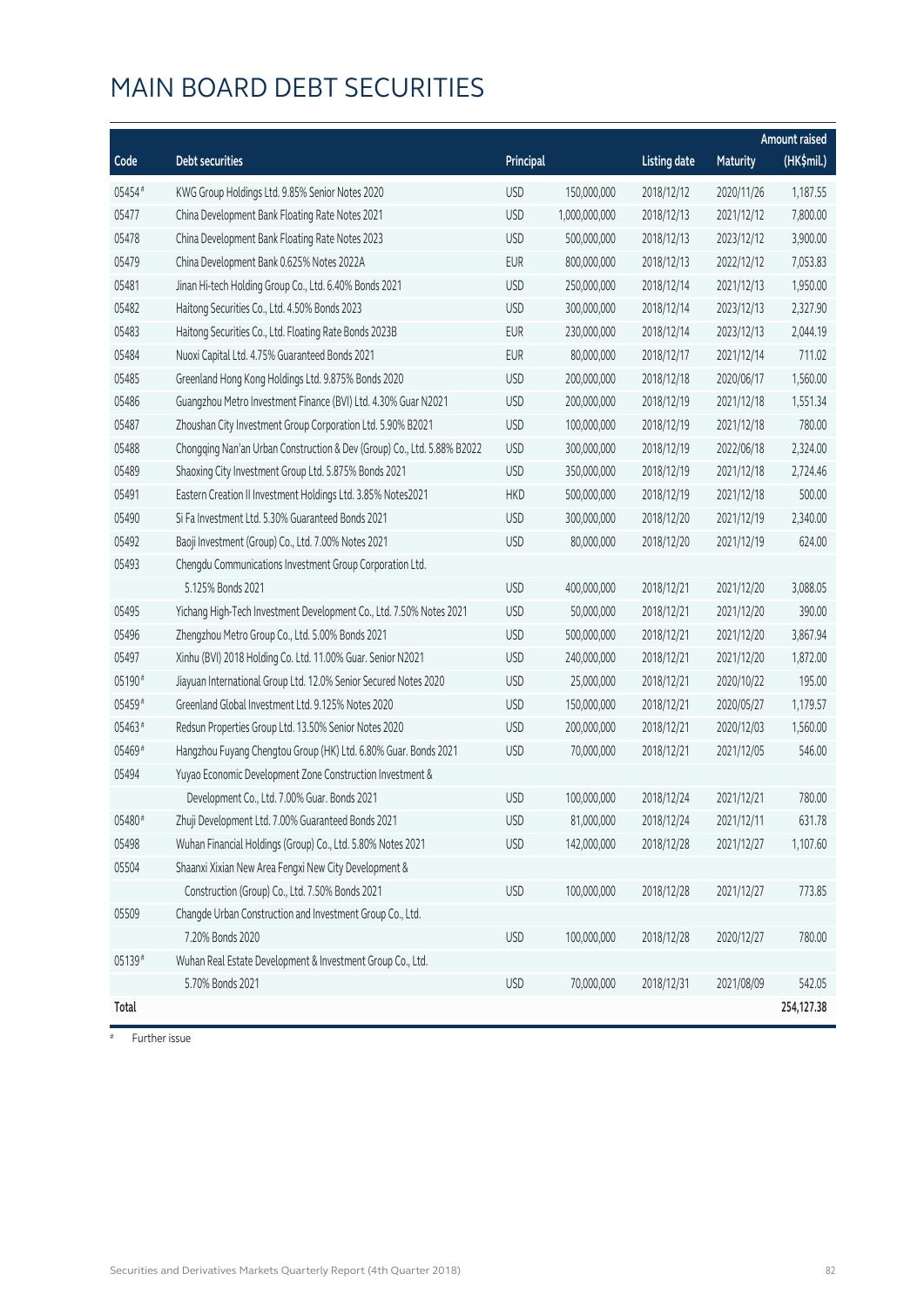|                | <b>Exchange</b><br><b>Traded</b><br>Fund (ETF)<br>$(HK\$ mil.) | Leveraged<br>and Inverse<br><b>Products</b><br>(L&I Products)<br>(HK\$ mil.) | <b>Real Estate</b><br>Investment<br><b>Trusts (REITs)</b><br>(HK\$ mil.) | <b>Others</b><br>(HK\$ mil.) | <b>Total</b><br>(HK\$ mil.) | $%$ of<br>market total |
|----------------|----------------------------------------------------------------|------------------------------------------------------------------------------|--------------------------------------------------------------------------|------------------------------|-----------------------------|------------------------|
| Q4             | 249,162.50                                                     | 13,254.17                                                                    | 22,643.22                                                                | 96.64                        | 285,156.54                  | 4.39                   |
| Q <sub>1</sub> | 352,766.39                                                     | 30,133.06                                                                    | 30,117.82                                                                | 98.32                        | 413,115.59                  | 4.66                   |
| Q <sub>2</sub> | 251,843.88                                                     | 23,169.94                                                                    | 24,750.59                                                                | 51.70                        | 299,816.11                  | 4.71                   |
| Q <sub>3</sub> | 192.388.16                                                     | 23,002.28                                                                    | 28,585.72                                                                | 62.14                        | 244.038.30                  | 4.23                   |
| Q4             | 190.252.89                                                     | 33,546.71                                                                    | 29.121.88                                                                | 41.46                        | 252,962.94                  | 4.78                   |
|                |                                                                |                                                                              |                                                                          |                              |                             |                        |

#### **Unit Trusts and Mutual Funds Trading Statistics**

Note: Turnover value traded in non-HKD currency securities have been included

#### **Unit Trusts and Mutual Funds Market Value**

|      |                | No. of<br><i>issues</i> | <b>Exchange</b><br><b>Traded</b><br>Funds (ETF)<br>$(HK$$ mil.) | <b>issues</b> | Leveraged<br>and Inverse<br><b>Products</b><br>No. of (L&I Products)<br>$(HK\$ mil.) | No. of<br><b>issues</b> | <b>Real Estate</b><br>Investment<br><b>Trusts</b><br>(REITs)<br>$(HK$$ mil.) | No. of<br><b>issues</b> | <b>Others</b><br>(HK\$ mil.) | No. of<br>issues | <b>Total</b><br>(HK\$ mil.) |
|------|----------------|-------------------------|-----------------------------------------------------------------|---------------|--------------------------------------------------------------------------------------|-------------------------|------------------------------------------------------------------------------|-------------------------|------------------------------|------------------|-----------------------------|
| 2017 | Q4             | 106                     | 632.535.18                                                      | 27            | 3.442.75                                                                             | 11                      | 276,508.56                                                                   | 1                       | 1.162.33                     | 145              | 913.648.81                  |
| 2018 | Q <sub>1</sub> | 106                     | 612,842.81                                                      | 27            | 4,509.75                                                                             | 11                      | 263,218.35                                                                   | $\overline{ }$          | 941.89                       | 145              | 881,512.80                  |
|      | Q <sub>2</sub> | 108                     | 593,609.09                                                      | 27            | 5,188.57                                                                             | 11                      | 268,855.16                                                                   | 1                       | 902.36                       | 145              | 868,555.18                  |
|      | Q <sub>3</sub> | 112                     | 540.139.20                                                      | 22            | 4.625.00                                                                             | 11                      | 277,844.26                                                                   |                         | 599.51                       | 146              | 823.207.97                  |
|      | Q4             | 115                     | 551,375.79                                                      | 22            | 5,252.56                                                                             | 11                      | 280,106.35                                                                   |                         | 556.89                       | 149              | 837.291.59                  |

#### **New Listing Unit Trust and Mutual Funds Statistics**

|      |                | No. of newly listed<br>unit trust and mutual funds | <b>Funds raised</b><br>(HK\$ mil.) |
|------|----------------|----------------------------------------------------|------------------------------------|
| 2017 | Q4             |                                                    | $\overline{\phantom{0}}$           |
| 2018 | Q1             |                                                    | $\overline{\phantom{0}}$           |
|      | Q <sub>2</sub> | 4                                                  | $\overline{\phantom{0}}$           |
|      | Q <sub>3</sub> | 4                                                  | $\overline{\phantom{0}}$           |
|      | Q4             | 6                                                  | $\overline{\phantom{0}}$           |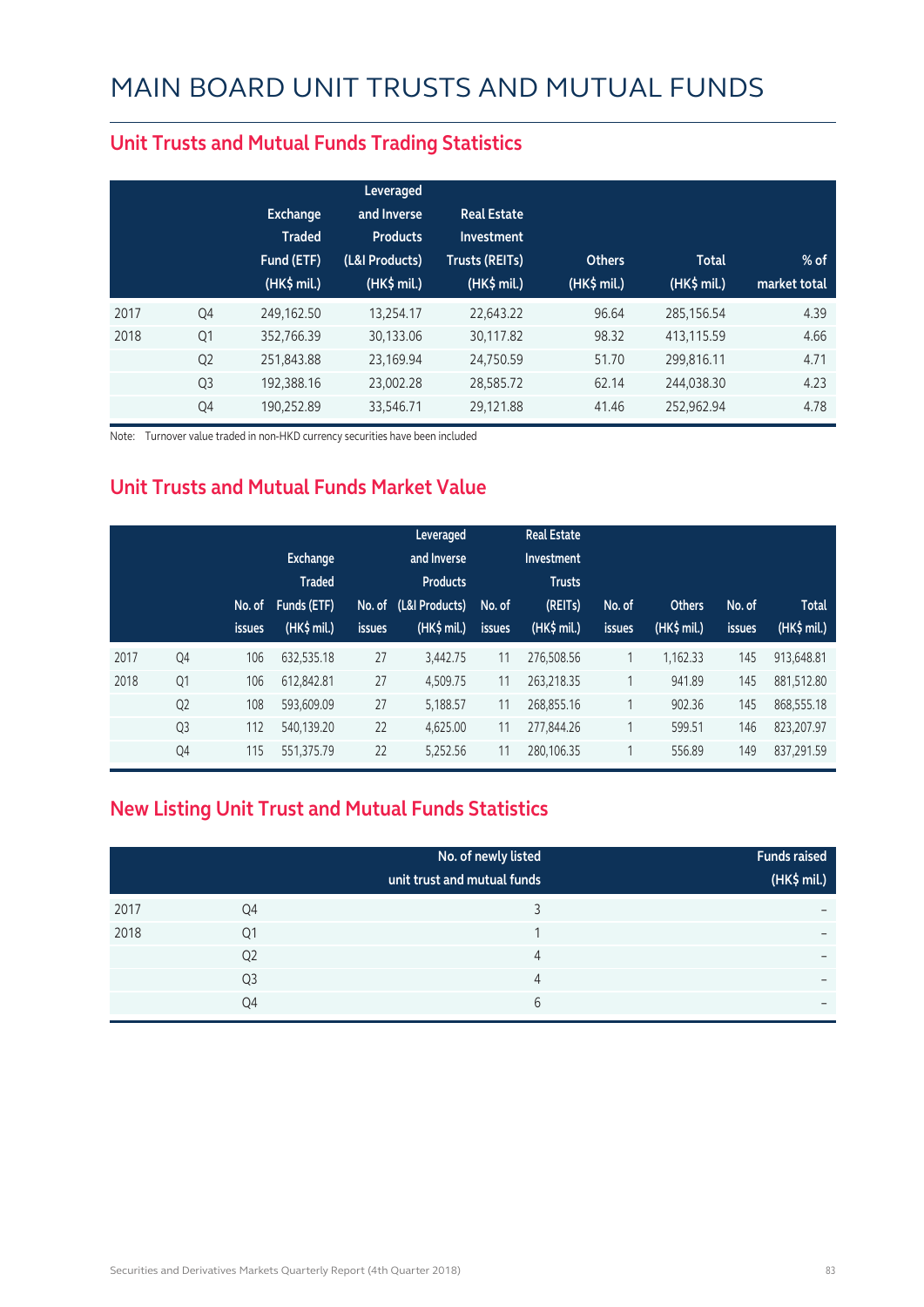#### **Newly Listed Unit Trust and Mutual Funds**

for 4th quarter 2018

|             |                                                          |                                                                               |                    |                   | <b>Amount raised</b> | Subscription |                     |
|-------------|----------------------------------------------------------|-------------------------------------------------------------------------------|--------------------|-------------------|----------------------|--------------|---------------------|
| Code        | Unit trust and Mutual funds                              | Fund manager                                                                  | Issue price (HK\$) | No. of unit offer | (HK\$ mil)           | rate (times) | <b>Listing date</b> |
| 03163       | Ping An MSCI China Multi-Factor ETF                      | Ping An of China Asset Management (Hong Kong)<br>Company Limited              | n.a.               | n.a.              | n.a.                 | n.a.         | 2018/11/30          |
| 03166       | Ping An MSCI China Quality Factor ETF                    | Ping An of China Asset Management (Hong Kong)<br>Company Limited              | n.a.               | n.a.              | n.a.                 | n.a.         | 2018/11/30          |
| 03093/83093 | CICC CSI Select 100 ETF                                  | China International Capital Corporation Hong<br>Kong Asset Management Limited | n.a.               | n.a.              | n.a.                 | n.a.         | 2018/12/05          |
| 03198       | Ping An Nasdag 5HANDL ETF                                | Ping An of China Asset Management (Hong Kong)<br>Company Limited              | n.a.               | n.a.              | n.a.                 | n.a.         | 2018/12/07          |
| 03023       | Ping An Nasdaq AI and Robotics ETF                       | Ping An of China Asset Management (Hong Kong)<br>Company Limited              | n.a.               | n.a.              | n.a.                 | n.a.         | 2018/12/07          |
| 03079/83079 | CICC Bloomberg Barclays<br>China Treasury 1-10 Years ETF | China International Capital Corporation Hong<br>Kong Asset Management Limited | n.a.               | n.a.              | n.a.                 | n.a.         | 2018/12/12          |
|             |                                                          |                                                                               |                    |                   |                      |              |                     |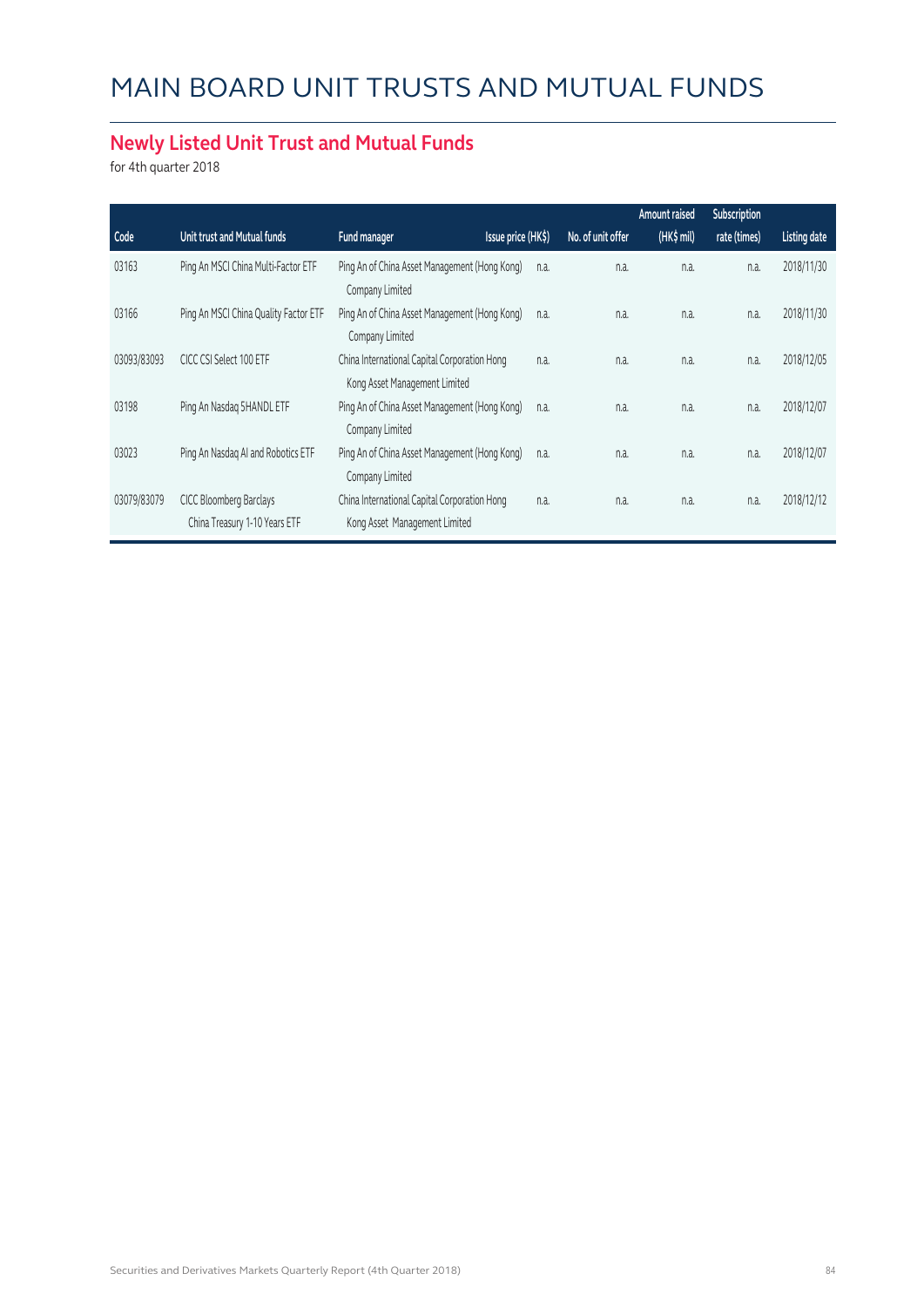#### **Callable Bull/Bear Contracts Trading Statistics**

|      |                | <b>Number</b> | <b>Market value</b> | <b>Turnover value</b> |
|------|----------------|---------------|---------------------|-----------------------|
|      |                |               | $(HK\$ mil.)        | (HK\$ mil.)           |
| 2017 | Q4             | 3,374         | 114,271.35          | 383,700.91            |
| 2018 | Q1             | 3,476         | 116,066.49          | 581,996.64            |
|      | Q <sub>2</sub> | 2,650         | 82,658.60           | 366,044.00            |
|      | Q <sub>3</sub> | 2,911         | 72,149.22           | 373,055.40            |
|      | Q4             | 2,847         | 66,272.76           | 516,217.92            |

#### **New Listings Callable Bull/Bear Contracts Statistics**

|                | No. of newly listed CBBC | Amount raised (HK\$ mil.) |
|----------------|--------------------------|---------------------------|
| Q4             | 4,704                    | 144,771.12                |
| Q1             | 7,440                    | 234,572.95                |
| Q <sub>2</sub> | 5,371                    | 173,579.03                |
| Q3             | 6,709                    | 213,476.75                |
| Q4             | 7,158                    | 234,769.20                |
|                |                          |                           |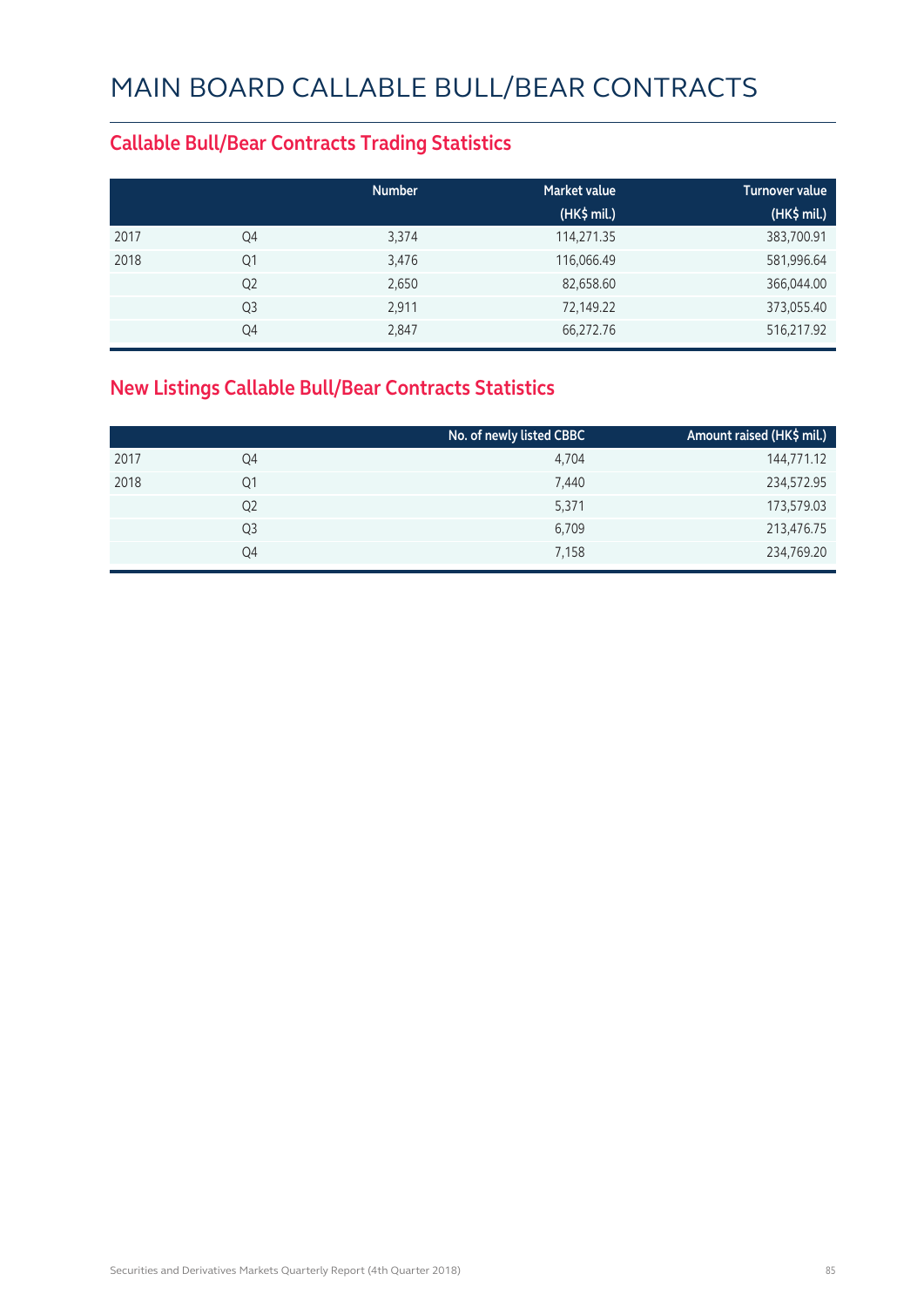#### **Newly Listed Callable Bull/Bear Contracts**

for 4th quarter 2018

|       |                                                             | No. of issue |                     |               | Amount raised |
|-------|-------------------------------------------------------------|--------------|---------------------|---------------|---------------|
| Code  | <b>Callable Bull/Bear Contracts</b>                         | (units)      | <b>Listing date</b> | <b>Expiry</b> | (HK\$ mil.)   |
| 69385 | BNP Paribas Issuance B.V. - CC Bank R Bear CBBC May 2019 G  | 100,000,000  | 2018/10/02          | 2019/05/30    | 25.00         |
| 69353 | BNP Paribas Issuance B.V. - CSOP A50 R Bull CBBC Jun 2019 K | 60,000,000   | 2018/10/02          | 2019/06/27    | 15.00         |
| 69354 | BNP Paribas Issuance B.V. - CSOP A50 R Bull CBBC Jun 2019 L | 60,000,000   | 2018/10/02          | 2019/06/27    | 15.00         |
| 69346 | BNP Paribas Issuance B.V. - HSI R Bull CBBC Nov 2019 O      | 250,000,000  | 2018/10/02          | 2019/11/28    | 62.50         |
| 69942 | BNP Paribas Issuance B.V. - HSI R Bull CBBC Nov 2019 P      | 250,000,000  | 2018/10/02          | 2019/11/28    | 62.50         |
| 69984 | BNP Paribas Issuance B.V. - HSI R Bull CBBC Nov 2019 Q      | 250,000,000  | 2018/10/02          | 2019/11/28    | 62.50         |
| 69334 | BNP Paribas Issuance B.V. - HSI R Bear CBBC Mar 2019 K      | 250,000,000  | 2018/10/02          | 2019/03/28    | 62.50         |
| 69343 | BNP Paribas Issuance B.V. - HSI R Bear CBBC Mar 2019 L      | 250,000,000  | 2018/10/02          | 2019/03/28    | 62.50         |
| 69348 | BNP Paribas Issuance B.V. - HSI R Bear CBBC Mar 2019 M      | 250,000,000  | 2018/10/02          | 2019/03/28    | 62.50         |
| 69355 | BNP Paribas Issuance B.V. - Ping An R Bull CBBC Jun 2019 M  | 200,000,000  | 2018/10/02          | 2019/06/27    | 50.00         |
| 69383 | BNP Paribas Issuance B.V. - Tencent R Bear CBBC Apr 2019 V  | 50,000,000   | 2018/10/02          | 2019/04/29    | 12.50         |
| 60627 | Credit Suisse AG - AIA R Bull CBBC Jun 2019 A               | 70,000,000   | 2018/10/02          | 2019/06/28    | 17.50         |
| 60637 | Credit Suisse AG - CSOP A50 ETF R Bull CBBC Jul 2019 A      | 50,000,000   | 2018/10/02          | 2019/07/03    | 12.50         |
| 60602 | Credit Suisse AG - Galaxy Ent R Bull CBBC Apr 2019 E        | 50,000,000   | 2018/10/02          | 2019/04/26    | 12.50         |
| 60626 | Credit Suisse AG - HKEX R Bull CBBC Apr 2019 A              | 50,000,000   | 2018/10/02          | 2019/04/04    | 12.50         |
| 60624 | Credit Suisse AG - HSBC R Bull CBBC Jun 2019 A              | 70,000,000   | 2018/10/02          | 2019/06/13    | 17.50         |
| 60656 | Credit Suisse AG - HSI R Bull CBBC Apr 2020 A               | 300,000,000  | 2018/10/02          | 2020/04/28    | 75.00         |
| 60600 | Credit Suisse AG - HSI R Bull CBBC May 2020 A               | 200,000,000  | 2018/10/02          | 2020/05/28    | 50.00         |
| 60592 | Credit Suisse AG - HSI R Bull CBBC Jul 2020 E               | 200,000,000  | 2018/10/02          | 2020/07/30    | 50.00         |
| 60594 | Credit Suisse AG - HSI R Bull CBBC Nov 2020 H               | 200,000,000  | 2018/10/02          | 2020/11/27    | 50.00         |
| 60542 | Credit Suisse AG - HSI R Bear CBBC Jan 2019 B               | 200,000,000  | 2018/10/02          | 2019/01/30    | 50.00         |
| 60572 | Credit Suisse AG - HSI R Bear CBBC Jan 2019 D               | 200,000,000  | 2018/10/02          | 2019/01/30    | 50.00         |
| 60524 | Credit Suisse AG - HSI R Bear CBBC Jan 2019 S               | 200,000,000  | 2018/10/02          | 2019/01/30    | 50.00         |
| 60541 | Credit Suisse AG - HSI R Bear CBBC Jan 2019 Y               | 200,000,000  | 2018/10/02          | 2019/01/30    | 50.00         |
| 60590 | Credit Suisse AG - HSI R Bear CBBC Feb 2019 A               | 200,000,000  | 2018/10/02          | 2019/02/27    | 50.00         |
| 60565 | Credit Suisse AG - HSI R Bear CBBC Feb 2019 Y               | 200,000,000  | 2018/10/02          | 2019/02/27    | 50.00         |
| 60585 | Credit Suisse AG - HSI R Bear CBBC Feb 2019 Z               | 200,000,000  | 2018/10/02          | 2019/02/27    | 50.00         |
| 60620 | Credit Suisse AG - Ping An R Bull CBBC Mar 2019 C           | 80,000,000   | 2018/10/02          | 2019/03/08    | 20.00         |
| 60611 | Credit Suisse AG - Tencent R Bull CBBC Apr 2019 G           | 50,000,000   | 2018/10/02          | 2019/04/18    | 12.50         |
| 60283 | Bank of East Asia - AIA R Bull CBBC Apr 2019 A              | 40,000,000   | 2018/10/02          | 2019/04/04    | 10.00         |
| 60286 | Bank of East Asia - Geely Auto R Bull CBBC Apr 2019 G       | 40,000,000   | 2018/10/02          | 2019/04/04    | 10.00         |
| 60243 | Bank of East Asia - Galaxy Ent R Bull CBBC Mar 2019 J       | 100,000,000  | 2018/10/02          | 2019/03/22    | 25.00         |
| 60256 | Bank of East Asia - Ping An R Bull CBBC Apr 2019 B          | 100,000,000  | 2018/10/02          | 2019/04/04    | 25.00         |
| 60264 | Bank of East Asia - Ping An R Bull CBBC Apr 2019 C          | 100,000,000  | 2018/10/02          | 2019/04/04    | 25.00         |
| 60282 | Bank of East Asia - Ping An R Bear CBBC Apr 2019 B          | 100,000,000  | 2018/10/02          | 2019/04/04    | 25.00         |
| 60251 | Bank of East Asia - Sands China R Bull CBBC Apr 2019 B      | 10,000,000   | 2018/10/02          | 2019/04/04    | 10.00         |
| 60223 | Bank of East Asia - Tencent R Bull CBBC Apr 2019 D          | 30,000,000   | 2018/10/02          | 2019/04/04    | 10.50         |
| 60240 | Bank of East Asia - Tencent R Bear CBBC Apr 2019 A          | 30,000,000   | 2018/10/02          | 2019/04/04    | 12.00         |
| 60732 | Goldman Sachs SP (Asia) - AIA R Bull CBBC May 2019 C        | 100,000,000  | 2018/10/02          | 2019/05/14    | 25.00         |
| 60772 | Goldman Sachs SP (Asia) - Galaxy Ent R Bull CBBC Jul 2019 G | 100,000,000  | 2018/10/02          | 2019/07/26    | 25.00         |
| 60786 | Goldman Sachs SP (Asia) - HKEX R Bull CBBC Jul 2019 X       | 100,000,000  | 2018/10/02          | 2019/07/26    | 25.00         |
| 69431 | Goldman Sachs SP (Asia) - HKEX R Bear CBBC Mar 2019 A       | 80,000,000   | 2018/10/02          | 2019/03/08    | 20.00         |
| 60671 | Goldman Sachs SP (Asia) - HSI R Bull CBBC Nov 2020 A        | 200,000,000  | 2018/10/02          | 2020/11/27    | 50.00         |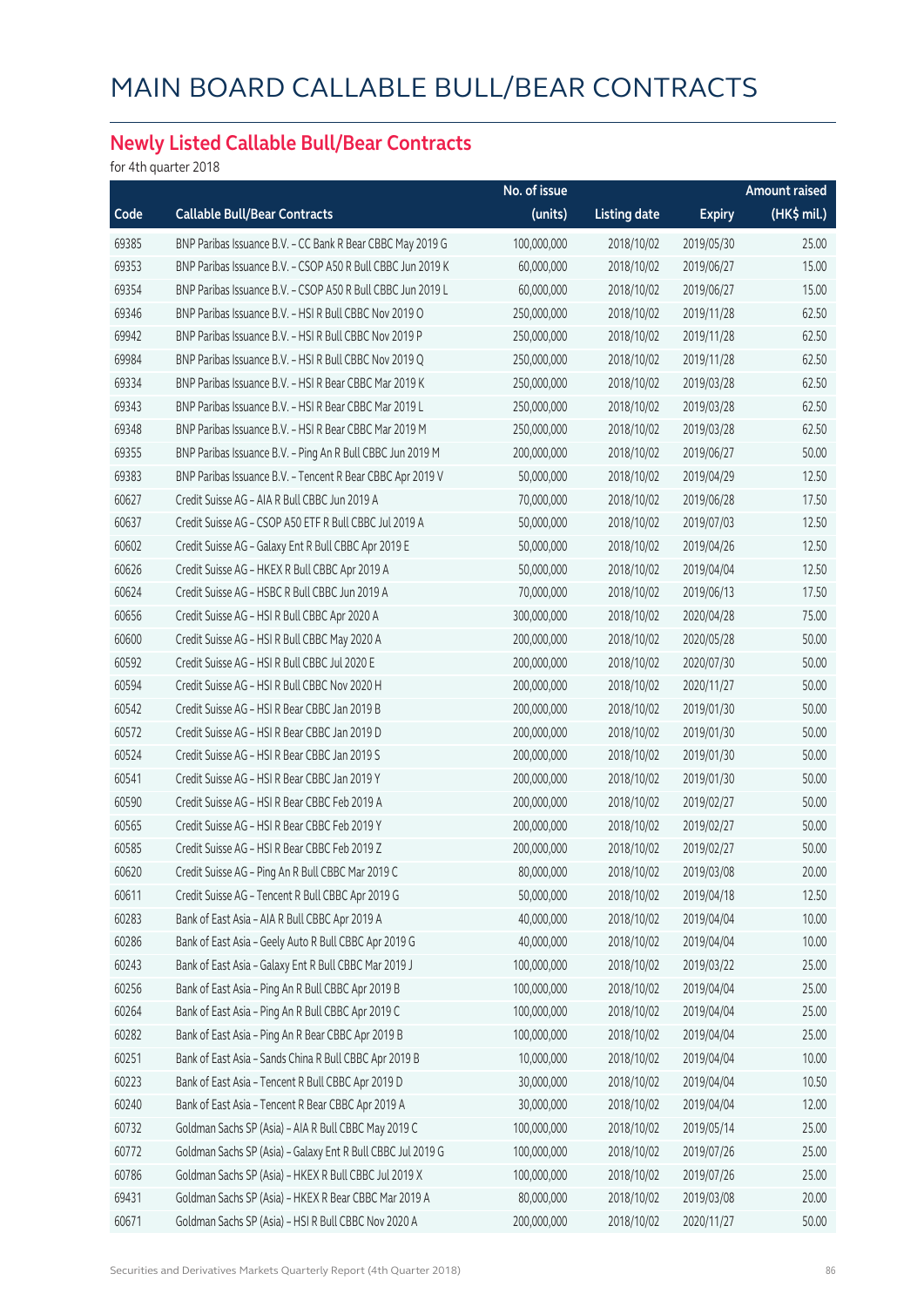|       |                                                          | No. of issue |                     |               | Amount raised |
|-------|----------------------------------------------------------|--------------|---------------------|---------------|---------------|
| Code  | <b>Callable Bull/Bear Contracts</b>                      | (units)      | <b>Listing date</b> | <b>Expiry</b> | $(HK\$ mil.)  |
| 60664 | Goldman Sachs SP (Asia) - HSI R Bull CBBC Nov 2020 E     | 200,000,000  | 2018/10/02          | 2020/11/27    | 50.00         |
| 60729 | Goldman Sachs SP (Asia) - HSI R Bull CBBC Nov 2020 P     | 200,000,000  | 2018/10/02          | 2020/11/27    | 50.00         |
| 69278 | Goldman Sachs SP (Asia) - HSI R Bear CBBC Feb 2019 R     | 200,000,000  | 2018/10/02          | 2019/02/27    | 50.00         |
| 69279 | Goldman Sachs SP (Asia) - HSI R Bear CBBC Feb 2019 S     | 200,000,000  | 2018/10/02          | 2019/02/27    | 50.00         |
| 69386 | Goldman Sachs SP (Asia) - HSI R Bear CBBC Feb 2019 T     | 200,000,000  | 2018/10/02          | 2019/02/27    | 50.00         |
| 69414 | Goldman Sachs SP (Asia) - HSI R Bear CBBC Feb 2019 U     | 200,000,000  | 2018/10/02          | 2019/02/27    | 50.00         |
| 60735 | Goldman Sachs SP (Asia) - ICBC R Bull CBBC Jun 2019 F    | 100,000,000  | 2018/10/02          | 2019/06/25    | 25.00         |
| 60747 | Goldman Sachs SP (Asia) - Ping An R Bull CBBC Jul 2019 X | 100,000,000  | 2018/10/02          | 2019/07/26    | 25.00         |
| 60726 | Goldman Sachs SP (Asia) - Tencent R Bull CBBC Mar 2019 C | 100,000,000  | 2018/10/02          | 2019/03/07    | 25.00         |
| 69283 | Goldman Sachs SP (Asia) - Tencent R Bear CBBC Mar 2019 R | 80,000,000   | 2018/10/02          | 2019/03/08    | 20.00         |
| 69430 | Goldman Sachs SP (Asia) - Tencent R Bear CBBC Mar 2019 S | 80,000,000   | 2018/10/02          | 2019/03/08    | 20.00         |
| 60012 | HK Bank - AIA R Bull CBBC Feb 2019 C                     | 80,000,000   | 2018/10/02          | 2019/02/11    | 20.00         |
| 60037 | HK Bank - CC Bank R Bull CBBC Feb 2019 D                 | 100,000,000  | 2018/10/02          | 2019/02/18    | 25.00         |
| 69926 | HK Bank - CSOP A50 ETF R Bull CBBC Feb 2019 F            | 50,000,000   | 2018/10/02          | 2019/02/18    | 12.50         |
| 69918 | HK Bank - CSOP A50 ETF R Bull CBBC Mar 2019 E            | 50,000,000   | 2018/10/02          | 2019/03/04    | 12.50         |
| 60039 | HK Bank - Geely Auto R Bull CBBC Mar 2019 D              | 40,000,000   | 2018/10/02          | 2019/03/11    | 10.00         |
| 60054 | HK Bank - Galaxy Ent R Bull CBBC Mar 2019 D              | 80,000,000   | 2018/10/02          | 2019/03/11    | 20.00         |
| 60082 | HK Bank - HKEX R Bull CBBC Feb 2019 G                    | 50,000,000   | 2018/10/02          | 2019/02/14    | 12.50         |
| 69917 | HK Bank - HSCEI R Bull CBBC Jul 2019 J                   | 60,000,000   | 2018/10/02          | 2019/07/30    | 15.00         |
| 69897 | HK Bank - HSI R Bull CBBC Jul 2019 T                     | 150,000,000  | 2018/10/02          | 2019/07/30    | 37.50         |
| 69904 | HK Bank - HSI R Bull CBBC Jul 2019 V                     | 150,000,000  | 2018/10/02          | 2019/07/30    | 37.50         |
| 69328 | HK Bank - HSI R Bear CBBC Feb 2019 I                     | 100,000,000  | 2018/10/02          | 2019/02/27    | 25.00         |
| 69913 | HK Bank - HSI R Bear CBBC Feb 2019 K                     | 150,000,000  | 2018/10/02          | 2019/02/27    | 37.50         |
| 69991 | HK Bank - ICBC R Bull CBBC Mar 2019 C                    | 100,000,000  | 2018/10/02          | 2019/03/04    | 25.00         |
| 60025 | HK Bank - Ping An R Bull CBBC Jan 2019 K                 | 100,000,000  | 2018/10/02          | 2019/01/31    | 25.00         |
| 69994 | HK Bank - Tencent R Bull CBBC Jan 2019 W                 | 60,000,000   | 2018/10/02          | 2019/01/31    | 15.00         |
| 69333 | HK Bank - Tencent R Bear CBBC Mar 2019 P                 | 50,000,000   | 2018/10/02          | 2019/03/14    | 12.50         |
| 69849 | Haitong Int'l Sec - HSI R Bull CBBC Sep 2019 J           | 150,000,000  | 2018/10/02          | 2019/09/27    | 37.50         |
| 69846 | Haitong Int'l Sec - HSI R Bull CBBC Dec 2019 F           | 150,000,000  | 2018/10/02          | 2019/12/30    | 37.50         |
| 69880 | Haitong Int'l Sec - HSI R Bull CBBC Dec 2019 G           | 150,000,000  | 2018/10/02          | 2019/12/30    | 37.50         |
| 69319 | Haitong Int'l Sec - HSI R Bear CBBC Jan 2019 G           | 150,000,000  | 2018/10/02          | 2019/01/30    | 37.50         |
| 69321 | Haitong Int'l Sec - HSI R Bear CBBC Feb 2019 A           | 150,000,000  | 2018/10/02          | 2019/02/27    | 37.50         |
| 60190 | J P Morgan SP BV - CC Bank R Bull CBBC Mar 2019 A        | 100,000,000  | 2018/10/02          | 2019/03/08    | 25.00         |
| 60213 | J P Morgan SP BV - HSCEI R Bull CBBC Sep 2020 F          | 100,000,000  | 2018/10/02          | 2020/09/29    | 25.00         |
| 60195 | J P Morgan SP BV - HSI R Bull CBBC Oct 2020 I            | 200,000,000  | 2018/10/02          | 2020/10/29    | 50.00         |
| 60197 | JP Morgan SP BV - HSIR Bull CBBC Oct 2020 L              | 240,000,000  | 2018/10/02          | 2020/10/29    | 60.00         |
| 60201 | J P Morgan SP BV - HSI R Bull CBBC Oct 2020 Q            | 240,000,000  | 2018/10/02          | 2020/10/29    | 60.00         |
| 60208 | JP Morgan SP BV - HSIR Bull CBBC Oct 2020 S              | 200,000,000  | 2018/10/02          | 2020/10/29    | 50.00         |
| 60169 | J P Morgan SP BV - HSI R Bear CBBC Apr 2019 C            | 200,000,000  | 2018/10/02          | 2019/04/29    | 50.00         |
| 60140 | J P Morgan SP BV - HSI R Bear CBBC Apr 2019 U            | 200,000,000  | 2018/10/02          | 2019/04/29    | 50.00         |
| 60148 | J P Morgan SP BV - HSI R Bear CBBC Apr 2019 Y            | 200,000,000  | 2018/10/02          | 2019/04/29    | 50.00         |
| 60194 | J P Morgan SP BV - ICBC R Bull CBBC Apr 2019 A           | 100,000,000  | 2018/10/02          | 2019/04/18    | 25.00         |
| 60176 | J P Morgan SP BV - Tencent R Bull CBBC Jan 2019 W        | 50,000,000   | 2018/10/02          | 2019/01/18    | 12.50         |
| 60187 | J P Morgan SP BV - Tencent R Bull CBBC Jan 2019 X        | 50,000,000   | 2018/10/02          | 2019/01/11    | 13.25         |
| 60181 | J P Morgan SP BV - Tencent R Bull CBBC Feb 2019 M        | 50,000,000   | 2018/10/02          | 2019/02/08    | 12.50         |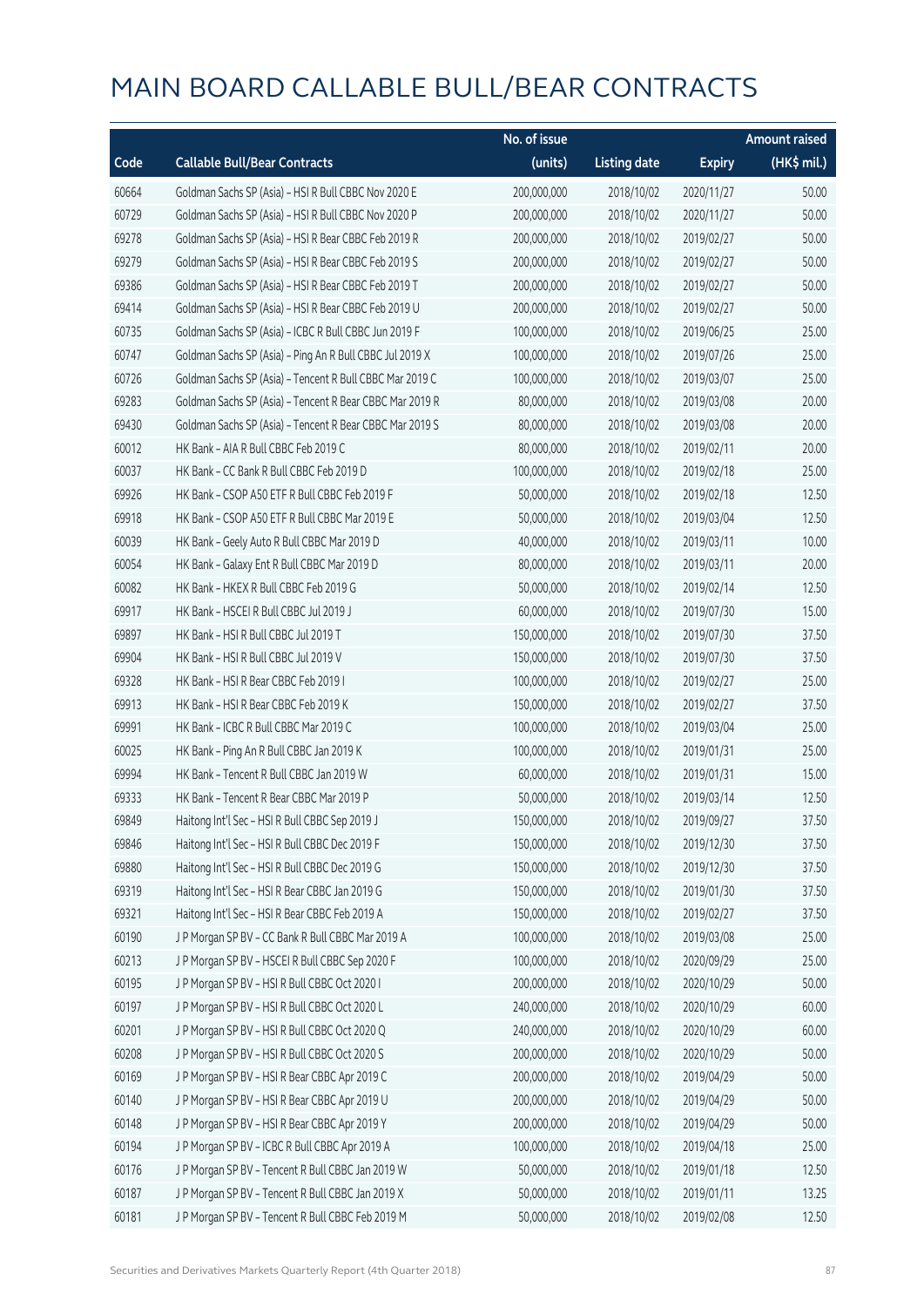|       |                                                       | No. of issue |                     |               | <b>Amount raised</b> |
|-------|-------------------------------------------------------|--------------|---------------------|---------------|----------------------|
| Code  | <b>Callable Bull/Bear Contracts</b>                   | (units)      | <b>Listing date</b> | <b>Expiry</b> | (HK\$ mil.)          |
| 60171 | J P Morgan SP BV - Tencent R Bear CBBC Feb 2019 K     | 50,000,000   | 2018/10/02          | 2019/02/08    | 12.50                |
| 69309 | Macquarie Bank Ltd. - AAC Tech R Bull CBBC Feb 2019 B | 40,000,000   | 2018/10/02          | 2019/02/26    | 10.00                |
| 69317 | Macquarie Bank Ltd. - AAC Tech R Bull CBBC Jun 2019 A | 40,000,000   | 2018/10/02          | 2019/06/04    | 10.00                |
| 69300 | Macquarie Bank Ltd. - AAC Tech R Bear CBBC Feb 2019 A | 32,200,000   | 2018/10/02          | 2019/02/26    | 10.01                |
| 69318 | Macquarie Bank Ltd. - Tencent R Bull CBBC Jan 2019 C  | 30,200,000   | 2018/10/02          | 2019/01/02    | 10.03                |
| 60289 | SG Issuer - AIA R Bull CBBC Mar 2019 F                | 60,000,000   | 2018/10/02          | 2019/03/29    | 15.00                |
| 60422 | SG Issuer - AIA R Bull CBBC Mar 2019 G                | 60,000,000   | 2018/10/02          | 2019/03/27    | 15.00                |
| 60426 | SG Issuer - CC Bank R Bull CBBC Jul 2019 A            | 100,000,000  | 2018/10/02          | 2019/07/29    | 25.00                |
| 60335 | SG Issuer - CM Bank R Bull CBBC Sep 2019 D            | 60,000,000   | 2018/10/02          | 2019/09/30    | 15.00                |
| 60325 | SG Issuer - CSOP A50 ETF R Bull CBBC Mar 2019 J       | 60,000,000   | 2018/10/02          | 2019/03/29    | 15.00                |
| 60499 | SG Issuer - CSOP A50 ETF R Bull CBBC Mar 2019 K       | 60,000,000   | 2018/10/02          | 2019/03/27    | 15.00                |
| 60337 | SG Issuer - CSPC Pharma R Bull CBBC Mar 2019 D        | 40,000,000   | 2018/10/02          | 2019/03/06    | 10.00                |
| 60338 | SG Issuer - Geely Auto R Bull CBBC Feb 2019 E         | 40,000,000   | 2018/10/02          | 2019/02/26    | 10.00                |
| 60291 | SG Issuer - Galaxy Ent R Bull CBBC Jun 2019 K         | 80,000,000   | 2018/10/02          | 2019/06/10    | 20.00                |
| 60428 | SG Issuer - Galaxy Ent R Bull CBBC Jun 2019 L         | 80,000,000   | 2018/10/02          | 2019/06/03    | 20.00                |
| 60432 | SG Issuer - HKEX R Bull CBBC Jun 2019 L               | 50,000,000   | 2018/10/02          | 2019/06/24    | 12.50                |
| 60309 | SG Issuer - HSBC R Bull CBBC Jun 2019 G               | 100,000,000  | 2018/10/02          | 2019/06/25    | 25.00                |
| 60435 | SG Issuer - HSBC R Bull CBBC Jun 2019 H               | 100,000,000  | 2018/10/02          | 2019/06/14    | 25.00                |
| 60350 | SG Issuer - HSCEI R Bull CBBC Sep 2019 C              | 100,000,000  | 2018/10/02          | 2019/09/27    | 25.00                |
| 60380 | SG Issuer - HSI R Bull CBBC Oct 2020 P                | 200,000,000  | 2018/10/02          | 2020/10/29    | 50.00                |
| 60401 | SG Issuer - HSI R Bull CBBC Dec 2020 B                | 200,000,000  | 2018/10/02          | 2020/12/30    | 50.00                |
| 60396 | SG Issuer - HSI R Bull CBBC Dec 2020 X                | 200,000,000  | 2018/10/02          | 2020/12/30    | 50.00                |
| 60399 | SG Issuer - HSI R Bull CBBC Dec 2020 Y                | 200,000,000  | 2018/10/02          | 2020/12/30    | 50.00                |
| 60403 | SG Issuer - HSI R Bull CBBC Jan 2021 A                | 200,000,000  | 2018/10/02          | 2021/01/28    | 50.00                |
| 60331 | SG Issuer - HSI R Bear CBBC Jan 2019 L                | 200,000,000  | 2018/10/02          | 2019/01/30    | 50.00                |
| 60353 | SG Issuer - HSI R Bear CBBC Jan 2019 V                | 200,000,000  | 2018/10/02          | 2019/01/30    | 50.00                |
| 60375 | SG Issuer - HSI R Bear CBBC Feb 2019 B                | 200,000,000  | 2018/10/02          | 2019/02/27    | 50.00                |
| 60361 | SG Issuer – HSI R Bear CBBC Feb 2019 N                | 200,000,000  | 2018/10/02          | 2019/02/27    | 50.00                |
| 60354 | SG Issuer - HSI R Bear CBBC Mar 2019 B                | 200,000,000  | 2018/10/02          | 2019/03/28    | 50.00                |
| 60332 | SG Issuer - HSI R Bear CBBC Mar 2019 E                | 200,000,000  | 2018/10/02          | 2019/03/28    | 50.00                |
| 60439 | SG Issuer - ICBC R Bull CBBC Jul 2019 A               | 60,000,000   | 2018/10/02          | 2019/07/30    | 15.00                |
| 60463 | SG Issuer - Ping An R Bull CBBC Feb 2019 T            | 100,000,000  | 2018/10/02          | 2019/02/25    | 25.00                |
| 60339 | SG Issuer - Sands China R Bull CBBC Aug 2019 E        | 80,000,000   | 2018/10/02          | 2019/08/05    | 20.00                |
| 60349 | SG Issuer - SUNAC R Bull CBBC Nov 2019 D              | 80,000,000   | 2018/10/02          | 2019/11/18    | 20.00                |
| 60479 | SG Issuer - Tencent R Bull CBBC Jan 2019 H            | 80,000,000   | 2018/10/02          | 2019/01/23    | 20.00                |
| 60501 | SG Issuer - Tencent R Bull CBBC Jan 2019 Q            | 80,000,000   | 2018/10/02          | 2019/01/23    | 20.00                |
| 60480 | SG Issuer - Tencent R Bull CBBC Feb 2019 F            | 80,000,000   | 2018/10/02          | 2019/02/18    | 20.00                |
| 60312 | SG Issuer - Tencent R Bear CBBC Mar 2019 E            | 80,000,000   | 2018/10/02          | 2019/03/27    | 20.00                |
| 60315 | SG Issuer - Tencent R Bear CBBC Mar 2019 F            | 80,000,000   | 2018/10/02          | 2019/03/28    | 24.00                |
| 60323 | SG Issuer - Tencent R Bear CBBC Mar 2019 G            | 80,000,000   | 2018/10/02          | 2019/03/29    | 20.00                |
| 69681 | UBS AG - AAC Tech R Bull CBBC Feb 2019 B              | 40,000,000   | 2018/10/02          | 2019/02/11    | 10.00                |
| 69684 | UBS AG - AAC Tech R Bear CBBC Jan 2019 B              | 40,000,000   | 2018/10/02          | 2019/01/28    | 10.00                |
| 69661 | UBS AG - AIA R Bull CBBC Mar 2019 D                   | 60,000,000   | 2018/10/02          | 2019/03/25    | 15.00                |
| 69666 | UBS AG - AIA R Bear CBBC Feb 2019 A                   | 60,000,000   | 2018/10/02          | 2019/02/11    | 15.00                |
| 69724 | UBS AG - Bank of China R Bull CBBC Jun 2019 B         | 60,000,000   | 2018/10/02          | 2019/06/17    | 15.00                |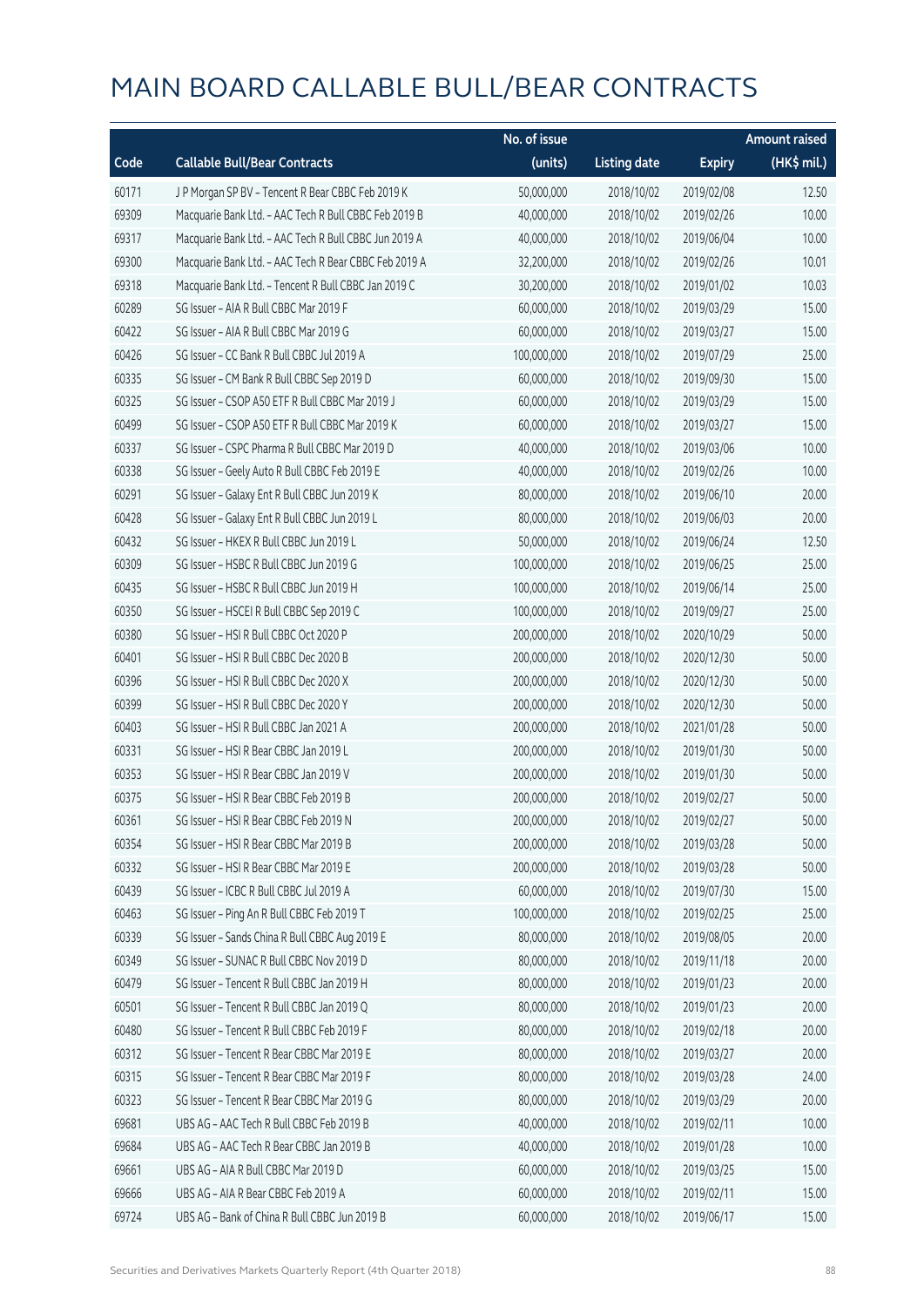|       |                                                   | No. of issue |                     |               | <b>Amount raised</b> |
|-------|---------------------------------------------------|--------------|---------------------|---------------|----------------------|
| Code  | <b>Callable Bull/Bear Contracts</b>               | (units)      | <b>Listing date</b> | <b>Expiry</b> | (HK\$ mil.)          |
| 69660 | UBS AG - CC Bank R Bull CBBC Feb 2019 B           | 80,000,000   | 2018/10/02          | 2019/02/25    | 20.00                |
| 69695 | UBS AG - China Life R Bull CBBC Mar 2019 B        | 40,000,000   | 2018/10/02          | 2019/03/18    | 10.00                |
| 69696 | UBS AG - China Life R Bull CBBC Mar 2019 C        | 40,000,000   | 2018/10/02          | 2019/03/11    | 10.00                |
| 69704 | UBS AG - CSOP A50 ETF R Bull CBBC Apr 2019 A      | 50,000,000   | 2018/10/02          | 2019/04/15    | 12.50                |
| 69530 | UBS AG - Geely Auto R Bull CBBC Feb 2019 E        | 40,000,000   | 2018/10/02          | 2019/02/25    | 10.00                |
| 69540 | UBS AG - HKEX R Bull CBBC May 2019 A              | 50,000,000   | 2018/10/02          | 2019/05/20    | 12.50                |
| 69541 | UBS AG - HKEX R Bull CBBC May 2019 B              | 50,000,000   | 2018/10/02          | 2019/05/06    | 12.50                |
| 69529 | UBS AG - HSBC R Bull CBBC Jun 2019 D              | 50,000,000   | 2018/10/02          | 2019/06/26    | 12.50                |
| 60516 | UBS AG - HSCEI R Bull CBBC Sep 2020 B             | 100,000,000  | 2018/10/02          | 2020/09/29    | 25.00                |
| 69826 | UBS AG - HSI R Bull CBBC Oct 2019 O               | 200,000,000  | 2018/10/02          | 2019/10/30    | 50.00                |
| 69767 | UBS AG - HSI R Bull CBBC Nov 2019 G               | 200,000,000  | 2018/10/02          | 2019/11/28    | 50.00                |
| 69790 | UBS AG - HSI R Bull CBBC Nov 2019 L               | 200,000,000  | 2018/10/02          | 2019/11/28    | 50.00                |
| 69793 | UBS AG - HSI R Bull CBBC Nov 2019 N               | 200,000,000  | 2018/10/02          | 2019/11/28    | 50.00                |
| 69822 | UBS AG - HSI R Bull CBBC Nov 2019 Y               | 200,000,000  | 2018/10/02          | 2019/11/28    | 50.00                |
| 69771 | UBS AG - HSI R Bull CBBC Sep 2020 D               | 200,000,000  | 2018/10/02          | 2020/09/29    | 50.00                |
| 69810 | UBS AG - HSI R Bull CBBC Sep 2020 E               | 200,000,000  | 2018/10/02          | 2020/09/29    | 50.00                |
| 69828 | UBS AG - HSI R Bull CBBC Sep 2020 F               | 200,000,000  | 2018/10/02          | 2020/09/29    | 50.00                |
| 69743 | UBS AG - HSI R Bull CBBC Nov 2020 Q               | 200,000,000  | 2018/10/02          | 2020/11/27    | 50.00                |
| 69765 | UBS AG - HSI R Bull CBBC Dec 2020 O               | 200,000,000  | 2018/10/02          | 2020/12/30    | 50.00                |
| 69730 | UBS AG - HSI R Bear CBBC Jan 2019 B               | 200,000,000  | 2018/10/02          | 2019/01/30    | 50.00                |
| 60113 | UBS AG - HSI R Bear CBBC Jan 2019 C               | 200,000,000  | 2018/10/02          | 2019/01/30    | 50.00                |
| 69469 | UBS AG - HSI R Bear CBBC Jan 2019 X               | 200,000,000  | 2018/10/02          | 2019/01/30    | 50.00                |
| 69472 | UBS AG - HSI R Bear CBBC Jan 2019 Z               | 250,000,000  | 2018/10/02          | 2019/01/30    | 62.50                |
| 60106 | UBS AG - HSI R Bear CBBC Feb 2019 J               | 200,000,000  | 2018/10/02          | 2019/02/27    | 50.00                |
| 60115 | UBS AG - HSI R Bear CBBC Feb 2019 K               | 200,000,000  | 2018/10/02          | 2019/02/27    | 50.00                |
| 60132 | UBS AG - HSI R Bear CBBC Feb 2019 L               | 200,000,000  | 2018/10/02          | 2019/02/27    | 50.00                |
| 69671 | UBS AG - ICBC R Bull CBBC Mar 2019 A              | 100,000,000  | 2018/10/02          | 2019/03/04    | 25.00                |
| 69685 | UBS AG - Ping An R Bull CBBC Mar 2019 B           | 100,000,000  | 2018/10/02          | 2019/03/04    | 25.00                |
| 69693 | UBS AG - Ping An R Bull CBBC Mar 2019 C           | 100,000,000  | 2018/10/02          | 2019/03/11    | 25.00                |
| 69610 | UBS AG - Tencent R Bull CBBC Mar 2019 P           | 40,000,000   | 2018/10/02          | 2019/03/19    | 10.00                |
| 69611 | UBS AG - Tencent R Bull CBBC Mar 2019 Q           | 40,000,000   | 2018/10/02          | 2019/03/21    | 10.00                |
| 69645 | UBS AG - Tencent R Bull CBBC Mar 2019 R           | 40,000,000   | 2018/10/02          | 2019/03/25    | 10.00                |
| 69884 | UBS AG - Tencent R Bull CBBC Jun 2019 D           | 40,000,000   | 2018/10/02          | 2019/06/17    | 10.00                |
| 69889 | UBS AG - Tencent R Bull CBBC Jun 2019 E           | 40,000,000   | 2018/10/02          | 2019/06/24    | 10.00                |
| 69510 | UBS AG - Tencent R Bear CBBC Jan 2019 N           | 40,000,000   | 2018/10/02          | 2019/01/08    | 10.00                |
| 69518 | UBS AG - Tencent R Bear CBBC Jan 2019 O           | 40,000,000   | 2018/10/02          | 2019/01/10    | 10.00                |
| 69545 | UBS AG - Tencent R Bear CBBC Feb 2019 J           | 40,000,000   | 2018/10/02          | 2019/02/14    | 10.00                |
| 69602 | UBS AG - Tencent R Bear CBBC Feb 2019 K           | 40,000,000   | 2018/10/02          | 2019/02/18    | 10.40                |
| 69608 | UBS AG - Tencent R Bear CBBC Feb 2019 L           | 40,000,000   | 2018/10/02          | 2019/02/25    | 14.40                |
| 69549 | UBS AG - Tencent R Bear CBBC Mar 2019 A           | 40,000,000   | 2018/10/02          | 2019/03/04    | 12.40                |
| 69571 | UBS AG - Tencent R Bear CBBC Mar 2019 B           | 40,000,000   | 2018/10/02          | 2019/03/11    | 16.40                |
| 69452 | Bank Vontobel - AIA R Bull CBBC Jul 2019 C        | 40,000,000   | 2018/10/02          | 2019/07/05    | 10.00                |
| 69443 | Bank Vontobel - CC Bank R Bull CBBC Aug 2019 A    | 40,000,000   | 2018/10/02          | 2019/08/16    | 10.00                |
| 69457 | Bank Vontobel - China Life R Bull CBBC Mar 2019 B | 40,000,000   | 2018/10/02          | 2019/03/08    | 10.00                |
| 69453 | Bank Vontobel - Galaxy Ent R Bull CBBC Mar 2019 D | 40,000,000   | 2018/10/02          | 2019/03/22    | 10.00                |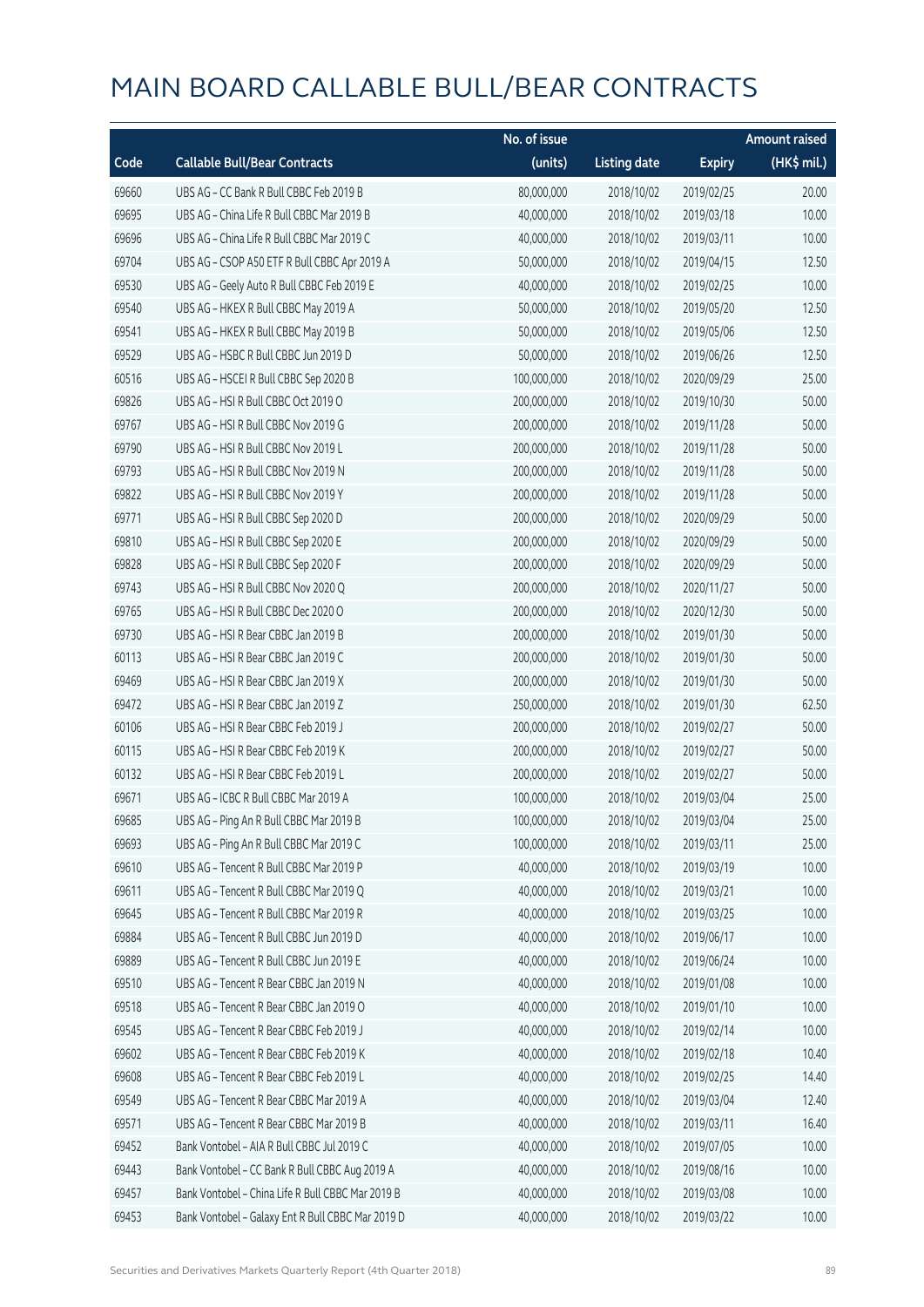|       |                                                              | No. of issue |                     |               | Amount raised |
|-------|--------------------------------------------------------------|--------------|---------------------|---------------|---------------|
| Code  | <b>Callable Bull/Bear Contracts</b>                          | (units)      | <b>Listing date</b> | <b>Expiry</b> | (HK\$ mil.)   |
| 69438 | Bank Vontobel - HKEX R Bull CBBC Mar 2019 A                  | 40,000,000   | 2018/10/02          | 2019/03/08    | 10.00         |
| 69468 | Bank Vontobel - HSI R Bull CBBC Apr 2019 J                   | 80,000,000   | 2018/10/02          | 2019/04/29    | 20.00         |
| 69351 | Bank Vontobel - HSI R Bear CBBC Feb 2019 H                   | 80,000,000   | 2018/10/02          | 2019/02/27    | 20.00         |
| 69437 | Bank Vontobel - Ping An R Bull CBBC Mar 2019 C               | 40,000,000   | 2018/10/02          | 2019/03/08    | 10.00         |
| 69456 | Bank Vontobel - Sunny Optical R Bull CBBC Aug 2019 B         | 40,000,000   | 2018/10/02          | 2019/08/02    | 10.00         |
| 69464 | Bank Vontobel - Tencent R Bull CBBC Mar 2019 E               | 40,000,000   | 2018/10/02          | 2019/03/22    | 10.00         |
| 61405 | Credit Suisse AG - AIA R Bear CBBC Apr 2019 A                | 50,000,000   | 2018/10/03          | 2019/04/29    | 12.50         |
| 61401 | Credit Suisse AG - HSBC R Bull CBBC Jun 2019 B               | 70,000,000   | 2018/10/03          | 2019/06/27    | 17.50         |
| 61359 | Credit Suisse AG - HSI R Bull CBBC Aug 2020 F                | 200,000,000  | 2018/10/03          | 2020/08/28    | 50.00         |
| 61361 | Credit Suisse AG - HSI R Bull CBBC Aug 2020 G                | 200,000,000  | 2018/10/03          | 2020/08/28    | 50.00         |
| 61400 | Credit Suisse AG - HSI R Bull CBBC Sep 2020 Q                | 200,000,000  | 2018/10/03          | 2020/09/29    | 50.00         |
| 61422 | Credit Suisse AG - HSI R Bull CBBC Sep 2020 R                | 200,000,000  | 2018/10/03          | 2020/09/29    | 50.00         |
| 61386 | Credit Suisse AG - HSI R Bull CBBC Nov 2020 I                | 200,000,000  | 2018/10/03          | 2020/11/27    | 50.00         |
| 61438 | Credit Suisse AG - HSI R Bear CBBC Jan 2019 G                | 200,000,000  | 2018/10/03          | 2019/01/30    | 50.00         |
| 61442 | Credit Suisse AG - HSI R Bear CBBC Jan 2019 P                | 200,000,000  | 2018/10/03          | 2019/01/30    | 50.00         |
| 61427 | Credit Suisse AG - HSI R Bear CBBC Feb 2019 G                | 200,000,000  | 2018/10/03          | 2019/02/27    | 50.00         |
| 61436 | Credit Suisse AG - HSI R Bear CBBC Feb 2019 J                | 200,000,000  | 2018/10/03          | 2019/02/27    | 50.00         |
| 61406 | Credit Suisse AG - Ping An R Bull CBBC Feb 2019 O            | 80,000,000   | 2018/10/03          | 2019/02/27    | 20.00         |
| 61416 | Credit Suisse AG - SUNAC R Bull CBBC Oct 2019 B              | 80,000,000   | 2018/10/03          | 2019/10/30    | 20.00         |
| 61385 | Credit Suisse AG - Tencent R Bull CBBC Feb 2019 N            | 50,000,000   | 2018/10/03          | 2019/02/27    | 12.50         |
| 61137 | Goldman Sachs SP (Asia) - CSOP A50 ETF R Bull CBBC Jun 2019B | 100,000,000  | 2018/10/03          | 2019/06/27    | 25.00         |
| 61456 | Goldman Sachs SP (Asia) - HSBC R Bull CBBC Sep 2019 J        | 100,000,000  | 2018/10/03          | 2019/09/27    | 25.00         |
| 60796 | Goldman Sachs SP (Asia) - HSI R Bull CBBC Nov 2020 G         | 200,000,000  | 2018/10/03          | 2020/11/27    | 50.00         |
| 61131 | Goldman Sachs SP (Asia) - HSI R Bull CBBC Nov 2020 I         | 200,000,000  | 2018/10/03          | 2020/11/27    | 50.00         |
| 60790 | Goldman Sachs SP (Asia) - HSI R Bull CBBC Nov 2020 W         | 200,000,000  | 2018/10/03          | 2020/11/27    | 50.00         |
| 61135 | Goldman Sachs SP (Asia) - HSI R Bear CBBC Jan 2019 J         | 200,000,000  | 2018/10/03          | 2019/01/30    | 50.00         |
| 61453 | Goldman Sachs SP (Asia) - HSI R Bear CBBC Jan 2019 V         | 200,000,000  | 2018/10/03          | 2019/01/30    | 50.00         |
| 60828 | Goldman Sachs SP (Asia) - Tencent R Bull CBBC Mar 2019 K     | 100,000,000  | 2018/10/03          | 2019/03/07    | 25.00         |
| 60836 | Goldman Sachs SP (Asia) - Tencent R Bull CBBC Mar 2019 T     | 100,000,000  | 2018/10/03          | 2019/03/07    | 25.00         |
| 60970 | HK Bank - CC Bank R Bull CBBC Mar 2019 E                     | 100,000,000  | 2018/10/03          | 2019/03/04    | 25.00         |
| 60866 | HK Bank - HKEX R Bull CBBC Feb 2019 H                        | 50,000,000   | 2018/10/03          | 2019/02/04    | 12.50         |
| 60896 | HK Bank - HSI R Bull CBBC Jul 2019 W                         | 100,000,000  | 2018/10/03          | 2019/07/30    | 25.00         |
| 60965 | HK Bank - HSI R Bull CBBC Sep 2019 Y                         | 150,000,000  | 2018/10/03          | 2019/09/27    | 37.50         |
| 60960 | HK Bank - HSI R Bear CBBC Feb 2019 M                         | 100,000,000  | 2018/10/03          | 2019/02/27    | 25.00         |
| 60993 | HK Bank - HSI R Bear CBBC Mar 2019 D                         | 150,000,000  | 2018/10/03          | 2019/03/28    | 37.50         |
| 60983 | HK Bank - ICBC R Bull CBBC Mar 2019 D                        | 100,000,000  | 2018/10/03          | 2019/03/18    | 25.00         |
| 60843 | HK Bank - Tencent R Bull CBBC Jan 2019 X                     | 60,000,000   | 2018/10/03          | 2019/01/28    | 15.00         |
| 60956 | Haitong Int'l Sec - HSI R Bear CBBC Jan 2019 H               | 150,000,000  | 2018/10/03          | 2019/01/30    | 37.50         |
| 61082 | J P Morgan SP BV - AIA R Bull CBBC Mar 2019 B                | 100,000,000  | 2018/10/03          | 2019/03/08    | 25.00         |
| 61037 | J P Morgan SP BV - HSI R Bull CBBC Oct 2020 C                | 240,000,000  | 2018/10/03          | 2020/10/29    | 60.00         |
| 61023 | J P Morgan SP BV - HSI R Bull CBBC Oct 2020 O                | 240,000,000  | 2018/10/03          | 2020/10/29    | 60.00         |
| 61027 | J P Morgan SP BV - HSI R Bull CBBC Oct 2020 T                | 240,000,000  | 2018/10/03          | 2020/10/29    | 60.00         |
| 61039 | J P Morgan SP BV - HSI R Bear CBBC Apr 2019 Q                | 240,000,000  | 2018/10/03          | 2019/04/29    | 60.00         |
| 61049 | J P Morgan SP BV - HSI R Bear CBBC Apr 2019 V                | 240,000,000  | 2018/10/03          | 2019/04/29    | 60.00         |
| 61050 | J P Morgan SP BV - Tencent R Bull CBBC Jan 2019 Y            | 50,000,000   | 2018/10/03          | 2019/01/18    | 12.50         |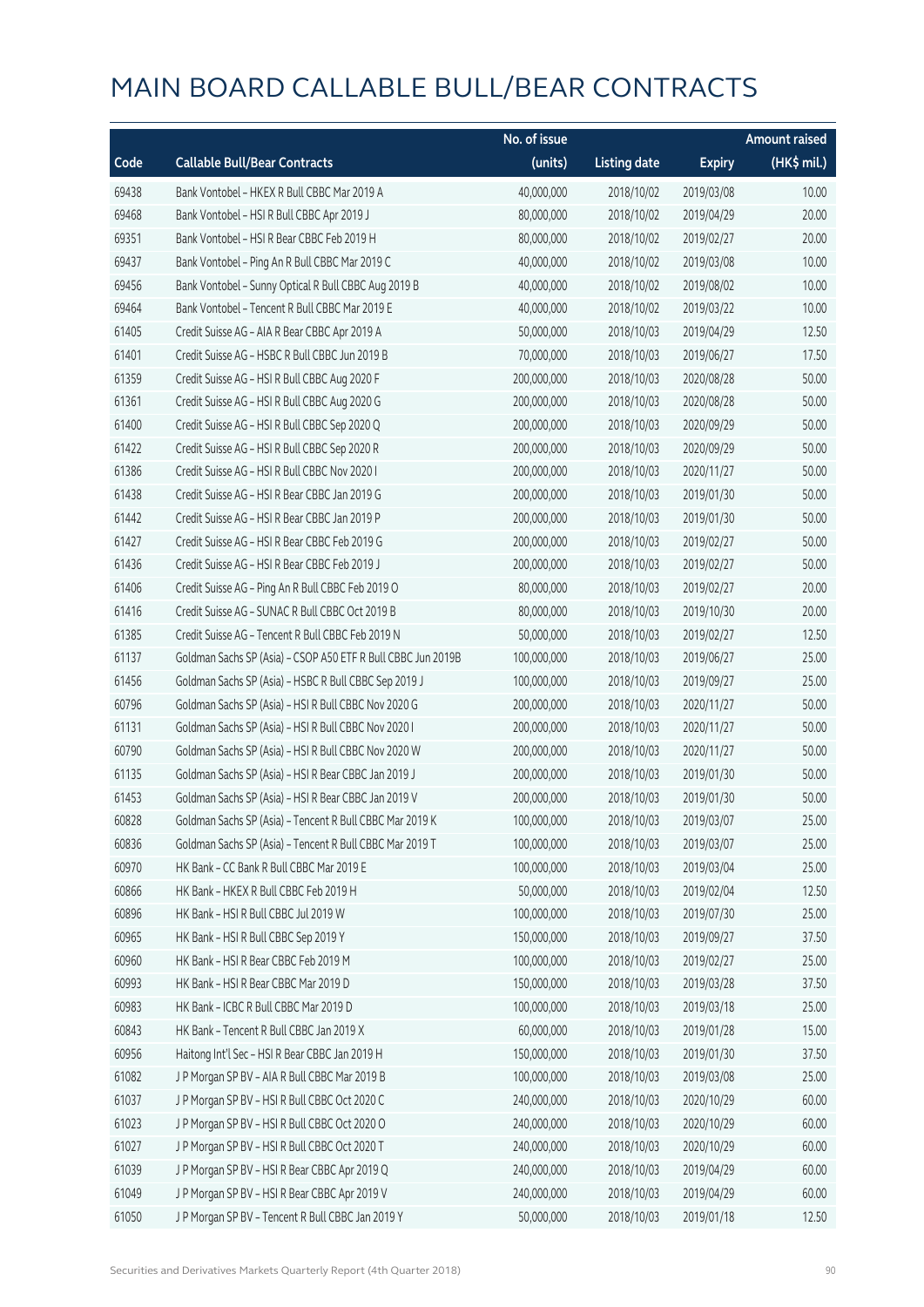|       |                                                         | No. of issue |                     |               | <b>Amount raised</b> |
|-------|---------------------------------------------------------|--------------|---------------------|---------------|----------------------|
| Code  | <b>Callable Bull/Bear Contracts</b>                     | (units)      | <b>Listing date</b> | <b>Expiry</b> | (HK\$ mil.)          |
| 61051 | J P Morgan SP BV - Tencent R Bull CBBC Feb 2019 N       | 50,000,000   | 2018/10/03          | 2019/02/15    | 12.50                |
| 61077 | J P Morgan SP BV - Tencent R Bear CBBC Jan 2019 R       | 50,000,000   | 2018/10/03          | 2019/01/18    | 12.50                |
| 60923 | Macquarie Bank Ltd. - Tencent R Bull CBBC Jan 2019 H    | 24,000,000   | 2018/10/03          | 2019/01/23    | 10.03                |
| 60897 | Macquarie Bank Ltd. - Tencent R Bull CBBC Jan 2019 I    | 22,400,000   | 2018/10/03          | 2019/01/23    | 10.01                |
| 60909 | Macquarie Bank Ltd. - Tencent R Bull CBBC Feb 2019 M    | 21,900,000   | 2018/10/03          | 2019/02/18    | 10.03                |
| 60927 | Macquarie Bank Ltd. - Tencent R Bear CBBC Mar 2019 A    | 13,200,000   | 2018/10/03          | 2019/03/28    | 10.01                |
| 61250 | SG Issuer - AIA R Bear CBBC Mar 2019 B                  | 60,000,000   | 2018/10/03          | 2019/03/12    | 15.00                |
| 61272 | SG Issuer - Geely Auto R Bear CBBC Jan 2019 A           | 40,000,000   | 2018/10/03          | 2019/01/15    | 10.00                |
| 61256 | SG Issuer - Galaxy Ent R Bear CBBC Mar 2019 A           | 100,000,000  | 2018/10/03          | 2019/03/08    | 25.00                |
| 61161 | SG Issuer - HKEX R Bull CBBC Jun 2019 M                 | 50,000,000   | 2018/10/03          | 2019/06/04    | 12.50                |
| 61332 | SG Issuer - HSI R Bull CBBC Sep 2020 T                  | 200,000,000  | 2018/10/03          | 2020/09/29    | 50.00                |
| 61346 | SG Issuer - HSI R Bull CBBC Oct 2020 Q                  | 200,000,000  | 2018/10/03          | 2020/10/29    | 50.00                |
| 61232 | SG Issuer - HSI R Bull CBBC Dec 2020 Z                  | 200,000,000  | 2018/10/03          | 2020/12/30    | 50.00                |
| 61234 | SG Issuer - HSI R Bull CBBC Jan 2021 B                  | 200,000,000  | 2018/10/03          | 2021/01/28    | 50.00                |
| 61238 | SG Issuer - HSI R Bull CBBC Jan 2021 C                  | 200,000,000  | 2018/10/03          | 2021/01/28    | 50.00                |
| 61242 | SG Issuer - HSI R Bull CBBC Jan 2021 D                  | 200,000,000  | 2018/10/03          | 2021/01/28    | 50.00                |
| 61287 | SG Issuer - HSI R Bear CBBC Jan 2019 M                  | 200,000,000  | 2018/10/03          | 2019/01/30    | 50.00                |
| 61288 | SG Issuer - HSI R Bear CBBC Jan 2019 R                  | 200,000,000  | 2018/10/03          | 2019/01/30    | 50.00                |
| 61295 | SG Issuer - HSI R Bear CBBC Feb 2019 F                  | 200,000,000  | 2018/10/03          | 2019/02/27    | 50.00                |
| 61320 | SG Issuer - HSI R Bear CBBC Feb 2019 P                  | 200,000,000  | 2018/10/03          | 2019/02/27    | 50.00                |
| 61326 | SG Issuer - HSI R Bear CBBC Mar 2019 F                  | 200,000,000  | 2018/10/03          | 2019/03/28    | 50.00                |
| 61168 | SG Issuer - Ping An R Bull CBBC Jan 2019 N              | 100,000,000  | 2018/10/03          | 2019/01/30    | 25.00                |
| 61173 | SG Issuer - Ping An R Bull CBBC Feb 2019 U              | 100,000,000  | 2018/10/03          | 2019/02/19    | 25.00                |
| 61279 | SG Issuer - Ping An R Bear CBBC Feb 2019 D              | 100,000,000  | 2018/10/03          | 2019/02/18    | 25.00                |
| 61177 | SG Issuer - Tencent R Bull CBBC Jan 2019 D              | 80,000,000   | 2018/10/03          | 2019/01/24    | 20.00                |
| 61205 | SG Issuer - Tencent R Bull CBBC Feb 2019 M              | 80,000,000   | 2018/10/03          | 2019/02/15    | 20.00                |
| 61283 | SG Issuer - Tencent R Bull CBBC Feb 2019 N              | 80,000,000   | 2018/10/03          | 2019/02/18    | 20.00                |
| 61353 | SG Issuer - Tencent R Bear CBBC Apr 2019 H              | 80,000,000   | 2018/10/03          | 2019/04/12    | 20.00                |
| 61007 | UBS AG - HSI R Bull CBBC Nov 2019 T                     | 250,000,000  | 2018/10/03          | 2019/11/28    | 62.50                |
| 60999 | UBS AG - HSI R Bull CBBC Oct 2020 I                     | 200,000,000  | 2018/10/03          | 2020/10/29    | 50.00                |
| 61018 | UBS AG - HSI R Bull CBBC Nov 2020 R                     | 200,000,000  | 2018/10/03          | 2020/11/27    | 50.00                |
| 61127 | UBS AG - HSI R Bear CBBC Jan 2019 D                     | 250,000,000  | 2018/10/03          | 2019/01/30    | 62.50                |
| 61141 | UBS AG - HSI R Bear CBBC Jan 2019 L                     | 200,000,000  | 2018/10/03          | 2019/01/30    | 50.00                |
| 61109 | UBS AG - Ping An R Bull CBBC Mar 2019 D                 | 100,000,000  | 2018/10/03          | 2019/03/06    | 25.00                |
| 61094 | UBS AG - Tencent R Bull CBBC Feb 2019 M                 | 40,000,000   | 2018/10/03          | 2019/02/19    | 10.00                |
| 61099 | UBS AG - Tencent R Bull CBBC Feb 2019 N                 | 40,000,000   | 2018/10/03          | 2019/02/21    | 10.00                |
| 61106 | UBS AG - Tencent R Bear CBBC Feb 2019 M                 | 40,000,000   | 2018/10/03          | 2019/02/20    | 10.00                |
| 60945 | Bank Vontobel - HSI N Bull CBBC Apr 2019 K              | 80,000,000   | 2018/10/03          | 2019/04/29    | 20.00                |
| 60995 | Bank Vontobel - Tencent R Bear CBBC Mar 2019 D          | 40,000,000   | 2018/10/03          | 2019/03/15    | 10.00                |
| 61566 | BOCI Asia Ltd. - Tencent R Bull CBBC Jan 2019 E         | 40,000,000   | 2018/10/04          | 2019/01/28    | 10.00                |
| 62039 | BNP Paribas Issuance B.V. - HSI R Bull CBBC Dec 2019 T  | 250,000,000  | 2018/10/04          | 2019/12/30    | 62.50                |
| 62045 | BNP Paribas Issuance B.V. - HSI R Bull CBBC Dec 2019 U  | 250,000,000  | 2018/10/04          | 2019/12/30    | 62.50                |
| 62016 | BNP Paribas Issuance B.V. - HSI R Bear CBBC Mar 2019 N  | 250,000,000  | 2018/10/04          | 2019/03/28    | 62.50                |
| 62280 | Credit Suisse AG - ABC R Bull CBBC Jul 2019 D           | 70,000,000   | 2018/10/04          | 2019/07/26    | 17.50                |
| 62307 | Credit Suisse AG - Bank of China R Bull CBBC Jul 2019 A | 70,000,000   | 2018/10/04          | 2019/07/30    | 17.50                |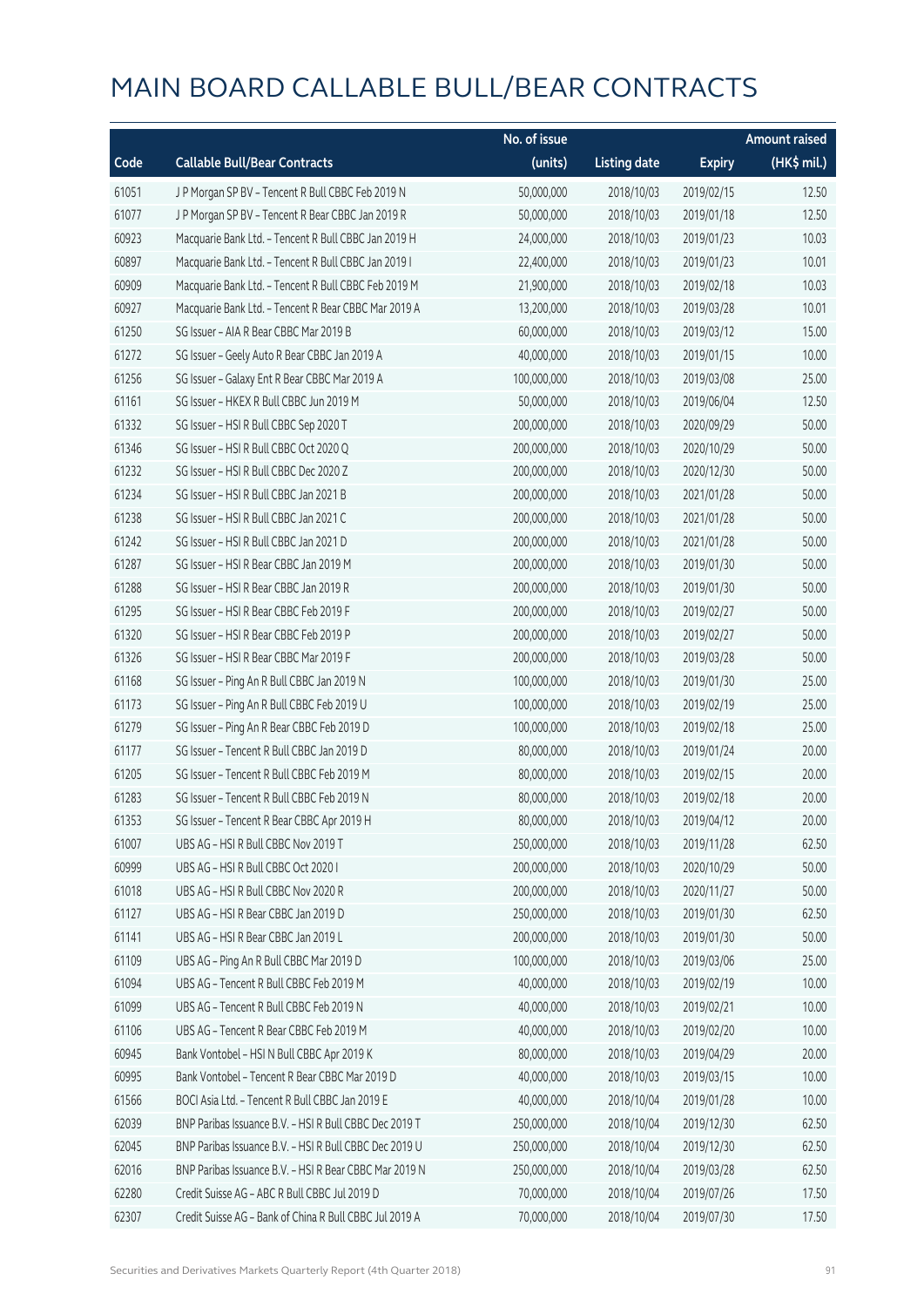|       |                                                          | No. of issue |                     |               | <b>Amount raised</b> |
|-------|----------------------------------------------------------|--------------|---------------------|---------------|----------------------|
| Code  | <b>Callable Bull/Bear Contracts</b>                      | (units)      | <b>Listing date</b> | <b>Expiry</b> | (HK\$ mil.)          |
| 62260 | Credit Suisse AG - CC Bank R Bull CBBC Jul 2019 A        | 70,000,000   | 2018/10/04          | 2019/07/30    | 17.50                |
| 62255 | Credit Suisse AG - Galaxy Ent R Bear CBBC May 2019 B     | 50,000,000   | 2018/10/04          | 2019/05/30    | 12.50                |
| 62186 | Credit Suisse AG - HSI R Bull CBBC Jul 2020 F            | 200,000,000  | 2018/10/04          | 2020/07/30    | 50.00                |
| 62198 | Credit Suisse AG - HSI R Bull CBBC Aug 2020 H            | 200,000,000  | 2018/10/04          | 2020/08/28    | 50.00                |
| 62181 | Credit Suisse AG - HSI R Bull CBBC Nov 2020 J            | 200,000,000  | 2018/10/04          | 2020/11/27    | 50.00                |
| 62058 | Credit Suisse AG - HSI R Bear CBBC Jan 2019 A            | 200,000,000  | 2018/10/04          | 2019/01/30    | 50.00                |
| 62054 | Credit Suisse AG - HSI R Bear CBBC Feb 2019 K            | 200,000,000  | 2018/10/04          | 2019/02/27    | 50.00                |
| 62084 | Credit Suisse AG - HSI R Bear CBBC Mar 2019 E            | 200,000,000  | 2018/10/04          | 2019/03/28    | 50.00                |
| 62131 | Credit Suisse AG - HSI R Bear CBBC Mar 2019 F            | 200,000,000  | 2018/10/04          | 2019/03/28    | 50.00                |
| 62137 | Credit Suisse AG - HSI R Bear CBBC Mar 2019 G            | 200,000,000  | 2018/10/04          | 2019/03/28    | 50.00                |
| 62175 | Credit Suisse AG - HSI R Bear CBBC Mar 2019 H            | 200,000,000  | 2018/10/04          | 2019/03/28    | 50.00                |
| 62177 | Credit Suisse AG - HSI R Bear CBBC Mar 2019 I            | 200,000,000  | 2018/10/04          | 2019/03/28    | 50.00                |
| 62263 | Credit Suisse AG - ICBC R Bull CBBC Jul 2019 A           | 70,000,000   | 2018/10/04          | 2019/07/30    | 17.50                |
| 62256 | Credit Suisse AG - PetroChina R Bull CBBC Mar 2019 A     | 50,000,000   | 2018/10/04          | 2019/03/08    | 12.50                |
| 62319 | Credit Suisse AG - Ping An R Bull CBBC May 2019 B        | 80,000,000   | 2018/10/04          | 2019/05/30    | 20.00                |
| 62135 | Credit Suisse AG - Tencent R Bull CBBC Feb 2019 T        | 50,000,000   | 2018/10/04          | 2019/02/15    | 12.50                |
| 63130 | Goldman Sachs SP (Asia) - CC Bank R Bull CBBC Jun 2019 K | 100,000,000  | 2018/10/04          | 2019/06/25    | 25.00                |
| 63129 | Goldman Sachs SP (Asia) - HSBC R Bull CBBC Sep 2019 K    | 100,000,000  | 2018/10/04          | 2019/09/27    | 25.00                |
| 63123 | Goldman Sachs SP (Asia) - HSCEI R Bull CBBC Oct 2019 J   | 200,000,000  | 2018/10/04          | 2019/10/30    | 50.00                |
| 61967 | Goldman Sachs SP (Asia) - HSI R Bull CBBC Nov 2020 F     | 200,000,000  | 2018/10/04          | 2020/11/27    | 50.00                |
| 61982 | Goldman Sachs SP (Asia) - HSI R Bull CBBC Dec 2020 M     | 200,000,000  | 2018/10/04          | 2020/12/30    | 50.00                |
| 61470 | Goldman Sachs SP (Asia) - HSI R Bear CBBC Jan 2019 E     | 200,000,000  | 2018/10/04          | 2019/01/30    | 50.00                |
| 61460 | Goldman Sachs SP (Asia) - HSI R Bear CBBC Jan 2019 X     | 200,000,000  | 2018/10/04          | 2019/01/30    | 50.00                |
| 62014 | Goldman Sachs SP (Asia) - Ping An R Bull CBBC Jul 2019 Y | 100,000,000  | 2018/10/04          | 2019/07/25    | 25.00                |
| 63150 | Goldman Sachs SP (Asia) - Ping An R Bear CBBC Jul 2019 A | 100,000,000  | 2018/10/04          | 2019/07/25    | 25.00                |
| 61993 | Goldman Sachs SP (Asia) - Tencent R Bull CBBC Mar 2019 U | 100,000,000  | 2018/10/04          | 2019/03/08    | 25.00                |
| 61602 | HK Bank - HKEX R Bull CBBC Jan 2019 I                    | 50,000,000   | 2018/10/04          | 2019/01/31    | 12.50                |
| 61506 | HK Bank - HSCEI R Bear CBBC Mar 2019 D                   | 50,000,000   | 2018/10/04          | 2019/03/28    | 12.50                |
| 61606 | HK Bank - HSI R Bull CBBC Jul 2019 X                     | 150,000,000  | 2018/10/04          | 2019/07/30    | 37.50                |
| 61504 | HK Bank - HSI R Bear CBBC Mar 2019 E                     | 150,000,000  | 2018/10/04          | 2019/03/28    | 37.50                |
| 61629 | HK Bank - HSI R Bear CBBC Mar 2019 F                     | 150,000,000  | 2018/10/04          | 2019/03/28    | 37.50                |
| 61694 | HK Bank - PetroChina R Bear CBBC Apr 2019 A              | 40,000,000   | 2018/10/04          | 2019/04/01    | 10.00                |
| 61642 | HK Bank - Ping An R Bull CBBC Feb 2019 I                 | 100,000,000  | 2018/10/04          | 2019/02/18    | 25.00                |
| 61610 | HK Bank - Ping An R Bear CBBC Apr 2019 B                 | 80,000,000   | 2018/10/04          | 2019/04/15    | 20.00                |
| 61673 | HK Bank - Tencent R Bull CBBC Feb 2019 Q                 | 60,000,000   | 2018/10/04          | 2019/02/14    | 15.00                |
| 61656 | HK Bank - Tencent R Bear CBBC Feb 2019 L                 | 50,000,000   | 2018/10/04          | 2019/02/04    | 12.50                |
| 61681 | HK Bank - WuXi Bio R Bull CBBC Mar 2019 E                | 40,000,000   | 2018/10/04          | 2019/03/11    | 10.00                |
| 61839 | Haitong Int'l Sec - Conch Cement R Bull CBBC Mar 2019 A  | 40,000,000   | 2018/10/04          | 2019/03/19    | 23.80                |
| 61874 | Haitong Int'l Sec - AIA R Bull CBBC Mar 2019 A           | 120,000,000  | 2018/10/04          | 2019/03/27    | 30.00                |
| 61766 | Haitong Int'l Sec - Galaxy Ent R Bull CBBC Apr 2019 A    | 160,000,000  | 2018/10/04          | 2019/04/25    | 40.00                |
| 61788 | Haitong Int'l Sec - HKEX R Bull CBBC Feb 2019 A          | 40,000,000   | 2018/10/04          | 2019/02/27    | 10.00                |
| 61719 | Haitong Int'l Sec - HSBC R Bull CBBC Mar 2019 A          | 120,000,000  | 2018/10/04          | 2019/03/18    | 30.00                |
| 61816 | Haitong Int'l Sec - PetroChina R Bull CBBC Mar 2019 A    | 130,000,000  | 2018/10/04          | 2019/03/20    | 32.50                |
| 61795 | Haitong Int'l Sec - Tencent R Bull CBBC Mar 2019 D       | 40,000,000   | 2018/10/04          | 2019/03/26    | 10.00                |
| 61805 | Haitong Int'l Sec - Tencent R Bull CBBC Mar 2019 E       | 40,000,000   | 2018/10/04          | 2019/03/26    | 10.00                |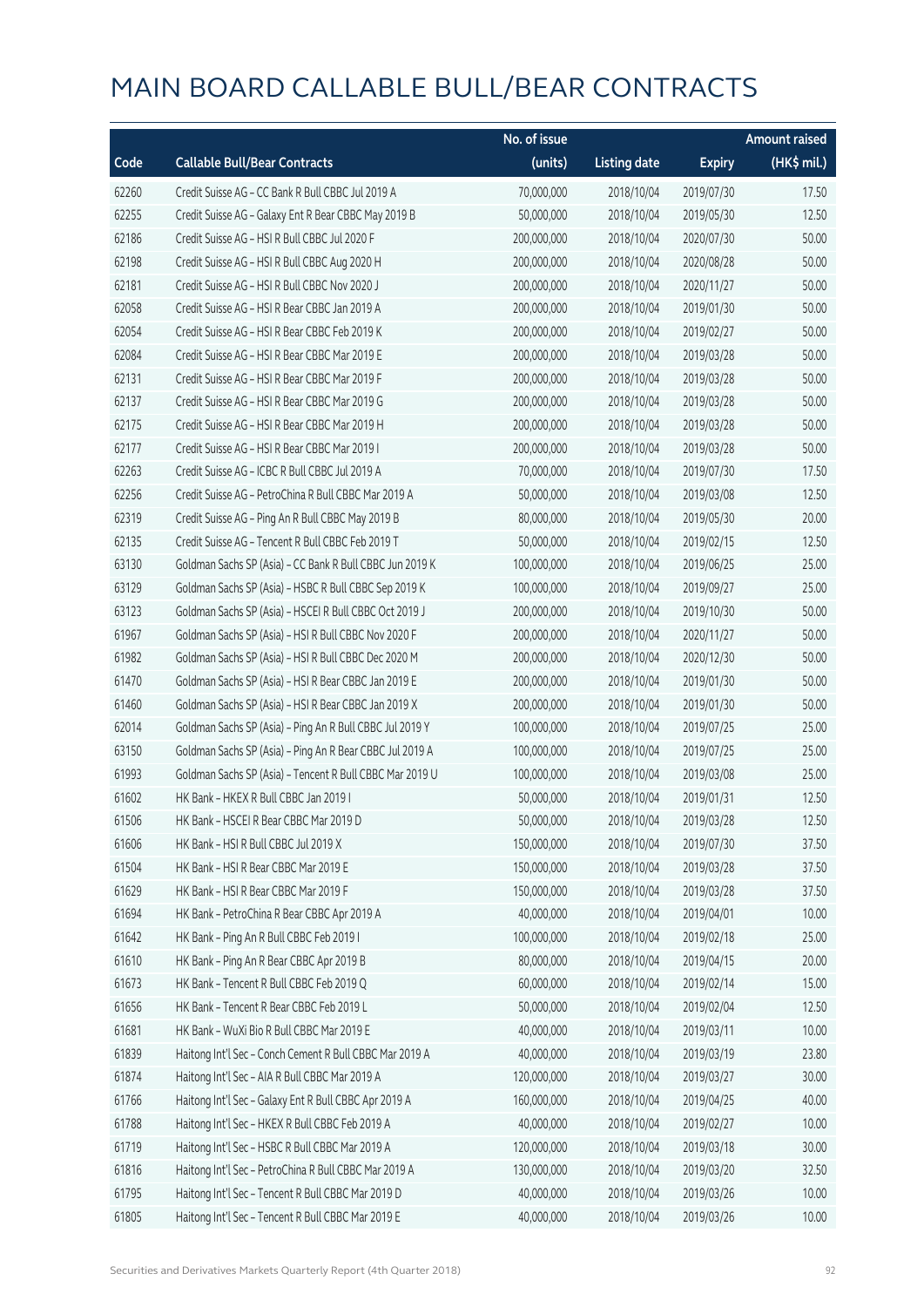|       |                                                      | No. of issue |                     |               | <b>Amount raised</b> |
|-------|------------------------------------------------------|--------------|---------------------|---------------|----------------------|
| Code  | <b>Callable Bull/Bear Contracts</b>                  | (units)      | <b>Listing date</b> | <b>Expiry</b> | (HK\$ mil.)          |
| 61811 | Haitong Int'l Sec - Tencent R Bull CBBC Mar 2019 F   | 40,000,000   | 2018/10/04          | 2019/03/26    | 10.00                |
| 61875 | Haitong Int'l Sec - Tencent R Bear CBBC Apr 2019 F   | 40,000,000   | 2018/10/04          | 2019/04/09    | 10.00                |
| 62623 | J P Morgan SP BV - HKEX R Bull CBBC Mar 2019 B       | 40,000,000   | 2018/10/04          | 2019/03/08    | 10.00                |
| 62567 | J P Morgan SP BV - HSBC R Bull CBBC Mar 2019 B       | 100,000,000  | 2018/10/04          | 2019/03/15    | 25.00                |
| 62439 | J P Morgan SP BV - HSI R Bull CBBC Oct 2020 E        | 200,000,000  | 2018/10/04          | 2020/10/29    | 50.00                |
| 62493 | J P Morgan SP BV - HSI R Bull CBBC Oct 2020 K        | 200,000,000  | 2018/10/04          | 2020/10/29    | 50.00                |
| 62523 | J P Morgan SP BV - HSI R Bull CBBC Oct 2020 V        | 200,000,000  | 2018/10/04          | 2020/10/29    | 50.00                |
| 62398 | J P Morgan SP BV - HSI R Bear CBBC Apr 2019 D        | 240,000,000  | 2018/10/04          | 2019/04/29    | 60.00                |
| 62380 | J P Morgan SP BV - HSI R Bear CBBC Apr 2019 Z        | 240,000,000  | 2018/10/04          | 2019/04/29    | 60.00                |
| 61541 | Macquarie Bank Ltd. - Tencent R Bull CBBC Feb 2019 N | 20,900,000   | 2018/10/04          | 2019/02/18    | 10.01                |
| 61959 | Macquarie Bank Ltd. - Tencent R Bull CBBC Feb 2019 O | 22,000,000   | 2018/10/04          | 2019/02/15    | 10.01                |
| 61536 | Macquarie Bank Ltd. - Tencent R Bear CBBC Apr 2019 D | 16,300,000   | 2018/10/04          | 2019/04/12    | 10.02                |
| 62775 | SG Issuer - CSOP A50 ETF R Bull CBBC Apr 2019 F      | 80,000,000   | 2018/10/04          | 2019/04/18    | 20.00                |
| 62877 | SG Issuer - HKEX R Bull CBBC Jun 2019 N              | 50,000,000   | 2018/10/04          | 2019/06/26    | 12.50                |
| 62761 | SG Issuer - HSCEI R Bull CBBC Sep 2020 G             | 100,000,000  | 2018/10/04          | 2020/09/29    | 25.00                |
| 62746 | SG Issuer - HSCEI R Bear CBBC Mar 2019 A             | 100,000,000  | 2018/10/04          | 2019/03/28    | 25.00                |
| 62781 | SG Issuer - HSI R Bull CBBC Sep 2020 U               | 200,000,000  | 2018/10/04          | 2020/09/29    | 50.00                |
| 62818 | SG Issuer - HSI R Bull CBBC Oct 2020 F               | 200,000,000  | 2018/10/04          | 2020/10/29    | 50.00                |
| 62801 | SG Issuer - HSI R Bull CBBC Oct 2020 R               | 200,000,000  | 2018/10/04          | 2020/10/29    | 50.00                |
| 62825 | SG Issuer - HSI R Bull CBBC Oct 2020 S               | 200,000,000  | 2018/10/04          | 2020/10/29    | 50.00                |
| 62651 | SG Issuer - HSI R Bear CBBC Jan 2019 P               | 200,000,000  | 2018/10/04          | 2019/01/30    | 50.00                |
| 62671 | SG Issuer - HSI R Bear CBBC Jan 2019 U               | 200,000,000  | 2018/10/04          | 2019/01/30    | 50.00                |
| 62776 | SG Issuer - HSI R Bear CBBC Jan 2019 W               | 200,000,000  | 2018/10/04          | 2019/01/30    | 50.00                |
| 62685 | SG Issuer - HSI R Bear CBBC Feb 2019 C               | 200,000,000  | 2018/10/04          | 2019/02/27    | 50.00                |
| 62674 | SG Issuer - HSI R Bear CBBC Feb 2019 Q               | 200,000,000  | 2018/10/04          | 2019/02/27    | 50.00                |
| 62686 | SG Issuer - HSI R Bear CBBC Mar 2019 J               | 200,000,000  | 2018/10/04          | 2019/03/28    | 50.00                |
| 63005 | SG Issuer - HSI R Bear CBBC Mar 2019 N               | 200,000,000  | 2018/10/04          | 2019/03/28    | 50.00                |
| 62902 | SG Issuer - Ping An R Bear CBBC Mar 2019 D           | 100,000,000  | 2018/10/04          | 2019/03/18    | 25.00                |
| 62927 | SG Issuer - Ping An R Bear CBBC Apr 2019 B           | 100,000,000  | 2018/10/04          | 2019/04/08    | 25.00                |
| 62700 | SG Issuer - SUNAC R Bull CBBC Dec 2019 A             | 80,000,000   | 2018/10/04          | 2019/12/30    | 20.00                |
| 62960 | SG Issuer - Sunny Optical R Bear CBBC Apr 2019 C     | 40,000,000   | 2018/10/04          | 2019/04/26    | 10.00                |
| 62975 | SG Issuer - Tencent R Bull CBBC Jan 2019 E           | 80,000,000   | 2018/10/04          | 2019/01/28    | 20.00                |
| 62979 | SG Issuer - Tencent R Bull CBBC Feb 2019 G           | 80,000,000   | 2018/10/04          | 2019/02/18    | 20.00                |
| 62705 | SG Issuer - Tencent R Bear CBBC Apr 2019 I           | 80,000,000   | 2018/10/04          | 2019/04/03    | 20.00                |
| 62725 | SG Issuer - Tencent R Bear CBBC Apr 2019 J           | 80,000,000   | 2018/10/04          | 2019/04/10    | 30.40                |
| 63090 | UBS AG - AIA R Bull CBBC Feb 2019 A                  | 60,000,000   | 2018/10/04          | 2019/02/18    | 15.00                |
| 63082 | UBS AG - CC Bank R Bull CBBC Feb 2019 C              | 80,000,000   | 2018/10/04          | 2019/02/27    | 20.00                |
| 63073 | UBS AG - CNOOC R Bull CBBC Feb 2019 A                | 40,000,000   | 2018/10/04          | 2019/02/18    | 10.00                |
| 63108 | UBS AG - CSOP A50 ETF R Bull CBBC Jun 2019 A         | 50,000,000   | 2018/10/04          | 2019/06/24    | 12.50                |
| 63044 | UBS AG - HKEX R Bull CBBC Jun 2019 A                 | 50,000,000   | 2018/10/04          | 2019/06/10    | 12.50                |
| 63051 | UBS AG - HKEX R Bull CBBC Jun 2019 B                 | 50,000,000   | 2018/10/04          | 2019/06/03    | 12.50                |
| 63040 | UBS AG - HKEX R Bear CBBC Mar 2019 B                 | 50,000,000   | 2018/10/04          | 2019/03/11    | 16.25                |
| 63061 | UBS AG - HSBC R Bull CBBC Jul 2019 A                 | 50,000,000   | 2018/10/04          | 2019/07/08    | 12.50                |
| 63109 | UBS AG - HSI R Bull CBBC Sep 2020 G                  | 250,000,000  | 2018/10/04          | 2020/09/29    | 62.50                |
| 63114 | UBS AG - HSI R Bull CBBC Oct 2020 P                  | 200,000,000  | 2018/10/04          | 2020/10/29    | 50.00                |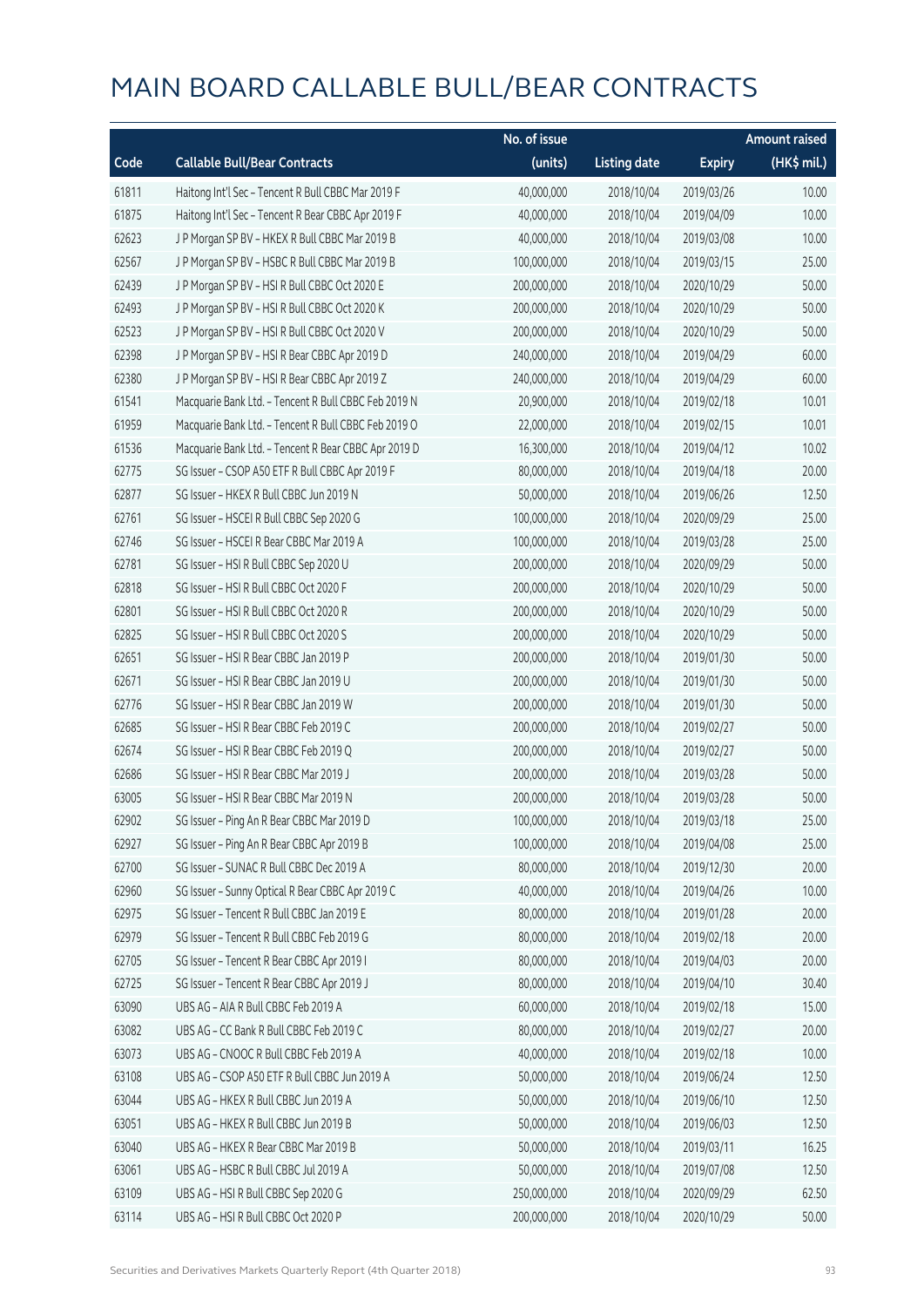|       |                                                            | No. of issue |                     |               | <b>Amount raised</b> |
|-------|------------------------------------------------------------|--------------|---------------------|---------------|----------------------|
| Code  | <b>Callable Bull/Bear Contracts</b>                        | (units)      | <b>Listing date</b> | <b>Expiry</b> | (HK\$ mil.)          |
| 63122 | UBS AG - HSI R Bull CBBC Oct 2020 U                        | 200,000,000  | 2018/10/04          | 2020/10/29    | 50.00                |
| 63029 | UBS AG - HSI R Bear CBBC Jan 2019 S                        | 200,000,000  | 2018/10/04          | 2019/01/30    | 50.00                |
| 63021 | UBS AG - HSI R Bear CBBC Feb 2019 M                        | 250,000,000  | 2018/10/04          | 2019/02/27    | 62.50                |
| 63026 | UBS AG - HSI R Bear CBBC Feb 2019 N                        | 200,000,000  | 2018/10/04          | 2019/02/27    | 50.00                |
| 63095 | UBS AG - Ping An R Bull CBBC Feb 2019 H                    | 100,000,000  | 2018/10/04          | 2019/02/20    | 25.00                |
| 63099 | UBS AG - Ping An R Bear CBBC Feb 2019 C                    | 100,000,000  | 2018/10/04          | 2019/02/20    | 25.00                |
| 63067 | UBS AG - Tencent R Bull CBBC Jun 2019 F                    | 40,000,000   | 2018/10/04          | 2019/06/03    | 10.00                |
| 61936 | Bank Vontobel - CC Bank R Bull CBBC Aug 2019 B             | 40,000,000   | 2018/10/04          | 2019/08/09    | 10.00                |
| 61880 | Bank Vontobel - CNOOC R Bull CBBC Jul 2019 A               | 40,000,000   | 2018/10/04          | 2019/07/26    | 10.00                |
| 61881 | Bank Vontobel - CNOOC R Bull CBBC Jul 2019 B               | 40,000,000   | 2018/10/04          | 2019/07/19    | 10.00                |
| 61947 | Bank Vontobel - Sinopec Corp R Bull CBBC Jul 2019 A        | 40,000,000   | 2018/10/04          | 2019/07/26    | 10.00                |
| 61939 | Bank Vontobel - Sinopec Corp R Bull CBBC Aug 2019 A        | 40,000,000   | 2018/10/04          | 2019/08/09    | 10.00                |
| 61895 | Bank Vontobel - PetroChina R Bull CBBC Jul 2019 A          | 40,000,000   | 2018/10/04          | 2019/07/26    | 10.00                |
| 61901 | Bank Vontobel - PetroChina R Bull CBBC Jul 2019 B          | 40,000,000   | 2018/10/04          | 2019/07/19    | 10.00                |
| 61902 | Bank Vontobel - Ping An R Bull CBBC Aug 2019 A             | 40,000,000   | 2018/10/04          | 2019/08/16    | 10.00                |
| 61937 | Bank Vontobel - Tencent R Bull CBBC Jul 2019 D             | 40,000,000   | 2018/10/04          | 2019/07/19    | 10.00                |
| 63375 | BNP Paribas Issuance B.V. - HSCEI R Bull CBBC Sep 2019 F   | 100,000,000  | 2018/10/05          | 2019/09/27    | 25.00                |
| 63391 | BNP Paribas Issuance B.V. - HSCEI R Bull CBBC Sep 2019 G   | 100,000,000  | 2018/10/05          | 2019/09/27    | 25.00                |
| 63341 | BNP Paribas Issuance B.V. - Ping An R Bear CBBC Aug 2019 E | 200,000,000  | 2018/10/05          | 2019/08/29    | 50.00                |
| 63343 | BNP Paribas Issuance B.V. - Ping An R Bear CBBC Aug 2019 F | 200,000,000  | 2018/10/05          | 2019/08/29    | 50.00                |
| 63361 | BNP Paribas Issuance B.V. - Tencent R Bull CBBC Jun 2019 W | 50,000,000   | 2018/10/05          | 2019/06/27    | 12.50                |
| 63365 | BNP Paribas Issuance B.V. - Tencent R Bull CBBC Jul 2019 L | 50,000,000   | 2018/10/05          | 2019/07/30    | 12.50                |
| 64009 | Credit Suisse AG - AIA R Bull CBBC Jun 2019 B              | 70,000,000   | 2018/10/05          | 2019/06/21    | 17.50                |
| 63999 | Credit Suisse AG - Geely Auto R Bear CBBC Jul 2019 A       | 40,000,000   | 2018/10/05          | 2019/07/30    | 10.00                |
| 63977 | Credit Suisse AG - HSI R Bull CBBC Jul 2020 G              | 200,000,000  | 2018/10/05          | 2020/07/30    | 50.00                |
| 63985 | Credit Suisse AG - HSI R Bull CBBC Jul 2020 H              | 200,000,000  | 2018/10/05          | 2020/07/30    | 50.00                |
| 63978 | Credit Suisse AG - HSI R Bull CBBC Aug 2020 I              | 200,000,000  | 2018/10/05          | 2020/08/28    | 50.00                |
| 63992 | Credit Suisse AG - HSI R Bear CBBC Feb 2019 L              | 200,000,000  | 2018/10/05          | 2019/02/27    | 50.00                |
| 64007 | Credit Suisse AG - Tencent R Bear CBBC Feb 2019 W          | 50,000,000   | 2018/10/05          | 2019/02/27    | 12.50                |
| 64013 | Goldman Sachs SP (Asia) - AAC Tech R Bull CBBC Mar 2019 A  | 40,000,000   | 2018/10/05          | 2019/03/18    | 10.00                |
| 63162 | Goldman Sachs SP (Asia) - HSI R Bull CBBC Dec 2020 N       | 200,000,000  | 2018/10/05          | 2020/12/30    | 50.00                |
| 63164 | Goldman Sachs SP (Asia) - HSI R Bear CBBC Jan 2019 R       | 200,000,000  | 2018/10/05          | 2019/01/30    | 50.00                |
| 63402 | Goldman Sachs SP (Asia) - HSI R Bear CBBC Jan 2019 S       | 200,000,000  | 2018/10/05          | 2019/01/30    | 50.00                |
| 63182 | Goldman Sachs SP (Asia) - Ping An R Bull CBBC Jul 2019 Z   | 100,000,000  | 2018/10/05          | 2019/07/25    | 25.00                |
| 63177 | Goldman Sachs SP (Asia) - Tencent R Bull CBBC Mar 2019 V   | 100,000,000  | 2018/10/05          | 2019/03/08    | 25.00                |
| 64011 | Goldman Sachs SP (Asia) - Tencent R Bull CBBC Mar 2019 W   | 100,000,000  | 2018/10/05          | 2019/03/18    | 25.00                |
| 63298 | HK Bank - Sinopec Corp R Bull CBBC Mar 2019 B              | 80,000,000   | 2018/10/05          | 2019/03/04    | 20.00                |
| 63242 | HK Bank - HSCEI R Bear CBBC Mar 2019 E                     | 50,000,000   | 2018/10/05          | 2019/03/28    | 12.50                |
| 63340 | HK Bank - HSI R Bull CBBC Jul 2019 C                       | 150,000,000  | 2018/10/05          | 2019/07/30    | 37.50                |
| 63220 | HK Bank - HSI R Bear CBBC Mar 2019 G                       | 150,000,000  | 2018/10/05          | 2019/03/28    | 37.50                |
| 63270 | HK Bank - ICBC R Bear CBBC Mar 2019 B                      | 50,000,000   | 2018/10/05          | 2019/03/18    | 12.50                |
| 63259 | HK Bank - Ping An R Bull CBBC Mar 2019 K                   | 100,000,000  | 2018/10/05          | 2019/03/21    | 25.00                |
| 63154 | HK Bank - Tencent R Bull CBBC Mar 2019 W                   | 60,000,000   | 2018/10/05          | 2019/03/14    | 15.00                |
| 63252 | HK Bank - Tencent R Bear CBBC Mar 2019 Q                   | 50,000,000   | 2018/10/05          | 2019/03/18    | 12.50                |
| 63394 | Haitong Int'l Sec - HSI R Bear CBBC Feb 2019 B             | 100,000,000  | 2018/10/05          | 2019/02/27    | 25.00                |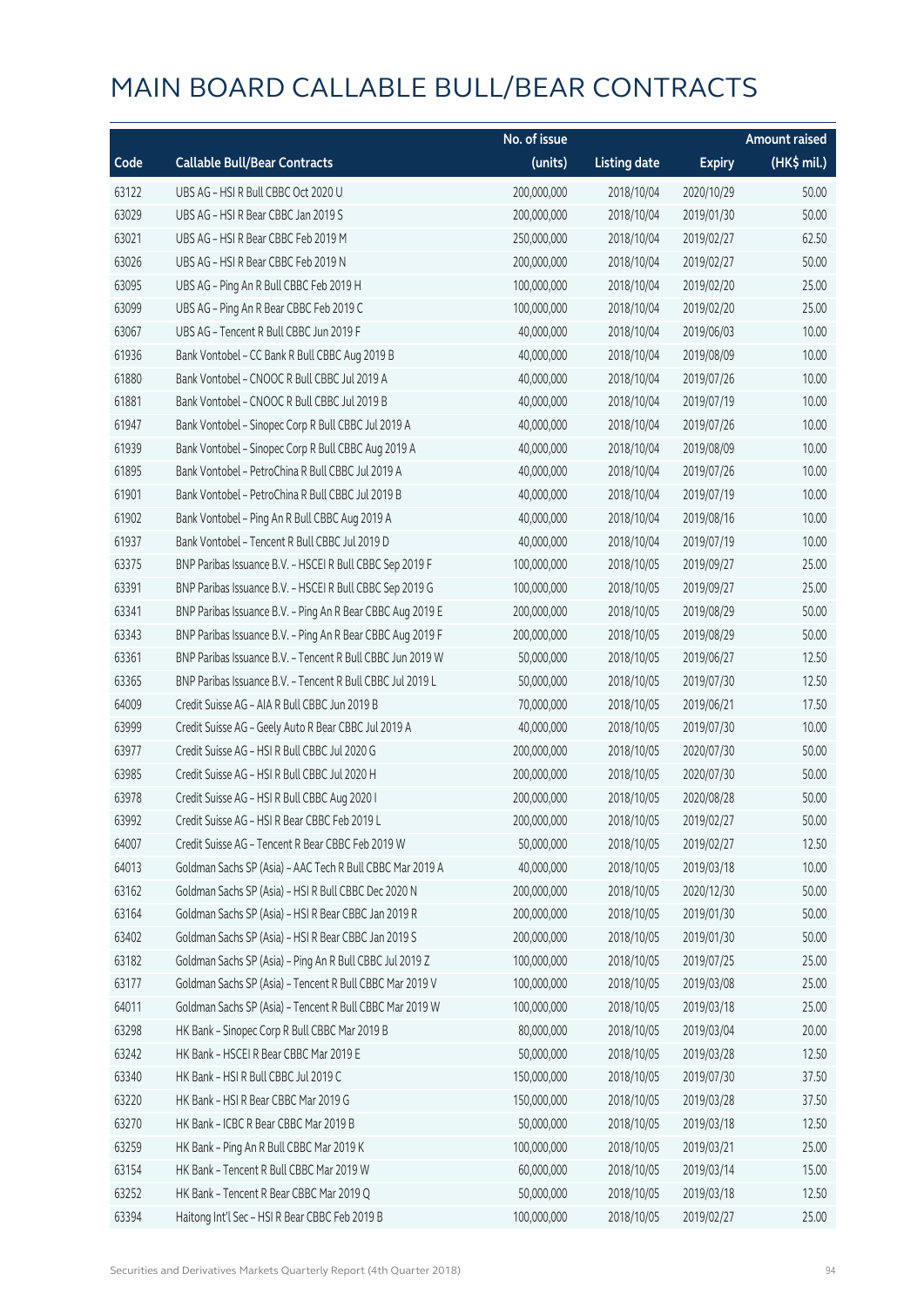|       |                                                   | No. of issue |                     |               | <b>Amount raised</b> |
|-------|---------------------------------------------------|--------------|---------------------|---------------|----------------------|
| Code  | <b>Callable Bull/Bear Contracts</b>               | (units)      | <b>Listing date</b> | <b>Expiry</b> | (HK\$ mil.)          |
| 63760 | J P Morgan SP BV - HSI R Bull CBBC Sep 2020 S     | 200,000,000  | 2018/10/05          | 2020/09/29    | 50.00                |
| 63794 | J P Morgan SP BV - HSI R Bull CBBC Oct 2020 Y     | 200,000,000  | 2018/10/05          | 2020/10/29    | 50.00                |
| 63812 | J P Morgan SP BV - HSI R Bull CBBC Nov 2020 A     | 200,000,000  | 2018/10/05          | 2020/11/27    | 50.00                |
| 63830 | J P Morgan SP BV - HSI R Bear CBBC Apr 2019 N     | 200,000,000  | 2018/10/05          | 2019/04/29    | 50.00                |
| 63844 | JP Morgan SP BV - HSIR Bear CBBC Apr 2019 R       | 200,000,000  | 2018/10/05          | 2019/04/29    | 50.00                |
| 63765 | J P Morgan SP BV - Tencent R Bear CBBC Feb 2019 L | 50,000,000   | 2018/10/05          | 2019/02/08    | 12.50                |
| 63875 | SG Issuer - AIA R Bear CBBC Feb 2019 D            | 80,000,000   | 2018/10/05          | 2019/02/20    | 20.00                |
| 63892 | SG Issuer - Galaxy Ent R Bear CBBC Jul 2019 E     | 100,000,000  | 2018/10/05          | 2019/07/22    | 25.00                |
| 63896 | SG Issuer - HKEX R Bear CBBC Mar 2019 F           | 50,000,000   | 2018/10/05          | 2019/03/28    | 18.50                |
| 63857 | SG Issuer - HSI R Bull CBBC Aug 2020 C            | 200,000,000  | 2018/10/05          | 2020/08/28    | 50.00                |
| 63860 | SG Issuer - HSI R Bull CBBC Sep 2020 V            | 200,000,000  | 2018/10/05          | 2020/09/29    | 50.00                |
| 63973 | SG Issuer - HSI R Bull CBBC Sep 2020 W            | 200,000,000  | 2018/10/05          | 2020/09/29    | 50.00                |
| 63854 | SG Issuer - HSI R Bear CBBC Jan 2019 E            | 200,000,000  | 2018/10/05          | 2019/01/30    | 50.00                |
| 63971 | SG Issuer - HSI R Bear CBBC Jan 2019 F            | 200,000,000  | 2018/10/05          | 2019/01/30    | 50.00                |
| 63975 | SG Issuer - HSI R Bear CBBC Feb 2019 R            | 200,000,000  | 2018/10/05          | 2019/02/27    | 50.00                |
| 63863 | SG Issuer - PetroChina R Bull CBBC Apr 2019 A     | 40,000,000   | 2018/10/05          | 2019/04/08    | 10.00                |
| 63942 | SG Issuer - Ping An R Bear CBBC Apr 2019 C        | 100,000,000  | 2018/10/05          | 2019/04/03    | 25.00                |
| 63865 | SG Issuer - Tencent R Bull CBBC Feb 2019 H        | 80,000,000   | 2018/10/05          | 2019/02/12    | 20.00                |
| 63872 | SG Issuer - Tencent R Bull CBBC Feb 2019 L        | 80,000,000   | 2018/10/05          | 2019/02/14    | 20.00                |
| 63959 | SG Issuer - Tencent R Bear CBBC Apr 2019 X        | 80,000,000   | 2018/10/05          | 2019/04/03    | 20.00                |
| 63741 | UBS AG - AIA R Bear CBBC Feb 2019 B               | 60,000,000   | 2018/10/05          | 2019/02/13    | 15.00                |
| 63717 | UBS AG - CNOOC R Bear CBBC Feb 2019 A             | 40,000,000   | 2018/10/05          | 2019/02/18    | 10.00                |
| 63743 | UBS AG - CSPC Pharma R Bull CBBC Jan 2019 B       | 40,000,000   | 2018/10/05          | 2019/01/21    | 10.00                |
| 63669 | UBS AG - Geely Auto R Bull CBBC Mar 2019 D        | 40,000,000   | 2018/10/05          | 2019/03/11    | 10.00                |
| 63688 | UBS AG - Galaxy Ent R Bear CBBC Apr 2019 A        | 40,000,000   | 2018/10/05          | 2019/04/01    | 10.00                |
| 63459 | UBS AG - HSI R Bull CBBC Nov 2019 C               | 250,000,000  | 2018/10/05          | 2019/11/28    | 62.50                |
| 63464 | UBS AG - HSI R Bull CBBC Nov 2020 J               | 200,000,000  | 2018/10/05          | 2020/11/27    | 50.00                |
| 63470 | UBS AG - HSLR Bull CBBC Nov 2020 O                | 200,000,000  | 2018/10/05          | 2020/11/27    | 50.00                |
| 63480 | UBS AG - HSI R Bear CBBC Jan 2019 E               | 200,000,000  | 2018/10/05          | 2019/01/30    | 50.00                |
| 63511 | UBS AG - HSI R Bear CBBC Jan 2019 F               | 200,000,000  | 2018/10/05          | 2019/01/30    | 50.00                |
| 63556 | UBS AG - HSI R Bear CBBC Jan 2019 M               | 200,000,000  | 2018/10/05          | 2019/01/30    | 50.00                |
| 63557 | UBS AG - HSI R Bear CBBC Jan 2019 T               | 200,000,000  | 2018/10/05          | 2019/01/30    | 50.00                |
| 63613 | UBS AG - HSI R Bear CBBC Jan 2019 Y               | 200,000,000  | 2018/10/05          | 2019/01/30    | 50.00                |
| 63657 | UBS AG - HSI R Bear CBBC Mar 2019 A               | 300,000,000  | 2018/10/05          | 2019/03/28    | 75.00                |
| 63704 | UBS AG - PetroChina R Bear CBBC Feb 2019 B        | 60,000,000   | 2018/10/05          | 2019/02/25    | 15.00                |
| 63707 | UBS AG - PetroChina R Bear CBBC Mar 2019 A        | 60,000,000   | 2018/10/05          | 2019/03/11    | 15.00                |
| 63636 | UBS AG - Tencent R Bull CBBC Apr 2019 K           | 40,000,000   | 2018/10/05          | 2019/04/15    | 10.00                |
| 63690 | UBS AG - Tencent R Bear CBBC Feb 2019 N           | 40,000,000   | 2018/10/05          | 2019/02/27    | 10.00                |
| 63436 | Bank Vontobel - AIA R Bear CBBC Jun 2019 C        | 40,000,000   | 2018/10/05          | 2019/06/14    | 10.00                |
| 64249 | Credit Suisse AG - AIA R Bull CBBC Apr 2019 C     | 70,000,000   | 2018/10/08          | 2019/04/29    | 17.50                |
| 64248 | Credit Suisse AG - CNOOC R Bull CBBC May 2019 A   | 50,000,000   | 2018/10/08          | 2019/05/30    | 12.50                |
| 64246 | Credit Suisse AG - HSI R Bull CBBC Sep 2020 S     | 200,000,000  | 2018/10/08          | 2020/09/29    | 50.00                |
| 64254 | Credit Suisse AG - HSI R Bull CBBC Sep 2020 T     | 200,000,000  | 2018/10/08          | 2020/09/29    | 50.00                |
| 64227 | Credit Suisse AG - HSI R Bear CBBC Feb 2019 N     | 200,000,000  | 2018/10/08          | 2019/02/27    | 50.00                |
| 64233 | Credit Suisse AG - HSI R Bear CBBC Feb 2019 O     | 200,000,000  | 2018/10/08          | 2019/02/27    | 50.00                |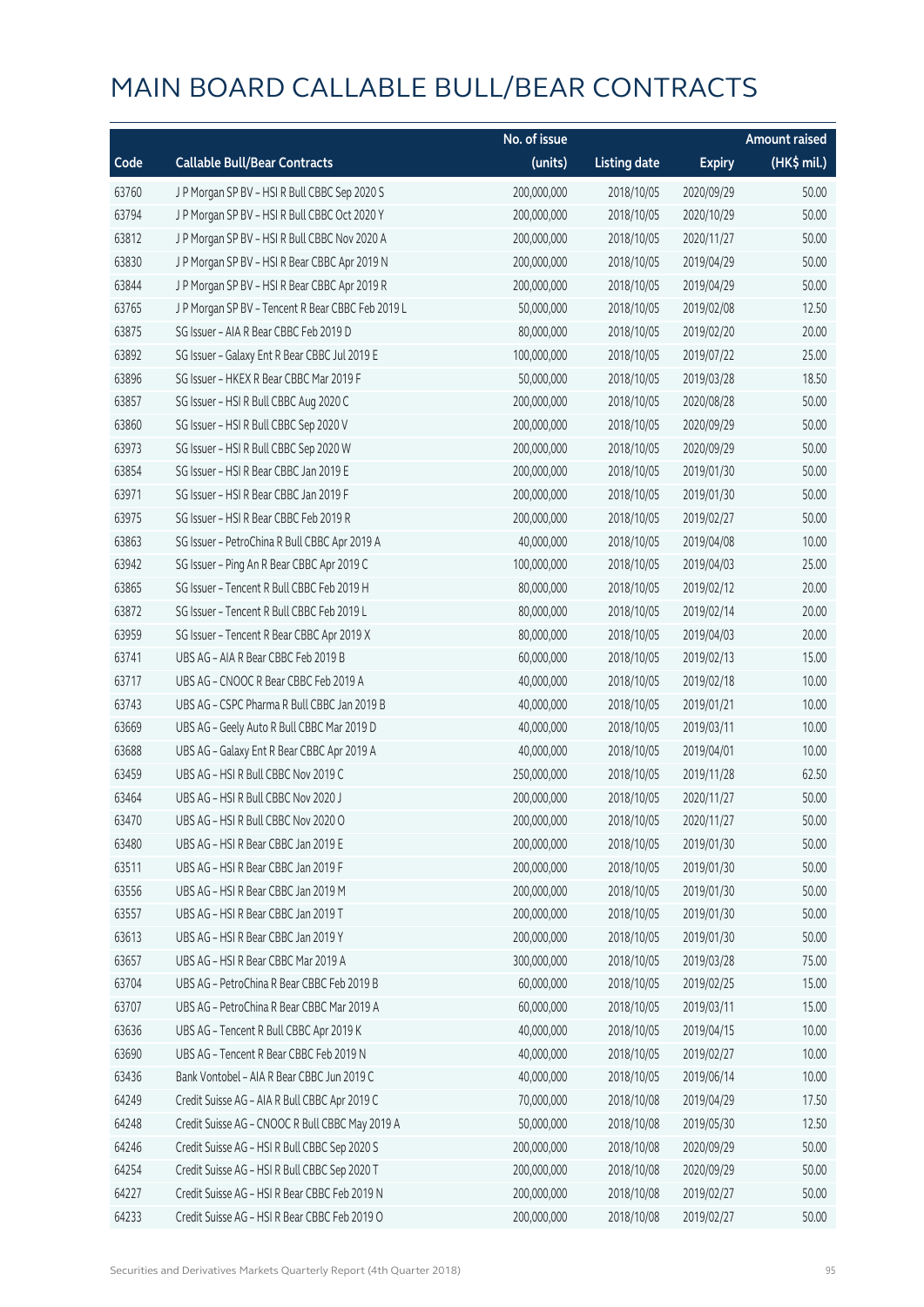|       |                                                            | No. of issue |                     |               | <b>Amount raised</b> |
|-------|------------------------------------------------------------|--------------|---------------------|---------------|----------------------|
| Code  | <b>Callable Bull/Bear Contracts</b>                        | (units)      | <b>Listing date</b> | <b>Expiry</b> | $(HK\$ mil.)         |
| 64242 | Credit Suisse AG - Tencent R Bull CBBC Mar 2019 I          | 50,000,000   | 2018/10/08          | 2019/03/08    | 12.50                |
| 64244 | Credit Suisse AG - Tencent R Bear CBBC Feb 2019 X          | 50,000,000   | 2018/10/08          | 2019/02/22    | 12.50                |
| 64259 | Goldman Sachs SP (Asia) - AIA R Bull CBBC May 2019 D       | 100,000,000  | 2018/10/08          | 2019/05/14    | 25.00                |
| 64020 | Goldman Sachs SP (Asia) - Tencent R Bull CBBC Mar 2019 X   | 100,000,000  | 2018/10/08          | 2019/03/18    | 25.00                |
| 64039 | HK Bank - AIA R Bull CBBC Mar 2019 G                       | 80,000,000   | 2018/10/08          | 2019/03/04    | 20.00                |
| 64037 | HK Bank - AIA R Bear CBBC Mar 2019 C                       | 40,000,000   | 2018/10/08          | 2019/03/18    | 10.00                |
| 64098 | HK Bank - CSOP A50 ETF R Bull CBBC Feb 2019 G              | 50,000,000   | 2018/10/08          | 2019/02/14    | 12.50                |
| 64033 | HK Bank - Geely Auto R Bear CBBC Feb 2019 C                | 40,000,000   | 2018/10/08          | 2019/02/18    | 10.00                |
| 64027 | HK Bank - HKEX R Bear CBBC Feb 2019 F                      | 40,000,000   | 2018/10/08          | 2019/02/18    | 10.00                |
| 64049 | HK Bank - HSI R Bull CBBC Jul 2019 D                       | 100,000,000  | 2018/10/08          | 2019/07/30    | 25.00                |
| 64082 | HK Bank - HSI R Bull CBBC Sep 2019 Z                       | 150,000,000  | 2018/10/08          | 2019/09/27    | 37.50                |
| 64084 | HK Bank - HSI R Bear CBBC Mar 2019 H                       | 100,000,000  | 2018/10/08          | 2019/03/28    | 25.00                |
| 64097 | HK Bank - HSI R Bear CBBC Mar 2019 I                       | 150,000,000  | 2018/10/08          | 2019/03/28    | 37.50                |
| 64023 | HK Bank - Tencent R Bull CBBC Feb 2019 R                   | 60,000,000   | 2018/10/08          | 2019/02/21    | 15.00                |
| 64110 | Haitong Int'l Sec - HSI R Bull CBBC Oct 2019 J             | 150,000,000  | 2018/10/08          | 2019/10/30    | 37.50                |
| 64100 | Haitong Int'l Sec - HSI R Bull CBBC Jan 2020 A             | 150,000,000  | 2018/10/08          | 2020/01/30    | 37.50                |
| 64119 | Haitong Int'l Sec - HSI R Bull CBBC Jan 2020 B             | 150,000,000  | 2018/10/08          | 2020/01/30    | 37.50                |
| 64121 | Haitong Int'l Sec - HSI R Bear CBBC Jan 2019 I             | 150,000,000  | 2018/10/08          | 2019/01/30    | 37.50                |
| 64127 | Haitong Int'l Sec - HSI R Bear CBBC Jan 2019 J             | 150,000,000  | 2018/10/08          | 2019/01/30    | 37.50                |
| 64221 | J P Morgan SP BV - CSOP A50 ETF R Bull CBBC Mar 2019 A     | 100,000,000  | 2018/10/08          | 2019/03/15    | 25.00                |
| 64218 | J P Morgan SP BV - Ping An R Bull CBBC Mar 2019 B          | 100,000,000  | 2018/10/08          | 2019/03/15    | 25.00                |
| 64214 | J P Morgan SP BV - Tencent R Bear CBBC Feb 2019 M          | 50,000,000   | 2018/10/08          | 2019/02/15    | 12.50                |
| 64293 | SG Issuer - AIA R Bull CBBC Jun 2019 A                     | 60,000,000   | 2018/10/08          | 2019/06/28    | 15.00                |
| 64313 | SG Issuer - AIA R Bear CBBC Jul 2019 A                     | 60,000,000   | 2018/10/08          | 2019/07/05    | 15.00                |
| 64315 | SG Issuer - Galaxy Ent R Bull CBBC May 2019 I              | 100,000,000  | 2018/10/08          | 2019/05/17    | 25.00                |
| 64319 | SG Issuer - Galaxy Ent R Bear CBBC May 2019 B              | 100,000,000  | 2018/10/08          | 2019/05/20    | 25.00                |
| 64285 | SG Issuer - HKEX R Bull CBBC Jun 2019 O                    | 50,000,000   | 2018/10/08          | 2019/06/25    | 12.50                |
| 64324 | SG Issuer - HKEX R Bear CBBC Jan 2019 B                    | 50,000,000   | 2018/10/08          | 2019/01/30    | 12.50                |
| 64284 | SG Issuer - HSI R Bull CBBC Oct 2020 W                     | 200,000,000  | 2018/10/08          | 2020/10/29    | 50.00                |
| 64327 | SG Issuer - HSI R Bear CBBC Mar 2019 O                     | 200,000,000  | 2018/10/08          | 2019/03/28    | 50.00                |
| 64287 | SG Issuer - Tencent R Bull CBBC Jan 2019 B                 | 80,000,000   | 2018/10/08          | 2019/01/28    | 20.00                |
| 64269 | SG Issuer - Tencent R Bull CBBC Jan 2019 N                 | 80,000,000   | 2018/10/08          | 2019/01/25    | 20.00                |
| 64290 | SG Issuer - Tencent R Bull CBBC Feb 2019 C                 | 80,000,000   | 2018/10/08          | 2019/02/27    | 20.00                |
| 64274 | SG Issuer - Tencent R Bull CBBC Feb 2019 Q                 | 80,000,000   | 2018/10/08          | 2019/02/15    | 20.00                |
| 64325 | SG Issuer - Tencent R Bear CBBC Mar 2019 H                 | 80,000,000   | 2018/10/08          | 2019/03/28    | 20.00                |
| 64194 | UBS AG - AIA R Bull CBBC Mar 2019 E                        | 60,000,000   | 2018/10/08          | 2019/03/20    | 15.00                |
| 64168 | UBS AG - CNOOC R Bull CBBC Mar 2019 A                      | 40,000,000   | 2018/10/08          | 2019/03/04    | 10.00                |
| 64196 | UBS AG - HSCEI R Bull CBBC Oct 2020 A                      | 100,000,000  | 2018/10/08          | 2020/10/29    | 25.00                |
| 64202 | UBS AG - HSI R Bull CBBC Oct 2020 V                        | 200,000,000  | 2018/10/08          | 2020/10/29    | 50.00                |
| 64130 | UBS AG - HSI R Bear CBBC Jan 2019 G                        | 200,000,000  | 2018/10/08          | 2019/01/30    | 50.00                |
| 64132 | UBS AG - HSI R Bear CBBC Feb 2019 O                        | 250,000,000  | 2018/10/08          | 2019/02/27    | 62.50                |
| 64164 | UBS AG - Petrochina R Bull CBBC Mar 2019 A                 | 60,000,000   | 2018/10/08          | 2019/03/18    | 15.00                |
| 64195 | UBS AG - PetroChina R Bear CBBC Mar 2019 B                 | 60,000,000   | 2018/10/08          | 2019/03/18    | 15.00                |
| 64133 | UBS AG - Tencent R Bull CBBC Mar 2019 S                    | 40,000,000   | 2018/10/08          | 2019/03/26    | 10.00                |
| 64761 | BNP Paribas Issuance B.V. - CC Bank R Bull CBBC Sep 2019 K | 100,000,000  | 2018/10/09          | 2019/09/27    | 25.00                |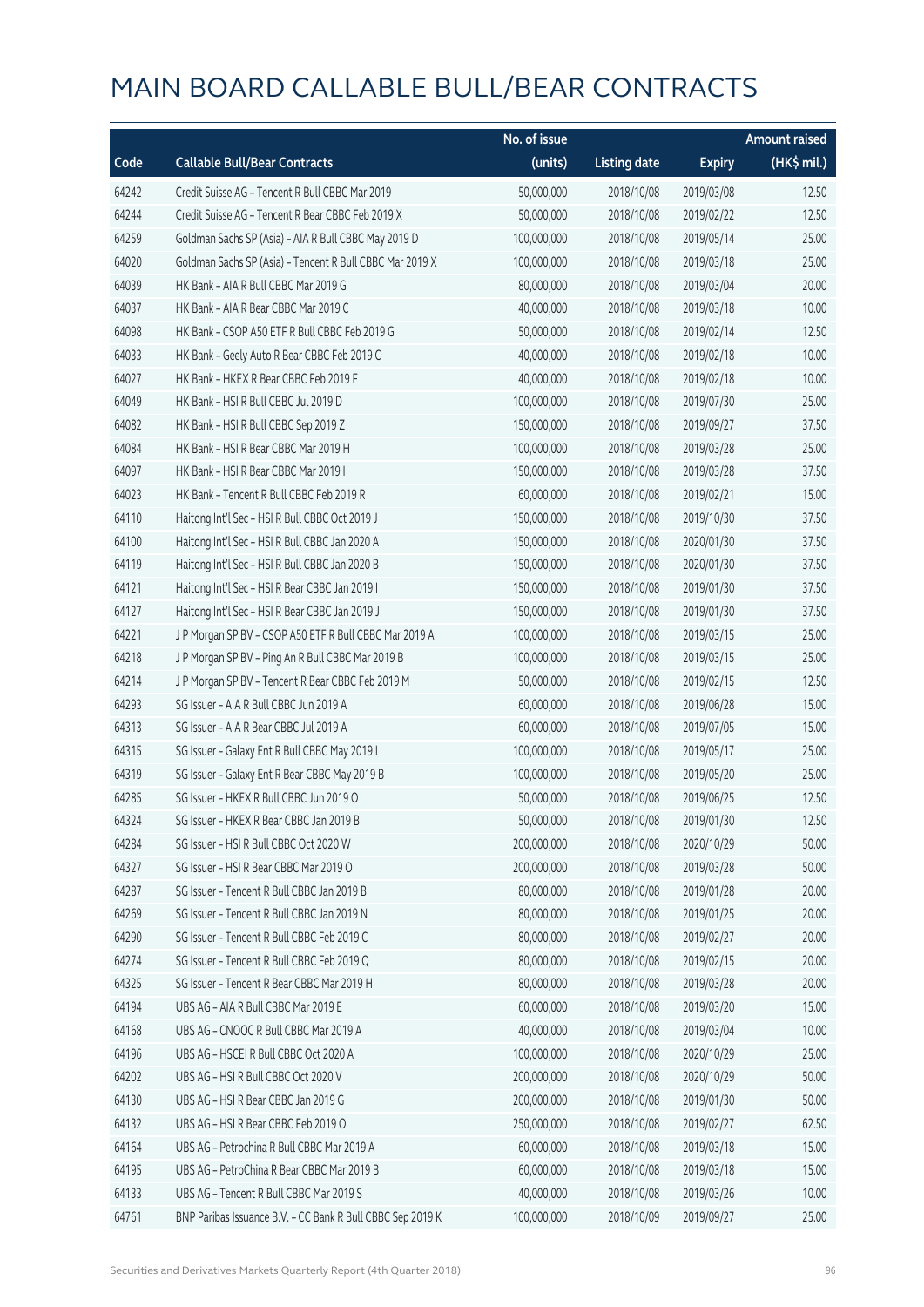|       |                                                              | No. of issue |                     |               | Amount raised |
|-------|--------------------------------------------------------------|--------------|---------------------|---------------|---------------|
| Code  | <b>Callable Bull/Bear Contracts</b>                          | (units)      | <b>Listing date</b> | <b>Expiry</b> | (HK\$ mil.)   |
| 64544 | BNP Paribas Issuance B.V. - CC Bank R Bear CBBC May 2019 H   | 100,000,000  | 2018/10/09          | 2019/05/30    | 25.00         |
| 64598 | BNP Paribas Issuance B.V. - Galaxy Ent R Bull CBBC Nov 2019O | 150,000,000  | 2018/10/09          | 2019/11/28    | 37.50         |
| 64545 | BNP Paribas Issuance B.V. - Galaxy Ent R Bear CBBC Aug 2019I | 150,000,000  | 2018/10/09          | 2019/08/29    | 37.50         |
| 64546 | BNP Paribas Issuance B.V. - Galaxy Ent R Bear CBBC Aug 2019J | 150,000,000  | 2018/10/09          | 2019/08/29    | 37.50         |
| 64561 | BNP Paribas Issuance B.V. - HKEX R Bear CBBC Mar 2019 S      | 50,000,000   | 2018/10/09          | 2019/03/28    | 12.50         |
| 64571 | BNP Paribas Issuance B.V. - HSCEI R Bear CBBC Apr 2019 D     | 100,000,000  | 2018/10/09          | 2019/04/29    | 25.00         |
| 64585 | BNP Paribas Issuance B.V. - HSI R Bull CBBC Nov 2019 J       | 250,000,000  | 2018/10/09          | 2019/11/28    | 62.50         |
| 64594 | BNP Paribas Issuance B.V. - HSI R Bull CBBC Nov 2019 K       | 250,000,000  | 2018/10/09          | 2019/11/28    | 62.50         |
| 64473 | BNP Paribas Issuance B.V. - HSI R Bull CBBC Nov 2019 M       | 250,000,000  | 2018/10/09          | 2019/11/28    | 62.50         |
| 64476 | BNP Paribas Issuance B.V. - HSI R Bull CBBC Nov 2019 N       | 250,000,000  | 2018/10/09          | 2019/11/28    | 62.50         |
| 64600 | BNP Paribas Issuance B.V. - HSI R Bull CBBC Nov 2019 O       | 250,000,000  | 2018/10/09          | 2019/11/28    | 62.50         |
| 64480 | BNP Paribas Issuance B.V. - HSI R Bear CBBC Mar 2019 O       | 250,000,000  | 2018/10/09          | 2019/03/28    | 62.50         |
| 64481 | BNP Paribas Issuance B.V. - HSI R Bear CBBC Mar 2019 P       | 250,000,000  | 2018/10/09          | 2019/03/28    | 62.50         |
| 64482 | BNP Paribas Issuance B.V. - HSI R Bear CBBC Mar 2019 Q       | 250,000,000  | 2018/10/09          | 2019/03/28    | 62.50         |
| 64485 | BNP Paribas Issuance B.V. - HSI R Bear CBBC Mar 2019 R       | 250,000,000  | 2018/10/09          | 2019/03/28    | 62.50         |
| 65073 | BNP Paribas Issuance B.V. - HSI R Bear CBBC Mar 2019 S       | 250,000,000  | 2018/10/09          | 2019/03/28    | 62.50         |
| 65075 | BNP Paribas Issuance B.V. - HSI R Bear CBBC Mar 2019 T       | 250,000,000  | 2018/10/09          | 2019/03/28    | 62.50         |
| 64547 | BNP Paribas Issuance B.V. - Ping An R Bull CBBC Jun 2019 N   | 200,000,000  | 2018/10/09          | 2019/06/27    | 50.00         |
| 64550 | BNP Paribas Issuance B.V. - Ping An R Bear CBBC Aug 2019 G   | 200,000,000  | 2018/10/09          | 2019/08/29    | 50.00         |
| 64551 | BNP Paribas Issuance B.V. - Ping An R Bear CBBC Aug 2019 H   | 200,000,000  | 2018/10/09          | 2019/08/29    | 50.00         |
| 64572 | BNP Paribas Issuance B.V. - Tencent R Bull CBBC Jul 2019 M   | 50,000,000   | 2018/10/09          | 2019/07/30    | 12.50         |
| 64563 | BNP Paribas Issuance B.V. - Tencent R Bear CBBC Mar 2019 G   | 50,000,000   | 2018/10/09          | 2019/03/28    | 12.50         |
| 64807 | Credit Suisse AG - Country Garden R Bull CBBC Jun 2019 A     | 40,000,000   | 2018/10/09          | 2019/06/27    | 10.00         |
| 64804 | Credit Suisse AG - Galaxy Ent R Bear CBBC May 2019 C         | 50,000,000   | 2018/10/09          | 2019/05/30    | 12.50         |
| 64855 | Credit Suisse AG - HKEX R Bear CBBC Feb 2019 G               | 50,000,000   | 2018/10/09          | 2019/02/27    | 12.50         |
| 64801 | Credit Suisse AG - HSBC R Bear CBBC Mar 2019 A               | 50,000,000   | 2018/10/09          | 2019/03/28    | 12.50         |
| 64776 | Credit Suisse AG - HSI R Bull CBBC Sep 2020 U                | 200,000,000  | 2018/10/09          | 2020/09/29    | 50.00         |
| 64778 | Credit Suisse AG - HSI R Bull CBBC Oct 2020 B                | 200,000,000  | 2018/10/09          | 2020/10/29    | 50.00         |
| 64769 | Credit Suisse AG - HSI R Bull CBBC Nov 2020 K                | 200,000,000  | 2018/10/09          | 2020/11/27    | 50.00         |
| 64786 | Credit Suisse AG - HSI R Bull CBBC Nov 2020 L                | 200,000,000  | 2018/10/09          | 2020/11/27    | 50.00         |
| 64779 | Credit Suisse AG - HSI R Bull CBBC Dec 2020 I                | 200,000,000  | 2018/10/09          | 2020/12/30    | 50.00         |
| 64808 | Credit Suisse AG - HSI R Bear CBBC Jan 2019 M                | 200,000,000  | 2018/10/09          | 2019/01/30    | 50.00         |
| 64834 | Credit Suisse AG - HSI R Bear CBBC Jan 2019 O                | 200,000,000  | 2018/10/09          | 2019/01/30    | 50.00         |
| 64812 | Credit Suisse AG - HSI R Bear CBBC Feb 2019 H                | 200,000,000  | 2018/10/09          | 2019/02/27    | 50.00         |
| 64824 | Credit Suisse AG - HSI R Bear CBBC Feb 2019 M                | 200,000,000  | 2018/10/09          | 2019/02/27    | 50.00         |
| 64781 | Credit Suisse AG - Ping An R Bull CBBC Mar 2019 D            | 80,000,000   | 2018/10/09          | 2019/03/08    | 20.00         |
| 64853 | Credit Suisse AG - Ping An R Bear CBBC Feb 2019 D            | 50,000,000   | 2018/10/09          | 2019/02/27    | 12.50         |
| 64798 | Credit Suisse AG - Tencent R Bull CBBC Feb 2019 U            | 50,000,000   | 2018/10/09          | 2019/02/22    | 12.50         |
| 64843 | Credit Suisse AG - Tencent R Bear CBBC Mar 2019 F            | 50,000,000   | 2018/10/09          | 2019/03/08    | 12.50         |
| 64372 | Goldman Sachs SP (Asia) - HKEX R Bull CBBC Jul 2019 Y        | 100,000,000  | 2018/10/09          | 2019/07/26    | 25.00         |
| 64330 | Goldman Sachs SP (Asia) - HSI R Bull CBBC Dec 2020 O         | 200,000,000  | 2018/10/09          | 2020/12/30    | 50.00         |
| 64345 | Goldman Sachs SP (Asia) - HSI R Bull CBBC Dec 2020 P         | 200,000,000  | 2018/10/09          | 2020/12/30    | 50.00         |
| 64368 | Goldman Sachs SP (Asia) - HSI R Bull CBBC Dec 2020 Q         | 200,000,000  | 2018/10/09          | 2020/12/30    | 50.00         |
| 64621 | Goldman Sachs SP (Asia) - HSI R Bull CBBC Dec 2020 R         | 200,000,000  | 2018/10/09          | 2020/12/30    | 50.00         |
| 64625 | Goldman Sachs SP (Asia) - HSI R Bull CBBC Dec 2020 V         | 200,000,000  | 2018/10/09          | 2020/12/30    | 50.00         |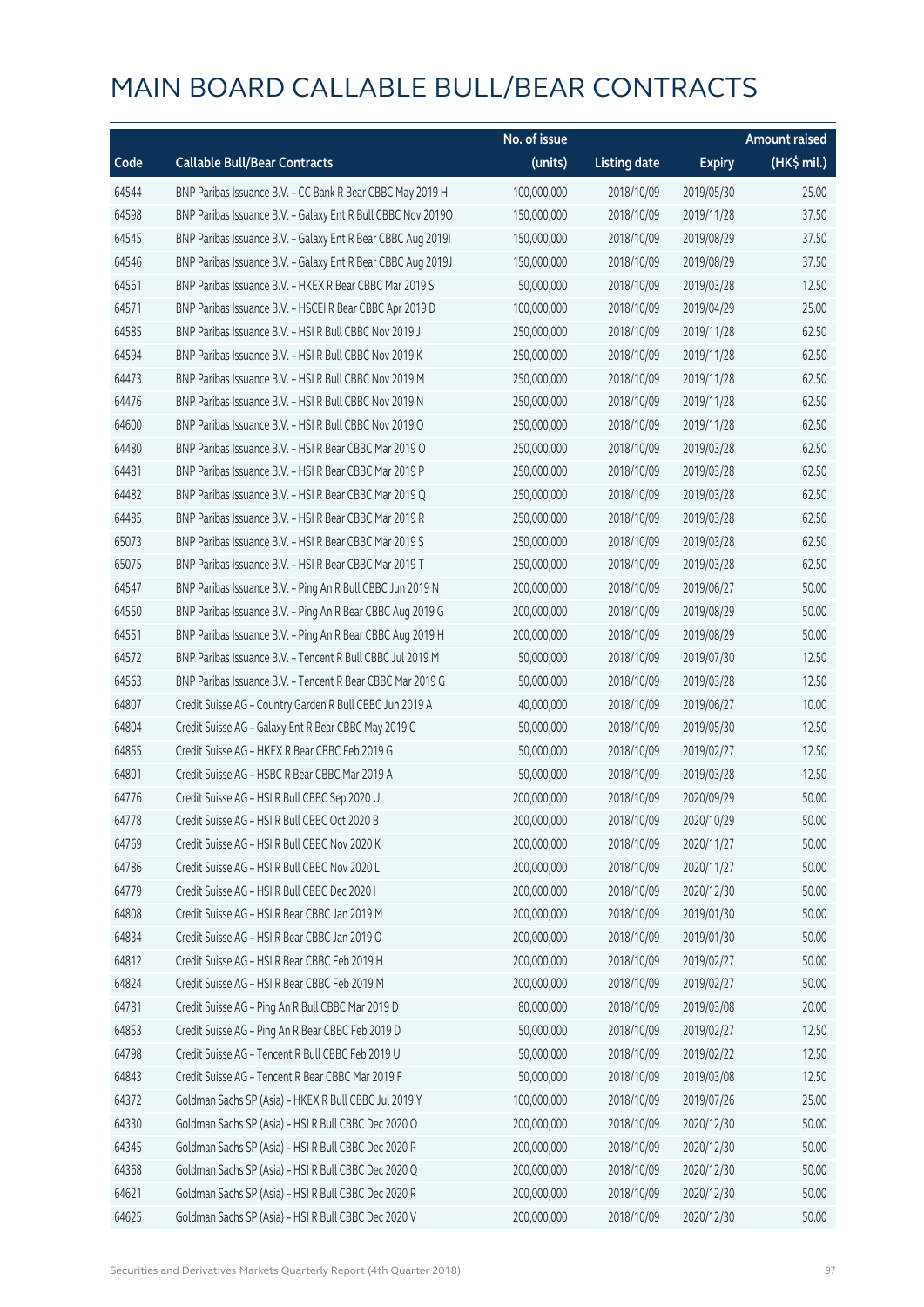|       |                                                          | No. of issue |                     |               | <b>Amount raised</b> |
|-------|----------------------------------------------------------|--------------|---------------------|---------------|----------------------|
| Code  | <b>Callable Bull/Bear Contracts</b>                      | (units)      | <b>Listing date</b> | <b>Expiry</b> | (HK\$ mil.)          |
| 64873 | Goldman Sachs SP (Asia) - HSI R Bear CBBC Jan 2019 F     | 200,000,000  | 2018/10/09          | 2019/01/30    | 50.00                |
| 64860 | Goldman Sachs SP (Asia) - HSI R Bear CBBC Jan 2019 T     | 200,000,000  | 2018/10/09          | 2019/01/30    | 50.00                |
| 64872 | Goldman Sachs SP (Asia) - HSI R Bear CBBC Jan 2019 Y     | 200,000,000  | 2018/10/09          | 2019/01/30    | 50.00                |
| 64863 | Goldman Sachs SP (Asia) - HSI R Bear CBBC Jan 2019 Z     | 200,000,000  | 2018/10/09          | 2019/01/30    | 50.00                |
| 64354 | Goldman Sachs SP (Asia) - Ping An R Bull CBBC Jul 2019 C | 100,000,000  | 2018/10/09          | 2019/07/25    | 25.00                |
| 64350 | Goldman Sachs SP (Asia) - Tencent R Bull CBBC Mar 2019 Y | 100,000,000  | 2018/10/09          | 2019/03/08    | 25.00                |
| 64626 | Goldman Sachs SP (Asia) - Tencent R Bull CBBC Mar 2019 Z | 100,000,000  | 2018/10/09          | 2019/03/11    | 25.00                |
| 64880 | Goldman Sachs SP (Asia) - Tencent R Bear CBBC Mar 2019 T | 80,000,000   | 2018/10/09          | 2019/03/11    | 20.00                |
| 64527 | HK Bank - CNOOC R Bull CBBC Mar 2019 E                   | 50,000,000   | 2018/10/09          | 2019/03/18    | 12.50                |
| 64452 | HK Bank - Galaxy Ent R Bull CBBC May 2019 E              | 80,000,000   | 2018/10/09          | 2019/05/02    | 20.00                |
| 64458 | HK Bank - HSCEI R Bull CBBC Jul 2019 K                   | 60,000,000   | 2018/10/09          | 2019/07/30    | 15.00                |
| 64394 | HK Bank - HSI R Bull CBBC Jul 2019 F                     | 150,000,000  | 2018/10/09          | 2019/07/30    | 37.50                |
| 64533 | HK Bank - HSI R Bull CBBC Sep 2019 A                     | 150,000,000  | 2018/10/09          | 2019/09/27    | 37.50                |
| 64495 | HK Bank - HSI R Bear CBBC Mar 2019 J                     | 100,000,000  | 2018/10/09          | 2019/03/28    | 25.00                |
| 64537 | HK Bank - HSI R Bear CBBC Mar 2019 K                     | 150,000,000  | 2018/10/09          | 2019/03/28    | 37.50                |
| 64497 | HK Bank - Ping An R Bear CBBC Mar 2019 C                 | 80,000,000   | 2018/10/09          | 2019/03/11    | 20.00                |
| 64455 | HK Bank - Tencent R Bull CBBC Mar 2019 X                 | 60,000,000   | 2018/10/09          | 2019/03/07    | 15.00                |
| 64496 | HK Bank - Tencent R Bear CBBC Mar 2019 R                 | 50,000,000   | 2018/10/09          | 2019/03/25    | 12.50                |
| 64380 | Haitong Int'l Sec - HSI R Bull CBBC Oct 2019 K           | 150,000,000  | 2018/10/09          | 2019/10/30    | 37.50                |
| 64375 | Haitong Int'l Sec - HSI R Bull CBBC Nov 2019 H           | 150,000,000  | 2018/10/09          | 2019/11/28    | 37.50                |
| 64377 | Haitong Int'l Sec - HSI R Bull CBBC Dec 2019 H           | 150,000,000  | 2018/10/09          | 2019/12/30    | 37.50                |
| 64382 | Haitong Int'l Sec - HSI R Bear CBBC Jan 2019 K           | 150,000,000  | 2018/10/09          | 2019/01/30    | 37.50                |
| 64387 | Haitong Int'l Sec - HSI R Bear CBBC Jan 2019 L           | 150,000,000  | 2018/10/09          | 2019/01/30    | 37.50                |
| 64603 | Haitong Int'l Sec - HSI R Bear CBBC Jan 2019 M           | 150,000,000  | 2018/10/09          | 2019/01/30    | 37.50                |
| 64383 | Haitong Int'l Sec - HSI R Bear CBBC Feb 2019 C           | 150,000,000  | 2018/10/09          | 2019/02/27    | 37.50                |
| 64391 | Haitong Int'l Sec - HSI R Bear CBBC Feb 2019 D           | 150,000,000  | 2018/10/09          | 2019/02/27    | 37.50                |
| 65120 | J P Morgan SP BV - HKEX R Bear CBBC Mar 2019 B           | 40,000,000   | 2018/10/09          | 2019/03/08    | 10.00                |
| 65077 | J P Morgan SP BV - HSI R Bull CBBC Oct 2020 B            | 200,000,000  | 2018/10/09          | 2020/10/29    | 50.00                |
| 65092 | J P Morgan SP BV - HSI R Bull CBBC Oct 2020 M            | 200,000,000  | 2018/10/09          | 2020/10/29    | 50.00                |
| 65078 | J P Morgan SP BV - HSI R Bull CBBC Nov 2020 B            | 200,000,000  | 2018/10/09          | 2020/11/27    | 50.00                |
| 65076 | J P Morgan SP BV - HSI R Bull CBBC Nov 2020 M            | 200,000,000  | 2018/10/09          | 2020/11/27    | 50.00                |
| 65118 | J P Morgan SP BV - HSI R Bear CBBC Apr 2019 E            | 200,000,000  | 2018/10/09          | 2019/04/29    | 50.00                |
| 65105 | J P Morgan SP BV - HSI R Bear CBBC Apr 2019 S            | 200,000,000  | 2018/10/09          | 2019/04/29    | 50.00                |
| 65115 | J P Morgan SP BV - HSI R Bear CBBC Apr 2019 W            | 200,000,000  | 2018/10/09          | 2019/04/29    | 50.00                |
| 65117 | J P Morgan SP BV - HSI R Bear CBBC Apr 2019 X            | 200,000,000  | 2018/10/09          | 2019/04/29    | 50.00                |
| 65128 | J P Morgan SP BV - Tencent R Bear CBBC Feb 2019 N        | 50,000,000   | 2018/10/09          | 2019/02/15    | 12.50                |
| 64882 | SG Issuer - CC Bank R Bull CBBC Sep 2019 A               | 100,000,000  | 2018/10/09          | 2019/09/27    | 25.00                |
| 64926 | SG Issuer - CNOOC R Bull CBBC Oct 2019 A                 | 40,000,000   | 2018/10/09          | 2019/10/30    | 10.00                |
| 65064 | SG Issuer - CNOOC R Bear CBBC Jul 2019 A                 | 40,000,000   | 2018/10/09          | 2019/07/30    | 10.00                |
| 64915 | SG Issuer - Sinopec Corp R Bull CBBC Jul 2019 B          | 40,000,000   | 2018/10/09          | 2019/07/30    | 10.00                |
| 65021 | SG Issuer - Sinopec Corp R Bear CBBC Apr 2019 B          | 40,000,000   | 2018/10/09          | 2019/04/29    | 10.00                |
| 65025 | SG Issuer - Sinopec Corp R Bear CBBC Jun 2019 A          | 40,000,000   | 2018/10/09          | 2019/06/27    | 10.00                |
| 64886 | SG Issuer - Galaxy Ent R Bull CBBC Oct 2019 A            | 100,000,000  | 2018/10/09          | 2019/10/30    | 25.00                |
| 64941 | SG Issuer - Galaxy Ent R Bear CBBC May 2019 C            | 100,000,000  | 2018/10/09          | 2019/05/30    | 25.00                |
| 65008 | SG Issuer - HSI R Bull CBBC Sep 2020 X                   | 200,000,000  | 2018/10/09          | 2020/09/29    | 50.00                |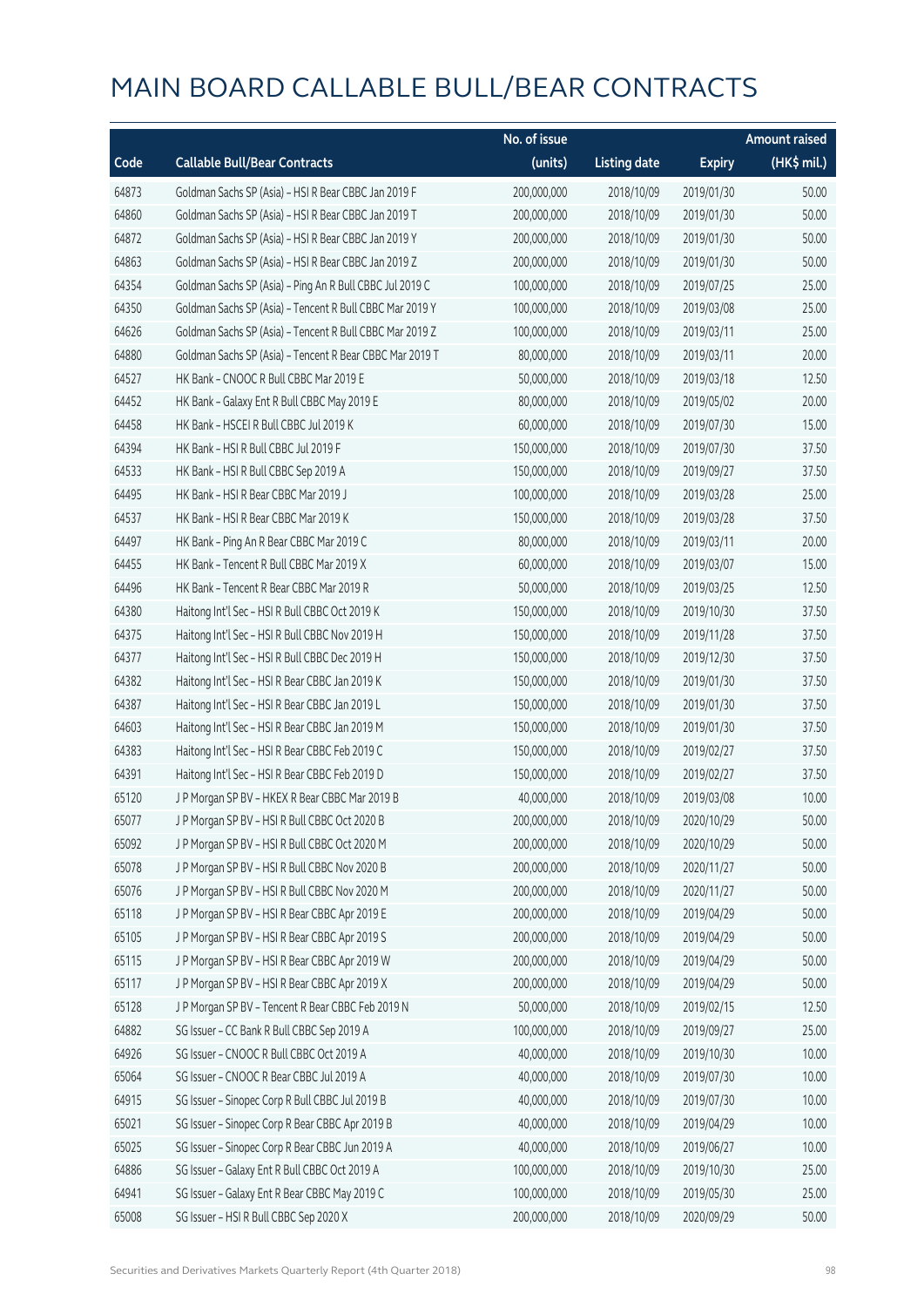|       |                                                         | No. of issue |                     |               | <b>Amount raised</b> |
|-------|---------------------------------------------------------|--------------|---------------------|---------------|----------------------|
| Code  | <b>Callable Bull/Bear Contracts</b>                     | (units)      | <b>Listing date</b> | <b>Expiry</b> | (HK\$ mil.)          |
| 64902 | SG Issuer - HSI R Bull CBBC Oct 2020 X                  | 200,000,000  | 2018/10/09          | 2020/10/29    | 50.00                |
| 64910 | SG Issuer - HSI R Bull CBBC Oct 2020 Y                  | 200,000,000  | 2018/10/09          | 2020/10/29    | 50.00                |
| 65012 | SG Issuer - HSI R Bull CBBC Nov 2020 X                  | 200,000,000  | 2018/10/09          | 2020/11/27    | 50.00                |
| 64913 | SG Issuer - HSI R Bull CBBC Dec 2020 B                  | 200,000,000  | 2018/10/09          | 2020/12/30    | 50.00                |
| 65020 | SG Issuer - HSI R Bull CBBC Dec 2020 R                  | 200,000,000  | 2018/10/09          | 2020/12/30    | 50.00                |
| 65006 | SG Issuer - HSI R Bear CBBC Feb 2019 S                  | 200,000,000  | 2018/10/09          | 2019/02/27    | 50.00                |
| 65070 | SG Issuer - HSI R Bear CBBC Feb 2019 X                  | 200,000,000  | 2018/10/09          | 2019/02/27    | 50.00                |
| 65072 | SG Issuer - HSI R Bear CBBC Feb 2019 Z                  | 200,000,000  | 2018/10/09          | 2019/02/27    | 50.00                |
| 64887 | SG Issuer - ICBC R Bull CBBC Aug 2019 E                 | 60,000,000   | 2018/10/09          | 2019/08/29    | 15.00                |
| 64972 | SG Issuer - Ping An R Bull CBBC Aug 2019 C              | 100,000,000  | 2018/10/09          | 2019/08/29    | 25.00                |
| 64894 | SG Issuer - Ping An R Bull CBBC Nov 2019 A              | 100,000,000  | 2018/10/09          | 2019/11/28    | 25.00                |
| 64895 | SG Issuer - Tencent R Bull CBBC Feb 2019 I              | 80,000,000   | 2018/10/09          | 2019/02/18    | 20.00                |
| 65000 | SG Issuer - Tencent R Bull CBBC Feb 2019 P              | 80,000,000   | 2018/10/09          | 2019/02/27    | 20.00                |
| 64898 | SG Issuer - Tencent R Bull CBBC Feb 2019 R              | 80,000,000   | 2018/10/09          | 2019/02/20    | 20.00                |
| 64899 | SG Issuer - Tencent R Bull CBBC Feb 2019 S              | 80,000,000   | 2018/10/09          | 2019/02/22    | 20.00                |
| 64998 | SG Issuer - Tencent R Bull CBBC Feb 2019 U              | 80,000,000   | 2018/10/09          | 2019/02/25    | 20.00                |
| 65005 | SG Issuer - Tencent R Bear CBBC Apr 2019 S              | 80,000,000   | 2018/10/09          | 2019/04/24    | 20.00                |
| 64690 | UBS AG - HSI R Bull CBBC Oct 2020 M                     | 200,000,000  | 2018/10/09          | 2020/10/29    | 50.00                |
| 64697 | UBS AG - HSI R Bull CBBC Oct 2020 N                     | 200,000,000  | 2018/10/09          | 2020/10/29    | 50.00                |
| 64635 | UBS AG - HSI R Bull CBBC Nov 2020 P                     | 200,000,000  | 2018/10/09          | 2020/11/27    | 50.00                |
| 64629 | UBS AG - HSI R Bull CBBC Dec 2020 P                     | 200,000,000  | 2018/10/09          | 2020/12/30    | 50.00                |
| 64632 | UBS AG - HSI R Bull CBBC Dec 2020 Q                     | 250,000,000  | 2018/10/09          | 2020/12/30    | 62.50                |
| 64640 | UBS AG - HSI R Bull CBBC Dec 2020 R                     | 250,000,000  | 2018/10/09          | 2020/12/30    | 62.50                |
| 64711 | UBS AG - HSI R Bear CBBC Jan 2019 J                     | 200,000,000  | 2018/10/09          | 2019/01/30    | 50.00                |
| 64735 | UBS AG - HSI R Bear CBBC Jan 2019 N                     | 200,000,000  | 2018/10/09          | 2019/01/30    | 50.00                |
| 64737 | UBS AG - HSI R Bear CBBC Feb 2019 P                     | 250,000,000  | 2018/10/09          | 2019/02/27    | 62.50                |
| 64744 | UBS AG - HSI R Bear CBBC Feb 2019 Q                     | 250,000,000  | 2018/10/09          | 2019/02/27    | 62.50                |
| 64702 | UBS AG - Tencent R Bull CBBC Feb 2019 O                 | 40,000,000   | 2018/10/09          | 2019/02/01    | 10.00                |
| 64655 | UBS AG - Tencent R Bull CBBC Apr 2019 L                 | 40,000,000   | 2018/10/09          | 2019/04/17    | 10.00                |
| 64703 | UBS AG - Tencent R Bull CBBC Apr 2019 M                 | 40,000,000   | 2018/10/09          | 2019/04/24    | 10.00                |
| 64755 | UBS AG - Tencent R Bear CBBC Feb 2019 O                 | 40,000,000   | 2018/10/09          | 2019/02/12    | 10.00                |
| 65175 | BNP Paribas Issuance B.V. - HSI R Bull CBBC Nov 2019 P  | 250,000,000  | 2018/10/10          | 2019/11/28    | 62.50                |
| 65178 | BNP Paribas Issuance B.V. - HSI R Bull CBBC Nov 2019 Q  | 250,000,000  | 2018/10/10          | 2019/11/28    | 62.50                |
| 65180 | BNP Paribas Issuance B.V. - HSI R Bear CBBC Mar 2019 U  | 250,000,000  | 2018/10/10          | 2019/03/28    | 62.50                |
| 65181 | BNP Paribas Issuance B.V. - HSI R Bear CBBC Mar 2019 V  | 250,000,000  | 2018/10/10          | 2019/03/28    | 62.50                |
| 65461 | Credit Suisse AG - Galaxy Ent R Bear CBBC Jun 2019 A    | 50,000,000   | 2018/10/10          | 2019/06/27    | 12.50                |
| 65432 | Credit Suisse AG - HSI R Bull CBBC Aug 2020 J           | 200,000,000  | 2018/10/10          | 2020/08/28    | 50.00                |
| 65433 | Credit Suisse AG - HSI R Bull CBBC Nov 2020 M           | 200,000,000  | 2018/10/10          | 2020/11/27    | 50.00                |
| 65451 | Credit Suisse AG - HSI R Bear CBBC Jan 2019 C           | 200,000,000  | 2018/10/10          | 2019/01/30    | 50.00                |
| 65448 | Credit Suisse AG - HSI R Bear CBBC Jan 2019 X           | 200,000,000  | 2018/10/10          | 2019/01/30    | 50.00                |
| 65450 | Credit Suisse AG - HSI R Bear CBBC Feb 2019 P           | 200,000,000  | 2018/10/10          | 2019/02/27    | 50.00                |
| 65452 | Credit Suisse AG - HSI R Bear CBBC Mar 2019 J           | 300,000,000  | 2018/10/10          | 2019/03/28    | 75.00                |
| 65471 | Credit Suisse AG - Ping An R Bull CBBC Feb 2019 P       | 80,000,000   | 2018/10/10          | 2019/02/27    | 20.00                |
| 65467 | Credit Suisse AG - Sino Biopharm R Bull CBBC Apr 2019 B | 30,000,000   | 2018/10/10          | 2019/04/29    | 10.20                |
| 65443 | Credit Suisse AG - Tencent R Bull CBBC Feb 2019 A       | 50,000,000   | 2018/10/10          | 2019/02/27    | 12.50                |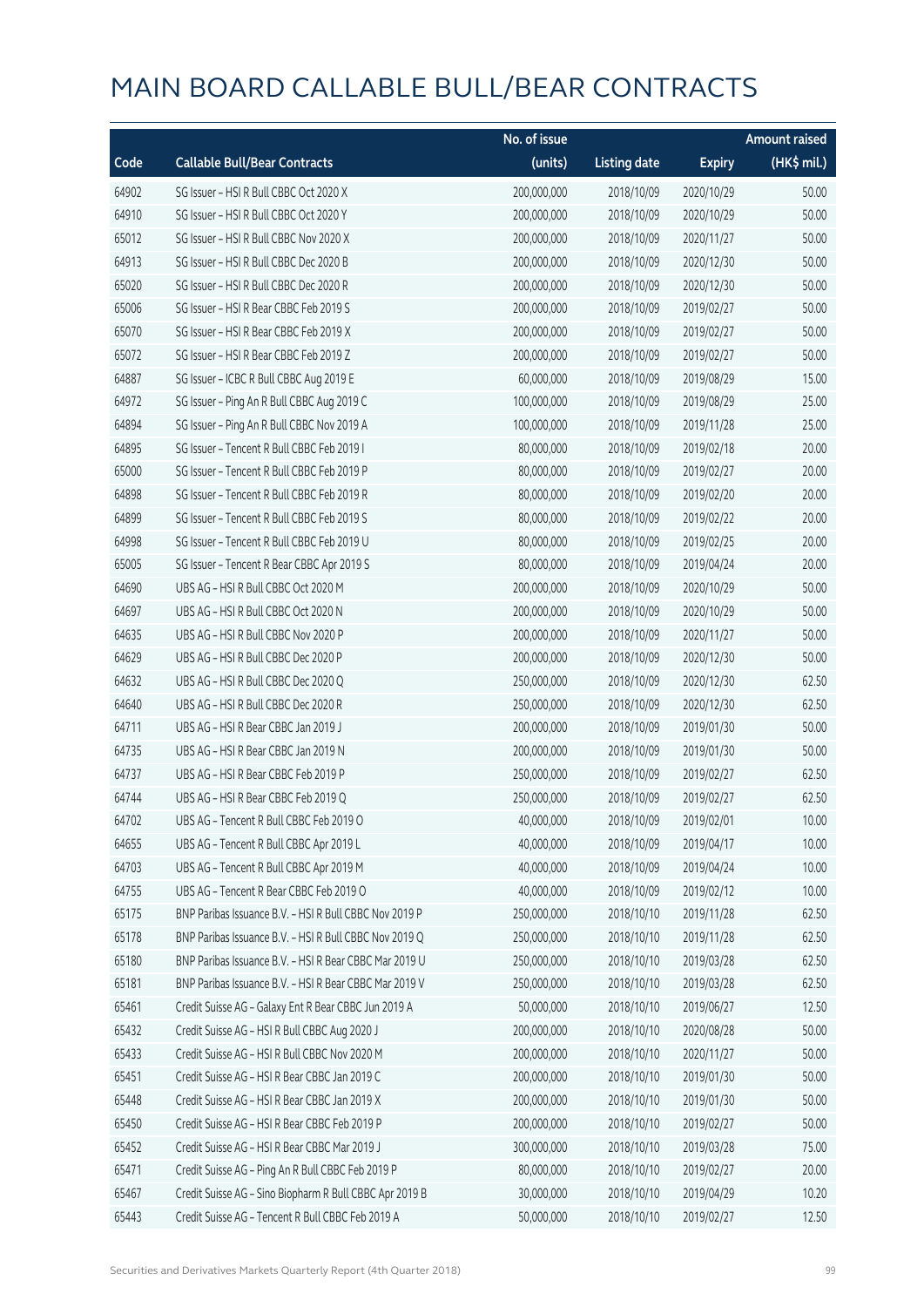|       |                                                             | No. of issue |                     |               | <b>Amount raised</b> |
|-------|-------------------------------------------------------------|--------------|---------------------|---------------|----------------------|
| Code  | <b>Callable Bull/Bear Contracts</b>                         | (units)      | <b>Listing date</b> | <b>Expiry</b> | (HK\$ mil.)          |
| 65505 | Goldman Sachs SP (Asia) - Galaxy Ent R Bear CBBC Dec 2019 A | 80,000,000   | 2018/10/10          | 2019/12/30    | 20.00                |
| 65529 | Goldman Sachs SP (Asia) - HSBC R Bull CBBC Sep 2019 L       | 100,000,000  | 2018/10/10          | 2019/09/26    | 25.00                |
| 65142 | Goldman Sachs SP (Asia) - HSI R Bull CBBC Dec 2020 D        | 200,000,000  | 2018/10/10          | 2020/12/30    | 50.00                |
| 65163 | Goldman Sachs SP (Asia) - HSI R Bull CBBC Dec 2020 I        | 200,000,000  | 2018/10/10          | 2020/12/30    | 50.00                |
| 65141 | Goldman Sachs SP (Asia) - HSI R Bull CBBC Dec 2020 Z        | 200,000,000  | 2018/10/10          | 2020/12/30    | 50.00                |
| 65472 | Goldman Sachs SP (Asia) - HSI R Bear CBBC Jan 2019 H        | 200,000,000  | 2018/10/10          | 2019/01/30    | 50.00                |
| 65475 | Goldman Sachs SP (Asia) - HSI R Bear CBBC Jan 2019 K        | 200,000,000  | 2018/10/10          | 2019/01/30    | 50.00                |
| 65484 | Goldman Sachs SP (Asia) - HSI R Bear CBBC Jan 2019 W        | 200,000,000  | 2018/10/10          | 2019/01/30    | 50.00                |
| 65492 | Goldman Sachs SP (Asia) - HSI R Bear CBBC Feb 2019 V        | 200,000,000  | 2018/10/10          | 2019/02/27    | 50.00                |
| 65499 | Goldman Sachs SP (Asia) - Ping An R Bull CBBC Jul 2019 D    | 100,000,000  | 2018/10/10          | 2019/07/25    | 25.00                |
| 65153 | Goldman Sachs SP (Asia) - Tencent R Bull CBBC Mar 2019 D    | 100,000,000  | 2018/10/10          | 2019/03/07    | 25.00                |
| 65493 | Goldman Sachs SP (Asia) - Tencent R Bear CBBC Mar 2019 U    | 80,000,000   | 2018/10/10          | 2019/03/11    | 20.00                |
| 65290 | HK Bank - AIA R Bear CBBC Feb 2019 C                        | 40,000,000   | 2018/10/10          | 2019/02/18    | 10.00                |
| 65263 | HK Bank - Country Garden R Bull CBBC Mar 2019 B             | 40,000,000   | 2018/10/10          | 2019/03/25    | 12.00                |
| 65276 | HK Bank - CNOOC R Bear CBBC Mar 2019 D                      | 40,000,000   | 2018/10/10          | 2019/03/18    | 12.00                |
| 65278 | HK Bank - Galaxy Ent R Bull CBBC Apr 2019 B                 | 80,000,000   | 2018/10/10          | 2019/04/25    | 20.00                |
| 65254 | HK Bank - Galaxy Ent R Bear CBBC Mar 2019 A                 | 40,000,000   | 2018/10/10          | 2019/03/04    | 10.00                |
| 65225 | HK Bank - HKEX R Bear CBBC Mar 2019 D                       | 40,000,000   | 2018/10/10          | 2019/03/04    | 10.00                |
| 65202 | HK Bank - HSI R Bull CBBC Sep 2019 B                        | 150,000,000  | 2018/10/10          | 2019/09/27    | 37.50                |
| 65229 | HK Bank - HSI R Bear CBBC Mar 2019 L                        | 150,000,000  | 2018/10/10          | 2019/03/28    | 37.50                |
| 65259 | HK Bank - HSI R Bear CBBC Mar 2019 M                        | 150,000,000  | 2018/10/10          | 2019/03/28    | 37.50                |
| 65265 | HK Bank - PetroChina R Bull CBBC Mar 2019 C                 | 80,000,000   | 2018/10/10          | 2019/03/04    | 20.00                |
| 65279 | HK Bank - Sunny Optical R Bear CBBC Feb 2019 B              | 40,000,000   | 2018/10/10          | 2019/02/18    | 10.00                |
| 65219 | HK Bank - Tencent R Bull CBBC Mar 2019 Y                    | 60,000,000   | 2018/10/10          | 2019/03/25    | 15.00                |
| 65264 | HK Bank - Tencent R Bear CBBC Mar 2019 S                    | 50,000,000   | 2018/10/10          | 2019/03/28    | 12.50                |
| 65187 | Haitong Int'l Sec - Galaxy Ent R Bull CBBC May 2019 A       | 170,000,000  | 2018/10/10          | 2019/05/20    | 45.39                |
| 65171 | Haitong Int'l Sec - HSI R Bull CBBC Nov 2019 I              | 150,000,000  | 2018/10/10          | 2019/11/28    | 37.50                |
| 65173 | Haitong Int'l Sec - HSI R Bull CBBC Jan 2020 C              | 150,000,000  | 2018/10/10          | 2020/01/30    | 37.50                |
| 65174 | Haitong Int'l Sec - HSI R Bear CBBC Jan 2019 N              | 150,000,000  | 2018/10/10          | 2019/01/30    | 37.50                |
| 65199 | Haitong Int'l Sec - Tencent R Bear CBBC Apr 2019 G          | 40,000,000   | 2018/10/10          | 2019/04/02    | 10.60                |
| 65430 | J P Morgan SP BV - HSI R Bull CBBC Oct 2020 Z               | 200,000,000  | 2018/10/10          | 2020/10/29    | 50.00                |
| 65423 | J P Morgan SP BV - HSI R Bull CBBC Nov 2020 Q               | 200,000,000  | 2018/10/10          | 2020/11/27    | 50.00                |
| 65408 | J P Morgan SP BV - HSI R Bear CBBC Mar 2019 H               | 200,000,000  | 2018/10/10          | 2019/03/28    | 50.00                |
| 65411 | J P Morgan SP BV - HSI R Bear CBBC Mar 2019 I               | 200,000,000  | 2018/10/10          | 2019/03/28    | 50.00                |
| 65415 | J P Morgan SP BV - HSI R Bear CBBC Mar 2019 J               | 200,000,000  | 2018/10/10          | 2019/03/28    | 50.00                |
| 65398 | J P Morgan SP BV - HSI R Bear CBBC Apr 2019 T               | 200,000,000  | 2018/10/10          | 2019/04/29    | 50.00                |
| 65405 | J P Morgan SP BV - HSI R Bear CBBC Apr 2019 U               | 200,000,000  | 2018/10/10          | 2019/04/29    | 50.00                |
| 65417 | J P Morgan SP BV - Tencent R Bear CBBC Mar 2019 D           | 50,000,000   | 2018/10/10          | 2019/03/08    | 12.50                |
| 65292 | Macquarie Bank Ltd. - AIA R Bull CBBC Jun 2019 A            | 40,000,000   | 2018/10/10          | 2019/06/27    | 10.04                |
| 65294 | Macquarie Bank Ltd. - AIA R Bear CBBC Apr 2019 A            | 40,000,000   | 2018/10/10          | 2019/04/29    | 10.08                |
| 65582 | SG Issuer - AIA R Bull CBBC Jul 2019 A                      | 60,000,000   | 2018/10/10          | 2019/07/03    | 15.00                |
| 65595 | SG Issuer - Country Garden R Bull CBBC Jul 2019 B           | 40,000,000   | 2018/10/10          | 2019/07/29    | 13.00                |
| 65588 | SG Issuer - CC Bank R Bull CBBC Aug 2019 I                  | 100,000,000  | 2018/10/10          | 2019/08/05    | 25.00                |
| 65589 | SG Issuer - CNOOC R Bull CBBC Jul 2019 A                    | 40,000,000   | 2018/10/10          | 2019/07/18    | 10.00                |
| 65530 | SG Issuer - Galaxy Ent R Bull CBBC May 2019 J               | 100,000,000  | 2018/10/10          | 2019/05/30    | 25.00                |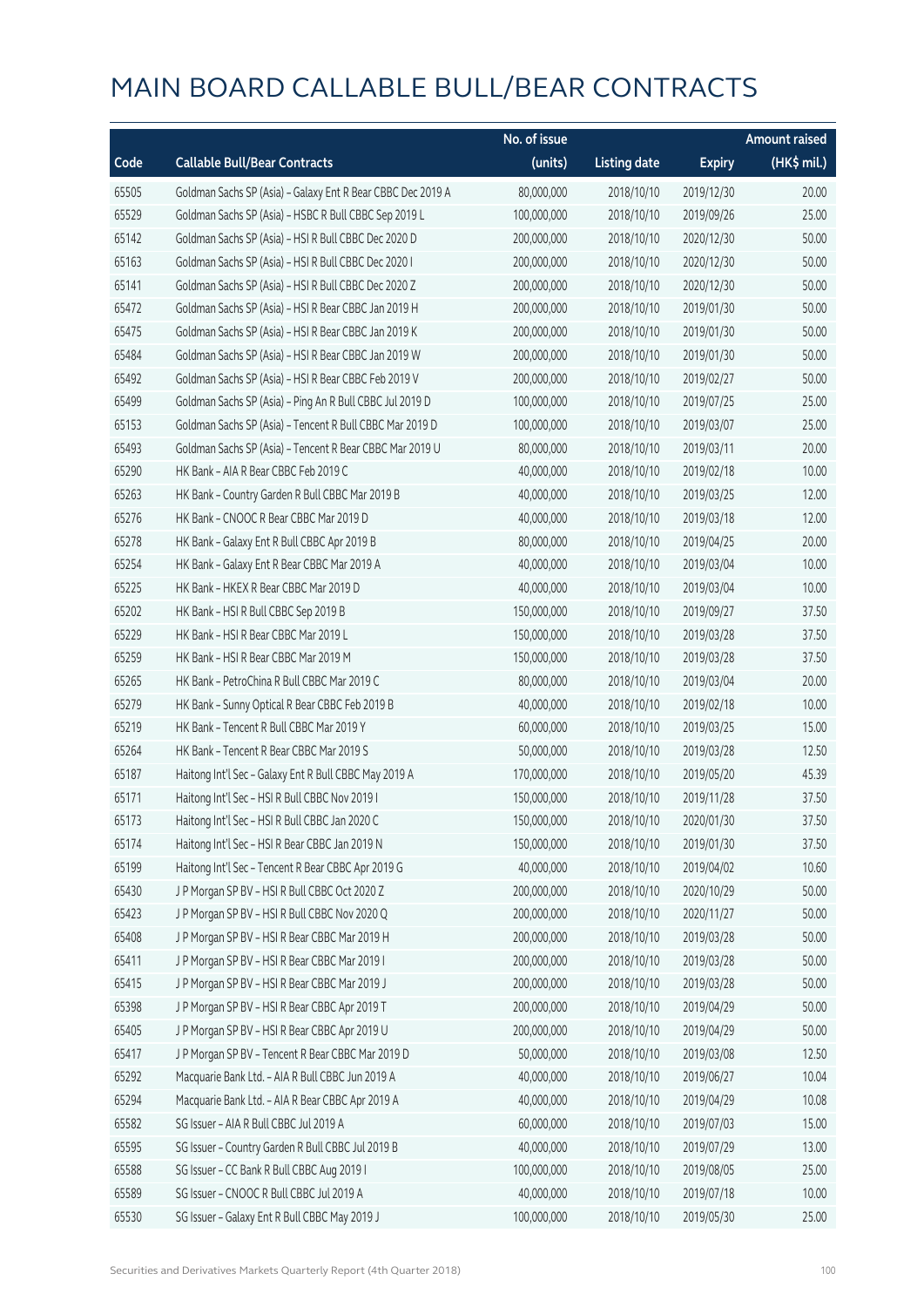|       |                                                             | No. of issue |                     |               | <b>Amount raised</b> |
|-------|-------------------------------------------------------------|--------------|---------------------|---------------|----------------------|
| Code  | <b>Callable Bull/Bear Contracts</b>                         | (units)      | <b>Listing date</b> | <b>Expiry</b> | (HK\$ mil.)          |
| 65596 | SG Issuer - Galaxy Ent R Bear CBBC Jul 2019 F               | 100,000,000  | 2018/10/10          | 2019/07/25    | 25.00                |
| 65534 | SG Issuer - HKEX R Bull CBBC Jun 2019 P                     | 50,000,000   | 2018/10/10          | 2019/06/27    | 12.50                |
| 65551 | SG Issuer - HSI R Bull CBBC Oct 2020 Z                      | 200,000,000  | 2018/10/10          | 2020/10/29    | 50.00                |
| 65552 | SG Issuer - HSI R Bull CBBC Dec 2020 V                      | 200,000,000  | 2018/10/10          | 2020/12/30    | 50.00                |
| 65579 | SG Issuer - HSI R Bull CBBC Dec 2020 W                      | 200,000,000  | 2018/10/10          | 2020/12/30    | 50.00                |
| 65559 | SG Issuer - HSI R Bear CBBC Jan 2019 H                      | 200,000,000  | 2018/10/10          | 2019/01/30    | 50.00                |
| 65562 | SG Issuer - HSI R Bear CBBC Jan 2019 O                      | 200,000,000  | 2018/10/10          | 2019/01/30    | 50.00                |
| 65573 | SG Issuer - HSI R Bear CBBC Mar 2019 P                      | 200,000,000  | 2018/10/10          | 2019/03/28    | 50.00                |
| 65576 | SG Issuer - HSI R Bear CBBC Mar 2019 Q                      | 200,000,000  | 2018/10/10          | 2019/03/28    | 50.00                |
| 65578 | SG Issuer - HSI R Bear CBBC Apr 2019 G                      | 200,000,000  | 2018/10/10          | 2019/04/29    | 50.00                |
| 65598 | SG Issuer - PetroChina R Bear CBBC Apr 2019 B               | 40,000,000   | 2018/10/10          | 2019/04/29    | 10.00                |
| 65554 | SG Issuer - Ping An R Bull CBBC Aug 2019 D                  | 100,000,000  | 2018/10/10          | 2019/08/02    | 25.00                |
| 65600 | SG Issuer - Ping An R Bear CBBC Mar 2019 E                  | 100,000,000  | 2018/10/10          | 2019/03/11    | 25.00                |
| 65537 | SG Issuer - Ping An R Bear CBBC Apr 2019 D                  | 100,000,000  | 2018/10/10          | 2019/04/17    | 25.00                |
| 65607 | SG Issuer - Sands R Bear CBBC Jul 2019 A                    | 80,000,000   | 2018/10/10          | 2019/07/25    | 20.00                |
| 65539 | SG Issuer - Tencent R Bull CBBC Jan 2019 K                  | 80,000,000   | 2018/10/10          | 2019/01/25    | 20.00                |
| 65541 | SG Issuer - Tencent R Bull CBBC Jan 2019 T                  | 80,000,000   | 2018/10/10          | 2019/01/31    | 20.00                |
| 65558 | SG Issuer - Tencent R Bear CBBC Apr 2019 W                  | 80,000,000   | 2018/10/10          | 2019/04/04    | 20.00                |
| 65381 | UBS AG - AIA R Bear CBBC Mar 2019 A                         | 60,000,000   | 2018/10/10          | 2019/03/04    | 15.00                |
| 65351 | UBS AG - Galaxy Ent R Bear CBBC Mar 2019 A                  | 40,000,000   | 2018/10/10          | 2019/03/11    | 10.00                |
| 65320 | UBS AG - HKEX R Bull CBBC Mar 2019 C                        | 50,000,000   | 2018/10/10          | 2019/03/11    | 12.50                |
| 65361 | UBS AG - HKEX R Bear CBBC Mar 2019 C                        | 50,000,000   | 2018/10/10          | 2019/03/18    | 12.50                |
| 65355 | UBS AG - HKEX R Bear CBBC Apr 2019 A                        | 50,000,000   | 2018/10/10          | 2019/04/01    | 12.50                |
| 65348 | UBS AG - HSI R Bull CBBC Oct 2019 P                         | 200,000,000  | 2018/10/10          | 2019/10/30    | 50.00                |
| 65349 | UBS AG - HSI R Bull CBBC Nov 2019 D                         | 200,000,000  | 2018/10/10          | 2019/11/28    | 50.00                |
| 65328 | UBS AG - HSI R Bull CBBC Nov 2019 X                         | 200,000,000  | 2018/10/10          | 2019/11/28    | 50.00                |
| 65298 | UBS AG - HSI R Bull CBBC Dec 2019 J                         | 250,000,000  | 2018/10/10          | 2019/12/30    | 62.50                |
| 65323 | UBS AG - HSI R Bull CBBC Dec 2019 T                         | 200,000,000  | 2018/10/10          | 2019/12/30    | 50.00                |
| 65303 | UBS AG - HSI R Bull CBBC Oct 2020 O                         | 200,000,000  | 2018/10/10          | 2020/10/29    | 50.00                |
| 65301 | UBS AG - HSI R Bull CBBC Dec 2020 S                         | 200,000,000  | 2018/10/10          | 2020/12/30    | 50.00                |
| 65350 | UBS AG - HSI R Bull CBBC Dec 2020 T                         | 200,000,000  | 2018/10/10          | 2020/12/30    | 50.00                |
| 65397 | UBS AG - HSI R Bear CBBC Jan 2019 A                         | 200,000,000  | 2018/10/10          | 2019/01/30    | 50.00                |
| 65295 | UBS AG - HSI R Bear CBBC Jan 2019 O                         | 200,000,000  | 2018/10/10          | 2019/01/30    | 50.00                |
| 65388 | UBS AG - HSI R Bear CBBC Jan 2019 P                         | 200,000,000  | 2018/10/10          | 2019/01/30    | 50.00                |
| 65321 | UBS AG - Ping An R Bull CBBC Mar 2019 E                     | 100,000,000  | 2018/10/10          | 2019/03/06    | 25.00                |
| 65382 | UBS AG - Ping An R Bear CBBC Feb 2019 D                     | 100,000,000  | 2018/10/10          | 2019/02/11    | 25.00                |
| 65386 | UBS AG - Ping An R Bear CBBC Mar 2019 A                     | 100,000,000  | 2018/10/10          | 2019/03/04    | 25.00                |
| 65319 | UBS AG - Tencent R Bull CBBC Jun 2019 G                     | 40,000,000   | 2018/10/10          | 2019/06/05    | 10.00                |
| 65380 | UBS AG - Tencent R Bear CBBC Mar 2019 C                     | 40,000,000   | 2018/10/10          | 2019/03/18    | 10.00                |
| 65369 | UBS AG - Tencent R Bear CBBC Apr 2019 A                     | 40,000,000   | 2018/10/10          | 2019/04/03    | 10.00                |
| 65705 | BNP Paribas Issuance B.V. - CC Bank R Bull CBBC Sep 2019 L  | 100,000,000  | 2018/10/11          | 2019/09/27    | 25.00                |
| 65718 | BNP Paribas Issuance B.V. - CC Bank R Bear CBBC May 2019 I  | 100,000,000  | 2018/10/11          | 2019/05/30    | 25.00                |
| 65707 | BNP Paribas Issuance B.V. - CSOP A50 R Bull CBBC Jun 2019 M | 60,000,000   | 2018/10/11          | 2019/06/27    | 15.00                |
| 65709 | BNP Paribas Issuance B.V. - HKEX R Bull CBBC May 2019 R     | 50,000,000   | 2018/10/11          | 2019/05/30    | 12.50                |
| 65701 | BNP Paribas Issuance B.V. - HSI R Bull CBBC Nov 2019 I      | 250,000,000  | 2018/10/11          | 2019/11/28    | 62.50                |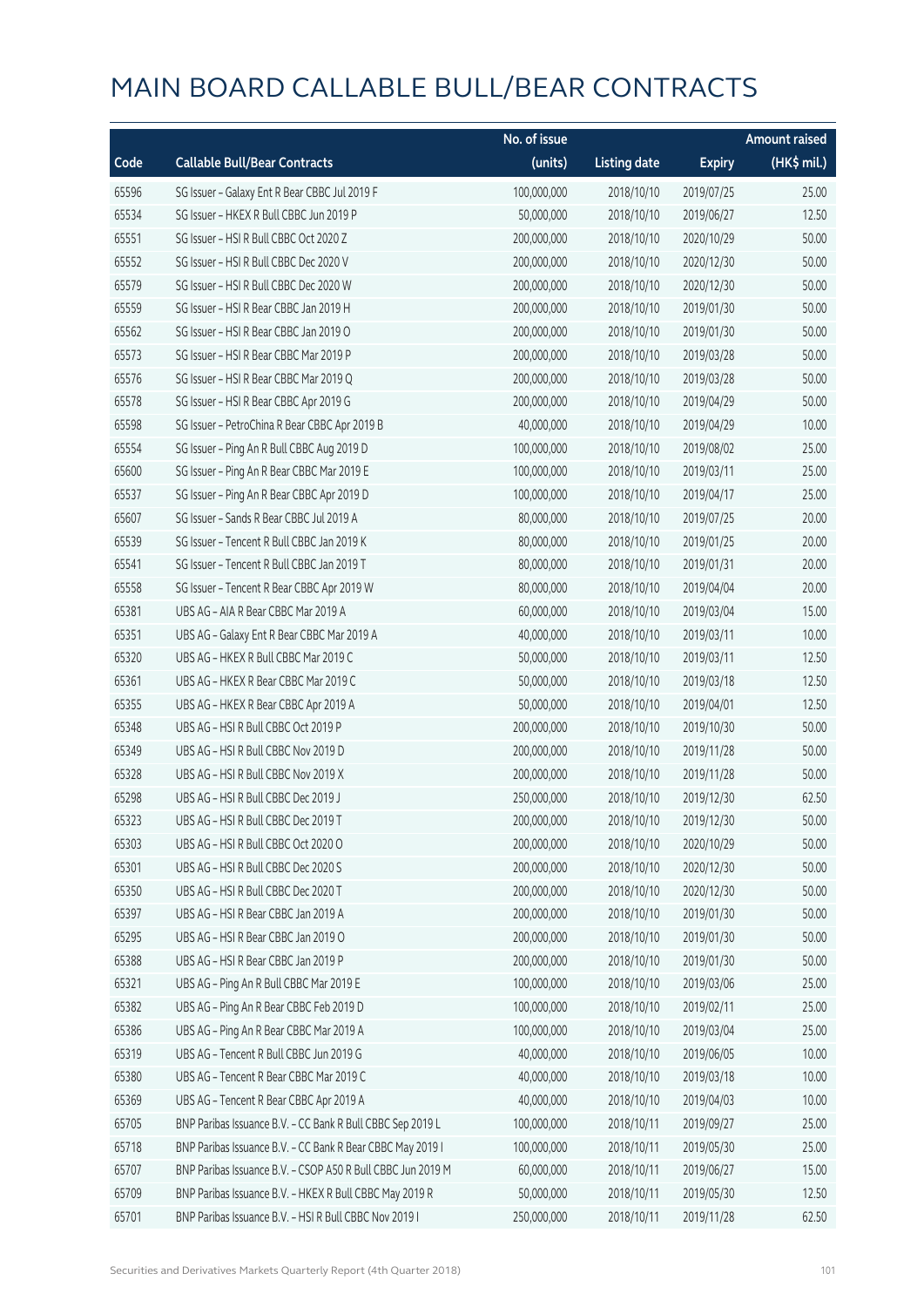|       |                                                             | No. of issue |                     |               | <b>Amount raised</b> |
|-------|-------------------------------------------------------------|--------------|---------------------|---------------|----------------------|
| Code  | <b>Callable Bull/Bear Contracts</b>                         | (units)      | <b>Listing date</b> | <b>Expiry</b> | (HK\$ mil.)          |
| 65704 | BNP Paribas Issuance B.V. - HSI R Bull CBBC Nov 2019 L      | 250,000,000  | 2018/10/11          | 2019/11/28    | 62.50                |
| 65702 | BNP Paribas Issuance B.V. - HSI R Bull CBBC Nov 2019 T      | 250,000,000  | 2018/10/11          | 2019/11/28    | 62.50                |
| 65713 | BNP Paribas Issuance B.V. - HSI R Bear CBBC Mar 2019 W      | 250,000,000  | 2018/10/11          | 2019/03/28    | 62.50                |
| 65714 | BNP Paribas Issuance B.V. - HSI R Bear CBBC Mar 2019 X      | 250,000,000  | 2018/10/11          | 2019/03/28    | 62.50                |
| 65715 | BNP Paribas Issuance B.V. - HSI R Bear CBBC Mar 2019 Y      | 250,000,000  | 2018/10/11          | 2019/03/28    | 62.50                |
| 65723 | BNP Paribas Issuance B.V. - Ping An R Bear CBBC Aug 2019 I  | 200,000,000  | 2018/10/11          | 2019/08/29    | 50.00                |
| 65711 | BNP Paribas Issuance B.V. - Tencent R Bull CBBC Jun 2019 X  | 50,000,000   | 2018/10/11          | 2019/06/27    | 12.50                |
| 65724 | BNP Paribas Issuance B.V. - Tencent R Bear CBBC Mar 2019 H  | 50,000,000   | 2018/10/11          | 2019/03/28    | 12.50                |
| 65712 | BNP Paribas Issuance B.V. - Tencent R Bear CBBC Apr 2019 W  | 50,000,000   | 2018/10/11          | 2019/04/29    | 12.50                |
| 65725 | BNP Paribas Issuance B.V. - Tencent R Bear CBBC Apr 2019 X  | 50,000,000   | 2018/10/11          | 2019/04/29    | 12.50                |
| 66156 | Credit Suisse AG - AIA R Bear CBBC Jun 2019 A               | 50,000,000   | 2018/10/11          | 2019/06/27    | 12.50                |
| 66152 | Credit Suisse AG - CC Bank R Bear CBBC Feb 2019 A           | 50,000,000   | 2018/10/11          | 2019/02/27    | 12.50                |
| 66147 | Credit Suisse AG - Geely Auto R Bear CBBC Jun 2019 A        | 40,000,000   | 2018/10/11          | 2019/06/27    | 10.00                |
| 66127 | Credit Suisse AG - HSI R Bull CBBC Aug 2020 K               | 200,000,000  | 2018/10/11          | 2020/08/28    | 50.00                |
| 66117 | Credit Suisse AG - HSI R Bull CBBC Sep 2020 V               | 200,000,000  | 2018/10/11          | 2020/09/29    | 50.00                |
| 66123 | Credit Suisse AG - HSI R Bull CBBC Sep 2020 W               | 200,000,000  | 2018/10/11          | 2020/09/29    | 50.00                |
| 66130 | Credit Suisse AG - HSI R Bull CBBC Oct 2020 C               | 300,000,000  | 2018/10/11          | 2020/10/29    | 75.00                |
| 66125 | Credit Suisse AG - HSI R Bull CBBC Nov 2020 N               | 200,000,000  | 2018/10/11          | 2020/11/27    | 50.00                |
| 66172 | Credit Suisse AG - HSI R Bear CBBC Jan 2019 U               | 200,000,000  | 2018/10/11          | 2019/01/30    | 50.00                |
| 66173 | Credit Suisse AG - HSI R Bear CBBC Jan 2019 Z               | 200,000,000  | 2018/10/11          | 2019/01/30    | 50.00                |
| 66174 | Credit Suisse AG - HSI R Bear CBBC Feb 2019 Q               | 200,000,000  | 2018/10/11          | 2019/02/27    | 50.00                |
| 66175 | Credit Suisse AG - HSI R Bear CBBC Mar 2019 K               | 200,000,000  | 2018/10/11          | 2019/03/28    | 50.00                |
| 66176 | Credit Suisse AG - HSI R Bear CBBC Mar 2019 L               | 300,000,000  | 2018/10/11          | 2019/03/28    | 75.00                |
| 66129 | Credit Suisse AG - Ping An R Bull CBBC Mar 2019 E           | 80,000,000   | 2018/10/11          | 2019/03/08    | 20.00                |
| 66171 | Credit Suisse AG - Ping An R Bear CBBC Mar 2019 B           | 50,000,000   | 2018/10/11          | 2019/03/08    | 12.50                |
| 66161 | Credit Suisse AG - Sands China R Bull CBBC Sep 2019 A       | 60,000,000   | 2018/10/11          | 2019/09/27    | 15.00                |
| 66128 | Credit Suisse AG - Tencent R Bull CBBC Mar 2019 J           | 50,000,000   | 2018/10/11          | 2019/03/01    | 12.50                |
| 66178 | Credit Suisse AG - Tencent R Bear CBBC Mar 2019 G           | 50,000,000   | 2018/10/11          | 2019/03/28    | 12.50                |
| 65739 | Bank of East Asia - AIA R Bear CBBC Aug 2019 A              | 40,000,000   | 2018/10/11          | 2019/08/02    | 10.00                |
| 65737 | Bank of East Asia - Geely Auto R Bull CBBC Aug 2019 C       | 40,000,000   | 2018/10/11          | 2019/08/02    | 10.00                |
| 65732 | Bank of East Asia - Geely Auto R Bear CBBC Aug 2019 B       | 40,000,000   | 2018/10/11          | 2019/08/02    | 10.00                |
| 65742 | Bank of East Asia - Galaxy Ent R Bear CBBC Aug 2019 A       | 100,000,000  | 2018/10/11          | 2019/08/02    | 25.00                |
| 65744 | Bank of East Asia - Galaxy Ent R Bear CBBC Aug 2019 B       | 100,000,000  | 2018/10/11          | 2019/08/02    | 25.00                |
| 65745 | Bank of East Asia - Tencent R Bear CBBC Aug 2019 C          | 30,000,000   | 2018/10/11          | 2019/08/02    | 12.00                |
| 65748 | Bank of East Asia - Tencent R Bear CBBC Aug 2019 D          | 30,000,000   | 2018/10/11          | 2019/08/02    | 12.00                |
| 66189 | Goldman Sachs SP (Asia) - AIA R Bear CBBC May 2019 A        | 80,000,000   | 2018/10/11          | 2019/05/06    | 20.00                |
| 66198 | Goldman Sachs SP (Asia) - Galaxy Ent R Bull CBBC Jul 2019 H | 100,000,000  | 2018/10/11          | 2019/07/26    | 25.00                |
| 65639 | Goldman Sachs SP (Asia) - HKEX R Bull CBBC Jul 2019 Z       | 100,000,000  | 2018/10/11          | 2019/07/26    | 25.00                |
| 66200 | Goldman Sachs SP (Asia) - HKEX R Bull CBBC Dec 2019 C       | 100,000,000  | 2018/10/11          | 2019/12/30    | 28.80                |
| 65626 | Goldman Sachs SP (Asia) - HSI R Bull CBBC Nov 2020 A        | 200,000,000  | 2018/10/11          | 2020/11/27    | 50.00                |
| 65632 | Goldman Sachs SP (Asia) - HSI R Bull CBBC Nov 2020 C        | 200,000,000  | 2018/10/11          | 2020/11/27    | 50.00                |
| 65636 | Goldman Sachs SP (Asia) - HSI R Bull CBBC Nov 2020 D        | 200,000,000  | 2018/10/11          | 2020/11/27    | 50.00                |
| 65726 | Goldman Sachs SP (Asia) - HSI R Bull CBBC Nov 2020 E        | 200,000,000  | 2018/10/11          | 2020/11/27    | 50.00                |
| 66180 | Goldman Sachs SP (Asia) - HSI R Bull CBBC Nov 2020 P        | 200,000,000  | 2018/10/11          | 2020/11/27    | 50.00                |
| 66181 | Goldman Sachs SP (Asia) - HSI R Bull CBBC Nov 2020 S        | 200,000,000  | 2018/10/11          | 2020/11/27    | 50.00                |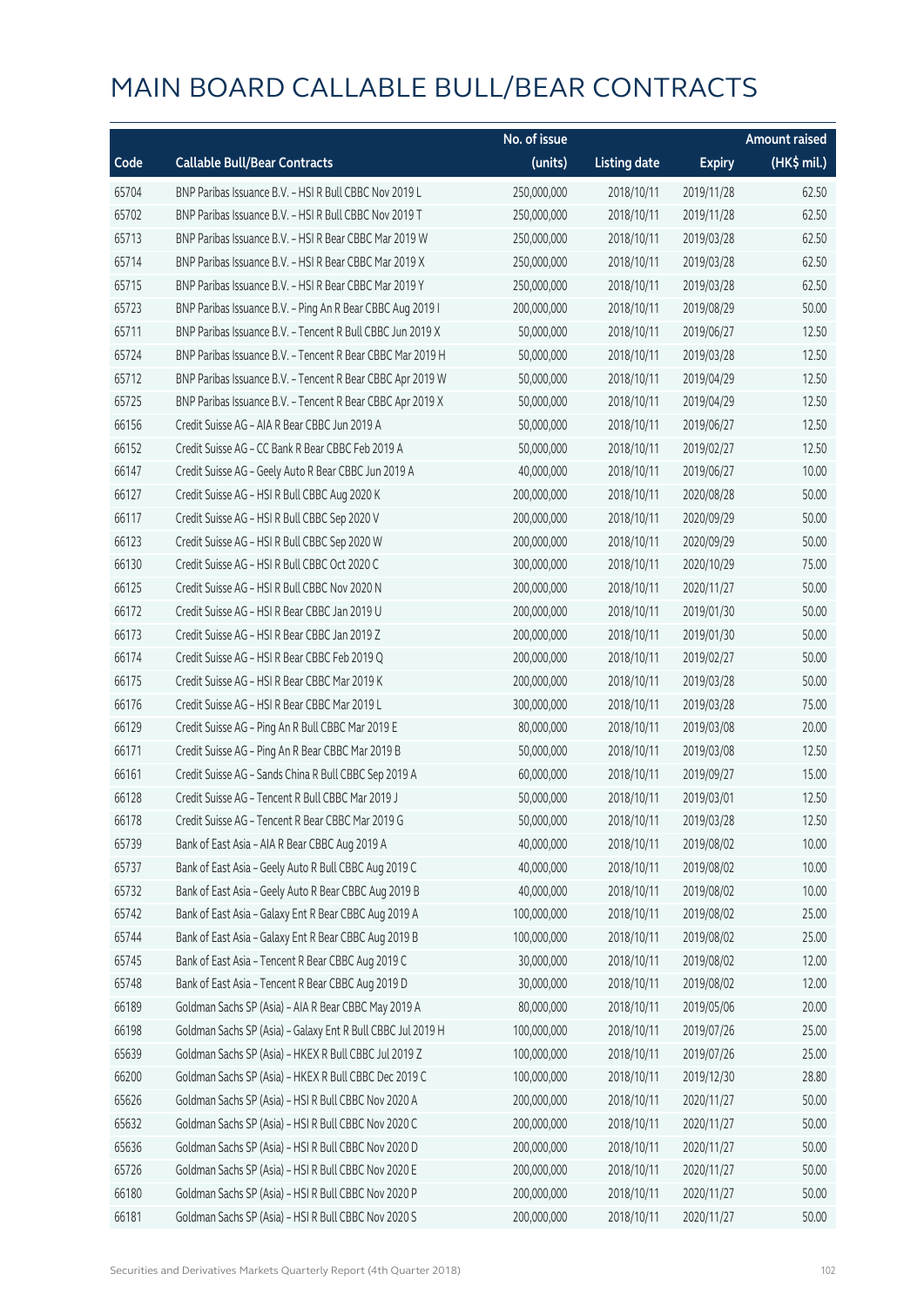|       |                                                          | No. of issue |                     |               | Amount raised |
|-------|----------------------------------------------------------|--------------|---------------------|---------------|---------------|
| Code  | <b>Callable Bull/Bear Contracts</b>                      | (units)      | <b>Listing date</b> | <b>Expiry</b> | (HK\$ mil.)   |
| 66195 | Goldman Sachs SP (Asia) - HSI R Bear CBBC Feb 2019 A     | 200,000,000  | 2018/10/11          | 2019/02/27    | 50.00         |
| 66196 | Goldman Sachs SP (Asia) - HSI R Bear CBBC Feb 2019 Q     | 200,000,000  | 2018/10/11          | 2019/02/27    | 50.00         |
| 66190 | Goldman Sachs SP (Asia) - HSI R Bear CBBC Feb 2019 W     | 200,000,000  | 2018/10/11          | 2019/02/27    | 50.00         |
| 66191 | Goldman Sachs SP (Asia) - HSI R Bear CBBC Feb 2019 X     | 200,000,000  | 2018/10/11          | 2019/02/27    | 50.00         |
| 65637 | Goldman Sachs SP (Asia) - Ping An R Bull CBBC Jul 2019 E | 100,000,000  | 2018/10/11          | 2019/07/26    | 25.00         |
| 66197 | Goldman Sachs SP (Asia) - Ping An R Bear CBBC Jul 2019 B | 80,000,000   | 2018/10/11          | 2019/07/25    | 20.00         |
| 65633 | Goldman Sachs SP (Asia) - Tencent R Bull CBBC Mar 2019 E | 100,000,000  | 2018/10/11          | 2019/03/08    | 25.00         |
| 65728 | Goldman Sachs SP (Asia) - Tencent R Bull CBBC Mar 2019 G | 100,000,000  | 2018/10/11          | 2019/03/08    | 25.00         |
| 66186 | Goldman Sachs SP (Asia) - Tencent R Bull CBBC Dec 2019 I | 100,000,000  | 2018/10/11          | 2019/12/30    | 25.00         |
| 66185 | Goldman Sachs SP (Asia) - Tencent R Bear CBBC Mar 2019 V | 80,000,000   | 2018/10/11          | 2019/03/08    | 20.00         |
| 65658 | HK Bank - CC Bank R Bear CBBC Feb 2019 B                 | 50,000,000   | 2018/10/11          | 2019/02/18    | 12.50         |
| 65641 | HK Bank - HSI R Bull CBBC Jul 2019 G                     | 150,000,000  | 2018/10/11          | 2019/07/30    | 37.50         |
| 65683 | HK Bank - HSI R Bull CBBC Sep 2019 C                     | 150,000,000  | 2018/10/11          | 2019/09/27    | 37.50         |
| 65663 | HK Bank - HSI R Bear CBBC Mar 2019 N                     | 150,000,000  | 2018/10/11          | 2019/03/28    | 37.50         |
| 65675 | HK Bank - HSI R Bear CBBC Mar 2019 O                     | 150,000,000  | 2018/10/11          | 2019/03/28    | 37.50         |
| 65650 | HK Bank - Ping An R Bull CBBC Feb 2019 J                 | 100,000,000  | 2018/10/11          | 2019/02/18    | 25.00         |
| 65655 | HK Bank - Sunny Optical R Bull CBBC Apr 2019 B           | 40,000,000   | 2018/10/11          | 2019/04/15    | 10.00         |
| 65645 | HK Bank - Tencent R Bull CBBC Feb 2019 S                 | 60,000,000   | 2018/10/11          | 2019/02/18    | 15.00         |
| 65660 | HK Bank - Tencent R Bear CBBC Mar 2019 T                 | 50,000,000   | 2018/10/11          | 2019/03/14    | 12.50         |
| 65684 | Haitong Int'l Sec - HSI R Bull CBBC Oct 2019 L           | 150,000,000  | 2018/10/11          | 2019/10/30    | 37.50         |
| 65686 | Haitong Int'l Sec - HSI R Bear CBBC Jan 2019 O           | 150,000,000  | 2018/10/11          | 2019/01/30    | 37.50         |
| 65699 | Haitong Int'l Sec - HSI R Bear CBBC Jan 2019 P           | 150,000,000  | 2018/10/11          | 2019/01/30    | 37.50         |
| 65700 | Haitong Int'l Sec - HSI R Bear CBBC Jan 2019 Q           | 150,000,000  | 2018/10/11          | 2019/01/30    | 37.50         |
| 65975 | J P Morgan SP BV - HSI R Bull CBBC Sep 2020 T            | 200,000,000  | 2018/10/11          | 2020/09/29    | 50.00         |
| 65934 | J P Morgan SP BV - HSI R Bull CBBC Oct 2020 A            | 200,000,000  | 2018/10/11          | 2020/10/29    | 50.00         |
| 65943 | J P Morgan SP BV - HSI R Bull CBBC Oct 2020 H            | 240,000,000  | 2018/10/11          | 2020/10/29    | 60.00         |
| 65976 | J P Morgan SP BV - HSI R Bull CBBC Oct 2020 I            | 200,000,000  | 2018/10/11          | 2020/10/29    | 50.00         |
| 65935 | J P Morgan SP BV - HSI R Bull CBBC Oct 2020 W            | 200,000,000  | 2018/10/11          | 2020/10/29    | 50.00         |
| 65977 | J P Morgan SP BV - HSI R Bull CBBC Nov 2020 R            | 200,000,000  | 2018/10/11          | 2020/11/27    | 50.00         |
| 65978 | J P Morgan SP BV - HSI R Bull CBBC Dec 2020 Y            | 200,000,000  | 2018/10/11          | 2020/12/30    | 50.00         |
| 65979 | J P Morgan SP BV - HSI R Bull CBBC Dec 2020 Z            | 200,000,000  | 2018/10/11          | 2020/12/30    | 50.00         |
| 65951 | J P Morgan SP BV - HSI R Bear CBBC Mar 2019 K            | 200,000,000  | 2018/10/11          | 2019/03/28    | 50.00         |
| 65952 | J P Morgan SP BV - HSI R Bear CBBC Mar 2019 L            | 200,000,000  | 2018/10/11          | 2019/03/28    | 50.00         |
| 65963 | J P Morgan SP BV - HSI R Bear CBBC Mar 2019 M            | 200,000,000  | 2018/10/11          | 2019/03/28    | 50.00         |
| 65969 | J P Morgan SP BV - HSI R Bear CBBC Mar 2019 O            | 200,000,000  | 2018/10/11          | 2019/03/28    | 50.00         |
| 65971 | J P Morgan SP BV - HSI R Bear CBBC Mar 2019 P            | 200,000,000  | 2018/10/11          | 2019/03/28    | 50.00         |
| 65973 | J P Morgan SP BV - HSI R Bear CBBC Mar 2019 Q            | 200,000,000  | 2018/10/11          | 2019/03/28    | 50.00         |
| 65974 | J P Morgan SP BV - HSI R Bear CBBC Mar 2019 R            | 200,000,000  | 2018/10/11          | 2019/03/28    | 50.00         |
| 65944 | J P Morgan SP BV - Tencent R Bull CBBC Feb 2019 O        | 50,000,000   | 2018/10/11          | 2019/02/15    | 12.50         |
| 65945 | J P Morgan SP BV - Tencent R Bull CBBC Mar 2019 B        | 50,000,000   | 2018/10/11          | 2019/03/08    | 12.50         |
| 65981 | J P Morgan SP BV - Tencent R Bear CBBC Feb 2019 O        | 50,000,000   | 2018/10/11          | 2019/02/15    | 12.50         |
| 65984 | J P Morgan SP BV - Tencent R Bear CBBC Mar 2019 E        | 50,000,000   | 2018/10/11          | 2019/03/08    | 12.50         |
| 65616 | Macquarie Bank Ltd. - Tencent R Bull CBBC Jan 2019 J     | 27,700,000   | 2018/10/11          | 2019/01/25    | 10.03         |
| 65612 | Macquarie Bank Ltd. - Tencent R Bull CBBC Feb 2019 P     | 23,400,000   | 2018/10/11          | 2019/02/27    | 10.02         |
| 65615 | Macquarie Bank Ltd. - Tencent R Bull CBBC Feb 2019 Q     | 23,100,000   | 2018/10/11          | 2019/02/25    | 10.03         |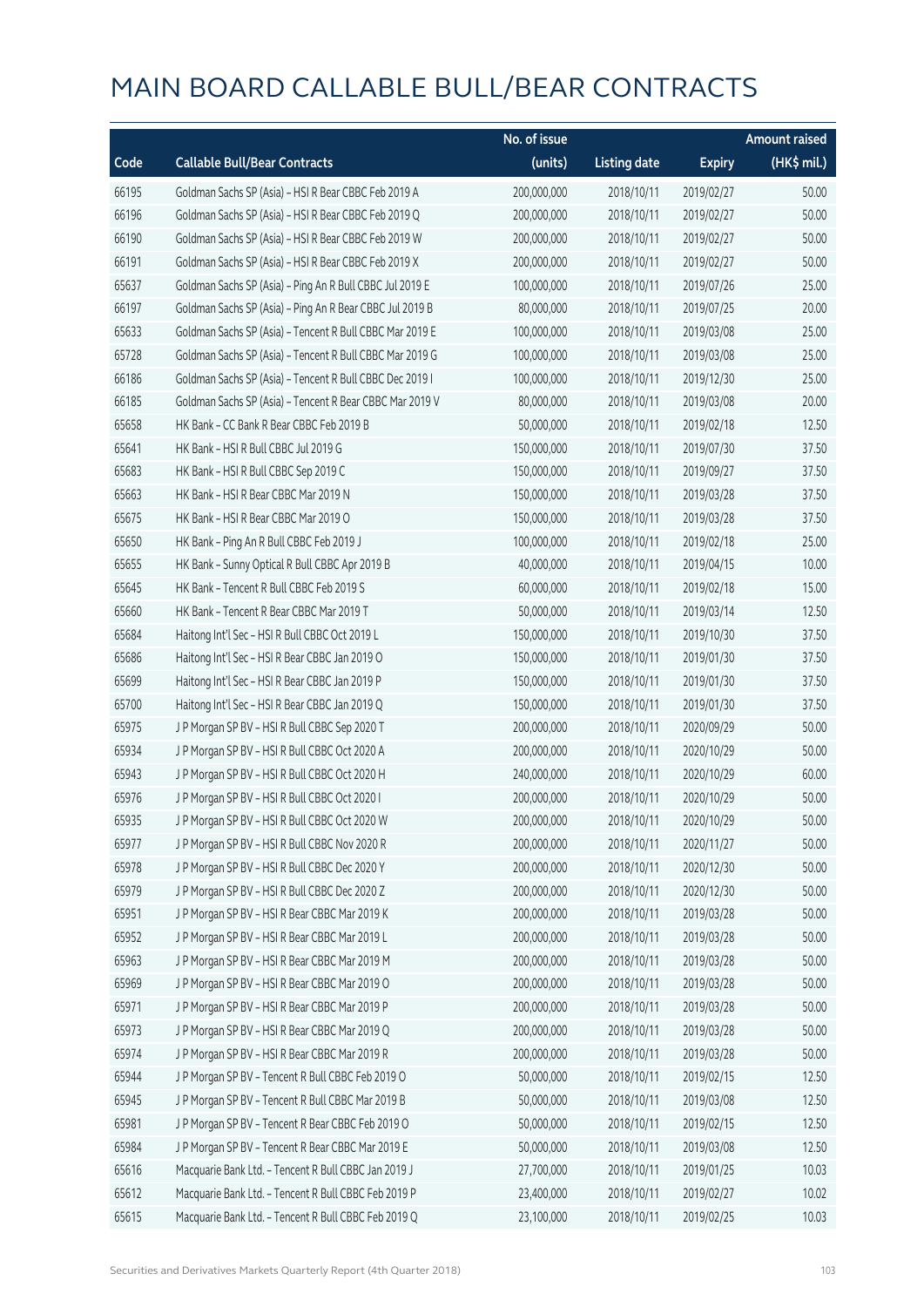|       |                                                      | No. of issue |                     |               | <b>Amount raised</b> |  |
|-------|------------------------------------------------------|--------------|---------------------|---------------|----------------------|--|
| Code  | <b>Callable Bull/Bear Contracts</b>                  | (units)      | <b>Listing date</b> | <b>Expiry</b> | (HK\$ mil.)          |  |
| 65621 | Macquarie Bank Ltd. - Tencent R Bull CBBC Feb 2019 R | 21,400,000   | 2018/10/11          | 2019/02/27    | 10.02                |  |
| 66063 | SG Issuer - AIA R Bull CBBC Jul 2019 B               | 60,000,000   | 2018/10/11          | 2019/07/15    | 15.00                |  |
| 66068 | SG Issuer - CC Bank R Bull CBBC Aug 2019 J           | 100,000,000  | 2018/10/11          | 2019/08/09    | 25.00                |  |
| 66067 | SG Issuer - CC Bank R Bear CBBC Apr 2019 C           | 100,000,000  | 2018/10/11          | 2019/04/29    | 25.00                |  |
| 66012 | SG Issuer - Galaxy Ent R Bull CBBC May 2019 K        | 100,000,000  | 2018/10/11          | 2019/05/30    | 25.00                |  |
| 66071 | SG Issuer - Galaxy Ent R Bull CBBC May 2019 L        | 100,000,000  | 2018/10/11          | 2019/05/10    | 25.00                |  |
| 66014 | SG Issuer - Galaxy Ent R Bull CBBC Jun 2019 M        | 100,000,000  | 2018/10/11          | 2019/06/13    | 25.00                |  |
| 66085 | SG Issuer - HKEX R Bull CBBC Jul 2019 C              | 50,000,000   | 2018/10/11          | 2019/07/15    | 12.50                |  |
| 66075 | SG Issuer - HKEX R Bear CBBC Feb 2019 B              | 50,000,000   | 2018/10/11          | 2019/02/22    | 12.50                |  |
| 66029 | SG Issuer - HSI R Bull CBBC Sep 2020 Y               | 200,000,000  | 2018/10/11          | 2020/09/29    | 50.00                |  |
| 65993 | SG Issuer - HSI R Bull CBBC Oct 2020 K               | 200,000,000  | 2018/10/11          | 2020/10/29    | 50.00                |  |
| 65994 | SG Issuer - HSI R Bull CBBC Oct 2020 M               | 200,000,000  | 2018/10/11          | 2020/10/29    | 50.00                |  |
| 66058 | SG Issuer - HSI R Bull CBBC Oct 2020 O               | 200,000,000  | 2018/10/11          | 2020/10/29    | 50.00                |  |
| 65995 | SG Issuer - HSI R Bull CBBC Nov 2020 F               | 200,000,000  | 2018/10/11          | 2020/11/27    | 50.00                |  |
| 66009 | SG Issuer - HSI R Bull CBBC Nov 2020 G               | 200,000,000  | 2018/10/11          | 2020/11/27    | 50.00                |  |
| 66060 | SG Issuer - HSI R Bull CBBC Dec 2020 X               | 200,000,000  | 2018/10/11          | 2020/12/30    | 50.00                |  |
| 66061 | SG Issuer - HSI R Bull CBBC Dec 2020 Y               | 200,000,000  | 2018/10/11          | 2020/12/30    | 50.00                |  |
| 66036 | SG Issuer - HSI R Bear CBBC Jan 2019 D               | 200,000,000  | 2018/10/11          | 2019/01/30    | 50.00                |  |
| 66031 | SG Issuer - HSI R Bear CBBC Jan 2019 T               | 200,000,000  | 2018/10/11          | 2019/01/30    | 50.00                |  |
| 66044 | SG Issuer - HSI R Bear CBBC Feb 2019 D               | 200,000,000  | 2018/10/11          | 2019/02/27    | 50.00                |  |
| 66028 | SG Issuer - HSI R Bear CBBC Feb 2019 M               | 200,000,000  | 2018/10/11          | 2019/02/27    | 50.00                |  |
| 66042 | SG Issuer - HSI R Bear CBBC Feb 2019 T               | 200,000,000  | 2018/10/11          | 2019/02/27    | 50.00                |  |
| 66051 | SG Issuer - HSI R Bear CBBC Mar 2019 K               | 200,000,000  | 2018/10/11          | 2019/03/28    | 50.00                |  |
| 66053 | SG Issuer - HSI R Bear CBBC Mar 2019 R               | 200,000,000  | 2018/10/11          | 2019/03/28    | 50.00                |  |
| 66095 | SG Issuer - ICBC R Bear CBBC May 2019 A              | 60,000,000   | 2018/10/11          | 2019/05/10    | 15.00                |  |
| 65986 | SG Issuer - Ping An R Bull CBBC Mar 2019 G           | 100,000,000  | 2018/10/11          | 2019/03/13    | 25.00                |  |
| 66019 | SG Issuer - Ping An R Bear CBBC Apr 2019 E           | 100,000,000  | 2018/10/11          | 2019/04/11    | 25.00                |  |
| 66097 | SG Issuer - Sands China R Bull CBBC Aug 2019 F       | 80,000,000   | 2018/10/11          | 2019/08/09    | 20.00                |  |
| 66101 | SG Issuer - Sands China R Bull CBBC Aug 2019 G       | 80,000,000   | 2018/10/11          | 2019/08/20    | 20.00                |  |
| 66113 | SG Issuer - SUNAC R Bull CBBC Mar 2020 A             | 80,000,000   | 2018/10/11          | 2020/03/30    | 20.00                |  |
| 65987 | SG Issuer - Tencent R Bull CBBC Jan 2019 U           | 80,000,000   | 2018/10/11          | 2019/01/18    | 20.00                |  |
| 65992 | SG Issuer - Tencent R Bull CBBC Feb 2019 O           | 80,000,000   | 2018/10/11          | 2019/02/27    | 20.00                |  |
| 66020 | SG Issuer - Tencent R Bull CBBC Mar 2019 D           | 80,000,000   | 2018/10/11          | 2019/03/13    | 20.00                |  |
| 66021 | SG Issuer - Tencent R Bear CBBC Apr 2019 Y           | 80,000,000   | 2018/10/11          | 2019/04/11    | 20.00                |  |
| 66115 | SG Issuer - Tencent R Bear CBBC Apr 2019 Z           | 80,000,000   | 2018/10/11          | 2019/04/15    | 20.00                |  |
| 65881 | UBS AG - AIA R Bear CBBC Mar 2019 B                  | 60,000,000   | 2018/10/11          | 2019/03/11    | 15.00                |  |
| 65880 | UBS AG - CC Bank R Bear CBBC Feb 2019 A              | 50,000,000   | 2018/10/11          | 2019/02/18    | 12.50                |  |
| 65894 | UBS AG - China Life R Bull CBBC Mar 2019 D           | 40,000,000   | 2018/10/11          | 2019/03/18    | 10.00                |  |
| 65904 | UBS AG - China Life R Bear CBBC Feb 2019 B           | 50,000,000   | 2018/10/11          | 2019/02/18    | 12.50                |  |
| 65897 | UBS AG - China Life R Bear CBBC Mar 2019 A           | 50,000,000   | 2018/10/11          | 2019/03/04    | 12.50                |  |
| 65874 | UBS AG - CNOOC R Bear CBBC Mar 2019 A                | 40,000,000   | 2018/10/11          | 2019/03/11    | 10.00                |  |
| 65908 | UBS AG - CSOP A50 ETF R Bear CBBC Mar 2019 C         | 50,000,000   | 2018/10/11          | 2019/03/25    | 12.50                |  |
| 65852 | UBS AG - Geely Auto R Bear CBBC Feb 2019 A           | 40,000,000   | 2018/10/11          | 2019/02/18    | 10.20                |  |
| 65854 | UBS AG - Geely Auto R Bear CBBC Feb 2019 B           | 40,000,000   | 2018/10/11          | 2019/02/25    | 14.20                |  |
| 65855 | UBS AG - HKEX R Bull CBBC Jun 2019 C                 | 50,000,000   | 2018/10/11          | 2019/06/03    | 12.50                |  |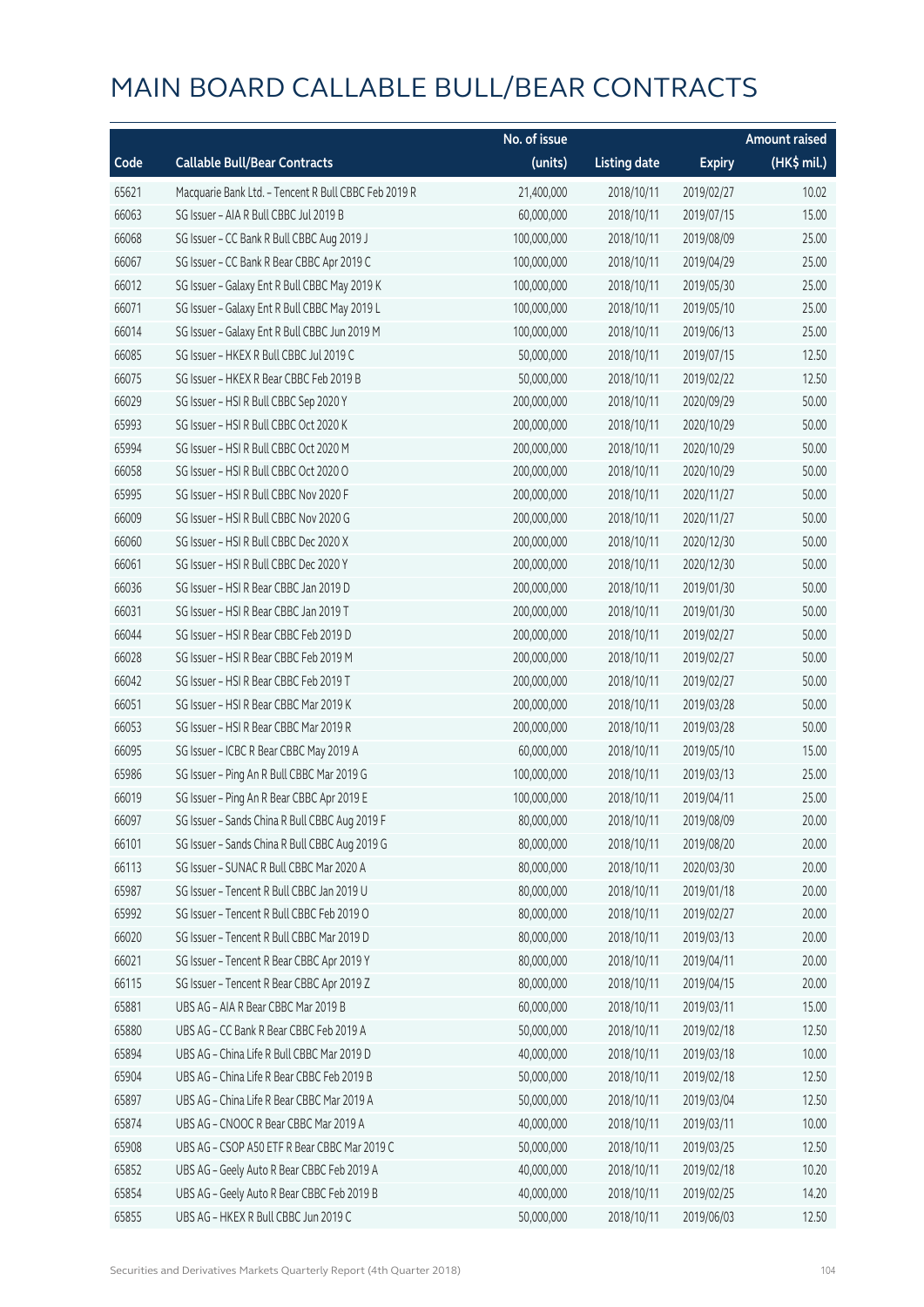|       |                                                            | No. of issue |                     |               | <b>Amount raised</b> |
|-------|------------------------------------------------------------|--------------|---------------------|---------------|----------------------|
| Code  | <b>Callable Bull/Bear Contracts</b>                        | (units)      | <b>Listing date</b> | <b>Expiry</b> | $(HK\$ mil.)         |
| 65856 | UBS AG - HKEX R Bull CBBC Jun 2019 D                       | 50,000,000   | 2018/10/11          | 2019/06/10    | 12.50                |
| 65859 | UBS AG - HKEX R Bull CBBC Jun 2019 E                       | 50,000,000   | 2018/10/11          | 2019/06/17    | 16.50                |
| 65863 | UBS AG - HKEX R Bear CBBC Mar 2019 D                       | 50,000,000   | 2018/10/11          | 2019/03/13    | 12.50                |
| 65846 | UBS AG - HSCEI R Bear CBBC Jan 2019 B                      | 100,000,000  | 2018/10/11          | 2019/01/30    | 25.00                |
| 65847 | UBS AG - HSCEI R Bear CBBC Feb 2019 A                      | 100,000,000  | 2018/10/11          | 2019/02/27    | 25.00                |
| 65850 | UBS AG - HSCEI R Bear CBBC Feb 2019 B                      | 100,000,000  | 2018/10/11          | 2019/02/27    | 25.00                |
| 65816 | UBS AG - HSI R Bull CBBC Oct 2019 L                        | 200,000,000  | 2018/10/11          | 2019/10/30    | 50.00                |
| 65794 | UBS AG - HSI R Bull CBBC Oct 2019 R                        | 200,000,000  | 2018/10/11          | 2019/10/30    | 50.00                |
| 65825 | UBS AG - HSI R Bull CBBC Oct 2019 S                        | 200,000,000  | 2018/10/11          | 2019/10/30    | 50.00                |
| 65804 | UBS AG - HSI R Bull CBBC Oct 2019 T                        | 200,000,000  | 2018/10/11          | 2019/10/30    | 50.00                |
| 65813 | UBS AG - HSI R Bull CBBC Oct 2019 V                        | 200,000,000  | 2018/10/11          | 2019/10/30    | 50.00                |
| 65827 | UBS AG - HSI R Bull CBBC Oct 2019 Y                        | 200,000,000  | 2018/10/11          | 2019/10/30    | 50.00                |
| 65822 | UBS AG - HSI R Bull CBBC Nov 2019 H                        | 200,000,000  | 2018/10/11          | 2019/11/28    | 50.00                |
| 65793 | UBS AG - HSI R Bull CBBC Nov 2019 R                        | 200,000,000  | 2018/10/11          | 2019/11/28    | 50.00                |
| 65749 | UBS AG - HSI R Bull CBBC Sep 2020 K                        | 200,000,000  | 2018/10/11          | 2020/09/29    | 50.00                |
| 65751 | UBS AG - HSI R Bull CBBC Sep 2020 L                        | 200,000,000  | 2018/10/11          | 2020/09/29    | 50.00                |
| 65830 | UBS AG - HSI R Bull CBBC Sep 2020 M                        | 200,000,000  | 2018/10/11          | 2020/09/29    | 57.00                |
| 65834 | UBS AG - HSI R Bull CBBC Sep 2020 N                        | 200,000,000  | 2018/10/11          | 2020/09/29    | 61.00                |
| 65835 | UBS AG - HSI R Bull CBBC Sep 2020 Q                        | 200,000,000  | 2018/10/11          | 2020/09/29    | 67.00                |
| 65840 | UBS AG - HSI R Bull CBBC Sep 2020 R                        | 200,000,000  | 2018/10/11          | 2020/09/29    | 71.00                |
| 65797 | UBS AG - HSI R Bull CBBC Oct 2020 W                        | 200,000,000  | 2018/10/11          | 2020/10/29    | 50.00                |
| 65757 | UBS AG - HSI R Bull CBBC Nov 2020 N                        | 200,000,000  | 2018/10/11          | 2020/11/27    | 50.00                |
| 65829 | UBS AG - HSI R Bull CBBC Nov 2020 S                        | 200,000,000  | 2018/10/11          | 2020/11/27    | 52.00                |
| 65754 | UBS AG - HSI R Bull CBBC Dec 2020 U                        | 200,000,000  | 2018/10/11          | 2020/12/30    | 50.00                |
| 65844 | UBS AG - HSI R Bull CBBC Dec 2020 V                        | 200,000,000  | 2018/10/11          | 2020/12/30    | 73.00                |
| 65914 | UBS AG - HSI R Bear CBBC Jan 2019 K                        | 200,000,000  | 2018/10/11          | 2019/01/30    | 50.00                |
| 65933 | UBS AG - HSI R Bear CBBC Jan 2019 Q                        | 200,000,000  | 2018/10/11          | 2019/01/30    | 50.00                |
| 65909 | URS AG - HSLR Bear CBBC Feb 2019 R                         | 200,000,000  | 2018/10/11          | 2019/02/27    | 50.00                |
| 65919 | UBS AG - HSI R Bear CBBC Feb 2019 S                        | 200,000,000  | 2018/10/11          | 2019/02/27    | 50.00                |
| 65931 | UBS AG - HSI R Bear CBBC Mar 2019 B                        | 300,000,000  | 2018/10/11          | 2019/03/28    | 75.00                |
| 65893 | UBS AG - Ping An R Bear CBBC Mar 2019 B                    | 100,000,000  | 2018/10/11          | 2019/03/11    | 25.00                |
| 65789 | UBS AG - Tencent R Bull CBBC Mar 2019 T                    | 40,000,000   | 2018/10/11          | 2019/03/05    | 10.00                |
| 65791 | UBS AG - Tencent R Bull CBBC Mar 2019 U                    | 40,000,000   | 2018/10/11          | 2019/03/25    | 10.00                |
| 65871 | UBS AG - Tencent R Bear CBBC Mar 2019 D                    | 40,000,000   | 2018/10/11          | 2019/03/06    | 10.00                |
| 65872 | UBS AG - Tencent R Bear CBBC Mar 2019 E                    | 40,000,000   | 2018/10/11          | 2019/03/13    | 10.00                |
| 66258 | BNP Paribas Issuance B.V. - HSI R Bull CBBC Nov 2019 U     | 250,000,000  | 2018/10/12          | 2019/11/28    | 62.50                |
| 66259 | BNP Paribas Issuance B.V. - HSI R Bull CBBC Nov 2019 V     | 250,000,000  | 2018/10/12          | 2019/11/28    | 62.50                |
| 66345 | BNP Paribas Issuance B.V. - HSI R Bear CBBC Mar 2019 Z     | 250,000,000  | 2018/10/12          | 2019/03/28    | 62.50                |
| 66347 | BNP Paribas Issuance B.V. - Tencent R Bear CBBC Mar 2019 I | 50,000,000   | 2018/10/12          | 2019/03/28    | 12.50                |
| 66547 | Credit Suisse AG - CSOP A50 ETF R Bull CBBC May 2019 B     | 50,000,000   | 2018/10/12          | 2019/05/09    | 12.50                |
| 66530 | Credit Suisse AG - HSI R Bull CBBC Aug 2020 M              | 200,000,000  | 2018/10/12          | 2020/08/28    | 50.00                |
| 66524 | Credit Suisse AG - HSI R Bull CBBC Oct 2020 D              | 200,000,000  | 2018/10/12          | 2020/10/29    | 50.00                |
| 66549 | Credit Suisse AG - HSI R Bear CBBC Jan 2019 N              | 200,000,000  | 2018/10/12          | 2019/01/30    | 50.00                |
| 66531 | Credit Suisse AG - HSI R Bear CBBC Jan 2019 Q              | 200,000,000  | 2018/10/12          | 2019/01/30    | 50.00                |
| 66560 | Credit Suisse AG - HSI R Bear CBBC Feb 2019 E              | 200,000,000  | 2018/10/12          | 2019/02/27    | 50.00                |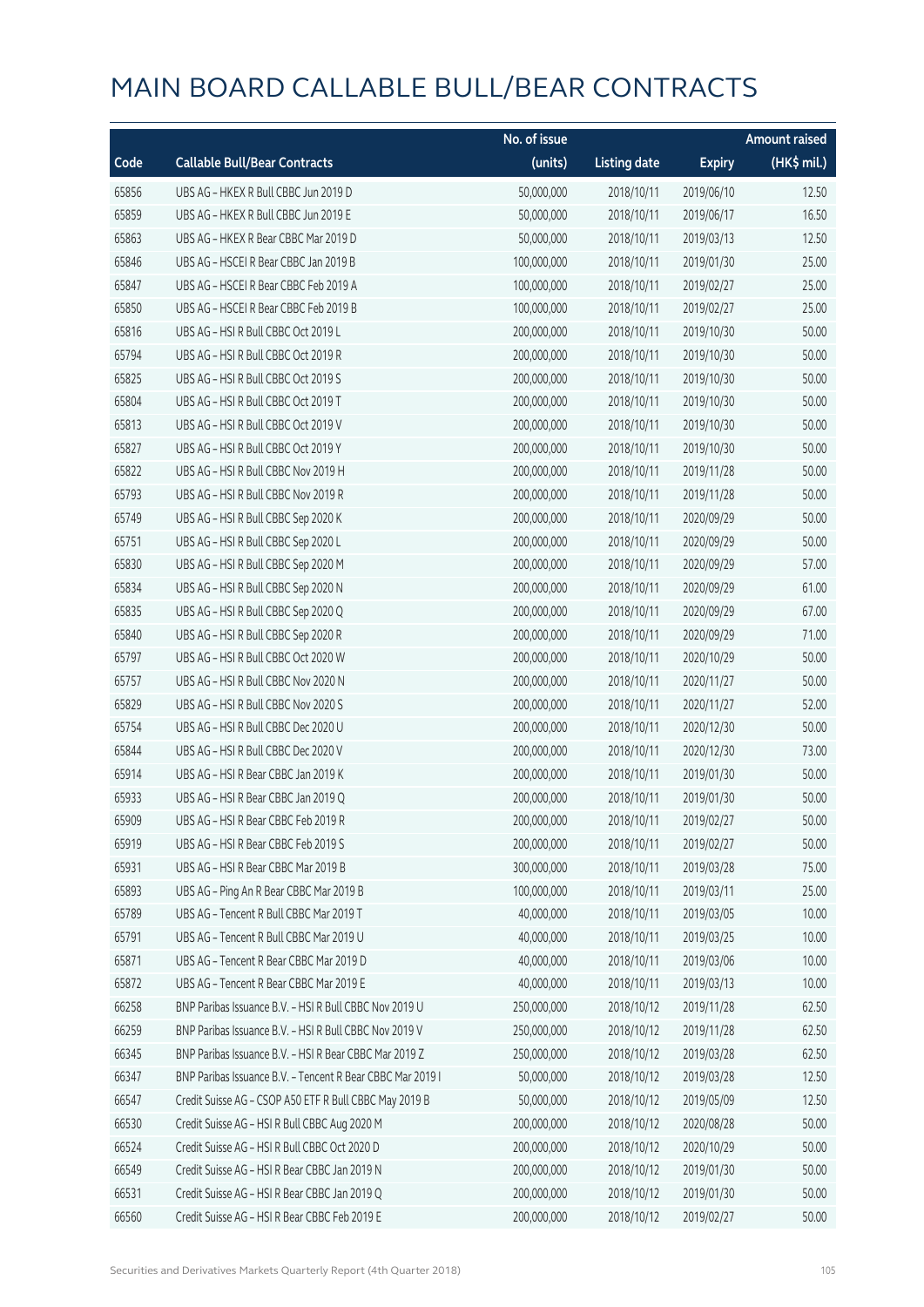|       |                                                          | No. of issue |                     |               | <b>Amount raised</b> |
|-------|----------------------------------------------------------|--------------|---------------------|---------------|----------------------|
| Code  | <b>Callable Bull/Bear Contracts</b>                      | (units)      | <b>Listing date</b> | <b>Expiry</b> | (HK\$ mil.)          |
| 66562 | Credit Suisse AG - HSI R Bear CBBC Feb 2019 I            | 200,000,000  | 2018/10/12          | 2019/02/27    | 50.00                |
| 66550 | Credit Suisse AG - HSI R Bear CBBC Feb 2019 R            | 200,000,000  | 2018/10/12          | 2019/02/27    | 50.00                |
| 66564 | Credit Suisse AG - HSI R Bear CBBC Feb 2019 S            | 200,000,000  | 2018/10/12          | 2019/02/27    | 50.00                |
| 66532 | Credit Suisse AG - Ping An R Bear CBBC Apr 2019 A        | 50,000,000   | 2018/10/12          | 2019/04/29    | 12.50                |
| 66565 | Credit Suisse AG - Tencent R Bull CBBC Mar 2019 K        | 50,000,000   | 2018/10/12          | 2019/03/28    | 12.50                |
| 66538 | Credit Suisse AG - Tencent R Bear CBBC Apr 2019 A        | 50,000,000   | 2018/10/12          | 2019/04/25    | 12.50                |
| 66540 | Credit Suisse AG - Tencent R Bear CBBC Apr 2019 B        | 50,000,000   | 2018/10/12          | 2019/04/08    | 12.50                |
| 66312 | Goldman Sachs SP (Asia) - AIA R Bull CBBC Jul 2019 A     | 100,000,000  | 2018/10/12          | 2019/07/18    | 25.00                |
| 66256 | Goldman Sachs SP (Asia) - HKEX R Bull CBBC Jul 2019 C    | 100,000,000  | 2018/10/12          | 2019/07/26    | 25.00                |
| 66575 | Goldman Sachs SP (Asia) - HKEX R Bear CBBC Jul 2019 A    | 80,000,000   | 2018/10/12          | 2019/07/26    | 20.00                |
| 66311 | Goldman Sachs SP (Asia) - HSBC R Bull CBBC Sep 2019 M    | 100,000,000  | 2018/10/12          | 2019/09/27    | 25.00                |
| 66248 | Goldman Sachs SP (Asia) - HSI R Bull CBBC Nov 2020 G     | 200,000,000  | 2018/10/12          | 2020/11/27    | 50.00                |
| 66569 | Goldman Sachs SP (Asia) - HSI R Bull CBBC Nov 2020 I     | 200,000,000  | 2018/10/12          | 2020/11/27    | 50.00                |
| 66570 | Goldman Sachs SP (Asia) - HSI R Bull CBBC Nov 2020 U     | 200,000,000  | 2018/10/12          | 2020/11/27    | 50.00                |
| 66245 | Goldman Sachs SP (Asia) - HSI R Bull CBBC Nov 2020 Z     | 200,000,000  | 2018/10/12          | 2020/11/27    | 50.00                |
| 66301 | Goldman Sachs SP (Asia) - HSI R Bear CBBC Feb 2019 B     | 200,000,000  | 2018/10/12          | 2019/02/27    | 50.00                |
| 66303 | Goldman Sachs SP (Asia) - HSI R Bear CBBC Feb 2019 C     | 200,000,000  | 2018/10/12          | 2019/02/27    | 50.00                |
| 66296 | Goldman Sachs SP (Asia) - HSI R Bear CBBC Feb 2019 Y     | 200,000,000  | 2018/10/12          | 2019/02/27    | 50.00                |
| 66299 | Goldman Sachs SP (Asia) - HSI R Bear CBBC Feb 2019 Z     | 200,000,000  | 2018/10/12          | 2019/02/27    | 50.00                |
| 66249 | Goldman Sachs SP (Asia) - Tencent R Bull CBBC Mar 2019 M | 100,000,000  | 2018/10/12          | 2019/03/08    | 25.00                |
| 66305 | Goldman Sachs SP (Asia) - Tencent R Bear CBBC Mar 2019 W | 80,000,000   | 2018/10/12          | 2019/03/11    | 20.00                |
| 66278 | HK Bank - CC Bank R Bull CBBC Apr 2019 B                 | 100,000,000  | 2018/10/12          | 2019/04/18    | 25.00                |
| 66277 | HK Bank - Sinopec Corp R Bear CBBC Apr 2019 A            | 40,000,000   | 2018/10/12          | 2019/04/30    | 10.00                |
| 66275 | HK Bank - HKEX R Bear CBBC Mar 2019 E                    | 40,000,000   | 2018/10/12          | 2019/03/18    | 10.00                |
| 66291 | HK Bank - HSCEI R Bear CBBC Mar 2019 F                   | 50,000,000   | 2018/10/12          | 2019/03/28    | 12.50                |
| 66270 | HK Bank - HSI R Bull CBBC Jul 2019 I                     | 150,000,000  | 2018/10/12          | 2019/07/30    | 37.50                |
| 66284 | HK Bank - HSI R Bear CBBC Mar 2019 P                     | 150,000,000  | 2018/10/12          | 2019/03/28    | 37.50                |
| 66286 | HK Bank - HSI R Bear CBBC Mar 2019 Q                     | 100,000,000  | 2018/10/12          | 2019/03/28    | 25.00                |
| 66282 | HK Bank - ICBC R Bear CBBC Apr 2019 A                    | 50,000,000   | 2018/10/12          | 2019/04/18    | 12.50                |
| 66283 | HK Bank - Sino Biopharm R Bull CBBC May 2019 A           | 40,000,000   | 2018/10/12          | 2019/05/31    | 10.00                |
| 66271 | HK Bank - Tencent R Bull CBBC Feb 2019 T                 | 60,000,000   | 2018/10/12          | 2019/02/28    | 15.00                |
| 66273 | HK Bank - Tencent R Bull CBBC Jun 2019 E                 | 50,000,000   | 2018/10/12          | 2019/06/03    | 35.00                |
| 66293 | HK Bank - Tencent R Bear CBBC Mar 2019 U                 | 50,000,000   | 2018/10/12          | 2019/03/08    | 12.50                |
| 66264 | Haitong Int'l Sec - HSI R Bull CBBC Nov 2019 J           | 150,000,000  | 2018/10/12          | 2019/11/28    | 37.50                |
| 66265 | Haitong Int'l Sec - HSI R Bear CBBC Jan 2019 R           | 150,000,000  | 2018/10/12          | 2019/01/30    | 37.50                |
| 66266 | Haitong Int'l Sec - HSI R Bear CBBC Jan 2019 S           | 150,000,000  | 2018/10/12          | 2019/01/30    | 37.50                |
| 66267 | Haitong Int'l Sec - Sands China R Bull CBBC Mar 2019 A   | 40,000,000   | 2018/10/12          | 2019/03/20    | 15.56                |
| 66268 | Haitong Int'l Sec - Sands China R Bear CBBC Mar 2019 A   | 40,000,000   | 2018/10/12          | 2019/03/19    | 10.04                |
| 66262 | Haitong Int'l Sec - Tencent R Bull CBBC Mar 2019 G       | 40,000,000   | 2018/10/12          | 2019/03/14    | 10.00                |
| 66269 | Haitong Int'l Sec - Tencent R Bull CBBC Apr 2019 A       | 40,000,000   | 2018/10/12          | 2019/04/03    | 10.00                |
| 66263 | Haitong Int'l Sec - Tencent R Bear CBBC Apr 2019 H       | 40,000,000   | 2018/10/12          | 2019/04/09    | 10.12                |
| 66459 | J P Morgan SP BV - HSI R Bull CBBC Sep 2020 B            | 200,000,000  | 2018/10/12          | 2020/09/29    | 50.00                |
| 66468 | J P Morgan SP BV - HSI R Bull CBBC Sep 2020 C            | 200,000,000  | 2018/10/12          | 2020/09/29    | 50.00                |
| 66463 | J P Morgan SP BV - HSI R Bull CBBC Oct 2020 C            | 200,000,000  | 2018/10/12          | 2020/10/29    | 50.00                |
| 66438 | J P Morgan SP BV - HSI R Bull CBBC Oct 2020 L            | 200,000,000  | 2018/10/12          | 2020/10/29    | 50.00                |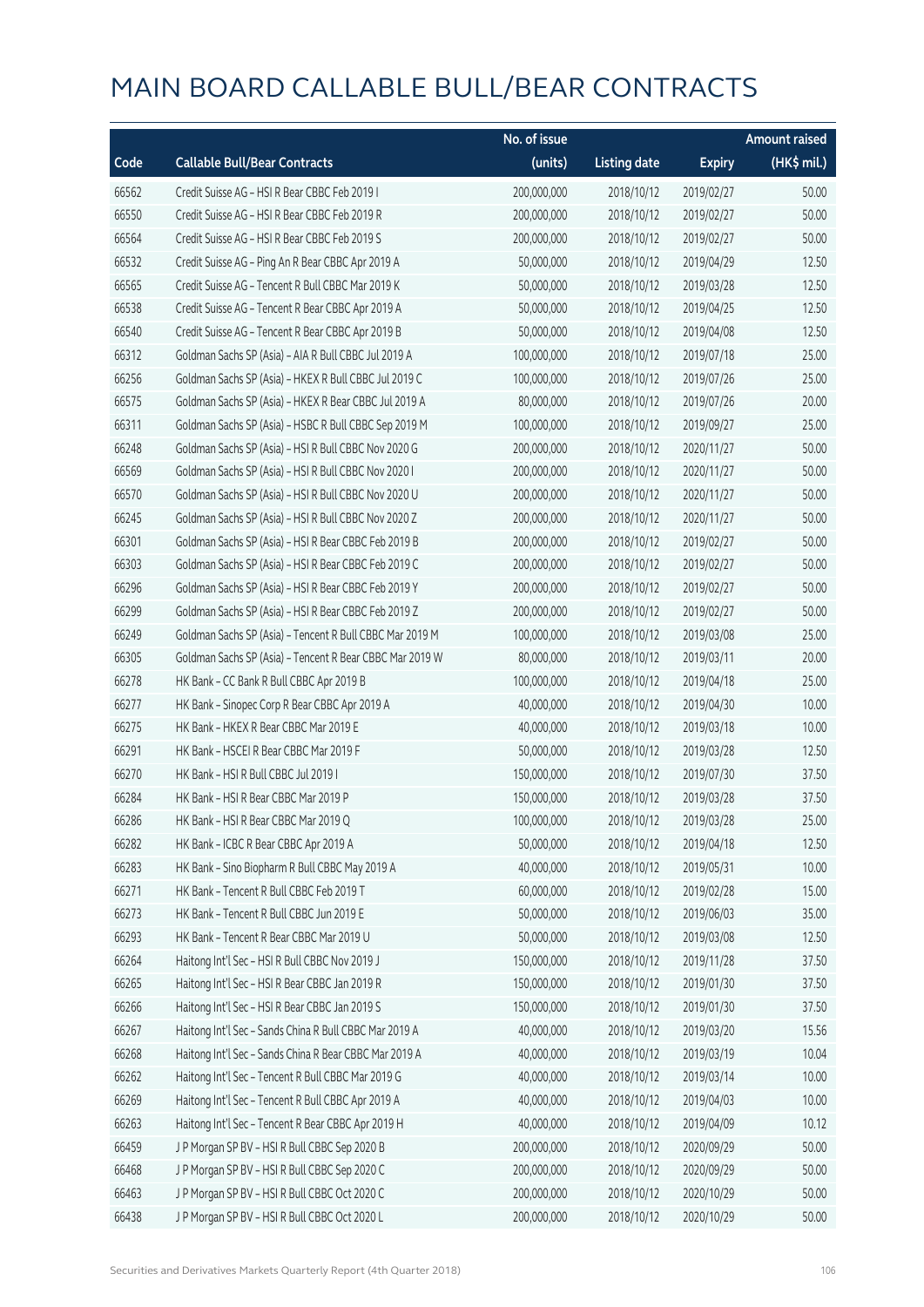|       |                                                      | No. of issue |                     |               | <b>Amount raised</b> |
|-------|------------------------------------------------------|--------------|---------------------|---------------|----------------------|
| Code  | <b>Callable Bull/Bear Contracts</b>                  | (units)      | <b>Listing date</b> | <b>Expiry</b> | (HK\$ mil.)          |
| 66439 | J P Morgan SP BV - HSI R Bull CBBC Oct 2020 Q        | 200,000,000  | 2018/10/12          | 2020/10/29    | 50.00                |
| 66455 | J P Morgan SP BV - HSI R Bull CBBC Oct 2020 S        | 200,000,000  | 2018/10/12          | 2020/10/29    | 50.00                |
| 66462 | J P Morgan SP BV - HSI R Bull CBBC Nov 2020 J        | 200,000,000  | 2018/10/12          | 2020/11/27    | 50.00                |
| 66454 | J P Morgan SP BV - HSI R Bull CBBC Nov 2020 S        | 200,000,000  | 2018/10/12          | 2020/11/27    | 50.00                |
| 66453 | J P Morgan SP BV - HSI R Bull CBBC Dec 2020 B        | 200,000,000  | 2018/10/12          | 2020/12/30    | 50.00                |
| 66460 | J P Morgan SP BV - HSI R Bull CBBC Dec 2020 C        | 200,000,000  | 2018/10/12          | 2020/12/30    | 50.00                |
| 66445 | J P Morgan SP BV - HSI R Bear CBBC Mar 2019 B        | 200,000,000  | 2018/10/12          | 2019/03/28    | 50.00                |
| 66447 | J P Morgan SP BV - HSI R Bear CBBC Mar 2019 N        | 200,000,000  | 2018/10/12          | 2019/03/28    | 50.00                |
| 66440 | J P Morgan SP BV - HSI R Bear CBBC Mar 2019 S        | 200,000,000  | 2018/10/12          | 2019/03/28    | 50.00                |
| 66450 | J P Morgan SP BV - HSI R Bear CBBC Mar 2019 T        | 200,000,000  | 2018/10/12          | 2019/03/28    | 50.00                |
| 66443 | J P Morgan SP BV - Tencent R Bull CBBC Feb 2019 P    | 50,000,000   | 2018/10/12          | 2019/02/15    | 12.50                |
| 66444 | J P Morgan SP BV - Tencent R Bear CBBC Mar 2019 F    | 50,000,000   | 2018/10/12          | 2019/03/08    | 12.50                |
| 66332 | Macquarie Bank Ltd. - Tencent R Bull CBBC Jan 2019 E | 28,800,000   | 2018/10/12          | 2019/01/31    | 10.02                |
| 66334 | Macquarie Bank Ltd. - Tencent R Bull CBBC Jan 2019 F | 30,900,000   | 2018/10/12          | 2019/01/24    | 10.01                |
| 66340 | Macquarie Bank Ltd. - Tencent R Bull CBBC Feb 2019 S | 27,400,000   | 2018/10/12          | 2019/02/11    | 10.00                |
| 66314 | Macquarie Bank Ltd. - Tencent R Bear CBBC Apr 2019 E | 16,600,000   | 2018/10/12          | 2019/04/15    | 10.01                |
| 66330 | Macquarie Bank Ltd. - Tencent R Bear CBBC Apr 2019 F | 14,600,000   | 2018/10/12          | 2019/04/11    | 10.02                |
| 66486 | SG Issuer - AAC Tech R Bear CBBC Mar 2019 A          | 40,000,000   | 2018/10/12          | 2019/03/13    | 10.00                |
| 66521 | SG Issuer - China Mobile R Bull CBBC Jul 2019 C      | 100,000,000  | 2018/10/12          | 2019/07/10    | 25.00                |
| 66519 | SG Issuer - China Mobile R Bear CBBC Apr 2019 B      | 100,000,000  | 2018/10/12          | 2019/04/15    | 25.00                |
| 66489 | SG Issuer - CNOOC R Bull CBBC Jul 2019 B             | 40,000,000   | 2018/10/12          | 2019/07/22    | 10.00                |
| 66469 | SG Issuer - Galaxy Ent R Bull CBBC May 2019 M        | 100,000,000  | 2018/10/12          | 2019/05/28    | 25.00                |
| 66512 | SG Issuer - HSI R Bull CBBC Oct 2020 G               | 200,000,000  | 2018/10/12          | 2020/10/29    | 52.00                |
| 66513 | SG Issuer - HSI R Bull CBBC Oct 2020 H               | 200,000,000  | 2018/10/12          | 2020/10/29    | 50.00                |
| 66515 | SG Issuer - HSI R Bull CBBC Oct 2020 N               | 200,000,000  | 2018/10/12          | 2020/10/29    | 50.00                |
| 66508 | SG Issuer - HSI R Bull CBBC Oct 2020 P               | 200,000,000  | 2018/10/12          | 2020/10/29    | 68.00                |
| 66478 | SG Issuer - HSI R Bull CBBC Nov 2020 B               | 200,000,000  | 2018/10/12          | 2020/11/27    | 50.00                |
| 66484 | SG Issuer – HSI R Bull CBBC Dec 2020 K               | 200,000,000  | 2018/10/12          | 2020/12/30    | 50.00                |
| 66518 | SG Issuer - HSI R Bull CBBC Dec 2020 T               | 200,000,000  | 2018/10/12          | 2020/12/30    | 50.00                |
| 66491 | SG Issuer - HSI R Bear CBBC Jan 2019 Z               | 200,000,000  | 2018/10/12          | 2019/01/30    | 50.00                |
| 66496 | SG Issuer - HSI R Bear CBBC Feb 2019 E               | 200,000,000  | 2018/10/12          | 2019/02/27    | 50.00                |
| 66493 | SG Issuer - HSI R Bear CBBC Mar 2019 L               | 200,000,000  | 2018/10/12          | 2019/03/28    | 50.00                |
| 66497 | SG Issuer - HSI R Bear CBBC Mar 2019 S               | 200,000,000  | 2018/10/12          | 2019/03/28    | 50.00                |
| 66500 | SG Issuer - HSI R Bear CBBC Mar 2019 T               | 200,000,000  | 2018/10/12          | 2019/03/28    | 50.00                |
| 66470 | SG Issuer - Tencent R Bull CBBC Mar 2019 E           | 80,000,000   | 2018/10/12          | 2019/03/04    | 20.00                |
| 66471 | SG Issuer - Tencent R Bull CBBC Mar 2019 F           | 80,000,000   | 2018/10/12          | 2019/03/05    | 20.00                |
| 66474 | SG Issuer - Tencent R Bull CBBC Mar 2019 G           | 80,000,000   | 2018/10/12          | 2019/03/08    | 20.00                |
| 66523 | SG Issuer - Tencent R Bull CBBC Mar 2019 H           | 80,000,000   | 2018/10/12          | 2019/03/12    | 20.00                |
| 66490 | SG Issuer - Tencent R Bear CBBC Mar 2019 I           | 80,000,000   | 2018/10/12          | 2019/03/26    | 20.00                |
| 66399 | UBS AG - AIA R Bull CBBC Apr 2019 A                  | 60,000,000   | 2018/10/12          | 2019/04/15    | 15.00                |
| 66395 | UBS AG - China Mobile R Bull CBBC Mar 2019 A         | 80,000,000   | 2018/10/12          | 2019/03/25    | 20.00                |
| 66394 | UBS AG - CNOOC R Bear CBBC Mar 2019 B                | 40,000,000   | 2018/10/12          | 2019/03/25    | 10.00                |
| 66381 | UBS AG - Sinopec Corp R Bull CBBC Mar 2019 A         | 50,000,000   | 2018/10/12          | 2019/03/18    | 12.50                |
| 66398 | UBS AG - CSPC Pharma R Bull CBBC Mar 2019 B          | 40,000,000   | 2018/10/12          | 2019/03/04    | 10.00                |
| 66384 | UBS AG - HKEX R Bull CBBC Mar 2019 D                 | 50,000,000   | 2018/10/12          | 2019/03/20    | 12.50                |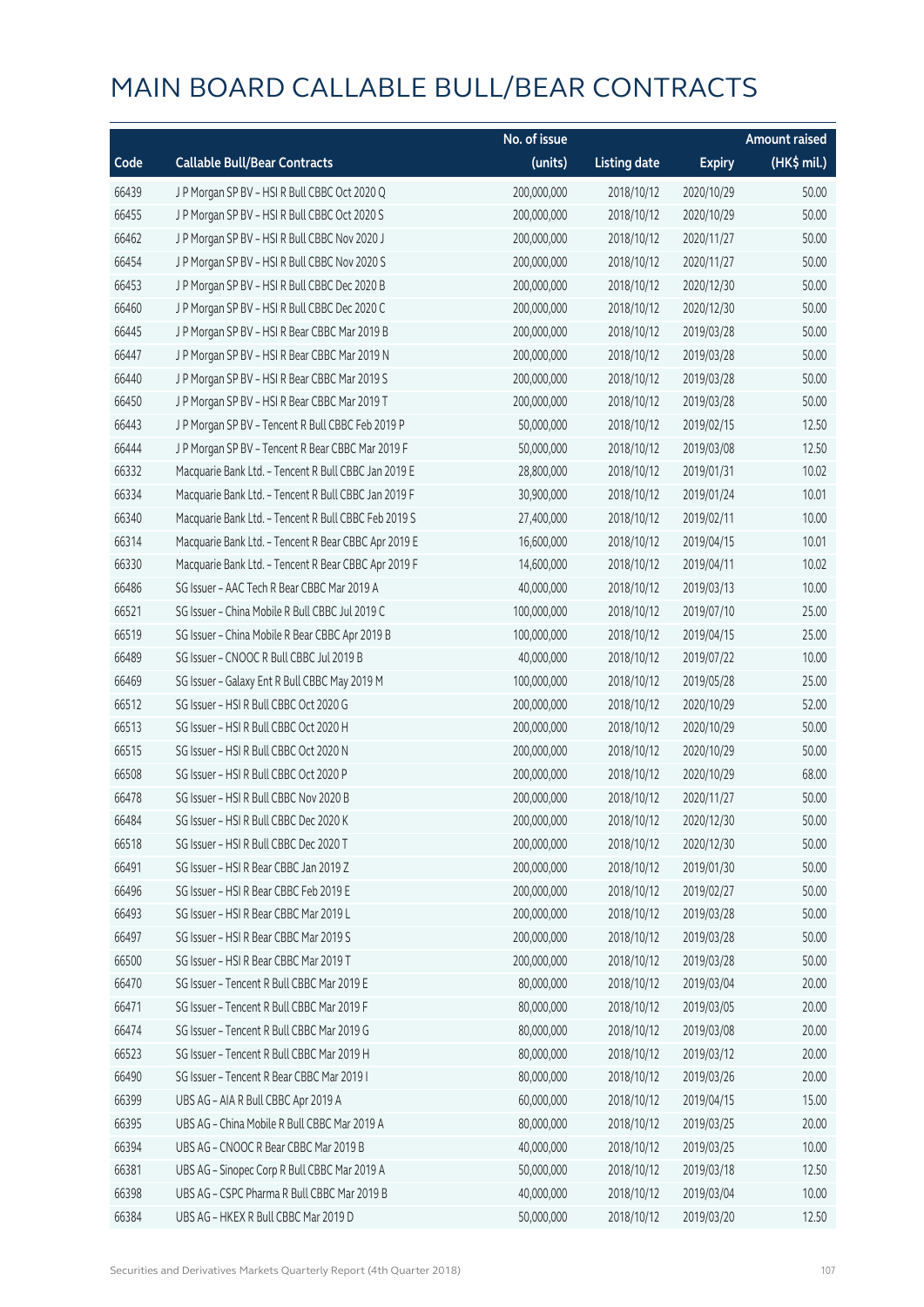|       |                                                              | No. of issue |                     |               | <b>Amount raised</b> |
|-------|--------------------------------------------------------------|--------------|---------------------|---------------|----------------------|
| Code  | <b>Callable Bull/Bear Contracts</b>                          | (units)      | <b>Listing date</b> | <b>Expiry</b> | (HK\$ mil.)          |
| 66386 | UBS AG - HKEX R Bull CBBC Mar 2019 E                         | 50,000,000   | 2018/10/12          | 2019/03/27    | 12.75                |
| 66380 | UBS AG - HSBC R Bull CBBC Jun 2019 E                         | 50,000,000   | 2018/10/12          | 2019/06/19    | 12.50                |
| 66356 | UBS AG - HSI R Bull CBBC Nov 2019 U                          | 200,000,000  | 2018/10/12          | 2019/11/28    | 50.00                |
| 66360 | UBS AG - HSI R Bull CBBC Nov 2020 T                          | 200,000,000  | 2018/10/12          | 2020/11/27    | 50.00                |
| 66429 | UBS AG - HSI R Bear CBBC Jan 2019 R                          | 200,000,000  | 2018/10/12          | 2019/01/30    | 50.00                |
| 66418 | UBS AG - HSI R Bear CBBC Feb 2019 T                          | 200,000,000  | 2018/10/12          | 2019/02/27    | 50.00                |
| 66419 | UBS AG - HSI R Bear CBBC Mar 2019 C                          | 300,000,000  | 2018/10/12          | 2019/03/28    | 75.00                |
| 66431 | UBS AG - HSI R Bear CBBC Mar 2019 D                          | 300,000,000  | 2018/10/12          | 2019/03/28    | 75.00                |
| 66400 | UBS AG - ICBC R Bear CBBC Mar 2019 A                         | 50,000,000   | 2018/10/12          | 2019/03/18    | 12.50                |
| 66390 | UBS AG - PetroChina R Bear CBBC Mar 2019 C                   | 60,000,000   | 2018/10/12          | 2019/03/20    | 15.00                |
| 66415 | UBS AG - Ping An R Bear CBBC Apr 2019 A                      | 100,000,000  | 2018/10/12          | 2019/04/08    | 25.00                |
| 66401 | UBS AG - Sands China R Bull CBBC Jul 2019 A                  | 40,000,000   | 2018/10/12          | 2019/07/08    | 10.00                |
| 66402 | UBS AG - Sands China R Bull CBBC Jul 2019 B                  | 40,000,000   | 2018/10/12          | 2019/07/15    | 10.00                |
| 66414 | UBS AG - Sands China R Bear CBBC Mar 2019 A                  | 40,000,000   | 2018/10/12          | 2019/03/25    | 10.00                |
| 66408 | UBS AG - Sands China R Bear CBBC Apr 2019 A                  | 40,000,000   | 2018/10/12          | 2019/04/29    | 10.00                |
| 66416 | UBS AG - Sunny Optical R Bull CBBC Mar 2019 A                | 40,000,000   | 2018/10/12          | 2019/03/18    | 10.00                |
| 66417 | UBS AG - Sunny Optical R Bear CBBC Mar 2019 A                | 40,000,000   | 2018/10/12          | 2019/03/11    | 10.00                |
| 66374 | UBS AG - Tencent R Bull CBBC Feb 2019 P                      | 40,000,000   | 2018/10/12          | 2019/02/20    | 10.00                |
| 66378 | UBS AG - Tencent R Bull CBBC Mar 2019 V                      | 40,000,000   | 2018/10/12          | 2019/03/01    | 10.00                |
| 66377 | UBS AG - Tencent R Bull CBBC Apr 2019 N                      | 40,000,000   | 2018/10/12          | 2019/04/08    | 10.00                |
| 66387 | UBS AG - Tencent R Bear CBBC Apr 2019 B                      | 40,000,000   | 2018/10/12          | 2019/04/01    | 10.00                |
| 66389 | UBS AG - Tencent R Bear CBBC Apr 2019 C                      | 40,000,000   | 2018/10/12          | 2019/04/08    | 10.00                |
| 66229 | Bank Vontobel - AIA R Bear CBBC Jul 2019 A                   | 40,000,000   | 2018/10/12          | 2019/07/12    | 10.00                |
| 66232 | Bank Vontobel - CC Bank R Bull CBBC Aug 2019 C               | 40,000,000   | 2018/10/12          | 2019/08/09    | 10.00                |
| 66218 | Bank Vontobel - Sinopec Corp R Bull CBBC Jul 2019 B          | 40,000,000   | 2018/10/12          | 2019/07/05    | 10.00                |
| 66223 | Bank Vontobel - Galaxy Ent R Bull CBBC Jul 2019 A            | 40,000,000   | 2018/10/12          | 2019/07/12    | 10.00                |
| 66225 | Bank Vontobel - Galaxy Ent R Bear CBBC Jun 2019 A            | 40,000,000   | 2018/10/12          | 2019/06/21    | 10.00                |
| 66237 | Bank Vontobel - HKEX R Bear CBBC Jun 2019 B                  | 40,000,000   | 2018/10/12          | 2019/06/21    | 10.00                |
| 66212 | Bank Vontobel - HSI N Bear CBBC Feb 2019 J                   | 80,000,000   | 2018/10/12          | 2019/02/27    | 20.00                |
| 66213 | Bank Vontobel - HSI N Bear CBBC Feb 2019 K                   | 80,000,000   | 2018/10/12          | 2019/02/27    | 20.00                |
| 66217 | Bank Vontobel - HSI N Bull CBBC Apr 2019 L                   | 80,000,000   | 2018/10/12          | 2019/04/29    | 20.00                |
| 66208 | Bank Vontobel - HSI R Bear CBBC Feb 2019 I                   | 80,000,000   | 2018/10/12          | 2019/02/27    | 20.00                |
| 66241 | Bank Vontobel - Tencent R Bull CBBC Jun 2019 G               | 40,000,000   | 2018/10/12          | 2019/06/21    | 10.00                |
| 66243 | Bank Vontobel - Tencent R Bear CBBC Jun 2019 A               | 40,000,000   | 2018/10/12          | 2019/06/14    | 10.00                |
| 66639 | BOCI Asia Ltd. - Galaxy Ent R Bear CBBC Apr 2019 A           | 50,000,000   | 2018/10/15          | 2019/04/01    | 12.50                |
| 66638 | BOCI Asia Ltd. - HKEX R Bear CBBC Feb 2019 A                 | 40,000,000   | 2018/10/15          | 2019/02/25    | 10.00                |
| 66636 | BOCI Asia Ltd. - Sunny Optical R Bull CBBC Feb 2019 A        | 40,000,000   | 2018/10/15          | 2019/02/18    | 10.08                |
| 66629 | BOCI Asia Ltd. - Tencent R Bull CBBC Feb 2019 A              | 40,000,000   | 2018/10/15          | 2019/02/11    | 18.76                |
| 66631 | BOCI Asia Ltd. - Tencent R Bull CBBC Feb 2019 B              | 40,000,000   | 2018/10/15          | 2019/02/25    | 22.88                |
| 66687 | BNP Paribas Issuance B.V. - CC Bank R Bull CBBC Sep 2019 M   | 100,000,000  | 2018/10/15          | 2019/09/27    | 25.00                |
| 66690 | BNP Paribas Issuance B.V. - CC Bank R Bull CBBC Sep 2019 N   | 100,000,000  | 2018/10/15          | 2019/09/27    | 25.00                |
| 66692 | BNP Paribas Issuance B.V. - Galaxy Ent R Bull CBBC Nov 2019P | 150,000,000  | 2018/10/15          | 2019/11/28    | 37.50                |
| 66693 | BNP Paribas Issuance B.V. - HKEX R Bull CBBC May 2019 S      | 50,000,000   | 2018/10/15          | 2019/05/30    | 17.50                |
| 67010 | BNP Paribas Issuance B.V. - HSI R Bull CBBC Nov 2019 C       | 250,000,000  | 2018/10/15          | 2019/11/28    | 62.50                |
| 66681 | BNP Paribas Issuance B.V. - HSI R Bull CBBC Nov 2019 Y       | 250,000,000  | 2018/10/15          | 2019/11/28    | 62.50                |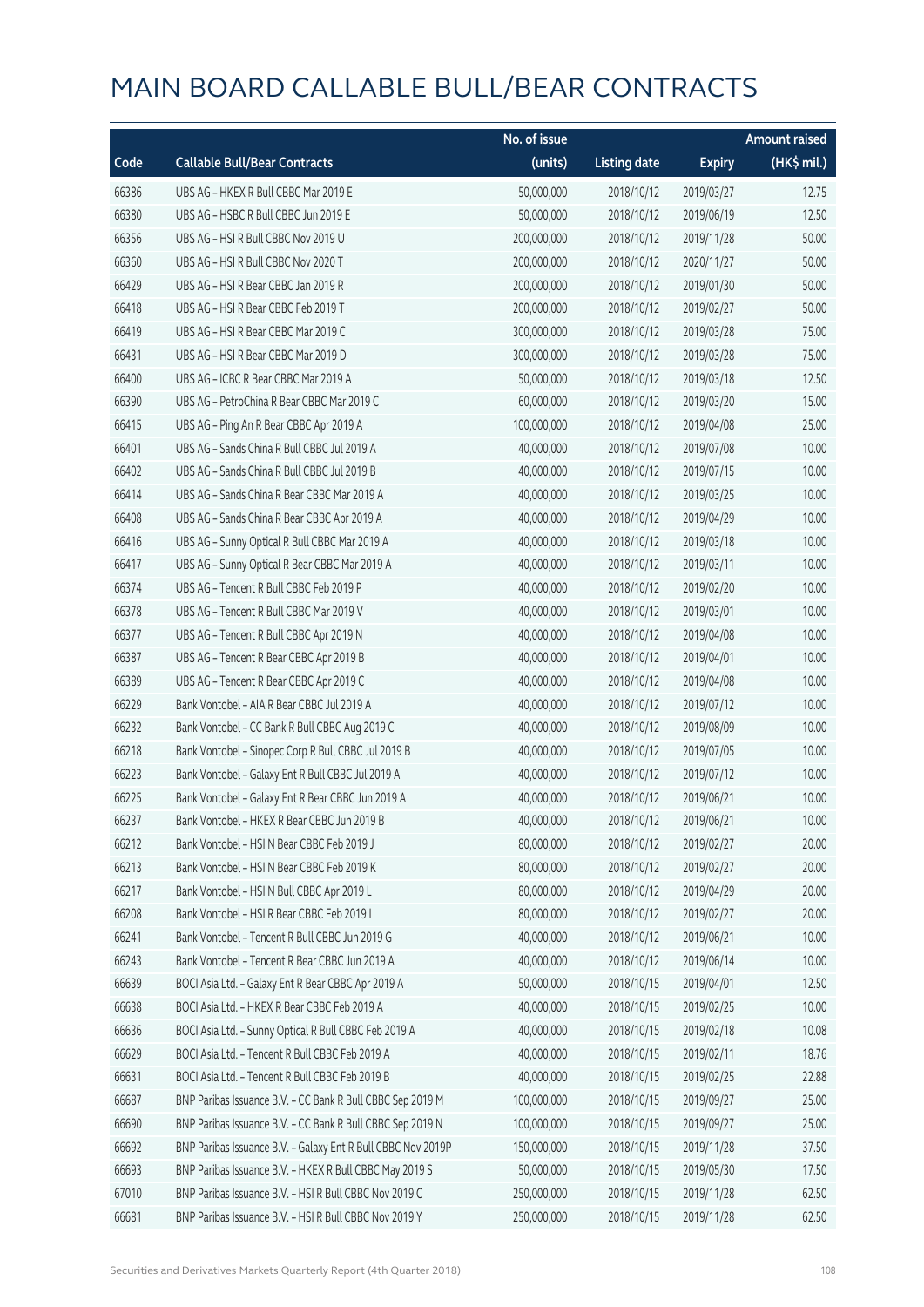|       |                                                             | No. of issue |                     |               | <b>Amount raised</b>  |
|-------|-------------------------------------------------------------|--------------|---------------------|---------------|-----------------------|
| Code  | <b>Callable Bull/Bear Contracts</b>                         | (units)      | <b>Listing date</b> | <b>Expiry</b> | $(HK\frac{1}{2}mil.)$ |
| 66999 | BNP Paribas Issuance B.V. - HSI R Bear CBBC Mar 2019 A      | 250,000,000  | 2018/10/15          | 2019/03/28    | 62.50                 |
| 67003 | BNP Paribas Issuance B.V. - HSI R Bear CBBC Mar 2019 B      | 250,000,000  | 2018/10/15          | 2019/03/28    | 62.50                 |
| 67009 | BNP Paribas Issuance B.V. - HSI R Bear CBBC Mar 2019 C      | 250,000,000  | 2018/10/15          | 2019/03/28    | 62.50                 |
| 66695 | BNP Paribas Issuance B.V. - Ping An R Bear CBBC Aug 2019 J  | 200,000,000  | 2018/10/15          | 2019/08/29    | 50.00                 |
| 66683 | BNP Paribas Issuance B.V. - Tencent R Bull CBBC Jun 2019 Y  | 50,000,000   | 2018/10/15          | 2019/06/27    | 20.00                 |
| 66686 | BNP Paribas Issuance B.V. - Tencent R Bull CBBC Jun 2019 Z  | 50,000,000   | 2018/10/15          | 2019/06/27    | 12.50                 |
| 66685 | BNP Paribas Issuance B.V. - Tencent R Bull CBBC Jul 2019 N  | 50,000,000   | 2018/10/15          | 2019/07/30    | 22.50                 |
| 67072 | Credit Suisse AG - China Mobile R Bull CBBC Jun 2019 A      | 70,000,000   | 2018/10/15          | 2019/06/27    | 17.50                 |
| 67073 | Credit Suisse AG - China Mobile R Bear CBBC Mar 2019 A      | 50,000,000   | 2018/10/15          | 2019/03/28    | 12.50                 |
| 67074 | Credit Suisse AG - CC Bank R Bull CBBC Jul 2019 B           | 70,000,000   | 2018/10/15          | 2019/07/30    | 17.50                 |
| 67054 | Credit Suisse AG - HKEX R Bear CBBC Mar 2019 B              | 50,000,000   | 2018/10/15          | 2019/03/28    | 12.50                 |
| 67052 | Credit Suisse AG - HSBC R Bull CBBC Mar 2019 E              | 70,000,000   | 2018/10/15          | 2019/03/28    | 17.50                 |
| 67014 | Credit Suisse AG - HSI R Bull CBBC Sep 2020 X               | 200,000,000  | 2018/10/15          | 2020/09/29    | 50.00                 |
| 67029 | Credit Suisse AG - HSI R Bull CBBC Sep 2020 Y               | 200,000,000  | 2018/10/15          | 2020/09/29    | 50.00                 |
| 67042 | Credit Suisse AG - HSI R Bull CBBC Sep 2020 Z               | 200,000,000  | 2018/10/15          | 2020/09/29    | 50.00                 |
| 67017 | Credit Suisse AG - HSI R Bull CBBC Nov 2020 O               | 200,000,000  | 2018/10/15          | 2020/11/27    | 50.00                 |
| 67045 | Credit Suisse AG - HSI R Bull CBBC Nov 2020 P               | 200,000,000  | 2018/10/15          | 2020/11/27    | 50.00                 |
| 67049 | Credit Suisse AG - HSI R Bull CBBC Nov 2020 Q               | 200,000,000  | 2018/10/15          | 2020/11/27    | 50.00                 |
| 67050 | Credit Suisse AG - HSI R Bull CBBC Dec 2020 J               | 200,000,000  | 2018/10/15          | 2020/12/30    | 50.00                 |
| 67086 | Credit Suisse AG - HSI R Bear CBBC Jan 2019 S               | 200,000,000  | 2018/10/15          | 2019/01/30    | 50.00                 |
| 67087 | Credit Suisse AG - HSI R Bear CBBC Feb 2019 T               | 200,000,000  | 2018/10/15          | 2019/02/27    | 50.00                 |
| 67088 | Credit Suisse AG - HSI R Bear CBBC Mar 2019 M               | 200,000,000  | 2018/10/15          | 2019/03/28    | 50.00                 |
| 67089 | Credit Suisse AG - HSI R Bear CBBC Mar 2019 N               | 300,000,000  | 2018/10/15          | 2019/03/28    | 75.00                 |
| 67080 | Credit Suisse AG - ICBC R Bull CBBC Jul 2019 B              | 70,000,000   | 2018/10/15          | 2019/07/30    | 17.50                 |
| 67036 | Credit Suisse AG - Ping An R Bull CBBC Mar 2019 F           | 80,000,000   | 2018/10/15          | 2019/03/08    | 20.00                 |
| 67075 | Credit Suisse AG - Sunny Optical R Bull CBBC Jun 2019 A     | 40,000,000   | 2018/10/15          | 2019/06/27    | 10.00                 |
| 67035 | Credit Suisse AG - Tencent R Bull CBBC Apr 2019 H           | 50,000,000   | 2018/10/15          | 2019/04/12    | 12.50                 |
| 67059 | Credit Suisse AG - Tencent R Bull CBBC May 2019 A           | 50,000,000   | 2018/10/15          | 2019/05/30    | 15.50                 |
| 67064 | Credit Suisse AG - Tencent R Bull CBBC Jun 2019 A           | 50,000,000   | 2018/10/15          | 2019/06/27    | 22.50                 |
| 67082 | Credit Suisse AG - Tencent R Bear CBBC Mar 2019 H           | 50,000,000   | 2018/10/15          | 2019/03/08    | 12.50                 |
| 67101 | Goldman Sachs SP (Asia) - CC Bank R Bull CBBC Jun 2019 L    | 100,000,000  | 2018/10/15          | 2019/06/25    | 25.00                 |
| 67098 | Goldman Sachs SP (Asia) - Galaxy Ent R Bull CBBC Jul 2019 I | 100,000,000  | 2018/10/15          | 2019/07/26    | 25.00                 |
| 66704 | Goldman Sachs SP (Asia) - HKEX R Bull CBBC Jul 2019 E       | 100,000,000  | 2018/10/15          | 2019/07/26    | 25.00                 |
| 67096 | Goldman Sachs SP (Asia) - HSI R Bull CBBC Nov 2020 F        | 200,000,000  | 2018/10/15          | 2020/11/27    | 50.00                 |
| 67097 | Goldman Sachs SP (Asia) - HSI R Bull CBBC Nov 2020 N        | 200,000,000  | 2018/10/15          | 2020/11/27    | 50.00                 |
| 67099 | Goldman Sachs SP (Asia) - HSI R Bull CBBC Nov 2020 O        | 200,000,000  | 2018/10/15          | 2020/11/27    | 50.00                 |
| 66576 | Goldman Sachs SP (Asia) - HSI R Bull CBBC Nov 2020 W        | 200,000,000  | 2018/10/15          | 2020/11/27    | 50.00                 |
| 66577 | Goldman Sachs SP (Asia) - HSI R Bull CBBC Nov 2020 Y        | 200,000,000  | 2018/10/15          | 2020/11/27    | 50.00                 |
| 66796 | Goldman Sachs SP (Asia) - HSI R Bear CBBC Feb 2019 D        | 200,000,000  | 2018/10/15          | 2019/02/27    | 50.00                 |
| 66795 | Goldman Sachs SP (Asia) - HSI R Bear CBBC Feb 2019 E        | 200,000,000  | 2018/10/15          | 2019/02/27    | 50.00                 |
| 66798 | Goldman Sachs SP (Asia) - HSI R Bear CBBC Feb 2019 F        | 200,000,000  | 2018/10/15          | 2019/02/27    | 50.00                 |
| 66806 | Goldman Sachs SP (Asia) - HSI R Bear CBBC Feb 2019 G        | 200,000,000  | 2018/10/15          | 2019/02/27    | 50.00                 |
| 66801 | Goldman Sachs SP (Asia) - HSI R Bear CBBC Feb 2019 K        | 200,000,000  | 2018/10/15          | 2019/02/27    | 50.00                 |
| 66700 | Goldman Sachs SP (Asia) - Ping An R Bull CBBC Jul 2019 L    | 100,000,000  | 2018/10/15          | 2019/07/25    | 25.00                 |
| 66578 | Goldman Sachs SP (Asia) - Tencent R Bull CBBC Mar 2019 A    | 100,000,000  | 2018/10/15          | 2019/03/08    | 25.00                 |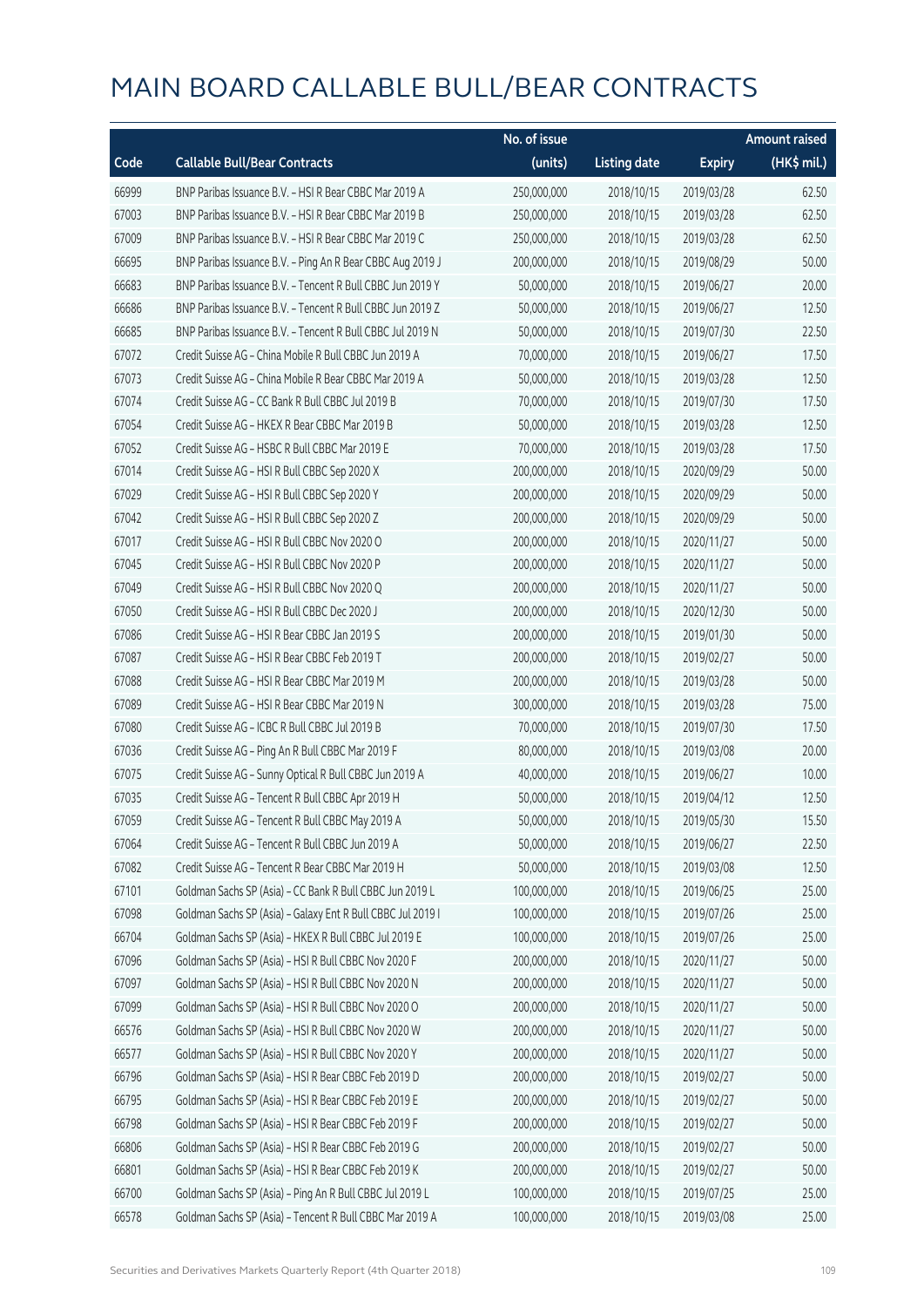|       |                                                         | No. of issue |                     |               | Amount raised         |
|-------|---------------------------------------------------------|--------------|---------------------|---------------|-----------------------|
| Code  | <b>Callable Bull/Bear Contracts</b>                     | (units)      | <b>Listing date</b> | <b>Expiry</b> | $(HK\frac{1}{2}mil.)$ |
| 66594 | HK Bank - Galaxy Ent R Bear CBBC Jun 2019 A             | 40,000,000   | 2018/10/15          | 2019/06/17    | 10.00                 |
| 66582 | HK Bank - HKEX R Bear CBBC Mar 2019 F                   | 40,000,000   | 2018/10/15          | 2019/03/11    | 10.00                 |
| 66595 | HK Bank - HSI R Bull CBBC Sep 2019 D                    | 150,000,000  | 2018/10/15          | 2019/09/27    | 37.50                 |
| 66601 | HK Bank - HSI R Bear CBBC Mar 2019 R                    | 150,000,000  | 2018/10/15          | 2019/03/28    | 37.50                 |
| 66603 | HK Bank - HSI R Bear CBBC Mar 2019 S                    | 100,000,000  | 2018/10/15          | 2019/03/28    | 25.00                 |
| 66592 | HK Bank - Sunny Optical R Bull CBBC Apr 2019 C          | 40,000,000   | 2018/10/15          | 2019/04/30    | 10.00                 |
| 66607 | HK Bank - Tencent R Bull CBBC Apr 2019 L                | 60,000,000   | 2018/10/15          | 2019/04/23    | 15.00                 |
| 66606 | HK Bank - Tencent R Bull CBBC Jun 2019 F                | 50,000,000   | 2018/10/15          | 2019/06/17    | 30.00                 |
| 66610 | HK Bank - Tencent R Bear CBBC Mar 2019 V                | 50,000,000   | 2018/10/15          | 2019/03/14    | 12.50                 |
| 66666 | Haitong Int'l Sec - Galaxy Ent R Bull CBBC May 2019 B   | 180,000,000  | 2018/10/15          | 2019/05/14    | 45.18                 |
| 66674 | Haitong Int'l Sec - Galaxy Ent R Bear CBBC Mar 2019 A   | 180,000,000  | 2018/10/15          | 2019/03/29    | 45.18                 |
| 66746 | Haitong Int'l Sec - HSI R Bear CBBC Jan 2019 T          | 120,000,000  | 2018/10/15          | 2019/01/30    | 30.00                 |
| 66745 | Haitong Int'l Sec - HSI R Bear CBBC Feb 2019 E          | 120,000,000  | 2018/10/15          | 2019/02/27    | 30.00                 |
| 66747 | Haitong Int'l Sec - HSI R Bear CBBC Feb 2019 F          | 120,000,000  | 2018/10/15          | 2019/02/27    | 30.00                 |
| 66669 | Haitong Int'l Sec - Tencent R Bull CBBC Mar 2019 H      | 40,000,000   | 2018/10/15          | 2019/03/07    | 14.00                 |
| 66680 | Haitong Int'l Sec - Tencent R Bear CBBC Mar 2019 B      | 40,000,000   | 2018/10/15          | 2019/03/22    | 10.00                 |
| 66767 | J P Morgan SP BV - HSCEI R Bull CBBC Oct 2020 B         | 100,000,000  | 2018/10/15          | 2020/10/29    | 25.00                 |
| 66768 | J P Morgan SP BV - HSCEI R Bull CBBC Nov 2020 A         | 100,000,000  | 2018/10/15          | 2020/11/27    | 25.00                 |
| 66763 | J P Morgan SP BV - HSCEI R Bear CBBC Apr 2019 K         | 100,000,000  | 2018/10/15          | 2019/04/29    | 25.00                 |
| 66766 | J P Morgan SP BV - HSCEI R Bear CBBC Apr 2019 L         | 100,000,000  | 2018/10/15          | 2019/04/29    | 25.00                 |
| 66755 | J P Morgan SP BV - HSI R Bull CBBC Oct 2020 O           | 200,000,000  | 2018/10/15          | 2020/10/29    | 50.00                 |
| 66748 | J P Morgan SP BV - HSI R Bull CBBC Nov 2020 Y           | 200,000,000  | 2018/10/15          | 2020/11/27    | 50.00                 |
| 66749 | J P Morgan SP BV - HSI R Bull CBBC Dec 2020 O           | 200,000,000  | 2018/10/15          | 2020/12/30    | 50.00                 |
| 66759 | J P Morgan SP BV - HSI R Bear CBBC Mar 2019 C           | 200,000,000  | 2018/10/15          | 2019/03/28    | 50.00                 |
| 66760 | J P Morgan SP BV - HSI R Bear CBBC Mar 2019 D           | 200,000,000  | 2018/10/15          | 2019/03/28    | 50.00                 |
| 66757 | J P Morgan SP BV - HSI R Bear CBBC Mar 2019 U           | 200,000,000  | 2018/10/15          | 2019/03/28    | 50.00                 |
| 66761 | J P Morgan SP BV - HSI R Bear CBBC Mar 2019 V           | 200,000,000  | 2018/10/15          | 2019/03/28    | 50.00                 |
| 66792 | J P Morgan SP BV - Ping An R Bear CBBC Mar 2019 A       | 100,000,000  | 2018/10/15          | 2019/03/15    | 25.00                 |
| 66787 | J P Morgan SP BV - Sunny Optical R Bull CBBC Feb 2019 B | 40,000,000   | 2018/10/15          | 2019/02/15    | 10.00                 |
| 66791 | J P Morgan SP BV - Sunny Optical R Bear CBBC Mar 2019 B | 40,000,000   | 2018/10/15          | 2019/03/15    | 10.00                 |
| 66752 | J P Morgan SP BV - Tencent R Bull CBBC Feb 2019 Q       | 50,000,000   | 2018/10/15          | 2019/02/15    | 12.50                 |
| 66784 | J P Morgan SP BV - Tencent R Bull CBBC Feb 2019 R       | 50,000,000   | 2018/10/15          | 2019/02/15    | 14.10                 |
| 66785 | J P Morgan SP BV - Tencent R Bull CBBC Feb 2019 S       | 50,000,000   | 2018/10/15          | 2019/02/08    | 17.60                 |
| 66769 | J P Morgan SP BV - Tencent R Bear CBBC Feb 2019 P       | 50,000,000   | 2018/10/15          | 2019/02/15    | 12.50                 |
| 66780 | J P Morgan SP BV - Tencent R Bear CBBC Feb 2019 Q       | 50,000,000   | 2018/10/15          | 2019/02/08    | 12.50                 |
| 66781 | J P Morgan SP BV - Tencent R Bear CBBC Mar 2019 G       | 50,000,000   | 2018/10/15          | 2019/03/08    | 12.50                 |
| 66614 | Macquarie Bank Ltd. - Tencent R Bull CBBC Mar 2019 A    | 19,500,000   | 2018/10/15          | 2019/03/12    | 10.02                 |
| 66620 | Macquarie Bank Ltd. - Tencent R Bull CBBC Mar 2019 B    | 22,500,000   | 2018/10/15          | 2019/03/04    | 10.01                 |
| 66622 | Macquarie Bank Ltd. - Tencent R Bull CBBC Mar 2019 C    | 23,600,000   | 2018/10/15          | 2019/03/08    | 10.03                 |
| 66623 | Macquarie Bank Ltd. - Tencent R Bear CBBC Mar 2019 B    | 19,800,000   | 2018/10/15          | 2019/03/26    | 10.04                 |
| 66952 | SG Issuer - AIA R Bear CBBC Mar 2019 C                  | 60,000,000   | 2018/10/15          | 2019/03/13    | 15.00                 |
| 66849 | SG Issuer - CC Bank R Bear CBBC May 2019 A              | 100,000,000  | 2018/10/15          | 2019/05/10    | 25.00                 |
| 66857 | SG Issuer - Geely Auto R Bear CBBC Feb 2019 B           | 40,000,000   | 2018/10/15          | 2019/02/18    | 10.00                 |
| 66850 | SG Issuer - Galaxy Ent R Bull CBBC Jun 2019 N           | 100,000,000  | 2018/10/15          | 2019/06/10    | 25.00                 |
| 66855 | SG Issuer - Galaxy Ent R Bear CBBC Jul 2019 G           | 100,000,000  | 2018/10/15          | 2019/07/16    | 25.00                 |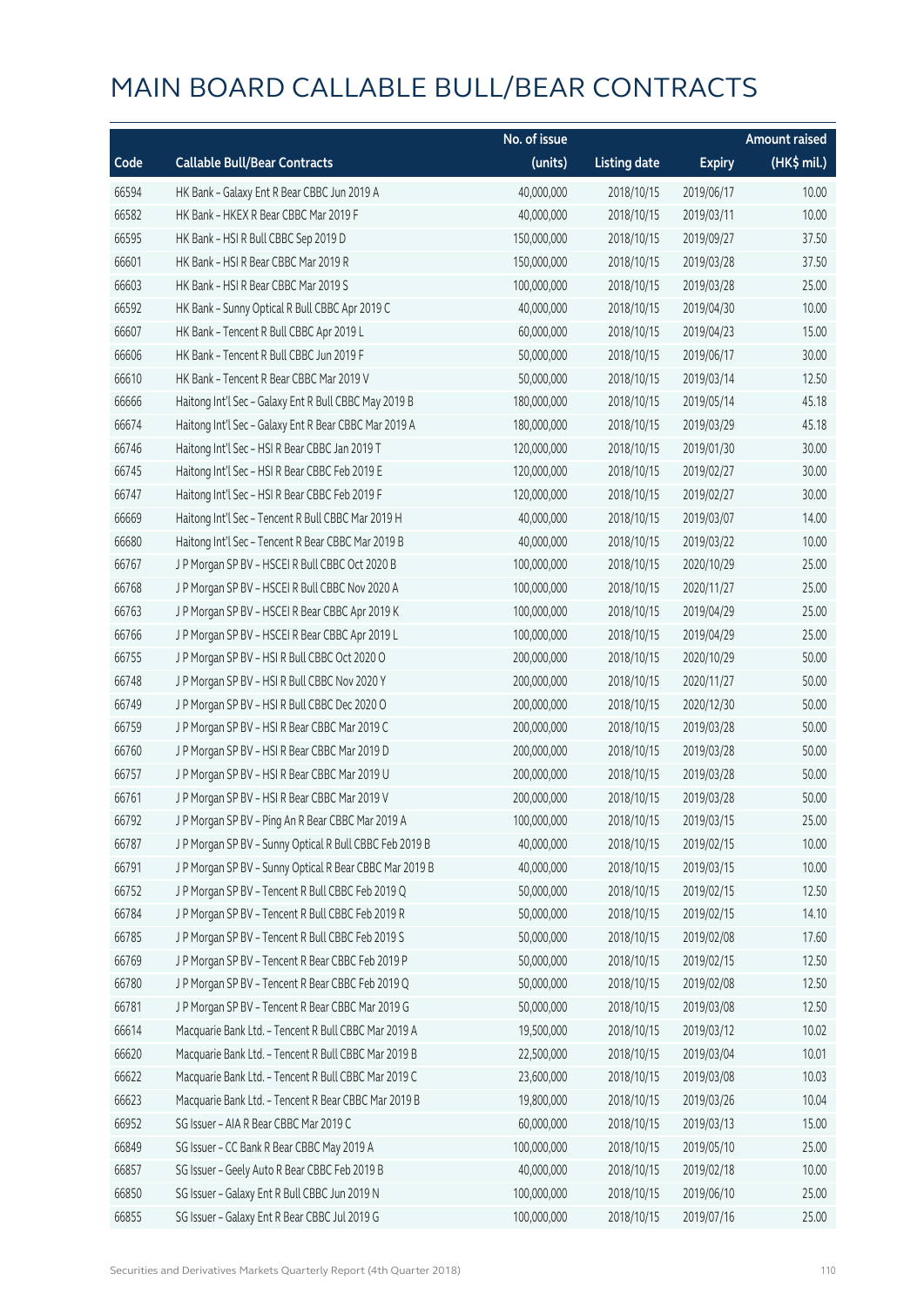|       |                                                  | No. of issue |                     |               | <b>Amount raised</b> |
|-------|--------------------------------------------------|--------------|---------------------|---------------|----------------------|
| Code  | <b>Callable Bull/Bear Contracts</b>              | (units)      | <b>Listing date</b> | <b>Expiry</b> | (HK\$ mil.)          |
| 66809 | SG Issuer - HKEX R Bull CBBC Jun 2019 Q          | 50,000,000   | 2018/10/15          | 2019/06/27    | 12.50                |
| 66858 | SG Issuer - HKEX R Bull CBBC Jun 2019 R          | 50,000,000   | 2018/10/15          | 2019/06/25    | 12.50                |
| 66956 | SG Issuer - HKEX R Bull CBBC Jun 2019 S          | 50,000,000   | 2018/10/15          | 2019/06/10    | 14.25                |
| 66955 | SG Issuer - HKEX R Bear CBBC Mar 2019 G          | 50,000,000   | 2018/10/15          | 2019/03/22    | 12.50                |
| 66991 | SG Issuer - HSCEI R Bull CBBC Sep 2020 H         | 100,000,000  | 2018/10/15          | 2020/09/29    | 25.00                |
| 66992 | SG Issuer - HSCEI R Bull CBBC Sep 2020 I         | 100,000,000  | 2018/10/15          | 2020/09/29    | 25.00                |
| 66982 | SG Issuer - HSCEI R Bear CBBC Mar 2019 B         | 100,000,000  | 2018/10/15          | 2019/03/28    | 25.00                |
| 66911 | SG Issuer - HSI R Bull CBBC Aug 2020 D           | 200,000,000  | 2018/10/15          | 2020/08/28    | 63.00                |
| 66917 | SG Issuer - HSI R Bull CBBC Sep 2020 F           | 200,000,000  | 2018/10/15          | 2020/09/29    | 50.00                |
| 66925 | SG Issuer - HSI R Bull CBBC Sep 2020 K           | 200,000,000  | 2018/10/15          | 2020/09/29    | 50.00                |
| 66912 | SG Issuer - HSI R Bull CBBC Sep 2020 Z           | 200,000,000  | 2018/10/15          | 2020/09/29    | 50.00                |
| 66947 | SG Issuer - HSI R Bull CBBC Oct 2020 B           | 200,000,000  | 2018/10/15          | 2020/10/29    | 50.00                |
| 66951 | SG Issuer - HSI R Bull CBBC Oct 2020 F           | 200,000,000  | 2018/10/15          | 2020/10/29    | 50.00                |
| 66934 | SG Issuer - HSI R Bull CBBC Oct 2020 Q           | 200,000,000  | 2018/10/15          | 2020/10/29    | 50.00                |
| 66828 | SG Issuer - HSI R Bull CBBC Nov 2020 E           | 200,000,000  | 2018/10/15          | 2020/11/27    | 50.00                |
| 66830 | SG Issuer - HSI R Bull CBBC Nov 2020 P           | 200,000,000  | 2018/10/15          | 2020/11/27    | 50.00                |
| 66846 | SG Issuer - HSI R Bull CBBC Nov 2020 T           | 200,000,000  | 2018/10/15          | 2020/11/27    | 50.00                |
| 66847 | SG Issuer - HSI R Bull CBBC Dec 2020 U           | 200,000,000  | 2018/10/15          | 2020/12/30    | 50.00                |
| 66848 | SG Issuer - HSI R Bull CBBC Dec 2020 Z           | 200,000,000  | 2018/10/15          | 2020/12/30    | 50.00                |
| 66891 | SG Issuer - HSI R Bear CBBC Jan 2019 J           | 200,000,000  | 2018/10/15          | 2019/01/30    | 50.00                |
| 66893 | SG Issuer - HSI R Bear CBBC Jan 2019 L           | 200,000,000  | 2018/10/15          | 2019/01/30    | 50.00                |
| 66892 | SG Issuer - HSI R Bear CBBC Jan 2019 S           | 200,000,000  | 2018/10/15          | 2019/01/30    | 50.00                |
| 66896 | SG Issuer - HSI R Bear CBBC Feb 2019 J           | 200,000,000  | 2018/10/15          | 2019/02/27    | 50.00                |
| 66900 | SG Issuer - HSI R Bear CBBC Feb 2019 K           | 200,000,000  | 2018/10/15          | 2019/02/27    | 50.00                |
| 66906 | SG Issuer - HSI R Bear CBBC Feb 2019 L           | 200,000,000  | 2018/10/15          | 2019/02/27    | 50.00                |
| 66910 | SG Issuer - HSI R Bear CBBC Mar 2019 U           | 200,000,000  | 2018/10/15          | 2019/03/28    | 50.00                |
| 66864 | SG Issuer - ICBC R Bear CBBC Apr 2019 A          | 60,000,000   | 2018/10/15          | 2019/04/29    | 15.00                |
| 66815 | SG Issuer - Ping An R Bull CBBC Mar 2019 H       | 100,000,000  | 2018/10/15          | 2019/03/08    | 25.00                |
| 66966 | SG Issuer - Ping An R Bear CBBC Apr 2019 F       | 100,000,000  | 2018/10/15          | 2019/04/15    | 25.00                |
| 66867 | SG Issuer - Sands R Bear CBBC Jul 2019 B         | 80,000,000   | 2018/10/15          | 2019/07/10    | 20.00                |
| 66870 | SG Issuer - SUNAC R Bull CBBC May 2020 A         | 80,000,000   | 2018/10/15          | 2020/05/13    | 20.00                |
| 66876 | SG Issuer - Sunny Optical R Bear CBBC Mar 2019 A | 40,000,000   | 2018/10/15          | 2019/03/28    | 10.00                |
| 66817 | SG Issuer - Tencent R Bull CBBC Jan 2019 V       | 80,000,000   | 2018/10/15          | 2019/01/31    | 20.00                |
| 66819 | SG Issuer - Tencent R Bull CBBC Feb 2019 B       | 80,000,000   | 2018/10/15          | 2019/02/21    | 20.00                |
| 66890 | SG Issuer - Tencent R Bull CBBC Mar 2019 I       | 80,000,000   | 2018/10/15          | 2019/03/07    | 20.00                |
| 66971 | SG Issuer - Tencent R Bull CBBC Mar 2019 J       | 80,000,000   | 2018/10/15          | 2019/03/13    | 20.00                |
| 66973 | SG Issuer - Tencent R Bear CBBC Mar 2019 J       | 80,000,000   | 2018/10/15          | 2019/03/25    | 20.00                |
| 66981 | SG Issuer - Tencent R Bear CBBC Apr 2019 C       | 80,000,000   | 2018/10/15          | 2019/04/15    | 20.00                |
| 66877 | SG Issuer - Tracker Fund R Bull CBBC Dec 2019 A  | 100,000,000  | 2018/10/15          | 2019/12/12    | 25.00                |
| 66887 | SG Issuer - Tracker Fund R Bull CBBC Dec 2019 B  | 100,000,000  | 2018/10/15          | 2019/12/23    | 25.00                |
| 66719 | UBS AG - Bank of China R Bull CBBC Aug 2019 B    | 60,000,000   | 2018/10/15          | 2019/08/30    | 15.00                |
| 66720 | UBS AG - CC Bank R Bull CBBC Aug 2019 A          | 80,000,000   | 2018/10/15          | 2019/08/30    | 20.00                |
| 66728 | UBS AG - CSOP A50 ETF R Bull CBBC Apr 2019 B     | 50,000,000   | 2018/10/15          | 2019/04/29    | 12.50                |
| 66708 | UBS AG - HSI R Bull CBBC Dec 2019 A              | 200,000,000  | 2018/10/15          | 2019/12/30    | 50.00                |
| 66731 | UBS AG - HSI R Bull CBBC Oct 2020 D              | 200,000,000  | 2018/10/15          | 2020/10/29    | 50.00                |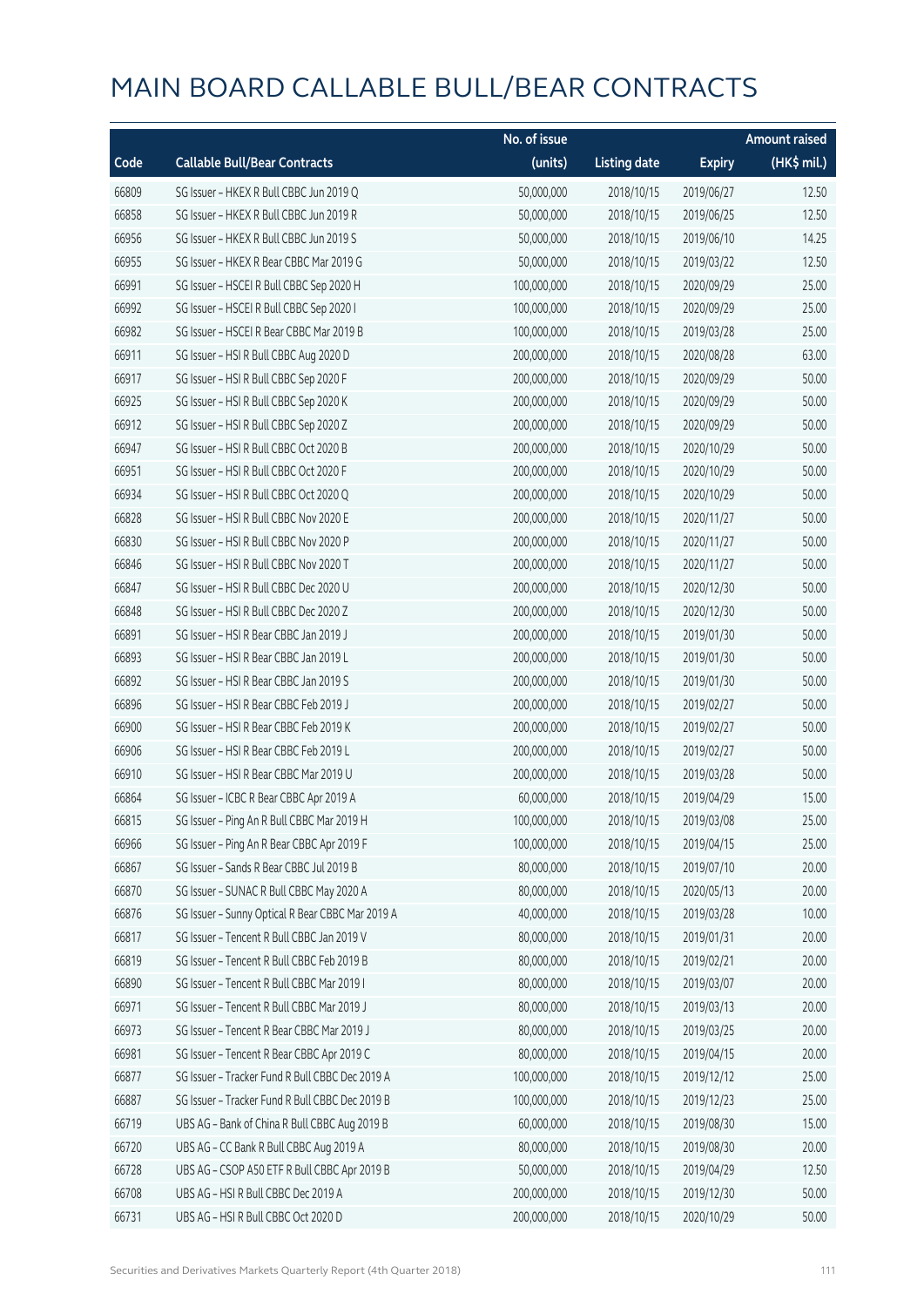|       |                                                            | No. of issue |                     |               | <b>Amount raised</b> |
|-------|------------------------------------------------------------|--------------|---------------------|---------------|----------------------|
| Code  | <b>Callable Bull/Bear Contracts</b>                        | (units)      | <b>Listing date</b> | <b>Expiry</b> | (HK\$ mil.)          |
| 66716 | UBS AG - HSI R Bull CBBC Dec 2020 W                        | 200,000,000  | 2018/10/15          | 2020/12/30    | 50.00                |
| 66734 | UBS AG - HSI R Bear CBBC Jan 2019 U                        | 200,000,000  | 2018/10/15          | 2019/01/30    | 50.00                |
| 66739 | UBS AG - HSI R Bear CBBC Jan 2019 V                        | 200,000,000  | 2018/10/15          | 2019/01/30    | 50.00                |
| 66736 | UBS AG - HSI R Bear CBBC Feb 2019 U                        | 200,000,000  | 2018/10/15          | 2019/02/27    | 50.00                |
| 66741 | UBS AG - HSI R Bear CBBC Feb 2019 V                        | 200,000,000  | 2018/10/15          | 2019/02/27    | 50.00                |
| 66742 | UBS AG - HSI R Bear CBBC Mar 2019 E                        | 200,000,000  | 2018/10/15          | 2019/03/28    | 50.00                |
| 66740 | UBS AG - HSI R Bear CBBC Apr 2019 A                        | 300,000,000  | 2018/10/15          | 2019/04/29    | 75.00                |
| 66717 | UBS AG - Tencent R Bull CBBC Feb 2019 Q                    | 40,000,000   | 2018/10/15          | 2019/02/11    | 10.00                |
| 66733 | UBS AG - Tencent R Bear CBBC Mar 2019 F                    | 40,000,000   | 2018/10/15          | 2019/03/12    | 10.00                |
| 66663 | Bank Vontobel - CC Bank R Bull CBBC Aug 2019 D             | 40,000,000   | 2018/10/15          | 2019/08/16    | 10.00                |
| 66642 | Bank Vontobel - CC Bank R Bear CBBC Aug 2019 A             | 40,000,000   | 2018/10/15          | 2019/08/09    | 10.00                |
| 66646 | Bank Vontobel - China Life R Bull CBBC Aug 2019 B          | 40,000,000   | 2018/10/15          | 2019/08/23    | 12.04                |
| 66660 | Bank Vontobel - China Life R Bear CBBC Jun 2019 A          | 40,000,000   | 2018/10/15          | 2019/06/28    | 10.00                |
| 66581 | Bank Vontobel - HSI N Bull CBBC Apr 2019 M                 | 80,000,000   | 2018/10/15          | 2019/04/29    | 20.00                |
| 66653 | Bank Vontobel - HSI N Bear CBBC Feb 2019 L                 | 80,000,000   | 2018/10/15          | 2019/02/27    | 20.00                |
| 66656 | Bank Vontobel - HSI N Bear CBBC Feb 2019 M                 | 80,000,000   | 2018/10/15          | 2019/02/27    | 20.00                |
| 66699 | Bank Vontobel - HSI R Bull CBBC Apr 2019 N                 | 80,000,000   | 2018/10/15          | 2019/04/29    | 20.00                |
| 66697 | Bank Vontobel - HSI R Bear CBBC Feb 2019 N                 | 80,000,000   | 2018/10/15          | 2019/02/27    | 20.00                |
| 66641 | Bank Vontobel - Ping An R Bear CBBC Jun 2019 A             | 40,000,000   | 2018/10/15          | 2019/06/28    | 10.00                |
| 66662 | Bank Vontobel - Sunny Optical R Bull CBBC Aug 2019 C       | 40,000,000   | 2018/10/15          | 2019/08/23    | 10.00                |
| 66579 | Bank Vontobel - Tencent R Bull CBBC Jun 2019 H             | 40,000,000   | 2018/10/15          | 2019/06/21    | 10.00                |
| 66640 | Bank Vontobel - Tencent R Bear CBBC Jun 2019 B             | 40,000,000   | 2018/10/15          | 2019/06/14    | 10.00                |
| 67170 | BOCI Asia Ltd. - HSBC R Bull CBBC Mar 2019 A               | 70,000,000   | 2018/10/16          | 2019/03/18    | 17.71                |
| 67171 | BOCI Asia Ltd. - HSBC R Bear CBBC Mar 2019 A               | 70,000,000   | 2018/10/16          | 2019/03/11    | 17.50                |
| 67165 | BOCI Asia Ltd. - Tencent R Bull CBBC Jan 2019 F            | 40,000,000   | 2018/10/16          | 2019/01/28    | 10.12                |
| 67167 | BOCI Asia Ltd. - Tencent R Bear CBBC Jan 2019 C            | 40,000,000   | 2018/10/16          | 2019/01/21    | 10.44                |
| 67103 | BNP Paribas Issuance B.V. - HSI R Bull CBBC Nov 2019 D     | 250,000,000  | 2018/10/16          | 2019/11/28    | 62.50                |
| 67348 | BNP Paribas Issuance B.V. - HSI R Bear CBBC Mar 2019 D     | 250,000,000  | 2018/10/16          | 2019/03/28    | 62.50                |
| 67172 | BNP Paribas Issuance B.V. - Tencent R Bull CBBC Jul 2019 O | 50,000,000   | 2018/10/16          | 2019/07/30    | 12.50                |
| 67174 | BNP Paribas Issuance B.V. - Tencent R Bear CBBC Apr 2019 Y | 50,000,000   | 2018/10/16          | 2019/04/29    | 12.50                |
| 67362 | Credit Suisse AG - China Mobile R Bear CBBC Apr 2019 A     | 50,000,000   | 2018/10/16          | 2019/04/12    | 12.50                |
| 67382 | Credit Suisse AG - Geely Auto R Bear CBBC Jul 2019 B       | 40,000,000   | 2018/10/16          | 2019/07/30    | 10.00                |
| 67361 | Credit Suisse AG - Galaxy Ent R Bear CBBC Jun 2019 B       | 50,000,000   | 2018/10/16          | 2019/06/27    | 12.50                |
| 67352 | Credit Suisse AG - HSI R Bull CBBC Aug 2020 N              | 200,000,000  | 2018/10/16          | 2020/08/28    | 50.00                |
| 67355 | Credit Suisse AG - HSI R Bull CBBC Oct 2020 E              | 300,000,000  | 2018/10/16          | 2020/10/29    | 75.00                |
| 67353 | Credit Suisse AG - HSI R Bull CBBC Nov 2020 R              | 200,000,000  | 2018/10/16          | 2020/11/27    | 50.00                |
| 67356 | Credit Suisse AG - HSI R Bull CBBC Nov 2020 S              | 200,000,000  | 2018/10/16          | 2020/11/27    | 50.00                |
| 67357 | Credit Suisse AG - HSI R Bull CBBC Nov 2020 T              | 200,000,000  | 2018/10/16          | 2020/11/27    | 50.00                |
| 67375 | Credit Suisse AG - HSI R Bull CBBC Nov 2020 U              | 200,000,000  | 2018/10/16          | 2020/11/27    | 64.00                |
| 67381 | Credit Suisse AG - HSI R Bull CBBC Nov 2020 V              | 200,000,000  | 2018/10/16          | 2020/11/27    | 68.00                |
| 67366 | Credit Suisse AG - HSI R Bear CBBC Feb 2019 U              | 200,000,000  | 2018/10/16          | 2019/02/27    | 50.00                |
| 67368 | Credit Suisse AG - HSI R Bear CBBC Mar 2019 O              | 200,000,000  | 2018/10/16          | 2019/03/28    | 50.00                |
| 67369 | Credit Suisse AG - HSI R Bear CBBC Mar 2019 P              | 200,000,000  | 2018/10/16          | 2019/03/28    | 50.00                |
| 67372 | Credit Suisse AG - HSI R Bear CBBC Mar 2019 Q              | 200,000,000  | 2018/10/16          | 2019/03/28    | 50.00                |
| 67349 | Credit Suisse AG - Tencent R Bull CBBC Mar 2019 L          | 50,000,000   | 2018/10/16          | 2019/03/01    | 12.50                |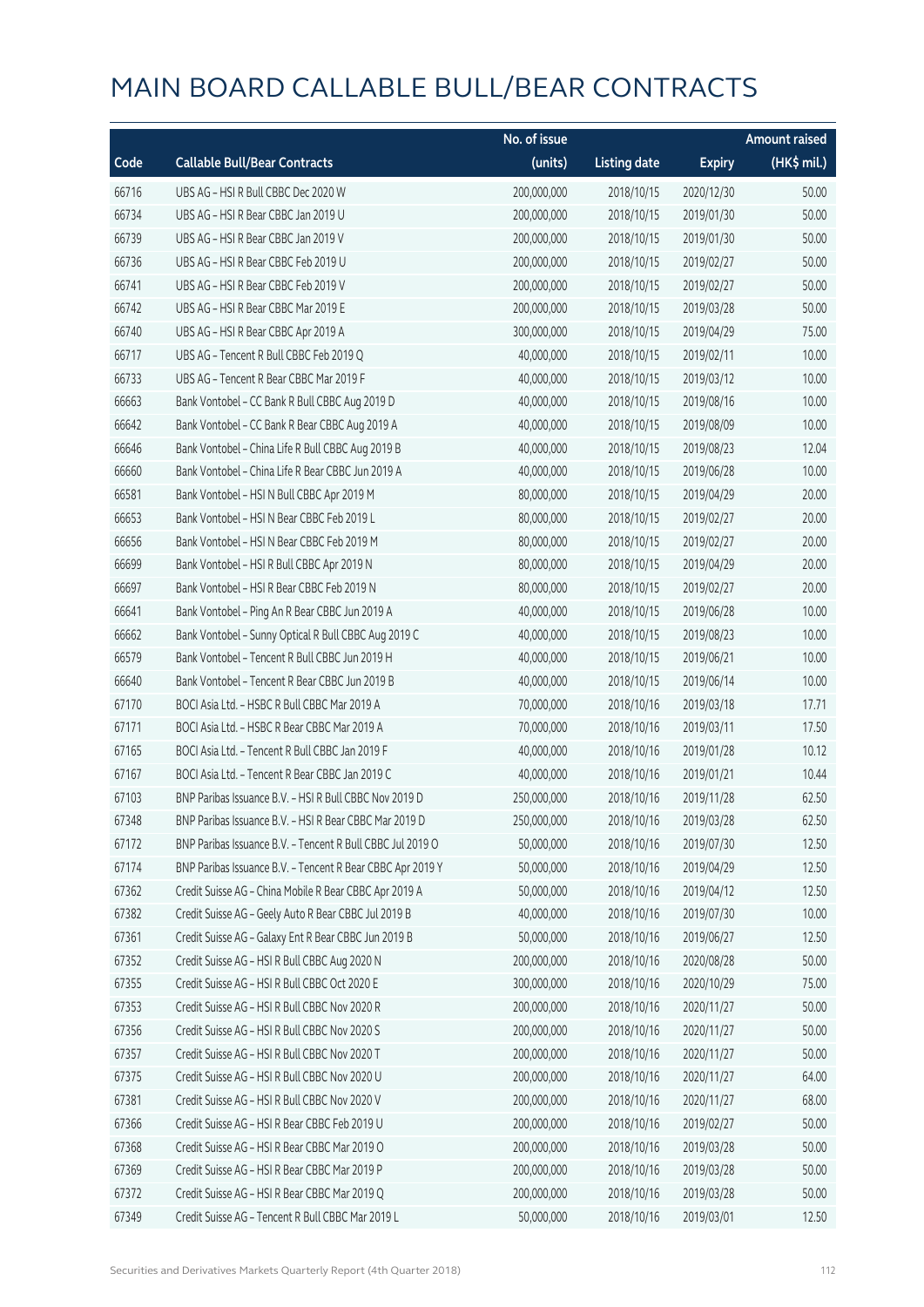|       |                                                          | No. of issue |                     |               | <b>Amount raised</b> |
|-------|----------------------------------------------------------|--------------|---------------------|---------------|----------------------|
| Code  | <b>Callable Bull/Bear Contracts</b>                      | (units)      | <b>Listing date</b> | <b>Expiry</b> | (HK\$ mil.)          |
| 67360 | Credit Suisse AG - Tencent R Bull CBBC Jun 2019 B        | 50,000,000   | 2018/10/16          | 2019/06/27    | 15.00                |
| 67386 | Credit Suisse AG - Tencent R Bull CBBC Jun 2019 C        | 50,000,000   | 2018/10/16          | 2019/06/27    | 25.00                |
| 67384 | Credit Suisse AG - Tencent R Bear CBBC Mar 2019 I        | 50,000,000   | 2018/10/16          | 2019/03/28    | 12.50                |
| 67277 | Goldman Sachs SP (Asia) - HSI R Bull CBBC Nov 2020 M     | 200,000,000  | 2018/10/16          | 2020/11/27    | 50.00                |
| 67276 | Goldman Sachs SP (Asia) - HSI R Bull CBBC Nov 2020 X     | 200,000,000  | 2018/10/16          | 2020/11/27    | 50.00                |
| 67387 | Goldman Sachs SP (Asia) - HSI R Bull CBBC Dec 2020 E     | 200,000,000  | 2018/10/16          | 2020/12/30    | 50.00                |
| 67393 | Goldman Sachs SP (Asia) - HSI R Bull CBBC Dec 2020 F     | 200,000,000  | 2018/10/16          | 2020/12/30    | 50.00                |
| 67281 | Goldman Sachs SP (Asia) - HSI R Bull CBBC Dec 2020 K     | 200,000,000  | 2018/10/16          | 2020/12/30    | 50.00                |
| 67289 | Goldman Sachs SP (Asia) - HSI R Bull CBBC Dec 2020 L     | 200,000,000  | 2018/10/16          | 2020/12/30    | 50.00                |
| 67106 | Goldman Sachs SP (Asia) - HSI R Bear CBBC Feb 2019 H     | 200,000,000  | 2018/10/16          | 2019/02/27    | 50.00                |
| 67107 | Goldman Sachs SP (Asia) - HSI R Bear CBBC Feb 2019 I     | 200,000,000  | 2018/10/16          | 2019/02/27    | 50.00                |
| 67398 | Goldman Sachs SP (Asia) - HSI R Bear CBBC Feb 2019 J     | 200,000,000  | 2018/10/16          | 2019/02/27    | 50.00                |
| 67298 | Goldman Sachs SP (Asia) - Tencent R Bull CBBC Mar 2019 B | 80,000,000   | 2018/10/16          | 2019/03/08    | 33.76                |
| 67279 | Goldman Sachs SP (Asia) - Tencent R Bull CBBC Mar 2019 N | 100,000,000  | 2018/10/16          | 2019/03/08    | 25.00                |
| 67296 | Goldman Sachs SP (Asia) - Tencent R Bull CBBC Mar 2019 R | 100,000,000  | 2018/10/16          | 2019/03/08    | 25.00                |
| 67397 | Goldman Sachs SP (Asia) - Tencent R Bear CBBC Mar 2019 X | 80,000,000   | 2018/10/16          | 2019/03/08    | 20.00                |
| 67399 | Goldman Sachs SP (Asia) - Tencent R Bear CBBC Mar 2019 Y | 80,000,000   | 2018/10/16          | 2019/03/08    | 20.00                |
| 67136 | HK Bank - China Mobile R Bull CBBC Mar 2019 B            | 50,000,000   | 2018/10/16          | 2019/03/11    | 12.50                |
| 67130 | HK Bank - Galaxy Ent R Bull CBBC Oct 2019 A              | 80,000,000   | 2018/10/16          | 2019/10/31    | 20.00                |
| 67123 | HK Bank - HKEX R Bull CBBC Mar 2019 J                    | 50,000,000   | 2018/10/16          | 2019/03/18    | 12.50                |
| 67111 | HK Bank - HSI R Bull CBBC Jul 2019 A                     | 150,000,000  | 2018/10/16          | 2019/07/30    | 37.50                |
| 67112 | HK Bank - HSI R Bear CBBC Mar 2019 T                     | 150,000,000  | 2018/10/16          | 2019/03/28    | 37.50                |
| 67122 | HK Bank - Ping An R Bull CBBC Mar 2019 L                 | 100,000,000  | 2018/10/16          | 2019/03/18    | 25.00                |
| 67119 | HK Bank - Tencent R Bear CBBC Mar 2019 W                 | 60,000,000   | 2018/10/16          | 2019/03/28    | 15.00                |
| 67160 | Haitong Int'l Sec - Sunny Optical R Bear CBBC Apr 2019 A | 110,000,000  | 2018/10/16          | 2019/04/30    | 27.61                |
| 67332 | Haitong Int'l Sec - Tencent R Bull CBBC Mar 2019 I       | 40,000,000   | 2018/10/16          | 2019/03/11    | 10.00                |
| 67153 | Haitong Int'l Sec - Tencent R Bear CBBC Mar 2019 C       | 40,000,000   | 2018/10/16          | 2019/03/22    | 10.24                |
| 67341 | Haitong Int'l Sec - Tencent R Bear CBBC Mar 2019 D       | 40,000,000   | 2018/10/16          | 2019/03/29    | 10.00                |
| 67156 | Haitong Int'l Sec - Tencent R Bear CBBC Apr 2019 I       | 40,000,000   | 2018/10/16          | 2019/04/01    | 10.00                |
| 67326 | J P Morgan SP BV - CSOP A50 ETF R Bear CBBC Mar 2019 A   | 80,000,000   | 2018/10/16          | 2019/03/08    | 20.00                |
| 67328 | J P Morgan SP BV - Galaxy Ent R Bull CBBC Apr 2019 C     | 100,000,000  | 2018/10/16          | 2019/04/18    | 25.00                |
| 67327 | J P Morgan SP BV - Galaxy Ent R Bear CBBC Apr 2019 A     | 100,000,000  | 2018/10/16          | 2019/04/18    | 25.00                |
| 67330 | J P Morgan SP BV - HKEX R Bear CBBC Mar 2019 C           | 40,000,000   | 2018/10/16          | 2019/03/08    | 10.00                |
| 67317 | J P Morgan SP BV - HSI R Bull CBBC Nov 2020 Z            | 200,000,000  | 2018/10/16          | 2020/11/27    | 50.00                |
| 67318 | J P Morgan SP BV - HSI R Bull CBBC Dec 2020 P            | 200,000,000  | 2018/10/16          | 2020/12/30    | 50.00                |
| 67303 | J P Morgan SP BV - HSI R Bear CBBC Mar 2019 W            | 200,000,000  | 2018/10/16          | 2019/03/28    | 50.00                |
| 67304 | J P Morgan SP BV - HSI R Bear CBBC Mar 2019 X            | 200,000,000  | 2018/10/16          | 2019/03/28    | 50.00                |
| 67305 | J P Morgan SP BV - HSI R Bear CBBC Mar 2019 Y            | 200,000,000  | 2018/10/16          | 2019/03/28    | 50.00                |
| 67331 | J P Morgan SP BV - HSI R Bear CBBC Mar 2019 Z            | 200,000,000  | 2018/10/16          | 2019/03/28    | 50.00                |
| 67314 | J P Morgan SP BV - Tencent R Bull CBBC Feb 2019 T        | 50,000,000   | 2018/10/16          | 2019/02/15    | 12.50                |
| 67321 | J P Morgan SP BV - Tencent R Bull CBBC Feb 2019 U        | 50,000,000   | 2018/10/16          | 2019/02/15    | 16.50                |
| 67320 | J P Morgan SP BV - Tencent R Bear CBBC Feb 2019 R        | 50,000,000   | 2018/10/16          | 2019/02/08    | 12.50                |
| 67139 | Macquarie Bank Ltd. - Tencent R Bull CBBC Mar 2019 D     | 23,600,000   | 2018/10/16          | 2019/03/07    | 10.01                |
| 67140 | Macquarie Bank Ltd. - Tencent R Bull CBBC Mar 2019 E     | 19,600,000   | 2018/10/16          | 2019/03/13    | 10.04                |
| 67152 | Macquarie Bank Ltd. - Tencent R Bear CBBC Mar 2019 C     | 20,600,000   | 2018/10/16          | 2019/03/25    | 10.01                |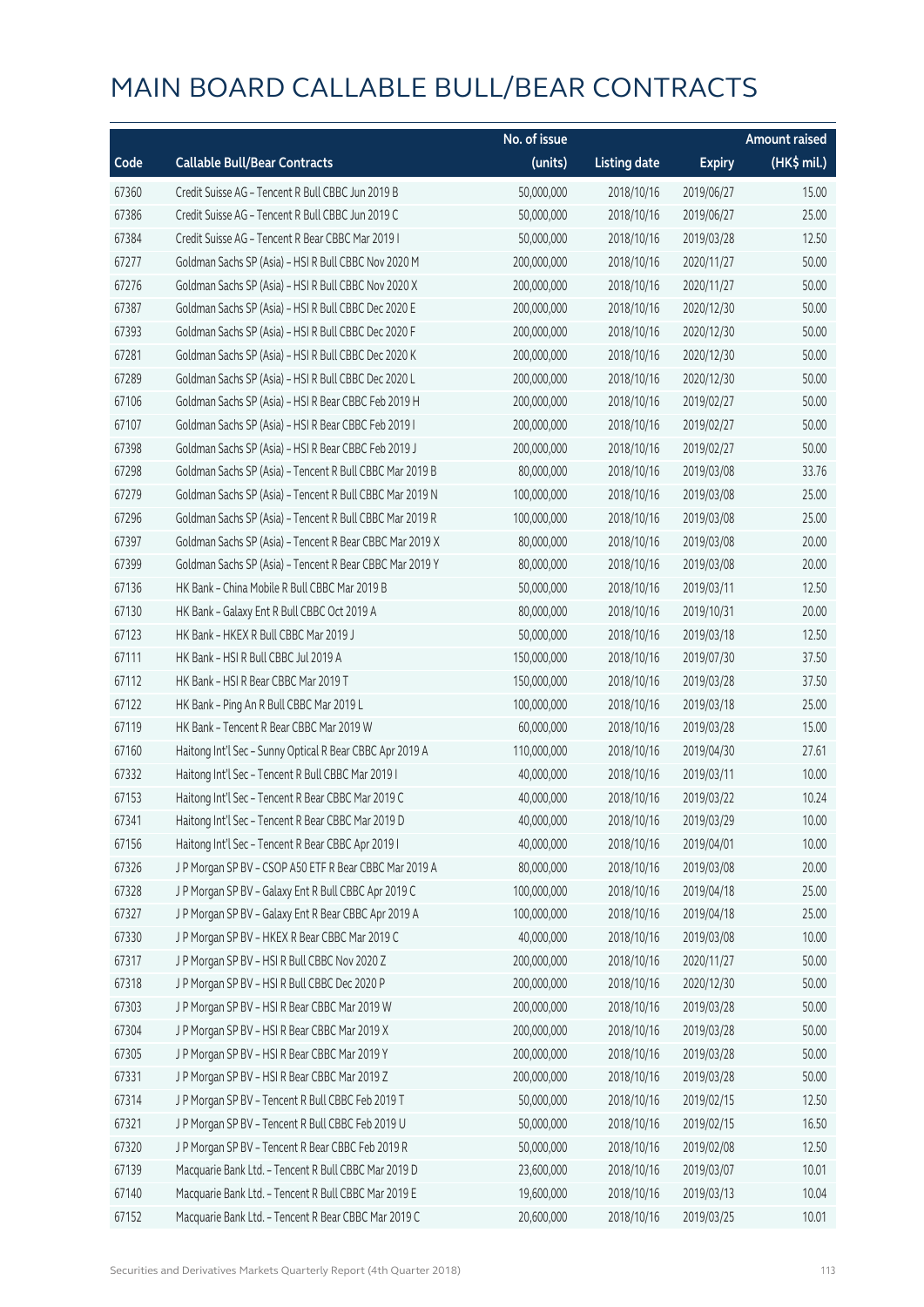|       |                                                      | No. of issue |                     |               | <b>Amount raised</b> |
|-------|------------------------------------------------------|--------------|---------------------|---------------|----------------------|
| Code  | <b>Callable Bull/Bear Contracts</b>                  | (units)      | <b>Listing date</b> | <b>Expiry</b> | $(HK\$ mil.)         |
| 67149 | Macquarie Bank Ltd. - Tencent R Bear CBBC Apr 2019 G | 14,900,000   | 2018/10/16          | 2019/04/15    | 10.03                |
| 67400 | SG Issuer - China Mobile R Bear CBBC Apr 2019 C      | 100,000,000  | 2018/10/16          | 2019/04/16    | 25.00                |
| 67434 | SG Issuer - CC Bank R Bull CBBC Aug 2019 K           | 100,000,000  | 2018/10/16          | 2019/08/09    | 25.00                |
| 67454 | SG Issuer - CSOP A50 ETF R Bull CBBC Feb 2019 I      | 80,000,000   | 2018/10/16          | 2019/02/21    | 20.00                |
| 67438 | SG Issuer - Galaxy Ent R Bull CBBC Jun 2019 O        | 100,000,000  | 2018/10/16          | 2019/06/04    | 25.00                |
| 67439 | SG Issuer - Galaxy Ent R Bull CBBC Jun 2019 P        | 100,000,000  | 2018/10/16          | 2019/06/19    | 25.00                |
| 67446 | SG Issuer - HKEX R Bull CBBC Jul 2019 D              | 50,000,000   | 2018/10/16          | 2019/07/09    | 12.50                |
| 67402 | SG Issuer - HSBC R Bear CBBC Apr 2019 A              | 100,000,000  | 2018/10/16          | 2019/04/10    | 25.00                |
| 67478 | SG Issuer - HSI R Bull CBBC Sep 2020 G               | 200,000,000  | 2018/10/16          | 2020/09/29    | 50.00                |
| 67475 | SG Issuer - HSI R Bull CBBC Sep 2020 M               | 200,000,000  | 2018/10/16          | 2020/09/29    | 50.00                |
| 67461 | SG Issuer - HSI R Bull CBBC Oct 2020 I               | 200,000,000  | 2018/10/16          | 2020/10/29    | 50.00                |
| 67465 | SG Issuer - HSI R Bull CBBC Oct 2020 R               | 200,000,000  | 2018/10/16          | 2020/10/29    | 50.00                |
| 67472 | SG Issuer - HSI R Bull CBBC Nov 2020 I               | 200,000,000  | 2018/10/16          | 2020/11/27    | 50.00                |
| 67467 | SG Issuer - HSI R Bull CBBC Nov 2020 R               | 200,000,000  | 2018/10/16          | 2020/11/27    | 50.00                |
| 67426 | SG Issuer - HSI R Bull CBBC Dec 2020 E               | 200,000,000  | 2018/10/16          | 2020/12/30    | 50.00                |
| 67428 | SG Issuer - HSI R Bull CBBC Dec 2020 S               | 200,000,000  | 2018/10/16          | 2020/12/30    | 50.00                |
| 67455 | SG Issuer - HSI R Bear CBBC Mar 2019 I               | 200,000,000  | 2018/10/16          | 2019/03/28    | 50.00                |
| 67456 | SG Issuer - HSI R Bear CBBC Mar 2019 M               | 200,000,000  | 2018/10/16          | 2019/03/28    | 50.00                |
| 67459 | SG Issuer - HSI R Bear CBBC Mar 2019 V               | 200,000,000  | 2018/10/16          | 2019/03/28    | 50.00                |
| 67418 | SG Issuer - HSI R Bear CBBC Apr 2019 H               | 200,000,000  | 2018/10/16          | 2019/04/29    | 50.00                |
| 67460 | SG Issuer - HSI R Bear CBBC Apr 2019 I               | 200,000,000  | 2018/10/16          | 2019/04/29    | 50.00                |
| 67406 | SG Issuer - Ping An R Bull CBBC Mar 2019 I           | 100,000,000  | 2018/10/16          | 2019/03/08    | 25.00                |
| 67410 | SG Issuer - Tencent R Bull CBBC Jan 2019 H           | 80,000,000   | 2018/10/16          | 2019/01/30    | 20.00                |
| 67482 | SG Issuer - Tencent R Bull CBBC Jan 2019 Q           | 80,000,000   | 2018/10/16          | 2019/01/24    | 20.00                |
| 67409 | SG Issuer - Tencent R Bull CBBC Jan 2019 W           | 80,000,000   | 2018/10/16          | 2019/01/24    | 20.00                |
| 67453 | SG Issuer - Tencent R Bull CBBC Feb 2019 E           | 80,000,000   | 2018/10/16          | 2019/02/21    | 20.00                |
| 67531 | SG Issuer - Tencent R Bull CBBC Feb 2019 F           | 80,000,000   | 2018/10/16          | 2019/02/26    | 20.00                |
| 67540 | SG Issuer - Tencent R Bull CBBC Feb 2019 M           | 80,000,000   | 2018/10/16          | 2019/02/27    | 62.40                |
| 67542 | SG Issuer - Tencent R Bull CBBC Feb 2019 N           | 80,000,000   | 2018/10/16          | 2019/02/28    | 23.60                |
| 67545 | SG Issuer - Tencent R Bull CBBC Mar 2019 K           | 80,000,000   | 2018/10/16          | 2019/03/13    | 20.00                |
| 67551 | SG Issuer - Tencent R Bull CBBC Mar 2019 L           | 80,000,000   | 2018/10/16          | 2019/03/28    | 28.40                |
| 67554 | SG Issuer - Tencent R Bull CBBC Mar 2019 M           | 80,000,000   | 2018/10/16          | 2019/03/29    | 34.00                |
| 67411 | SG Issuer - Tencent R Bear CBBC Mar 2019 K           | 80,000,000   | 2018/10/16          | 2019/03/25    | 20.00                |
| 67546 | SG Issuer - Tencent R Bear CBBC Mar 2019 L           | 80,000,000   | 2018/10/16          | 2019/03/27    | 20.00                |
| 67222 | UBS AG - AIA R Bull CBBC Apr 2019 B                  | 60,000,000   | 2018/10/16          | 2019/04/01    | 15.00                |
| 67236 | UBS AG - AIA R Bear CBBC Mar 2019 C                  | 60,000,000   | 2018/10/16          | 2019/03/18    | 15.00                |
| 67209 | UBS AG - CNOOC R Bull CBBC Mar 2019 B                | 40,000,000   | 2018/10/16          | 2019/03/04    | 10.00                |
| 67195 | UBS AG - Galaxy Ent R Bear CBBC Mar 2019 B           | 40,000,000   | 2018/10/16          | 2019/03/18    | 10.00                |
| 67201 | UBS AG - HKEX R Bull CBBC Jun 2019 F                 | 50,000,000   | 2018/10/16          | 2019/06/19    | 15.00                |
| 67254 | UBS AG - HSCEI R Bull CBBC Sep 2020 C                | 100,000,000  | 2018/10/16          | 2020/09/29    | 25.00                |
| 67256 | UBS AG - HSCEI R Bull CBBC Nov 2020 A                | 100,000,000  | 2018/10/16          | 2020/11/27    | 25.00                |
| 67271 | UBS AG - HSI R Bull CBBC Sep 2020 H                  | 200,000,000  | 2018/10/16          | 2020/09/29    | 50.00                |
| 67259 | UBS AG - HSI R Bull CBBC Oct 2020 X                  | 200,000,000  | 2018/10/16          | 2020/10/29    | 79.00                |
| 67261 | UBS AG - HSI R Bull CBBC Nov 2020 U                  | 200,000,000  | 2018/10/16          | 2020/11/27    | 50.00                |
| 67180 | UBS AG - HSI R Bear CBBC Jan 2019 W                  | 200,000,000  | 2018/10/16          | 2019/01/30    | 50.00                |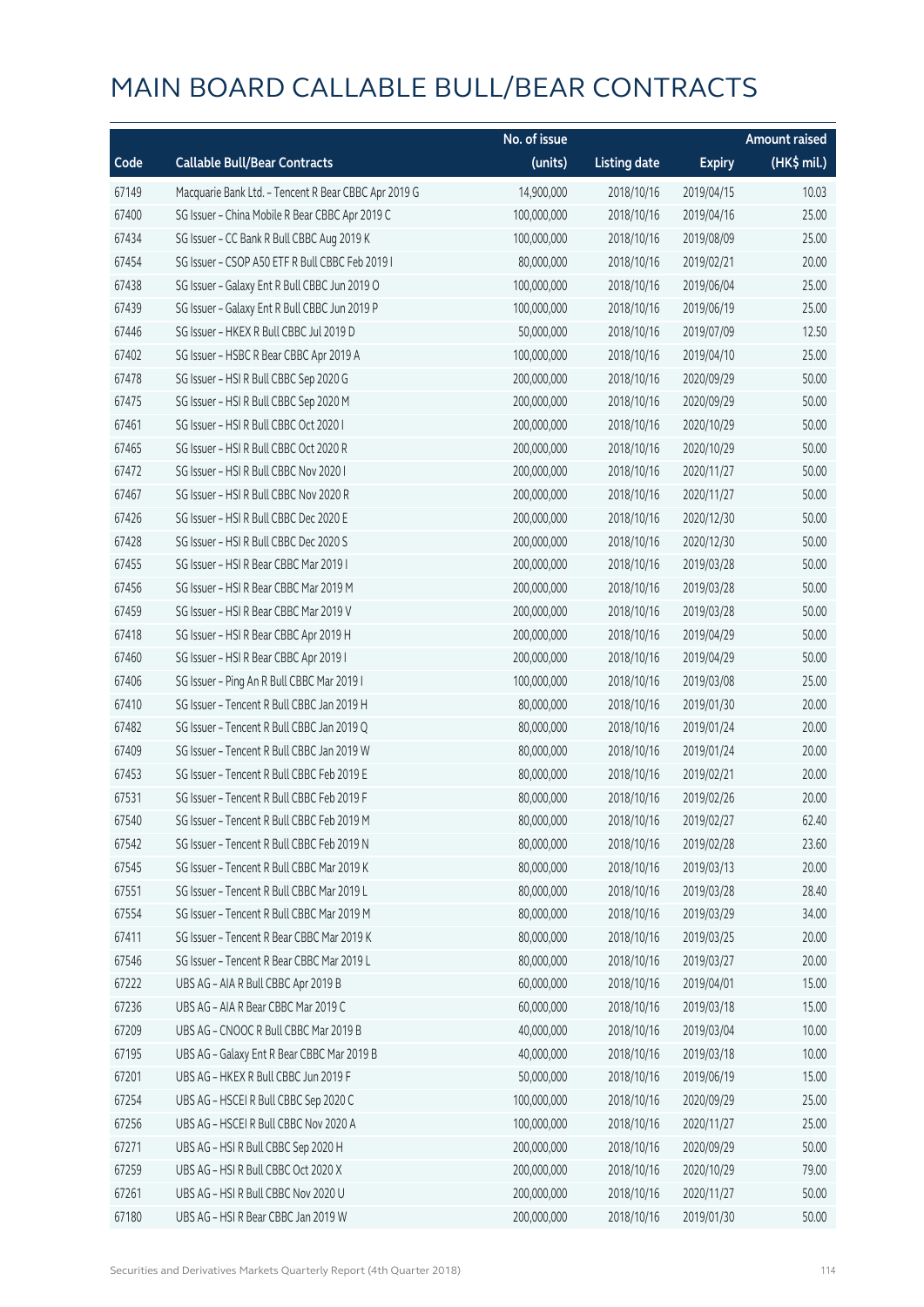|       |                                                            | No. of issue |                     |               | <b>Amount raised</b> |
|-------|------------------------------------------------------------|--------------|---------------------|---------------|----------------------|
| Code  | <b>Callable Bull/Bear Contracts</b>                        | (units)      | <b>Listing date</b> | <b>Expiry</b> | (HK\$ mil.)          |
| 67186 | UBS AG - HSI R Bear CBBC Jan 2019 X                        | 200,000,000  | 2018/10/16          | 2019/01/30    | 50.00                |
| 67190 | UBS AG - HSI R Bear CBBC Feb 2019 W                        | 200,000,000  | 2018/10/16          | 2019/02/27    | 50.00                |
| 67237 | UBS AG - Ping An R Bull CBBC Mar 2019 F                    | 100,000,000  | 2018/10/16          | 2019/03/18    | 25.00                |
| 67252 | UBS AG - Ping An R Bear CBBC Mar 2019 C                    | 100,000,000  | 2018/10/16          | 2019/03/18    | 25.00                |
| 67192 | UBS AG - Tencent R Bull CBBC Apr 2019 O                    | 40,000,000   | 2018/10/16          | 2019/04/17    | 10.00                |
| 67272 | UBS AG - Tencent R Bull CBBC Apr 2019 P                    | 40,000,000   | 2018/10/16          | 2019/04/01    | 10.00                |
| 67205 | UBS AG - Tencent R Bear CBBC Apr 2019 D                    | 40,000,000   | 2018/10/16          | 2019/04/10    | 10.00                |
| 67206 | UBS AG - Tencent R Bear CBBC Apr 2019 E                    | 40,000,000   | 2018/10/16          | 2019/04/15    | 10.00                |
| 67716 | BOCI Asia Ltd. - Tencent R Bull CBBC Feb 2019 C            | 40,000,000   | 2018/10/18          | 2019/02/18    | 10.08                |
| 67674 | BNP Paribas Issuance B.V. - Tencent R Bull CBBC Jun 2019 A | 50,000,000   | 2018/10/18          | 2019/06/27    | 12.50                |
| 67675 | BNP Paribas Issuance B.V. - Tencent R Bear CBBC Mar 2019 J | 50,000,000   | 2018/10/18          | 2019/03/28    | 12.50                |
| 67816 | BNP Paribas Issuance B.V. - Tencent R Bear CBBC Apr 2019 Z | 50,000,000   | 2018/10/18          | 2019/04/29    | 12.50                |
| 67873 | Credit Suisse AG - AIA R Bear CBBC Apr 2019 B              | 50,000,000   | 2018/10/18          | 2019/04/29    | 12.50                |
| 67851 | Credit Suisse AG - China Mobile R Bull CBBC Jun 2019 B     | 70,000,000   | 2018/10/18          | 2019/06/21    | 17.50                |
| 67856 | Credit Suisse AG - China Mobile R Bear CBBC Apr 2019 B     | 70,000,000   | 2018/10/18          | 2019/04/18    | 17.50                |
| 67830 | Credit Suisse AG - HSI R Bull CBBC Aug 2020 Q              | 200,000,000  | 2018/10/18          | 2020/08/28    | 50.00                |
| 67866 | Credit Suisse AG - HSI R Bull CBBC Sep 2020 A              | 200,000,000  | 2018/10/18          | 2020/09/29    | 50.00                |
| 67870 | Credit Suisse AG - HSI R Bull CBBC Nov 2020 W              | 200,000,000  | 2018/10/18          | 2020/11/27    | 50.00                |
| 67822 | Credit Suisse AG - HSI R Bear CBBC Jan 2019 Y              | 200,000,000  | 2018/10/18          | 2019/01/30    | 50.00                |
| 67817 | Credit Suisse AG - HSI R Bear CBBC Mar 2019 R              | 200,000,000  | 2018/10/18          | 2019/03/28    | 50.00                |
| 67821 | Credit Suisse AG - HSI R Bear CBBC Apr 2019 A              | 200,000,000  | 2018/10/18          | 2019/04/29    | 50.00                |
| 67826 | Credit Suisse AG - HSI R Bear CBBC Apr 2019 B              | 200,000,000  | 2018/10/18          | 2019/04/29    | 50.00                |
| 67858 | Credit Suisse AG - Ping An R Bear CBBC Apr 2019 B          | 80,000,000   | 2018/10/18          | 2019/04/12    | 20.00                |
| 67837 | Credit Suisse AG - Tencent R Bull CBBC Apr 2019 I          | 50,000,000   | 2018/10/18          | 2019/04/12    | 12.50                |
| 67846 | Credit Suisse AG - Tencent R Bull CBBC May 2019 B          | 50,000,000   | 2018/10/18          | 2019/05/30    | 15.00                |
| 67849 | Credit Suisse AG - Tencent R Bull CBBC Jun 2019 D          | 50,000,000   | 2018/10/18          | 2019/06/21    | 21.00                |
| 67850 | Credit Suisse AG - Tencent R Bull CBBC Jun 2019 E          | 50,000,000   | 2018/10/18          | 2019/06/27    | 29.50                |
| 67860 | Credit Suisse AG - Tencent R Bear CBBC Apr 2019 C          | 50,000,000   | 2018/10/18          | 2019/04/12    | 12.50                |
| 67722 | Goldman Sachs SP (Asia) - HSI R Bull CBBC Nov 2020 K       | 200,000,000  | 2018/10/18          | 2020/11/27    | 50.00                |
| 67559 | Goldman Sachs SP (Asia) - HSI R Bear CBBC Feb 2019 L       | 200,000,000  | 2018/10/18          | 2019/02/27    | 50.00                |
| 67560 | Goldman Sachs SP (Asia) - HSI R Bear CBBC Feb 2019 M       | 200,000,000  | 2018/10/18          | 2019/02/27    | 50.00                |
| 67724 | Goldman Sachs SP (Asia) - Tencent R Bull CBBC Mar 2019 C   | 100,000,000  | 2018/10/18          | 2019/03/08    | 25.00                |
| 68043 | Goldman Sachs SP (Asia) - Tencent R Bull CBBC Dec 2019 J   | 100,000,000  | 2018/10/18          | 2019/12/30    | 25.00                |
| 68044 | Goldman Sachs SP (Asia) - Tencent R Bull CBBC Dec 2019 K   | 100,000,000  | 2018/10/18          | 2019/12/30    | 27.70                |
| 68057 | Goldman Sachs SP (Asia) - Tencent R Bull CBBC Dec 2019 L   | 80,000,000   | 2018/10/18          | 2019/12/30    | 34.96                |
| 68071 | Goldman Sachs SP (Asia) - Tencent R Bear CBBC Mar 2019 A   | 100,000,000  | 2018/10/18          | 2019/03/11    | 25.00                |
| 68058 | Goldman Sachs SP (Asia) - Tencent R Bear CBBC Mar 2019 Z   | 100,000,000  | 2018/10/18          | 2019/03/11    | 25.00                |
| 67667 | HK Bank - China Mobile R Bear CBBC Jul 2019 A              | 40,000,000   | 2018/10/18          | 2019/07/31    | 10.00                |
| 67672 | HK Bank - Sinopec Corp R Bull CBBC Jun 2019 A              | 80,000,000   | 2018/10/18          | 2019/06/28    | 20.00                |
| 67669 | HK Bank - Galaxy Ent R Bull CBBC Jun 2019 B                | 80,000,000   | 2018/10/18          | 2019/06/28    | 20.00                |
| 67643 | HK Bank - HSI R Bull CBBC Sep 2019 E                       | 100,000,000  | 2018/10/18          | 2019/09/27    | 25.00                |
| 67645 | HK Bank - HSI R Bull CBBC Mar 2020 E                       | 150,000,000  | 2018/10/18          | 2020/03/30    | 37.50                |
| 67648 | HK Bank - HSI R Bull CBBC Mar 2020 F                       | 150,000,000  | 2018/10/18          | 2020/03/30    | 42.00                |
| 67654 | HK Bank - HSI R Bear CBBC Mar 2019 U                       | 150,000,000  | 2018/10/18          | 2019/03/28    | 37.50                |
| 67639 | HK Bank - Tencent R Bull CBBC Apr 2019 M                   | 60,000,000   | 2018/10/18          | 2019/04/04    | 15.00                |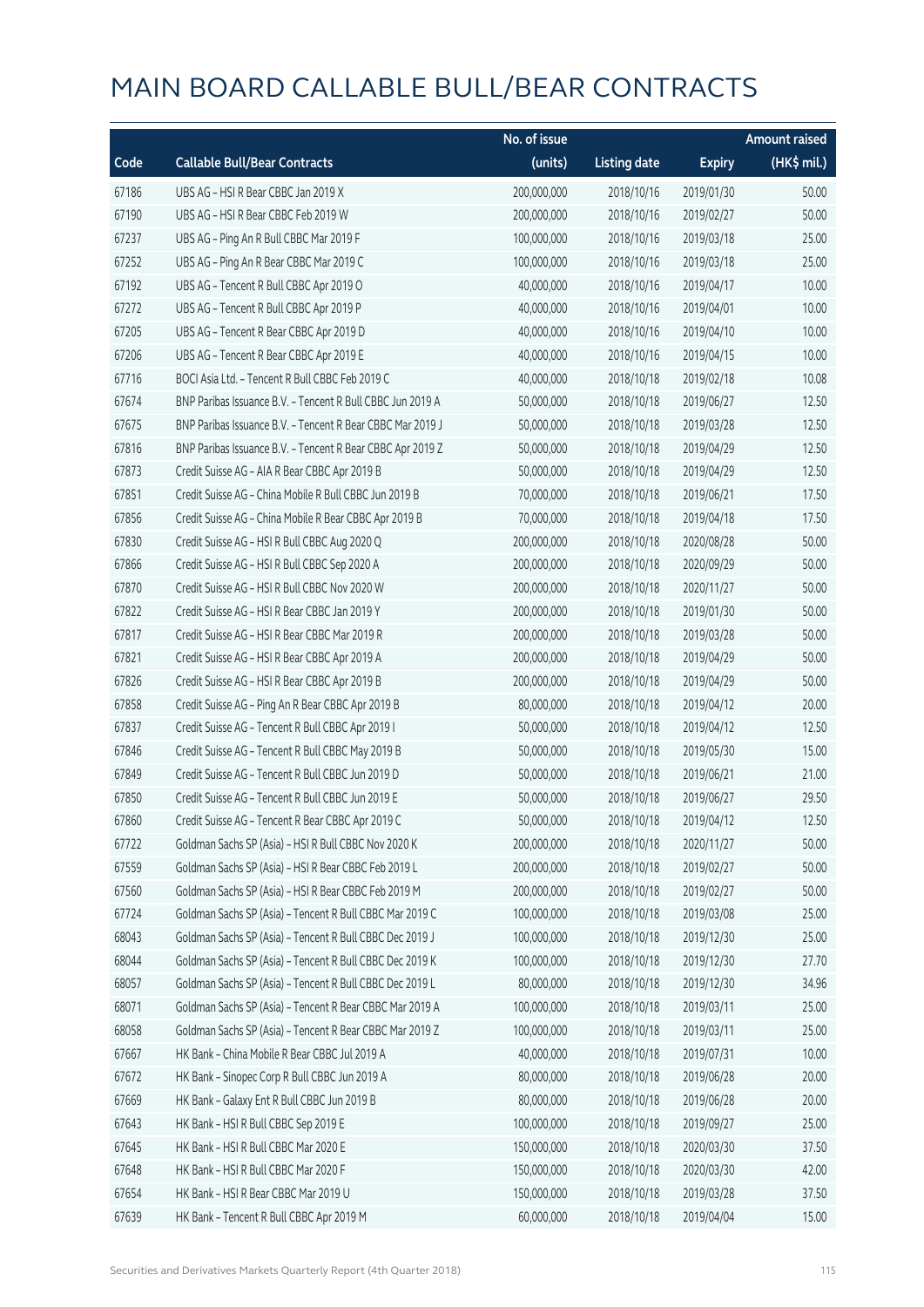|       |                                                         | No. of issue |                     |               | <b>Amount raised</b> |
|-------|---------------------------------------------------------|--------------|---------------------|---------------|----------------------|
| Code  | <b>Callable Bull/Bear Contracts</b>                     | (units)      | <b>Listing date</b> | <b>Expiry</b> | (HK\$ mil.)          |
| 67664 | HK Bank - Tencent R Bull CBBC Jun 2019 G                | 60,000,000   | 2018/10/18          | 2019/06/24    | 33.60                |
| 67666 | HK Bank - Tencent R Bear CBBC Mar 2019 X                | 50,000,000   | 2018/10/18          | 2019/03/11    | 12.50                |
| 67874 | Haitong Int'l Sec - China Mobile R Bull CBBC Apr 2019 A | 100,000,000  | 2018/10/18          | 2019/04/01    | 25.00                |
| 67877 | Haitong Int'l Sec - China Mobile R Bull CBBC Apr 2019 B | 100,000,000  | 2018/10/18          | 2019/04/01    | 25.00                |
| 67879 | Haitong Int'l Sec - China Mobile R Bear CBBC Apr 2019 A | 100,000,000  | 2018/10/18          | 2019/04/23    | 25.00                |
| 67709 | Haitong Int'l Sec - HSI R Bull CBBC Dec 2019 I          | 120,000,000  | 2018/10/18          | 2019/12/30    | 30.00                |
| 67710 | Haitong Int'l Sec - HSI R Bull CBBC Jan 2020 D          | 120,000,000  | 2018/10/18          | 2020/01/30    | 30.00                |
| 67713 | Haitong Int'l Sec - HSI R Bear CBBC Feb 2019 G          | 120,000,000  | 2018/10/18          | 2019/02/27    | 30.00                |
| 67740 | Haitong Int'l Sec - Tencent R Bull CBBC Mar 2019 J      | 40,000,000   | 2018/10/18          | 2019/03/29    | 10.00                |
| 67729 | Haitong Int'l Sec - Tencent R Bear CBBC Mar 2019 E      | 40,000,000   | 2018/10/18          | 2019/03/22    | 10.00                |
| 67739 | Haitong Int'l Sec - Tencent R Bear CBBC Mar 2019 F      | 40,000,000   | 2018/10/18          | 2019/03/26    | 10.00                |
| 67796 | J P Morgan SP BV - China Mobile R Bull CBBC Feb 2019 A  | 100,000,000  | 2018/10/18          | 2019/02/15    | 25.00                |
| 67798 | J P Morgan SP BV - China Mobile R Bear CBBC Feb 2019 A  | 100,000,000  | 2018/10/18          | 2019/02/15    | 25.00                |
| 67792 | J P Morgan SP BV - HSI R Bull CBBC Sep 2020 E           | 200,000,000  | 2018/10/18          | 2020/09/29    | 50.00                |
| 67786 | J P Morgan SP BV - HSI R Bull CBBC Oct 2020 E           | 200,000,000  | 2018/10/18          | 2020/10/29    | 50.00                |
| 67757 | J P Morgan SP BV - HSI R Bull CBBC Oct 2020 T           | 200,000,000  | 2018/10/18          | 2020/10/29    | 50.00                |
| 67761 | J P Morgan SP BV - HSI R Bull CBBC Nov 2020 G           | 200,000,000  | 2018/10/18          | 2020/11/27    | 50.00                |
| 67753 | J P Morgan SP BV - HSI R Bear CBBC Mar 2019 E           | 200,000,000  | 2018/10/18          | 2019/03/28    | 50.00                |
| 67760 | J P Morgan SP BV - Tencent R Bull CBBC Feb 2019 V       | 50,000,000   | 2018/10/18          | 2019/02/15    | 12.50                |
| 67800 | J P Morgan SP BV - Tencent R Bull CBBC Feb 2019 W       | 50,000,000   | 2018/10/18          | 2019/02/08    | 12.50                |
| 67804 | J P Morgan SP BV - Tencent R Bull CBBC Feb 2019 X       | 50,000,000   | 2018/10/18          | 2019/02/15    | 12.50                |
| 67758 | J P Morgan SP BV - Tencent R Bull CBBC Mar 2019 C       | 50,000,000   | 2018/10/18          | 2019/03/08    | 12.50                |
| 67810 | J P Morgan SP BV - Tencent R Bull CBBC Mar 2019 D       | 50,000,000   | 2018/10/18          | 2019/03/08    | 14.00                |
| 67811 | J P Morgan SP BV - Tencent R Bull CBBC Mar 2019 E       | 50,000,000   | 2018/10/18          | 2019/03/15    | 20.00                |
| 67812 | J P Morgan SP BV - Tencent R Bear CBBC Feb 2019 S       | 50,000,000   | 2018/10/18          | 2019/02/15    | 12.50                |
| 67813 | J P Morgan SP BV - Tencent R Bear CBBC Mar 2019 H       | 50,000,000   | 2018/10/18          | 2019/03/08    | 12.50                |
| 67679 | Macquarie Bank Ltd. - Tencent R Bull CBBC Jan 2019 G    | 27,300,000   | 2018/10/18          | 2019/01/24    | 10.02                |
| 67680 | Macquarie Bank Ltd. - Tencent R Bull CBBC Feb 2019 T    | 20,000,000   | 2018/10/18          | 2019/02/26    | 10.04                |
| 67687 | Macquarie Bank Ltd. - Tencent R Bull CBBC Feb 2019 U    | 15,900,000   | 2018/10/18          | 2019/02/28    | 10.02                |
| 67698 | Macquarie Bank Ltd. - Tencent R Bull CBBC Feb 2019 V    | 9,500,000    | 2018/10/18          | 2019/02/27    | 10.03                |
| 67686 | Macquarie Bank Ltd. - Tencent R Bull CBBC Mar 2019 F    | 16,600,000   | 2018/10/18          | 2019/03/13    | 10.06                |
| 67695 | Macquarie Bank Ltd. - Tencent R Bull CBBC Mar 2019 G    | 13,300,000   | 2018/10/18          | 2019/03/28    | 10.03                |
| 67696 | Macquarie Bank Ltd. - Tencent R Bull CBBC Mar 2019 H    | 12,300,000   | 2018/10/18          | 2019/03/29    | 10.06                |
| 67703 | Macquarie Bank Ltd. - Tencent R Bear CBBC Mar 2019 D    | 18,500,000   | 2018/10/18          | 2019/03/25    | 10.01                |
| 67704 | Macquarie Bank Ltd. - Tencent R Bear CBBC Mar 2019 E    | 21,400,000   | 2018/10/18          | 2019/03/27    | 10.04                |
| 67890 | SG Issuer - Country Garden R Bull CBBC Jul 2019 C       | 40,000,000   | 2018/10/18          | 2019/07/31    | 14.00                |
| 68016 | SG Issuer - China Mobile R Bull CBBC Jul 2019 D         | 100,000,000  | 2018/10/18          | 2019/07/16    | 25.00                |
| 67949 | SG Issuer - China Mobile R Bear CBBC Apr 2019 D         | 100,000,000  | 2018/10/18          | 2019/04/16    | 25.00                |
| 67955 | SG Issuer - China Mobile R Bear CBBC Apr 2019 E         | 100,000,000  | 2018/10/18          | 2019/04/18    | 25.00                |
| 68015 | SG Issuer - China Mobile R Bear CBBC Apr 2019 F         | 100,000,000  | 2018/10/18          | 2019/04/10    | 25.00                |
| 67991 | SG Issuer - CC Bank R Bull CBBC Aug 2019 L              | 100,000,000  | 2018/10/18          | 2019/08/02    | 25.00                |
| 67887 | SG Issuer - CM Bank R Bear CBBC Sep 2019 B              | 60,000,000   | 2018/10/18          | 2019/09/09    | 15.00                |
| 68017 | SG Issuer - Sinopec Corp R Bull CBBC Jul 2019 C         | 40,000,000   | 2018/10/18          | 2019/07/30    | 10.00                |
| 67987 | SG Issuer - HSI R Bull CBBC Sep 2020 I                  | 200,000,000  | 2018/10/18          | 2020/09/29    | 50.00                |
| 67990 | SG Issuer - HSI R Bull CBBC Sep 2020 J                  | 200,000,000  | 2018/10/18          | 2020/09/29    | 50.00                |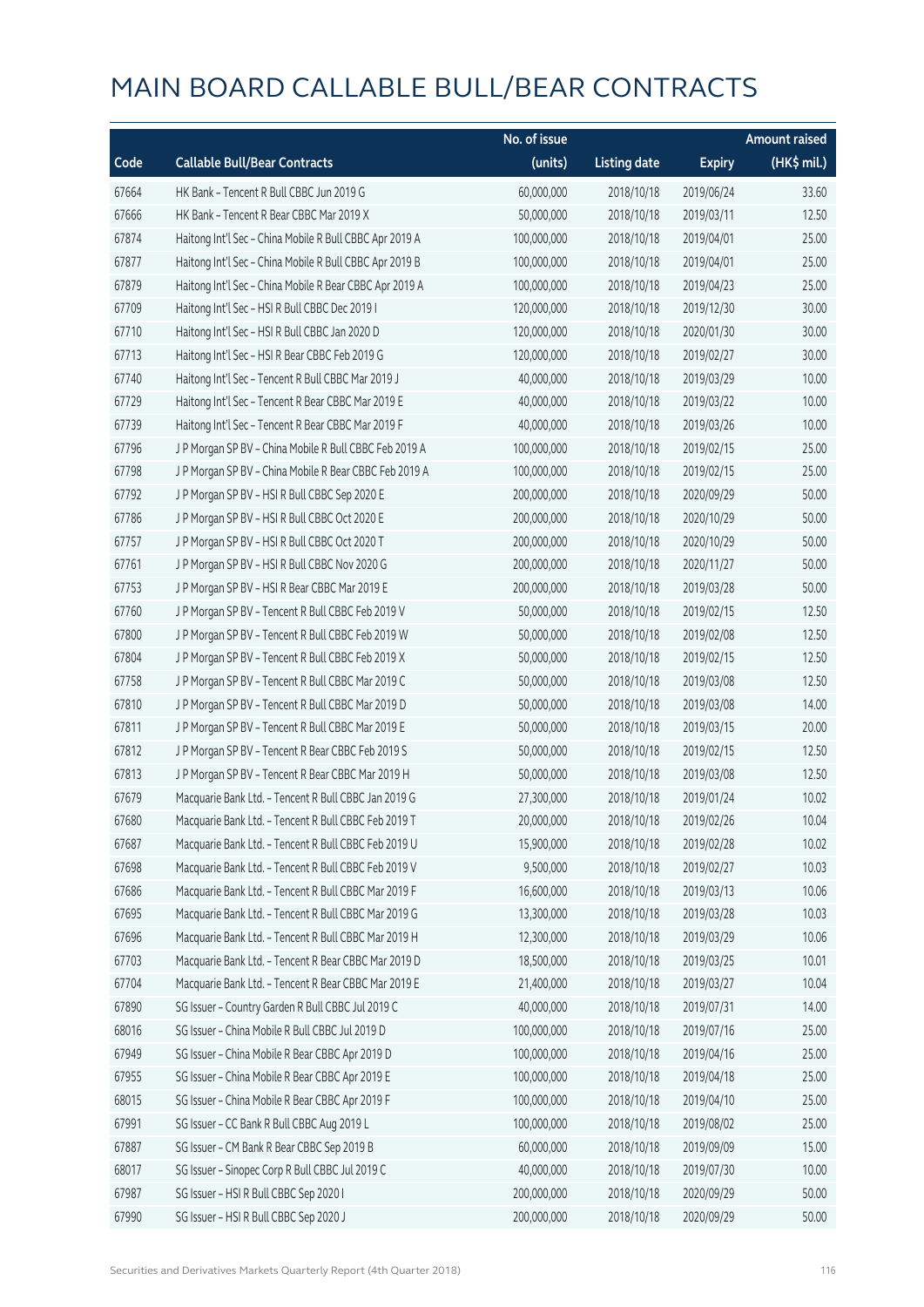|       |                                                   | No. of issue |                     |               | <b>Amount raised</b> |
|-------|---------------------------------------------------|--------------|---------------------|---------------|----------------------|
| Code  | <b>Callable Bull/Bear Contracts</b>               | (units)      | <b>Listing date</b> | <b>Expiry</b> | (HK\$ mil.)          |
| 67979 | SG Issuer - HSI R Bull CBBC Nov 2020 X            | 200,000,000  | 2018/10/18          | 2020/11/27    | 50.00                |
| 67939 | SG Issuer - HSI R Bear CBBC Mar 2019 W            | 200,000,000  | 2018/10/18          | 2019/03/28    | 50.00                |
| 67940 | SG Issuer - HSI R Bear CBBC Apr 2019 J            | 200,000,000  | 2018/10/18          | 2019/04/29    | 50.00                |
| 67942 | SG Issuer - HSI R Bear CBBC Apr 2019 K            | 200,000,000  | 2018/10/18          | 2019/04/29    | 50.00                |
| 67894 | SG Issuer - Ping An R Bull CBBC Mar 2019 J        | 100,000,000  | 2018/10/18          | 2019/03/13    | 25.00                |
| 68035 | SG Issuer - Sunny Optical R Bull CBBC Jul 2019 B  | 40,000,000   | 2018/10/18          | 2019/07/30    | 12.20                |
| 67907 | SG Issuer - Sunny Optical R Bear CBBC Apr 2019 D  | 40,000,000   | 2018/10/18          | 2019/04/29    | 10.00                |
| 67917 | SG Issuer - Tencent R Bull CBBC Jan 2019 D        | 80,000,000   | 2018/10/18          | 2019/01/25    | 20.00                |
| 67963 | SG Issuer - Tencent R Bull CBBC Feb 2019 D        | 80,000,000   | 2018/10/18          | 2019/02/25    | 20.00                |
| 67932 | SG Issuer - Tencent R Bull CBBC Mar 2019 N        | 80,000,000   | 2018/10/18          | 2019/03/11    | 20.00                |
| 67933 | SG Issuer - Tencent R Bull CBBC Mar 2019 O        | 80,000,000   | 2018/10/18          | 2019/03/12    | 20.00                |
| 68039 | SG Issuer - Tencent R Bull CBBC Mar 2019 P        | 80,000,000   | 2018/10/18          | 2019/03/28    | 64.00                |
| 68041 | SG Issuer - Tencent R Bull CBBC Mar 2019 O        | 80,000,000   | 2018/10/18          | 2019/03/29    | 20.00                |
| 68037 | SG Issuer - Tencent R Bear CBBC Mar 2019 M        | 80,000,000   | 2018/10/18          | 2019/03/22    | 20.00                |
| 67619 | UBS AG - CC Bank R Bull CBBC Apr 2019 A           | 80,000,000   | 2018/10/18          | 2019/04/15    | 20.00                |
| 67621 | UBS AG - CSOP A50 ETF R Bear CBBC Apr 2019 A      | 50,000,000   | 2018/10/18          | 2019/04/10    | 12.50                |
| 67609 | UBS AG - Galaxy Ent R Bull CBBC May 2019 E        | 40,000,000   | 2018/10/18          | 2019/05/20    | 10.00                |
| 67611 | UBS AG - Galaxy Ent R Bull CBBC Jun 2019 A        | 40,000,000   | 2018/10/18          | 2019/06/10    | 10.00                |
| 67612 | UBS AG - Galaxy Ent R Bear CBBC Mar 2019 C        | 40,000,000   | 2018/10/18          | 2019/03/27    | 10.00                |
| 67614 | UBS AG - HKEX R Bear CBBC Mar 2019 E              | 50,000,000   | 2018/10/18          | 2019/03/20    | 12.50                |
| 67745 | UBS AG - HSI R Bull CBBC Dec 2020 X               | 200,000,000  | 2018/10/18          | 2020/12/30    | 50.00                |
| 67746 | UBS AG - HSI R Bull CBBC Dec 2020 Y               | 200,000,000  | 2018/10/18          | 2020/12/30    | 50.00                |
| 67751 | UBS AG - HSI R Bull CBBC Dec 2020 Z               | 200,000,000  | 2018/10/18          | 2020/12/30    | 50.00                |
| 67598 | UBS AG - HSI R Bear CBBC Feb 2019 X               | 250,000,000  | 2018/10/18          | 2019/02/27    | 62.50                |
| 67604 | UBS AG - HSI R Bear CBBC Feb 2019 Y               | 300,000,000  | 2018/10/18          | 2019/02/27    | 75.00                |
| 67606 | UBS AG - HSI R Bear CBBC Feb 2019 Z               | 250,000,000  | 2018/10/18          | 2019/02/27    | 62.50                |
| 67636 | UBS AG - HSI R Bear CBBC Mar 2019 F               | 300,000,000  | 2018/10/18          | 2019/03/28    | 75.00                |
| 67620 | UBS AG - Sands China R Bear CBBC Jun 2019 A       | 40,000,000   | 2018/10/18          | 2019/06/10    | 10.00                |
| 67744 | UBS AG - Tencent R Bull CBBC Feb 2019 R           | 40,000,000   | 2018/10/18          | 2019/02/14    | 10.00                |
| 67615 | UBS AG - Tencent R Bull CBBC Mar 2019 W           | 40,000,000   | 2018/10/18          | 2019/03/13    | 10.00                |
| 67622 | UBS AG - Tencent R Bull CBBC Apr 2019 Q           | 40,000,000   | 2018/10/18          | 2019/04/15    | 10.00                |
| 67623 | UBS AG - Tencent R Bull CBBC Apr 2019 R           | 40,000,000   | 2018/10/18          | 2019/04/29    | 29.60                |
| 67618 | UBS AG - Tencent R Bear CBBC Mar 2019 G           | 40,000,000   | 2018/10/18          | 2019/03/20    | 10.00                |
| 67747 | UBS AG - Tencent R Bear CBBC May 2019 A           | 40,000,000   | 2018/10/18          | 2019/05/06    | 10.00                |
| 67748 | UBS AG - Tencent R Bear CBBC May 2019 B           | 40,000,000   | 2018/10/18          | 2019/05/15    | 10.00                |
| 67580 | Bank Vontobel - CNOOC R Bull CBBC Nov 2019 A      | 40,000,000   | 2018/10/18          | 2019/11/08    | 10.00                |
| 67579 | Bank Vontobel - Galaxy Ent R Bull CBBC Jul 2019 B | 40,000,000   | 2018/10/18          | 2019/07/19    | 10.00                |
| 67578 | Bank Vontobel - Galaxy Ent R Bear CBBC Jul 2019 A | 40,000,000   | 2018/10/18          | 2019/07/12    | 10.00                |
| 67563 | Bank Vontobel - HSI R Bear CBBC Feb 2019 O        | 80,000,000   | 2018/10/18          | 2019/02/27    | 20.00                |
| 67571 | Bank Vontobel - HSI R Bear CBBC Feb 2019 P        | 80,000,000   | 2018/10/18          | 2019/02/27    | 20.00                |
| 67708 | Bank Vontobel - Tencent R Bull CBBC Jul 2019 E    | 40,000,000   | 2018/10/18          | 2019/07/05    | 10.00                |
| 67576 | Bank Vontobel - Tencent R Bull CBBC Sep 2019 B    | 20,000,000   | 2018/10/18          | 2019/09/20    | 10.40                |
| 67575 | Bank Vontobel - Tencent R Bear CBBC Aug 2019 A    | 40,000,000   | 2018/10/18          | 2019/08/09    | 10.00                |
| 68520 | BOCI Asia Ltd. - Ping An R Bull CBBC Mar 2019 A   | 70,000,000   | 2018/10/19          | 2019/03/11    | 17.57                |
| 68524 | BOCI Asia Ltd. - Ping An R Bear CBBC Mar 2019 A   | 70,000,000   | 2018/10/19          | 2019/03/04    | 17.50                |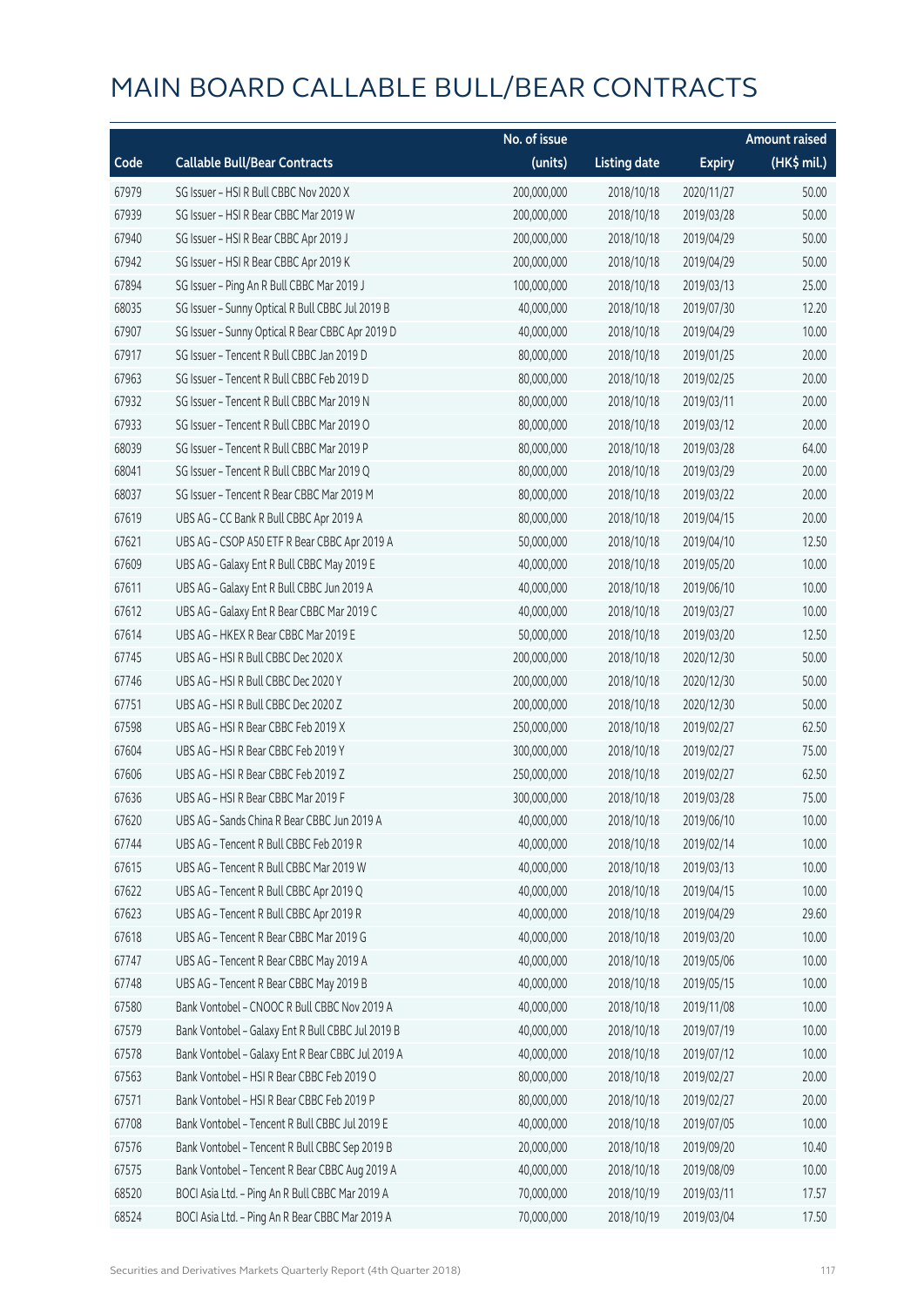|       |                                                              | No. of issue |                     |               | <b>Amount raised</b> |
|-------|--------------------------------------------------------------|--------------|---------------------|---------------|----------------------|
| Code  | <b>Callable Bull/Bear Contracts</b>                          | (units)      | <b>Listing date</b> | <b>Expiry</b> | (HK\$ mil.)          |
| 68516 | BOCI Asia Ltd. - Tencent R Bull CBBC Feb 2019 D              | 40,000,000   | 2018/10/19          | 2019/02/25    | 18.56                |
| 68514 | BOCI Asia Ltd. - Tencent R Bull CBBC Mar 2019 A              | 40,000,000   | 2018/10/19          | 2019/03/11    | 12.40                |
| 68518 | BOCI Asia Ltd. - Tencent R Bear CBBC Mar 2019 A              | 40,000,000   | 2018/10/19          | 2019/03/04    | 15.24                |
| 68183 | BNP Paribas Issuance B.V. - CC Bank R Bear CBBC May 2019 J   | 100,000,000  | 2018/10/19          | 2019/05/30    | 25.00                |
| 68170 | BNP Paribas Issuance B.V. - CSOP A50 R Bull CBBC Jun 2019 N  | 60,000,000   | 2018/10/19          | 2019/06/27    | 15.00                |
| 68171 | BNP Paribas Issuance B.V. - CSOP A50 R Bull CBBC Jun 2019 O  | 60,000,000   | 2018/10/19          | 2019/06/27    | 18.00                |
| 68173 | BNP Paribas Issuance B.V. - Galaxy Ent R Bull CBBC Nov 2019Q | 150,000,000  | 2018/10/19          | 2019/11/28    | 37.50                |
| 68175 | BNP Paribas Issuance B.V. - Galaxy Ent R Bear CBBC Aug 2019K | 150,000,000  | 2018/10/19          | 2019/08/29    | 37.50                |
| 68182 | BNP Paribas Issuance B.V. - Galaxy Ent R Bear CBBC Aug 2019L | 150,000,000  | 2018/10/19          | 2019/08/29    | 37.50                |
| 68189 | BNP Paribas Issuance B.V. - HKEX R Bull CBBC May 2019 T      | 50,000,000   | 2018/10/19          | 2019/05/30    | 17.50                |
| 68192 | BNP Paribas Issuance B.V. - HKEX R Bear CBBC Mar 2019 T      | 50,000,000   | 2018/10/19          | 2019/03/28    | 12.50                |
| 68457 | BNP Paribas Issuance B.V. - HSI R Bull CBBC Nov 2019 H       | 250,000,000  | 2018/10/19          | 2019/11/28    | 62.50                |
| 68225 | BNP Paribas Issuance B.V. - HSI R Bull CBBC Dec 2019 A       | 250,000,000  | 2018/10/19          | 2019/12/30    | 62.50                |
| 68456 | BNP Paribas Issuance B.V. - HSI R Bull CBBC Dec 2019 B       | 250,000,000  | 2018/10/19          | 2019/12/30    | 82.50                |
| 68454 | BNP Paribas Issuance B.V. - HSI R Bull CBBC Dec 2019 C       | 250,000,000  | 2018/10/19          | 2019/12/30    | 75.00                |
| 68223 | BNP Paribas Issuance B.V. - HSI R Bull CBBC Dec 2019 D       | 250,000,000  | 2018/10/19          | 2019/12/30    | 62.50                |
| 68227 | BNP Paribas Issuance B.V. - HSI R Bull CBBC Dec 2019 E       | 250,000,000  | 2018/10/19          | 2019/12/30    | 62.50                |
| 68228 | BNP Paribas Issuance B.V. - HSI R Bull CBBC Dec 2019 F       | 250,000,000  | 2018/10/19          | 2019/12/30    | 62.50                |
| 68230 | BNP Paribas Issuance B.V. - HSI R Bull CBBC Dec 2019 G       | 250,000,000  | 2018/10/19          | 2019/12/30    | 62.50                |
| 68450 | BNP Paribas Issuance B.V. - HSI R Bull CBBC Dec 2019 J       | 250,000,000  | 2018/10/19          | 2019/12/30    | 72.50                |
| 68423 | BNP Paribas Issuance B.V. - HSI R Bull CBBC Dec 2019 L       | 250,000,000  | 2018/10/19          | 2019/12/30    | 62.50                |
| 68233 | BNP Paribas Issuance B.V. - HSI R Bull CBBC Dec 2019 M       | 250,000,000  | 2018/10/19          | 2019/12/30    | 62.50                |
| 68444 | BNP Paribas Issuance B.V. - HSI R Bull CBBC Dec 2019 O       | 250,000,000  | 2018/10/19          | 2019/12/30    | 65.00                |
| 68427 | BNP Paribas Issuance B.V. - HSI R Bull CBBC Dec 2019 P       | 250,000,000  | 2018/10/19          | 2019/12/30    | 62.50                |
| 68207 | BNP Paribas Issuance B.V. - HSI R Bull CBBC Dec 2019 Q       | 250,000,000  | 2018/10/19          | 2019/12/30    | 62.50                |
| 68241 | BNP Paribas Issuance B.V. - HSI R Bull CBBC Dec 2019 R       | 250,000,000  | 2018/10/19          | 2019/12/30    | 62.50                |
| 68209 | BNP Paribas Issuance B.V. - HSI R Bull CBBC Dec 2019 S       | 250,000,000  | 2018/10/19          | 2019/12/30    | 62.50                |
| 68445 | BNP Paribas Issuance B.V. - HSI R Bull CBBC Dec 2019 T       | 250,000,000  | 2018/10/19          | 2019/12/30    | 67.50                |
| 68449 | BNP Paribas Issuance B.V. - HSI R Bull CBBC Dec 2019 U       | 250,000,000  | 2018/10/19          | 2019/12/30    | 70.00                |
| 68213 | BNP Paribas Issuance B.V. - HSI R Bull CBBC Dec 2019 X       | 250,000,000  | 2018/10/19          | 2019/12/30    | 62.50                |
| 68216 | BNP Paribas Issuance B.V. - HSI R Bull CBBC Dec 2019 Y       | 250,000,000  | 2018/10/19          | 2019/12/30    | 62.50                |
| 68217 | BNP Paribas Issuance B.V. - HSI R Bull CBBC Dec 2019 Z       | 250,000,000  | 2018/10/19          | 2019/12/30    | 62.50                |
| 68493 | BNP Paribas Issuance B.V. - HSI R Bear CBBC Feb 2019 E       | 250,000,000  | 2018/10/19          | 2019/02/27    | 62.50                |
| 68509 | BNP Paribas Issuance B.V. - HSI R Bear CBBC Feb 2019 F       | 250,000,000  | 2018/10/19          | 2019/02/27    | 62.50                |
| 68492 | BNP Paribas Issuance B.V. - HSI R Bear CBBC Feb 2019 H       | 250,000,000  | 2018/10/19          | 2019/02/27    | 62.50                |
| 68511 | BNP Paribas Issuance B.V. - HSI R Bear CBBC Feb 2019 P       | 250,000,000  | 2018/10/19          | 2019/02/27    | 62.50                |
| 68467 | BNP Paribas Issuance B.V. - HSI R Bear CBBC Feb 2019 T       | 250,000,000  | 2018/10/19          | 2019/02/27    | 62.50                |
| 68473 | BNP Paribas Issuance B.V. - HSI R Bear CBBC Feb 2019 V       | 250,000,000  | 2018/10/19          | 2019/02/27    | 62.50                |
| 68480 | BNP Paribas Issuance B.V. - HSI R Bear CBBC Feb 2019 W       | 250,000,000  | 2018/10/19          | 2019/02/27    | 62.50                |
| 68490 | BNP Paribas Issuance B.V. - HSI R Bear CBBC Feb 2019 X       | 250,000,000  | 2018/10/19          | 2019/02/27    | 62.50                |
| 68501 | BNP Paribas Issuance B.V. - HSI R Bear CBBC Feb 2019 Z       | 250,000,000  | 2018/10/19          | 2019/02/27    | 62.50                |
| 68187 | BNP Paribas Issuance B.V. - Ping An R Bull CBBC Jun 2019 O   | 200,000,000  | 2018/10/19          | 2019/06/27    | 50.00                |
| 68188 | BNP Paribas Issuance B.V. - Ping An R Bear CBBC Aug 2019 K   | 200,000,000  | 2018/10/19          | 2019/08/29    | 50.00                |
| 68198 | BNP Paribas Issuance B.V. - Tencent R Bull CBBC Jun 2019 B   | 50,000,000   | 2018/10/19          | 2019/06/27    | 12.50                |
| 68199 | BNP Paribas Issuance B.V. - Tencent R Bull CBBC Jun 2019 C   | 50,000,000   | 2018/10/19          | 2019/06/27    | 15.00                |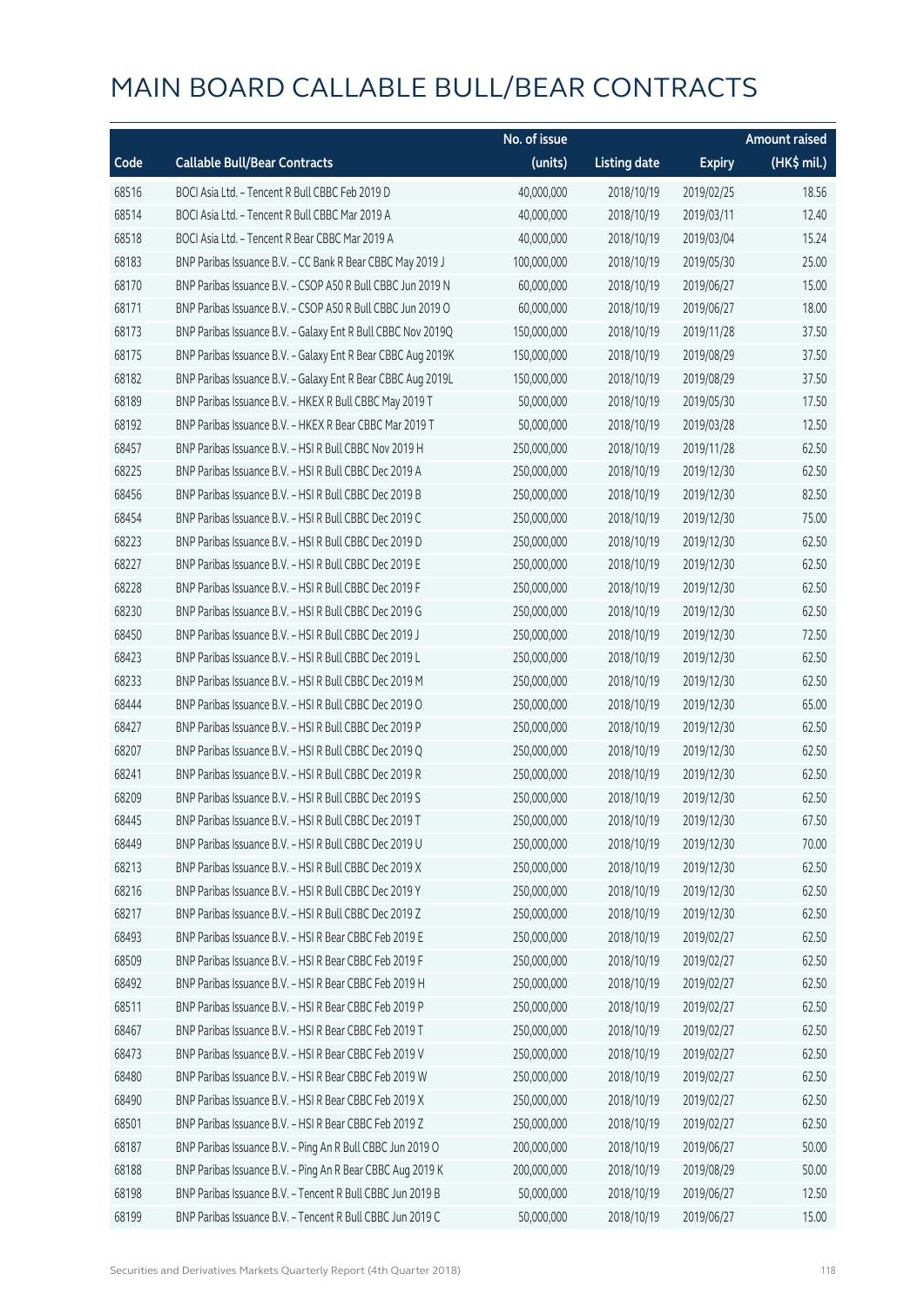|       |                                                            | No. of issue |                     |               | <b>Amount raised</b>  |
|-------|------------------------------------------------------------|--------------|---------------------|---------------|-----------------------|
| Code  | <b>Callable Bull/Bear Contracts</b>                        | (units)      | <b>Listing date</b> | <b>Expiry</b> | $(HK\frac{1}{2}mil.)$ |
| 68204 | BNP Paribas Issuance B.V. - Tencent R Bull CBBC Jun 2019 H | 50,000,000   | 2018/10/19          | 2019/06/27    | 20.00                 |
| 68197 | BNP Paribas Issuance B.V. - Tencent R Bull CBBC Jul 2019 P | 50,000,000   | 2018/10/19          | 2019/07/30    | 12.50                 |
| 68202 | BNP Paribas Issuance B.V. - Tencent R Bull CBBC Jul 2019 Q | 50,000,000   | 2018/10/19          | 2019/07/30    | 17.50                 |
| 68206 | BNP Paribas Issuance B.V. - Tencent R Bull CBBC Jul 2019 R | 50,000,000   | 2018/10/19          | 2019/07/30    | 12.50                 |
| 69370 | Credit Suisse AG - ABC R Bull CBBC Jul 2019 E              | 70,000,000   | 2018/10/19          | 2019/07/30    | 17.50                 |
| 69387 | Credit Suisse AG - AIA R Bull CBBC Jun 2019 C              | 70,000,000   | 2018/10/19          | 2019/06/27    | 17.50                 |
| 69390 | Credit Suisse AG - AIA R Bear CBBC Jun 2019 B              | 50,000,000   | 2018/10/19          | 2019/06/27    | 12.50                 |
| 69364 | Credit Suisse AG - Bank of China R Bull CBBC Jul 2019 B    | 70,000,000   | 2018/10/19          | 2019/07/30    | 17.50                 |
| 69359 | Credit Suisse AG - CC Bank R Bull CBBC May 2019 D          | 70,000,000   | 2018/10/19          | 2019/05/30    | 17.50                 |
| 69384 | Credit Suisse AG - CM Bank R Bull CBBC Sep 2019 A          | 70,000,000   | 2018/10/19          | 2019/09/27    | 17.50                 |
| 69307 | Credit Suisse AG - Geely Auto R Bull CBBC Jun 2019 C       | 40,000,000   | 2018/10/19          | 2019/06/27    | 11.20                 |
| 69299 | Credit Suisse AG - Galaxy Ent R Bull CBBC May 2019 C       | 50,000,000   | 2018/10/19          | 2019/05/30    | 12.50                 |
| 69304 | Credit Suisse AG - Galaxy Ent R Bear CBBC May 2019 D       | 50,000,000   | 2018/10/19          | 2019/05/30    | 12.50                 |
| 69314 | Credit Suisse AG - HKEX R Bull CBBC Mar 2019 B             | 50,000,000   | 2018/10/19          | 2019/03/28    | 12.50                 |
| 69320 | Credit Suisse AG - HKEX R Bull CBBC Mar 2019 C             | 50,000,000   | 2018/10/19          | 2019/03/28    | 12.50                 |
| 69325 | Credit Suisse AG - HKEX R Bull CBBC May 2019 A             | 50,000,000   | 2018/10/19          | 2019/05/30    | 17.50                 |
| 69329 | Credit Suisse AG - HKEX R Bear CBBC Mar 2019 C             | 50,000,000   | 2018/10/19          | 2019/03/22    | 12.50                 |
| 69298 | Credit Suisse AG - HSBC R Bear CBBC Apr 2019 A             | 50,000,000   | 2018/10/19          | 2019/04/29    | 12.50                 |
| 69165 | Credit Suisse AG - HSI R Bull CBBC Aug 2020 B              | 200,000,000  | 2018/10/19          | 2020/08/28    | 50.00                 |
| 69191 | Credit Suisse AG - HSI R Bull CBBC Aug 2020 D              | 200,000,000  | 2018/10/19          | 2020/08/28    | 50.00                 |
| 69162 | Credit Suisse AG - HSI R Bull CBBC Aug 2020 R              | 200,000,000  | 2018/10/19          | 2020/08/28    | 50.00                 |
| 69160 | Credit Suisse AG - HSI R Bull CBBC Sep 2020 B              | 200,000,000  | 2018/10/19          | 2020/09/29    | 50.00                 |
| 69171 | Credit Suisse AG - HSI R Bull CBBC Oct 2020 F              | 300,000,000  | 2018/10/19          | 2020/10/29    | 75.00                 |
| 69201 | Credit Suisse AG - HSI R Bull CBBC Oct 2020 G              | 200,000,000  | 2018/10/19          | 2020/10/29    | 50.00                 |
| 69247 | Credit Suisse AG - HSI R Bull CBBC Oct 2020 H              | 300,000,000  | 2018/10/19          | 2020/10/29    | 75.00                 |
| 69205 | Credit Suisse AG - HSI R Bull CBBC Nov 2020 D              | 200,000,000  | 2018/10/19          | 2020/11/27    | 50.00                 |
| 69243 | Credit Suisse AG - HSI R Bull CBBC Nov 2020 F              | 200,000,000  | 2018/10/19          | 2020/11/27    | 50.00                 |
| 69206 | Credit Suisse AG - HSI R Bull CBBC Nov 2020 G              | 200,000,000  | 2018/10/19          | 2020/11/27    | 50.00                 |
| 69218 | Credit Suisse AG - HSI R Bull CBBC Nov 2020 H              | 200,000,000  | 2018/10/19          | 2020/11/27    | 50.00                 |
| 69161 | Credit Suisse AG - HSI R Bull CBBC Nov 2020 X              | 200,000,000  | 2018/10/19          | 2020/11/27    | 50.00                 |
| 69189 | Credit Suisse AG - HSI R Bull CBBC Nov 2020 Y              | 200,000,000  | 2018/10/19          | 2020/11/27    | 50.00                 |
| 69202 | Credit Suisse AG - HSI R Bull CBBC Nov 2020 Z              | 200,000,000  | 2018/10/19          | 2020/11/27    | 50.00                 |
| 69207 | Credit Suisse AG - HSI R Bull CBBC Dec 2020 K              | 200,000,000  | 2018/10/19          | 2020/12/30    | 50.00                 |
| 69230 | Credit Suisse AG - HSI R Bull CBBC Dec 2020 L              | 200,000,000  | 2018/10/19          | 2020/12/30    | 50.00                 |
| 69246 | Credit Suisse AG - HSI R Bull CBBC Dec 2020 M              | 200,000,000  | 2018/10/19          | 2020/12/30    | 50.00                 |
| 69255 | Credit Suisse AG - HSI R Bull CBBC Dec 2020 N              | 200,000,000  | 2018/10/19          | 2020/12/30    | 54.00                 |
| 69271 | Credit Suisse AG - HSI R Bull CBBC Dec 2020 O              | 200,000,000  | 2018/10/19          | 2020/12/30    | 60.00                 |
| 69273 | Credit Suisse AG - HSI R Bear CBBC Mar 2019 S              | 200,000,000  | 2018/10/19          | 2019/03/28    | 50.00                 |
| 69277 | Credit Suisse AG - HSI R Bear CBBC Mar 2019 T              | 200,000,000  | 2018/10/19          | 2019/03/28    | 50.00                 |
| 69399 | Credit Suisse AG - HSI R Bear CBBC Mar 2019 U              | 200,000,000  | 2018/10/19          | 2019/03/28    | 50.00                 |
| 69403 | Credit Suisse AG - HSI R Bear CBBC Mar 2019 V              | 200,000,000  | 2018/10/19          | 2019/03/28    | 50.00                 |
| 69276 | Credit Suisse AG - HSI R Bear CBBC Apr 2019 C              | 200,000,000  | 2018/10/19          | 2019/04/29    | 50.00                 |
| 69407 | Credit Suisse AG - HSI R Bear CBBC Apr 2019 D              | 200,000,000  | 2018/10/19          | 2019/04/29    | 50.00                 |
| 69291 | Credit Suisse AG - HSI R Bear CBBC May 2019 A              | 300,000,000  | 2018/10/19          | 2019/05/30    | 75.00                 |
| 69410 | Credit Suisse AG - HSI R Bear CBBC May 2019 B              | 300,000,000  | 2018/10/19          | 2019/05/30    | 75.00                 |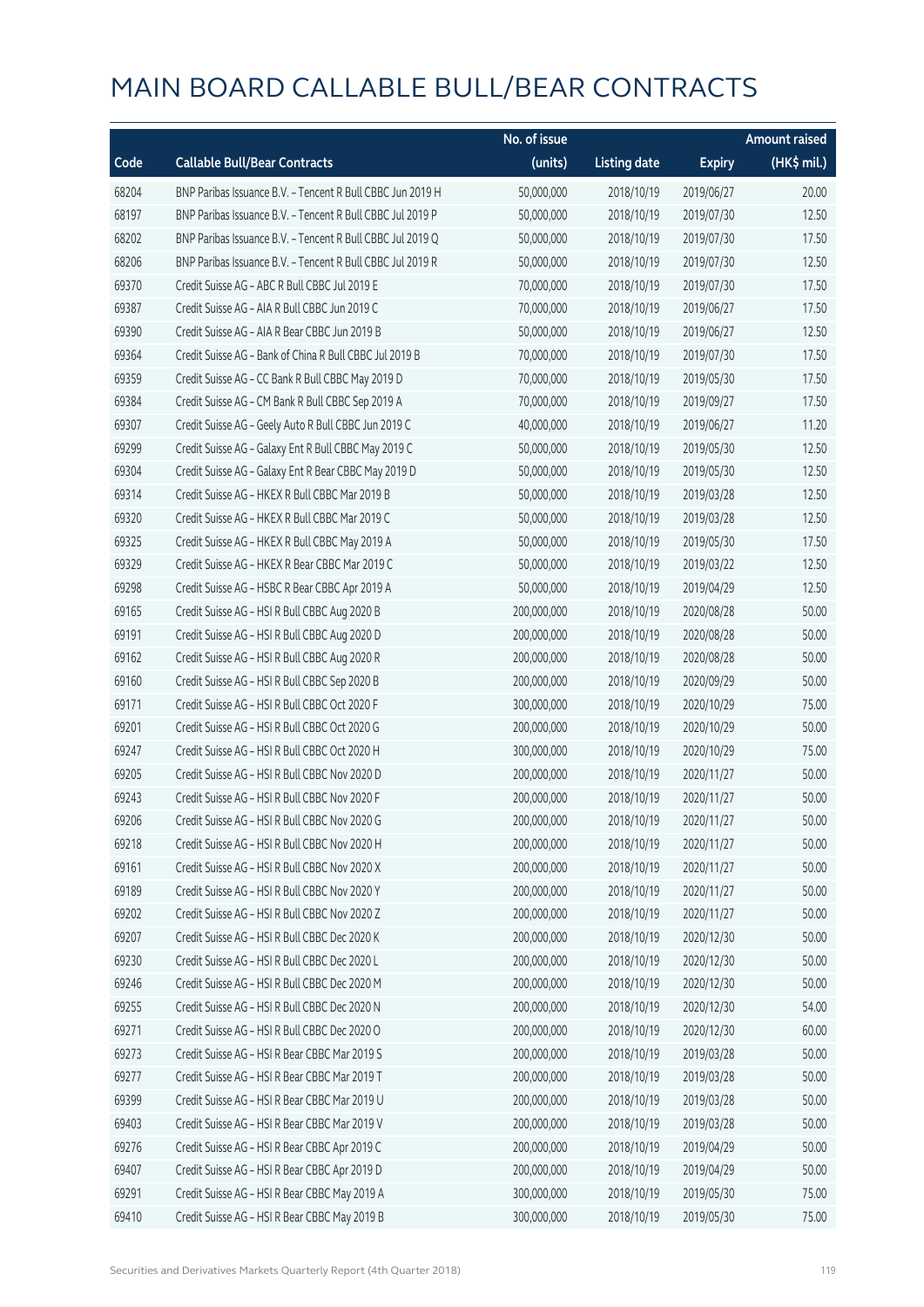|       |                                                          | No. of issue |                     |               | <b>Amount raised</b> |
|-------|----------------------------------------------------------|--------------|---------------------|---------------|----------------------|
| Code  | <b>Callable Bull/Bear Contracts</b>                      | (units)      | <b>Listing date</b> | <b>Expiry</b> | (HK\$ mil.)          |
| 69360 | Credit Suisse AG - ICBC R Bull CBBC May 2019 D           | 70,000,000   | 2018/10/19          | 2019/05/30    | 17.50                |
| 69200 | Credit Suisse AG - Ping An R Bull CBBC Feb 2019 Q        | 80,000,000   | 2018/10/19          | 2019/02/27    | 20.00                |
| 69392 | Credit Suisse AG - Ping An R Bear CBBC Apr 2019 C        | 50,000,000   | 2018/10/19          | 2019/04/18    | 12.50                |
| 69330 | Credit Suisse AG - Tencent R Bull CBBC Apr 2019 J        | 50,000,000   | 2018/10/19          | 2019/04/29    | 12.50                |
| 69342 | Credit Suisse AG - Tencent R Bull CBBC May 2019 C        | 50,000,000   | 2018/10/19          | 2019/05/30    | 12.50                |
| 69349 | Credit Suisse AG - Tencent R Bull CBBC May 2019 D        | 50,000,000   | 2018/10/19          | 2019/05/30    | 14.00                |
| 69192 | Credit Suisse AG - Tencent R Bull CBBC Jun 2019 F        | 50,000,000   | 2018/10/19          | 2019/06/21    | 12.50                |
| 69194 | Credit Suisse AG - Tencent R Bull CBBC Jun 2019 G        | 50,000,000   | 2018/10/19          | 2019/06/21    | 12.50                |
| 69356 | Credit Suisse AG - Tencent R Bull CBBC Jul 2019 A        | 50,000,000   | 2018/10/19          | 2019/07/30    | 22.50                |
| 69357 | Credit Suisse AG - Tencent R Bear CBBC Mar 2019 J        | 50,000,000   | 2018/10/19          | 2019/03/28    | 12.50                |
| 69358 | Credit Suisse AG - Tencent R Bear CBBC Apr 2019 D        | 50,000,000   | 2018/10/19          | 2019/04/18    | 12.50                |
| 68104 | Goldman Sachs SP (Asia) - HKEX R Bull CBBC Feb 2019 F    | 100,000,000  | 2018/10/19          | 2019/02/18    | 25.00                |
| 68107 | Goldman Sachs SP (Asia) - HKEX R Bull CBBC Feb 2019 G    | 100,000,000  | 2018/10/19          | 2019/02/18    | 25.00                |
| 68116 | Goldman Sachs SP (Asia) - HSI R Bull CBBC Dec 2020 A     | 200,000,000  | 2018/10/19          | 2020/12/30    | 50.00                |
| 68117 | Goldman Sachs SP (Asia) - HSI R Bull CBBC Dec 2020 B     | 200,000,000  | 2018/10/19          | 2020/12/30    | 50.00                |
| 68525 | Goldman Sachs SP (Asia) - HSI R Bull CBBC Dec 2020 C     | 200,000,000  | 2018/10/19          | 2020/12/30    | 50.00                |
| 68110 | Goldman Sachs SP (Asia) - HSI R Bull CBBC Dec 2020 G     | 200,000,000  | 2018/10/19          | 2020/12/30    | 50.00                |
| 68112 | Goldman Sachs SP (Asia) - HSI R Bull CBBC Dec 2020 H     | 200,000,000  | 2018/10/19          | 2020/12/30    | 50.00                |
| 68108 | Goldman Sachs SP (Asia) - HSI R Bull CBBC Dec 2020 J     | 200,000,000  | 2018/10/19          | 2020/12/30    | 50.00                |
| 68113 | Goldman Sachs SP (Asia) - HSI R Bull CBBC Dec 2020 M     | 200,000,000  | 2018/10/19          | 2020/12/30    | 50.00                |
| 68124 | Goldman Sachs SP (Asia) - HSI R Bull CBBC Dec 2020 N     | 200,000,000  | 2018/10/19          | 2020/12/30    | 50.00                |
| 68562 | Goldman Sachs SP (Asia) - HSI R Bear CBBC Feb 2019 N     | 200,000,000  | 2018/10/19          | 2019/02/27    | 50.00                |
| 69417 | Goldman Sachs SP (Asia) - HSI R Bear CBBC Mar 2019 A     | 200,000,000  | 2018/10/19          | 2019/03/28    | 50.00                |
| 69429 | Goldman Sachs SP (Asia) - HSI R Bear CBBC Mar 2019 B     | 200,000,000  | 2018/10/19          | 2019/03/28    | 50.00                |
| 68102 | Goldman Sachs SP (Asia) - Ping An R Bull CBBC Jul 2019 K | 100,000,000  | 2018/10/19          | 2019/07/31    | 25.00                |
| 68101 | Goldman Sachs SP (Asia) - Ping An R Bull CBBC Jul 2019 M | 100,000,000  | 2018/10/19          | 2019/07/31    | 25.00                |
| 68094 | Goldman Sachs SP (Asia) - Tencent R Bull CBBC Feb 2019 A | 100,000,000  | 2018/10/19          | 2019/02/26    | 25.00                |
| 68095 | Goldman Sachs SP (Asia) - Tencent R Bull CBBC Feb 2019 O | 100,000,000  | 2018/10/19          | 2019/02/26    | 25.00                |
| 68100 | Goldman Sachs SP (Asia) - Tencent R Bull CBBC Feb 2019 P | 100,000,000  | 2018/10/19          | 2019/02/26    | 25.00                |
| 68139 | HK Bank - Galaxy Ent R Bull CBBC Sep 2019 A              | 80,000,000   | 2018/10/19          | 2019/09/30    | 20.00                |
| 68348 | HK Bank - Galaxy Ent R Bear CBBC Jun 2019 B              | 40,000,000   | 2018/10/19          | 2019/06/28    | 10.00                |
| 68141 | HK Bank - HKEX R Bull CBBC Apr 2019 C                    | 50,000,000   | 2018/10/19          | 2019/04/01    | 12.50                |
| 68338 | HK Bank - HKEX R Bear CBBC May 2019 A                    | 40,000,000   | 2018/10/19          | 2019/05/31    | 10.00                |
| 68136 | HK Bank - HSI R Bull CBBC Jul 2019 B                     | 150,000,000  | 2018/10/19          | 2019/07/30    | 37.50                |
| 68137 | HK Bank - HSI R Bull CBBC Jul 2019 J                     | 150,000,000  | 2018/10/19          | 2019/07/30    | 37.50                |
| 68369 | HK Bank - HSI R Bear CBBC Apr 2019 A                     | 150,000,000  | 2018/10/19          | 2019/04/29    | 37.50                |
| 68379 | HK Bank - HSI R Bear CBBC Apr 2019 B                     | 100,000,000  | 2018/10/19          | 2019/04/29    | 25.00                |
| 68386 | HK Bank - HSI R Bear CBBC Apr 2019 C                     | 150,000,000  | 2018/10/19          | 2019/04/29    | 37.50                |
| 68144 | HK Bank - Ping An R Bull CBBC Apr 2019 A                 | 100,000,000  | 2018/10/19          | 2019/04/30    | 25.00                |
| 68330 | HK Bank - Ping An R Bear CBBC Apr 2019 C                 | 80,000,000   | 2018/10/19          | 2019/04/30    | 20.00                |
| 68142 | HK Bank - Sands China R Bull CBBC Sep 2019 A             | 80,000,000   | 2018/10/19          | 2019/09/30    | 20.00                |
| 68340 | HK Bank - Sands China R Bear CBBC Sep 2019 A             | 40,000,000   | 2018/10/19          | 2019/09/30    | 10.00                |
| 68126 | HK Bank - Tencent R Bull CBBC May 2019 C                 | 60,000,000   | 2018/10/19          | 2019/05/27    | 15.00                |
| 68393 | HK Bank - Tencent R Bull CBBC May 2019 D                 | 50,000,000   | 2018/10/19          | 2019/05/30    | 18.00                |
| 68128 | HK Bank - Tencent R Bull CBBC Jun 2019 H                 | 60,000,000   | 2018/10/19          | 2019/06/03    | 15.00                |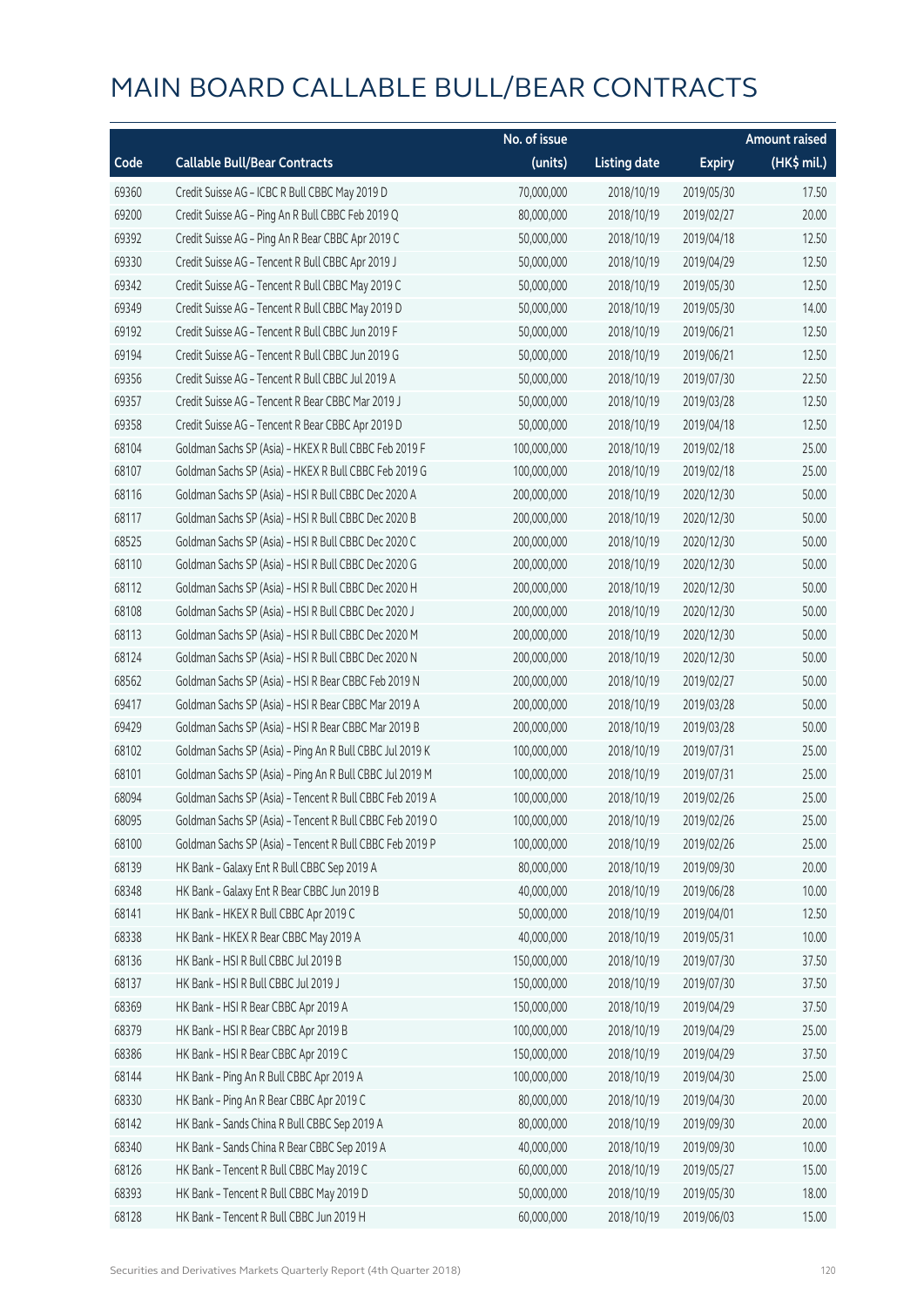|       |                                                         | No. of issue |                     |               | <b>Amount raised</b> |
|-------|---------------------------------------------------------|--------------|---------------------|---------------|----------------------|
| Code  | <b>Callable Bull/Bear Contracts</b>                     | (units)      | <b>Listing date</b> | <b>Expiry</b> | (HK\$ mil.)          |
| 68133 | HK Bank - Tencent R Bull CBBC Jun 2019 I                | 60,000,000   | 2018/10/19          | 2019/06/10    | 15.00                |
| 68394 | HK Bank - Tencent R Bull CBBC Jun 2019 J                | 50,000,000   | 2018/10/19          | 2019/06/06    | 21.00                |
| 68400 | HK Bank - Tencent R Bull CBBC Jun 2019 K                | 50,000,000   | 2018/10/19          | 2019/06/13    | 24.00                |
| 68414 | HK Bank - Tencent R Bull CBBC Jun 2019 L                | 50,000,000   | 2018/10/19          | 2019/06/20    | 27.50                |
| 68422 | HK Bank - Tencent R Bull CBBC Jun 2019 M                | 50,000,000   | 2018/10/19          | 2019/06/27    | 30.00                |
| 68337 | HK Bank - Tencent R Bear CBBC Apr 2019 A                | 50,000,000   | 2018/10/19          | 2019/04/04    | 12.50                |
| 68339 | HK Bank - Tencent R Bear CBBC Apr 2019 B                | 50,000,000   | 2018/10/19          | 2019/04/11    | 12.50                |
| 68342 | HK Bank - Tencent R Bear CBBC Apr 2019 C                | 50,000,000   | 2018/10/19          | 2019/04/18    | 14.00                |
| 68145 | Haitong Int'l Sec - HSI R Bull CBBC Dec 2019 J          | 120,000,000  | 2018/10/19          | 2019/12/30    | 30.00                |
| 68148 | Haitong Int'l Sec - HSI R Bull CBBC Jan 2020 E          | 120,000,000  | 2018/10/19          | 2020/01/30    | 30.00                |
| 68151 | Haitong Int'l Sec - HSI R Bear CBBC Jan 2019 U          | 120,000,000  | 2018/10/19          | 2019/01/30    | 30.00                |
| 68162 | Haitong Int'l Sec - HSI R Bear CBBC Jan 2019 V          | 120,000,000  | 2018/10/19          | 2019/01/30    | 30.00                |
| 68164 | Haitong Int'l Sec - HSI R Bear CBBC Jan 2019 W          | 120,000,000  | 2018/10/19          | 2019/01/30    | 30.00                |
| 68165 | Haitong Int'l Sec - HSI R Bear CBBC Jan 2019 X          | 120,000,000  | 2018/10/19          | 2019/01/30    | 30.00                |
| 68169 | Haitong Int'l Sec - HSI R Bear CBBC Jan 2019 Y          | 120,000,000  | 2018/10/19          | 2019/01/30    | 30.00                |
| 68270 | Haitong Int'l Sec - Tencent R Bull CBBC Apr 2019 B      | 40,000,000   | 2018/10/19          | 2019/04/04    | 10.32                |
| 68272 | Haitong Int'l Sec - Tencent R Bull CBBC Apr 2019 C      | 40,000,000   | 2018/10/19          | 2019/04/03    | 10.28                |
| 68280 | Haitong Int'l Sec - Tencent R Bull CBBC Apr 2019 D      | 40,000,000   | 2018/10/19          | 2019/04/08    | 10.28                |
| 68301 | Haitong Int'l Sec - Tencent R Bear CBBC Mar 2019 G      | 40,000,000   | 2018/10/19          | 2019/03/27    | 10.24                |
| 68302 | Haitong Int'l Sec - Tencent R Bear CBBC Mar 2019 H      | 40,000,000   | 2018/10/19          | 2019/03/29    | 10.08                |
| 68910 | J P Morgan SP BV - AIA R Bull CBBC Apr 2019 A           | 150,000,000  | 2018/10/19          | 2019/04/12    | 37.50                |
| 68842 | J P Morgan SP BV - Bank of China R Bull CBBC Aug 2019 A | 100,000,000  | 2018/10/19          | 2019/08/09    | 25.00                |
| 68854 | J P Morgan SP BV - Bank of China R Bull CBBC Aug 2019 B | 100,000,000  | 2018/10/19          | 2019/08/09    | 25.00                |
| 68855 | J P Morgan SP BV - CC Bank R Bull CBBC May 2019 A       | 100,000,000  | 2018/10/19          | 2019/05/17    | 25.00                |
| 68911 | J P Morgan SP BV - CNOOC R Bull CBBC Mar 2019 A         | 60,000,000   | 2018/10/19          | 2019/03/15    | 15.00                |
| 68912 | J P Morgan SP BV - CNOOC R Bull CBBC Apr 2019 A         | 60,000,000   | 2018/10/19          | 2019/04/12    | 16.80                |
| 68835 | J P Morgan SP BV - CSOP A50 ETF R Bull CBBC Apr 2019 A  | 100,000,000  | 2018/10/19          | 2019/04/12    | 25.00                |
| 68831 | J P Morgan SP BV - HKEX R Bull CBBC Apr 2019 A          | 40,000,000   | 2018/10/19          | 2019/04/12    | 10.00                |
| 68832 | J P Morgan SP BV - HKEX R Bear CBBC Mar 2019 D          | 40,000,000   | 2018/10/19          | 2019/03/15    | 10.00                |
| 68265 | J P Morgan SP BV - HSI R Bull CBBC Sep 2020 P           | 200,000,000  | 2018/10/19          | 2020/09/29    | 50.00                |
| 68260 | J P Morgan SP BV - HSI R Bull CBBC Sep 2020 V           | 200,000,000  | 2018/10/19          | 2020/09/29    | 50.00                |
| 68268 | J P Morgan SP BV - HSI R Bull CBBC Sep 2020 Z           | 200,000,000  | 2018/10/19          | 2020/09/29    | 50.00                |
| 68261 | J P Morgan SP BV - HSI R Bull CBBC Oct 2020 K           | 200,000,000  | 2018/10/19          | 2020/10/29    | 50.00                |
| 68269 | J P Morgan SP BV - HSI R Bull CBBC Oct 2020 R           | 200,000,000  | 2018/10/19          | 2020/10/29    | 50.00                |
| 68266 | J P Morgan SP BV - HSI R Bull CBBC Oct 2020 V           | 200,000,000  | 2018/10/19          | 2020/10/29    | 50.00                |
| 68563 | J P Morgan SP BV - HSI R Bear CBBC Jan 2019 X           | 200,000,000  | 2018/10/19          | 2019/01/30    | 50.00                |
| 68567 | J P Morgan SP BV - HSI R Bear CBBC Jan 2019 Y           | 200,000,000  | 2018/10/19          | 2019/01/30    | 50.00                |
| 68858 | J P Morgan SP BV - ICBC R Bull CBBC May 2019 A          | 100,000,000  | 2018/10/19          | 2019/05/17    | 25.00                |
| 68820 | J P Morgan SP BV - PetroChina R Bull CBBC Apr 2019 A    | 100,000,000  | 2018/10/19          | 2019/04/18    | 25.00                |
| 68837 | J P Morgan SP BV - Sunny Optical R Bull CBBC Mar 2019 A | 40,000,000   | 2018/10/19          | 2019/03/15    | 10.00                |
| 68862 | J P Morgan SP BV - Tencent R Bull CBBC Feb 2019 B       | 50,000,000   | 2018/10/19          | 2019/02/08    | 12.50                |
| 68864 | J P Morgan SP BV - Tencent R Bull CBBC Feb 2019 C       | 50,000,000   | 2018/10/19          | 2019/02/15    | 12.50                |
| 68246 | J P Morgan SP BV - Tencent R Bull CBBC Feb 2019 Y       | 50,000,000   | 2018/10/19          | 2019/02/15    | 12.50                |
| 68254 | JP Morgan SP BV - Tencent R Bull CBBC Feb 2019 Z        | 50,000,000   | 2018/10/19          | 2019/02/08    | 12.50                |
| 68257 | J P Morgan SP BV - Tencent R Bull CBBC Mar 2019 F       | 50,000,000   | 2018/10/19          | 2019/03/08    | 12.50                |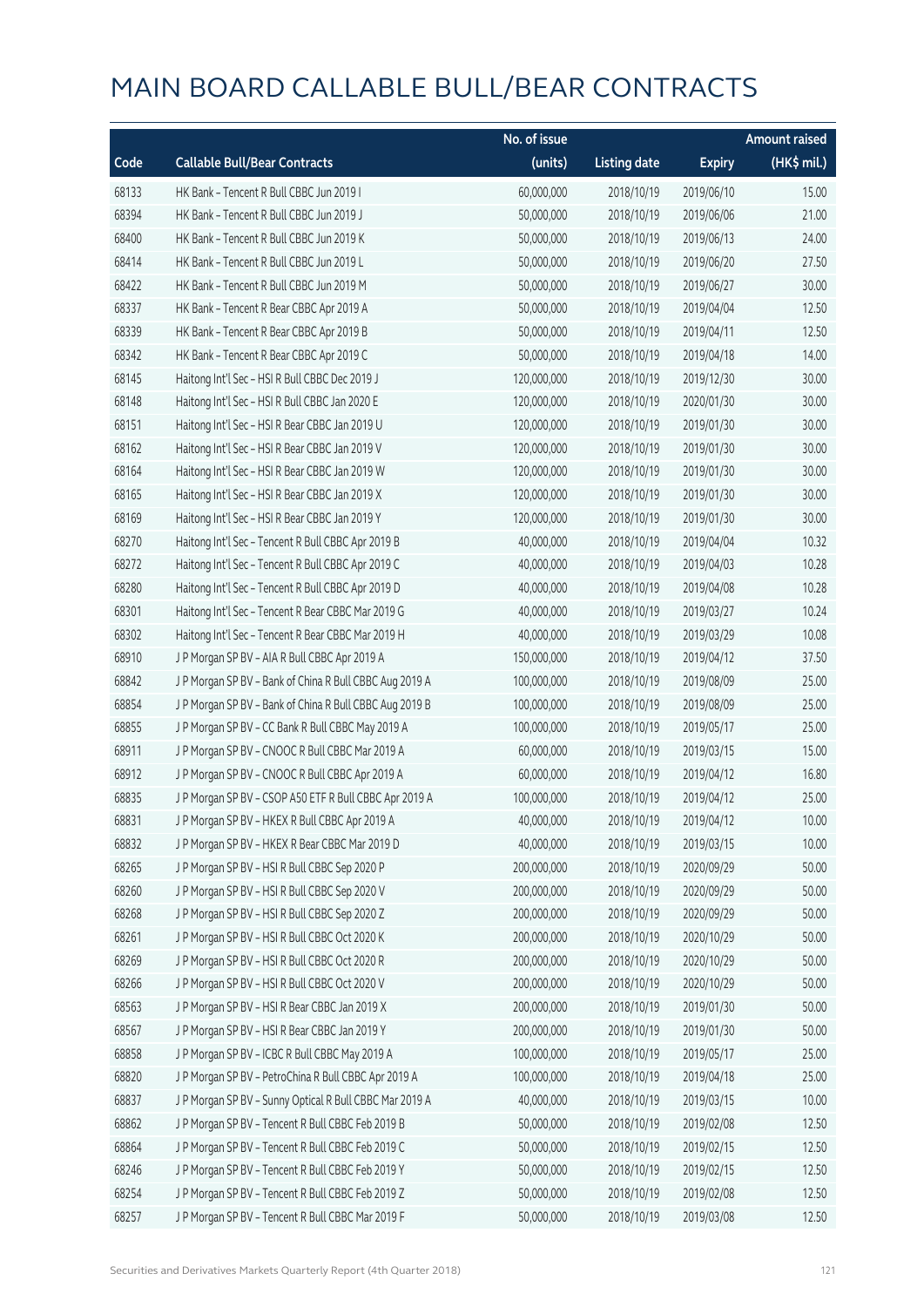|       |                                                      | No. of issue |                     |               | <b>Amount raised</b> |
|-------|------------------------------------------------------|--------------|---------------------|---------------|----------------------|
| Code  | <b>Callable Bull/Bear Contracts</b>                  | (units)      | <b>Listing date</b> | <b>Expiry</b> | $(HK$$ mil.)         |
| 68867 | J P Morgan SP BV - Tencent R Bull CBBC Mar 2019 G    | 50,000,000   | 2018/10/19          | 2019/03/08    | 12.50                |
| 68868 | J P Morgan SP BV - Tencent R Bull CBBC Mar 2019 H    | 50,000,000   | 2018/10/19          | 2019/03/15    | 13.25                |
| 68877 | J P Morgan SP BV - Tencent R Bull CBBC Mar 2019 I    | 50,000,000   | 2018/10/19          | 2019/03/15    | 16.75                |
| 68873 | J P Morgan SP BV - Tencent R Bull CBBC Apr 2019 A    | 50,000,000   | 2018/10/19          | 2019/04/12    | 15.25                |
| 68885 | J P Morgan SP BV - Tencent R Bull CBBC Apr 2019 B    | 50,000,000   | 2018/10/19          | 2019/04/18    | 20.25                |
| 68893 | J P Morgan SP BV - Tencent R Bull CBBC Apr 2019 C    | 50,000,000   | 2018/10/19          | 2019/04/18    | 25.25                |
| 68895 | J P Morgan SP BV - Tencent R Bull CBBC Apr 2019 D    | 50,000,000   | 2018/10/19          | 2019/04/12    | 30.25                |
| 68577 | J P Morgan SP BV - Tencent R Bear CBBC Mar 2019 I    | 50,000,000   | 2018/10/19          | 2019/03/15    | 12.50                |
| 68903 | J P Morgan SP BV - Tencent R Bear CBBC Mar 2019 J    | 50,000,000   | 2018/10/19          | 2019/03/15    | 12.50                |
| 68906 | J P Morgan SP BV - Tencent R Bear CBBC Mar 2019 K    | 50,000,000   | 2018/10/19          | 2019/03/15    | 13.25                |
| 68574 | J P Morgan SP BV - Tencent R Bear CBBC Apr 2019 C    | 50,000,000   | 2018/10/19          | 2019/04/12    | 12.50                |
| 68905 | J P Morgan SP BV - Tencent R Bear CBBC Apr 2019 D    | 50,000,000   | 2018/10/19          | 2019/04/12    | 12.50                |
| 68527 | Macquarie Bank Ltd. - Tencent R Bull CBBC Mar 2019 I | 26,300,000   | 2018/10/19          | 2019/03/12    | 10.02                |
| 68532 | Macquarie Bank Ltd. - Tencent R Bull CBBC Mar 2019 J | 21,800,000   | 2018/10/19          | 2019/03/29    | 10.03                |
| 68558 | Macquarie Bank Ltd. - Tencent R Bull CBBC Mar 2019 K | 11,000,000   | 2018/10/19          | 2019/03/28    | 10.05                |
| 68561 | Macquarie Bank Ltd. - Tencent R Bear CBBC Mar 2019 F | 15,600,000   | 2018/10/19          | 2019/03/22    | 10.03                |
| 69115 | SG Issuer - AIA R Bear CBBC Mar 2019 D               | 60,000,000   | 2018/10/19          | 2019/03/18    | 15.00                |
| 69117 | SG Issuer - CC Bank R Bull CBBC Aug 2019 M           | 100,000,000  | 2018/10/19          | 2019/08/08    | 25.00                |
| 69003 | SG Issuer - Geely Auto R Bear CBBC Feb 2019 C        | 40,000,000   | 2018/10/19          | 2019/02/27    | 10.00                |
| 68967 | SG Issuer - Galaxy Ent R Bull CBBC Jun 2019 Q        | 100,000,000  | 2018/10/19          | 2019/06/20    | 25.00                |
| 68997 | SG Issuer - Galaxy Ent R Bear CBBC Jul 2019 H        | 100,000,000  | 2018/10/19          | 2019/07/09    | 25.00                |
| 69005 | SG Issuer - HKEX R Bull CBBC Jul 2019 E              | 50,000,000   | 2018/10/19          | 2019/07/09    | 12.50                |
| 69121 | SG Issuer - HKEX R Bull CBBC Jul 2019 F              | 50,000,000   | 2018/10/19          | 2019/07/11    | 12.50                |
| 69131 | SG Issuer - HKEX R Bull CBBC Jul 2019 G              | 50,000,000   | 2018/10/19          | 2019/07/17    | 12.50                |
| 69120 | SG Issuer - HKEX R Bear CBBC Mar 2019 H              | 50,000,000   | 2018/10/19          | 2019/03/18    | 12.50                |
| 69047 | SG Issuer - HSI R Bull CBBC Jul 2020 A               | 200,000,000  | 2018/10/19          | 2020/07/30    | 65.00                |
| 69052 | SG Issuer - HSI R Bull CBBC Jul 2020 B               | 200,000,000  | 2018/10/19          | 2020/07/30    | 50.00                |
| 69058 | SG Issuer - HSI R Bull CBBC Aug 2020 E               | 200,000,000  | 2018/10/19          | 2020/08/28    | 73.00                |
| 69069 | SG Issuer - HSI R Bull CBBC Sep 2020 H               | 200,000,000  | 2018/10/19          | 2020/09/29    | 62.00                |
| 69074 | SG Issuer - HSI R Bull CBBC Sep 2020 L               | 200,000,000  | 2018/10/19          | 2020/09/29    | 50.00                |
| 69066 | SG Issuer - HSI R Bull CBBC Sep 2020 N               | 200,000,000  | 2018/10/19          | 2020/09/29    | 50.00                |
| 69085 | SG Issuer - HSI R Bull CBBC Sep 2020 Q               | 200,000,000  | 2018/10/19          | 2020/09/29    | 50.00                |
| 69079 | SG Issuer - HSI R Bull CBBC Sep 2020 R               | 200,000,000  | 2018/10/19          | 2020/09/29    | 50.00                |
| 69084 | SG Issuer - HSI R Bull CBBC Sep 2020 S               | 200,000,000  | 2018/10/19          | 2020/09/29    | 50.00                |
| 69087 | SG Issuer - HSI R Bull CBBC Sep 2020 T               | 200,000,000  | 2018/10/19          | 2020/09/29    | 50.00                |
| 69090 | SG Issuer - HSI R Bull CBBC Oct 2020 A               | 200,000,000  | 2018/10/19          | 2020/10/29    | 50.00                |
| 68913 | SG Issuer - HSI R Bull CBBC Oct 2020 S               | 200,000,000  | 2018/10/19          | 2020/10/29    | 50.00                |
| 68917 | SG Issuer - HSI R Bull CBBC Nov 2020 F               | 200,000,000  | 2018/10/19          | 2020/11/27    | 72.00                |
| 68918 | SG Issuer - HSI R Bull CBBC Nov 2020 G               | 200,000,000  | 2018/10/19          | 2020/11/27    | 62.00                |
| 68920 | SG Issuer - HSI R Bull CBBC Nov 2020 H               | 200,000,000  | 2018/10/19          | 2020/11/27    | 50.00                |
| 68921 | SG Issuer - HSI R Bull CBBC Nov 2020 J               | 200,000,000  | 2018/10/19          | 2020/11/27    | 50.00                |
| 68923 | SG Issuer - HSI R Bull CBBC Nov 2020 L               | 200,000,000  | 2018/10/19          | 2020/11/27    | 50.00                |
| 68963 | SG Issuer - HSI R Bull CBBC Dec 2020 A               | 200,000,000  | 2018/10/19          | 2020/12/30    | 50.00                |
| 68946 | SG Issuer - HSI R Bull CBBC Dec 2020 B               | 200,000,000  | 2018/10/19          | 2020/12/30    | 50.00                |
| 68965 | SG Issuer - HSI R Bull CBBC Dec 2020 D               | 200,000,000  | 2018/10/19          | 2020/12/30    | 50.00                |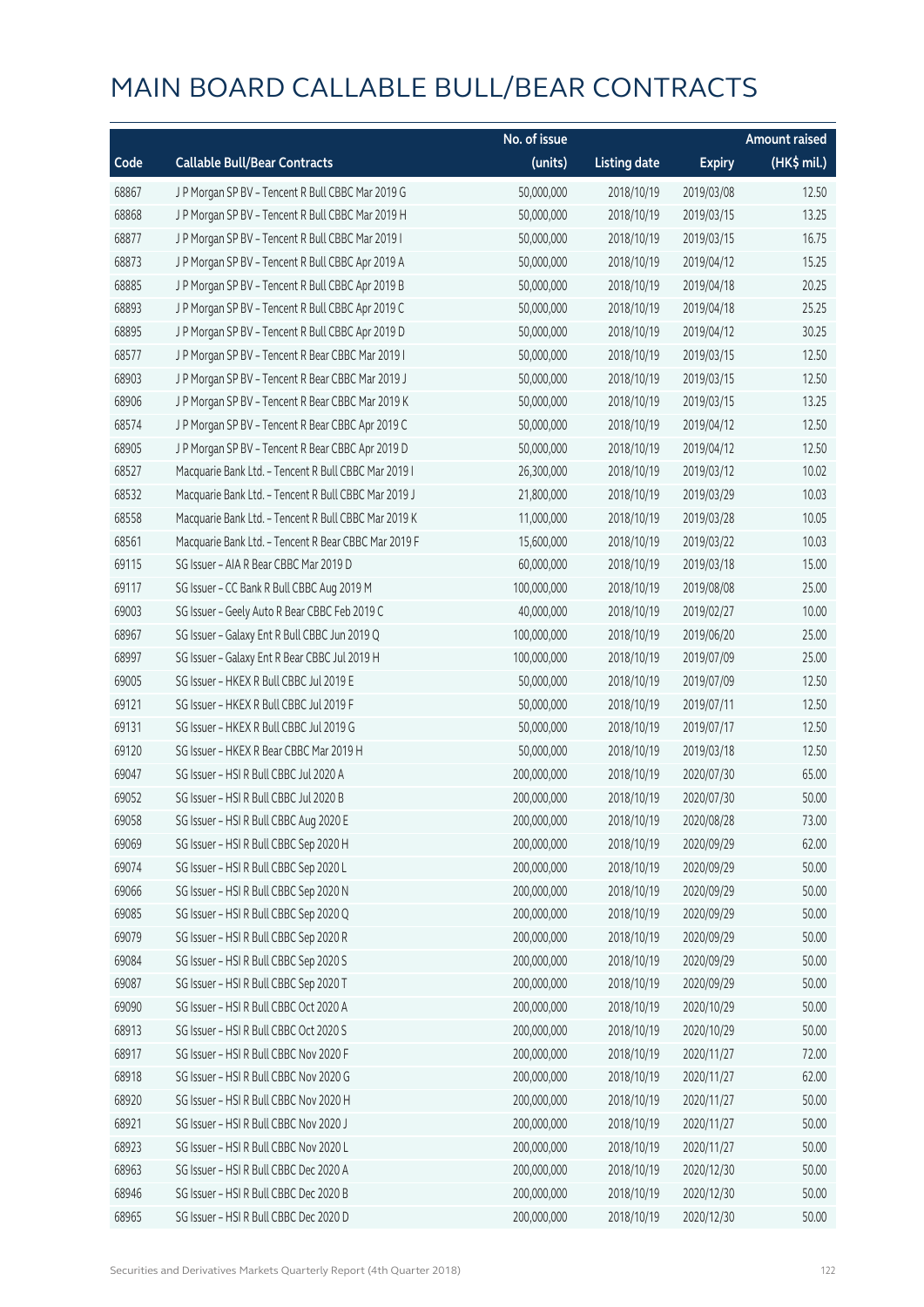|       |                                                | No. of issue |                     |               | <b>Amount raised</b> |
|-------|------------------------------------------------|--------------|---------------------|---------------|----------------------|
| Code  | <b>Callable Bull/Bear Contracts</b>            | (units)      | <b>Listing date</b> | <b>Expiry</b> | (HK\$ mil.)          |
| 68935 | SG Issuer - HSI R Bull CBBC Dec 2020 F         | 200,000,000  | 2018/10/19          | 2020/12/30    | 50.00                |
| 68927 | SG Issuer - HSI R Bull CBBC Dec 2020 G         | 200,000,000  | 2018/10/19          | 2020/12/30    | 70.00                |
| 68939 | SG Issuer - HSI R Bull CBBC Dec 2020 H         | 200,000,000  | 2018/10/19          | 2020/12/30    | 50.00                |
| 68945 | SG Issuer - HSI R Bull CBBC Dec 2020 I         | 200,000,000  | 2018/10/19          | 2020/12/30    | 50.00                |
| 68934 | SG Issuer - HSI R Bull CBBC Dec 2020 J         | 200,000,000  | 2018/10/19          | 2020/12/30    | 58.00                |
| 68947 | SG Issuer - HSI R Bull CBBC Dec 2020 P         | 200,000,000  | 2018/10/19          | 2020/12/30    | 50.00                |
| 68956 | SG Issuer - HSI R Bull CBBC Dec 2020 R         | 200,000,000  | 2018/10/19          | 2020/12/30    | 50.00                |
| 68960 | SG Issuer - HSI R Bull CBBC Dec 2020 V         | 200,000,000  | 2018/10/19          | 2020/12/30    | 50.00                |
| 68962 | SG Issuer - HSI R Bull CBBC Dec 2020 W         | 200,000,000  | 2018/10/19          | 2020/12/30    | 50.00                |
| 69018 | SG Issuer - HSI R Bear CBBC Mar 2019 X         | 200,000,000  | 2018/10/19          | 2019/03/28    | 50.00                |
| 69021 | SG Issuer - HSI R Bear CBBC Apr 2019 L         | 200,000,000  | 2018/10/19          | 2019/04/29    | 50.00                |
| 69092 | SG Issuer - HSI R Bear CBBC Apr 2019 M         | 200,000,000  | 2018/10/19          | 2019/04/29    | 50.00                |
| 69095 | SG Issuer - HSI R Bear CBBC Apr 2019 N         | 200,000,000  | 2018/10/19          | 2019/04/29    | 50.00                |
| 69043 | SG Issuer - HSI R Bear CBBC May 2019 A         | 200,000,000  | 2018/10/19          | 2019/05/30    | 50.00                |
| 69097 | SG Issuer - HSI R Bear CBBC May 2019 B         | 200,000,000  | 2018/10/19          | 2019/05/30    | 50.00                |
| 69105 | SG Issuer - HSI R Bear CBBC May 2019 C         | 200,000,000  | 2018/10/19          | 2019/05/30    | 50.00                |
| 69109 | SG Issuer - HSI R Bear CBBC Jul 2019 A         | 200,000,000  | 2018/10/19          | 2019/07/30    | 50.00                |
| 69113 | SG Issuer - HSI R Bear CBBC Jul 2019 B         | 200,000,000  | 2018/10/19          | 2019/07/30    | 50.00                |
| 68972 | SG Issuer - Ping An R Bull CBBC Mar 2019 K     | 100,000,000  | 2018/10/19          | 2019/03/05    | 25.00                |
| 68973 | SG Issuer - Ping An R Bull CBBC Mar 2019 L     | 100,000,000  | 2018/10/19          | 2019/03/06    | 25.00                |
| 69137 | SG Issuer - Ping An R Bull CBBC Mar 2019 M     | 100,000,000  | 2018/10/19          | 2019/03/18    | 25.00                |
| 69007 | SG Issuer - Ping An R Bear CBBC Apr 2019 G     | 100,000,000  | 2018/10/19          | 2019/04/25    | 25.00                |
| 69011 | SG Issuer - Sands China R Bear CBBC Sep 2019 A | 80,000,000   | 2018/10/19          | 2019/09/05    | 20.00                |
| 69138 | SG Issuer - Tencent R Bull CBBC Jan 2019 E     | 80,000,000   | 2018/10/19          | 2019/01/31    | 22.00                |
| 69139 | SG Issuer - Tencent R Bull CBBC Feb 2019 A     | 80,000,000   | 2018/10/19          | 2019/02/14    | 28.40                |
| 69146 | SG Issuer - Tencent R Bull CBBC Feb 2019 C     | 80,000,000   | 2018/10/19          | 2019/02/27    | 20.00                |
| 68980 | SG Issuer - Tencent R Bull CBBC Feb 2019 G     | 80,000,000   | 2018/10/19          | 2019/02/26    | 20.00                |
| 69144 | SG Issuer - Tencent R Bull CBBC Feb 2019 H     | 80,000,000   | 2018/10/19          | 2019/02/22    | 20.00                |
| 69145 | SG Issuer - Tencent R Bull CBBC Feb 2019 L     | 80,000,000   | 2018/10/19          | 2019/02/26    | 20.00                |
| 69147 | SG Issuer - Tencent R Bull CBBC Feb 2019 Q     | 80,000,000   | 2018/10/19          | 2019/02/28    | 56.80                |
| 68984 | SG Issuer - Tencent R Bull CBBC Feb 2019 X     | 80,000,000   | 2018/10/19          | 2019/02/27    | 20.00                |
| 68985 | SG Issuer - Tencent R Bull CBBC Mar 2019 R     | 80,000,000   | 2018/10/19          | 2019/03/05    | 20.00                |
| 68988 | SG Issuer - Tencent R Bull CBBC Mar 2019 S     | 80,000,000   | 2018/10/19          | 2019/03/06    | 20.00                |
| 68990 | SG Issuer - Tencent R Bull CBBC Mar 2019 T     | 80,000,000   | 2018/10/19          | 2019/03/06    | 20.00                |
| 69152 | SG Issuer - Tencent R Bull CBBC Mar 2019 U     | 80,000,000   | 2018/10/19          | 2019/03/27    | 36.40                |
| 69159 | SG Issuer - Tencent R Bull CBBC Mar 2019 V     | 80,000,000   | 2018/10/19          | 2019/03/28    | 20.00                |
| 69014 | SG Issuer - Tencent R Bear CBBC Mar 2019 N     | 80,000,000   | 2018/10/19          | 2019/03/25    | 20.00                |
| 69015 | SG Issuer - Tencent R Bear CBBC Mar 2019 O     | 80,000,000   | 2018/10/19          | 2019/03/26    | 20.00                |
| 69016 | SG Issuer - Tencent R Bear CBBC Mar 2019 P     | 80,000,000   | 2018/10/19          | 2019/03/27    | 22.40                |
| 68736 | UBS AG - AIA R Bull CBBC Jun 2019 A            | 60,000,000   | 2018/10/19          | 2019/06/10    | 15.00                |
| 68766 | UBS AG - CC Bank R Bear CBBC Mar 2019 A        | 50,000,000   | 2018/10/19          | 2019/03/11    | 12.50                |
| 68728 | UBS AG - Galaxy Ent R Bull CBBC Jun 2019 B     | 40,000,000   | 2018/10/19          | 2019/06/17    | 10.00                |
| 68741 | UBS AG - Galaxy Ent R Bear CBBC Apr 2019 B     | 40,000,000   | 2018/10/19          | 2019/04/29    | 10.00                |
| 68617 | UBS AG - HKEX R Bull CBBC May 2019 C           | 50,000,000   | 2018/10/19          | 2019/05/20    | 12.50                |
| 68620 | UBS AG - HKEX R Bull CBBC May 2019 D           | 50,000,000   | 2018/10/19          | 2019/05/27    | 12.50                |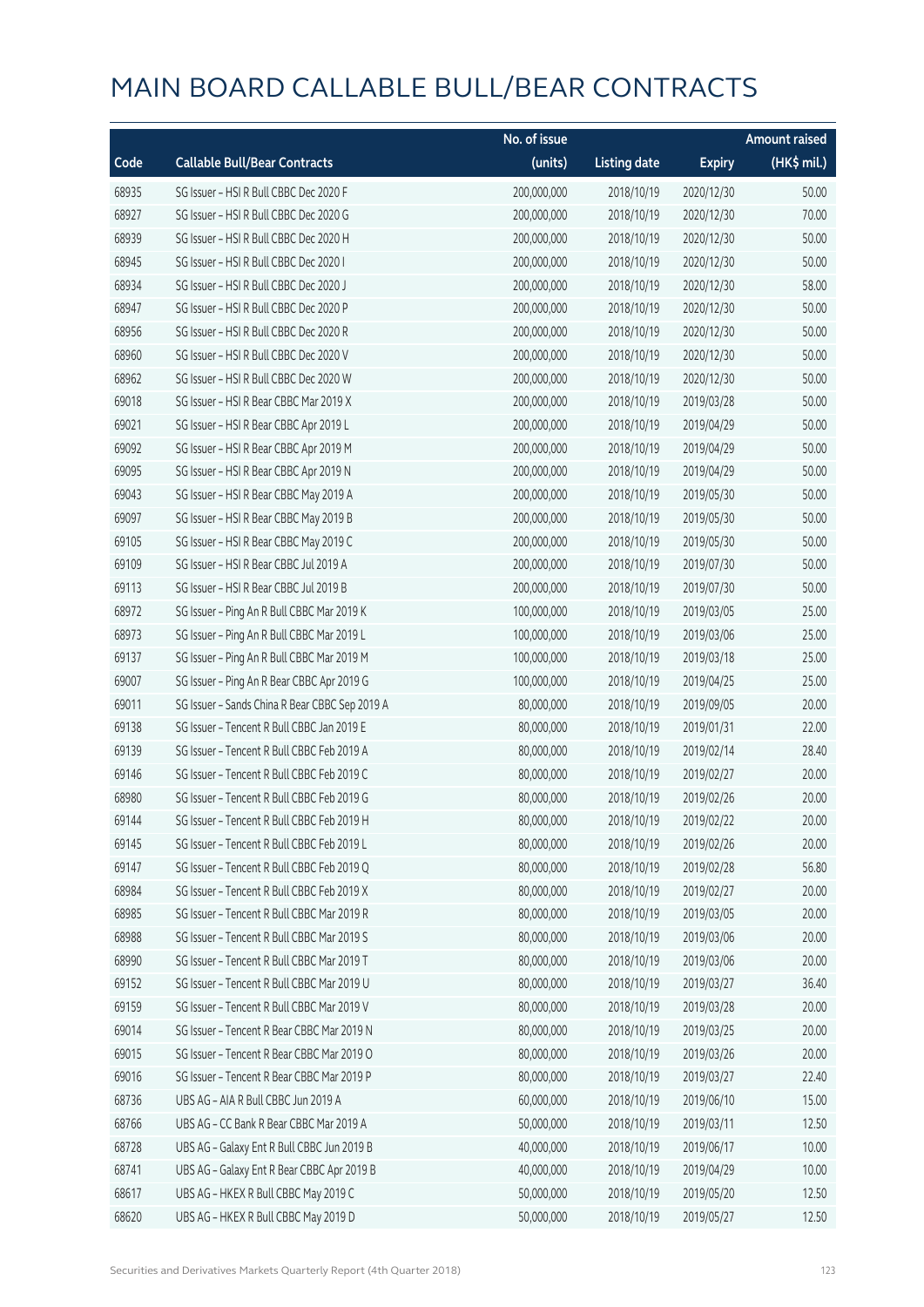|       |                                         | No. of issue |                     |               | <b>Amount raised</b> |
|-------|-----------------------------------------|--------------|---------------------|---------------|----------------------|
| Code  | <b>Callable Bull/Bear Contracts</b>     | (units)      | <b>Listing date</b> | <b>Expiry</b> | (HK\$ mil.)          |
| 68729 | UBS AG - HKEX R Bull CBBC May 2019 E    | 50,000,000   | 2018/10/19          | 2019/05/06    | 12.50                |
| 68730 | UBS AG - HKEX R Bull CBBC May 2019 F    | 50,000,000   | 2018/10/19          | 2019/05/20    | 12.50                |
| 68807 | UBS AG - HKEX R Bull CBBC May 2019 G    | 50,000,000   | 2018/10/19          | 2019/05/15    | 12.50                |
| 68755 | UBS AG - HKEX R Bear CBBC Apr 2019 B    | 50,000,000   | 2018/10/19          | 2019/04/08    | 12.50                |
| 68738 | UBS AG - HSBC R Bear CBBC Apr 2019 B    | 50,000,000   | 2018/10/19          | 2019/04/24    | 12.50                |
| 68780 | UBS AG - HSCEI R Bull CBBC Oct 2020 B   | 100,000,000  | 2018/10/19          | 2020/10/29    | 25.00                |
| 68781 | UBS AG - HSCEI R Bull CBBC Dec 2020 A   | 100,000,000  | 2018/10/19          | 2020/12/30    | 25.00                |
| 68782 | UBS AG - HSCEI R Bear CBBC Feb 2019 C   | 100,000,000  | 2018/10/19          | 2019/02/27    | 25.00                |
| 68664 | UBS AG - HSI R Bull CBBC Nov 2019 E     | 200,000,000  | 2018/10/19          | 2019/11/28    | 50.00                |
| 68644 | UBS AG - HSI R Bull CBBC Nov 2019 J     | 200,000,000  | 2018/10/19          | 2019/11/28    | 50.00                |
| 68670 | UBS AG - HSI R Bull CBBC Nov 2019 P     | 200,000,000  | 2018/10/19          | 2019/11/28    | 50.00                |
| 68677 | UBS AG - HSI R Bull CBBC Nov 2019 V     | 200,000,000  | 2018/10/19          | 2019/11/28    | 50.00                |
| 68657 | UBS AG - HSI R Bull CBBC Dec 2019 M     | 200,000,000  | 2018/10/19          | 2019/12/30    | 50.00                |
| 68649 | UBS AG - HSI R Bull CBBC Sep 2020 C     | 200,000,000  | 2018/10/19          | 2020/09/29    | 50.00                |
| 68680 | UBS AG - HSI R Bull CBBC Sep 2020 D     | 200,000,000  | 2018/10/19          | 2020/09/29    | 51.00                |
| 68579 | UBS AG - HSI R Bull CBBC Sep 2020 S     | 200,000,000  | 2018/10/19          | 2020/09/29    | 50.00                |
| 68586 | UBS AG - HSI R Bull CBBC Sep 2020 X     | 200,000,000  | 2018/10/19          | 2020/09/29    | 50.00                |
| 68587 | UBS AG - HSI R Bull CBBC Sep 2020 Y     | 200,000,000  | 2018/10/19          | 2020/09/29    | 50.00                |
| 68678 | UBS AG - HSI R Bull CBBC Oct 2020 C     | 200,000,000  | 2018/10/19          | 2020/10/29    | 50.00                |
| 68584 | UBS AG - HSI R Bull CBBC Oct 2020 H     | 200,000,000  | 2018/10/19          | 2020/10/29    | 50.00                |
| 68655 | UBS AG - HSI R Bull CBBC Oct 2020 I     | 200,000,000  | 2018/10/19          | 2020/10/29    | 50.00                |
| 68666 | UBS AG - HSI R Bull CBBC Oct 2020 Q     | 200,000,000  | 2018/10/19          | 2020/10/29    | 50.00                |
| 68589 | UBS AG - HSI R Bull CBBC Oct 2020 R     | 200,000,000  | 2018/10/19          | 2020/10/29    | 50.00                |
| 68642 | UBS AG - HSI R Bull CBBC Oct 2020 T     | 200,000,000  | 2018/10/19          | 2020/10/29    | 50.00                |
| 68578 | UBS AG - HSI R Bull CBBC Dec 2020 A     | 200,000,000  | 2018/10/19          | 2020/12/30    | 50.00                |
| 68681 | UBS AG - HSI R Bull CBBC Dec 2020 E     | 200,000,000  | 2018/10/19          | 2020/12/30    | 67.00                |
| 68805 | UBS AG - HSI R Bear CBBC Jan 2019 Z     | 200,000,000  | 2018/10/19          | 2019/01/30    | 50.00                |
| 68794 | UBS AG - HSI R Bear CBBC Feb 2019 A     | 200,000,000  | 2018/10/19          | 2019/02/27    | 50.00                |
| 68801 | UBS AG - HSI R Bear CBBC Feb 2019 B     | 200,000,000  | 2018/10/19          | 2019/02/27    | 50.00                |
| 68804 | UBS AG - HSI R Bear CBBC Feb 2019 C     | 200,000,000  | 2018/10/19          | 2019/02/27    | 50.00                |
| 68797 | UBS AG - HSI R Bear CBBC Mar 2019 G     | 200,000,000  | 2018/10/19          | 2019/03/28    | 50.00                |
| 68803 | UBS AG - HSI R Bear CBBC Mar 2019 H     | 200,000,000  | 2018/10/19          | 2019/03/28    | 50.00                |
| 68636 | UBS AG - Ping An R Bull CBBC Feb 2019 I | 100,000,000  | 2018/10/19          | 2019/02/25    | 25.00                |
| 68640 | UBS AG - Ping An R Bull CBBC Mar 2019 G | 100,000,000  | 2018/10/19          | 2019/03/25    | 25.00                |
| 68773 | UBS AG - Ping An R Bear CBBC Apr 2019 B | 100,000,000  | 2018/10/19          | 2019/04/03    | 25.00                |
| 68778 | UBS AG - Ping An R Bear CBBC Apr 2019 C | 100,000,000  | 2018/10/19          | 2019/04/10    | 25.00                |
| 68710 | UBS AG - Tencent R Bull CBBC Mar 2019 C | 40,000,000   | 2018/10/19          | 2019/03/04    | 10.00                |
| 68720 | UBS AG - Tencent R Bull CBBC Mar 2019 D | 40,000,000   | 2018/10/19          | 2019/03/11    | 11.80                |
| 68723 | UBS AG - Tencent R Bull CBBC Mar 2019 E | 40,000,000   | 2018/10/19          | 2019/03/25    | 13.20                |
| 68592 | UBS AG - Tencent R Bull CBBC Mar 2019 X | 40,000,000   | 2018/10/19          | 2019/03/11    | 10.00                |
| 68594 | UBS AG - Tencent R Bull CBBC Mar 2019 Y | 40,000,000   | 2018/10/19          | 2019/03/07    | 10.00                |
| 68604 | UBS AG - Tencent R Bull CBBC Mar 2019 Z | 40,000,000   | 2018/10/19          | 2019/03/12    | 10.00                |
| 68602 | UBS AG - Tencent R Bull CBBC Apr 2019 S | 40,000,000   | 2018/10/19          | 2019/04/03    | 10.00                |
| 68613 | UBS AG - Tencent R Bull CBBC Apr 2019 T | 40,000,000   | 2018/10/19          | 2019/04/10    | 10.00                |
| 68687 | UBS AG - Tencent R Bull CBBC Apr 2019 U | 40,000,000   | 2018/10/19          | 2019/04/25    | 10.00                |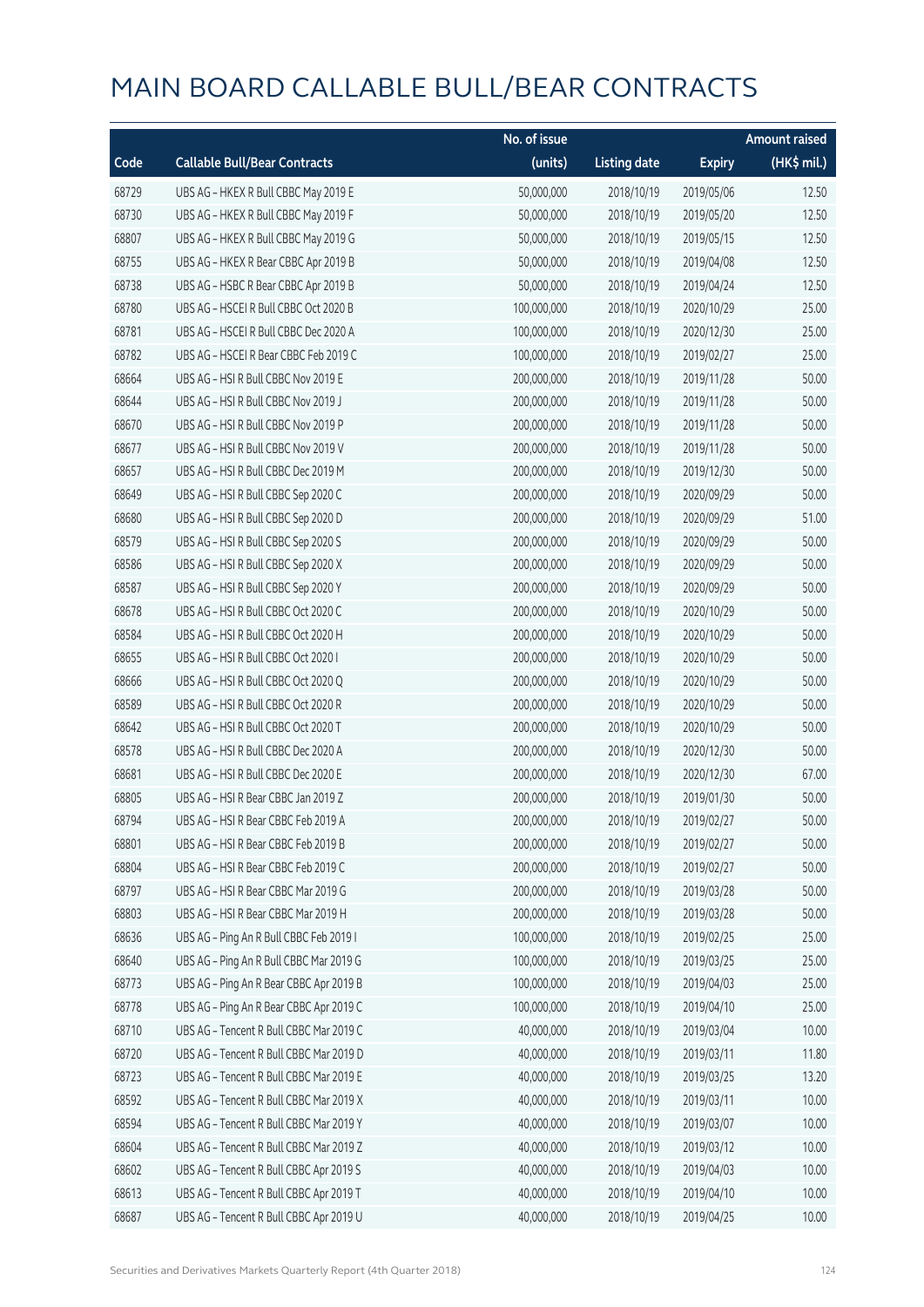|       |                                                              | No. of issue |                     |               | <b>Amount raised</b> |
|-------|--------------------------------------------------------------|--------------|---------------------|---------------|----------------------|
| Code  | <b>Callable Bull/Bear Contracts</b>                          | (units)      | <b>Listing date</b> | <b>Expiry</b> | $(HK\$ mil.)         |
| 68690 | UBS AG - Tencent R Bull CBBC Apr 2019 V                      | 40,000,000   | 2018/10/19          | 2019/04/16    | 10.00                |
| 68712 | UBS AG - Tencent R Bull CBBC Apr 2019 W                      | 40,000,000   | 2018/10/19          | 2019/04/12    | 10.20                |
| 68727 | UBS AG - Tencent R Bull CBBC Apr 2019 X                      | 40,000,000   | 2018/10/19          | 2019/04/26    | 23.20                |
| 68614 | UBS AG - Tencent R Bull CBBC Jun 2019 H                      | 40,000,000   | 2018/10/19          | 2019/06/03    | 10.00                |
| 68616 | UBS AG - Tencent R Bull CBBC Jun 2019 I                      | 40,000,000   | 2018/10/19          | 2019/06/12    | 10.00                |
| 68703 | UBS AG - Tencent R Bull CBBC Jun 2019 J                      | 40,000,000   | 2018/10/19          | 2019/06/05    | 10.00                |
| 68725 | UBS AG - Tencent R Bull CBBC Jun 2019 K                      | 40,000,000   | 2018/10/19          | 2019/06/06    | 14.20                |
| 68759 | UBS AG - Tencent R Bear CBBC Mar 2019 H                      | 40,000,000   | 2018/10/19          | 2019/03/28    | 10.00                |
| 68760 | UBS AG - Tencent R Bear CBBC Mar 2019 I                      | 40,000,000   | 2018/10/19          | 2019/03/25    | 10.00                |
| 68762 | UBS AG - Tencent R Bear CBBC Mar 2019 J                      | 40,000,000   | 2018/10/19          | 2019/03/21    | 10.00                |
| 68764 | UBS AG - Tencent R Bear CBBC Mar 2019 K                      | 40,000,000   | 2018/10/19          | 2019/03/26    | 10.00                |
| 68815 | UBS AG - Tencent R Bear CBBC Apr 2019 F                      | 40,000,000   | 2018/10/19          | 2019/04/17    | 13.80                |
| 68816 | UBS AG - Tencent R Bear CBBC Apr 2019 G                      | 40,000,000   | 2018/10/19          | 2019/04/24    | 11.80                |
| 68309 | Bank Vontobel - AIA R Bull CBBC Jul 2019 D                   | 40,000,000   | 2018/10/19          | 2019/07/12    | 10.00                |
| 68305 | Bank Vontobel - CC Bank R Bear CBBC May 2019 A               | 40,000,000   | 2018/10/19          | 2019/05/24    | 10.00                |
| 68312 | Bank Vontobel - China Life R Bear CBBC Jun 2019 B            | 40,000,000   | 2018/10/19          | 2019/06/21    | 10.00                |
| 68313 | Bank Vontobel - CNOOC R Bull CBBC Nov 2019 B                 | 40,000,000   | 2018/10/19          | 2019/11/15    | 10.00                |
| 68310 | Bank Vontobel - Sinopec Corp R Bull CBBC Jul 2019 C          | 40,000,000   | 2018/10/19          | 2019/07/19    | 10.00                |
| 68329 | Bank Vontobel - Galaxy Ent R Bull CBBC Nov 2019 A            | 40,000,000   | 2018/10/19          | 2019/11/15    | 10.00                |
| 68089 | Bank Vontobel - HKEX R Bull CBBC Oct 2019 A                  | 40,000,000   | 2018/10/19          | 2019/10/25    | 11.32                |
| 68328 | Bank Vontobel - HKEX R Bull CBBC Oct 2019 B                  | 40,000,000   | 2018/10/19          | 2019/10/25    | 14.00                |
| 68087 | Bank Vontobel - HKEX R Bear CBBC Jun 2019 C                  | 40,000,000   | 2018/10/19          | 2019/06/21    | 10.00                |
| 68306 | Bank Vontobel - HSBC R Bull CBBC Sep 2019 A                  | 40,000,000   | 2018/10/19          | 2019/09/06    | 10.00                |
| 68080 | Bank Vontobel - HSI N Bull CBBC Apr 2019 O                   | 80,000,000   | 2018/10/19          | 2019/04/29    | 20.00                |
| 68083 | Bank Vontobel - HSI N Bull CBBC Apr 2019 P                   | 80,000,000   | 2018/10/19          | 2019/04/29    | 20.00                |
| 68085 | Bank Vontobel - HSI N Bull CBBC Apr 2019 Q                   | 80,000,000   | 2018/10/19          | 2019/04/29    | 20.00                |
| 68314 | Bank Vontobel - PetroChina R Bull CBBC Nov 2019 A            | 40,000,000   | 2018/10/19          | 2019/11/08    | 10.00                |
| 68090 | Bank Vontobel - Sunny Optical R Bull CBBC Jul 2019 B         | 40,000,000   | 2018/10/19          | 2019/07/26    | 10.00                |
| 68076 | Bank Vontobel - Tencent R Bull CBBC Jul 2019 F               | 40,000,000   | 2018/10/19          | 2019/07/05    | 10.00                |
| 68077 | Bank Vontobel - Tencent R Bull CBBC Oct 2019 A               | 40,000,000   | 2018/10/19          | 2019/10/18    | 30.40                |
| 69511 | BNP Paribas Issuance B.V. - CC Bank R Bear CBBC May 2019 K   | 100,000,000  | 2018/10/22          | 2019/05/30    | 25.00                |
| 69513 | BNP Paribas Issuance B.V. - Galaxy Ent R Bull CBBC Nov 2019R | 150,000,000  | 2018/10/22          | 2019/11/28    | 37.50                |
| 69515 | BNP Paribas Issuance B.V. - HKEX R Bull CBBC May 2019 U      | 50,000,000   | 2018/10/22          | 2019/05/30    | 12.50                |
| 69514 | BNP Paribas Issuance B.V. - HSBC R Bear CBBC Jul 2019 B      | 150,000,000  | 2018/10/22          | 2019/07/30    | 37.50                |
| 69508 | BNP Paribas Issuance B.V. - Tencent R Bear CBBC Mar 2019 K   | 50,000,000   | 2018/10/22          | 2019/03/28    | 12.50                |
| 60158 | Credit Suisse AG - AIA R Bull CBBC Apr 2019 D                | 70,000,000   | 2018/10/22          | 2019/04/29    | 17.50                |
| 60142 | Credit Suisse AG - Sinopec Corp R Bull CBBC Apr 2019 A       | 60,000,000   | 2018/10/22          | 2019/04/29    | 15.00                |
| 60137 | Credit Suisse AG - Galaxy Ent R Bull CBBC Jul 2019 A         | 50,000,000   | 2018/10/22          | 2019/07/30    | 12.50                |
| 60122 | Credit Suisse AG - HKEX R Bear CBBC Mar 2019 D               | 50,000,000   | 2018/10/22          | 2019/03/29    | 12.50                |
| 60186 | Credit Suisse AG - HSI R Bull CBBC Aug 2020 E                | 200,000,000  | 2018/10/22          | 2020/08/28    | 50.00                |
| 60182 | Credit Suisse AG - HSI R Bull CBBC Sep 2020 C                | 200,000,000  | 2018/10/22          | 2020/09/29    | 50.00                |
| 60183 | Credit Suisse AG - HSI R Bull CBBC Sep 2020 H                | 200,000,000  | 2018/10/22          | 2020/09/29    | 50.00                |
| 60237 | Credit Suisse AG - HSI R Bull CBBC Oct 2020 I                | 200,000,000  | 2018/10/22          | 2020/10/29    | 50.00                |
| 60246 | Credit Suisse AG - HSI R Bull CBBC Oct 2020 J                | 200,000,000  | 2018/10/22          | 2020/10/29    | 50.00                |
| 60199 | Credit Suisse AG - HSI R Bull CBBC Nov 2020 E                | 200,000,000  | 2018/10/22          | 2020/11/27    | 50.00                |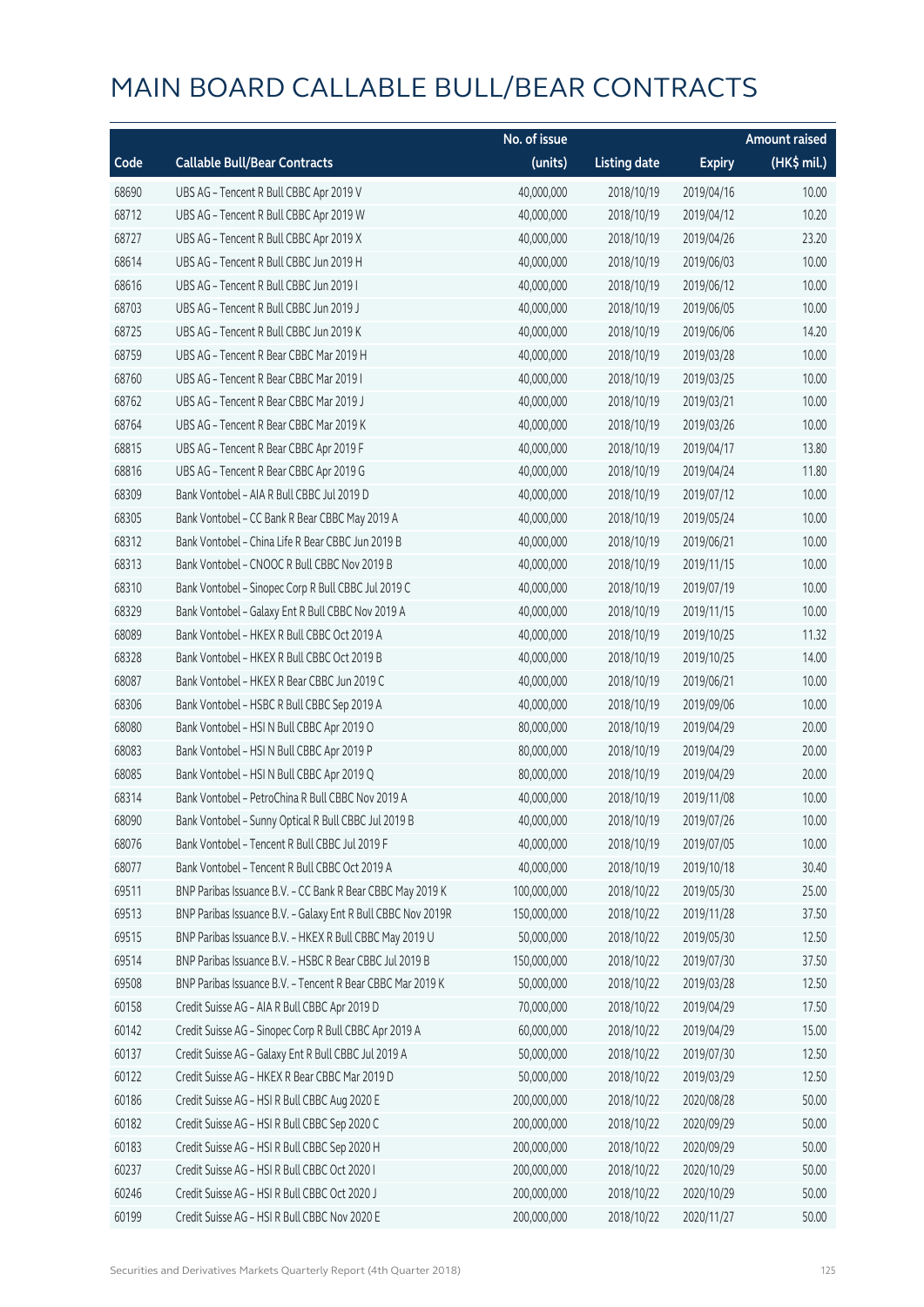|       |                                                              | No. of issue |                     |               | Amount raised         |
|-------|--------------------------------------------------------------|--------------|---------------------|---------------|-----------------------|
| Code  | <b>Callable Bull/Bear Contracts</b>                          | (units)      | <b>Listing date</b> | <b>Expiry</b> | $(HK\frac{1}{2}mil.)$ |
| 60174 | Credit Suisse AG - HSI R Bull CBBC Nov 2020 I                | 200,000,000  | 2018/10/22          | 2020/11/27    | 50.00                 |
| 60069 | Credit Suisse AG - HSI R Bear CBBC Mar 2019 W                | 200,000,000  | 2018/10/22          | 2019/03/28    | 50.00                 |
| 60056 | Credit Suisse AG - HSI R Bear CBBC Apr 2019 E                | 200,000,000  | 2018/10/22          | 2019/04/29    | 50.00                 |
| 60070 | Credit Suisse AG - HSI R Bear CBBC Apr 2019 F                | 200,000,000  | 2018/10/22          | 2019/04/29    | 50.00                 |
| 60079 | Credit Suisse AG - HSI R Bear CBBC Apr 2019 G                | 200,000,000  | 2018/10/22          | 2019/04/29    | 50.00                 |
| 60096 | Credit Suisse AG - HSI R Bear CBBC Apr 2019 H                | 200,000,000  | 2018/10/22          | 2019/04/29    | 50.00                 |
| 60114 | Credit Suisse AG - HSI R Bear CBBC Apr 2019 I                | 200,000,000  | 2018/10/22          | 2019/04/29    | 50.00                 |
| 60163 | Credit Suisse AG - Ping An R Bull CBBC Mar 2019 G            | 80,000,000   | 2018/10/22          | 2019/03/08    | 20.00                 |
| 60123 | Credit Suisse AG - Ping An R Bear CBBC Apr 2019 D            | 50,000,000   | 2018/10/22          | 2019/04/10    | 12.50                 |
| 60255 | Credit Suisse AG - Tencent R Bull CBBC Mar 2019 M            | 50,000,000   | 2018/10/22          | 2019/03/28    | 12.50                 |
| 60143 | Credit Suisse AG - Tencent R Bull CBBC Jun 2019 H            | 50,000,000   | 2018/10/22          | 2019/06/21    | 12.50                 |
| 60152 | Credit Suisse AG - Tencent R Bear CBBC Mar 2019 K            | 50,000,000   | 2018/10/22          | 2019/03/28    | 12.50                 |
| 69481 | Goldman Sachs SP (Asia) - AIA R Bull CBBC May 2019 E         | 100,000,000  | 2018/10/22          | 2019/05/14    | 25.00                 |
| 60260 | Goldman Sachs SP (Asia) - AIA R Bull CBBC May 2019 F         | 100,000,000  | 2018/10/22          | 2019/05/14    | 25.00                 |
| 69482 | Goldman Sachs SP (Asia) - CSOP A50 ETF R Bull CBBC Nov 2019F | 100,000,000  | 2018/10/22          | 2019/11/25    | 25.00                 |
| 60263 | Goldman Sachs SP (Asia) - CSOP A50 ETF R Bull CBBC Nov 2019G | 100,000,000  | 2018/10/22          | 2019/11/25    | 25.00                 |
| 69480 | Goldman Sachs SP (Asia) - Galaxy Ent R Bull CBBC Jun 2019 G  | 80,000,000   | 2018/10/22          | 2019/06/25    | 20.00                 |
| 60257 | Goldman Sachs SP (Asia) - Galaxy Ent R Bull CBBC Jun 2019 H  | 100,000,000  | 2018/10/22          | 2019/06/25    | 25.00                 |
| 69475 | Goldman Sachs SP (Asia) - HKEX R Bull CBBC Feb 2019 H        | 100,000,000  | 2018/10/22          | 2019/02/18    | 25.00                 |
| 69477 | Goldman Sachs SP (Asia) - HKEX R Bull CBBC Feb 2019 I        | 100,000,000  | 2018/10/22          | 2019/02/18    | 25.00                 |
| 60248 | Goldman Sachs SP (Asia) - HKEX R Bull CBBC Feb 2019 J        | 100,000,000  | 2018/10/22          | 2019/02/18    | 25.00                 |
| 69484 | Goldman Sachs SP (Asia) - HSCEI R Bull CBBC Oct 2019 K       | 200,000,000  | 2018/10/22          | 2019/10/30    | 50.00                 |
| 69489 | Goldman Sachs SP (Asia) - HSCEI R Bear CBBC Oct 2019 B       | 200,000,000  | 2018/10/22          | 2019/10/30    | 50.00                 |
| 60052 | Goldman Sachs SP (Asia) - HSI R Bull CBBC Dec 2020 D         | 200,000,000  | 2018/10/22          | 2020/12/30    | 50.00                 |
| 60023 | Goldman Sachs SP (Asia) - HSI R Bull CBBC Dec 2020 O         | 200,000,000  | 2018/10/22          | 2020/12/30    | 50.00                 |
| 60024 | Goldman Sachs SP (Asia) - HSI R Bull CBBC Dec 2020 P         | 200,000,000  | 2018/10/22          | 2020/12/30    | 50.00                 |
| 60026 | Goldman Sachs SP (Asia) - HSI R Bull CBBC Dec 2020 Q         | 200,000,000  | 2018/10/22          | 2020/12/30    | 50.00                 |
| 60038 | Goldman Sachs SP (Asia) - HSI R Bull CBBC Dec 2020 R         | 200,000,000  | 2018/10/22          | 2020/12/30    | 50.00                 |
| 60041 | Goldman Sachs SP (Asia) - HSI R Bull CBBC Dec 2020 V         | 200,000,000  | 2018/10/22          | 2020/12/30    | 50.00                 |
| 69490 | Goldman Sachs SP (Asia) - HSI R Bear CBBC Feb 2019 O         | 200,000,000  | 2018/10/22          | 2019/02/27    | 50.00                 |
| 69491 | Goldman Sachs SP (Asia) - HSI R Bear CBBC Feb 2019 P         | 200,000,000  | 2018/10/22          | 2019/02/27    | 50.00                 |
| 69492 | Goldman Sachs SP (Asia) - HSI R Bear CBBC Feb 2019 R         | 200,000,000  | 2018/10/22          | 2019/02/27    | 50.00                 |
| 69497 | Goldman Sachs SP (Asia) - HSI R Bear CBBC Mar 2019 C         | 200,000,000  | 2018/10/22          | 2019/03/28    | 50.00                 |
| 69498 | Goldman Sachs SP (Asia) - HSI R Bear CBBC Mar 2019 D         | 200,000,000  | 2018/10/22          | 2019/03/28    | 50.00                 |
| 69500 | Goldman Sachs SP (Asia) - HSI R Bear CBBC Mar 2019 E         | 200,000,000  | 2018/10/22          | 2019/03/28    | 50.00                 |
| 69504 | Goldman Sachs SP (Asia) - HSI R Bear CBBC Mar 2019 F         | 200,000,000  | 2018/10/22          | 2019/03/28    | 50.00                 |
| 69507 | Goldman Sachs SP (Asia) - HSI R Bear CBBC Mar 2019 G         | 200,000,000  | 2018/10/22          | 2019/03/28    | 50.00                 |
| 60242 | Goldman Sachs SP (Asia) - Ping An R Bull CBBC Aug 2019 A     | 100,000,000  | 2018/10/22          | 2019/08/12    | 25.00                 |
| 69458 | Goldman Sachs SP (Asia) - Ping An R Bear CBBC Aug 2019 A     | 80,000,000   | 2018/10/22          | 2019/08/12    | 20.00                 |
| 69435 | Goldman Sachs SP (Asia) - Tencent R Bull CBBC Feb 2019 Q     | 80,000,000   | 2018/10/22          | 2019/02/26    | 32.72                 |
| 69439 | Goldman Sachs SP (Asia) - Tencent R Bull CBBC Feb 2019 R     | 80,000,000   | 2018/10/22          | 2019/02/26    | 40.64                 |
| 69535 | Goldman Sachs SP (Asia) - Tencent R Bull CBBC Feb 2019 S     | 100,000,000  | 2018/10/22          | 2019/02/26    | 25.00                 |
| 69537 | Goldman Sachs SP (Asia) - Tencent R Bull CBBC Feb 2019 T     | 80,000,000   | 2018/10/22          | 2019/02/26    | 25.04                 |
| 60193 | Goldman Sachs SP (Asia) - Tencent R Bull CBBC Feb 2019 U     | 100,000,000  | 2018/10/22          | 2019/02/26    | 25.00                 |
| 60234 | Goldman Sachs SP (Asia) - Tencent R Bull CBBC Feb 2019 V     | 100,000,000  | 2018/10/22          | 2019/02/26    | 25.00                 |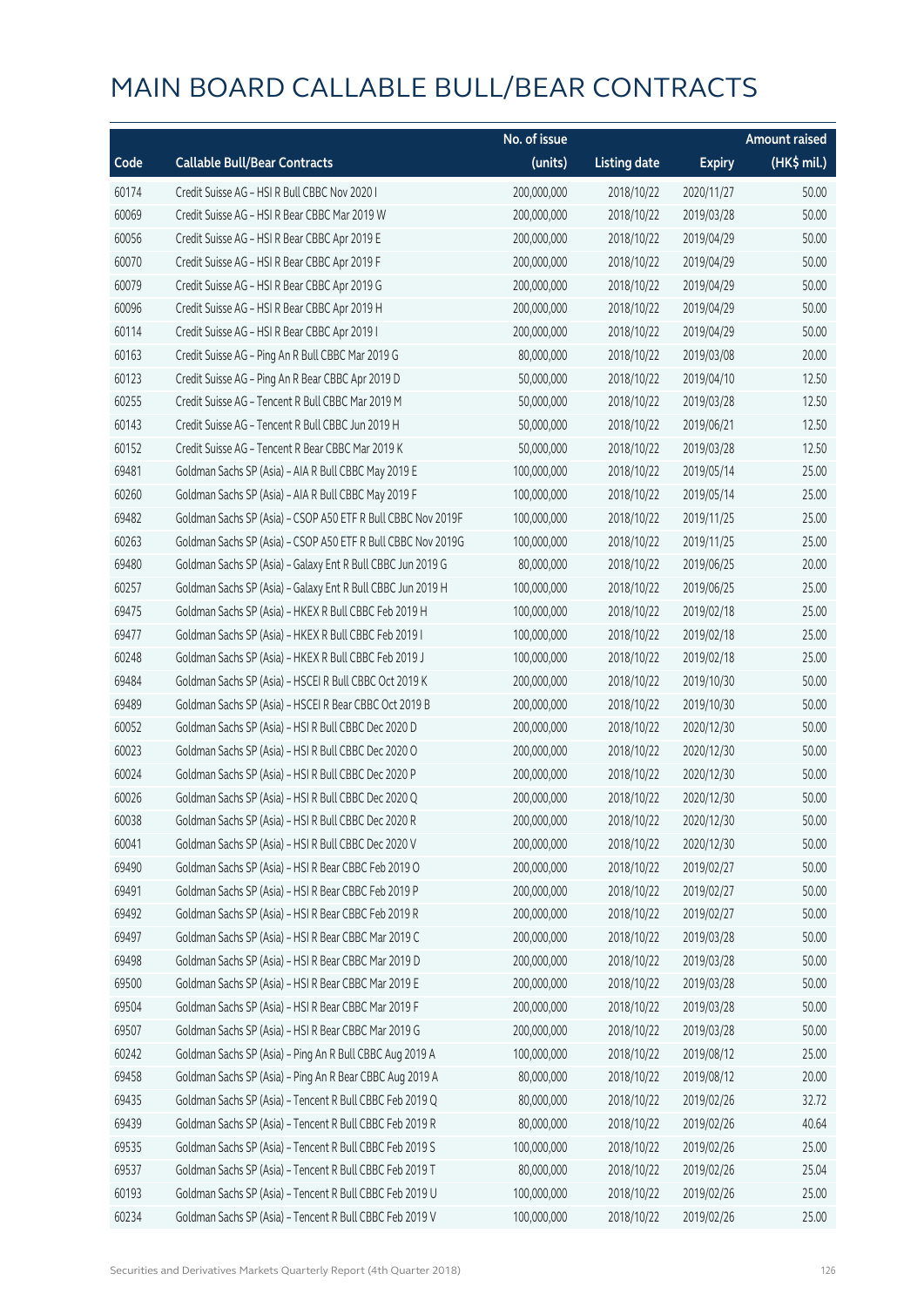|       |                                                          | No. of issue |                     |               | <b>Amount raised</b> |
|-------|----------------------------------------------------------|--------------|---------------------|---------------|----------------------|
| Code  | <b>Callable Bull/Bear Contracts</b>                      | (units)      | <b>Listing date</b> | <b>Expiry</b> | (HK\$ mil.)          |
| 60239 | Goldman Sachs SP (Asia) - Tencent R Bull CBBC Feb 2019 W | 100,000,000  | 2018/10/22          | 2019/02/26    | 25.00                |
| 69445 | Goldman Sachs SP (Asia) - Tencent R Bear CBBC Feb 2019 C | 80,000,000   | 2018/10/22          | 2019/02/26    | 20.00                |
| 69451 | Goldman Sachs SP (Asia) - Tencent R Bear CBBC Feb 2019 D | 80,000,000   | 2018/10/22          | 2019/02/26    | 20.00                |
| 69548 | HK Bank - AIA R Bear CBBC Apr 2019 A                     | 40,000,000   | 2018/10/22          | 2019/04/30    | 10.00                |
| 69572 | HK Bank - HKEX R Bull CBBC Jul 2019 A                    | 50,000,000   | 2018/10/22          | 2019/07/08    | 20.00                |
| 69544 | HK Bank - HKEX R Bear CBBC Apr 2019 A                    | 40,000,000   | 2018/10/22          | 2019/04/04    | 10.00                |
| 69542 | HK Bank - HSI R Bull CBBC Jul 2019 Y                     | 150,000,000  | 2018/10/22          | 2019/07/30    | 37.50                |
| 69543 | HK Bank - HSI R Bull CBBC Sep 2019 F                     | 150,000,000  | 2018/10/22          | 2019/09/27    | 37.50                |
| 69546 | HK Bank - HSI R Bull CBBC Dec 2019 H                     | 150,000,000  | 2018/10/22          | 2019/12/30    | 37.50                |
| 69550 | HK Bank - HSI R Bear CBBC Apr 2019 D                     | 150,000,000  | 2018/10/22          | 2019/04/29    | 37.50                |
| 69551 | HK Bank - HSI R Bear CBBC Apr 2019 E                     | 150,000,000  | 2018/10/22          | 2019/04/29    | 37.50                |
| 69554 | HK Bank - Tencent R Bull CBBC Jun 2019 N                 | 60,000,000   | 2018/10/22          | 2019/06/06    | 15.00                |
| 69557 | HK Bank - Tencent R Bear CBBC Apr 2019 D                 | 50,000,000   | 2018/10/22          | 2019/04/30    | 12.50                |
| 69924 | Haitong Int'l Sec - HSI R Bull CBBC Oct 2019 M           | 120,000,000  | 2018/10/22          | 2019/10/30    | 30.00                |
| 69927 | Haitong Int'l Sec - HSI R Bull CBBC Oct 2019 N           | 120,000,000  | 2018/10/22          | 2019/10/30    | 30.00                |
| 69928 | Haitong Int'l Sec - HSI R Bull CBBC Nov 2019 K           | 120,000,000  | 2018/10/22          | 2019/11/28    | 30.00                |
| 69916 | J P Morgan SP BV - CC Bank R Bull CBBC Mar 2019 B        | 100,000,000  | 2018/10/22          | 2019/03/15    | 25.00                |
| 69923 | J P Morgan SP BV - Galaxy Ent R Bull CBBC May 2019 A     | 100,000,000  | 2018/10/22          | 2019/05/10    | 25.00                |
| 60011 | J P Morgan SP BV - Galaxy Ent R Bear CBBC Apr 2019 B     | 100,000,000  | 2018/10/22          | 2019/04/12    | 25.00                |
| 69872 | J P Morgan SP BV - HKEX R Bull CBBC Feb 2019 E           | 40,000,000   | 2018/10/22          | 2019/02/15    | 10.00                |
| 69886 | J P Morgan SP BV - HKEX R Bull CBBC Mar 2019 C           | 40,000,000   | 2018/10/22          | 2019/03/08    | 10.00                |
| 69963 | J P Morgan SP BV - HSI R Bull CBBC Sep 2020 F            | 200,000,000  | 2018/10/22          | 2020/09/29    | 50.00                |
| 69936 | J P Morgan SP BV - HSI R Bull CBBC Sep 2020 J            | 200,000,000  | 2018/10/22          | 2020/09/29    | 50.00                |
| 69933 | J P Morgan SP BV - HSI R Bull CBBC Sep 2020 W            | 200,000,000  | 2018/10/22          | 2020/09/29    | 50.00                |
| 69940 | J P Morgan SP BV - HSI R Bull CBBC Sep 2020 Y            | 200,000,000  | 2018/10/22          | 2020/09/29    | 50.00                |
| 69937 | J P Morgan SP BV - HSI R Bull CBBC Oct 2020 B            | 200,000,000  | 2018/10/22          | 2020/10/29    | 50.00                |
| 69962 | J P Morgan SP BV - HSI R Bull CBBC Oct 2020 M            | 200,000,000  | 2018/10/22          | 2020/10/29    | 50.00                |
| 69967 | J P Morgan SP BV - HSI R Bull CBBC Oct 2020 P            | 200,000,000  | 2018/10/22          | 2020/10/29    | 50.00                |
| 69935 | J P Morgan SP BV - HSI R Bull CBBC Oct 2020 Y            | 200,000,000  | 2018/10/22          | 2020/10/29    | 50.00                |
| 69968 | J P Morgan SP BV - HSI R Bull CBBC Oct 2020 Z            | 200,000,000  | 2018/10/22          | 2020/10/29    | 50.00                |
| 60009 | J P Morgan SP BV - HSI R Bull CBBC Nov 2020 A            | 200,000,000  | 2018/10/22          | 2020/11/27    | 78.00                |
| 69977 | J P Morgan SP BV - HSI R Bull CBBC Nov 2020 T            | 200,000,000  | 2018/10/22          | 2020/11/27    | 64.00                |
| 69981 | J P Morgan SP BV - HSI R Bull CBBC Nov 2020 U            | 200,000,000  | 2018/10/22          | 2020/11/27    | 70.00                |
| 69787 | J P Morgan SP BV - HSI R Bear CBBC Jan 2019 C            | 200,000,000  | 2018/10/22          | 2019/01/30    | 50.00                |
| 69788 | J P Morgan SP BV - HSI R Bear CBBC Jan 2019 D            | 200,000,000  | 2018/10/22          | 2019/01/30    | 50.00                |
| 69803 | J P Morgan SP BV - HSI R Bear CBBC Jan 2019 E            | 200,000,000  | 2018/10/22          | 2019/01/30    | 50.00                |
| 69806 | J P Morgan SP BV - HSI R Bear CBBC Jan 2019 F            | 200,000,000  | 2018/10/22          | 2019/01/30    | 50.00                |
| 69815 | J P Morgan SP BV - HSI R Bear CBBC Jan 2019 V            | 200,000,000  | 2018/10/22          | 2019/01/30    | 50.00                |
| 69780 | J P Morgan SP BV - HSI R Bear CBBC Jan 2019 Z            | 200,000,000  | 2018/10/22          | 2019/01/30    | 50.00                |
| 69801 | J P Morgan SP BV - HSI R Bear CBBC Mar 2019 A            | 200,000,000  | 2018/10/22          | 2019/03/28    | 50.00                |
| 69804 | J P Morgan SP BV - HSI R Bear CBBC Mar 2019 F            | 200,000,000  | 2018/10/22          | 2019/03/28    | 50.00                |
| 69905 | J P Morgan SP BV - Ping An R Bull CBBC Mar 2019 C        | 100,000,000  | 2018/10/22          | 2019/03/15    | 25.00                |
| 69821 | J P Morgan SP BV - Tencent R Bull CBBC Mar 2019 J        | 50,000,000   | 2018/10/22          | 2019/03/08    | 12.50                |
| 69832 | J P Morgan SP BV - Tencent R Bear CBBC Mar 2019 L        | 50,000,000   | 2018/10/22          | 2019/03/15    | 12.50                |
| 69820 | J P Morgan SP BV - Tencent R Bear CBBC Apr 2019 E        | 50,000,000   | 2018/10/22          | 2019/04/12    | 12.50                |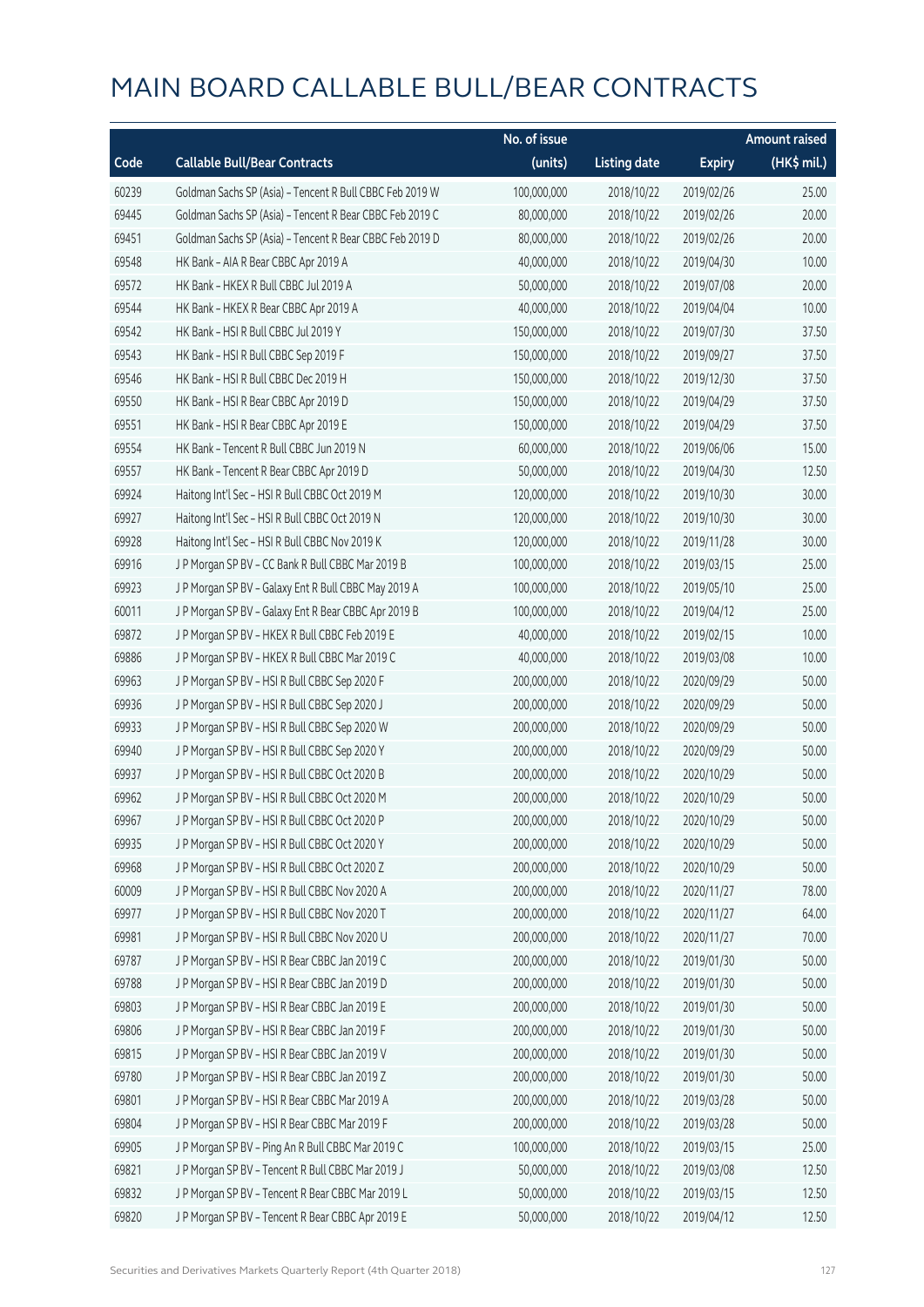|       |                                                         | No. of issue |                     |               | <b>Amount raised</b> |
|-------|---------------------------------------------------------|--------------|---------------------|---------------|----------------------|
| Code  | <b>Callable Bull/Bear Contracts</b>                     | (units)      | <b>Listing date</b> | <b>Expiry</b> | (HK\$ mil.)          |
| 69573 | Macquarie Bank Ltd. - Galaxy Ent R Bull CBBC Oct 2019 A | 40,000,000   | 2018/10/22          | 2019/10/30    | 10.04                |
| 69575 | Macquarie Bank Ltd. - Galaxy Ent R Bull CBBC Oct 2019 B | 38,000,000   | 2018/10/22          | 2019/10/30    | 10.11                |
| 60369 | SG Issuer - AIA R Bull CBBC Jun 2019 B                  | 60,000,000   | 2018/10/22          | 2019/06/27    | 15.00                |
| 60373 | SG Issuer - CNOOC R Bull CBBC Mar 2019 B                | 40,000,000   | 2018/10/22          | 2019/03/04    | 10.00                |
| 60429 | SG Issuer - CSOP A50 ETF R Bull CBBC Mar 2019 L         | 80,000,000   | 2018/10/22          | 2019/03/04    | 20.00                |
| 60387 | SG Issuer - HSBC R Bull CBBC Apr 2019 A                 | 100,000,000  | 2018/10/22          | 2019/04/08    | 25.00                |
| 60368 | SG Issuer - HSI R Bull CBBC Oct 2020 W                  | 200,000,000  | 2018/10/22          | 2020/10/29    | 50.00                |
| 60352 | SG Issuer - HSI R Bull CBBC Nov 2020 M                  | 200,000,000  | 2018/10/22          | 2020/11/27    | 50.00                |
| 60356 | SG Issuer - HSI R Bull CBBC Nov 2020 Q                  | 200,000,000  | 2018/10/22          | 2020/11/27    | 50.00                |
| 60357 | SG Issuer - HSI R Bull CBBC Nov 2020 U                  | 200,000,000  | 2018/10/22          | 2020/11/27    | 50.00                |
| 60359 | SG Issuer - HSI R Bull CBBC Dec 2020 Q                  | 200,000,000  | 2018/10/22          | 2020/12/30    | 50.00                |
| 60265 | SG Issuer - HSI R Bear CBBC Mar 2019 Z                  | 200,000,000  | 2018/10/22          | 2019/03/28    | 50.00                |
| 60285 | SG Issuer - HSI R Bear CBBC Apr 2019 O                  | 200,000,000  | 2018/10/22          | 2019/04/29    | 50.00                |
| 60321 | SG Issuer - HSI R Bear CBBC Apr 2019 P                  | 200,000,000  | 2018/10/22          | 2019/04/29    | 50.00                |
| 60334 | SG Issuer - HSI R Bear CBBC Apr 2019 Q                  | 200,000,000  | 2018/10/22          | 2019/04/29    | 50.00                |
| 60290 | SG Issuer - HSI R Bear CBBC May 2019 D                  | 200,000,000  | 2018/10/22          | 2019/05/30    | 50.00                |
| 60341 | SG Issuer - HSI R Bear CBBC May 2019 E                  | 200,000,000  | 2018/10/22          | 2019/05/30    | 50.00                |
| 60343 | SG Issuer - HSI R Bear CBBC May 2019 F                  | 200,000,000  | 2018/10/22          | 2019/05/30    | 50.00                |
| 60345 | SG Issuer - HSI R Bear CBBC May 2019 G                  | 200,000,000  | 2018/10/22          | 2019/05/30    | 50.00                |
| 60390 | SG Issuer - ICBC R Bull CBBC Aug 2019 F                 | 60,000,000   | 2018/10/22          | 2019/08/05    | 15.00                |
| 60392 | SG Issuer - PetroChina R Bull CBBC Apr 2019 B           | 40,000,000   | 2018/10/22          | 2019/04/18    | 10.00                |
| 60292 | SG Issuer - Ping An R Bear CBBC Mar 2019 F              | 100,000,000  | 2018/10/22          | 2019/03/15    | 25.00                |
| 60395 | SG Issuer - Sands China R Bull CBBC Sep 2019 A          | 80,000,000   | 2018/10/22          | 2019/09/25    | 20.00                |
| 60402 | SG Issuer - Sunny Optical R Bull CBBC Feb 2019 D        | 40,000,000   | 2018/10/22          | 2019/02/25    | 10.00                |
| 60409 | SG Issuer - Tencent R Bull CBBC Jan 2019 F              | 80,000,000   | 2018/10/22          | 2019/01/30    | 20.00                |
| 60423 | SG Issuer - Tencent R Bull CBBC Jan 2019 M              | 80,000,000   | 2018/10/22          | 2019/01/31    | 20.00                |
| 60410 | SG Issuer - Tencent R Bull CBBC Jan 2019 R              | 80,000,000   | 2018/10/22          | 2019/01/30    | 20.00                |
| 60412 | SG Issuer - Tencent R Bull CBBC Jan 2019 Y              | 80,000,000   | 2018/10/22          | 2019/01/31    | 22.40                |
| 60305 | SG Issuer - Tencent R Bear CBBC Mar 2019 Q              | 80,000,000   | 2018/10/22          | 2019/03/22    | 20.00                |
| 60306 | SG Issuer - Tencent R Bear CBBC Mar 2019 R              | 80,000,000   | 2018/10/22          | 2019/03/28    | 20.00                |
| 60348 | SG Issuer - Tencent R Bear CBBC Mar 2019 S              | 80,000,000   | 2018/10/22          | 2019/03/29    | 20.00                |
| 60427 | SG Issuer - Tencent R Bear CBBC Mar 2019 T              | 80,000,000   | 2018/10/22          | 2019/03/29    | 20.00                |
| 60317 | SG Issuer - Tencent R Bear CBBC Apr 2019 D              | 80,000,000   | 2018/10/22          | 2019/04/12    | 20.00                |
| 69727 | UBS AG - AAC Tech R Bull CBBC Apr 2019 A                | 40,000,000   | 2018/10/22          | 2019/04/15    | 10.00                |
| 69732 | UBS AG - AAC Tech R Bull CBBC Apr 2019 B                | 40,000,000   | 2018/10/22          | 2019/04/29    | 10.00                |
| 69735 | UBS AG - CSOP A50 ETF R Bull CBBC Apr 2019 C            | 50,000,000   | 2018/10/22          | 2019/04/15    | 12.50                |
| 60017 | UBS AG - HKEX R Bull CBBC Mar 2019 H                    | 50,000,000   | 2018/10/22          | 2019/03/06    | 12.50                |
| 60020 | UBS AG - HKEX R Bull CBBC Mar 2019 I                    | 50,000,000   | 2018/10/22          | 2019/03/25    | 12.50                |
| 69638 | UBS AG - HKEX R Bear CBBC Mar 2019 F                    | 50,000,000   | 2018/10/22          | 2019/03/25    | 12.50                |
| 69625 | UBS AG - HSBC R Bull CBBC Jun 2019 F                    | 50,000,000   | 2018/10/22          | 2019/06/17    | 12.50                |
| 69636 | UBS AG - HSBC R Bull CBBC Jun 2019 G                    | 50,000,000   | 2018/10/22          | 2019/06/19    | 12.50                |
| 69757 | UBS AG - HSI R Bull CBBC Oct 2019 A                     | 250,000,000  | 2018/10/22          | 2019/10/30    | 62.50                |
| 69763 | UBS AG - HSI R Bull CBBC Oct 2019 C                     | 250,000,000  | 2018/10/22          | 2019/10/30    | 62.50                |
| 69760 | UBS AG - HSI R Bull CBBC Oct 2019 D                     | 250,000,000  | 2018/10/22          | 2019/10/30    | 62.50                |
| 69753 | UBS AG - HSI R Bull CBBC Nov 2019 G                     | 250,000,000  | 2018/10/22          | 2019/11/28    | 62.50                |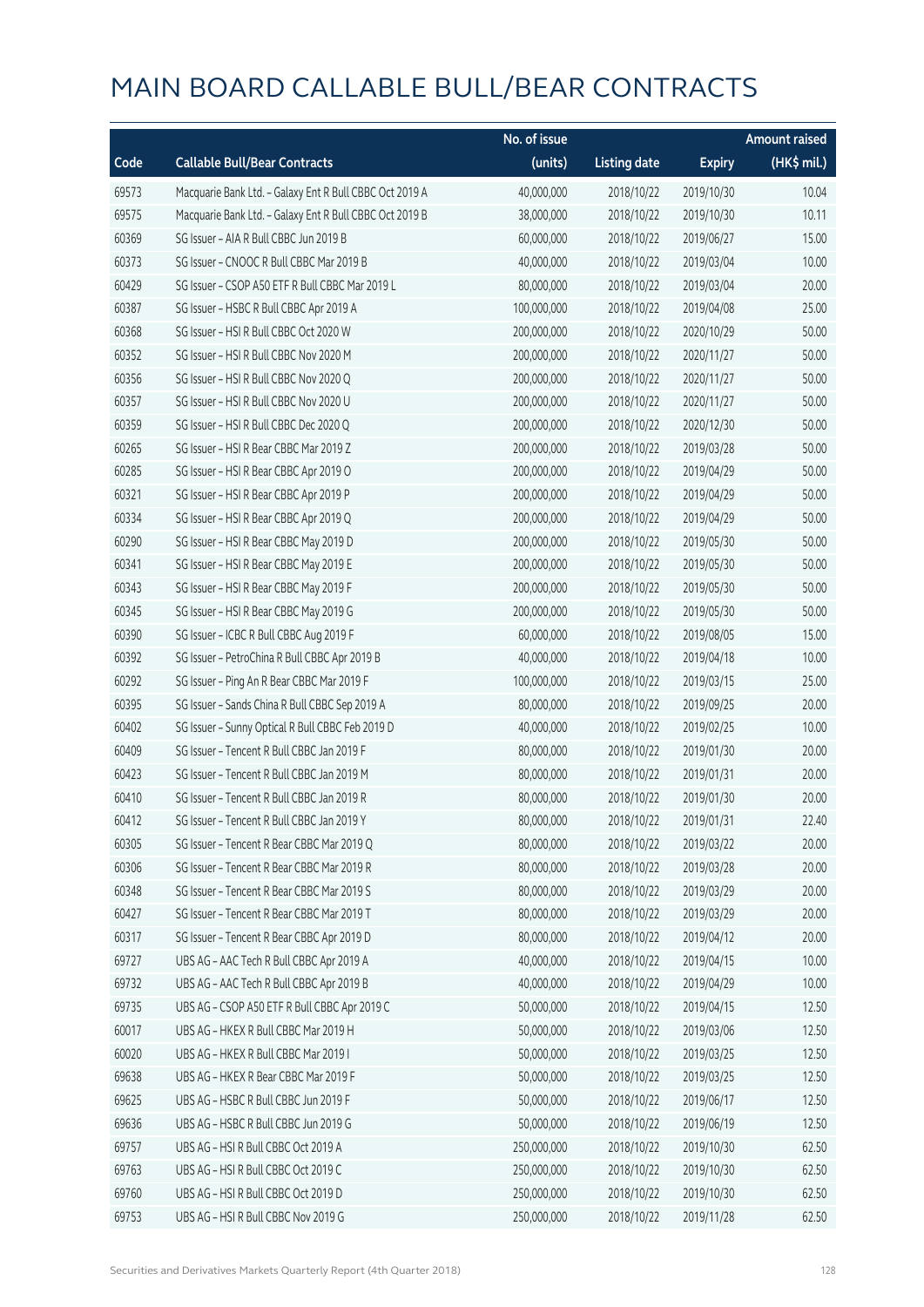|       |                                                            | No. of issue |                     |               | <b>Amount raised</b> |
|-------|------------------------------------------------------------|--------------|---------------------|---------------|----------------------|
| Code  | <b>Callable Bull/Bear Contracts</b>                        | (units)      | <b>Listing date</b> | <b>Expiry</b> | (HK\$ mil.)          |
| 69742 | UBS AG - HSI R Bull CBBC Nov 2019 K                        | 250,000,000  | 2018/10/22          | 2019/11/28    | 62.50                |
| 69772 | UBS AG - HSI R Bull CBBC Nov 2019 L                        | 250,000,000  | 2018/10/22          | 2019/11/28    | 62.50                |
| 69644 | UBS AG - HSI R Bull CBBC Dec 2019 R                        | 250,000,000  | 2018/10/22          | 2019/12/30    | 62.50                |
| 69761 | UBS AG - HSI R Bull CBBC Sep 2020 B                        | 200,000,000  | 2018/10/22          | 2020/09/29    | 50.00                |
| 69775 | UBS AG - HSI R Bull CBBC Oct 2020 P                        | 200,000,000  | 2018/10/22          | 2020/10/29    | 94.00                |
| 69646 | UBS AG - HSI R Bull CBBC Nov 2020 V                        | 200,000,000  | 2018/10/22          | 2020/11/27    | 50.00                |
| 69774 | UBS AG - HSI R Bull CBBC Nov 2020 W                        | 200,000,000  | 2018/10/22          | 2020/11/27    | 84.00                |
| 69583 | UBS AG - HSI R Bear CBBC Feb 2019 D                        | 200,000,000  | 2018/10/22          | 2019/02/27    | 50.00                |
| 69582 | UBS AG - HSI R Bear CBBC Mar 2019 I                        | 200,000,000  | 2018/10/22          | 2019/03/28    | 50.00                |
| 69587 | UBS AG - HSI R Bear CBBC Mar 2019 J                        | 250,000,000  | 2018/10/22          | 2019/03/28    | 62.50                |
| 69596 | UBS AG - HSI R Bear CBBC Mar 2019 K                        | 300,000,000  | 2018/10/22          | 2019/03/28    | 75.00                |
| 69609 | UBS AG - HSI R Bear CBBC Mar 2019 L                        | 200,000,000  | 2018/10/22          | 2019/03/28    | 50.00                |
| 69734 | UBS AG - Ping An R Bull CBBC Mar 2019 H                    | 100,000,000  | 2018/10/22          | 2019/03/20    | 25.00                |
| 69640 | UBS AG - Ping An R Bear CBBC Mar 2019 D                    | 100,000,000  | 2018/10/22          | 2019/03/06    | 25.00                |
| 69641 | UBS AG - Ping An R Bear CBBC Mar 2019 E                    | 100,000,000  | 2018/10/22          | 2019/03/20    | 25.00                |
| 69672 | UBS AG - Tencent R Bull CBBC Feb 2019 S                    | 40,000,000   | 2018/10/22          | 2019/02/20    | 14.40                |
| 69679 | UBS AG - Tencent R Bull CBBC Mar 2019 K                    | 40,000,000   | 2018/10/22          | 2019/03/01    | 18.40                |
| 69648 | UBS AG - Tencent R Bull CBBC Mar 2019 P                    | 40,000,000   | 2018/10/22          | 2019/03/05    | 10.40                |
| 69652 | UBS AG - Tencent R Bull CBBC Mar 2019 Q                    | 40,000,000   | 2018/10/22          | 2019/03/01    | 12.60                |
| 69717 | UBS AG - Tencent R Bull CBBC Mar 2019 R                    | 40,000,000   | 2018/10/22          | 2019/03/20    | 23.20                |
| 69720 | UBS AG - Tencent R Bull CBBC Mar 2019 S                    | 40,000,000   | 2018/10/22          | 2019/03/27    | 27.20                |
| 69721 | UBS AG - Tencent R Bull CBBC Apr 2019 G                    | 40,000,000   | 2018/10/22          | 2019/04/11    | 33.20                |
| 69647 | UBS AG - Tencent R Bull CBBC Apr 2019 Y                    | 40,000,000   | 2018/10/22          | 2019/04/11    | 10.00                |
| 69699 | UBS AG - Tencent R Bull CBBC Apr 2019 Z                    | 40,000,000   | 2018/10/22          | 2019/04/08    | 20.80                |
| 69676 | UBS AG - Tencent R Bull CBBC Jun 2019 L                    | 40,000,000   | 2018/10/22          | 2019/06/06    | 16.60                |
| 69613 | UBS AG - Tencent R Bear CBBC Feb 2019 P                    | 40,000,000   | 2018/10/22          | 2019/02/13    | 10.00                |
| 69619 | UBS AG - Tencent R Bear CBBC Feb 2019 Q                    | 40,000,000   | 2018/10/22          | 2019/02/26    | 10.00                |
| 69614 | UBS AG – Tencent R Bear CBBC Mar 2019 L                    | 40,000,000   | 2018/10/22          | 2019/03/05    | 10.00                |
| 69621 | UBS AG - Tencent R Bear CBBC Mar 2019 M                    | 40,000,000   | 2018/10/22          | 2019/03/19    | 10.00                |
| 69533 | Bank Vontobel - HSI N Bull CBBC Apr 2019 R                 | 80,000,000   | 2018/10/22          | 2019/04/29    | 20.00                |
| 69531 | Bank Vontobel - HSI N Bear CBBC Feb 2019 Q                 | 80,000,000   | 2018/10/22          | 2019/02/27    | 20.00                |
| 69532 | Bank Vontobel - HSI N Bear CBBC Feb 2019 R                 | 80,000,000   | 2018/10/22          | 2019/02/27    | 20.00                |
| 69521 | Bank Vontobel - Tencent R Bull CBBC Jul 2019 G             | 40,000,000   | 2018/10/22          | 2019/07/12    | 10.00                |
| 69534 | Bank Vontobel - Tencent R Bear CBBC Jul 2019 A             | 40,000,000   | 2018/10/22          | 2019/07/05    | 10.00                |
| 60652 | BNP Paribas Issuance B.V. - HKEX R Bull CBBC May 2019 V    | 50,000,000   | 2018/10/23          | 2019/05/30    | 22.50                |
| 60635 | BNP Paribas Issuance B.V. - HSBC R Bull CBBC Jun 2019 I    | 150,000,000  | 2018/10/23          | 2019/06/27    | 37.50                |
| 60645 | BNP Paribas Issuance B.V. - Ping An R Bull CBBC Jun 2019 P | 200,000,000  | 2018/10/23          | 2019/06/27    | 50.00                |
| 60650 | BNP Paribas Issuance B.V. - Ping An R Bull CBBC Jun 2019 Q | 200,000,000  | 2018/10/23          | 2019/06/27    | 50.00                |
| 60621 | BNP Paribas Issuance B.V. - Tencent R Bull CBBC Jun 2019 D | 50,000,000   | 2018/10/23          | 2019/06/27    | 27.50                |
| 60632 | BNP Paribas Issuance B.V. - Tencent R Bull CBBC Jun 2019 E | 50,000,000   | 2018/10/23          | 2019/06/27    | 32.50                |
| 60833 | Credit Suisse AG - Country Garden R Bull CBBC Jun 2019 B   | 40,000,000   | 2018/10/23          | 2019/06/27    | 10.00                |
| 60824 | Credit Suisse AG - China Mobile R Bear CBBC Apr 2019 C     | 50,000,000   | 2018/10/23          | 2019/04/12    | 12.50                |
| 60822 | Credit Suisse AG - CNOOC R Bull CBBC May 2019 B            | 50,000,000   | 2018/10/23          | 2019/05/30    | 12.50                |
| 60804 | Credit Suisse AG - HSI R Bull CBBC Aug 2020 A              | 200,000,000  | 2018/10/23          | 2020/08/28    | 50.00                |
| 60806 | Credit Suisse AG - HSI R Bull CBBC Sep 2020 N              | 200,000,000  | 2018/10/23          | 2020/09/29    | 50.00                |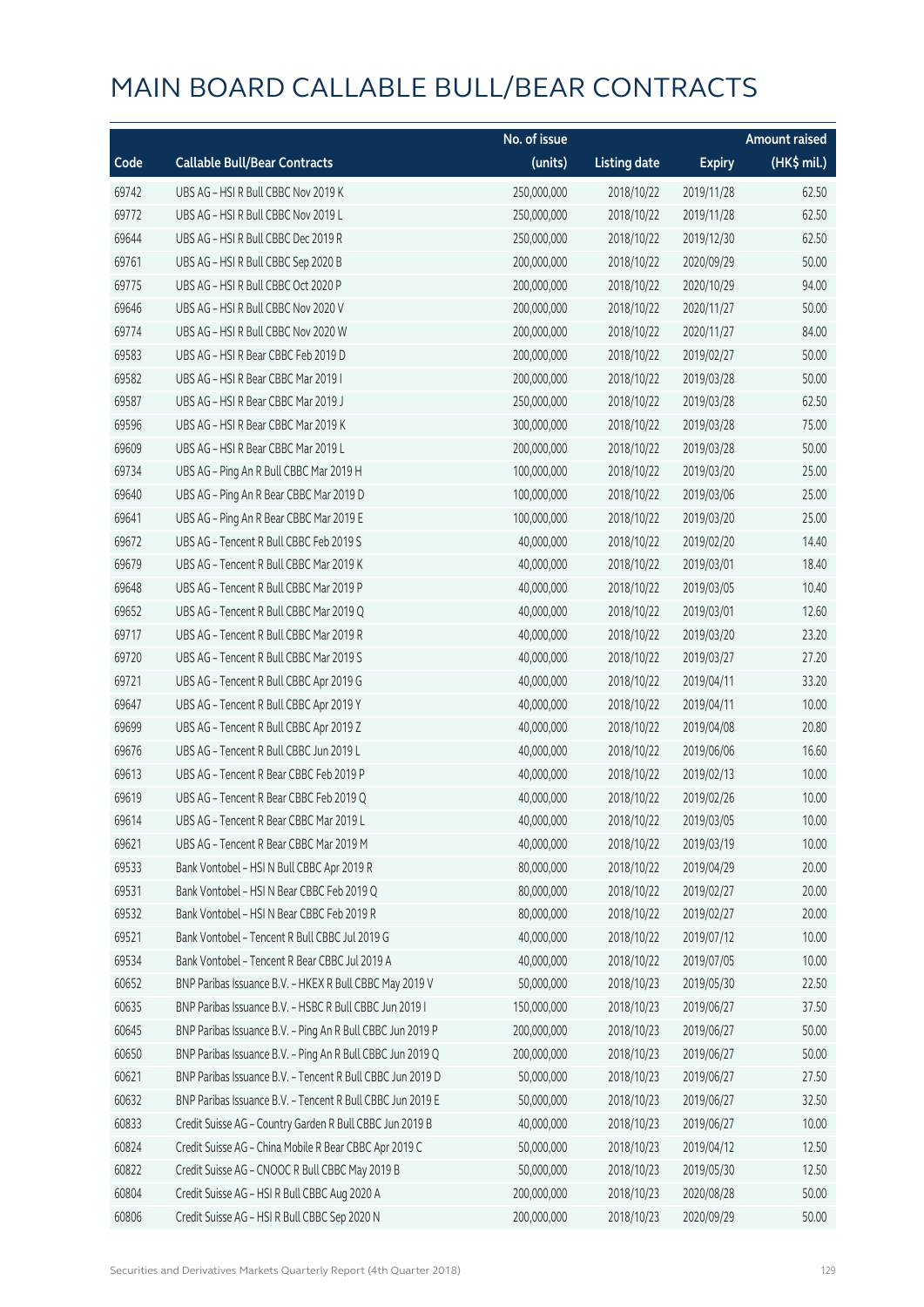|       |                                                          | No. of issue |                     |               | <b>Amount raised</b> |
|-------|----------------------------------------------------------|--------------|---------------------|---------------|----------------------|
| Code  | <b>Callable Bull/Bear Contracts</b>                      | (units)      | <b>Listing date</b> | <b>Expiry</b> | (HK\$ mil.)          |
| 60792 | Credit Suisse AG - HSI R Bull CBBC Sep 2020 O            | 200,000,000  | 2018/10/23          | 2020/09/29    | 50.00                |
| 60805 | Credit Suisse AG - HSI R Bull CBBC Sep 2020 P            | 200,000,000  | 2018/10/23          | 2020/09/29    | 50.00                |
| 60795 | Credit Suisse AG - HSI R Bull CBBC Oct 2020 K            | 200,000,000  | 2018/10/23          | 2020/10/29    | 50.00                |
| 60819 | Credit Suisse AG - HSI R Bull CBBC Oct 2020 L            | 200,000,000  | 2018/10/23          | 2020/10/29    | 50.00                |
| 60812 | Credit Suisse AG - HSI R Bull CBBC Nov 2020 J            | 200,000,000  | 2018/10/23          | 2020/11/27    | 50.00                |
| 60838 | Credit Suisse AG - HSI R Bear CBBC Mar 2019 X            | 200,000,000  | 2018/10/23          | 2019/03/28    | 50.00                |
| 60839 | Credit Suisse AG - HSI R Bear CBBC Mar 2019 Y            | 200,000,000  | 2018/10/23          | 2019/03/28    | 50.00                |
| 60834 | Credit Suisse AG - HSI R Bear CBBC Apr 2019 J            | 200,000,000  | 2018/10/23          | 2019/04/29    | 50.00                |
| 60845 | Credit Suisse AG - HSI R Bear CBBC May 2019 C            | 200,000,000  | 2018/10/23          | 2019/05/30    | 50.00                |
| 60846 | Credit Suisse AG - HSI R Bear CBBC May 2019 D            | 300,000,000  | 2018/10/23          | 2019/05/30    | 75.00                |
| 60832 | Credit Suisse AG - SUNAC R Bull CBBC Feb 2020 A          | 80,000,000   | 2018/10/23          | 2020/02/27    | 20.00                |
| 60808 | Credit Suisse AG - Tencent R Bull CBBC Apr 2019 K        | 50,000,000   | 2018/10/23          | 2019/04/29    | 12.50                |
| 60821 | Credit Suisse AG - Tencent R Bear CBBC Mar 2019 L        | 50,000,000   | 2018/10/23          | 2019/03/08    | 12.50                |
| 60696 | Bank of East Asia - Geely Auto R Bull CBBC Aug 2019 D    | 40,000,000   | 2018/10/23          | 2019/08/16    | 12.00                |
| 60681 | Bank of East Asia - Galaxy Ent R Bull CBBC Aug 2019 A    | 100,000,000  | 2018/10/23          | 2019/08/16    | 25.00                |
| 60682 | Bank of East Asia - HSBC R Bull CBBC Jul 2019 A          | 50,000,000   | 2018/10/23          | 2019/07/26    | 12.50                |
| 60685 | Bank of East Asia - HSBC R Bear CBBC Feb 2019 A          | 50,000,000   | 2018/10/23          | 2019/02/01    | 12.50                |
| 60694 | Bank of East Asia - Ping An R Bull CBBC Aug 2019 C       | 100,000,000  | 2018/10/23          | 2019/08/16    | 25.00                |
| 60692 | Bank of East Asia - Ping An R Bear CBBC Aug 2019 A       | 100,000,000  | 2018/10/23          | 2019/08/16    | 25.00                |
| 60665 | Bank of East Asia - Tencent R Bull CBBC Aug 2019 G       | 30,000,000   | 2018/10/23          | 2019/08/16    | 15.00                |
| 60669 | Bank of East Asia - Tencent R Bull CBBC Aug 2019 H       | 30,000,000   | 2018/10/23          | 2019/08/16    | 24.00                |
| 60660 | Bank of East Asia - Tencent R Bear CBBC Aug 2019 E       | 30,000,000   | 2018/10/23          | 2019/08/16    | 12.00                |
| 60663 | Bank of East Asia - Tencent R Bear CBBC Aug 2019 F       | 30,000,000   | 2018/10/23          | 2019/08/16    | 12.00                |
| 60990 | Goldman Sachs SP (Asia) - CC Bank R Bull CBBC Jun 2019 M | 100,000,000  | 2018/10/23          | 2019/06/25    | 25.00                |
| 60987 | Goldman Sachs SP (Asia) - HKEX R Bull CBBC Feb 2019 K    | 100,000,000  | 2018/10/23          | 2019/02/18    | 25.00                |
| 60767 | Goldman Sachs SP (Asia) - HSI R Bull CBBC Oct 2020 G     | 200,000,000  | 2018/10/23          | 2020/10/29    | 50.00                |
| 60770 | Goldman Sachs SP (Asia) - HSI R Bull CBBC Oct 2020 H     | 200,000,000  | 2018/10/23          | 2020/10/29    | 50.00                |
| 60771 | Goldman Sachs SP (Asia) - HSI R Bull CBBC Oct 2020 I     | 200,000,000  | 2018/10/23          | 2020/10/29    | 50.00                |
| 60778 | Goldman Sachs SP (Asia) - HSI R Bull CBBC Oct 2020 J     | 200,000,000  | 2018/10/23          | 2020/10/29    | 50.00                |
| 60780 | Goldman Sachs SP (Asia) - HSI R Bull CBBC Oct 2020 K     | 200,000,000  | 2018/10/23          | 2020/10/29    | 50.00                |
| 60781 | Goldman Sachs SP (Asia) - HSI R Bull CBBC Oct 2020 L     | 200,000,000  | 2018/10/23          | 2020/10/29    | 51.00                |
| 60785 | Goldman Sachs SP (Asia) - HSI R Bull CBBC Oct 2020 M     | 200,000,000  | 2018/10/23          | 2020/10/29    | 50.00                |
| 60454 | Goldman Sachs SP (Asia) - HSI R Bull CBBC Nov 2020 A     | 200,000,000  | 2018/10/23          | 2020/11/27    | 50.00                |
| 60468 | Goldman Sachs SP (Asia) - HSI R Bull CBBC Nov 2020 B     | 200,000,000  | 2018/10/23          | 2020/11/27    | 50.00                |
| 60451 | Goldman Sachs SP (Asia) - HSI R Bull CBBC Nov 2020 V     | 200,000,000  | 2018/10/23          | 2020/11/27    | 50.00                |
| 60849 | Goldman Sachs SP (Asia) - HSI R Bear CBBC Mar 2019 H     | 200,000,000  | 2018/10/23          | 2019/03/28    | 50.00                |
| 60850 | Goldman Sachs SP (Asia) - HSI R Bear CBBC Mar 2019 I     | 200,000,000  | 2018/10/23          | 2019/03/28    | 50.00                |
| 60865 | Goldman Sachs SP (Asia) - HSI R Bear CBBC Mar 2019 J     | 200,000,000  | 2018/10/23          | 2019/03/28    | 50.00                |
| 60867 | Goldman Sachs SP (Asia) - HSI R Bear CBBC Mar 2019 K     | 200,000,000  | 2018/10/23          | 2019/03/28    | 50.00                |
| 60971 | Goldman Sachs SP (Asia) - Tencent R Bull CBBC Feb 2019 B | 100,000,000  | 2018/10/23          | 2019/02/26    | 25.00                |
| 60981 | Goldman Sachs SP (Asia) - Tencent R Bull CBBC Feb 2019 D | 100,000,000  | 2018/10/23          | 2019/02/26    | 25.00                |
| 60985 | Goldman Sachs SP (Asia) - Tencent R Bear CBBC Feb 2019 E | 100,000,000  | 2018/10/23          | 2019/02/26    | 25.00                |
| 60575 | HK Bank - AAC Tech R Bull CBBC Apr 2019 F                | 40,000,000   | 2018/10/23          | 2019/04/29    | 10.00                |
| 60573 | HK Bank - AIA R Bull CBBC Mar 2019 H                     | 80,000,000   | 2018/10/23          | 2019/03/25    | 20.00                |
| 60593 | HK Bank - Bank of China R Bull CBBC Jul 2019 A           | 100,000,000  | 2018/10/23          | 2019/07/29    | 25.00                |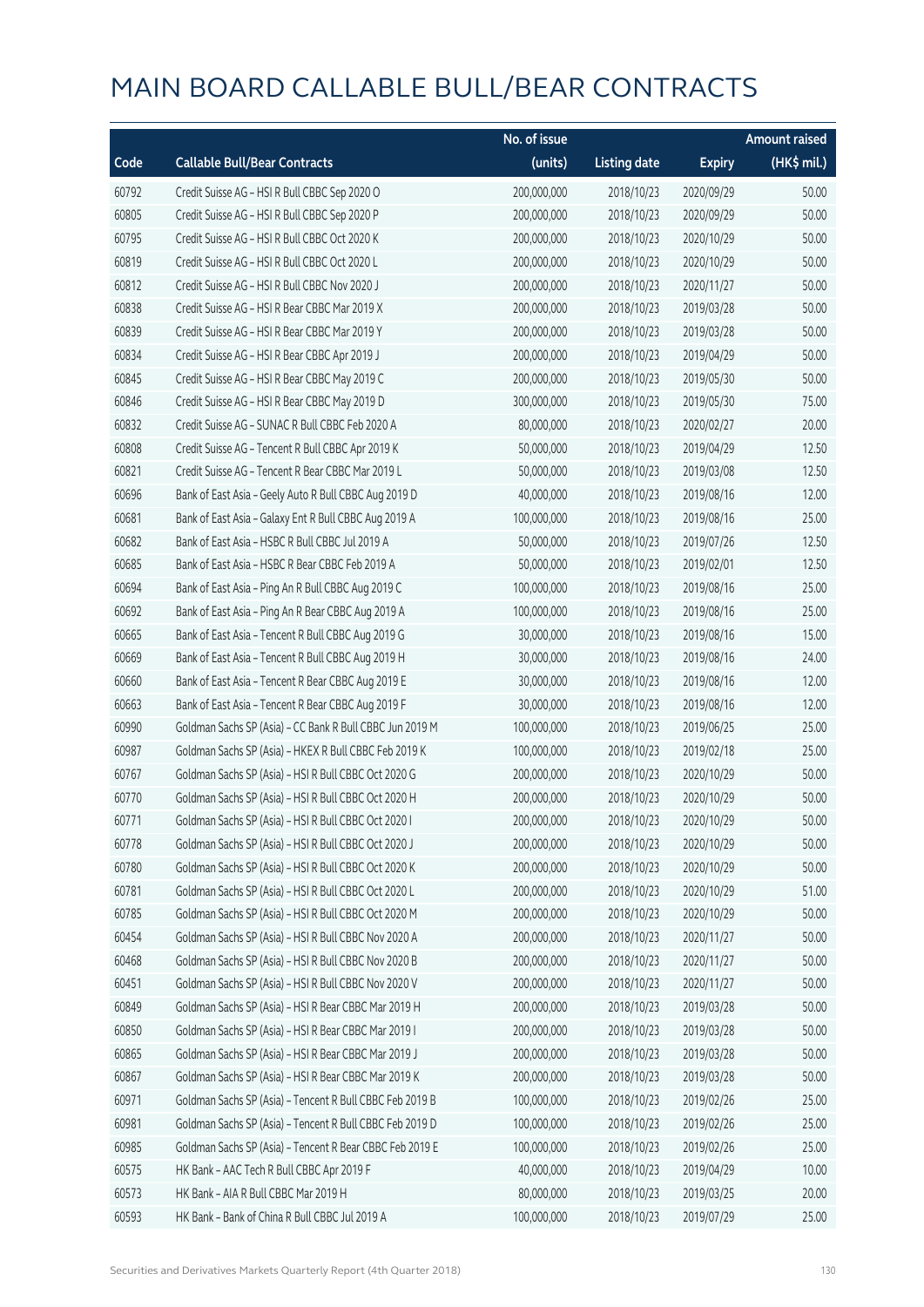|       |                                                   | No. of issue |                     |               | <b>Amount raised</b> |
|-------|---------------------------------------------------|--------------|---------------------|---------------|----------------------|
| Code  | <b>Callable Bull/Bear Contracts</b>               | (units)      | <b>Listing date</b> | <b>Expiry</b> | (HK\$ mil.)          |
| 60599 | HK Bank - China Mobile R Bear CBBC Mar 2019 C     | 40,000,000   | 2018/10/23          | 2019/03/11    | 10.00                |
| 60577 | HK Bank - CC Bank R Bear CBBC Mar 2019 B          | 50,000,000   | 2018/10/23          | 2019/03/11    | 12.50                |
| 60604 | HK Bank - CSPC Pharma R Bull CBBC Apr 2019 D      | 40,000,000   | 2018/10/23          | 2019/04/01    | 10.00                |
| 60446 | HK Bank - HKEX R Bull CBBC Mar 2019 K             | 50,000,000   | 2018/10/23          | 2019/03/04    | 12.50                |
| 60537 | HK Bank - HKEX R Bull CBBC May 2019 A             | 50,000,000   | 2018/10/23          | 2019/05/27    | 15.00                |
| 60557 | HK Bank - HSCEI R Bear CBBC Mar 2019 G            | 50,000,000   | 2018/10/23          | 2019/03/28    | 12.50                |
| 60536 | HK Bank - HSI R Bull CBBC Sep 2019 H              | 150,000,000  | 2018/10/23          | 2019/09/27    | 37.50                |
| 60449 | HK Bank - HSI R Bull CBBC Sep 2019 I              | 150,000,000  | 2018/10/23          | 2019/09/27    | 37.50                |
| 60526 | HK Bank - HSI R Bull CBBC Dec 2019 I              | 100,000,000  | 2018/10/23          | 2019/12/30    | 25.00                |
| 60540 | HK Bank - HSI R Bear CBBC Mar 2019 V              | 150,000,000  | 2018/10/23          | 2019/03/28    | 37.50                |
| 60448 | HK Bank - Ping An R Bull CBBC Mar 2019 M          | 100,000,000  | 2018/10/23          | 2019/03/25    | 25.00                |
| 60615 | HK Bank - Sino Biopharm R Bull CBBC Apr 2019 C    | 40,000,000   | 2018/10/23          | 2019/04/29    | 10.00                |
| 60563 | HK Bank - Sunny Optical R Bull CBBC Apr 2019 D    | 40,000,000   | 2018/10/23          | 2019/04/01    | 10.00                |
| 60430 | HK Bank - Tencent R Bull CBBC Mar 2019 Z          | 60,000,000   | 2018/10/23          | 2019/03/25    | 15.00                |
| 60431 | HK Bank - Tencent R Bull CBBC Apr 2019 N          | 60,000,000   | 2018/10/23          | 2019/04/01    | 15.00                |
| 60551 | HK Bank - Tencent R Bull CBBC Apr 2019 O          | 60,000,000   | 2018/10/23          | 2019/04/18    | 15.00                |
| 60556 | HK Bank - Tencent R Bull CBBC Apr 2019 P          | 60,000,000   | 2018/10/23          | 2019/04/29    | 24.00                |
| 60504 | Haitong Int'l Sec - HSI R Bull CBBC Jan 2020 F    | 120,000,000  | 2018/10/23          | 2020/01/30    | 30.00                |
| 60525 | Haitong Int'l Sec - HSI R Bear CBBC Feb 2019 H    | 120,000,000  | 2018/10/23          | 2019/02/27    | 30.00                |
| 60739 | J P Morgan SP BV - HKEX R Bull CBBC Mar 2019 D    | 40,000,000   | 2018/10/23          | 2019/03/15    | 10.00                |
| 60740 | J P Morgan SP BV - HKEX R Bull CBBC Apr 2019 B    | 40,000,000   | 2018/10/23          | 2019/04/12    | 10.00                |
| 60741 | J P Morgan SP BV - HKEX R Bull CBBC May 2019 A    | 40,000,000   | 2018/10/23          | 2019/05/10    | 10.80                |
| 60724 | J P Morgan SP BV - HSBC R Bull CBBC Apr 2019 A    | 100,000,000  | 2018/10/23          | 2019/04/18    | 25.00                |
| 60720 | J P Morgan SP BV - HSBC R Bear CBBC Mar 2019 A    | 100,000,000  | 2018/10/23          | 2019/03/08    | 25.00                |
| 60714 | J P Morgan SP BV - HSI R Bull CBBC Sep 2020 G     | 200,000,000  | 2018/10/23          | 2020/09/29    | 50.00                |
| 60716 | J P Morgan SP BV - HSI R Bull CBBC Sep 2020 H     | 200,000,000  | 2018/10/23          | 2020/09/29    | 50.00                |
| 60712 | J P Morgan SP BV - HSI R Bull CBBC Sep 2020 U     | 200,000,000  | 2018/10/23          | 2020/09/29    | 50.00                |
| 60713 | J P Morgan SP BV - HSI R Bull CBBC Oct 2020 A     | 200,000,000  | 2018/10/23          | 2020/10/29    | 50.00                |
| 60715 | J P Morgan SP BV - HSI R Bull CBBC Oct 2020 F     | 200,000,000  | 2018/10/23          | 2020/10/29    | 50.00                |
| 60718 | J P Morgan SP BV - HSI R Bull CBBC Oct 2020 G     | 200,000,000  | 2018/10/23          | 2020/10/29    | 50.00                |
| 60719 | J P Morgan SP BV - HSI R Bull CBBC Oct 2020 H     | 200,000,000  | 2018/10/23          | 2020/10/29    | 50.00                |
| 60764 | J P Morgan SP BV - HSI R Bull CBBC Nov 2020 H     | 200,000,000  | 2018/10/23          | 2020/11/27    | 72.00                |
| 60754 | J P Morgan SP BV - HSI R Bull CBBC Nov 2020 X     | 200,000,000  | 2018/10/23          | 2020/11/27    | 50.00                |
| 60760 | J P Morgan SP BV - HSI R Bull CBBC Dec 2020 R     | 200,000,000  | 2018/10/23          | 2020/12/30    | 66.00                |
| 60765 | J P Morgan SP BV - HSI R Bull CBBC Dec 2020 V     | 200,000,000  | 2018/10/23          | 2020/12/30    | 82.00                |
| 60743 | J P Morgan SP BV - HSI R Bear CBBC Jan 2019 A     | 200,000,000  | 2018/10/23          | 2019/01/30    | 50.00                |
| 60746 | J P Morgan SP BV - HSI R Bear CBBC Jan 2019 B     | 200,000,000  | 2018/10/23          | 2019/01/30    | 50.00                |
| 60751 | J P Morgan SP BV - HSI R Bear CBBC Jan 2019 L     | 200,000,000  | 2018/10/23          | 2019/01/30    | 50.00                |
| 60752 | J P Morgan SP BV - HSI R Bear CBBC Jan 2019 P     | 200,000,000  | 2018/10/23          | 2019/01/30    | 50.00                |
| 60744 | J P Morgan SP BV - HSI R Bear CBBC Jan 2019 W     | 200,000,000  | 2018/10/23          | 2019/01/30    | 50.00                |
| 60738 | J P Morgan SP BV - Tencent R Bull CBBC Feb 2019 D | 50,000,000   | 2018/10/23          | 2019/02/15    | 29.75                |
| 60731 | J P Morgan SP BV - Tencent R Bull CBBC Mar 2019 K | 50,000,000   | 2018/10/23          | 2019/03/08    | 26.00                |
| 60898 | SG Issuer - AAC Tech R Bull CBBC Aug 2019 A       | 40,000,000   | 2018/10/23          | 2019/08/08    | 12.80                |
| 60964 | SG Issuer - CSOP A50 ETF R Bull CBBC May 2019 D   | 80,000,000   | 2018/10/23          | 2019/05/28    | 20.00                |
| 60963 | SG Issuer - CSOP A50 ETF R Bear CBBC Apr 2019 A   | 80,000,000   | 2018/10/23          | 2019/04/23    | 20.00                |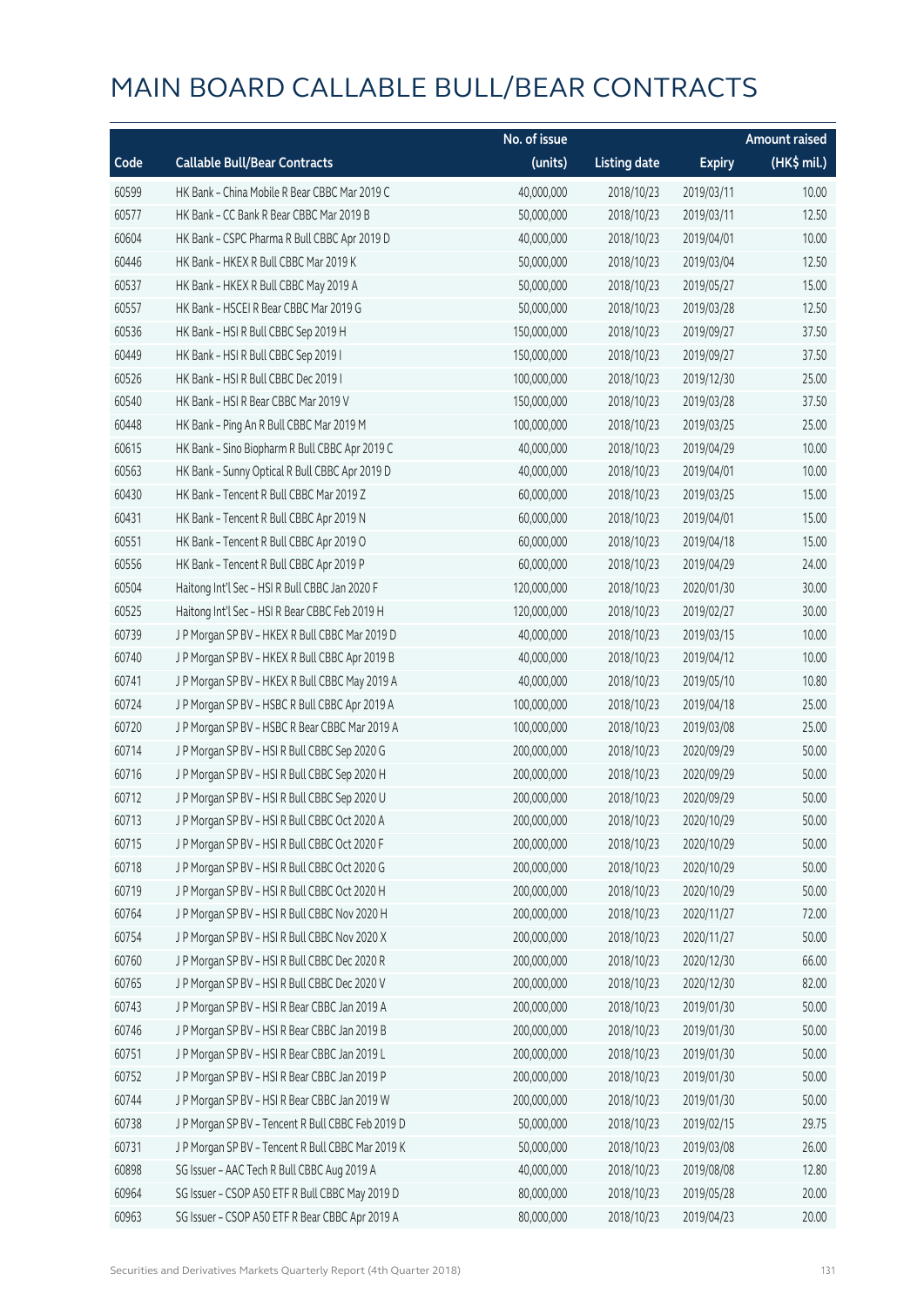|       |                                                   | No. of issue |                     |               | <b>Amount raised</b> |
|-------|---------------------------------------------------|--------------|---------------------|---------------|----------------------|
| Code  | <b>Callable Bull/Bear Contracts</b>               | (units)      | <b>Listing date</b> | <b>Expiry</b> | (HK\$ mil.)          |
| 60901 | SG Issuer - Galaxy Ent R Bull CBBC Jun 2019 R     | 100,000,000  | 2018/10/23          | 2019/06/18    | 25.00                |
| 60904 | SG Issuer - Galaxy Ent R Bull CBBC Jul 2019 C     | 100,000,000  | 2018/10/23          | 2019/07/05    | 25.00                |
| 60905 | SG Issuer - HKEX R Bull CBBC Jul 2019 H           | 50,000,000   | 2018/10/23          | 2019/07/10    | 12.50                |
| 60953 | SG Issuer - HSBC R Bear CBBC Apr 2019 B           | 100,000,000  | 2018/10/23          | 2019/04/23    | 25.00                |
| 60942 | SG Issuer - HSI R Bull CBBC Sep 2020 U            | 200,000,000  | 2018/10/23          | 2020/09/29    | 50.00                |
| 60943 | SG Issuer - HSI R Bull CBBC Sep 2020 V            | 200,000,000  | 2018/10/23          | 2020/09/29    | 50.00                |
| 60948 | SG Issuer - HSI R Bull CBBC Sep 2020 W            | 200,000,000  | 2018/10/23          | 2020/09/29    | 50.00                |
| 60868 | SG Issuer - HSI R Bull CBBC Oct 2020 E            | 200,000,000  | 2018/10/23          | 2020/10/29    | 50.00                |
| 60869 | SG Issuer - HSI R Bull CBBC Oct 2020 X            | 200,000,000  | 2018/10/23          | 2020/10/29    | 50.00                |
| 60870 | SG Issuer - HSI R Bull CBBC Oct 2020 Y            | 200,000,000  | 2018/10/23          | 2020/10/29    | 50.00                |
| 60871 | SG Issuer - HSI R Bull CBBC Nov 2020 W            | 200,000,000  | 2018/10/23          | 2020/11/27    | 50.00                |
| 60950 | SG Issuer - HSI R Bull CBBC Dec 2020 X            | 200,000,000  | 2018/10/23          | 2020/12/30    | 50.00                |
| 60921 | SG Issuer - HSI R Bear CBBC Mar 2019 A            | 200,000,000  | 2018/10/23          | 2019/03/28    | 50.00                |
| 60922 | SG Issuer - HSI R Bear CBBC Mar 2019 E            | 200,000,000  | 2018/10/23          | 2019/03/28    | 50.00                |
| 60931 | SG Issuer - HSI R Bear CBBC Apr 2019 R            | 200,000,000  | 2018/10/23          | 2019/04/29    | 50.00                |
| 60940 | SG Issuer - HSI R Bear CBBC Apr 2019 S            | 200,000,000  | 2018/10/23          | 2019/04/29    | 50.00                |
| 60912 | SG Issuer - Ping An R Bull CBBC Mar 2019 N        | 100,000,000  | 2018/10/23          | 2019/03/08    | 25.00                |
| 60916 | SG Issuer - Ping An R Bull CBBC Mar 2019 O        | 100,000,000  | 2018/10/23          | 2019/03/13    | 25.00                |
| 60877 | SG Issuer - Ping An R Bull CBBC Apr 2019 A        | 100,000,000  | 2018/10/23          | 2019/04/17    | 25.00                |
| 60893 | SG Issuer - Tencent R Bull CBBC Jan 2019 B        | 80,000,000   | 2018/10/23          | 2019/01/31    | 20.00                |
| 60954 | SG Issuer - Tencent R Bull CBBC Jan 2019 N        | 80,000,000   | 2018/10/23          | 2019/01/31    | 20.00                |
| 60890 | SG Issuer - Tencent R Bull CBBC Jan 2019 P        | 80,000,000   | 2018/10/23          | 2019/01/30    | 20.00                |
| 60894 | SG Issuer - Tencent R Bull CBBC Feb 2019 Y        | 80,000,000   | 2018/10/23          | 2019/02/26    | 20.00                |
| 60918 | SG Issuer - Tencent R Bear CBBC Mar 2019 U        | 80,000,000   | 2018/10/23          | 2019/03/25    | 20.00                |
| 60710 | UBS AG - AIA R Bull CBBC Mar 2019 F               | 60,000,000   | 2018/10/23          | 2019/03/20    | 15.00                |
| 60485 | UBS AG - HSI R Bull CBBC Nov 2019 S               | 250,000,000  | 2018/10/23          | 2019/11/28    | 62.50                |
| 60486 | UBS AG - HSI R Bull CBBC Oct 2020 U               | 200,000,000  | 2018/10/23          | 2020/10/29    | 50.00                |
| 60489 | UBS AG - HSI R Bull CBBC Nov 2020 A               | 200,000,000  | 2018/10/23          | 2020/11/27    | 50.00                |
| 60475 | UBS AG - HSI R Bull CBBC Nov 2020 G               | 200,000,000  | 2018/10/23          | 2020/11/27    | 50.00                |
| 60482 | UBS AG - HSI R Bull CBBC Nov 2020 Q               | 200,000,000  | 2018/10/23          | 2020/11/27    | 50.00                |
| 60701 | UBS AG - HSI R Bear CBBC Feb 2019 E               | 200,000,000  | 2018/10/23          | 2019/02/27    | 50.00                |
| 60704 | UBS AG - HSI R Bear CBBC Mar 2019 M               | 200,000,000  | 2018/10/23          | 2019/03/28    | 50.00                |
| 60709 | UBS AG - HSI R Bear CBBC Mar 2019 N               | 250,000,000  | 2018/10/23          | 2019/03/28    | 62.50                |
| 60711 | UBS AG - HSI R Bear CBBC Apr 2019 B               | 300,000,000  | 2018/10/23          | 2019/04/29    | 75.00                |
| 60491 | UBS AG - Tencent R Bull CBBC Mar 2019 G           | 40,000,000   | 2018/10/23          | 2019/03/06    | 10.00                |
| 60493 | UBS AG - Tencent R Bull CBBC Mar 2019 H           | 40,000,000   | 2018/10/23          | 2019/03/15    | 10.00                |
| 60500 | UBS AG - Tencent R Bull CBBC Mar 2019 I           | 40,000,000   | 2018/10/23          | 2019/03/21    | 10.00                |
| 61103 | Credit Suisse AG - HSI R Bull CBBC Sep 2020 Q     | 200,000,000  | 2018/10/24          | 2020/09/29    | 50.00                |
| 61105 | Credit Suisse AG - HSI R Bull CBBC Oct 2020 M     | 300,000,000  | 2018/10/24          | 2020/10/29    | 75.00                |
| 61102 | Credit Suisse AG - HSI R Bear CBBC Apr 2019 K     | 200,000,000  | 2018/10/24          | 2019/04/29    | 50.00                |
| 61097 | Credit Suisse AG - HSI R Bear CBBC May 2019 E     | 200,000,000  | 2018/10/24          | 2019/05/30    | 50.00                |
| 61104 | Credit Suisse AG - Tencent R Bull CBBC May 2019 E | 50,000,000   | 2018/10/24          | 2019/05/30    | 12.50                |
| 61111 | Credit Suisse AG - Tencent R Bull CBBC Jun 2019 I | 50,000,000   | 2018/10/24          | 2019/06/21    | 16.50                |
| 61112 | Credit Suisse AG - Tencent R Bull CBBC Jun 2019 J | 50,000,000   | 2018/10/24          | 2019/06/27    | 24.00                |
| 61114 | Credit Suisse AG - Tencent R Bull CBBC Jul 2019 B | 50,000,000   | 2018/10/24          | 2019/07/30    | 31.00                |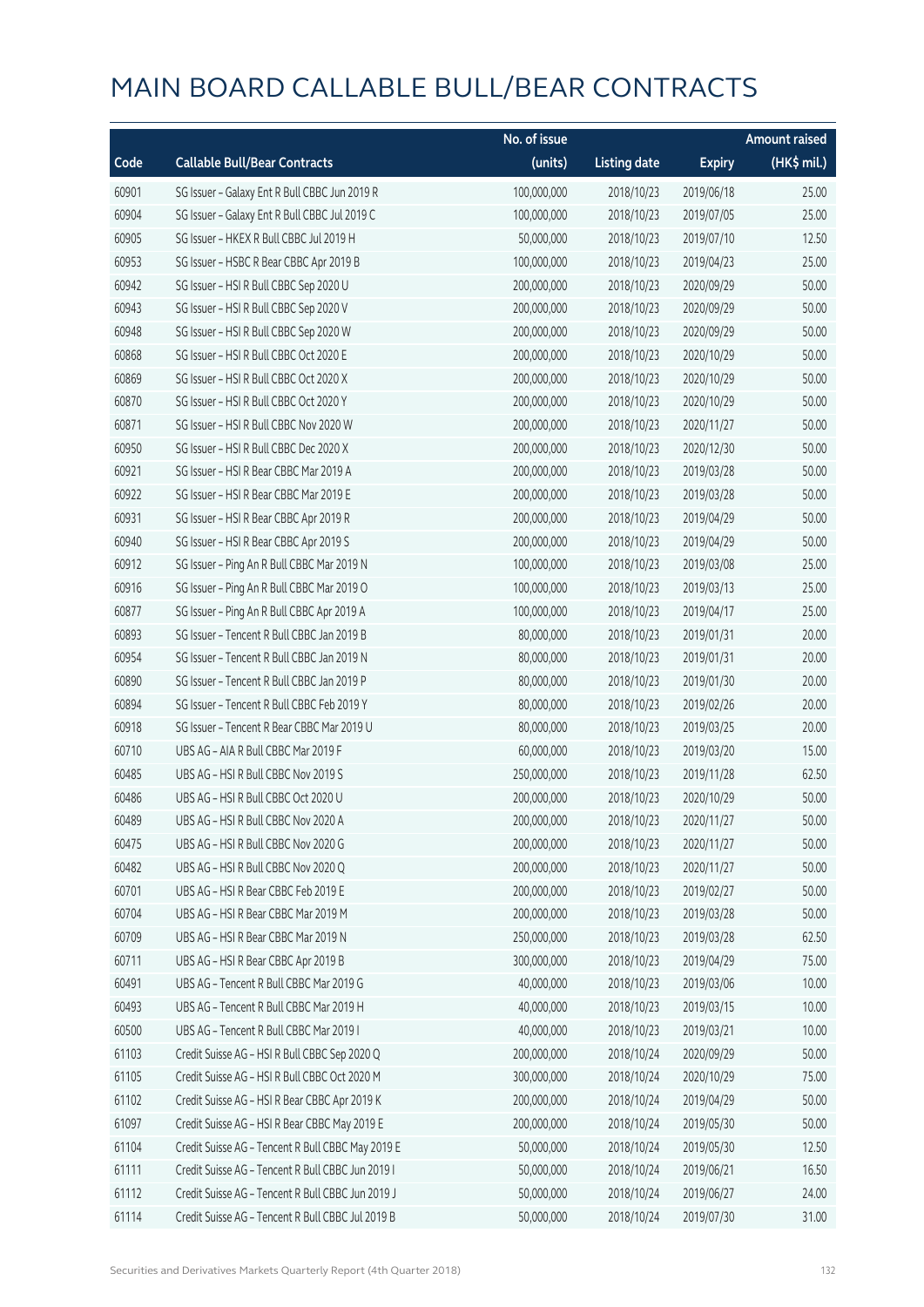|       |                                                          | No. of issue |                     |               | <b>Amount raised</b>  |
|-------|----------------------------------------------------------|--------------|---------------------|---------------|-----------------------|
| Code  | <b>Callable Bull/Bear Contracts</b>                      | (units)      | <b>Listing date</b> | <b>Expiry</b> | $(HK\frac{1}{2}mil.)$ |
| 61211 | Goldman Sachs SP (Asia) - HKEX R Bull CBBC Mar 2019 A    | 100,000,000  | 2018/10/24          | 2019/03/08    | 32.90                 |
| 61170 | Goldman Sachs SP (Asia) - HSI R Bull CBBC Nov 2020 C     | 200,000,000  | 2018/10/24          | 2020/11/27    | 50.00                 |
| 61178 | Goldman Sachs SP (Asia) - HSI R Bear CBBC Apr 2019 A     | 200,000,000  | 2018/10/24          | 2019/04/29    | 50.00                 |
| 61179 | Goldman Sachs SP (Asia) - HSI R Bear CBBC Apr 2019 B     | 200,000,000  | 2018/10/24          | 2019/04/29    | 50.00                 |
| 61184 | Goldman Sachs SP (Asia) - HSI R Bear CBBC Apr 2019 C     | 200,000,000  | 2018/10/24          | 2019/04/29    | 50.00                 |
| 61194 | Goldman Sachs SP (Asia) - Tencent R Bull CBBC Mar 2019 J | 100,000,000  | 2018/10/24          | 2019/03/11    | 32.80                 |
| 61208 | Goldman Sachs SP (Asia) - Tencent R Bull CBBC Mar 2019 K | 100,000,000  | 2018/10/24          | 2019/03/11    | 50.40                 |
| 61195 | Goldman Sachs SP (Asia) - Tencent R Bull CBBC Mar 2019 O | 100,000,000  | 2018/10/24          | 2019/03/11    | 40.60                 |
| 61034 | HK Bank - AIA R Bull CBBC Apr 2019 C                     | 80,000,000   | 2018/10/24          | 2019/04/29    | 20.00                 |
| 61014 | HK Bank - Country Garden R Bull CBBC Apr 2019 A          | 40,000,000   | 2018/10/24          | 2019/04/01    | 10.00                 |
| 61052 | HK Bank - CC Bank R Bull CBBC Apr 2019 C                 | 100,000,000  | 2018/10/24          | 2019/04/29    | 25.00                 |
| 61046 | HK Bank - CNOOC R Bull CBBC Mar 2019 F                   | 50,000,000   | 2018/10/24          | 2019/03/25    | 12.50                 |
| 61040 | HK Bank - Sinopec Corp R Bull CBBC Mar 2019 C            | 80,000,000   | 2018/10/24          | 2019/03/18    | 20.00                 |
| 61056 | HK Bank - HKEX R Bull CBBC Mar 2019 L                    | 50,000,000   | 2018/10/24          | 2019/03/14    | 12.50                 |
| 61035 | HK Bank - HKEX R Bear CBBC Mar 2019 G                    | 40,000,000   | 2018/10/24          | 2019/03/25    | 10.00                 |
| 61030 | HK Bank - HSCEI R Bull CBBC Sep 2019 E                   | 60,000,000   | 2018/10/24          | 2019/09/27    | 15.00                 |
| 61001 | HK Bank - HSI R Bull CBBC Sep 2019 J                     | 100,000,000  | 2018/10/24          | 2019/09/27    | 25.00                 |
| 61019 | HK Bank - HSI R Bull CBBC Dec 2019 N                     | 150,000,000  | 2018/10/24          | 2019/12/30    | 37.50                 |
| 61020 | HK Bank - HSI R Bear CBBC Mar 2019 W                     | 150,000,000  | 2018/10/24          | 2019/03/28    | 37.50                 |
| 61029 | HK Bank - HSI R Bear CBBC Mar 2019 X                     | 150,000,000  | 2018/10/24          | 2019/03/28    | 37.50                 |
| 61000 | HK Bank - Tencent R Bull CBBC Mar 2019 A                 | 60,000,000   | 2018/10/24          | 2019/03/18    | 15.00                 |
| 61005 | HK Bank - Tencent R Bear CBBC Mar 2019 Y                 | 50,000,000   | 2018/10/24          | 2019/03/04    | 12.50                 |
| 61010 | HK Bank - Tencent R Bear CBBC Mar 2019 Z                 | 50,000,000   | 2018/10/24          | 2019/03/21    | 12.50                 |
| 61191 | Haitong Int'l Sec - Tencent R Bull CBBC Mar 2019 K       | 40,000,000   | 2018/10/24          | 2019/03/25    | 10.08                 |
| 61192 | Haitong Int'l Sec - Tencent R Bull CBBC Mar 2019 L       | 40,000,000   | 2018/10/24          | 2019/03/29    | 10.12                 |
| 61120 | J P Morgan SP BV - HSI R Bull CBBC Sep 2020 Q            | 200,000,000  | 2018/10/24          | 2020/09/29    | 50.00                 |
| 61115 | J P Morgan SP BV - HSI R Bear CBBC Jan 2019 G            | 200,000,000  | 2018/10/24          | 2019/01/30    | 50.00                 |
| 61117 | J P Morgan SP BV - HSI R Bear CBBC Jan 2019 H            | 200,000,000  | 2018/10/24          | 2019/01/30    | 50.00                 |
| 61118 | J P Morgan SP BV - HSI R Bear CBBC Jan 2019 I            | 200,000,000  | 2018/10/24          | 2019/01/30    | 50.00                 |
| 61119 | J P Morgan SP BV - HSI R Bear CBBC Jan 2019 Q            | 200,000,000  | 2018/10/24          | 2019/01/30    | 50.00                 |
| 60998 | Macquarie Bank Ltd. - Tencent R Bull CBBC Jan 2019 M     | 21,600,000   | 2018/10/24          | 2019/01/31    | 10.02                 |
| 60992 | Macquarie Bank Ltd. - Tencent R Bull CBBC Jan 2019 O     | 31,600,000   | 2018/10/24          | 2019/01/30    | 10.02                 |
| 60991 | Macquarie Bank Ltd. - Tencent R Bull CBBC Jan 2019 P     | 34,500,000   | 2018/10/24          | 2019/01/31    | 10.01                 |
| 60994 | Macquarie Bank Ltd. - Tencent R Bull CBBC Jan 2019 Q     | 26,500,000   | 2018/10/24          | 2019/01/31    | 10.02                 |
| 61122 | SG Issuer - AIA R Bull CBBC Jul 2019 C                   | 60,000,000   | 2018/10/24          | 2019/07/05    | 15.00                 |
| 61130 | SG Issuer - Galaxy Ent R Bull CBBC Jul 2019 D            | 100,000,000  | 2018/10/24          | 2019/07/05    | 25.00                 |
| 61160 | SG Issuer - HSBC R Bear CBBC Apr 2019 C                  | 100,000,000  | 2018/10/24          | 2019/04/16    | 25.00                 |
| 61155 | SG Issuer - HSI R Bull CBBC Oct 2020 D                   | 200,000,000  | 2018/10/24          | 2020/10/29    | 50.00                 |
| 61157 | SG Issuer - HSI R Bull CBBC Oct 2020 K                   | 200,000,000  | 2018/10/24          | 2020/10/29    | 50.00                 |
| 61121 | SG Issuer - HSI R Bull CBBC Oct 2020 Z                   | 200,000,000  | 2018/10/24          | 2020/10/29    | 50.00                 |
| 61147 | SG Issuer - HSI R Bear CBBC May 2019 H                   | 200,000,000  | 2018/10/24          | 2019/05/30    | 50.00                 |
| 61148 | SG Issuer - HSI R Bear CBBC May 2019 I                   | 200,000,000  | 2018/10/24          | 2019/05/30    | 50.00                 |
| 61152 | SG Issuer - HSI R Bear CBBC May 2019 J                   | 200,000,000  | 2018/10/24          | 2019/05/30    | 50.00                 |
| 61132 | SG Issuer - Ping An R Bull CBBC Aug 2019 E               | 100,000,000  | 2018/10/24          | 2019/08/02    | 25.00                 |
| 61134 | SG Issuer - Sands R Bear CBBC Aug 2019 A                 | 80,000,000   | 2018/10/24          | 2019/08/29    | 20.00                 |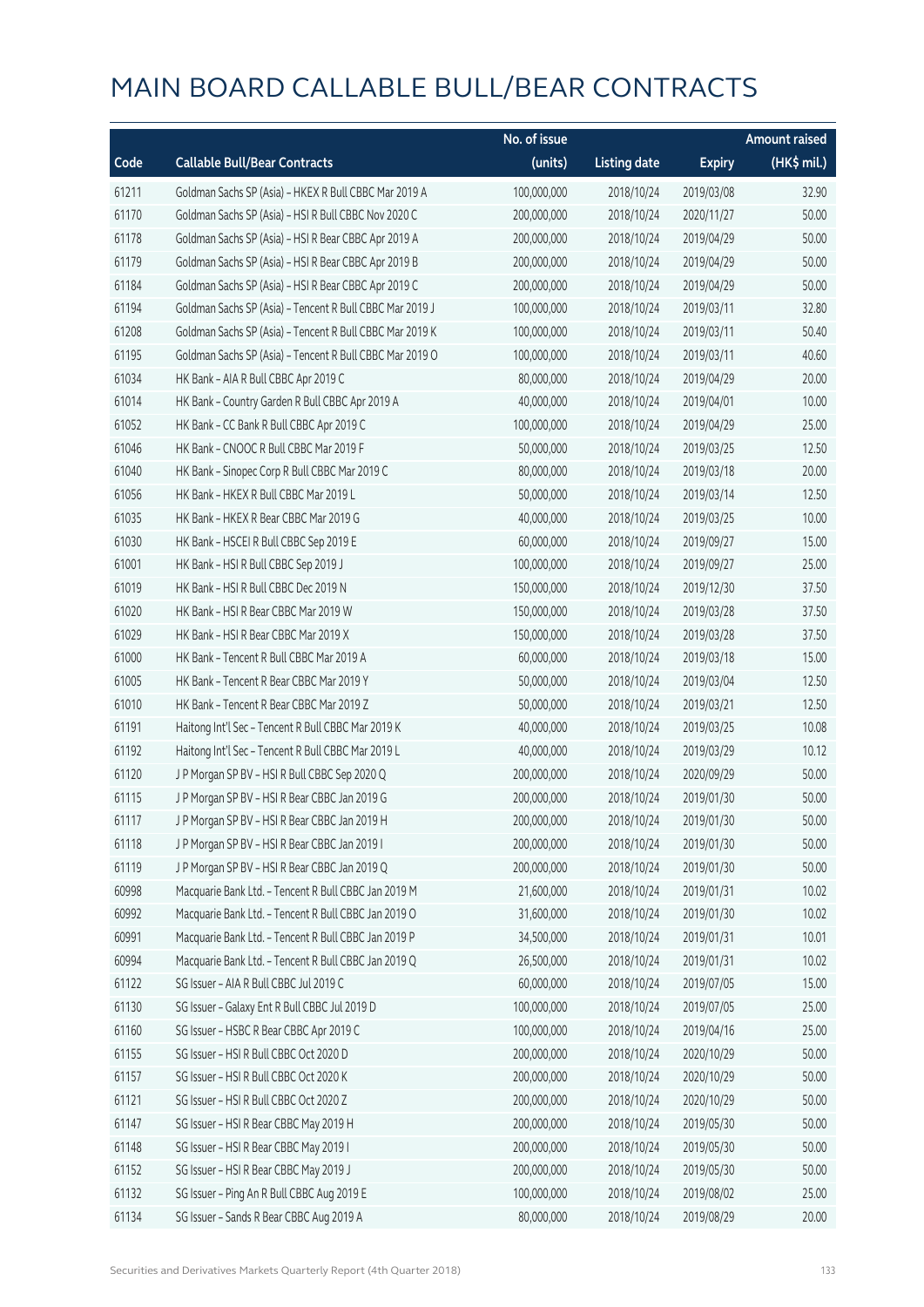|       |                                                             | No. of issue |                     |               | <b>Amount raised</b> |
|-------|-------------------------------------------------------------|--------------|---------------------|---------------|----------------------|
| Code  | <b>Callable Bull/Bear Contracts</b>                         | (units)      | <b>Listing date</b> | <b>Expiry</b> | (HK\$ mil.)          |
| 61126 | SG Issuer - Tencent R Bull CBBC Jan 2019 A                  | 80,000,000   | 2018/10/24          | 2019/01/31    | 20.00                |
| 61124 | SG Issuer - Tencent R Bull CBBC Jan 2019 O                  | 80,000,000   | 2018/10/24          | 2019/01/31    | 20.00                |
| 61128 | SG Issuer - Tencent R Bull CBBC Feb 2019 I                  | 80,000,000   | 2018/10/24          | 2019/02/22    | 20.00                |
| 61140 | SG Issuer - Tencent R Bear CBBC Mar 2019 V                  | 80,000,000   | 2018/10/24          | 2019/03/27    | 20.00                |
| 61164 | SG Issuer - Tencent R Bear CBBC Mar 2019 W                  | 80,000,000   | 2018/10/24          | 2019/03/29    | 20.00                |
| 61089 | UBS AG - China Mobile R Bear CBBC Apr 2019 A                | 80,000,000   | 2018/10/24          | 2019/04/15    | 20.00                |
| 61087 | UBS AG - Sinopec Corp R Bear CBBC Apr 2019 A                | 50,000,000   | 2018/10/24          | 2019/04/15    | 12.50                |
| 61068 | UBS AG - HSI R Bull CBBC Oct 2019 H                         | 250,000,000  | 2018/10/24          | 2019/10/30    | 62.50                |
| 61066 | UBS AG - HSI R Bull CBBC Nov 2020 H                         | 200,000,000  | 2018/10/24          | 2020/11/27    | 50.00                |
| 61064 | UBS AG - HSI R Bear CBBC Feb 2019 F                         | 200,000,000  | 2018/10/24          | 2019/02/27    | 50.00                |
| 61058 | UBS AG - HSI R Bear CBBC Mar 2019 O                         | 300,000,000  | 2018/10/24          | 2019/03/28    | 75.00                |
| 61069 | UBS AG - Tencent R Bull CBBC Feb 2019 T                     | 40,000,000   | 2018/10/24          | 2019/02/11    | 10.00                |
| 61076 | UBS AG - Tencent R Bull CBBC Feb 2019 U                     | 40,000,000   | 2018/10/24          | 2019/02/18    | 10.00                |
| 61073 | UBS AG - Tencent R Bull CBBC Mar 2019 A                     | 40,000,000   | 2018/10/24          | 2019/03/26    | 10.00                |
| 61312 | BOCI Asia Ltd. - HKEX R Bull CBBC Feb 2019 A                | 40,000,000   | 2018/10/25          | 2019/02/25    | 14.80                |
| 61319 | BOCI Asia Ltd. - HSBC R Bull CBBC Mar 2019 B                | 70,000,000   | 2018/10/25          | 2019/03/25    | 17.64                |
| 61311 | BOCI Asia Ltd. - Tencent R Bull CBBC Mar 2019 B             | 40,000,000   | 2018/10/25          | 2019/03/25    | 21.44                |
| 61214 | BNP Paribas Issuance B.V. - HSCEI R Bull CBBC Sep 2019 E    | 100,000,000  | 2018/10/25          | 2019/09/27    | 25.00                |
| 61216 | BNP Paribas Issuance B.V. - HSCEI R Bull CBBC Sep 2019 H    | 100,000,000  | 2018/10/25          | 2019/09/27    | 25.00                |
| 61217 | BNP Paribas Issuance B.V. - HSCEI R Bull CBBC Sep 2019 I    | 100,000,000  | 2018/10/25          | 2019/09/27    | 25.00                |
| 61219 | BNP Paribas Issuance B.V. - HSCEI R Bear CBBC Apr 2019 E    | 100,000,000  | 2018/10/25          | 2019/04/29    | 25.00                |
| 61245 | BNP Paribas Issuance B.V. - HSCEI R Bear CBBC Apr 2019 F    | 100,000,000  | 2018/10/25          | 2019/04/29    | 25.00                |
| 61251 | BNP Paribas Issuance B.V. - HSCEI R Bear CBBC Apr 2019 G    | 100,000,000  | 2018/10/25          | 2019/04/29    | 25.00                |
| 61254 | BNP Paribas Issuance B.V. - HSCEI R Bear CBBC Apr 2019 H    | 100,000,000  | 2018/10/25          | 2019/04/29    | 25.00                |
| 61379 | Credit Suisse AG - HSI R Bull CBBC Sep 2020 R               | 200,000,000  | 2018/10/25          | 2020/09/29    | 50.00                |
| 61380 | Credit Suisse AG - HSI R Bear CBBC May 2019 F               | 200,000,000  | 2018/10/25          | 2019/05/30    | 50.00                |
| 61388 | Credit Suisse AG - Tencent R Bull CBBC Jun 2019 K           | 50,000,000   | 2018/10/25          | 2019/06/14    | 12.50                |
| 61413 | Goldman Sachs SP (Asia) - AIA R Bear CBBC Dec 2019 A        | 80,000,000   | 2018/10/25          | 2019/12/27    | 20.00                |
| 61428 | Goldman Sachs SP (Asia) - Galaxy Ent R Bull CBBC Jul 2019 J | 100,000,000  | 2018/10/25          | 2019/07/26    | 25.00                |
| 61309 | Goldman Sachs SP (Asia) - HKEX R Bull CBBC Feb 2019 Q       | 100,000,000  | 2018/10/25          | 2019/02/18    | 25.00                |
| 61434 | Goldman Sachs SP (Asia) - HSBC R Bull CBBC Sep 2019 N       | 100,000,000  | 2018/10/25          | 2019/09/27    | 25.00                |
| 61441 | Goldman Sachs SP (Asia) - HSBC R Bear CBBC Sep 2019 A       | 80,000,000   | 2018/10/25          | 2019/09/27    | 20.00                |
| 61394 | Goldman Sachs SP (Asia) - HSI R Bull CBBC Nov 2020 D        | 200,000,000  | 2018/10/25          | 2020/11/27    | 50.00                |
| 61402 | Goldman Sachs SP (Asia) - HSI R Bull CBBC Nov 2020 E        | 200,000,000  | 2018/10/25          | 2020/11/27    | 50.00                |
| 61411 | Goldman Sachs SP (Asia) - HSI R Bull CBBC Nov 2020 H        | 200,000,000  | 2018/10/25          | 2020/11/27    | 50.00                |
| 61414 | Goldman Sachs SP (Asia) - HSI R Bull CBBC Nov 2020 J        | 200,000,000  | 2018/10/25          | 2020/11/27    | 50.00                |
| 61307 | Goldman Sachs SP (Asia) - Tencent R Bull CBBC Feb 2019 E    | 100,000,000  | 2018/10/25          | 2019/02/26    | 25.00                |
| 61397 | Goldman Sachs SP (Asia) - Tencent R Bull CBBC Mar 2019 S    | 80,000,000   | 2018/10/25          | 2019/03/08    | 22.16                |
| 61277 | HK Bank - Sinopec Corp R Bear CBBC Mar 2019 C               | 40,000,000   | 2018/10/25          | 2019/03/18    | 10.00                |
| 61281 | HK Bank - HKEX R Bull CBBC May 2019 B                       | 50,000,000   | 2018/10/25          | 2019/05/27    | 20.00                |
| 61280 | HK Bank - HSI R Bull CBBC Dec 2019 G                        | 100,000,000  | 2018/10/25          | 2019/12/30    | 25.00                |
| 61255 | HK Bank - HSI R Bear CBBC Mar 2019 Y                        | 150,000,000  | 2018/10/25          | 2019/03/28    | 37.50                |
| 61258 | HK Bank - HSI R Bear CBBC Mar 2019 Z                        | 100,000,000  | 2018/10/25          | 2019/03/28    | 25.00                |
| 61278 | HK Bank - PetroChina R Bear CBBC Mar 2019 C                 | 40,000,000   | 2018/10/25          | 2019/03/11    | 10.00                |
| 61273 | HK Bank - Sunny Optical R Bull CBBC Mar 2019 F              | 40,000,000   | 2018/10/25          | 2019/03/25    | 10.00                |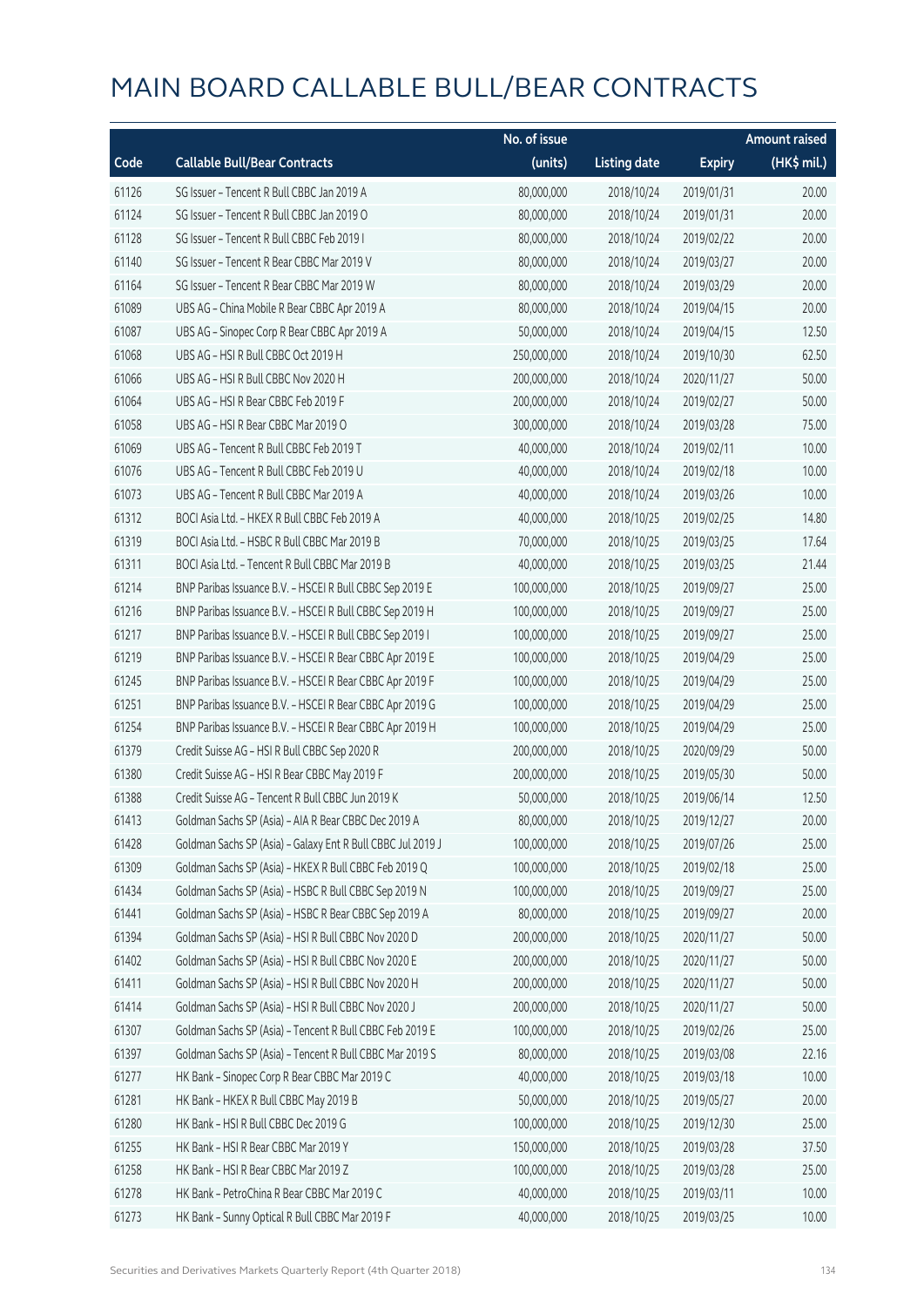|       |                                                            | No. of issue |                     |               | <b>Amount raised</b> |
|-------|------------------------------------------------------------|--------------|---------------------|---------------|----------------------|
| Code  | <b>Callable Bull/Bear Contracts</b>                        | (units)      | <b>Listing date</b> | <b>Expiry</b> | (HK\$ mil.)          |
| 61260 | HK Bank - Tencent R Bull CBBC Apr 2019 Q                   | 60,000,000   | 2018/10/25          | 2019/04/23    | 27.00                |
| 61290 | Haitong Int'l Sec - HSI R Bull CBBC Oct 2019 O             | 120,000,000  | 2018/10/25          | 2019/10/30    | 30.00                |
| 61298 | Haitong Int'l Sec - HSI R Bull CBBC Oct 2019 P             | 120,000,000  | 2018/10/25          | 2019/10/30    | 30.00                |
| 61291 | Haitong Int'l Sec - HSI R Bull CBBC Dec 2019 K             | 120,000,000  | 2018/10/25          | 2019/12/30    | 30.00                |
| 61304 | Haitong Int'l Sec - HSI R Bear CBBC Jan 2019 Z             | 120,000,000  | 2018/10/25          | 2019/01/30    | 30.00                |
| 61303 | Haitong Int'l Sec - HSI R Bear CBBC Feb 2019 I             | 120,000,000  | 2018/10/25          | 2019/02/27    | 30.00                |
| 61378 | JP Morgan SP BV - Tencent R Bull CBBC Mar 2019 L           | 50,000,000   | 2018/10/25          | 2019/03/08    | 12.50                |
| 61363 | SG Issuer - Bank of China R Bull CBBC Sep 2019 C           | 100,000,000  | 2018/10/25          | 2019/09/20    | 25.00                |
| 61375 | SG Issuer - CSOP A50 ETF R Bull CBBC Apr 2019 G            | 80,000,000   | 2018/10/25          | 2019/04/29    | 20.00                |
| 61339 | SG Issuer - Galaxy Ent R Bear CBBC Jul 2019 I              | 100,000,000  | 2018/10/25          | 2019/07/30    | 25.00                |
| 61364 | SG Issuer - HKEX R Bull CBBC Jun 2019 T                    | 50,000,000   | 2018/10/25          | 2019/06/28    | 12.50                |
| 61366 | SG Issuer - HSBC R Bull CBBC Jun 2019 I                    | 100,000,000  | 2018/10/25          | 2019/06/28    | 25.00                |
| 61331 | SG Issuer - HSI R Bull CBBC Dec 2020 Y                     | 200,000,000  | 2018/10/25          | 2020/12/30    | 50.00                |
| 61376 | SG Issuer - HSI R Bear CBBC Apr 2019 T                     | 200,000,000  | 2018/10/25          | 2019/04/29    | 50.00                |
| 61347 | SG Issuer - Tencent R Bull CBBC Jan 2019 S                 | 80,000,000   | 2018/10/25          | 2019/01/30    | 20.00                |
| 61357 | SG Issuer - Tencent R Bull CBBC Feb 2019 K                 | 80,000,000   | 2018/10/25          | 2019/02/22    | 20.00                |
| 61367 | SG Issuer - Tencent R Bear CBBC Feb 2019 E                 | 80,000,000   | 2018/10/25          | 2019/02/27    | 20.00                |
| 61322 | UBS AG - HSI R Bull CBBC Dec 2019 N                        | 200,000,000  | 2018/10/25          | 2019/12/30    | 50.00                |
| 61321 | UBS AG - HSI R Bull CBBC Oct 2020 E                        | 200,000,000  | 2018/10/25          | 2020/10/29    | 50.00                |
| 61329 | UBS AG - HSI R Bear CBBC Feb 2019 G                        | 200,000,000  | 2018/10/25          | 2019/02/27    | 50.00                |
| 61330 | UBS AG - Tencent R Bull CBBC Jun 2019 M                    | 40,000,000   | 2018/10/25          | 2019/06/04    | 10.00                |
| 61524 | BNP Paribas Issuance B.V. - HSI R Bull CBBC Nov 2019 J     | 250,000,000  | 2018/10/26          | 2019/11/28    | 62.50                |
| 61528 | BNP Paribas Issuance B.V. - HSI R Bull CBBC Nov 2019 K     | 250,000,000  | 2018/10/26          | 2019/11/28    | 62.50                |
| 61534 | BNP Paribas Issuance B.V. - HSI R Bull CBBC Nov 2019 M     | 250,000,000  | 2018/10/26          | 2019/11/28    | 62.50                |
| 61539 | BNP Paribas Issuance B.V. - HSI R Bull CBBC Nov 2019 N     | 250,000,000  | 2018/10/26          | 2019/11/28    | 62.50                |
| 61689 | BNP Paribas Issuance B.V. - HSI R Bull CBBC Nov 2019 O     | 250,000,000  | 2018/10/26          | 2019/11/28    | 62.50                |
| 61543 | BNP Paribas Issuance B.V. - HSI R Bear CBBC Mar 2019 E     | 250,000,000  | 2018/10/26          | 2019/03/28    | 62.50                |
| 61546 | BNP Paribas Issuance B.V. - HSI R Bear CBBC Mar 2019 F     | 250,000,000  | 2018/10/26          | 2019/03/28    | 62.50                |
| 61552 | BNP Paribas Issuance B.V. - HSI R Bear CBBC Mar 2019 G     | 250,000,000  | 2018/10/26          | 2019/03/28    | 62.50                |
| 61568 | BNP Paribas Issuance B.V. - HSI R Bear CBBC Mar 2019 H     | 250,000,000  | 2018/10/26          | 2019/03/28    | 62.50                |
| 61685 | BNP Paribas Issuance B.V. - Tencent R Bull CBBC Jun 2019 I | 50,000,000   | 2018/10/26          | 2019/06/27    | 12.50                |
| 61686 | BNP Paribas Issuance B.V. - Tencent R Bull CBBC Jul 2019 S | 50,000,000   | 2018/10/26          | 2019/07/30    | 12.50                |
| 62029 | Credit Suisse AG - CSOP A50 ETF R Bull CBBC May 2019 C     | 50,000,000   | 2018/10/26          | 2019/05/30    | 12.50                |
| 62020 | Credit Suisse AG - HKEX R Bull CBBC Mar 2019 D             | 50,000,000   | 2018/10/26          | 2019/03/28    | 12.50                |
| 62032 | Credit Suisse AG - HSI R Bull CBBC Aug 2020 F              | 200,000,000  | 2018/10/26          | 2020/08/28    | 50.00                |
| 62047 | Credit Suisse AG - HSI R Bull CBBC Aug 2020 G              | 200,000,000  | 2018/10/26          | 2020/08/28    | 50.00                |
| 62015 | Credit Suisse AG - HSI R Bear CBBC Apr 2019 L              | 200,000,000  | 2018/10/26          | 2019/04/29    | 50.00                |
| 62095 | Goldman Sachs SP (Asia) - HKEX R Bull CBBC Sep 2019 A      | 100,000,000  | 2018/10/26          | 2019/09/27    | 25.00                |
| 62096 | Goldman Sachs SP (Asia) - HSBC R Bull CBBC Sep 2019 O      | 80,000,000   | 2018/10/26          | 2019/09/27    | 20.00                |
| 61462 | Goldman Sachs SP (Asia) - HSI R Bull CBBC Nov 2020 G       | 200,000,000  | 2018/10/26          | 2020/11/27    | 50.00                |
| 62049 | Goldman Sachs SP (Asia) - HSI R Bull CBBC Nov 2020 I       | 200,000,000  | 2018/10/26          | 2020/11/27    | 52.80                |
| 61451 | Goldman Sachs SP (Asia) - HSI R Bull CBBC Nov 2020 P       | 200,000,000  | 2018/10/26          | 2020/11/27    | 50.00                |
| 61461 | Goldman Sachs SP (Asia) - HSI R Bull CBBC Nov 2020 S       | 200,000,000  | 2018/10/26          | 2020/11/27    | 50.00                |
| 62059 | Goldman Sachs SP (Asia) - HSI R Bull CBBC Nov 2020 U       | 200,000,000  | 2018/10/26          | 2020/11/27    | 58.00                |
| 62061 | Goldman Sachs SP (Asia) - HSI R Bull CBBC Nov 2020 Z       | 200,000,000  | 2018/10/26          | 2020/11/27    | 61.20                |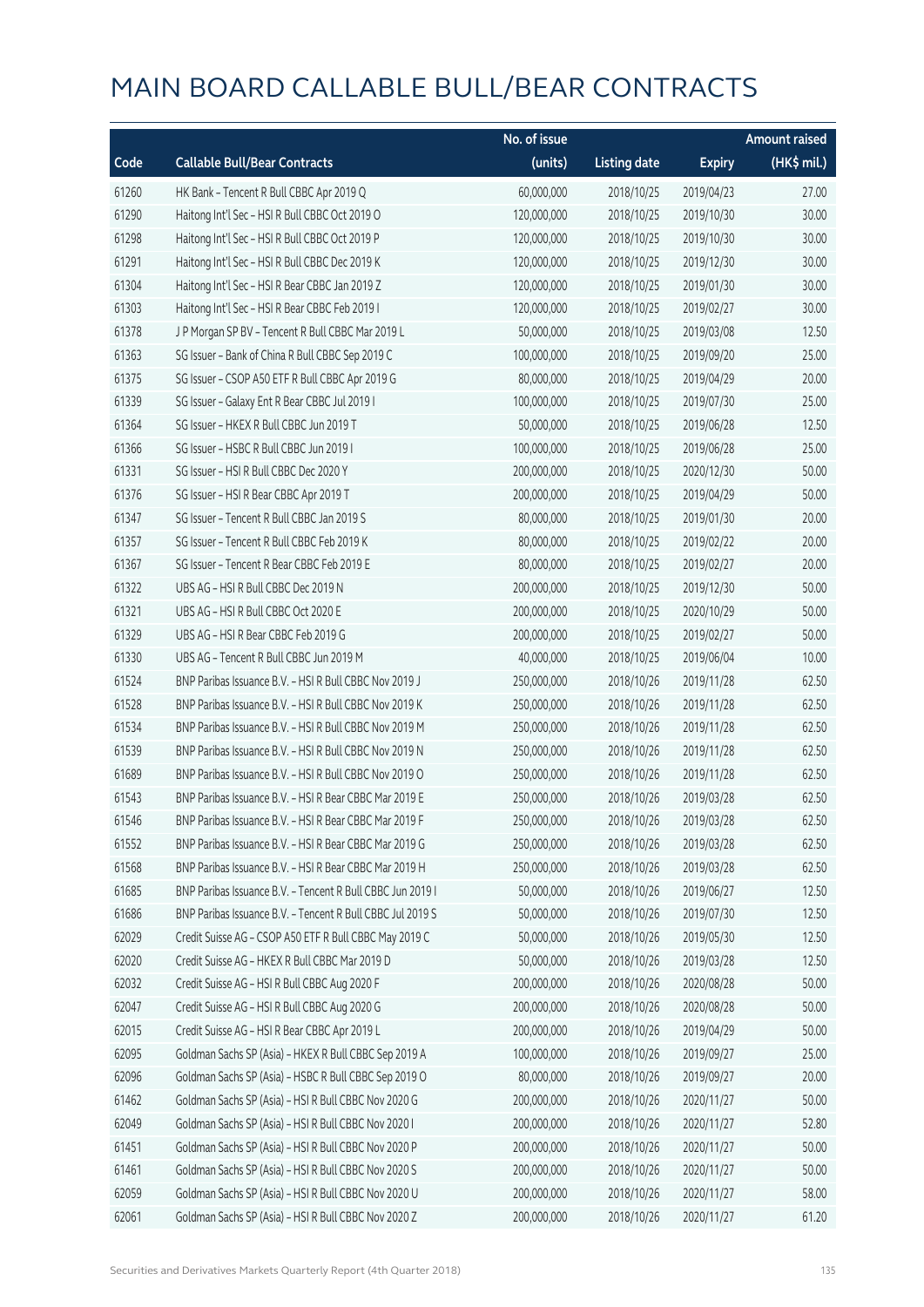|       |                                                          | No. of issue |                     |               | Amount raised |
|-------|----------------------------------------------------------|--------------|---------------------|---------------|---------------|
| Code  | <b>Callable Bull/Bear Contracts</b>                      | (units)      | <b>Listing date</b> | <b>Expiry</b> | $(HK\$ mil.)  |
| 61660 | Goldman Sachs SP (Asia) - HSI R Bear CBBC Mar 2019 L     | 200,000,000  | 2018/10/26          | 2019/03/28    | 50.00         |
| 61662 | Goldman Sachs SP (Asia) - HSI R Bear CBBC Mar 2019 M     | 200,000,000  | 2018/10/26          | 2019/03/28    | 50.00         |
| 62074 | Goldman Sachs SP (Asia) - HSI R Bear CBBC Mar 2019 N     | 200,000,000  | 2018/10/26          | 2019/03/28    | 50.00         |
| 62069 | Goldman Sachs SP (Asia) - Ping An R Bull CBBC Jul 2019 N | 100,000,000  | 2018/10/26          | 2019/07/25    | 25.00         |
| 62080 | Goldman Sachs SP (Asia) - Ping An R Bull CBBC Jul 2019 O | 100,000,000  | 2018/10/26          | 2019/07/26    | 25.00         |
| 62052 | Goldman Sachs SP (Asia) - Tencent R Bull CBBC Mar 2019 F | 100,000,000  | 2018/10/26          | 2019/03/08    | 25.00         |
| 61454 | Goldman Sachs SP (Asia) - Tencent R Bull CBBC Mar 2019 T | 100,000,000  | 2018/10/26          | 2019/03/08    | 25.00         |
| 61615 | HK Bank - CNOOC R Bear CBBC Mar 2019 E                   | 40,000,000   | 2018/10/26          | 2019/03/04    | 10.00         |
| 61627 | HK Bank - CSOP A50 ETF R Bear CBBC Mar 2019 A            | 40,000,000   | 2018/10/26          | 2019/03/11    | 10.00         |
| 61616 | HK Bank - HKEX R Bull CBBC Mar 2019 M                    | 50,000,000   | 2018/10/26          | 2019/03/18    | 12.50         |
| 61644 | HK Bank - HSCEI ETF R Bull CBBC Apr 2019 A               | 50,000,000   | 2018/10/26          | 2019/04/29    | 12.50         |
| 61580 | HK Bank - HSI R Bull CBBC Sep 2019 G                     | 150,000,000  | 2018/10/26          | 2019/09/27    | 37.50         |
| 61604 | HK Bank - HSI R Bull CBBC Dec 2019 L                     | 150,000,000  | 2018/10/26          | 2019/12/30    | 37.50         |
| 61597 | HK Bank - HSI R Bull CBBC Dec 2019 M                     | 150,000,000  | 2018/10/26          | 2019/12/30    | 37.50         |
| 61582 | HK Bank - HSI R Bear CBBC Apr 2019 F                     | 100,000,000  | 2018/10/26          | 2019/04/29    | 31.00         |
| 61585 | HK Bank - HSI R Bear CBBC Apr 2019 G                     | 100,000,000  | 2018/10/26          | 2019/04/29    | 25.00         |
| 61625 | HK Bank - Ping An R Bull CBBC Mar 2019 N                 | 100,000,000  | 2018/10/26          | 2019/03/18    | 25.00         |
| 61570 | HK Bank - Tencent R Bull CBBC Mar 2019 B                 | 60,000,000   | 2018/10/26          | 2019/03/11    | 15.00         |
| 61574 | HK Bank - Tencent R Bull CBBC Jul 2019 B                 | 60,000,000   | 2018/10/26          | 2019/07/08    | 33.00         |
| 61633 | HK Bank - Tracker Fund R Bull CBBC Jun 2019 A            | 50,000,000   | 2018/10/26          | 2019/06/03    | 15.50         |
| 61490 | Haitong Int'l Sec - Galaxy Ent R Bull CBBC May 2019 C    | 180,000,000  | 2018/10/26          | 2019/05/17    | 45.18         |
| 61495 | Haitong Int'l Sec - Galaxy Ent R Bear CBBC May 2019 A    | 180,000,000  | 2018/10/26          | 2019/05/03    | 45.00         |
| 62000 | Haitong Int'l Sec - HSI R Bull CBBC Dec 2019 L           | 120,000,000  | 2018/10/26          | 2019/12/30    | 30.00         |
| 61513 | Haitong Int'l Sec - Sunny Optical R Bull CBBC Apr 2019 A | 40,000,000   | 2018/10/26          | 2019/04/10    | 10.04         |
| 61510 | Haitong Int'l Sec - Sunny Optical R Bear CBBC Apr 2019 B | 40,000,000   | 2018/10/26          | 2019/04/29    | 10.04         |
| 61512 | Haitong Int'l Sec - Sunny Optical R Bear CBBC Apr 2019 C | 40,000,000   | 2018/10/26          | 2019/04/25    | 10.08         |
| 61491 | Haitong Int'l Sec - Tencent R Bull CBBC Mar 2019 M       | 40,000,000   | 2018/10/26          | 2019/03/04    | 10.04         |
| 61497 | Haitong Int'l Sec - Tencent R Bull CBBC Mar 2019 N       | 40,000,000   | 2018/10/26          | 2019/03/07    | 10.00         |
| 61496 | Haitong Int'l Sec - Tencent R Bull CBBC Apr 2019 E       | 40,000,000   | 2018/10/26          | 2019/04/09    | 10.00         |
| 61682 | Haitong Int'l Sec - Tencent R Bull CBBC Apr 2019 F       | 40,000,000   | 2018/10/26          | 2019/04/09    | 10.00         |
| 61763 | J P Morgan SP BV - CSOP A50 ETF R Bull CBBC May 2019 A   | 80,000,000   | 2018/10/26          | 2019/05/10    | 20.00         |
| 61747 | J P Morgan SP BV - HSI R Bull CBBC Sep 2020 K            | 200,000,000  | 2018/10/26          | 2020/09/29    | 50.00         |
| 61768 | J P Morgan SP BV - HSI R Bull CBBC Oct 2020 I            | 200,000,000  | 2018/10/26          | 2020/10/29    | 50.00         |
| 61776 | J P Morgan SP BV - HSI R Bull CBBC Nov 2020 B            | 200,000,000  | 2018/10/26          | 2020/11/27    | 50.00         |
| 61755 | J P Morgan SP BV - HSI R Bear CBBC Jan 2019 X            | 200,000,000  | 2018/10/26          | 2019/01/30    | 50.00         |
| 61758 | J P Morgan SP BV - Tencent R Bull CBBC Mar 2019 M        | 50,000,000   | 2018/10/26          | 2019/03/08    | 12.50         |
| 61748 | J P Morgan SP BV - Tencent R Bear CBBC Apr 2019 F        | 50,000,000   | 2018/10/26          | 2019/04/12    | 12.50         |
| 61749 | J P Morgan SP BV - Tencent R Bear CBBC Apr 2019 G        | 50,000,000   | 2018/10/26          | 2019/04/18    | 12.50         |
| 61652 | Macquarie Bank Ltd. - Tencent R Bull CBBC Jan 2019 N     | 31,400,000   | 2018/10/26          | 2019/01/30    | 10.02         |
| 61653 | Macquarie Bank Ltd. - Tencent R Bull CBBC Jan 2019 R     | 27,800,000   | 2018/10/26          | 2019/01/31    | 10.01         |
| 61896 | SG Issuer - CC Bank R Bull CBBC Jul 2019 B               | 100,000,000  | 2018/10/26          | 2019/07/31    | 25.00         |
| 61951 | SG Issuer - CC Bank R Bull CBBC Aug 2019 N               | 100,000,000  | 2018/10/26          | 2019/08/09    | 25.00         |
| 61960 | SG Issuer - China Life R Bull CBBC Feb 2019 C            | 40,000,000   | 2018/10/26          | 2019/02/25    | 10.00         |
| 61977 | SG Issuer - CNOOC R Bull CBBC Feb 2019 F                 | 40,000,000   | 2018/10/26          | 2019/02/21    | 10.00         |
| 61979 | SG Issuer - HKEX R Bull CBBC Jul 2019 I                  | 50,000,000   | 2018/10/26          | 2019/07/10    | 12.50         |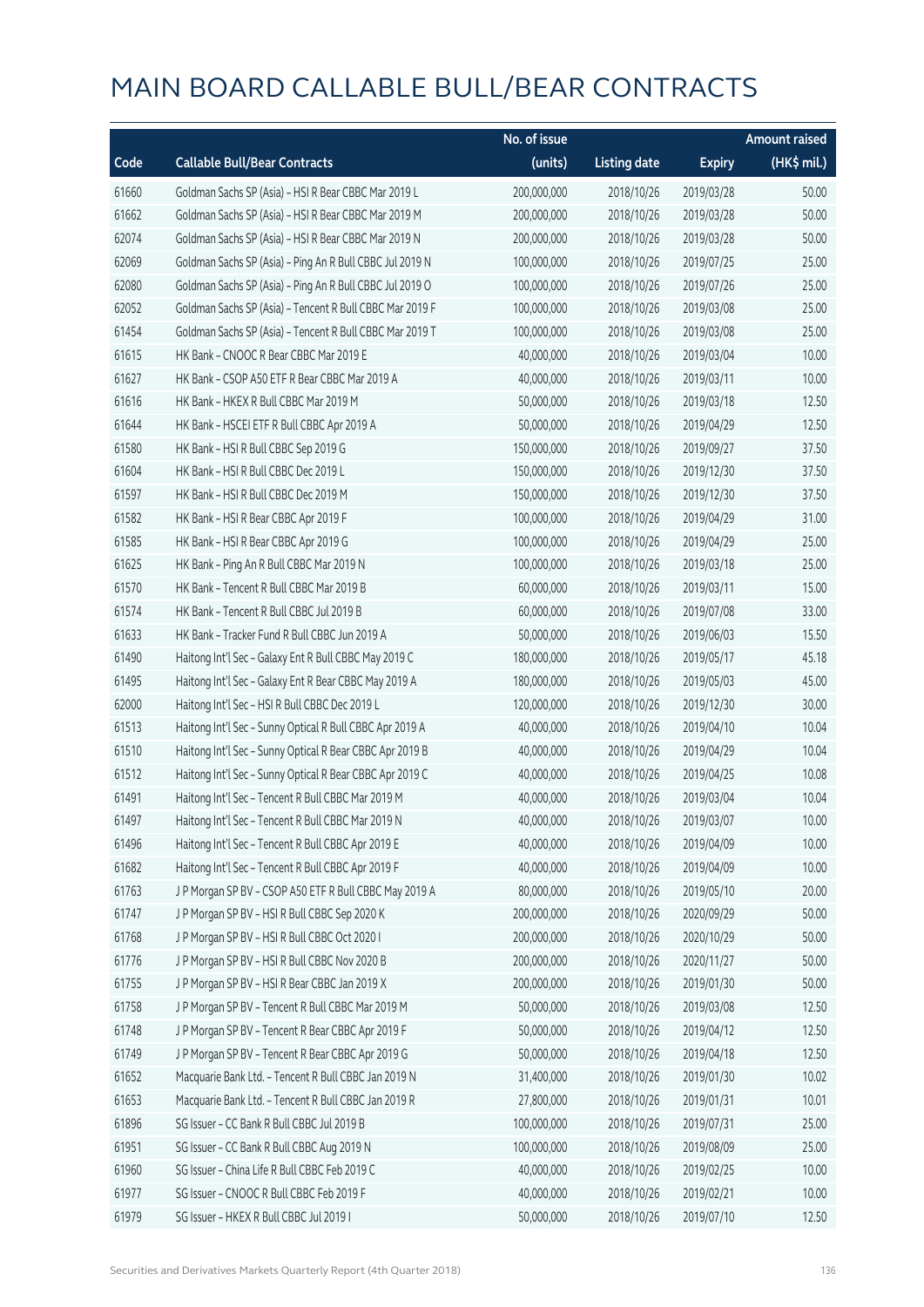|       |                                                | No. of issue |                     |               | <b>Amount raised</b> |
|-------|------------------------------------------------|--------------|---------------------|---------------|----------------------|
| Code  | <b>Callable Bull/Bear Contracts</b>            | (units)      | <b>Listing date</b> | <b>Expiry</b> | (HK\$ mil.)          |
| 61804 | SG Issuer - HKEX R Bear CBBC Mar 2019 I        | 50,000,000   | 2018/10/26          | 2019/03/22    | 12.50                |
| 61777 | SG Issuer - HSBC R Bull CBBC Jul 2019 D        | 100,000,000  | 2018/10/26          | 2019/07/12    | 25.00                |
| 61842 | SG Issuer - HSI R Bull CBBC Nov 2020 B         | 200,000,000  | 2018/10/26          | 2020/11/27    | 50.00                |
| 61848 | SG Issuer - HSI R Bull CBBC Nov 2020 E         | 200,000,000  | 2018/10/26          | 2020/11/27    | 50.00                |
| 61800 | SG Issuer - HSI R Bull CBBC Nov 2020 Z         | 200,000,000  | 2018/10/26          | 2020/11/27    | 50.00                |
| 61873 | SG Issuer - HSI R Bull CBBC Dec 2020 E         | 200,000,000  | 2018/10/26          | 2020/12/30    | 50.00                |
| 61803 | SG Issuer - HSI R Bull CBBC Dec 2020 K         | 400,000,000  | 2018/10/26          | 2020/12/30    | 100.00               |
| 61853 | SG Issuer - HSI R Bull CBBC Dec 2020 U         | 200,000,000  | 2018/10/26          | 2020/12/30    | 50.00                |
| 61859 | SG Issuer - HSI R Bull CBBC Dec 2020 Z         | 200,000,000  | 2018/10/26          | 2020/12/30    | 50.00                |
| 61828 | SG Issuer - HSI R Bear CBBC May 2019 K         | 200,000,000  | 2018/10/26          | 2019/05/30    | 50.00                |
| 61831 | SG Issuer - HSI R Bear CBBC May 2019 L         | 200,000,000  | 2018/10/26          | 2019/05/30    | 50.00                |
| 61838 | SG Issuer - HSI R Bear CBBC May 2019 M         | 200,000,000  | 2018/10/26          | 2019/05/30    | 50.00                |
| 61841 | SG Issuer - HSI R Bear CBBC Jul 2019 C         | 200,000,000  | 2018/10/26          | 2019/07/30    | 50.00                |
| 61987 | SG Issuer - Ping An R Bull CBBC Apr 2019 B     | 100,000,000  | 2018/10/26          | 2019/04/25    | 25.00                |
| 61778 | SG Issuer - Ping An R Bear CBBC Apr 2019 H     | 100,000,000  | 2018/10/26          | 2019/04/16    | 25.00                |
| 61789 | SG Issuer - Tencent R Bull CBBC Jan 2019 J     | 80,000,000   | 2018/10/26          | 2019/01/31    | 21.20                |
| 61991 | SG Issuer - Tencent R Bull CBBC Jan 2019 K     | 80,000,000   | 2018/10/26          | 2019/01/31    | 38.00                |
| 61781 | SG Issuer - Tencent R Bull CBBC Jan 2019 X     | 80,000,000   | 2018/10/26          | 2019/01/30    | 20.00                |
| 61793 | SG Issuer - Tencent R Bull CBBC Feb 2019 P     | 80,000,000   | 2018/10/26          | 2019/02/19    | 20.00                |
| 61796 | SG Issuer - Tencent R Bull CBBC Feb 2019 R     | 80,000,000   | 2018/10/26          | 2019/02/25    | 20.00                |
| 61997 | SG Issuer - Tencent R Bull CBBC Feb 2019 S     | 80,000,000   | 2018/10/26          | 2019/02/21    | 30.00                |
| 61798 | SG Issuer - Tencent R Bull CBBC Mar 2019 W     | 80,000,000   | 2018/10/26          | 2019/03/05    | 20.00                |
| 61808 | SG Issuer - Tencent R Bear CBBC Apr 2019 B     | 80,000,000   | 2018/10/26          | 2019/04/11    | 20.00                |
| 61999 | SG Issuer - Tencent R Bear CBBC Apr 2019 E     | 80,000,000   | 2018/10/26          | 2019/04/11    | 20.00                |
| 61733 | UBS AG - China Life R Bull CBBC Apr 2019 C     | 40,000,000   | 2018/10/26          | 2019/04/15    | 10.00                |
| 61710 | UBS AG - Galaxy Ent R Bull CBBC Jun 2019 C     | 40,000,000   | 2018/10/26          | 2019/06/03    | 10.00                |
| 61718 | UBS AG - HKEX R Bull CBBC May 2019 H           | 50,000,000   | 2018/10/26          | 2019/05/27    | 12.50                |
| 61720 | UBS AG - HKEX R Bull CBBC May 2019 I           | 50,000,000   | 2018/10/26          | 2019/05/20    | 12.50                |
| 61691 | UBS AG - HSI R Bull CBBC Sep 2020 E            | 200,000,000  | 2018/10/26          | 2020/09/29    | 50.00                |
| 61745 | UBS AG - HSI R Bull CBBC Sep 2020 G            | 200,000,000  | 2018/10/26          | 2020/09/29    | 50.00                |
| 61699 | UBS AG - HSI R Bull CBBC Oct 2020 M            | 200,000,000  | 2018/10/26          | 2020/10/29    | 50.00                |
| 61692 | UBS AG - HSI R Bull CBBC Oct 2020 V            | 200,000,000  | 2018/10/26          | 2020/10/29    | 50.00                |
| 61736 | UBS AG - HSI R Bear CBBC Feb 2019 H            | 200,000,000  | 2018/10/26          | 2019/02/27    | 50.00                |
| 61735 | UBS AG - HSI R Bear CBBC Mar 2019 P            | 200,000,000  | 2018/10/26          | 2019/03/28    | 50.00                |
| 61738 | UBS AG - HSI R Bear CBBC Mar 2019 Q            | 200,000,000  | 2018/10/26          | 2019/03/28    | 50.00                |
| 61744 | UBS AG - Ping An R Bull CBBC Feb 2019 J        | 100,000,000  | 2018/10/26          | 2019/02/25    | 25.00                |
| 61732 | UBS AG - Ping An R Bear CBBC Apr 2019 D        | 100,000,000  | 2018/10/26          | 2019/04/10    | 25.00                |
| 61701 | UBS AG - Tencent R Bull CBBC Mar 2019 F        | 40,000,000   | 2018/10/26          | 2019/03/12    | 10.00                |
| 61705 | UBS AG - Tencent R Bull CBBC Apr 2019 J        | 40,000,000   | 2018/10/26          | 2019/04/03    | 10.00                |
| 61724 | UBS AG - Tencent R Bear CBBC Feb 2019 R        | 40,000,000   | 2018/10/26          | 2019/02/15    | 10.00                |
| 61731 | UBS AG - Tencent R Bear CBBC Feb 2019 S        | 40,000,000   | 2018/10/26          | 2019/02/19    | 10.00                |
| 61472 | Bank Vontobel - AIA R Bear CBBC Jul 2019 B     | 40,000,000   | 2018/10/26          | 2019/07/12    | 10.00                |
| 61517 | Bank Vontobel - CC Bank R Bull CBBC Jul 2019 A | 40,000,000   | 2018/10/26          | 2019/07/19    | 10.00                |
| 61463 | Bank Vontobel - HSBC R Bull CBBC Jul 2019 B    | 40,000,000   | 2018/10/26          | 2019/07/12    | 10.00                |
| 61464 | Bank Vontobel - HSBC R Bear CBBC Jul 2019 A    | 40,000,000   | 2018/10/26          | 2019/07/19    | 10.00                |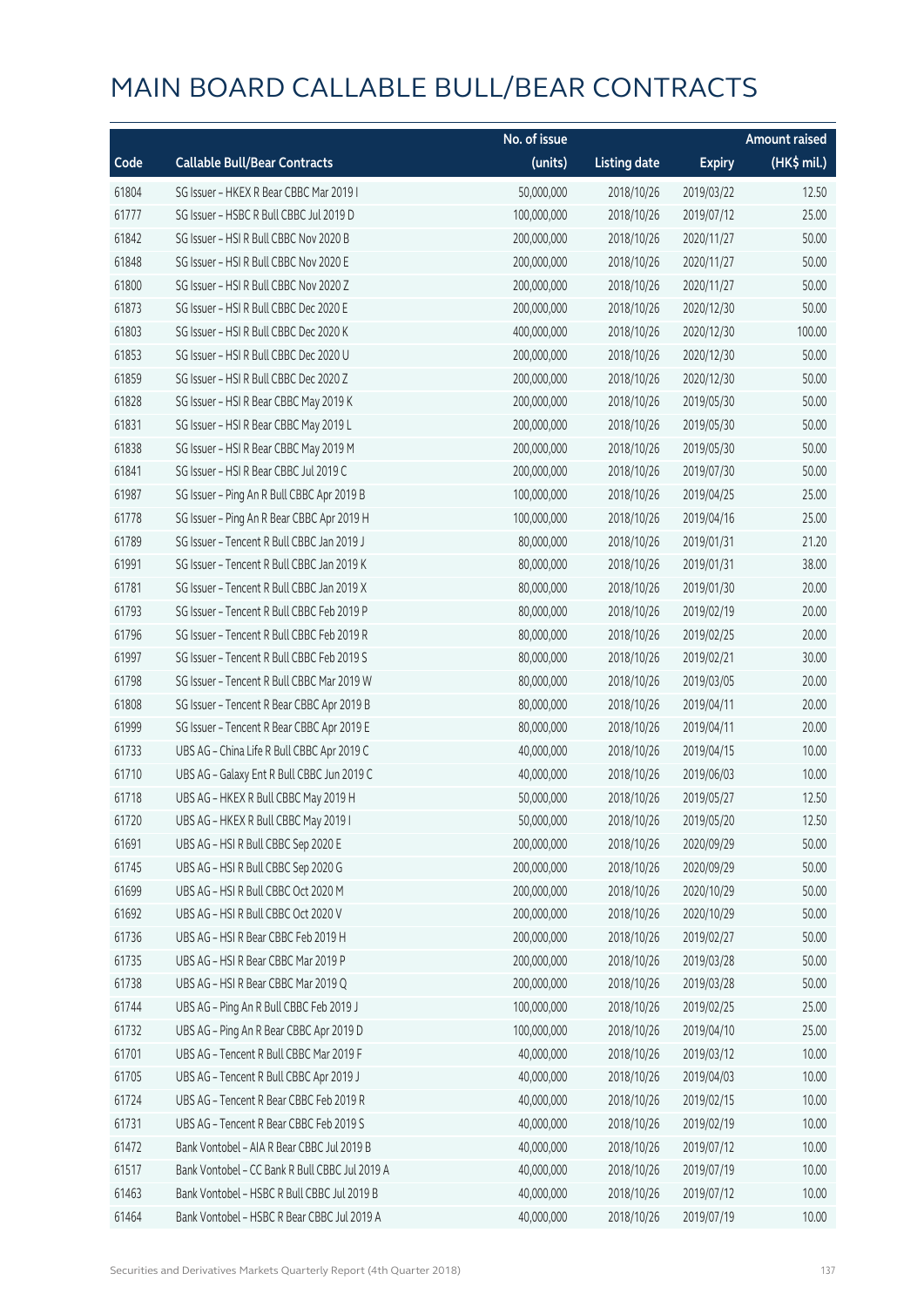|       |                                                             | No. of issue |                     |               | <b>Amount raised</b> |
|-------|-------------------------------------------------------------|--------------|---------------------|---------------|----------------------|
| Code  | <b>Callable Bull/Bear Contracts</b>                         | (units)      | <b>Listing date</b> | <b>Expiry</b> | (HK\$ mil.)          |
| 61485 | Bank Vontobel - HSI R Bull CBBC Apr 2019 S                  | 80,000,000   | 2018/10/26          | 2019/04/29    | 20.00                |
| 61521 | Bank Vontobel - HSI R Bear CBBC Feb 2019 S                  | 80,000,000   | 2018/10/26          | 2019/02/27    | 20.00                |
| 62726 | BOCI Asia Ltd. - Geely Auto R Bull CBBC Mar 2019 A          | 40,000,000   | 2018/10/29          | 2019/03/27    | 10.92                |
| 62722 | BOCI Asia Ltd. - HKEX R Bull CBBC Mar 2019 A                | 40,000,000   | 2018/10/29          | 2019/03/26    | 10.20                |
| 62723 | BOCI Asia Ltd. - Ping An R Bear CBBC Mar 2019 B             | 70,000,000   | 2018/10/29          | 2019/03/27    | 17.78                |
| 62709 | BOCI Asia Ltd. - Tencent R Bull CBBC Mar 2019 C             | 40,000,000   | 2018/10/29          | 2019/03/27    | 10.16                |
| 62716 | BOCI Asia Ltd. - Tencent R Bull CBBC Mar 2019 D             | 40,000,000   | 2018/10/29          | 2019/03/28    | 10.00                |
| 62343 | BNP Paribas Issuance B.V. - CC Bank R Bull CBBC Sep 2019 O  | 100,000,000  | 2018/10/29          | 2019/09/27    | 25.00                |
| 62283 | BNP Paribas Issuance B.V. - CSOP A50 R Bull CBBC Jun 2019 P | 60,000,000   | 2018/10/29          | 2019/06/27    | 15.00                |
| 62365 | BNP Paribas Issuance B.V. - HKEX R Bull CBBC May 2019 W     | 50,000,000   | 2018/10/29          | 2019/05/30    | 12.50                |
| 62344 | BNP Paribas Issuance B.V. - HSBC R Bull CBBC Jun 2019 J     | 150,000,000  | 2018/10/29          | 2019/06/27    | 37.50                |
| 62316 | BNP Paribas Issuance B.V. - HSI R Bull CBBC Nov 2019 E      | 250,000,000  | 2018/10/29          | 2019/11/28    | 62.50                |
| 62318 | BNP Paribas Issuance B.V. - HSI R Bull CBBC Nov 2019 I      | 250,000,000  | 2018/10/29          | 2019/11/28    | 62.50                |
| 62326 | BNP Paribas Issuance B.V. - HSI R Bull CBBC Nov 2019 L      | 250,000,000  | 2018/10/29          | 2019/11/28    | 62.50                |
| 62304 | BNP Paribas Issuance B.V. - HSI R Bull CBBC Nov 2019 P      | 250,000,000  | 2018/10/29          | 2019/11/28    | 62.50                |
| 62314 | BNP Paribas Issuance B.V. - HSI R Bull CBBC Nov 2019 Q      | 250,000,000  | 2018/10/29          | 2019/11/28    | 62.50                |
| 62339 | BNP Paribas Issuance B.V. - HSI R Bull CBBC Nov 2019 R      | 250,000,000  | 2018/10/29          | 2019/11/28    | 62.50                |
| 62291 | BNP Paribas Issuance B.V. - HSI R Bear CBBC Feb 2019 Q      | 250,000,000  | 2018/10/29          | 2019/02/27    | 62.50                |
| 62297 | BNP Paribas Issuance B.V. - HSI R Bear CBBC Feb 2019 U      | 250,000,000  | 2018/10/29          | 2019/02/27    | 62.50                |
| 62097 | BNP Paribas Issuance B.V. - HSI R Bear CBBC Mar 2019 I      | 250,000,000  | 2018/10/29          | 2019/03/28    | 62.50                |
| 62098 | BNP Paribas Issuance B.V. - HSI R Bear CBBC Mar 2019 J      | 250,000,000  | 2018/10/29          | 2019/03/28    | 62.50                |
| 62100 | BNP Paribas Issuance B.V. - HSI R Bear CBBC Mar 2019 K      | 250,000,000  | 2018/10/29          | 2019/03/28    | 62.50                |
| 62347 | BNP Paribas Issuance B.V. - Ping An R Bull CBBC Jun 2019 R  | 200,000,000  | 2018/10/29          | 2019/06/27    | 50.00                |
| 62352 | BNP Paribas Issuance B.V. - Ping An R Bull CBBC Jun 2019 S  | 200,000,000  | 2018/10/29          | 2019/06/27    | 50.00                |
| 62355 | BNP Paribas Issuance B.V. - Ping An R Bear CBBC Aug 2019 L  | 200,000,000  | 2018/10/29          | 2019/08/29    | 50.00                |
| 62661 | BNP Paribas Issuance B.V. - Tencent R Bull CBBC Jun 2019 J  | 50,000,000   | 2018/10/29          | 2019/06/27    | 12.50                |
| 62660 | BNP Paribas Issuance B.V. - Tencent R Bull CBBC Jul 2019 T  | 50,000,000   | 2018/10/29          | 2019/07/30    | 12.50                |
| 62277 | BNP Paribas Issuance B.V. - Tencent R Bear CBBC Mar 2019 L  | 50,000,000   | 2018/10/29          | 2019/03/28    | 12.50                |
| 63186 | Credit Suisse AG - CSOP A50 ETF R Bull CBBC Apr 2019 A      | 50,000,000   | 2018/10/29          | 2019/04/29    | 12.50                |
| 63180 | Credit Suisse AG - Geely Auto R Bull CBBC Apr 2019 B        | 40,000,000   | 2018/10/29          | 2019/04/29    | 10.00                |
| 63185 | Credit Suisse AG - HKEX R Bull CBBC May 2019 B              | 50,000,000   | 2018/10/29          | 2019/05/30    | 12.50                |
| 63159 | Credit Suisse AG - HSI R Bull CBBC Aug 2020 C               | 200,000,000  | 2018/10/29          | 2020/08/28    | 50.00                |
| 63215 | Credit Suisse AG - HSI R Bull CBBC Aug 2020 H               | 200,000,000  | 2018/10/29          | 2020/08/28    | 50.00                |
| 63152 | Credit Suisse AG - HSI R Bull CBBC Sep 2020 I               | 200,000,000  | 2018/10/29          | 2020/09/29    | 50.00                |
| 63209 | Credit Suisse AG - HSI R Bull CBBC Sep 2020 M               | 200,000,000  | 2018/10/29          | 2020/09/29    | 50.00                |
| 63128 | Credit Suisse AG - HSI R Bear CBBC Mar 2019 A               | 200,000,000  | 2018/10/29          | 2019/03/28    | 50.00                |
| 63148 | Credit Suisse AG - HSI R Bear CBBC Mar 2019 B               | 200,000,000  | 2018/10/29          | 2019/03/28    | 50.00                |
| 63127 | Credit Suisse AG - HSI R Bear CBBC Mar 2019 Z               | 200,000,000  | 2018/10/29          | 2019/03/28    | 50.00                |
| 63118 | Credit Suisse AG - HSI R Bear CBBC Apr 2019 M               | 200,000,000  | 2018/10/29          | 2019/04/29    | 50.00                |
| 63125 | Credit Suisse AG - HSI R Bear CBBC Apr 2019 N               | 200,000,000  | 2018/10/29          | 2019/04/29    | 50.00                |
| 63188 | Credit Suisse AG - Ping An R Bull CBBC Feb 2019 R           | 80,000,000   | 2018/10/29          | 2019/02/27    | 20.00                |
| 63203 | Credit Suisse AG - Sunny Optical R Bull CBBC Jul 2019 B     | 40,000,000   | 2018/10/29          | 2019/07/30    | 10.00                |
| 63192 | Credit Suisse AG - Tencent R Bull CBBC May 2019 F           | 50,000,000   | 2018/10/29          | 2019/05/30    | 12.50                |
| 63232 | Goldman Sachs SP (Asia) - AIA R Bull CBBC Dec 2019 A        | 100,000,000  | 2018/10/29          | 2019/12/27    | 25.00                |
| 63265 | Goldman Sachs SP (Asia) - CC Bank R Bull CBBC Jun 2019 N    | 100,000,000  | 2018/10/29          | 2019/06/25    | 25.00                |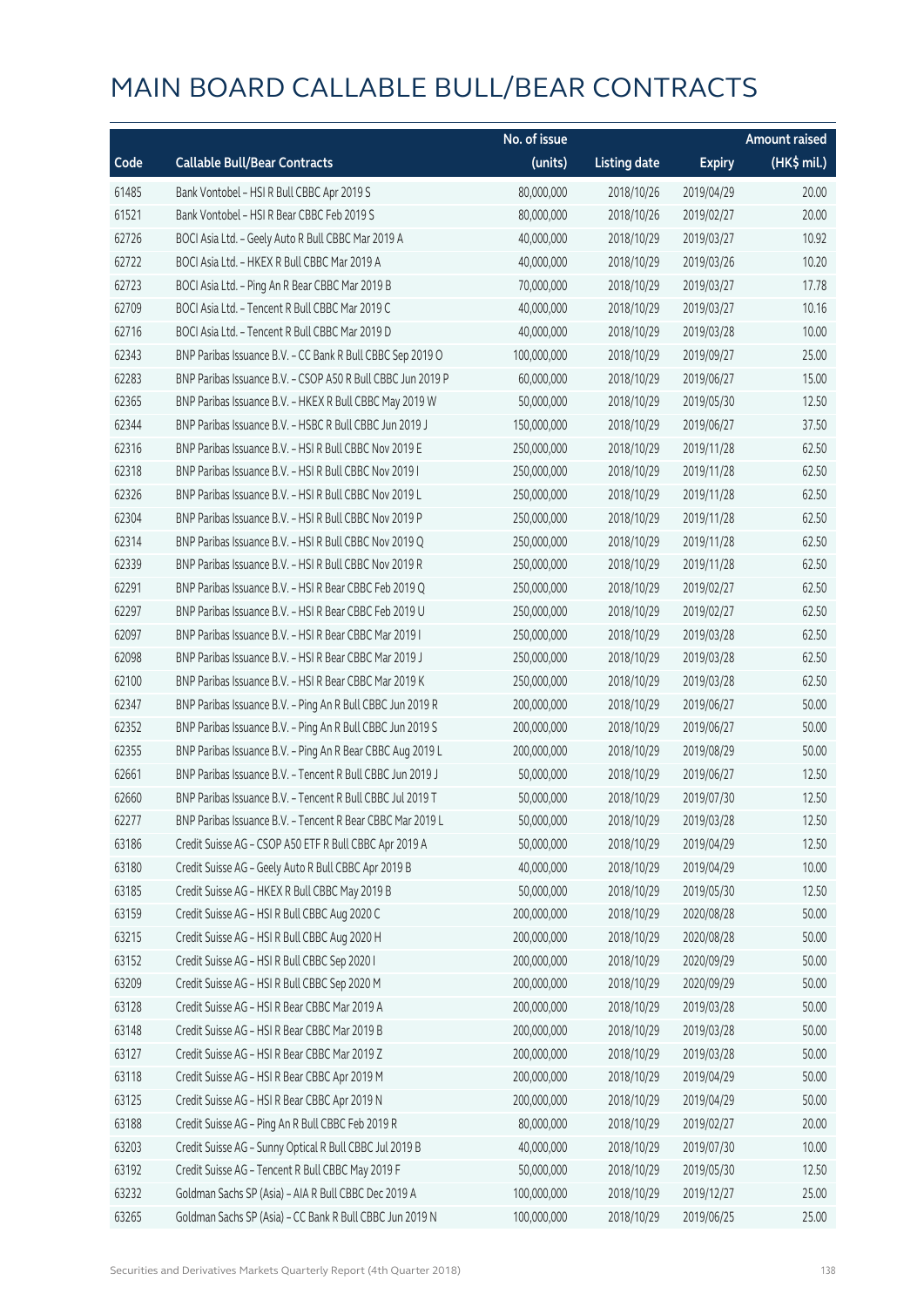|       |                                                             | No. of issue |                     |               | <b>Amount raised</b> |
|-------|-------------------------------------------------------------|--------------|---------------------|---------------|----------------------|
| Code  | <b>Callable Bull/Bear Contracts</b>                         | (units)      | <b>Listing date</b> | <b>Expiry</b> | $(HK$$ mil.)         |
| 63291 | Goldman Sachs SP (Asia) - China Life R Bull CBBC Mar 2019 F | 100,000,000  | 2018/10/29          | 2019/03/18    | 25.00                |
| 63245 | Goldman Sachs SP (Asia) - Galaxy Ent R Bull CBBC Jul 2019 K | 100,000,000  | 2018/10/29          | 2019/07/26    | 25.00                |
| 63250 | Goldman Sachs SP (Asia) - HKEX R Bull CBBC Feb 2019 R       | 100,000,000  | 2018/10/29          | 2019/02/18    | 25.00                |
| 63254 | Goldman Sachs SP (Asia) - HKEX R Bull CBBC Feb 2019 S       | 100,000,000  | 2018/10/29          | 2019/02/18    | 25.00                |
| 63246 | Goldman Sachs SP (Asia) - HSBC R Bull CBBC Sep 2019 P       | 100,000,000  | 2018/10/29          | 2019/09/27    | 25.00                |
| 62530 | Goldman Sachs SP (Asia) - HSI R Bull CBBC Nov 2020 F        | 200,000,000  | 2018/10/29          | 2020/11/27    | 50.00                |
| 63219 | Goldman Sachs SP (Asia) - HSI R Bull CBBC Nov 2020 M        | 200,000,000  | 2018/10/29          | 2020/11/27    | 50.00                |
| 62536 | Goldman Sachs SP (Asia) - HSI R Bull CBBC Nov 2020 W        | 200,000,000  | 2018/10/29          | 2020/11/27    | 50.00                |
| 63231 | Goldman Sachs SP (Asia) - HSI R Bull CBBC Nov 2020 X        | 200,000,000  | 2018/10/29          | 2020/11/27    | 50.00                |
| 63216 | Goldman Sachs SP (Asia) - HSI R Bull CBBC Nov 2020 Y        | 200,000,000  | 2018/10/29          | 2020/11/27    | 50.00                |
| 62125 | Goldman Sachs SP (Asia) - HSI R Bear CBBC Mar 2019 O        | 200,000,000  | 2018/10/29          | 2019/03/28    | 50.00                |
| 62126 | Goldman Sachs SP (Asia) - HSI R Bear CBBC Mar 2019 P        | 200,000,000  | 2018/10/29          | 2019/03/28    | 50.00                |
| 62150 | Goldman Sachs SP (Asia) - HSI R Bear CBBC Mar 2019 Q        | 200,000,000  | 2018/10/29          | 2019/03/28    | 50.00                |
| 63243 | Goldman Sachs SP (Asia) - HSI R Bear CBBC Mar 2019 R        | 200,000,000  | 2018/10/29          | 2019/03/28    | 50.00                |
| 63282 | Goldman Sachs SP (Asia) - ICBC R Bull CBBC Jun 2019 G       | 100,000,000  | 2018/10/29          | 2019/06/25    | 25.00                |
| 62544 | Goldman Sachs SP (Asia) - Ping An R Bull CBBC Jul 2019 P    | 100,000,000  | 2018/10/29          | 2019/07/25    | 25.00                |
| 62546 | Goldman Sachs SP (Asia) - Ping An R Bull CBBC Jul 2019 Q    | 100,000,000  | 2018/10/29          | 2019/07/25    | 25.00                |
| 63218 | Goldman Sachs SP (Asia) - Tencent R Bull CBBC Mar 2019 P    | 100,000,000  | 2018/10/29          | 2019/03/08    | 25.00                |
| 62152 | Goldman Sachs SP (Asia) - Tencent R Bear CBBC Mar 2019 C    | 80,000,000   | 2018/10/29          | 2019/03/11    | 20.00                |
| 62421 | HK Bank - AIA R Bull CBBC Apr 2019 D                        | 80,000,000   | 2018/10/29          | 2019/04/01    | 20.00                |
| 62422 | HK Bank - AIA R Bear CBBC Apr 2019 B                        | 40,000,000   | 2018/10/29          | 2019/04/01    | 10.00                |
| 62417 | HK Bank - China Life R Bull CBBC Apr 2019 B                 | 40,000,000   | 2018/10/29          | 2019/04/01    | 10.00                |
| 62472 | HK Bank - CM Bank R Bull CBBC Aug 2019 A                    | 100,000,000  | 2018/10/29          | 2019/08/12    | 25.00                |
| 62378 | HK Bank - CSOP A50 ETF R Bull CBBC May 2019 A               | 50,000,000   | 2018/10/29          | 2019/05/02    | 12.50                |
| 62414 | HK Bank - CSOP A50 ETF R Bull CBBC May 2019 B               | 50,000,000   | 2018/10/29          | 2019/05/06    | 12.50                |
| 62486 | HK Bank - CSPC Pharma R Bull CBBC Mar 2019 D                | 40,000,000   | 2018/10/29          | 2019/03/25    | 10.00                |
| 62437 | HK Bank - Geely Auto R Bull CBBC Apr 2019 C                 | 40,000,000   | 2018/10/29          | 2019/04/01    | 12.00                |
| 62481 | HK Bank - Galaxy Ent R Bull CBBC May 2019 F                 | 80,000,000   | 2018/10/29          | 2019/05/30    | 20.00                |
| 62427 | HK Bank - HKEX R Bull CBBC Mar 2019 N                       | 50,000,000   | 2018/10/29          | 2019/03/28    | 12.50                |
| 62424 | HK Bank - HKEX R Bull CBBC Apr 2019 D                       | 50,000,000   | 2018/10/29          | 2019/04/15    | 12.50                |
| 62383 | HK Bank - HSCEI R Bull CBBC Sep 2019 F                      | 60,000,000   | 2018/10/29          | 2019/09/27    | 15.00                |
| 62372 | HK Bank - HSI R Bull CBBC Sep 2019 K                        | 150,000,000  | 2018/10/29          | 2019/09/27    | 37.50                |
| 62415 | HK Bank - HSI R Bull CBBC Sep 2019 L                        | 100,000,000  | 2018/10/29          | 2019/09/27    | 25.00                |
| 62400 | HK Bank - HSI R Bear CBBC Apr 2019 H                        | 150,000,000  | 2018/10/29          | 2019/04/29    | 37.50                |
| 62412 | HK Bank - HSI R Bear CBBC Apr 2019 I                        | 100,000,000  | 2018/10/29          | 2019/04/29    | 25.00                |
| 62450 | HK Bank - ICBC R Bull CBBC Apr 2019 A                       | 100,000,000  | 2018/10/29          | 2019/04/01    | 25.00                |
| 62416 | HK Bank - Ping An R Bull CBBC Apr 2019 B                    | 100,000,000  | 2018/10/29          | 2019/04/01    | 25.00                |
| 62515 | HK Bank - Sands China R Bull CBBC Jul 2019 D                | 80,000,000   | 2018/10/29          | 2019/07/08    | 20.00                |
| 62511 | HK Bank - SUNAC R Bull CBBC Jan 2020 A                      | 100,000,000  | 2018/10/29          | 2020/01/20    | 25.00                |
| 62431 | HK Bank - Tencent R Bull CBBC Mar 2019 C                    | 60,000,000   | 2018/10/29          | 2019/03/14    | 15.00                |
| 62436 | HK Bank - Tencent R Bear CBBC Apr 2019 E                    | 50,000,000   | 2018/10/29          | 2019/04/01    | 17.50                |
| 62162 | Haitong Int'l Sec - HSI R Bull CBBC Nov 2019 L              | 120,000,000  | 2018/10/29          | 2019/11/28    | 30.00                |
| 62164 | Haitong Int'l Sec - HSI R Bull CBBC Dec 2019 M              | 120,000,000  | 2018/10/29          | 2019/12/30    | 30.00                |
| 62153 | Haitong Int'l Sec - HSI R Bull CBBC Jan 2020 G              | 120,000,000  | 2018/10/29          | 2020/01/30    | 30.00                |
| 62161 | Haitong Int'l Sec - HSI R Bull CBBC Jan 2020 H              | 120,000,000  | 2018/10/29          | 2020/01/30    | 30.00                |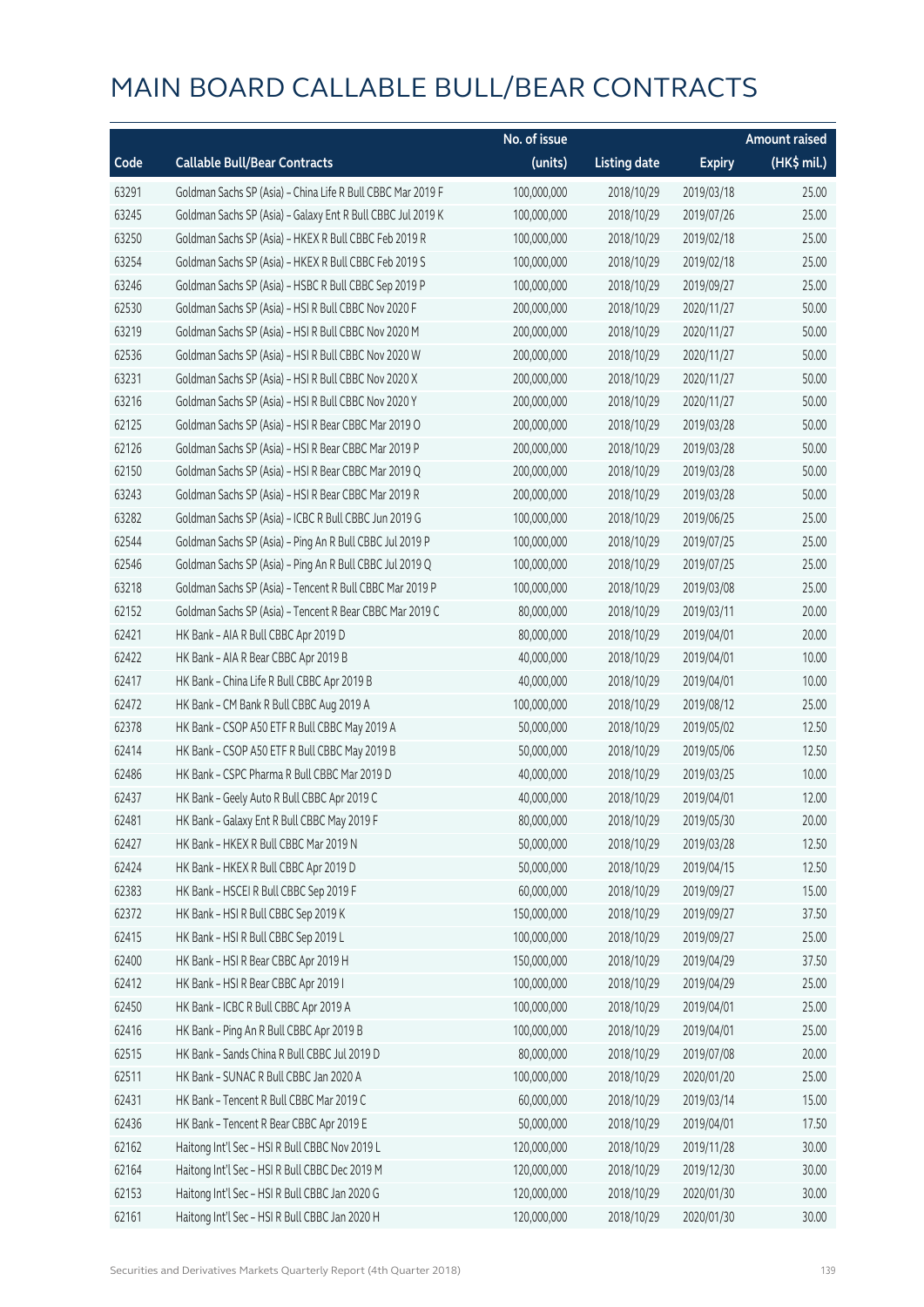|       |                                                         | No. of issue |                     |               | <b>Amount raised</b> |
|-------|---------------------------------------------------------|--------------|---------------------|---------------|----------------------|
| Code  | <b>Callable Bull/Bear Contracts</b>                     | (units)      | <b>Listing date</b> | <b>Expiry</b> | (HK\$ mil.)          |
| 62549 | Haitong Int'l Sec - Tencent R Bull CBBC Mar 2019 O      | 40,000,000   | 2018/10/29          | 2019/03/15    | 10.04                |
| 62553 | Haitong Int'l Sec - Tencent R Bull CBBC Mar 2019 P      | 40,000,000   | 2018/10/29          | 2019/03/15    | 10.00                |
| 62554 | Haitong Int'l Sec - Tencent R Bear CBBC Apr 2019 J      | 40,000,000   | 2018/10/29          | 2019/04/03    | 10.00                |
| 62800 | J P Morgan SP BV - AIA R Bull CBBC Apr 2019 B           | 80,000,000   | 2018/10/29          | 2019/04/18    | 20.00                |
| 62793 | J P Morgan SP BV - CNOOC R Bull CBBC Apr 2019 B         | 60,000,000   | 2018/10/29          | 2019/04/18    | 15.00                |
| 62774 | J P Morgan SP BV - Galaxy Ent R Bull CBBC May 2019 B    | 100,000,000  | 2018/10/29          | 2019/05/17    | 25.00                |
| 62797 | J P Morgan SP BV - HKEX R Bull CBBC Mar 2019 E          | 40,000,000   | 2018/10/29          | 2019/03/08    | 10.00                |
| 62799 | J P Morgan SP BV - HKEX R Bull CBBC Apr 2019 C          | 40,000,000   | 2018/10/29          | 2019/04/12    | 10.00                |
| 62805 | J P Morgan SP BV - HSCEI R Bull CBBC Sep 2020 G         | 100,000,000  | 2018/10/29          | 2020/09/29    | 25.00                |
| 62689 | J P Morgan SP BV - HSI R Bull CBBC Sep 2020 I           | 200,000,000  | 2018/10/29          | 2020/09/29    | 50.00                |
| 62687 | J P Morgan SP BV - HSI R Bull CBBC Sep 2020 S           | 200,000,000  | 2018/10/29          | 2020/09/29    | 50.00                |
| 62694 | J P Morgan SP BV - HSI R Bull CBBC Oct 2020 J           | 200,000,000  | 2018/10/29          | 2020/10/29    | 50.00                |
| 62698 | J P Morgan SP BV - HSI R Bull CBBC Oct 2020 U           | 200,000,000  | 2018/10/29          | 2020/10/29    | 50.00                |
| 62699 | J P Morgan SP BV - HSI R Bull CBBC Nov 2020 D           | 200,000,000  | 2018/10/29          | 2020/11/27    | 50.00                |
| 62703 | J P Morgan SP BV - HSI R Bull CBBC Nov 2020 K           | 200,000,000  | 2018/10/29          | 2020/11/27    | 50.00                |
| 62676 | J P Morgan SP BV - HSI R Bear CBBC Jan 2019 C           | 200,000,000  | 2018/10/29          | 2019/01/30    | 50.00                |
| 62669 | J P Morgan SP BV - HSI R Bear CBBC Jan 2019 Y           | 200,000,000  | 2018/10/29          | 2019/01/30    | 50.00                |
| 62682 | J P Morgan SP BV - HSI R Bear CBBC Mar 2019 A           | 200,000,000  | 2018/10/29          | 2019/03/28    | 50.00                |
| 62678 | J P Morgan SP BV - HSI R Bear CBBC Mar 2019 G           | 200,000,000  | 2018/10/29          | 2019/03/28    | 50.00                |
| 62755 | J P Morgan SP BV - Ping An R Bull CBBC Apr 2019 A       | 100,000,000  | 2018/10/29          | 2019/04/12    | 25.00                |
| 62792 | J P Morgan SP BV - Sunny Optical R Bull CBBC Apr 2019 A | 40,000,000   | 2018/10/29          | 2019/04/18    | 10.00                |
| 62731 | J P Morgan SP BV - Tencent R Bull CBBC Feb 2019 E       | 50,000,000   | 2018/10/29          | 2019/02/08    | 12.50                |
| 62751 | J P Morgan SP BV - Tencent R Bull CBBC Mar 2019 N       | 50,000,000   | 2018/10/29          | 2019/03/08    | 12.50                |
| 62683 | J P Morgan SP BV - Tencent R Bear CBBC Apr 2019 H       | 50,000,000   | 2018/10/29          | 2019/04/12    | 12.50                |
| 62274 | Macquarie Bank Ltd. - Tencent R Bull CBBC Jan 2019 K    | 21,400,000   | 2018/10/29          | 2019/01/30    | 10.04                |
| 62271 | Macquarie Bank Ltd. - Tencent R Bull CBBC Feb 2019 W    | 21,000,000   | 2018/10/29          | 2019/02/25    | 10.04                |
| 62275 | Macquarie Bank Ltd. - Tencent R Bull CBBC Feb 2019 X    | 17,400,000   | 2018/10/29          | 2019/02/19    | 10.02                |
| 62250 | Macquarie Bank Ltd. - Tencent R Bull CBBC Mar 2019 L    | 27,700,000   | 2018/10/29          | 2019/03/05    | 10.03                |
| 62266 | Macquarie Bank Ltd. - Tencent R Bull CBBC Mar 2019 M    | 24,800,000   | 2018/10/29          | 2019/03/05    | 10.02                |
| 62270 | Macquarie Bank Ltd. - Tencent R Bull CBBC Mar 2019 N    | 22,200,000   | 2018/10/29          | 2019/03/05    | 10.01                |
| 62995 | SG Issuer - AIA R Bull CBBC Jul 2019 D                  | 60,000,000   | 2018/10/29          | 2019/07/02    | 15.00                |
| 62807 | SG Issuer - Country Garden R Bull CBBC Feb 2019 C       | 40,000,000   | 2018/10/29          | 2019/02/15    | 10.00                |
| 62971 | SG Issuer - CC Bank R Bull CBBC Aug 2019 O              | 100,000,000  | 2018/10/29          | 2019/08/06    | 25.00                |
| 62963 | SG Issuer - CC Bank R Bear CBBC May 2019 B              | 100,000,000  | 2018/10/29          | 2019/05/06    | 25.00                |
| 62806 | SG Issuer - China Life R Bear CBBC Apr 2019 B           | 40,000,000   | 2018/10/29          | 2019/04/15    | 10.00                |
| 62954 | SG Issuer - CSOP A50 ETF R Bull CBBC Mar 2019 M         | 80,000,000   | 2018/10/29          | 2019/03/29    | 20.00                |
| 62958 | SG Issuer - CSOP A50 ETF R Bull CBBC Apr 2019 H         | 80,000,000   | 2018/10/29          | 2019/04/25    | 20.00                |
| 63003 | SG Issuer - Geely Auto R Bull CBBC Feb 2019 F           | 40,000,000   | 2018/10/29          | 2019/02/21    | 10.00                |
| 62996 | SG Issuer - Galaxy Ent R Bull CBBC Jul 2019 E           | 100,000,000  | 2018/10/29          | 2019/07/02    | 25.00                |
| 62813 | SG Issuer - Galaxy Ent R Bear CBBC Jun 2019 C           | 100,000,000  | 2018/10/29          | 2019/06/24    | 25.00                |
| 63004 | SG Issuer - HKEX R Bull CBBC Jul 2019 J                 | 50,000,000   | 2018/10/29          | 2019/07/02    | 12.50                |
| 62822 | SG Issuer - HKEX R Bear CBBC Mar 2019 J                 | 50,000,000   | 2018/10/29          | 2019/03/26    | 12.50                |
| 62951 | SG Issuer - HSCEI R Bull CBBC Sep 2020 J                | 100,000,000  | 2018/10/29          | 2020/09/29    | 25.00                |
| 62952 | SG Issuer - HSCEI R Bull CBBC Sep 2020 K                | 100,000,000  | 2018/10/29          | 2020/09/29    | 25.00                |
| 63080 | SG Issuer - HSI R Bull CBBC Sep 2020 E                  | 200,000,000  | 2018/10/29          | 2020/09/29    | 50.00                |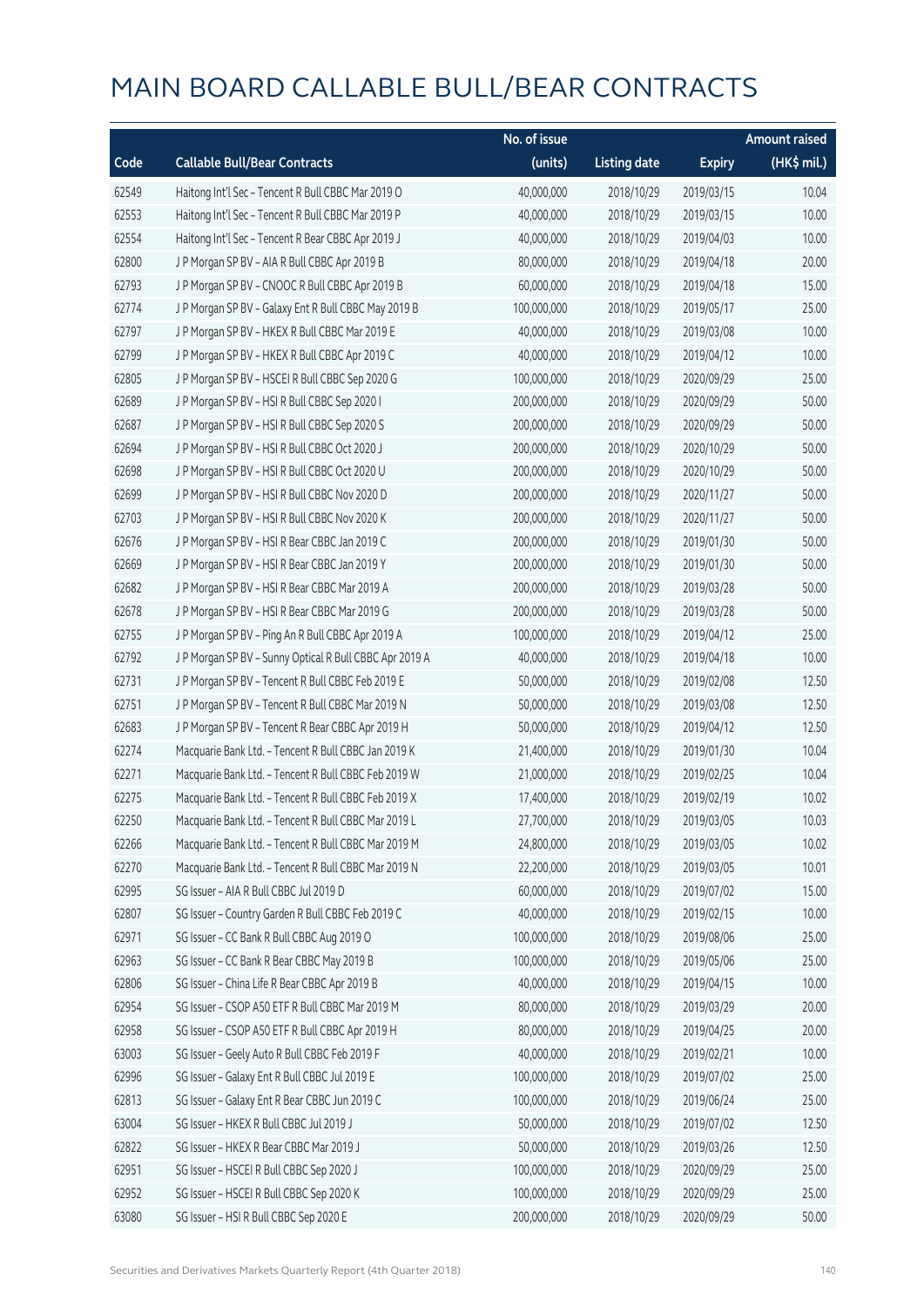|       |                                                  | No. of issue |                     |               | <b>Amount raised</b> |
|-------|--------------------------------------------------|--------------|---------------------|---------------|----------------------|
| Code  | <b>Callable Bull/Bear Contracts</b>              | (units)      | <b>Listing date</b> | <b>Expiry</b> | (HK\$ mil.)          |
| 63089 | SG Issuer - HSI R Bull CBBC Oct 2020 M           | 200,000,000  | 2018/10/29          | 2020/10/29    | 50.00                |
| 63106 | SG Issuer - HSI R Bull CBBC Oct 2020 O           | 200,000,000  | 2018/10/29          | 2020/10/29    | 50.00                |
| 62980 | SG Issuer - HSI R Bull CBBC Nov 2020 P           | 400,000,000  | 2018/10/29          | 2020/11/27    | 100.00               |
| 63117 | SG Issuer - HSI R Bull CBBC Nov 2020 T           | 200,000,000  | 2018/10/29          | 2020/11/27    | 50.00                |
| 62989 | SG Issuer - HSI R Bull CBBC Dec 2020 S           | 200,000,000  | 2018/10/29          | 2020/12/30    | 50.00                |
| 62866 | SG Issuer - HSI R Bear CBBC Mar 2019 I           | 200,000,000  | 2018/10/29          | 2019/03/28    | 50.00                |
| 62861 | SG Issuer - HSI R Bear CBBC Mar 2019 X           | 200,000,000  | 2018/10/29          | 2019/03/28    | 50.00                |
| 62893 | SG Issuer - HSI R Bear CBBC Apr 2019 U           | 200,000,000  | 2018/10/29          | 2019/04/29    | 50.00                |
| 62916 | SG Issuer - HSI R Bear CBBC Apr 2019 V           | 200,000,000  | 2018/10/29          | 2019/04/29    | 50.00                |
| 63063 | SG Issuer - HSI R Bear CBBC Apr 2019 W           | 200,000,000  | 2018/10/29          | 2019/04/29    | 50.00                |
| 62921 | SG Issuer - HSI R Bear CBBC May 2019 N           | 200,000,000  | 2018/10/29          | 2019/05/30    | 50.00                |
| 62925 | SG Issuer - HSI R Bear CBBC May 2019 O           | 200,000,000  | 2018/10/29          | 2019/05/30    | 50.00                |
| 62932 | SG Issuer - HSI R Bear CBBC Jul 2019 D           | 400,000,000  | 2018/10/29          | 2019/07/30    | 100.00               |
| 63010 | SG Issuer - PetroChina R Bull CBBC Apr 2019 C    | 40,000,000   | 2018/10/29          | 2019/04/18    | 10.00                |
| 63014 | SG Issuer - Ping An R Bull CBBC Mar 2019 P       | 100,000,000  | 2018/10/29          | 2019/03/15    | 25.00                |
| 62972 | SG Issuer - Ping An R Bull CBBC Apr 2019 C       | 100,000,000  | 2018/10/29          | 2019/04/11    | 25.00                |
| 62823 | SG Issuer - Ping An R Bear CBBC Apr 2019 I       | 100,000,000  | 2018/10/29          | 2019/04/25    | 25.00                |
| 62828 | SG Issuer - Sunny Optical R Bull CBBC Feb 2019 E | 40,000,000   | 2018/10/29          | 2019/02/15    | 10.00                |
| 63045 | SG Issuer - Tencent R Bull CBBC Jan 2019 I       | 80,000,000   | 2018/10/29          | 2019/01/31    | 20.00                |
| 63035 | SG Issuer - Tencent R Bull CBBC Jan 2019 T       | 80,000,000   | 2018/10/29          | 2019/01/29    | 20.00                |
| 63056 | SG Issuer - Tencent R Bull CBBC Feb 2019 U       | 80,000,000   | 2018/10/29          | 2019/02/21    | 20.00                |
| 62974 | SG Issuer - Tencent R Bear CBBC Mar 2019 X       | 80,000,000   | 2018/10/29          | 2019/03/26    | 20.00                |
| 63060 | SG Issuer - Tencent R Bear CBBC Mar 2019 Y       | 80,000,000   | 2018/10/29          | 2019/03/28    | 20.00                |
| 62849 | SG Issuer - Tencent R Bear CBBC Apr 2019 F       | 80,000,000   | 2018/10/29          | 2019/04/04    | 20.00                |
| 62856 | SG Issuer - Tencent R Bear CBBC Apr 2019 G       | 80,000,000   | 2018/10/29          | 2019/04/09    | 20.00                |
| 62646 | UBS AG - CC Bank R Bull CBBC May 2019 A          | 80,000,000   | 2018/10/29          | 2019/05/27    | 20.00                |
| 62659 | UBS AG - CSOP A50 ETF R Bull CBBC May 2019 A     | 50,000,000   | 2018/10/29          | 2019/05/28    | 12.50                |
| 62647 | UBS AG - CSPC Pharma R Bull CBBC May 2019 A      | 40,000,000   | 2018/10/29          | 2019/05/27    | 10.00                |
| 62653 | UBS AG - CSPC Pharma R Bull CBBC May 2019 B      | 40,000,000   | 2018/10/29          | 2019/05/20    | 11.20                |
| 62639 | UBS AG - Geely Auto R Bull CBBC Apr 2019 A       | 40,000,000   | 2018/10/29          | 2019/04/15    | 10.00                |
| 62640 | UBS AG - HKEX R Bull CBBC May 2019 J             | 50,000,000   | 2018/10/29          | 2019/05/23    | 12.50                |
| 62616 | UBS AG - HSI R Bull CBBC Oct 2020 N              | 200,000,000  | 2018/10/29          | 2020/10/29    | 50.00                |
| 62617 | UBS AG - HSI R Bull CBBC Nov 2020 D              | 200,000,000  | 2018/10/29          | 2020/11/27    | 50.00                |
| 62613 | UBS AG - HSI R Bull CBBC Nov 2020 R              | 200,000,000  | 2018/10/29          | 2020/11/27    | 50.00                |
| 62618 | UBS AG - HSI R Bull CBBC Dec 2020 B              | 200,000,000  | 2018/10/29          | 2020/12/30    | 50.00                |
| 62624 | UBS AG - HSI R Bull CBBC Dec 2020 F              | 250,000,000  | 2018/10/29          | 2020/12/30    | 62.50                |
| 62561 | UBS AG - HSI R Bear CBBC Jan 2019 U              | 200,000,000  | 2018/10/29          | 2019/01/30    | 50.00                |
| 62578 | UBS AG - HSI R Bear CBBC Feb 2019 A              | 200,000,000  | 2018/10/29          | 2019/02/27    | 50.00                |
| 62589 | UBS AG - HSI R Bear CBBC Feb 2019 B              | 200,000,000  | 2018/10/29          | 2019/02/27    | 50.00                |
| 62569 | UBS AG - HSI R Bear CBBC Feb 2019 I              | 200,000,000  | 2018/10/29          | 2019/02/27    | 50.00                |
| 62566 | UBS AG - HSI R Bear CBBC Apr 2019 C              | 250,000,000  | 2018/10/29          | 2019/04/29    | 62.50                |
| 62590 | UBS AG - HSI R Bear CBBC Apr 2019 D              | 200,000,000  | 2018/10/29          | 2019/04/29    | 50.00                |
| 62612 | UBS AG - Ping An R Bear CBBC Mar 2019 F          | 100,000,000  | 2018/10/29          | 2019/03/18    | 25.00                |
| 62634 | UBS AG - Tencent R Bull CBBC Jun 2019 N          | 40,000,000   | 2018/10/29          | 2019/06/03    | 10.00                |
| 62635 | UBS AG - Tencent R Bull CBBC Jun 2019 O          | 40,000,000   | 2018/10/29          | 2019/06/05    | 10.00                |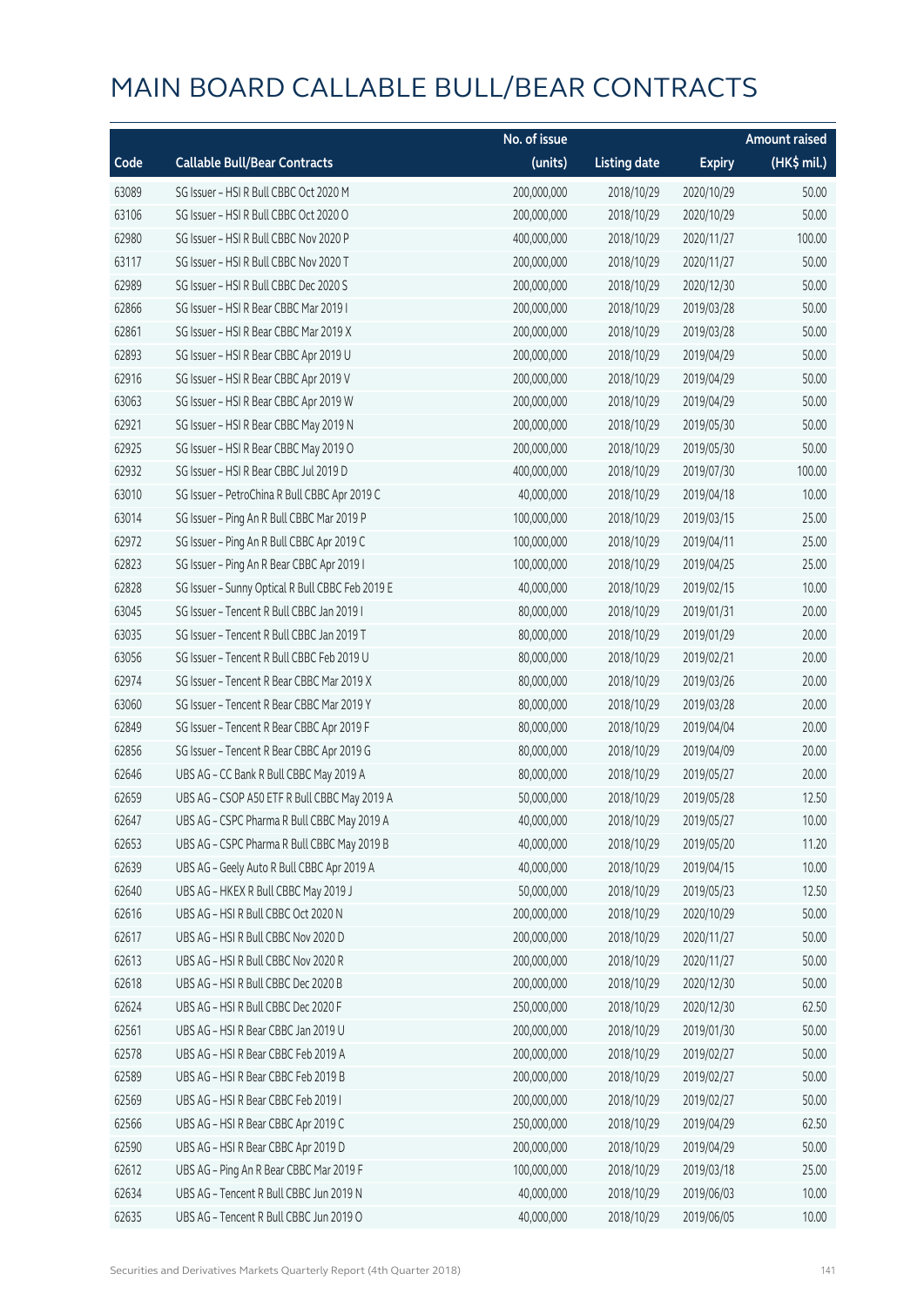|       |                                                          | No. of issue |                     |               | <b>Amount raised</b> |
|-------|----------------------------------------------------------|--------------|---------------------|---------------|----------------------|
| Code  | <b>Callable Bull/Bear Contracts</b>                      | (units)      | <b>Listing date</b> | <b>Expiry</b> | $(HK\$ mil.)         |
| 62603 | UBS AG - Tencent R Bear CBBC Mar 2019 N                  | 40,000,000   | 2018/10/29          | 2019/03/19    | 10.00                |
| 62611 | UBS AG - Tencent R Bear CBBC Mar 2019 O                  | 40,000,000   | 2018/10/29          | 2019/03/06    | 10.00                |
| 62112 | Bank Vontobel - AIA R Bull CBBC Jul 2019 E               | 40,000,000   | 2018/10/29          | 2019/07/12    | 10.00                |
| 62242 | Bank Vontobel - China Mobile R Bull CBBC Aug 2019 A      | 40,000,000   | 2018/10/29          | 2019/08/02    | 10.00                |
| 62101 | Bank Vontobel - HKEX R Bull CBBC Sep 2019 A              | 40,000,000   | 2018/10/29          | 2019/09/20    | 10.00                |
| 62244 | Bank Vontobel - HSI N Bull CBBC Apr 2019 T               | 80,000,000   | 2018/10/29          | 2019/04/29    | 20.00                |
| 62119 | Bank Vontobel - HSI N Bear CBBC Feb 2019 T               | 80,000,000   | 2018/10/29          | 2019/02/27    | 20.00                |
| 62166 | Bank Vontobel - Ping An R Bull CBBC Jul 2019 A           | 40,000,000   | 2018/10/29          | 2019/07/26    | 10.00                |
| 62124 | Bank Vontobel - Sunny Optical R Bull CBBC Aug 2019 D     | 40,000,000   | 2018/10/29          | 2019/08/23    | 10.00                |
| 62173 | Bank Vontobel - Tencent R Bull CBBC Jul 2019 H           | 40,000,000   | 2018/10/29          | 2019/07/26    | 10.00                |
| 63376 | BOCI Asia Ltd. - HSBC R Bull CBBC Mar 2019 C             | 70,000,000   | 2018/10/30          | 2019/03/28    | 17.64                |
| 63879 | Credit Suisse AG - HSBC R Bull CBBC May 2019 A           | 70,000,000   | 2018/10/30          | 2019/05/30    | 17.50                |
| 63880 | Credit Suisse AG - HSBC R Bull CBBC Jun 2019 C           | 70,000,000   | 2018/10/30          | 2019/06/27    | 17.50                |
| 63885 | Credit Suisse AG - HSBC R Bear CBBC Mar 2019 B           | 50,000,000   | 2018/10/30          | 2019/03/28    | 12.50                |
| 63817 | Credit Suisse AG - HSI R Bull CBBC Aug 2020 W            | 200,000,000  | 2018/10/30          | 2020/08/28    | 50.00                |
| 63818 | Credit Suisse AG - HSI R Bull CBBC Oct 2020 N            | 200,000,000  | 2018/10/30          | 2020/10/29    | 50.00                |
| 63822 | Credit Suisse AG - HSI R Bull CBBC Oct 2020 O            | 200,000,000  | 2018/10/30          | 2020/10/29    | 50.00                |
| 63851 | Credit Suisse AG - HSI R Bull CBBC Nov 2020 C            | 200,000,000  | 2018/10/30          | 2020/11/27    | 50.00                |
| 63878 | Credit Suisse AG - HSI R Bull CBBC Nov 2020 K            | 200,000,000  | 2018/10/30          | 2020/11/27    | 50.00                |
| 63887 | Credit Suisse AG - HSI R Bear CBBC Mar 2019 C            | 200,000,000  | 2018/10/30          | 2019/03/28    | 50.00                |
| 63891 | Credit Suisse AG - HSI R Bear CBBC Mar 2019 D            | 200,000,000  | 2018/10/30          | 2019/03/28    | 50.00                |
| 63929 | Credit Suisse AG - HSI R Bear CBBC Apr 2019 O            | 200,000,000  | 2018/10/30          | 2019/04/29    | 50.00                |
| 63935 | Credit Suisse AG - HSI R Bear CBBC Apr 2019 P            | 200,000,000  | 2018/10/30          | 2019/04/29    | 50.00                |
| 63898 | Credit Suisse AG - HSI R Bear CBBC May 2019 G            | 300,000,000  | 2018/10/30          | 2019/05/30    | 75.00                |
| 63845 | Credit Suisse AG - Ping An R Bull CBBC Apr 2019 A        | 50,000,000   | 2018/10/30          | 2019/04/12    | 12.50                |
| 63886 | Credit Suisse AG - Tencent R Bear CBBC Apr 2019 E        | 50,000,000   | 2018/10/30          | 2019/04/29    | 12.50                |
| 63367 | Bank of East Asia - CC Bank R Bull CBBC Aug 2019 A       | 60,000,000   | 2018/10/30          | 2019/08/02    | 15.00                |
| 63370 | Bank of East Asia - CC Bank R Bull CBBC Aug 2019 B       | 60,000,000   | 2018/10/30          | 2019/08/02    | 15.00                |
| 63364 | Bank of East Asia - Geely Auto R Bear CBBC Aug 2019 C    | 40,000,000   | 2018/10/30          | 2019/08/02    | 10.00                |
| 63359 | Bank of East Asia - Ping An R Bull CBBC Aug 2019 D       | 100,000,000  | 2018/10/30          | 2019/08/02    | 25.00                |
| 63356 | Bank of East Asia - Ping An R Bear CBBC Aug 2019 B       | 100,000,000  | 2018/10/30          | 2019/08/02    | 25.00                |
| 63372 | Bank of East Asia - Tencent R Bull CBBC Aug 2019 I       | 30,000,000   | 2018/10/30          | 2019/08/02    | 24.00                |
| 63374 | Bank of East Asia - Tencent R Bear CBBC Aug 2019 G       | 30,000,000   | 2018/10/30          | 2019/08/02    | 24.00                |
| 63815 | Goldman Sachs SP (Asia) - HKEX R Bull CBBC Dec 2019 D    | 100,000,000  | 2018/10/30          | 2019/12/30    | 25.00                |
| 64320 | Goldman Sachs SP (Asia) - HSBC R Bull CBBC Sep 2019 Q    | 100,000,000  | 2018/10/30          | 2019/09/27    | 25.00                |
| 63746 | Goldman Sachs SP (Asia) - HSI R Bull CBBC Dec 2020 I     | 200,000,000  | 2018/10/30          | 2020/12/30    | 50.00                |
| 63766 | Goldman Sachs SP (Asia) - HSI R Bull CBBC Dec 2020 S     | 200,000,000  | 2018/10/30          | 2020/12/30    | 50.00                |
| 63789 | Goldman Sachs SP (Asia) - HSI R Bull CBBC Dec 2020 T     | 200,000,000  | 2018/10/30          | 2020/12/30    | 50.00                |
| 63793 | Goldman Sachs SP (Asia) - HSI R Bull CBBC Dec 2020 U     | 200,000,000  | 2018/10/30          | 2020/12/30    | 50.00                |
| 63754 | Goldman Sachs SP (Asia) - HSI R Bull CBBC Dec 2020 Z     | 200,000,000  | 2018/10/30          | 2020/12/30    | 50.00                |
| 64280 | Goldman Sachs SP (Asia) - HSI R Bear CBBC Mar 2019 S     | 200,000,000  | 2018/10/30          | 2019/03/28    | 50.00                |
| 64281 | Goldman Sachs SP (Asia) - HSI R Bear CBBC Mar 2019 T     | 200,000,000  | 2018/10/30          | 2019/03/28    | 50.00                |
| 64286 | Goldman Sachs SP (Asia) - HSI R Bear CBBC Mar 2019 U     | 200,000,000  | 2018/10/30          | 2019/03/28    | 50.00                |
| 64295 | Goldman Sachs SP (Asia) - HSI R Bear CBBC Mar 2019 V     | 200,000,000  | 2018/10/30          | 2019/03/28    | 50.00                |
| 63755 | Goldman Sachs SP (Asia) - Tencent R Bull CBBC Mar 2019 Q | 100,000,000  | 2018/10/30          | 2019/03/08    | 25.00                |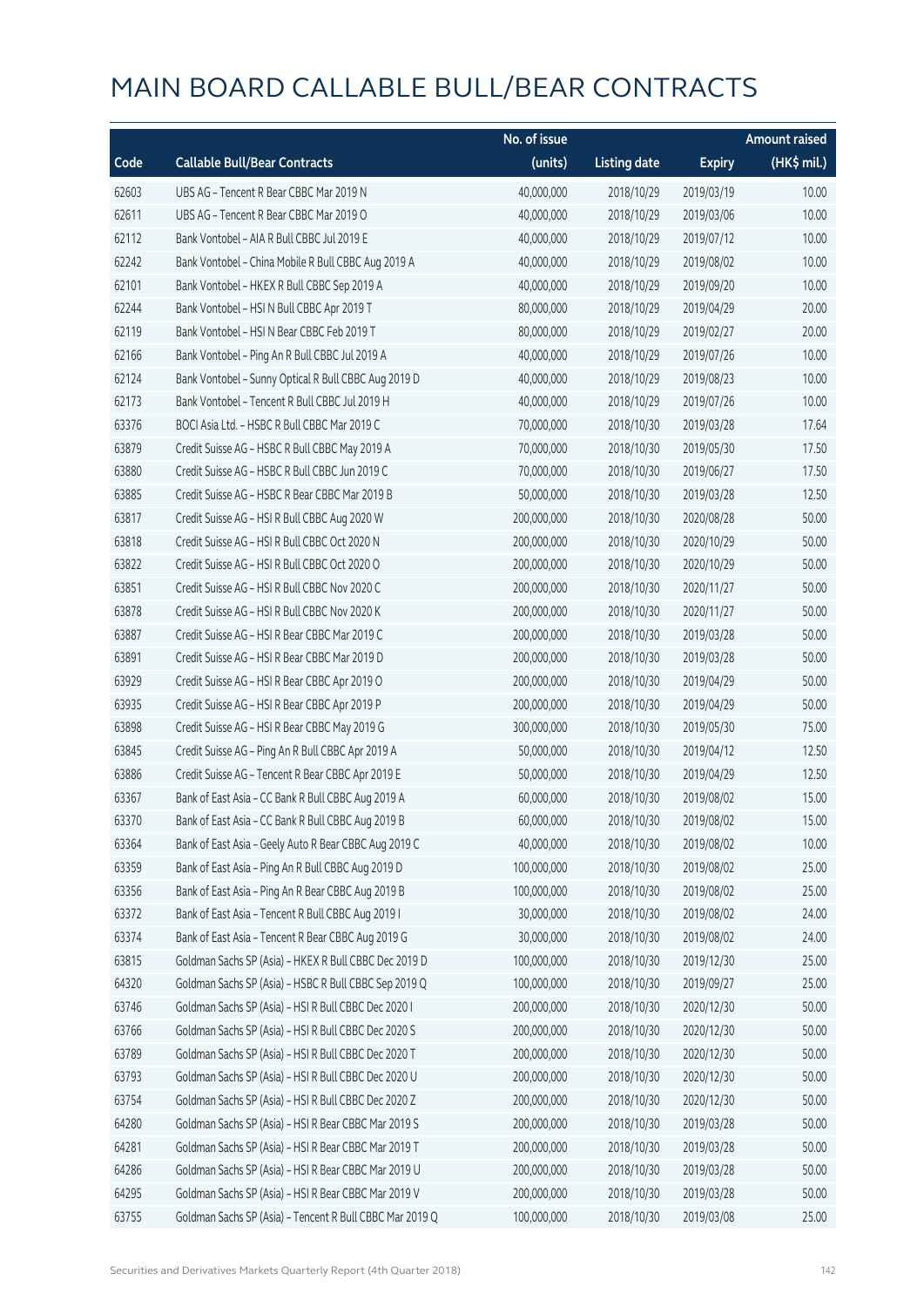|       |                                                          | No. of issue |                     |               | <b>Amount raised</b> |
|-------|----------------------------------------------------------|--------------|---------------------|---------------|----------------------|
| Code  | <b>Callable Bull/Bear Contracts</b>                      | (units)      | <b>Listing date</b> | <b>Expiry</b> | $(HK$$ mil.)         |
| 63758 | Goldman Sachs SP (Asia) - Tencent R Bull CBBC Mar 2019 U | 100,000,000  | 2018/10/30          | 2019/03/08    | 25.00                |
| 64294 | Goldman Sachs SP (Asia) - Tencent R Bear CBBC Mar 2019 B | 80,000,000   | 2018/10/30          | 2019/03/11    | 20.00                |
| 64299 | Goldman Sachs SP (Asia) - Tencent R Bear CBBC Mar 2019 D | 80,000,000   | 2018/10/30          | 2019/03/11    | 20.00                |
| 63327 | HK Bank - ABC R Bull CBBC Jul 2019 A                     | 100,000,000  | 2018/10/30          | 2019/07/29    | 25.00                |
| 63346 | HK Bank - ABC R Bull CBBC Jul 2019 B                     | 100,000,000  | 2018/10/30          | 2019/07/23    | 25.00                |
| 63332 | HK Bank - ABC R Bull CBBC Aug 2019 A                     | 100,000,000  | 2018/10/30          | 2019/08/12    | 25.00                |
| 63336 | HK Bank - ABC R Bear CBBC Apr 2019 A                     | 50,000,000   | 2018/10/30          | 2019/04/15    | 12.50                |
| 63342 | HK Bank - HKEX R Bull CBBC Apr 2019 E                    | 50,000,000   | 2018/10/30          | 2019/04/01    | 12.50                |
| 63296 | HK Bank - HSI R Bull CBBC Sep 2019 R                     | 150,000,000  | 2018/10/30          | 2019/09/27    | 37.50                |
| 63321 | HK Bank - HSI R Bull CBBC Sep 2019 W                     | 150,000,000  | 2018/10/30          | 2019/09/27    | 37.50                |
| 63319 | HK Bank - HSI R Bear CBBC Apr 2019 J                     | 150,000,000  | 2018/10/30          | 2019/04/29    | 37.50                |
| 63320 | HK Bank - HSI R Bear CBBC Apr 2019 K                     | 100,000,000  | 2018/10/30          | 2019/04/29    | 25.00                |
| 63337 | HK Bank - Ping An R Bull CBBC Apr 2019 C                 | 100,000,000  | 2018/10/30          | 2019/04/11    | 25.00                |
| 63326 | HK Bank - Sino Biopharm R Bull CBBC May 2019 B           | 40,000,000   | 2018/10/30          | 2019/05/06    | 10.00                |
| 63294 | HK Bank - Tencent R Bull CBBC Mar 2019 D                 | 60,000,000   | 2018/10/30          | 2019/03/07    | 15.00                |
| 63338 | HK Bank - Tencent R Bear CBBC Apr 2019 F                 | 50,000,000   | 2018/10/30          | 2019/04/11    | 12.50                |
| 63324 | HK Bank - WuXi Bio R Bull CBBC Jul 2019 A                | 40,000,000   | 2018/10/30          | 2019/07/29    | 10.00                |
| 63731 | J P Morgan SP BV - China Mobile R Bear CBBC May 2019 A   | 100,000,000  | 2018/10/30          | 2019/05/10    | 25.00                |
| 63726 | J P Morgan SP BV - HSBC R Bull CBBC Apr 2019 B           | 100,000,000  | 2018/10/30          | 2019/04/12    | 25.00                |
| 63962 | J P Morgan SP BV - HSCEI R Bear CBBC Apr 2019 M          | 100,000,000  | 2018/10/30          | 2019/04/29    | 25.00                |
| 63650 | J P Morgan SP BV - HSI R Bull CBBC Sep 2020 A            | 200,000,000  | 2018/10/30          | 2020/09/29    | 50.00                |
| 63666 | J P Morgan SP BV - HSI R Bull CBBC Sep 2020 D            | 200,000,000  | 2018/10/30          | 2020/09/29    | 50.00                |
| 63677 | J P Morgan SP BV - HSI R Bull CBBC Oct 2020 L            | 200,000,000  | 2018/10/30          | 2020/10/29    | 50.00                |
| 63936 | J P Morgan SP BV - HSI R Bull CBBC Oct 2020 Q            | 200,000,000  | 2018/10/30          | 2020/10/29    | 50.00                |
| 63950 | JP Morgan SP BV - HSIR Bull CBBC Oct 2020 S              | 200,000,000  | 2018/10/30          | 2020/10/29    | 50.00                |
| 63654 | J P Morgan SP BV - HSI R Bull CBBC Oct 2020 W            | 200,000,000  | 2018/10/30          | 2020/10/29    | 50.00                |
| 63957 | J P Morgan SP BV - HSI R Bull CBBC Nov 2020 C            | 200,000,000  | 2018/10/30          | 2020/11/27    | 50.00                |
| 63664 | J P Morgan SP BV - HSI R Bull CBBC Nov 2020 M            | 200,000,000  | 2018/10/30          | 2020/11/27    | 50.00                |
| 63943 | J P Morgan SP BV - HSI R Bull CBBC Nov 2020 Q            | 200,000,000  | 2018/10/30          | 2020/11/27    | 50.00                |
| 63968 | J P Morgan SP BV - HSI R Bear CBBC Jan 2019 D            | 200,000,000  | 2018/10/30          | 2019/01/30    | 50.00                |
| 63986 | J P Morgan SP BV - HSI R Bear CBBC Jan 2019 E            | 200,000,000  | 2018/10/30          | 2019/01/30    | 50.00                |
| 63991 | J P Morgan SP BV - HSI R Bear CBBC Mar 2019 F            | 200,000,000  | 2018/10/30          | 2019/03/28    | 50.00                |
| 63995 | J P Morgan SP BV - HSI R Bear CBBC Mar 2019 U            | 200,000,000  | 2018/10/30          | 2019/03/28    | 50.00                |
| 63675 | J P Morgan SP BV - Tencent R Bull CBBC Feb 2019 F        | 50,000,000   | 2018/10/30          | 2019/02/08    | 12.50                |
| 63679 | J P Morgan SP BV - Tencent R Bull CBBC Feb 2019 G        | 50,000,000   | 2018/10/30          | 2019/02/15    | 12.50                |
| 63701 | J P Morgan SP BV - Tencent R Bear CBBC Apr 2019 I        | 50,000,000   | 2018/10/30          | 2019/04/12    | 12.50                |
| 63719 | J P Morgan SP BV - Tencent R Bear CBBC Apr 2019 J        | 50,000,000   | 2018/10/30          | 2019/04/18    | 12.50                |
| 64008 | SG Issuer - ABC R Bull CBBC Sep 2019 A                   | 60,000,000   | 2018/10/30          | 2019/09/17    | 15.00                |
| 64034 | SG Issuer - AIA R Bull CBBC Jul 2019 E                   | 60,000,000   | 2018/10/30          | 2019/07/03    | 15.00                |
| 64010 | SG Issuer - AIA R Bear CBBC Apr 2019 A                   | 60,000,000   | 2018/10/30          | 2019/04/15    | 15.00                |
| 64074 | SG Issuer - CSOP A50 ETF R Bull CBBC Aug 2019 A          | 80,000,000   | 2018/10/30          | 2019/08/29    | 20.00                |
| 64078 | SG Issuer - CSOP A50 ETF R Bull CBBC Sep 2019 A          | 80,000,000   | 2018/10/30          | 2019/09/27    | 20.00                |
| 64092 | SG Issuer - CSOP A50 ETF R Bull CBBC Mar 2020 A          | 80,000,000   | 2018/10/30          | 2020/03/09    | 20.00                |
| 64107 | SG Issuer - CSOP A50 ETF R Bull CBBC Mar 2020 B          | 80,000,000   | 2018/10/30          | 2020/03/23    | 22.40                |
| 63440 | SG Issuer - Galaxy Ent R Bull CBBC Jul 2019 F            | 100,000,000  | 2018/10/30          | 2019/07/03    | 25.00                |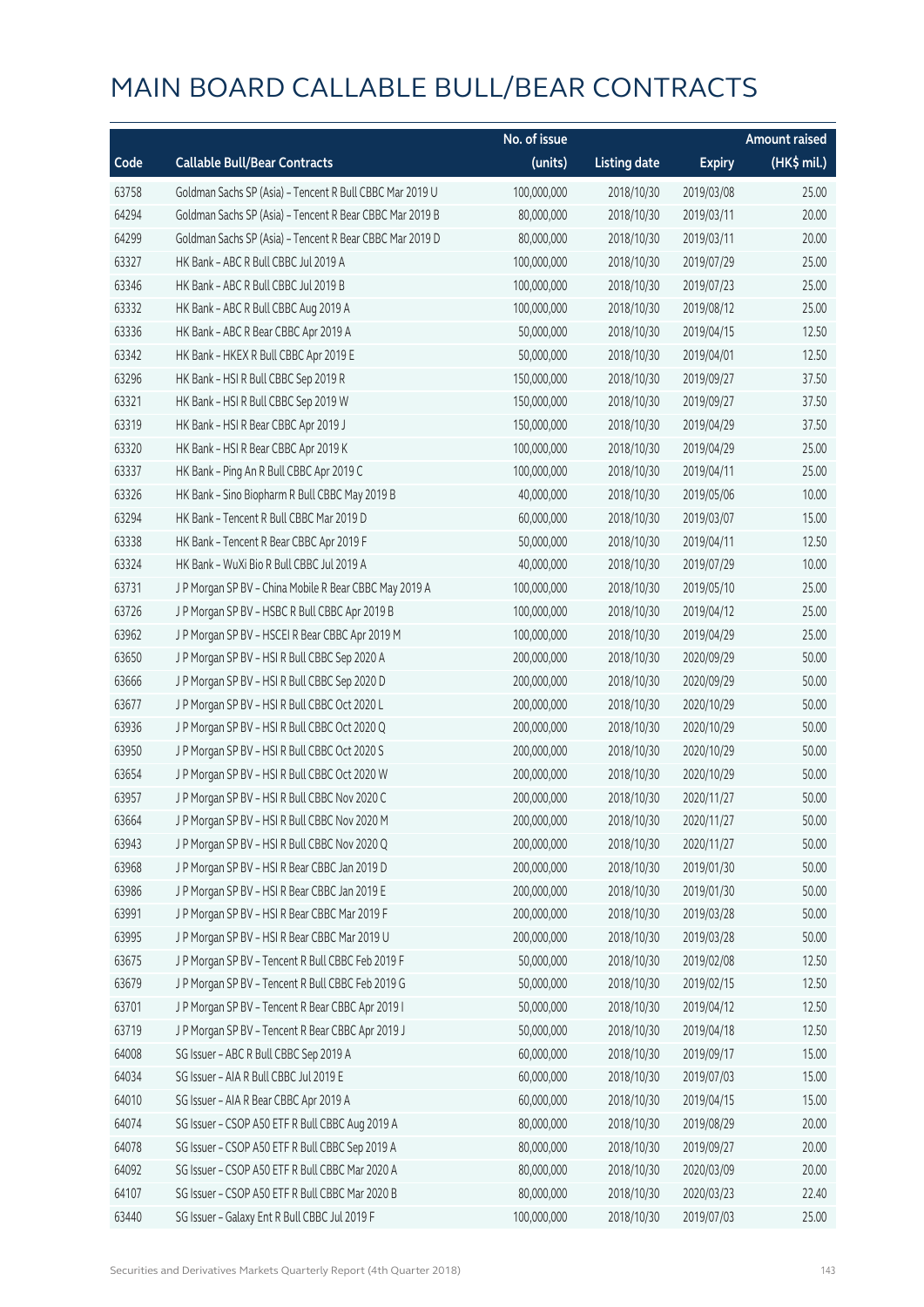|       |                                               | No. of issue |                     |               | <b>Amount raised</b> |
|-------|-----------------------------------------------|--------------|---------------------|---------------|----------------------|
| Code  | <b>Callable Bull/Bear Contracts</b>           | (units)      | <b>Listing date</b> | <b>Expiry</b> | (HK\$ mil.)          |
| 64270 | SG Issuer - Galaxy Ent R Bear CBBC Jun 2019 D | 100,000,000  | 2018/10/30          | 2019/06/14    | 25.00                |
| 63460 | SG Issuer - HKEX R Bull CBBC Jul 2019 K       | 50,000,000   | 2018/10/30          | 2019/07/03    | 12.50                |
| 64035 | SG Issuer - HKEX R Bull CBBC Jul 2019 L       | 50,000,000   | 2018/10/30          | 2019/07/03    | 12.50                |
| 64044 | SG Issuer - HSBC R Bull CBBC Jun 2019 J       | 100,000,000  | 2018/10/30          | 2019/06/18    | 25.00                |
| 64050 | SG Issuer - HSBC R Bull CBBC Jul 2019 E       | 100,000,000  | 2018/10/30          | 2019/07/03    | 25.00                |
| 64051 | SG Issuer - HSBC R Bull CBBC Sep 2019 D       | 100,000,000  | 2018/10/30          | 2019/09/17    | 25.00                |
| 64118 | SG Issuer - HSI R Bull CBBC Aug 2020 F        | 200,000,000  | 2018/10/30          | 2020/08/28    | 50.00                |
| 64235 | SG Issuer - HSI R Bull CBBC Aug 2020 G        | 200,000,000  | 2018/10/30          | 2020/08/28    | 50.00                |
| 64239 | SG Issuer - HSI R Bull CBBC Aug 2020 H        | 200,000,000  | 2018/10/30          | 2020/08/28    | 50.00                |
| 64257 | SG Issuer - HSI R Bull CBBC Aug 2020 I        | 200,000,000  | 2018/10/30          | 2020/08/28    | 50.00                |
| 64138 | SG Issuer - HSI R Bull CBBC Sep 2020 O        | 200,000,000  | 2018/10/30          | 2020/09/29    | 50.00                |
| 64156 | SG Issuer - HSI R Bull CBBC Sep 2020 X        | 200,000,000  | 2018/10/30          | 2020/09/29    | 50.00                |
| 64268 | SG Issuer - HSI R Bull CBBC Oct 2020 N        | 200,000,000  | 2018/10/30          | 2020/10/29    | 50.00                |
| 64175 | SG Issuer - HSI R Bull CBBC Oct 2020 T        | 200,000,000  | 2018/10/30          | 2020/10/29    | 50.00                |
| 64260 | SG Issuer - HSI R Bull CBBC Oct 2020 U        | 200,000,000  | 2018/10/30          | 2020/10/29    | 50.00                |
| 64261 | SG Issuer - HSI R Bull CBBC Oct 2020 V        | 200,000,000  | 2018/10/30          | 2020/10/29    | 50.00                |
| 63378 | SG Issuer - HSI R Bull CBBC Nov 2020 I        | 200,000,000  | 2018/10/30          | 2020/11/27    | 50.00                |
| 63379 | SG Issuer - HSI R Bull CBBC Nov 2020 X        | 200,000,000  | 2018/10/30          | 2020/11/27    | 50.00                |
| 63385 | SG Issuer - HSI R Bull CBBC Dec 2020 A        | 200,000,000  | 2018/10/30          | 2020/12/30    | 50.00                |
| 63388 | SG Issuer - HSI R Bull CBBC Dec 2020 D        | 200,000,000  | 2018/10/30          | 2020/12/30    | 50.00                |
| 63415 | SG Issuer - HSI R Bull CBBC Dec 2020 P        | 200,000,000  | 2018/10/30          | 2020/12/30    | 50.00                |
| 63490 | SG Issuer - HSI R Bull CBBC Dec 2020 R        | 400,000,000  | 2018/10/30          | 2020/12/30    | 100.00               |
| 64176 | SG Issuer - HSI R Bear CBBC Feb 2019 J        | 200,000,000  | 2018/10/30          | 2019/02/27    | 50.00                |
| 64187 | SG Issuer - HSI R Bear CBBC Mar 2019 A        | 200,000,000  | 2018/10/30          | 2019/03/28    | 50.00                |
| 64191 | SG Issuer - HSI R Bear CBBC Mar 2019 E        | 200,000,000  | 2018/10/30          | 2019/03/28    | 50.00                |
| 64177 | SG Issuer - HSI R Bear CBBC Mar 2019 Z        | 400,000,000  | 2018/10/30          | 2019/03/28    | 100.00               |
| 64193 | SG Issuer - HSI R Bear CBBC Apr 2019 X        | 200,000,000  | 2018/10/30          | 2019/04/29    | 50.00                |
| 64211 | SG Issuer - HSI R Bear CBBC May 2019 P        | 200,000,000  | 2018/10/30          | 2019/05/30    | 50.00                |
| 64232 | SG Issuer - HSI R Bear CBBC May 2019 Q        | 200,000,000  | 2018/10/30          | 2019/05/30    | 50.00                |
| 63463 | SG Issuer - Ping An R Bull CBBC Apr 2019 D    | 100,000,000  | 2018/10/30          | 2019/04/24    | 25.00                |
| 64053 | SG Issuer - Ping An R Bull CBBC Apr 2019 E    | 100,000,000  | 2018/10/30          | 2019/04/16    | 25.00                |
| 64279 | SG Issuer - Ping An R Bear CBBC Apr 2019 J    | 100,000,000  | 2018/10/30          | 2019/04/08    | 25.00                |
| 64064 | SG Issuer - Tencent R Bull CBBC Jan 2019 H    | 80,000,000   | 2018/10/30          | 2019/01/31    | 20.00                |
| 63474 | SG Issuer - Tencent R Bull CBBC Jan 2019 L    | 80,000,000   | 2018/10/30          | 2019/01/30    | 20.00                |
| 64066 | SG Issuer - Tencent R Bull CBBC Jan 2019 Q    | 80,000,000   | 2018/10/30          | 2019/01/31    | 20.00                |
| 63483 | SG Issuer - Tencent R Bull CBBC Jan 2019 U    | 80,000,000   | 2018/10/30          | 2019/01/31    | 20.00                |
| 64057 | SG Issuer - Tencent R Bull CBBC Jan 2019 V    | 80,000,000   | 2018/10/30          | 2019/01/31    | 20.00                |
| 64056 | SG Issuer - Tencent R Bull CBBC Jan 2019 Z    | 80,000,000   | 2018/10/30          | 2019/01/31    | 26.40                |
| 63484 | SG Issuer - Tencent R Bull CBBC Feb 2019 W    | 80,000,000   | 2018/10/30          | 2019/02/18    | 20.00                |
| 64068 | SG Issuer - Tencent R Bull CBBC Feb 2019 Z    | 80,000,000   | 2018/10/30          | 2019/02/22    | 21.60                |
| 64070 | SG Issuer - Tencent R Bear CBBC Mar 2019 Z    | 80,000,000   | 2018/10/30          | 2019/03/25    | 20.00                |
| 63568 | UBS AG - CSOP A50 ETF R Bear CBBC Oct 2019 A  | 50,000,000   | 2018/10/30          | 2019/10/14    | 13.50                |
| 63535 | UBS AG - Galaxy Ent R Bear CBBC Jun 2019 A    | 40,000,000   | 2018/10/30          | 2019/06/10    | 10.00                |
| 63539 | UBS AG - Galaxy Ent R Bear CBBC Jun 2019 B    | 40,000,000   | 2018/10/30          | 2019/06/24    | 10.00                |
| 63544 | UBS AG - HKEX R Bear CBBC Mar 2019 G          | 50,000,000   | 2018/10/30          | 2019/03/25    | 12.50                |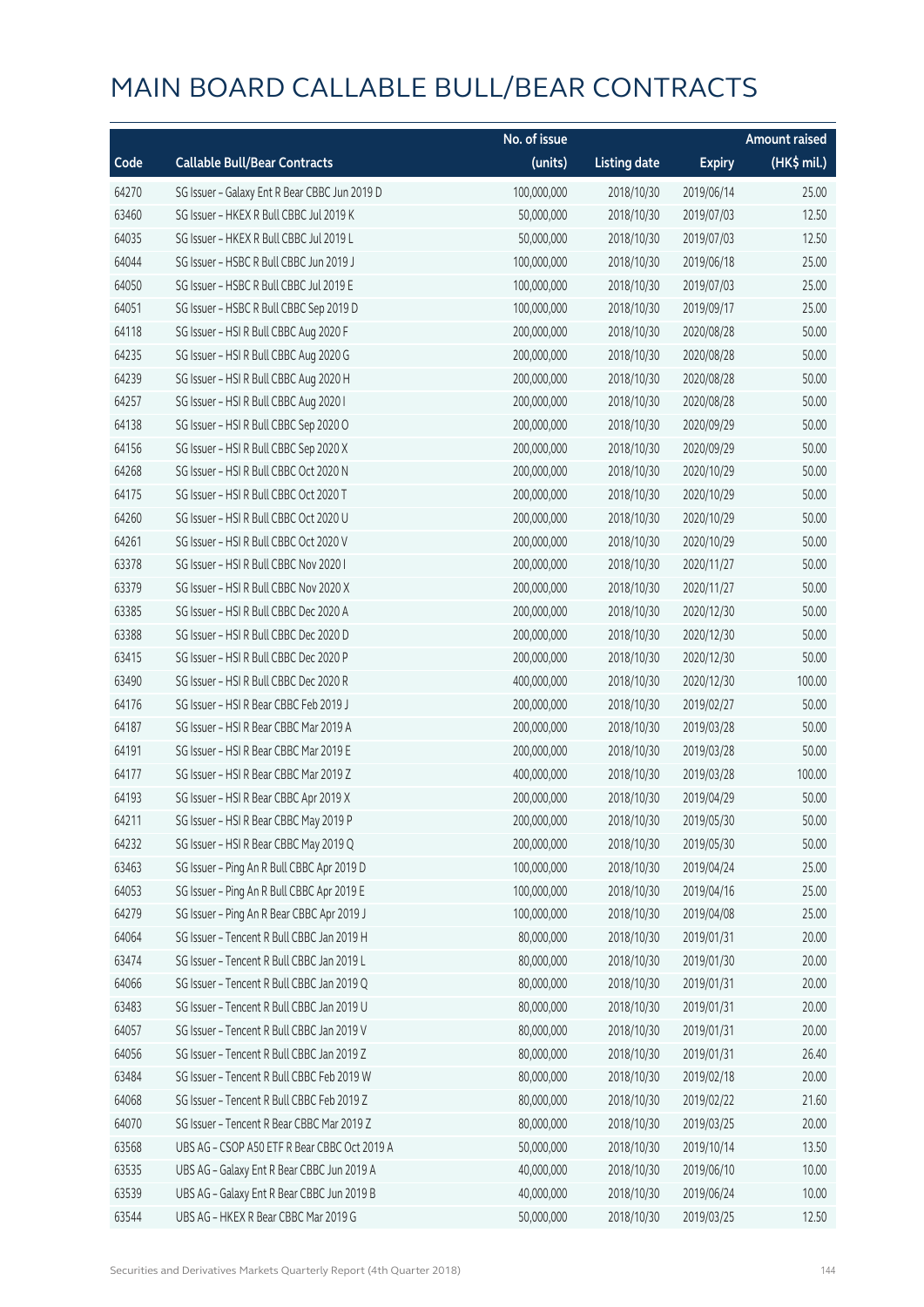|       |                                                              | No. of issue |                     |               | <b>Amount raised</b> |
|-------|--------------------------------------------------------------|--------------|---------------------|---------------|----------------------|
| Code  | <b>Callable Bull/Bear Contracts</b>                          | (units)      | <b>Listing date</b> | <b>Expiry</b> | (HK\$ mil.)          |
| 63528 | UBS AG - HSBC R Bull CBBC Jul 2019 B                         | 50,000,000   | 2018/10/30          | 2019/07/15    | 12.50                |
| 63529 | UBS AG - HSBC R Bull CBBC Jul 2019 C                         | 50,000,000   | 2018/10/30          | 2019/07/17    | 12.50                |
| 63530 | UBS AG - HSBC R Bear CBBC Mar 2019 A                         | 50,000,000   | 2018/10/30          | 2019/03/25    | 12.50                |
| 63534 | UBS AG - HSBC R Bear CBBC Apr 2019 C                         | 50,000,000   | 2018/10/30          | 2019/04/10    | 12.50                |
| 63574 | UBS AG - HSCEI R Bear CBBC Feb 2019 D                        | 100,000,000  | 2018/10/30          | 2019/02/27    | 25.00                |
| 63521 | UBS AG - HSI R Bull CBBC Dec 2019 H                          | 200,000,000  | 2018/10/30          | 2019/12/30    | 50.00                |
| 63524 | UBS AG - HSI R Bull CBBC Dec 2019 S                          | 200,000,000  | 2018/10/30          | 2019/12/30    | 50.00                |
| 63491 | UBS AG - HSI R Bull CBBC Dec 2019 X                          | 250,000,000  | 2018/10/30          | 2019/12/30    | 62.50                |
| 63510 | UBS AG - HSI R Bull CBBC Sep 2020 A                          | 200,000,000  | 2018/10/30          | 2020/09/29    | 50.00                |
| 63516 | UBS AG - HSI R Bull CBBC Oct 2020 O                          | 200,000,000  | 2018/10/30          | 2020/10/29    | 50.00                |
| 63500 | UBS AG - HSI R Bull CBBC Oct 2020 S                          | 200,000,000  | 2018/10/30          | 2020/10/29    | 50.00                |
| 63497 | UBS AG - HSI R Bull CBBC Dec 2020 G                          | 200,000,000  | 2018/10/30          | 2020/12/30    | 50.00                |
| 63577 | UBS AG - HSI R Bear CBBC Feb 2019 C                          | 200,000,000  | 2018/10/30          | 2019/02/27    | 50.00                |
| 63581 | UBS AG - HSI R Bear CBBC Feb 2019 D                          | 200,000,000  | 2018/10/30          | 2019/02/27    | 50.00                |
| 63643 | UBS AG - HSI R Bear CBBC Mar 2019 R                          | 200,000,000  | 2018/10/30          | 2019/03/28    | 50.00                |
| 63644 | UBS AG - HSI R Bear CBBC Mar 2019 S                          | 250,000,000  | 2018/10/30          | 2019/03/28    | 62.50                |
| 63575 | UBS AG - Ping An R Bear CBBC Apr 2019 E                      | 100,000,000  | 2018/10/30          | 2019/04/16    | 25.00                |
| 63517 | UBS AG - Tencent R Bull CBBC Feb 2019 V                      | 40,000,000   | 2018/10/30          | 2019/02/19    | 10.00                |
| 63518 | UBS AG - Tencent R Bull CBBC Feb 2019 W                      | 40,000,000   | 2018/10/30          | 2019/02/12    | 10.00                |
| 63545 | UBS AG - Tencent R Bull CBBC Mar 2019 J                      | 40,000,000   | 2018/10/30          | 2019/03/15    | 10.00                |
| 63548 | UBS AG - Tencent R Bear CBBC Feb 2019 T                      | 40,000,000   | 2018/10/30          | 2019/02/26    | 10.00                |
| 63562 | UBS AG - Tencent R Bear CBBC Feb 2019 U                      | 40,000,000   | 2018/10/30          | 2019/02/21    | 10.00                |
| 63303 | Bank Vontobel - China Mobile R Bear CBBC Oct 2019 A          | 40,000,000   | 2018/10/30          | 2019/10/18    | 10.00                |
| 63301 | Bank Vontobel - HKEX R Bear CBBC Nov 2019 A                  | 40,000,000   | 2018/10/30          | 2019/11/08    | 17.20                |
| 63305 | Bank Vontobel - HSI R Bull CBBC Apr 2019 U                   | 80,000,000   | 2018/10/30          | 2019/04/29    | 20.00                |
| 63306 | Bank Vontobel - HSI R Bull CBBC Apr 2019 V                   | 80,000,000   | 2018/10/30          | 2019/04/29    | 24.00                |
| 63311 | Bank Vontobel - HSI R Bull CBBC Apr 2019 W                   | 80,000,000   | 2018/10/30          | 2019/04/29    | 26.40                |
| 63300 | Bank Vontobel - Ping An R Bear CBBC Oct 2019 A               | 40,000,000   | 2018/10/30          | 2019/10/25    | 10.00                |
| 65071 | BNP Paribas Issuance B.V. - HSI R Bear CBBC Feb 2019 N       | 250,000,000  | 2018/10/31          | 2019/02/27    | 62.50                |
| 65215 | Credit Suisse AG - AIA R Bear CBBC Apr 2019 C                | 50,000,000   | 2018/10/31          | 2019/04/29    | 12.50                |
| 65194 | Credit Suisse AG - Galaxy Ent R Bear CBBC Jun 2019 C         | 50,000,000   | 2018/10/31          | 2019/06/27    | 12.50                |
| 65189 | Credit Suisse AG - HSI R Bull CBBC Aug 2020 I                | 200,000,000  | 2018/10/31          | 2020/08/28    | 50.00                |
| 65166 | Credit Suisse AG - HSI R Bull CBBC Sep 2020 D                | 200,000,000  | 2018/10/31          | 2020/09/29    | 50.00                |
| 65123 | Credit Suisse AG - HSI R Bear CBBC Feb 2019 U                | 200,000,000  | 2018/10/31          | 2019/02/27    | 50.00                |
| 65097 | Credit Suisse AG - HSI R Bear CBBC Mar 2019 S                | 200,000,000  | 2018/10/31          | 2019/03/28    | 50.00                |
| 65119 | Credit Suisse AG - HSI R Bear CBBC Mar 2019 T                | 200,000,000  | 2018/10/31          | 2019/03/28    | 50.00                |
| 65288 | Credit Suisse AG - HSI R Bear CBBC Mar 2019 U                | 200,000,000  | 2018/10/31          | 2019/03/28    | 50.00                |
| 65143 | Credit Suisse AG - HSI R Bear CBBC Apr 2019 Q                | 200,000,000  | 2018/10/31          | 2019/04/29    | 50.00                |
| 65161 | Credit Suisse AG - HSI R Bear CBBC Apr 2019 R                | 200,000,000  | 2018/10/31          | 2019/04/29    | 50.00                |
| 65127 | Credit Suisse AG - HSI R Bear CBBC May 2019 H                | 200,000,000  | 2018/10/31          | 2019/05/30    | 50.00                |
| 65237 | Credit Suisse AG - Ping An R Bull CBBC Apr 2019 B            | 80,000,000   | 2018/10/31          | 2019/04/18    | 20.00                |
| 64854 | Goldman Sachs SP (Asia) - Bank of China R Bull CBBC Dec 19 A | 100,000,000  | 2018/10/31          | 2019/12/30    | 25.00                |
| 64704 | Goldman Sachs SP (Asia) - HSI R Bull CBBC Dec 2020 A         | 200,000,000  | 2018/10/31          | 2020/12/30    | 50.00                |
| 64831 | Goldman Sachs SP (Asia) - HSI R Bull CBBC Dec 2020 B         | 200,000,000  | 2018/10/31          | 2020/12/30    | 50.00                |
| 64652 | Goldman Sachs SP (Asia) - HSI R Bull CBBC Dec 2020 K         | 200,000,000  | 2018/10/31          | 2020/12/30    | 50.00                |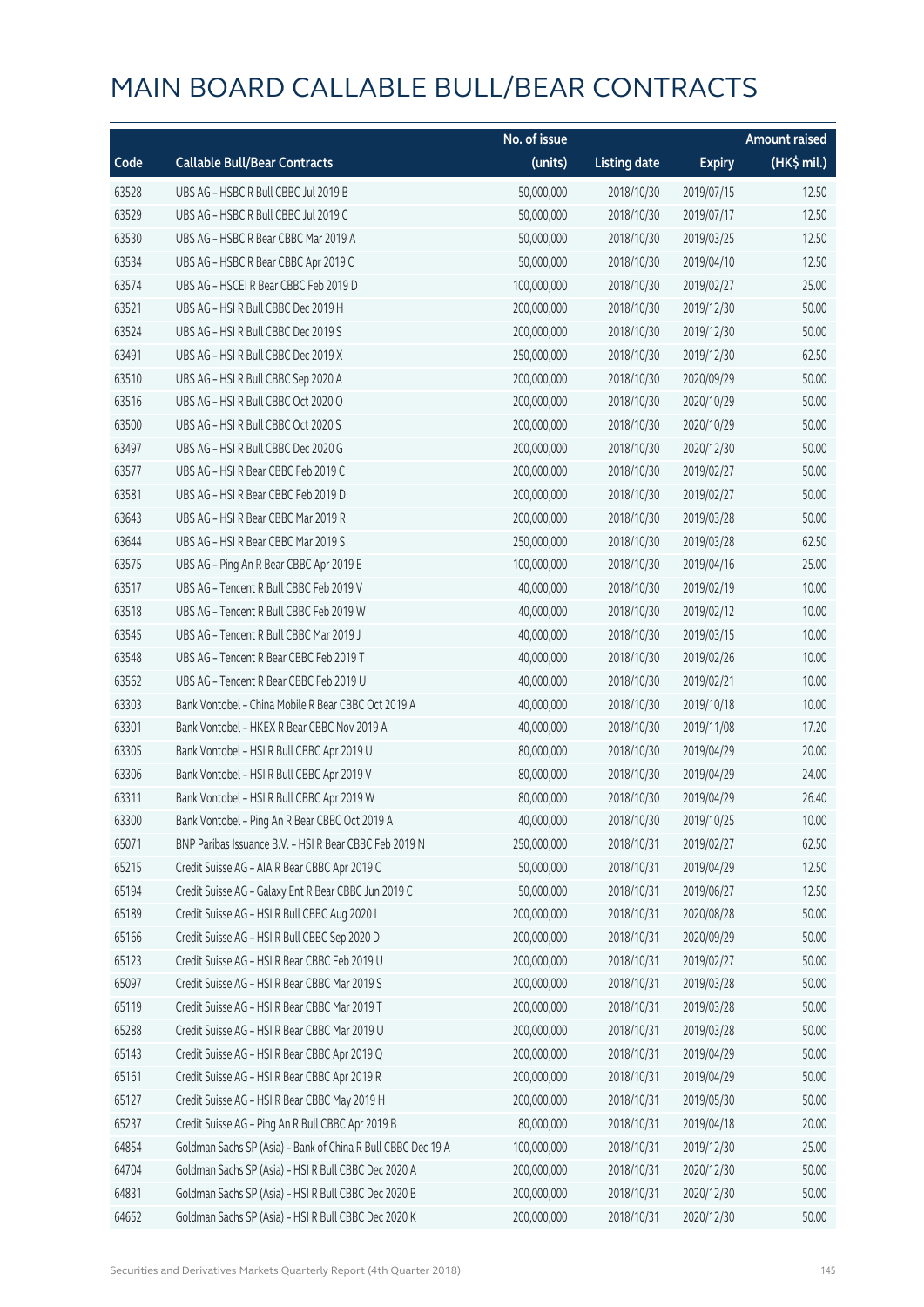|       |                                                          | No. of issue |                     |               | <b>Amount raised</b> |
|-------|----------------------------------------------------------|--------------|---------------------|---------------|----------------------|
| Code  | <b>Callable Bull/Bear Contracts</b>                      | (units)      | <b>Listing date</b> | <b>Expiry</b> | (HK\$ mil.)          |
| 64667 | Goldman Sachs SP (Asia) - HSI R Bull CBBC Dec 2020 L     | 200,000,000  | 2018/10/31          | 2020/12/30    | 50.00                |
| 64326 | Goldman Sachs SP (Asia) - HSI R Bear CBBC Feb 2019 E     | 200,000,000  | 2018/10/31          | 2019/02/27    | 50.00                |
| 64329 | Goldman Sachs SP (Asia) - HSI R Bear CBBC Feb 2019 J     | 200,000,000  | 2018/10/31          | 2019/02/27    | 50.00                |
| 64322 | Goldman Sachs SP (Asia) - HSI R Bear CBBC Feb 2019 N     | 200,000,000  | 2018/10/31          | 2019/02/27    | 50.00                |
| 64838 | Goldman Sachs SP (Asia) - HSI R Bear CBBC Feb 2019 O     | 200,000,000  | 2018/10/31          | 2019/02/27    | 50.00                |
| 64765 | Goldman Sachs SP (Asia) - Ping An R Bull CBBC Jul 2019 V | 100,000,000  | 2018/10/31          | 2019/07/25    | 25.00                |
| 64725 | Goldman Sachs SP (Asia) - Tencent R Bull CBBC Feb 2019 G | 100,000,000  | 2018/10/31          | 2019/02/27    | 25.00                |
| 64726 | Goldman Sachs SP (Asia) - Tencent R Bull CBBC Feb 2019 H | 100,000,000  | 2018/10/31          | 2019/02/27    | 25.00                |
| 64577 | HK Bank - AAC Tech R Bull CBBC May 2019 A                | 40,000,000   | 2018/10/31          | 2019/05/20    | 10.00                |
| 64509 | HK Bank - CNOOC R Bull CBBC Mar 2019 G                   | 50,000,000   | 2018/10/31          | 2019/03/11    | 12.50                |
| 64491 | HK Bank - Sinopec Corp R Bull CBBC May 2019 A            | 80,000,000   | 2018/10/31          | 2019/05/06    | 20.00                |
| 64584 | HK Bank - CPIC R Bull CBBC Aug 2019 A                    | 100,000,000  | 2018/10/31          | 2019/08/19    | 25.00                |
| 64555 | HK Bank - Galaxy Ent R Bear CBBC Apr 2019 A              | 40,000,000   | 2018/10/31          | 2019/04/29    | 10.00                |
| 64516 | HK Bank - HKEX R Bull CBBC Mar 2019 O                    | 50,000,000   | 2018/10/31          | 2019/03/21    | 12.50                |
| 64540 | HK Bank - HKEX R Bear CBBC Apr 2019 B                    | 40,000,000   | 2018/10/31          | 2019/04/01    | 14.00                |
| 64344 | HK Bank - HSI R Bull CBBC Sep 2019 U                     | 150,000,000  | 2018/10/31          | 2019/09/27    | 37.50                |
| 64475 | HK Bank - HSI R Bull CBBC Dec 2019 O                     | 150,000,000  | 2018/10/31          | 2019/12/30    | 37.50                |
| 64347 | HK Bank - HSI R Bull CBBC Mar 2020 G                     | 150,000,000  | 2018/10/31          | 2020/03/30    | 42.00                |
| 64361 | HK Bank - HSI R Bull CBBC Mar 2020 H                     | 150,000,000  | 2018/10/31          | 2020/03/30    | 40.50                |
| 64605 | HK Bank - HSI R Bear CBBC Apr 2019 L                     | 150,000,000  | 2018/10/31          | 2019/04/29    | 37.50                |
| 64578 | HK Bank - Ping An R Bull CBBC Mar 2019 O                 | 100,000,000  | 2018/10/31          | 2019/03/21    | 25.00                |
| 64607 | HK Bank - Tencent R Bull CBBC Mar 2019 K                 | 60,000,000   | 2018/10/31          | 2019/03/21    | 15.00                |
| 64619 | HK Bank - Tencent R Bear CBBC Apr 2019 G                 | 50,000,000   | 2018/10/31          | 2019/04/15    | 12.50                |
| 64978 | J P Morgan SP BV - HSI R Bull CBBC Sep 2020 L            | 200,000,000  | 2018/10/31          | 2020/09/29    | 50.00                |
| 64981 | J P Morgan SP BV - HSI R Bull CBBC Sep 2020 R            | 200,000,000  | 2018/10/31          | 2020/09/29    | 50.00                |
| 65001 | J P Morgan SP BV - HSI R Bull CBBC Oct 2020 K            | 200,000,000  | 2018/10/31          | 2020/10/29    | 58.00                |
| 64970 | J P Morgan SP BV - HSI R Bull CBBC Oct 2020 O            | 200,000,000  | 2018/10/31          | 2020/10/29    | 50.00                |
| 64979 | J P Morgan SP BV - HSI R Bull CBBC Oct 2020 T            | 200,000,000  | 2018/10/31          | 2020/10/29    | 50.00                |
| 65009 | J P Morgan SP BV - HSI R Bull CBBC Nov 2020 E            | 200,000,000  | 2018/10/31          | 2020/11/27    | 61.00                |
| 65019 | J P Morgan SP BV - HSI R Bull CBBC Nov 2020 N            | 200,000,000  | 2018/10/31          | 2020/11/27    | 79.00                |
| 65023 | J P Morgan SP BV - HSI R Bull CBBC Dec 2020 K            | 200,000,000  | 2018/10/31          | 2020/12/30    | 85.00                |
| 65011 | J P Morgan SP BV - HSI R Bull CBBC Dec 2020 X            | 200,000,000  | 2018/10/31          | 2020/12/30    | 67.00                |
| 64884 | J P Morgan SP BV - HSI R Bear CBBC Jan 2019 A            | 200,000,000  | 2018/10/31          | 2019/01/30    | 50.00                |
| 65082 | J P Morgan SP BV - HSI R Bear CBBC Jan 2019 B            | 200,000,000  | 2018/10/31          | 2019/01/30    | 50.00                |
| 64861 | J P Morgan SP BV - HSI R Bear CBBC Jan 2019 F            | 200,000,000  | 2018/10/31          | 2019/01/30    | 50.00                |
| 64871 | J P Morgan SP BV - HSI R Bear CBBC Jan 2019 Z            | 200,000,000  | 2018/10/31          | 2019/01/30    | 50.00                |
| 64904 | J P Morgan SP BV - HSI R Bear CBBC Mar 2019 Z            | 200,000,000  | 2018/10/31          | 2019/03/28    | 50.00                |
| 65041 | J P Morgan SP BV - Tencent R Bull CBBC Feb 2019 K        | 50,000,000   | 2018/10/31          | 2019/02/08    | 12.50                |
| 65047 | J P Morgan SP BV - Tencent R Bear CBBC Apr 2019 K        | 50,000,000   | 2018/10/31          | 2019/04/18    | 12.50                |
| 65586 | SG Issuer - China Mobile R Bear CBBC Apr 2019 G          | 100,000,000  | 2018/10/31          | 2019/04/29    | 25.00                |
| 65592 | SG Issuer - CNOOC R Bull CBBC Apr 2019 A                 | 40,000,000   | 2018/10/31          | 2019/04/15    | 10.00                |
| 65606 | SG Issuer - CNOOC R Bull CBBC Apr 2019 B                 | 40,000,000   | 2018/10/31          | 2019/04/24    | 10.00                |
| 65519 | SG Issuer - CSOP A50 ETF R Bull CBBC Apr 2020 A          | 100,000,000  | 2018/10/31          | 2020/04/21    | 32.50                |
| 65581 | SG Issuer - CSOP A50 ETF R Bull CBBC Apr 2020 B          | 100,000,000  | 2018/10/31          | 2020/04/27    | 38.50                |
| 65485 | SG Issuer - CSOP A50 ETF R Bear CBBC Sep 2019 A          | 100,000,000  | 2018/10/31          | 2019/09/18    | 25.00                |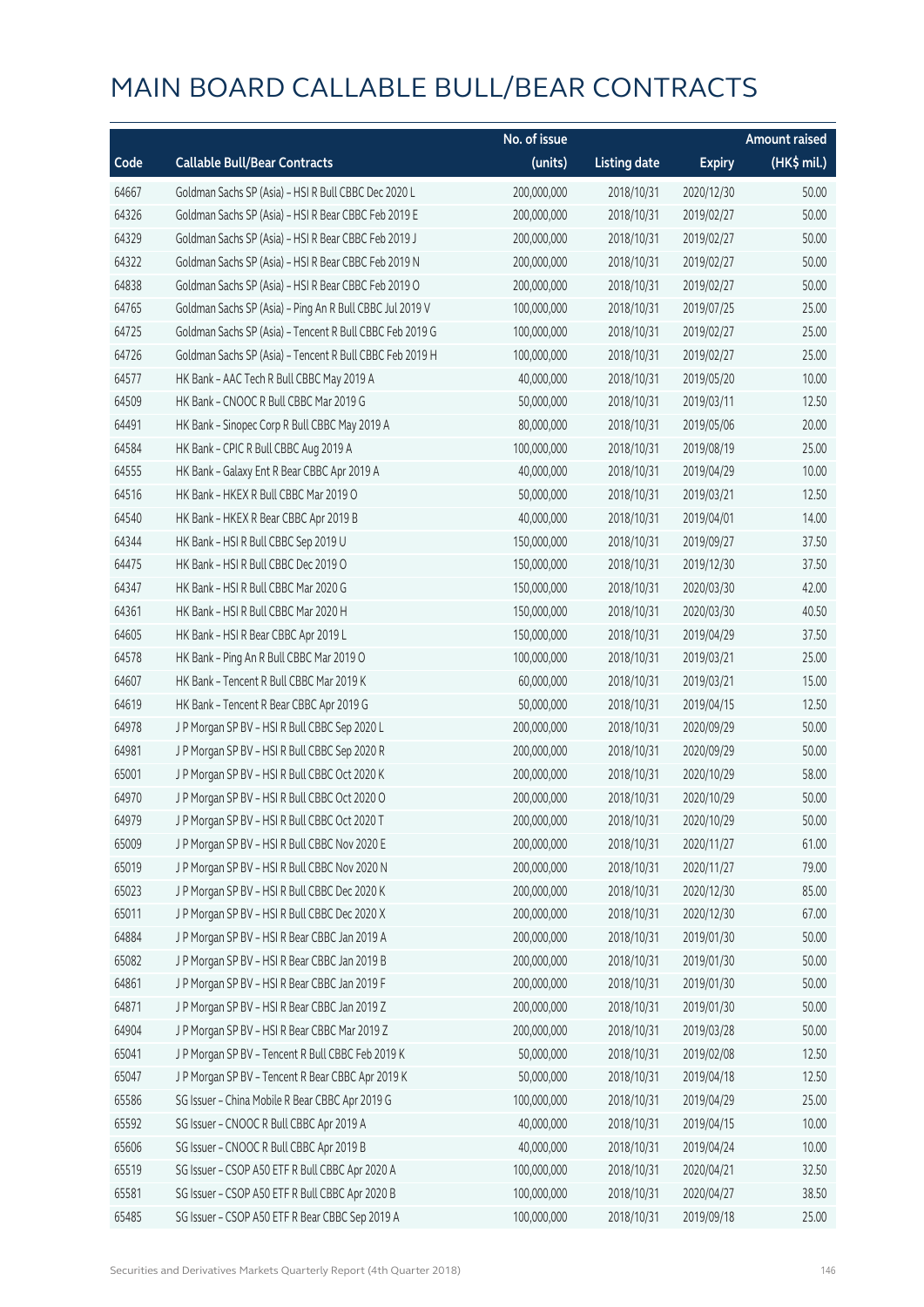|       |                                                              | No. of issue |                     |               | Amount raised |
|-------|--------------------------------------------------------------|--------------|---------------------|---------------|---------------|
| Code  | <b>Callable Bull/Bear Contracts</b>                          | (units)      | <b>Listing date</b> | <b>Expiry</b> | (HK\$ mil.)   |
| 65486 | SG Issuer - CSOP A50 ETF R Bear CBBC Apr 2020 A              | 100,000,000  | 2018/10/31          | 2020/04/20    | 34.00         |
| 65526 | SG Issuer - CSOP A50 ETF R Bear CBBC Apr 2020 B              | 100,000,000  | 2018/10/31          | 2020/04/23    | 25.00         |
| 65613 | SG Issuer - Galaxy Ent R Bull CBBC Jul 2019 G                | 100,000,000  | 2018/10/31          | 2019/07/05    | 25.00         |
| 65427 | SG Issuer - HSCEI R Bull CBBC Sep 2019 D                     | 100,000,000  | 2018/10/31          | 2019/09/27    | 25.00         |
| 65429 | SG Issuer - HSCEI R Bull CBBC Sep 2020 L                     | 100,000,000  | 2018/10/31          | 2020/09/29    | 25.00         |
| 65479 | SG Issuer - HSI R Bull CBBC Sep 2020 A                       | 200,000,000  | 2018/10/31          | 2020/09/29    | 50.00         |
| 65480 | SG Issuer - HSI R Bull CBBC Sep 2020 B                       | 200,000,000  | 2018/10/31          | 2020/09/29    | 50.00         |
| 65403 | SG Issuer - HSI R Bull CBBC Oct 2020 B                       | 200,000,000  | 2018/10/31          | 2020/10/29    | 50.00         |
| 65384 | SG Issuer - HSI R Bull CBBC Oct 2020 F                       | 200,000,000  | 2018/10/31          | 2020/10/29    | 50.00         |
| 65404 | SG Issuer - HSI R Bull CBBC Nov 2020 D                       | 200,000,000  | 2018/10/31          | 2020/11/27    | 50.00         |
| 65406 | SG Issuer - HSI R Bull CBBC Dec 2020 V                       | 200,000,000  | 2018/10/31          | 2020/12/30    | 50.00         |
| 65477 | SG Issuer - HSI R Bear CBBC Apr 2019 A                       | 200,000,000  | 2018/10/31          | 2019/04/29    | 50.00         |
| 65476 | SG Issuer - HSI R Bear CBBC Apr 2019 B                       | 200,000,000  | 2018/10/31          | 2019/04/29    | 50.00         |
| 65318 | SG Issuer - HSI R Bear CBBC Apr 2019 Y                       | 200,000,000  | 2018/10/31          | 2019/04/29    | 50.00         |
| 65474 | SG Issuer - HSI R Bear CBBC Apr 2019 Z                       | 200,000,000  | 2018/10/31          | 2019/04/29    | 50.00         |
| 65331 | SG Issuer - HSI R Bear CBBC Jul 2019 E                       | 200,000,000  | 2018/10/31          | 2019/07/30    | 50.00         |
| 65367 | SG Issuer - HSI R Bear CBBC Jul 2019 F                       | 200,000,000  | 2018/10/31          | 2019/07/30    | 50.00         |
| 65614 | SG Issuer - Ping An R Bull CBBC Aug 2019 F                   | 100,000,000  | 2018/10/31          | 2019/08/05    | 25.00         |
| 65377 | SG Issuer - Ping An R Bear CBBC Mar 2019 G                   | 100,000,000  | 2018/10/31          | 2019/03/14    | 25.00         |
| 65619 | SG Issuer - Sands China R Bull CBBC Aug 2019 H               | 80,000,000   | 2018/10/31          | 2019/08/19    | 20.00         |
| 65449 | SG Issuer - Tencent R Bull CBBC Jan 2019 W                   | 80,000,000   | 2018/10/31          | 2019/01/31    | 20.00         |
| 65462 | SG Issuer - Tencent R Bull CBBC Feb 2019 J                   | 80,000,000   | 2018/10/31          | 2019/02/25    | 20.00         |
| 65463 | SG Issuer - Tencent R Bull CBBC Feb 2019 O                   | 80,000,000   | 2018/10/31          | 2019/02/28    | 20.00         |
| 65666 | SG Issuer - Tencent R Bear CBBC Mar 2019 A                   | 80,000,000   | 2018/10/31          | 2019/03/28    | 20.00         |
| 66843 | BOCI Asia Ltd. - CC Bank R Bull CBBC Mar 2019 A              | 80,000,000   | 2018/11/01          | 2019/03/11    | 20.16         |
| 66829 | BOCI Asia Ltd. - Tencent R Bear CBBC Mar 2019 B              | 40,000,000   | 2018/11/01          | 2019/03/25    | 10.44         |
| 65771 | BNP Paribas Issuance B.V. - CC Bank R Bear CBBC May 2019 L   | 100,000,000  | 2018/11/01          | 2019/05/30    | 25.00         |
| 65781 | BNP Paribas Issuance B.V. - Galaxy Ent R Bear CBBC Aug 2019M | 150,000,000  | 2018/11/01          | 2019/08/29    | 37.50         |
| 65832 | BNP Paribas Issuance B.V. - Galaxy Ent R Bear CBBC Aug 2019N | 150,000,000  | 2018/11/01          | 2019/08/29    | 37.50         |
| 65868 | BNP Paribas Issuance B.V. - HKEX R Bear CBBC Mar 2019 U      | 50,000,000   | 2018/11/01          | 2019/03/28    | 12.50         |
| 65848 | BNP Paribas Issuance B.V. - HSBC R Bull CBBC Jun 2019 K      | 150,000,000  | 2018/11/01          | 2019/06/27    | 37.50         |
| 65851 | BNP Paribas Issuance B.V. - HSBC R Bull CBBC Jun 2019 L      | 150,000,000  | 2018/11/01          | 2019/06/27    | 37.50         |
| 65907 | BNP Paribas Issuance B.V. - HSI R Bull CBBC Dec 2019 A       | 250,000,000  | 2018/11/01          | 2019/12/30    | 62.50         |
| 65911 | BNP Paribas Issuance B.V. - HSI R Bull CBBC Dec 2019 D       | 250,000,000  | 2018/11/01          | 2019/12/30    | 62.50         |
| 65932 | BNP Paribas Issuance B.V. - HSI R Bull CBBC Dec 2019 E       | 250,000,000  | 2018/11/01          | 2019/12/30    | 65.00         |
| 65747 | BNP Paribas Issuance B.V. - HSI R Bull CBBC Dec 2019 H       | 250,000,000  | 2018/11/01          | 2019/12/30    | 62.50         |
| 65755 | BNP Paribas Issuance B.V. - HSI R Bull CBBC Dec 2019 I       | 250,000,000  | 2018/11/01          | 2019/12/30    | 62.50         |
| 65756 | BNP Paribas Issuance B.V. - HSI R Bull CBBC Dec 2019 K       | 250,000,000  | 2018/11/01          | 2019/12/30    | 62.50         |
| 65770 | BNP Paribas Issuance B.V. - HSI R Bull CBBC Dec 2019 N       | 250,000,000  | 2018/11/01          | 2019/12/30    | 62.50         |
| 65950 | BNP Paribas Issuance B.V. - HSI R Bull CBBC Dec 2019 Q       | 250,000,000  | 2018/11/01          | 2019/12/30    | 67.50         |
| 65953 | BNP Paribas Issuance B.V. - HSI R Bull CBBC Dec 2019 S       | 250,000,000  | 2018/11/01          | 2019/12/30    | 72.50         |
| 65896 | BNP Paribas Issuance B.V. - HSI R Bull CBBC Dec 2019 V       | 250,000,000  | 2018/11/01          | 2019/12/30    | 62.50         |
| 66336 | BNP Paribas Issuance B.V. - HSI R Bear CBBC Feb 2019 E       | 250,000,000  | 2018/11/01          | 2019/02/27    | 62.50         |
| 66338 | BNP Paribas Issuance B.V. - HSI R Bear CBBC Feb 2019 F       | 250,000,000  | 2018/11/01          | 2019/02/27    | 62.50         |
| 66339 | BNP Paribas Issuance B.V. - HSI R Bear CBBC Feb 2019 H       | 250,000,000  | 2018/11/01          | 2019/02/27    | 62.50         |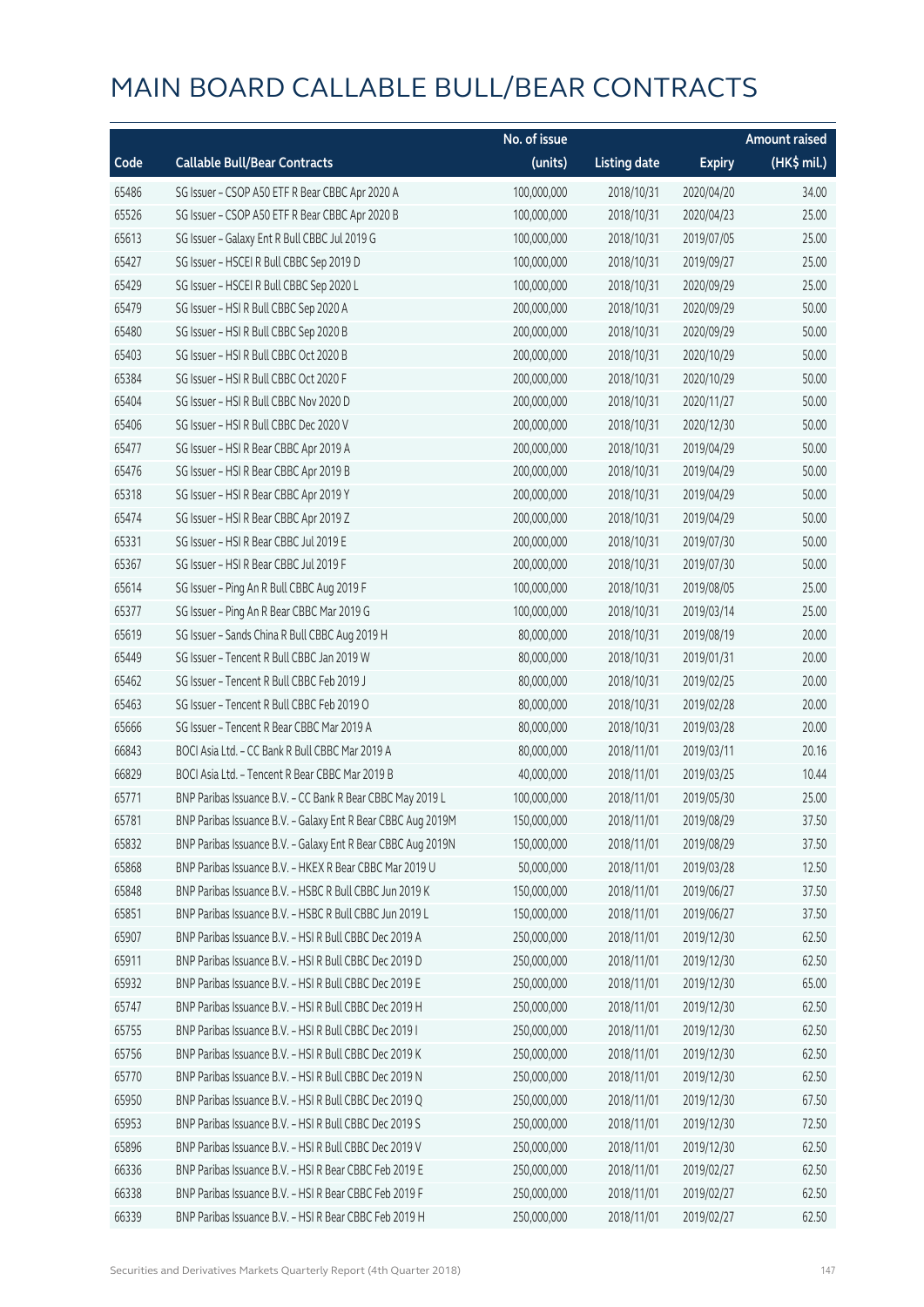|       |                                                            | No. of issue |                     |               | <b>Amount raised</b> |
|-------|------------------------------------------------------------|--------------|---------------------|---------------|----------------------|
| Code  | <b>Callable Bull/Bear Contracts</b>                        | (units)      | <b>Listing date</b> | <b>Expiry</b> | (HK\$ mil.)          |
| 66327 | BNP Paribas Issuance B.V. - HSI R Bear CBBC Feb 2019 R     | 250,000,000  | 2018/11/01          | 2019/02/27    | 62.50                |
| 66335 | BNP Paribas Issuance B.V. - HSI R Bear CBBC Feb 2019 S     | 250,000,000  | 2018/11/01          | 2019/02/27    | 62.50                |
| 65890 | BNP Paribas Issuance B.V. - Tencent R Bull CBBC Jun 2019 K | 50,000,000   | 2018/11/01          | 2019/06/27    | 30.00                |
| 65886 | BNP Paribas Issuance B.V. - Tencent R Bull CBBC Jun 2019 O | 50,000,000   | 2018/11/01          | 2019/06/27    | 12.50                |
| 65885 | BNP Paribas Issuance B.V. - Tencent R Bull CBBC Jul 2019 U | 50,000,000   | 2018/11/01          | 2019/07/30    | 12.50                |
| 65887 | BNP Paribas Issuance B.V. - Tencent R Bear CBBC Apr 2019 E | 50,000,000   | 2018/11/01          | 2019/04/29    | 12.50                |
| 67358 | Credit Suisse AG - AIA R Bull CBBC Jun 2019 D              | 70,000,000   | 2018/11/01          | 2019/06/27    | 17.50                |
| 67359 | Credit Suisse AG - Galaxy Ent R Bull CBBC May 2019 D       | 50,000,000   | 2018/11/01          | 2019/05/30    | 12.50                |
| 67324 | Credit Suisse AG - HKEX R Bear CBBC Mar 2019 E             | 50,000,000   | 2018/11/01          | 2019/03/28    | 12.50                |
| 67323 | Credit Suisse AG - HSBC R Bear CBBC Apr 2019 B             | 50,000,000   | 2018/11/01          | 2019/04/29    | 12.50                |
| 67391 | Credit Suisse AG - HSI R Bull CBBC Aug 2020 O              | 200,000,000  | 2018/11/01          | 2020/08/28    | 50.00                |
| 67383 | Credit Suisse AG - HSI R Bull CBBC Sep 2020 S              | 200,000,000  | 2018/11/01          | 2020/09/29    | 50.00                |
| 67394 | Credit Suisse AG - HSI R Bull CBBC Oct 2020 P              | 200,000,000  | 2018/11/01          | 2020/10/29    | 50.00                |
| 67405 | Credit Suisse AG - HSI R Bull CBBC Oct 2020 Q              | 300,000,000  | 2018/11/01          | 2020/10/29    | 75.00                |
| 67424 | Credit Suisse AG - HSI R Bull CBBC Nov 2020 A              | 200,000,000  | 2018/11/01          | 2020/11/27    | 50.00                |
| 67427 | Credit Suisse AG - HSI R Bull CBBC Nov 2020 B              | 200,000,000  | 2018/11/01          | 2020/11/27    | 50.00                |
| 67429 | Credit Suisse AG - HSI R Bull CBBC Nov 2020 E              | 200,000,000  | 2018/11/01          | 2020/11/27    | 52.00                |
| 67420 | Credit Suisse AG - HSI R Bull CBBC Nov 2020 I              | 200,000,000  | 2018/11/01          | 2020/11/27    | 50.00                |
| 67293 | Credit Suisse AG - HSI R Bull CBBC Nov 2020 L              | 200,000,000  | 2018/11/01          | 2020/11/27    | 56.00                |
| 67294 | Credit Suisse AG - HSI R Bull CBBC Nov 2020 M              | 200,000,000  | 2018/11/01          | 2020/11/27    | 60.00                |
| 67297 | Credit Suisse AG - HSI R Bull CBBC Nov 2020 N              | 200,000,000  | 2018/11/01          | 2020/11/27    | 64.00                |
| 67309 | Credit Suisse AG - HSI R Bull CBBC Nov 2020 O              | 200,000,000  | 2018/11/01          | 2020/11/27    | 80.00                |
| 67311 | Credit Suisse AG - HSI R Bull CBBC Nov 2020 R              | 200,000,000  | 2018/11/01          | 2020/11/27    | 90.00                |
| 67395 | Credit Suisse AG - HSI R Bull CBBC Nov 2020 X              | 200,000,000  | 2018/11/01          | 2020/11/27    | 50.00                |
| 67408 | Credit Suisse AG - HSI R Bull CBBC Nov 2020 Y              | 200,000,000  | 2018/11/01          | 2020/11/27    | 50.00                |
| 67364 | Credit Suisse AG - HSI R Bear CBBC Mar 2019 V              | 200,000,000  | 2018/11/01          | 2019/03/28    | 50.00                |
| 67312 | Credit Suisse AG - HSI R Bear CBBC Apr 2019 S              | 200,000,000  | 2018/11/01          | 2019/04/29    | 50.00                |
| 67315 | Credit Suisse AG - HSI R Bear CBBC Apr 2019 T              | 200,000,000  | 2018/11/01          | 2019/04/29    | 50.00                |
| 67367 | Credit Suisse AG - HSI R Bear CBBC Apr 2019 U              | 200,000,000  | 2018/11/01          | 2019/04/29    | 50.00                |
| 67377 | Credit Suisse AG - HSI R Bear CBBC Apr 2019 V              | 200,000,000  | 2018/11/01          | 2019/04/29    | 50.00                |
| 67380 | Credit Suisse AG - HSI R Bear CBBC Apr 2019 W              | 200,000,000  | 2018/11/01          | 2019/04/29    | 50.00                |
| 67347 | Credit Suisse AG - PetroChina R Bull CBBC May 2019 A       | 60,000,000   | 2018/11/01          | 2019/05/30    | 15.00                |
| 67344 | Credit Suisse AG - Ping An R Bear CBBC Mar 2019 C          | 50,000,000   | 2018/11/01          | 2019/03/28    | 12.50                |
| 67335 | Credit Suisse AG - Tencent R Bear CBBC Mar 2019 M          | 50,000,000   | 2018/11/01          | 2019/03/28    | 12.50                |
| 67274 | Goldman Sachs SP (Asia) - AIA R Bull CBBC May 2019 G       | 100,000,000  | 2018/11/01          | 2019/05/14    | 25.00                |
| 67292 | Goldman Sachs SP (Asia) - HSBC R Bull CBBC Dec 2019 A      | 80,000,000   | 2018/11/01          | 2019/12/30    | 20.00                |
| 66006 | Goldman Sachs SP (Asia) - HSI R Bull CBBC Dec 2020 G       | 200,000,000  | 2018/11/01          | 2020/12/30    | 50.00                |
| 66013 | Goldman Sachs SP (Asia) - HSI R Bull CBBC Dec 2020 H       | 200,000,000  | 2018/11/01          | 2020/12/30    | 50.00                |
| 66022 | Goldman Sachs SP (Asia) - HSI R Bull CBBC Dec 2020 J       | 200,000,000  | 2018/11/01          | 2020/12/30    | 50.00                |
| 66057 | Goldman Sachs SP (Asia) - HSI R Bull CBBC Dec 2020 M       | 200,000,000  | 2018/11/01          | 2020/12/30    | 50.00                |
| 66059 | Goldman Sachs SP (Asia) - HSI R Bull CBBC Dec 2020 N       | 200,000,000  | 2018/11/01          | 2020/12/30    | 50.00                |
| 67253 | Goldman Sachs SP (Asia) - HSI R Bull CBBC Dec 2020 O       | 200,000,000  | 2018/11/01          | 2020/12/30    | 50.00                |
| 67269 | Goldman Sachs SP (Asia) - HSI R Bull CBBC Dec 2020 P       | 150,000,000  | 2018/11/01          | 2020/12/30    | 37.50                |
| 67273 | Goldman Sachs SP (Asia) - HSI R Bull CBBC Dec 2020 Q       | 150,000,000  | 2018/11/01          | 2020/12/30    | 41.10                |
| 67251 | Goldman Sachs SP (Asia) - HSI R Bull CBBC Dec 2020 W       | 200,000,000  | 2018/11/01          | 2020/12/30    | 50.00                |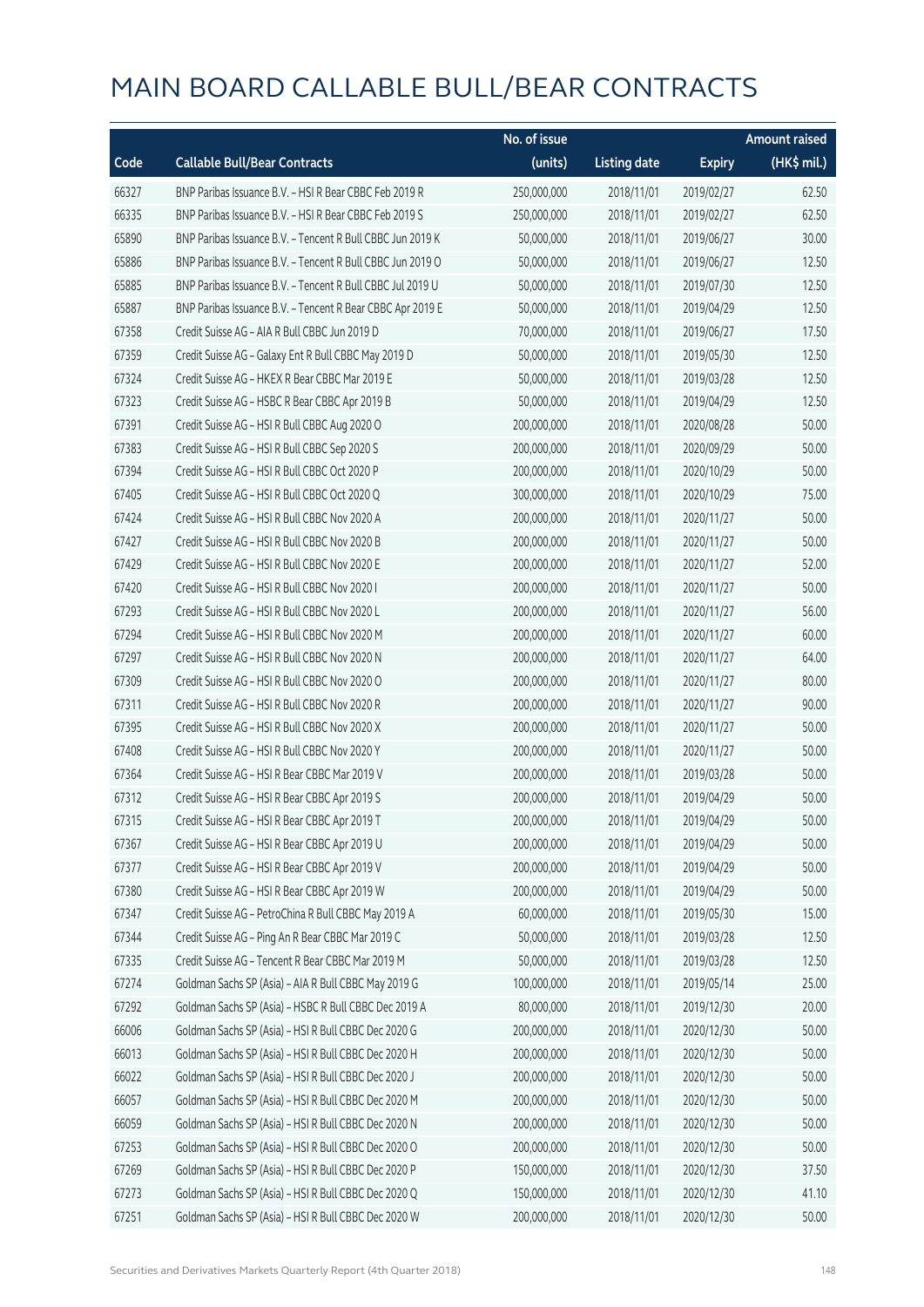|       |                                                          | No. of issue |                     |               | <b>Amount raised</b> |
|-------|----------------------------------------------------------|--------------|---------------------|---------------|----------------------|
| Code  | <b>Callable Bull/Bear Contracts</b>                      | (units)      | <b>Listing date</b> | <b>Expiry</b> | (HK\$ mil.)          |
| 67230 | Goldman Sachs SP (Asia) - HSI R Bear CBBC Mar 2019 W     | 200,000,000  | 2018/11/01          | 2019/03/28    | 50.00                |
| 67231 | Goldman Sachs SP (Asia) - HSI R Bear CBBC Mar 2019 X     | 200,000,000  | 2018/11/01          | 2019/03/28    | 50.00                |
| 67240 | Goldman Sachs SP (Asia) - HSI R Bear CBBC Mar 2019 Y     | 200,000,000  | 2018/11/01          | 2019/03/28    | 50.00                |
| 67244 | Goldman Sachs SP (Asia) - HSI R Bear CBBC Mar 2019 Z     | 200,000,000  | 2018/11/01          | 2019/03/28    | 50.00                |
| 66041 | Goldman Sachs SP (Asia) - Tencent R Bull CBBC Feb 2019 X | 100,000,000  | 2018/11/01          | 2019/02/27    | 25.00                |
| 66052 | Goldman Sachs SP (Asia) - Tencent R Bull CBBC Feb 2019 Y | 100,000,000  | 2018/11/01          | 2019/02/27    | 25.00                |
| 67266 | Goldman Sachs SP (Asia) - Tencent R Bull CBBC Feb 2019 Z | 80,000,000   | 2018/11/01          | 2019/02/27    | 38.56                |
| 67268 | Goldman Sachs SP (Asia) - Tencent R Bear CBBC Feb 2019 F | 80,000,000   | 2018/11/01          | 2019/02/27    | 20.00                |
| 66096 | HK Bank - Conch Cement R Bull CBBC Jul 2019 A            | 40,000,000   | 2018/11/01          | 2019/07/15    | 10.00                |
| 66169 | HK Bank - AIA R Bull CBBC May 2019 A                     | 80,000,000   | 2018/11/01          | 2019/05/06    | 20.00                |
| 66187 | HK Bank - AIA R Bear CBBC Mar 2019 D                     | 40,000,000   | 2018/11/01          | 2019/03/25    | 10.00                |
| 66276 | HK Bank - Country Garden R Bull CBBC Apr 2019 B          | 40,000,000   | 2018/11/01          | 2019/04/29    | 10.40                |
| 66216 | HK Bank - CNOOC R Bull CBBC Apr 2019 A                   | 50,000,000   | 2018/11/01          | 2019/04/01    | 12.50                |
| 66214 | HK Bank - Sinopec Corp R Bear CBBC Mar 2019 D            | 40,000,000   | 2018/11/01          | 2019/03/25    | 10.00                |
| 66255 | HK Bank - Galaxy Ent R Bull CBBC May 2019 G              | 80,000,000   | 2018/11/01          | 2019/05/06    | 20.00                |
| 66219 | HK Bank - Galaxy Ent R Bull CBBC Jun 2019 C              | 80,000,000   | 2018/11/01          | 2019/06/03    | 20.00                |
| 66111 | HK Bank - HKEX R Bear CBBC Mar 2019 H                    | 40,000,000   | 2018/11/01          | 2019/03/11    | 10.00                |
| 66120 | HK Bank - HSCEI R Bear CBBC Mar 2019 H                   | 50,000,000   | 2018/11/01          | 2019/03/28    | 12.50                |
| 66074 | HK Bank - HSI R Bull CBBC Sep 2019 Y                     | 150,000,000  | 2018/11/01          | 2019/09/27    | 37.50                |
| 66100 | HK Bank - HSI R Bull CBBC Dec 2019 A                     | 100,000,000  | 2018/11/01          | 2019/12/30    | 25.00                |
| 66102 | HK Bank - HSI R Bear CBBC Apr 2019 M                     | 150,000,000  | 2018/11/01          | 2019/04/29    | 37.50                |
| 66119 | HK Bank - HSI R Bear CBBC Apr 2019 N                     | 150,000,000  | 2018/11/01          | 2019/04/29    | 37.50                |
| 66137 | HK Bank - Sands China R Bear CBBC Jun 2019 A             | 40,000,000   | 2018/11/01          | 2019/06/17    | 10.00                |
| 66154 | HK Bank - Sunny Optical R Bull CBBC May 2019 A           | 40,000,000   | 2018/11/01          | 2019/05/06    | 10.00                |
| 66072 | HK Bank - Tencent R Bull CBBC Apr 2019 R                 | 60,000,000   | 2018/11/01          | 2019/04/01    | 15.00                |
| 66077 | HK Bank - Tencent R Bull CBBC Jul 2019 C                 | 60,000,000   | 2018/11/01          | 2019/07/15    | 30.00                |
| 66089 | HK Bank - Tencent R Bear CBBC Apr 2019 H                 | 50,000,000   | 2018/11/01          | 2019/04/18    | 12.50                |
| 66094 | HK Bank - Tencent R Bear CBBC Apr 2019 I                 | 50,000,000   | 2018/11/01          | 2019/04/29    | 12.50                |
| 66883 | J P Morgan SP BV - Galaxy Ent R Bull CBBC May 2019 C     | 100,000,000  | 2018/11/01          | 2019/05/10    | 25.00                |
| 66710 | J P Morgan SP BV - HSI R Bull CBBC Sep 2020 T            | 200,000,000  | 2018/11/01          | 2020/09/29    | 50.00                |
| 66743 | J P Morgan SP BV - HSI R Bull CBBC Sep 2020 X            | 200,000,000  | 2018/11/01          | 2020/09/29    | 50.00                |
| 66723 | J P Morgan SP BV - HSI R Bull CBBC Oct 2020 R            | 200,000,000  | 2018/11/01          | 2020/10/29    | 50.00                |
| 66750 | J P Morgan SP BV - HSI R Bull CBBC Oct 2020 V            | 200,000,000  | 2018/11/01          | 2020/10/29    | 50.00                |
| 66764 | J P Morgan SP BV - HSI R Bear CBBC Feb 2019 A            | 200,000,000  | 2018/11/01          | 2019/02/27    | 50.00                |
| 66765 | J P Morgan SP BV - HSI R Bear CBBC Feb 2019 B            | 200,000,000  | 2018/11/01          | 2019/02/27    | 50.00                |
| 66772 | J P Morgan SP BV - HSI R Bear CBBC Feb 2019 C            | 200,000,000  | 2018/11/01          | 2019/02/27    | 50.00                |
| 66776 | J P Morgan SP BV - HSI R Bear CBBC Feb 2019 D            | 200,000,000  | 2018/11/01          | 2019/02/27    | 50.00                |
| 66786 | J P Morgan SP BV - HSI R Bear CBBC Feb 2019 E            | 200,000,000  | 2018/11/01          | 2019/02/27    | 50.00                |
| 66788 | J P Morgan SP BV - HSI R Bear CBBC Feb 2019 F            | 200,000,000  | 2018/11/01          | 2019/02/27    | 50.00                |
| 66794 | J P Morgan SP BV - HSI R Bear CBBC Feb 2019 G            | 200,000,000  | 2018/11/01          | 2019/02/27    | 50.00                |
| 66884 | JP Morgan SP BV - Tencent R Bull CBBC Feb 2019 L         | 50,000,000   | 2018/11/01          | 2019/02/08    | 12.50                |
| 66859 | J P Morgan SP BV - Tencent R Bear CBBC Feb 2019 T        | 50,000,000   | 2018/11/01          | 2019/02/15    | 12.50                |
| 66863 | J P Morgan SP BV - Tencent R Bear CBBC Mar 2019 M        | 50,000,000   | 2018/11/01          | 2019/03/15    | 12.50                |
| 67012 | SG Issuer - AIA R Bull CBBC Jun 2019 C                   | 60,000,000   | 2018/11/01          | 2019/06/25    | 15.00                |
| 66931 | SG Issuer - AIA R Bull CBBC Jul 2019 F                   | 60,000,000   | 2018/11/01          | 2019/07/30    | 15.00                |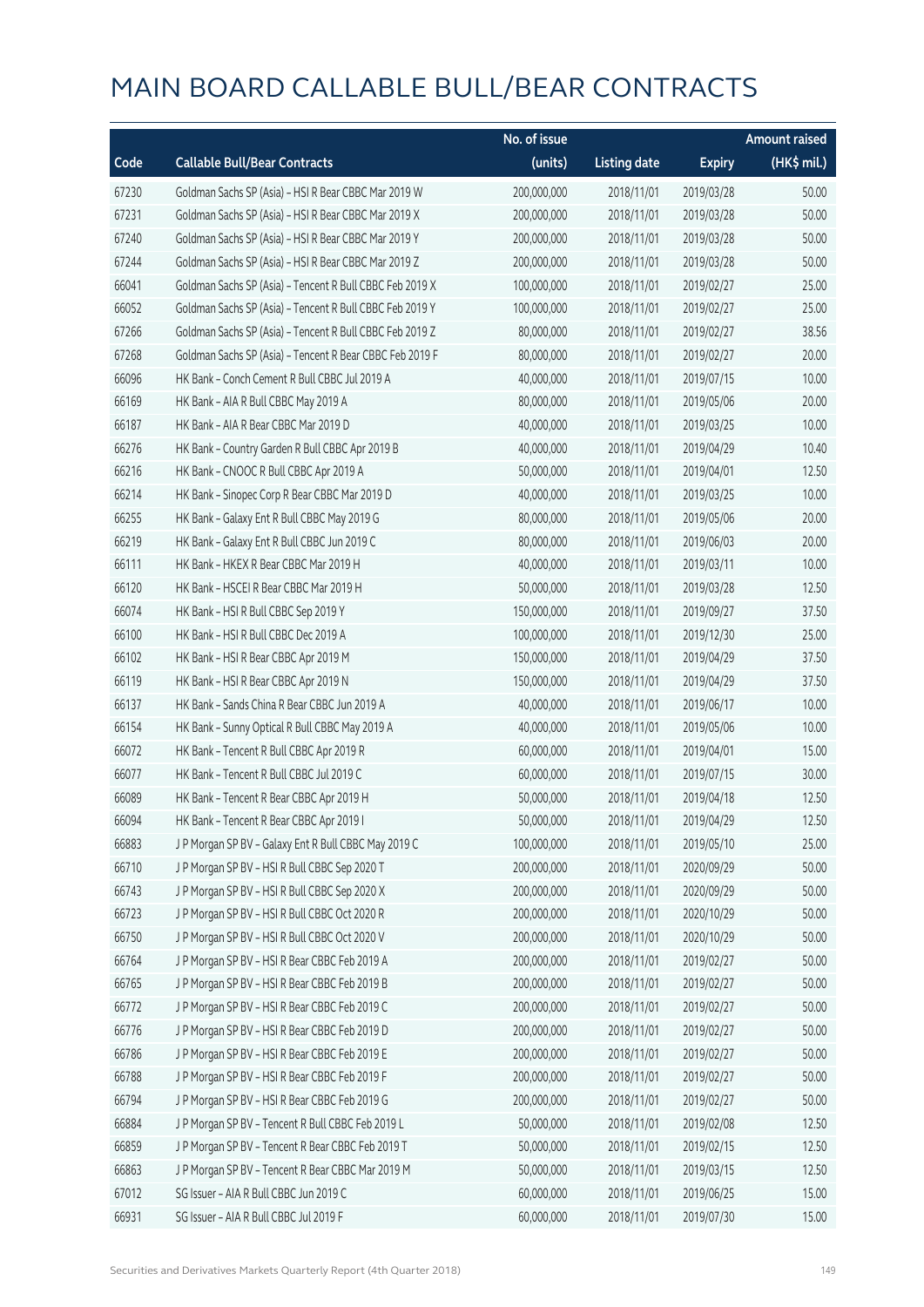|       |                                                 | No. of issue |                     |               | <b>Amount raised</b> |
|-------|-------------------------------------------------|--------------|---------------------|---------------|----------------------|
| Code  | <b>Callable Bull/Bear Contracts</b>             | (units)      | <b>Listing date</b> | <b>Expiry</b> | $(HK\$ mil.)         |
| 66979 | SG Issuer - AIA R Bear CBBC Jun 2019 A          | 60,000,000   | 2018/11/01          | 2019/06/27    | 15.00                |
| 67013 | SG Issuer - CC Bank R Bull CBBC Aug 2019 P      | 100,000,000  | 2018/11/01          | 2019/08/05    | 25.00                |
| 67022 | SG Issuer - CNOOC R Bull CBBC Apr 2019 C        | 40,000,000   | 2018/11/01          | 2019/04/18    | 11.40                |
| 67027 | SG Issuer - CNOOC R Bear CBBC Apr 2019 B        | 40,000,000   | 2018/11/01          | 2019/04/29    | 10.00                |
| 67163 | SG Issuer - CSOP A50 ETF R Bull CBBC Sep 2019 B | 100,000,000  | 2018/11/01          | 2019/09/25    | 25.00                |
| 67031 | SG Issuer - Galaxy Ent R Bull CBBC Jun 2019 S   | 100,000,000  | 2018/11/01          | 2019/06/24    | 25.00                |
| 66936 | SG Issuer - Galaxy Ent R Bull CBBC Aug 2019 A   | 100,000,000  | 2018/11/01          | 2019/08/29    | 25.00                |
| 66995 | SG Issuer - Galaxy Ent R Bear CBBC Jul 2019 J   | 100,000,000  | 2018/11/01          | 2019/07/30    | 25.00                |
| 67038 | SG Issuer - HKEX R Bull CBBC Jun 2019 U         | 50,000,000   | 2018/11/01          | 2019/06/24    | 12.50                |
| 66941 | SG Issuer - HSBC R Bull CBBC Jun 2019 K         | 100,000,000  | 2018/11/01          | 2019/06/27    | 25.00                |
| 67053 | SG Issuer - HSBC R Bull CBBC Jun 2019 L         | 100,000,000  | 2018/11/01          | 2019/06/24    | 25.00                |
| 67063 | SG Issuer - HSBC R Bull CBBC Sep 2019 E         | 100,000,000  | 2018/11/01          | 2019/09/27    | 25.00                |
| 67041 | SG Issuer - HSBC R Bear CBBC Apr 2019 D         | 100,000,000  | 2018/11/01          | 2019/04/18    | 25.00                |
| 67185 | SG Issuer - HSI R Bull CBBC Sep 2020 C          | 200,000,000  | 2018/11/01          | 2020/09/29    | 50.00                |
| 67200 | SG Issuer - HSI R Bull CBBC Oct 2020 E          | 200,000,000  | 2018/11/01          | 2020/10/29    | 50.00                |
| 67194 | SG Issuer - HSI R Bull CBBC Oct 2020 S          | 200,000,000  | 2018/11/01          | 2020/10/29    | 66.00                |
| 67204 | SG Issuer - HSI R Bull CBBC Oct 2020 W          | 200,000,000  | 2018/11/01          | 2020/10/29    | 50.00                |
| 67208 | SG Issuer - HSI R Bull CBBC Oct 2020 X          | 200,000,000  | 2018/11/01          | 2020/10/29    | 50.00                |
| 67214 | SG Issuer - HSI R Bull CBBC Nov 2020 L          | 200,000,000  | 2018/11/01          | 2020/11/27    | 52.00                |
| 67227 | SG Issuer - HSI R Bull CBBC Nov 2020 Q          | 200,000,000  | 2018/11/01          | 2020/11/27    | 50.00                |
| 67218 | SG Issuer - HSI R Bull CBBC Nov 2020 R          | 200,000,000  | 2018/11/01          | 2020/11/27    | 50.00                |
| 67219 | SG Issuer - HSI R Bull CBBC Nov 2020 U          | 200,000,000  | 2018/11/01          | 2020/11/27    | 50.00                |
| 67228 | SG Issuer - HSI R Bull CBBC Nov 2020 W          | 200,000,000  | 2018/11/01          | 2020/11/27    | 50.00                |
| 66907 | SG Issuer - HSI R Bull CBBC Dec 2020 B          | 200,000,000  | 2018/11/01          | 2020/12/30    | 50.00                |
| 66922 | SG Issuer - HSI R Bull CBBC Dec 2020 I          | 200,000,000  | 2018/11/01          | 2020/12/30    | 50.00                |
| 66886 | SG Issuer - HSI R Bull CBBC Dec 2020 Q          | 200,000,000  | 2018/11/01          | 2020/12/30    | 50.00                |
| 66885 | SG Issuer - HSI R Bull CBBC Dec 2020 W          | 200,000,000  | 2018/11/01          | 2020/12/30    | 50.00                |
| 66923 | SG Issuer - HSI R Bull CBBC Jan 2021 E          | 200,000,000  | 2018/11/01          | 2021/01/28    | 50.00                |
| 66954 | SG Issuer - HSI R Bear CBBC Apr 2019 C          | 200,000,000  | 2018/11/01          | 2019/04/29    | 50.00                |
| 66959 | SG Issuer - HSI R Bear CBBC Apr 2019 D          | 200,000,000  | 2018/11/01          | 2019/04/29    | 50.00                |
| 66967 | SG Issuer - HSI R Bear CBBC May 2019 R          | 200,000,000  | 2018/11/01          | 2019/05/30    | 50.00                |
| 66970 | SG Issuer - HSI R Bear CBBC May 2019 S          | 200,000,000  | 2018/11/01          | 2019/05/30    | 50.00                |
| 66976 | SG Issuer - HSI R Bear CBBC Jul 2019 G          | 200,000,000  | 2018/11/01          | 2019/07/30    | 50.00                |
| 66978 | SG Issuer - HSI R Bear CBBC Jul 2019 H          | 400,000,000  | 2018/11/01          | 2019/07/30    | 100.00               |
| 67179 | SG Issuer - HSI R Bear CBBC Aug 2019 A          | 200,000,000  | 2018/11/01          | 2019/08/29    | 50.00                |
| 67084 | SG Issuer - Ping An R Bull CBBC Apr 2019 F      | 100,000,000  | 2018/11/01          | 2019/04/29    | 25.00                |
| 67090 | SG Issuer - Ping An R Bull CBBC May 2019 A      | 100,000,000  | 2018/11/01          | 2019/05/15    | 25.00                |
| 67004 | SG Issuer - Ping An R Bear CBBC Apr 2019 K      | 100,000,000  | 2018/11/01          | 2019/04/29    | 25.00                |
| 67092 | SG Issuer - Sands China R Bull CBBC Oct 2019 A  | 80,000,000   | 2018/11/01          | 2019/10/30    | 20.00                |
| 67093 | SG Issuer - Tencent R Bull CBBC Jan 2019 D      | 80,000,000   | 2018/11/01          | 2019/01/31    | 29.20                |
| 67100 | SG Issuer - Tencent R Bull CBBC Jan 2019 M      | 80,000,000   | 2018/11/01          | 2019/01/31    | 20.00                |
| 67102 | SG Issuer - Tencent R Bull CBBC Jan 2019 R      | 80,000,000   | 2018/11/01          | 2019/01/31    | 20.00                |
| 66948 | SG Issuer - Tencent R Bull CBBC Feb 2019 B      | 80,000,000   | 2018/11/01          | 2019/02/26    | 20.00                |
| 67109 | SG Issuer - Tencent R Bull CBBC Feb 2019 D      | 80,000,000   | 2018/11/01          | 2019/02/28    | 36.40                |
| 66950 | SG Issuer - Tencent R Bull CBBC Feb 2019 E      | 80,000,000   | 2018/11/01          | 2019/02/28    | 20.00                |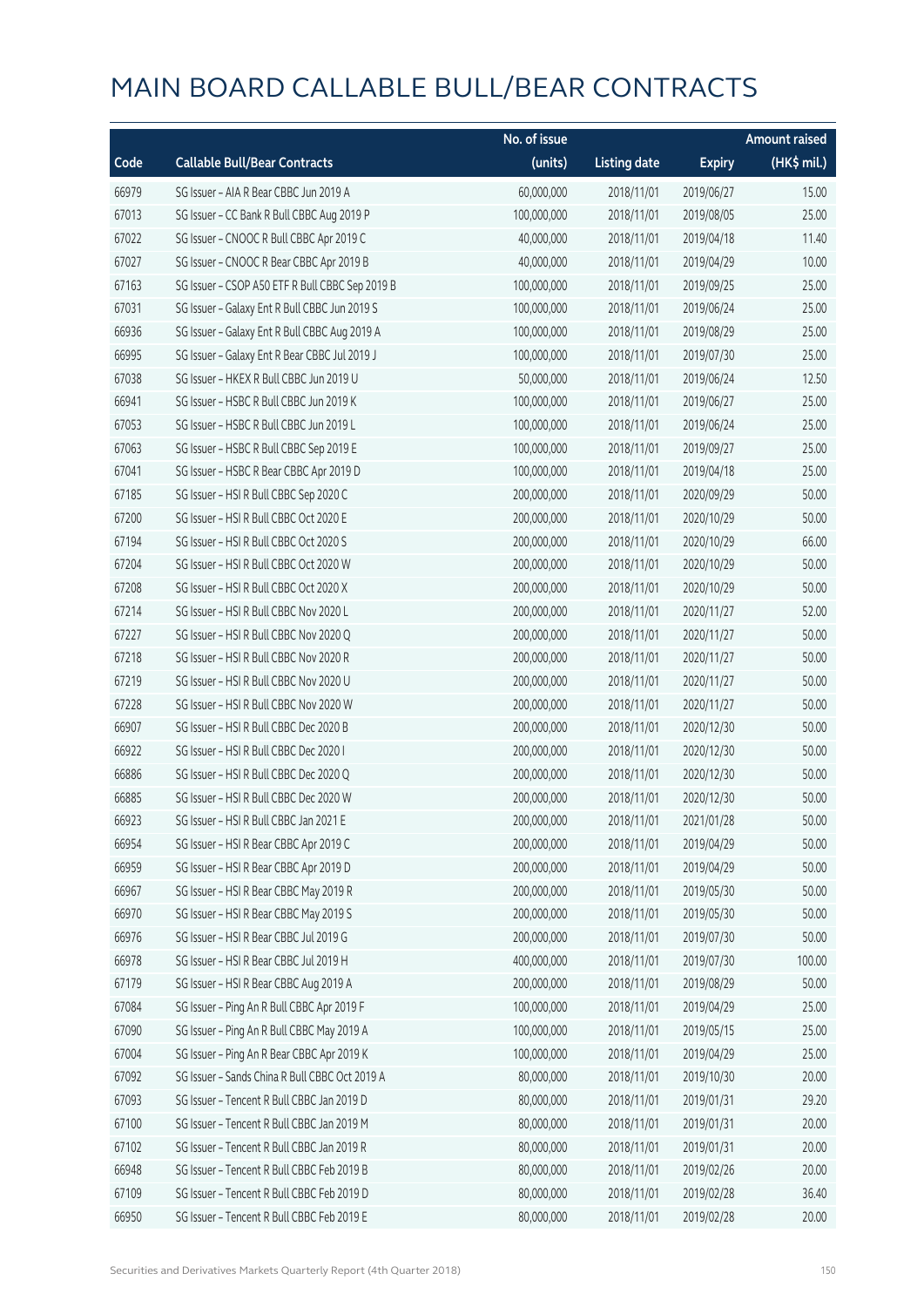|       |                                               | No. of issue |                     |               | <b>Amount raised</b> |
|-------|-----------------------------------------------|--------------|---------------------|---------------|----------------------|
| Code  | <b>Callable Bull/Bear Contracts</b>           | (units)      | <b>Listing date</b> | <b>Expiry</b> | (HK\$ mil.)          |
| 67104 | SG Issuer - Tencent R Bull CBBC Feb 2019 F    | 80,000,000   | 2018/11/01          | 2019/02/21    | 22.00                |
| 66943 | SG Issuer - Tencent R Bull CBBC Feb 2019 T    | 80,000,000   | 2018/11/01          | 2019/02/15    | 20.00                |
| 67129 | SG Issuer - Tencent R Bull CBBC Mar 2019 X    | 80,000,000   | 2018/11/01          | 2019/03/11    | 46.40                |
| 67162 | SG Issuer - Tencent R Bull CBBC Mar 2019 Y    | 80,000,000   | 2018/11/01          | 2019/03/12    | 20.00                |
| 67011 | SG Issuer - Tencent R Bear CBBC Mar 2019 B    | 80,000,000   | 2018/11/01          | 2019/03/25    | 20.00                |
| 66586 | UBS AG - AAC Tech R Bull CBBC Apr 2019 C      | 40,000,000   | 2018/11/01          | 2019/04/29    | 10.00                |
| 66346 | UBS AG - AIA R Bear CBBC Mar 2019 D           | 60,000,000   | 2018/11/01          | 2019/03/13    | 15.00                |
| 66668 | UBS AG - Bank of China R Bear CBBC Apr 2019 A | 60,000,000   | 2018/11/01          | 2019/04/29    | 15.00                |
| 66554 | UBS AG - CC Bank R Bull CBBC Aug 2019 B       | 80,000,000   | 2018/11/01          | 2019/08/12    | 20.00                |
| 66591 | UBS AG - China Life R Bear CBBC Mar 2019 B    | 40,000,000   | 2018/11/01          | 2019/03/25    | 10.00                |
| 66548 | UBS AG - CNOOC R Bear CBBC Apr 2019 A         | 40,000,000   | 2018/11/01          | 2019/04/15    | 10.00                |
| 66599 | UBS AG - CSOP A50 ETF R Bull CBBC Aug 2019 A  | 50,000,000   | 2018/11/01          | 2019/08/05    | 12.50                |
| 66619 | UBS AG - CSOP A50 ETF R Bull CBBC Aug 2019 B  | 50,000,000   | 2018/11/01          | 2019/08/19    | 12.50                |
| 66616 | UBS AG - CSOP A50 ETF R Bull CBBC Sep 2019 A  | 50,000,000   | 2018/11/01          | 2019/09/09    | 12.50                |
| 66625 | UBS AG - CSOP A50 ETF R Bull CBBC Sep 2019 B  | 50,000,000   | 2018/11/01          | 2019/09/16    | 12.50                |
| 66635 | UBS AG - CSOP A50 ETF R Bull CBBC Oct 2019 A  | 50,000,000   | 2018/11/01          | 2019/10/14    | 12.50                |
| 66655 | UBS AG - CSOP A50 ETF R Bull CBBC Nov 2019 A  | 50,000,000   | 2018/11/01          | 2019/11/11    | 13.25                |
| 66632 | UBS AG - CSOP A50 ETF R Bull CBBC Mar 2020 A  | 50,000,000   | 2018/11/01          | 2020/03/09    | 12.50                |
| 66645 | UBS AG - CSOP A50 ETF R Bull CBBC Mar 2020 B  | 50,000,000   | 2018/11/01          | 2020/03/16    | 12.50                |
| 66659 | UBS AG - CSOP A50 ETF R Bull CBBC Apr 2020 A  | 50,000,000   | 2018/11/01          | 2020/04/06    | 15.25                |
| 66667 | UBS AG - CSOP A50 ETF R Bull CBBC Apr 2020 B  | 50,000,000   | 2018/11/01          | 2020/04/20    | 18.25                |
| 66343 | UBS AG - HKEX R Bull CBBC Jun 2019 G          | 50,000,000   | 2018/11/01          | 2019/06/24    | 12.50                |
| 66485 | UBS AG - HKEX R Bull CBBC Jun 2019 H          | 50,000,000   | 2018/11/01          | 2019/06/12    | 12.50                |
| 66410 | UBS AG - HSBC R Bull CBBC Jun 2019 H          | 50,000,000   | 2018/11/01          | 2019/06/10    | 12.50                |
| 66483 | UBS AG - HSBC R Bear CBBC Mar 2019 B          | 50,000,000   | 2018/11/01          | 2019/03/18    | 12.50                |
| 66679 | UBS AG - HSCEI R Bull CBBC Nov 2020 B         | 100,000,000  | 2018/11/01          | 2020/11/27    | 25.00                |
| 66678 | UBS AG - HSCEI R Bear CBBC Feb 2019 E         | 100,000,000  | 2018/11/01          | 2019/02/27    | 25.00                |
| 66352 | UBS AG - HSI R Bull CBBC Dec 2019 B           | 200,000,000  | 2018/11/01          | 2019/12/30    | 50.00                |
| 66703 | UBS AG - HSI R Bull CBBC Dec 2019 W           | 200,000,000  | 2018/11/01          | 2019/12/30    | 50.00                |
| 66369 | UBS AG - HSI R Bull CBBC Sep 2020 F           | 200,000,000  | 2018/11/01          | 2020/09/29    | 50.00                |
| 66350 | UBS AG - HSI R Bull CBBC Nov 2020 I           | 200,000,000  | 2018/11/01          | 2020/11/27    | 50.00                |
| 66348 | UBS AG - HSI R Bull CBBC Dec 2020 I           | 200,000,000  | 2018/11/01          | 2020/12/30    | 50.00                |
| 66351 | UBS AG - HSI R Bull CBBC Dec 2020 J           | 200,000,000  | 2018/11/01          | 2020/12/30    | 50.00                |
| 66422 | UBS AG - HSI R Bear CBBC Feb 2019 X           | 200,000,000  | 2018/11/01          | 2019/02/27    | 50.00                |
| 66425 | UBS AG - HSI R Bear CBBC Mar 2019 T           | 200,000,000  | 2018/11/01          | 2019/03/28    | 50.00                |
| 66446 | UBS AG - HSI R Bear CBBC Mar 2019 U           | 200,000,000  | 2018/11/01          | 2019/03/28    | 50.00                |
| 66482 | UBS AG - HSI R Bear CBBC Mar 2019 V           | 200,000,000  | 2018/11/01          | 2019/03/28    | 50.00                |
| 66430 | UBS AG - HSI R Bear CBBC Apr 2019 E           | 200,000,000  | 2018/11/01          | 2019/04/29    | 50.00                |
| 66452 | UBS AG - HSI R Bear CBBC Apr 2019 F           | 250,000,000  | 2018/11/01          | 2019/04/29    | 62.50                |
| 66475 | UBS AG - HSI R Bear CBBC Apr 2019 G           | 200,000,000  | 2018/11/01          | 2019/04/29    | 50.00                |
| 66677 | UBS AG - ICBC R Bull CBBC Apr 2019 A          | 100,000,000  | 2018/11/01          | 2019/04/08    | 25.00                |
| 66542 | UBS AG - PetroChina R Bear CBBC Apr 2019 A    | 60,000,000   | 2018/11/01          | 2019/04/15    | 15.00                |
| 66559 | UBS AG - Sands China R Bull CBBC Aug 2019 C   | 100,000,000  | 2018/11/01          | 2019/08/26    | 25.00                |
| 66675 | UBS AG - Sands China R Bear CBBC Aug 2019 A   | 40,000,000   | 2018/11/01          | 2019/08/12    | 10.00                |
| 66383 | UBS AG - Tencent R Bull CBBC Mar 2019 L       | 40,000,000   | 2018/11/01          | 2019/03/21    | 10.00                |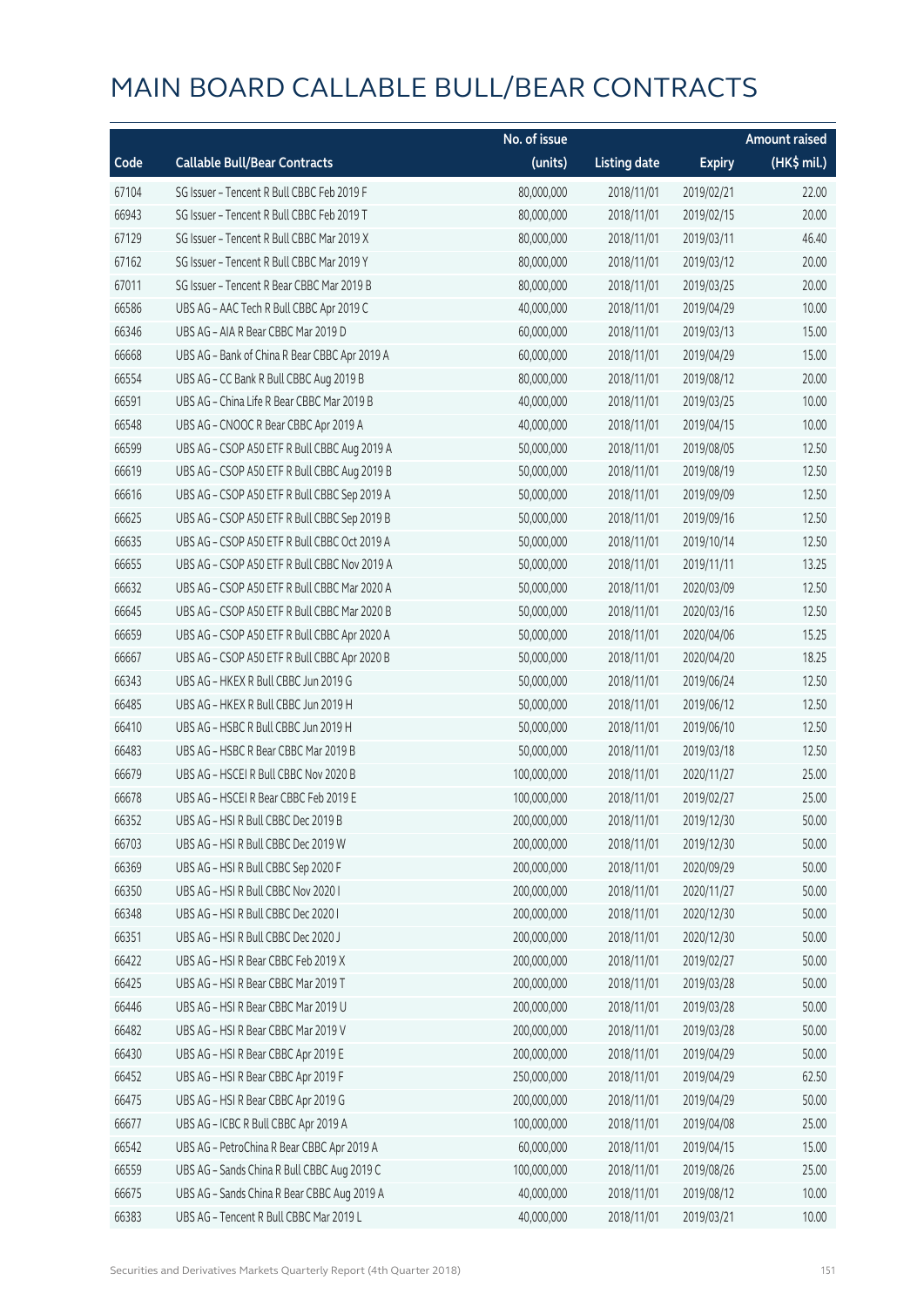|       |                                                            | No. of issue |                     |               | <b>Amount raised</b> |
|-------|------------------------------------------------------------|--------------|---------------------|---------------|----------------------|
| Code  | <b>Callable Bull/Bear Contracts</b>                        | (units)      | <b>Listing date</b> | <b>Expiry</b> | (HK\$ mil.)          |
| 66391 | UBS AG - Tencent R Bull CBBC Apr 2019 H                    | 40,000,000   | 2018/11/01          | 2019/04/10    | 10.00                |
| 66405 | UBS AG - Tencent R Bull CBBC Jun 2019 P                    | 40,000,000   | 2018/11/01          | 2019/06/12    | 10.00                |
| 66509 | UBS AG - Tencent R Bear CBBC Feb 2019 V                    | 40,000,000   | 2018/11/01          | 2019/02/13    | 10.00                |
| 66510 | UBS AG - Tencent R Bear CBBC Feb 2019 W                    | 40,000,000   | 2018/11/01          | 2019/02/28    | 10.00                |
| 66525 | UBS AG - Tencent R Bear CBBC Mar 2019 P                    | 40,000,000   | 2018/11/01          | 2019/03/05    | 10.00                |
| 66313 | Bank Vontobel - AIA R Bear CBBC Aug 2019 A                 | 40,000,000   | 2018/11/01          | 2019/08/16    | 10.00                |
| 66306 | Bank Vontobel - Galaxy Ent R Bear CBBC Aug 2019 A          | 40,000,000   | 2018/11/01          | 2019/08/02    | 10.00                |
| 66322 | Bank Vontobel - HSBC R Bear CBBC Aug 2019 A                | 40,000,000   | 2018/11/01          | 2019/08/02    | 10.00                |
| 65738 | Bank Vontobel - HSI N Bull CBBC Apr 2019 X                 | 80,000,000   | 2018/11/01          | 2019/04/29    | 20.00                |
| 66279 | Bank Vontobel - HSI N Bear CBBC Feb 2019 U                 | 80,000,000   | 2018/11/01          | 2019/02/27    | 20.00                |
| 66295 | Bank Vontobel - HSI N Bear CBBC Feb 2019 V                 | 80,000,000   | 2018/11/01          | 2019/02/27    | 20.00                |
| 65667 | Bank Vontobel - Tencent R Bull CBBC Oct 2019 B             | 40,000,000   | 2018/11/01          | 2019/10/18    | 19.60                |
| 66297 | Bank Vontobel - Tencent R Bear CBBC Aug 2019 B             | 40,000,000   | 2018/11/01          | 2019/08/02    | 10.40                |
| 67700 | BNP Paribas Issuance B.V. - HSBC R Bear CBBC Jul 2019 C    | 150,000,000  | 2018/11/02          | 2019/07/30    | 37.50                |
| 67706 | BNP Paribas Issuance B.V. - HSBC R Bear CBBC Jul 2019 D    | 150,000,000  | 2018/11/02          | 2019/07/30    | 37.50                |
| 67682 | BNP Paribas Issuance B.V. - HSI R Bull CBBC Dec 2019 X     | 250,000,000  | 2018/11/02          | 2019/12/30    | 62.50                |
| 67683 | BNP Paribas Issuance B.V. - HSI R Bear CBBC Feb 2019 P     | 250,000,000  | 2018/11/02          | 2019/02/27    | 62.50                |
| 67670 | BNP Paribas Issuance B.V. - Tencent R Bull CBBC Jun 2019 N | 50,000,000   | 2018/11/02          | 2019/06/27    | 12.50                |
| 67650 | BNP Paribas Issuance B.V. - Tencent R Bull CBBC Jul 2019 V | 50,000,000   | 2018/11/02          | 2019/07/30    | 17.50                |
| 67658 | BNP Paribas Issuance B.V. - Tencent R Bear CBBC Mar 2019 M | 50,000,000   | 2018/11/02          | 2019/03/28    | 12.50                |
| 67699 | BNP Paribas Issuance B.V. - Tencent R Bear CBBC Mar 2019 N | 50,000,000   | 2018/11/02          | 2019/03/28    | 12.50                |
| 67665 | BNP Paribas Issuance B.V. - Tencent R Bear CBBC Apr 2019 C | 50,000,000   | 2018/11/02          | 2019/04/29    | 12.50                |
| 68676 | Credit Suisse AG - ABC R Bull CBBC Nov 2019 A              | 70,000,000   | 2018/11/02          | 2019/11/26    | 17.50                |
| 68686 | Credit Suisse AG - CSOP A50 ETF R Bull CBBC Sep 2019 A     | 50,000,000   | 2018/11/02          | 2019/09/25    | 12.50                |
| 68683 | Credit Suisse AG - CSOP A50 ETF R Bull CBBC Oct 2019 A     | 50,000,000   | 2018/11/02          | 2019/10/29    | 12.50                |
| 68682 | Credit Suisse AG - CSOP A50 ETF R Bull CBBC Nov 2019 A     | 50,000,000   | 2018/11/02          | 2019/11/11    | 15.00                |
| 68566 | Credit Suisse AG - HSI R Bull CBBC May 2020 B              | 200,000,000  | 2018/11/02          | 2020/05/28    | 50.00                |
| 68575 | Credit Suisse AG - HSI R Bull CBBC Aug 2020 Y              | 200,000,000  | 2018/11/02          | 2020/08/28    | 50.00                |
| 68603 | Credit Suisse AG - HSI R Bull CBBC Sep 2020 E              | 200,000,000  | 2018/11/02          | 2020/09/29    | 72.00                |
| 68556 | Credit Suisse AG - HSI R Bull CBBC Sep 2020 T              | 200,000,000  | 2018/11/02          | 2020/09/29    | 50.00                |
| 68565 | Credit Suisse AG - HSI R Bull CBBC Oct 2020 R              | 200,000,000  | 2018/11/02          | 2020/10/29    | 50.00                |
| 68555 | Credit Suisse AG - HSI R Bull CBBC Nov 2020 P              | 200,000,000  | 2018/11/02          | 2020/11/27    | 50.00                |
| 68564 | Credit Suisse AG - HSI R Bull CBBC Dec 2020 P              | 200,000,000  | 2018/11/02          | 2020/12/30    | 50.00                |
| 68573 | Credit Suisse AG - HSI R Bull CBBC Dec 2020 Q              | 200,000,000  | 2018/11/02          | 2020/12/30    | 50.00                |
| 68611 | Credit Suisse AG - HSI R Bear CBBC Mar 2019 W              | 200,000,000  | 2018/11/02          | 2019/03/28    | 50.00                |
| 68643 | Credit Suisse AG - HSI R Bear CBBC Mar 2019 X              | 200,000,000  | 2018/11/02          | 2019/03/28    | 50.00                |
| 68612 | Credit Suisse AG - HSI R Bear CBBC Apr 2019 X              | 200,000,000  | 2018/11/02          | 2019/04/29    | 50.00                |
| 68615 | Credit Suisse AG - HSI R Bear CBBC Apr 2019 Y              | 200,000,000  | 2018/11/02          | 2019/04/29    | 50.00                |
| 68653 | Credit Suisse AG - Ping An R Bear CBBC Jun 2019 A          | 70,000,000   | 2018/11/02          | 2019/06/05    | 17.50                |
| 68669 | Credit Suisse AG - Sunny Optical R Bull CBBC Jul 2019 C    | 40,000,000   | 2018/11/02          | 2019/07/23    | 10.00                |
| 68665 | Credit Suisse AG - Tencent R Bear CBBC Jun 2019 A          | 50,000,000   | 2018/11/02          | 2019/06/27    | 12.50                |
| 67730 | Bank of East Asia - AIA R Bull CBBC Apr 2019 B             | 40,000,000   | 2018/11/02          | 2019/04/16    | 10.00                |
| 67732 | Bank of East Asia - AIA R Bear CBBC Apr 2019 A             | 40,000,000   | 2018/11/02          | 2019/04/16    | 10.00                |
| 67725 | Bank of East Asia - Galaxy Ent R Bear CBBC Aug 2019 C      | 80,000,000   | 2018/11/02          | 2019/08/28    | 20.00                |
| 67715 | Bank of East Asia - HSBC R Bull CBBC Aug 2019 A            | 40,000,000   | 2018/11/02          | 2019/08/02    | 10.00                |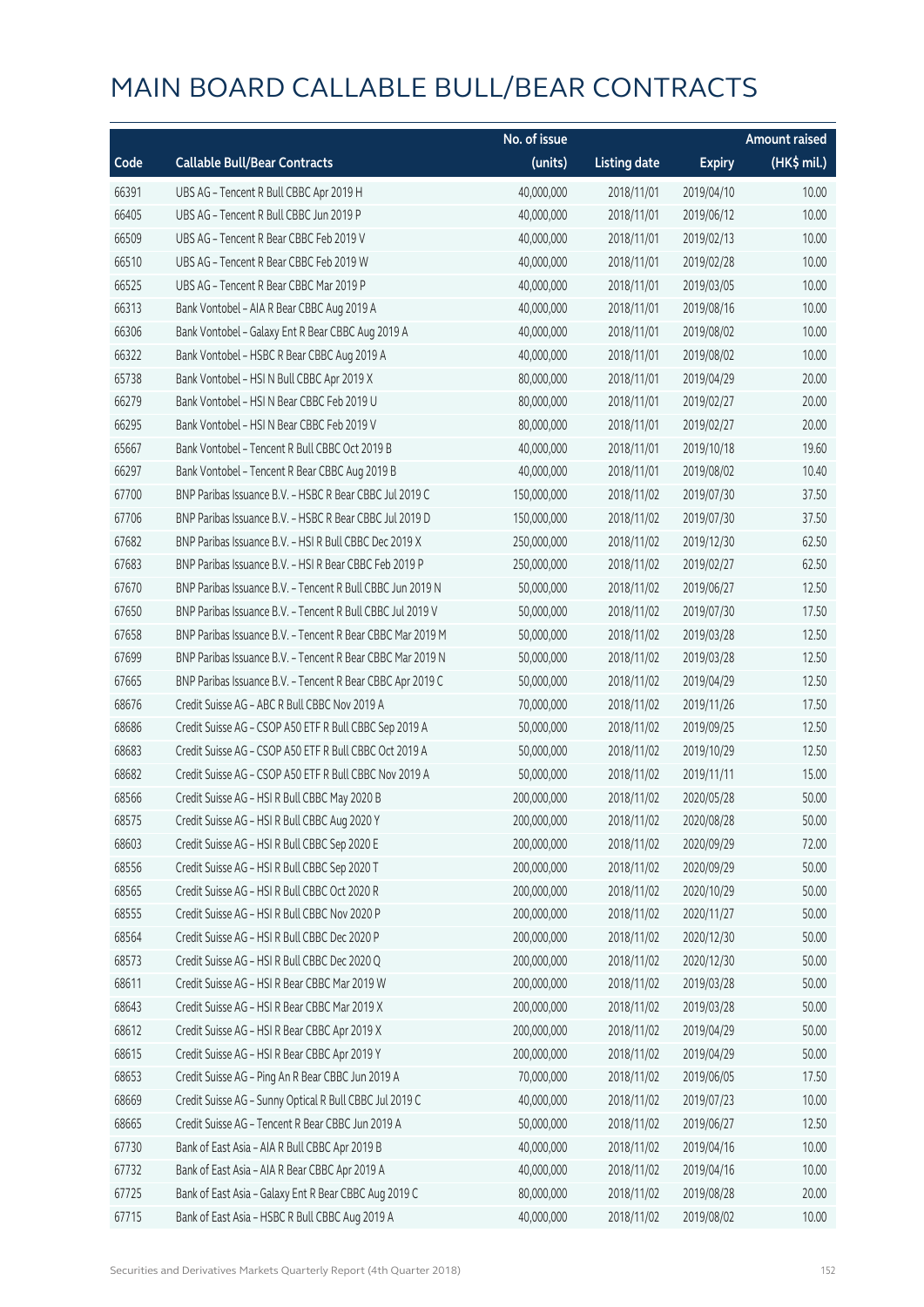|       |                                                             | No. of issue |                     |               | Amount raised |
|-------|-------------------------------------------------------------|--------------|---------------------|---------------|---------------|
| Code  | <b>Callable Bull/Bear Contracts</b>                         | (units)      | <b>Listing date</b> | <b>Expiry</b> | (HK\$ mil.)   |
| 67720 | Bank of East Asia - HSBC R Bear CBBC Apr 2019 A             | 40,000,000   | 2018/11/02          | 2019/04/16    | 10.00         |
| 67783 | Goldman Sachs SP (Asia) - China Life R Bull CBBC Dec 2019 A | 100,000,000  | 2018/11/02          | 2019/12/30    | 25.00         |
| 67503 | Goldman Sachs SP (Asia) - HSI R Bull CBBC Nov 2020 A        | 200,000,000  | 2018/11/02          | 2020/11/27    | 50.00         |
| 67518 | Goldman Sachs SP (Asia) - HSI R Bull CBBC Nov 2020 B        | 200,000,000  | 2018/11/02          | 2020/11/27    | 50.00         |
| 67493 | Goldman Sachs SP (Asia) - HSI R Bull CBBC Nov 2020 K        | 200,000,000  | 2018/11/02          | 2020/11/27    | 50.00         |
| 67505 | Goldman Sachs SP (Asia) - HSI R Bull CBBC Nov 2020 V        | 200,000,000  | 2018/11/02          | 2020/11/27    | 50.00         |
| 67734 | Goldman Sachs SP (Asia) - HSI R Bear CBBC Mar 2019 A        | 200,000,000  | 2018/11/02          | 2019/03/28    | 50.00         |
| 67737 | Goldman Sachs SP (Asia) - HSI R Bear CBBC Mar 2019 B        | 200,000,000  | 2018/11/02          | 2019/03/28    | 50.00         |
| 67750 | Goldman Sachs SP (Asia) - HSI R Bear CBBC Mar 2019 C        | 200,000,000  | 2018/11/02          | 2019/03/28    | 50.00         |
| 67524 | Goldman Sachs SP (Asia) - Tencent R Bull CBBC Dec 2019 M    | 100,000,000  | 2018/11/02          | 2019/12/30    | 25.00         |
| 67763 | Goldman Sachs SP (Asia) - Tencent R Bear CBBC Mar 2019 E    | 100,000,000  | 2018/11/02          | 2019/03/08    | 25.00         |
| 67635 | HK Bank - AAC Tech R Bull CBBC Jul 2019 A                   | 40,000,000   | 2018/11/02          | 2019/07/15    | 10.00         |
| 67565 | HK Bank - ABC R Bull CBBC Aug 2019 B                        | 100,000,000  | 2018/11/02          | 2019/08/19    | 25.00         |
| 67600 | HK Bank - China Life R Bull CBBC May 2019 A                 | 40,000,000   | 2018/11/02          | 2019/05/06    | 16.00         |
| 67595 | HK Bank - China Life R Bear CBBC Mar 2019 B                 | 40,000,000   | 2018/11/02          | 2019/03/18    | 10.00         |
| 67642 | HK Bank - CSOP A50 ETF R Bull CBBC May 2019 C               | 50,000,000   | 2018/11/02          | 2019/05/27    | 12.50         |
| 67647 | HK Bank - CSOP A50 ETF R Bull CBBC Jun 2019 A               | 50,000,000   | 2018/11/02          | 2019/06/10    | 12.50         |
| 67649 | HK Bank - CSOP A50 ETF R Bull CBBC Jun 2019 B               | 50,000,000   | 2018/11/02          | 2019/06/24    | 12.50         |
| 67803 | HK Bank - CSOP A50 ETF R Bear CBBC Apr 2019 A               | 40,000,000   | 2018/11/02          | 2019/04/29    | 10.00         |
| 67558 | HK Bank - HKEX R Bear CBBC Mar 2019 I                       | 40,000,000   | 2018/11/02          | 2019/03/25    | 10.00         |
| 67547 | HK Bank - HSCEI R Bull CBBC Mar 2020 A                      | 60,000,000   | 2018/11/02          | 2020/03/30    | 15.00         |
| 67528 | HK Bank - HSI R Bull CBBC Sep 2019 V                        | 150,000,000  | 2018/11/02          | 2019/09/27    | 37.50         |
| 67529 | HK Bank - HSI R Bull CBBC Sep 2019 X                        | 100,000,000  | 2018/11/02          | 2019/09/27    | 25.00         |
| 67533 | HK Bank - HSI R Bear CBBC Apr 2019 O                        | 100,000,000  | 2018/11/02          | 2019/04/29    | 25.00         |
| 67543 | HK Bank - HSI R Bear CBBC Apr 2019 P                        | 150,000,000  | 2018/11/02          | 2019/04/29    | 37.50         |
| 67640 | HK Bank - Ping An R Bull CBBC Mar 2019 P                    | 100,000,000  | 2018/11/02          | 2019/03/25    | 25.00         |
| 67594 | HK Bank - Ping An R Bear CBBC Mar 2019 D                    | 80,000,000   | 2018/11/02          | 2019/03/25    | 20.00         |
| 67624 | HK Bank - Sunny Optical R Bull CBBC Jul 2019 A              | 40,000,000   | 2018/11/02          | 2019/07/15    | 10.00         |
| 67527 | HK Bank - Tencent R Bull CBBC Mar 2019 L                    | 60,000,000   | 2018/11/02          | 2019/03/25    | 15.00         |
| 67562 | HK Bank - Tencent R Bull CBBC May 2019 E                    | 60,000,000   | 2018/11/02          | 2019/05/06    | 30.00         |
| 67641 | HK Bank - Tencent R Bull CBBC Jul 2019 D                    | 60,000,000   | 2018/11/02          | 2019/07/29    | 39.00         |
| 67570 | HK Bank - Tencent R Bear CBBC Mar 2019 A                    | 50,000,000   | 2018/11/02          | 2019/03/18    | 12.50         |
| 67592 | HK Bank - Tencent R Bear CBBC Apr 2019 J                    | 50,000,000   | 2018/11/02          | 2019/04/01    | 12.50         |
| 67638 | HK Bank - WuXi Bio R Bull CBBC Aug 2019 A                   | 40,000,000   | 2018/11/02          | 2019/08/19    | 10.00         |
| 68706 | J P Morgan SP BV - HSBC R Bear CBBC Mar 2019 B              | 100,000,000  | 2018/11/02          | 2019/03/15    | 25.00         |
| 68461 | J P Morgan SP BV - HSI R Bull CBBC Sep 2020 B               | 200,000,000  | 2018/11/02          | 2020/09/29    | 50.00         |
| 68545 | J P Morgan SP BV - HSI R Bull CBBC Sep 2020 P               | 200,000,000  | 2018/11/02          | 2020/09/29    | 50.00         |
| 68474 | J P Morgan SP BV - HSI R Bull CBBC Oct 2020 A               | 200,000,000  | 2018/11/02          | 2020/10/29    | 50.00         |
| 68453 | J P Morgan SP BV - HSI R Bull CBBC Oct 2020 X               | 200,000,000  | 2018/11/02          | 2020/10/29    | 50.00         |
| 68548 | J P Morgan SP BV - HSI R Bull CBBC Oct 2020 Y               | 200,000,000  | 2018/11/02          | 2020/10/29    | 50.00         |
| 68551 | J P Morgan SP BV - HSI R Bull CBBC Nov 2020 O               | 200,000,000  | 2018/11/02          | 2020/11/27    | 50.00         |
| 68554 | J P Morgan SP BV - HSI R Bull CBBC Dec 2020 Q               | 200,000,000  | 2018/11/02          | 2020/12/30    | 52.00         |
| 68517 | J P Morgan SP BV - HSI R Bear CBBC Feb 2019 H               | 200,000,000  | 2018/11/02          | 2019/02/27    | 50.00         |
| 68521 | J P Morgan SP BV - HSI R Bear CBBC Feb 2019 I               | 200,000,000  | 2018/11/02          | 2019/02/27    | 50.00         |
| 68530 | J P Morgan SP BV - HSI R Bear CBBC Feb 2019 J               | 200,000,000  | 2018/11/02          | 2019/02/27    | 50.00         |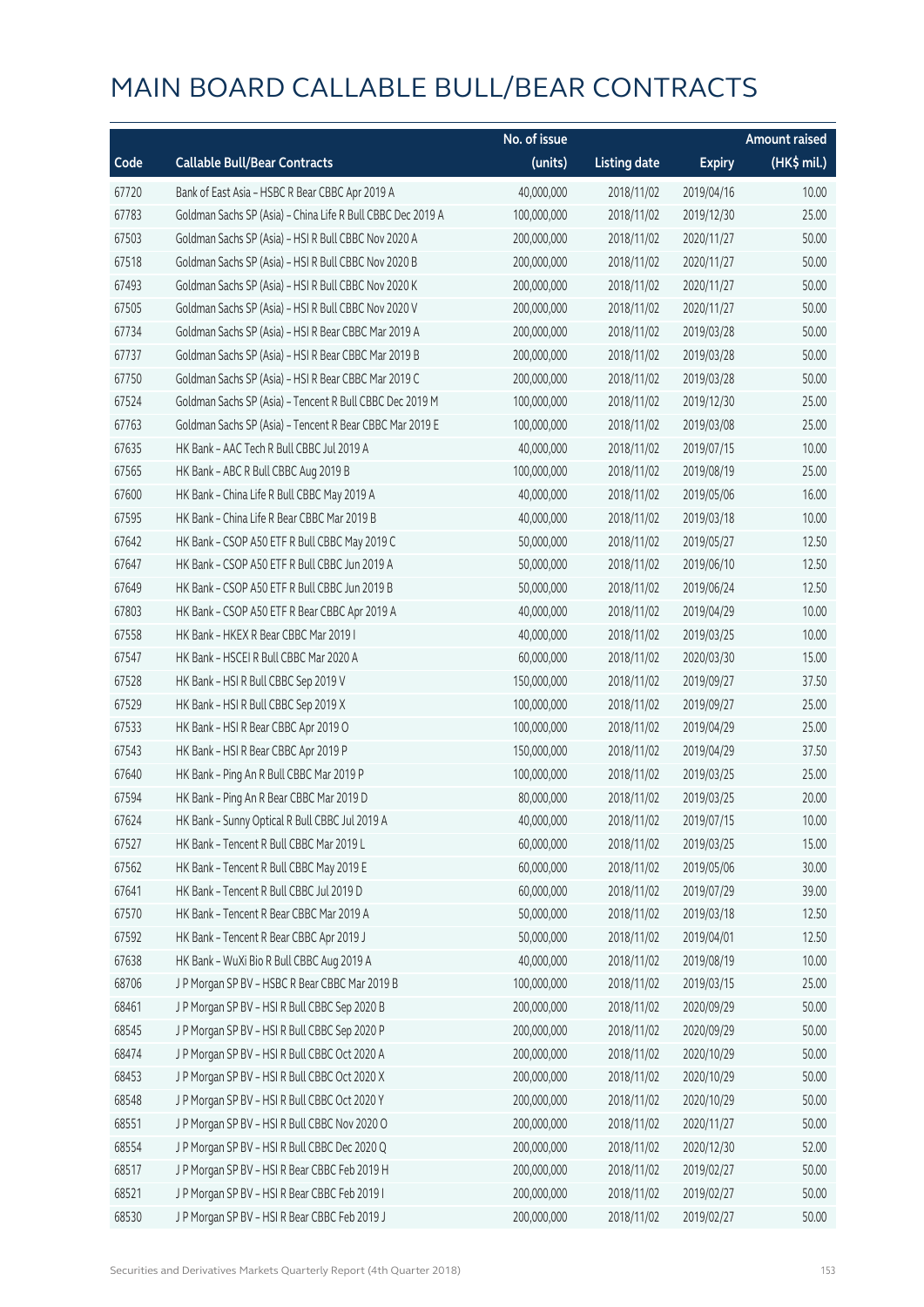|       |                                                         | No. of issue |                     |               | <b>Amount raised</b> |
|-------|---------------------------------------------------------|--------------|---------------------|---------------|----------------------|
| Code  | <b>Callable Bull/Bear Contracts</b>                     | (units)      | <b>Listing date</b> | <b>Expiry</b> | (HK\$ mil.)          |
| 68540 | JP Morgan SP BV - HSIR Bear CBBC Feb 2019 K             | 200,000,000  | 2018/11/02          | 2019/02/27    | 50.00                |
| 68542 | JP Morgan SP BV - HSIR Bear CBBC Feb 2019 L             | 200,000,000  | 2018/11/02          | 2019/02/27    | 50.00                |
| 68544 | J P Morgan SP BV - HSI R Bear CBBC Feb 2019 M           | 200,000,000  | 2018/11/02          | 2019/02/27    | 50.00                |
| 68705 | J P Morgan SP BV - Ping An R Bear CBBC May 2019 A       | 100,000,000  | 2018/11/02          | 2019/05/10    | 25.00                |
| 68711 | J P Morgan SP BV - Sunny Optical R Bull CBBC May 2019 A | 40,000,000   | 2018/11/02          | 2019/05/10    | 10.00                |
| 68722 | J P Morgan SP BV - Sunny Optical R Bear CBBC Apr 2019 B | 40,000,000   | 2018/11/02          | 2019/04/18    | 10.00                |
| 68696 | J P Morgan SP BV - Tencent R Bull CBBC Feb 2019 H       | 50,000,000   | 2018/11/02          | 2019/02/08    | 19.75                |
| 68447 | J P Morgan SP BV - Tencent R Bull CBBC Feb 2019 M       | 50,000,000   | 2018/11/02          | 2019/02/08    | 12.50                |
| 68452 | J P Morgan SP BV - Tencent R Bull CBBC Feb 2019 N       | 50,000,000   | 2018/11/02          | 2019/02/15    | 12.50                |
| 68692 | J P Morgan SP BV - Tencent R Bull CBBC Mar 2019 O       | 50,000,000   | 2018/11/02          | 2019/03/08    | 12.50                |
| 68693 | J P Morgan SP BV - Tencent R Bull CBBC Mar 2019 P       | 50,000,000   | 2018/11/02          | 2019/03/15    | 12.50                |
| 68697 | J P Morgan SP BV - Tencent R Bull CBBC Apr 2019 E       | 50,000,000   | 2018/11/02          | 2019/04/18    | 23.25                |
| 68699 | J P Morgan SP BV - Tencent R Bull CBBC Jun 2019 A       | 50,000,000   | 2018/11/02          | 2019/06/14    | 31.75                |
| 68688 | J P Morgan SP BV - Tencent R Bear CBBC Apr 2019 L       | 50,000,000   | 2018/11/02          | 2019/04/18    | 12.50                |
| 68743 | J P Morgan SP BV - Tencent R Bear CBBC Apr 2019 M       | 50,000,000   | 2018/11/02          | 2019/04/12    | 12.50                |
| 68402 | Macquarie Bank Ltd. - Tencent R Bull CBBC Feb 2019 Y    | 30,700,000   | 2018/11/02          | 2019/02/04    | 10.50                |
| 68409 | Macquarie Bank Ltd. - Tencent R Bull CBBC Feb 2019 Z    | 23,800,000   | 2018/11/02          | 2019/02/21    | 10.45                |
| 68399 | Macquarie Bank Ltd. - Tencent R Bull CBBC Mar 2019 O    | 32,000,000   | 2018/11/02          | 2019/03/12    | 10.72                |
| 68146 | SG Issuer - Conch Cement R Bull CBBC Jul 2019 A         | 80,000,000   | 2018/11/02          | 2019/07/30    | 20.00                |
| 68070 | SG Issuer - ABC R Bull CBBC Nov 2019 A                  | 60,000,000   | 2018/11/02          | 2019/11/28    | 15.00                |
| 68075 | SG Issuer - ABC R Bull CBBC Dec 2019 A                  | 60,000,000   | 2018/11/02          | 2019/12/16    | 15.00                |
| 68105 | SG Issuer - ABC R Bull CBBC Dec 2019 B                  | 60,000,000   | 2018/11/02          | 2019/12/30    | 15.00                |
| 68131 | SG Issuer - ABC R Bear CBBC Dec 2019 A                  | 60,000,000   | 2018/11/02          | 2019/12/30    | 15.00                |
| 68134 | SG Issuer - AIA R Bull CBBC Jul 2019 G                  | 60,000,000   | 2018/11/02          | 2019/07/10    | 15.00                |
| 68156 | SG Issuer - China Life R Bear CBBC Apr 2019 C           | 40,000,000   | 2018/11/02          | 2019/04/03    | 10.00                |
| 68172 | SG Issuer - Sinopec Corp R Bull CBBC Jul 2019 D         | 40,000,000   | 2018/11/02          | 2019/07/15    | 10.00                |
| 68176 | SG Issuer - Galaxy Ent R Bull CBBC Jun 2019 T           | 100,000,000  | 2018/11/02          | 2019/06/10    | 25.00                |
| 68178 | SG Issuer - Galaxy Ent R Bull CBBC Jul 2019 H           | 100,000,000  | 2018/11/02          | 2019/07/31    | 25.00                |
| 68180 | SG Issuer - HKEX R Bear CBBC Mar 2019 K                 | 50,000,000   | 2018/11/02          | 2019/03/26    | 12.50                |
| 68377 | SG Issuer - HSI R Bull CBBC Sep 2020 D                  | 200,000,000  | 2018/11/02          | 2020/09/29    | 50.00                |
| 68382 | SG Issuer - HSI R Bull CBBC Oct 2020 K                  | 400,000,000  | 2018/11/02          | 2020/10/29    | 100.00               |
| 68381 | SG Issuer - HSI R Bull CBBC Oct 2020 Y                  | 200,000,000  | 2018/11/02          | 2020/10/29    | 50.00                |
| 68019 | SG Issuer - HSI R Bull CBBC Nov 2020 C                  | 400,000,000  | 2018/11/02          | 2020/11/27    | 100.00               |
| 68029 | SG Issuer - HSI R Bull CBBC Nov 2020 K                  | 200,000,000  | 2018/11/02          | 2020/11/27    | 50.00                |
| 67999 | SG Issuer - HSI R Bull CBBC Nov 2020 M                  | 200,000,000  | 2018/11/02          | 2020/11/27    | 50.00                |
| 68033 | SG Issuer - HSI R Bull CBBC Nov 2020 V                  | 200,000,000  | 2018/11/02          | 2020/11/27    | 50.00                |
| 68066 | SG Issuer - HSI R Bull CBBC Dec 2020 N                  | 200,000,000  | 2018/11/02          | 2020/12/30    | 50.00                |
| 68384 | SG Issuer - HSI R Bull CBBC Dec 2020 O                  | 200,000,000  | 2018/11/02          | 2020/12/30    | 50.00                |
| 68345 | SG Issuer - HSI R Bear CBBC Apr 2019 E                  | 200,000,000  | 2018/11/02          | 2019/04/29    | 50.00                |
| 68361 | SG Issuer - HSI R Bear CBBC Apr 2019 F                  | 200,000,000  | 2018/11/02          | 2019/04/29    | 50.00                |
| 68347 | SG Issuer - HSI R Bear CBBC Jul 2019 I                  | 400,000,000  | 2018/11/02          | 2019/07/30    | 100.00               |
| 68349 | SG Issuer - HSI R Bear CBBC Jul 2019 J                  | 200,000,000  | 2018/11/02          | 2019/07/30    | 50.00                |
| 68366 | SG Issuer - HSI R Bear CBBC Jul 2019 K                  | 200,000,000  | 2018/11/02          | 2019/07/30    | 50.00                |
| 68372 | SG Issuer - HSI R Bear CBBC Jul 2019 L                  | 200,000,000  | 2018/11/02          | 2019/07/30    | 50.00                |
| 68184 | SG Issuer - PetroChina R Bull CBBC Jul 2019 A           | 40,000,000   | 2018/11/02          | 2019/07/29    | 10.00                |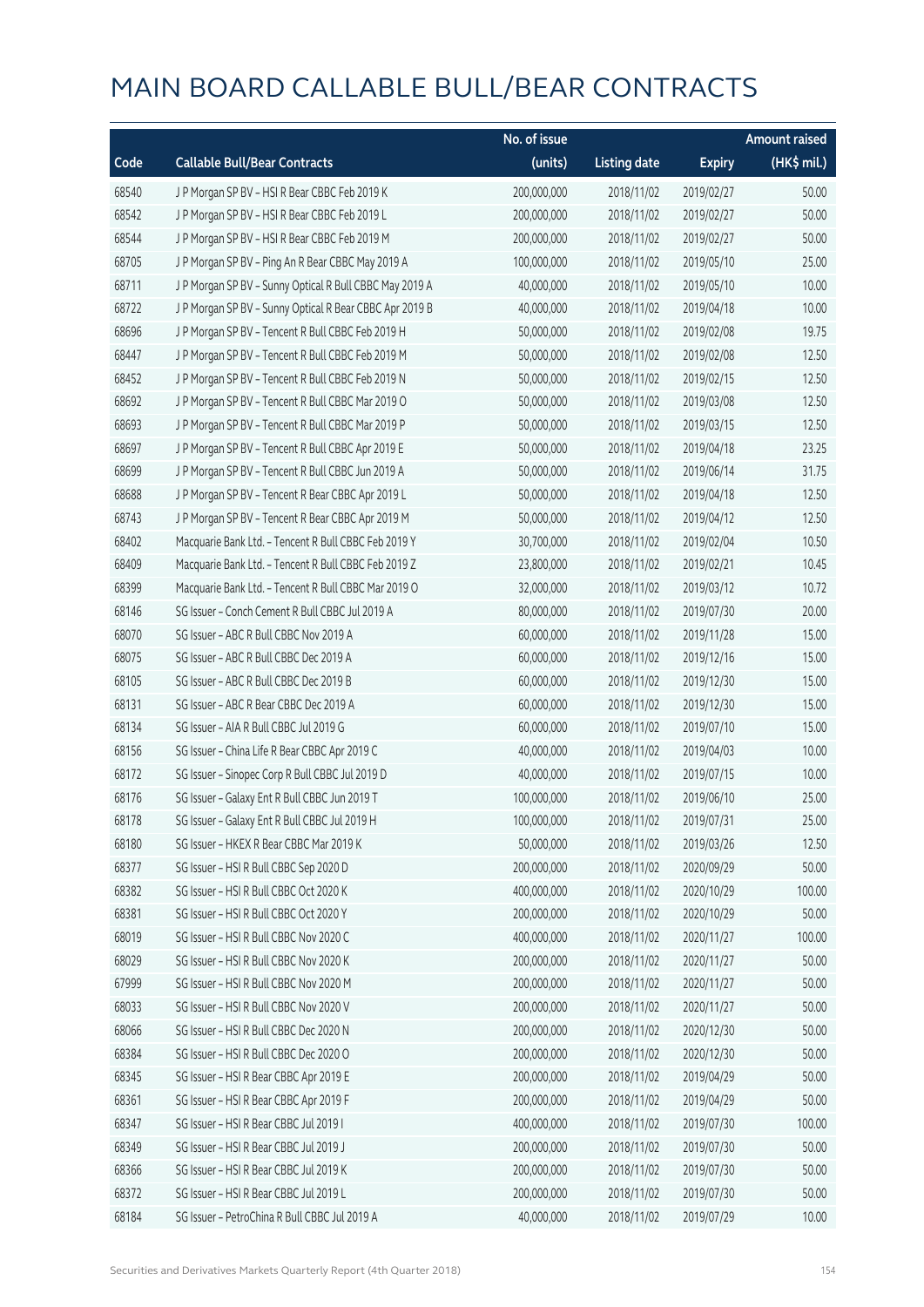|       |                                                  | No. of issue |                     |               | <b>Amount raised</b> |
|-------|--------------------------------------------------|--------------|---------------------|---------------|----------------------|
| Code  | <b>Callable Bull/Bear Contracts</b>              | (units)      | <b>Listing date</b> | <b>Expiry</b> | (HK\$ mil.)          |
| 68185 | SG Issuer - PetroChina R Bull CBBC Aug 2019 A    | 40,000,000   | 2018/11/02          | 2019/08/05    | 10.00                |
| 68226 | SG Issuer - Ping An R Bull CBBC Aug 2019 G       | 100,000,000  | 2018/11/02          | 2019/08/02    | 25.00                |
| 68196 | SG Issuer - Ping An R Bear CBBC Apr 2019 L       | 100,000,000  | 2018/11/02          | 2019/04/18    | 25.00                |
| 68235 | SG Issuer - Sands China R Bull CBBC Sep 2019 B   | 80,000,000   | 2018/11/02          | 2019/09/27    | 20.00                |
| 68231 | SG Issuer - Sands R Bear CBBC Aug 2019 B         | 80,000,000   | 2018/11/02          | 2019/08/30    | 20.00                |
| 68271 | SG Issuer - Sunny Optical R Bull CBBC Jul 2019 C | 40,000,000   | 2018/11/02          | 2019/07/30    | 10.40                |
| 68249 | SG Issuer - Sunny Optical R Bear CBBC May 2019 A | 40,000,000   | 2018/11/02          | 2019/05/06    | 10.00                |
| 68281 | SG Issuer - Tencent R Bull CBBC Feb 2019 G       | 80,000,000   | 2018/11/02          | 2019/02/20    | 20.00                |
| 68303 | SG Issuer - Tencent R Bull CBBC Feb 2019 Y       | 80,000,000   | 2018/11/02          | 2019/02/28    | 20.00                |
| 68069 | SG Issuer - Tencent R Bull CBBC Mar 2019 A       | 80,000,000   | 2018/11/02          | 2019/03/29    | 20.00                |
| 68068 | SG Issuer - Tencent R Bull CBBC Mar 2019 Z       | 80,000,000   | 2018/11/02          | 2019/03/28    | 20.00                |
| 68333 | SG Issuer - Tencent R Bull CBBC Apr 2019 C       | 80,000,000   | 2018/11/02          | 2019/04/08    | 26.00                |
| 68396 | SG Issuer - Tencent R Bull CBBC Apr 2019 D       | 80,000,000   | 2018/11/02          | 2019/04/08    | 20.00                |
| 68295 | SG Issuer - Tencent R Bear CBBC Feb 2019 F       | 80,000,000   | 2018/11/02          | 2019/02/26    | 20.00                |
| 68392 | SG Issuer - Tencent R Bear CBBC Feb 2019 G       | 80,000,000   | 2018/11/02          | 2019/02/25    | 20.00                |
| 67960 | UBS AG - ABC R Bull CBBC Sep 2019 A              | 60,000,000   | 2018/11/02          | 2019/09/09    | 15.00                |
| 67962 | UBS AG - ABC R Bull CBBC Oct 2019 A              | 60,000,000   | 2018/11/02          | 2019/10/14    | 15.00                |
| 67964 | UBS AG - ABC R Bear CBBC Jun 2019 A              | 60,000,000   | 2018/11/02          | 2019/06/17    | 15.00                |
| 67980 | UBS AG - China Life R Bull CBBC Apr 2019 D       | 40,000,000   | 2018/11/02          | 2019/04/15    | 10.00                |
| 67982 | UBS AG - China Life R Bear CBBC Feb 2019 C       | 40,000,000   | 2018/11/02          | 2019/02/18    | 10.00                |
| 67988 | UBS AG - CSOP A50 ETF R Bull CBBC Sep 2019 C     | 50,000,000   | 2018/11/02          | 2019/09/23    | 12.50                |
| 67862 | UBS AG - HKEX R Bull CBBC Mar 2019 J             | 50,000,000   | 2018/11/02          | 2019/03/18    | 12.50                |
| 67958 | UBS AG - HSBC R Bull CBBC Jul 2019 D             | 50,000,000   | 2018/11/02          | 2019/07/22    | 12.50                |
| 67806 | UBS AG - HSI R Bull CBBC Oct 2019 E              | 200,000,000  | 2018/11/02          | 2019/10/30    | 50.00                |
| 67842 | UBS AG - HSI R Bull CBBC Nov 2019 F              | 200,000,000  | 2018/11/02          | 2019/11/28    | 50.00                |
| 67825 | UBS AG - HSI R Bull CBBC Nov 2019 N              | 200,000,000  | 2018/11/02          | 2019/11/28    | 50.00                |
| 67832 | UBS AG - HSI R Bull CBBC Nov 2019 T              | 250,000,000  | 2018/11/02          | 2019/11/28    | 62.50                |
| 67896 | UBS AG - HSI R Bull CBBC Dec 2019 C              | 200,000,000  | 2018/11/02          | 2019/12/30    | 50.00                |
| 67829 | UBS AG - HSI R Bull CBBC Sep 2020 I              | 200,000,000  | 2018/11/02          | 2020/09/29    | 50.00                |
| 67820 | UBS AG - HSI R Bull CBBC Nov 2020 F              | 250,000,000  | 2018/11/02          | 2020/11/27    | 62.50                |
| 67839 | UBS AG - HSI R Bull CBBC Nov 2020 J              | 200,000,000  | 2018/11/02          | 2020/11/27    | 50.00                |
| 67881 | UBS AG - HSI R Bull CBBC Nov 2020 O              | 200,000,000  | 2018/11/02          | 2020/11/27    | 50.00                |
| 67954 | UBS AG - HSI R Bull CBBC Nov 2020 P              | 250,000,000  | 2018/11/02          | 2020/11/27    | 62.50                |
| 67897 | UBS AG - HSI R Bear CBBC Feb 2019 E              | 200,000,000  | 2018/11/02          | 2019/02/27    | 50.00                |
| 67913 | UBS AG - HSI R Bear CBBC Mar 2019 W              | 200,000,000  | 2018/11/02          | 2019/03/28    | 50.00                |
| 67923 | UBS AG - HSI R Bear CBBC Mar 2019 X              | 200,000,000  | 2018/11/02          | 2019/03/28    | 50.00                |
| 67936 | UBS AG - HSI R Bear CBBC Mar 2019 Y              | 200,000,000  | 2018/11/02          | 2019/03/28    | 50.00                |
| 67944 | UBS AG - HSI R Bear CBBC Mar 2019 Z              | 200,000,000  | 2018/11/02          | 2019/03/28    | 50.00                |
| 67902 | UBS AG - HSI R Bear CBBC Apr 2019 H              | 200,000,000  | 2018/11/02          | 2019/04/29    | 50.00                |
| 67934 | UBS AG - HSI R Bear CBBC Apr 2019 I              | 200,000,000  | 2018/11/02          | 2019/04/29    | 50.00                |
| 67997 | UBS AG - Ping An R Bull CBBC Feb 2019 K          | 100,000,000  | 2018/11/02          | 2019/02/25    | 25.00                |
| 67989 | UBS AG - Ping An R Bear CBBC Apr 2019 F          | 100,000,000  | 2018/11/02          | 2019/04/10    | 25.00                |
| 67848 | UBS AG - Tencent R Bull CBBC Feb 2019 X          | 40,000,000   | 2018/11/02          | 2019/02/18    | 10.00                |
| 67861 | UBS AG - Tencent R Bull CBBC Mar 2019 M          | 40,000,000   | 2018/11/02          | 2019/03/08    | 10.00                |
| 67978 | UBS AG - Tencent R Bear CBBC Feb 2019 X          | 40,000,000   | 2018/11/02          | 2019/02/22    | 10.00                |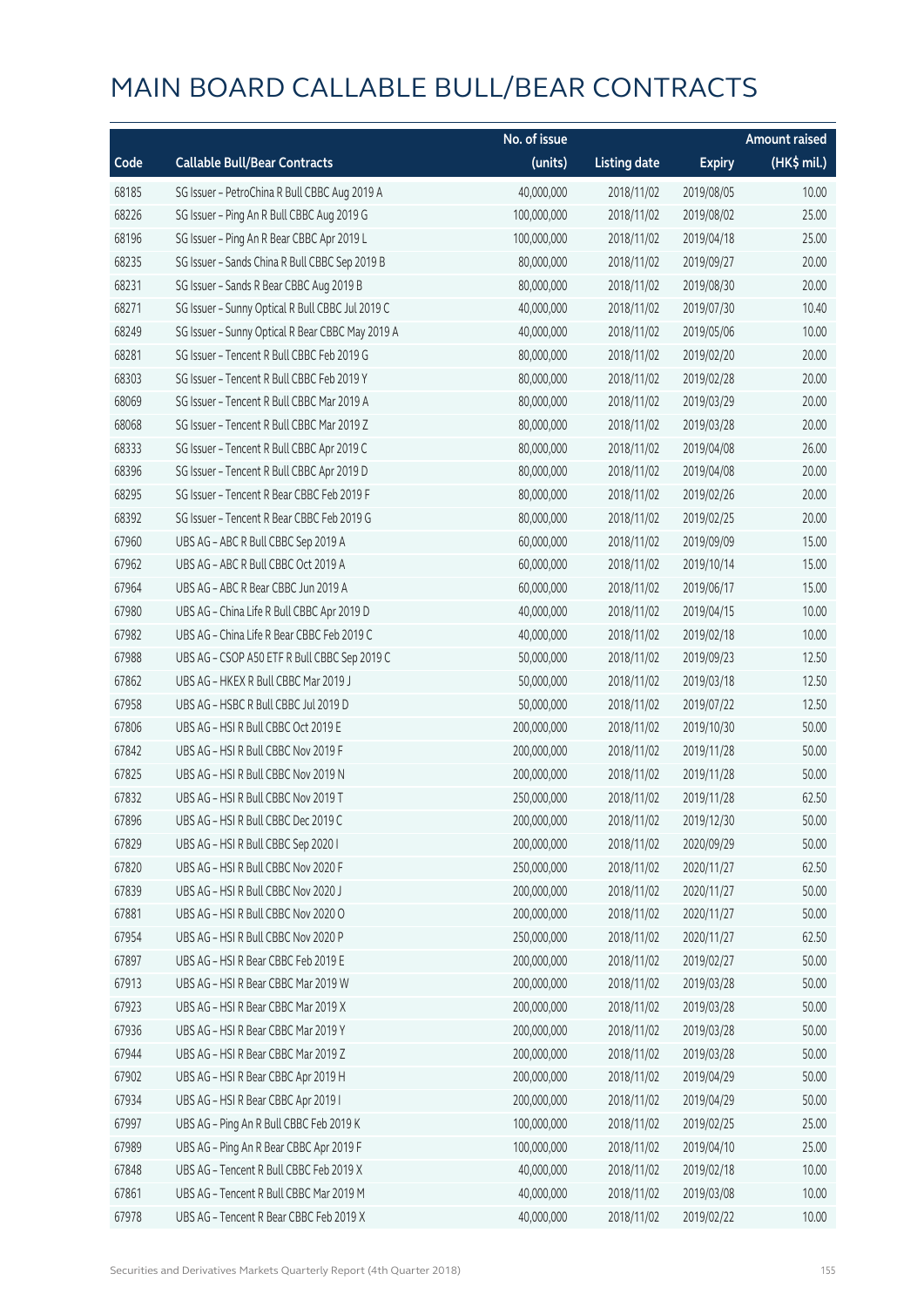|       |                                                              | No. of issue |                     |               | <b>Amount raised</b> |
|-------|--------------------------------------------------------------|--------------|---------------------|---------------|----------------------|
| Code  | <b>Callable Bull/Bear Contracts</b>                          | (units)      | <b>Listing date</b> | <b>Expiry</b> | $(HK\$ mil.)         |
| 67973 | UBS AG - Tencent R Bear CBBC Mar 2019 Q                      | 40,000,000   | 2018/11/02          | 2019/03/07    | 10.00                |
| 67976 | UBS AG - Tencent R Bear CBBC Mar 2019 R                      | 40,000,000   | 2018/11/02          | 2019/03/01    | 10.00                |
| 67968 | UBS AG - WuXi Bio R Bull CBBC Jun 2019 A                     | 40,000,000   | 2018/11/02          | 2019/06/10    | 10.00                |
| 67971 | UBS AG - WuXi Bio R Bull CBBC Jun 2019 B                     | 40,000,000   | 2018/11/02          | 2019/06/24    | 10.00                |
| 67448 | Bank Vontobel - China Mobile R Bull CBBC Aug 2019 B          | 40,000,000   | 2018/11/02          | 2019/08/02    | 10.00                |
| 67442 | Bank Vontobel - China Life R Bull CBBC Nov 2019 A            | 40,000,000   | 2018/11/02          | 2019/11/15    | 16.20                |
| 67449 | Bank Vontobel - China Life R Bear CBBC Aug 2019 C            | 40,000,000   | 2018/11/02          | 2019/08/16    | 10.00                |
| 67430 | Bank Vontobel - HSI R Bull CBBC Sep 2019 E                   | 80,000,000   | 2018/11/02          | 2019/09/27    | 20.00                |
| 67437 | Bank Vontobel - HSI R Bear CBBC Feb 2019 W                   | 80,000,000   | 2018/11/02          | 2019/02/27    | 20.00                |
| 67490 | Bank Vontobel - Tencent R Bull CBBC Aug 2019 A               | 40,000,000   | 2018/11/02          | 2019/08/16    | 10.00                |
| 67468 | Bank Vontobel - Tencent R Bear CBBC Aug 2019 C               | 40,000,000   | 2018/11/02          | 2019/08/09    | 10.00                |
| 68925 | BNP Paribas Issuance B.V. - CC Bank R Bear CBBC May 2019 M   | 100,000,000  | 2018/11/05          | 2019/05/30    | 25.00                |
| 68904 | BNP Paribas Issuance B.V. - HKEX R Bull CBBC May 2019 X      | 50,000,000   | 2018/11/05          | 2019/05/30    | 12.50                |
| 69091 | BNP Paribas Issuance B.V. - HKEX R Bear CBBC Mar 2019 V      | 50,000,000   | 2018/11/05          | 2019/03/28    | 12.50                |
| 68909 | BNP Paribas Issuance B.V. - Ping An R Bull CBBC Jun 2019 T   | 200,000,000  | 2018/11/05          | 2019/06/27    | 50.00                |
| 68914 | BNP Paribas Issuance B.V. - Ping An R Bear CBBC Aug 2019 M   | 200,000,000  | 2018/11/05          | 2019/08/29    | 50.00                |
| 68922 | BNP Paribas Issuance B.V. - Ping An R Bear CBBC Aug 2019 N   | 200,000,000  | 2018/11/05          | 2019/08/29    | 50.00                |
| 68952 | BNP Paribas Issuance B.V. - Tencent R Bull CBBC Jul 2019 W   | 50,000,000   | 2018/11/05          | 2019/07/30    | 12.50                |
| 68932 | BNP Paribas Issuance B.V. - Tencent R Bear CBBC Apr 2019 D   | 50,000,000   | 2018/11/05          | 2019/04/29    | 12.50                |
| 69416 | Credit Suisse AG - Geely Auto R Bear CBBC Sep 2019 A         | 40,000,000   | 2018/11/05          | 2019/09/30    | 10.00                |
| 69418 | Credit Suisse AG - HSBC R Bull CBBC Nov 2019 B               | 70,000,000   | 2018/11/05          | 2019/11/28    | 17.50                |
| 69478 | Credit Suisse AG - HSCEI R Bull CBBC Jul 2020 A              | 100,000,000  | 2018/11/05          | 2020/07/30    | 25.00                |
| 69427 | Credit Suisse AG - HSCEI R Bear CBBC Oct 2019 A              | 100,000,000  | 2018/11/05          | 2019/10/30    | 25.00                |
| 69523 | Credit Suisse AG - HSI R Bull CBBC Aug 2020 S                | 200,000,000  | 2018/11/05          | 2020/08/28    | 50.00                |
| 69483 | Credit Suisse AG - HSI R Bull CBBC Oct 2020 S                | 200,000,000  | 2018/11/05          | 2020/10/29    | 50.00                |
| 69389 | Credit Suisse AG - HSI R Bear CBBC Mar 2019 Y                | 200,000,000  | 2018/11/05          | 2019/03/28    | 50.00                |
| 69388 | Credit Suisse AG - HSI R Bear CBBC Apr 2019 Z                | 200,000,000  | 2018/11/05          | 2019/04/29    | 50.00                |
| 69558 | Credit Suisse AG - Ping An R Bull CBBC Nov 2019 A            | 80,000,000   | 2018/11/05          | 2019/11/27    | 20.00                |
| 69391 | Credit Suisse AG - Ping An R Bear CBBC Aug 2019 A            | 50,000,000   | 2018/11/05          | 2019/08/22    | 12.50                |
| 69406 | Credit Suisse AG - Tencent R Bear CBBC Aug 2019 A            | 50,000,000   | 2018/11/05          | 2019/08/30    | 12.50                |
| 69373 | Goldman Sachs SP (Asia) - China Mobile R Bull CBBC May 2019A | 100,000,000  | 2018/11/05          | 2019/05/10    | 25.00                |
| 69327 | Goldman Sachs SP (Asia) - Galaxy Ent R Bull CBBC Jul 2019 L  | 100,000,000  | 2018/11/05          | 2019/07/26    | 25.00                |
| 68750 | Goldman Sachs SP (Asia) - HKEX R Bull CBBC Feb 2019 T        | 100,000,000  | 2018/11/05          | 2019/02/18    | 25.00                |
| 69365 | Goldman Sachs SP (Asia) - HSBC R Bull CBBC Sep 2019 R        | 100,000,000  | 2018/11/05          | 2019/09/27    | 25.00                |
| 68744 | Goldman Sachs SP (Asia) - HSI R Bull CBBC Dec 2020 R         | 200,000,000  | 2018/11/05          | 2020/12/30    | 50.00                |
| 69310 | Goldman Sachs SP (Asia) - HSI R Bull CBBC Dec 2020 V         | 200,000,000  | 2018/11/05          | 2020/12/30    | 50.00                |
| 68747 | Goldman Sachs SP (Asia) - HSI R Bear CBBC Mar 2019 D         | 200,000,000  | 2018/11/05          | 2019/03/28    | 50.00                |
| 68953 | Goldman Sachs SP (Asia) - HSI R Bear CBBC Mar 2019 E         | 200,000,000  | 2018/11/05          | 2019/03/28    | 50.00                |
| 68749 | Goldman Sachs SP (Asia) - Ping An R Bull CBBC Jul 2019 X     | 100,000,000  | 2018/11/05          | 2019/07/25    | 25.00                |
| 68751 | Goldman Sachs SP (Asia) - Tencent R Bull CBBC Feb 2019 J     | 100,000,000  | 2018/11/05          | 2019/02/26    | 25.00                |
| 69315 | Goldman Sachs SP (Asia) - Tencent R Bull CBBC Mar 2019 V     | 100,000,000  | 2018/11/05          | 2019/03/11    | 25.00                |
| 68879 | HK Bank - Country Garden R Bull CBBC Apr 2019 C              | 40,000,000   | 2018/11/05          | 2019/04/15    | 10.00                |
| 68878 | HK Bank - China Mobile R Bear CBBC Apr 2019 A                | 40,000,000   | 2018/11/05          | 2019/04/01    | 10.00                |
| 68876 | HK Bank - CNOOC R Bear CBBC Mar 2019 F                       | 40,000,000   | 2018/11/05          | 2019/03/18    | 10.00                |
| 68799 | HK Bank - HSI R Bull CBBC Sep 2019 S                         | 100,000,000  | 2018/11/05          | 2019/09/27    | 25.00                |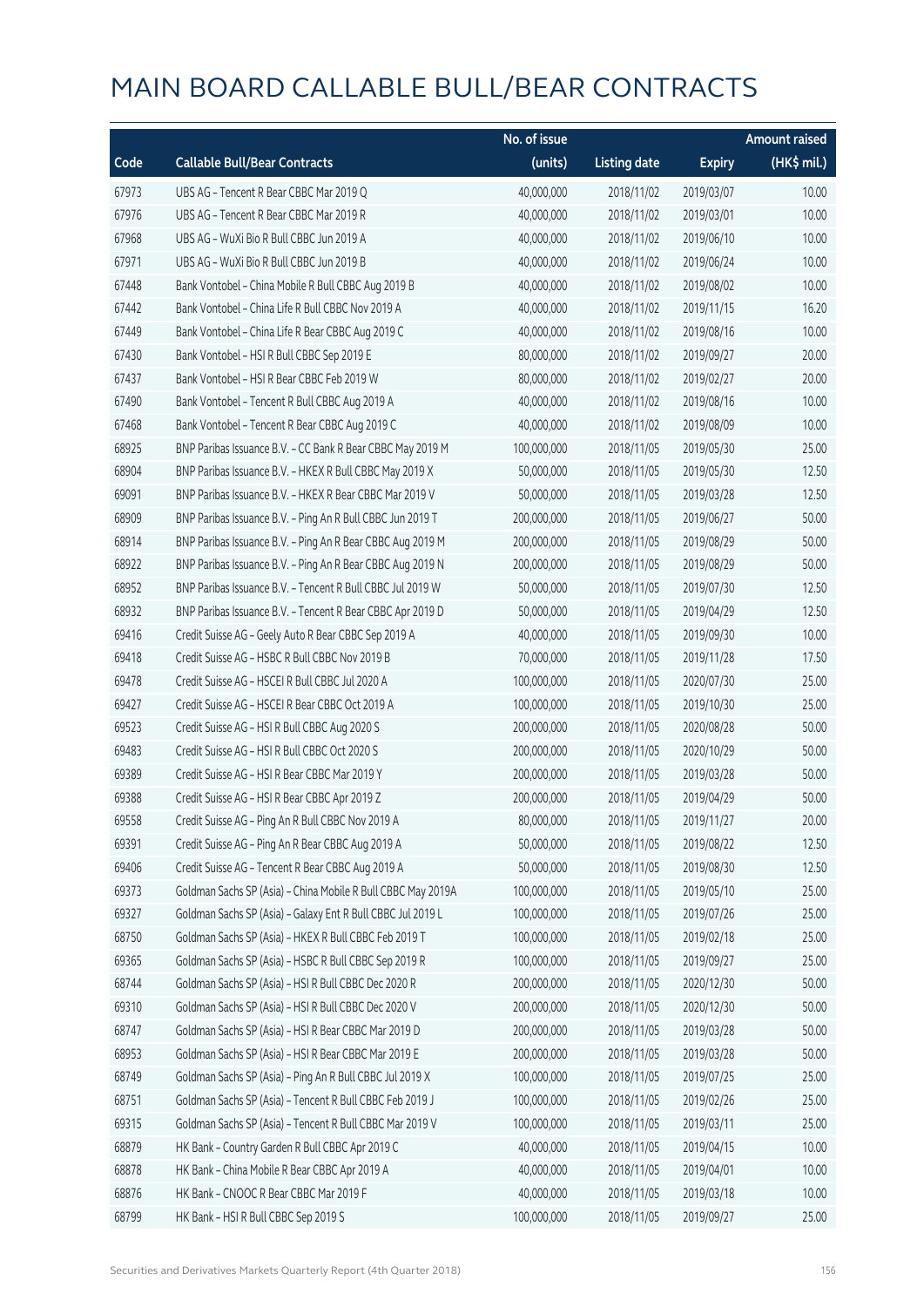|       |                                                      | No. of issue |                     |               | <b>Amount raised</b> |
|-------|------------------------------------------------------|--------------|---------------------|---------------|----------------------|
| Code  | <b>Callable Bull/Bear Contracts</b>                  | (units)      | <b>Listing date</b> | <b>Expiry</b> | (HK\$ mil.)          |
| 68813 | HK Bank - HSI R Bull CBBC Mar 2020 I                 | 150,000,000  | 2018/11/05          | 2020/03/30    | 37.50                |
| 68814 | HK Bank - HSI R Bull CBBC Mar 2020 J                 | 150,000,000  | 2018/11/05          | 2020/03/30    | 37.50                |
| 68821 | HK Bank - HSI R Bear CBBC Apr 2019 Q                 | 150,000,000  | 2018/11/05          | 2019/04/29    | 37.50                |
| 68826 | HK Bank - HSI R Bear CBBC Apr 2019 R                 | 150,000,000  | 2018/11/05          | 2019/04/29    | 37.50                |
| 68796 | HK Bank - Ping An R Bull CBBC Mar 2019 Q             | 100,000,000  | 2018/11/05          | 2019/03/18    | 25.00                |
| 68863 | HK Bank - Ping An R Bull CBBC Apr 2019 D             | 100,000,000  | 2018/11/05          | 2019/04/15    | 25.00                |
| 68772 | HK Bank - Tencent R Bull CBBC Mar 2019 G             | 60,000,000   | 2018/11/05          | 2019/03/18    | 15.00                |
| 68828 | HK Bank - Tencent R Bull CBBC Aug 2019 A             | 60,000,000   | 2018/11/05          | 2019/08/12    | 39.00                |
| 68833 | HK Bank - Tencent R Bear CBBC Mar 2019 B             | 50,000,000   | 2018/11/05          | 2019/03/04    | 12.50                |
| 68857 | HK Bank - Tencent R Bear CBBC Apr 2019 K             | 50,000,000   | 2018/11/05          | 2019/04/23    | 15.00                |
| 69080 | J P Morgan SP BV - Galaxy Ent R Bear CBBC May 2019 A | 100,000,000  | 2018/11/05          | 2019/05/10    | 25.00                |
| 69065 | J P Morgan SP BV - HSBC R Bull CBBC May 2019 A       | 100,000,000  | 2018/11/05          | 2019/05/10    | 25.00                |
| 69036 | J P Morgan SP BV - HSI R Bull CBBC Oct 2020 B        | 200,000,000  | 2018/11/05          | 2020/10/29    | 50.00                |
| 69089 | J P Morgan SP BV - HSI R Bull CBBC Nov 2020 V        | 200,000,000  | 2018/11/05          | 2020/11/27    | 50.00                |
| 69040 | J P Morgan SP BV - HSI R Bear CBBC Feb 2019 N        | 200,000,000  | 2018/11/05          | 2019/02/27    | 50.00                |
| 69041 | J P Morgan SP BV - HSI R Bear CBBC Feb 2019 O        | 200,000,000  | 2018/11/05          | 2019/02/27    | 50.00                |
| 69042 | J P Morgan SP BV - HSI R Bear CBBC Feb 2019 P        | 200,000,000  | 2018/11/05          | 2019/02/27    | 50.00                |
| 69062 | J P Morgan SP BV - Tencent R Bull CBBC Mar 2019 Q    | 50,000,000   | 2018/11/05          | 2019/03/08    | 12.50                |
| 69063 | J P Morgan SP BV - Tencent R Bear CBBC Feb 2019 U    | 50,000,000   | 2018/11/05          | 2019/02/15    | 12.50                |
| 69086 | J P Morgan SP BV - Tencent R Bear CBBC Apr 2019 N    | 50,000,000   | 2018/11/05          | 2019/04/12    | 12.50                |
| 68966 | Macquarie Bank Ltd. - Tencent R Bull CBBC Feb 2019 A | 35,100,000   | 2018/11/05          | 2019/02/28    | 10.67                |
| 68986 | Macquarie Bank Ltd. - Tencent R Bull CBBC Feb 2019 B | 33,100,000   | 2018/11/05          | 2019/02/20    | 10.59                |
| 68992 | Macquarie Bank Ltd. - Tencent R Bull CBBC Apr 2019 A | 33,100,000   | 2018/11/05          | 2019/04/08    | 15.79                |
| 69223 | SG Issuer - AIA R Bear CBBC Apr 2019 B               | 60,000,000   | 2018/11/05          | 2019/04/10    | 15.00                |
| 69232 | SG Issuer - Sinopec Corp R Bull CBBC Jul 2019 E      | 40,000,000   | 2018/11/05          | 2019/07/10    | 10.00                |
| 69110 | SG Issuer - HKEX R Bull CBBC Jul 2019 M              | 50,000,000   | 2018/11/05          | 2019/07/05    | 12.50                |
| 69234 | SG Issuer - HSBC R Bull CBBC Jun 2019 M              | 100,000,000  | 2018/11/05          | 2019/06/24    | 25.00                |
| 69238 | SG Issuer - HSBC R Bull CBBC Jul 2019 F              | 100,000,000  | 2018/11/05          | 2019/07/10    | 25.00                |
| 69186 | SG Issuer - HSBC R Bear CBBC Mar 2019 C              | 100,000,000  | 2018/11/05          | 2019/03/28    | 25.00                |
| 69193 | SG Issuer - HSBC R Bear CBBC Apr 2019 E              | 100,000,000  | 2018/11/05          | 2019/04/08    | 25.00                |
| 69308 | SG Issuer - HSI R Bull CBBC Oct 2020 Z               | 200,000,000  | 2018/11/05          | 2020/10/29    | 50.00                |
| 69102 | SG Issuer - HSI R Bull CBBC Nov 2020 Y               | 200,000,000  | 2018/11/05          | 2020/11/27    | 50.00                |
| 69166 | SG Issuer - HSI R Bear CBBC Apr 2019 L               | 200,000,000  | 2018/11/05          | 2019/04/29    | 50.00                |
| 69168 | SG Issuer - HSI R Bear CBBC May 2019 T               | 200,000,000  | 2018/11/05          | 2019/05/30    | 50.00                |
| 69173 | SG Issuer - HSI R Bear CBBC May 2019 U               | 200,000,000  | 2018/11/05          | 2019/05/30    | 50.00                |
| 69183 | SG Issuer - HSI R Bear CBBC Jul 2019 M               | 200,000,000  | 2018/11/05          | 2019/07/30    | 50.00                |
| 69287 | SG Issuer - HSI R Bear CBBC Jul 2019 N               | 200,000,000  | 2018/11/05          | 2019/07/30    | 50.00                |
| 69128 | SG Issuer - Ping An R Bull CBBC Apr 2019 G           | 100,000,000  | 2018/11/05          | 2019/04/24    | 25.00                |
| 69140 | SG Issuer - Ping An R Bull CBBC Apr 2019 H           | 100,000,000  | 2018/11/05          | 2019/04/26    | 25.00                |
| 69198 | SG Issuer - Ping An R Bear CBBC Apr 2019 M           | 100,000,000  | 2018/11/05          | 2019/04/29    | 25.00                |
| 69258 | SG Issuer - Sunny Optical R Bear CBBC Apr 2019 E     | 40,000,000   | 2018/11/05          | 2019/04/10    | 10.00                |
| 69150 | SG Issuer - Tencent R Bull CBBC Feb 2019 I           | 80,000,000   | 2018/11/05          | 2019/02/20    | 20.00                |
| 69151 | SG Issuer - Tencent R Bull CBBC Feb 2019 K           | 80,000,000   | 2018/11/05          | 2019/02/28    | 20.00                |
| 69154 | SG Issuer - Tencent R Bull CBBC Mar 2019 B           | 80,000,000   | 2018/11/05          | 2019/03/26    | 20.00                |
| 69270 | SG Issuer - Tencent R Bear CBBC Feb 2019 H           | 80,000,000   | 2018/11/05          | 2019/02/18    | 20.00                |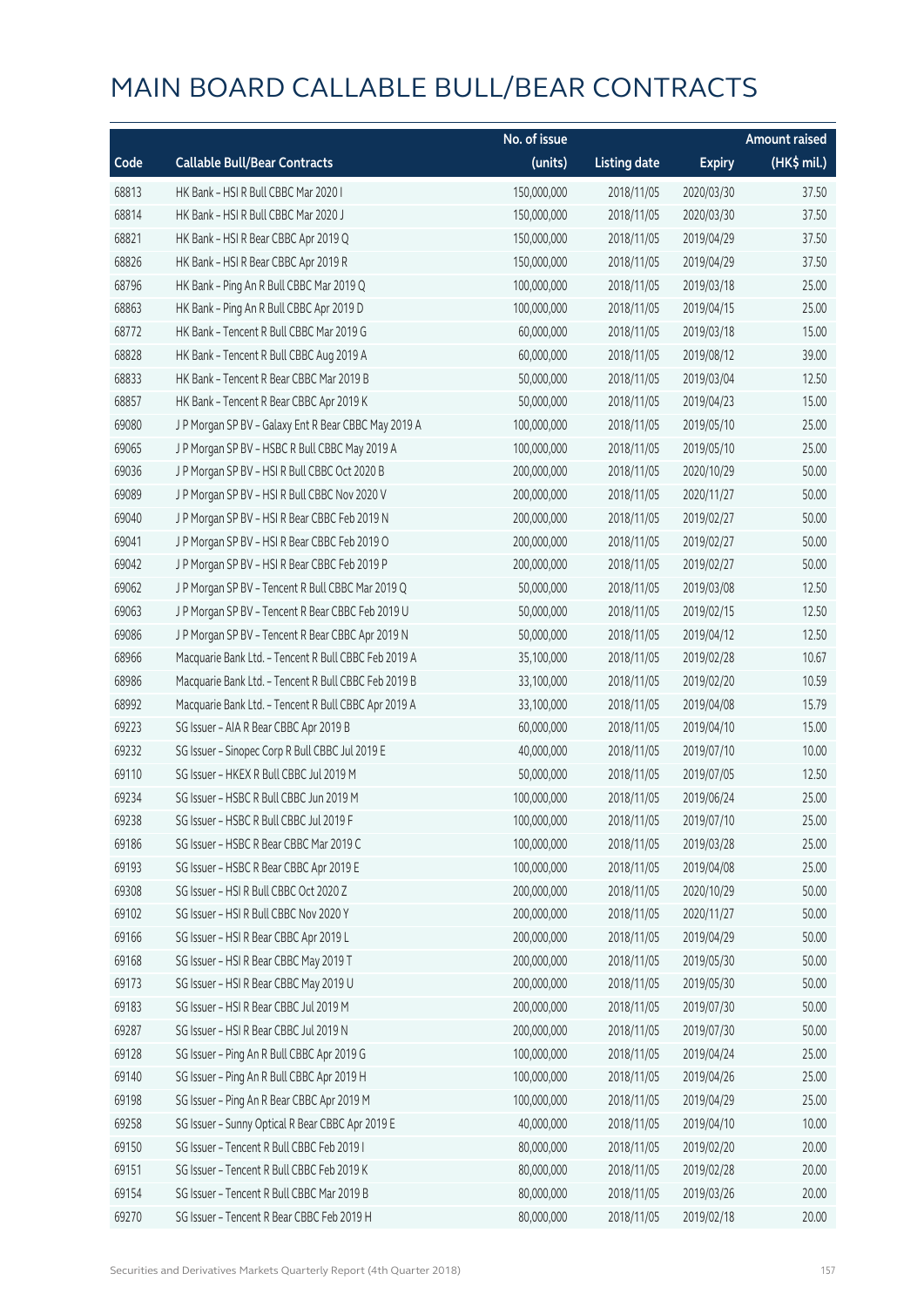|       |                                                              | No. of issue |                     |               | <b>Amount raised</b> |
|-------|--------------------------------------------------------------|--------------|---------------------|---------------|----------------------|
| Code  | <b>Callable Bull/Bear Contracts</b>                          | (units)      | <b>Listing date</b> | <b>Expiry</b> | $(HK\$ mil.)         |
| 69220 | SG Issuer - Tencent R Bear CBBC Mar 2019 C                   | 80,000,000   | 2018/11/05          | 2019/03/28    | 20.00                |
| 68999 | UBS AG - HSBC R Bull CBBC Jun 2019 I                         | 50,000,000   | 2018/11/05          | 2019/06/25    | 12.50                |
| 69000 | UBS AG - HSBC R Bull CBBC Jul 2019 E                         | 50,000,000   | 2018/11/05          | 2019/07/18    | 12.50                |
| 69028 | UBS AG - HSI R Bull CBBC Nov 2020 B                          | 200,000,000  | 2018/11/05          | 2020/11/27    | 50.00                |
| 69031 | UBS AG - HSI R Bull CBBC Nov 2020 E                          | 200,000,000  | 2018/11/05          | 2020/11/27    | 50.00                |
| 69032 | UBS AG - HSI R Bull CBBC Dec 2020 K                          | 200,000,000  | 2018/11/05          | 2020/12/30    | 52.00                |
| 68761 | UBS AG - HSI R Bear CBBC Mar 2019 H                          | 200,000,000  | 2018/11/05          | 2019/03/28    | 50.00                |
| 68996 | UBS AG - HSI R Bear CBBC Mar 2019 I                          | 200,000,000  | 2018/11/05          | 2019/03/28    | 50.00                |
| 68763 | UBS AG - HSI R Bear CBBC Apr 2019 J                          | 200,000,000  | 2018/11/05          | 2019/04/29    | 50.00                |
| 68753 | UBS AG - HSI R Bear CBBC May 2019 A                          | 300,000,000  | 2018/11/05          | 2019/05/30    | 75.00                |
| 69023 | UBS AG - Ping An R Bull CBBC Mar 2019 I                      | 100,000,000  | 2018/11/05          | 2019/03/20    | 25.00                |
| 69035 | UBS AG - Ping An R Bear CBBC Mar 2019 G                      | 100,000,000  | 2018/11/05          | 2019/03/27    | 25.00                |
| 69022 | UBS AG - Tencent R Bull CBBC Apr 2019 I                      | 40,000,000   | 2018/11/05          | 2019/04/25    | 10.00                |
| 69033 | UBS AG - Tencent R Bear CBBC May 2019 C                      | 40,000,000   | 2018/11/05          | 2019/05/03    | 10.00                |
| 68875 | Bank Vontobel - HSI N Bull CBBC Apr 2019 Y                   | 80,000,000   | 2018/11/05          | 2019/04/29    | 20.00                |
| 68866 | Bank Vontobel - HSI N Bear CBBC Feb 2019 X                   | 80,000,000   | 2018/11/05          | 2019/02/27    | 20.00                |
| 68869 | Bank Vontobel - Tencent R Bull CBBC Aug 2019 B               | 40,000,000   | 2018/11/05          | 2019/08/16    | 10.00                |
| 69750 | BNP Paribas Issuance B.V. - Galaxy Ent R Bull CBBC Nov 2019S | 150,000,000  | 2018/11/06          | 2019/11/28    | 37.50                |
| 69751 | BNP Paribas Issuance B.V. - Galaxy Ent R Bear CBBC Aug 2019O | 150,000,000  | 2018/11/06          | 2019/08/29    | 37.50                |
| 69740 | BNP Paribas Issuance B.V. - HSCEI R Bull CBBC Sep 2019 J     | 100,000,000  | 2018/11/06          | 2019/09/27    | 25.00                |
| 69947 | BNP Paribas Issuance B.V. - HSCEI R Bear CBBC Apr 2019 I     | 100,000,000  | 2018/11/06          | 2019/04/29    | 25.00                |
| 69807 | BNP Paribas Issuance B.V. - HSI R Bull CBBC Dec 2019 Y       | 250,000,000  | 2018/11/06          | 2019/12/30    | 62.50                |
| 69814 | BNP Paribas Issuance B.V. - HSI R Bull CBBC Dec 2019 Z       | 250,000,000  | 2018/11/06          | 2019/12/30    | 72.50                |
| 69938 | BNP Paribas Issuance B.V. - HSI R Bear CBBC Feb 2019 Z       | 250,000,000  | 2018/11/06          | 2019/02/27    | 62.50                |
| 69779 | BNP Paribas Issuance B.V. - Tencent R Bull CBBC Jul 2019 X   | 50,000,000   | 2018/11/06          | 2019/07/30    | 12.50                |
| 57510 | Credit Suisse AG - Geely Auto R Bull CBBC Jul 2019 B         | 40,000,000   | 2018/11/06          | 2019/07/18    | 10.00                |
| 57480 | Credit Suisse AG - Geely Auto R Bear CBBC May 2019 A         | 40,000,000   | 2018/11/06          | 2019/05/06    | 10.00                |
| 57953 | Credit Suisse AG - HSBC R Bull CBBC Sep 2019 A               | 70,000,000   | 2018/11/06          | 2019/09/30    | 17.50                |
| 57332 | Credit Suisse AG - HSI R Bull CBBC Oct 2020 T                | 200,000,000  | 2018/11/06          | 2020/10/29    | 50.00                |
| 57333 | Credit Suisse AG - HSI R Bull CBBC Nov 2020 C                | 200,000,000  | 2018/11/06          | 2020/11/27    | 50.00                |
| 57363 | Credit Suisse AG - HSI R Bear CBBC Apr 2019 C                | 200,000,000  | 2018/11/06          | 2019/04/29    | 50.00                |
| 57422 | Credit Suisse AG - HSI R Bear CBBC Apr 2019 D                | 200,000,000  | 2018/11/06          | 2019/04/29    | 50.00                |
| 57923 | Credit Suisse AG - HSI R Bear CBBC May 2019 I                | 200,000,000  | 2018/11/06          | 2019/05/30    | 50.00                |
| 57946 | Credit Suisse AG - HSI R Bear CBBC May 2019 J                | 200,000,000  | 2018/11/06          | 2019/05/30    | 50.00                |
| 57831 | Credit Suisse AG - Ping An R Bull CBBC Oct 2019 A            | 80,000,000   | 2018/11/06          | 2019/10/14    | 20.00                |
| 57561 | Credit Suisse AG - Ping An R Bear CBBC Aug 2019 B            | 50,000,000   | 2018/11/06          | 2019/08/02    | 12.50                |
| 57903 | Credit Suisse AG - Tencent R Bull CBBC Aug 2019 A            | 50,000,000   | 2018/11/06          | 2019/08/30    | 26.00                |
| 57898 | Credit Suisse AG - Tencent R Bear CBBC Jun 2019 B            | 50,000,000   | 2018/11/06          | 2019/06/21    | 12.50                |
| 57472 | Credit Suisse AG - Tencent R Bear CBBC Aug 2019 B            | 50,000,000   | 2018/11/06          | 2019/08/28    | 12.50                |
| 57314 | Goldman Sachs SP (Asia) - HSBC R Bull CBBC Sep 2019 S        | 100,000,000  | 2018/11/06          | 2019/09/27    | 25.00                |
| 57141 | Goldman Sachs SP (Asia) - HSI R Bull CBBC Nov 2020 C         | 200,000,000  | 2018/11/06          | 2020/11/27    | 50.00                |
| 57203 | Goldman Sachs SP (Asia) - HSI R Bull CBBC Nov 2020 D         | 200,000,000  | 2018/11/06          | 2020/11/27    | 50.00                |
| 57209 | Goldman Sachs SP (Asia) - HSI R Bear CBBC Feb 2019 P         | 200,000,000  | 2018/11/06          | 2019/02/27    | 50.00                |
| 57229 | Goldman Sachs SP (Asia) - HSI R Bear CBBC Feb 2019 R         | 200,000,000  | 2018/11/06          | 2019/02/27    | 50.00                |
| 57277 | Goldman Sachs SP (Asia) - HSI R Bear CBBC Mar 2019 F         | 200,000,000  | 2018/11/06          | 2019/03/28    | 50.00                |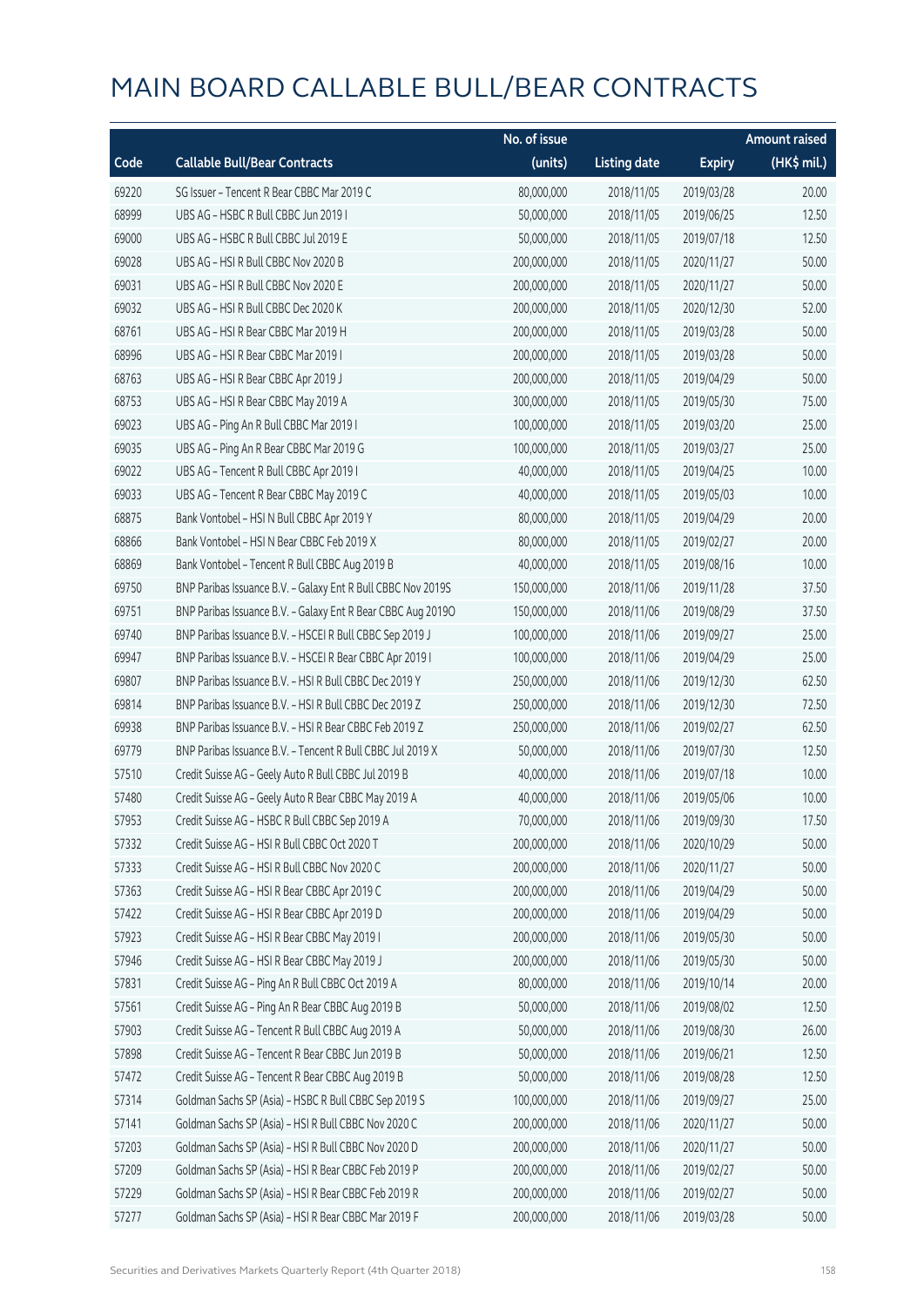|       |                                                          | No. of issue |                     |               | <b>Amount raised</b>  |
|-------|----------------------------------------------------------|--------------|---------------------|---------------|-----------------------|
| Code  | <b>Callable Bull/Bear Contracts</b>                      | (units)      | <b>Listing date</b> | <b>Expiry</b> | $(HK\frac{1}{2}mil.)$ |
| 57185 | Goldman Sachs SP (Asia) - Ping An R Bull CBBC Jul 2019 W | 100,000,000  | 2018/11/06          | 2019/07/25    | 25.00                 |
| 57313 | Goldman Sachs SP (Asia) - Ping An R Bear CBBC Dec 2019 A | 80,000,000   | 2018/11/06          | 2019/12/31    | 20.00                 |
| 69560 | Goldman Sachs SP (Asia) - Tencent R Bull CBBC Feb 2019 C | 100,000,000  | 2018/11/06          | 2019/02/26    | 25.00                 |
| 57164 | Goldman Sachs SP (Asia) - Tencent R Bull CBBC Feb 2019 F | 100,000,000  | 2018/11/06          | 2019/02/27    | 25.00                 |
| 57165 | Goldman Sachs SP (Asia) - Tencent R Bull CBBC Feb 2019 L | 100,000,000  | 2018/11/06          | 2019/02/27    | 25.00                 |
| 57177 | Goldman Sachs SP (Asia) - Tencent R Bear CBBC Feb 2019 G | 80,000,000   | 2018/11/06          | 2019/02/27    | 20.00                 |
| 69915 | HK Bank - China Mobile R Bull CBBC Apr 2019 A            | 50,000,000   | 2018/11/06          | 2019/04/15    | 12.50                 |
| 69919 | HK Bank - Sinopec Corp R Bull CBBC Apr 2019 A            | 80,000,000   | 2018/11/06          | 2019/04/01    | 20.00                 |
| 69914 | HK Bank - Geely Auto R Bear CBBC Mar 2019 A              | 40,000,000   | 2018/11/06          | 2019/03/11    | 10.00                 |
| 69901 | HK Bank - Galaxy Ent R Bear CBBC May 2019 A              | 40,000,000   | 2018/11/06          | 2019/05/14    | 10.00                 |
| 69890 | HK Bank - HKEX R Bull CBBC Mar 2019 P                    | 50,000,000   | 2018/11/06          | 2019/03/07    | 12.50                 |
| 69896 | HK Bank - HKEX R Bear CBBC Mar 2019 J                    | 40,000,000   | 2018/11/06          | 2019/03/14    | 10.00                 |
| 69888 | HK Bank - HSCEI R Bull CBBC Sep 2019 G                   | 60,000,000   | 2018/11/06          | 2019/09/27    | 15.00                 |
| 69871 | HK Bank - HSI R Bear CBBC Apr 2019 S                     | 100,000,000  | 2018/11/06          | 2019/04/29    | 25.00                 |
| 69887 | HK Bank - HSI R Bear CBBC Apr 2019 T                     | 200,000,000  | 2018/11/06          | 2019/04/29    | 50.00                 |
| 69878 | HK Bank - Tencent R Bull CBBC Apr 2019 S                 | 60,000,000   | 2018/11/06          | 2019/04/01    | 15.00                 |
| 69921 | HK Bank - Tencent R Bull CBBC Jul 2019 E                 | 60,000,000   | 2018/11/06          | 2019/07/22    | 30.60                 |
| 69850 | HK Bank - Tencent R Bear CBBC Mar 2019 G                 | 50,000,000   | 2018/11/06          | 2019/03/25    | 12.50                 |
| 69829 | Haitong Int'l Sec - Galaxy Ent R Bull CBBC May 2019 D    | 40,000,000   | 2018/11/06          | 2019/05/29    | 10.04                 |
| 69654 | Haitong Int'l Sec - HSI R Bull CBBC Oct 2019 Q           | 120,000,000  | 2018/11/06          | 2019/10/30    | 30.00                 |
| 69689 | Haitong Int'l Sec - HSI R Bull CBBC Dec 2019 N           | 120,000,000  | 2018/11/06          | 2019/12/30    | 30.00                 |
| 69698 | Haitong Int'l Sec - HSI R Bull CBBC Dec 2019 O           | 120,000,000  | 2018/11/06          | 2019/12/30    | 30.00                 |
| 69642 | Haitong Int'l Sec - HSI R Bull CBBC Jan 2020 I           | 120,000,000  | 2018/11/06          | 2020/01/30    | 30.00                 |
| 69674 | Haitong Int'l Sec - HSI R Bull CBBC Jan 2020 J           | 120,000,000  | 2018/11/06          | 2020/01/30    | 30.00                 |
| 69707 | Haitong Int'l Sec - HSI R Bear CBBC Feb 2019 J           | 120,000,000  | 2018/11/06          | 2019/02/27    | 30.00                 |
| 69731 | Haitong Int'l Sec - HSI R Bear CBBC Feb 2019 K           | 120,000,000  | 2018/11/06          | 2019/02/27    | 30.00                 |
| 69739 | Haitong Int'l Sec - HSI R Bear CBBC Feb 2019 L           | 120,000,000  | 2018/11/06          | 2019/02/27    | 30.00                 |
| 69703 | Haitong Int'l Sec - HSI R Bear CBBC Mar 2019 A           | 120,000,000  | 2018/11/06          | 2019/03/28    | 30.00                 |
| 69830 | Haitong Int'l Sec - Tencent R Bull CBBC Mar 2019 Q       | 40,000,000   | 2018/11/06          | 2019/03/14    | 10.00                 |
| 69831 | Haitong Int'l Sec - Tencent R Bull CBBC Mar 2019 R       | 40,000,000   | 2018/11/06          | 2019/03/19    | 10.16                 |
| 69847 | Haitong Int'l Sec - Tencent R Bear CBBC Mar 2019 I       | 40,000,000   | 2018/11/06          | 2019/03/25    | 10.12                 |
| 69838 | Haitong Int'l Sec - Tencent R Bear CBBC Apr 2019 K       | 40,000,000   | 2018/11/06          | 2019/04/02    | 10.16                 |
| 57016 | J P Morgan SP BV - HSI R Bull CBBC Sep 2020 V            | 200,000,000  | 2018/11/06          | 2020/09/29    | 50.00                 |
| 57025 | J P Morgan SP BV - HSI R Bull CBBC Sep 2020 W            | 200,000,000  | 2018/11/06          | 2020/09/29    | 50.00                 |
| 57019 | J P Morgan SP BV - HSI R Bull CBBC Sep 2020 Z            | 200,000,000  | 2018/11/06          | 2020/09/29    | 50.00                 |
| 57027 | J P Morgan SP BV - HSI R Bull CBBC Oct 2020 C            | 200,000,000  | 2018/11/06          | 2020/10/29    | 50.00                 |
| 57017 | J P Morgan SP BV - HSI R Bull CBBC Oct 2020 E            | 200,000,000  | 2018/11/06          | 2020/10/29    | 50.00                 |
| 57023 | J P Morgan SP BV - HSI R Bull CBBC Oct 2020 F            | 200,000,000  | 2018/11/06          | 2020/10/29    | 50.00                 |
| 57028 | J P Morgan SP BV - HSI R Bull CBBC Nov 2020 S            | 200,000,000  | 2018/11/06          | 2020/11/27    | 79.00                 |
| 57035 | J P Morgan SP BV - HSI R Bear CBBC Feb 2019 Q            | 200,000,000  | 2018/11/06          | 2019/02/27    | 50.00                 |
| 57015 | J P Morgan SP BV - Tencent R Bull CBBC Feb 2019 A        | 50,000,000   | 2018/11/06          | 2019/02/15    | 12.50                 |
| 57031 | J P Morgan SP BV - Tencent R Bull CBBC Mar 2019 R        | 50,000,000   | 2018/11/06          | 2019/03/08    | 12.50                 |
| 57032 | J P Morgan SP BV - Tencent R Bull CBBC Mar 2019 S        | 50,000,000   | 2018/11/06          | 2019/03/15    | 16.75                 |
| 57033 | J P Morgan SP BV - Tencent R Bull CBBC Mar 2019 T        | 50,000,000   | 2018/11/06          | 2019/03/15    | 20.75                 |
| 57034 | J P Morgan SP BV - Tencent R Bull CBBC May 2019 A        | 50,000,000   | 2018/11/06          | 2019/05/10    | 32.75                 |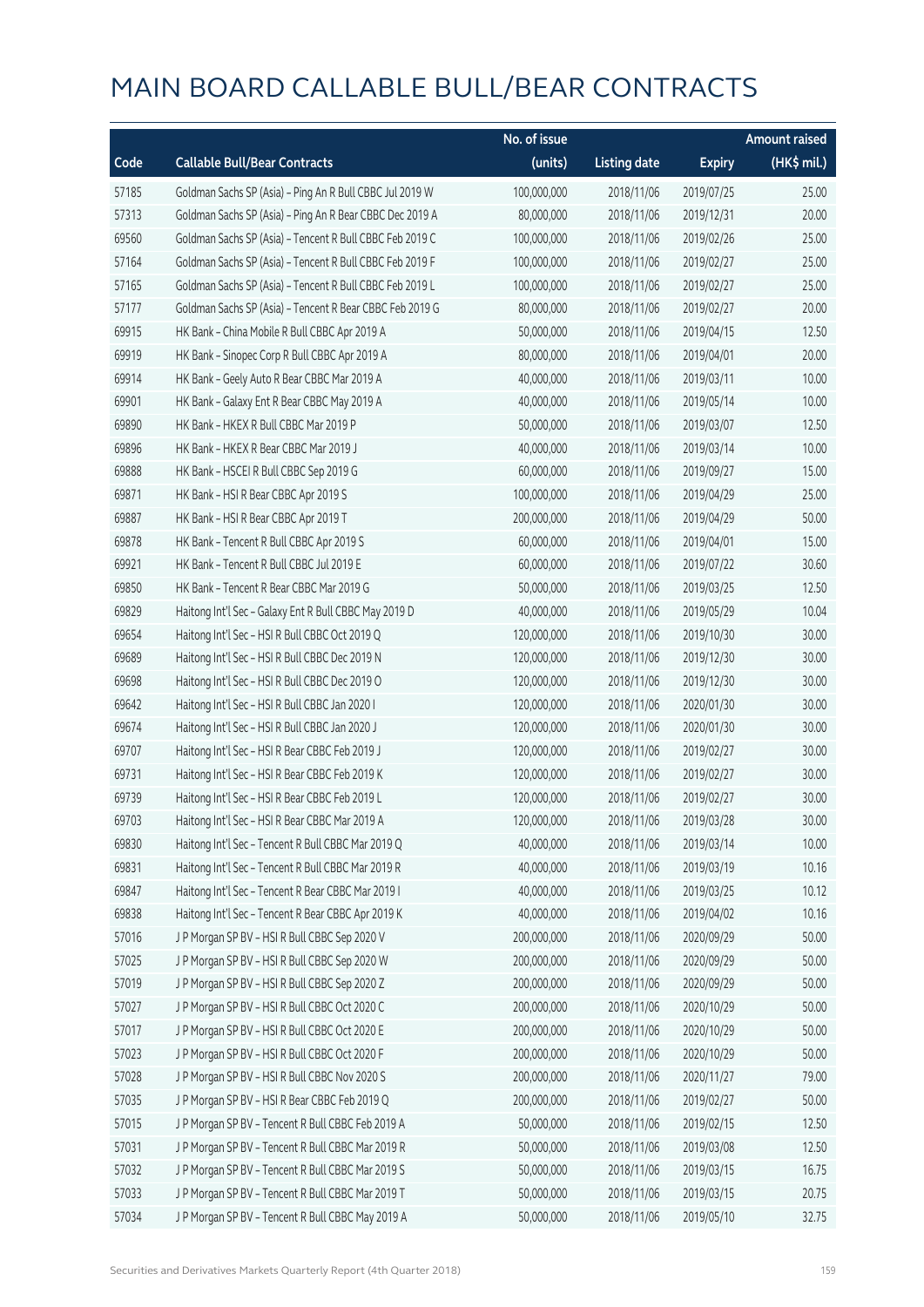|       |                                                      | No. of issue |                     |               | <b>Amount raised</b> |
|-------|------------------------------------------------------|--------------|---------------------|---------------|----------------------|
| Code  | <b>Callable Bull/Bear Contracts</b>                  | (units)      | <b>Listing date</b> | <b>Expiry</b> | $(HK\$ mil.)         |
| 57029 | J P Morgan SP BV - Tencent R Bear CBBC Mar 2019 N    | 50,000,000   | 2018/11/06          | 2019/03/15    | 12.50                |
| 57030 | J P Morgan SP BV - Tencent R Bear CBBC Mar 2019 O    | 50,000,000   | 2018/11/06          | 2019/03/08    | 12.50                |
| 57039 | Macquarie Bank Ltd. - Tencent R Bull CBBC Feb 2019 C | 27,200,000   | 2018/11/06          | 2019/02/28    | 10.55                |
| 57038 | Macquarie Bank Ltd. - Tencent R Bull CBBC Mar 2019 P | 30,000,000   | 2018/11/06          | 2019/03/26    | 10.80                |
| 57046 | SG Issuer - AIA R Bull CBBC Jul 2019 H               | 60,000,000   | 2018/11/06          | 2019/07/08    | 15.00                |
| 57047 | SG Issuer - Bank of China R Bull CBBC Sep 2019 D     | 100,000,000  | 2018/11/06          | 2019/09/27    | 25.00                |
| 57048 | SG Issuer - CC Bank R Bull CBBC Aug 2019 Q           | 100,000,000  | 2018/11/06          | 2019/08/05    | 25.00                |
| 57049 | SG Issuer - CC Bank R Bull CBBC Aug 2019 R           | 100,000,000  | 2018/11/06          | 2019/08/08    | 25.00                |
| 57050 | SG Issuer - China Life R Bull CBBC Apr 2019 A        | 40,000,000   | 2018/11/06          | 2019/04/25    | 10.00                |
| 57051 | SG Issuer - China Life R Bull CBBC Jul 2019 A        | 40,000,000   | 2018/11/06          | 2019/07/30    | 16.20                |
| 57052 | SG Issuer - CM Bank R Bull CBBC Dec 2019 A           | 60,000,000   | 2018/11/06          | 2019/12/20    | 15.00                |
| 57054 | SG Issuer - Geely Auto R Bear CBBC Jul 2019 A        | 40,000,000   | 2018/11/06          | 2019/07/08    | 10.00                |
| 57044 | SG Issuer - HSCEI R Bull CBBC Sep 2020 M             | 100,000,000  | 2018/11/06          | 2020/09/29    | 25.00                |
| 57069 | SG Issuer - HSI R Bull CBBC Sep 2020 P               | 200,000,000  | 2018/11/06          | 2020/09/29    | 50.00                |
| 57070 | SG Issuer - HSI R Bull CBBC Oct 2020 D               | 200,000,000  | 2018/11/06          | 2020/10/29    | 50.00                |
| 57072 | SG Issuer - HSI R Bull CBBC Oct 2020 L               | 200,000,000  | 2018/11/06          | 2020/10/29    | 50.00                |
| 57073 | SG Issuer - HSI R Bull CBBC Oct 2020 R               | 200,000,000  | 2018/11/06          | 2020/10/29    | 50.00                |
| 57041 | SG Issuer - HSI R Bull CBBC Nov 2020 A               | 200,000,000  | 2018/11/06          | 2020/11/27    | 50.00                |
| 57074 | SG Issuer - HSI R Bull CBBC Nov 2020 E               | 200,000,000  | 2018/11/06          | 2020/11/27    | 50.00                |
| 57067 | SG Issuer - HSI R Bull CBBC Dec 2020 E               | 200,000,000  | 2018/11/06          | 2020/12/30    | 50.00                |
| 57063 | SG Issuer - HSI R Bull CBBC Dec 2020 T               | 200,000,000  | 2018/11/06          | 2020/12/30    | 50.00                |
| 57064 | SG Issuer - HSI R Bull CBBC Dec 2020 Y               | 200,000,000  | 2018/11/06          | 2020/12/30    | 50.00                |
| 57075 | SG Issuer - HSI R Bear CBBC Apr 2019 M               | 200,000,000  | 2018/11/06          | 2019/04/29    | 50.00                |
| 57076 | SG Issuer - HSI R Bear CBBC May 2019 V               | 200,000,000  | 2018/11/06          | 2019/05/30    | 50.00                |
| 57077 | SG Issuer - HSI R Bear CBBC May 2019 W               | 200,000,000  | 2018/11/06          | 2019/05/30    | 50.00                |
| 57055 | SG Issuer - ICBC R Bull CBBC Aug 2019 G              | 60,000,000   | 2018/11/06          | 2019/08/15    | 15.00                |
| 57056 | SG Issuer - Ping An R Bull CBBC Aug 2019 H           | 100,000,000  | 2018/11/06          | 2019/08/05    | 25.00                |
| 57040 | SG Issuer - Tencent R Bull CBBC Mar 2019 C           | 80,000,000   | 2018/11/06          | 2019/03/07    | 20.00                |
| 57058 | SG Issuer - Tencent R Bull CBBC Mar 2019 D           | 80,000,000   | 2018/11/06          | 2019/03/06    | 20.00                |
| 57059 | SG Issuer - Tencent R Bull CBBC Mar 2019 E           | 80,000,000   | 2018/11/06          | 2019/03/11    | 20.00                |
| 57060 | SG Issuer - Tencent R Bull CBBC Apr 2019 E           | 80,000,000   | 2018/11/06          | 2019/04/08    | 20.00                |
| 57061 | SG Issuer - Tencent R Bull CBBC Apr 2019 F           | 80,000,000   | 2018/11/06          | 2019/04/12    | 30.00                |
| 57080 | SG Issuer - Tencent R Bull CBBC Apr 2019 G           | 80,000,000   | 2018/11/06          | 2019/04/26    | 52.80                |
| 57081 | SG Issuer - Tencent R Bull CBBC Apr 2019 H           | 80,000,000   | 2018/11/06          | 2019/04/30    | 60.80                |
| 57078 | SG Issuer - Tencent R Bear CBBC Mar 2019 D           | 80,000,000   | 2018/11/06          | 2019/03/29    | 20.00                |
| 57079 | SG Issuer - Tencent R Bear CBBC Mar 2019 E           | 80,000,000   | 2018/11/06          | 2019/03/29    | 20.00                |
| 69954 | UBS AG - Galaxy Ent R Bull CBBC Jun 2019 D           | 40,000,000   | 2018/11/06          | 2019/06/24    | 10.00                |
| 69952 | UBS AG - HSI R Bull CBBC Dec 2019 E                  | 250,000,000  | 2018/11/06          | 2019/12/30    | 62.50                |
| 69948 | UBS AG - HSI R Bull CBBC Dec 2019 J                  | 200,000,000  | 2018/11/06          | 2019/12/30    | 50.00                |
| 57003 | UBS AG - HSI R Bull CBBC Oct 2020 B                  | 200,000,000  | 2018/11/06          | 2020/10/29    | 50.00                |
| 57007 | UBS AG - HSI R Bear CBBC Mar 2019 J                  | 200,000,000  | 2018/11/06          | 2019/03/28    | 50.00                |
| 57009 | UBS AG - HSI R Bear CBBC Mar 2019 K                  | 200,000,000  | 2018/11/06          | 2019/03/28    | 50.00                |
| 57013 | UBS AG - HSI R Bear CBBC Mar 2019 L                  | 200,000,000  | 2018/11/06          | 2019/03/28    | 50.00                |
| 57008 | UBS AG - HSI R Bear CBBC Apr 2019 K                  | 250,000,000  | 2018/11/06          | 2019/04/29    | 62.50                |
| 57012 | UBS AG - HSI R Bear CBBC Apr 2019 L                  | 300,000,000  | 2018/11/06          | 2019/04/29    | 75.00                |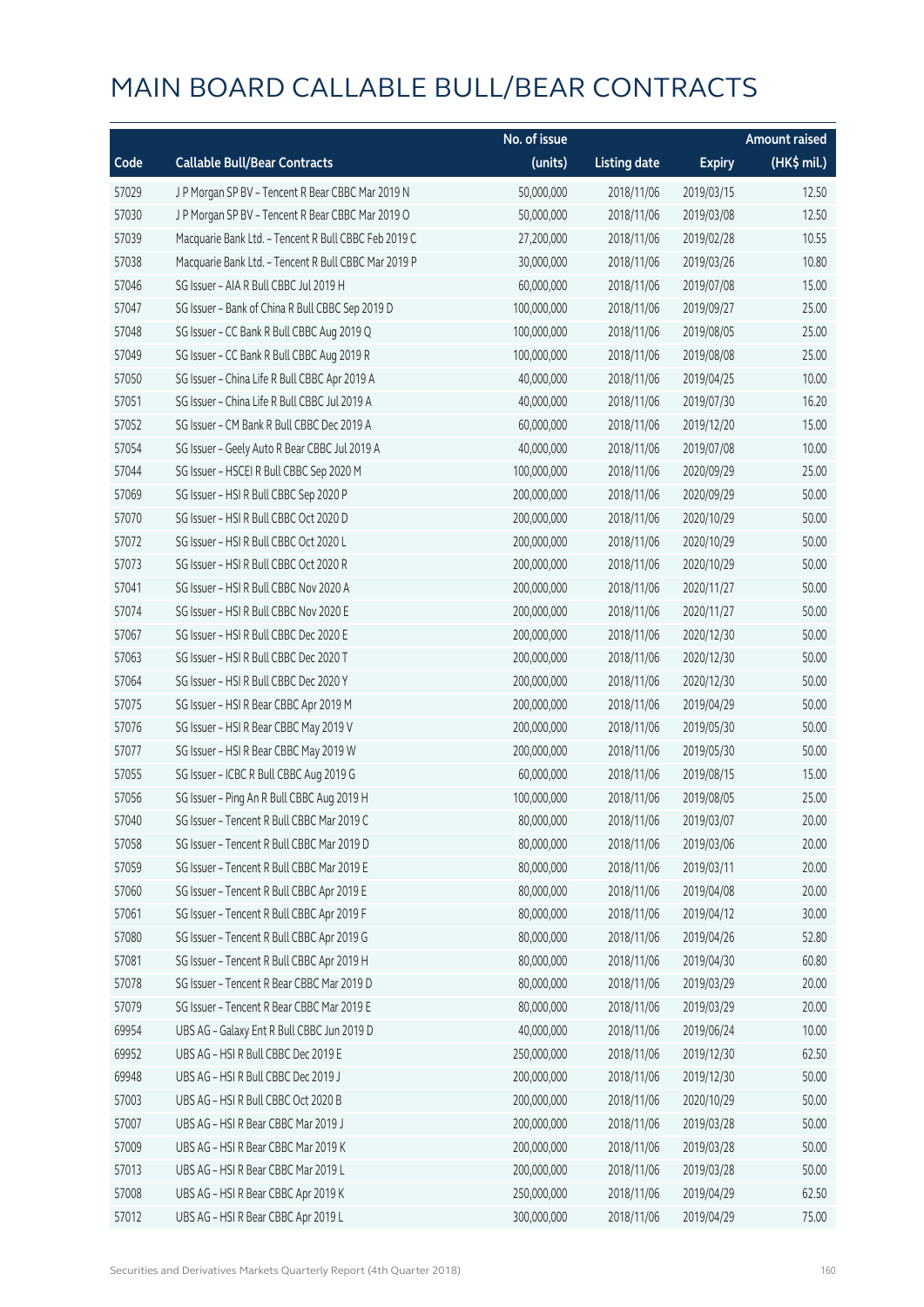|       |                                                            | No. of issue |                     |               | <b>Amount raised</b> |
|-------|------------------------------------------------------------|--------------|---------------------|---------------|----------------------|
| Code  | <b>Callable Bull/Bear Contracts</b>                        | (units)      | <b>Listing date</b> | <b>Expiry</b> | $(HK\$ mil.)         |
| 69986 | UBS AG - Petrochina R Bull CBBC Jul 2019 A                 | 60,000,000   | 2018/11/06          | 2019/07/08    | 15.00                |
| 69992 | UBS AG - Petrochina R Bull CBBC Jul 2019 B                 | 60,000,000   | 2018/11/06          | 2019/07/29    | 15.00                |
| 69949 | UBS AG - Tencent R Bull CBBC Mar 2019 T                    | 40,000,000   | 2018/11/06          | 2019/03/15    | 10.00                |
| 57014 | UBS AG - Tencent R Bull CBBC Mar 2019 U                    | 40,000,000   | 2018/11/06          | 2019/03/14    | 10.00                |
| 69957 | UBS AG - Tencent R Bear CBBC Mar 2019 S                    | 40,000,000   | 2018/11/06          | 2019/03/08    | 10.00                |
| 57004 | UBS AG - Tencent R Bear CBBC Mar 2019 T                    | 40,000,000   | 2018/11/06          | 2019/03/15    | 10.00                |
| 69607 | Bank Vontobel - HSI N Bull CBBC Oct 2019 A                 | 80,000,000   | 2018/11/06          | 2019/10/30    | 20.00                |
| 69615 | Bank Vontobel - HSI N Bear CBBC Feb 2019 Y                 | 80,000,000   | 2018/11/06          | 2019/02/27    | 20.00                |
| 69562 | Bank Vontobel - Sunny Optical R Bull CBBC Aug 2019 E       | 40,000,000   | 2018/11/06          | 2019/08/30    | 10.00                |
| 69578 | Bank Vontobel - Sunny Optical R Bull CBBC Aug 2019 F       | 40,000,000   | 2018/11/06          | 2019/08/30    | 10.00                |
| 69601 | Bank Vontobel - Tencent R Bull CBBC Oct 2019 C             | 40,000,000   | 2018/11/06          | 2019/10/18    | 25.24                |
| 69605 | Bank Vontobel - Tencent R Bear CBBC Jul 2019 B             | 40,000,000   | 2018/11/06          | 2019/07/26    | 10.00                |
| 58452 | BNP Paribas Issuance B.V. - CC Bank R Bull CBBC Sep 2019 P | 100,000,000  | 2018/11/07          | 2019/09/27    | 25.00                |
| 58484 | BNP Paribas Issuance B.V. - HSBC R Bull CBBC Jun 2019 M    | 150,000,000  | 2018/11/07          | 2019/06/27    | 37.50                |
| 59227 | Credit Suisse AG - Galaxy Ent R Bull CBBC Aug 2019 A       | 50,000,000   | 2018/11/07          | 2019/08/02    | 12.50                |
| 59287 | Credit Suisse AG - HSI R Bull CBBC Oct 2020 U              | 200,000,000  | 2018/11/07          | 2020/10/29    | 50.00                |
| 59310 | Credit Suisse AG - HSI R Bull CBBC Nov 2020 K              | 200,000,000  | 2018/11/07          | 2020/11/27    | 50.00                |
| 59254 | Credit Suisse AG - HSI R Bull CBBC Dec 2020 R              | 200,000,000  | 2018/11/07          | 2020/12/30    | 50.00                |
| 59130 | Credit Suisse AG - HSI R Bear CBBC Apr 2019 E              | 200,000,000  | 2018/11/07          | 2019/04/29    | 50.00                |
| 59165 | Credit Suisse AG - HSI R Bear CBBC Apr 2019 F              | 200,000,000  | 2018/11/07          | 2019/04/29    | 50.00                |
| 59161 | Credit Suisse AG - HSI R Bear CBBC May 2019 K              | 200,000,000  | 2018/11/07          | 2019/05/30    | 50.00                |
| 59179 | Credit Suisse AG - HSI R Bear CBBC May 2019 L              | 300,000,000  | 2018/11/07          | 2019/05/30    | 75.00                |
| 59331 | Credit Suisse AG - Ping An R Bull CBBC Aug 2019 A          | 80,000,000   | 2018/11/07          | 2019/08/02    | 20.00                |
| 59253 | Credit Suisse AG - Tencent R Bull CBBC Jul 2019 C          | 50,000,000   | 2018/11/07          | 2019/07/17    | 12.50                |
| 59332 | Credit Suisse AG - Tencent R Bear CBBC Jun 2019 C          | 50,000,000   | 2018/11/07          | 2019/06/06    | 12.50                |
| 59123 | Goldman Sachs SP (Asia) - AAC Tech R Bull CBBC May 2019 A  | 40,000,000   | 2018/11/07          | 2019/05/20    | 10.00                |
| 59129 | Goldman Sachs SP (Asia) - HKEX R Bull CBBC Feb 2019 V      | 100,000,000  | 2018/11/07          | 2019/02/18    | 25.00                |
| 59101 | Goldman Sachs SP (Asia) - HSI R Bull CBBC Nov 2020 Q       | 200,000,000  | 2018/11/07          | 2020/11/27    | 50.00                |
| 57971 | Goldman Sachs SP (Asia) - HSI R Bear CBBC Mar 2019 G       | 200,000,000  | 2018/11/07          | 2019/03/28    | 50.00                |
| 59121 | Goldman Sachs SP (Asia) - HSI R Bear CBBC Mar 2019 H       | 200,000,000  | 2018/11/07          | 2019/03/28    | 50.00                |
| 59124 | Goldman Sachs SP (Asia) - Ping An R Bull CBBC Jul 2019 Y   | 100,000,000  | 2018/11/07          | 2019/07/25    | 25.00                |
| 59120 | Goldman Sachs SP (Asia) - Tencent R Bull CBBC Mar 2019 I   | 100,000,000  | 2018/11/07          | 2019/03/11    | 25.00                |
| 57996 | Goldman Sachs SP (Asia) - Tencent R Bull CBBC Mar 2019 W   | 100,000,000  | 2018/11/07          | 2019/03/11    | 25.00                |
| 59122 | Goldman Sachs SP (Asia) - Tencent R Bear CBBC Mar 2019 F   | 80,000,000   | 2018/11/07          | 2019/03/11    | 20.00                |
| 58296 | HK Bank - Geely Auto R Bull CBBC Apr 2019 D                | 40,000,000   | 2018/11/07          | 2019/04/01    | 10.00                |
| 58010 | HK Bank - HSI R Bear CBBC Apr 2019 U                       | 200,000,000  | 2018/11/07          | 2019/04/29    | 50.00                |
| 58298 | HK Bank - HSI R Bear CBBC Apr 2019 V                       | 200,000,000  | 2018/11/07          | 2019/04/29    | 50.00                |
| 58372 | HK Bank - ICBC R Bear CBBC Apr 2019 B                      | 50,000,000   | 2018/11/07          | 2019/04/29    | 12.50                |
| 58307 | HK Bank - Sunny Optical R Bull CBBC Apr 2019 E             | 40,000,000   | 2018/11/07          | 2019/04/15    | 10.00                |
| 58297 | HK Bank - Tencent R Bull CBBC Mar 2019 J                   | 60,000,000   | 2018/11/07          | 2019/03/11    | 15.00                |
| 58011 | HK Bank - Tencent R Bear CBBC Mar 2019 F                   | 50,000,000   | 2018/11/07          | 2019/03/14    | 12.50                |
| 58109 | Haitong Int'l Sec - Country Garden R Bull CBBC Mar 2019 A  | 100,000,000  | 2018/11/07          | 2019/03/21    | 25.00                |
| 58083 | Haitong Int'l Sec - China Mobile R Bull CBBC Mar 2019 A    | 120,000,000  | 2018/11/07          | 2019/03/28    | 30.00                |
| 58079 | Haitong Int'l Sec - CC Bank R Bull CBBC May 2019 A         | 130,000,000  | 2018/11/07          | 2019/05/02    | 32.50                |
| 58130 | Haitong Int'l Sec - Evergrande R Bull CBBC May 2019 A      | 50,000,000   | 2018/11/07          | 2019/05/02    | 12.50                |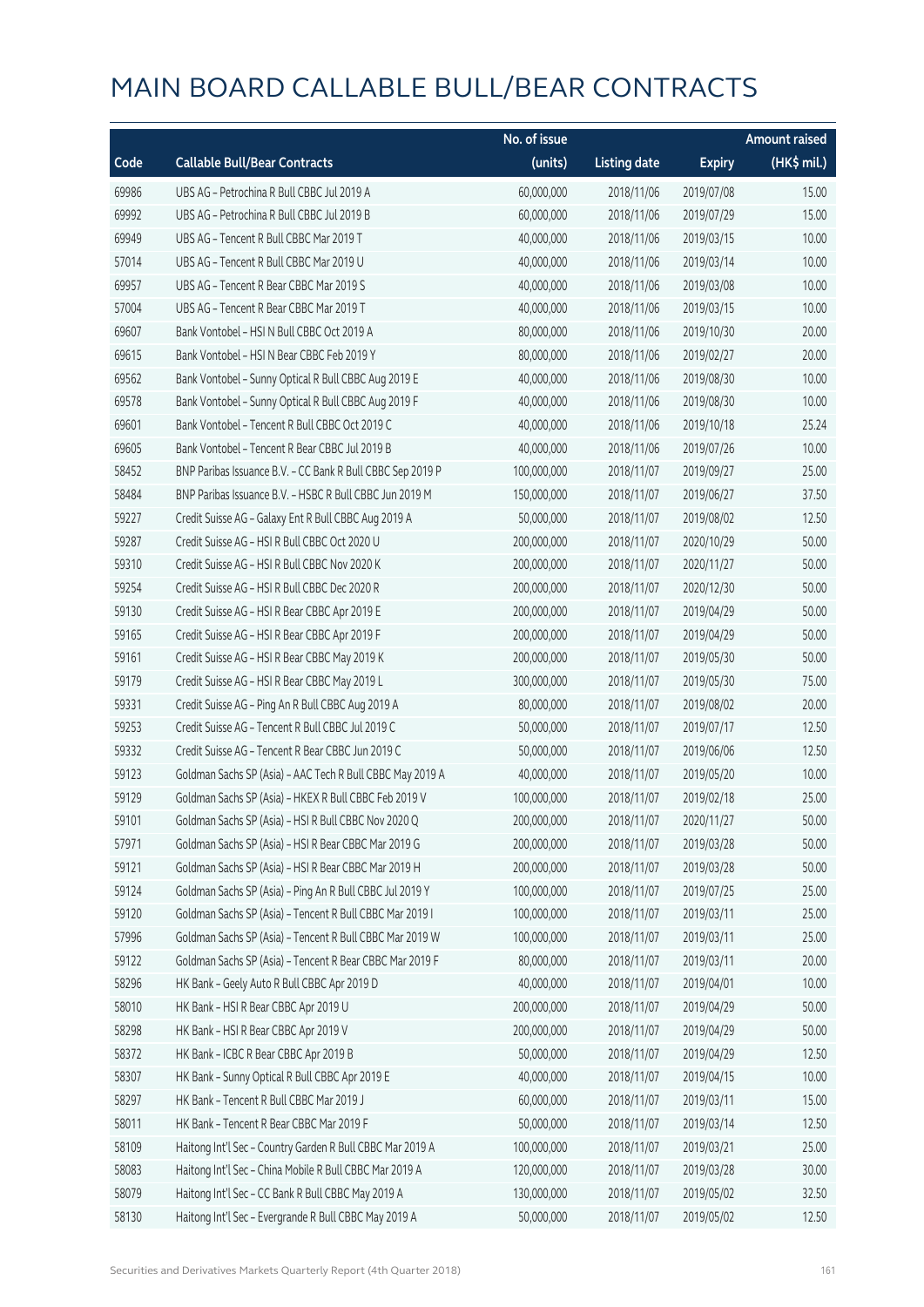|       |                                                          | No. of issue |                     |               | <b>Amount raised</b> |
|-------|----------------------------------------------------------|--------------|---------------------|---------------|----------------------|
| Code  | <b>Callable Bull/Bear Contracts</b>                      | (units)      | <b>Listing date</b> | <b>Expiry</b> | $(HK$$ mil.)         |
| 58058 | Haitong Int'l Sec - Geely Auto R Bull CBBC Apr 2019 A    | 60,000,000   | 2018/11/07          | 2019/04/30    | 15.00                |
| 58057 | Haitong Int'l Sec - Galaxy Ent R Bull CBBC Jun 2019 C    | 200,000,000  | 2018/11/07          | 2019/06/20    | 50.00                |
| 58067 | Haitong Int'l Sec - HKEX R Bull CBBC Jun 2019 A          | 40,000,000   | 2018/11/07          | 2019/06/21    | 10.00                |
| 58078 | Haitong Int'l Sec - HKEX R Bull CBBC Jun 2019 B          | 40,000,000   | 2018/11/07          | 2019/06/20    | 10.00                |
| 58055 | Haitong Int'l Sec - HSBC R Bull CBBC Apr 2019 B          | 130,000,000  | 2018/11/07          | 2019/04/09    | 32.50                |
| 58145 | Haitong Int'l Sec - HSI R Bull CBBC Oct 2019 R           | 120,000,000  | 2018/11/07          | 2019/10/30    | 30.00                |
| 58153 | Haitong Int'l Sec - HSI R Bull CBBC Jan 2020 K           | 120,000,000  | 2018/11/07          | 2020/01/30    | 30.00                |
| 58195 | Haitong Int'l Sec - HSI R Bear CBBC Feb 2019 M           | 120,000,000  | 2018/11/07          | 2019/02/27    | 30.00                |
| 58168 | Haitong Int'l Sec - HSI R Bear CBBC Mar 2019 B           | 120,000,000  | 2018/11/07          | 2019/03/28    | 30.00                |
| 58110 | Haitong Int'l Sec - Ping An R Bull CBBC May 2019 A       | 110,000,000  | 2018/11/07          | 2019/05/31    | 27.50                |
| 58111 | Haitong Int'l Sec - Ping An R Bull CBBC May 2019 B       | 110,000,000  | 2018/11/07          | 2019/05/30    | 27.50                |
| 58127 | Haitong Int'l Sec - Sunny Optical R Bull CBBC May 2019 A | 120,000,000  | 2018/11/07          | 2019/05/03    | 30.00                |
| 58128 | Haitong Int'l Sec - Sunny Optical R Bull CBBC May 2019 B | 120,000,000  | 2018/11/07          | 2019/05/02    | 30.00                |
| 58387 | Haitong Int'l Sec - Sunny Optical R Bear CBBC Apr 2019 D | 120,000,000  | 2018/11/07          | 2019/04/25    | 30.72                |
| 58382 | Haitong Int'l Sec - Tencent R Bull CBBC Mar 2019 S       | 40,000,000   | 2018/11/07          | 2019/03/01    | 10.00                |
| 58386 | Haitong Int'l Sec - Tencent R Bear CBBC Mar 2019 J       | 40,000,000   | 2018/11/07          | 2019/03/25    | 10.00                |
| 58699 | J P Morgan SP BV - CNOOC R Bull CBBC Mar 2019 B          | 60,000,000   | 2018/11/07          | 2019/03/15    | 15.00                |
| 58716 | J P Morgan SP BV - HKEX R Bull CBBC Apr 2019 D           | 40,000,000   | 2018/11/07          | 2019/04/12    | 10.00                |
| 58717 | J P Morgan SP BV - HSI R Bull CBBC Nov 2020 Y            | 200,000,000  | 2018/11/07          | 2020/11/27    | 50.00                |
| 58695 | J P Morgan SP BV - HSI R Bear CBBC Feb 2019 R            | 200,000,000  | 2018/11/07          | 2019/02/27    | 50.00                |
| 58698 | J P Morgan SP BV - Ping An R Bull CBBC Mar 2019 D        | 100,000,000  | 2018/11/07          | 2019/03/15    | 25.00                |
| 58962 | SG Issuer - Galaxy Ent R Bear CBBC Jul 2019 K            | 100,000,000  | 2018/11/07          | 2019/07/15    | 25.00                |
| 58963 | SG Issuer - HKEX R Bull CBBC Jul 2019 N                  | 50,000,000   | 2018/11/07          | 2019/07/15    | 12.50                |
| 59015 | SG Issuer - HSBC R Bull CBBC Sep 2019 F                  | 100,000,000  | 2018/11/07          | 2019/09/16    | 25.00                |
| 59007 | SG Issuer - HSBC R Bear CBBC Apr 2019 F                  | 100,000,000  | 2018/11/07          | 2019/04/16    | 25.00                |
| 58995 | SG Issuer - HSI R Bull CBBC Oct 2020 A                   | 200,000,000  | 2018/11/07          | 2020/10/29    | 50.00                |
| 59006 | SG Issuer - HSI R Bull CBBC Oct 2020 H                   | 200,000,000  | 2018/11/07          | 2020/10/29    | 50.00                |
| 58996 | SG Issuer - HSI R Bull CBBC Oct 2020 M                   | 200,000,000  | 2018/11/07          | 2020/10/29    | 50.00                |
| 59005 | SG Issuer - HSI R Bull CBBC Oct 2020 O                   | 400,000,000  | 2018/11/07          | 2020/10/29    | 100.00               |
| 58931 | SG Issuer - HSI R Bear CBBC Apr 2019 J                   | 200,000,000  | 2018/11/07          | 2019/04/29    | 50.00                |
| 58955 | SG Issuer - HSI R Bear CBBC Apr 2019 N                   | 200,000,000  | 2018/11/07          | 2019/04/29    | 50.00                |
| 58992 | SG Issuer - HSI R Bear CBBC Apr 2019 O                   | 200,000,000  | 2018/11/07          | 2019/04/29    | 50.00                |
| 58964 | SG Issuer - HSI R Bear CBBC May 2019 X                   | 200,000,000  | 2018/11/07          | 2019/05/30    | 50.00                |
| 58991 | SG Issuer - HSI R Bear CBBC May 2019 Y                   | 200,000,000  | 2018/11/07          | 2019/05/30    | 50.00                |
| 58993 | SG Issuer - HSI R Bear CBBC May 2019 Z                   | 200,000,000  | 2018/11/07          | 2019/05/30    | 50.00                |
| 58994 | SG Issuer - HSI R Bear CBBC Aug 2019 B                   | 400,000,000  | 2018/11/07          | 2019/08/29    | 100.00               |
| 59022 | SG Issuer - PetroChina R Bull CBBC Jul 2019 B            | 40,000,000   | 2018/11/07          | 2019/07/29    | 10.00                |
| 59023 | SG Issuer - Ping An R Bull CBBC Apr 2019 I               | 100,000,000  | 2018/11/07          | 2019/04/29    | 25.00                |
| 59065 | SG Issuer - Sands China R Bull CBBC Nov 2019 A           | 80,000,000   | 2018/11/07          | 2019/11/18    | 20.00                |
| 59080 | SG Issuer - Sunny Optical R Bull CBBC Jul 2019 D         | 40,000,000   | 2018/11/07          | 2019/07/29    | 10.00                |
| 59081 | SG Issuer - Tencent R Bull CBBC Feb 2019 N               | 80,000,000   | 2018/11/07          | 2019/02/19    | 20.00                |
| 59097 | SG Issuer - Tencent R Bull CBBC Feb 2019 X               | 80,000,000   | 2018/11/07          | 2019/02/27    | 20.00                |
| 58956 | SG Issuer - Tencent R Bear CBBC Feb 2019 I               | 80,000,000   | 2018/11/07          | 2019/02/27    | 20.00                |
| 58957 | SG Issuer - Tencent R Bear CBBC Feb 2019 J               | 80,000,000   | 2018/11/07          | 2019/02/27    | 20.00                |
| 59100 | SG Issuer - Tencent R Bear CBBC Feb 2019 K               | 80,000,000   | 2018/11/07          | 2019/02/27    | 20.00                |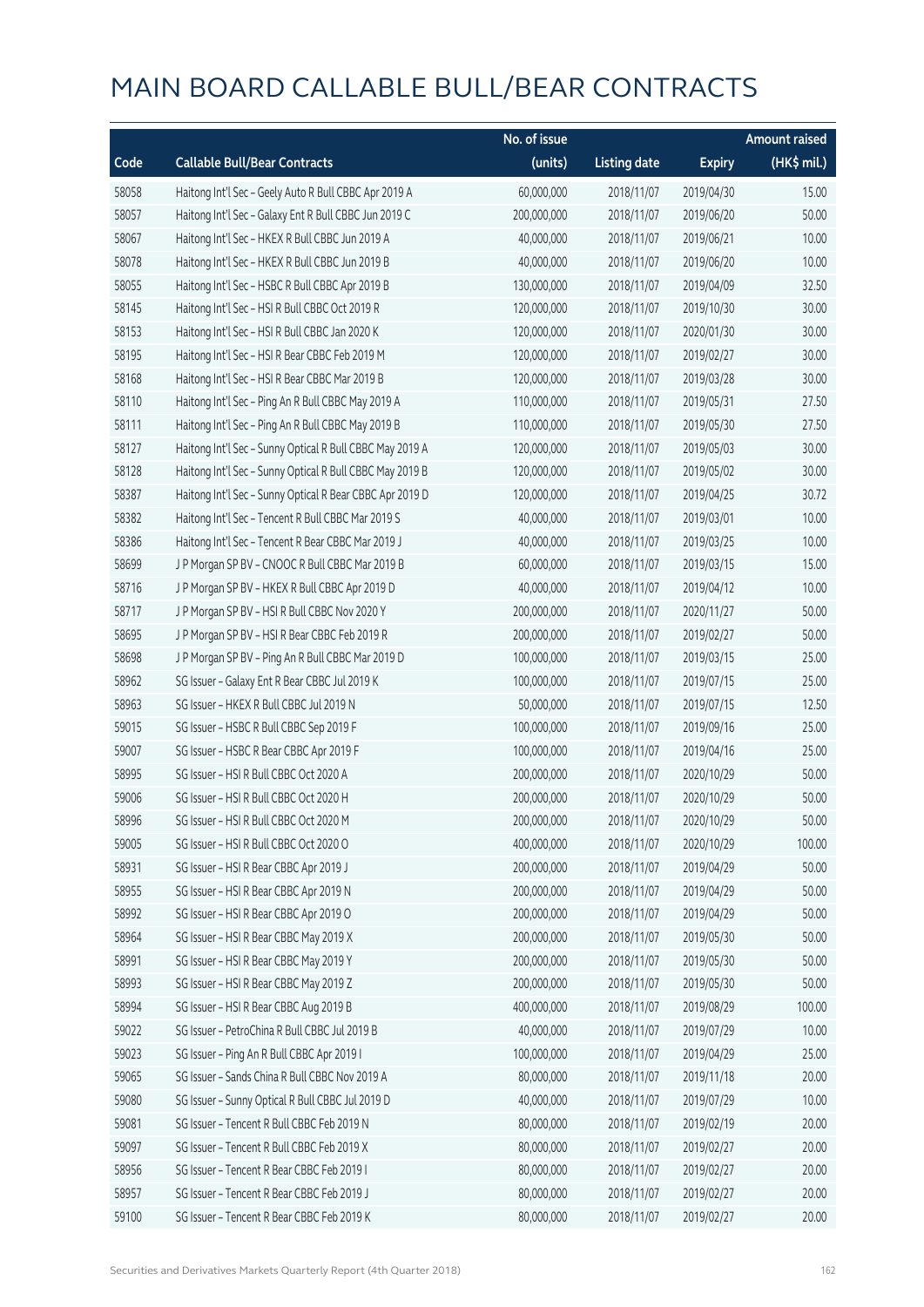|       |                                                              | No. of issue |                     |               | <b>Amount raised</b> |
|-------|--------------------------------------------------------------|--------------|---------------------|---------------|----------------------|
| Code  | <b>Callable Bull/Bear Contracts</b>                          | (units)      | <b>Listing date</b> | <b>Expiry</b> | (HK\$ mil.)          |
| 58845 | UBS AG - HSCEI R Bull CBBC Oct 2020 C                        | 100,000,000  | 2018/11/07          | 2020/10/29    | 25.00                |
| 58840 | UBS AG - HSI R Bull CBBC Oct 2019 U                          | 200,000,000  | 2018/11/07          | 2019/10/30    | 50.00                |
| 58820 | UBS AG - HSI R Bull CBBC Nov 2019 C                          | 200,000,000  | 2018/11/07          | 2019/11/28    | 50.00                |
| 58815 | UBS AG - HSI R Bull CBBC Oct 2020 J                          | 200,000,000  | 2018/11/07          | 2020/10/29    | 50.00                |
| 58816 | UBS AG - HSI R Bull CBBC Oct 2020 K                          | 200,000,000  | 2018/11/07          | 2020/10/29    | 50.00                |
| 58730 | UBS AG - HSI R Bear CBBC Mar 2019 M                          | 200,000,000  | 2018/11/07          | 2019/03/28    | 50.00                |
| 58778 | UBS AG - HSI R Bear CBBC Mar 2019 N                          | 200,000,000  | 2018/11/07          | 2019/03/28    | 50.00                |
| 58731 | UBS AG - HSI R Bear CBBC Apr 2019 M                          | 200,000,000  | 2018/11/07          | 2019/04/29    | 50.00                |
| 58775 | UBS AG - HSI R Bear CBBC Apr 2019 N                          | 250,000,000  | 2018/11/07          | 2019/04/29    | 62.50                |
| 58783 | UBS AG - HSI R Bear CBBC May 2019 B                          | 250,000,000  | 2018/11/07          | 2019/05/30    | 62.50                |
| 58812 | UBS AG - HSI R Bear CBBC May 2019 C                          | 250,000,000  | 2018/11/07          | 2019/05/30    | 62.50                |
| 58899 | UBS AG - Tencent R Bull CBBC Mar 2019 V                      | 40,000,000   | 2018/11/07          | 2019/03/01    | 10.00                |
| 58912 | UBS AG - Tencent R Bull CBBC Mar 2019 W                      | 40,000,000   | 2018/11/07          | 2019/03/07    | 10.00                |
| 58810 | UBS AG - Tencent R Bear CBBC Mar 2019 U                      | 40,000,000   | 2018/11/07          | 2019/03/14    | 10.00                |
| 59781 | BNP Paribas Issuance B.V. - Galaxy Ent R Bull CBBC Nov 2019T | 150,000,000  | 2018/11/08          | 2019/11/28    | 37.50                |
| 59413 | BNP Paribas Issuance B.V. - HKEX R Bear CBBC Mar 2019 W      | 50,000,000   | 2018/11/08          | 2019/03/28    | 12.50                |
| 59762 | BNP Paribas Issuance B.V. - HSCEI R Bull CBBC Sep 2019 L     | 100,000,000  | 2018/11/08          | 2019/09/27    | 25.00                |
| 59492 | BNP Paribas Issuance B.V. - HSCEI R Bear CBBC Apr 2019 J     | 100,000,000  | 2018/11/08          | 2019/04/29    | 25.00                |
| 59777 | BNP Paribas Issuance B.V. - HSI R Bull CBBC Nov 2019 S       | 250,000,000  | 2018/11/08          | 2019/11/28    | 62.50                |
| 59778 | BNP Paribas Issuance B.V. - HSI R Bull CBBC Nov 2019 T       | 250,000,000  | 2018/11/08          | 2019/11/28    | 62.50                |
| 59780 | BNP Paribas Issuance B.V. - HSI R Bull CBBC Nov 2019 U       | 250,000,000  | 2018/11/08          | 2019/11/28    | 62.50                |
| 59775 | BNP Paribas Issuance B.V. - HSI R Bull CBBC Dec 2019 W       | 250,000,000  | 2018/11/08          | 2019/12/30    | 62.50                |
| 59481 | BNP Paribas Issuance B.V. - HSI R Bear CBBC Feb 2019 E       | 250,000,000  | 2018/11/08          | 2019/02/27    | 62.50                |
| 59749 | BNP Paribas Issuance B.V. - HSI R Bear CBBC Feb 2019 F       | 250,000,000  | 2018/11/08          | 2019/02/27    | 62.50                |
| 59378 | BNP Paribas Issuance B.V. - HSI R Bear CBBC Feb 2019 T       | 250,000,000  | 2018/11/08          | 2019/02/27    | 62.50                |
| 59456 | BNP Paribas Issuance B.V. - HSI R Bear CBBC Feb 2019 V       | 250,000,000  | 2018/11/08          | 2019/02/27    | 62.50                |
| 59458 | BNP Paribas Issuance B.V. - HSI R Bear CBBC Feb 2019 W       | 250,000,000  | 2018/11/08          | 2019/02/27    | 62.50                |
| 59474 | BNP Paribas Issuance B.V. - HSI R Bear CBBC Feb 2019 X       | 250,000,000  | 2018/11/08          | 2019/02/27    | 62.50                |
| 59783 | BNP Paribas Issuance B.V. - Ping An R Bull CBBC Jun 2019 U   | 200,000,000  | 2018/11/08          | 2019/06/27    | 50.00                |
| 59765 | BNP Paribas Issuance B.V. - Tencent R Bull CBBC Jul 2019 Y   | 50,000,000   | 2018/11/08          | 2019/07/30    | 12.50                |
| 59755 | BNP Paribas Issuance B.V. - Tencent R Bear CBBC Apr 2019 F   | 50,000,000   | 2018/11/08          | 2019/04/29    | 12.50                |
| 61006 | Credit Suisse AG - AIA R Bull CBBC Jun 2019 E                | 70,000,000   | 2018/11/08          | 2019/06/27    | 17.50                |
| 61002 | Credit Suisse AG - CC Bank R Bull CBBC Jul 2019 C            | 70,000,000   | 2018/11/08          | 2019/07/30    | 17.50                |
| 61026 | Credit Suisse AG - Geely Auto R Bull CBBC Jun 2019 D         | 40,000,000   | 2018/11/08          | 2019/06/27    | 10.00                |
| 61031 | Credit Suisse AG - Geely Auto R Bear CBBC Jun 2019 B         | 40,000,000   | 2018/11/08          | 2019/06/27    | 11.60                |
| 61048 | Credit Suisse AG - HSI R Bull CBBC Aug 2020 J                | 200,000,000  | 2018/11/08          | 2020/08/28    | 50.00                |
| 60957 | Credit Suisse AG - HSI R Bull CBBC Aug 2020 L                | 200,000,000  | 2018/11/08          | 2020/08/28    | 50.00                |
| 60941 | Credit Suisse AG - HSI R Bull CBBC Sep 2020 U                | 200,000,000  | 2018/11/08          | 2020/09/29    | 50.00                |
| 60919 | Credit Suisse AG - HSI R Bull CBBC Oct 2020 V                | 200,000,000  | 2018/11/08          | 2020/10/29    | 50.00                |
| 61074 | Credit Suisse AG - HSI R Bull CBBC Oct 2020 W                | 300,000,000  | 2018/11/08          | 2020/10/29    | 75.00                |
| 60826 | Credit Suisse AG - HSI R Bear CBBC May 2019 M                | 200,000,000  | 2018/11/08          | 2019/05/30    | 50.00                |
| 60830 | Credit Suisse AG - HSI R Bear CBBC May 2019 N                | 200,000,000  | 2018/11/08          | 2019/05/30    | 50.00                |
| 60831 | Credit Suisse AG - HSI R Bear CBBC May 2019 O                | 200,000,000  | 2018/11/08          | 2019/05/30    | 50.00                |
| 60886 | Credit Suisse AG - HSI R Bear CBBC May 2019 P                | 200,000,000  | 2018/11/08          | 2019/05/30    | 50.00                |
| 61022 | Credit Suisse AG - Ping An R Bull CBBC Jun 2019 A            | 80,000,000   | 2018/11/08          | 2019/06/27    | 20.00                |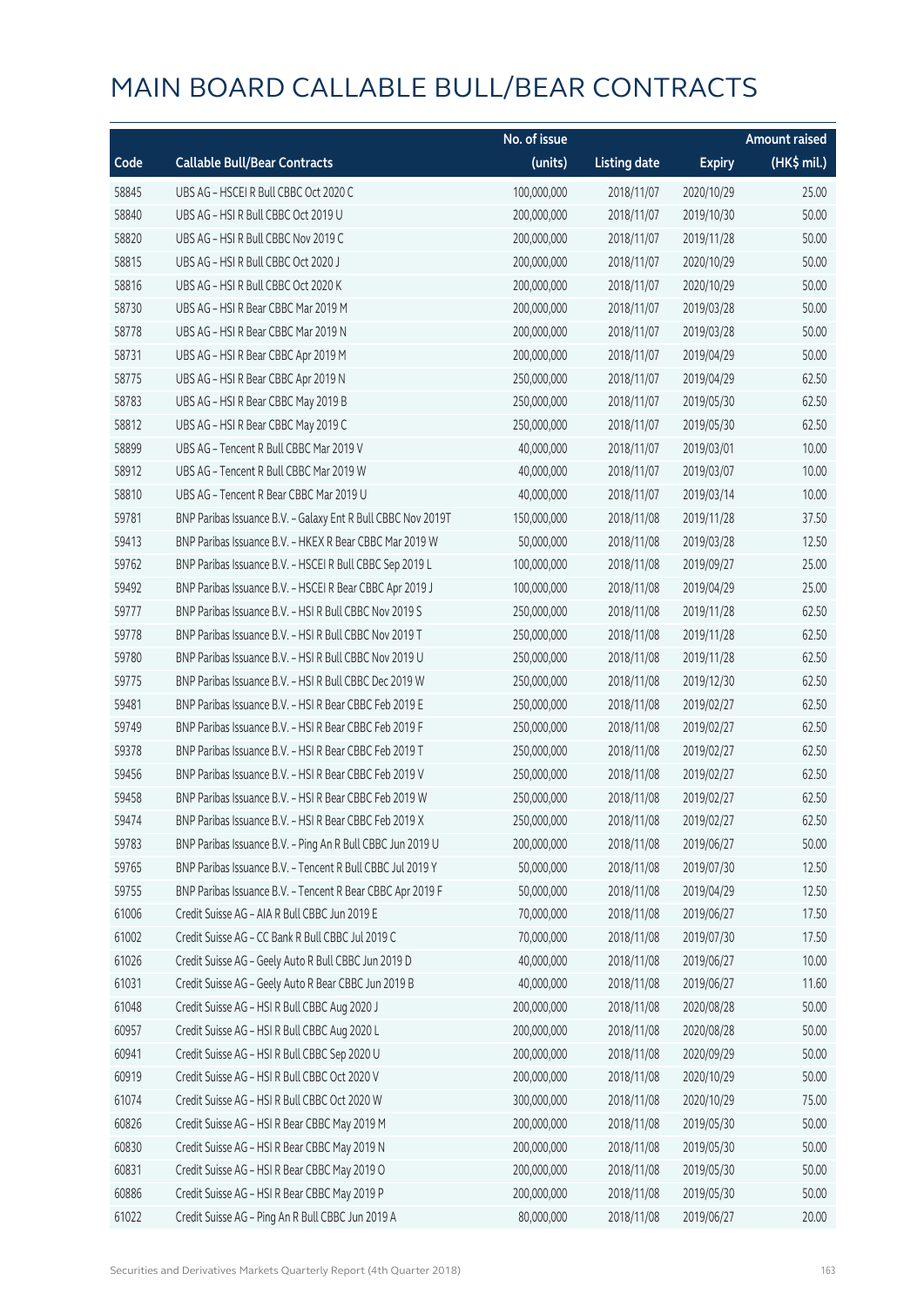|       |                                                              | No. of issue |                     |               | <b>Amount raised</b> |
|-------|--------------------------------------------------------------|--------------|---------------------|---------------|----------------------|
| Code  | <b>Callable Bull/Bear Contracts</b>                          | (units)      | <b>Listing date</b> | <b>Expiry</b> | (HK\$ mil.)          |
| 60973 | Credit Suisse AG - Tencent R Bull CBBC May 2019 G            | 40,000,000   | 2018/11/08          | 2019/05/30    | 10.00                |
| 60982 | Credit Suisse AG - Tencent R Bull CBBC Jun 2019 L            | 40,000,000   | 2018/11/08          | 2019/06/27    | 10.00                |
| 60797 | Goldman Sachs SP (Asia) - AIA R Bull CBBC Nov 2019 A         | 100,000,000  | 2018/11/08          | 2019/11/15    | 25.00                |
| 60823 | Goldman Sachs SP (Asia) - China Mobile R Bull CBBC May 2019B | 100,000,000  | 2018/11/08          | 2019/05/10    | 25.00                |
| 60801 | Goldman Sachs SP (Asia) - Galaxy Ent R Bull CBBC Jul 2019 M  | 100,000,000  | 2018/11/08          | 2019/07/26    | 25.00                |
| 60813 | Goldman Sachs SP (Asia) - HKEX R Bull CBBC Feb 2019 U        | 100,000,000  | 2018/11/08          | 2019/02/18    | 25.00                |
| 59830 | Goldman Sachs SP (Asia) - HSI R Bull CBBC Nov 2020 G         | 200,000,000  | 2018/11/08          | 2020/11/27    | 50.00                |
| 60679 | Goldman Sachs SP (Asia) - HSI R Bull CBBC Nov 2020 P         | 200,000,000  | 2018/11/08          | 2020/11/27    | 50.00                |
| 59811 | Goldman Sachs SP (Asia) - HSI R Bull CBBC Nov 2020 R         | 200,000,000  | 2018/11/08          | 2020/11/27    | 50.00                |
| 60721 | Goldman Sachs SP (Asia) - HSI R Bull CBBC Nov 2020 S         | 200,000,000  | 2018/11/08          | 2020/11/27    | 50.00                |
| 59542 | Goldman Sachs SP (Asia) - HSI R Bear CBBC Mar 2019 I         | 200,000,000  | 2018/11/08          | 2019/03/28    | 50.00                |
| 59587 | Goldman Sachs SP (Asia) - HSI R Bear CBBC Mar 2019 J         | 200,000,000  | 2018/11/08          | 2019/03/28    | 50.00                |
| 59537 | Goldman Sachs SP (Asia) - HSI R Bear CBBC Apr 2019 D         | 200,000,000  | 2018/11/08          | 2019/04/29    | 50.00                |
| 60798 | Goldman Sachs SP (Asia) - ICBC R Bull CBBC Jun 2019 H        | 100,000,000  | 2018/11/08          | 2019/06/25    | 25.00                |
| 59828 | Goldman Sachs SP (Asia) - Tencent R Bull CBBC Mar 2019 X     | 100,000,000  | 2018/11/08          | 2019/03/11    | 25.00                |
| 60693 | Goldman Sachs SP (Asia) - Tencent R Bull CBBC Mar 2019 Y     | 100,000,000  | 2018/11/08          | 2019/03/11    | 25.00                |
| 60737 | Goldman Sachs SP (Asia) - Tencent R Bull CBBC Mar 2019 Z     | 100,000,000  | 2018/11/08          | 2019/03/11    | 25.00                |
| 59588 | Goldman Sachs SP (Asia) - Tencent R Bear CBBC Mar 2019 I     | 80,000,000   | 2018/11/08          | 2019/03/11    | 20.00                |
| 59788 | HK Bank - AAC Tech R Bull CBBC Apr 2019 G                    | 40,000,000   | 2018/11/08          | 2019/04/15    | 10.00                |
| 59789 | HK Bank - AIA R Bull CBBC Apr 2019 E                         | 80,000,000   | 2018/11/08          | 2019/04/01    | 20.00                |
| 59794 | HK Bank - Geely Auto R Bull CBBC Apr 2019 E                  | 40,000,000   | 2018/11/08          | 2019/04/23    | 10.00                |
| 59791 | HK Bank - Galaxy Ent R Bull CBBC Jun 2019 D                  | 80,000,000   | 2018/11/08          | 2019/06/03    | 20.00                |
| 59732 | HK Bank - HKEX R Bull CBBC Mar 2019 Q                        | 50,000,000   | 2018/11/08          | 2019/03/28    | 12.50                |
| 59685 | HK Bank - HSI R Bull CBBC Sep 2019 N                         | 200,000,000  | 2018/11/08          | 2019/09/27    | 50.00                |
| 59683 | HK Bank - HSI R Bull CBBC Sep 2019 T                         | 200,000,000  | 2018/11/08          | 2019/09/27    | 50.00                |
| 59676 | HK Bank - HSI R Bear CBBC Apr 2019 W                         | 200,000,000  | 2018/11/08          | 2019/04/29    | 50.00                |
| 59733 | HK Bank - Ping An R Bull CBBC Apr 2019 E                     | 100,000,000  | 2018/11/08          | 2019/04/01    | 25.00                |
| 59746 | HK Bank - SUNAC R Bull CBBC Dec 2019 A                       | 100,000,000  | 2018/11/08          | 2019/12/23    | 25.00                |
| 59709 | HK Bank - Tencent R Bull CBBC Mar 2019 M                     | 60,000,000   | 2018/11/08          | 2019/03/14    | 15.00                |
| 59690 | HK Bank - Tencent R Bull CBBC Apr 2019 T                     | 60,000,000   | 2018/11/08          | 2019/04/15    | 15.00                |
| 59680 | HK Bank - Tencent R Bear CBBC Apr 2019 L                     | 50,000,000   | 2018/11/08          | 2019/04/18    | 12.50                |
| 59600 | Haitong Int'l Sec - HSI R Bull CBBC Nov 2019 M               | 120,000,000  | 2018/11/08          | 2019/11/28    | 30.00                |
| 59614 | Haitong Int'l Sec - HSI R Bull CBBC Nov 2019 N               | 120,000,000  | 2018/11/08          | 2019/11/28    | 30.00                |
| 59615 | Haitong Int'l Sec - HSI R Bull CBBC Nov 2019 O               | 120,000,000  | 2018/11/08          | 2019/11/28    | 30.00                |
| 59613 | Haitong Int'l Sec - HSI R Bull CBBC Dec 2019 P               | 120,000,000  | 2018/11/08          | 2019/12/30    | 30.00                |
| 59673 | Haitong Int'l Sec - HSI R Bear CBBC Feb 2019 N               | 120,000,000  | 2018/11/08          | 2019/02/27    | 30.00                |
| 59619 | Haitong Int'l Sec - HSI R Bear CBBC Mar 2019 C               | 120,000,000  | 2018/11/08          | 2019/03/28    | 30.00                |
| 59639 | Haitong Int'l Sec - HSI R Bear CBBC Mar 2019 D               | 120,000,000  | 2018/11/08          | 2019/03/28    | 30.00                |
| 59785 | Haitong Int'l Sec - Tencent R Bull CBBC Mar 2019 T           | 40,000,000   | 2018/11/08          | 2019/03/06    | 10.12                |
| 59784 | Haitong Int'l Sec - Tencent R Bull CBBC Apr 2019 G           | 40,000,000   | 2018/11/08          | 2019/04/03    | 10.08                |
| 59786 | Haitong Int'l Sec - Tencent R Bull CBBC Apr 2019 H           | 40,000,000   | 2018/11/08          | 2019/04/10    | 10.00                |
| 59787 | Haitong Int'l Sec - Tencent R Bear CBBC Mar 2019 K           | 40,000,000   | 2018/11/08          | 2019/03/20    | 10.00                |
| 59987 | J P Morgan SP BV - HKEX R Bull CBBC Apr 2019 E               | 40,000,000   | 2018/11/08          | 2019/04/18    | 10.00                |
| 59988 | J P Morgan SP BV - HKEX R Bull CBBC May 2019 B               | 40,000,000   | 2018/11/08          | 2019/05/10    | 10.00                |
| 59983 | J P Morgan SP BV - HSI R Bull CBBC Sep 2020 G                | 200,000,000  | 2018/11/08          | 2020/09/29    | 50.00                |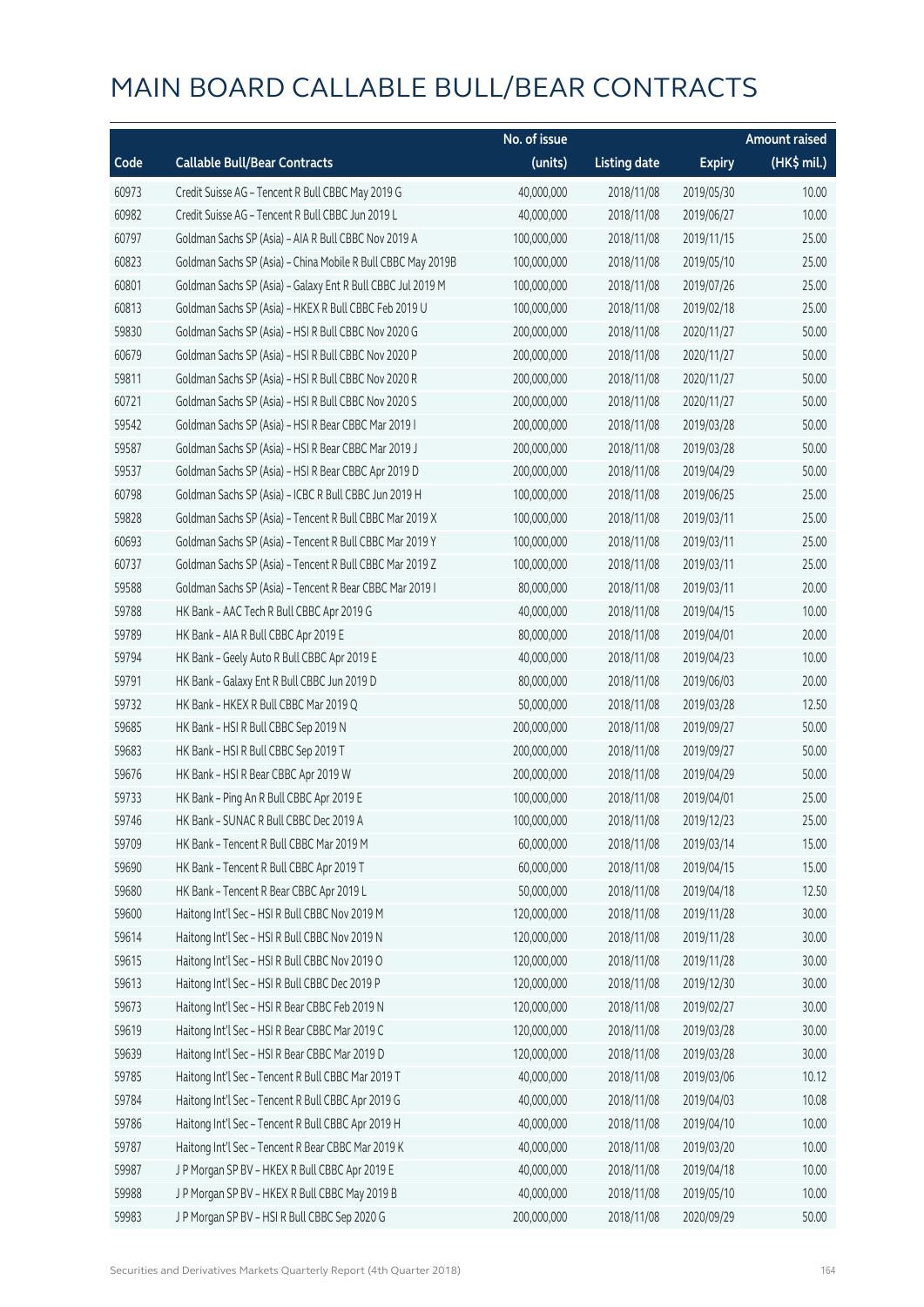|       |                                                      | No. of issue |                     |               | <b>Amount raised</b> |
|-------|------------------------------------------------------|--------------|---------------------|---------------|----------------------|
| Code  | <b>Callable Bull/Bear Contracts</b>                  | (units)      | <b>Listing date</b> | <b>Expiry</b> | (HK\$ mil.)          |
| 59985 | J P Morgan SP BV - HSI R Bull CBBC Oct 2020 I        | 200,000,000  | 2018/11/08          | 2020/10/29    | 50.00                |
| 59986 | J P Morgan SP BV - HSI R Bull CBBC Nov 2020 Z        | 200,000,000  | 2018/11/08          | 2020/11/27    | 50.00                |
| 59954 | J P Morgan SP BV - HSI R Bear CBBC Feb 2019 S        | 200,000,000  | 2018/11/08          | 2019/02/27    | 50.00                |
| 59957 | J P Morgan SP BV - HSI R Bear CBBC Feb 2019 T        | 200,000,000  | 2018/11/08          | 2019/02/27    | 50.00                |
| 59960 | J P Morgan SP BV - HSI R Bear CBBC Feb 2019 U        | 200,000,000  | 2018/11/08          | 2019/02/27    | 50.00                |
| 59972 | J P Morgan SP BV - Tencent R Bull CBBC Mar 2019 U    | 50,000,000   | 2018/11/08          | 2019/03/15    | 12.50                |
| 59977 | J P Morgan SP BV - Tencent R Bull CBBC Mar 2019 V    | 50,000,000   | 2018/11/08          | 2019/03/08    | 12.50                |
| 59966 | J P Morgan SP BV - Tencent R Bear CBBC Mar 2019 P    | 50,000,000   | 2018/11/08          | 2019/03/08    | 12.50                |
| 59969 | J P Morgan SP BV - Tencent R Bear CBBC Mar 2019 Q    | 50,000,000   | 2018/11/08          | 2019/03/15    | 12.50                |
| 59971 | J P Morgan SP BV - Tencent R Bear CBBC Apr 2019 O    | 50,000,000   | 2018/11/08          | 2019/04/12    | 12.50                |
| 59849 | Macquarie Bank Ltd. - Tencent R Bull CBBC Feb 2019 J | 23,200,000   | 2018/11/08          | 2019/02/27    | 10.46                |
| 59843 | Macquarie Bank Ltd. - Tencent R Bull CBBC Feb 2019 K | 26,000,000   | 2018/11/08          | 2019/02/19    | 10.50                |
| 59862 | Macquarie Bank Ltd. - Tencent R Bull CBBC Feb 2019 L | 28,100,000   | 2018/11/08          | 2019/02/27    | 10.57                |
| 59873 | Macquarie Bank Ltd. - Tencent R Bull CBBC Feb 2019 M | 32,500,000   | 2018/11/08          | 2019/02/27    | 10.63                |
| 60514 | SG Issuer - AAC Tech R Bull CBBC Mar 2019 A          | 40,000,000   | 2018/11/08          | 2019/03/08    | 10.00                |
| 60523 | SG Issuer - AIA R Bull CBBC Jul 2019 I               | 60,000,000   | 2018/11/08          | 2019/07/04    | 15.00                |
| 60134 | SG Issuer - Country Garden R Bull CBBC Jul 2019 D    | 40,000,000   | 2018/11/08          | 2019/07/26    | 10.00                |
| 60126 | SG Issuer - Country Garden R Bear CBBC May 2019 A    | 40,000,000   | 2018/11/08          | 2019/05/06    | 13.60                |
| 60091 | SG Issuer - CC Bank R Bull CBBC Jul 2019 C           | 100,000,000  | 2018/11/08          | 2019/07/30    | 25.00                |
| 60554 | SG Issuer - China Life R Bull CBBC Mar 2019 C        | 40,000,000   | 2018/11/08          | 2019/03/08    | 10.00                |
| 60092 | SG Issuer - CNOOC R Bull CBBC Apr 2019 D             | 40,000,000   | 2018/11/08          | 2019/04/10    | 10.00                |
| 60117 | SG Issuer - CNOOC R Bear CBBC Apr 2019 C             | 40,000,000   | 2018/11/08          | 2019/04/25    | 10.00                |
| 60647 | SG Issuer - Evergrande R Bull CBBC Apr 2019 A        | 40,000,000   | 2018/11/08          | 2019/04/08    | 21.20                |
| 60655 | SG Issuer - Evergrande R Bull CBBC Apr 2019 B        | 40,000,000   | 2018/11/08          | 2019/04/15    | 13.00                |
| 60136 | SG Issuer - Geely Auto R Bull CBBC Jul 2019 A        | 40,000,000   | 2018/11/08          | 2019/07/18    | 10.00                |
| 60555 | SG Issuer - Galaxy Ent R Bull CBBC Jul 2019 I        | 100,000,000  | 2018/11/08          | 2019/07/23    | 25.00                |
| 60135 | SG Issuer - Galaxy Ent R Bear CBBC Jun 2019 E        | 100,000,000  | 2018/11/08          | 2019/06/17    | 25.00                |
| 60574 | SG Issuer - HKEX R Bull CBBC Jul 2019 O              | 50,000,000   | 2018/11/08          | 2019/07/04    | 12.50                |
| 60151 | SG Issuer - HKEX R Bear CBBC Apr 2019 B              | 50,000,000   | 2018/11/08          | 2019/04/10    | 12.50                |
| 60155 | SG Issuer - HSBC R Bull CBBC Jun 2019 N              | 100,000,000  | 2018/11/08          | 2019/06/17    | 25.00                |
| 60053 | SG Issuer - HSBC R Bear CBBC Apr 2019 G              | 100,000,000  | 2018/11/08          | 2019/04/18    | 25.00                |
| 60450 | SG Issuer - HSCEI R Bull CBBC Sep 2019 E             | 100,000,000  | 2018/11/08          | 2019/09/27    | 25.00                |
| 60473 | SG Issuer - HSI R Bull CBBC Oct 2020 N               | 200,000,000  | 2018/11/08          | 2020/10/29    | 50.00                |
| 60505 | SG Issuer - HSI R Bull CBBC Oct 2020 T               | 200,000,000  | 2018/11/08          | 2020/10/29    | 50.00                |
| 60295 | SG Issuer - HSI R Bull CBBC Nov 2020 P               | 200,000,000  | 2018/11/08          | 2020/11/27    | 50.00                |
| 60261 | SG Issuer - HSI R Bull CBBC Nov 2020 Z               | 200,000,000  | 2018/11/08          | 2020/11/27    | 50.00                |
| 60299 | SG Issuer - HSI R Bull CBBC Dec 2020 K               | 200,000,000  | 2018/11/08          | 2020/12/30    | 50.00                |
| 60508 | SG Issuer - HSI R Bull CBBC Dec 2020 S               | 400,000,000  | 2018/11/08          | 2020/12/30    | 100.00               |
| 59990 | SG Issuer - HSI R Bear CBBC Feb 2019 J               | 200,000,000  | 2018/11/08          | 2019/02/27    | 50.00                |
| 60457 | SG Issuer - HSI R Bear CBBC Mar 2019 A               | 200,000,000  | 2018/11/08          | 2019/03/28    | 50.00                |
| 59998 | SG Issuer - HSI R Bear CBBC Apr 2019 P               | 200,000,000  | 2018/11/08          | 2019/04/29    | 50.00                |
| 60465 | SG Issuer - HSI R Bear CBBC Apr 2019 R               | 200,000,000  | 2018/11/08          | 2019/04/29    | 50.00                |
| 59999 | SG Issuer - HSI R Bear CBBC May 2019 A               | 200,000,000  | 2018/11/08          | 2019/05/30    | 50.00                |
| 60008 | SG Issuer - HSI R Bear CBBC May 2019 B               | 200,000,000  | 2018/11/08          | 2019/05/30    | 50.00                |
| 60022 | SG Issuer - HSI R Bear CBBC May 2019 C               | 200,000,000  | 2018/11/08          | 2019/05/30    | 50.00                |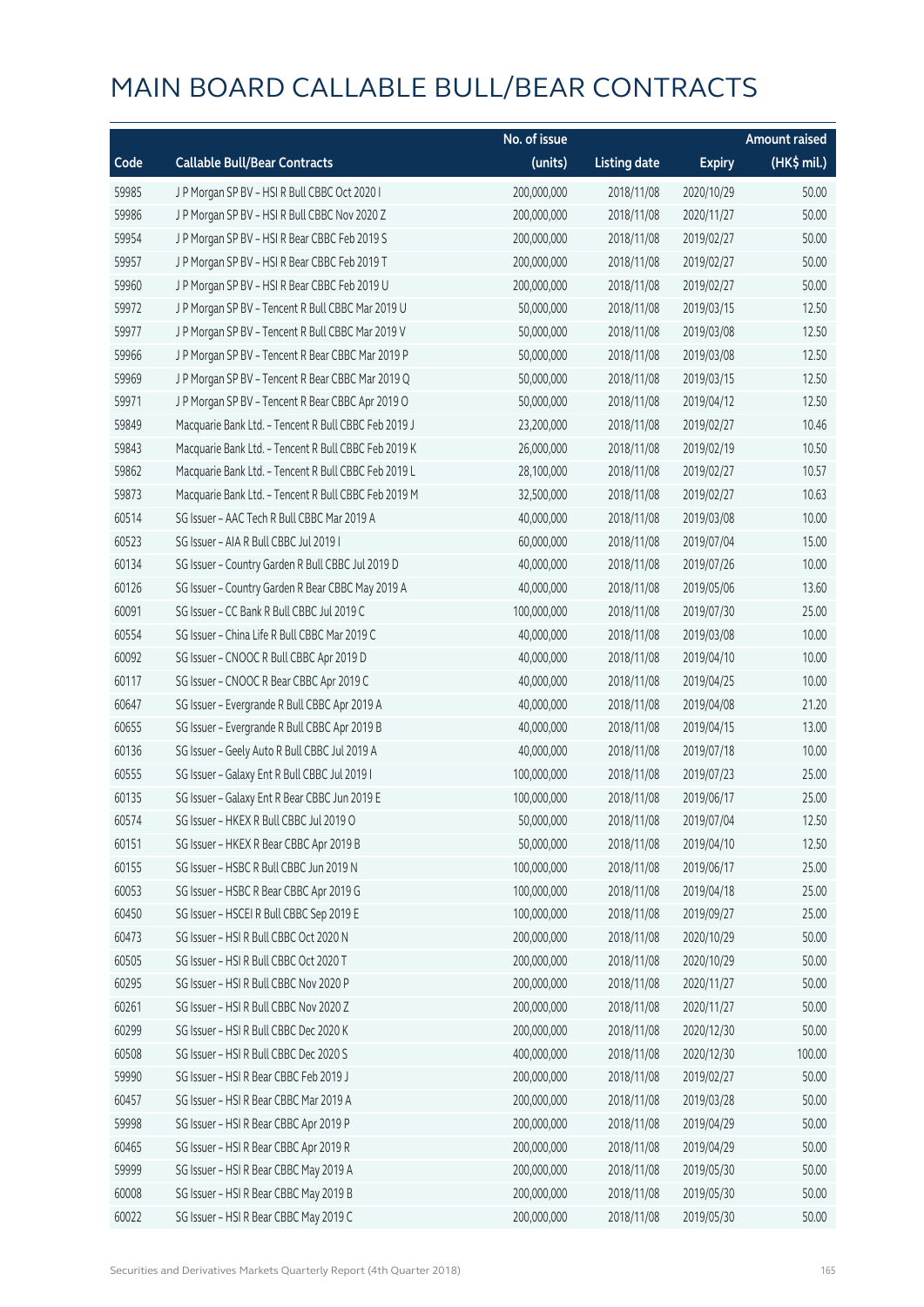|       |                                                              | No. of issue |                     |               | <b>Amount raised</b> |
|-------|--------------------------------------------------------------|--------------|---------------------|---------------|----------------------|
| Code  | <b>Callable Bull/Bear Contracts</b>                          | (units)      | <b>Listing date</b> | <b>Expiry</b> | (HK\$ mil.)          |
| 60628 | SG Issuer - Ping An R Bull CBBC Apr 2019 J                   | 100,000,000  | 2018/11/08          | 2019/04/12    | 25.00                |
| 60055 | SG Issuer - Ping An R Bear CBBC Apr 2019 N                   | 100,000,000  | 2018/11/08          | 2019/04/30    | 25.00                |
| 60189 | SG Issuer - SUNAC R Bull CBBC Apr 2020 B                     | 80,000,000   | 2018/11/08          | 2020/04/28    | 20.00                |
| 60209 | SG Issuer - Sunny Optical R Bull CBBC Apr 2019 A             | 40,000,000   | 2018/11/08          | 2019/04/25    | 10.00                |
| 60252 | SG Issuer - Tencent R Bull CBBC Mar 2019 F                   | 80,000,000   | 2018/11/08          | 2019/03/22    | 20.00                |
| 60644 | SG Issuer - Tencent R Bull CBBC Mar 2019 G                   | 80,000,000   | 2018/11/08          | 2019/03/08    | 20.00                |
| 60057 | SG Issuer - Tencent R Bear CBBC Feb 2019 L                   | 80,000,000   | 2018/11/08          | 2019/02/26    | 20.00                |
| 60074 | SG Issuer - Tencent R Bear CBBC Feb 2019 M                   | 80,000,000   | 2018/11/08          | 2019/02/28    | 20.00                |
| 60254 | SG Issuer - Tencent R Bear CBBC Mar 2019 N                   | 80,000,000   | 2018/11/08          | 2019/03/25    | 20.00                |
| 59933 | UBS AG - HSI R Bull CBBC Nov 2019 M                          | 200,000,000  | 2018/11/08          | 2019/11/28    | 50.00                |
| 59920 | UBS AG - HSI R Bull CBBC Oct 2020 W                          | 200,000,000  | 2018/11/08          | 2020/10/29    | 50.00                |
| 59924 | UBS AG - HSI R Bull CBBC Oct 2020 Y                          | 200,000,000  | 2018/11/08          | 2020/10/29    | 50.00                |
| 59919 | UBS AG - HSI R Bull CBBC Nov 2020 K                          | 200,000,000  | 2018/11/08          | 2020/11/27    | 50.00                |
| 59935 | UBS AG - HSI R Bull CBBC Nov 2020 N                          | 200,000,000  | 2018/11/08          | 2020/11/27    | 50.00                |
| 59874 | UBS AG - HSI R Bear CBBC Feb 2019 C                          | 200,000,000  | 2018/11/08          | 2019/02/27    | 50.00                |
| 59875 | UBS AG - HSI R Bear CBBC Apr 2019 O                          | 200,000,000  | 2018/11/08          | 2019/04/29    | 50.00                |
| 59879 | UBS AG - HSI R Bear CBBC Apr 2019 P                          | 250,000,000  | 2018/11/08          | 2019/04/29    | 62.50                |
| 59888 | UBS AG - HSI R Bear CBBC Apr 2019 Q                          | 200,000,000  | 2018/11/08          | 2019/04/29    | 50.00                |
| 59916 | UBS AG - HSI R Bear CBBC Apr 2019 R                          | 200,000,000  | 2018/11/08          | 2019/04/29    | 50.00                |
| 59918 | UBS AG - HSI R Bear CBBC Apr 2019 S                          | 200,000,000  | 2018/11/08          | 2019/04/29    | 50.00                |
| 59953 | UBS AG - HSI R Bear CBBC Apr 2019 T                          | 200,000,000  | 2018/11/08          | 2019/04/29    | 50.00                |
| 59952 | UBS AG - Petrochina R Bull CBBC Aug 2019 A                   | 60,000,000   | 2018/11/08          | 2019/08/12    | 15.00                |
| 59940 | UBS AG - Tencent R Bull CBBC Feb 2019 Y                      | 40,000,000   | 2018/11/08          | 2019/02/11    | 10.00                |
| 59941 | UBS AG - Tencent R Bull CBBC Feb 2019 Z                      | 40,000,000   | 2018/11/08          | 2019/02/27    | 10.00                |
| 59939 | UBS AG - Tencent R Bear CBBC Feb 2019 B                      | 40,000,000   | 2018/11/08          | 2019/02/19    | 10.00                |
| 59892 | UBS AG - Tencent R Bear CBBC Feb 2019 Y                      | 40,000,000   | 2018/11/08          | 2019/02/13    | 10.00                |
| 59895 | UBS AG - Tencent R Bear CBBC Feb 2019 Z                      | 40,000,000   | 2018/11/08          | 2019/02/28    | 10.00                |
| 59796 | Bank Vontobel - Galaxy Ent R Bull CBBC Aug 2019 A            | 40,000,000   | 2018/11/08          | 2019/08/09    | 10.00                |
| 59597 | Bank Vontobel - HSBC R Bull CBBC Aug 2019 A                  | 40,000,000   | 2018/11/08          | 2019/08/02    | 10.00                |
| 59591 | Bank Vontobel - HSI N Bear CBBC Mar 2019 B                   | 80,000,000   | 2018/11/08          | 2019/03/28    | 20.00                |
| 61923 | BNP Paribas Issuance B.V. - CC Bank R Bull CBBC Sep 2019 Q   | 100,000,000  | 2018/11/09          | 2019/09/27    | 25.00                |
| 61557 | BNP Paribas Issuance B.V. - CC Bank R Bear CBBC May 2019 N   | 100,000,000  | 2018/11/09          | 2019/05/30    | 25.00                |
| 62066 | BNP Paribas Issuance B.V. - CC Bank R Bear CBBC May 2019 O   | 100,000,000  | 2018/11/09          | 2019/05/30    | 25.00                |
| 61913 | BNP Paribas Issuance B.V. - Galaxy Ent R Bull CBBC Nov 2019U | 150,000,000  | 2018/11/09          | 2019/11/28    | 37.50                |
| 62159 | BNP Paribas Issuance B.V. - Galaxy Ent R Bull CBBC Nov 2019V | 150,000,000  | 2018/11/09          | 2019/11/28    | 37.50                |
| 61553 | BNP Paribas Issuance B.V. - Galaxy Ent R Bear CBBC Aug 2019P | 150,000,000  | 2018/11/09          | 2019/08/29    | 37.50                |
| 61554 | BNP Paribas Issuance B.V. - Galaxy Ent R Bear CBBC Aug 2019Q | 150,000,000  | 2018/11/09          | 2019/08/29    | 37.50                |
| 61893 | BNP Paribas Issuance B.V. - HKEX R Bull CBBC May 2019 Y      | 50,000,000   | 2018/11/09          | 2019/05/30    | 12.50                |
| 61904 | BNP Paribas Issuance B.V. - HKEX R Bull CBBC May 2019 Z      | 50,000,000   | 2018/11/09          | 2019/05/30    | 12.50                |
| 62165 | BNP Paribas Issuance B.V. - HSCEI R Bull CBBC Sep 2019 D     | 100,000,000  | 2018/11/09          | 2019/09/27    | 25.00                |
| 61927 | BNP Paribas Issuance B.V. - HSCEI R Bull CBBC Sep 2019 K     | 100,000,000  | 2018/11/09          | 2019/09/27    | 25.00                |
| 61573 | BNP Paribas Issuance B.V. - HSCEI R Bear CBBC Apr 2019 K     | 100,000,000  | 2018/11/09          | 2019/04/29    | 25.00                |
| 61680 | BNP Paribas Issuance B.V. - HSCEI R Bear CBBC Apr 2019 L     | 100,000,000  | 2018/11/09          | 2019/04/29    | 25.00                |
| 61862 | BNP Paribas Issuance B.V. - HSI R Bull CBBC Nov 2019 C       | 250,000,000  | 2018/11/09          | 2019/11/28    | 62.50                |
| 61866 | BNP Paribas Issuance B.V. - HSI R Bull CBBC Nov 2019 D       | 250,000,000  | 2018/11/09          | 2019/11/28    | 62.50                |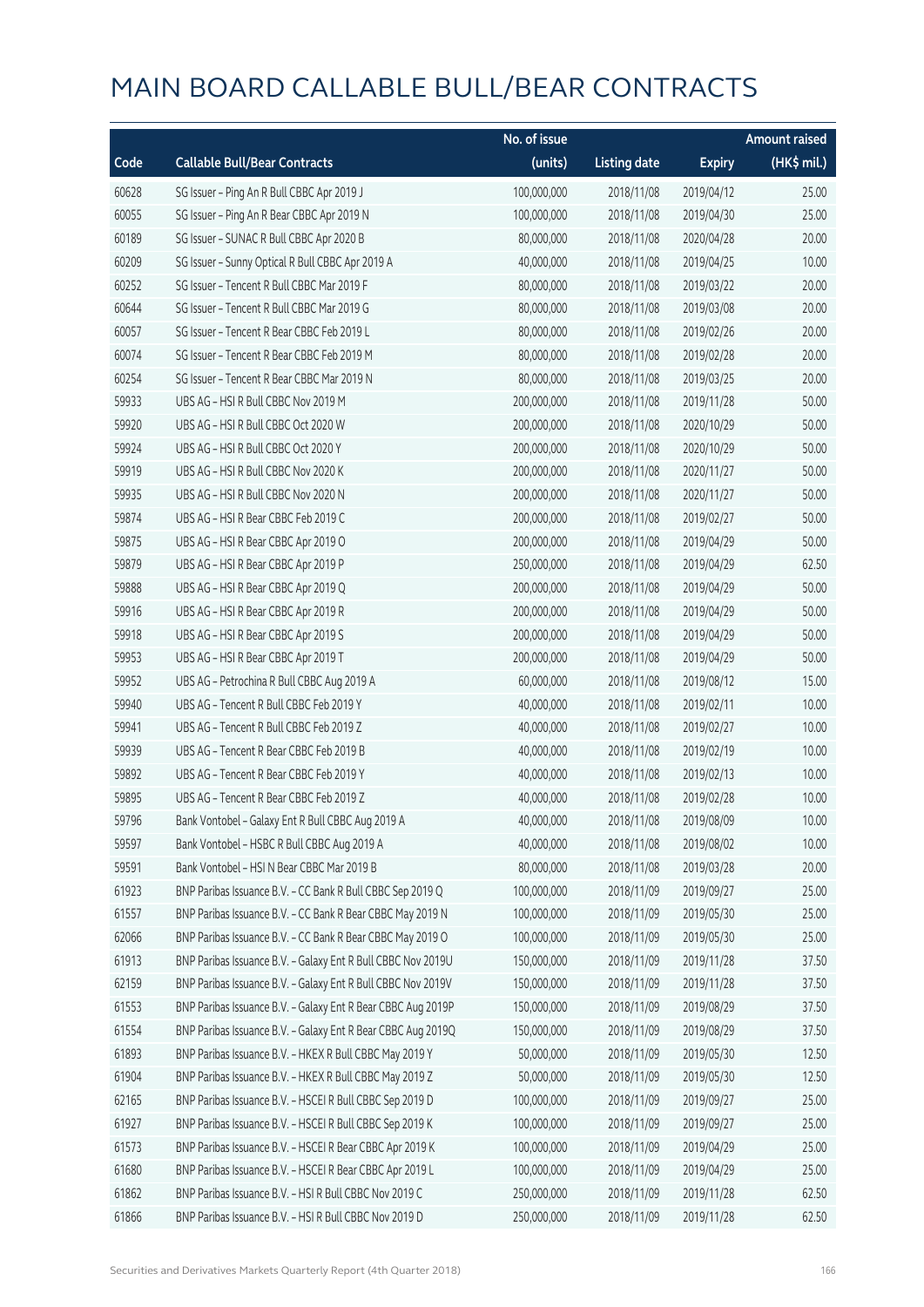|       |                                                            | No. of issue |                     |               | <b>Amount raised</b> |
|-------|------------------------------------------------------------|--------------|---------------------|---------------|----------------------|
| Code  | <b>Callable Bull/Bear Contracts</b>                        | (units)      | <b>Listing date</b> | <b>Expiry</b> | $(HK\$ mil.)         |
| 62071 | BNP Paribas Issuance B.V. - HSI R Bull CBBC Nov 2019 F     | 250,000,000  | 2018/11/09          | 2019/11/28    | 62.50                |
| 62104 | BNP Paribas Issuance B.V. - HSI R Bull CBBC Nov 2019 G     | 250,000,000  | 2018/11/09          | 2019/11/28    | 62.50                |
| 61878 | BNP Paribas Issuance B.V. - HSI R Bull CBBC Nov 2019 H     | 250,000,000  | 2018/11/09          | 2019/11/28    | 62.50                |
| 61860 | BNP Paribas Issuance B.V. - HSI R Bull CBBC Nov 2019 V     | 250,000,000  | 2018/11/09          | 2019/11/28    | 62.50                |
| 62079 | BNP Paribas Issuance B.V. - HSI R Bull CBBC Nov 2019 W     | 250,000,000  | 2018/11/09          | 2019/11/28    | 62.50                |
| 62102 | BNP Paribas Issuance B.V. - HSI R Bull CBBC Nov 2019 X     | 250,000,000  | 2018/11/09          | 2019/11/28    | 62.50                |
| 61864 | BNP Paribas Issuance B.V. - HSI R Bull CBBC Nov 2019 Y     | 250,000,000  | 2018/11/09          | 2019/11/28    | 62.50                |
| 61879 | BNP Paribas Issuance B.V. - HSI R Bull CBBC Nov 2019 Z     | 250,000,000  | 2018/11/09          | 2019/11/28    | 62.50                |
| 61595 | BNP Paribas Issuance B.V. - HSI R Bear CBBC Apr 2019 A     | 250,000,000  | 2018/11/09          | 2019/04/29    | 62.50                |
| 61609 | BNP Paribas Issuance B.V. - HSI R Bear CBBC Apr 2019 B     | 250,000,000  | 2018/11/09          | 2019/04/29    | 62.50                |
| 61612 | BNP Paribas Issuance B.V. - HSI R Bear CBBC Apr 2019 C     | 250,000,000  | 2018/11/09          | 2019/04/29    | 62.50                |
| 61661 | BNP Paribas Issuance B.V. - HSI R Bear CBBC Apr 2019 D     | 250,000,000  | 2018/11/09          | 2019/04/29    | 62.50                |
| 61670 | BNP Paribas Issuance B.V. - HSI R Bear CBBC Apr 2019 E     | 250,000,000  | 2018/11/09          | 2019/04/29    | 62.50                |
| 61676 | BNP Paribas Issuance B.V. - HSI R Bear CBBC Apr 2019 F     | 250,000,000  | 2018/11/09          | 2019/04/29    | 62.50                |
| 61677 | BNP Paribas Issuance B.V. - HSI R Bear CBBC Apr 2019 G     | 250,000,000  | 2018/11/09          | 2019/04/29    | 62.50                |
| 61678 | BNP Paribas Issuance B.V. - HSI R Bear CBBC Apr 2019 H     | 250,000,000  | 2018/11/09          | 2019/04/29    | 62.50                |
| 61679 | BNP Paribas Issuance B.V. - HSI R Bear CBBC Apr 2019 I     | 250,000,000  | 2018/11/09          | 2019/04/29    | 62.50                |
| 62172 | BNP Paribas Issuance B.V. - Ping An R Bull CBBC Jun 2019 V | 200,000,000  | 2018/11/09          | 2019/06/27    | 50.00                |
| 61588 | BNP Paribas Issuance B.V. - Ping An R Bear CBBC Aug 2019 O | 200,000,000  | 2018/11/09          | 2019/08/29    | 50.00                |
| 61889 | BNP Paribas Issuance B.V. - Tencent R Bull CBBC Jun 2019 L | 50,000,000   | 2018/11/09          | 2019/06/27    | 12.50                |
| 61883 | BNP Paribas Issuance B.V. - Tencent R Bull CBBC Jun 2019 M | 50,000,000   | 2018/11/09          | 2019/06/27    | 12.50                |
| 61892 | BNP Paribas Issuance B.V. - Tencent R Bull CBBC Jul 2019 A | 50,000,000   | 2018/11/09          | 2019/07/30    | 12.50                |
| 62110 | BNP Paribas Issuance B.V. - Tencent R Bull CBBC Jul 2019 B | 50,000,000   | 2018/11/09          | 2019/07/30    | 12.50                |
| 61887 | BNP Paribas Issuance B.V. - Tencent R Bull CBBC Jul 2019 Z | 50,000,000   | 2018/11/09          | 2019/07/30    | 12.50                |
| 61515 | BNP Paribas Issuance B.V. - Tencent R Bear CBBC Mar 2019 O | 50,000,000   | 2018/11/09          | 2019/03/28    | 12.50                |
| 61522 | BNP Paribas Issuance B.V. - Tencent R Bear CBBC Mar 2019 P | 50,000,000   | 2018/11/09          | 2019/03/28    | 12.50                |
| 61697 | BNP Paribas Issuance B.V. - Tencent R Bear CBBC Apr 2019 I | 50,000,000   | 2018/11/09          | 2019/04/29    | 12.50                |
| 62906 | Credit Suisse AG - AIA R Bull CBBC Apr 2019 E              | 70,000,000   | 2018/11/09          | 2019/04/29    | 17.50                |
| 62844 | Credit Suisse AG - Bank of China R Bull CBBC Jul 2019 C    | 70,000,000   | 2018/11/09          | 2019/07/30    | 17.50                |
| 62817 | Credit Suisse AG - Geely Auto R Bull CBBC Jul 2019 C       | 40,000,000   | 2018/11/09          | 2019/07/30    | 10.00                |
| 62821 | Credit Suisse AG - Geely Auto R Bear CBBC Jul 2019 C       | 40,000,000   | 2018/11/09          | 2019/07/30    | 11.60                |
| 62814 | Credit Suisse AG - Galaxy Ent R Bull CBBC Jun 2019 C       | 50,000,000   | 2018/11/09          | 2019/06/27    | 12.50                |
| 62826 | Credit Suisse AG - HKEX R Bull CBBC May 2019 C             | 50,000,000   | 2018/11/09          | 2019/05/30    | 12.50                |
| 62827 | Credit Suisse AG - HKEX R Bull CBBC Jun 2019 A             | 50,000,000   | 2018/11/09          | 2019/06/27    | 12.50                |
| 62905 | Credit Suisse AG - HSBC R Bull CBBC Jun 2019 D             | 70,000,000   | 2018/11/09          | 2019/06/27    | 17.50                |
| 62888 | Credit Suisse AG - HSCEI R Bull CBBC Jul 2020 B            | 100,000,000  | 2018/11/09          | 2020/07/30    | 25.00                |
| 62890 | Credit Suisse AG - HSCEI R Bear CBBC Oct 2019 B            | 100,000,000  | 2018/11/09          | 2019/10/30    | 25.00                |
| 62869 | Credit Suisse AG - HSI R Bull CBBC Aug 2020 K              | 200,000,000  | 2018/11/09          | 2020/08/28    | 50.00                |
| 62853 | Credit Suisse AG - HSI R Bull CBBC Sep 2020 F              | 200,000,000  | 2018/11/09          | 2020/09/29    | 50.00                |
| 62872 | Credit Suisse AG - HSI R Bull CBBC Sep 2020 G              | 200,000,000  | 2018/11/09          | 2020/09/29    | 50.00                |
| 62873 | Credit Suisse AG - HSI R Bull CBBC Sep 2020 J              | 200,000,000  | 2018/11/09          | 2020/09/29    | 50.00                |
| 62880 | Credit Suisse AG - HSI R Bull CBBC Sep 2020 V              | 200,000,000  | 2018/11/09          | 2020/09/29    | 50.00                |
| 62885 | Credit Suisse AG - HSI R Bull CBBC Sep 2020 W              | 200,000,000  | 2018/11/09          | 2020/09/29    | 50.00                |
| 62850 | Credit Suisse AG - HSI R Bull CBBC Oct 2020 X              | 200,000,000  | 2018/11/09          | 2020/10/29    | 50.00                |
| 62860 | Credit Suisse AG - HSI R Bull CBBC Oct 2020 Y              | 200,000,000  | 2018/11/09          | 2020/10/29    | 50.00                |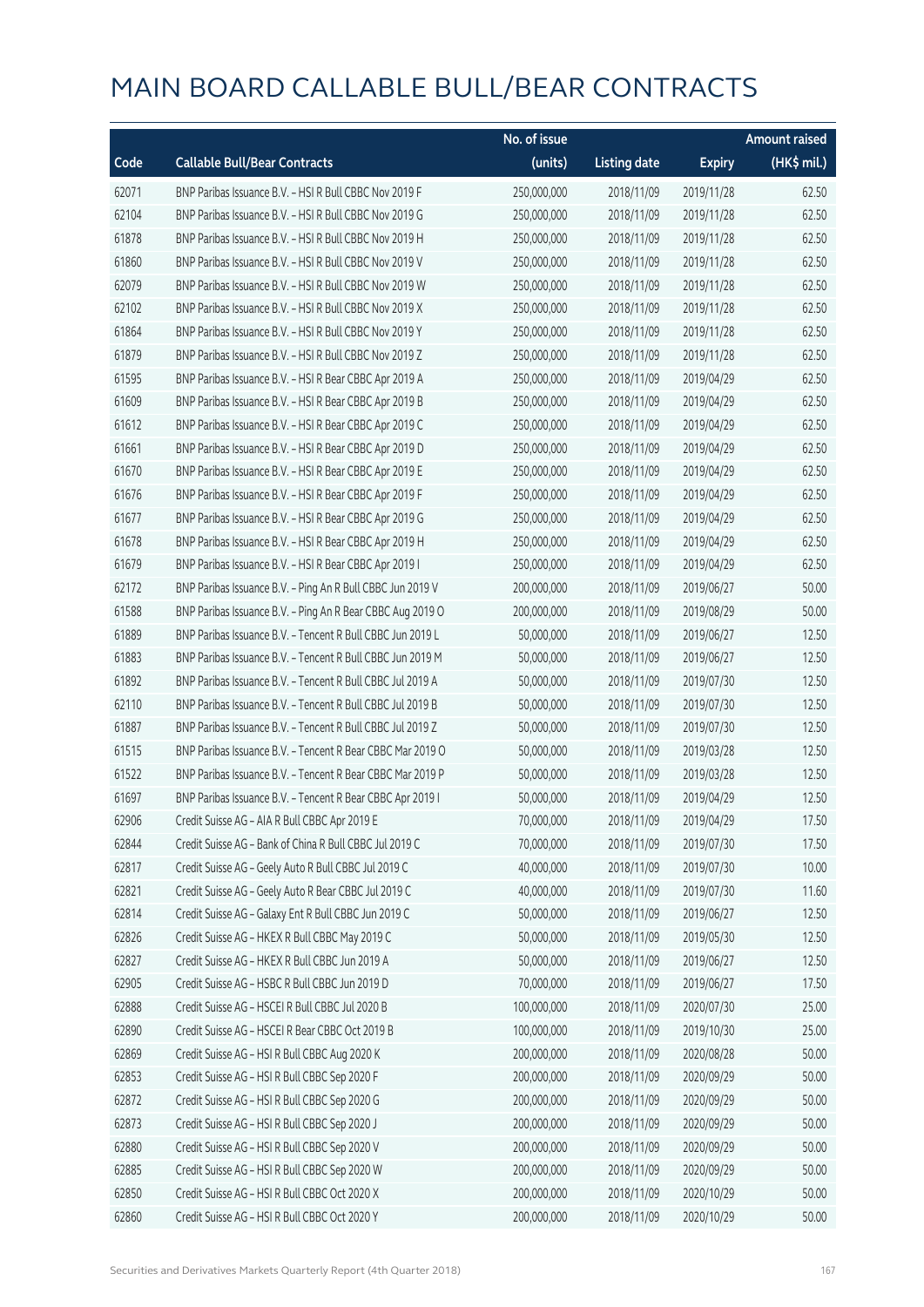|       |                                                             | No. of issue |                     |               | Amount raised |
|-------|-------------------------------------------------------------|--------------|---------------------|---------------|---------------|
| Code  | <b>Callable Bull/Bear Contracts</b>                         | (units)      | <b>Listing date</b> | <b>Expiry</b> | (HK\$ mil.)   |
| 62883 | Credit Suisse AG - HSI R Bull CBBC Oct 2020 Z               | 300,000,000  | 2018/11/09          | 2020/10/29    | 75.00         |
| 62787 | Credit Suisse AG - HSI R Bear CBBC Feb 2019 T               | 200,000,000  | 2018/11/09          | 2019/02/27    | 50.00         |
| 62767 | Credit Suisse AG - HSI R Bear CBBC Mar 2019 C               | 200,000,000  | 2018/11/09          | 2019/03/28    | 50.00         |
| 62769 | Credit Suisse AG - HSI R Bear CBBC Mar 2019 D               | 200,000,000  | 2018/11/09          | 2019/03/28    | 50.00         |
| 62791 | Credit Suisse AG - HSI R Bear CBBC Mar 2019 S               | 200,000,000  | 2018/11/09          | 2019/03/28    | 50.00         |
| 62812 | Credit Suisse AG - HSI R Bear CBBC Mar 2019 U               | 200,000,000  | 2018/11/09          | 2019/03/28    | 50.00         |
| 62768 | Credit Suisse AG - HSI R Bear CBBC Apr 2019 G               | 200,000,000  | 2018/11/09          | 2019/04/29    | 50.00         |
| 62772 | Credit Suisse AG - HSI R Bear CBBC Apr 2019 H               | 200,000,000  | 2018/11/09          | 2019/04/29    | 50.00         |
| 62839 | Credit Suisse AG - ICBC R Bull CBBC Jul 2019 C              | 70,000,000   | 2018/11/09          | 2019/07/30    | 17.50         |
| 62907 | Credit Suisse AG - Ping An R Bull CBBC Jul 2019 A           | 80,000,000   | 2018/11/09          | 2019/07/30    | 20.00         |
| 62909 | Credit Suisse AG - Ping An R Bull CBBC Sep 2019 A           | 80,000,000   | 2018/11/09          | 2019/09/27    | 20.00         |
| 62836 | Credit Suisse AG - Ping An R Bear CBBC Jun 2019 B           | 50,000,000   | 2018/11/09          | 2019/06/27    | 12.50         |
| 62837 | Credit Suisse AG - Ping An R Bear CBBC Jul 2019 A           | 50,000,000   | 2018/11/09          | 2019/07/30    | 12.50         |
| 62834 | Credit Suisse AG - Sands China R Bull CBBC Aug 2019 C       | 50,000,000   | 2018/11/09          | 2019/08/29    | 12.50         |
| 62833 | Credit Suisse AG - Tencent R Bull CBBC May 2019 H           | 50,000,000   | 2018/11/09          | 2019/05/30    | 12.50         |
| 62829 | Credit Suisse AG - Tencent R Bull CBBC Jun 2019 M           | 50,000,000   | 2018/11/09          | 2019/06/27    | 12.50         |
| 62788 | Credit Suisse AG - Tencent R Bear CBBC Mar 2019 N           | 50,000,000   | 2018/11/09          | 2019/03/28    | 12.50         |
| 63272 | Goldman Sachs SP (Asia) - AAC Tech R Bull CBBC May 2019 B   | 40,000,000   | 2018/11/09          | 2019/05/20    | 10.00         |
| 63289 | Goldman Sachs SP (Asia) - China Life R Bull CBBC Mar 2019 G | 100,000,000  | 2018/11/09          | 2019/03/18    | 25.00         |
| 63292 | Goldman Sachs SP (Asia) - Galaxy Ent R Bull CBBC Jul 2019 N | 100,000,000  | 2018/11/09          | 2019/07/26    | 25.00         |
| 63307 | Goldman Sachs SP (Asia) - HKEX R Bull CBBC Feb 2019 M       | 100,000,000  | 2018/11/09          | 2019/02/19    | 25.00         |
| 63293 | Goldman Sachs SP (Asia) - HKEX R Bull CBBC Feb 2019 W       | 100,000,000  | 2018/11/09          | 2019/02/19    | 25.00         |
| 63314 | Goldman Sachs SP (Asia) - HKEX R Bull CBBC Feb 2019 X       | 100,000,000  | 2018/11/09          | 2019/02/19    | 25.00         |
| 63318 | Goldman Sachs SP (Asia) - HSBC R Bull CBBC Sep 2019 T       | 100,000,000  | 2018/11/09          | 2019/09/27    | 25.00         |
| 63244 | Goldman Sachs SP (Asia) - HSI R Bull CBBC Nov 2020 F        | 200,000,000  | 2018/11/09          | 2020/11/27    | 50.00         |
| 63283 | Goldman Sachs SP (Asia) - HSI R Bull CBBC Nov 2020 M        | 200,000,000  | 2018/11/09          | 2020/11/27    | 50.00         |
| 63227 | Goldman Sachs SP (Asia) - HSI R Bull CBBC Nov 2020 T        | 200,000,000  | 2018/11/09          | 2020/11/27    | 50.00         |
| 63284 | Goldman Sachs SP (Asia) - HSI R Bull CBBC Nov 2020 W        | 200,000,000  | 2018/11/09          | 2020/11/27    | 50.00         |
| 63288 | Goldman Sachs SP (Asia) - HSI R Bull CBBC Nov 2020 X        | 200,000,000  | 2018/11/09          | 2020/11/27    | 50.00         |
| 61182 | Goldman Sachs SP (Asia) - HSI R Bear CBBC Apr 2019 E        | 200,000,000  | 2018/11/09          | 2019/04/29    | 50.00         |
| 61201 | Goldman Sachs SP (Asia) - HSI R Bear CBBC Apr 2019 F        | 200,000,000  | 2018/11/09          | 2019/04/29    | 50.00         |
| 61229 | Goldman Sachs SP (Asia) - HSI R Bear CBBC Apr 2019 G        | 200,000,000  | 2018/11/09          | 2019/04/29    | 50.00         |
| 61244 | Goldman Sachs SP (Asia) - HSI R Bear CBBC Apr 2019 H        | 200,000,000  | 2018/11/09          | 2019/04/29    | 50.00         |
| 61248 | Goldman Sachs SP (Asia) - HSI R Bear CBBC Apr 2019 I        | 200,000,000  | 2018/11/09          | 2019/04/29    | 50.00         |
| 61856 | Goldman Sachs SP (Asia) - HSI R Bear CBBC Apr 2019 J        | 200,000,000  | 2018/11/09          | 2019/04/29    | 50.00         |
| 61857 | Goldman Sachs SP (Asia) - HSI R Bear CBBC Apr 2019 K        | 200,000,000  | 2018/11/09          | 2019/04/29    | 50.00         |
| 63276 | Goldman Sachs SP (Asia) - Ping An R Bull CBBC Jul 2019 U    | 100,000,000  | 2018/11/09          | 2019/07/25    | 25.00         |
| 63275 | Goldman Sachs SP (Asia) - Ping An R Bull CBBC Jul 2019 Z    | 100,000,000  | 2018/11/09          | 2019/07/25    | 25.00         |
| 63239 | Goldman Sachs SP (Asia) - Tencent R Bull CBBC Mar 2019 D    | 100,000,000  | 2018/11/09          | 2019/03/11    | 25.00         |
| 63251 | Goldman Sachs SP (Asia) - Tencent R Bull CBBC Mar 2019 E    | 100,000,000  | 2018/11/09          | 2019/03/11    | 25.00         |
| 63266 | Goldman Sachs SP (Asia) - Tencent R Bull CBBC Mar 2019 G    | 100,000,000  | 2018/11/09          | 2019/03/11    | 25.00         |
| 63249 | Goldman Sachs SP (Asia) - Tencent R Bull CBBC Mar 2019 L    | 100,000,000  | 2018/11/09          | 2019/03/11    | 25.00         |
| 61231 | Goldman Sachs SP (Asia) - Tencent R Bear CBBC Mar 2019 J    | 80,000,000   | 2018/11/09          | 2019/03/11    | 20.16         |
| 61257 | Goldman Sachs SP (Asia) - Tencent R Bear CBBC Mar 2019 L    | 80,000,000   | 2018/11/09          | 2019/03/11    | 20.00         |
| 61858 | Goldman Sachs SP (Asia) - Tencent R Bear CBBC Mar 2019 M    | 80,000,000   | 2018/11/09          | 2019/03/11    | 20.00         |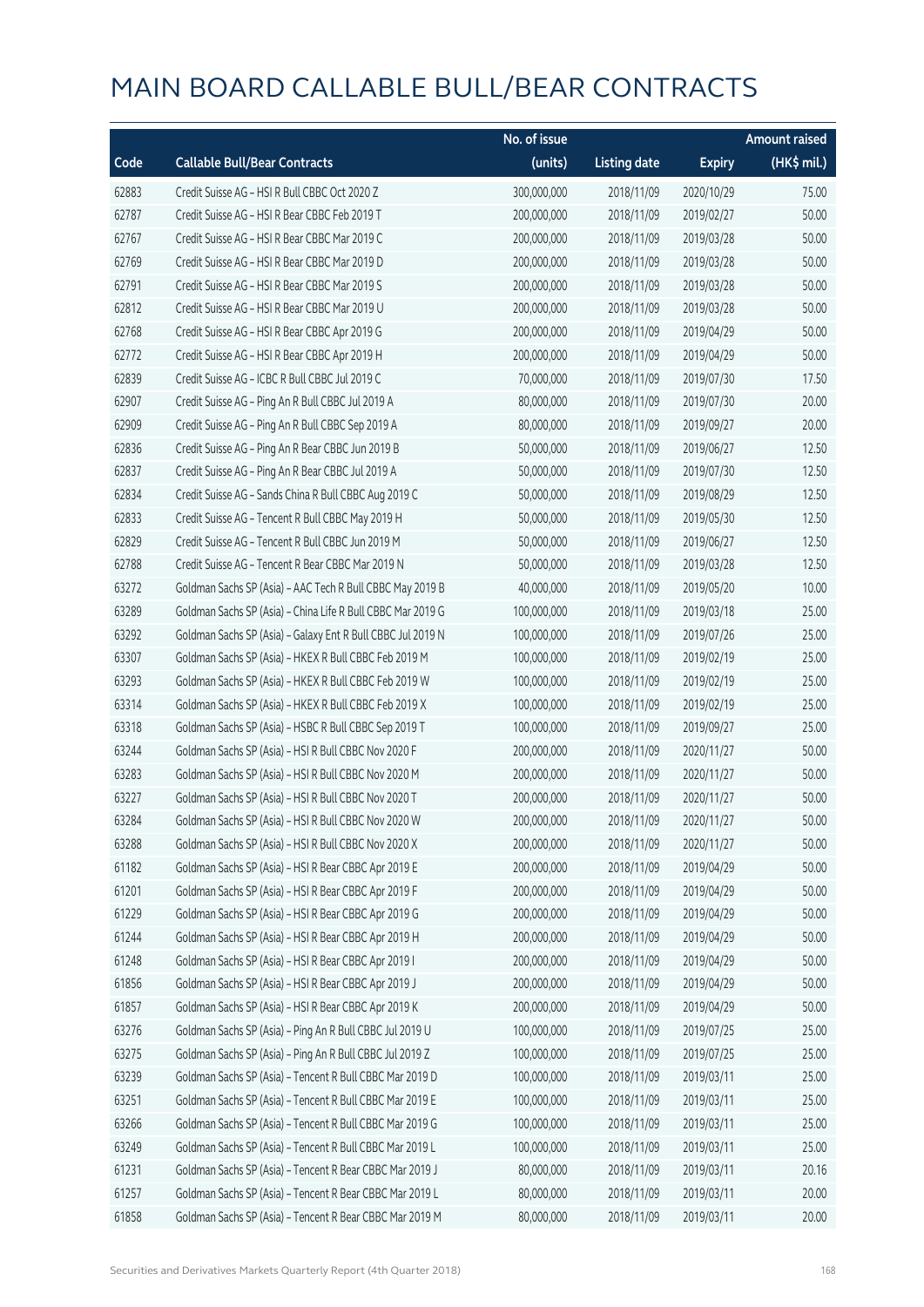|       |                                                    | No. of issue |                     |               | <b>Amount raised</b>  |
|-------|----------------------------------------------------|--------------|---------------------|---------------|-----------------------|
| Code  | <b>Callable Bull/Bear Contracts</b>                | (units)      | <b>Listing date</b> | <b>Expiry</b> | $(HK\frac{1}{2}mil.)$ |
| 61946 | HK Bank - AIA R Bull CBBC Mar 2019 I               | 80,000,000   | 2018/11/09          | 2019/03/25    | 20.00                 |
| 61824 | HK Bank - China Mobile R Bull CBBC Mar 2019 C      | 50,000,000   | 2018/11/09          | 2019/03/25    | 12.50                 |
| 61929 | HK Bank - CC Bank R Bull CBBC Mar 2019 F           | 100,000,000  | 2018/11/09          | 2019/03/18    | 25.00                 |
| 61957 | HK Bank - CM Bank R Bull CBBC Jul 2019 A           | 100,000,000  | 2018/11/09          | 2019/07/29    | 25.00                 |
| 61952 | HK Bank - CSPC Pharma R Bull CBBC Mar 2019 E       | 40,000,000   | 2018/11/09          | 2019/03/25    | 14.00                 |
| 61961 | HK Bank - Geely Auto R Bull CBBC Mar 2019 E        | 40,000,000   | 2018/11/09          | 2019/03/25    | 10.00                 |
| 61935 | HK Bank - Galaxy Ent R Bull CBBC May 2019 H        | 80,000,000   | 2018/11/09          | 2019/05/14    | 20.00                 |
| 61786 | HK Bank - HKEX R Bull CBBC Mar 2019 R              | 50,000,000   | 2018/11/09          | 2019/03/21    | 12.50                 |
| 61783 | HK Bank - HKEX R Bull CBBC Apr 2019 F              | 50,000,000   | 2018/11/09          | 2019/04/15    | 12.50                 |
| 61162 | HK Bank - HKEX R Bear CBBC Mar 2019 K              | 40,000,000   | 2018/11/09          | 2019/03/07    | 10.00                 |
| 61817 | HK Bank - HKEX R Bear CBBC Mar 2019 L              | 40,000,000   | 2018/11/09          | 2019/03/28    | 10.80                 |
| 61739 | HK Bank - HSCEI R Bull CBBC Sep 2019 H             | 60,000,000   | 2018/11/09          | 2019/09/27    | 15.00                 |
| 61723 | HK Bank - HSI R Bull CBBC Sep 2019 A               | 200,000,000  | 2018/11/09          | 2019/09/27    | 50.00                 |
| 61716 | HK Bank - HSI R Bull CBBC Sep 2019 Z               | 200,000,000  | 2018/11/09          | 2019/09/27    | 50.00                 |
| 61158 | HK Bank - HSI R Bear CBBC Apr 2019 X               | 200,000,000  | 2018/11/09          | 2019/04/29    | 50.00                 |
| 61727 | HK Bank - HSI R Bear CBBC Apr 2019 Y               | 200,000,000  | 2018/11/09          | 2019/04/29    | 50.00                 |
| 61932 | HK Bank - ICBC R Bull CBBC May 2019 A              | 100,000,000  | 2018/11/09          | 2019/05/14    | 25.00                 |
| 61847 | HK Bank - Ping An R Bull CBBC Mar 2019 R           | 100,000,000  | 2018/11/09          | 2019/03/14    | 25.00                 |
| 61169 | HK Bank - Ping An R Bear CBBC Mar 2019 E           | 80,000,000   | 2018/11/09          | 2019/03/07    | 20.00                 |
| 61782 | HK Bank - Ping An R Bear CBBC Apr 2019 D           | 80,000,000   | 2018/11/09          | 2019/04/18    | 20.00                 |
| 61955 | HK Bank - Sino Biopharm R Bull CBBC Apr 2019 D     | 40,000,000   | 2018/11/09          | 2019/04/15    | 10.00                 |
| 61966 | HK Bank - Sands China R Bull CBBC Jul 2019 E       | 80,000,000   | 2018/11/09          | 2019/07/29    | 20.00                 |
| 61819 | HK Bank - SUNAC R Bull CBBC Dec 2019 B             | 100,000,000  | 2018/11/09          | 2019/12/16    | 25.00                 |
| 61837 | HK Bank - Sunny Optical R Bull CBBC Apr 2019 F     | 40,000,000   | 2018/11/09          | 2019/04/01    | 10.00                 |
| 61772 | HK Bank - Tencent R Bull CBBC Mar 2019 E           | 60,000,000   | 2018/11/09          | 2019/03/28    | 15.00                 |
| 61773 | HK Bank - Tencent R Bull CBBC Mar 2019 H           | 60,000,000   | 2018/11/09          | 2019/03/21    | 15.00                 |
| 61743 | HK Bank - Tencent R Bull CBBC Apr 2019 U           | 60,000,000   | 2018/11/09          | 2019/04/18    | 16.20                 |
| 61108 | HK Bank - Tencent R Bear CBBC Mar 2019 H           | 50,000,000   | 2018/11/09          | 2019/03/07    | 12.50                 |
| 61146 | HK Bank - Tencent R Bear CBBC Mar 2019 I           | 50,000,000   | 2018/11/09          | 2019/03/18    | 12.50                 |
| 61702 | HK Bank - Tencent R Bear CBBC Mar 2019 J           | 50,000,000   | 2018/11/09          | 2019/03/28    | 12.50                 |
| 61432 | Haitong Int'l Sec - HSI R Bull CBBC Oct 2019 S     | 120,000,000  | 2018/11/09          | 2019/10/30    | 30.00                 |
| 62208 | Haitong Int'l Sec - HSI R Bull CBBC Oct 2019 T     | 120,000,000  | 2018/11/09          | 2019/10/30    | 30.00                 |
| 61446 | Haitong Int'l Sec - HSI R Bull CBBC Dec 2019 Q     | 120,000,000  | 2018/11/09          | 2019/12/30    | 30.00                 |
| 61494 | Haitong Int'l Sec - HSI R Bull CBBC Dec 2019 R     | 120,000,000  | 2018/11/09          | 2019/12/30    | 30.00                 |
| 61448 | Haitong Int'l Sec - HSI R Bull CBBC Jan 2020 L     | 120,000,000  | 2018/11/09          | 2020/01/30    | 30.00                 |
| 61475 | Haitong Int'l Sec - HSI R Bull CBBC Jan 2020 M     | 120,000,000  | 2018/11/09          | 2020/01/30    | 30.00                 |
| 62207 | Haitong Int'l Sec - HSI R Bull CBBC Jan 2020 N     | 120,000,000  | 2018/11/09          | 2020/01/30    | 30.00                 |
| 61502 | Haitong Int'l Sec - HSI R Bear CBBC Feb 2019 O     | 120,000,000  | 2018/11/09          | 2019/02/27    | 30.00                 |
| 61505 | Haitong Int'l Sec - HSI R Bear CBBC Feb 2019 P     | 120,000,000  | 2018/11/09          | 2019/02/27    | 30.00                 |
| 61509 | Haitong Int'l Sec - HSI R Bear CBBC Feb 2019 Q     | 120,000,000  | 2018/11/09          | 2019/02/27    | 30.00                 |
| 62210 | Haitong Int'l Sec - HSI R Bear CBBC Mar 2019 E     | 120,000,000  | 2018/11/09          | 2019/03/28    | 30.00                 |
| 62053 | Haitong Int'l Sec - Tencent R Bull CBBC Mar 2019 U | 40,000,000   | 2018/11/09          | 2019/03/13    | 10.00                 |
| 62060 | Haitong Int'l Sec - Tencent R Bull CBBC Mar 2019 V | 40,000,000   | 2018/11/09          | 2019/03/15    | 10.04                 |
| 62064 | Haitong Int'l Sec - Tencent R Bull CBBC Mar 2019 W | 40,000,000   | 2018/11/09          | 2019/03/18    | 10.00                 |
| 62065 | Haitong Int'l Sec - Tencent R Bull CBBC Mar 2019 X | 40,000,000   | 2018/11/09          | 2019/03/21    | 10.04                 |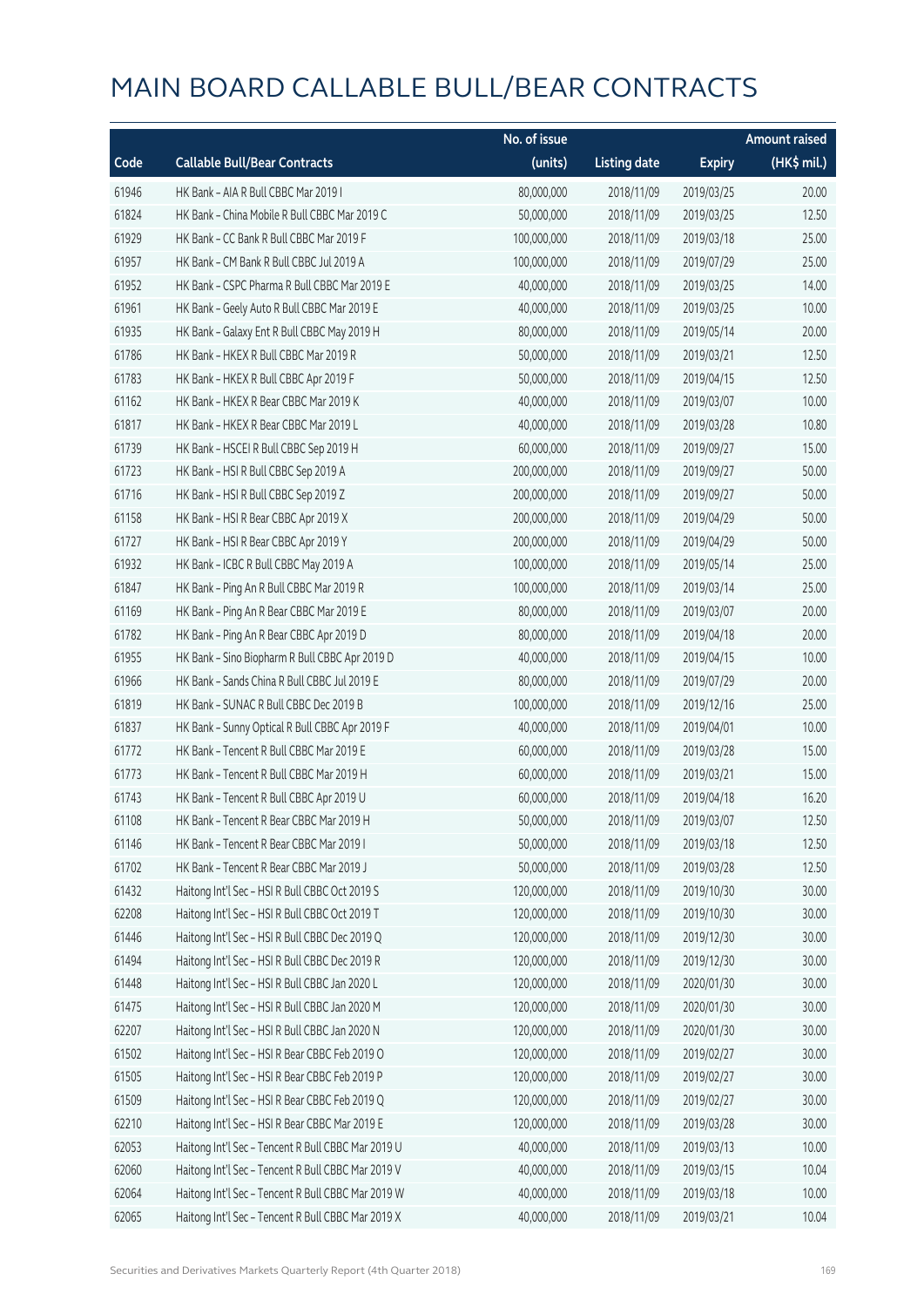|       |                                                         | No. of issue |                     |               | <b>Amount raised</b> |
|-------|---------------------------------------------------------|--------------|---------------------|---------------|----------------------|
| Code  | <b>Callable Bull/Bear Contracts</b>                     | (units)      | <b>Listing date</b> | <b>Expiry</b> | (HK\$ mil.)          |
| 62050 | Haitong Int'l Sec - Tencent R Bull CBBC Apr 2019 I      | 40,000,000   | 2018/11/09          | 2019/04/10    | 10.08                |
| 62492 | J P Morgan SP BV - AIA R Bull CBBC Apr 2019 C           | 100,000,000  | 2018/11/09          | 2019/04/12    | 25.00                |
| 62568 | J P Morgan SP BV - Bank of China R Bull CBBC Sep 2019 A | 100,000,000  | 2018/11/09          | 2019/09/20    | 25.00                |
| 62494 | J P Morgan SP BV - CC Bank R Bull CBBC May 2019 B       | 100,000,000  | 2018/11/09          | 2019/05/10    | 25.00                |
| 62489 | J P Morgan SP BV - Galaxy Ent R Bull CBBC May 2019 D    | 100,000,000  | 2018/11/09          | 2019/05/17    | 25.00                |
| 62695 | J P Morgan SP BV - HKEX R Bull CBBC Mar 2019 F          | 40,000,000   | 2018/11/09          | 2019/03/08    | 10.00                |
| 62708 | J P Morgan SP BV - HKEX R Bull CBBC Mar 2019 G          | 40,000,000   | 2018/11/09          | 2019/03/08    | 10.00                |
| 62710 | J P Morgan SP BV - HKEX R Bull CBBC Mar 2019 H          | 40,000,000   | 2018/11/09          | 2019/03/15    | 10.00                |
| 62462 | J P Morgan SP BV - HKEX R Bear CBBC Mar 2019 E          | 40,000,000   | 2018/11/09          | 2019/03/15    | 10.20                |
| 62487 | J P Morgan SP BV - HKEX R Bear CBBC Apr 2019 A          | 40,000,000   | 2018/11/09          | 2019/04/12    | 14.20                |
| 62583 | J P Morgan SP BV - HSBC R Bull CBBC Apr 2019 C          | 100,000,000  | 2018/11/09          | 2019/04/12    | 25.00                |
| 62759 | J P Morgan SP BV - HSCEI R Bull CBBC Oct 2020 C         | 100,000,000  | 2018/11/09          | 2020/10/29    | 25.00                |
| 62765 | J P Morgan SP BV - HSCEI R Bull CBBC Nov 2020 B         | 100,000,000  | 2018/11/09          | 2020/11/27    | 25.00                |
| 62718 | J P Morgan SP BV - HSI R Bull CBBC Oct 2019 K           | 200,000,000  | 2018/11/09          | 2019/10/30    | 50.00                |
| 62724 | J P Morgan SP BV - HSI R Bull CBBC Oct 2019 O           | 200,000,000  | 2018/11/09          | 2019/10/30    | 50.00                |
| 62742 | J P Morgan SP BV - HSI R Bull CBBC Oct 2019 P           | 200,000,000  | 2018/11/09          | 2019/10/30    | 50.00                |
| 62748 | J P Morgan SP BV - HSI R Bull CBBC Nov 2019 A           | 200,000,000  | 2018/11/09          | 2019/11/28    | 50.00                |
| 62743 | J P Morgan SP BV - HSI R Bull CBBC Nov 2019 E           | 200,000,000  | 2018/11/09          | 2019/11/28    | 50.00                |
| 62719 | J P Morgan SP BV - HSI R Bull CBBC Nov 2019 P           | 200,000,000  | 2018/11/09          | 2019/11/28    | 50.00                |
| 62727 | J P Morgan SP BV - HSI R Bull CBBC Nov 2019 U           | 200,000,000  | 2018/11/09          | 2019/11/28    | 50.00                |
| 62713 | J P Morgan SP BV - HSI R Bull CBBC Sep 2020 J           | 200,000,000  | 2018/11/09          | 2020/09/29    | 50.00                |
| 62729 | J P Morgan SP BV - HSI R Bull CBBC Sep 2020 M           | 200,000,000  | 2018/11/09          | 2020/09/29    | 50.00                |
| 62720 | J P Morgan SP BV - HSI R Bull CBBC Sep 2020 U           | 200,000,000  | 2018/11/09          | 2020/09/29    | 50.00                |
| 62413 | J P Morgan SP BV - HSI R Bear CBBC Feb 2019 A           | 200,000,000  | 2018/11/09          | 2019/02/27    | 50.00                |
| 62419 | J P Morgan SP BV - HSI R Bear CBBC Feb 2019 B           | 200,000,000  | 2018/11/09          | 2019/02/27    | 50.00                |
| 62349 | J P Morgan SP BV - HSI R Bear CBBC Feb 2019 V           | 200,000,000  | 2018/11/09          | 2019/02/27    | 50.00                |
| 62354 | J P Morgan SP BV - HSI R Bear CBBC Feb 2019 W           | 200,000,000  | 2018/11/09          | 2019/02/27    | 50.00                |
| 62356 | J P Morgan SP BV - HSI R Bear CBBC Feb 2019 X           | 200,000,000  | 2018/11/09          | 2019/02/27    | 50.00                |
| 62360 | J P Morgan SP BV - HSI R Bear CBBC Feb 2019 Y           | 200,000,000  | 2018/11/09          | 2019/02/27    | 50.00                |
| 62364 | J P Morgan SP BV - HSI R Bear CBBC Feb 2019 Z           | 200,000,000  | 2018/11/09          | 2019/02/27    | 50.00                |
| 62513 | J P Morgan SP BV - ICBC R Bull CBBC May 2019 B          | 100,000,000  | 2018/11/09          | 2019/05/10    | 25.00                |
| 62656 | J P Morgan SP BV - Ping An R Bull CBBC Apr 2019 B       | 100,000,000  | 2018/11/09          | 2019/04/12    | 25.00                |
| 62665 | J P Morgan SP BV - Ping An R Bull CBBC May 2019 A       | 100,000,000  | 2018/11/09          | 2019/05/10    | 25.00                |
| 62587 | J P Morgan SP BV - Tencent R Bull CBBC Mar 2019 W       | 50,000,000   | 2018/11/09          | 2019/03/08    | 12.50                |
| 62599 | JP Morgan SP BV - Tencent R Bull CBBC Mar 2019 X        | 50,000,000   | 2018/11/09          | 2019/03/15    | 12.50                |
| 62641 | J P Morgan SP BV - Tencent R Bull CBBC Mar 2019 Y       | 50,000,000   | 2018/11/09          | 2019/03/08    | 15.50                |
| 62643 | J P Morgan SP BV - Tencent R Bull CBBC Mar 2019 Z       | 50,000,000   | 2018/11/09          | 2019/03/15    | 21.75                |
| 62615 | J P Morgan SP BV - Tencent R Bull CBBC Apr 2019 F       | 50,000,000   | 2018/11/09          | 2019/04/12    | 12.50                |
| 62638 | J P Morgan SP BV - Tencent R Bull CBBC Apr 2019 G       | 50,000,000   | 2018/11/09          | 2019/04/18    | 12.50                |
| 62389 | J P Morgan SP BV - Tencent R Bear CBBC Mar 2019 R       | 50,000,000   | 2018/11/09          | 2019/03/08    | 12.50                |
| 62405 | J P Morgan SP BV - Tencent R Bear CBBC Mar 2019 S       | 50,000,000   | 2018/11/09          | 2019/03/15    | 12.50                |
| 62428 | J P Morgan SP BV - Tencent R Bear CBBC Mar 2019 T       | 50,000,000   | 2018/11/09          | 2019/03/08    | 12.50                |
| 62409 | J P Morgan SP BV - Tencent R Bear CBBC Apr 2019 P       | 50,000,000   | 2018/11/09          | 2019/04/12    | 12.50                |
| 62410 | J P Morgan SP BV - Tencent R Bear CBBC Apr 2019 Q       | 50,000,000   | 2018/11/09          | 2019/04/18    | 12.50                |
| 63171 | SG Issuer - AIA R Bull CBBC Jul 2019 J                  | 60,000,000   | 2018/11/09          | 2019/07/08    | 15.00                |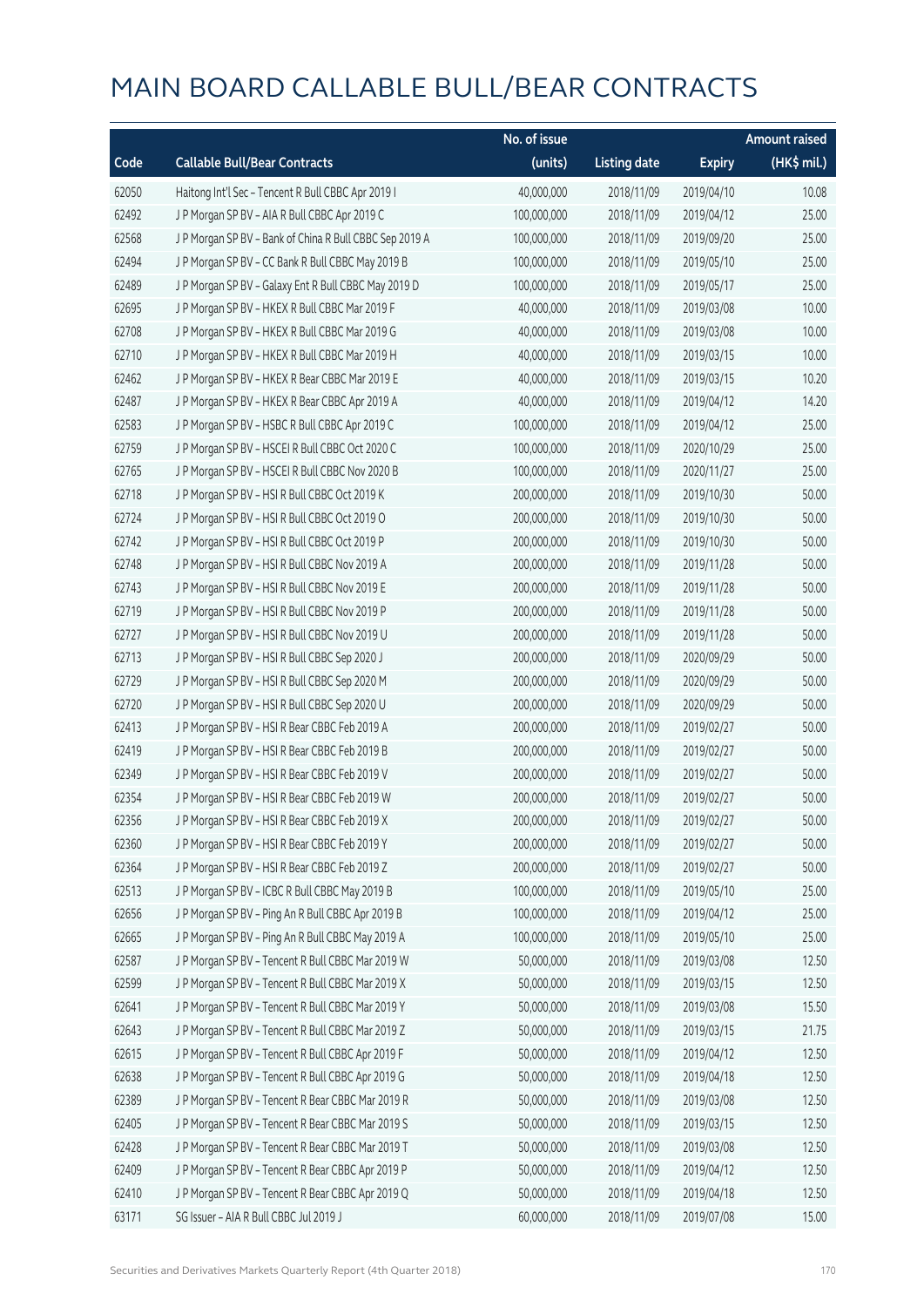|       |                                                | No. of issue |                     |               | <b>Amount raised</b> |
|-------|------------------------------------------------|--------------|---------------------|---------------|----------------------|
| Code  | <b>Callable Bull/Bear Contracts</b>            | (units)      | <b>Listing date</b> | <b>Expiry</b> | $(HK\$ mil.)         |
| 62959 | SG Issuer - AIA R Bear CBBC Apr 2019 C         | 60,000,000   | 2018/11/09          | 2019/04/26    | 15.00                |
| 63174 | SG Issuer - CC Bank R Bull CBBC Jul 2019 D     | 100,000,000  | 2018/11/09          | 2019/07/30    | 25.00                |
| 62935 | SG Issuer - Geely Auto R Bear CBBC Jun 2019 A  | 40,000,000   | 2018/11/09          | 2019/06/27    | 10.00                |
| 63176 | SG Issuer - Galaxy Ent R Bull CBBC Jul 2019 J  | 100,000,000  | 2018/11/09          | 2019/07/30    | 25.00                |
| 62934 | SG Issuer - Galaxy Ent R Bear CBBC Jul 2019 L  | 100,000,000  | 2018/11/09          | 2019/07/05    | 25.00                |
| 62961 | SG Issuer - Galaxy Ent R Bear CBBC Jul 2019 M  | 100,000,000  | 2018/11/09          | 2019/07/08    | 25.00                |
| 63183 | SG Issuer - HKEX R Bull CBBC Mar 2019 A        | 50,000,000   | 2018/11/09          | 2019/03/29    | 12.50                |
| 63184 | SG Issuer - HKEX R Bull CBBC Mar 2019 B        | 50,000,000   | 2018/11/09          | 2019/03/29    | 12.50                |
| 62938 | SG Issuer - HKEX R Bear CBBC Mar 2019 L        | 50,000,000   | 2018/11/09          | 2019/03/28    | 12.50                |
| 63189 | SG Issuer - HKEX R Bear CBBC Mar 2019 M        | 50,000,000   | 2018/11/09          | 2019/03/29    | 12.50                |
| 62976 | SG Issuer - HKEX R Bear CBBC Apr 2019 C        | 50,000,000   | 2018/11/09          | 2019/04/12    | 12.50                |
| 63110 | SG Issuer - HSI R Bull CBBC Sep 2020 K         | 400,000,000  | 2018/11/09          | 2020/09/29    | 100.00               |
| 63105 | SG Issuer - HSI R Bull CBBC Sep 2020 Y         | 200,000,000  | 2018/11/09          | 2020/09/29    | 50.00                |
| 63121 | SG Issuer - HSI R Bull CBBC Oct 2020 B         | 200,000,000  | 2018/11/09          | 2020/10/29    | 50.00                |
| 63137 | SG Issuer - HSI R Bull CBBC Oct 2020 F         | 200,000,000  | 2018/11/09          | 2020/10/29    | 50.00                |
| 63112 | SG Issuer - HSI R Bull CBBC Oct 2020 V         | 200,000,000  | 2018/11/09          | 2020/10/29    | 50.00                |
| 63147 | SG Issuer - HSI R Bull CBBC Nov 2020 I         | 200,000,000  | 2018/11/09          | 2020/11/27    | 50.00                |
| 63138 | SG Issuer - HSI R Bull CBBC Nov 2020 T         | 200,000,000  | 2018/11/09          | 2020/11/27    | 50.00                |
| 63149 | SG Issuer - HSI R Bull CBBC Dec 2020 A         | 200,000,000  | 2018/11/09          | 2020/12/30    | 50.00                |
| 63153 | SG Issuer - HSI R Bull CBBC Dec 2020 D         | 400,000,000  | 2018/11/09          | 2020/12/30    | 100.00               |
| 63155 | SG Issuer - HSI R Bull CBBC Dec 2020 P         | 200,000,000  | 2018/11/09          | 2020/12/30    | 50.00                |
| 63157 | SG Issuer - HSI R Bull CBBC Dec 2020 R         | 200,000,000  | 2018/11/09          | 2020/12/30    | 50.00                |
| 62919 | SG Issuer - HSI R Bear CBBC Mar 2019 E         | 200,000,000  | 2018/11/09          | 2019/03/28    | 50.00                |
| 62923 | SG Issuer - HSI R Bear CBBC Mar 2019 I         | 200,000,000  | 2018/11/09          | 2019/03/28    | 50.00                |
| 62918 | SG Issuer - HSI R Bear CBBC Mar 2019 Z         | 200,000,000  | 2018/11/09          | 2019/03/28    | 50.00                |
| 63083 | SG Issuer - HSI R Bear CBBC Apr 2019 A         | 200,000,000  | 2018/11/09          | 2019/04/29    | 50.00                |
| 63017 | SG Issuer - HSI R Bear CBBC Apr 2019 C         | 200,000,000  | 2018/11/09          | 2019/04/29    | 50.00                |
| 63048 | SG Issuer - HSI R Bear CBBC Apr 2019 D         | 200,000,000  | 2018/11/09          | 2019/04/29    | 50.00                |
| 62929 | SG Issuer - HSI R Bear CBBC Apr 2019 S         | 200,000,000  | 2018/11/09          | 2019/04/29    | 50.00                |
| 63053 | SG Issuer - HSI R Bear CBBC Apr 2019 T         | 200,000,000  | 2018/11/09          | 2019/04/29    | 50.00                |
| 63066 | SG Issuer - HSI R Bear CBBC Apr 2019 Y         | 200,000,000  | 2018/11/09          | 2019/04/29    | 50.00                |
| 63069 | SG Issuer - HSI R Bear CBBC Apr 2019 Z         | 400,000,000  | 2018/11/09          | 2019/04/29    | 100.00               |
| 63020 | SG Issuer - HSI R Bear CBBC May 2019 D         | 200,000,000  | 2018/11/09          | 2019/05/30    | 50.00                |
| 63022 | SG Issuer - HSI R Bear CBBC May 2019 E         | 200,000,000  | 2018/11/09          | 2019/05/30    | 50.00                |
| 63024 | SG Issuer - HSI R Bear CBBC May 2019 F         | 200,000,000  | 2018/11/09          | 2019/05/30    | 50.00                |
| 63097 | SG Issuer - HSI R Bear CBBC May 2019 G         | 200,000,000  | 2018/11/09          | 2019/05/30    | 50.00                |
| 63101 | SG Issuer - HSI R Bear CBBC May 2019 H         | 200,000,000  | 2018/11/09          | 2019/05/30    | 50.00                |
| 62933 | SG Issuer - HSI R Bear CBBC Jul 2019 O         | 200,000,000  | 2018/11/09          | 2019/07/30    | 50.00                |
| 63196 | SG Issuer - ICBC R Bull CBBC Jul 2019 B        | 60,000,000   | 2018/11/09          | 2019/07/30    | 15.00                |
| 63197 | SG Issuer - Ping An R Bull CBBC Apr 2019 K     | 100,000,000  | 2018/11/09          | 2019/04/08    | 25.00                |
| 63201 | SG Issuer - Ping An R Bull CBBC Apr 2019 L     | 100,000,000  | 2018/11/09          | 2019/04/15    | 25.00                |
| 62943 | SG Issuer - Ping An R Bear CBBC Mar 2019 H     | 100,000,000  | 2018/11/09          | 2019/03/28    | 25.00                |
| 62981 | SG Issuer - Ping An R Bear CBBC Apr 2019 O     | 100,000,000  | 2018/11/09          | 2019/04/26    | 25.00                |
| 63202 | SG Issuer - Sands China R Bull CBBC Oct 2019 B | 80,000,000   | 2018/11/09          | 2019/10/30    | 20.00                |
| 62990 | SG Issuer - Sands China R Bear CBBC Aug 2019 C | 80,000,000   | 2018/11/09          | 2019/08/08    | 20.00                |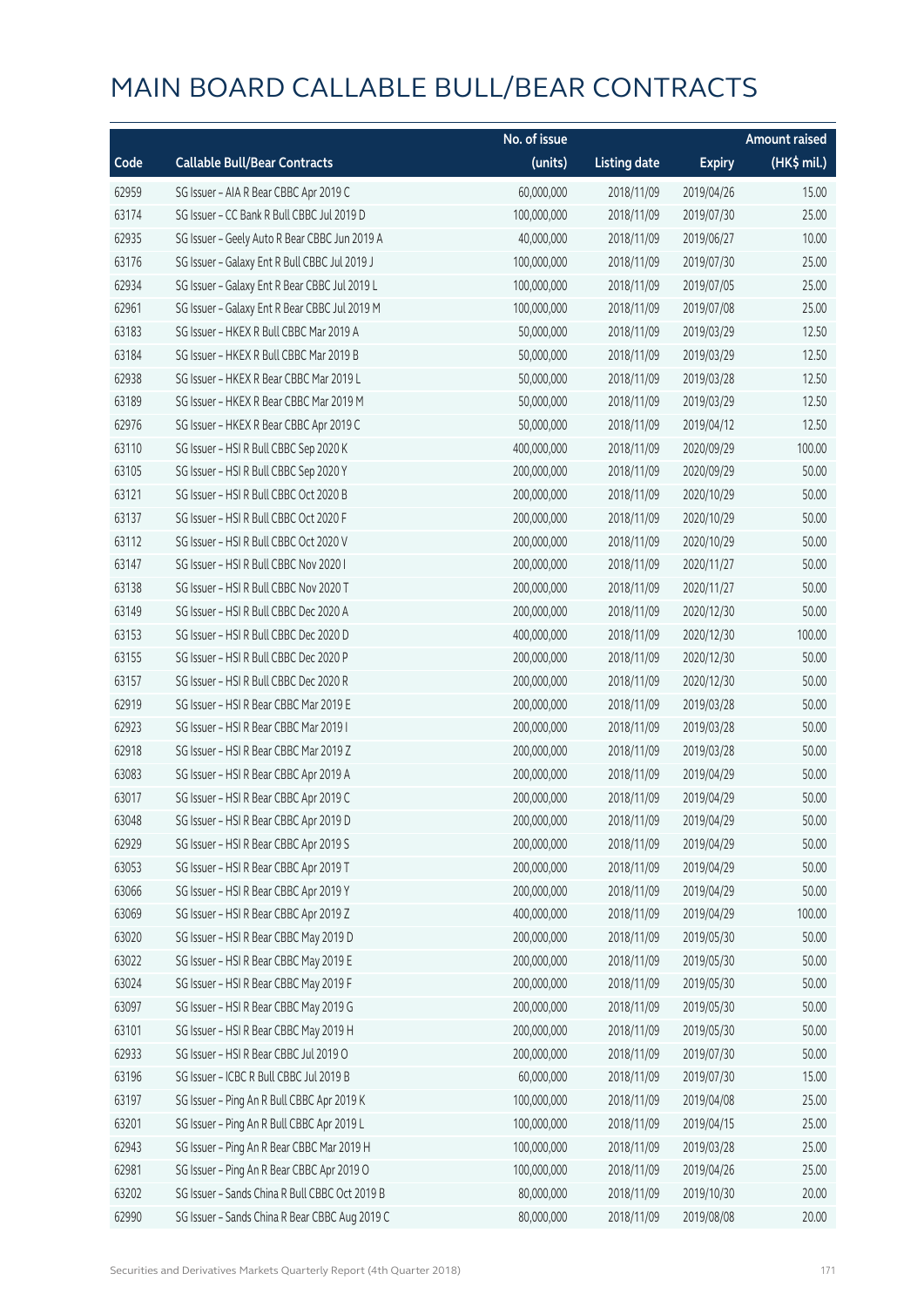|       |                                            | No. of issue |                     |               | <b>Amount raised</b> |
|-------|--------------------------------------------|--------------|---------------------|---------------|----------------------|
| Code  | <b>Callable Bull/Bear Contracts</b>        | (units)      | <b>Listing date</b> | <b>Expiry</b> | $(HK\$ mil.)         |
| 63206 | SG Issuer - Tencent R Bull CBBC Feb 2019 L | 80,000,000   | 2018/11/09          | 2019/02/21    | 20.00                |
| 63208 | SG Issuer - Tencent R Bull CBBC Feb 2019 P | 80,000,000   | 2018/11/09          | 2019/02/26    | 20.00                |
| 63210 | SG Issuer - Tencent R Bull CBBC Feb 2019 R | 80,000,000   | 2018/11/09          | 2019/02/27    | 20.00                |
| 63211 | SG Issuer - Tencent R Bull CBBC Mar 2019 H | 80,000,000   | 2018/11/09          | 2019/03/29    | 20.00                |
| 63224 | SG Issuer - Tencent R Bull CBBC Apr 2019 I | 80,000,000   | 2018/11/09          | 2019/04/15    | 20.00                |
| 62945 | SG Issuer - Tencent R Bear CBBC Feb 2019 N | 80,000,000   | 2018/11/09          | 2019/02/22    | 20.00                |
| 62950 | SG Issuer - Tencent R Bear CBBC Feb 2019 O | 80,000,000   | 2018/11/09          | 2019/02/28    | 20.00                |
| 63006 | SG Issuer - Tencent R Bear CBBC Mar 2019 M | 80,000,000   | 2018/11/09          | 2019/03/04    | 20.00                |
| 62957 | SG Issuer - Tencent R Bear CBBC Mar 2019 O | 80,000,000   | 2018/11/09          | 2019/03/28    | 20.00                |
| 63013 | SG Issuer - Tencent R Bear CBBC Mar 2019 P | 80,000,000   | 2018/11/09          | 2019/03/25    | 20.00                |
| 63212 | SG Issuer - Tencent R Bear CBBC Mar 2019 Q | 80,000,000   | 2018/11/09          | 2019/03/29    | 20.00                |
| 62182 | UBS AG - Galaxy Ent R Bull CBBC Aug 2019 A | 40,000,000   | 2018/11/09          | 2019/08/05    | 10.00                |
| 62184 | UBS AG - HKEX R Bull CBBC Jun 2019 I       | 50,000,000   | 2018/11/09          | 2019/06/03    | 12.50                |
| 62202 | UBS AG - HSCEI R Bull CBBC Sep 2020 D      | 100,000,000  | 2018/11/09          | 2020/09/29    | 25.00                |
| 62332 | UBS AG - HSI R Bull CBBC Dec 2019 G        | 250,000,000  | 2018/11/09          | 2019/12/30    | 62.50                |
| 62287 | UBS AG - HSI R Bull CBBC Sep 2020 J        | 200,000,000  | 2018/11/09          | 2020/09/29    | 50.00                |
| 62323 | UBS AG - HSI R Bull CBBC Sep 2020 K        | 200,000,000  | 2018/11/09          | 2020/09/29    | 50.00                |
| 62293 | UBS AG - HSI R Bull CBBC Oct 2020 D        | 200,000,000  | 2018/11/09          | 2020/10/29    | 50.00                |
| 62308 | UBS AG - HSI R Bull CBBC Oct 2020 H        | 200,000,000  | 2018/11/09          | 2020/10/29    | 50.00                |
| 62331 | UBS AG - HSI R Bull CBBC Oct 2020 R        | 200,000,000  | 2018/11/09          | 2020/10/29    | 50.00                |
| 62329 | UBS AG - HSI R Bull CBBC Nov 2020 G        | 200,000,000  | 2018/11/09          | 2020/11/27    | 50.00                |
| 62272 | UBS AG - HSI R Bull CBBC Nov 2020 T        | 200,000,000  | 2018/11/09          | 2020/11/27    | 50.00                |
| 62299 | UBS AG - HSI R Bull CBBC Nov 2020 U        | 200,000,000  | 2018/11/09          | 2020/11/27    | 50.00                |
| 62258 | UBS AG - HSI R Bull CBBC Dec 2020 H        | 200,000,000  | 2018/11/09          | 2020/12/30    | 50.00                |
| 62300 | UBS AG - HSI R Bull CBBC Dec 2020 L        | 200,000,000  | 2018/11/09          | 2020/12/30    | 50.00                |
| 62312 | UBS AG - HSI R Bull CBBC Dec 2020 N        | 200,000,000  | 2018/11/09          | 2020/12/30    | 50.00                |
| 61328 | UBS AG - HSI R Bear CBBC Feb 2019 A        | 200,000,000  | 2018/11/09          | 2019/02/27    | 50.00                |
| 61337 | UBS AG - HSI R Bear CBBC Feb 2019 B        | 200,000,000  | 2018/11/09          | 2019/02/27    | 50.00                |
| 61342 | UBS AG - HSI R Bear CBBC Feb 2019 D        | 200,000,000  | 2018/11/09          | 2019/02/27    | 50.00                |
| 62178 | UBS AG - HSI R Bear CBBC Feb 2019 E        | 200,000,000  | 2018/11/09          | 2019/02/27    | 50.00                |
| 62229 | UBS AG - HSI R Bear CBBC Feb 2019 F        | 200,000,000  | 2018/11/09          | 2019/02/27    | 50.00                |
| 62231 | UBS AG - HSI R Bear CBBC Feb 2019 G        | 200,000,000  | 2018/11/09          | 2019/02/27    | 50.00                |
| 61275 | UBS AG - HSI R Bear CBBC Feb 2019 H        | 200,000,000  | 2018/11/09          | 2019/02/27    | 50.00                |
| 61276 | UBS AG - HSI R Bear CBBC Feb 2019 X        | 200,000,000  | 2018/11/09          | 2019/02/27    | 50.00                |
| 61345 | UBS AG - HSI R Bear CBBC Mar 2019 G        | 200,000,000  | 2018/11/09          | 2019/03/28    | 50.00                |
| 61377 | UBS AG - HSI R Bear CBBC Mar 2019 P        | 200,000,000  | 2018/11/09          | 2019/03/28    | 50.00                |
| 61344 | UBS AG - HSI R Bear CBBC May 2019 D        | 300,000,000  | 2018/11/09          | 2019/05/30    | 75.00                |
| 61351 | UBS AG - HSI R Bear CBBC May 2019 E        | 200,000,000  | 2018/11/09          | 2019/05/30    | 50.00                |
| 62185 | UBS AG - Petrochina R Bull CBBC Aug 2019 B | 60,000,000   | 2018/11/09          | 2019/08/12    | 15.00                |
| 62200 | UBS AG - Ping An R Bull CBBC Mar 2019 J    | 100,000,000  | 2018/11/09          | 2019/03/11    | 25.00                |
| 61417 | UBS AG - Ping An R Bear CBBC Mar 2019 H    | 100,000,000  | 2018/11/09          | 2019/03/18    | 25.00                |
| 62233 | UBS AG - Tencent R Bull CBBC Feb 2019 E    | 40,000,000   | 2018/11/09          | 2019/02/13    | 10.00                |
| 62237 | UBS AG - Tencent R Bull CBBC Feb 2019 F    | 40,000,000   | 2018/11/09          | 2019/02/22    | 10.00                |
| 62247 | UBS AG - Tencent R Bull CBBC Feb 2019 G    | 40,000,000   | 2018/11/09          | 2019/02/25    | 10.00                |
| 62249 | UBS AG - Tencent R Bull CBBC Mar 2019 X    | 40,000,000   | 2018/11/09          | 2019/03/05    | 10.00                |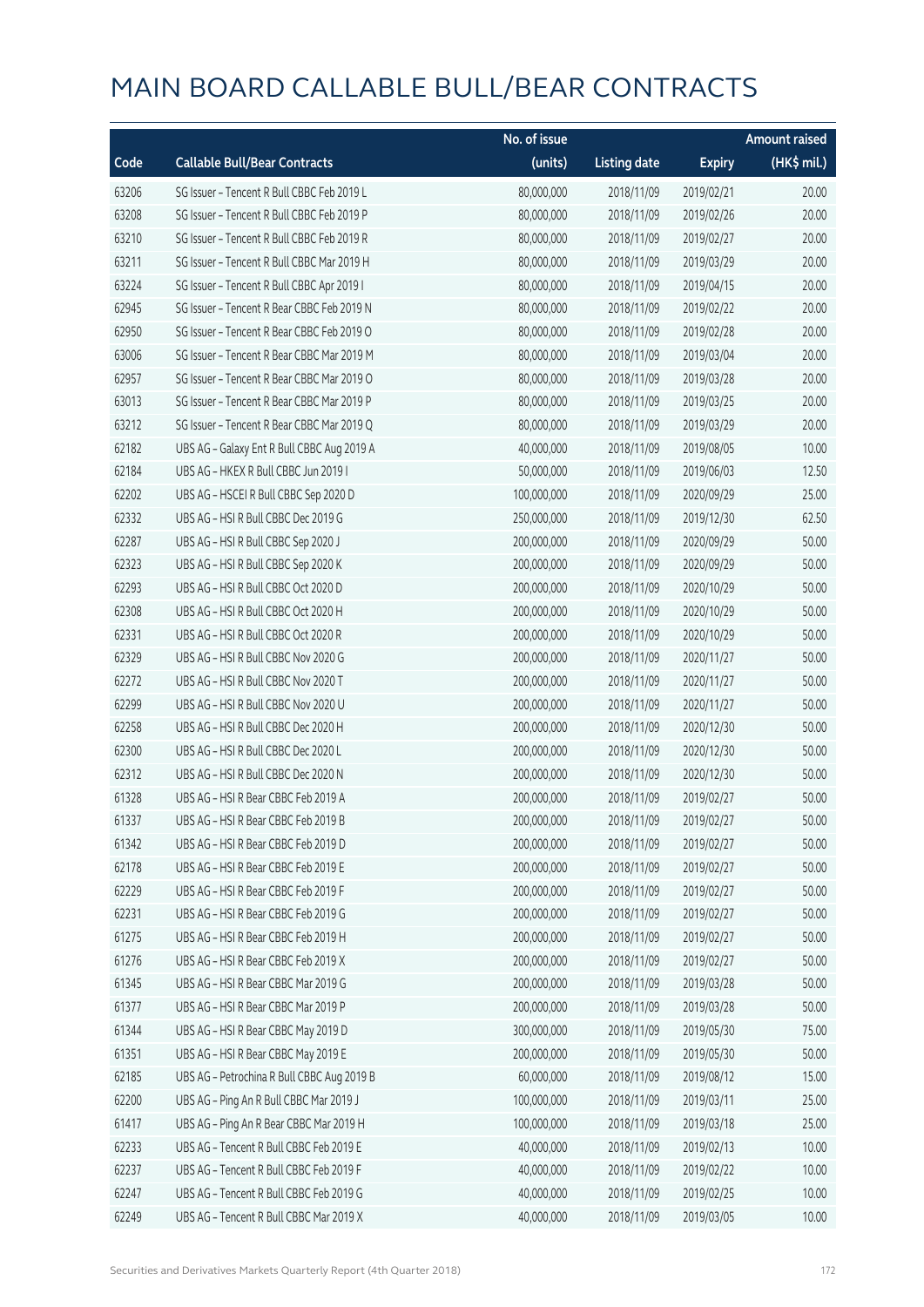|       |                                                             | No. of issue |                     |               | <b>Amount raised</b> |
|-------|-------------------------------------------------------------|--------------|---------------------|---------------|----------------------|
| Code  | <b>Callable Bull/Bear Contracts</b>                         | (units)      | <b>Listing date</b> | <b>Expiry</b> | (HK\$ mil.)          |
| 62348 | UBS AG - Tencent R Bull CBBC Mar 2019 Y                     | 40,000,000   | 2018/11/09          | 2019/03/12    | 11.80                |
| 61407 | UBS AG - Tencent R Bear CBBC Feb 2019 C                     | 40,000,000   | 2018/11/09          | 2019/02/26    | 10.00                |
| 62180 | UBS AG - Tencent R Bear CBBC Feb 2019 D                     | 40,000,000   | 2018/11/09          | 2019/02/21    | 10.00                |
| 61399 | UBS AG - Tencent R Bear CBBC Mar 2019 V                     | 40,000,000   | 2018/11/09          | 2019/03/20    | 10.00                |
| 61410 | UBS AG - Tencent R Bear CBBC Mar 2019 W                     | 40,000,000   | 2018/11/09          | 2019/03/07    | 10.00                |
| 61381 | UBS AG - Tencent R Bear CBBC Apr 2019 H                     | 40,000,000   | 2018/11/09          | 2019/04/17    | 10.00                |
| 62023 | Bank Vontobel - AIA R Bull CBBC Oct 2019 A                  | 40,000,000   | 2018/11/09          | 2019/10/18    | 10.00                |
| 62025 | Bank Vontobel - China Life R Bull CBBC Oct 2019 A           | 40,000,000   | 2018/11/09          | 2019/10/25    | 10.00                |
| 62021 | Bank Vontobel - HKEX R Bull CBBC Sep 2019 B                 | 40,000,000   | 2018/11/09          | 2019/09/20    | 10.00                |
| 61970 | Bank Vontobel - HSI N Bull CBBC May 2019 A                  | 80,000,000   | 2018/11/09          | 2019/05/30    | 20.00                |
| 61974 | Bank Vontobel - HSI N Bull CBBC May 2019 B                  | 80,000,000   | 2018/11/09          | 2019/05/30    | 20.00                |
| 61081 | Bank Vontobel - HSI N Bear CBBC Mar 2019 C                  | 80,000,000   | 2018/11/09          | 2019/03/28    | 20.00                |
| 61083 | Bank Vontobel - HSI N Bear CBBC Mar 2019 D                  | 80,000,000   | 2018/11/09          | 2019/03/28    | 20.00                |
| 61984 | Bank Vontobel - Ping An R Bull CBBC Aug 2019 B              | 40,000,000   | 2018/11/09          | 2019/08/23    | 10.00                |
| 62042 | Bank Vontobel - Sunny Optical R Bull CBBC Sep 2019 A        | 40,000,000   | 2018/11/09          | 2019/09/20    | 10.00                |
| 61981 | Bank Vontobel - Tencent R Bull CBBC Aug 2019 C              | 40,000,000   | 2018/11/09          | 2019/08/23    | 10.00                |
| 61095 | Bank Vontobel - Tencent R Bear CBBC Aug 2019 D              | 40,000,000   | 2018/11/09          | 2019/08/09    | 10.00                |
| 64076 | Credit Suisse AG - AIA R Bull CBBC Apr 2019 F               | 70,000,000   | 2018/11/12          | 2019/04/26    | 17.50                |
| 64071 | Credit Suisse AG - Galaxy Ent R Bull CBBC May 2019 E        | 50,000,000   | 2018/11/12          | 2019/05/30    | 12.50                |
| 63918 | Credit Suisse AG - HSI R Bull CBBC Aug 2020 P               | 200,000,000  | 2018/11/12          | 2020/08/28    | 50.00                |
| 63958 | Credit Suisse AG - HSI R Bull CBBC Aug 2020 T               | 200,000,000  | 2018/11/12          | 2020/08/28    | 50.00                |
| 63963 | Credit Suisse AG - HSI R Bull CBBC Aug 2020 U               | 200,000,000  | 2018/11/12          | 2020/08/28    | 50.00                |
| 63974 | Credit Suisse AG - HSI R Bull CBBC Aug 2020 V               | 200,000,000  | 2018/11/12          | 2020/08/28    | 50.00                |
| 63983 | Credit Suisse AG - HSI R Bull CBBC Aug 2020 X               | 200,000,000  | 2018/11/12          | 2020/08/28    | 50.00                |
| 63923 | Credit Suisse AG - HSI R Bull CBBC Sep 2020 X               | 200,000,000  | 2018/11/12          | 2020/09/29    | 50.00                |
| 63931 | Credit Suisse AG - HSI R Bull CBBC Sep 2020 Y               | 200,000,000  | 2018/11/12          | 2020/09/29    | 50.00                |
| 63945 | Credit Suisse AG - HSI R Bull CBBC Sep 2020 Z               | 200,000,000  | 2018/11/12          | 2020/09/29    | 50.00                |
| 63961 | Credit Suisse AG - HSI R Bull CBBC Oct 2020 A               | 200,000,000  | 2018/11/12          | 2020/10/29    | 50.00                |
| 64001 | Credit Suisse AG - HSI R Bull CBBC Oct 2020 B               | 300,000,000  | 2018/11/12          | 2020/10/29    | 75.00                |
| 64005 | Credit Suisse AG - HSI R Bear CBBC Feb 2019 U               | 200,000,000  | 2018/11/12          | 2019/02/27    | 50.00                |
| 64019 | Credit Suisse AG - HSI R Bear CBBC Mar 2019 A               | 200,000,000  | 2018/11/12          | 2019/03/28    | 50.00                |
| 64015 | Credit Suisse AG - HSI R Bear CBBC Mar 2019 V               | 200,000,000  | 2018/11/12          | 2019/03/28    | 50.00                |
| 64022 | Credit Suisse AG - HSI R Bear CBBC Apr 2019 I               | 200,000,000  | 2018/11/12          | 2019/04/29    | 50.00                |
| 64038 | Credit Suisse AG - HSI R Bear CBBC Apr 2019 J               | 300,000,000  | 2018/11/12          | 2019/04/29    | 75.00                |
| 64024 | Credit Suisse AG - HSI R Bear CBBC May 2019 Q               | 200,000,000  | 2018/11/12          | 2019/05/30    | 50.00                |
| 64002 | Credit Suisse AG - Ping An R Bull CBBC Jun 2019 B           | 80,000,000   | 2018/11/12          | 2019/06/27    | 20.00                |
| 64043 | Credit Suisse AG - Ping An R Bear CBBC May 2019 A           | 50,000,000   | 2018/11/12          | 2019/05/30    | 12.50                |
| 64054 | Credit Suisse AG - Ping An R Bear CBBC May 2019 B           | 50,000,000   | 2018/11/12          | 2019/05/30    | 12.50                |
| 64059 | Credit Suisse AG - Ping An R Bear CBBC Jul 2019 B           | 50,000,000   | 2018/11/12          | 2019/07/30    | 12.50                |
| 64072 | Credit Suisse AG - Sands China R Bull CBBC Sep 2019 B       | 50,000,000   | 2018/11/12          | 2019/09/27    | 12.50                |
| 64060 | Credit Suisse AG - Tencent R Bull CBBC Apr 2019 L           | 50,000,000   | 2018/11/12          | 2019/04/29    | 12.50                |
| 64061 | Credit Suisse AG - Tencent R Bear CBBC May 2019 A           | 50,000,000   | 2018/11/12          | 2019/05/30    | 12.50                |
| 64171 | Goldman Sachs SP (Asia) - CC Bank R Bull CBBC Jun 2019 O    | 100,000,000  | 2018/11/12          | 2019/06/25    | 25.00                |
| 64159 | Goldman Sachs SP (Asia) - Galaxy Ent R Bull CBBC Jul 2019 O | 100,000,000  | 2018/11/12          | 2019/07/26    | 25.00                |
| 64161 | Goldman Sachs SP (Asia) - HKEX R Bull CBBC Feb 2019 Y       | 100,000,000  | 2018/11/12          | 2019/02/19    | 25.00                |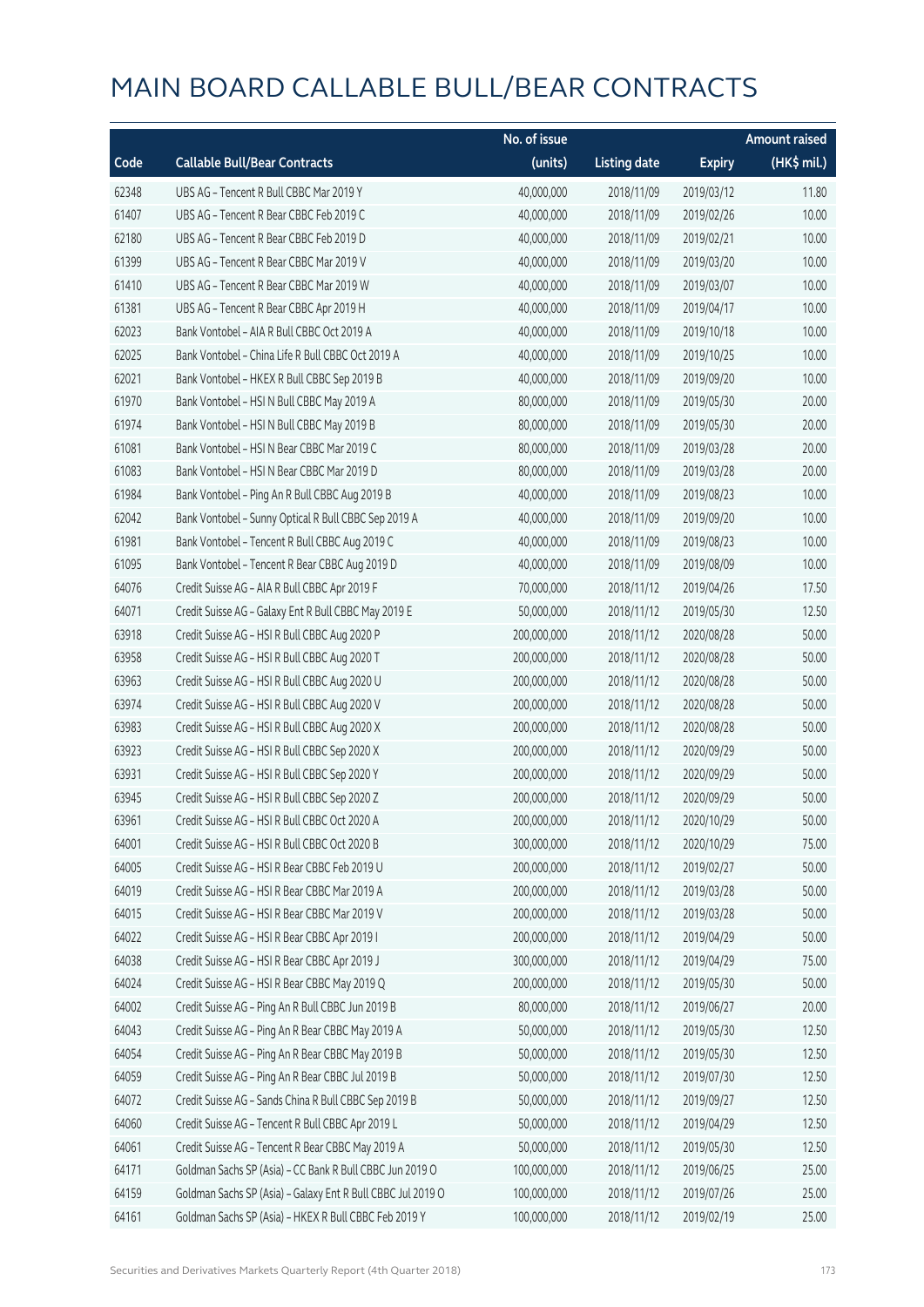|       |                                                          | No. of issue |                     |               | <b>Amount raised</b>  |
|-------|----------------------------------------------------------|--------------|---------------------|---------------|-----------------------|
| Code  | <b>Callable Bull/Bear Contracts</b>                      | (units)      | <b>Listing date</b> | <b>Expiry</b> | $(HK\frac{1}{2}mil.)$ |
| 64180 | Goldman Sachs SP (Asia) - HSBC R Bull CBBC Sep 2019 U    | 100,000,000  | 2018/11/12          | 2019/09/27    | 25.00                 |
| 63373 | Goldman Sachs SP (Asia) - HSI R Bull CBBC Dec 2020 C     | 200,000,000  | 2018/11/12          | 2020/12/30    | 50.00                 |
| 63399 | Goldman Sachs SP (Asia) - HSI R Bull CBBC Dec 2020 D     | 200,000,000  | 2018/11/12          | 2020/12/30    | 50.00                 |
| 64085 | Goldman Sachs SP (Asia) - HSI R Bull CBBC Dec 2020 I     | 200,000,000  | 2018/11/12          | 2020/12/30    | 50.00                 |
| 64120 | Goldman Sachs SP (Asia) - HSI R Bull CBBC Dec 2020 S     | 200,000,000  | 2018/11/12          | 2020/12/30    | 50.00                 |
| 64136 | Goldman Sachs SP (Asia) - HSI R Bull CBBC Dec 2020 T     | 200,000,000  | 2018/11/12          | 2020/12/30    | 50.00                 |
| 63423 | Goldman Sachs SP (Asia) - HSI R Bull CBBC Dec 2020 X     | 200,000,000  | 2018/11/12          | 2020/12/30    | 50.00                 |
| 64077 | Goldman Sachs SP (Asia) - HSI R Bull CBBC Dec 2020 Y     | 200,000,000  | 2018/11/12          | 2020/12/30    | 50.00                 |
| 63606 | Goldman Sachs SP (Asia) - HSI R Bear CBBC Feb 2019 N     | 200,000,000  | 2018/11/12          | 2019/02/27    | 50.00                 |
| 64139 | Goldman Sachs SP (Asia) - HSI R Bear CBBC Mar 2019 L     | 200,000,000  | 2018/11/12          | 2019/03/28    | 50.00                 |
| 64181 | Goldman Sachs SP (Asia) - HSI R Bear CBBC Mar 2019 S     | 200,000,000  | 2018/11/12          | 2019/03/28    | 50.00                 |
| 64186 | Goldman Sachs SP (Asia) - HSI R Bear CBBC Mar 2019 W     | 200,000,000  | 2018/11/12          | 2019/03/28    | 50.00                 |
| 64198 | Goldman Sachs SP (Asia) - HSI R Bear CBBC Mar 2019 X     | 200,000,000  | 2018/11/12          | 2019/03/28    | 50.00                 |
| 64111 | Goldman Sachs SP (Asia) - Ping An R Bull CBBC Jul 2019 C | 100,000,000  | 2018/11/12          | 2019/07/25    | 25.00                 |
| 64081 | Goldman Sachs SP (Asia) - Tencent R Bull CBBC Mar 2019 A | 100,000,000  | 2018/11/12          | 2019/03/11    | 25.00                 |
| 63392 | Goldman Sachs SP (Asia) - Tencent R Bull CBBC Mar 2019 H | 100,000,000  | 2018/11/12          | 2019/03/11    | 25.00                 |
| 63421 | Goldman Sachs SP (Asia) - Tencent R Bull CBBC Mar 2019 M | 100,000,000  | 2018/11/12          | 2019/03/11    | 25.00                 |
| 64086 | Goldman Sachs SP (Asia) - Tencent R Bull CBBC Mar 2019 N | 100,000,000  | 2018/11/12          | 2019/03/11    | 25.00                 |
| 64096 | Goldman Sachs SP (Asia) - Tencent R Bear CBBC Mar 2019 N | 80,000,000   | 2018/11/12          | 2019/03/11    | 20.00                 |
| 63593 | HK Bank - Country Garden R Bull CBBC Mar 2019 C          | 40,000,000   | 2018/11/12          | 2019/03/18    | 10.00                 |
| 63597 | HK Bank - CSPC Pharma R Bull CBBC Mar 2019 F             | 40,000,000   | 2018/11/12          | 2019/03/18    | 10.00                 |
| 63604 | HK Bank - Galaxy Ent R Bull CBBC May 2019 I              | 80,000,000   | 2018/11/12          | 2019/05/27    | 20.00                 |
| 63428 | HK Bank - HKEX R Bull CBBC Apr 2019 G                    | 50,000,000   | 2018/11/12          | 2019/04/01    | 12.50                 |
| 63543 | HK Bank - HKEX R Bull CBBC Apr 2019 H                    | 50,000,000   | 2018/11/12          | 2019/04/01    | 12.50                 |
| 63547 | HK Bank - HKEX R Bear CBBC Mar 2019 M                    | 40,000,000   | 2018/11/12          | 2019/03/21    | 10.00                 |
| 63431 | HK Bank - HSI R Bull CBBC Sep 2019 B                     | 200,000,000  | 2018/11/12          | 2019/09/27    | 50.00                 |
| 63580 | HK Bank - HSI R Bull CBBC Sep 2019 M                     | 100,000,000  | 2018/11/12          | 2019/09/27    | 25.00                 |
| 63592 | HK Bank - HSI R Bull CBBC Sep 2019 O                     | 200,000,000  | 2018/11/12          | 2019/09/27    | 50.00                 |
| 63571 | HK Bank - HSI R Bear CBBC Apr 2019 A                     | 200,000,000  | 2018/11/12          | 2019/04/29    | 50.00                 |
| 63554 | HK Bank - HSI R Bear CBBC Apr 2019 Z                     | 100,000,000  | 2018/11/12          | 2019/04/29    | 25.00                 |
| 63441 | HK Bank - Ping An R Bull CBBC Mar 2019 S                 | 100,000,000  | 2018/11/12          | 2019/03/21    | 25.00                 |
| 63442 | HK Bank - Tencent R Bull CBBC Mar 2019 N                 | 60,000,000   | 2018/11/12          | 2019/03/07    | 15.00                 |
| 63542 | HK Bank - Tencent R Bull CBBC Apr 2019 V                 | 60,000,000   | 2018/11/12          | 2019/04/11    | 15.00                 |
| 63538 | HK Bank - Tencent R Bear CBBC Apr 2019 M                 | 50,000,000   | 2018/11/12          | 2019/04/29    | 12.50                 |
| 63448 | Haitong Int'l Sec - HSI R Bull CBBC Oct 2019 U           | 120,000,000  | 2018/11/12          | 2019/10/30    | 30.00                 |
| 63453 | Haitong Int'l Sec - HSI R Bull CBBC Oct 2019 V           | 120,000,000  | 2018/11/12          | 2019/10/30    | 30.00                 |
| 63446 | Haitong Int'l Sec - HSI R Bull CBBC Dec 2019 S           | 120,000,000  | 2018/11/12          | 2019/12/30    | 30.00                 |
| 63456 | Haitong Int'l Sec - HSI R Bull CBBC Dec 2019 T           | 120,000,000  | 2018/11/12          | 2019/12/30    | 30.00                 |
| 63482 | Haitong Int'l Sec - HSI R Bear CBBC Feb 2019 R           | 120,000,000  | 2018/11/12          | 2019/02/27    | 30.00                 |
| 63494 | Haitong Int'l Sec - HSI R Bear CBBC Feb 2019 S           | 120,000,000  | 2018/11/12          | 2019/02/27    | 30.00                 |
| 63471 | Haitong Int'l Sec - HSI R Bear CBBC Mar 2019 F           | 120,000,000  | 2018/11/12          | 2019/03/28    | 30.00                 |
| 63776 | Haitong Int'l Sec - Tencent R Bear CBBC Apr 2019 L       | 40,000,000   | 2018/11/12          | 2019/04/11    | 10.04                 |
| 63768 | J P Morgan SP BV - HSBC R Bear CBBC Apr 2019 A           | 100,000,000  | 2018/11/12          | 2019/04/18    | 25.00                 |
| 63651 | J P Morgan SP BV - HSI R Bull CBBC Sep 2020 I            | 200,000,000  | 2018/11/12          | 2020/09/29    | 50.00                 |
| 63620 | J P Morgan SP BV - HSI R Bull CBBC Sep 2020 K            | 200,000,000  | 2018/11/12          | 2020/09/29    | 50.00                 |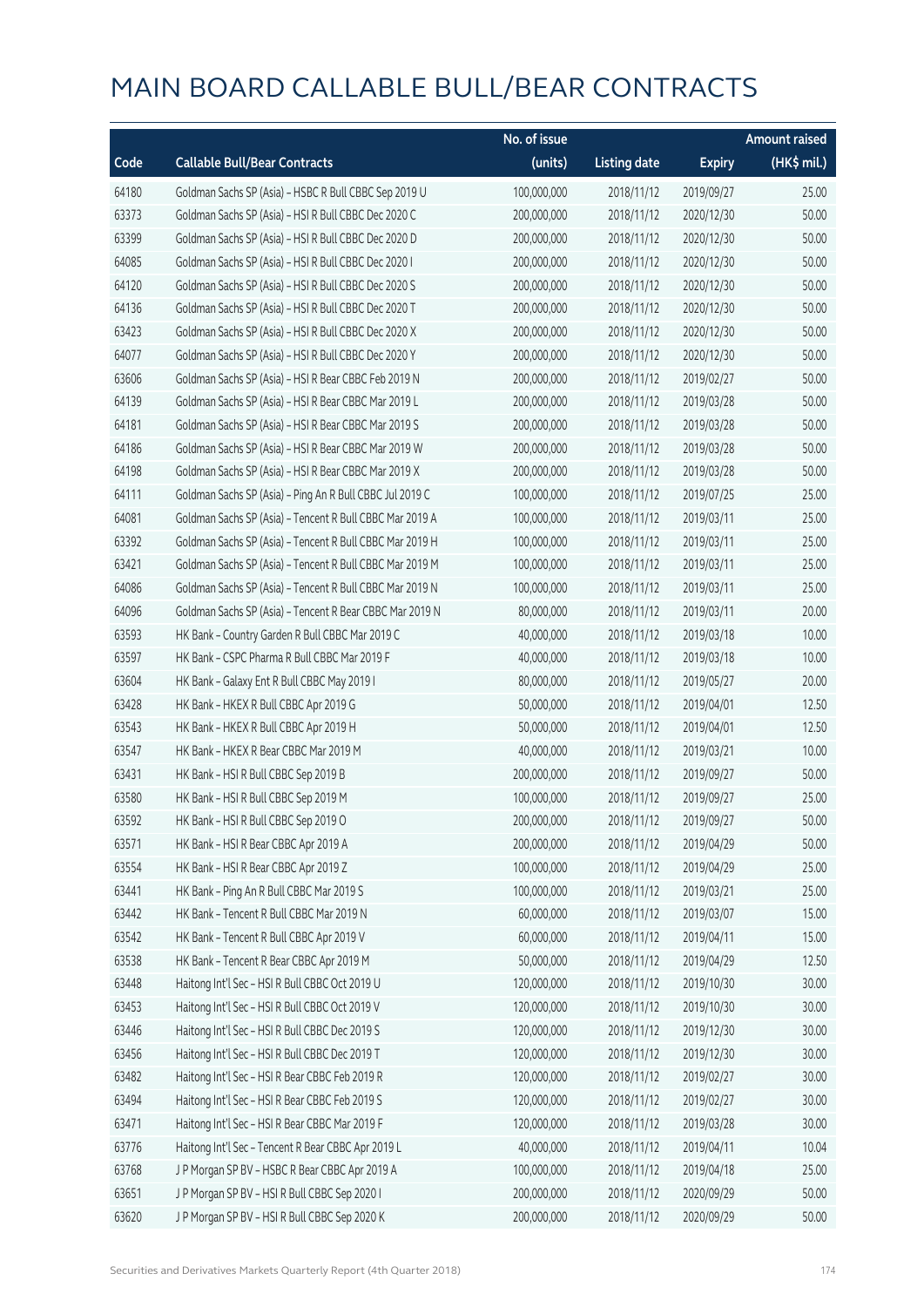|       |                                                   | No. of issue |                     |               | <b>Amount raised</b> |
|-------|---------------------------------------------------|--------------|---------------------|---------------|----------------------|
| Code  | <b>Callable Bull/Bear Contracts</b>               | (units)      | <b>Listing date</b> | <b>Expiry</b> | (HK\$ mil.)          |
| 63705 | J P Morgan SP BV - HSI R Bull CBBC Sep 2020 S     | 200,000,000  | 2018/11/12          | 2020/09/29    | 50.00                |
| 63626 | J P Morgan SP BV - HSI R Bull CBBC Oct 2020 J     | 200,000,000  | 2018/11/12          | 2020/10/29    | 50.00                |
| 63708 | J P Morgan SP BV - HSI R Bull CBBC Oct 2020 L     | 200,000,000  | 2018/11/12          | 2020/10/29    | 50.00                |
| 63661 | J P Morgan SP BV - HSI R Bull CBBC Oct 2020 U     | 200,000,000  | 2018/11/12          | 2020/10/29    | 50.00                |
| 63637 | J P Morgan SP BV - HSI R Bull CBBC Nov 2020 F     | 200,000,000  | 2018/11/12          | 2020/11/27    | 50.00                |
| 63691 | J P Morgan SP BV - HSI R Bull CBBC Nov 2020 G     | 200,000,000  | 2018/11/12          | 2020/11/27    | 50.00                |
| 63709 | J P Morgan SP BV - HSI R Bull CBBC Nov 2020 I     | 200,000,000  | 2018/11/12          | 2020/11/27    | 50.00                |
| 63722 | J P Morgan SP BV - HSI R Bear CBBC Feb 2019 C     | 200,000,000  | 2018/11/12          | 2019/02/27    | 50.00                |
| 63730 | J P Morgan SP BV - HSI R Bear CBBC Feb 2019 D     | 200,000,000  | 2018/11/12          | 2019/02/27    | 50.00                |
| 63739 | J P Morgan SP BV - HSI R Bear CBBC Feb 2019 E     | 200,000,000  | 2018/11/12          | 2019/02/27    | 50.00                |
| 63742 | J P Morgan SP BV - HSI R Bear CBBC Feb 2019 F     | 200,000,000  | 2018/11/12          | 2019/02/27    | 50.00                |
| 63748 | J P Morgan SP BV - HSI R Bear CBBC Feb 2019 G     | 200,000,000  | 2018/11/12          | 2019/02/27    | 50.00                |
| 63617 | J P Morgan SP BV - Tencent R Bull CBBC Mar 2019 A | 50,000,000   | 2018/11/12          | 2019/03/08    | 12.50                |
| 63619 | J P Morgan SP BV - Tencent R Bull CBBC Mar 2019 B | 50,000,000   | 2018/11/12          | 2019/03/15    | 12.50                |
| 63749 | J P Morgan SP BV - Tencent R Bull CBBC Mar 2019 C | 50,000,000   | 2018/11/12          | 2019/03/08    | 12.50                |
| 63750 | JP Morgan SP BV - Tencent R Bull CBBC Apr 2019 H  | 50,000,000   | 2018/11/12          | 2019/04/12    | 12.50                |
| 63753 | J P Morgan SP BV - Tencent R Bear CBBC Mar 2019 U | 50,000,000   | 2018/11/12          | 2019/03/15    | 12.50                |
| 63756 | J P Morgan SP BV - Tencent R Bear CBBC Mar 2019 V | 50,000,000   | 2018/11/12          | 2019/03/08    | 12.50                |
| 64224 | SG Issuer - AIA R Bull CBBC Jul 2019 K            | 60,000,000   | 2018/11/12          | 2019/07/08    | 15.00                |
| 64519 | SG Issuer - AIA R Bear CBBC Jul 2019 B            | 60,000,000   | 2018/11/12          | 2019/07/19    | 15.00                |
| 64522 | SG Issuer - CC Bank R Bull CBBC Jul 2019 E        | 100,000,000  | 2018/11/12          | 2019/07/31    | 25.00                |
| 64532 | SG Issuer - Geely Auto R Bull CBBC Jul 2019 B     | 40,000,000   | 2018/11/12          | 2019/07/19    | 10.20                |
| 64228 | SG Issuer - Galaxy Ent R Bull CBBC Jul 2019 K     | 100,000,000  | 2018/11/12          | 2019/07/30    | 25.00                |
| 64457 | SG Issuer - HKEX R Bull CBBC Jun 2019 V           | 50,000,000   | 2018/11/12          | 2019/06/20    | 12.50                |
| 64552 | SG Issuer - HKEX R Bull CBBC Jul 2019 P           | 50,000,000   | 2018/11/12          | 2019/07/10    | 12.50                |
| 64230 | SG Issuer - HSBC R Bull CBBC Jul 2019 G           | 100,000,000  | 2018/11/12          | 2019/07/08    | 25.00                |
| 64505 | SG Issuer - HSCEI R Bull CBBC Sep 2020 N          | 100,000,000  | 2018/11/12          | 2020/09/29    | 25.00                |
| 64510 | SG Issuer - HSCEI R Bull CBBC Sep 2020 O          | 100,000,000  | 2018/11/12          | 2020/09/29    | 25.00                |
| 64511 | SG Issuer - HSCEI R Bull CBBC Sep 2020 P          | 100,000,000  | 2018/11/12          | 2020/09/29    | 25.00                |
| 64396 | SG Issuer - HSCEI R Bear CBBC Apr 2019 A          | 100,000,000  | 2018/11/12          | 2019/04/29    | 25.00                |
| 64366 | SG Issuer - HSI R Bull CBBC Aug 2020 J            | 200,000,000  | 2018/11/12          | 2020/08/28    | 50.00                |
| 64376 | SG Issuer - HSI R Bull CBBC Aug 2020 K            | 200,000,000  | 2018/11/12          | 2020/08/28    | 50.00                |
| 64389 | SG Issuer - HSI R Bull CBBC Aug 2020 L            | 200,000,000  | 2018/11/12          | 2020/08/28    | 50.00                |
| 64393 | SG Issuer - HSI R Bull CBBC Aug 2020 M            | 200,000,000  | 2018/11/12          | 2020/08/28    | 50.00                |
| 64303 | SG Issuer - HSI R Bull CBBC Sep 2020 G            | 200,000,000  | 2018/11/12          | 2020/09/29    | 50.00                |
| 64308 | SG Issuer - HSI R Bull CBBC Sep 2020 J            | 200,000,000  | 2018/11/12          | 2020/09/29    | 50.00                |
| 64321 | SG Issuer - HSI R Bull CBBC Nov 2020 D            | 200,000,000  | 2018/11/12          | 2020/11/27    | 50.00                |
| 64317 | SG Issuer - HSI R Bull CBBC Nov 2020 X            | 200,000,000  | 2018/11/12          | 2020/11/27    | 50.00                |
| 64337 | SG Issuer - HSI R Bull CBBC Dec 2020 V            | 200,000,000  | 2018/11/12          | 2020/12/30    | 50.00                |
| 64328 | SG Issuer - HSI R Bull CBBC Dec 2020 Z            | 200,000,000  | 2018/11/12          | 2020/12/30    | 50.00                |
| 64339 | SG Issuer - HSI R Bear CBBC Mar 2019 M            | 200,000,000  | 2018/11/12          | 2019/03/28    | 50.00                |
| 64351 | SG Issuer - HSI R Bear CBBC Mar 2019 V            | 200,000,000  | 2018/11/12          | 2019/03/28    | 50.00                |
| 64355 | SG Issuer - HSI R Bear CBBC Apr 2019 B            | 200,000,000  | 2018/11/12          | 2019/04/29    | 50.00                |
| 64581 | SG Issuer - HSI R Bear CBBC Apr 2019 E            | 200,000,000  | 2018/11/12          | 2019/04/29    | 50.00                |
| 64360 | SG Issuer - HSI R Bear CBBC Jul 2019 P            | 400,000,000  | 2018/11/12          | 2019/07/30    | 100.00               |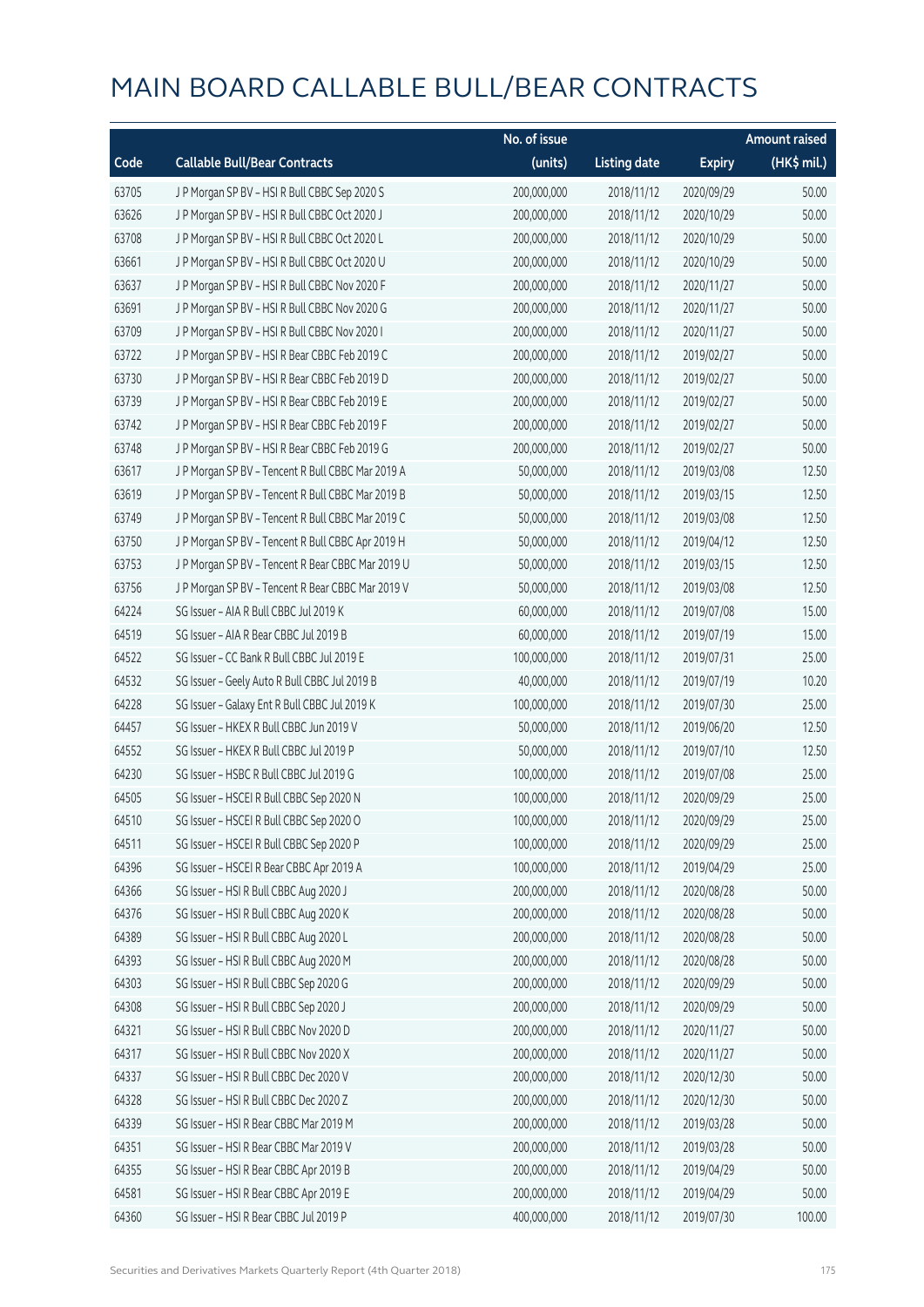|       |                                                     | No. of issue |                     |               | <b>Amount raised</b> |
|-------|-----------------------------------------------------|--------------|---------------------|---------------|----------------------|
| Code  | <b>Callable Bull/Bear Contracts</b>                 | (units)      | <b>Listing date</b> | <b>Expiry</b> | (HK\$ mil.)          |
| 64589 | SG Issuer - HSI R Bear CBBC Jul 2019 Q              | 200,000,000  | 2018/11/12          | 2019/07/30    | 50.00                |
| 64590 | SG Issuer - HSI R Bear CBBC Jul 2019 R              | 400,000,000  | 2018/11/12          | 2019/07/30    | 100.00               |
| 64554 | SG Issuer - ICBC R Bull CBBC Jul 2019 C             | 60,000,000   | 2018/11/12          | 2019/07/31    | 15.00                |
| 64240 | SG Issuer - Ping An R Bull CBBC Mar 2019 Q          | 100,000,000  | 2018/11/12          | 2019/03/29    | 25.00                |
| 64556 | SG Issuer - Ping An R Bull CBBC Apr 2019 M          | 100,000,000  | 2018/11/12          | 2019/04/10    | 25.00                |
| 64478 | SG Issuer - Ping An R Bear CBBC Apr 2019 P          | 100,000,000  | 2018/11/12          | 2019/04/29    | 25.00                |
| 64558 | SG Issuer - Sunny Optical R Bear CBBC Apr 2019 F    | 40,000,000   | 2018/11/12          | 2019/04/10    | 10.00                |
| 64252 | SG Issuer - Tencent R Bull CBBC Feb 2019 C          | 80,000,000   | 2018/11/12          | 2019/02/25    | 20.00                |
| 64560 | SG Issuer - Tencent R Bull CBBC Feb 2019 H          | 80,000,000   | 2018/11/12          | 2019/02/18    | 20.00                |
| 64256 | SG Issuer - Tencent R Bull CBBC Feb 2019 U          | 80,000,000   | 2018/11/12          | 2019/02/27    | 20.00                |
| 64562 | SG Issuer - Tencent R Bull CBBC Feb 2019 W          | 80,000,000   | 2018/11/12          | 2019/02/19    | 20.00                |
| 64265 | SG Issuer - Tencent R Bull CBBC Mar 2019 I          | 80,000,000   | 2018/11/12          | 2019/03/06    | 20.00                |
| 64275 | SG Issuer - Tencent R Bull CBBC Mar 2019 J          | 80,000,000   | 2018/11/12          | 2019/03/07    | 20.00                |
| 64567 | SG Issuer - Tencent R Bull CBBC Mar 2019 K          | 80,000,000   | 2018/11/12          | 2019/03/04    | 20.00                |
| 64483 | SG Issuer - Tencent R Bear CBBC Mar 2019 R          | 80,000,000   | 2018/11/12          | 2019/03/28    | 20.00                |
| 64568 | SG Issuer - Tencent R Bear CBBC Mar 2019 S          | 80,000,000   | 2018/11/12          | 2019/03/04    | 20.00                |
| 64570 | SG Issuer - Tencent R Bear CBBC Apr 2019 D          | 80,000,000   | 2018/11/12          | 2019/04/10    | 20.00                |
| 63788 | UBS AG - HSI R Bull CBBC Dec 2019 I                 | 200,000,000  | 2018/11/12          | 2019/12/30    | 50.00                |
| 63802 | UBS AG - HSI R Bull CBBC Dec 2019 O                 | 200,000,000  | 2018/11/12          | 2019/12/30    | 50.00                |
| 63816 | UBS AG - HSI R Bull CBBC Dec 2019 T                 | 300,000,000  | 2018/11/12          | 2019/12/30    | 75.00                |
| 63811 | UBS AG - HSI R Bull CBBC Sep 2020 L                 | 200,000,000  | 2018/11/12          | 2020/09/29    | 50.00                |
| 63813 | UBS AG - HSI R Bull CBBC Sep 2020 O                 | 250,000,000  | 2018/11/12          | 2020/09/29    | 62.50                |
| 63787 | UBS AG - HSI R Bull CBBC Oct 2020 Z                 | 200,000,000  | 2018/11/12          | 2020/10/29    | 50.00                |
| 63819 | UBS AG - HSI R Bull CBBC Nov 2020 A                 | 200,000,000  | 2018/11/12          | 2020/11/27    | 50.00                |
| 63810 | UBS AG - HSI R Bull CBBC Nov 2020 H                 | 200,000,000  | 2018/11/12          | 2020/11/27    | 50.00                |
| 63786 | UBS AG - HSI R Bull CBBC Nov 2020 Q                 | 200,000,000  | 2018/11/12          | 2020/11/27    | 50.00                |
| 63809 | UBS AG - HSI R Bull CBBC Dec 2020 M                 | 200,000,000  | 2018/11/12          | 2020/12/30    | 50.00                |
| 63784 | UBS AG - HSI R Bull CBBC Dec 2020 O                 | 200,000,000  | 2018/11/12          | 2020/12/30    | 50.00                |
| 63874 | UBS AG - HSI R Bear CBBC Feb 2019 U                 | 200,000,000  | 2018/11/12          | 2019/02/27    | 50.00                |
| 63852 | UBS AG - HSI R Bear CBBC Mar 2019 T                 | 200,000,000  | 2018/11/12          | 2019/03/28    | 50.00                |
| 63882 | UBS AG - HSI R Bear CBBC Mar 2019 U                 | 200,000,000  | 2018/11/12          | 2019/03/28    | 50.00                |
| 63888 | UBS AG - HSI R Bear CBBC May 2019 F                 | 200,000,000  | 2018/11/12          | 2019/05/30    | 50.00                |
| 63824 | UBS AG - Tencent R Bull CBBC Mar 2019 G             | 40,000,000   | 2018/11/12          | 2019/03/21    | 10.00                |
| 63825 | UBS AG - Tencent R Bull CBBC Mar 2019 H             | 40,000,000   | 2018/11/12          | 2019/03/22    | 10.00                |
| 63821 | UBS AG - Tencent R Bull CBBC Mar 2019 Z             | 40,000,000   | 2018/11/12          | 2019/03/13    | 10.00                |
| 63829 | UBS AG - Tencent R Bull CBBC Apr 2019 A             | 40,000,000   | 2018/11/12          | 2019/04/03    | 12.80                |
| 63889 | UBS AG - Tencent R Bear CBBC May 2019 D             | 40,000,000   | 2018/11/12          | 2019/05/03    | 10.00                |
| 63910 | UBS AG - Tencent R Bear CBBC May 2019 E             | 40,000,000   | 2018/11/12          | 2019/05/06    | 10.00                |
| 63352 | Bank Vontobel - CC Bank R Bull CBBC Jul 2019 B      | 40,000,000   | 2018/11/12          | 2019/07/19    | 10.00                |
| 63527 | Bank Vontobel - CNOOC R Bull CBBC Nov 2019 C        | 40,000,000   | 2018/11/12          | 2019/11/08    | 10.00                |
| 63509 | Bank Vontobel - Sinopec Corp R Bull CBBC Nov 2019 A | 40,000,000   | 2018/11/12          | 2019/11/08    | 10.00                |
| 63369 | Bank Vontobel - Galaxy Ent R Bull CBBC Aug 2019 B   | 40,000,000   | 2018/11/12          | 2019/08/09    | 10.00                |
| 63349 | Bank Vontobel - HSI R Bull CBBC May 2019 C          | 80,000,000   | 2018/11/12          | 2019/05/30    | 20.00                |
| 63504 | Bank Vontobel - HSI R Bull CBBC May 2019 D          | 80,000,000   | 2018/11/12          | 2019/05/30    | 20.00                |
| 63523 | Bank Vontobel - HSI R Bear CBBC Mar 2019 E          | 80,000,000   | 2018/11/12          | 2019/03/28    | 20.00                |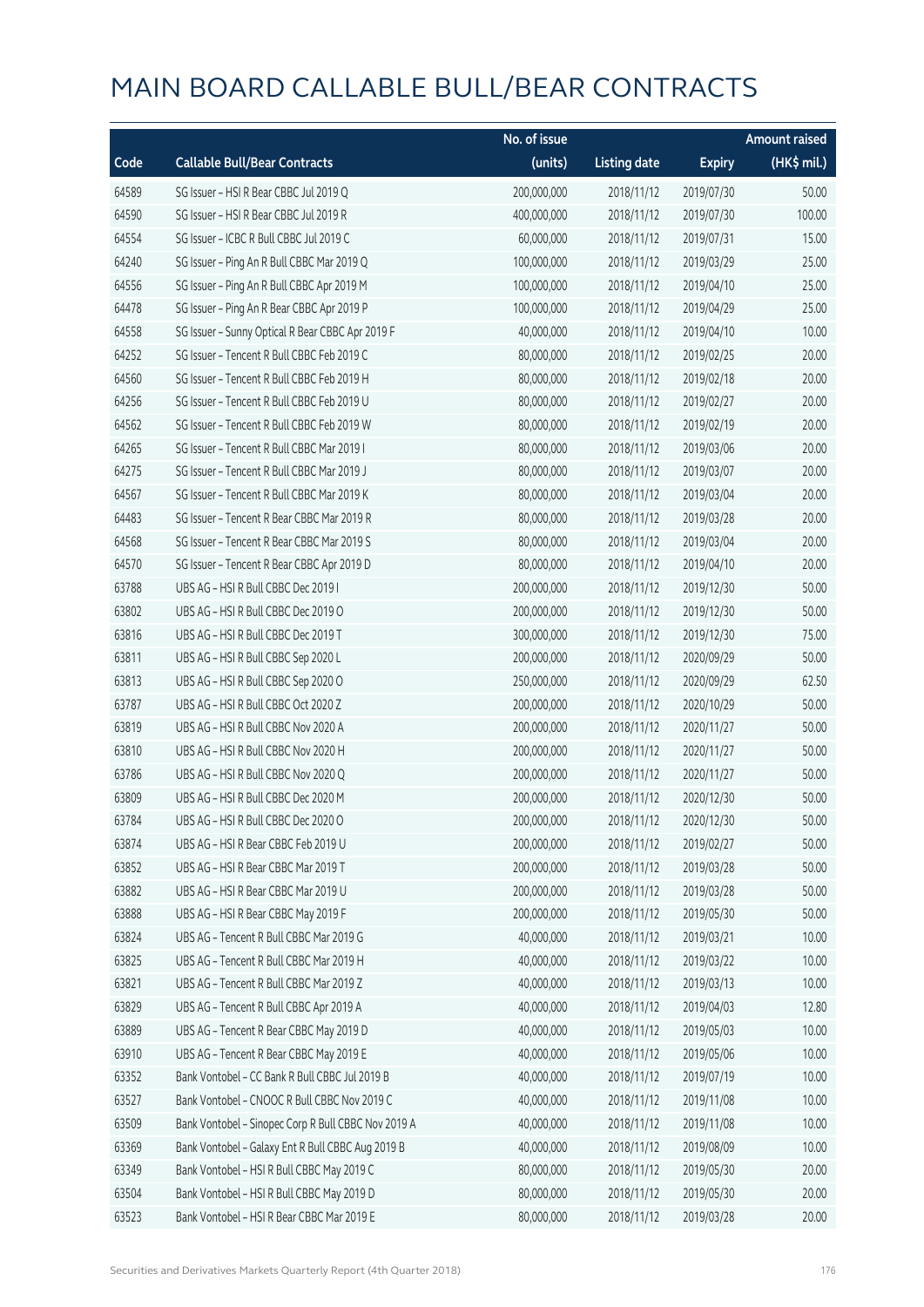|       |                                                          | No. of issue |                     |               | <b>Amount raised</b> |
|-------|----------------------------------------------------------|--------------|---------------------|---------------|----------------------|
| Code  | <b>Callable Bull/Bear Contracts</b>                      | (units)      | <b>Listing date</b> | <b>Expiry</b> | (HK\$ mil.)          |
| 63351 | Bank Vontobel - Ping An R Bear CBBC Aug 2019 A           | 40,000,000   | 2018/11/12          | 2019/08/23    | 10.00                |
| 63363 | Bank Vontobel - Sunny Optical R Bull CBBC Sep 2019 B     | 40,000,000   | 2018/11/12          | 2019/09/20    | 10.00                |
| 63350 | Bank Vontobel - Tencent R Bull CBBC Aug 2019 D           | 40,000,000   | 2018/11/12          | 2019/08/16    | 12.40                |
| 65296 | Credit Suisse AG - AIA R Bear CBBC Apr 2019 D            | 50,000,000   | 2018/11/13          | 2019/04/29    | 12.50                |
| 65365 | Credit Suisse AG - HSI R Bull CBBC Aug 2019 H            | 200,000,000  | 2018/11/13          | 2019/08/29    | 50.00                |
| 65280 | Credit Suisse AG - HSI R Bull CBBC Aug 2020 M            | 200,000,000  | 2018/11/13          | 2020/08/28    | 50.00                |
| 65281 | Credit Suisse AG - HSI R Bull CBBC Sep 2020 A            | 200,000,000  | 2018/11/13          | 2020/09/29    | 50.00                |
| 65274 | Credit Suisse AG - HSI R Bull CBBC Oct 2020 C            | 200,000,000  | 2018/11/13          | 2020/10/29    | 50.00                |
| 65362 | Credit Suisse AG - HSI R Bull CBBC Oct 2020 D            | 200,000,000  | 2018/11/13          | 2020/10/29    | 50.00                |
| 65282 | Credit Suisse AG - HSI R Bull CBBC Nov 2020 S            | 200,000,000  | 2018/11/13          | 2020/11/27    | 50.00                |
| 65360 | Credit Suisse AG - HSI R Bear CBBC Mar 2019 B            | 200,000,000  | 2018/11/13          | 2019/03/28    | 50.00                |
| 65322 | Credit Suisse AG - HSI R Bear CBBC Apr 2019 K            | 200,000,000  | 2018/11/13          | 2019/04/29    | 50.00                |
| 65334 | Credit Suisse AG - HSI R Bear CBBC Apr 2019 L            | 200,000,000  | 2018/11/13          | 2019/04/29    | 50.00                |
| 65339 | Credit Suisse AG - HSI R Bear CBBC May 2019 R            | 200,000,000  | 2018/11/13          | 2019/05/30    | 50.00                |
| 65284 | Credit Suisse AG - Tencent R Bull CBBC Jul 2019 D        | 50,000,000   | 2018/11/13          | 2019/07/30    | 12.50                |
| 65268 | Goldman Sachs SP (Asia) - HKEX R Bull CBBC Feb 2019 Z    | 100,000,000  | 2018/11/13          | 2019/02/19    | 25.00                |
| 65218 | Goldman Sachs SP (Asia) - HSI R Bull CBBC Dec 2020 A     | 200,000,000  | 2018/11/13          | 2020/12/30    | 50.00                |
| 64651 | Goldman Sachs SP (Asia) - HSI R Bull CBBC Dec 2020 U     | 200,000,000  | 2018/11/13          | 2020/12/30    | 50.00                |
| 65200 | Goldman Sachs SP (Asia) - HSI R Bull CBBC Dec 2020 Z     | 200,000,000  | 2018/11/13          | 2020/12/30    | 50.00                |
| 65251 | Goldman Sachs SP (Asia) - HSI R Bear CBBC Feb 2019 D     | 200,000,000  | 2018/11/13          | 2019/02/27    | 50.00                |
| 65232 | Goldman Sachs SP (Asia) - HSI R Bear CBBC Feb 2019 O     | 200,000,000  | 2018/11/13          | 2019/02/27    | 50.00                |
| 65262 | Goldman Sachs SP (Asia) - Ping An R Bull CBBC Jul 2019 D | 100,000,000  | 2018/11/13          | 2019/07/25    | 25.00                |
| 65210 | Goldman Sachs SP (Asia) - Tencent R Bull CBBC Mar 2019 C | 100,000,000  | 2018/11/13          | 2019/03/11    | 25.00                |
| 64658 | Goldman Sachs SP (Asia) - Tencent R Bull CBBC Mar 2019 R | 100,000,000  | 2018/11/13          | 2019/03/11    | 25.00                |
| 65252 | Goldman Sachs SP (Asia) - Tencent R Bear CBBC Mar 2019 O | 80,000,000   | 2018/11/13          | 2019/03/11    | 20.00                |
| 64706 | HK Bank - China Mobile R Bull CBBC Apr 2019 B            | 50,000,000   | 2018/11/13          | 2019/04/01    | 12.50                |
| 64705 | HK Bank - CC Bank R Bear CBBC Apr 2019 A                 | 50,000,000   | 2018/11/13          | 2019/04/15    | 12.50                |
| 64718 | HK Bank - CPIC R Bull CBBC Sep 2019 A                    | 100,000,000  | 2018/11/13          | 2019/09/09    | 25.00                |
| 64686 | HK Bank - HKEX R Bull CBBC May 2019 C                    | 50,000,000   | 2018/11/13          | 2019/05/20    | 12.50                |
| 64727 | HK Bank - HKEX R Bear CBBC Apr 2019 C                    | 40,000,000   | 2018/11/13          | 2019/04/11    | 10.00                |
| 64668 | HK Bank - HSI R Bull CBBC Sep 2019 P                     | 200,000,000  | 2018/11/13          | 2019/09/27    | 50.00                |
| 64719 | HK Bank - HSI R Bull CBBC Dec 2019 F                     | 200,000,000  | 2018/11/13          | 2019/12/30    | 50.00                |
| 64659 | HK Bank - HSI R Bear CBBC Apr 2019 B                     | 100,000,000  | 2018/11/13          | 2019/04/29    | 25.00                |
| 64689 | HK Bank - PetroChina R Bull CBBC Mar 2019 D              | 80,000,000   | 2018/11/13          | 2019/03/25    | 20.00                |
| 64687 | HK Bank - Ping An R Bull CBBC Mar 2019 T                 | 100,000,000  | 2018/11/13          | 2019/03/28    | 25.00                |
| 64722 | HK Bank - Tencent R Bull CBBC Apr 2019 W                 | 60,000,000   | 2018/11/13          | 2019/04/23    | 15.00                |
| 64666 | HK Bank - Tencent R Bull CBBC May 2019 F                 | 60,000,000   | 2018/11/13          | 2019/05/06    | 15.00                |
| 64724 | HK Bank - Tencent R Bear CBBC Apr 2019 N                 | 50,000,000   | 2018/11/13          | 2019/04/23    | 12.50                |
| 64673 | Haitong Int'l Sec - HSI R Bull CBBC Jan 2020 O           | 120,000,000  | 2018/11/13          | 2020/01/30    | 30.00                |
| 64682 | Haitong Int'l Sec - HSI R Bull CBBC Jan 2020 P           | 120,000,000  | 2018/11/13          | 2020/01/30    | 30.00                |
| 64683 | Haitong Int'l Sec - HSI R Bear CBBC Feb 2019 T           | 120,000,000  | 2018/11/13          | 2019/02/27    | 30.00                |
| 64930 | J P Morgan SP BV - HSI R Bull CBBC Sep 2020 A            | 200,000,000  | 2018/11/13          | 2020/09/29    | 50.00                |
| 64933 | J P Morgan SP BV - HSI R Bull CBBC Sep 2020 D            | 200,000,000  | 2018/11/13          | 2020/09/29    | 50.00                |
| 64988 | J P Morgan SP BV - HSI R Bull CBBC Nov 2020 J            | 200,000,000  | 2018/11/13          | 2020/11/27    | 50.00                |
| 64942 | J P Morgan SP BV - HSI R Bear CBBC Feb 2019 H            | 200,000,000  | 2018/11/13          | 2019/02/27    | 50.00                |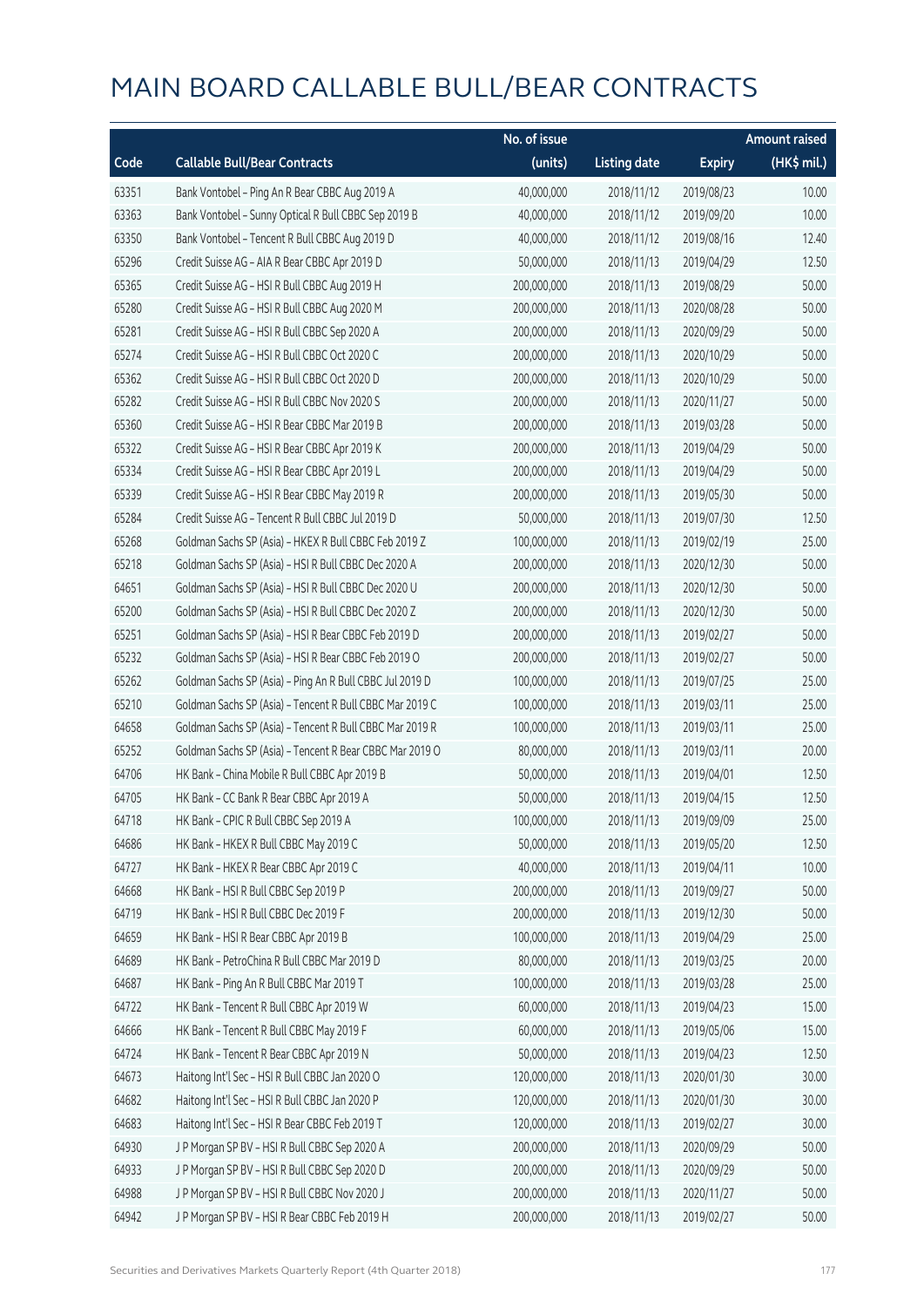|       |                                                      | No. of issue |                     |               | <b>Amount raised</b>  |
|-------|------------------------------------------------------|--------------|---------------------|---------------|-----------------------|
| Code  | <b>Callable Bull/Bear Contracts</b>                  | (units)      | <b>Listing date</b> | <b>Expiry</b> | $(HK\frac{1}{2}mil.)$ |
| 64969 | JP Morgan SP BV - HSIR Bear CBBC Feb 2019 I          | 200,000,000  | 2018/11/13          | 2019/02/27    | 50.00                 |
| 64973 | J P Morgan SP BV - HSI R Bear CBBC Feb 2019 J        | 200,000,000  | 2018/11/13          | 2019/02/27    | 50.00                 |
| 64986 | J P Morgan SP BV - HSI R Bear CBBC Feb 2019 K        | 200,000,000  | 2018/11/13          | 2019/02/27    | 50.00                 |
| 64748 | Macquarie Bank Ltd. - Tencent R Bull CBBC Feb 2019 F | 23,500,000   | 2018/11/13          | 2019/02/19    | 10.46                 |
| 64749 | Macquarie Bank Ltd. - Tencent R Bull CBBC Feb 2019 I | 36,200,000   | 2018/11/13          | 2019/02/21    | 10.68                 |
| 64736 | Macquarie Bank Ltd. - Tencent R Bull CBBC Mar 2019 Q | 26,300,000   | 2018/11/13          | 2019/03/04    | 10.55                 |
| 65018 | SG Issuer - CC Bank R Bear CBBC May 2019 C           | 100,000,000  | 2018/11/13          | 2019/05/06    | 25.00                 |
| 65039 | SG Issuer - Galaxy Ent R Bull CBBC Jul 2019 L        | 100,000,000  | 2018/11/13          | 2019/07/08    | 25.00                 |
| 65088 | SG Issuer - HSBC R Bear CBBC Apr 2019 H              | 100,000,000  | 2018/11/13          | 2019/04/24    | 25.00                 |
| 65087 | SG Issuer - HSI R Bull CBBC Aug 2020 N               | 200,000,000  | 2018/11/13          | 2020/08/28    | 50.00                 |
| 65186 | SG Issuer - HSI R Bull CBBC Sep 2020 T               | 200,000,000  | 2018/11/13          | 2020/09/29    | 50.00                 |
| 65101 | SG Issuer - HSI R Bear CBBC Mar 2019 X               | 200,000,000  | 2018/11/13          | 2019/03/28    | 50.00                 |
| 65148 | SG Issuer - HSI R Bear CBBC Apr 2019 F               | 200,000,000  | 2018/11/13          | 2019/04/29    | 50.00                 |
| 65149 | SG Issuer - HSI R Bear CBBC Apr 2019 H               | 200,000,000  | 2018/11/13          | 2019/04/29    | 50.00                 |
| 65184 | SG Issuer - HSI R Bear CBBC Apr 2019 K               | 200,000,000  | 2018/11/13          | 2019/04/29    | 50.00                 |
| 65152 | SG Issuer - HSI R Bear CBBC May 2019 I               | 200,000,000  | 2018/11/13          | 2019/05/30    | 50.00                 |
| 65176 | SG Issuer - HSI R Bear CBBC May 2019 K               | 200,000,000  | 2018/11/13          | 2019/05/30    | 50.00                 |
| 65182 | SG Issuer - HSI R Bear CBBC May 2019 L               | 200,000,000  | 2018/11/13          | 2019/05/30    | 50.00                 |
| 65042 | SG Issuer - Ping An R Bull CBBC May 2019 B           | 100,000,000  | 2018/11/13          | 2019/05/06    | 25.00                 |
| 65065 | SG Issuer - Tencent R Bull CBBC Feb 2019 J           | 80,000,000   | 2018/11/13          | 2019/02/28    | 20.00                 |
| 65052 | SG Issuer - Tencent R Bull CBBC Feb 2019 Z           | 80,000,000   | 2018/11/13          | 2019/02/19    | 20.00                 |
| 65079 | SG Issuer - Tencent R Bull CBBC Mar 2019 N           | 80,000,000   | 2018/11/13          | 2019/03/04    | 20.00                 |
| 65083 | SG Issuer - Tencent R Bull CBBC Mar 2019 O           | 80,000,000   | 2018/11/13          | 2019/03/08    | 20.00                 |
| 65086 | SG Issuer - Tencent R Bull CBBC Mar 2019 R           | 80,000,000   | 2018/11/13          | 2019/03/26    | 20.00                 |
| 65089 | SG Issuer - Tencent R Bear CBBC Mar 2019 U           | 80,000,000   | 2018/11/13          | 2019/03/26    | 20.00                 |
| 65100 | SG Issuer - Tencent R Bear CBBC Mar 2019 V           | 80,000,000   | 2018/11/13          | 2019/03/27    | 20.00                 |
| 64836 | UBS AG - HSI R Bull CBBC Sep 2020 T                  | 200,000,000  | 2018/11/13          | 2020/09/29    | 50.00                 |
| 64771 | UBS AG - HSI R Bull CBBC Oct 2020 U                  | 200,000,000  | 2018/11/13          | 2020/10/29    | 50.00                 |
| 64758 | UBS AG - HSI R Bull CBBC Nov 2020 C                  | 200,000,000  | 2018/11/13          | 2020/11/27    | 50.00                 |
| 64750 | UBS AG - HSI R Bull CBBC Dec 2020 P                  | 200,000,000  | 2018/11/13          | 2020/12/30    | 50.00                 |
| 64754 | UBS AG - HSI R Bull CBBC Dec 2020 Q                  | 200,000,000  | 2018/11/13          | 2020/12/30    | 50.00                 |
| 64773 | UBS AG - HSI R Bull CBBC Dec 2020 R                  | 200,000,000  | 2018/11/13          | 2020/12/30    | 50.00                 |
| 64794 | UBS AG - HSI R Bull CBBC Dec 2020 S                  | 200,000,000  | 2018/11/13          | 2020/12/30    | 50.00                 |
| 64876 | UBS AG - HSI R Bear CBBC Feb 2019 Y                  | 200,000,000  | 2018/11/13          | 2019/02/27    | 50.00                 |
| 64858 | UBS AG - HSI R Bear CBBC Mar 2019 O                  | 200,000,000  | 2018/11/13          | 2019/03/28    | 50.00                 |
| 64878 | UBS AG - HSI R Bear CBBC Mar 2019 Q                  | 200,000,000  | 2018/11/13          | 2019/03/28    | 50.00                 |
| 64881 | UBS AG - HSI R Bear CBBC Apr 2019 U                  | 200,000,000  | 2018/11/13          | 2019/04/29    | 50.00                 |
| 64890 | UBS AG - Tencent R Bull CBBC May 2019 A              | 40,000,000   | 2018/11/13          | 2019/05/06    | 10.00                 |
| 64920 | UBS AG - Tencent R Bull CBBC May 2019 B              | 40,000,000   | 2018/11/13          | 2019/05/07    | 10.00                 |
| 64924 | UBS AG - Tencent R Bear CBBC May 2019 F              | 40,000,000   | 2018/11/13          | 2019/05/06    | 10.00                 |
| 64633 | Bank Vontobel - CC Bank R Bear CBBC Sep 2019 A       | 40,000,000   | 2018/11/13          | 2019/09/06    | 10.00                 |
| 64639 | Bank Vontobel - HSBC R Bull CBBC Nov 2019 A          | 40,000,000   | 2018/11/13          | 2019/11/15    | 10.00                 |
| 64636 | Bank Vontobel - HSBC R Bear CBBC Sep 2019 A          | 40,000,000   | 2018/11/13          | 2019/09/20    | 10.00                 |
| 64592 | Bank Vontobel - HSI N Bull CBBC May 2019 E           | 80,000,000   | 2018/11/13          | 2019/05/30    | 20.00                 |
| 64604 | Bank Vontobel - HSI N Bull CBBC May 2019 F           | 80,000,000   | 2018/11/13          | 2019/05/30    | 20.00                 |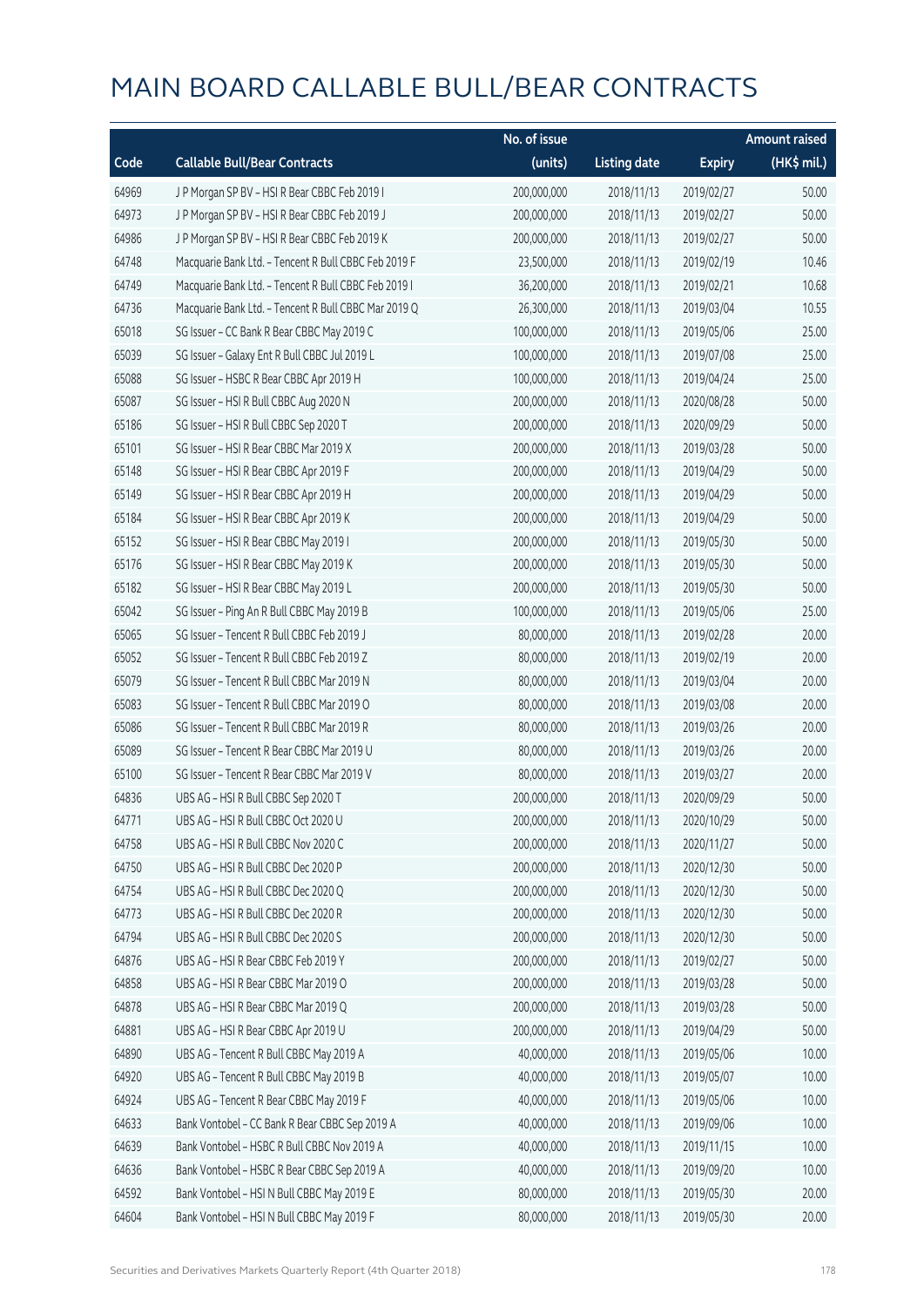|       |                                                            | No. of issue |                     |               | <b>Amount raised</b>  |
|-------|------------------------------------------------------------|--------------|---------------------|---------------|-----------------------|
| Code  | <b>Callable Bull/Bear Contracts</b>                        | (units)      | <b>Listing date</b> | <b>Expiry</b> | $(HK\frac{1}{2}mil.)$ |
| 64616 | Bank Vontobel - HSI N Bear CBBC Mar 2019 F                 | 80,000,000   | 2018/11/13          | 2019/03/28    | 20.00                 |
| 64623 | Bank Vontobel - Ping An R Bear CBBC Oct 2019 B             | 40,000,000   | 2018/11/13          | 2019/10/18    | 10.00                 |
| 65617 | BNP Paribas Issuance B.V. - CC Bank R Bull CBBC Sep 2019 R | 100,000,000  | 2018/11/14          | 2019/09/27    | 25.00                 |
| 65618 | BNP Paribas Issuance B.V. - HKEX R Bear CBBC Mar 2019 X    | 50,000,000   | 2018/11/14          | 2019/03/28    | 12.50                 |
| 65623 | BNP Paribas Issuance B.V. - HSI R Bear CBBC Apr 2019 J     | 250,000,000  | 2018/11/14          | 2019/04/29    | 62.50                 |
| 66397 | Credit Suisse AG - Geely Auto R Bear CBBC Apr 2019 A       | 40,000,000   | 2018/11/14          | 2019/04/29    | 10.00                 |
| 66280 | Credit Suisse AG - HSI R Bull CBBC Aug 2020 N              | 200,000,000  | 2018/11/14          | 2020/08/28    | 50.00                 |
| 66224 | Credit Suisse AG - HSI R Bull CBBC Sep 2020 B              | 200,000,000  | 2018/11/14          | 2020/09/29    | 50.00                 |
| 66341 | Credit Suisse AG - HSI R Bull CBBC Sep 2020 C              | 200,000,000  | 2018/11/14          | 2020/09/29    | 50.00                 |
| 66342 | Credit Suisse AG - HSI R Bull CBBC Oct 2020 F              | 300,000,000  | 2018/11/14          | 2020/10/29    | 75.00                 |
| 66423 | Credit Suisse AG - HSI R Bear CBBC Apr 2019 S              | 200,000,000  | 2018/11/14          | 2019/04/29    | 50.00                 |
| 66207 | Credit Suisse AG - HSI R Bear CBBC May 2019 S              | 200,000,000  | 2018/11/14          | 2019/05/30    | 50.00                 |
| 66479 | Credit Suisse AG - Tencent R Bull CBBC Apr 2019 M          | 50,000,000   | 2018/11/14          | 2019/04/29    | 12.50                 |
| 65624 | Bank of East Asia - Geely Auto R Bull CBBC Aug 2019 E      | 40,000,000   | 2018/11/14          | 2019/08/02    | 10.00                 |
| 65679 | Bank of East Asia - Geely Auto R Bear CBBC Aug 2019 D      | 40,000,000   | 2018/11/14          | 2019/08/02    | 10.00                 |
| 65823 | Bank of East Asia - Galaxy Ent R Bull CBBC Aug 2019 B      | 80,000,000   | 2018/11/14          | 2019/08/02    | 20.00                 |
| 65826 | Bank of East Asia - HSBC R Bull CBBC Aug 2019 B            | 40,000,000   | 2018/11/14          | 2019/08/02    | 10.00                 |
| 65698 | Bank of East Asia - Ping An R Bull CBBC Aug 2019 E         | 100,000,000  | 2018/11/14          | 2019/08/02    | 25.00                 |
| 65706 | Bank of East Asia - Ping An R Bull CBBC Aug 2019 F         | 100,000,000  | 2018/11/14          | 2019/08/02    | 25.00                 |
| 65841 | Bank of East Asia - Tencent R Bull CBBC Aug 2019 J         | 30,000,000   | 2018/11/14          | 2019/08/02    | 10.50                 |
| 65843 | Bank of East Asia - Tencent R Bull CBBC Aug 2019 K         | 30,000,000   | 2018/11/14          | 2019/08/02    | 10.50                 |
| 65857 | Bank of East Asia - Tencent R Bear CBBC Aug 2019 H         | 30,000,000   | 2018/11/14          | 2019/08/02    | 10.50                 |
| 67343 | Goldman Sachs SP (Asia) - HKEX R Bull CBBC Feb 2019 A      | 100,000,000  | 2018/11/14          | 2019/02/19    | 25.00                 |
| 67336 | Goldman Sachs SP (Asia) - HKEX R Bear CBBC Feb 2019 C      | 80,000,000   | 2018/11/14          | 2019/02/19    | 20.00                 |
| 67239 | Goldman Sachs SP (Asia) - HSI R Bull CBBC Dec 2020 G       | 200,000,000  | 2018/11/14          | 2020/12/30    | 50.00                 |
| 67158 | Goldman Sachs SP (Asia) - HSI R Bull CBBC Dec 2020 K       | 200,000,000  | 2018/11/14          | 2020/12/30    | 50.00                 |
| 67217 | Goldman Sachs SP (Asia) - HSI R Bull CBBC Dec 2020 L       | 200,000,000  | 2018/11/14          | 2020/12/30    | 50.00                 |
| 67241 | Goldman Sachs SP (Asia) - HSI R Bear CBBC Feb 2019 E       | 200,000,000  | 2018/11/14          | 2019/02/27    | 50.00                 |
| 67340 | Goldman Sachs SP (Asia) - Ping An R Bull CBBC Jul 2019 E   | 100,000,000  | 2018/11/14          | 2019/07/25    | 25.00                 |
| 67196 | Goldman Sachs SP (Asia) - Ping An R Bear CBBC Dec 2019 B   | 80,000,000   | 2018/11/14          | 2019/12/31    | 20.00                 |
| 65602 | HK Bank - Conch Cement R Bull CBBC May 2019 A              | 40,000,000   | 2018/11/14          | 2019/05/14    | 10.00                 |
| 65593 | HK Bank - CC Bank R Bull CBBC Apr 2019 D                   | 100,000,000  | 2018/11/14          | 2019/04/15    | 25.00                 |
| 65585 | HK Bank - China Life R Bull CBBC Apr 2019 C                | 40,000,000   | 2018/11/14          | 2019/04/01    | 10.00                 |
| 65509 | HK Bank - CSPC Pharma R Bull CBBC Mar 2019 G               | 40,000,000   | 2018/11/14          | 2019/03/11    | 10.00                 |
| 65366 | HK Bank - HKEX R Bull CBBC May 2019 D                      | 50,000,000   | 2018/11/14          | 2019/05/27    | 12.50                 |
| 65456 | HK Bank - HKEX R Bear CBBC Apr 2019 D                      | 40,000,000   | 2018/11/14          | 2019/04/15    | 10.00                 |
| 65459 | HK Bank - HSCEI R Bull CBBC Sep 2019 I                     | 60,000,000   | 2018/11/14          | 2019/09/27    | 15.00                 |
| 65584 | HK Bank - HSCEI ETF R Bull CBBC Apr 2019 B                 | 50,000,000   | 2018/11/14          | 2019/04/15    | 12.50                 |
| 65590 | HK Bank - HSCEI ETF R Bull CBBC Apr 2019 C                 | 50,000,000   | 2018/11/14          | 2019/04/01    | 12.50                 |
| 65458 | HK Bank - HSI R Bull CBBC Sep 2019 D                       | 100,000,000  | 2018/11/14          | 2019/09/27    | 25.00                 |
| 65483 | HK Bank - HSI R Bull CBBC Sep 2019 I                       | 100,000,000  | 2018/11/14          | 2019/09/27    | 25.00                 |
| 65379 | HK Bank - HSI R Bull CBBC Sep 2019 Q                       | 200,000,000  | 2018/11/14          | 2019/09/27    | 50.00                 |
| 65394 | HK Bank - HSI R Bear CBBC Apr 2019 C                       | 200,000,000  | 2018/11/14          | 2019/04/29    | 50.00                 |
| 65373 | HK Bank - Ping An R Bull CBBC Apr 2019 F                   | 100,000,000  | 2018/11/14          | 2019/04/11    | 25.00                 |
| 65515 | HK Bank - Sino Biopharm R Bull CBBC Apr 2019 E             | 40,000,000   | 2018/11/14          | 2019/04/01    | 10.00                 |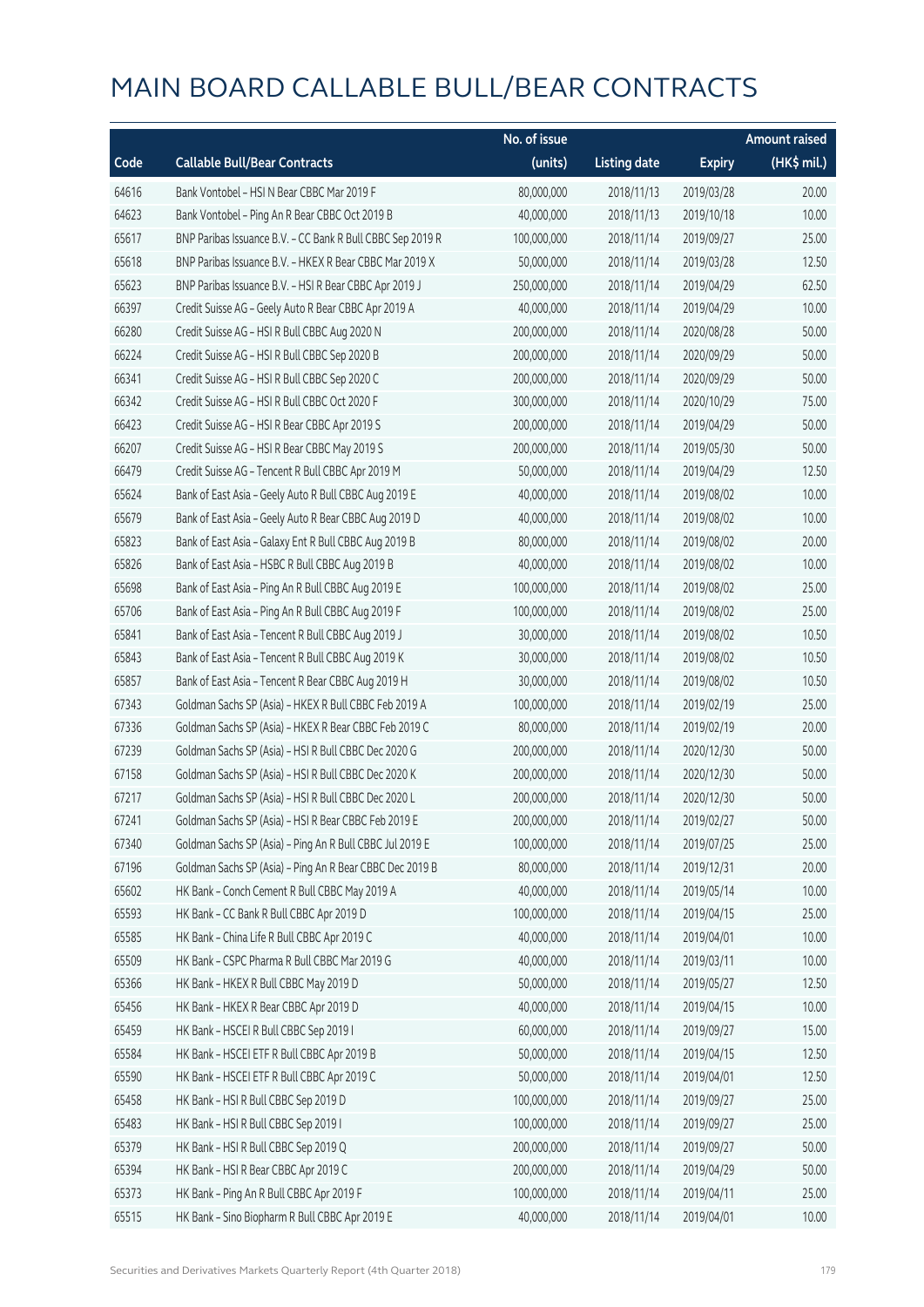|       |                                                          | No. of issue |                     |               | <b>Amount raised</b> |
|-------|----------------------------------------------------------|--------------|---------------------|---------------|----------------------|
| Code  | <b>Callable Bull/Bear Contracts</b>                      | (units)      | <b>Listing date</b> | <b>Expiry</b> | $(HK\$ mil.)         |
| 65523 | HK Bank - Tencent R Bull CBBC May 2019 G                 | 60,000,000   | 2018/11/14          | 2019/05/02    | 15.00                |
| 65577 | HK Bank - Tencent R Bull CBBC Jun 2019 O                 | 60,000,000   | 2018/11/14          | 2019/06/13    | 15.00                |
| 66771 | Haitong Int'l Sec - Galaxy Ent R Bull CBBC May 2019 E    | 80,000,000   | 2018/11/14          | 2019/05/28    | 20.00                |
| 66604 | Haitong Int'l Sec - HSI R Bull CBBC Oct 2019 W           | 120,000,000  | 2018/11/14          | 2019/10/30    | 30.00                |
| 66634 | Haitong Int'l Sec - HSI R Bull CBBC Oct 2019 X           | 120,000,000  | 2018/11/14          | 2019/10/30    | 30.00                |
| 66722 | Haitong Int'l Sec - HSI R Bear CBBC Mar 2019 G           | 120,000,000  | 2018/11/14          | 2019/03/28    | 30.00                |
| 66729 | Haitong Int'l Sec - HSI R Bear CBBC Mar 2019 H           | 120,000,000  | 2018/11/14          | 2019/03/28    | 30.00                |
| 66735 | Haitong Int'l Sec - HSI R Bear CBBC Mar 2019 I           | 120,000,000  | 2018/11/14          | 2019/03/28    | 30.00                |
| 66773 | Haitong Int'l Sec - Sunny Optical R Bull CBBC May 2019 C | 60,000,000   | 2018/11/14          | 2019/05/06    | 15.12                |
| 66842 | Haitong Int'l Sec - Sunny Optical R Bear CBBC Apr 2019 E | 60,000,000   | 2018/11/14          | 2019/04/25    | 15.00                |
| 66782 | Haitong Int'l Sec - Tencent R Bear CBBC Mar 2019 L       | 40,000,000   | 2018/11/14          | 2019/03/26    | 10.00                |
| 66498 | J P Morgan SP BV - HSI R Bull CBBC Sep 2020 Y            | 200,000,000  | 2018/11/14          | 2020/09/29    | 50.00                |
| 66505 | J P Morgan SP BV - HSI R Bull CBBC Oct 2020 W            | 200,000,000  | 2018/11/14          | 2020/10/29    | 50.00                |
| 66566 | J P Morgan SP BV - HSI R Bull CBBC Nov 2020 R            | 200,000,000  | 2018/11/14          | 2020/11/27    | 50.00                |
| 66585 | J P Morgan SP BV - HSI R Bear CBBC Feb 2019 L            | 200,000,000  | 2018/11/14          | 2019/02/27    | 50.00                |
| 66924 | SG Issuer - Bank of China R Bull CBBC Oct 2019 A         | 100,000,000  | 2018/11/14          | 2019/10/30    | 25.00                |
| 66933 | SG Issuer - CC Bank R Bear CBBC May 2019 D               | 100,000,000  | 2018/11/14          | 2019/05/17    | 25.00                |
| 66938 | SG Issuer - Galaxy Ent R Bull CBBC Jul 2019 M            | 100,000,000  | 2018/11/14          | 2019/07/29    | 25.00                |
| 66942 | SG Issuer - HKEX R Bull CBBC Mar 2019 C                  | 50,000,000   | 2018/11/14          | 2019/03/27    | 12.50                |
| 67077 | SG Issuer - HSCEI R Bull CBBC Sep 2020 Q                 | 100,000,000  | 2018/11/14          | 2020/09/29    | 25.00                |
| 67078 | SG Issuer - HSI R Bull CBBC Jul 2020 C                   | 200,000,000  | 2018/11/14          | 2020/07/30    | 50.00                |
| 67079 | SG Issuer - HSI R Bull CBBC Aug 2020 O                   | 200,000,000  | 2018/11/14          | 2020/08/28    | 50.00                |
| 67081 | SG Issuer - HSI R Bull CBBC Aug 2020 P                   | 400,000,000  | 2018/11/14          | 2020/08/28    | 100.00               |
| 67091 | SG Issuer - HSI R Bull CBBC Aug 2020 Q                   | 200,000,000  | 2018/11/14          | 2020/08/28    | 50.00                |
| 67155 | SG Issuer - HSI R Bull CBBC Sep 2020 E                   | 200,000,000  | 2018/11/14          | 2020/09/29    | 50.00                |
| 67118 | SG Issuer - HSI R Bull CBBC Sep 2020 Q                   | 200,000,000  | 2018/11/14          | 2020/09/29    | 50.00                |
| 67143 | SG Issuer - HSI R Bull CBBC Sep 2020 V                   | 200,000,000  | 2018/11/14          | 2020/09/29    | 50.00                |
| 67094 | SG Issuer - HSI R Bull CBBC Sep 2020 W                   | 200,000,000  | 2018/11/14          | 2020/09/29    | 50.00                |
| 66861 | SG Issuer - HSI R Bear CBBC Apr 2019 Q                   | 200,000,000  | 2018/11/14          | 2019/04/29    | 50.00                |
| 66894 | SG Issuer - HSI R Bear CBBC Apr 2019 U                   | 200,000,000  | 2018/11/14          | 2019/04/29    | 50.00                |
| 66904 | SG Issuer - HSI R Bear CBBC May 2019 J                   | 200,000,000  | 2018/11/14          | 2019/05/30    | 50.00                |
| 66895 | SG Issuer - HSI R Bear CBBC May 2019 R                   | 200,000,000  | 2018/11/14          | 2019/05/30    | 50.00                |
| 66901 | SG Issuer - HSI R Bear CBBC May 2019 S                   | 200,000,000  | 2018/11/14          | 2019/05/30    | 50.00                |
| 66909 | SG Issuer - HSI R Bear CBBC Aug 2019 C                   | 400,000,000  | 2018/11/14          | 2019/08/29    | 100.00               |
| 66977 | SG Issuer - Ping An R Bull CBBC Apr 2019 N               | 100,000,000  | 2018/11/14          | 2019/04/15    | 25.00                |
| 66915 | SG Issuer - Ping An R Bear CBBC Mar 2019 I               | 100,000,000  | 2018/11/14          | 2019/03/11    | 25.00                |
| 66993 | SG Issuer - Sands China R Bull CBBC Oct 2019 C           | 80,000,000   | 2018/11/14          | 2019/10/25    | 20.00                |
| 67023 | SG Issuer - Sunny Optical R Bear CBBC Apr 2019 G         | 40,000,000   | 2018/11/14          | 2019/04/15    | 10.00                |
| 67028 | SG Issuer - Tencent R Bull CBBC Mar 2019 Q               | 80,000,000   | 2018/11/14          | 2019/03/07    | 20.00                |
| 67026 | SG Issuer - Tencent R Bull CBBC Mar 2019 T               | 80,000,000   | 2018/11/14          | 2019/03/05    | 21.60                |
| 67055 | SG Issuer - Tencent R Bull CBBC Apr 2019 J               | 80,000,000   | 2018/11/14          | 2019/04/08    | 20.00                |
| 67061 | SG Issuer - Tencent R Bull CBBC Apr 2019 K               | 80,000,000   | 2018/11/14          | 2019/04/09    | 20.00                |
| 67062 | SG Issuer - Tencent R Bull CBBC Apr 2019 L               | 80,000,000   | 2018/11/14          | 2019/04/10    | 20.00                |
| 67067 | SG Issuer - Tencent R Bull CBBC Apr 2019 M               | 80,000,000   | 2018/11/14          | 2019/04/11    | 20.00                |
| 66916 | SG Issuer - Tencent R Bear CBBC Feb 2019 P               | 80,000,000   | 2018/11/14          | 2019/02/26    | 20.00                |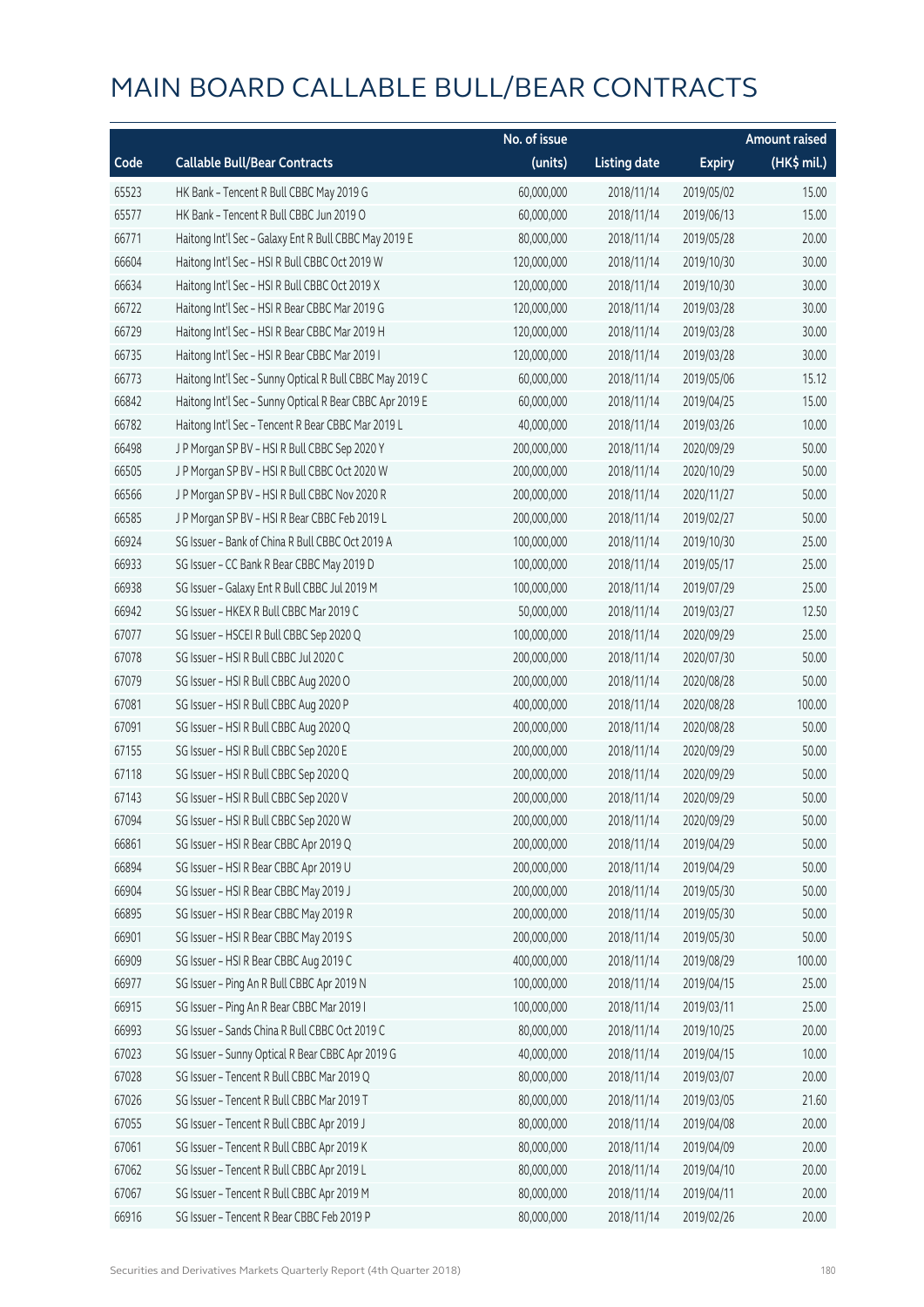|       |                                                              | No. of issue |                     |               | <b>Amount raised</b>  |
|-------|--------------------------------------------------------------|--------------|---------------------|---------------|-----------------------|
| Code  | <b>Callable Bull/Bear Contracts</b>                          | (units)      | <b>Listing date</b> | <b>Expiry</b> | $(HK\frac{1}{2}mil.)$ |
| 66920 | SG Issuer - Tencent R Bear CBBC Mar 2019 A                   | 80,000,000   | 2018/11/14          | 2019/03/26    | 20.00                 |
| 66024 | UBS AG - HSI R Bull CBBC Nov 2019 Y                          | 200,000,000  | 2018/11/14          | 2019/11/28    | 50.00                 |
| 65941 | UBS AG - HSI R Bull CBBC Dec 2019 Y                          | 200,000,000  | 2018/11/14          | 2019/12/30    | 50.00                 |
| 65920 | UBS AG - HSI R Bull CBBC Sep 2020 U                          | 200,000,000  | 2018/11/14          | 2020/09/29    | 50.00                 |
| 66086 | UBS AG - HSI R Bull CBBC Oct 2020 E                          | 200,000,000  | 2018/11/14          | 2020/10/29    | 50.00                 |
| 65916 | UBS AG - HSI R Bull CBBC Dec 2020 U                          | 200,000,000  | 2018/11/14          | 2020/12/30    | 50.00                 |
| 65865 | UBS AG - HSI R Bear CBBC Mar 2019 R                          | 200,000,000  | 2018/11/14          | 2019/03/28    | 50.00                 |
| 65879 | UBS AG - HSI R Bear CBBC Mar 2019 S                          | 200,000,000  | 2018/11/14          | 2019/03/28    | 50.00                 |
| 65900 | UBS AG - HSI R Bear CBBC Mar 2019 V                          | 200,000,000  | 2018/11/14          | 2019/03/28    | 50.00                 |
| 65876 | UBS AG - HSI R Bear CBBC May 2019 G                          | 300,000,000  | 2018/11/14          | 2019/05/30    | 75.00                 |
| 66183 | UBS AG - Ping An R Bull CBBC Mar 2019 K                      | 100,000,000  | 2018/11/14          | 2019/03/18    | 25.00                 |
| 66105 | UBS AG - Tencent R Bull CBBC May 2019 C                      | 40,000,000   | 2018/11/14          | 2019/05/30    | 10.00                 |
| 66114 | UBS AG - Tencent R Bull CBBC May 2019 D                      | 40,000,000   | 2018/11/14          | 2019/05/31    | 10.00                 |
| 65428 | Bank Vontobel - HSI N Bull CBBC May 2019 G                   | 80,000,000   | 2018/11/14          | 2019/05/30    | 20.00                 |
| 65431 | Bank Vontobel - HSI N Bull CBBC May 2019 H                   | 80,000,000   | 2018/11/14          | 2019/05/30    | 20.00                 |
| 65434 | Bank Vontobel - HSI N Bear CBBC Mar 2019 G                   | 80,000,000   | 2018/11/14          | 2019/03/28    | 20.00                 |
| 65454 | Bank Vontobel - HSI N Bear CBBC Mar 2019 H                   | 80,000,000   | 2018/11/14          | 2019/03/28    | 20.00                 |
| 67396 | BNP Paribas Issuance B.V. - Ping An R Bear CBBC Aug 2019 P   | 200,000,000  | 2018/11/15          | 2019/08/29    | 50.00                 |
| 68221 | Credit Suisse AG - China Mobile R Bull CBBC Apr 2019 B       | 70,000,000   | 2018/11/15          | 2019/04/29    | 17.50                 |
| 68205 | Credit Suisse AG - Galaxy Ent R Bear CBBC Jun 2019 D         | 50,000,000   | 2018/11/15          | 2019/06/27    | 12.50                 |
| 68153 | Credit Suisse AG - HSI R Bull CBBC Aug 2020 Q                | 200,000,000  | 2018/11/15          | 2020/08/28    | 50.00                 |
| 68190 | Credit Suisse AG - HSI R Bull CBBC Oct 2020 K                | 300,000,000  | 2018/11/15          | 2020/10/29    | 75.00                 |
| 68232 | Credit Suisse AG - HSI R Bear CBBC Mar 2019 O                | 200,000,000  | 2018/11/15          | 2019/03/28    | 50.00                 |
| 68150 | Credit Suisse AG - HSI R Bear CBBC Apr 2019 T                | 200,000,000  | 2018/11/15          | 2019/04/29    | 50.00                 |
| 68220 | Credit Suisse AG - Tencent R Bull CBBC May 2019 I            | 50,000,000   | 2018/11/15          | 2019/05/30    | 12.50                 |
| 68294 | Goldman Sachs SP (Asia) - AAC Tech R Bull CBBC May 2019 C    | 40,000,000   | 2018/11/15          | 2019/05/20    | 10.00                 |
| 68279 | Goldman Sachs SP (Asia) - AIA R Bull CBBC Nov 2019 B         | 80,000,000   | 2018/11/15          | 2019/11/15    | 20.00                 |
| 68307 | Goldman Sachs SP (Asia) - China Mobile R Bull CBBC May 2019C | 100,000,000  | 2018/11/15          | 2019/05/10    | 25.00                 |
| 67583 | Goldman Sachs SP (Asia) - HSI R Bull CBBC Oct 2020 N         | 200,000,000  | 2018/11/15          | 2020/10/29    | 50.00                 |
| 67586 | Goldman Sachs SP (Asia) - HSI R Bull CBBC Oct 2020 O         | 200,000,000  | 2018/11/15          | 2020/10/29    | 50.00                 |
| 68236 | Goldman Sachs SP (Asia) - HSI R Bear CBBC Feb 2019 H         | 200,000,000  | 2018/11/15          | 2019/02/27    | 50.00                 |
| 68250 | Goldman Sachs SP (Asia) - HSI R Bear CBBC Feb 2019 I         | 200,000,000  | 2018/11/15          | 2019/02/27    | 50.00                 |
| 68244 | Goldman Sachs SP (Asia) - Tencent R Bull CBBC Mar 2019 B     | 100,000,000  | 2018/11/15          | 2019/03/11    | 25.00                 |
| 67507 | HK Bank - AIA R Bull CBBC Apr 2019 F                         | 80,000,000   | 2018/11/15          | 2019/04/11    | 20.00                 |
| 67550 | HK Bank - CC Bank R Bear CBBC Apr 2019 B                     | 50,000,000   | 2018/11/15          | 2019/04/29    | 12.50                 |
| 67532 | HK Bank - CNOOC R Bull CBBC Apr 2019 B                       | 50,000,000   | 2018/11/15          | 2019/04/15    | 12.50                 |
| 67514 | HK Bank - Sinopec Corp R Bull CBBC Apr 2019 B                | 80,000,000   | 2018/11/15          | 2019/04/15    | 20.00                 |
| 67421 | HK Bank - Geely Auto R Bear CBBC Mar 2019 B                  | 40,000,000   | 2018/11/15          | 2019/03/25    | 10.00                 |
| 67480 | HK Bank - HKEX R Bear CBBC May 2019 B                        | 40,000,000   | 2018/11/15          | 2019/05/27    | 10.80                 |
| 67491 | HK Bank - HKEX R Bear CBBC May 2019 C                        | 40,000,000   | 2018/11/15          | 2019/05/20    | 10.00                 |
| 67423 | HK Bank - HSI R Bull CBBC Sep 2019 H                         | 150,000,000  | 2018/11/15          | 2019/09/27    | 37.50                 |
| 67431 | HK Bank - HSI R Bear CBBC Apr 2019 D                         | 150,000,000  | 2018/11/15          | 2019/04/29    | 37.50                 |
| 67417 | HK Bank - HSI R Bear CBBC May 2019 A                         | 150,000,000  | 2018/11/15          | 2019/05/30    | 37.50                 |
| 67422 | HK Bank - HSI R Bear CBBC May 2019 B                         | 150,000,000  | 2018/11/15          | 2019/05/30    | 37.50                 |
| 67476 | HK Bank - HSI R Bear CBBC May 2019 C                         | 150,000,000  | 2018/11/15          | 2019/05/30    | 37.50                 |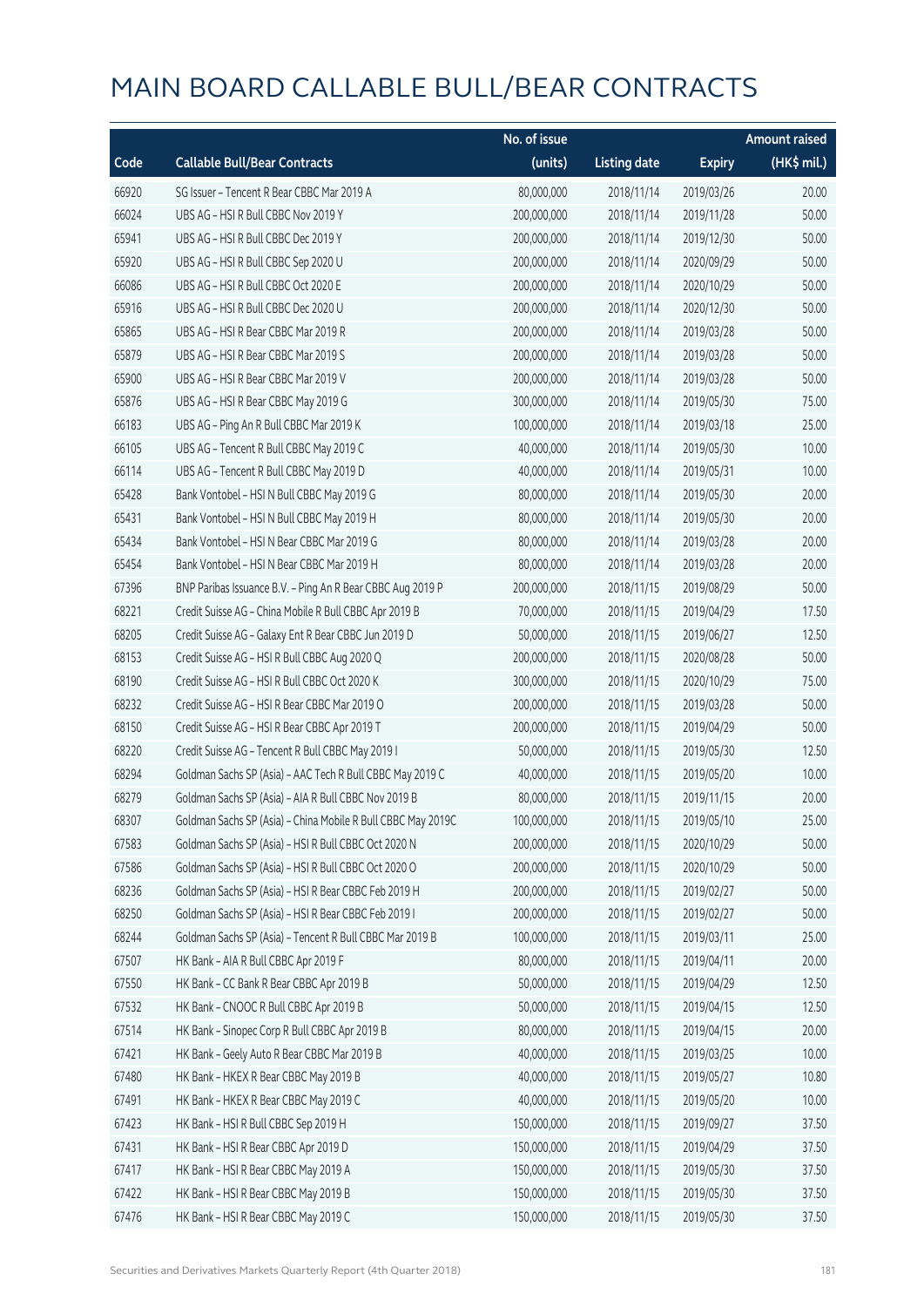|       |                                                           | No. of issue |                     |               | <b>Amount raised</b> |
|-------|-----------------------------------------------------------|--------------|---------------------|---------------|----------------------|
| Code  | <b>Callable Bull/Bear Contracts</b>                       | (units)      | <b>Listing date</b> | <b>Expiry</b> | (HK\$ mil.)          |
| 67522 | HK Bank - PetroChina R Bull CBBC Apr 2019 A               | 80,000,000   | 2018/11/15          | 2019/04/01    | 20.00                |
| 67462 | HK Bank - Ping An R Bull CBBC May 2019 A                  | 100,000,000  | 2018/11/15          | 2019/05/20    | 25.00                |
| 67452 | HK Bank - Ping An R Bear CBBC Apr 2019 E                  | 80,000,000   | 2018/11/15          | 2019/04/29    | 20.00                |
| 67656 | Haitong Int'l Sec - Conch Cement R Bull CBBC Jun 2019 A   | 40,000,000   | 2018/11/15          | 2019/06/10    | 21.88                |
| 67657 | Haitong Int'l Sec - AIA R Bull CBBC May 2019 A            | 130,000,000  | 2018/11/15          | 2019/05/09    | 32.50                |
| 67673 | Haitong Int'l Sec - Country Garden R Bull CBBC Apr 2019 A | 90,000,000   | 2018/11/15          | 2019/04/15    | 22.50                |
| 67655 | Haitong Int'l Sec - CNOOC R Bull CBBC Apr 2019 A          | 60,000,000   | 2018/11/15          | 2019/04/26    | 15.00                |
| 67693 | Haitong Int'l Sec - CSPC Pharma R Bull CBBC Apr 2019 A    | 50,000,000   | 2018/11/15          | 2019/04/24    | 12.50                |
| 67743 | Haitong Int'l Sec - Evergrande R Bull CBBC May 2019 B     | 50,000,000   | 2018/11/15          | 2019/05/09    | 12.50                |
| 67644 | Haitong Int'l Sec - Geely Auto R Bull CBBC Apr 2019 B     | 60,000,000   | 2018/11/15          | 2019/04/26    | 15.00                |
| 67652 | Haitong Int'l Sec - HKEX R Bull CBBC May 2019 A           | 40,000,000   | 2018/11/15          | 2019/05/20    | 10.00                |
| 67752 | Haitong Int'l Sec - HSI R Bull CBBC Dec 2019 U            | 120,000,000  | 2018/11/15          | 2019/12/30    | 30.00                |
| 67770 | Haitong Int'l Sec - HSI R Bear CBBC Feb 2019 U            | 120,000,000  | 2018/11/15          | 2019/02/27    | 30.00                |
| 67681 | Haitong Int'l Sec - Ping An R Bull CBBC May 2019 C        | 110,000,000  | 2018/11/15          | 2019/05/29    | 27.50                |
| 67735 | Haitong Int'l Sec - Sino Biopharm R Bull CBBC May 2019 A  | 100,000,000  | 2018/11/15          | 2019/05/09    | 25.00                |
| 67723 | Haitong Int'l Sec - SUNAC R Bull CBBC Mar 2019 A          | 40,000,000   | 2018/11/15          | 2019/03/27    | 10.52                |
| 67728 | Haitong Int'l Sec - SUNAC R Bull CBBC Mar 2019 B          | 40,000,000   | 2018/11/15          | 2019/03/27    | 14.48                |
| 67953 | J P Morgan SP BV - HSI R Bull CBBC Sep 2020 L             | 200,000,000  | 2018/11/15          | 2020/09/29    | 50.00                |
| 67966 | J P Morgan SP BV - HSI R Bull CBBC Oct 2020 O             | 200,000,000  | 2018/11/15          | 2020/10/29    | 50.00                |
| 67967 | J P Morgan SP BV - HSI R Bull CBBC Nov 2020 B             | 200,000,000  | 2018/11/15          | 2020/11/27    | 50.00                |
| 67994 | J P Morgan SP BV - HSI R Bear CBBC Feb 2019 M             | 200,000,000  | 2018/11/15          | 2019/02/27    | 50.00                |
| 67610 | Macquarie Bank Ltd. - Tencent R Bull CBBC Mar 2019 R      | 20,800,000   | 2018/11/15          | 2019/03/07    | 10.46                |
| 67630 | Macquarie Bank Ltd. - Tencent R Bull CBBC Mar 2019 S      | 17,600,000   | 2018/11/15          | 2019/03/04    | 10.38                |
| 67588 | Macquarie Bank Ltd. - Tencent R Bull CBBC Apr 2019 B      | 25,200,000   | 2018/11/15          | 2019/04/08    | 10.71                |
| 67590 | Macquarie Bank Ltd. - Tencent R Bull CBBC Apr 2019 C      | 20,900,000   | 2018/11/15          | 2019/04/10    | 10.62                |
| 68099 | SG Issuer - China Mobile R Bull CBBC Jul 2019 E           | 100,000,000  | 2018/11/15          | 2019/07/15    | 25.00                |
| 68106 | SG Issuer - CNOOC R Bear CBBC Apr 2019 D                  | 40,000,000   | 2018/11/15          | 2019/04/09    | 10.00                |
| 68006 | SG Issuer - HSCEI R Bear CBBC May 2019 A                  | 100,000,000  | 2018/11/15          | 2019/05/30    | 25.00                |
| 68047 | SG Issuer - HSI R Bull CBBC Jul 2020 D                    | 200,000,000  | 2018/11/15          | 2020/07/30    | 50.00                |
| 68067 | SG Issuer - HSI R Bull CBBC Aug 2020 R                    | 200,000,000  | 2018/11/15          | 2020/08/28    | 50.00                |
| 68072 | SG Issuer - HSI R Bull CBBC Aug 2020 S                    | 200,000,000  | 2018/11/15          | 2020/08/28    | 50.00                |
| 68004 | SG Issuer - HSI R Bear CBBC Feb 2019 J                    | 200,000,000  | 2018/11/15          | 2019/02/27    | 50.00                |
| 68003 | SG Issuer - HSI R Bear CBBC Feb 2019 K                    | 200,000,000  | 2018/11/15          | 2019/02/27    | 50.00                |
| 68005 | SG Issuer - HSI R Bear CBBC Mar 2019 A                    | 200,000,000  | 2018/11/15          | 2019/03/28    | 50.00                |
| 68109 | SG Issuer - Ping An R Bear CBBC Apr 2019 Q                | 100,000,000  | 2018/11/15          | 2019/04/09    | 25.00                |
| 68013 | SG Issuer - Ping An R Bear CBBC May 2019 A                | 100,000,000  | 2018/11/15          | 2019/05/06    | 25.00                |
| 68111 | SG Issuer - Tencent R Bull CBBC Feb 2019 O                | 80,000,000   | 2018/11/15          | 2019/02/20    | 20.00                |
| 68125 | SG Issuer - Tencent R Bull CBBC Mar 2019 S                | 80,000,000   | 2018/11/15          | 2019/03/11    | 20.00                |
| 68073 | SG Issuer - Tencent R Bull CBBC Apr 2019 N                | 80,000,000   | 2018/11/15          | 2019/04/08    | 20.00                |
| 68084 | SG Issuer - Tencent R Bull CBBC Apr 2019 O                | 80,000,000   | 2018/11/15          | 2019/04/09    | 20.00                |
| 68086 | SG Issuer - Tencent R Bull CBBC Apr 2019 P                | 80,000,000   | 2018/11/15          | 2019/04/10    | 20.00                |
| 68121 | SG Issuer - Tencent R Bear CBBC Feb 2019 Q                | 80,000,000   | 2018/11/15          | 2019/02/28    | 20.00                |
| 68031 | SG Issuer - Tencent R Bear CBBC Mar 2019 B                | 80,000,000   | 2018/11/15          | 2019/03/22    | 20.00                |
| 67918 | UBS AG - China Mobile R Bull CBBC May 2019 A              | 80,000,000   | 2018/11/15          | 2019/05/06    | 20.00                |
| 67938 | UBS AG - China Mobile R Bear CBBC May 2019 A              | 80,000,000   | 2018/11/15          | 2019/05/07    | 20.00                |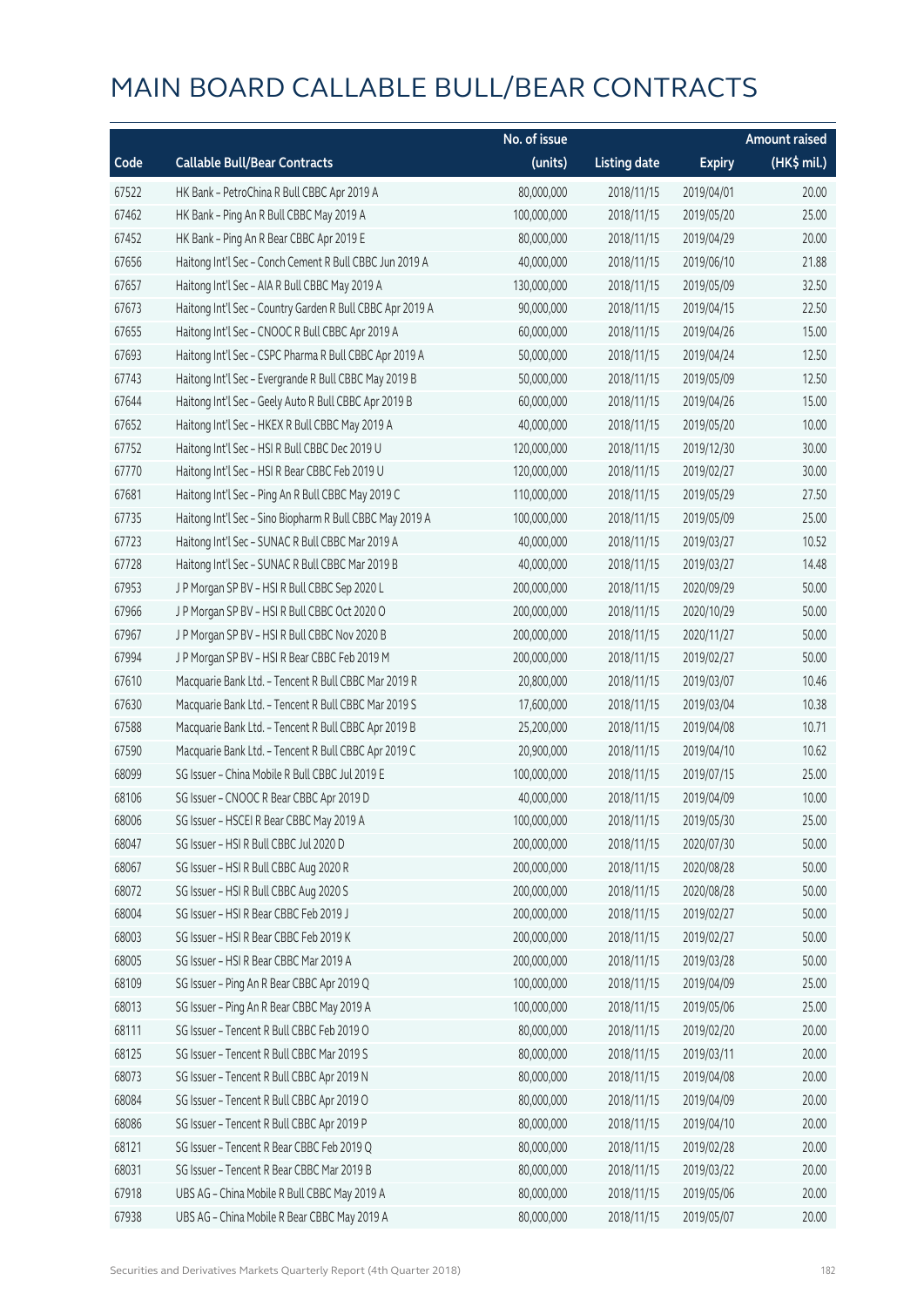|       |                                                              | No. of issue |                     |               | <b>Amount raised</b>  |
|-------|--------------------------------------------------------------|--------------|---------------------|---------------|-----------------------|
| Code  | <b>Callable Bull/Bear Contracts</b>                          | (units)      | <b>Listing date</b> | <b>Expiry</b> | $(HK\frac{1}{2}mil.)$ |
| 67892 | UBS AG - HSI R Bull CBBC Nov 2019 B                          | 200,000,000  | 2018/11/15          | 2019/11/28    | 50.00                 |
| 67893 | UBS AG - HSI R Bull CBBC Dec 2019 A                          | 200,000,000  | 2018/11/15          | 2019/12/30    | 50.00                 |
| 67844 | UBS AG - HSI R Bull CBBC Oct 2020 T                          | 200,000,000  | 2018/11/15          | 2020/10/29    | 50.00                 |
| 67819 | UBS AG - HSI R Bull CBBC Dec 2020 W                          | 200,000,000  | 2018/11/15          | 2020/12/30    | 50.00                 |
| 67787 | UBS AG - HSI R Bear CBBC Feb 2019 Z                          | 200,000,000  | 2018/11/15          | 2019/02/27    | 50.00                 |
| 67774 | UBS AG - HSI R Bear CBBC Mar 2019 W                          | 200,000,000  | 2018/11/15          | 2019/03/28    | 50.00                 |
| 67795 | UBS AG - HSI R Bear CBBC Mar 2019 X                          | 200,000,000  | 2018/11/15          | 2019/03/28    | 50.00                 |
| 67801 | UBS AG - HSI R Bear CBBC Mar 2019 Y                          | 200,000,000  | 2018/11/15          | 2019/03/28    | 50.00                 |
| 68817 | BNP Paribas Issuance B.V. - CC Bank R Bull CBBC Sep 2019 S   | 100,000,000  | 2018/11/16          | 2019/09/27    | 25.00                 |
| 68704 | BNP Paribas Issuance B.V. - Galaxy Ent R Bull CBBC Nov 2019W | 150,000,000  | 2018/11/16          | 2019/11/28    | 37.50                 |
| 68695 | BNP Paribas Issuance B.V. - HSCEI R Bull CBBC Sep 2019 M     | 100,000,000  | 2018/11/16          | 2019/09/27    | 25.00                 |
| 68822 | BNP Paribas Issuance B.V. - HSCEI R Bull CBBC Sep 2019 N     | 100,000,000  | 2018/11/16          | 2019/09/27    | 25.00                 |
| 68684 | BNP Paribas Issuance B.V. - HSI R Bull CBBC Nov 2019 E       | 250,000,000  | 2018/11/16          | 2019/11/28    | 62.50                 |
| 68689 | BNP Paribas Issuance B.V. - HSI R Bull CBBC Nov 2019 I       | 250,000,000  | 2018/11/16          | 2019/11/28    | 62.50                 |
| 68648 | BNP Paribas Issuance B.V. - HSI R Bull CBBC Nov 2019 J       | 250,000,000  | 2018/11/16          | 2019/11/28    | 62.50                 |
| 68650 | BNP Paribas Issuance B.V. - HSI R Bull CBBC Nov 2019 K       | 250,000,000  | 2018/11/16          | 2019/11/28    | 62.50                 |
| 68839 | BNP Paribas Issuance B.V. - HSI R Bull CBBC Nov 2019 L       | 250,000,000  | 2018/11/16          | 2019/11/28    | 62.50                 |
| 68651 | BNP Paribas Issuance B.V. - HSI R Bull CBBC Nov 2019 M       | 250,000,000  | 2018/11/16          | 2019/11/28    | 62.50                 |
| 68668 | BNP Paribas Issuance B.V. - HSI R Bull CBBC Nov 2019 N       | 250,000,000  | 2018/11/16          | 2019/11/28    | 62.50                 |
| 68679 | BNP Paribas Issuance B.V. - HSI R Bull CBBC Nov 2019 O       | 250,000,000  | 2018/11/16          | 2019/11/28    | 62.50                 |
| 68790 | BNP Paribas Issuance B.V. - HSI R Bear CBBC Apr 2019 K       | 250,000,000  | 2018/11/16          | 2019/04/29    | 62.50                 |
| 68798 | BNP Paribas Issuance B.V. - HSI R Bear CBBC Apr 2019 L       | 250,000,000  | 2018/11/16          | 2019/04/29    | 62.50                 |
| 68812 | BNP Paribas Issuance B.V. - HSI R Bear CBBC Apr 2019 M       | 250,000,000  | 2018/11/16          | 2019/04/29    | 62.50                 |
| 68718 | BNP Paribas Issuance B.V. - Ping An R Bull CBBC Jun 2019 W   | 200,000,000  | 2018/11/16          | 2019/06/27    | 50.00                 |
| 68768 | BNP Paribas Issuance B.V. - Ping An R Bear CBBC Aug 2019 Q   | 200,000,000  | 2018/11/16          | 2019/08/29    | 50.00                 |
| 68748 | BNP Paribas Issuance B.V. - Tencent R Bull CBBC Jun 2019 F   | 50,000,000   | 2018/11/16          | 2019/06/27    | 12.50                 |
| 68834 | BNP Paribas Issuance B.V. - Tencent R Bull CBBC Jun 2019 G   | 50,000,000   | 2018/11/16          | 2019/06/27    | 12.50                 |
| 68765 | BNP Paribas Issuance B.V. - Tencent R Bear CBBC Mar 2019 Q   | 50,000,000   | 2018/11/16          | 2019/03/28    | 12.50                 |
| 69261 | Credit Suisse AG - HSI R Bull CBBC Aug 2020 B                | 200,000,000  | 2018/11/16          | 2020/08/28    | 50.00                 |
| 69265 | Credit Suisse AG - HSI R Bull CBBC Sep 2020 H                | 200,000,000  | 2018/11/16          | 2020/09/29    | 50.00                 |
| 69267 | Credit Suisse AG - HSI R Bull CBBC Sep 2020 O                | 200,000,000  | 2018/11/16          | 2020/09/29    | 50.00                 |
| 69284 | Credit Suisse AG - HSI R Bull CBBC Sep 2020 P                | 200,000,000  | 2018/11/16          | 2020/09/29    | 50.00                 |
| 69394 | Credit Suisse AG - HSI R Bull CBBC Sep 2020 Q                | 200,000,000  | 2018/11/16          | 2020/09/29    | 50.00                 |
| 69268 | Credit Suisse AG - HSI R Bull CBBC Oct 2020 E                | 200,000,000  | 2018/11/16          | 2020/10/29    | 50.00                 |
| 69295 | Credit Suisse AG - HSI R Bear CBBC Mar 2019 P                | 200,000,000  | 2018/11/16          | 2019/03/28    | 50.00                 |
| 69326 | Credit Suisse AG - HSI R Bear CBBC Mar 2019 R                | 200,000,000  | 2018/11/16          | 2019/03/28    | 50.00                 |
| 69363 | Credit Suisse AG - HSI R Bear CBBC Apr 2019 U                | 200,000,000  | 2018/11/16          | 2019/04/29    | 50.00                 |
| 69272 | Credit Suisse AG - Ping An R Bull CBBC May 2019 C            | 80,000,000   | 2018/11/16          | 2019/05/30    | 20.00                 |
| 69362 | Credit Suisse AG - Tencent R Bull CBBC Jul 2019 E            | 50,000,000   | 2018/11/16          | 2019/07/30    | 17.00                 |
| 69372 | Credit Suisse AG - Tencent R Bear CBBC Apr 2019 F            | 50,000,000   | 2018/11/16          | 2019/04/29    | 12.50                 |
| 69778 | Goldman Sachs SP (Asia) - Galaxy Ent R Bear CBBC Feb 2020 A  | 80,000,000   | 2018/11/16          | 2020/02/14    | 20.00                 |
| 69823 | Goldman Sachs SP (Asia) - HSBC R Bull CBBC Sep 2019 V        | 100,000,000  | 2018/11/16          | 2019/09/27    | 25.00                 |
| 68352 | Goldman Sachs SP (Asia) - HSI R Bull CBBC Oct 2020 P         | 200,000,000  | 2018/11/16          | 2020/10/29    | 50.00                 |
| 68367 | Goldman Sachs SP (Asia) - HSI R Bull CBBC Oct 2020 Q         | 200,000,000  | 2018/11/16          | 2020/10/29    | 50.00                 |
| 69726 | Goldman Sachs SP (Asia) - HSI R Bull CBBC Oct 2020 R         | 200,000,000  | 2018/11/16          | 2020/10/29    | 50.00                 |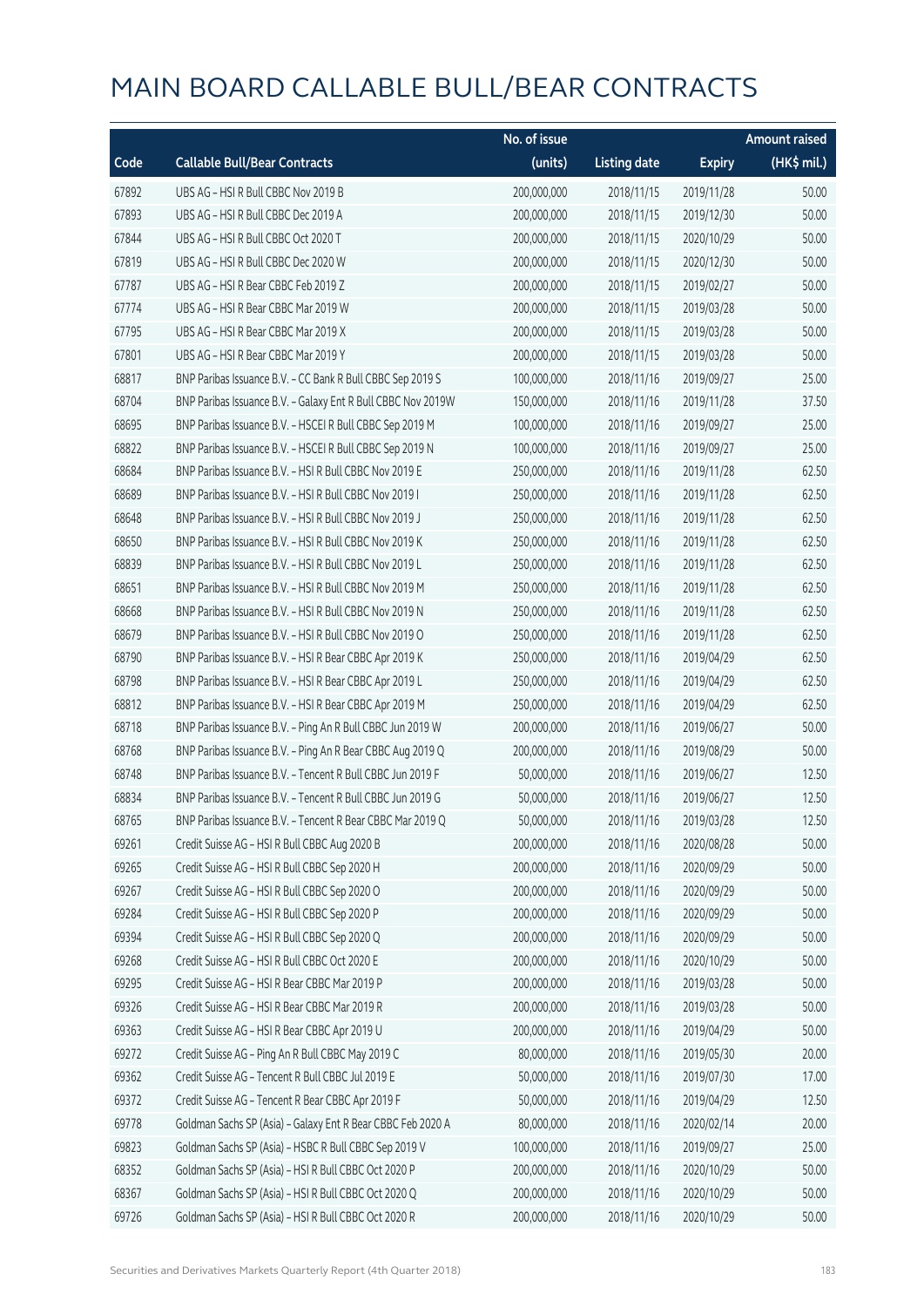|       |                                                          | No. of issue |                     |               | <b>Amount raised</b> |
|-------|----------------------------------------------------------|--------------|---------------------|---------------|----------------------|
| Code  | <b>Callable Bull/Bear Contracts</b>                      | (units)      | <b>Listing date</b> | <b>Expiry</b> | $(HK\$ mil.)         |
| 69756 | Goldman Sachs SP (Asia) - HSI R Bull CBBC Oct 2020 S     | 200,000,000  | 2018/11/16          | 2020/10/29    | 50.00                |
| 69837 | Goldman Sachs SP (Asia) - HSI R Bear CBBC Feb 2019 J     | 200,000,000  | 2018/11/16          | 2019/02/27    | 50.00                |
| 69843 | Goldman Sachs SP (Asia) - HSI R Bear CBBC Feb 2019 L     | 200,000,000  | 2018/11/16          | 2019/02/27    | 50.00                |
| 69851 | Goldman Sachs SP (Asia) - HSI R Bear CBBC Feb 2019 P     | 200,000,000  | 2018/11/16          | 2019/02/27    | 50.00                |
| 69741 | Goldman Sachs SP (Asia) - Tencent R Bull CBBC Mar 2019 F | 100,000,000  | 2018/11/16          | 2019/03/11    | 25.00                |
| 69759 | Goldman Sachs SP (Asia) - Tencent R Bear CBBC Mar 2019 P | 80,000,000   | 2018/11/16          | 2019/03/11    | 20.00                |
| 68553 | HK Bank - AAC Tech R Bull CBBC May 2019 B                | 40,000,000   | 2018/11/16          | 2019/05/06    | 10.00                |
| 68550 | HK Bank - AAC Tech R Bull CBBC Jul 2019 B                | 40,000,000   | 2018/11/16          | 2019/07/23    | 10.00                |
| 68598 | HK Bank - Bank of China R Bear CBBC May 2019 A           | 50,000,000   | 2018/11/16          | 2019/05/06    | 12.50                |
| 68623 | HK Bank - China Mobile R Bull CBBC May 2019 A            | 50,000,000   | 2018/11/16          | 2019/05/06    | 12.50                |
| 68622 | HK Bank - China Mobile R Bear CBBC Apr 2019 B            | 40,000,000   | 2018/11/16          | 2019/04/15    | 10.00                |
| 68608 | HK Bank - Galaxy Ent R Bear CBBC Apr 2019 B              | 40,000,000   | 2018/11/16          | 2019/04/29    | 10.00                |
| 68593 | HK Bank - HSCEI R Bear CBBC Apr 2019 A                   | 50,000,000   | 2018/11/16          | 2019/04/29    | 12.50                |
| 68404 | HK Bank - HSI R Bull CBBC Sep 2019 G                     | 100,000,000  | 2018/11/16          | 2019/09/27    | 25.00                |
| 68383 | HK Bank - HSI R Bull CBBC Sep 2019 J                     | 150,000,000  | 2018/11/16          | 2019/09/27    | 37.50                |
| 68560 | HK Bank - HSI R Bull CBBC Sep 2019 K                     | 150,000,000  | 2018/11/16          | 2019/09/27    | 37.50                |
| 68581 | HK Bank - HSI R Bear CBBC Apr 2019 F                     | 100,000,000  | 2018/11/16          | 2019/04/29    | 25.00                |
| 68595 | HK Bank - Ping An R Bear CBBC Apr 2019 F                 | 80,000,000   | 2018/11/16          | 2019/04/11    | 20.00                |
| 68559 | HK Bank - Sunny Optical R Bull CBBC Apr 2019 G           | 40,000,000   | 2018/11/16          | 2019/04/01    | 10.00                |
| 68389 | HK Bank - Tencent R Bull CBBC Mar 2019 O                 | 60,000,000   | 2018/11/16          | 2019/03/28    | 15.00                |
| 68543 | HK Bank - Tencent R Bear CBBC Apr 2019 O                 | 50,000,000   | 2018/11/16          | 2019/04/11    | 12.50                |
| 68429 | Haitong Int'l Sec - HSI R Bull CBBC Oct 2019 Y           | 120,000,000  | 2018/11/16          | 2019/10/30    | 30.00                |
| 68494 | Haitong Int'l Sec - HSI R Bull CBBC Oct 2019 Z           | 120,000,000  | 2018/11/16          | 2019/10/30    | 30.00                |
| 68502 | Haitong Int'l Sec - HSI R Bull CBBC Nov 2019 P           | 120,000,000  | 2018/11/16          | 2019/11/28    | 30.00                |
| 68529 | Haitong Int'l Sec - HSI R Bear CBBC Feb 2019 V           | 120,000,000  | 2018/11/16          | 2019/02/27    | 30.00                |
| 68533 | Haitong Int'l Sec - HSI R Bear CBBC Feb 2019 W           | 120,000,000  | 2018/11/16          | 2019/02/27    | 30.00                |
| 68522 | Haitong Int'l Sec - HSI R Bear CBBC Mar 2019 J           | 120,000,000  | 2018/11/16          | 2019/03/28    | 30.00                |
| 69061 | Haitong Int'l Sec - Tencent R Bear CBBC Mar 2019 M       | 40,000,000   | 2018/11/16          | 2019/03/26    | 10.00                |
| 69070 | Haitong Int'l Sec - Tencent R Bear CBBC Mar 2019 N       | 40,000,000   | 2018/11/16          | 2019/03/25    | 10.00                |
| 69060 | Haitong Int'l Sec - Tencent R Bear CBBC Apr 2019 M       | 40,000,000   | 2018/11/16          | 2019/04/04    | 10.04                |
| 69100 | J P Morgan SP BV - HSI R Bull CBBC Sep 2020 J            | 200,000,000  | 2018/11/16          | 2020/09/29    | 50.00                |
| 69190 | J P Morgan SP BV - HSI R Bull CBBC Sep 2020 M            | 200,000,000  | 2018/11/16          | 2020/09/29    | 50.00                |
| 69132 | J P Morgan SP BV - HSI R Bull CBBC Oct 2020 T            | 200,000,000  | 2018/11/16          | 2020/10/29    | 50.00                |
| 69076 | J P Morgan SP BV - HSI R Bull CBBC Nov 2020 D            | 200,000,000  | 2018/11/16          | 2020/11/27    | 50.00                |
| 69158 | J P Morgan SP BV - HSI R Bear CBBC Feb 2019 N            | 200,000,000  | 2018/11/16          | 2019/02/27    | 50.00                |
| 69180 | J P Morgan SP BV - HSI R Bear CBBC Feb 2019 O            | 200,000,000  | 2018/11/16          | 2019/02/27    | 50.00                |
| 69182 | J P Morgan SP BV - HSI R Bear CBBC Feb 2019 P            | 200,000,000  | 2018/11/16          | 2019/02/27    | 50.00                |
| 69214 | J P Morgan SP BV - Tencent R Bull CBBC Mar 2019 J        | 50,000,000   | 2018/11/16          | 2019/03/08    | 12.50                |
| 69136 | JP Morgan SP BV - Tencent R Bull CBBC Apr 2019 I         | 50,000,000   | 2018/11/16          | 2019/04/12    | 12.50                |
| 69148 | J P Morgan SP BV - Tencent R Bull CBBC Apr 2019 J        | 50,000,000   | 2018/11/16          | 2019/04/18    | 12.50                |
| 69244 | J P Morgan SP BV - Tencent R Bear CBBC Mar 2019 W        | 50,000,000   | 2018/11/16          | 2019/03/15    | 12.50                |
| 69259 | J P Morgan SP BV - Tencent R Bear CBBC Mar 2019 X        | 50,000,000   | 2018/11/16          | 2019/03/08    | 12.50                |
| 69623 | SG Issuer - AIA R Bear CBBC Jun 2019 B                   | 60,000,000   | 2018/11/16          | 2019/06/17    | 15.00                |
| 69712 | SG Issuer - CSPC Pharma R Bull CBBC Apr 2019 A           | 40,000,000   | 2018/11/16          | 2019/04/25    | 12.20                |
| 69624 | SG Issuer - Galaxy Ent R Bear CBBC Jul 2019 N            | 100,000,000  | 2018/11/16          | 2019/07/23    | 25.00                |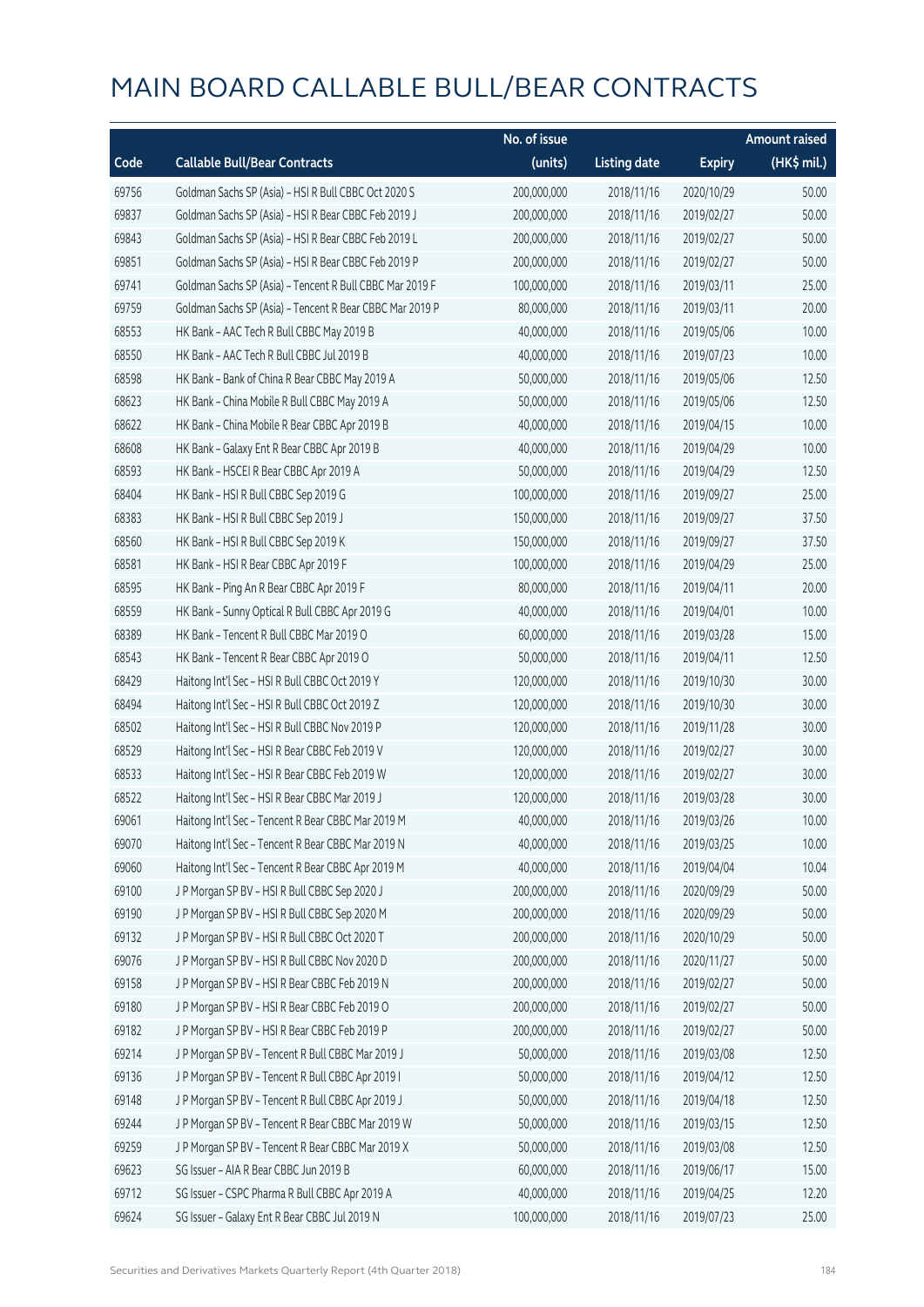|       |                                                            | No. of issue |                     |               | <b>Amount raised</b> |
|-------|------------------------------------------------------------|--------------|---------------------|---------------|----------------------|
| Code  | <b>Callable Bull/Bear Contracts</b>                        | (units)      | <b>Listing date</b> | <b>Expiry</b> | (HK\$ mil.)          |
| 69715 | SG Issuer - HKEX R Bear CBBC Mar 2019 N                    | 50,000,000   | 2018/11/16          | 2019/03/29    | 12.50                |
| 69718 | SG Issuer - HSBC R Bear CBBC Apr 2019 I                    | 100,000,000  | 2018/11/16          | 2019/04/25    | 25.00                |
| 69598 | SG Issuer - HSI R Bull CBBC Jul 2020 E                     | 400,000,000  | 2018/11/16          | 2020/07/30    | 100.00               |
| 69600 | SG Issuer - HSI R Bull CBBC Oct 2020 B                     | 200,000,000  | 2018/11/16          | 2020/10/29    | 50.00                |
| 69622 | SG Issuer - HSI R Bull CBBC Oct 2020 F                     | 200,000,000  | 2018/11/16          | 2020/10/29    | 50.00                |
| 69485 | SG Issuer - HSI R Bull CBBC Nov 2020 I                     | 200,000,000  | 2018/11/16          | 2020/11/27    | 50.00                |
| 69499 | SG Issuer - HSI R Bull CBBC Nov 2020 T                     | 200,000,000  | 2018/11/16          | 2020/11/27    | 50.00                |
| 69501 | SG Issuer - HSI R Bull CBBC Dec 2020 A                     | 200,000,000  | 2018/11/16          | 2020/12/30    | 50.00                |
| 69539 | SG Issuer - HSI R Bull CBBC Dec 2020 D                     | 200,000,000  | 2018/11/16          | 2020/12/30    | 50.00                |
| 69584 | SG Issuer - HSI R Bull CBBC Dec 2020 P                     | 200,000,000  | 2018/11/16          | 2020/12/30    | 50.00                |
| 69594 | SG Issuer - HSI R Bear CBBC Apr 2019 V                     | 200,000,000  | 2018/11/16          | 2019/04/29    | 50.00                |
| 69673 | SG Issuer - HSI R Bear CBBC Apr 2019 W                     | 200,000,000  | 2018/11/16          | 2019/04/29    | 50.00                |
| 69697 | SG Issuer - HSI R Bear CBBC Apr 2019 X                     | 200,000,000  | 2018/11/16          | 2019/04/29    | 50.00                |
| 69700 | SG Issuer - HSI R Bear CBBC May 2019 M                     | 200,000,000  | 2018/11/16          | 2019/05/30    | 50.00                |
| 69398 | SG Issuer - Ping An R Bull CBBC Mar 2019 R                 | 100,000,000  | 2018/11/16          | 2019/03/29    | 25.00                |
| 69649 | SG Issuer - Ping An R Bear CBBC Apr 2019 R                 | 100,000,000  | 2018/11/16          | 2019/04/03    | 25.00                |
| 69651 | SG Issuer - Sands China R Bear CBBC Sep 2019 B             | 80,000,000   | 2018/11/16          | 2019/09/18    | 20.00                |
| 69408 | SG Issuer - Tencent R Bull CBBC Feb 2019 B                 | 80,000,000   | 2018/11/16          | 2019/02/22    | 20.00                |
| 69425 | SG Issuer - Tencent R Bull CBBC Mar 2019 L                 | 80,000,000   | 2018/11/16          | 2019/03/25    | 20.00                |
| 69664 | SG Issuer - Tencent R Bull CBBC Mar 2019 W                 | 80,000,000   | 2018/11/16          | 2019/03/11    | 20.00                |
| 69461 | SG Issuer - Tencent R Bull CBBC Apr 2019 Q                 | 80,000,000   | 2018/11/16          | 2019/04/09    | 20.00                |
| 69479 | SG Issuer - Tencent R Bull CBBC Apr 2019 R                 | 80,000,000   | 2018/11/16          | 2019/04/09    | 20.00                |
| 69667 | SG Issuer - Tencent R Bull CBBC Apr 2019 S                 | 80,000,000   | 2018/11/16          | 2019/04/03    | 20.00                |
| 69719 | SG Issuer - Tencent R Bear CBBC Mar 2019 J                 | 80,000,000   | 2018/11/16          | 2019/03/26    | 20.00                |
| 69725 | SG Issuer - Tencent R Bear CBBC Apr 2019 B                 | 80,000,000   | 2018/11/16          | 2019/04/12    | 20.00                |
| 68887 | UBS AG - HSI R Bull CBBC Sep 2020 H                        | 200,000,000  | 2018/11/16          | 2020/09/29    | 50.00                |
| 68889 | UBS AG - HSI R Bull CBBC Sep 2020 S                        | 200,000,000  | 2018/11/16          | 2020/09/29    | 50.00                |
| 68881 | UBS AG - HSI R Bull CBBC Sep 2020 V                        | 200,000,000  | 2018/11/16          | 2020/09/29    | 50.00                |
| 68870 | UBS AG - HSI R Bull CBBC Nov 2020 D                        | 200,000,000  | 2018/11/16          | 2020/11/27    | 50.00                |
| 68849 | UBS AG - HSI R Bull CBBC Nov 2020 L                        | 200,000,000  | 2018/11/16          | 2020/11/27    | 50.00                |
| 68872 | UBS AG - HSI R Bull CBBC Nov 2020 R                        | 200,000,000  | 2018/11/16          | 2020/11/27    | 50.00                |
| 68852 | UBS AG - HSI R Bull CBBC Nov 2020 V                        | 200,000,000  | 2018/11/16          | 2020/11/27    | 50.00                |
| 68916 | UBS AG - HSI R Bear CBBC Feb 2019 C                        | 200,000,000  | 2018/11/16          | 2019/02/27    | 50.00                |
| 68900 | UBS AG - HSI R Bear CBBC Feb 2019 I                        | 200,000,000  | 2018/11/16          | 2019/02/27    | 50.00                |
| 68930 | UBS AG - HSI R Bear CBBC Mar 2019 Z                        | 200,000,000  | 2018/11/16          | 2019/03/28    | 50.00                |
| 68983 | UBS AG - HSI R Bear CBBC Apr 2019 V                        | 200,000,000  | 2018/11/16          | 2019/04/29    | 50.00                |
| 68891 | UBS AG - Tencent R Bull CBBC Feb 2019 H                    | 40,000,000   | 2018/11/16          | 2019/02/22    | 10.00                |
| 68899 | UBS AG - Tencent R Bull CBBC Mar 2019 I                    | 40,000,000   | 2018/11/16          | 2019/03/05    | 10.00                |
| 57084 | BNP Paribas Issuance B.V. - HSI R Bear CBBC Apr 2019 N     | 250,000,000  | 2018/11/19          | 2019/04/29    | 62.50                |
| 57085 | BNP Paribas Issuance B.V. - Tencent R Bull CBBC Jun 2019 Q | 50,000,000   | 2018/11/19          | 2019/06/27    | 12.50                |
| 57171 | Credit Suisse AG - Geely Auto R Bear CBBC Jul 2019 D       | 40,000,000   | 2018/11/19          | 2019/07/30    | 10.00                |
| 57170 | Credit Suisse AG - HSI R Bull CBBC Aug 2020 D              | 200,000,000  | 2018/11/19          | 2020/08/28    | 50.00                |
| 57169 | Credit Suisse AG - HSI R Bull CBBC Oct 2020 M              | 200,000,000  | 2018/11/19          | 2020/10/29    | 50.00                |
| 57157 | Credit Suisse AG - HSI R Bear CBBC Mar 2019 T              | 200,000,000  | 2018/11/19          | 2019/03/28    | 50.00                |
| 57155 | Credit Suisse AG - HSI R Bear CBBC Apr 2019 V              | 200,000,000  | 2018/11/19          | 2019/04/29    | 50.00                |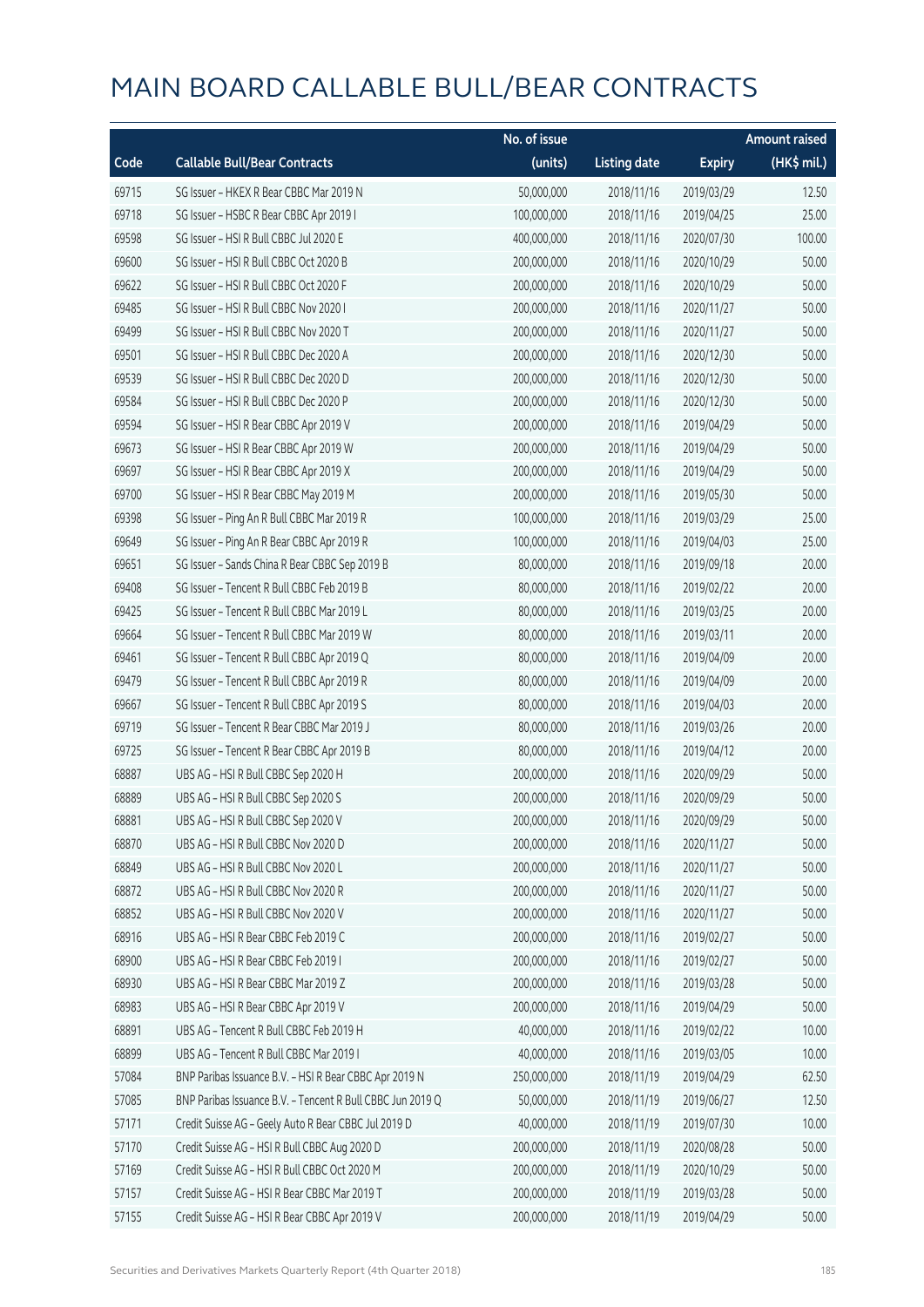|       |                                                          | No. of issue |                     |               | <b>Amount raised</b>  |
|-------|----------------------------------------------------------|--------------|---------------------|---------------|-----------------------|
| Code  | <b>Callable Bull/Bear Contracts</b>                      | (units)      | <b>Listing date</b> | <b>Expiry</b> | $(HK\frac{1}{2}mil.)$ |
| 57163 | Credit Suisse AG - Ping An R Bull CBBC Jul 2019 B        | 80,000,000   | 2018/11/19          | 2019/07/30    | 20.00                 |
| 57161 | Credit Suisse AG - Tencent R Bull CBBC May 2019 J        | 50,000,000   | 2018/11/19          | 2019/05/30    | 12.50                 |
| 57172 | Credit Suisse AG - Tencent R Bear CBBC May 2019 B        | 50,000,000   | 2018/11/19          | 2019/05/30    | 12.50                 |
| 57118 | Goldman Sachs SP (Asia) - HKEX R Bull CBBC Mar 2019 B    | 100,000,000  | 2018/11/19          | 2019/03/11    | 25.00                 |
| 57102 | Goldman Sachs SP (Asia) - HSI R Bull CBBC Oct 2020 T     | 200,000,000  | 2018/11/19          | 2020/10/29    | 50.00                 |
| 57115 | Goldman Sachs SP (Asia) - HSI R Bull CBBC Oct 2020 U     | 200,000,000  | 2018/11/19          | 2020/10/29    | 50.00                 |
| 57117 | Goldman Sachs SP (Asia) - HSI R Bull CBBC Oct 2020 V     | 200,000,000  | 2018/11/19          | 2020/10/29    | 50.00                 |
| 69876 | Goldman Sachs SP (Asia) - HSI R Bear CBBC Feb 2019 M     | 200,000,000  | 2018/11/19          | 2019/02/27    | 50.00                 |
| 69875 | Goldman Sachs SP (Asia) - HSI R Bear CBBC Feb 2019 R     | 200,000,000  | 2018/11/19          | 2019/02/27    | 50.00                 |
| 69879 | Goldman Sachs SP (Asia) - HSI R Bear CBBC Feb 2019 Y     | 200,000,000  | 2018/11/19          | 2019/02/27    | 50.00                 |
| 69883 | Goldman Sachs SP (Asia) - Tencent R Bull CBBC Mar 2019 T | 80,000,000   | 2018/11/19          | 2019/03/11    | 20.00                 |
| 57122 | Goldman Sachs SP (Asia) - Tencent R Bear CBBC Mar 2019 Q | 80,000,000   | 2018/11/19          | 2019/03/11    | 20.00                 |
| 69987 | HK Bank - HKEX R Bear CBBC Jun 2019 A                    | 40,000,000   | 2018/11/19          | 2019/06/03    | 16.00                 |
| 69922 | HK Bank - HSCEI R Bull CBBC Dec 2019 F                   | 60,000,000   | 2018/11/19          | 2019/12/30    | 15.00                 |
| 69990 | HK Bank - HSI R Bull CBBC Sep 2019 L                     | 150,000,000  | 2018/11/19          | 2019/09/27    | 37.50                 |
| 69902 | HK Bank - HSI R Bull CBBC Mar 2020 K                     | 150,000,000  | 2018/11/19          | 2020/03/30    | 37.50                 |
| 69895 | HK Bank - HSI R Bear CBBC Apr 2019 M                     | 150,000,000  | 2018/11/19          | 2019/04/29    | 37.50                 |
| 69898 | HK Bank - HSI R Bear CBBC May 2019 D                     | 150,000,000  | 2018/11/19          | 2019/05/30    | 37.50                 |
| 69976 | HK Bank - Ping An R Bull CBBC Mar 2019 U                 | 100,000,000  | 2018/11/19          | 2019/03/14    | 25.00                 |
| 69894 | HK Bank - Tencent R Bull CBBC Apr 2019 X                 | 60,000,000   | 2018/11/19          | 2019/04/18    | 15.00                 |
| 69978 | HK Bank - Tencent R Bear CBBC Mar 2019 K                 | 50,000,000   | 2018/11/19          | 2019/03/21    | 12.50                 |
| 69982 | HK Bank - Tencent R Bear CBBC Apr 2019 P                 | 50,000,000   | 2018/11/19          | 2019/04/15    | 12.50                 |
| 69993 | Haitong Int'l Sec - HSI R Bull CBBC Nov 2019 Q           | 120,000,000  | 2018/11/19          | 2019/11/28    | 30.00                 |
| 69998 | Haitong Int'l Sec - HSI R Bull CBBC Jan 2020 Q           | 120,000,000  | 2018/11/19          | 2020/01/30    | 30.00                 |
| 57006 | Haitong Int'l Sec - HSI R Bear CBBC Feb 2019 X           | 120,000,000  | 2018/11/19          | 2019/02/27    | 30.00                 |
| 57086 | Haitong Int'l Sec - Tencent R Bull CBBC Mar 2019 Y       | 40,000,000   | 2018/11/19          | 2019/03/29    | 14.28                 |
| 57087 | Haitong Int'l Sec - Tencent R Bear CBBC Apr 2019 N       | 40,000,000   | 2018/11/19          | 2019/04/11    | 10.00                 |
| 57094 | JP Morgan SP BV - HSIR Bull CBBC Oct 2020 J              | 200,000,000  | 2018/11/19          | 2020/10/29    | 50.00                 |
| 57095 | J P Morgan SP BV - HSI R Bull CBBC Nov 2020 K            | 200,000,000  | 2018/11/19          | 2020/11/27    | 50.00                 |
| 57089 | J P Morgan SP BV - HSI R Bear CBBC Feb 2019 Q            | 200,000,000  | 2018/11/19          | 2019/02/27    | 50.00                 |
| 57092 | J P Morgan SP BV - HSI R Bear CBBC Feb 2019 R            | 200,000,000  | 2018/11/19          | 2019/02/27    | 50.00                 |
| 57090 | J P Morgan SP BV - Tencent R Bull CBBC Mar 2019 F        | 50,000,000   | 2018/11/19          | 2019/03/15    | 12.50                 |
| 57091 | J P Morgan SP BV - Tencent R Bull CBBC Mar 2019 L        | 50,000,000   | 2018/11/19          | 2019/03/08    | 12.50                 |
| 57097 | J P Morgan SP BV - Tencent R Bear CBBC Apr 2019 R        | 50,000,000   | 2018/11/19          | 2019/04/18    | 12.50                 |
| 57100 | JP Morgan SP BV - Tencent R Bear CBBC Apr 2019 S         | 50,000,000   | 2018/11/19          | 2019/04/12    | 12.50                 |
| 57101 | J P Morgan SP BV - Tencent R Bear CBBC Apr 2019 T        | 50,000,000   | 2018/11/19          | 2019/04/12    | 12.50                 |
| 57135 | SG Issuer - AIA R Bull CBBC Jul 2019 L                   | 60,000,000   | 2018/11/19          | 2019/07/10    | 15.00                 |
| 57134 | SG Issuer - AIA R Bear CBBC May 2019 A                   | 60,000,000   | 2018/11/19          | 2019/05/03    | 15.00                 |
| 57136 | SG Issuer - CNOOC R Bear CBBC Apr 2019 E                 | 40,000,000   | 2018/11/19          | 2019/04/02    | 10.00                 |
| 57137 | SG Issuer - Galaxy Ent R Bear CBBC Jul 2019 O            | 100,000,000  | 2018/11/19          | 2019/07/10    | 25.00                 |
| 57149 | SG Issuer - HSI R Bull CBBC Nov 2020 D                   | 200,000,000  | 2018/11/19          | 2020/11/27    | 50.00                 |
| 57145 | SG Issuer - HSI R Bull CBBC Dec 2020 R                   | 200,000,000  | 2018/11/19          | 2020/12/30    | 50.00                 |
| 57146 | SG Issuer - HSI R Bull CBBC Dec 2020 V                   | 200,000,000  | 2018/11/19          | 2020/12/30    | 50.00                 |
| 57124 | SG Issuer - HSI R Bear CBBC Mar 2019 E                   | 200,000,000  | 2018/11/19          | 2019/03/28    | 50.00                 |
| 57125 | SG Issuer - HSI R Bear CBBC Mar 2019 I                   | 200,000,000  | 2018/11/19          | 2019/03/28    | 50.00                 |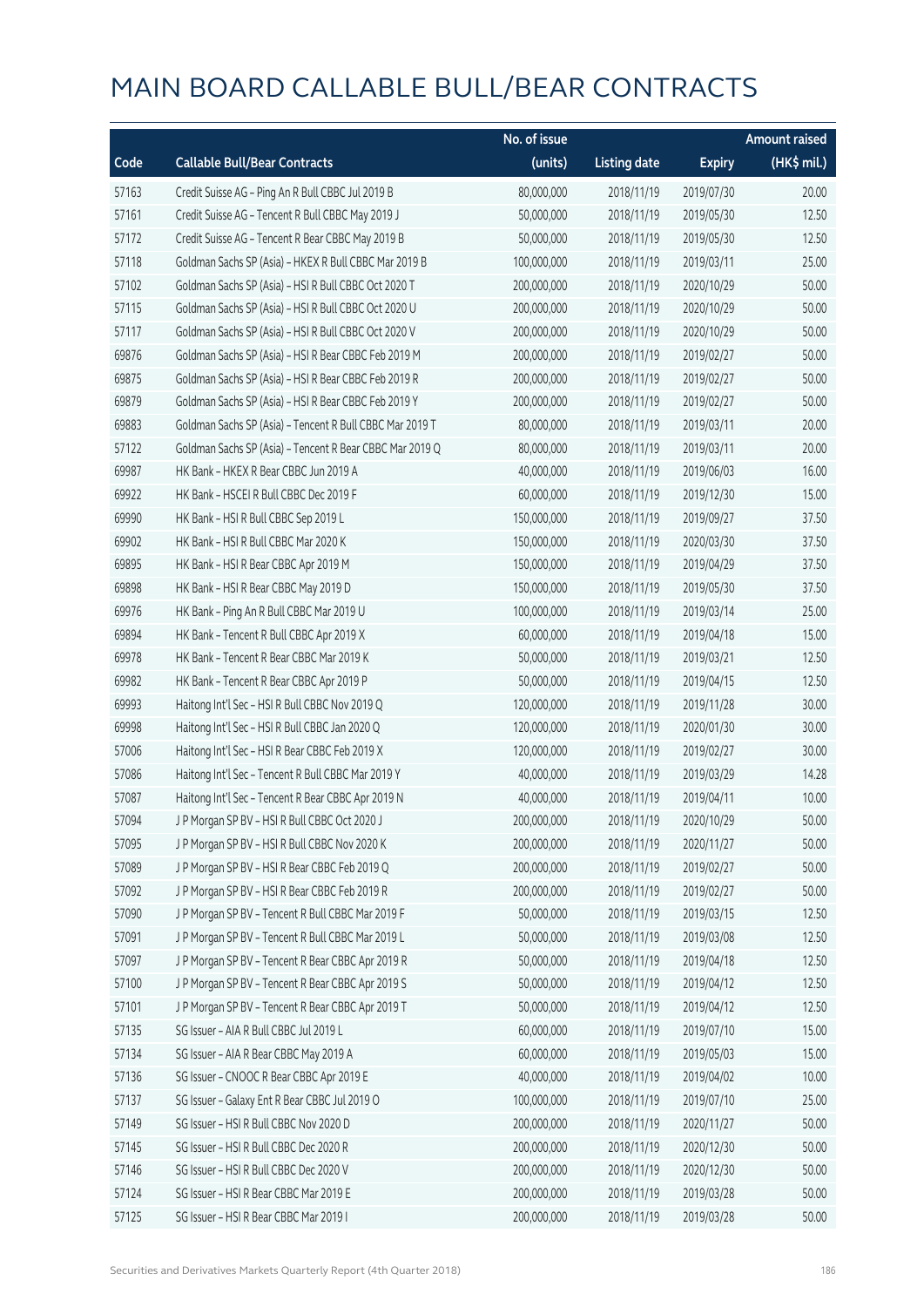|       |                                                            | No. of issue |                     |               | <b>Amount raised</b> |
|-------|------------------------------------------------------------|--------------|---------------------|---------------|----------------------|
| Code  | <b>Callable Bull/Bear Contracts</b>                        | (units)      | <b>Listing date</b> | <b>Expiry</b> | $(HK\$ mil.)         |
| 57148 | SG Issuer - HSI R Bear CBBC Jul 2019 S                     | 400,000,000  | 2018/11/19          | 2019/07/30    | 100.00               |
| 57126 | SG Issuer - Ping An R Bull CBBC Apr 2019 O                 | 100,000,000  | 2018/11/19          | 2019/04/12    | 25.00                |
| 57138 | SG Issuer - Tencent R Bull CBBC Feb 2019 L                 | 80,000,000   | 2018/11/19          | 2019/02/27    | 20.00                |
| 57143 | SG Issuer - Tencent R Bull CBBC Feb 2019 P                 | 80,000,000   | 2018/11/19          | 2019/02/28    | 20.00                |
| 57133 | SG Issuer - Tencent R Bull CBBC Apr 2019 T                 | 80,000,000   | 2018/11/19          | 2019/04/02    | 20.00                |
| 57153 | SG Issuer - Tencent R Bear CBBC Feb 2019 R                 | 80,000,000   | 2018/11/19          | 2019/02/26    | 20.00                |
| 57154 | SG Issuer - Tencent R Bear CBBC Mar 2019 K                 | 80,000,000   | 2018/11/19          | 2019/03/08    | 20.00                |
| 57024 | UBS AG - HSI R Bull CBBC Nov 2019 I                        | 200,000,000  | 2018/11/19          | 2019/11/28    | 50.00                |
| 57011 | UBS AG - HSI R Bull CBBC Dec 2019 R                        | 200,000,000  | 2018/11/19          | 2019/12/30    | 50.00                |
| 57010 | UBS AG - HSI R Bull CBBC Dec 2020 X                        | 200,000,000  | 2018/11/19          | 2020/12/30    | 50.00                |
| 57026 | UBS AG - HSI R Bear CBBC Feb 2019 A                        | 200,000,000  | 2018/11/19          | 2019/02/27    | 50.00                |
| 69891 | UBS AG - HSI R Bear CBBC Mar 2019 H                        | 200,000,000  | 2018/11/19          | 2019/03/28    | 50.00                |
| 57042 | UBS AG - HSI R Bear CBBC Mar 2019 I                        | 200,000,000  | 2018/11/19          | 2019/03/28    | 50.00                |
| 57068 | UBS AG - Tencent R Bull CBBC Mar 2019 A                    | 40,000,000   | 2018/11/19          | 2019/03/12    | 10.00                |
| 57062 | UBS AG - Tencent R Bull CBBC Apr 2019 K                    | 40,000,000   | 2018/11/19          | 2019/04/10    | 10.00                |
| 57082 | UBS AG - Tencent R Bear CBBC Mar 2019 X                    | 40,000,000   | 2018/11/19          | 2019/03/05    | 10.00                |
| 57083 | UBS AG - Tencent R Bear CBBC Mar 2019 Y                    | 40,000,000   | 2018/11/19          | 2019/03/12    | 10.00                |
| 69892 | UBS AG - Tencent R Bear CBBC Apr 2019 I                    | 40,000,000   | 2018/11/19          | 2019/04/10    | 10.00                |
| 69893 | UBS AG - Tencent R Bear CBBC May 2019 G                    | 40,000,000   | 2018/11/19          | 2019/05/03    | 10.00                |
| 69870 | Bank Vontobel - China Mobile R Bear CBBC Oct 2019 B        | 40,000,000   | 2018/11/19          | 2019/10/18    | 10.00                |
| 69874 | Bank Vontobel - Galaxy Ent R Bear CBBC Jul 2019 B          | 40,000,000   | 2018/11/19          | 2019/07/12    | 10.00                |
| 69855 | Bank Vontobel - HSI R Bull CBBC May 2019 I                 | 80,000,000   | 2018/11/19          | 2019/05/30    | 20.00                |
| 69863 | Bank Vontobel - HSI R Bull CBBC May 2019 J                 | 80,000,000   | 2018/11/19          | 2019/05/30    | 20.00                |
| 69865 | Bank Vontobel - HSI R Bear CBBC Mar 2019 I                 | 80,000,000   | 2018/11/19          | 2019/03/28    | 20.00                |
| 69869 | Bank Vontobel - HSI R Bear CBBC Mar 2019 J                 | 80,000,000   | 2018/11/19          | 2019/03/28    | 20.00                |
| 69866 | Bank Vontobel - Tencent R Bear CBBC Aug 2019 E             | 40,000,000   | 2018/11/19          | 2019/08/09    | 10.00                |
| 57212 | BNP Paribas Issuance B.V. - HSBC R Bull CBBC Jun 2019 N    | 150,000,000  | 2018/11/20          | 2019/06/27    | 37.50                |
| 57219 | BNP Paribas Issuance B.V. - HSI R Bull CBBC Nov 2019 C     | 250,000,000  | 2018/11/20          | 2019/11/28    | 62.50                |
| 57214 | BNP Paribas Issuance B.V. - HSI R Bull CBBC Nov 2019 P     | 250,000,000  | 2018/11/20          | 2019/11/28    | 62.50                |
| 57215 | BNP Paribas Issuance B.V. - HSI R Bull CBBC Nov 2019 Q     | 250,000,000  | 2018/11/20          | 2019/11/28    | 62.50                |
| 57217 | BNP Paribas Issuance B.V. - HSI R Bull CBBC Nov 2019 R     | 250,000,000  | 2018/11/20          | 2019/11/28    | 62.50                |
| 57204 | BNP Paribas Issuance B.V. - Tencent R Bull CBBC Jun 2019 R | 50,000,000   | 2018/11/20          | 2019/06/27    | 12.50                |
| 57201 | BNP Paribas Issuance B.V. - Tencent R Bull CBBC Jul 2019 D | 50,000,000   | 2018/11/20          | 2019/07/30    | 12.50                |
| 57207 | BNP Paribas Issuance B.V. - Tencent R Bear CBBC Oct 2019 A | 50,000,000   | 2018/11/20          | 2019/10/30    | 12.50                |
| 57211 | BNP Paribas Issuance B.V. - Tencent R Bear CBBC Nov 2019 A | 50,000,000   | 2018/11/20          | 2019/11/28    | 12.50                |
| 57326 | Credit Suisse AG - AAC Tech R Bull CBBC Apr 2019 A         | 40,000,000   | 2018/11/20          | 2019/04/29    | 10.00                |
| 57327 | Credit Suisse AG - AAC Tech R Bull CBBC May 2019 A         | 40,000,000   | 2018/11/20          | 2019/05/30    | 10.00                |
| 57321 | Credit Suisse AG - HSI R Bull CBBC Aug 2020 R              | 200,000,000  | 2018/11/20          | 2020/08/28    | 50.00                |
| 57320 | Credit Suisse AG - HSI R Bull CBBC Sep 2020 K              | 200,000,000  | 2018/11/20          | 2020/09/29    | 50.00                |
| 57329 | Credit Suisse AG - HSI R Bull CBBC Sep 2020 N              | 200,000,000  | 2018/11/20          | 2020/09/29    | 50.00                |
| 57319 | Credit Suisse AG - HSI R Bull CBBC Oct 2020 N              | 200,000,000  | 2018/11/20          | 2020/10/29    | 50.00                |
| 57328 | Credit Suisse AG - HSI R Bull CBBC Oct 2020 O              | 200,000,000  | 2018/11/20          | 2020/10/29    | 50.00                |
| 57324 | Credit Suisse AG - HSI R Bear CBBC Apr 2019 A              | 200,000,000  | 2018/11/20          | 2019/04/29    | 50.00                |
| 57325 | Credit Suisse AG - HSI R Bear CBBC May 2019 T              | 300,000,000  | 2018/11/20          | 2019/05/30    | 75.00                |
| 57323 | Credit Suisse AG - Ping An R Bull CBBC Jun 2019 C          | 80,000,000   | 2018/11/20          | 2019/06/27    | 20.00                |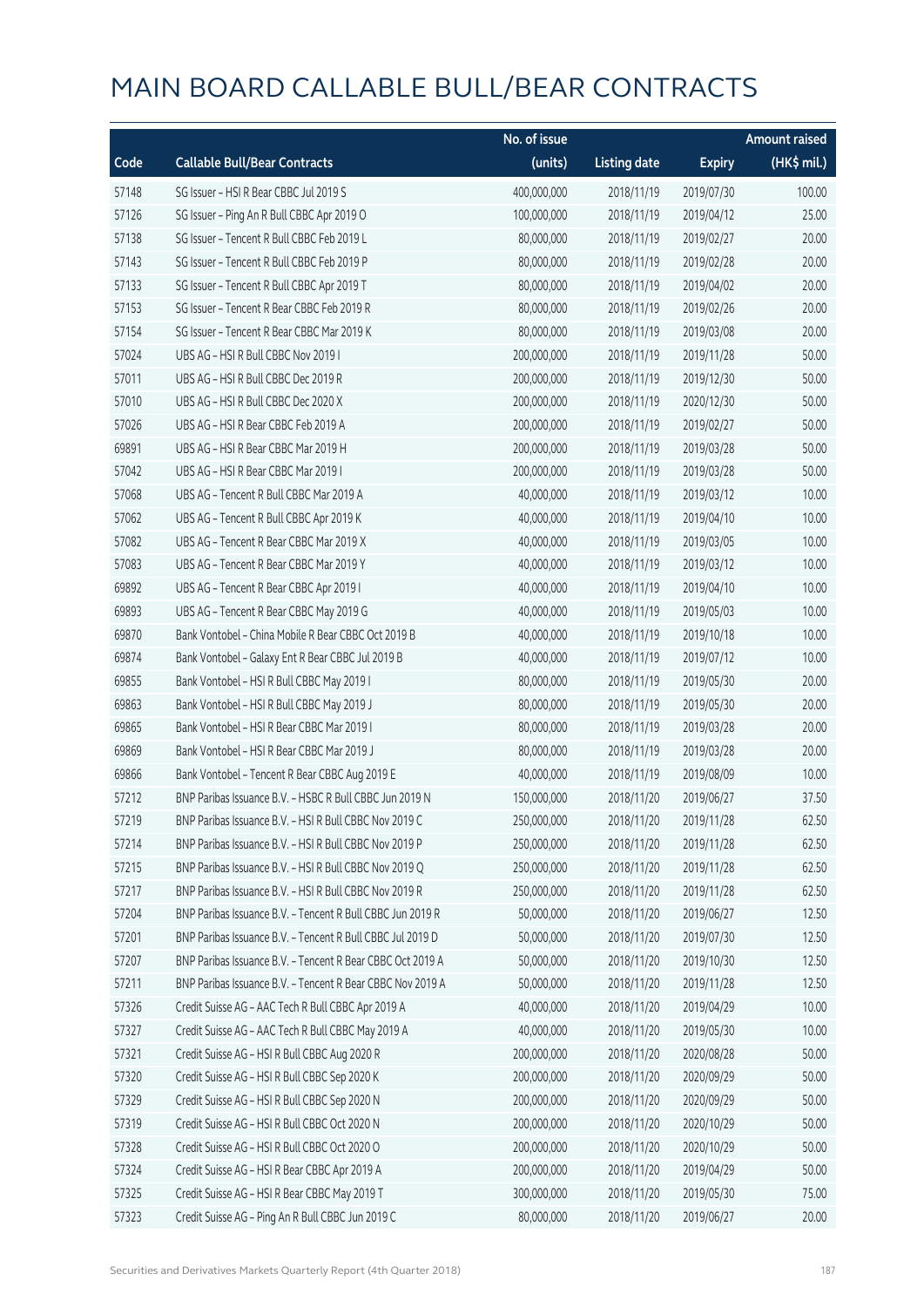|       |                                                          | No. of issue |                     |               | <b>Amount raised</b> |
|-------|----------------------------------------------------------|--------------|---------------------|---------------|----------------------|
| Code  | <b>Callable Bull/Bear Contracts</b>                      | (units)      | <b>Listing date</b> | <b>Expiry</b> | (HK\$ mil.)          |
| 57322 | Credit Suisse AG - Tencent R Bull CBBC Jun 2019 N        | 50,000,000   | 2018/11/20          | 2019/06/27    | 12.50                |
| 57335 | Goldman Sachs SP (Asia) - CC Bank R Bull CBBC Jun 2019 P | 100,000,000  | 2018/11/20          | 2019/06/25    | 25.00                |
| 57334 | Goldman Sachs SP (Asia) - HKEX R Bull CBBC Mar 2019 C    | 100,000,000  | 2018/11/20          | 2019/03/11    | 25.00                |
| 57188 | Goldman Sachs SP (Asia) - HSI R Bull CBBC Oct 2020 W     | 200,000,000  | 2018/11/20          | 2020/10/29    | 50.00                |
| 57189 | Goldman Sachs SP (Asia) - HSI R Bull CBBC Oct 2020 X     | 200,000,000  | 2018/11/20          | 2020/10/29    | 50.00                |
| 57192 | Goldman Sachs SP (Asia) - HSI R Bull CBBC Oct 2020 Y     | 200,000,000  | 2018/11/20          | 2020/10/29    | 50.00                |
| 57330 | Goldman Sachs SP (Asia) - HSI R Bull CBBC Oct 2020 Z     | 200,000,000  | 2018/11/20          | 2020/10/29    | 50.00                |
| 57248 | Goldman Sachs SP (Asia) - HSI R Bear CBBC Mar 2019 Y     | 200,000,000  | 2018/11/20          | 2019/03/28    | 50.00                |
| 57331 | Goldman Sachs SP (Asia) - ICBC R Bull CBBC Jun 2019 I    | 100,000,000  | 2018/11/20          | 2019/06/25    | 25.00                |
| 57251 | Goldman Sachs SP (Asia) - Ping An R Bull CBBC Jul 2019 R | 100,000,000  | 2018/11/20          | 2019/07/25    | 25.00                |
| 57193 | Goldman Sachs SP (Asia) - Tencent R Bull CBBC Mar 2019 P | 100,000,000  | 2018/11/20          | 2019/03/11    | 25.00                |
| 57196 | Goldman Sachs SP (Asia) - Tencent R Bull CBBC Mar 2019 S | 100,000,000  | 2018/11/20          | 2019/03/11    | 25.00                |
| 57250 | Goldman Sachs SP (Asia) - Tencent R Bear CBBC Mar 2019 Z | 80,000,000   | 2018/11/20          | 2019/03/11    | 20.00                |
| 57246 | HK Bank - CNOOC R Bear CBBC Apr 2019 A                   | 40,000,000   | 2018/11/20          | 2019/04/01    | 10.00                |
| 57245 | HK Bank - Galaxy Ent R Bull CBBC Jun 2019 E              | 80,000,000   | 2018/11/20          | 2019/06/17    | 20.00                |
| 57235 | HK Bank - HKEX R Bull CBBC Apr 2019 I                    | 50,000,000   | 2018/11/20          | 2019/04/01    | 12.50                |
| 57240 | HK Bank - HKEX R Bear CBBC Mar 2019 N                    | 40,000,000   | 2018/11/20          | 2019/03/25    | 10.00                |
| 57228 | HK Bank - HSCEI R Bull CBBC Sep 2019 J                   | 60,000,000   | 2018/11/20          | 2019/09/27    | 15.00                |
| 57223 | HK Bank - HSCEI R Bear CBBC Apr 2019 B                   | 50,000,000   | 2018/11/20          | 2019/04/29    | 12.50                |
| 57200 | HK Bank - HSI R Bull CBBC Sep 2019 R                     | 150,000,000  | 2018/11/20          | 2019/09/27    | 37.50                |
| 57220 | HK Bank - HSI R Bear CBBC Apr 2019 N                     | 150,000,000  | 2018/11/20          | 2019/04/29    | 37.50                |
| 57221 | HK Bank - HSI R Bear CBBC May 2019 E                     | 150,000,000  | 2018/11/20          | 2019/05/30    | 37.50                |
| 57243 | HK Bank - Ping An R Bull CBBC Mar 2019 V                 | 100,000,000  | 2018/11/20          | 2019/03/28    | 25.00                |
| 57198 | HK Bank - Tencent R Bull CBBC Apr 2019 Y                 | 60,000,000   | 2018/11/20          | 2019/04/01    | 15.00                |
| 57234 | HK Bank - Tencent R Bull CBBC Aug 2019 B                 | 60,000,000   | 2018/11/20          | 2019/08/19    | 42.00                |
| 57230 | HK Bank - Tencent R Bear CBBC Apr 2019 Q                 | 50,000,000   | 2018/11/20          | 2019/04/18    | 12.50                |
| 57275 | J P Morgan SP BV - HSI R Bull CBBC Oct 2020 I            | 200,000,000  | 2018/11/20          | 2020/10/29    | 50.00                |
| 57273 | J P Morgan SP BV - HSI R Bull CBBC Oct 2020 U            | 200,000,000  | 2018/11/20          | 2020/10/29    | 50.00                |
| 57278 | J P Morgan SP BV - HSI R Bull CBBC Nov 2020 F            | 200,000,000  | 2018/11/20          | 2020/11/27    | 50.00                |
| 57274 | J P Morgan SP BV - HSI R Bull CBBC Nov 2020 M            | 200,000,000  | 2018/11/20          | 2020/11/27    | 50.00                |
| 57284 | J P Morgan SP BV - HSI R Bear CBBC Feb 2019 S            | 200,000,000  | 2018/11/20          | 2019/02/27    | 50.00                |
| 57279 | J P Morgan SP BV - Tencent R Bull CBBC Apr 2019 K        | 50,000,000   | 2018/11/20          | 2019/04/18    | 12.50                |
| 57280 | J P Morgan SP BV - Tencent R Bull CBBC Apr 2019 L        | 50,000,000   | 2018/11/20          | 2019/04/12    | 12.50                |
| 57281 | J P Morgan SP BV - Tencent R Bear CBBC Apr 2019 U        | 50,000,000   | 2018/11/20          | 2019/04/18    | 12.50                |
| 57297 | SG Issuer - AAC Tech R Bull CBBC May 2019 B              | 40,000,000   | 2018/11/20          | 2019/05/08    | 10.00                |
| 57308 | SG Issuer - CC Bank R Bull CBBC Aug 2019 S               | 100,000,000  | 2018/11/20          | 2019/08/05    | 25.00                |
| 57299 | SG Issuer - CNOOC R Bull CBBC Apr 2019 E                 | 40,000,000   | 2018/11/20          | 2019/04/08    | 10.00                |
| 57298 | SG Issuer - Sinopec Corp R Bull CBBC Jul 2019 F          | 40,000,000   | 2018/11/20          | 2019/07/25    | 10.00                |
| 57300 | SG Issuer - Galaxy Ent R Bull CBBC Sep 2019 A            | 100,000,000  | 2018/11/20          | 2019/09/10    | 25.00                |
| 57301 | SG Issuer - HKEX R Bull CBBC Jul 2019 Q                  | 50,000,000   | 2018/11/20          | 2019/07/17    | 12.50                |
| 57315 | SG Issuer - HSI R Bull CBBC Jul 2020 F                   | 200,000,000  | 2018/11/20          | 2020/07/30    | 50.00                |
| 57316 | SG Issuer - HSI R Bull CBBC Sep 2020 O                   | 200,000,000  | 2018/11/20          | 2020/09/29    | 50.00                |
| 57317 | SG Issuer - HSI R Bull CBBC Oct 2020 V                   | 200,000,000  | 2018/11/20          | 2020/10/29    | 50.00                |
| 57286 | SG Issuer - HSI R Bull CBBC Nov 2020 X                   | 200,000,000  | 2018/11/20          | 2020/11/27    | 50.00                |
| 57289 | SG Issuer - HSI R Bull CBBC Dec 2020 Z                   | 200,000,000  | 2018/11/20          | 2020/12/30    | 50.00                |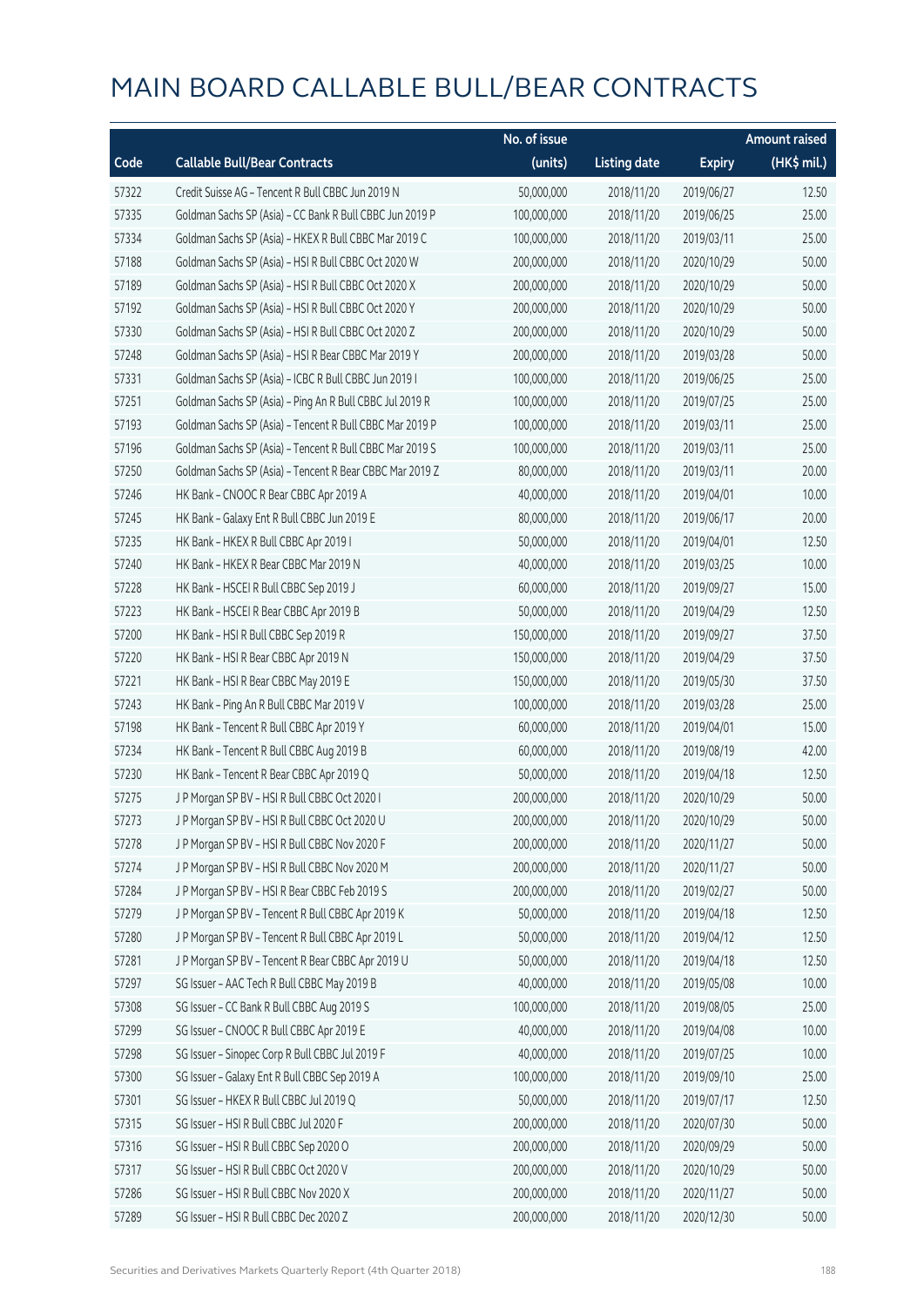|       |                                                        | No. of issue |                     |               | <b>Amount raised</b> |
|-------|--------------------------------------------------------|--------------|---------------------|---------------|----------------------|
| Code  | <b>Callable Bull/Bear Contracts</b>                    | (units)      | <b>Listing date</b> | <b>Expiry</b> | (HK\$ mil.)          |
| 57295 | SG Issuer - HSI R Bear CBBC Mar 2019 Z                 | 400,000,000  | 2018/11/20          | 2019/03/28    | 100.00               |
| 57285 | SG Issuer - HSI R Bear CBBC May 2019 N                 | 200,000,000  | 2018/11/20          | 2019/05/30    | 50.00                |
| 57296 | SG Issuer - HSI R Bear CBBC May 2019 O                 | 200,000,000  | 2018/11/20          | 2019/05/30    | 50.00                |
| 57306 | SG Issuer - HSI R Bear CBBC May 2019 P                 | 200,000,000  | 2018/11/20          | 2019/05/30    | 50.00                |
| 57307 | SG Issuer - HSI R Bear CBBC Jul 2019 T                 | 200,000,000  | 2018/11/20          | 2019/07/30    | 50.00                |
| 57318 | SG Issuer - HSI R Bear CBBC Jul 2019 U                 | 200,000,000  | 2018/11/20          | 2019/07/30    | 50.00                |
| 57290 | SG Issuer - Ping An R Bull CBBC May 2019 C             | 100,000,000  | 2018/11/20          | 2019/05/06    | 25.00                |
| 57304 | SG Issuer - Sands China R Bull CBBC Nov 2019 B         | 80,000,000   | 2018/11/20          | 2019/11/15    | 20.00                |
| 57309 | SG Issuer - Tencent R Bull CBBC Feb 2019 R             | 80,000,000   | 2018/11/20          | 2019/02/27    | 20.00                |
| 57312 | SG Issuer - Tencent R Bull CBBC Mar 2019 F             | 80,000,000   | 2018/11/20          | 2019/03/25    | 20.00                |
| 57311 | SG Issuer - Tencent R Bull CBBC Mar 2019 M             | 80,000,000   | 2018/11/20          | 2019/03/20    | 20.00                |
| 57291 | SG Issuer - Tencent R Bear CBBC Feb 2019 S             | 80,000,000   | 2018/11/20          | 2019/02/28    | 20.00                |
| 57305 | SG Issuer - Tencent R Bear CBBC Mar 2019 L             | 80,000,000   | 2018/11/20          | 2019/03/27    | 20.00                |
| 57270 | UBS AG - CNOOC R Bull CBBC Apr 2019 A                  | 40,000,000   | 2018/11/20          | 2019/04/09    | 10.00                |
| 57269 | UBS AG - CNOOC R Bear CBBC Apr 2019 B                  | 40,000,000   | 2018/11/20          | 2019/04/08    | 10.00                |
| 57257 | UBS AG - HSI R Bull CBBC Nov 2020 T                    | 200,000,000  | 2018/11/20          | 2020/11/27    | 50.00                |
| 57262 | UBS AG - HSI R Bull CBBC Nov 2020 U                    | 200,000,000  | 2018/11/20          | 2020/11/27    | 50.00                |
| 57266 | UBS AG - HSI R Bull CBBC Dec 2020 A                    | 200,000,000  | 2018/11/20          | 2020/12/30    | 50.00                |
| 57264 | UBS AG - HSI R Bull CBBC Dec 2020 Y                    | 200,000,000  | 2018/11/20          | 2020/12/30    | 50.00                |
| 57265 | UBS AG - HSI R Bull CBBC Dec 2020 Z                    | 200,000,000  | 2018/11/20          | 2020/12/30    | 50.00                |
| 57252 | UBS AG - HSI R Bear CBBC Feb 2019 B                    | 200,000,000  | 2018/11/20          | 2019/02/27    | 50.00                |
| 57254 | UBS AG - HSI R Bear CBBC Feb 2019 H                    | 200,000,000  | 2018/11/20          | 2019/02/27    | 50.00                |
| 57271 | UBS AG - HSI R Bear CBBC Mar 2019 J                    | 200,000,000  | 2018/11/20          | 2019/03/28    | 50.00                |
| 57272 | UBS AG - HSI R Bear CBBC Mar 2019 K                    | 200,000,000  | 2018/11/20          | 2019/03/28    | 50.00                |
| 57259 | UBS AG - Tencent R Bull CBBC Mar 2019 B                | 40,000,000   | 2018/11/20          | 2019/03/13    | 10.00                |
| 57267 | UBS AG - Tencent R Bull CBBC Mar 2019 F                | 40,000,000   | 2018/11/20          | 2019/03/01    | 10.00                |
| 57268 | UBS AG - Tencent R Bull CBBC Mar 2019 N                | 40,000,000   | 2018/11/20          | 2019/03/08    | 10.00                |
| 57255 | UBS AG – Tencent R Bear CBBC Mar 2019 Z                | 40,000,000   | 2018/11/20          | 2019/03/14    | 10.00                |
| 57184 | Bank Vontobel - Galaxy Ent R Bull CBBC Nov 2019 B      | 40,000,000   | 2018/11/20          | 2019/11/15    | 10.00                |
| 57183 | Bank Vontobel - HKEX R Bear CBBC Jun 2019 D            | 40,000,000   | 2018/11/20          | 2019/06/14    | 10.00                |
| 57178 | Bank Vontobel - HSI N Bull CBBC May 2019 K             | 80,000,000   | 2018/11/20          | 2019/05/30    | 20.00                |
| 57179 | Bank Vontobel - HSI N Bear CBBC Mar 2019 K             | 80,000,000   | 2018/11/20          | 2019/03/28    | 20.00                |
| 57182 | Bank Vontobel - Sunny Optical R Bull CBBC Sep 2019 C   | 40,000,000   | 2018/11/20          | 2019/09/20    | 10.00                |
| 57247 | Bank Vontobel - Tencent R Bull CBBC Aug 2019 E         | 40,000,000   | 2018/11/20          | 2019/08/16    | 10.00                |
| 57187 | Bank Vontobel - Tencent R Bear CBBC Aug 2019 F         | 40,000,000   | 2018/11/20          | 2019/08/09    | 10.00                |
| 57394 | BNP Paribas Issuance B.V. - HSI R Bull CBBC Nov 2019 D | 250,000,000  | 2018/11/21          | 2019/11/28    | 62.50                |
| 57396 | BNP Paribas Issuance B.V. - HSI R Bull CBBC Nov 2019 F | 250,000,000  | 2018/11/21          | 2019/11/28    | 62.50                |
| 57397 | BNP Paribas Issuance B.V. - HSI R Bear CBBC Apr 2019 O | 250,000,000  | 2018/11/21          | 2019/04/29    | 62.50                |
| 57398 | BNP Paribas Issuance B.V. - HSI R Bear CBBC Apr 2019 P | 250,000,000  | 2018/11/21          | 2019/04/29    | 62.50                |
| 57442 | Credit Suisse AG - HSI R Bull CBBC Sep 2020 I          | 200,000,000  | 2018/11/21          | 2020/09/29    | 50.00                |
| 57443 | Credit Suisse AG - HSI R Bull CBBC Sep 2020 M          | 200,000,000  | 2018/11/21          | 2020/09/29    | 50.00                |
| 57439 | Credit Suisse AG - HSI R Bull CBBC Sep 2020 R          | 200,000,000  | 2018/11/21          | 2020/09/29    | 50.00                |
| 57438 | Credit Suisse AG - HSI R Bull CBBC Oct 2020 X          | 200,000,000  | 2018/11/21          | 2020/10/29    | 50.00                |
| 57440 | Credit Suisse AG - HSI R Bull CBBC Oct 2020 Y          | 200,000,000  | 2018/11/21          | 2020/10/29    | 50.00                |
| 57441 | Credit Suisse AG - HSI R Bear CBBC Mar 2019 W          | 200,000,000  | 2018/11/21          | 2019/03/28    | 50.00                |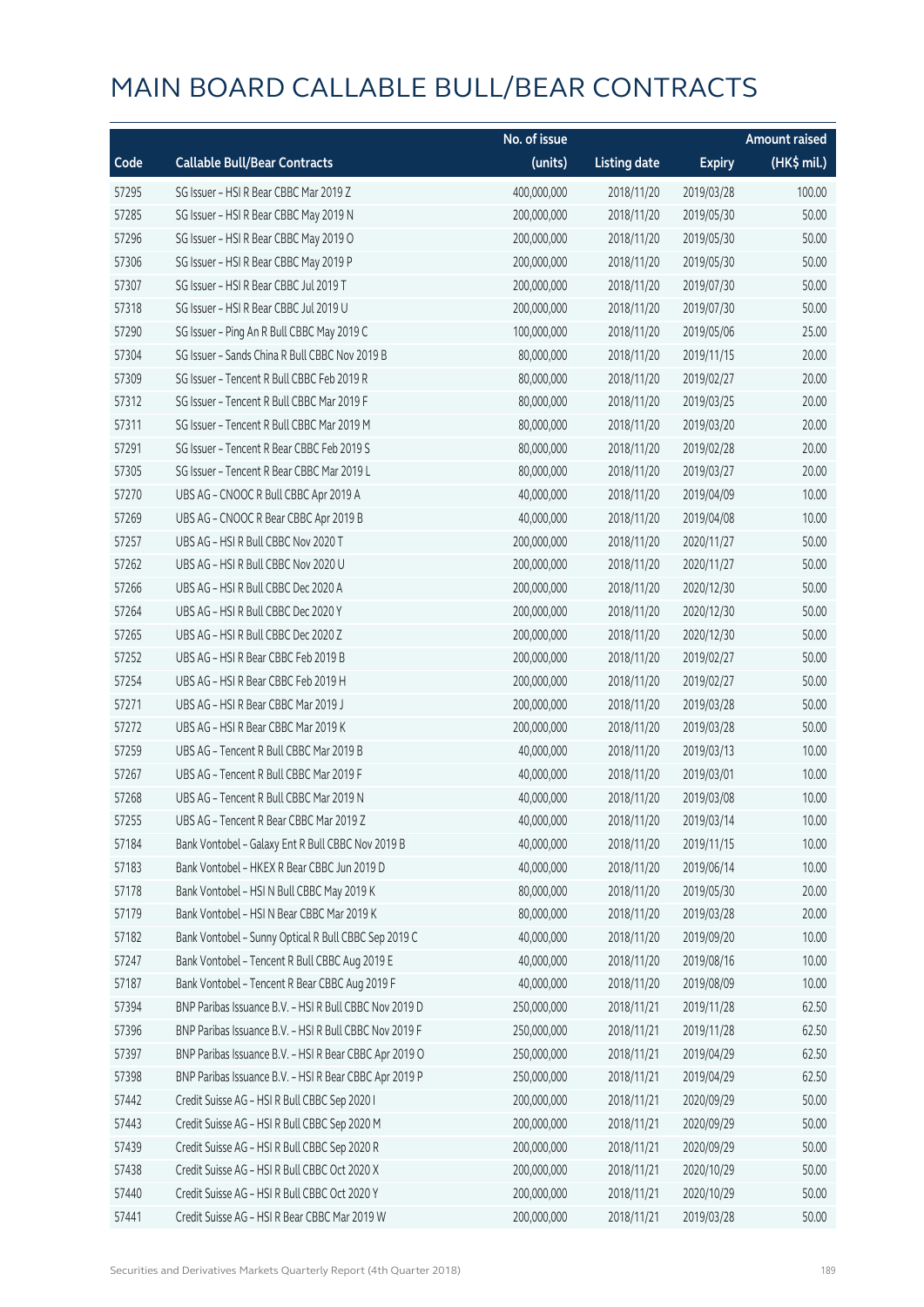|       |                                                             | No. of issue |                     |               | <b>Amount raised</b> |
|-------|-------------------------------------------------------------|--------------|---------------------|---------------|----------------------|
| Code  | <b>Callable Bull/Bear Contracts</b>                         | (units)      | <b>Listing date</b> | <b>Expiry</b> | (HK\$ mil.)          |
| 57446 | Credit Suisse AG - HSI R Bear CBBC Mar 2019 X               | 300,000,000  | 2018/11/21          | 2019/03/28    | 75.00                |
| 57447 | Credit Suisse AG - HSI R Bear CBBC May 2019 U               | 300,000,000  | 2018/11/21          | 2019/05/30    | 75.00                |
| 57444 | Credit Suisse AG - Tencent R Bull CBBC Oct 2019 A           | 50,000,000   | 2018/11/21          | 2019/10/24    | 12.50                |
| 57445 | Credit Suisse AG - Tencent R Bear CBBC Aug 2019 C           | 50,000,000   | 2018/11/21          | 2019/08/05    | 12.50                |
| 57459 | Goldman Sachs SP (Asia) - China Life R Bull CBBC Mar 2019 H | 100,000,000  | 2018/11/21          | 2019/03/18    | 25.00                |
| 57456 | Goldman Sachs SP (Asia) - Galaxy Ent R Bull CBBC Jul 2019 P | 100,000,000  | 2018/11/21          | 2019/07/25    | 25.00                |
| 57457 | Goldman Sachs SP (Asia) - HKEX R Bull CBBC Mar 2019 D       | 100,000,000  | 2018/11/21          | 2019/03/11    | 25.00                |
| 57452 | Goldman Sachs SP (Asia) - HSBC R Bull CBBC Sep 2019 W       | 100,000,000  | 2018/11/21          | 2019/09/27    | 25.00                |
| 57337 | Goldman Sachs SP (Asia) - HSI R Bull CBBC Oct 2020 A        | 200,000,000  | 2018/11/21          | 2020/10/29    | 50.00                |
| 57338 | Goldman Sachs SP (Asia) - HSI R Bull CBBC Oct 2020 B        | 200,000,000  | 2018/11/21          | 2020/10/29    | 50.00                |
| 57451 | Goldman Sachs SP (Asia) - HSI R Bull CBBC Oct 2020 C        | 200,000,000  | 2018/11/21          | 2020/10/29    | 50.00                |
| 57339 | Goldman Sachs SP (Asia) - HSI R Bear CBBC Mar 2019 Z        | 200,000,000  | 2018/11/21          | 2019/03/28    | 50.00                |
| 57340 | Goldman Sachs SP (Asia) - Tencent R Bull CBBC Mar 2019 J    | 100,000,000  | 2018/11/21          | 2019/03/11    | 25.00                |
| 57341 | Goldman Sachs SP (Asia) - Tencent R Bull CBBC Mar 2019 Q    | 100,000,000  | 2018/11/21          | 2019/03/11    | 25.00                |
| 57365 | HK Bank - China Mobile R Bull CBBC Jul 2019 A               | 50,000,000   | 2018/11/21          | 2019/07/08    | 12.50                |
| 57368 | HK Bank - CC Bank R Bull CBBC Apr 2019 E                    | 100,000,000  | 2018/11/21          | 2019/04/11    | 25.00                |
| 57369 | HK Bank - CC Bank R Bear CBBC Apr 2019 C                    | 50,000,000   | 2018/11/21          | 2019/04/11    | 12.50                |
| 57370 | HK Bank - CNOOC R Bull CBBC Apr 2019 C                      | 50,000,000   | 2018/11/21          | 2019/04/11    | 12.50                |
| 57359 | HK Bank - Sinopec Corp R Bull CBBC Apr 2019 C               | 80,000,000   | 2018/11/21          | 2019/04/23    | 20.00                |
| 57358 | HK Bank - Sinopec Corp R Bear CBBC Apr 2019 B               | 40,000,000   | 2018/11/21          | 2019/04/15    | 10.00                |
| 57362 | HK Bank - Galaxy Ent R Bull CBBC Jun 2019 F                 | 80,000,000   | 2018/11/21          | 2019/06/10    | 20.00                |
| 57353 | HK Bank - HKEX R Bull CBBC Mar 2019 S                       | 50,000,000   | 2018/11/21          | 2019/03/21    | 12.50                |
| 57371 | HK Bank - HSI R Bull CBBC Sep 2019 U                        | 150,000,000  | 2018/11/21          | 2019/09/27    | 37.50                |
| 57356 | HK Bank - HSI R Bull CBBC Sep 2019 W                        | 150,000,000  | 2018/11/21          | 2019/09/27    | 37.50                |
| 57351 | HK Bank - HSI R Bear CBBC Apr 2019 E                        | 150,000,000  | 2018/11/21          | 2019/04/29    | 37.50                |
| 57357 | HK Bank - ICBC R Bull CBBC Apr 2019 B                       | 100,000,000  | 2018/11/21          | 2019/04/29    | 25.00                |
| 57367 | HK Bank - ICBC R Bull CBBC May 2019 B                       | 100,000,000  | 2018/11/21          | 2019/05/27    | 25.00                |
| 57352 | HK Bank - PetroChina R Bull CBBC Apr 2019 B                 | 80,000,000   | 2018/11/21          | 2019/04/23    | 20.00                |
| 57361 | HK Bank - Sands China R Bull CBBC Jul 2019 F                | 80,000,000   | 2018/11/21          | 2019/07/29    | 20.00                |
| 57349 | HK Bank - Tencent R Bull CBBC Mar 2019 Q                    | 60,000,000   | 2018/11/21          | 2019/03/21    | 15.00                |
| 57354 | HK Bank - Tencent R Bull CBBC Apr 2019 Z                    | 60,000,000   | 2018/11/21          | 2019/04/11    | 15.00                |
| 57355 | HK Bank - Tencent R Bear CBBC Apr 2019 R                    | 50,000,000   | 2018/11/21          | 2019/04/04    | 12.50                |
| 57372 | Haitong Int'l Sec - China Mobile R Bear CBBC Apr 2019 B     | 110,000,000  | 2018/11/21          | 2019/04/23    | 27.50                |
| 57375 | Haitong Int'l Sec - HSI R Bull CBBC Nov 2019 R              | 120,000,000  | 2018/11/21          | 2019/11/28    | 30.00                |
| 57377 | Haitong Int'l Sec - HSI R Bull CBBC Nov 2019 S              | 120,000,000  | 2018/11/21          | 2019/11/28    | 30.00                |
| 57378 | Haitong Int'l Sec - HSI R Bull CBBC Jan 2020 R              | 120,000,000  | 2018/11/21          | 2020/01/30    | 30.00                |
| 57379 | Haitong Int'l Sec - HSI R Bear CBBC Feb 2019 Y              | 120,000,000  | 2018/11/21          | 2019/02/27    | 30.00                |
| 57373 | Haitong Int'l Sec - Ping An R Bear CBBC Mar 2019 A          | 110,000,000  | 2018/11/21          | 2019/03/08    | 27.50                |
| 57448 | Haitong Int'l Sec - Tencent R Bull CBBC Jun 2019 A          | 40,000,000   | 2018/11/21          | 2019/06/26    | 10.08                |
| 57450 | Haitong Int'l Sec - Tencent R Bull CBBC Jun 2019 B          | 40,000,000   | 2018/11/21          | 2019/06/28    | 10.04                |
| 57449 | Haitong Int'l Sec - Tencent R Bull CBBC Jul 2019 A          | 40,000,000   | 2018/11/21          | 2019/07/08    | 10.04                |
| 57390 | J P Morgan SP BV - HKEX R Bull CBBC Mar 2019 I              | 40,000,000   | 2018/11/21          | 2019/03/08    | 10.00                |
| 57392 | J P Morgan SP BV - HKEX R Bull CBBC Apr 2019 F              | 40,000,000   | 2018/11/21          | 2019/04/12    | 10.00                |
| 57389 | J P Morgan SP BV - HSBC R Bull CBBC May 2019 B              | 100,000,000  | 2018/11/21          | 2019/05/10    | 25.00                |
| 57393 | J P Morgan SP BV - HSCEI R Bear CBBC Apr 2019 N             | 100,000,000  | 2018/11/21          | 2019/04/29    | 25.00                |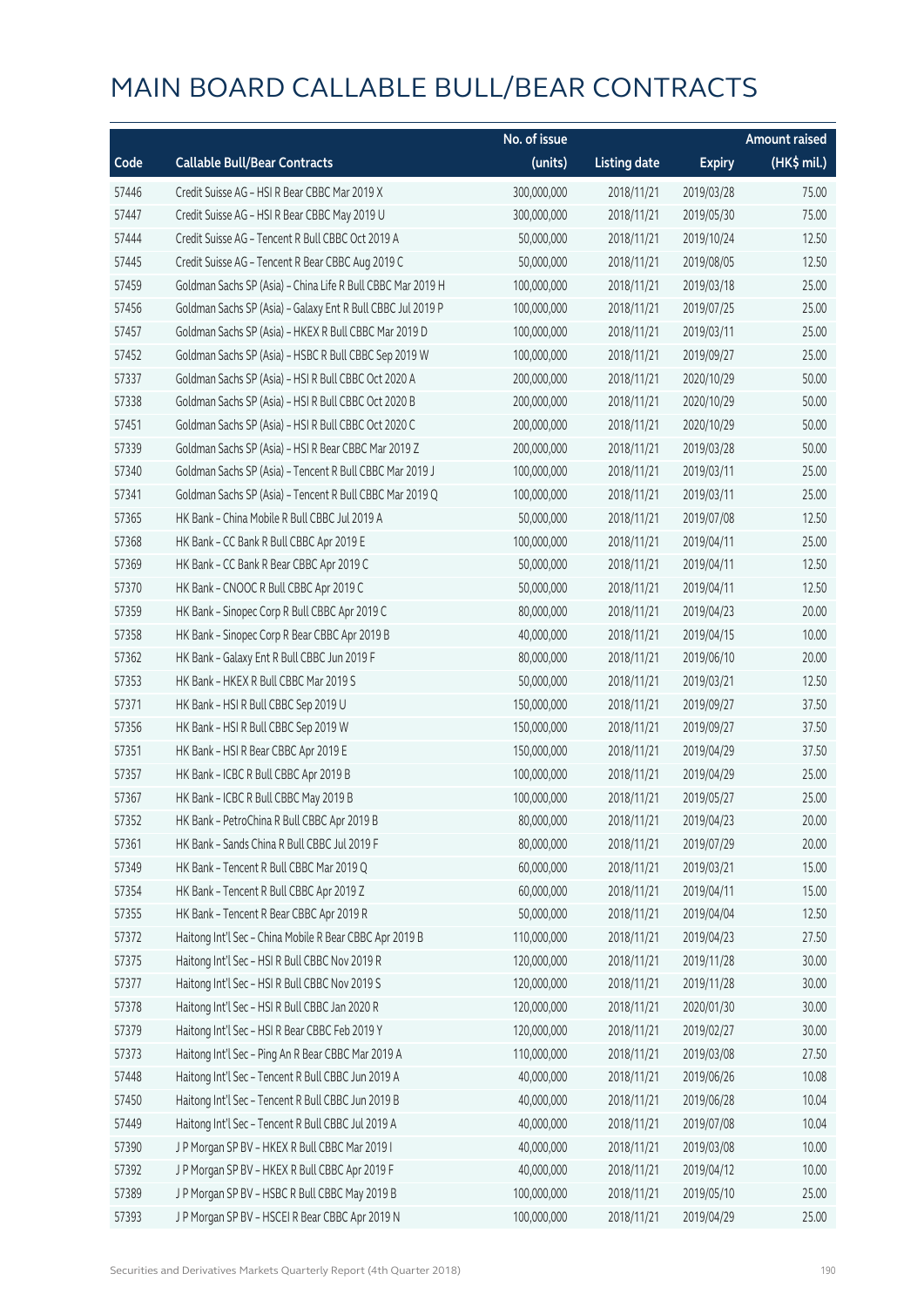|       |                                                        | No. of issue |                     |               | <b>Amount raised</b> |
|-------|--------------------------------------------------------|--------------|---------------------|---------------|----------------------|
| Code  | <b>Callable Bull/Bear Contracts</b>                    | (units)      | <b>Listing date</b> | <b>Expiry</b> | (HK\$ mil.)          |
| 57382 | J P Morgan SP BV - HSI R Bull CBBC Sep 2020 U          | 200,000,000  | 2018/11/21          | 2020/09/29    | 50.00                |
| 57384 | J P Morgan SP BV - HSI R Bull CBBC Oct 2020 L          | 200,000,000  | 2018/11/21          | 2020/10/29    | 50.00                |
| 57386 | J P Morgan SP BV - HSI R Bull CBBC Oct 2020 W          | 200,000,000  | 2018/11/21          | 2020/10/29    | 50.00                |
| 57385 | J P Morgan SP BV - HSI R Bull CBBC Nov 2020 G          | 200,000,000  | 2018/11/21          | 2020/11/27    | 50.00                |
| 57387 | J P Morgan SP BV - HSI R Bull CBBC Nov 2020 I          | 200,000,000  | 2018/11/21          | 2020/11/27    | 50.00                |
| 57383 | J P Morgan SP BV - HSI R Bear CBBC Feb 2019 T          | 200,000,000  | 2018/11/21          | 2019/02/27    | 50.00                |
| 57388 | J P Morgan SP BV - Ping An R Bull CBBC Apr 2019 C      | 100,000,000  | 2018/11/21          | 2019/04/18    | 25.00                |
| 57344 | Macquarie Bank Ltd. - Tencent R Bull CBBC Feb 2019 N   | 26,100,000   | 2018/11/21          | 2019/02/27    | 10.49                |
| 57342 | Macquarie Bank Ltd. - Tencent R Bull CBBC Mar 2019 T   | 30,600,000   | 2018/11/21          | 2019/03/25    | 10.65                |
| 57343 | Macquarie Bank Ltd. - Tencent R Bull CBBC Mar 2019 U   | 26,700,000   | 2018/11/21          | 2019/03/20    | 10.55                |
| 57346 | Macquarie Bank Ltd. - Tencent R Bear CBBC Mar 2019 G   | 34,100,000   | 2018/11/21          | 2019/03/08    | 10.67                |
| 57348 | Macquarie Bank Ltd. - Tencent R Bear CBBC Mar 2019 H   | 19,700,000   | 2018/11/21          | 2019/03/22    | 10.46                |
| 57347 | Macquarie Bank Ltd. - Tencent R Bear CBBC Apr 2019 H   | 21,500,000   | 2018/11/21          | 2019/04/12    | 10.58                |
| 57404 | SG Issuer - Bank of China R Bull CBBC Nov 2019 B       | 100,000,000  | 2018/11/21          | 2019/11/28    | 25.00                |
| 57407 | SG Issuer - CNOOC R Bull CBBC May 2019 A               | 40,000,000   | 2018/11/21          | 2019/05/10    | 10.00                |
| 57406 | SG Issuer - CNOOC R Bear CBBC Apr 2019 F               | 40,000,000   | 2018/11/21          | 2019/04/16    | 10.00                |
| 57399 | SG Issuer - Geely Auto R Bull CBBC Apr 2019 A          | 40,000,000   | 2018/11/21          | 2019/04/18    | 10.00                |
| 57414 | SG Issuer - HSCEI R Bull CBBC Oct 2019 A               | 100,000,000  | 2018/11/21          | 2019/10/30    | 25.00                |
| 57412 | SG Issuer - HSI R Bull CBBC Aug 2020 T                 | 200,000,000  | 2018/11/21          | 2020/08/28    | 50.00                |
| 57413 | SG Issuer - HSI R Bull CBBC Sep 2020 X                 | 200,000,000  | 2018/11/21          | 2020/09/29    | 50.00                |
| 57403 | SG Issuer - HSI R Bull CBBC Nov 2020 P                 | 200,000,000  | 2018/11/21          | 2020/11/27    | 50.00                |
| 57416 | SG Issuer - HSI R Bull CBBC Dec 2020 K                 | 200,000,000  | 2018/11/21          | 2020/12/30    | 50.00                |
| 57415 | SG Issuer - HSI R Bear CBBC Apr 2019 L                 | 200,000,000  | 2018/11/21          | 2019/04/29    | 50.00                |
| 57402 | SG Issuer - HSI R Bear CBBC May 2019 Q                 | 200,000,000  | 2018/11/21          | 2019/05/30    | 50.00                |
| 57408 | SG Issuer - Tencent R Bull CBBC Feb 2019 C             | 80,000,000   | 2018/11/21          | 2019/02/25    | 20.00                |
| 57411 | SG Issuer - Tencent R Bull CBBC Mar 2019 G             | 80,000,000   | 2018/11/21          | 2019/03/25    | 20.00                |
| 57410 | SG Issuer - Tencent R Bull CBBC Mar 2019 H             | 80,000,000   | 2018/11/21          | 2019/03/11    | 20.00                |
| 57401 | SG Issuer - Tencent R Bear CBBC Mar 2019 T             | 80,000,000   | 2018/11/21          | 2019/03/29    | 20.00                |
| 57430 | UBS AG - AIA R Bull CBBC Apr 2019 C                    | 60,000,000   | 2018/11/21          | 2019/04/08    | 15.00                |
| 57433 | UBS AG - Galaxy Ent R Bear CBBC Jul 2019 A             | 40,000,000   | 2018/11/21          | 2019/07/08    | 10.00                |
| 57419 | UBS AG - HSI R Bull CBBC Dec 2019 F                    | 200,000,000  | 2018/11/21          | 2019/12/30    | 50.00                |
| 57424 | UBS AG - HSI R Bull CBBC Dec 2019 K                    | 200,000,000  | 2018/11/21          | 2019/12/30    | 50.00                |
| 57420 | UBS AG - HSI R Bull CBBC Sep 2020 X                    | 200,000,000  | 2018/11/21          | 2020/09/29    | 50.00                |
| 57421 | UBS AG - HSI R Bull CBBC Oct 2020 L                    | 200,000,000  | 2018/11/21          | 2020/10/29    | 50.00                |
| 57423 | UBS AG - HSI R Bull CBBC Oct 2020 M                    | 200,000,000  | 2018/11/21          | 2020/10/29    | 50.00                |
| 57417 | UBS AG - HSI R Bull CBBC Nov 2020 H                    | 200,000,000  | 2018/11/21          | 2020/11/27    | 50.00                |
| 57425 | UBS AG - HSI R Bear CBBC Apr 2019 W                    | 200,000,000  | 2018/11/21          | 2019/04/29    | 50.00                |
| 57426 | UBS AG - HSI R Bear CBBC Apr 2019 X                    | 200,000,000  | 2018/11/21          | 2019/04/29    | 50.00                |
| 57427 | UBS AG - HSI R Bear CBBC Apr 2019 Y                    | 200,000,000  | 2018/11/21          | 2019/04/29    | 50.00                |
| 57435 | UBS AG - HSI R Bear CBBC Apr 2019 Z                    | 200,000,000  | 2018/11/21          | 2019/04/29    | 50.00                |
| 57434 | UBS AG - PetroChina R Bear CBBC Apr 2019 B             | 60,000,000   | 2018/11/21          | 2019/04/08    | 15.00                |
| 57428 | UBS AG - Tencent R Bull CBBC Mar 2019 O                | 40,000,000   | 2018/11/21          | 2019/03/06    | 10.00                |
| 57436 | UBS AG - Tencent R Bear CBBC Mar 2019 H                | 40,000,000   | 2018/11/21          | 2019/03/08    | 10.00                |
| 57437 | UBS AG - Tencent R Bear CBBC Mar 2019 I                | 40,000,000   | 2018/11/21          | 2019/03/15    | 10.00                |
| 57492 | BNP Paribas Issuance B.V. - HSI R Bear CBBC Apr 2019 Q | 250,000,000  | 2018/11/22          | 2019/04/29    | 62.50                |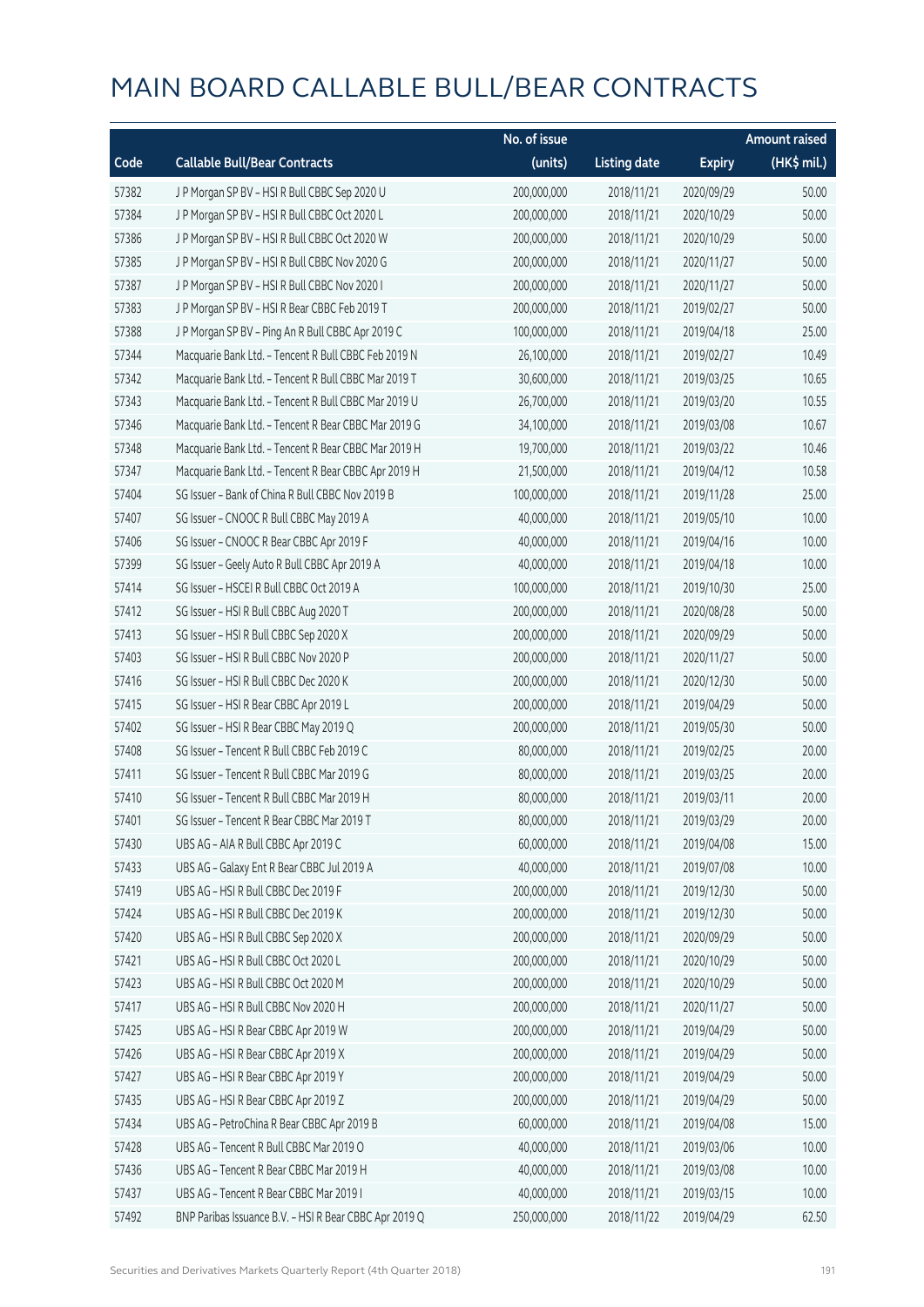|       |                                                             | No. of issue |                     |               | <b>Amount raised</b> |
|-------|-------------------------------------------------------------|--------------|---------------------|---------------|----------------------|
| Code  | <b>Callable Bull/Bear Contracts</b>                         | (units)      | <b>Listing date</b> | <b>Expiry</b> | (HK\$ mil.)          |
| 57493 | BNP Paribas Issuance B.V. - HSI R Bear CBBC Apr 2019 R      | 250,000,000  | 2018/11/22          | 2019/04/29    | 62.50                |
| 57591 | Credit Suisse AG - Galaxy Ent R Bull CBBC Oct 2019 A        | 50,000,000   | 2018/11/22          | 2019/10/22    | 12.50                |
| 57590 | Credit Suisse AG - HKEX R Bull CBBC Oct 2019 A              | 50,000,000   | 2018/11/22          | 2019/10/25    | 12.50                |
| 57594 | Credit Suisse AG - HSBC R Bull CBBC Sep 2019 B              | 70,000,000   | 2018/11/22          | 2019/09/27    | 17.50                |
| 57586 | Credit Suisse AG - HSI R Bull CBBC May 2020 C               | 300,000,000  | 2018/11/22          | 2020/05/28    | 75.00                |
| 57597 | Credit Suisse AG - HSI R Bull CBBC Jul 2020 I               | 200,000,000  | 2018/11/22          | 2020/07/30    | 50.00                |
| 57596 | Credit Suisse AG - HSI R Bull CBBC Aug 2020 A               | 200,000,000  | 2018/11/22          | 2020/08/28    | 50.00                |
| 57587 | Credit Suisse AG - HSI R Bull CBBC Oct 2020 A               | 200,000,000  | 2018/11/22          | 2020/10/29    | 50.00                |
| 57598 | Credit Suisse AG - HSI R Bull CBBC Oct 2020 C               | 200,000,000  | 2018/11/22          | 2020/10/29    | 50.00                |
| 57585 | Credit Suisse AG - HSI R Bear CBBC Apr 2019 M               | 200,000,000  | 2018/11/22          | 2019/04/29    | 50.00                |
| 57593 | Credit Suisse AG - HSI R Bear CBBC Apr 2019 N               | 200,000,000  | 2018/11/22          | 2019/04/29    | 50.00                |
| 57592 | Credit Suisse AG - HSI R Bear CBBC May 2019 V               | 200,000,000  | 2018/11/22          | 2019/05/30    | 50.00                |
| 57595 | Credit Suisse AG - Tencent R Bull CBBC Aug 2019 B           | 50,000,000   | 2018/11/22          | 2019/08/09    | 12.50                |
| 57588 | Credit Suisse AG - Tencent R Bull CBBC Sep 2019 A           | 50,000,000   | 2018/11/22          | 2019/09/13    | 12.50                |
| 57603 | Goldman Sachs SP (Asia) - Galaxy Ent R Bull CBBC Jul 2019 Q | 100,000,000  | 2018/11/22          | 2019/07/26    | 25.00                |
| 57607 | Goldman Sachs SP (Asia) - HKEX R Bull CBBC Mar 2019 E       | 100,000,000  | 2018/11/22          | 2019/03/11    | 25.00                |
| 57608 | Goldman Sachs SP (Asia) - HSBC R Bull CBBC Sep 2019 X       | 100,000,000  | 2018/11/22          | 2019/09/27    | 25.00                |
| 57599 | Goldman Sachs SP (Asia) - HSI R Bull CBBC Oct 2020 D        | 200,000,000  | 2018/11/22          | 2020/10/29    | 50.00                |
| 57604 | Goldman Sachs SP (Asia) - HSI R Bull CBBC Oct 2020 E        | 200,000,000  | 2018/11/22          | 2020/10/29    | 50.00                |
| 57605 | Goldman Sachs SP (Asia) - HSI R Bull CBBC Oct 2020 F        | 200,000,000  | 2018/11/22          | 2020/10/29    | 50.00                |
| 57606 | Goldman Sachs SP (Asia) - HSI R Bear CBBC Feb 2019 N        | 200,000,000  | 2018/11/22          | 2019/02/27    | 50.00                |
| 57490 | Goldman Sachs SP (Asia) - HSI R Bear CBBC Mar 2019 A        | 200,000,000  | 2018/11/22          | 2019/03/28    | 50.00                |
| 57491 | Goldman Sachs SP (Asia) - HSI R Bear CBBC Mar 2019 B        | 200,000,000  | 2018/11/22          | 2019/03/28    | 50.00                |
| 57601 | Goldman Sachs SP (Asia) - Tencent R Bull CBBC Mar 2019 D    | 100,000,000  | 2018/11/22          | 2019/03/11    | 25.00                |
| 57602 | Goldman Sachs SP (Asia) - Tencent R Bull CBBC Mar 2019 E    | 100,000,000  | 2018/11/22          | 2019/03/11    | 25.00                |
| 57600 | Goldman Sachs SP (Asia) - Tencent R Bull CBBC Mar 2019 U    | 100,000,000  | 2018/11/22          | 2019/03/11    | 25.00                |
| 57488 | HK Bank - China Mobile R Bull CBBC Apr 2019 C               | 50,000,000   | 2018/11/22          | 2019/04/23    | 12.50                |
| 57475 | HK Bank - HSI R Bull CBBC Sep 2019 A                        | 150,000,000  | 2018/11/22          | 2019/09/27    | 37.50                |
| 57487 | HK Bank - HSI R Bull CBBC Sep 2019 Z                        | 150,000,000  | 2018/11/22          | 2019/09/27    | 37.50                |
| 57461 | HK Bank - HSI R Bear CBBC Apr 2019 G                        | 150,000,000  | 2018/11/22          | 2019/04/29    | 37.50                |
| 57477 | HK Bank - HSI R Bear CBBC May 2019 F                        | 150,000,000  | 2018/11/22          | 2019/05/30    | 37.50                |
| 57479 | HK Bank - HSI R Bear CBBC May 2019 G                        | 150,000,000  | 2018/11/22          | 2019/05/30    | 37.50                |
| 57507 | HK Bank - Tencent R Bull CBBC Mar 2019 R                    | 60,000,000   | 2018/11/22          | 2019/03/25    | 15.00                |
| 57506 | HK Bank - Tencent R Bull CBBC Apr 2019 A                    | 60,000,000   | 2018/11/22          | 2019/04/15    | 15.00                |
| 57485 | HK Bank - Tencent R Bull CBBC Jun 2019 P                    | 60,000,000   | 2018/11/22          | 2019/06/27    | 15.00                |
| 57460 | HK Bank - Tencent R Bear CBBC Mar 2019 L                    | 50,000,000   | 2018/11/22          | 2019/03/21    | 12.50                |
| 57470 | HK Bank - Tracker Fund R Bull CBBC May 2019 A               | 50,000,000   | 2018/11/22          | 2019/05/27    | 12.50                |
| 57489 | HK Bank - Tracker Fund R Bull CBBC Jun 2019 B               | 50,000,000   | 2018/11/22          | 2019/06/10    | 19.00                |
| 57495 | Haitong Int'l Sec - HSI R Bull CBBC Oct 2019 A              | 120,000,000  | 2018/11/22          | 2019/10/30    | 30.00                |
| 57497 | Haitong Int'l Sec - HSI R Bull CBBC Dec 2019 V              | 120,000,000  | 2018/11/22          | 2019/12/30    | 30.00                |
| 57494 | Haitong Int'l Sec - HSI R Bull CBBC Jan 2020 S              | 120,000,000  | 2018/11/22          | 2020/01/30    | 30.00                |
| 57496 | Haitong Int'l Sec - HSI R Bull CBBC Jan 2020 T              | 120,000,000  | 2018/11/22          | 2020/01/30    | 30.00                |
| 57499 | Haitong Int'l Sec - HSI R Bear CBBC Mar 2019 K              | 120,000,000  | 2018/11/22          | 2019/03/28    | 30.00                |
| 57503 | Haitong Int'l Sec - Tencent R Bull CBBC May 2019 A          | 40,000,000   | 2018/11/22          | 2019/05/31    | 10.00                |
| 57500 | Haitong Int'l Sec - Tencent R Bull CBBC Jun 2019 C          | 40,000,000   | 2018/11/22          | 2019/06/06    | 10.00                |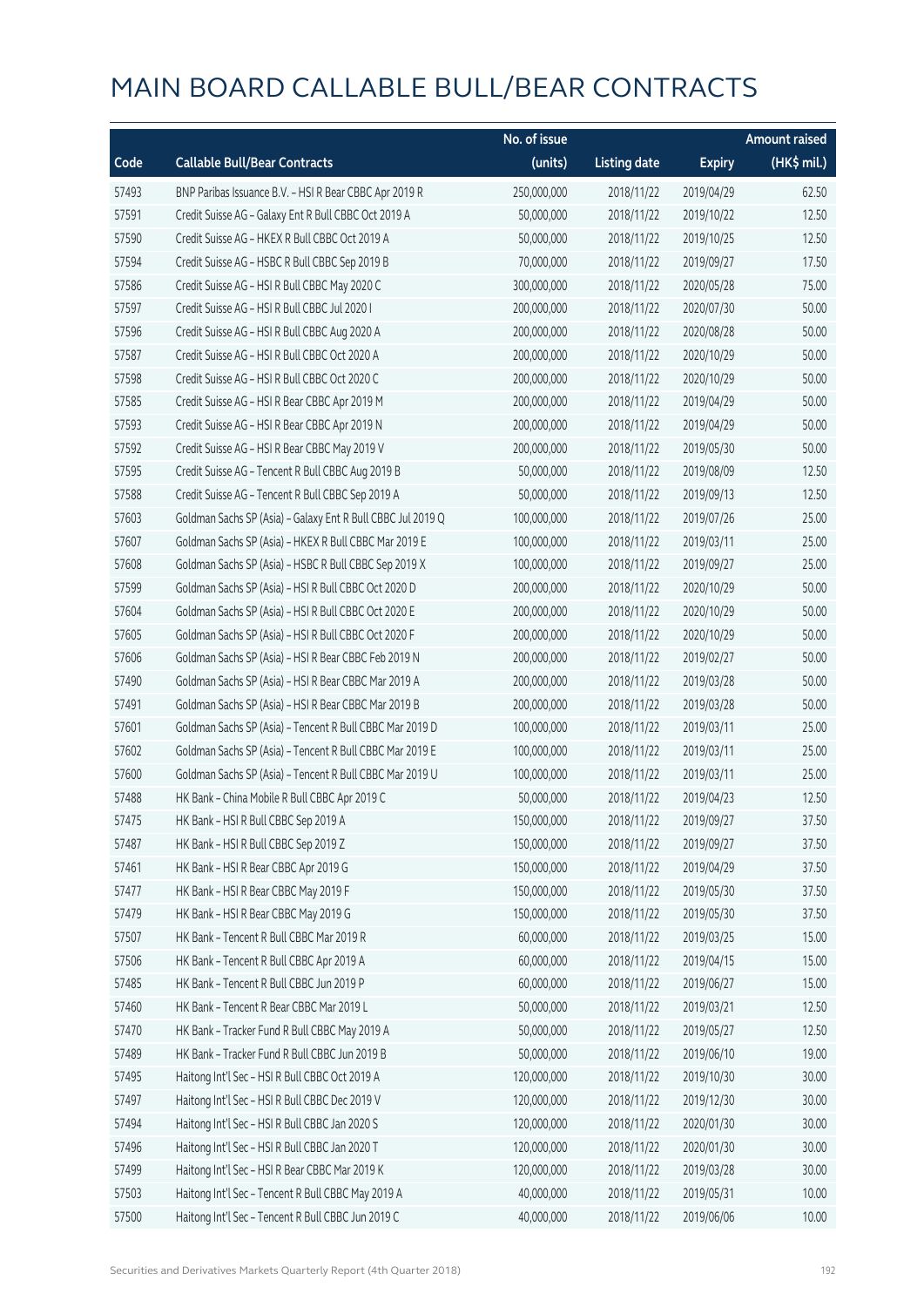|       |                                                         | No. of issue |                     |               | <b>Amount raised</b> |
|-------|---------------------------------------------------------|--------------|---------------------|---------------|----------------------|
| Code  | <b>Callable Bull/Bear Contracts</b>                     | (units)      | <b>Listing date</b> | <b>Expiry</b> | (HK\$ mil.)          |
| 57501 | Haitong Int'l Sec - Tencent R Bull CBBC Jun 2019 D      | 40,000,000   | 2018/11/22          | 2019/06/25    | 10.04                |
| 57542 | J P Morgan SP BV - Galaxy Ent R Bull CBBC Jun 2019 A    | 100,000,000  | 2018/11/22          | 2019/06/14    | 25.00                |
| 57543 | J P Morgan SP BV - HKEX R Bull CBBC May 2019 C          | 40,000,000   | 2018/11/22          | 2019/05/17    | 10.00                |
| 57544 | J P Morgan SP BV - HKEX R Bull CBBC May 2019 D          | 40,000,000   | 2018/11/22          | 2019/05/17    | 10.00                |
| 57552 | J P Morgan SP BV - HSI R Bull CBBC Sep 2020 I           | 200,000,000  | 2018/11/22          | 2020/09/29    | 50.00                |
| 57554 | J P Morgan SP BV - HSI R Bull CBBC Sep 2020 K           | 200,000,000  | 2018/11/22          | 2020/09/29    | 50.00                |
| 57548 | J P Morgan SP BV - HSI R Bull CBBC Nov 2020 J           | 200,000,000  | 2018/11/22          | 2020/11/27    | 50.00                |
| 57551 | J P Morgan SP BV - HSI R Bull CBBC Nov 2020 R           | 200,000,000  | 2018/11/22          | 2020/11/27    | 50.00                |
| 57549 | J P Morgan SP BV - HSI R Bull CBBC Nov 2020 Z           | 200,000,000  | 2018/11/22          | 2020/11/27    | 50.00                |
| 57536 | J P Morgan SP BV - HSI R Bear CBBC Feb 2019 U           | 200,000,000  | 2018/11/22          | 2019/02/27    | 50.00                |
| 57537 | J P Morgan SP BV - HSI R Bear CBBC Feb 2019 V           | 200,000,000  | 2018/11/22          | 2019/02/27    | 50.00                |
| 57538 | J P Morgan SP BV - Tencent R Bull CBBC Mar 2019 D       | 50,000,000   | 2018/11/22          | 2019/03/08    | 12.50                |
| 57539 | J P Morgan SP BV - Tencent R Bull CBBC Mar 2019 M       | 50,000,000   | 2018/11/22          | 2019/03/15    | 12.50                |
| 57540 | J P Morgan SP BV - Tencent R Bull CBBC Apr 2019 M       | 50,000,000   | 2018/11/22          | 2019/04/18    | 12.50                |
| 57541 | J P Morgan SP BV - Tencent R Bull CBBC Apr 2019 N       | 50,000,000   | 2018/11/22          | 2019/04/12    | 13.75                |
| 57467 | Macquarie Bank Ltd. - Galaxy Ent R Bull CBBC Nov 2019 A | 40,000,000   | 2018/11/22          | 2019/11/28    | 10.44                |
| 57468 | Macquarie Bank Ltd. - Galaxy Ent R Bear CBBC Nov 2019 A | 38,000,000   | 2018/11/22          | 2019/11/28    | 10.68                |
| 57469 | Macquarie Bank Ltd. - Ping An R Bull CBBC Jul 2019 A    | 40,000,000   | 2018/11/22          | 2019/07/30    | 10.52                |
| 57465 | Macquarie Bank Ltd. - Tencent R Bull CBBC Feb 2019 O    | 20,600,000   | 2018/11/22          | 2019/02/25    | 10.38                |
| 57463 | Macquarie Bank Ltd. - Tencent R Bull CBBC Mar 2019 V    | 31,300,000   | 2018/11/22          | 2019/03/25    | 10.77                |
| 57464 | Macquarie Bank Ltd. - Tencent R Bull CBBC Mar 2019 W    | 23,500,000   | 2018/11/22          | 2019/03/25    | 10.55                |
| 57466 | Macquarie Bank Ltd. - Tencent R Bear CBBC Mar 2019 I    | 29,600,000   | 2018/11/22          | 2019/03/27    | 10.60                |
| 57574 | SG Issuer - AIA R Bull CBBC Jul 2019 M                  | 60,000,000   | 2018/11/22          | 2019/07/12    | 15.00                |
| 57575 | SG Issuer - Galaxy Ent R Bull CBBC Jul 2019 N           | 100,000,000  | 2018/11/22          | 2019/07/22    | 25.00                |
| 57555 | SG Issuer - HKEX R Bull CBBC Jun 2019 W                 | 50,000,000   | 2018/11/22          | 2019/06/28    | 12.50                |
| 57576 | SG Issuer - HKEX R Bull CBBC Jul 2019 R                 | 50,000,000   | 2018/11/22          | 2019/07/12    | 12.50                |
| 57577 | SG Issuer - HSBC R Bull CBBC Jun 2019 O                 | 100,000,000  | 2018/11/22          | 2019/06/17    | 25.00                |
| 57569 | SG Issuer - HSI R Bull CBBC Aug 2020 U                  | 200,000,000  | 2018/11/22          | 2020/08/28    | 50.00                |
| 57571 | SG Issuer - HSI R Bull CBBC Sep 2020 G                  | 200,000,000  | 2018/11/22          | 2020/09/29    | 50.00                |
| 57563 | SG Issuer - HSI R Bull CBBC Sep 2020 K                  | 400,000,000  | 2018/11/22          | 2020/09/29    | 100.00               |
| 57572 | SG Issuer - HSI R Bull CBBC Nov 2020 Z                  | 200,000,000  | 2018/11/22          | 2020/11/27    | 50.00                |
| 57573 | SG Issuer - HSI R Bull CBBC Dec 2020 S                  | 200,000,000  | 2018/11/22          | 2020/12/30    | 50.00                |
| 57567 | SG Issuer - HSI R Bear CBBC Mar 2019 M                  | 200,000,000  | 2018/11/22          | 2019/03/28    | 50.00                |
| 57568 | SG Issuer - HSI R Bear CBBC Mar 2019 V                  | 200,000,000  | 2018/11/22          | 2019/03/28    | 50.00                |
| 57560 | SG Issuer - HSI R Bear CBBC Apr 2019 M                  | 200,000,000  | 2018/11/22          | 2019/04/29    | 50.00                |
| 57562 | SG Issuer - HSI R Bear CBBC Jul 2019 V                  | 200,000,000  | 2018/11/22          | 2019/07/30    | 50.00                |
| 57578 | SG Issuer - PetroChina R Bull CBBC Jul 2019 C           | 40,000,000   | 2018/11/22          | 2019/07/22    | 10.00                |
| 57579 | SG Issuer - Ping An R Bull CBBC Apr 2019 P              | 100,000,000  | 2018/11/22          | 2019/04/29    | 25.00                |
| 57564 | SG Issuer - Sands China R Bull CBBC Nov 2019 C          | 80,000,000   | 2018/11/22          | 2019/11/28    | 20.00                |
| 57581 | SG Issuer - SUNAC R Bull CBBC May 2020 B                | 80,000,000   | 2018/11/22          | 2020/05/28    | 20.00                |
| 57582 | SG Issuer - Tencent R Bull CBBC Feb 2019 H              | 80,000,000   | 2018/11/22          | 2019/02/25    | 20.00                |
| 57583 | SG Issuer - Tencent R Bull CBBC Feb 2019 T              | 80,000,000   | 2018/11/22          | 2019/02/28    | 20.00                |
| 57584 | SG Issuer - Tencent R Bull CBBC Mar 2019 I              | 80,000,000   | 2018/11/22          | 2019/03/11    | 20.00                |
| 57556 | SG Issuer - Tencent R Bear CBBC Feb 2019 T              | 80,000,000   | 2018/11/22          | 2019/02/28    | 20.00                |
| 57559 | SG Issuer - Tencent R Bear CBBC Mar 2019 W              | 80,000,000   | 2018/11/22          | 2019/03/27    | 20.00                |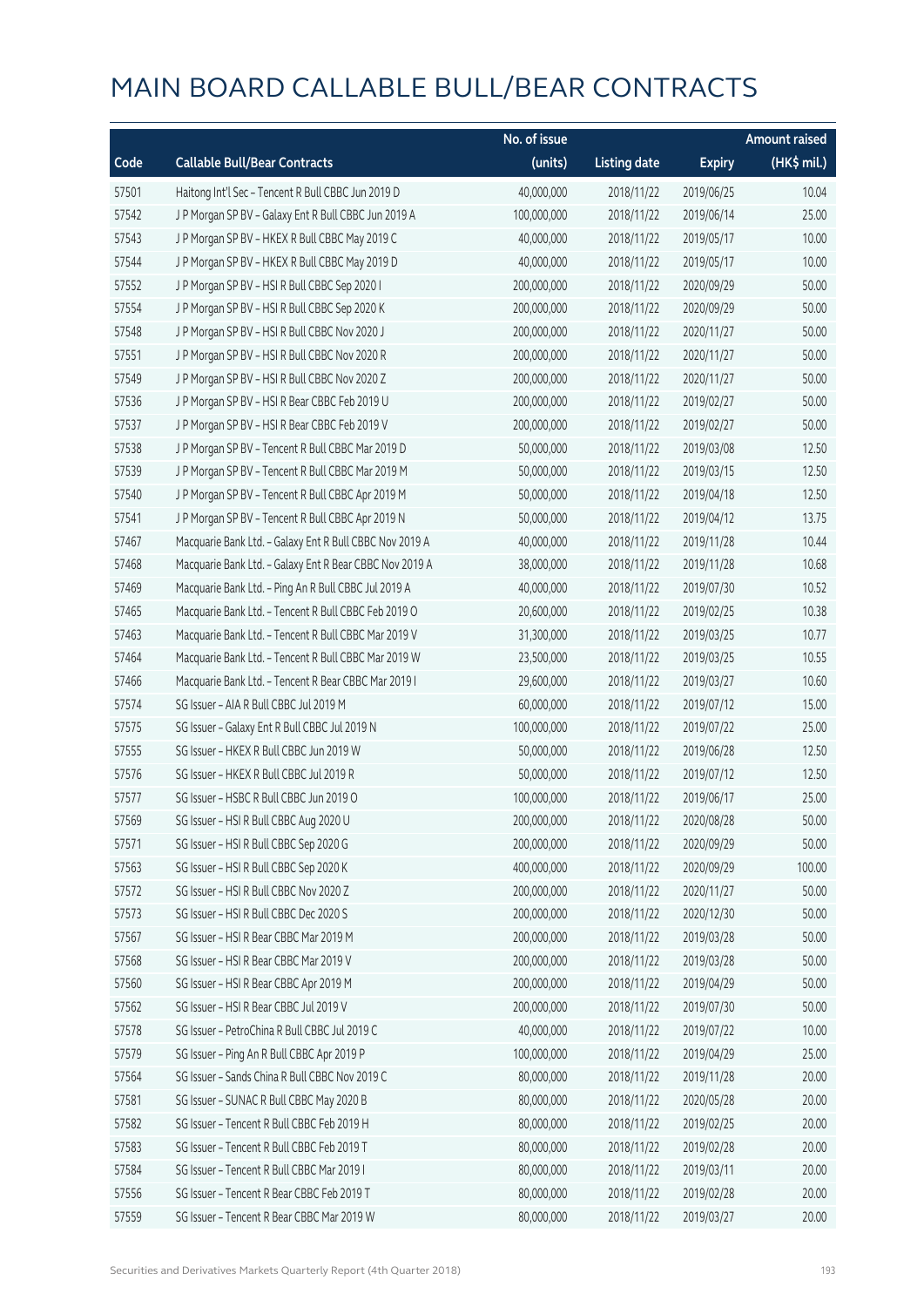|       |                                                              | No. of issue |                     |               | <b>Amount raised</b> |
|-------|--------------------------------------------------------------|--------------|---------------------|---------------|----------------------|
| Code  | <b>Callable Bull/Bear Contracts</b>                          | (units)      | <b>Listing date</b> | <b>Expiry</b> | (HK\$ mil.)          |
| 57566 | SG Issuer - Tencent R Bear CBBC Mar 2019 X                   | 80,000,000   | 2018/11/22          | 2019/03/26    | 20.00                |
| 57513 | UBS AG - AAC Tech R Bull CBBC Apr 2019 D                     | 40,000,000   | 2018/11/22          | 2019/04/15    | 10.00                |
| 57509 | UBS AG - AAC Tech R Bear CBBC Mar 2019 A                     | 40,000,000   | 2018/11/22          | 2019/03/04    | 10.00                |
| 57512 | UBS AG - AAC Tech R Bear CBBC Apr 2019 A                     | 40,000,000   | 2018/11/22          | 2019/04/08    | 10.00                |
| 57514 | UBS AG - Sinopec Corp R Bull CBBC Apr 2019 A                 | 50,000,000   | 2018/11/22          | 2019/04/08    | 12.50                |
| 57535 | UBS AG - Galaxy Ent R Bull CBBC Aug 2019 B                   | 40,000,000   | 2018/11/22          | 2019/08/30    | 10.00                |
| 57518 | UBS AG - HSCEI ETF R Bull CBBC Jun 2019 A                    | 40,000,000   | 2018/11/22          | 2019/06/28    | 10.00                |
| 57520 | UBS AG - HSCEI ETF R Bear CBBC Jun 2019 A                    | 40,000,000   | 2018/11/22          | 2019/06/28    | 10.00                |
| 57529 | UBS AG - HSI R Bull CBBC Nov 2019 Q                          | 200,000,000  | 2018/11/22          | 2019/11/28    | 50.00                |
| 57528 | UBS AG - HSI R Bull CBBC Dec 2019 N                          | 200,000,000  | 2018/11/22          | 2019/12/30    | 50.00                |
| 57527 | UBS AG - HSI R Bull CBBC Oct 2020 N                          | 200,000,000  | 2018/11/22          | 2020/10/29    | 50.00                |
| 57526 | UBS AG - HSI R Bull CBBC Oct 2020 V                          | 200,000,000  | 2018/11/22          | 2020/10/29    | 50.00                |
| 57524 | UBS AG - HSI R Bear CBBC Feb 2019 D                          | 200,000,000  | 2018/11/22          | 2019/02/27    | 50.00                |
| 57523 | UBS AG - HSI R Bear CBBC Feb 2019 X                          | 200,000,000  | 2018/11/22          | 2019/02/27    | 50.00                |
| 57508 | UBS AG - HSI R Bear CBBC Apr 2019 B                          | 200,000,000  | 2018/11/22          | 2019/04/29    | 50.00                |
| 57525 | UBS AG - HSI R Bear CBBC May 2019 H                          | 300,000,000  | 2018/11/22          | 2019/05/30    | 75.00                |
| 57534 | UBS AG - Tencent R Bull CBBC Mar 2019 J                      | 40,000,000   | 2018/11/22          | 2019/03/18    | 10.00                |
| 57533 | UBS AG - Tencent R Bull CBBC Mar 2019 P                      | 40,000,000   | 2018/11/22          | 2019/03/19    | 10.00                |
| 57532 | UBS AG - Tencent R Bear CBBC Mar 2019 J                      | 40,000,000   | 2018/11/22          | 2019/03/19    | 10.00                |
| 57660 | BNP Paribas Issuance B.V. - Galaxy Ent R Bull CBBC Nov 2019X | 150,000,000  | 2018/11/23          | 2019/11/28    | 37.50                |
| 57659 | BNP Paribas Issuance B.V. - HKEX R Bull CBBC May 2019 A      | 50,000,000   | 2018/11/23          | 2019/05/30    | 12.50                |
| 57609 | BNP Paribas Issuance B.V. - HSI R Bull CBBC Nov 2019 G       | 250,000,000  | 2018/11/23          | 2019/11/28    | 62.50                |
| 57610 | BNP Paribas Issuance B.V. - HSI R Bull CBBC Nov 2019 H       | 250,000,000  | 2018/11/23          | 2019/11/28    | 62.50                |
| 57611 | BNP Paribas Issuance B.V. - HSI R Bull CBBC Nov 2019 V       | 250,000,000  | 2018/11/23          | 2019/11/28    | 62.50                |
| 57683 | BNP Paribas Issuance B.V. - HSI R Bull CBBC Nov 2019 W       | 250,000,000  | 2018/11/23          | 2019/11/28    | 62.50                |
| 57684 | BNP Paribas Issuance B.V. - HSI R Bull CBBC Nov 2019 X       | 250,000,000  | 2018/11/23          | 2019/11/28    | 62.50                |
| 57685 | BNP Paribas Issuance B.V. - HSI R Bull CBBC Nov 2019 Y       | 250,000,000  | 2018/11/23          | 2019/11/28    | 62.50                |
| 57686 | BNP Paribas Issuance B.V. - HSI R Bull CBBC Nov 2019 Z       | 250,000,000  | 2018/11/23          | 2019/11/28    | 62.50                |
| 57658 | BNP Paribas Issuance B.V. - Ping An R Bull CBBC Jun 2019 X   | 200,000,000  | 2018/11/23          | 2019/06/27    | 50.00                |
| 57655 | BNP Paribas Issuance B.V. - Tencent R Bull CBBC Jun 2019 U   | 50,000,000   | 2018/11/23          | 2019/06/27    | 12.50                |
| 57656 | BNP Paribas Issuance B.V. - Tencent R Bull CBBC Jul 2019 E   | 50,000,000   | 2018/11/23          | 2019/07/30    | 12.50                |
| 57657 | BNP Paribas Issuance B.V. - Tencent R Bull CBBC Jul 2019 K   | 50,000,000   | 2018/11/23          | 2019/07/30    | 12.50                |
| 57755 | Credit Suisse AG - Galaxy Ent R Bull CBBC Nov 2019 A         | 50,000,000   | 2018/11/23          | 2019/11/12    | 12.50                |
| 57726 | Credit Suisse AG - HSI R Bull CBBC May 2020 D                | 300,000,000  | 2018/11/23          | 2020/05/28    | 75.00                |
| 57724 | Credit Suisse AG - HSI R Bull CBBC Sep 2020 D                | 200,000,000  | 2018/11/23          | 2020/09/29    | 50.00                |
| 57723 | Credit Suisse AG - HSI R Bull CBBC Oct 2020 D                | 200,000,000  | 2018/11/23          | 2020/10/29    | 50.00                |
| 57727 | Credit Suisse AG - HSI R Bull CBBC Dec 2020 S                | 200,000,000  | 2018/11/23          | 2020/12/30    | 50.00                |
| 57728 | Credit Suisse AG - HSI R Bull CBBC Dec 2020 T                | 200,000,000  | 2018/11/23          | 2020/12/30    | 50.00                |
| 57747 | Credit Suisse AG - HSI R Bull CBBC Dec 2020 U                | 200,000,000  | 2018/11/23          | 2020/12/30    | 50.00                |
| 57731 | Credit Suisse AG - HSI R Bear CBBC Apr 2019 O                | 200,000,000  | 2018/11/23          | 2019/04/29    | 50.00                |
| 57749 | Credit Suisse AG - HSI R Bear CBBC Apr 2019 P                | 200,000,000  | 2018/11/23          | 2019/04/29    | 50.00                |
| 57748 | Credit Suisse AG - HSI R Bear CBBC May 2019 W                | 200,000,000  | 2018/11/23          | 2019/05/30    | 50.00                |
| 57758 | Credit Suisse AG - Tencent R Bull CBBC Oct 2019 B            | 50,000,000   | 2018/11/23          | 2019/10/25    | 12.50                |
| 57757 | Credit Suisse AG - Tencent R Bull CBBC Nov 2019 A            | 50,000,000   | 2018/11/23          | 2019/11/06    | 12.50                |
| 57722 | Goldman Sachs SP (Asia) - AAC Tech R Bull CBBC May 2019 D    | 40,000,000   | 2018/11/23          | 2019/05/20    | 10.00                |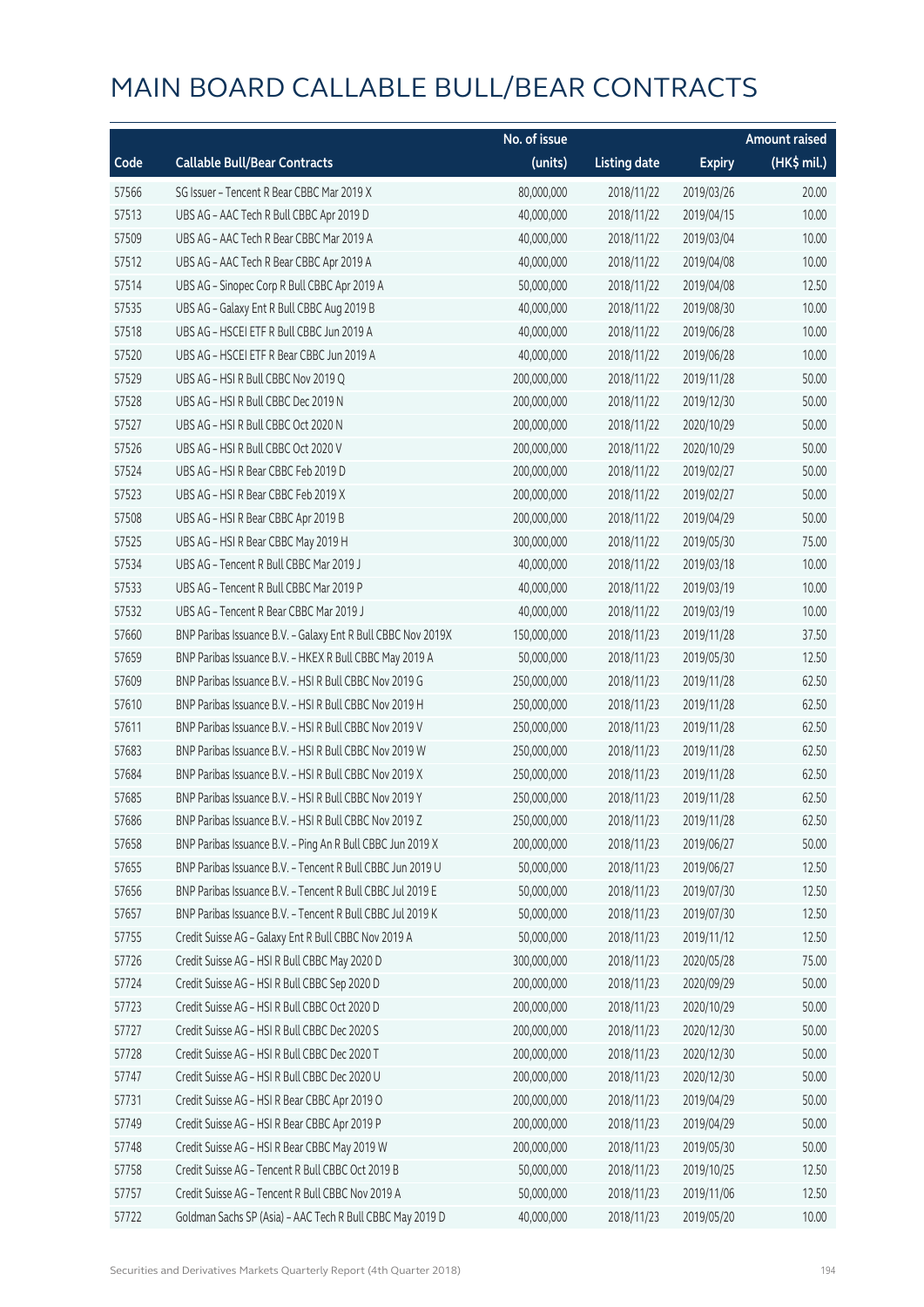|       |                                                          | No. of issue |                     |               | <b>Amount raised</b> |
|-------|----------------------------------------------------------|--------------|---------------------|---------------|----------------------|
| Code  | <b>Callable Bull/Bear Contracts</b>                      | (units)      | <b>Listing date</b> | <b>Expiry</b> | $(HK$$ mil.)         |
| 57721 | Goldman Sachs SP (Asia) - AIA R Bull CBBC Nov 2019 C     | 100,000,000  | 2018/11/23          | 2019/11/15    | 25.00                |
| 57679 | Goldman Sachs SP (Asia) - HSI R Bull CBBC Nov 2020 F     | 200,000,000  | 2018/11/23          | 2020/11/27    | 50.00                |
| 57680 | Goldman Sachs SP (Asia) - HSI R Bull CBBC Nov 2020 M     | 200,000,000  | 2018/11/23          | 2020/11/27    | 50.00                |
| 57678 | Goldman Sachs SP (Asia) - HSI R Bull CBBC Nov 2020 Y     | 200,000,000  | 2018/11/23          | 2020/11/27    | 50.00                |
| 57720 | Goldman Sachs SP (Asia) - HSI R Bear CBBC Mar 2019 C     | 200,000,000  | 2018/11/23          | 2019/03/28    | 50.00                |
| 57681 | Goldman Sachs SP (Asia) - Tencent R Bull CBBC Mar 2019 G | 100,000,000  | 2018/11/23          | 2019/03/11    | 25.00                |
| 57682 | Goldman Sachs SP (Asia) - Tencent R Bull CBBC Mar 2019 L | 100,000,000  | 2018/11/23          | 2019/03/11    | 25.00                |
| 57677 | HK Bank - Galaxy Ent R Bull CBBC May 2019 J              | 80,000,000   | 2018/11/23          | 2019/05/27    | 20.00                |
| 57673 | HK Bank - HSCEI R Bull CBBC Sep 2019 K                   | 60,000,000   | 2018/11/23          | 2019/09/27    | 15.00                |
| 57612 | HK Bank - HSI R Bull CBBC Sep 2019 B                     | 150,000,000  | 2018/11/23          | 2019/09/27    | 37.50                |
| 57661 | HK Bank - HSI R Bull CBBC Sep 2019 M                     | 150,000,000  | 2018/11/23          | 2019/09/27    | 37.50                |
| 57662 | HK Bank - HSI R Bear CBBC Apr 2019 J                     | 150,000,000  | 2018/11/23          | 2019/04/29    | 37.50                |
| 57663 | HK Bank - HSI R Bear CBBC May 2019 H                     | 150,000,000  | 2018/11/23          | 2019/05/30    | 37.50                |
| 57676 | HK Bank - PetroChina R Bear CBBC Apr 2019 B              | 40,000,000   | 2018/11/23          | 2019/04/15    | 10.00                |
| 57675 | HK Bank - Sands China R Bull CBBC Aug 2019 A             | 80,000,000   | 2018/11/23          | 2019/08/19    | 20.00                |
| 57613 | HK Bank - Tencent R Bull CBBC Mar 2019 S                 | 60,000,000   | 2018/11/23          | 2019/03/28    | 15.00                |
| 57674 | HK Bank - Tencent R Bull CBBC May 2019 H                 | 60,000,000   | 2018/11/23          | 2019/05/06    | 15.00                |
| 57713 | Haitong Int'l Sec - Conch Cement R Bull CBBC May 2019 A  | 20,000,000   | 2018/11/23          | 2019/05/30    | 10.06                |
| 57629 | Haitong Int'l Sec - HSI R Bull CBBC Oct 2019 B           | 120,000,000  | 2018/11/23          | 2019/10/30    | 30.00                |
| 57628 | Haitong Int'l Sec - HSI R Bull CBBC Oct 2019 D           | 120,000,000  | 2018/11/23          | 2019/10/30    | 30.00                |
| 57630 | Haitong Int'l Sec - HSI R Bull CBBC Oct 2019 G           | 120,000,000  | 2018/11/23          | 2019/10/30    | 30.00                |
| 57631 | Haitong Int'l Sec - HSI R Bear CBBC Mar 2019 L           | 120,000,000  | 2018/11/23          | 2019/03/28    | 30.00                |
| 57711 | Haitong Int'l Sec - Ping An R Bear CBBC Apr 2019 A       | 80,000,000   | 2018/11/23          | 2019/04/30    | 20.00                |
| 57712 | Haitong Int'l Sec - Tencent R Bull CBBC Jun 2019 E       | 40,000,000   | 2018/11/23          | 2019/06/04    | 10.00                |
| 57717 | J P Morgan SP BV - HSI R Bull CBBC Sep 2020 A            | 200,000,000  | 2018/11/23          | 2020/09/29    | 50.00                |
| 57718 | J P Morgan SP BV - HSI R Bull CBBC Sep 2020 D            | 200,000,000  | 2018/11/23          | 2020/09/29    | 50.00                |
| 57714 | J P Morgan SP BV - HSI R Bull CBBC Nov 2020 B            | 200,000,000  | 2018/11/23          | 2020/11/27    | 50.00                |
| 57715 | J P Morgan SP BV - Tencent R Bull CBBC Mar 2019 N        | 50,000,000   | 2018/11/23          | 2019/03/08    | 12.50                |
| 57614 | Macquarie Bank Ltd. - Geely Auto R Bull CBBC Oct 2019 A  | 24,000,000   | 2018/11/23          | 2019/10/30    | 11.16                |
| 57619 | Macquarie Bank Ltd. - Geely Auto R Bull CBBC Oct 2019 B  | 20,000,000   | 2018/11/23          | 2019/10/30    | 11.00                |
| 57626 | Macquarie Bank Ltd. - Tencent R Bull CBBC Feb 2019 D     | 27,500,000   | 2018/11/23          | 2019/02/28    | 10.51                |
| 57622 | Macquarie Bank Ltd. - Tencent R Bull CBBC Feb 2019 H     | 35,600,000   | 2018/11/23          | 2019/02/25    | 10.61                |
| 57627 | Macquarie Bank Ltd. - Tencent R Bear CBBC Mar 2019 J     | 29,800,000   | 2018/11/23          | 2019/03/26    | 10.67                |
| 57764 | SG Issuer - AAC Tech R Bear CBBC Apr 2019 A              | 40,000,000   | 2018/11/23          | 2019/04/04    | 10.00                |
| 57765 | SG Issuer - HSBC R Bull CBBC Jun 2019 P                  | 100,000,000  | 2018/11/23          | 2019/06/20    | 25.00                |
| 57776 | SG Issuer - HSI R Bull CBBC Aug 2020 V                   | 200,000,000  | 2018/11/23          | 2020/08/28    | 50.00                |
| 57778 | SG Issuer - HSI R Bull CBBC Nov 2020 T                   | 200,000,000  | 2018/11/23          | 2020/11/27    | 50.00                |
| 57762 | SG Issuer - HSI R Bull CBBC Dec 2020 D                   | 200,000,000  | 2018/11/23          | 2020/12/30    | 50.00                |
| 57761 | SG Issuer - HSI R Bear CBBC Mar 2019 X                   | 200,000,000  | 2018/11/23          | 2019/03/28    | 50.00                |
| 57763 | SG Issuer - HSI R Bear CBBC Apr 2019 J                   | 200,000,000  | 2018/11/23          | 2019/04/29    | 50.00                |
| 57767 | SG Issuer - Ping An R Bull CBBC Apr 2019 Q               | 100,000,000  | 2018/11/23          | 2019/04/26    | 25.00                |
| 57759 | SG Issuer - Tencent R Bull CBBC Feb 2019 U               | 80,000,000   | 2018/11/23          | 2019/02/27    | 20.00                |
| 57769 | SG Issuer - Tencent R Bull CBBC Mar 2019 J               | 80,000,000   | 2018/11/23          | 2019/03/06    | 20.00                |
| 57775 | SG Issuer - Tencent R Bull CBBC Mar 2019 K               | 80,000,000   | 2018/11/23          | 2019/03/08    | 20.00                |
| 57760 | SG Issuer - Tencent R Bear CBBC Mar 2019 Z               | 80,000,000   | 2018/11/23          | 2019/03/29    | 20.00                |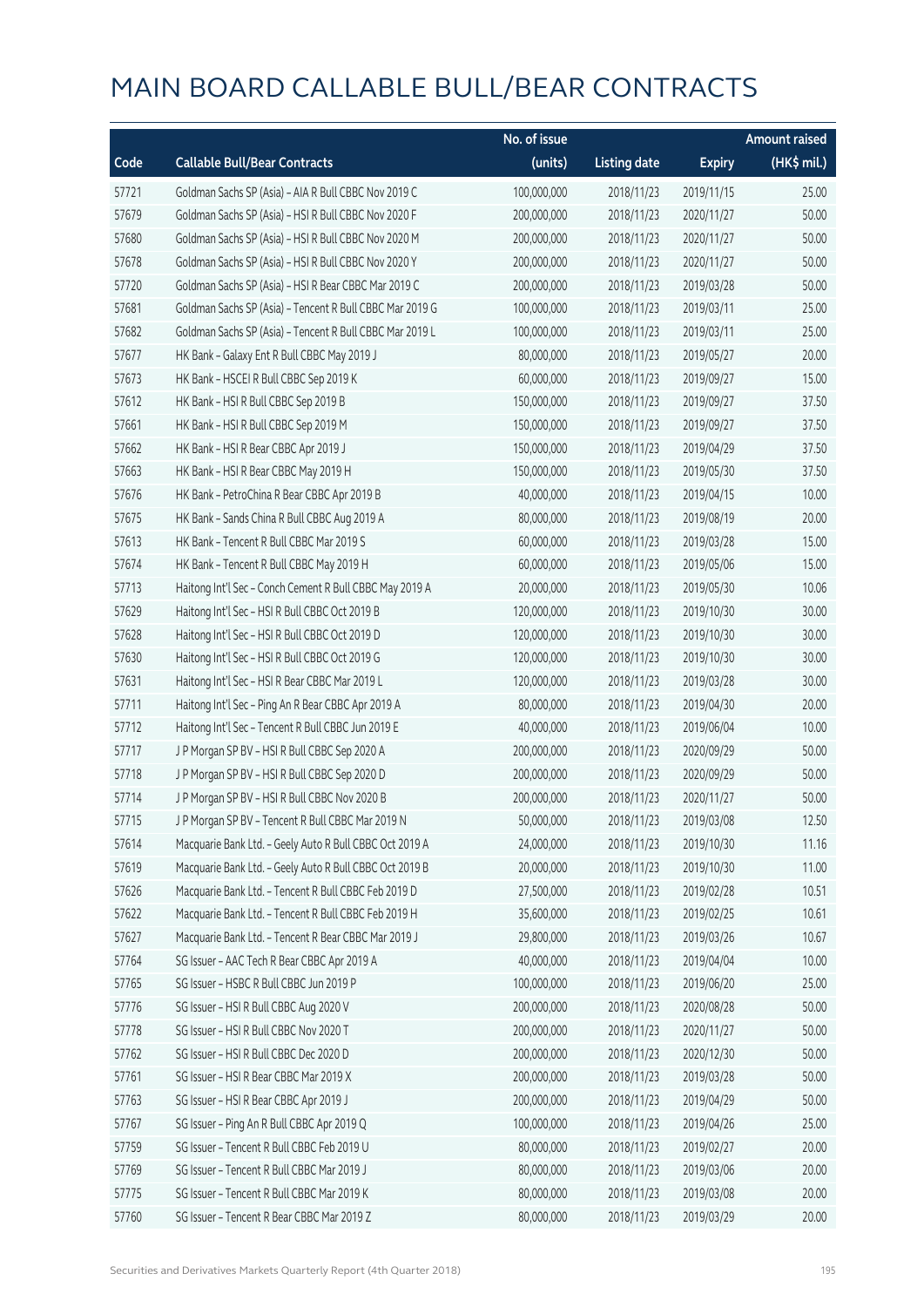|       |                                                             | No. of issue |                     |               | <b>Amount raised</b> |
|-------|-------------------------------------------------------------|--------------|---------------------|---------------|----------------------|
| Code  | <b>Callable Bull/Bear Contracts</b>                         | (units)      | <b>Listing date</b> | <b>Expiry</b> | (HK\$ mil.)          |
| 57701 | UBS AG - HSI R Bull CBBC Dec 2019 Q                         | 200,000,000  | 2018/11/23          | 2019/12/30    | 50.00                |
| 57692 | UBS AG - HSI R Bull CBBC Oct 2020 O                         | 200,000,000  | 2018/11/23          | 2020/10/29    | 50.00                |
| 57702 | UBS AG - HSI R Bull CBBC Nov 2020 Q                         | 200,000,000  | 2018/11/23          | 2020/11/27    | 50.00                |
| 57693 | UBS AG - HSI R Bull CBBC Dec 2020 T                         | 200,000,000  | 2018/11/23          | 2020/12/30    | 50.00                |
| 57687 | UBS AG - HSI R Bear CBBC Feb 2019 C                         | 200,000,000  | 2018/11/23          | 2019/02/27    | 50.00                |
| 57710 | UBS AG - Tencent R Bull CBBC Mar 2019 L                     | 40,000,000   | 2018/11/23          | 2019/03/22    | 10.00                |
| 57709 | UBS AG - Tencent R Bull CBBC Mar 2019 Q                     | 40,000,000   | 2018/11/23          | 2019/03/21    | 10.00                |
| 57646 | Bank Vontobel - AIA R Bull CBBC Jul 2019 F                  | 40,000,000   | 2018/11/23          | 2019/07/19    | 10.00                |
| 57641 | Bank Vontobel - CNOOC R Bull CBBC Nov 2019 D                | 40,000,000   | 2018/11/23          | 2019/11/15    | 10.00                |
| 57645 | Bank Vontobel - Galaxy Ent R Bull CBBC May 2019 B           | 40,000,000   | 2018/11/23          | 2019/05/24    | 10.00                |
| 57637 | Bank Vontobel - HKEX R Bear CBBC Aug 2019 A                 | 40,000,000   | 2018/11/23          | 2019/08/09    | 15.20                |
| 57640 | Bank Vontobel - HSBC R Bull CBBC Sep 2019 B                 | 40,000,000   | 2018/11/23          | 2019/09/13    | 10.00                |
| 57648 | Bank Vontobel - HSBC R Bull CBBC Nov 2019 B                 | 40,000,000   | 2018/11/23          | 2019/11/22    | 10.00                |
| 57652 | Bank Vontobel - HSI R Bull CBBC May 2019 L                  | 80,000,000   | 2018/11/23          | 2019/05/30    | 20.00                |
| 57653 | Bank Vontobel - HSI R Bull CBBC May 2019 M                  | 80,000,000   | 2018/11/23          | 2019/05/30    | 20.00                |
| 57634 | Bank Vontobel - Ping An R Bull CBBC Aug 2019 C              | 40,000,000   | 2018/11/23          | 2019/08/16    | 10.00                |
| 57635 | Bank Vontobel - Ping An R Bear CBBC Jun 2019 B              | 40,000,000   | 2018/11/23          | 2019/06/21    | 10.00                |
| 57636 | Bank Vontobel - Ping An R Bear CBBC Aug 2019 B              | 40,000,000   | 2018/11/23          | 2019/08/23    | 10.00                |
| 57654 | Bank Vontobel - Tencent R Bull CBBC Aug 2019 F              | 40,000,000   | 2018/11/23          | 2019/08/16    | 10.00                |
| 57813 | BNP Paribas Issuance B.V. - HSI R Bull CBBC Nov 2019 S      | 250,000,000  | 2018/11/26          | 2019/11/28    | 62.50                |
| 57817 | BNP Paribas Issuance B.V. - HSI R Bull CBBC Nov 2019 T      | 250,000,000  | 2018/11/26          | 2019/11/28    | 62.50                |
| 57785 | BNP Paribas Issuance B.V. - HSI R Bear CBBC Apr 2019 S      | 250,000,000  | 2018/11/26          | 2019/04/29    | 62.50                |
| 57786 | BNP Paribas Issuance B.V. - HSI R Bear CBBC Apr 2019 T      | 250,000,000  | 2018/11/26          | 2019/04/29    | 62.50                |
| 57869 | Credit Suisse AG - AIA R Bull CBBC Oct 2019 A               | 70,000,000   | 2018/11/26          | 2019/10/04    | 17.50                |
| 57872 | Credit Suisse AG - Geely Auto R Bull CBBC Nov 2019 A        | 40,000,000   | 2018/11/26          | 2019/11/18    | 10.00                |
| 57868 | Credit Suisse AG - HKEX R Bull CBBC Dec 2019 A              | 50,000,000   | 2018/11/26          | 2019/12/10    | 12.50                |
| 57863 | Credit Suisse AG - HSI R Bull CBBC Sep 2020 F               | 200,000,000  | 2018/11/26          | 2020/09/29    | 50.00                |
| 57862 | Credit Suisse AG - HSI R Bull CBBC Sep 2020 S               | 200,000,000  | 2018/11/26          | 2020/09/29    | 50.00                |
| 57860 | Credit Suisse AG - HSI R Bull CBBC Nov 2020 S               | 200,000,000  | 2018/11/26          | 2020/11/27    | 50.00                |
| 57864 | Credit Suisse AG - HSI R Bull CBBC Dec 2020 V               | 200,000,000  | 2018/11/26          | 2020/12/30    | 50.00                |
| 57873 | Credit Suisse AG - HSI R Bull CBBC Dec 2020 W               | 200,000,000  | 2018/11/26          | 2020/12/30    | 50.00                |
| 57876 | Credit Suisse AG - HSI R Bull CBBC Dec 2020 X               | 200,000,000  | 2018/11/26          | 2020/12/30    | 50.00                |
| 57867 | Credit Suisse AG - HSI R Bear CBBC Apr 2019 Q               | 200,000,000  | 2018/11/26          | 2019/04/29    | 50.00                |
| 57865 | Credit Suisse AG - HSI R Bear CBBC May 2019 X               | 200,000,000  | 2018/11/26          | 2019/05/30    | 50.00                |
| 57870 | Credit Suisse AG - Ping An R Bull CBBC Nov 2019 B           | 80,000,000   | 2018/11/26          | 2019/11/27    | 20.00                |
| 57871 | Credit Suisse AG - Sunny Optical R Bull CBBC Aug 2019 A     | 40,000,000   | 2018/11/26          | 2019/08/07    | 10.00                |
| 57883 | Goldman Sachs SP (Asia) - AIA R Bull CBBC Nov 2019 D        | 100,000,000  | 2018/11/26          | 2019/11/15    | 25.00                |
| 57882 | Goldman Sachs SP (Asia) - CC Bank R Bull CBBC Jun 2019 Q    | 100,000,000  | 2018/11/26          | 2019/06/25    | 25.00                |
| 57880 | Goldman Sachs SP (Asia) - Galaxy Ent R Bull CBBC Feb 2020 A | 100,000,000  | 2018/11/26          | 2020/02/14    | 25.00                |
| 57814 | Goldman Sachs SP (Asia) - HSI R Bull CBBC Dec 2020 C        | 200,000,000  | 2018/11/26          | 2020/12/30    | 50.00                |
| 57815 | Goldman Sachs SP (Asia) - HSI R Bull CBBC Dec 2020 D        | 200,000,000  | 2018/11/26          | 2020/12/30    | 50.00                |
| 57877 | Goldman Sachs SP (Asia) - HSI R Bull CBBC Dec 2020 I        | 200,000,000  | 2018/11/26          | 2020/12/30    | 50.00                |
| 57796 | Goldman Sachs SP (Asia) - HSI R Bear CBBC Apr 2019 L        | 200,000,000  | 2018/11/26          | 2019/04/29    | 50.00                |
| 57797 | Goldman Sachs SP (Asia) - HSI R Bear CBBC Apr 2019 M        | 200,000,000  | 2018/11/26          | 2019/04/29    | 50.00                |
| 57816 | Goldman Sachs SP (Asia) - Tencent R Bull CBBC Dec 2019 N    | 100,000,000  | 2018/11/26          | 2019/12/30    | 25.00                |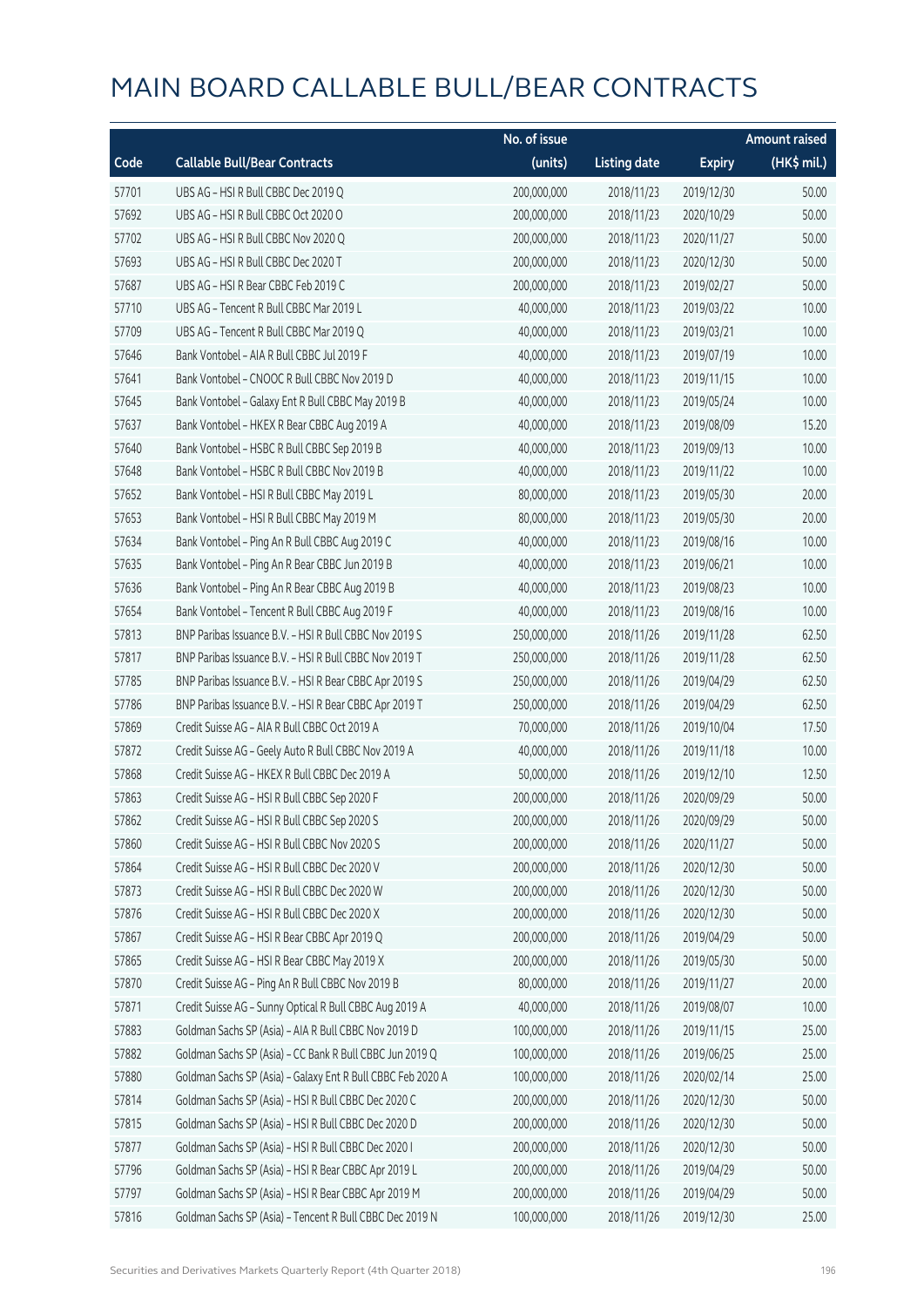|       |                                                          | No. of issue |                     |               | <b>Amount raised</b> |
|-------|----------------------------------------------------------|--------------|---------------------|---------------|----------------------|
| Code  | <b>Callable Bull/Bear Contracts</b>                      | (units)      | <b>Listing date</b> | <b>Expiry</b> | $(HK\$ mil.)         |
| 57804 | Goldman Sachs SP (Asia) - Tencent R Bear CBBC Mar 2019 B | 100,000,000  | 2018/11/26          | 2019/03/11    | 25.00                |
| 57790 | HK Bank - China Mobile R Bull CBBC Apr 2019 D            | 50,000,000   | 2018/11/26          | 2019/04/29    | 12.50                |
| 57788 | HK Bank - HKEX R Bull CBBC May 2019 E                    | 50,000,000   | 2018/11/26          | 2019/05/23    | 12.50                |
| 57791 | HK Bank - HSI R Bull CBBC Sep 2019 N                     | 150,000,000  | 2018/11/26          | 2019/09/27    | 37.50                |
| 57784 | HK Bank - HSI R Bear CBBC Apr 2019 K                     | 150,000,000  | 2018/11/26          | 2019/04/29    | 37.50                |
| 57787 | HK Bank - Sunny Optical R Bull CBBC Apr 2019 H           | 40,000,000   | 2018/11/26          | 2019/04/23    | 10.00                |
| 57792 | HK Bank - Tencent R Bull CBBC Apr 2019 H                 | 60,000,000   | 2018/11/26          | 2019/04/25    | 15.00                |
| 57783 | HK Bank - Tencent R Bear CBBC Apr 2019 S                 | 50,000,000   | 2018/11/26          | 2019/04/11    | 12.50                |
| 57820 | Haitong Int'l Sec - HSI R Bull CBBC Dec 2019 W           | 120,000,000  | 2018/11/26          | 2019/12/30    | 30.00                |
| 57818 | Haitong Int'l Sec - HSI R Bull CBBC Jan 2020 U           | 120,000,000  | 2018/11/26          | 2020/01/30    | 30.00                |
| 57819 | Haitong Int'l Sec - HSI R Bull CBBC Jan 2020 V           | 120,000,000  | 2018/11/26          | 2020/01/30    | 30.00                |
| 57821 | Haitong Int'l Sec - HSI R Bear CBBC Mar 2019 M           | 120,000,000  | 2018/11/26          | 2019/03/28    | 30.00                |
| 57854 | J P Morgan SP BV - HSI R Bull CBBC Sep 2020 G            | 200,000,000  | 2018/11/26          | 2020/09/29    | 50.00                |
| 57855 | J P Morgan SP BV - HSI R Bull CBBC Sep 2020 S            | 200,000,000  | 2018/11/26          | 2020/09/29    | 50.00                |
| 57856 | J P Morgan SP BV - HSI R Bull CBBC Sep 2020 T            | 200,000,000  | 2018/11/26          | 2020/09/29    | 50.00                |
| 57844 | J P Morgan SP BV - HSI R Bull CBBC Oct 2020 T            | 200,000,000  | 2018/11/26          | 2020/10/29    | 50.00                |
| 57840 | J P Morgan SP BV - HSI R Bear CBBC Feb 2019 W            | 200,000,000  | 2018/11/26          | 2019/02/27    | 50.00                |
| 57841 | J P Morgan SP BV - HSI R Bear CBBC Feb 2019 X            | 200,000,000  | 2018/11/26          | 2019/02/27    | 50.00                |
| 57842 | J P Morgan SP BV - HSI R Bear CBBC Feb 2019 Y            | 200,000,000  | 2018/11/26          | 2019/02/27    | 50.00                |
| 57852 | J P Morgan SP BV - Tencent R Bull CBBC Mar 2019 U        | 50,000,000   | 2018/11/26          | 2019/03/15    | 12.50                |
| 57845 | J P Morgan SP BV - Tencent R Bear CBBC Mar 2019 Y        | 50,000,000   | 2018/11/26          | 2019/03/08    | 12.50                |
| 57812 | Macquarie Bank Ltd. - AIA R Bull CBBC Aug 2019 A         | 37,000,000   | 2018/11/26          | 2019/08/30    | 10.43                |
| 57811 | Macquarie Bank Ltd. - AIA R Bull CBBC Sep 2019 A         | 40,000,000   | 2018/11/26          | 2019/09/30    | 10.56                |
| 57809 | Macquarie Bank Ltd. - Tencent R Bull CBBC Feb 2019 G     | 28,700,000   | 2018/11/26          | 2019/02/27    | 10.48                |
| 57808 | Macquarie Bank Ltd. - Tencent R Bull CBBC Mar 2019 X     | 34,200,000   | 2018/11/26          | 2019/03/08    | 10.60                |
| 57810 | Macquarie Bank Ltd. - Tencent R Bear CBBC Mar 2019 K     | 29,700,000   | 2018/11/26          | 2019/03/29    | 10.66                |
| 57891 | SG Issuer - AAC Tech R Bull CBBC Jul 2019 A              | 40,000,000   | 2018/11/26          | 2019/07/31    | 10.00                |
| 57904 | SG Issuer - AIA R Bull CBBC Jul 2019 N                   | 60,000,000   | 2018/11/26          | 2019/07/17    | 15.00                |
| 57885 | SG Issuer - Country Garden R Bull CBBC Jul 2019 E        | 40,000,000   | 2018/11/26          | 2019/07/31    | 10.00                |
| 57908 | SG Issuer - China Mobile R Bull CBBC Jul 2019 F          | 100,000,000  | 2018/11/26          | 2019/07/30    | 25.00                |
| 57884 | SG Issuer - China Life R Bull CBBC Apr 2019 B            | 40,000,000   | 2018/11/26          | 2019/04/25    | 10.00                |
| 57906 | SG Issuer - CM Bank R Bull CBBC Nov 2019 B               | 60,000,000   | 2018/11/26          | 2019/11/15    | 15.00                |
| 57909 | SG Issuer - Sinopec Corp R Bull CBBC Aug 2019 A          | 40,000,000   | 2018/11/26          | 2019/08/05    | 10.00                |
| 57886 | SG Issuer - Galaxy Ent R Bull CBBC Sep 2019 B            | 100,000,000  | 2018/11/26          | 2019/09/16    | 25.00                |
| 57910 | SG Issuer - HKEX R Bear CBBC Mar 2019 O                  | 50,000,000   | 2018/11/26          | 2019/03/28    | 23.50                |
| 57901 | SG Issuer - HSCEI R Bull CBBC Sep 2020 R                 | 100,000,000  | 2018/11/26          | 2020/09/29    | 25.00                |
| 57895 | SG Issuer - HSI R Bull CBBC Aug 2020 W                   | 200,000,000  | 2018/11/26          | 2020/08/28    | 50.00                |
| 57897 | SG Issuer - HSI R Bull CBBC Aug 2020 X                   | 200,000,000  | 2018/11/26          | 2020/08/28    | 50.00                |
| 57900 | SG Issuer - HSI R Bull CBBC Sep 2020 J                   | 200,000,000  | 2018/11/26          | 2020/09/29    | 50.00                |
| 57890 | SG Issuer - HSI R Bull CBBC Dec 2020 P                   | 400,000,000  | 2018/11/26          | 2020/12/30    | 100.00               |
| 57888 | SG Issuer - HSI R Bear CBBC Feb 2019 K                   | 200,000,000  | 2018/11/26          | 2019/02/27    | 50.00                |
| 57889 | SG Issuer - HSI R Bear CBBC Mar 2019 E                   | 200,000,000  | 2018/11/26          | 2019/03/28    | 50.00                |
| 57911 | SG Issuer - ICBC R Bull CBBC Aug 2019 H                  | 60,000,000   | 2018/11/26          | 2019/08/05    | 15.00                |
| 57892 | SG Issuer - Ping An R Bull CBBC Apr 2019 R               | 100,000,000  | 2018/11/26          | 2019/04/26    | 25.00                |
| 57912 | SG Issuer - Ping An R Bear CBBC May 2019 B               | 100,000,000  | 2018/11/26          | 2019/05/10    | 25.00                |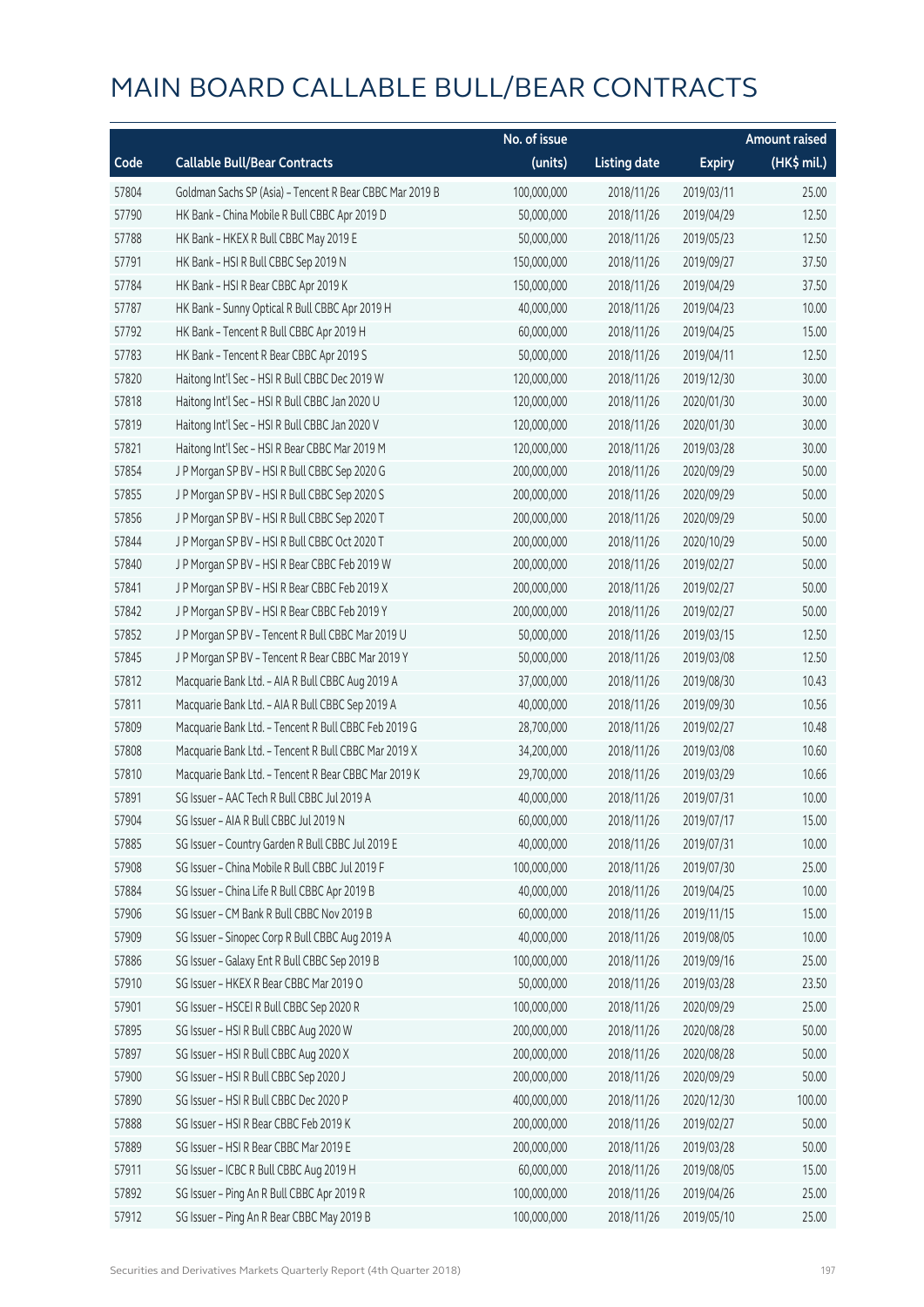|       |                                                            | No. of issue |                     |               | <b>Amount raised</b> |
|-------|------------------------------------------------------------|--------------|---------------------|---------------|----------------------|
| Code  | <b>Callable Bull/Bear Contracts</b>                        | (units)      | <b>Listing date</b> | <b>Expiry</b> | (HK\$ mil.)          |
| 57914 | SG Issuer - SUNAC R Bull CBBC Feb 2020 A                   | 80,000,000   | 2018/11/26          | 2020/02/18    | 20.00                |
| 57894 | SG Issuer - Tencent R Bull CBBC Mar 2019 A                 | 80,000,000   | 2018/11/26          | 2019/03/29    | 20.00                |
| 57915 | SG Issuer - Tencent R Bull CBBC Mar 2019 N                 | 80,000,000   | 2018/11/26          | 2019/03/28    | 20.00                |
| 57887 | SG Issuer - Tencent R Bear CBBC Mar 2019 C                 | 80,000,000   | 2018/11/26          | 2019/03/29    | 20.00                |
| 57825 | UBS AG - Geely Auto R Bull CBBC Apr 2019 B                 | 40,000,000   | 2018/11/26          | 2019/04/29    | 10.00                |
| 57826 | UBS AG - Geely Auto R Bull CBBC Apr 2019 C                 | 40,000,000   | 2018/11/26          | 2019/04/18    | 10.00                |
| 57824 | UBS AG - Geely Auto R Bear CBBC Apr 2019 A                 | 40,000,000   | 2018/11/26          | 2019/04/01    | 10.00                |
| 57839 | UBS AG - Geely Auto R Bear CBBC Apr 2019 B                 | 40,000,000   | 2018/11/26          | 2019/04/08    | 14.80                |
| 57830 | UBS AG - HSI R Bull CBBC Nov 2019 A                        | 200,000,000  | 2018/11/26          | 2019/11/28    | 50.00                |
| 57829 | UBS AG - HSI R Bull CBBC Sep 2020 Y                        | 200,000,000  | 2018/11/26          | 2020/09/29    | 50.00                |
| 57828 | UBS AG - HSI R Bull CBBC Dec 2020 B                        | 200,000,000  | 2018/11/26          | 2020/12/30    | 50.00                |
| 57832 | UBS AG - HSI R Bull CBBC Dec 2020 F                        | 200,000,000  | 2018/11/26          | 2020/12/30    | 50.00                |
| 57833 | UBS AG - HSI R Bear CBBC Feb 2019 A                        | 200,000,000  | 2018/11/26          | 2019/02/27    | 50.00                |
| 57822 | UBS AG - HSI R Bear CBBC Feb 2019 I                        | 200,000,000  | 2018/11/26          | 2019/02/27    | 50.00                |
| 57836 | UBS AG - HSI R Bear CBBC Feb 2019 U                        | 200,000,000  | 2018/11/26          | 2019/02/27    | 50.00                |
| 57823 | UBS AG - HSI R Bear CBBC Feb 2019 Y                        | 200,000,000  | 2018/11/26          | 2019/02/27    | 50.00                |
| 57827 | UBS AG - Tencent R Bear CBBC Mar 2019 K                    | 40,000,000   | 2018/11/26          | 2019/03/07    | 10.00                |
| 57780 | Bank Vontobel - HSI R Bull CBBC May 2019 N                 | 80,000,000   | 2018/11/26          | 2019/05/30    | 20.00                |
| 57781 | Bank Vontobel - HSI R Bull CBBC May 2019 O                 | 80,000,000   | 2018/11/26          | 2019/05/30    | 20.00                |
| 57779 | Bank Vontobel - HSI R Bear CBBC Mar 2019 L                 | 80,000,000   | 2018/11/26          | 2019/03/28    | 20.00                |
| 57963 | BNP Paribas Issuance B.V. - HSI R Bull CBBC Nov 2019 U     | 250,000,000  | 2018/11/27          | 2019/11/28    | 62.50                |
| 57964 | BNP Paribas Issuance B.V. - HSI R Bear CBBC Apr 2019 U     | 250,000,000  | 2018/11/27          | 2019/04/29    | 62.50                |
| 57967 | BNP Paribas Issuance B.V. - HSI R Bear CBBC Apr 2019 V     | 250,000,000  | 2018/11/27          | 2019/04/29    | 62.50                |
| 57969 | BNP Paribas Issuance B.V. - HSI R Bear CBBC Apr 2019 W     | 250,000,000  | 2018/11/27          | 2019/04/29    | 62.50                |
| 57981 | BNP Paribas Issuance B.V. - HSI R Bear CBBC Apr 2019 X     | 250,000,000  | 2018/11/27          | 2019/04/29    | 62.50                |
| 57982 | BNP Paribas Issuance B.V. - HSI R Bear CBBC Apr 2019 Y     | 250,000,000  | 2018/11/27          | 2019/04/29    | 62.50                |
| 57984 | BNP Paribas Issuance B.V. - HSI R Bear CBBC Apr 2019 Z     | 250,000,000  | 2018/11/27          | 2019/04/29    | 62.50                |
| 57986 | BNP Paribas Issuance B.V. - Tencent R Bear CBBC Oct 2019 B | 50,000,000   | 2018/11/27          | 2019/10/30    | 12.50                |
| 57987 | BNP Paribas Issuance B.V. - Tencent R Bear CBBC Nov 2019 B | 50,000,000   | 2018/11/27          | 2019/11/28    | 12.50                |
| 58113 | Credit Suisse AG - HSI R Bull CBBC Aug 2020 E              | 200,000,000  | 2018/11/27          | 2020/08/28    | 50.00                |
| 58105 | Credit Suisse AG - HSI R Bull CBBC Sep 2020 G              | 200,000,000  | 2018/11/27          | 2020/09/29    | 50.00                |
| 58114 | Credit Suisse AG - HSI R Bull CBBC Oct 2020 V              | 200,000,000  | 2018/11/27          | 2020/10/29    | 50.00                |
| 58106 | Credit Suisse AG - HSI R Bull CBBC Dec 2020 Y              | 200,000,000  | 2018/11/27          | 2020/12/30    | 50.00                |
| 58131 | Credit Suisse AG - HSI R Bull CBBC Dec 2020 Z              | 200,000,000  | 2018/11/27          | 2020/12/30    | 50.00                |
| 58124 | Credit Suisse AG - HSI R Bear CBBC Apr 2019 R              | 200,000,000  | 2018/11/27          | 2019/04/29    | 50.00                |
| 58117 | Credit Suisse AG - HSI R Bear CBBC May 2019 Y              | 200,000,000  | 2018/11/27          | 2019/05/30    | 50.00                |
| 58126 | Credit Suisse AG - HSI R Bear CBBC May 2019 Z              | 200,000,000  | 2018/11/27          | 2019/05/30    | 50.00                |
| 58125 | Credit Suisse AG - HSI R Bear CBBC Jun 2019 A              | 200,000,000  | 2018/11/27          | 2019/06/27    | 50.00                |
| 58123 | Credit Suisse AG - Ping An R Bull CBBC Sep 2019 B          | 80,000,000   | 2018/11/27          | 2019/09/27    | 20.00                |
| 58120 | Credit Suisse AG - Tencent R Bull CBBC Oct 2019 C          | 50,000,000   | 2018/11/27          | 2019/10/14    | 12.50                |
| 58122 | Credit Suisse AG - Tencent R Bear CBBC Sep 2019 A          | 50,000,000   | 2018/11/27          | 2019/09/18    | 12.50                |
| 57916 | Goldman Sachs SP (Asia) - HSI R Bull CBBC Dec 2020 S       | 200,000,000  | 2018/11/27          | 2020/12/30    | 50.00                |
| 58026 | Goldman Sachs SP (Asia) - HSI R Bull CBBC Dec 2020 T       | 200,000,000  | 2018/11/27          | 2020/12/30    | 50.00                |
| 58132 | Goldman Sachs SP (Asia) - HSI R Bear CBBC Feb 2019 J       | 200,000,000  | 2018/11/27          | 2019/02/27    | 50.00                |
| 58133 | Goldman Sachs SP (Asia) - HSI R Bear CBBC Feb 2019 L       | 200,000,000  | 2018/11/27          | 2019/02/27    | 50.00                |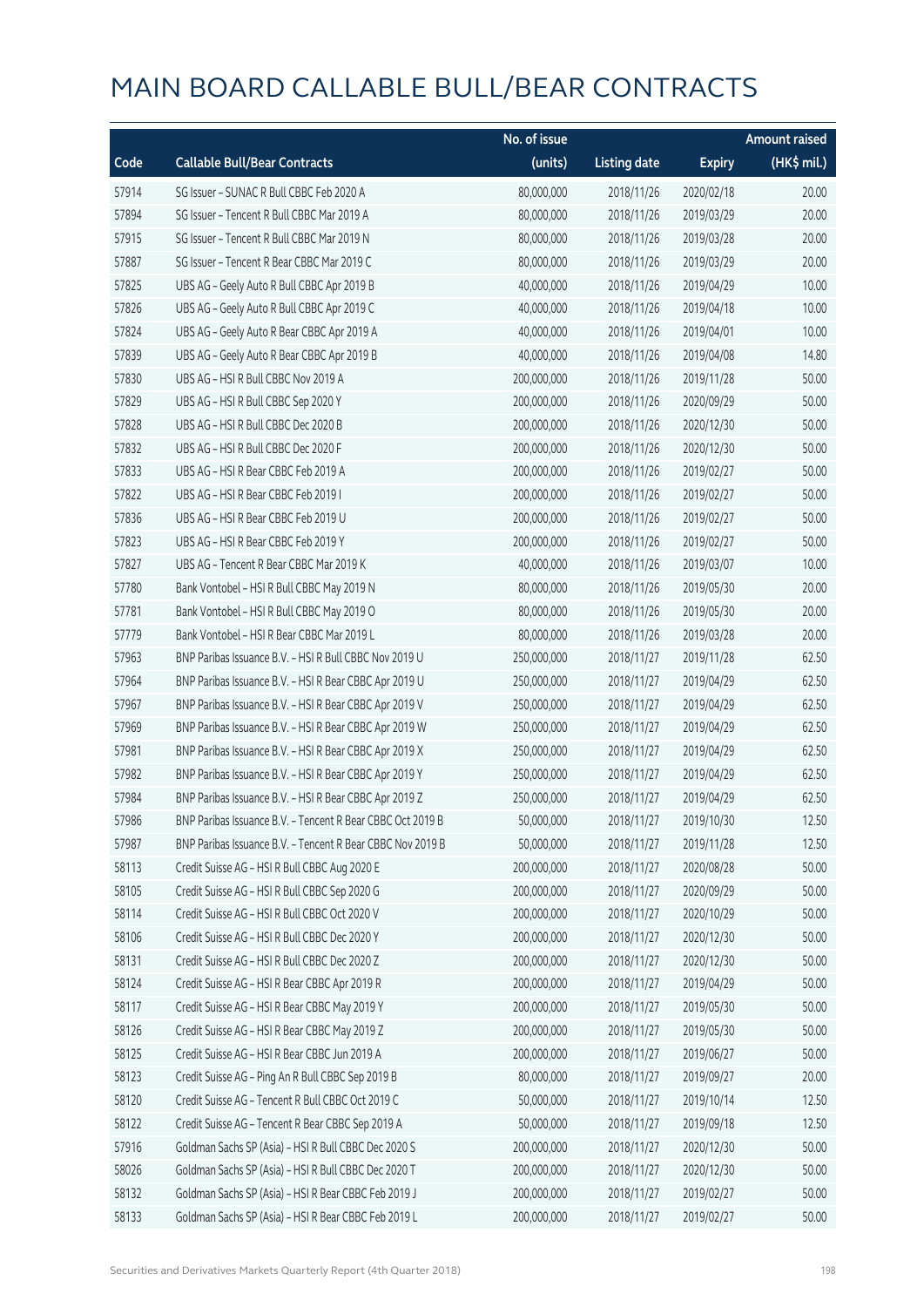|       |                                                          | No. of issue |                     |               | <b>Amount raised</b> |
|-------|----------------------------------------------------------|--------------|---------------------|---------------|----------------------|
| Code  | <b>Callable Bull/Bear Contracts</b>                      | (units)      | <b>Listing date</b> | <b>Expiry</b> | (HK\$ mil.)          |
| 58134 | Goldman Sachs SP (Asia) - HSI R Bear CBBC Feb 2019 O     | 200,000,000  | 2018/11/27          | 2019/02/27    | 50.00                |
| 58030 | Goldman Sachs SP (Asia) - Ping An R Bull CBBC Jul 2019 S | 100,000,000  | 2018/11/27          | 2019/07/26    | 25.00                |
| 57917 | Goldman Sachs SP (Asia) - Tencent R Bull CBBC Dec 2019 O | 100,000,000  | 2018/11/27          | 2019/12/30    | 25.00                |
| 58029 | Goldman Sachs SP (Asia) - Tencent R Bear CBBC Feb 2019 H | 100,000,000  | 2018/11/27          | 2019/02/27    | 25.00                |
| 57930 | HK Bank - HKEX R Bear CBBC Mar 2019 O                    | 40,000,000   | 2018/11/27          | 2019/03/21    | 10.00                |
| 57918 | HK Bank - HSI R Bull CBBC Sep 2019 O                     | 150,000,000  | 2018/11/27          | 2019/09/27    | 37.50                |
| 57919 | HK Bank - HSI R Bull CBBC Sep 2019 P                     | 150,000,000  | 2018/11/27          | 2019/09/27    | 37.50                |
| 57926 | HK Bank - HSI R Bear CBBC Apr 2019 L                     | 150,000,000  | 2018/11/27          | 2019/04/29    | 37.50                |
| 57927 | HK Bank - HSI R Bear CBBC Apr 2019 O                     | 150,000,000  | 2018/11/27          | 2019/04/29    | 37.50                |
| 57929 | HK Bank - Ping An R Bull CBBC May 2019 B                 | 100,000,000  | 2018/11/27          | 2019/05/06    | 25.00                |
| 57925 | HK Bank - SUNAC R Bull CBBC Dec 2019 C                   | 100,000,000  | 2018/11/27          | 2019/12/30    | 25.00                |
| 57920 | HK Bank - Tencent R Bull CBBC Apr 2019 I                 | 60,000,000   | 2018/11/27          | 2019/04/04    | 15.00                |
| 57928 | HK Bank - Tencent R Bear CBBC Apr 2019 T                 | 50,000,000   | 2018/11/27          | 2019/04/23    | 12.50                |
| 58015 | Haitong Int'l Sec - HSI R Bull CBBC Nov 2019 T           | 120,000,000  | 2018/11/27          | 2019/11/28    | 30.00                |
| 58017 | Haitong Int'l Sec - HSI R Bull CBBC Dec 2019 X           | 120,000,000  | 2018/11/27          | 2019/12/30    | 30.00                |
| 58025 | Haitong Int'l Sec - HSI R Bear CBBC Feb 2019 F           | 120,000,000  | 2018/11/27          | 2019/02/27    | 30.00                |
| 58023 | Haitong Int'l Sec - HSI R Bear CBBC Feb 2019 Z           | 120,000,000  | 2018/11/27          | 2019/02/27    | 30.00                |
| 58104 | Haitong Int'l Sec - Tencent R Bear CBBC Apr 2019 O       | 40,000,000   | 2018/11/27          | 2019/04/02    | 10.00                |
| 58046 | J P Morgan SP BV - HSI R Bull CBBC Sep 2020 Y            | 200,000,000  | 2018/11/27          | 2020/09/29    | 50.00                |
| 58033 | J P Morgan SP BV - HSI R Bull CBBC Oct 2020 O            | 200,000,000  | 2018/11/27          | 2020/10/29    | 50.00                |
| 58032 | J P Morgan SP BV - HSI R Bull CBBC Nov 2020 D            | 200,000,000  | 2018/11/27          | 2020/11/27    | 50.00                |
| 58031 | J P Morgan SP BV - HSI R Bull CBBC Dec 2020 S            | 200,000,000  | 2018/11/27          | 2020/12/30    | 50.00                |
| 58040 | J P Morgan SP BV - HSI R Bear CBBC Feb 2019 C            | 200,000,000  | 2018/11/27          | 2019/02/27    | 50.00                |
| 58044 | J P Morgan SP BV - HSI R Bear CBBC Feb 2019 F            | 200,000,000  | 2018/11/27          | 2019/02/27    | 50.00                |
| 58045 | J P Morgan SP BV - HSI R Bear CBBC Feb 2019 G            | 200,000,000  | 2018/11/27          | 2019/02/27    | 50.00                |
| 58034 | J P Morgan SP BV - Tencent R Bull CBBC Mar 2019 W        | 50,000,000   | 2018/11/27          | 2019/03/15    | 12.50                |
| 58047 | J P Morgan SP BV - Tencent R Bear CBBC Apr 2019 V        | 50,000,000   | 2018/11/27          | 2019/04/12    | 12.50                |
| 58048 | J P Morgan SP BV - Tencent R Bear CBBC Apr 2019 W        | 50,000,000   | 2018/11/27          | 2019/04/12    | 12.50                |
| 57972 | Macquarie Bank Ltd. - Tencent R Bull CBBC Mar 2019 Y     | 25,400,000   | 2018/11/27          | 2019/03/28    | 10.54                |
| 57974 | Macquarie Bank Ltd. - Tencent R Bull CBBC Mar 2019 Z     | 31,200,000   | 2018/11/27          | 2019/03/29    | 10.64                |
| 57976 | Macquarie Bank Ltd. - Tencent R Bear CBBC Mar 2019 L     | 30,000,000   | 2018/11/27          | 2019/03/29    | 10.65                |
| 58084 | SG Issuer - AIA R Bear CBBC Apr 2019 D                   | 60,000,000   | 2018/11/27          | 2019/04/23    | 15.00                |
| 58092 | SG Issuer - HKEX R Bear CBBC Apr 2019 D                  | 50,000,000   | 2018/11/27          | 2019/04/04    | 12.50                |
| 58049 | SG Issuer - HSI R Bull CBBC Jul 2020 G                   | 200,000,000  | 2018/11/27          | 2020/07/30    | 50.00                |
| 58050 | SG Issuer - HSI R Bull CBBC Aug 2020 Y                   | 200,000,000  | 2018/11/27          | 2020/08/28    | 50.00                |
| 58100 | SG Issuer - HSI R Bull CBBC Aug 2020 Z                   | 200,000,000  | 2018/11/27          | 2020/08/28    | 50.00                |
| 58051 | SG Issuer - HSI R Bull CBBC Sep 2020 T                   | 200,000,000  | 2018/11/27          | 2020/09/29    | 50.00                |
| 58052 | SG Issuer - HSI R Bull CBBC Sep 2020 Y                   | 200,000,000  | 2018/11/27          | 2020/09/29    | 50.00                |
| 58101 | SG Issuer - HSI R Bull CBBC Oct 2020 V                   | 200,000,000  | 2018/11/27          | 2020/10/29    | 50.00                |
| 58097 | SG Issuer - HSI R Bear CBBC Mar 2019 I                   | 200,000,000  | 2018/11/27          | 2019/03/28    | 50.00                |
| 58098 | SG Issuer - HSI R Bear CBBC May 2019 T                   | 200,000,000  | 2018/11/27          | 2019/05/30    | 50.00                |
| 58099 | SG Issuer - HSI R Bear CBBC May 2019 U                   | 200,000,000  | 2018/11/27          | 2019/05/30    | 50.00                |
| 58093 | SG Issuer - PetroChina R Bear CBBC Apr 2019 C            | 40,000,000   | 2018/11/27          | 2019/04/29    | 10.00                |
| 58066 | SG Issuer - Ping An R Bull CBBC Apr 2019 S               | 100,000,000  | 2018/11/27          | 2019/04/30    | 25.00                |
| 58094 | SG Issuer - Tencent R Bull CBBC Feb 2019 E               | 80,000,000   | 2018/11/27          | 2019/02/28    | 20.00                |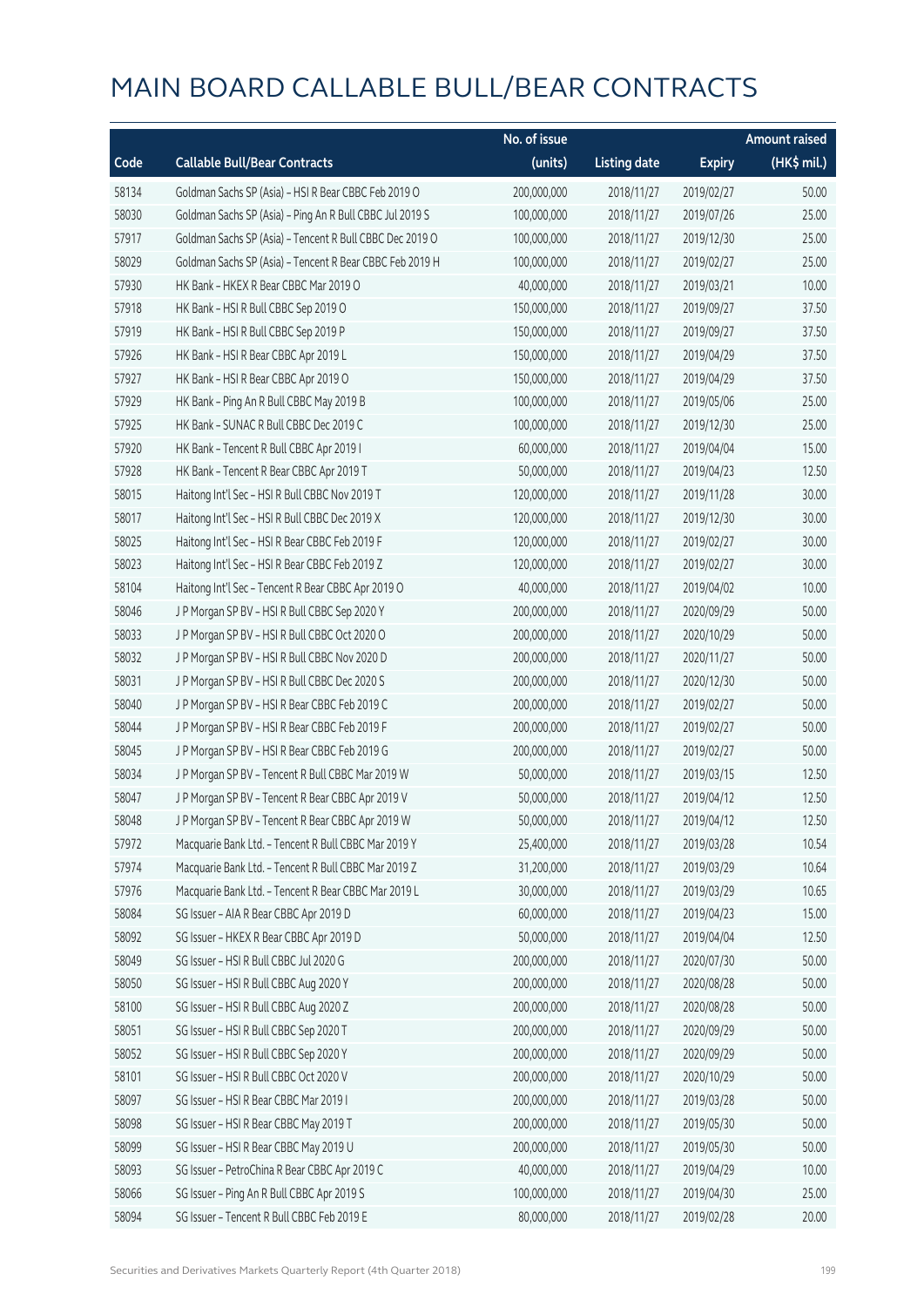|       |                                                        | No. of issue |                     |               | <b>Amount raised</b> |
|-------|--------------------------------------------------------|--------------|---------------------|---------------|----------------------|
| Code  | <b>Callable Bull/Bear Contracts</b>                    | (units)      | <b>Listing date</b> | <b>Expiry</b> | $(HK\$ mil.)         |
| 58068 | SG Issuer - Tencent R Bull CBBC Feb 2019 W             | 80,000,000   | 2018/11/27          | 2019/02/28    | 20.00                |
| 58069 | SG Issuer - Tencent R Bull CBBC Mar 2019 O             | 80,000,000   | 2018/11/27          | 2019/03/11    | 20.00                |
| 58076 | SG Issuer - Tencent R Bull CBBC Apr 2019 V             | 80,000,000   | 2018/11/27          | 2019/04/08    | 20.00                |
| 58096 | SG Issuer - Tencent R Bear CBBC Apr 2019 G             | 80,000,000   | 2018/11/27          | 2019/04/10    | 20.00                |
| 57990 | UBS AG - HSI R Bull CBBC Dec 2019 Z                    | 200,000,000  | 2018/11/27          | 2019/12/30    | 50.00                |
| 57989 | UBS AG - HSI R Bull CBBC Oct 2020 S                    | 200,000,000  | 2018/11/27          | 2020/10/29    | 50.00                |
| 57988 | UBS AG - HSI R Bull CBBC Nov 2020 C                    | 200,000,000  | 2018/11/27          | 2020/11/27    | 50.00                |
| 57992 | UBS AG - HSI R Bull CBBC Nov 2020 I                    | 200,000,000  | 2018/11/27          | 2020/11/27    | 50.00                |
| 58003 | UBS AG - HSI R Bull CBBC Dec 2020 G                    | 200,000,000  | 2018/11/27          | 2020/12/30    | 50.00                |
| 58004 | UBS AG - HSI R Bull CBBC Dec 2020 I                    | 200,000,000  | 2018/11/27          | 2020/12/30    | 50.00                |
| 58012 | UBS AG - HSI R Bear CBBC Feb 2019 B                    | 200,000,000  | 2018/11/27          | 2019/02/27    | 50.00                |
| 58013 | UBS AG - HSI R Bear CBBC Feb 2019 H                    | 200,000,000  | 2018/11/27          | 2019/02/27    | 50.00                |
| 58009 | UBS AG - HSI R Bear CBBC Feb 2019 Z                    | 200,000,000  | 2018/11/27          | 2019/02/27    | 50.00                |
| 57995 | UBS AG - Tencent R Bull CBBC Mar 2019 G                | 40,000,000   | 2018/11/27          | 2019/03/05    | 10.00                |
| 57997 | UBS AG - Tencent R Bull CBBC Mar 2019 H                | 40,000,000   | 2018/11/27          | 2019/03/28    | 10.00                |
| 57993 | UBS AG - Tencent R Bull CBBC Mar 2019 X                | 40,000,000   | 2018/11/27          | 2019/03/26    | 10.00                |
| 58005 | UBS AG - Tencent R Bear CBBC Mar 2019 L                | 40,000,000   | 2018/11/27          | 2019/03/05    | 10.00                |
| 57936 | Bank Vontobel - BOCL R Bull CBBC Aug 2019 A            | 40,000,000   | 2018/11/27          | 2019/08/23    | 10.00                |
| 57933 | Bank Vontobel - BOCL R Bull CBBC Sep 2019 A            | 40,000,000   | 2018/11/27          | 2019/09/13    | 10.00                |
| 57962 | Bank Vontobel - BOCL R Bear CBBC Jun 2019 A            | 40,000,000   | 2018/11/27          | 2019/06/14    | 10.00                |
| 57959 | Bank Vontobel - BOCL R Bear CBBC Sep 2019 A            | 40,000,000   | 2018/11/27          | 2019/09/20    | 10.00                |
| 57960 | Bank Vontobel - China Mobile R Bull CBBC Jun 2019 A    | 40,000,000   | 2018/11/27          | 2019/06/21    | 10.00                |
| 57961 | Bank Vontobel - Sinopec Corp R Bull CBBC Jul 2019 D    | 40,000,000   | 2018/11/27          | 2019/07/12    | 10.00                |
| 57931 | Bank Vontobel - HSI N Bull CBBC May 2019 P             | 80,000,000   | 2018/11/27          | 2019/05/30    | 20.00                |
| 57942 | Bank Vontobel - HSI N Bull CBBC May 2019 Q             | 80,000,000   | 2018/11/27          | 2019/05/30    | 20.00                |
| 57941 | Bank Vontobel - HSI N Bear CBBC Mar 2019 M             | 80,000,000   | 2018/11/27          | 2019/03/28    | 20.00                |
| 57937 | Bank Vontobel - ICBC R Bull CBBC Aug 2019 A            | 40,000,000   | 2018/11/27          | 2019/08/23    | 10.00                |
| 57938 | Bank Vontobel - ICBC R Bull CBBC Sep 2019 A            | 40,000,000   | 2018/11/27          | 2019/09/13    | 10.00                |
| 57939 | Bank Vontobel - ICBC R Bear CBBC Jun 2019 A            | 40,000,000   | 2018/11/27          | 2019/06/14    | 10.00                |
| 57940 | Bank Vontobel - ICBC R Bear CBBC Sep 2019 A            | 40,000,000   | 2018/11/27          | 2019/09/20    | 10.00                |
| 57955 | Bank Vontobel - Tencent R Bull CBBC Jul 2019 I         | 40,000,000   | 2018/11/27          | 2019/07/12    | 10.00                |
| 57950 | Bank Vontobel - Tencent R Bull CBBC Aug 2019 G         | 40,000,000   | 2018/11/27          | 2019/08/16    | 10.00                |
| 57945 | Bank Vontobel - Tencent R Bear CBBC Apr 2019 A         | 40,000,000   | 2018/11/27          | 2019/04/26    | 10.00                |
| 57958 | Bank Vontobel - Tencent R Bear CBBC Apr 2019 B         | 40,000,000   | 2018/11/27          | 2019/04/26    | 12.40                |
| 58142 | BNP Paribas Issuance B.V. - HSI R Bull CBBC Nov 2019 E | 250,000,000  | 2018/11/28          | 2019/11/28    | 62.50                |
| 58147 | BNP Paribas Issuance B.V. - HSI R Bull CBBC Nov 2019 I | 250,000,000  | 2018/11/28          | 2019/11/28    | 62.50                |
| 58149 | BNP Paribas Issuance B.V. - HSI R Bull CBBC Nov 2019 N | 250,000,000  | 2018/11/28          | 2019/11/28    | 62.50                |
| 58211 | BNP Paribas Issuance B.V. - HSI R Bull CBBC Nov 2019 O | 250,000,000  | 2018/11/28          | 2019/11/28    | 62.50                |
| 58150 | BNP Paribas Issuance B.V. - HSI R Bear CBBC Apr 2019 A | 250,000,000  | 2018/11/28          | 2019/04/29    | 62.50                |
| 58271 | Credit Suisse AG - HSI R Bull CBBC Aug 2020 Z          | 200,000,000  | 2018/11/28          | 2020/08/28    | 50.00                |
| 58265 | Credit Suisse AG - HSI R Bull CBBC Sep 2020 J          | 200,000,000  | 2018/11/28          | 2020/09/29    | 50.00                |
| 58291 | Credit Suisse AG - HSI R Bull CBBC Oct 2020 F          | 200,000,000  | 2018/11/28          | 2020/10/29    | 50.00                |
| 58262 | Credit Suisse AG - HSI R Bull CBBC Oct 2020 Z          | 200,000,000  | 2018/11/28          | 2020/10/29    | 50.00                |
| 58260 | Credit Suisse AG - HSI R Bull CBBC Dec 2020 I          | 200,000,000  | 2018/11/28          | 2020/12/30    | 50.00                |
| 58273 | Credit Suisse AG - HSI R Bear CBBC Apr 2019 W          | 200,000,000  | 2018/11/28          | 2019/04/29    | 50.00                |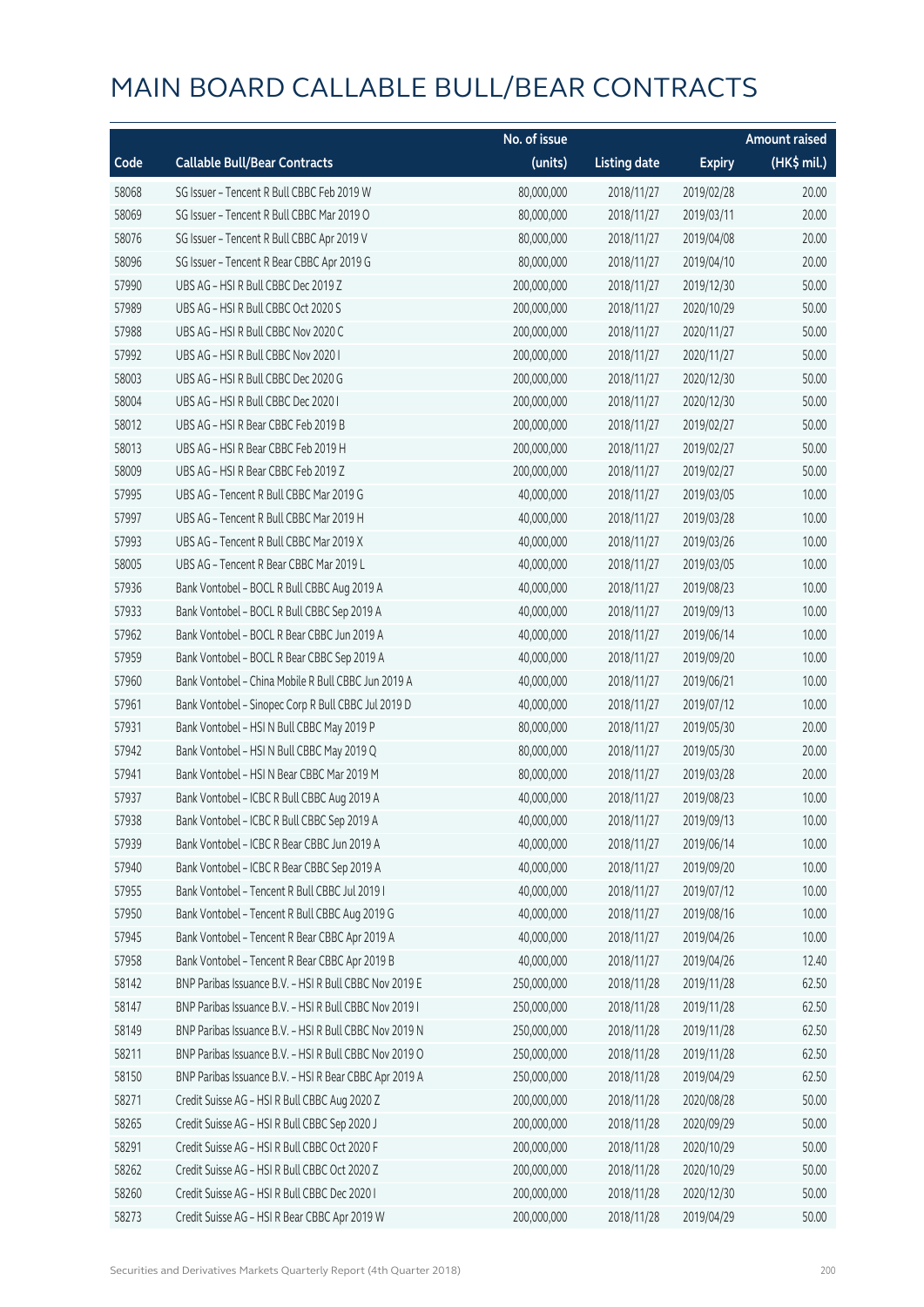|       |                                                          | No. of issue |                     |               | <b>Amount raised</b> |
|-------|----------------------------------------------------------|--------------|---------------------|---------------|----------------------|
| Code  | <b>Callable Bull/Bear Contracts</b>                      | (units)      | <b>Listing date</b> | <b>Expiry</b> | (HK\$ mil.)          |
| 58279 | Credit Suisse AG - HSI R Bear CBBC Apr 2019 X            | 200,000,000  | 2018/11/28          | 2019/04/29    | 50.00                |
| 58282 | Credit Suisse AG - HSI R Bear CBBC Apr 2019 Y            | 200,000,000  | 2018/11/28          | 2019/04/29    | 50.00                |
| 58275 | Credit Suisse AG - HSI R Bear CBBC May 2019 A            | 200,000,000  | 2018/11/28          | 2019/05/30    | 50.00                |
| 58290 | Credit Suisse AG - Tencent R Bull CBBC Sep 2019 B        | 50,000,000   | 2018/11/28          | 2019/09/27    | 12.50                |
| 58283 | Credit Suisse AG - Tencent R Bear CBBC Oct 2019 A        | 50,000,000   | 2018/11/28          | 2019/10/30    | 12.50                |
| 58208 | Goldman Sachs SP (Asia) - AIA R Bull CBBC Nov 2019 E     | 100,000,000  | 2018/11/28          | 2019/11/15    | 25.00                |
| 58141 | Goldman Sachs SP (Asia) - HKEX R Bull CBBC Dec 2019 E    | 100,000,000  | 2018/11/28          | 2019/12/30    | 25.00                |
| 58137 | Goldman Sachs SP (Asia) - HSI R Bull CBBC Dec 2020 A     | 200,000,000  | 2018/11/28          | 2020/12/30    | 50.00                |
| 58135 | Goldman Sachs SP (Asia) - HSI R Bull CBBC Dec 2020 X     | 200,000,000  | 2018/11/28          | 2020/12/30    | 50.00                |
| 58136 | Goldman Sachs SP (Asia) - HSI R Bull CBBC Dec 2020 Y     | 200,000,000  | 2018/11/28          | 2020/12/30    | 50.00                |
| 58173 | Goldman Sachs SP (Asia) - HSI R Bear CBBC Mar 2019 K     | 200,000,000  | 2018/11/28          | 2019/03/28    | 50.00                |
| 58174 | Goldman Sachs SP (Asia) - HSI R Bear CBBC Mar 2019 M     | 200,000,000  | 2018/11/28          | 2019/03/28    | 50.00                |
| 58175 | Goldman Sachs SP (Asia) - HSI R Bear CBBC Mar 2019 N     | 200,000,000  | 2018/11/28          | 2019/03/28    | 50.00                |
| 58139 | Goldman Sachs SP (Asia) - Ping An R Bull CBBC Dec 2020 A | 100,000,000  | 2018/11/28          | 2020/12/30    | 25.00                |
| 58205 | Goldman Sachs SP (Asia) - Tencent R Bull CBBC Dec 2019 P | 100,000,000  | 2018/11/28          | 2019/12/30    | 25.00                |
| 58138 | Goldman Sachs SP (Asia) - Tencent R Bear CBBC Mar 2019 A | 100,000,000  | 2018/11/28          | 2019/03/11    | 25.00                |
| 58158 | HK Bank - AIA R Bear CBBC Apr 2019 C                     | 40,000,000   | 2018/11/28          | 2019/04/11    | 10.00                |
| 58159 | HK Bank - Galaxy Ent R Bull CBBC Jun 2019 G              | 80,000,000   | 2018/11/28          | 2019/06/10    | 20.00                |
| 58151 | HK Bank - HSI R Bull CBBC Sep 2019 D                     | 50,000,000   | 2018/11/28          | 2019/09/27    | 12.50                |
| 58163 | HK Bank - HSI R Bull CBBC Sep 2019 Q                     | 150,000,000  | 2018/11/28          | 2019/09/27    | 37.50                |
| 58160 | HK Bank - HSI R Bear CBBC Apr 2019 P                     | 150,000,000  | 2018/11/28          | 2019/04/29    | 37.50                |
| 58157 | HK Bank - PetroChina R Bull CBBC May 2019 A              | 80,000,000   | 2018/11/28          | 2019/05/20    | 20.00                |
| 58156 | HK Bank - Ping An R Bull CBBC Apr 2019 G                 | 100,000,000  | 2018/11/28          | 2019/04/01    | 25.00                |
| 58155 | HK Bank - Tencent R Bear CBBC Apr 2019 U                 | 50,000,000   | 2018/11/28          | 2019/04/15    | 12.50                |
| 58185 | Haitong Int'l Sec - HSI R Bull CBBC Dec 2019 Y           | 120,000,000  | 2018/11/28          | 2019/12/30    | 30.00                |
| 58186 | Haitong Int'l Sec - HSI R Bear CBBC Feb 2019 H           | 120,000,000  | 2018/11/28          | 2019/02/27    | 30.00                |
| 58212 | J P Morgan SP BV - HSI R Bull CBBC Sep 2020 L            | 200,000,000  | 2018/11/28          | 2020/09/29    | 50.00                |
| 58215 | J P Morgan SP BV - HSI R Bull CBBC Dec 2020 L            | 200,000,000  | 2018/11/28          | 2020/12/30    | 50.00                |
| 58213 | J P Morgan SP BV - HSI R Bull CBBC Dec 2020 W            | 200,000,000  | 2018/11/28          | 2020/12/30    | 50.00                |
| 58217 | J P Morgan SP BV - HSI R Bear CBBC Feb 2019 H            | 200,000,000  | 2018/11/28          | 2019/02/27    | 50.00                |
| 58219 | J P Morgan SP BV - HSI R Bear CBBC Feb 2019 I            | 200,000,000  | 2018/11/28          | 2019/02/27    | 50.00                |
| 58221 | J P Morgan SP BV - HSI R Bear CBBC Feb 2019 N            | 200,000,000  | 2018/11/28          | 2019/02/27    | 50.00                |
| 58218 | J P Morgan SP BV - HSI R Bear CBBC Feb 2019 Z            | 200,000,000  | 2018/11/28          | 2019/02/27    | 50.00                |
| 58222 | J P Morgan SP BV - Tencent R Bull CBBC Apr 2019 O        | 50,000,000   | 2018/11/28          | 2019/04/12    | 12.50                |
| 58216 | J P Morgan SP BV - Tencent R Bear CBBC Apr 2019 X        | 50,000,000   | 2018/11/28          | 2019/04/12    | 12.50                |
| 58164 | Macquarie Bank Ltd. - Tencent R Bull CBBC Mar 2019 A     | 32,500,000   | 2018/11/28          | 2019/03/11    | 10.60                |
| 58165 | Macquarie Bank Ltd. - Tencent R Bull CBBC Mar 2019 B     | 24,700,000   | 2018/11/28          | 2019/03/11    | 10.45                |
| 58170 | Macquarie Bank Ltd. - Tencent R Bear CBBC Apr 2019 I     | 27,100,000   | 2018/11/28          | 2019/04/10    | 10.65                |
| 58253 | SG Issuer - AIA R Bull CBBC Jul 2019 O                   | 60,000,000   | 2018/11/28          | 2019/07/17    | 15.00                |
| 58255 | SG Issuer - Country Garden R Bull CBBC Aug 2019 A        | 40,000,000   | 2018/11/28          | 2019/08/08    | 10.00                |
| 58254 | SG Issuer - CC Bank R Bull CBBC Aug 2019 T               | 100,000,000  | 2018/11/28          | 2019/08/08    | 25.00                |
| 58233 | SG Issuer - CNOOC R Bull CBBC Apr 2019 F                 | 40,000,000   | 2018/11/28          | 2019/04/29    | 10.00                |
| 58256 | SG Issuer - CSPC Pharma R Bull CBBC Mar 2019 E           | 40,000,000   | 2018/11/28          | 2019/03/05    | 10.00                |
| 58257 | SG Issuer - Geely Auto R Bull CBBC Apr 2019 B            | 40,000,000   | 2018/11/28          | 2019/04/12    | 10.00                |
| 58234 | SG Issuer - HKEX R Bull CBBC Jun 2019 X                  | 50,000,000   | 2018/11/28          | 2019/06/28    | 12.50                |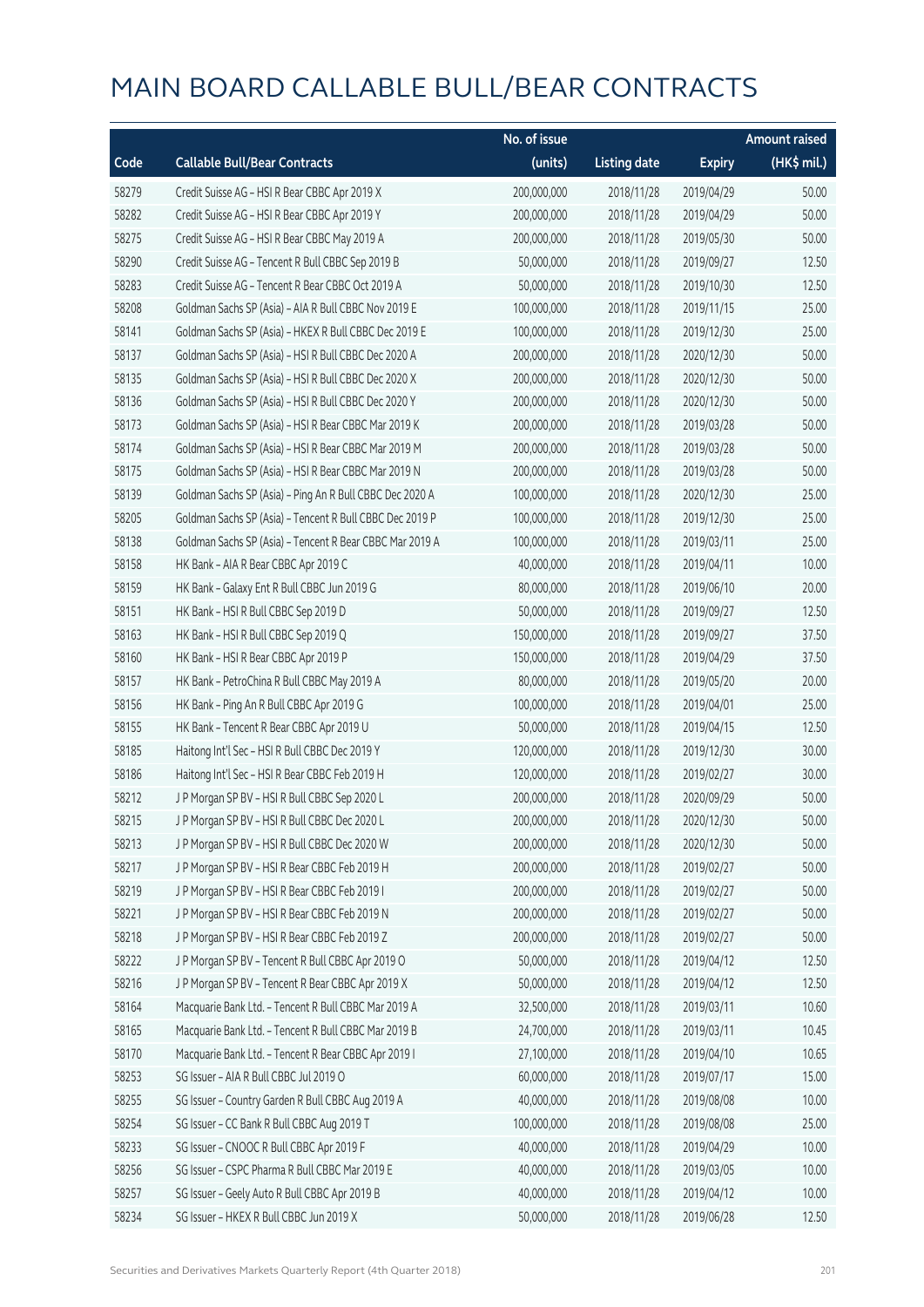|       |                                                            | No. of issue |                     |               | <b>Amount raised</b> |
|-------|------------------------------------------------------------|--------------|---------------------|---------------|----------------------|
| Code  | <b>Callable Bull/Bear Contracts</b>                        | (units)      | <b>Listing date</b> | <b>Expiry</b> | $(HK\$ mil.)         |
| 58258 | SG Issuer - HSBC R Bull CBBC Jun 2019 Q                    | 100,000,000  | 2018/11/28          | 2019/06/25    | 25.00                |
| 58247 | SG Issuer - HSCEI R Bull CBBC Sep 2020 S                   | 100,000,000  | 2018/11/28          | 2020/09/29    | 25.00                |
| 58244 | SG Issuer - HSI R Bull CBBC Aug 2020 A                     | 400,000,000  | 2018/11/28          | 2020/08/28    | 100.00               |
| 58243 | SG Issuer - HSI R Bull CBBC Aug 2020 B                     | 200,000,000  | 2018/11/28          | 2020/08/28    | 50.00                |
| 58245 | SG Issuer - HSI R Bull CBBC Sep 2020 E                     | 200,000,000  | 2018/11/28          | 2020/09/29    | 50.00                |
| 58246 | SG Issuer - HSI R Bull CBBC Nov 2020 I                     | 200,000,000  | 2018/11/28          | 2020/11/27    | 50.00                |
| 58228 | SG Issuer - HSI R Bull CBBC Dec 2020 A                     | 200,000,000  | 2018/11/28          | 2020/12/30    | 50.00                |
| 58237 | SG Issuer - HSI R Bear CBBC Apr 2019 N                     | 200,000,000  | 2018/11/28          | 2019/04/29    | 50.00                |
| 58239 | SG Issuer - HSI R Bear CBBC Apr 2019 O                     | 200,000,000  | 2018/11/28          | 2019/04/29    | 50.00                |
| 58241 | SG Issuer - HSI R Bear CBBC Apr 2019 P                     | 200,000,000  | 2018/11/28          | 2019/04/29    | 50.00                |
| 58240 | SG Issuer - HSI R Bear CBBC Jul 2019 W                     | 200,000,000  | 2018/11/28          | 2019/07/30    | 50.00                |
| 58259 | SG Issuer - PetroChina R Bull CBBC Jul 2019 D              | 40,000,000   | 2018/11/28          | 2019/07/31    | 10.00                |
| 58261 | SG Issuer - PetroChina R Bull CBBC Aug 2019 B              | 40,000,000   | 2018/11/28          | 2019/08/06    | 10.00                |
| 58264 | SG Issuer - PetroChina R Bull CBBC Aug 2019 C              | 40,000,000   | 2018/11/28          | 2019/08/08    | 10.00                |
| 58268 | SG Issuer - Ping An R Bull CBBC Apr 2019 T                 | 100,000,000  | 2018/11/28          | 2019/04/30    | 25.00                |
| 58230 | SG Issuer - Ping An R Bear CBBC Apr 2019 S                 | 100,000,000  | 2018/11/28          | 2019/04/29    | 25.00                |
| 58269 | SG Issuer - Sunny Optical R Bull CBBC Apr 2019 B           | 40,000,000   | 2018/11/28          | 2019/04/30    | 10.00                |
| 58274 | SG Issuer - Tencent R Bull CBBC Feb 2019 J                 | 80,000,000   | 2018/11/28          | 2019/02/28    | 20.00                |
| 58276 | SG Issuer - Tencent R Bull CBBC Mar 2019 R                 | 80,000,000   | 2018/11/28          | 2019/03/07    | 20.00                |
| 58280 | SG Issuer - Tencent R Bull CBBC Mar 2019 Y                 | 80,000,000   | 2018/11/28          | 2019/03/29    | 20.00                |
| 58232 | SG Issuer - Tencent R Bear CBBC Mar 2019 D                 | 80,000,000   | 2018/11/28          | 2019/03/26    | 20.00                |
| 58236 | SG Issuer - Tencent R Bear CBBC Mar 2019 E                 | 80,000,000   | 2018/11/28          | 2019/03/22    | 20.00                |
| 58187 | UBS AG - HSI R Bull CBBC Oct 2020 D                        | 200,000,000  | 2018/11/28          | 2020/10/29    | 50.00                |
| 58202 | UBS AG - HSI R Bull CBBC Nov 2020 D                        | 200,000,000  | 2018/11/28          | 2020/11/27    | 50.00                |
| 58188 | UBS AG - HSI R Bull CBBC Nov 2020 K                        | 200,000,000  | 2018/11/28          | 2020/11/27    | 50.00                |
| 58190 | UBS AG - HSI R Bull CBBC Nov 2020 L                        | 200,000,000  | 2018/11/28          | 2020/11/27    | 50.00                |
| 58191 | UBS AG - HSI R Bull CBBC Nov 2020 V                        | 200,000,000  | 2018/11/28          | 2020/11/27    | 50.00                |
| 58194 | UBS AG - HSI R Bull CBBC Dec 2020 H                        | 200,000,000  | 2018/11/28          | 2020/12/30    | 50.00                |
| 58197 | UBS AG - HSI R Bear CBBC Mar 2019 L                        | 200,000,000  | 2018/11/28          | 2019/03/28    | 50.00                |
| 58199 | UBS AG - HSI R Bear CBBC Mar 2019 M                        | 200,000,000  | 2018/11/28          | 2019/03/28    | 50.00                |
| 58200 | UBS AG - HSI R Bear CBBC Mar 2019 N                        | 200,000,000  | 2018/11/28          | 2019/03/28    | 50.00                |
| 58201 | UBS AG - HSI R Bear CBBC Mar 2019 O                        | 200,000,000  | 2018/11/28          | 2019/03/28    | 50.00                |
| 58203 | UBS AG - Ping An R Bear CBBC Mar 2019 I                    | 100,000,000  | 2018/11/28          | 2019/03/11    | 25.00                |
| 58196 | UBS AG - Tencent R Bear CBBC Mar 2019 M                    | 40,000,000   | 2018/11/28          | 2019/03/15    | 10.00                |
| 58176 | Bank Vontobel - Geely Auto R Bull CBBC Aug 2019 A          | 40,000,000   | 2018/11/28          | 2019/08/09    | 10.00                |
| 58182 | Bank Vontobel - Geely Auto R Bull CBBC Sep 2019 A          | 40,000,000   | 2018/11/28          | 2019/09/13    | 11.20                |
| 58183 | Bank Vontobel - Sands China R Bull CBBC Oct 2019 A         | 40,000,000   | 2018/11/28          | 2019/10/11    | 10.00                |
| 58184 | Bank Vontobel - Sands China R Bull CBBC Oct 2019 B         | 40,000,000   | 2018/11/28          | 2019/10/11    | 10.00                |
| 58313 | BNP Paribas Issuance B.V. - HKEX R Bear CBBC Mar 2019 Y    | 50,000,000   | 2018/11/29          | 2019/03/28    | 12.50                |
| 58312 | BNP Paribas Issuance B.V. - HSCEI R Bear CBBC Apr 2019 M   | 100,000,000  | 2018/11/29          | 2019/04/29    | 25.00                |
| 58304 | BNP Paribas Issuance B.V. - HSI R Bear CBBC Apr 2019 B     | 250,000,000  | 2018/11/29          | 2019/04/29    | 62.50                |
| 58305 | BNP Paribas Issuance B.V. - HSI R Bear CBBC Apr 2019 C     | 250,000,000  | 2018/11/29          | 2019/04/29    | 62.50                |
| 58332 | BNP Paribas Issuance B.V. - HSI R Bear CBBC Apr 2019 D     | 250,000,000  | 2018/11/29          | 2019/04/29    | 62.50                |
| 58333 | BNP Paribas Issuance B.V. - HSI R Bear CBBC Apr 2019 E     | 250,000,000  | 2018/11/29          | 2019/04/29    | 62.50                |
| 58311 | BNP Paribas Issuance B.V. - Tencent R Bull CBBC Jun 2019 V | 50,000,000   | 2018/11/29          | 2019/06/27    | 12.50                |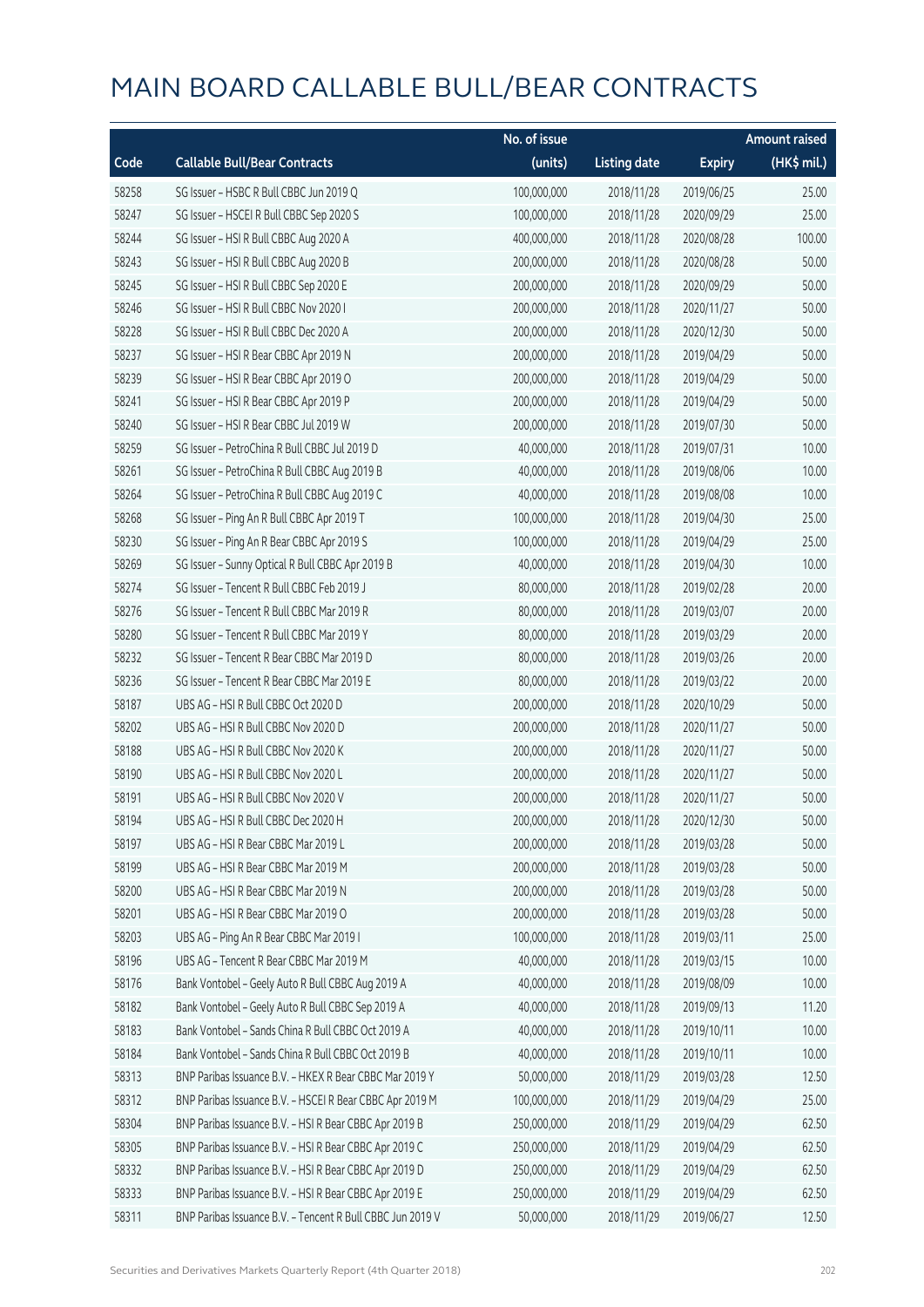|       |                                                            | No. of issue |                     |               | <b>Amount raised</b>  |
|-------|------------------------------------------------------------|--------------|---------------------|---------------|-----------------------|
| Code  | <b>Callable Bull/Bear Contracts</b>                        | (units)      | <b>Listing date</b> | <b>Expiry</b> | $(HK\frac{1}{2}mil.)$ |
| 58309 | BNP Paribas Issuance B.V. - Tencent R Bear CBBC Nov 2019 C | 50,000,000   | 2018/11/29          | 2019/11/28    | 12.50                 |
| 58422 | Credit Suisse AG - AIA R Bull CBBC Aug 2019 A              | 70,000,000   | 2018/11/29          | 2019/08/01    | 17.50                 |
| 58421 | Credit Suisse AG - AIA R Bear CBBC Jul 2019 A              | 50,000,000   | 2018/11/29          | 2019/07/26    | 12.50                 |
| 58418 | Credit Suisse AG - HSI R Bull CBBC Jul 2020 J              | 300,000,000  | 2018/11/29          | 2020/07/30    | 75.00                 |
| 58411 | Credit Suisse AG - HSI R Bull CBBC Sep 2020 V              | 200,000,000  | 2018/11/29          | 2020/09/29    | 50.00                 |
| 58409 | Credit Suisse AG - HSI R Bull CBBC Oct 2020 K              | 200,000,000  | 2018/11/29          | 2020/10/29    | 50.00                 |
| 58407 | Credit Suisse AG - HSI R Bull CBBC Dec 2020 B              | 200,000,000  | 2018/11/29          | 2020/12/30    | 50.00                 |
| 58414 | Credit Suisse AG - HSI R Bear CBBC Apr 2019 Z              | 200,000,000  | 2018/11/29          | 2019/04/29    | 50.00                 |
| 58412 | Credit Suisse AG - HSI R Bear CBBC May 2019 C              | 200,000,000  | 2018/11/29          | 2019/05/30    | 50.00                 |
| 58413 | Credit Suisse AG - HSI R Bear CBBC May 2019 E              | 200,000,000  | 2018/11/29          | 2019/05/30    | 50.00                 |
| 58415 | Credit Suisse AG - HSI R Bear CBBC May 2019 F              | 200,000,000  | 2018/11/29          | 2019/05/30    | 50.00                 |
| 58416 | Credit Suisse AG - Ping An R Bear CBBC Nov 2019 A          | 50,000,000   | 2018/11/29          | 2019/11/21    | 12.50                 |
| 58419 | Credit Suisse AG - Tencent R Bull CBBC Jul 2019 F          | 50,000,000   | 2018/11/29          | 2019/07/30    | 15.75                 |
| 58417 | Credit Suisse AG - Tencent R Bull CBBC Aug 2019 C          | 50,000,000   | 2018/11/29          | 2019/08/30    | 12.50                 |
| 58406 | Goldman Sachs SP (Asia) - HKEX R Bull CBBC Dec 2019 F      | 100,000,000  | 2018/11/29          | 2019/12/30    | 25.00                 |
| 58399 | Goldman Sachs SP (Asia) - HSI R Bull CBBC Dec 2020 H       | 200,000,000  | 2018/11/29          | 2020/12/30    | 50.00                 |
| 58400 | Goldman Sachs SP (Asia) - HSI R Bull CBBC Dec 2020 U       | 200,000,000  | 2018/11/29          | 2020/12/30    | 50.00                 |
| 58401 | Goldman Sachs SP (Asia) - HSI R Bear CBBC Mar 2019 O       | 200,000,000  | 2018/11/29          | 2019/03/28    | 50.00                 |
| 58403 | Goldman Sachs SP (Asia) - HSI R Bear CBBC Mar 2019 P       | 200,000,000  | 2018/11/29          | 2019/03/28    | 50.00                 |
| 58404 | Goldman Sachs SP (Asia) - Tencent R Bull CBBC Dec 2019 Q   | 100,000,000  | 2018/11/29          | 2019/12/30    | 25.00                 |
| 58405 | Goldman Sachs SP (Asia) - Tencent R Bear CBBC Mar 2019 C   | 100,000,000  | 2018/11/29          | 2019/03/11    | 25.00                 |
| 58335 | HK Bank - AIA R Bull CBBC May 2019 B                       | 80,000,000   | 2018/11/29          | 2019/05/06    | 20.00                 |
| 58321 | HK Bank - China Mobile R Bull CBBC May 2019 B              | 50,000,000   | 2018/11/29          | 2019/05/09    | 12.50                 |
| 58336 | HK Bank - CNOOC R Bull CBBC May 2019 A                     | 50,000,000   | 2018/11/29          | 2019/05/06    | 12.50                 |
| 58337 | HK Bank - CNOOC R Bull CBBC May 2019 B                     | 50,000,000   | 2018/11/29          | 2019/05/20    | 14.00                 |
| 58325 | HK Bank - Geely Auto R Bull CBBC Apr 2019 F                | 40,000,000   | 2018/11/29          | 2019/04/23    | 10.00                 |
| 58338 | HK Bank - HKEX R Bull CBBC May 2019 F                      | 50,000,000   | 2018/11/29          | 2019/05/30    | 12.50                 |
| 58323 | HK Bank - HSI R Bull CBBC Sep 2019 H                       | 150,000,000  | 2018/11/29          | 2019/09/27    | 37.50                 |
| 58324 | HK Bank - HSI R Bear CBBC Apr 2019 Q                       | 150,000,000  | 2018/11/29          | 2019/04/29    | 37.50                 |
| 58331 | HK Bank - SUNAC R Bull CBBC Jan 2020 B                     | 100,000,000  | 2018/11/29          | 2020/01/21    | 25.00                 |
| 58334 | HK Bank - Tencent R Bull CBBC May 2019 I                   | 60,000,000   | 2018/11/29          | 2019/05/09    | 15.00                 |
| 58330 | HK Bank - Tencent R Bear CBBC Apr 2019 V                   | 50,000,000   | 2018/11/29          | 2019/04/18    | 12.50                 |
| 58358 | J P Morgan SP BV - HKEX R Bull CBBC Apr 2019 G             | 40,000,000   | 2018/11/29          | 2019/04/18    | 10.00                 |
| 58348 | J P Morgan SP BV - HSI R Bull CBBC Oct 2020 L              | 200,000,000  | 2018/11/29          | 2020/10/29    | 50.00                 |
| 58363 | J P Morgan SP BV - HSI R Bull CBBC Nov 2020 G              | 200,000,000  | 2018/11/29          | 2020/11/27    | 50.00                 |
| 58364 | J P Morgan SP BV - HSI R Bull CBBC Dec 2020 T              | 200,000,000  | 2018/11/29          | 2020/12/30    | 50.00                 |
| 58349 | J P Morgan SP BV - HSI R Bear CBBC Mar 2019 A              | 200,000,000  | 2018/11/29          | 2019/03/28    | 50.00                 |
| 58359 | J P Morgan SP BV - HSI R Bear CBBC Mar 2019 C              | 200,000,000  | 2018/11/29          | 2019/03/28    | 50.00                 |
| 58360 | J P Morgan SP BV - HSI R Bear CBBC Mar 2019 E              | 200,000,000  | 2018/11/29          | 2019/03/28    | 50.00                 |
| 58361 | J P Morgan SP BV - HSI R Bear CBBC Oct 2020 A              | 200,000,000  | 2018/11/29          | 2020/10/29    | 50.00                 |
| 58357 | J P Morgan SP BV - Tencent R Bull CBBC Mar 2019 X          | 50,000,000   | 2018/11/29          | 2019/03/08    | 12.50                 |
| 58356 | J P Morgan SP BV - Tencent R Bear CBBC Mar 2019 Z          | 50,000,000   | 2018/11/29          | 2019/03/08    | 12.50                 |
| 58317 | Macquarie Bank Ltd. - Tencent R Bull CBBC Mar 2019 C       | 33,100,000   | 2018/11/29          | 2019/03/07    | 10.59                 |
| 58318 | Macquarie Bank Ltd. - Tencent R Bull CBBC Mar 2019 D       | 25,100,000   | 2018/11/29          | 2019/03/07    | 10.47                 |
| 58319 | Macquarie Bank Ltd. - Tencent R Bear CBBC Mar 2019 M       | 31,500,000   | 2018/11/29          | 2019/03/22    | 10.65                 |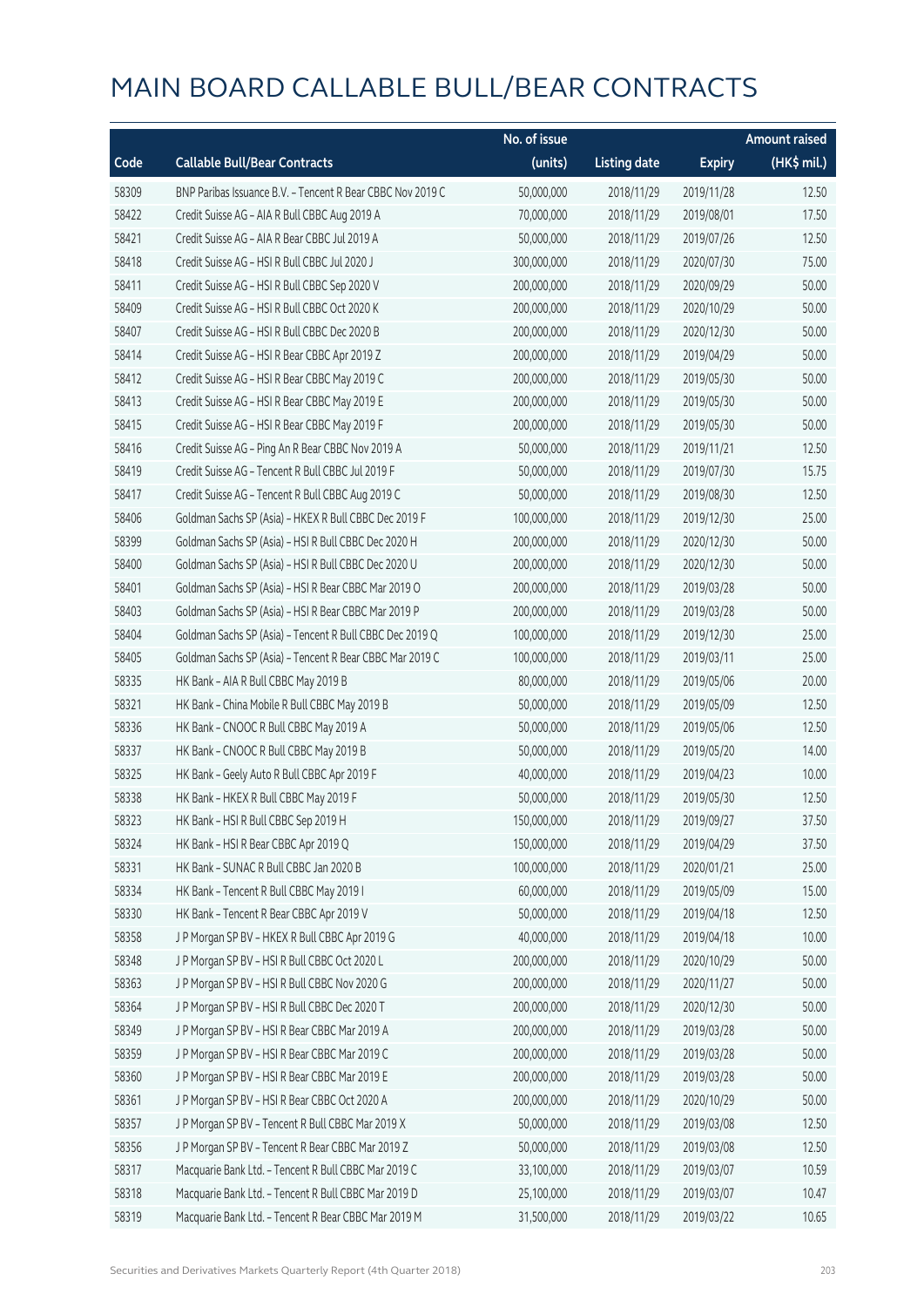|       |                                                              | No. of issue |                     |               | <b>Amount raised</b> |
|-------|--------------------------------------------------------------|--------------|---------------------|---------------|----------------------|
| Code  | <b>Callable Bull/Bear Contracts</b>                          | (units)      | <b>Listing date</b> | <b>Expiry</b> | (HK\$ mil.)          |
| 58376 | SG Issuer - CNOOC R Bull CBBC Apr 2019 G                     | 40,000,000   | 2018/11/29          | 2019/04/16    | 10.00                |
| 58377 | SG Issuer - Galaxy Ent R Bull CBBC Aug 2019 B                | 100,000,000  | 2018/11/29          | 2019/08/26    | 25.00                |
| 58367 | SG Issuer - HKEX R Bull CBBC Jul 2019 S                      | 50,000,000   | 2018/11/29          | 2019/07/10    | 12.50                |
| 58388 | SG Issuer - HSI R Bull CBBC Aug 2020 C                       | 200,000,000  | 2018/11/29          | 2020/08/28    | 50.00                |
| 58389 | SG Issuer - HSI R Bull CBBC Sep 2020 Q                       | 200,000,000  | 2018/11/29          | 2020/09/29    | 50.00                |
| 58390 | SG Issuer - HSI R Bull CBBC Nov 2020 P                       | 200,000,000  | 2018/11/29          | 2020/11/27    | 50.00                |
| 58397 | SG Issuer - HSI R Bull CBBC Nov 2020 Z                       | 200,000,000  | 2018/11/29          | 2020/11/27    | 50.00                |
| 58370 | SG Issuer - HSI R Bear CBBC Mar 2019 M                       | 200,000,000  | 2018/11/29          | 2019/03/28    | 50.00                |
| 58375 | SG Issuer - HSI R Bear CBBC Apr 2019 B                       | 200,000,000  | 2018/11/29          | 2019/04/29    | 50.00                |
| 58373 | SG Issuer - HSI R Bear CBBC Apr 2019 R                       | 200,000,000  | 2018/11/29          | 2019/04/29    | 50.00                |
| 58384 | SG Issuer - HSI R Bear CBBC Jul 2019 X                       | 200,000,000  | 2018/11/29          | 2019/07/30    | 50.00                |
| 58379 | SG Issuer - Ping An R Bull CBBC Apr 2019 U                   | 100,000,000  | 2018/11/29          | 2019/04/26    | 25.00                |
| 58368 | SG Issuer - SUNAC R Bull CBBC Apr 2020 C                     | 80,000,000   | 2018/11/29          | 2020/04/28    | 20.00                |
| 58381 | SG Issuer - Tencent R Bull CBBC Feb 2019 N                   | 80,000,000   | 2018/11/29          | 2019/02/28    | 20.00                |
| 58383 | SG Issuer - Tencent R Bull CBBC Mar 2019 Z                   | 80,000,000   | 2018/11/29          | 2019/03/11    | 20.00                |
| 58374 | SG Issuer - Tencent R Bear CBBC Mar 2019 J                   | 80,000,000   | 2018/11/29          | 2019/03/25    | 20.00                |
| 58369 | SG Issuer - Tencent R Bear CBBC Mar 2019 N                   | 80,000,000   | 2018/11/29          | 2019/03/29    | 20.00                |
| 58339 | UBS AG - HSI R Bull CBBC Oct 2020 H                          | 200,000,000  | 2018/11/29          | 2020/10/29    | 50.00                |
| 58344 | UBS AG - HSI R Bull CBBC Oct 2020 Z                          | 200,000,000  | 2018/11/29          | 2020/10/29    | 50.00                |
| 58345 | UBS AG - HSI R Bull CBBC Dec 2020 L                          | 200,000,000  | 2018/11/29          | 2020/12/30    | 50.00                |
| 58346 | UBS AG - HSI R Bull CBBC Dec 2020 M                          | 200,000,000  | 2018/11/29          | 2020/12/30    | 50.00                |
| 58342 | UBS AG - HSI R Bear CBBC Mar 2019 R                          | 200,000,000  | 2018/11/29          | 2019/03/28    | 50.00                |
| 58340 | UBS AG - HSI R Bear CBBC Mar 2019 T                          | 200,000,000  | 2018/11/29          | 2019/03/28    | 50.00                |
| 58343 | UBS AG - HSI R Bear CBBC Apr 2019 E                          | 200,000,000  | 2018/11/29          | 2019/04/29    | 50.00                |
| 58347 | UBS AG - Tencent R Bull CBBC Mar 2019 Y                      | 40,000,000   | 2018/11/29          | 2019/03/29    | 10.00                |
| 58341 | UBS AG - Tencent R Bear CBBC Mar 2019 N                      | 40,000,000   | 2018/11/29          | 2019/03/19    | 10.00                |
| 58299 | Bank Vontobel - CSPC Pharma R Bull CBBC Aug 2019 A           | 40,000,000   | 2018/11/29          | 2019/08/23    | 10.00                |
| 58300 | Bank Vontobel - CSPC Pharma R Bull CBBC Nov 2019 A           | 40,000,000   | 2018/11/29          | 2019/11/15    | 15.20                |
| 58301 | Bank Vontobel - PetroChina R Bull CBBC Oct 2019 A            | 40,000,000   | 2018/11/29          | 2019/10/18    | 10.00                |
| 58303 | Bank Vontobel - Tencent R Bull CBBC Aug 2019 H               | 40,000,000   | 2018/11/29          | 2019/08/16    | 10.00                |
| 58486 | BNP Paribas Issuance B.V. - Galaxy Ent R Bear CBBC Aug 2019R | 150,000,000  | 2018/11/30          | 2019/08/29    | 37.50                |
| 58424 | BNP Paribas Issuance B.V. - HSI R Bull CBBC Nov 2019 D       | 250,000,000  | 2018/11/30          | 2019/11/28    | 62.50                |
| 58494 | BNP Paribas Issuance B.V. - HSI R Bull CBBC Nov 2019 F       | 250,000,000  | 2018/11/30          | 2019/11/28    | 62.50                |
| 58423 | BNP Paribas Issuance B.V. - HSI R Bull CBBC Nov 2019 M       | 250,000,000  | 2018/11/30          | 2019/11/28    | 62.50                |
| 58492 | BNP Paribas Issuance B.V. - HSI R Bear CBBC Apr 2019 F       | 250,000,000  | 2018/11/30          | 2019/04/29    | 62.50                |
| 58493 | BNP Paribas Issuance B.V. - HSI R Bear CBBC Apr 2019 K       | 250,000,000  | 2018/11/30          | 2019/04/29    | 62.50                |
| 58474 | BNP Paribas Issuance B.V. - Ping An R Bear CBBC Aug 2019 R   | 200,000,000  | 2018/11/30          | 2019/08/29    | 50.00                |
| 58481 | BNP Paribas Issuance B.V. - Tencent R Bull CBBC Jun 2019 W   | 50,000,000   | 2018/11/30          | 2019/06/27    | 12.50                |
| 60001 | Credit Suisse AG - HSI R Bull CBBC Sep 2020 X                | 200,000,000  | 2018/11/30          | 2020/09/29    | 50.00                |
| 60004 | Credit Suisse AG - HSI R Bull CBBC Oct 2020 O                | 200,000,000  | 2018/11/30          | 2020/10/29    | 50.00                |
| 59894 | Credit Suisse AG - HSI R Bull CBBC Dec 2020 C                | 200,000,000  | 2018/11/30          | 2020/12/30    | 50.00                |
| 60094 | Credit Suisse AG - HSI R Bull CBBC Dec 2020 E                | 200,000,000  | 2018/11/30          | 2020/12/30    | 50.00                |
| 60098 | Credit Suisse AG - HSI R Bear CBBC Mar 2019 Z                | 200,000,000  | 2018/11/30          | 2019/03/28    | 50.00                |
| 60103 | Credit Suisse AG - HSI R Bear CBBC Apr 2019 C                | 300,000,000  | 2018/11/30          | 2019/04/29    | 75.00                |
| 60006 | Credit Suisse AG - Tencent R Bull CBBC Nov 2019 B            | 50,000,000   | 2018/11/30          | 2019/11/12    | 12.50                |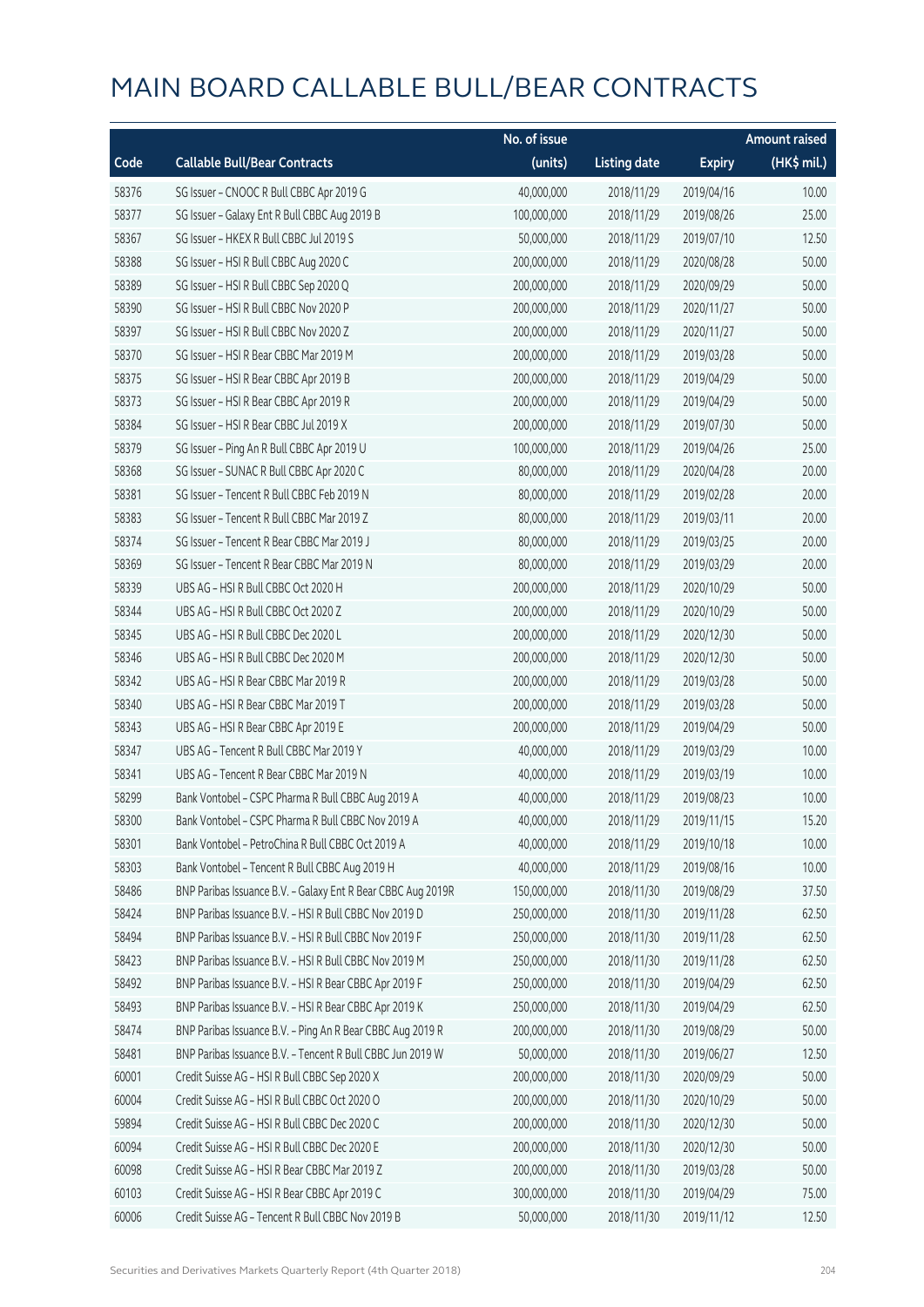|       |                                                           | No. of issue |                     |               | <b>Amount raised</b> |
|-------|-----------------------------------------------------------|--------------|---------------------|---------------|----------------------|
| Code  | <b>Callable Bull/Bear Contracts</b>                       | (units)      | <b>Listing date</b> | <b>Expiry</b> | (HK\$ mil.)          |
| 60159 | Goldman Sachs SP (Asia) - HSI R Bull CBBC Dec 2020 Z      | 200,000,000  | 2018/11/30          | 2020/12/30    | 50.00                |
| 60170 | Goldman Sachs SP (Asia) - HSI R Bear CBBC Apr 2019 N      | 200,000,000  | 2018/11/30          | 2019/04/29    | 50.00                |
| 60164 | Goldman Sachs SP (Asia) - Tencent R Bull CBBC Dec 2019 R  | 100,000,000  | 2018/11/30          | 2019/12/30    | 25.00                |
| 58425 | HK Bank - HSI R Bull CBBC Sep 2019 G                      | 150,000,000  | 2018/11/30          | 2019/09/27    | 37.50                |
| 58431 | HK Bank - HSI R Bull CBBC Sep 2019 J                      | 150,000,000  | 2018/11/30          | 2019/09/27    | 37.50                |
| 58429 | HK Bank - ICBC R Bull CBBC May 2019 C                     | 100,000,000  | 2018/11/30          | 2019/05/06    | 25.00                |
| 58430 | HK Bank - ICBC R Bull CBBC May 2019 D                     | 100,000,000  | 2018/11/30          | 2019/05/14    | 25.00                |
| 58428 | HK Bank - Ping An R Bear CBBC Apr 2019 G                  | 80,000,000   | 2018/11/30          | 2019/04/15    | 20.00                |
| 58426 | HK Bank - Tencent R Bull CBBC Jun 2019 Q                  | 60,000,000   | 2018/11/30          | 2019/06/20    | 15.00                |
| 58427 | HK Bank - Tencent R Bear CBBC Apr 2019 W                  | 50,000,000   | 2018/11/30          | 2019/04/25    | 12.50                |
| 58443 | Haitong Int'l Sec - HSI R Bull CBBC Jan 2020 W            | 120,000,000  | 2018/11/30          | 2020/01/30    | 30.00                |
| 58444 | Haitong Int'l Sec - HSI R Bull CBBC Jan 2020 X            | 120,000,000  | 2018/11/30          | 2020/01/30    | 30.00                |
| 58445 | Haitong Int'l Sec - HSI R Bear CBBC Apr 2019 A            | 120,000,000  | 2018/11/30          | 2019/04/29    | 30.00                |
| 58446 | Haitong Int'l Sec - HSI R Bear CBBC Apr 2019 B            | 120,000,000  | 2018/11/30          | 2019/04/29    | 30.00                |
| 59684 | J P Morgan SP BV - HSI R Bull CBBC Nov 2020 J             | 200,000,000  | 2018/11/30          | 2020/11/27    | 50.00                |
| 59792 | J P Morgan SP BV - HSI R Bull CBBC Dec 2020 M             | 200,000,000  | 2018/11/30          | 2020/12/30    | 50.00                |
| 59803 | J P Morgan SP BV - HSI R Bear CBBC Mar 2019 F             | 200,000,000  | 2018/11/30          | 2019/03/28    | 50.00                |
| 59886 | J P Morgan SP BV - HSI R Bear CBBC Mar 2019 G             | 200,000,000  | 2018/11/30          | 2019/03/28    | 50.00                |
| 59726 | J P Morgan SP BV - Tencent R Bull CBBC Mar 2019 A         | 50,000,000   | 2018/11/30          | 2019/03/08    | 12.50                |
| 58457 | Macquarie Bank Ltd. - China Mobile R Bull CBBC May 2019 A | 40,000,000   | 2018/11/30          | 2019/05/30    | 10.36                |
| 58461 | Macquarie Bank Ltd. - China Mobile R Bear CBBC May 2019 A | 35,000,000   | 2018/11/30          | 2019/05/30    | 10.33                |
| 58462 | Macquarie Bank Ltd. - HKEX R Bull CBBC May 2019 A         | 30,000,000   | 2018/11/30          | 2019/05/30    | 10.95                |
| 58463 | Macquarie Bank Ltd. - HKEX R Bull CBBC May 2019 B         | 25,000,000   | 2018/11/30          | 2019/05/30    | 10.90                |
| 58464 | Macquarie Bank Ltd. - HKEX R Bear CBBC May 2019 A         | 30,000,000   | 2018/11/30          | 2019/05/30    | 10.80                |
| 58465 | Macquarie Bank Ltd. - HKEX R Bear CBBC May 2019 B         | 25,000,000   | 2018/11/30          | 2019/05/30    | 10.95                |
| 58451 | Macquarie Bank Ltd. - HSBC R Bull CBBC May 2019 A         | 40,000,000   | 2018/11/30          | 2019/05/30    | 10.32                |
| 58453 | Macquarie Bank Ltd. - HSBC R Bull CBBC May 2019 B         | 40,000,000   | 2018/11/30          | 2019/05/30    | 10.32                |
| 58454 | Macquarie Bank Ltd. - HSBC R Bear CBBC May 2019 A         | 40,000,000   | 2018/11/30          | 2019/05/30    | 10.32                |
| 58456 | Macquarie Bank Ltd. - HSBC R Bear CBBC May 2019 B         | 35,500,000   | 2018/11/30          | 2019/05/30    | 10.30                |
| 58466 | Macquarie Bank Ltd. - Tencent R Bull CBBC Mar 2019 E      | 35,800,000   | 2018/11/30          | 2019/03/11    | 10.63                |
| 58467 | Macquarie Bank Ltd. - Tencent R Bull CBBC Mar 2019 F      | 26,600,000   | 2018/11/30          | 2019/03/11    | 10.48                |
| 58468 | Macquarie Bank Ltd. - Tencent R Bear CBBC Mar 2019 N      | 27,600,000   | 2018/11/30          | 2019/03/25    | 10.57                |
| 58497 | UBS AG - HSI R Bull CBBC Nov 2020 T                       | 200,000,000  | 2018/11/30          | 2020/11/27    | 50.00                |
| 59069 | UBS AG - HSI R Bull CBBC Dec 2020 N                       | 200,000,000  | 2018/11/30          | 2020/12/30    | 50.00                |
| 58498 | UBS AG - HSI R Bull CBBC Dec 2020 O                       | 200,000,000  | 2018/11/30          | 2020/12/30    | 50.00                |
| 59050 | UBS AG - HSI R Bull CBBC Jan 2021 A                       | 200,000,000  | 2018/11/30          | 2021/01/28    | 50.00                |
| 59187 | UBS AG - HSI R Bear CBBC Mar 2019 W                       | 200,000,000  | 2018/11/30          | 2019/03/28    | 50.00                |
| 59070 | UBS AG - HSI R Bear CBBC Apr 2019 F                       | 200,000,000  | 2018/11/30          | 2019/04/29    | 50.00                |
| 59285 | UBS AG - HSI R Bear CBBC May 2019 I                       | 200,000,000  | 2018/11/30          | 2019/05/30    | 50.00                |
| 59598 | UBS AG - Tencent R Bull CBBC Mar 2019 Z                   | 40,000,000   | 2018/11/30          | 2019/03/21    | 10.00                |
| 59430 | UBS AG - Tencent R Bear CBBC Mar 2019 F                   | 40,000,000   | 2018/11/30          | 2019/03/12    | 10.00                |
| 59311 | UBS AG - Tencent R Bear CBBC Mar 2019 P                   | 40,000,000   | 2018/11/30          | 2019/03/08    | 10.00                |
| 58441 | Bank Vontobel - AAC Tech R Bull CBBC Jul 2019 A           | 40,000,000   | 2018/11/30          | 2019/07/19    | 10.00                |
| 58442 | Bank Vontobel - AAC Tech R Bull CBBC Oct 2019 A           | 40,000,000   | 2018/11/30          | 2019/10/18    | 10.00                |
| 58432 | Bank Vontobel - HSI R Bull CBBC May 2019 R                | 80,000,000   | 2018/11/30          | 2019/05/30    | 20.00                |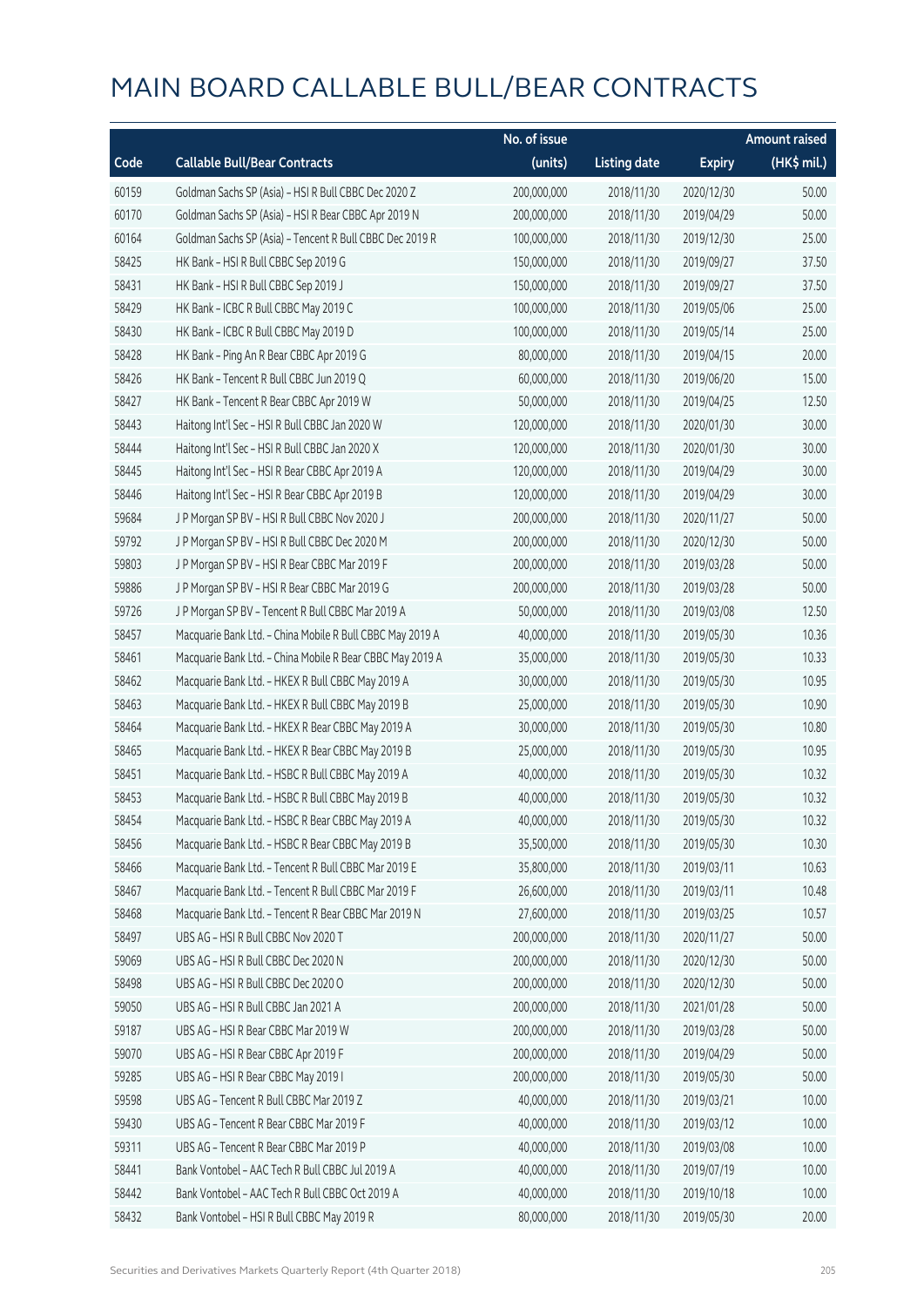|       |                                                            | No. of issue |                     |               | <b>Amount raised</b> |
|-------|------------------------------------------------------------|--------------|---------------------|---------------|----------------------|
| Code  | <b>Callable Bull/Bear Contracts</b>                        | (units)      | <b>Listing date</b> | <b>Expiry</b> | (HK\$ mil.)          |
| 58434 | Bank Vontobel - HSI R Bull CBBC May 2019 S                 | 80,000,000   | 2018/11/30          | 2019/05/30    | 20.00                |
| 58433 | Bank Vontobel - HSI N Bear CBBC Mar 2019 N                 | 80,000,000   | 2018/11/30          | 2019/03/28    | 20.00                |
| 58435 | Bank Vontobel - Ping An R Bull CBBC Aug 2019 D             | 40,000,000   | 2018/11/30          | 2019/08/16    | 10.00                |
| 58439 | Bank Vontobel - Ping An R Bull CBBC Aug 2019 E             | 40,000,000   | 2018/11/30          | 2019/08/23    | 10.00                |
| 60791 | BNP Paribas Issuance B.V. - HSI R Bull CBBC Nov 2019 G     | 250,000,000  | 2018/12/03          | 2019/11/28    | 62.50                |
| 60794 | BNP Paribas Issuance B.V. - HSI R Bull CBBC Nov 2019 H     | 250,000,000  | 2018/12/03          | 2019/11/28    | 62.50                |
| 60535 | BNP Paribas Issuance B.V. - HSI R Bull CBBC Nov 2019 J     | 250,000,000  | 2018/12/03          | 2019/11/28    | 62.50                |
| 60544 | BNP Paribas Issuance B.V. - HSI R Bull CBBC Nov 2019 K     | 250,000,000  | 2018/12/03          | 2019/11/28    | 62.50                |
| 60761 | BNP Paribas Issuance B.V. - HSI R Bull CBBC Nov 2019 L     | 250,000,000  | 2018/12/03          | 2019/11/28    | 62.50                |
| 60810 | BNP Paribas Issuance B.V. - HSI R Bull CBBC Nov 2019 V     | 250,000,000  | 2018/12/03          | 2019/11/28    | 62.50                |
| 60207 | BNP Paribas Issuance B.V. - HSI R Bear CBBC Apr 2019 G     | 250,000,000  | 2018/12/03          | 2019/04/29    | 62.50                |
| 60191 | BNP Paribas Issuance B.V. - HSI R Bear CBBC Apr 2019 L     | 250,000,000  | 2018/12/03          | 2019/04/29    | 62.50                |
| 60204 | BNP Paribas Issuance B.V. - HSI R Bear CBBC Apr 2019 M     | 250,000,000  | 2018/12/03          | 2019/04/29    | 62.50                |
| 60799 | BNP Paribas Issuance B.V. - Tencent R Bull CBBC Jul 2019 J | 50,000,000   | 2018/12/03          | 2019/07/30    | 12.50                |
| 61963 | Credit Suisse AG - AIA R Bull CBBC Oct 2019 B              | 70,000,000   | 2018/12/03          | 2019/10/22    | 17.50                |
| 61897 | Credit Suisse AG - China Mobile R Bull CBBC Dec 2019 A     | 70,000,000   | 2018/12/03          | 2019/12/17    | 17.50                |
| 61806 | Credit Suisse AG - Galaxy Ent R Bull CBBC Oct 2019 B       | 50,000,000   | 2018/12/03          | 2019/10/30    | 12.50                |
| 61802 | Credit Suisse AG - HSI R Bull CBBC Aug 2020 F              | 200,000,000  | 2018/12/03          | 2020/08/28    | 50.00                |
| 61791 | Credit Suisse AG - HSI R Bull CBBC Sep 2020 Y              | 200,000,000  | 2018/12/03          | 2020/09/29    | 50.00                |
| 62006 | Credit Suisse AG - HSI R Bull CBBC Dec 2020 U              | 200,000,000  | 2018/12/03          | 2020/12/30    | 50.00                |
| 61707 | Credit Suisse AG - HSI R Bear CBBC Apr 2019 D              | 200,000,000  | 2018/12/03          | 2019/04/29    | 50.00                |
| 61708 | Credit Suisse AG - HSI R Bear CBBC Apr 2019 E              | 200,000,000  | 2018/12/03          | 2019/04/29    | 50.00                |
| 61779 | Credit Suisse AG - HSI R Bear CBBC May 2019 B              | 200,000,000  | 2018/12/03          | 2019/05/30    | 50.00                |
| 61940 | Credit Suisse AG - PetroChina R Bull CBBC Oct 2019 A       | 60,000,000   | 2018/12/03          | 2019/10/30    | 15.00                |
| 61833 | Credit Suisse AG - Sands China R Bull CBBC Nov 2019 A      | 50,000,000   | 2018/12/03          | 2019/11/18    | 12.50                |
| 62038 | Credit Suisse AG - SUNAC R Bull CBBC Apr 2020 A            | 80,000,000   | 2018/12/03          | 2020/04/09    | 20.00                |
| 61973 | Credit Suisse AG - Tencent R Bull CBBC Sep 2019 C          | 50,000,000   | 2018/12/03          | 2019/09/13    | 12.50                |
| 61965 | Credit Suisse AG - Tencent R Bull CBBC Oct 2019 D          | 50,000,000   | 2018/12/03          | 2019/10/08    | 12.50                |
| 60567 | Bank of East Asia - AIA R Bull CBBC Aug 2019 A             | 40,000,000   | 2018/12/03          | 2019/08/28    | 10.00                |
| 60550 | Bank of East Asia - CC Bank R Bull CBBC Aug 2019 C         | 60,000,000   | 2018/12/03          | 2019/08/28    | 15.00                |
| 60608 | Bank of East Asia - Galaxy Ent R Bull CBBC Aug 2019 C      | 10,000,000   | 2018/12/03          | 2019/08/28    | 10.00                |
| 60614 | Bank of East Asia - HSBC R Bear CBBC Jul 2019 A            | 50,000,000   | 2018/12/03          | 2019/07/18    | 12.50                |
| 60548 | Bank of East Asia - Ping An R Bear CBBC Aug 2019 C         | 100,000,000  | 2018/12/03          | 2019/08/02    | 25.00                |
| 60581 | Bank of East Asia - Tencent R Bull CBBC Aug 2019 L         | 30,000,000   | 2018/12/03          | 2019/08/28    | 24.00                |
| 60606 | Bank of East Asia - Tencent R Bull CBBC Aug 2019 M         | 30,000,000   | 2018/12/03          | 2019/08/28    | 24.00                |
| 60389 | HK Bank - Geely Auto R Bear CBBC May 2019 A                | 40,000,000   | 2018/12/03          | 2019/05/20    | 19.20                |
| 60398 | HK Bank - Galaxy Ent R Bull CBBC Jun 2019 H                | 80,000,000   | 2018/12/03          | 2019/06/03    | 20.00                |
| 60391 | HK Bank - Galaxy Ent R Bear CBBC Jul 2019 A                | 40,000,000   | 2018/12/03          | 2019/07/31    | 10.00                |
| 60520 | HK Bank - HKEX R Bull CBBC May 2019 G                      | 50,000,000   | 2018/12/03          | 2019/05/23    | 12.50                |
| 60442 | HK Bank - HSI R Bull CBBC Oct 2019 B                       | 150,000,000  | 2018/12/03          | 2019/10/30    | 37.50                |
| 60466 | HK Bank - HSI R Bear CBBC May 2019 I                       | 150,000,000  | 2018/12/03          | 2019/05/30    | 37.50                |
| 60506 | HK Bank - HSI R Bear CBBC May 2019 J                       | 150,000,000  | 2018/12/03          | 2019/05/30    | 37.50                |
| 60434 | HK Bank - PetroChina R Bear CBBC May 2019 A                | 40,000,000   | 2018/12/03          | 2019/05/31    | 10.00                |
| 60509 | HK Bank - Tencent R Bull CBBC May 2019 J                   | 60,000,000   | 2018/12/03          | 2019/05/31    | 15.00                |
| 60863 | Haitong Int'l Sec - HSI R Bull CBBC Oct 2019 I             | 120,000,000  | 2018/12/03          | 2019/10/30    | 30.00                |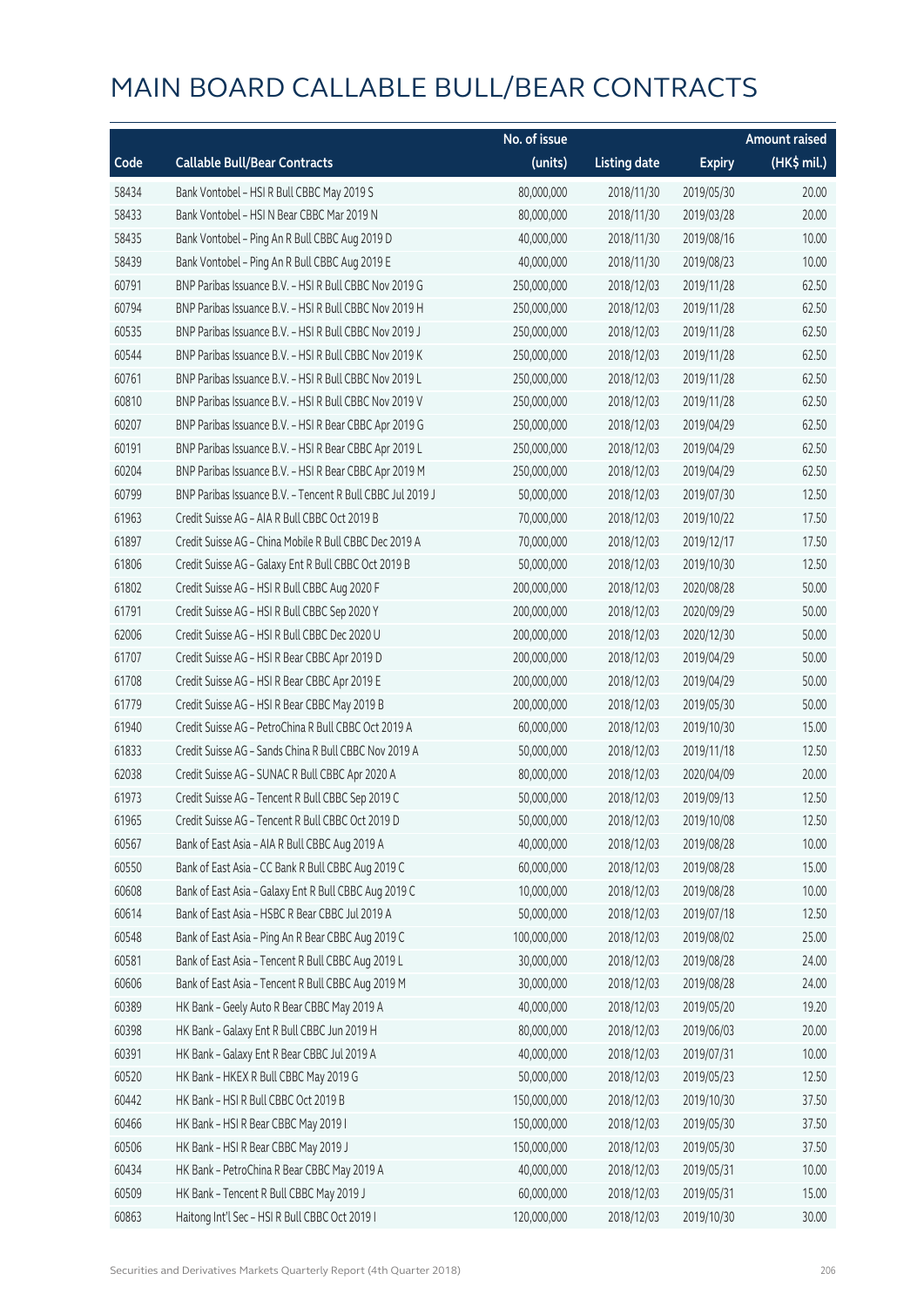|       |                                                      | No. of issue |                     |               | <b>Amount raised</b> |
|-------|------------------------------------------------------|--------------|---------------------|---------------|----------------------|
| Code  | <b>Callable Bull/Bear Contracts</b>                  | (units)      | <b>Listing date</b> | <b>Expiry</b> | (HK\$ mil.)          |
| 60814 | Haitong Int'l Sec - HSI R Bull CBBC Dec 2019 Z       | 120,000,000  | 2018/12/03          | 2019/12/30    | 30.00                |
| 60841 | Haitong Int'l Sec - HSI R Bull CBBC Jan 2020 Y       | 120,000,000  | 2018/12/03          | 2020/01/30    | 30.00                |
| 60872 | Haitong Int'l Sec - HSI R Bear CBBC Mar 2019 N       | 120,000,000  | 2018/12/03          | 2019/03/28    | 30.00                |
| 60881 | Haitong Int'l Sec - Tencent R Bull CBBC Jul 2019 B   | 40,000,000   | 2018/12/03          | 2019/07/10    | 10.00                |
| 60891 | Haitong Int'l Sec - Tencent R Bull CBBC Jul 2019 C   | 40,000,000   | 2018/12/03          | 2019/07/08    | 10.00                |
| 61165 | J P Morgan SP BV - AIA R Bull CBBC May 2019 A        | 100,000,000  | 2018/12/03          | 2019/05/10    | 25.00                |
| 61163 | J P Morgan SP BV - Galaxy Ent R Bull CBBC Jun 2019 B | 100,000,000  | 2018/12/03          | 2019/06/14    | 25.00                |
| 61181 | J P Morgan SP BV - HSI R Bull CBBC Sep 2020 J        | 200,000,000  | 2018/12/03          | 2020/09/29    | 50.00                |
| 61212 | J P Morgan SP BV - HSI R Bull CBBC Oct 2020 U        | 200,000,000  | 2018/12/03          | 2020/10/29    | 50.00                |
| 61061 | J P Morgan SP BV - HSI R Bear CBBC Mar 2019 U        | 200,000,000  | 2018/12/03          | 2019/03/28    | 50.00                |
| 61062 | J P Morgan SP BV - HSI R Bear CBBC Mar 2019 W        | 200,000,000  | 2018/12/03          | 2019/03/28    | 50.00                |
| 61144 | J P Morgan SP BV - Tencent R Bull CBBC Apr 2019 P    | 50,000,000   | 2018/12/03          | 2019/04/12    | 12.50                |
| 61075 | J P Morgan SP BV - Tencent R Bear CBBC Mar 2019 A    | 50,000,000   | 2018/12/03          | 2019/03/15    | 12.50                |
| 60379 | Macquarie Bank Ltd. - Tencent R Bull CBBC Mar 2019 G | 24,200,000   | 2018/12/03          | 2019/03/27    | 10.53                |
| 60376 | Macquarie Bank Ltd. - Tencent R Bull CBBC Mar 2019 I | 32,000,000   | 2018/12/03          | 2019/03/25    | 10.66                |
| 60383 | Macquarie Bank Ltd. - Tencent R Bear CBBC Mar 2019 O | 24,300,000   | 2018/12/03          | 2019/03/27    | 10.50                |
| 61469 | SG Issuer - AIA R Bull CBBC Jul 2019 P               | 60,000,000   | 2018/12/03          | 2019/07/12    | 15.00                |
| 61487 | SG Issuer - China Mobile R Bear CBBC Apr 2019 H      | 100,000,000  | 2018/12/03          | 2019/04/18    | 25.00                |
| 61352 | SG Issuer - CC Bank R Bull CBBC Aug 2019 U           | 100,000,000  | 2018/12/03          | 2019/08/08    | 25.00                |
| 61492 | SG Issuer - Galaxy Ent R Bull CBBC Aug 2019 C        | 100,000,000  | 2018/12/03          | 2019/08/29    | 25.00                |
| 61266 | SG Issuer - Galaxy Ent R Bear CBBC Jun 2019 F        | 100,000,000  | 2018/12/03          | 2019/06/28    | 25.00                |
| 61426 | SG Issuer - HKEX R Bull CBBC Jul 2019 T              | 50,000,000   | 2018/12/03          | 2019/07/15    | 12.50                |
| 61523 | SG Issuer - HSBC R Bull CBBC Aug 2019 A              | 100,000,000  | 2018/12/03          | 2019/08/30    | 25.00                |
| 61493 | SG Issuer - HSBC R Bear CBBC Apr 2019 J              | 100,000,000  | 2018/12/03          | 2019/04/25    | 25.00                |
| 61649 | SG Issuer - HSI R Bull CBBC Aug 2020 F               | 200,000,000  | 2018/12/03          | 2020/08/28    | 50.00                |
| 61658 | SG Issuer - HSI R Bull CBBC Aug 2020 M               | 200,000,000  | 2018/12/03          | 2020/08/28    | 50.00                |
| 61668 | SG Issuer - HSI R Bull CBBC Sep 2020 V               | 200,000,000  | 2018/12/03          | 2020/09/29    | 50.00                |
| 61688 | SG Issuer - HSI R Bull CBBC Sep 2020 W               | 200,000,000  | 2018/12/03          | 2020/09/29    | 50.00                |
| 61700 | SG Issuer - HSI R Bull CBBC Sep 2020 X               | 200,000,000  | 2018/12/03          | 2020/09/29    | 50.00                |
| 61704 | SG Issuer - HSI R Bull CBBC Nov 2020 T               | 200,000,000  | 2018/12/03          | 2020/11/27    | 50.00                |
| 61468 | SG Issuer - HSI R Bull CBBC Dec 2020 R               | 400,000,000  | 2018/12/03          | 2020/12/30    | 100.00               |
| 61228 | SG Issuer - HSI R Bear CBBC Mar 2019 E               | 200,000,000  | 2018/12/03          | 2019/03/28    | 50.00                |
| 61235 | SG Issuer - HSI R Bear CBBC Mar 2019 V               | 200,000,000  | 2018/12/03          | 2019/03/28    | 50.00                |
| 61603 | SG Issuer - HSI R Bear CBBC Apr 2019 C               | 200,000,000  | 2018/12/03          | 2019/04/29    | 50.00                |
| 61236 | SG Issuer - HSI R Bear CBBC Apr 2019 S               | 200,000,000  | 2018/12/03          | 2019/04/29    | 50.00                |
| 61246 | SG Issuer - HSI R Bear CBBC May 2019 V               | 200,000,000  | 2018/12/03          | 2019/05/30    | 50.00                |
| 61259 | SG Issuer - HSI R Bear CBBC Jul 2019 Y               | 400,000,000  | 2018/12/03          | 2019/07/30    | 100.00               |
| 61466 | SG Issuer - ICBC R Bull CBBC Aug 2019 I              | 60,000,000   | 2018/12/03          | 2019/08/07    | 15.00                |
| 61540 | SG Issuer - ICBC R Bear CBBC May 2019 B              | 60,000,000   | 2018/12/03          | 2019/05/30    | 15.00                |
| 61558 | SG Issuer - Sands China R Bull CBBC Nov 2019 D       | 80,000,000   | 2018/12/03          | 2019/11/29    | 20.00                |
| 61565 | SG Issuer - Tencent R Bull CBBC Mar 2019 Q           | 80,000,000   | 2018/12/03          | 2019/03/11    | 20.00                |
| 61569 | SG Issuer - Tencent R Bull CBBC Apr 2019 W           | 80,000,000   | 2018/12/03          | 2019/04/16    | 20.00                |
| 61577 | SG Issuer - Tencent R Bull CBBC Apr 2019 X           | 80,000,000   | 2018/12/03          | 2019/04/18    | 20.00                |
| 61341 | SG Issuer - Tencent R Bear CBBC Mar 2019 B           | 80,000,000   | 2018/12/03          | 2019/03/29    | 20.00                |
| 61338 | SG Issuer - Tencent R Bear CBBC Mar 2019 R           | 80,000,000   | 2018/12/03          | 2019/03/28    | 20.00                |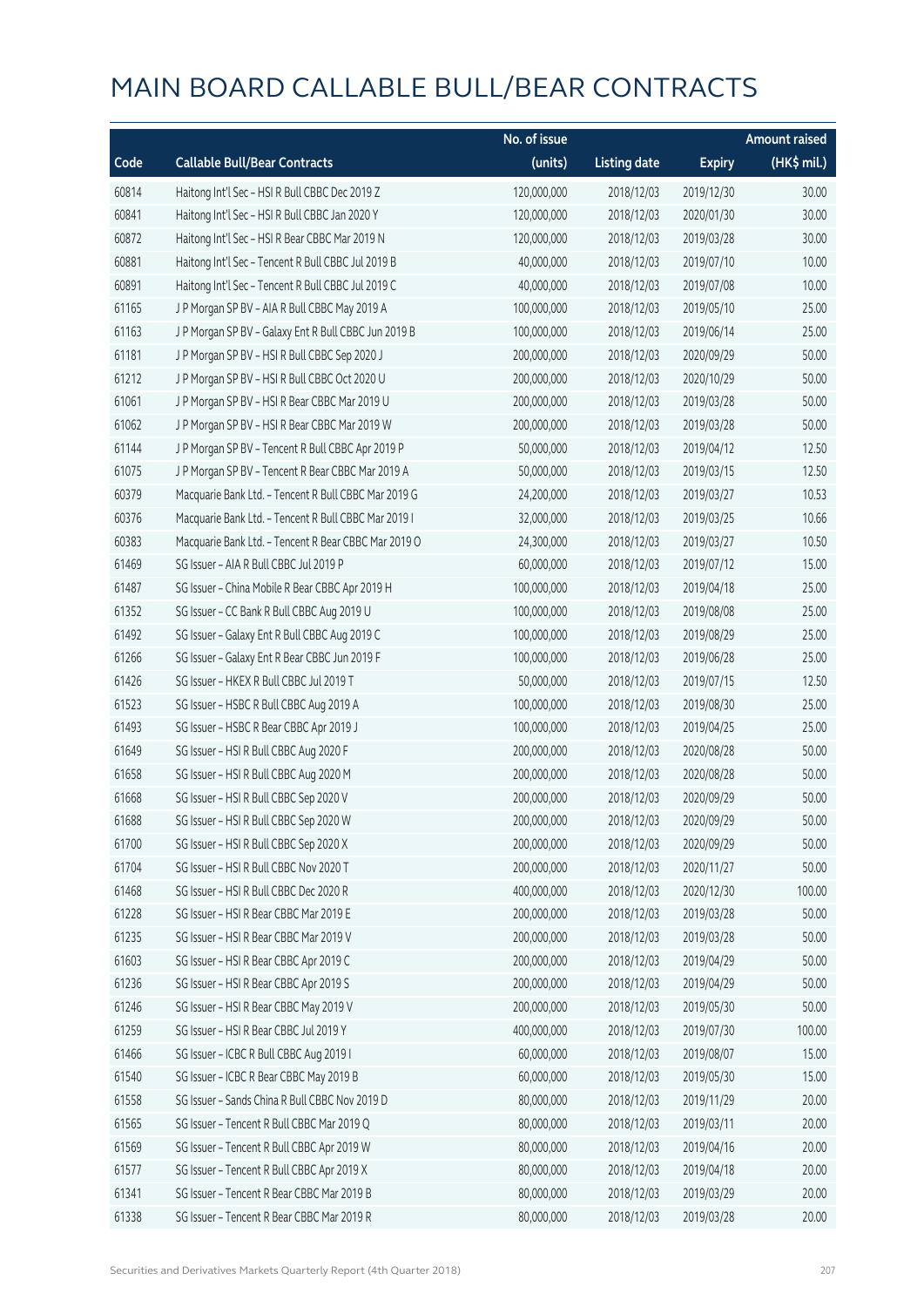|       |                                                             | No. of issue |                     |               | <b>Amount raised</b>  |
|-------|-------------------------------------------------------------|--------------|---------------------|---------------|-----------------------|
| Code  | <b>Callable Bull/Bear Contracts</b>                         | (units)      | <b>Listing date</b> | <b>Expiry</b> | $(HK\frac{1}{2}mil.)$ |
| 60736 | UBS AG - CC Bank R Bull CBBC Sep 2019 A                     | 80,000,000   | 2018/12/03          | 2019/09/23    | 20.00                 |
| 60749 | UBS AG - Galaxy Ent R Bull CBBC Sep 2019 A                  | 40,000,000   | 2018/12/03          | 2019/09/23    | 10.00                 |
| 60892 | UBS AG - HSI R Bull CBBC Oct 2020 U                         | 200,000,000  | 2018/12/03          | 2020/10/29    | 50.00                 |
| 60899 | UBS AG - HSI R Bull CBBC Nov 2020 H                         | 200,000,000  | 2018/12/03          | 2020/11/27    | 50.00                 |
| 60910 | UBS AG - HSI R Bull CBBC Dec 2020 P                         | 200,000,000  | 2018/12/03          | 2020/12/30    | 50.00                 |
| 61021 | UBS AG - HSI R Bull CBBC Dec 2020 Q                         | 200,000,000  | 2018/12/03          | 2020/12/30    | 50.00                 |
| 60930 | UBS AG - HSI R Bull CBBC Jan 2021 B                         | 200,000,000  | 2018/12/03          | 2021/01/28    | 50.00                 |
| 60949 | UBS AG - HSI R Bull CBBC Jan 2021 C                         | 200,000,000  | 2018/12/03          | 2021/01/28    | 50.00                 |
| 60691 | UBS AG - HSI R Bear CBBC Mar 2019 G                         | 200,000,000  | 2018/12/03          | 2019/03/28    | 50.00                 |
| 60678 | UBS AG - HSI R Bear CBBC Mar 2019 Z                         | 200,000,000  | 2018/12/03          | 2019/03/28    | 50.00                 |
| 60616 | UBS AG - HSI R Bear CBBC Apr 2019 C                         | 200,000,000  | 2018/12/03          | 2019/04/29    | 50.00                 |
| 60968 | UBS AG - HSI R Bear CBBC Apr 2019 D                         | 200,000,000  | 2018/12/03          | 2019/04/29    | 50.00                 |
| 60974 | UBS AG - HSI R Bear CBBC Apr 2019 G                         | 200,000,000  | 2018/12/03          | 2019/04/29    | 50.00                 |
| 60988 | UBS AG - HSI R Bear CBBC Apr 2019 H                         | 200,000,000  | 2018/12/03          | 2019/04/29    | 50.00                 |
| 60733 | UBS AG - ICBC R Bull CBBC May 2019 A                        | 100,000,000  | 2018/12/03          | 2019/05/06    | 25.00                 |
| 60734 | UBS AG - Sands China R Bull CBBC Sep 2019 A                 | 100,000,000  | 2018/12/03          | 2019/09/23    | 25.00                 |
| 60952 | UBS AG - Tencent R Bull CBBC Mar 2019 M                     | 40,000,000   | 2018/12/03          | 2019/03/12    | 10.00                 |
| 60699 | UBS AG - Tencent R Bear CBBC Mar 2019 G                     | 40,000,000   | 2018/12/03          | 2019/03/07    | 10.00                 |
| 60302 | Bank Vontobel - HKEX R Bull CBBC Jun 2019 A                 | 40,000,000   | 2018/12/03          | 2019/06/21    | 10.00                 |
| 60311 | Bank Vontobel - HKEX R Bull CBBC Oct 2019 C                 | 40,000,000   | 2018/12/03          | 2019/10/18    | 10.80                 |
| 60318 | Bank Vontobel - HSI R Bull CBBC May 2019 T                  | 80,000,000   | 2018/12/03          | 2019/05/30    | 20.00                 |
| 60221 | Bank Vontobel - HSI R Bear CBBC Mar 2019 O                  | 80,000,000   | 2018/12/03          | 2019/03/28    | 20.00                 |
| 60293 | Bank Vontobel - Ping An R Bull CBBC Aug 2019 F              | 40,000,000   | 2018/12/03          | 2019/08/16    | 10.00                 |
| 60314 | Bank Vontobel - Tencent R Bull CBBC Aug 2019 I              | 40,000,000   | 2018/12/03          | 2019/08/16    | 10.00                 |
| 60546 | Bank Vontobel - Tencent R Bear CBBC Jul 2019 D              | 40,000,000   | 2018/12/03          | 2019/07/19    | 10.00                 |
| 63198 | Credit Suisse AG - HSBC R Bull CBBC Sep 2019 C              | 100,000,000  | 2018/12/04          | 2019/09/06    | 25.00                 |
| 63173 | Credit Suisse AG - HSI R Bull CBBC Sep 2020 Z               | 200,000,000  | 2018/12/04          | 2020/09/29    | 50.00                 |
| 63161 | Credit Suisse AG - HSI R Bull CBBC Oct 2020 E               | 200,000,000  | 2018/12/04          | 2020/10/29    | 50.00                 |
| 63172 | Credit Suisse AG - HSI R Bull CBBC Dec 2020 W               | 200,000,000  | 2018/12/04          | 2020/12/30    | 50.00                 |
| 63355 | Credit Suisse AG - HSI R Bear CBBC Apr 2019 F               | 200,000,000  | 2018/12/04          | 2019/04/29    | 50.00                 |
| 63325 | Credit Suisse AG - Ping An R Bull CBBC Nov 2019 C           | 80,000,000   | 2018/12/04          | 2019/11/26    | 20.00                 |
| 63358 | Credit Suisse AG - Tencent R Bull CBBC Dec 2019 A           | 50,000,000   | 2018/12/04          | 2019/12/17    | 12.50                 |
| 63018 | Goldman Sachs SP (Asia) - CC Bank R Bull CBBC Jun 2019 R    | 100,000,000  | 2018/12/04          | 2019/06/25    | 25.00                 |
| 63016 | Goldman Sachs SP (Asia) - Galaxy Ent R Bull CBBC Feb 2020 B | 100,000,000  | 2018/12/04          | 2020/02/14    | 25.00                 |
| 62997 | Goldman Sachs SP (Asia) - HKEX R Bull CBBC Dec 2019 G       | 100,000,000  | 2018/12/04          | 2019/12/30    | 25.00                 |
| 63012 | Goldman Sachs SP (Asia) - HSBC R Bull CBBC Dec 2019 B       | 100,000,000  | 2018/12/04          | 2019/12/30    | 25.00                 |
| 63037 | Goldman Sachs SP (Asia) - HSCEI R Bull CBBC Oct 2019 L      | 200,000,000  | 2018/12/04          | 2019/10/30    | 50.00                 |
| 62910 | Goldman Sachs SP (Asia) - HSI R Bull CBBC Nov 2020 G        | 200,000,000  | 2018/12/04          | 2020/11/27    | 50.00                 |
| 62830 | Goldman Sachs SP (Asia) - HSI R Bull CBBC Nov 2020 T        | 200,000,000  | 2018/12/04          | 2020/11/27    | 50.00                 |
| 62854 | Goldman Sachs SP (Asia) - HSI R Bull CBBC Nov 2020 W        | 200,000,000  | 2018/12/04          | 2020/11/27    | 50.00                 |
| 62857 | Goldman Sachs SP (Asia) - HSI R Bull CBBC Nov 2020 X        | 200,000,000  | 2018/12/04          | 2020/11/27    | 50.00                 |
| 62881 | Goldman Sachs SP (Asia) - HSI R Bear CBBC Apr 2019 O        | 200,000,000  | 2018/12/04          | 2019/04/29    | 50.00                 |
| 62977 | Goldman Sachs SP (Asia) - Ping An R Bull CBBC Dec 2020 B    | 100,000,000  | 2018/12/04          | 2020/12/30    | 25.00                 |
| 62913 | Goldman Sachs SP (Asia) - Tencent R Bull CBBC Dec 2019 S    | 100,000,000  | 2018/12/04          | 2019/12/30    | 25.00                 |
| 62914 | Goldman Sachs SP (Asia) - Tencent R Bull CBBC Dec 2019 T    | 100,000,000  | 2018/12/04          | 2019/12/30    | 25.00                 |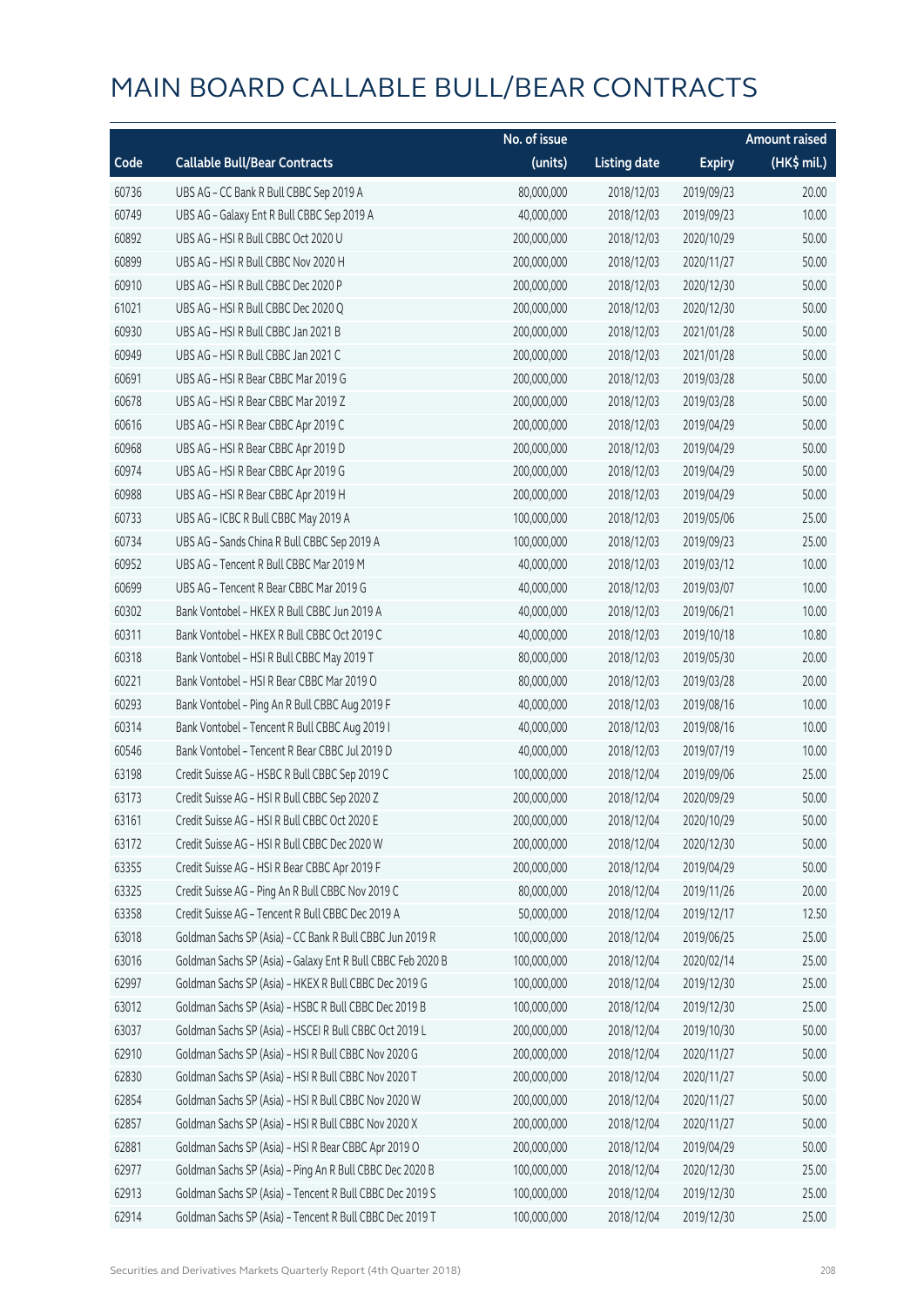|       |                                                      | No. of issue |                     |               | <b>Amount raised</b> |
|-------|------------------------------------------------------|--------------|---------------------|---------------|----------------------|
| Code  | <b>Callable Bull/Bear Contracts</b>                  | (units)      | <b>Listing date</b> | <b>Expiry</b> | (HK\$ mil.)          |
| 62201 | HK Bank - Galaxy Ent R Bear CBBC Jul 2019 B          | 40,000,000   | 2018/12/04          | 2019/07/24    | 10.00                |
| 62051 | HK Bank - HSI R Bull CBBC Sep 2019 K                 | 100,000,000  | 2018/12/04          | 2019/09/27    | 25.00                |
| 62086 | HK Bank - HSI R Bull CBBC Sep 2019 L                 | 150,000,000  | 2018/12/04          | 2019/09/27    | 37.50                |
| 62120 | HK Bank - HSI R Bear CBBC Apr 2019 R                 | 150,000,000  | 2018/12/04          | 2019/04/29    | 37.50                |
| 62140 | HK Bank - Tencent R Bull CBBC Apr 2019 B             | 60,000,000   | 2018/12/04          | 2019/04/30    | 15.00                |
| 62376 | Haitong Int'l Sec - HSI R Bull CBBC Oct 2019 J       | 120,000,000  | 2018/12/04          | 2019/10/30    | 30.00                |
| 62370 | Haitong Int'l Sec - HSI R Bull CBBC Nov 2019 U       | 120,000,000  | 2018/12/04          | 2019/11/28    | 30.00                |
| 62393 | Haitong Int'l Sec - HSI R Bear CBBC Apr 2019 C       | 120,000,000  | 2018/12/04          | 2019/04/29    | 30.00                |
| 62766 | J P Morgan SP BV - HSI R Bull CBBC Sep 2020 M        | 200,000,000  | 2018/12/04          | 2020/09/29    | 50.00                |
| 62773 | J P Morgan SP BV - HSI R Bull CBBC Dec 2020 N        | 200,000,000  | 2018/12/04          | 2020/12/30    | 50.00                |
| 62777 | J P Morgan SP BV - HSI R Bear CBBC Mar 2019 X        | 200,000,000  | 2018/12/04          | 2019/03/28    | 50.00                |
| 62809 | J P Morgan SP BV - Ping An R Bull CBBC Apr 2019 D    | 100,000,000  | 2018/12/04          | 2019/04/12    | 25.00                |
| 62782 | J P Morgan SP BV - Tencent R Bull CBBC Apr 2019 Q    | 50,000,000   | 2018/12/04          | 2019/04/12    | 12.50                |
| 62350 | Macquarie Bank Ltd. - Tencent R Bull CBBC Mar 2019 H | 26,500,000   | 2018/12/04          | 2019/03/11    | 10.47                |
| 62338 | Macquarie Bank Ltd. - Tencent R Bull CBBC Mar 2019 J | 35,700,000   | 2018/12/04          | 2019/03/11    | 10.64                |
| 62359 | Macquarie Bank Ltd. - Tencent R Bear CBBC Mar 2019 P | 22,700,000   | 2018/12/04          | 2019/03/29    | 10.51                |
| 63049 | SG Issuer - Galaxy Ent R Bull CBBC Jul 2019 O        | 100,000,000  | 2018/12/04          | 2019/07/29    | 25.00                |
| 63041 | SG Issuer - Galaxy Ent R Bear CBBC Jul 2019 P        | 100,000,000  | 2018/12/04          | 2019/07/25    | 25.00                |
| 63124 | SG Issuer - HKEX R Bear CBBC Mar 2019 P              | 50,000,000   | 2018/12/04          | 2019/03/29    | 12.50                |
| 63119 | SG Issuer - HSI R Bull CBBC Jul 2020 H               | 200,000,000  | 2018/12/04          | 2020/07/30    | 50.00                |
| 63107 | SG Issuer - HSI R Bull CBBC Aug 2020 J               | 200,000,000  | 2018/12/04          | 2020/08/28    | 50.00                |
| 63120 | SG Issuer - HSI R Bull CBBC Aug 2020 K               | 200,000,000  | 2018/12/04          | 2020/08/28    | 50.00                |
| 63081 | SG Issuer - HSI R Bull CBBC Dec 2020 V               | 400,000,000  | 2018/12/04          | 2020/12/30    | 100.00               |
| 63086 | SG Issuer - HSI R Bull CBBC Dec 2020 Z               | 200,000,000  | 2018/12/04          | 2020/12/30    | 50.00                |
| 63111 | SG Issuer - HSI R Bear CBBC Apr 2019 V               | 200,000,000  | 2018/12/04          | 2019/04/29    | 50.00                |
| 63091 | SG Issuer - PetroChina R Bull CBBC Aug 2019 D        | 40,000,000   | 2018/12/04          | 2019/08/06    | 10.00                |
| 63103 | SG Issuer - Ping An R Bull CBBC Aug 2019 I           | 100,000,000  | 2018/12/04          | 2019/08/02    | 25.00                |
| 63102 | SG Issuer - Ping An R Bear CBBC May 2019 C           | 100,000,000  | 2018/12/04          | 2019/05/06    | 25.00                |
| 63126 | SG Issuer - Tencent R Bull CBBC Mar 2019 T           | 80,000,000   | 2018/12/04          | 2019/03/15    | 20.00                |
| 63133 | SG Issuer - Tencent R Bull CBBC Apr 2019 Y           | 80,000,000   | 2018/12/04          | 2019/04/08    | 20.00                |
| 63142 | SG Issuer - Tencent R Bull CBBC Apr 2019 Z           | 80,000,000   | 2018/12/04          | 2019/04/15    | 20.00                |
| 63057 | SG Issuer - Tencent R Bear CBBC Mar 2019 K           | 80,000,000   | 2018/12/04          | 2019/03/18    | 20.00                |
| 63064 | SG Issuer - Tencent R Bear CBBC Mar 2019 O           | 80,000,000   | 2018/12/04          | 2019/03/27    | 20.00                |
| 63156 | SG Issuer - Tencent R Bear CBBC Apr 2019 E           | 80,000,000   | 2018/12/04          | 2019/04/15    | 20.00                |
| 62550 | UBS AG - HSI R Bull CBBC Sep 2020 W                  | 200,000,000  | 2018/12/04          | 2020/09/29    | 50.00                |
| 62454 | UBS AG - HSI R Bull CBBC Oct 2020 W                  | 200,000,000  | 2018/12/04          | 2020/10/29    | 50.00                |
| 62538 | UBS AG - HSI R Bull CBBC Oct 2020 Y                  | 200,000,000  | 2018/12/04          | 2020/10/29    | 50.00                |
| 62490 | UBS AG - HSI R Bull CBBC Nov 2020 R                  | 200,000,000  | 2018/12/04          | 2020/11/27    | 50.00                |
| 62547 | UBS AG - HSI R Bull CBBC Nov 2020 U                  | 200,000,000  | 2018/12/04          | 2020/11/27    | 50.00                |
| 62499 | UBS AG - HSI R Bull CBBC Dec 2020 R                  | 200,000,000  | 2018/12/04          | 2020/12/30    | 50.00                |
| 62517 | UBS AG - HSI R Bull CBBC Dec 2020 S                  | 200,000,000  | 2018/12/04          | 2020/12/30    | 50.00                |
| 62649 | UBS AG - HSI R Bear CBBC Mar 2019 H                  | 200,000,000  | 2018/12/04          | 2019/03/28    | 50.00                |
| 62730 | UBS AG - HSI R Bear CBBC Mar 2019 Q                  | 200,000,000  | 2018/12/04          | 2019/03/28    | 50.00                |
| 62749 | UBS AG - HSI R Bear CBBC Apr 2019 I                  | 200,000,000  | 2018/12/04          | 2019/04/29    | 50.00                |
| 62733 | UBS AG - Ping An R Bear CBBC Mar 2019 J              | 100,000,000  | 2018/12/04          | 2019/03/25    | 25.00                |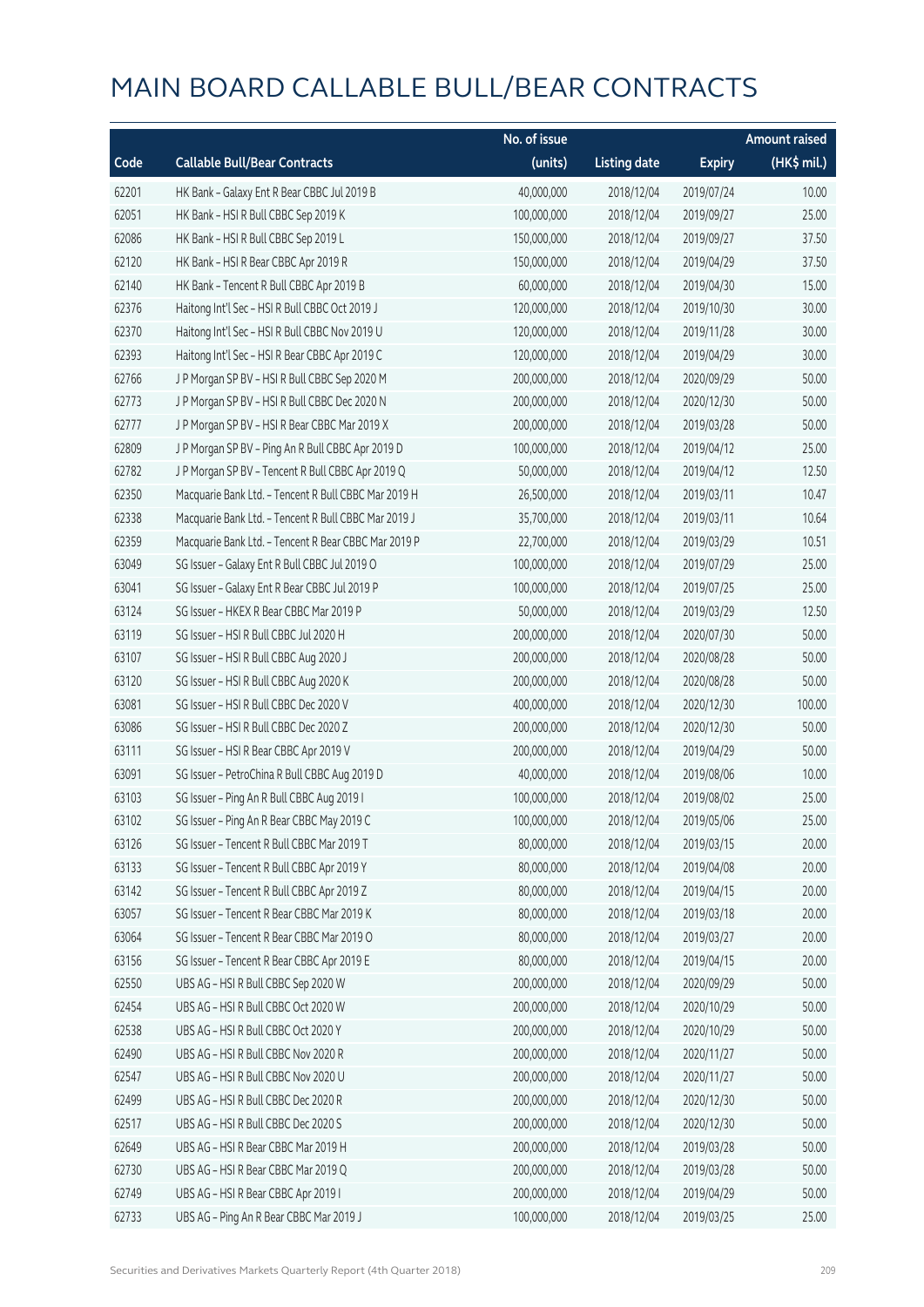|       |                                                              | No. of issue |                     |               | <b>Amount raised</b> |
|-------|--------------------------------------------------------------|--------------|---------------------|---------------|----------------------|
| Code  | <b>Callable Bull/Bear Contracts</b>                          | (units)      | <b>Listing date</b> | <b>Expiry</b> | (HK\$ mil.)          |
| 62677 | UBS AG - Tencent R Bull CBBC Apr 2019 B                      | 40,000,000   | 2018/12/04          | 2019/04/03    | 10.00                |
| 62564 | UBS AG - Tencent R Bear CBBC Mar 2019 O                      | 40,000,000   | 2018/12/04          | 2019/03/20    | 10.00                |
| 62334 | Bank Vontobel - Conch Cement R Bull CBBC Jul 2019 A          | 40,000,000   | 2018/12/04          | 2019/07/19    | 10.00                |
| 62282 | Bank Vontobel - Country Garden R Bull CBBC Aug 2019 A        | 40,000,000   | 2018/12/04          | 2019/08/09    | 10.00                |
| 62301 | Bank Vontobel - Country Garden R Bull CBBC Nov 2019 A        | 40,000,000   | 2018/12/04          | 2019/11/08    | 10.00                |
| 62273 | Bank Vontobel - CC Bank R Bull CBBC Jul 2019 C               | 40,000,000   | 2018/12/04          | 2019/07/19    | 10.00                |
| 62245 | Bank Vontobel - Tencent R Bull CBBC Aug 2019 J               | 40,000,000   | 2018/12/04          | 2019/08/16    | 10.00                |
| 63808 | BNP Paribas Issuance B.V. - Galaxy Ent R Bull CBBC Nov 2019Y | 150,000,000  | 2018/12/05          | 2019/11/28    | 37.50                |
| 63820 | BNP Paribas Issuance B.V. - Galaxy Ent R Bear CBBC Aug 2019S | 150,000,000  | 2018/12/05          | 2019/08/29    | 37.50                |
| 63553 | BNP Paribas Issuance B.V. - HSI R Bull CBBC Nov 2019 S       | 250,000,000  | 2018/12/05          | 2019/11/28    | 62.50                |
| 63566 | BNP Paribas Issuance B.V. - HSI R Bull CBBC Nov 2019 T       | 250,000,000  | 2018/12/05          | 2019/11/28    | 62.50                |
| 63572 | BNP Paribas Issuance B.V. - HSI R Bull CBBC Nov 2020 A       | 250,000,000  | 2018/12/05          | 2020/11/27    | 62.50                |
| 63589 | BNP Paribas Issuance B.V. - HSI R Bull CBBC Nov 2020 B       | 250,000,000  | 2018/12/05          | 2020/11/27    | 62.50                |
| 63826 | BNP Paribas Issuance B.V. - HSI R Bull CBBC Nov 2020 C       | 250,000,000  | 2018/12/05          | 2020/11/27    | 62.50                |
| 63537 | BNP Paribas Issuance B.V. - HSI R Bear CBBC Apr 2019 H       | 250,000,000  | 2018/12/05          | 2019/04/29    | 62.50                |
| 63738 | BNP Paribas Issuance B.V. - HSI R Bear CBBC Apr 2019 O       | 250,000,000  | 2018/12/05          | 2019/04/29    | 62.50                |
| 63759 | BNP Paribas Issuance B.V. - HSI R Bear CBBC Apr 2019 P       | 250,000,000  | 2018/12/05          | 2019/04/29    | 62.50                |
| 63774 | BNP Paribas Issuance B.V. - Tencent R Bull CBBC Jun 2019 P   | 50,000,000   | 2018/12/05          | 2019/06/27    | 12.50                |
| 63801 | BNP Paribas Issuance B.V. - Tencent R Bull CBBC Jun 2019 S   | 50,000,000   | 2018/12/05          | 2019/06/27    | 12.50                |
| 63800 | BNP Paribas Issuance B.V. - Tencent R Bull CBBC Jul 2019 F   | 50,000,000   | 2018/12/05          | 2019/07/30    | 12.50                |
| 63807 | BNP Paribas Issuance B.V. - Tencent R Bear CBBC Nov 2019 D   | 50,000,000   | 2018/12/05          | 2019/11/28    | 12.50                |
| 64144 | Credit Suisse AG - Geely Auto R Bull CBBC Dec 2019 A         | 40,000,000   | 2018/12/05          | 2019/12/16    | 10.00                |
| 64145 | Credit Suisse AG - Galaxy Ent R Bull CBBC Nov 2019 B         | 50,000,000   | 2018/12/05          | 2019/11/27    | 12.50                |
| 64199 | Credit Suisse AG - HSI R Bull CBBC Aug 2020 G                | 200,000,000  | 2018/12/05          | 2020/08/28    | 50.00                |
| 64204 | Credit Suisse AG - HSI R Bull CBBC Sep 2020 A                | 200,000,000  | 2018/12/05          | 2020/09/29    | 50.00                |
| 64205 | Credit Suisse AG - HSI R Bull CBBC Oct 2020 M                | 200,000,000  | 2018/12/05          | 2020/10/29    | 50.00                |
| 64207 | Credit Suisse AG - HSI R Bull CBBC Dec 2020 X                | 200,000,000  | 2018/12/05          | 2020/12/30    | 50.00                |
| 64142 | Credit Suisse AG - HSI R Bear CBBC Mar 2019 C                | 200,000,000  | 2018/12/05          | 2019/03/28    | 50.00                |
| 64134 | Credit Suisse AG - HSI R Bear CBBC Mar 2019 Y                | 200,000,000  | 2018/12/05          | 2019/03/28    | 50.00                |
| 64143 | Credit Suisse AG - HSI R Bear CBBC Apr 2019 G                | 200,000,000  | 2018/12/05          | 2019/04/29    | 50.00                |
| 64147 | Credit Suisse AG - Ping An R Bull CBBC Dec 2019 A            | 80,000,000   | 2018/12/05          | 2019/12/10    | 20.00                |
| 64189 | Credit Suisse AG - Tencent R Bull CBBC Sep 2019 D            | 50,000,000   | 2018/12/05          | 2019/09/10    | 12.50                |
| 64150 | Credit Suisse AG - Tencent R Bull CBBC Oct 2019 E            | 50,000,000   | 2018/12/05          | 2019/10/23    | 12.50                |
| 64149 | Credit Suisse AG - Tencent R Bear CBBC Aug 2019 D            | 50,000,000   | 2018/12/05          | 2019/08/09    | 12.50                |
| 64564 | Goldman Sachs SP (Asia) - Galaxy Ent R Bull CBBC Feb 2020 C  | 100,000,000  | 2018/12/05          | 2020/02/14    | 25.00                |
| 64566 | Goldman Sachs SP (Asia) - HKEX R Bull CBBC Dec 2019 H        | 100,000,000  | 2018/12/05          | 2019/12/30    | 25.00                |
| 64472 | Goldman Sachs SP (Asia) - HSI R Bull CBBC Nov 2020 F         | 200,000,000  | 2018/12/05          | 2020/11/27    | 50.00                |
| 64493 | Goldman Sachs SP (Asia) - HSI R Bull CBBC Nov 2020 M         | 200,000,000  | 2018/12/05          | 2020/11/27    | 50.00                |
| 64466 | Goldman Sachs SP (Asia) - HSI R Bull CBBC Nov 2020 P         | 200,000,000  | 2018/12/05          | 2020/11/27    | 50.00                |
| 64471 | Goldman Sachs SP (Asia) - HSI R Bull CBBC Nov 2020 R         | 200,000,000  | 2018/12/05          | 2020/11/27    | 50.00                |
| 64506 | Goldman Sachs SP (Asia) - HSI R Bull CBBC Dec 2020 K         | 200,000,000  | 2018/12/05          | 2020/12/30    | 50.00                |
| 63371 | Goldman Sachs SP (Asia) - HSI R Bear CBBC Apr 2019 P         | 200,000,000  | 2018/12/05          | 2019/04/29    | 50.00                |
| 63638 | Goldman Sachs SP (Asia) - HSI R Bear CBBC Apr 2019 Q         | 200,000,000  | 2018/12/05          | 2019/04/29    | 50.00                |
| 63653 | Goldman Sachs SP (Asia) - HSI R Bear CBBC Apr 2019 R         | 200,000,000  | 2018/12/05          | 2019/04/29    | 50.00                |
| 64548 | Goldman Sachs SP (Asia) - Ping An R Bull CBBC Dec 2020 C     | 100,000,000  | 2018/12/05          | 2020/12/30    | 25.00                |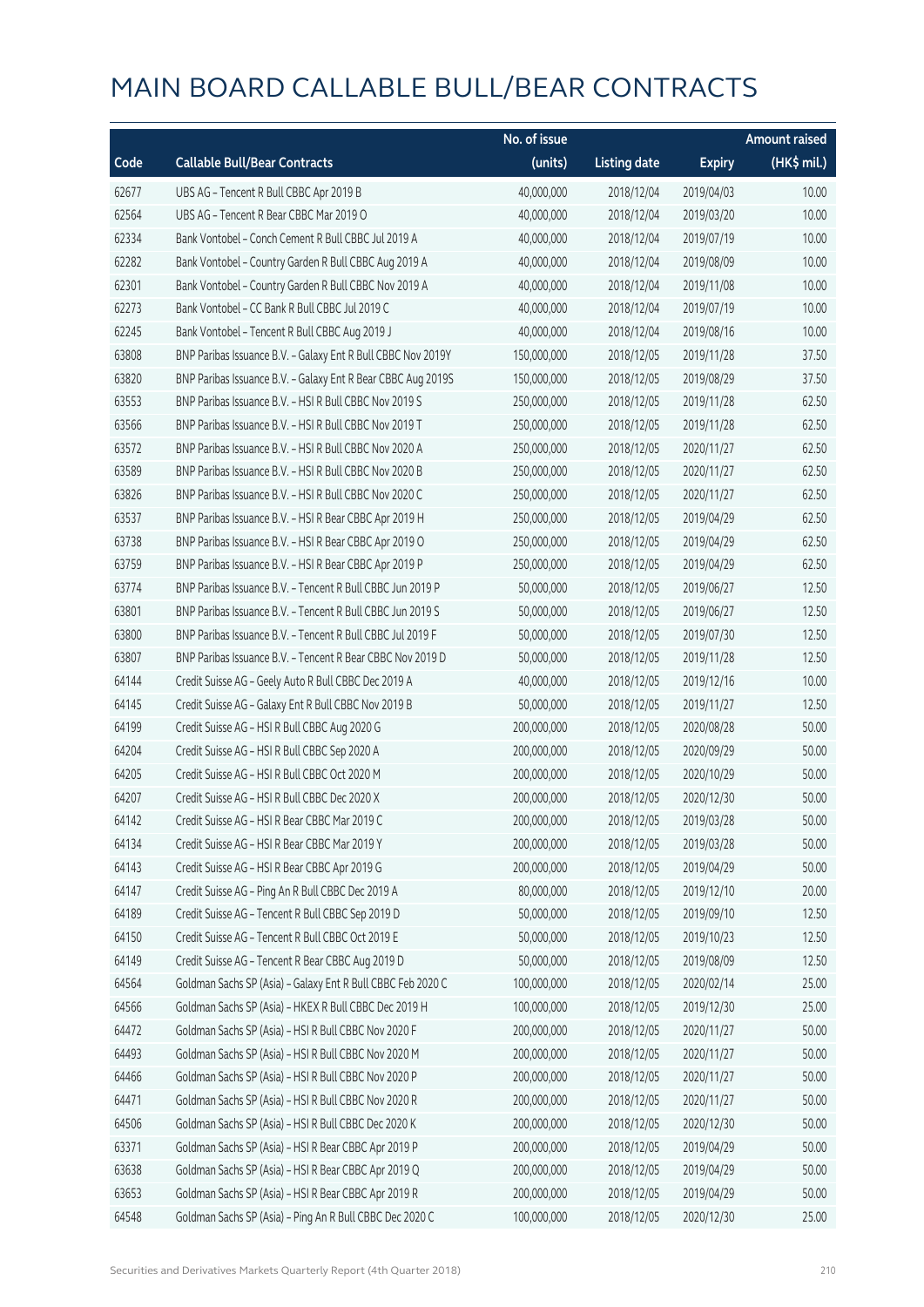|       |                                                          | No. of issue |                     |               | <b>Amount raised</b>  |
|-------|----------------------------------------------------------|--------------|---------------------|---------------|-----------------------|
| Code  | <b>Callable Bull/Bear Contracts</b>                      | (units)      | <b>Listing date</b> | <b>Expiry</b> | $(HK\frac{1}{2}mil.)$ |
| 64514 | Goldman Sachs SP (Asia) - Tencent R Bull CBBC Dec 2019 U | 100,000,000  | 2018/12/05          | 2019/12/30    | 25.00                 |
| 64534 | Goldman Sachs SP (Asia) - Tencent R Bull CBBC Dec 2019 V | 100,000,000  | 2018/12/05          | 2019/12/30    | 25.00                 |
| 64536 | Goldman Sachs SP (Asia) - Tencent R Bull CBBC Dec 2019 W | 100,000,000  | 2018/12/05          | 2019/12/30    | 25.00                 |
| 63393 | Goldman Sachs SP (Asia) - Tencent R Bear CBBC Mar 2019 D | 100,000,000  | 2018/12/05          | 2019/03/11    | 25.00                 |
| 63433 | HK Bank - HKEX R Bear CBBC Jul 2019 A                    | 40,000,000   | 2018/12/05          | 2019/07/31    | 16.00                 |
| 63498 | HK Bank - HSI R Bull CBBC Oct 2019 C                     | 150,000,000  | 2018/12/05          | 2019/10/30    | 37.50                 |
| 63515 | HK Bank - HSI R Bear CBBC Oct 2019 A                     | 150,000,000  | 2018/12/05          | 2019/10/30    | 42.00                 |
| 63429 | HK Bank - Ping An R Bull CBBC Apr 2019 H                 | 100,000,000  | 2018/12/05          | 2019/04/30    | 25.00                 |
| 63461 | HK Bank - Sunny Optical R Bull CBBC Jun 2019 A           | 40,000,000   | 2018/12/05          | 2019/06/28    | 10.00                 |
| 63412 | HK Bank - Tencent R Bull CBBC May 2019 K                 | 60,000,000   | 2018/12/05          | 2019/05/31    | 15.00                 |
| 63414 | HK Bank - Tencent R Bull CBBC May 2019 L                 | 60,000,000   | 2018/12/05          | 2019/05/31    | 15.00                 |
| 63967 | Haitong Int'l Sec - HSI R Bull CBBC Nov 2019 V           | 120,000,000  | 2018/12/05          | 2019/11/28    | 30.00                 |
| 63970 | Haitong Int'l Sec - HSI R Bull CBBC Nov 2019 W           | 120,000,000  | 2018/12/05          | 2019/11/28    | 30.00                 |
| 63976 | Haitong Int'l Sec - HSI R Bull CBBC Dec 2019 C           | 120,000,000  | 2018/12/05          | 2019/12/30    | 30.00                 |
| 63987 | Haitong Int'l Sec - HSI R Bear CBBC Mar 2019 O           | 120,000,000  | 2018/12/05          | 2019/03/28    | 30.00                 |
| 63928 | Haitong Int'l Sec - Tencent R Bull CBBC Jul 2019 D       | 40,000,000   | 2018/12/05          | 2019/07/04    | 10.00                 |
| 63934 | Haitong Int'l Sec - Tencent R Bull CBBC Jul 2019 E       | 40,000,000   | 2018/12/05          | 2019/07/04    | 10.00                 |
| 63954 | Haitong Int'l Sec - Tencent R Bull CBBC Jul 2019 F       | 40,000,000   | 2018/12/05          | 2019/07/08    | 10.00                 |
| 63966 | Haitong Int'l Sec - Tencent R Bear CBBC Apr 2019 P       | 40,000,000   | 2018/12/05          | 2019/04/11    | 10.00                 |
| 64040 | J P Morgan SP BV - HKEX R Bull CBBC Apr 2019 H           | 40,000,000   | 2018/12/05          | 2019/04/18    | 10.00                 |
| 64102 | J P Morgan SP BV - HSI R Bull CBBC Sep 2020 K            | 200,000,000  | 2018/12/05          | 2020/09/29    | 50.00                 |
| 64079 | J P Morgan SP BV - HSI R Bull CBBC Sep 2020 U            | 200,000,000  | 2018/12/05          | 2020/09/29    | 50.00                 |
| 64122 | J P Morgan SP BV - HSI R Bull CBBC Dec 2020 A            | 200,000,000  | 2018/12/05          | 2020/12/30    | 50.00                 |
| 64116 | J P Morgan SP BV - HSI R Bull CBBC Dec 2020 U            | 200,000,000  | 2018/12/05          | 2020/12/30    | 50.00                 |
| 64067 | J P Morgan SP BV - HSI R Bear CBBC Mar 2019 B            | 200,000,000  | 2018/12/05          | 2019/03/28    | 50.00                 |
| 64012 | J P Morgan SP BV - HSI R Bear CBBC Mar 2019 S            | 200,000,000  | 2018/12/05          | 2019/03/28    | 50.00                 |
| 64058 | J P Morgan SP BV - HSI R Bear CBBC Mar 2019 Y            | 200,000,000  | 2018/12/05          | 2019/03/28    | 50.00                 |
| 63989 | J P Morgan SP BV - HSI R Bear CBBC Mar 2019 Z            | 200,000,000  | 2018/12/05          | 2019/03/28    | 50.00                 |
| 64026 | JP Morgan SP BV - Tencent R Bull CBBC Mar 2019 B         | 50,000,000   | 2018/12/05          | 2019/03/15    | 12.50                 |
| 64030 | J P Morgan SP BV - Tencent R Bull CBBC Mar 2019 C        | 50,000,000   | 2018/12/05          | 2019/03/08    | 12.50                 |
| 64029 | JP Morgan SP BV - Tencent R Bull CBBC Apr 2019 R         | 50,000,000   | 2018/12/05          | 2019/04/12    | 12.50                 |
| 63993 | J P Morgan SP BV - Tencent R Bear CBBC Apr 2019 Y        | 50,000,000   | 2018/12/05          | 2019/04/12    | 12.50                 |
| 64016 | J P Morgan SP BV - Tencent R Bear CBBC Apr 2019 Z        | 50,000,000   | 2018/12/05          | 2019/04/12    | 12.50                 |
| 63710 | Macquarie Bank Ltd. - Tencent R Bull CBBC Apr 2019 D     | 25,600,000   | 2018/12/05          | 2019/04/15    | 10.68                 |
| 63720 | Macquarie Bank Ltd. - Tencent R Bull CBBC Apr 2019 E     | 21,400,000   | 2018/12/05          | 2019/04/15    | 10.55                 |
| 63724 | Macquarie Bank Ltd. - Tencent R Bear CBBC Apr 2019 J     | 25,100,000   | 2018/12/05          | 2019/04/15    | 10.64                 |
| 64307 | SG Issuer - China Life R Bull CBBC Apr 2019 C            | 40,000,000   | 2018/12/05          | 2019/04/15    | 10.00                 |
| 64312 | SG Issuer - Galaxy Ent R Bull CBBC Jul 2019 P            | 100,000,000  | 2018/12/05          | 2019/07/19    | 25.00                 |
| 64292 | SG Issuer - Galaxy Ent R Bear CBBC Jul 2019 Q            | 100,000,000  | 2018/12/05          | 2019/07/30    | 25.00                 |
| 64316 | SG Issuer - HSBC R Bull CBBC Sep 2019 G                  | 100,000,000  | 2018/12/05          | 2019/09/09    | 25.00                 |
| 64298 | SG Issuer - HSBC R Bear CBBC May 2019 A                  | 100,000,000  | 2018/12/05          | 2019/05/08    | 25.00                 |
| 64451 | SG Issuer - HSI R Bull CBBC Jul 2020 I                   | 400,000,000  | 2018/12/05          | 2020/07/30    | 100.00                |
| 64453 | SG Issuer - HSI R Bull CBBC Aug 2020 L                   | 200,000,000  | 2018/12/05          | 2020/08/28    | 50.00                 |
| 64454 | SG Issuer - HSI R Bull CBBC Aug 2020 N                   | 200,000,000  | 2018/12/05          | 2020/08/28    | 50.00                 |
| 64456 | SG Issuer - HSI R Bull CBBC Sep 2020 G                   | 200,000,000  | 2018/12/05          | 2020/09/29    | 50.00                 |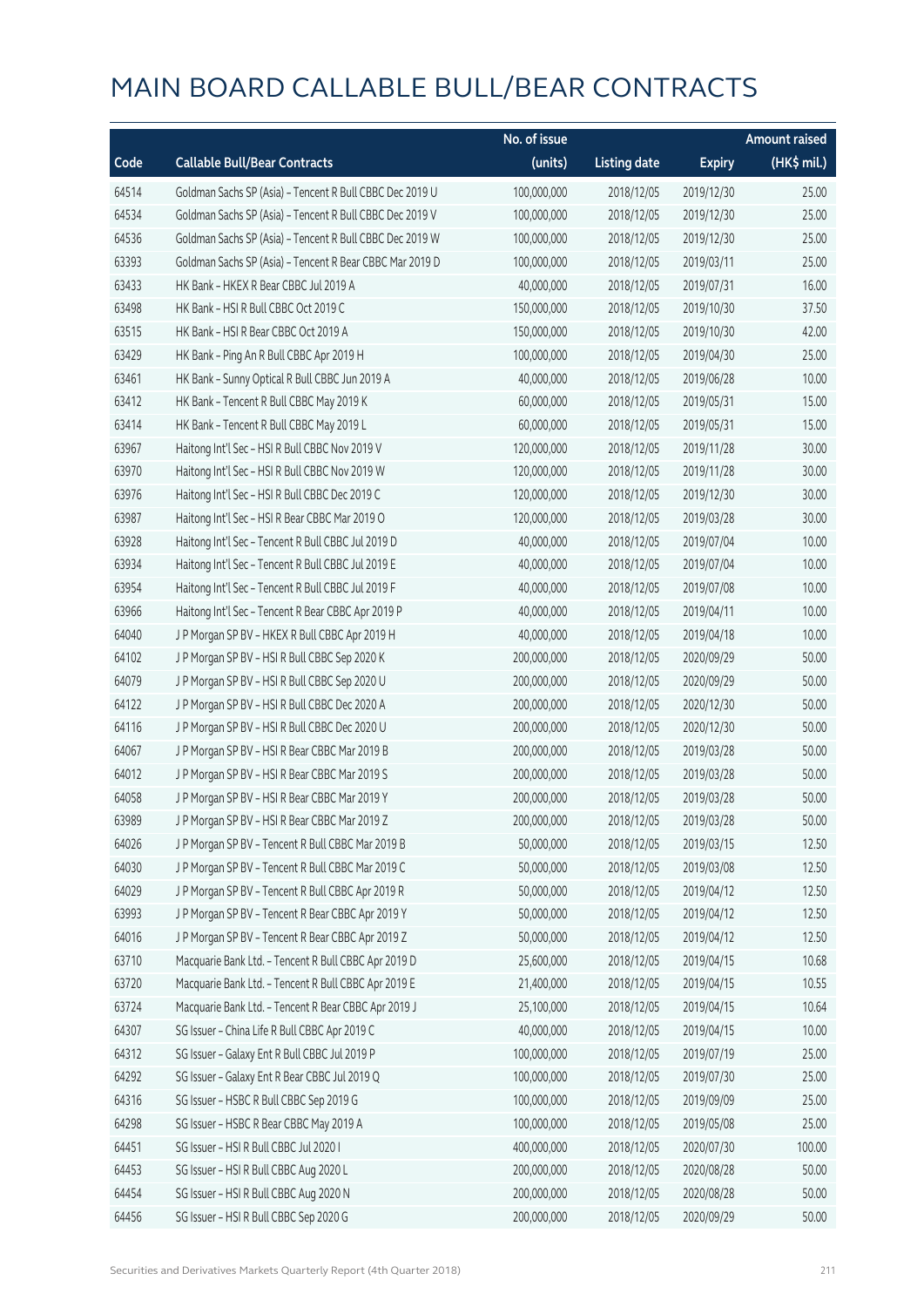|       |                                                            | No. of issue |                     |               | <b>Amount raised</b> |
|-------|------------------------------------------------------------|--------------|---------------------|---------------|----------------------|
| Code  | <b>Callable Bull/Bear Contracts</b>                        | (units)      | <b>Listing date</b> | <b>Expiry</b> | (HK\$ mil.)          |
| 64461 | SG Issuer - HSI R Bull CBBC Sep 2020 J                     | 200,000,000  | 2018/12/05          | 2020/09/29    | 50.00                |
| 64465 | SG Issuer - HSI R Bull CBBC Sep 2020 Y                     | 200,000,000  | 2018/12/05          | 2020/09/29    | 50.00                |
| 64210 | SG Issuer - HSI R Bear CBBC Mar 2019 X                     | 200,000,000  | 2018/12/05          | 2019/03/28    | 50.00                |
| 64247 | SG Issuer - HSI R Bear CBBC Mar 2019 Z                     | 200,000,000  | 2018/12/05          | 2019/03/28    | 50.00                |
| 64217 | SG Issuer - HSI R Bear CBBC May 2019 W                     | 200,000,000  | 2018/12/05          | 2019/05/30    | 50.00                |
| 64253 | SG Issuer - HSI R Bear CBBC May 2019 X                     | 200,000,000  | 2018/12/05          | 2019/05/30    | 50.00                |
| 64271 | SG Issuer - HSI R Bear CBBC May 2019 Y                     | 200,000,000  | 2018/12/05          | 2019/05/30    | 50.00                |
| 64397 | SG Issuer - HSI R Bear CBBC May 2019 Z                     | 200,000,000  | 2018/12/05          | 2019/05/30    | 50.00                |
| 64342 | SG Issuer - ICBC R Bull CBBC Aug 2019 J                    | 60,000,000   | 2018/12/05          | 2019/08/09    | 15.00                |
| 64346 | SG Issuer - Ping An R Bull CBBC Apr 2019 V                 | 100,000,000  | 2018/12/05          | 2019/04/26    | 25.00                |
| 64349 | SG Issuer - Sunny Optical R Bull CBBC Apr 2019 C           | 40,000,000   | 2018/12/05          | 2019/04/26    | 10.00                |
| 64364 | SG Issuer - Tencent R Bull CBBC Apr 2019 A                 | 80,000,000   | 2018/12/05          | 2019/04/03    | 20.00                |
| 64365 | SG Issuer - Tencent R Bull CBBC Apr 2019 I                 | 80,000,000   | 2018/12/05          | 2019/04/08    | 20.00                |
| 64395 | SG Issuer - Tencent R Bull CBBC Apr 2019 J                 | 80,000,000   | 2018/12/05          | 2019/04/26    | 20.00                |
| 64369 | SG Issuer - Tencent R Bull CBBC Apr 2019 U                 | 80,000,000   | 2018/12/05          | 2019/04/15    | 20.00                |
| 64304 | SG Issuer - Tencent R Bear CBBC Mar 2019 L                 | 80,000,000   | 2018/12/05          | 2019/03/29    | 20.00                |
| 64363 | SG Issuer - Tencent R Bear CBBC Mar 2019 T                 | 80,000,000   | 2018/12/05          | 2019/03/26    | 20.00                |
| 64237 | SG Issuer - Tencent R Bear CBBC Mar 2019 U                 | 80,000,000   | 2018/12/05          | 2019/03/27    | 20.00                |
| 64238 | SG Issuer - Tencent R Bear CBBC Apr 2019 F                 | 80,000,000   | 2018/12/05          | 2019/04/10    | 20.00                |
| 63919 | UBS AG - HSI R Bull CBBC Sep 2020 Z                        | 200,000,000  | 2018/12/05          | 2020/09/29    | 50.00                |
| 63913 | UBS AG - HSI R Bull CBBC Jan 2021 D                        | 200,000,000  | 2018/12/05          | 2021/01/28    | 50.00                |
| 63914 | UBS AG - HSI R Bull CBBC Jan 2021 E                        | 200,000,000  | 2018/12/05          | 2021/01/28    | 50.00                |
| 63917 | UBS AG - HSI R Bull CBBC Jan 2021 F                        | 200,000,000  | 2018/12/05          | 2021/01/28    | 50.00                |
| 63827 | UBS AG - HSI R Bear CBBC Mar 2019 J                        | 200,000,000  | 2018/12/05          | 2019/03/28    | 50.00                |
| 63833 | UBS AG - HSI R Bear CBBC Mar 2019 K                        | 200,000,000  | 2018/12/05          | 2019/03/28    | 50.00                |
| 63912 | UBS AG - HSI R Bear CBBC Mar 2019 U                        | 200,000,000  | 2018/12/05          | 2019/03/28    | 50.00                |
| 63834 | UBS AG - HSI R Bear CBBC Apr 2019 J                        | 200,000,000  | 2018/12/05          | 2019/04/29    | 50.00                |
| 63867 | UBS AG - HSI R Bear CBBC Apr 2019 K                        | 200,000,000  | 2018/12/05          | 2019/04/29    | 50.00                |
| 63846 | UBS AG - HSI R Bear CBBC May 2019 J                        | 200,000,000  | 2018/12/05          | 2019/05/30    | 50.00                |
| 63921 | UBS AG - Tencent R Bull CBBC Jun 2019 Q                    | 40,000,000   | 2018/12/05          | 2019/06/03    | 10.00                |
| 63927 | UBS AG - Tencent R Bull CBBC Jun 2019 R                    | 40,000,000   | 2018/12/05          | 2019/06/04    | 10.00                |
| 63911 | UBS AG - Tencent R Bear CBBC Mar 2019 Q                    | 40,000,000   | 2018/12/05          | 2019/03/13    | 10.00                |
| 63890 | UBS AG - Tencent R Bear CBBC Apr 2019 J                    | 40,000,000   | 2018/12/05          | 2019/04/08    | 10.00                |
| 63598 | Bank Vontobel - Galaxy Ent R Bull CBBC May 2019 C          | 40,000,000   | 2018/12/05          | 2019/05/24    | 10.00                |
| 63395 | Bank Vontobel - HSI N Bull CBBC May 2019 U                 | 80,000,000   | 2018/12/05          | 2019/05/30    | 20.00                |
| 63398 | Bank Vontobel - HSI N Bear CBBC Mar 2019 P                 | 80,000,000   | 2018/12/05          | 2019/03/28    | 20.00                |
| 63594 | Bank Vontobel - Sunny Optical R Bull CBBC Sep 2019 D       | 40,000,000   | 2018/12/05          | 2019/09/20    | 10.00                |
| 63596 | Bank Vontobel - Tencent R Bull CBBC Aug 2019 K             | 40,000,000   | 2018/12/05          | 2019/08/23    | 10.00                |
| 64931 | BNP Paribas Issuance B.V. - HSI R Bull CBBC Nov 2020 D     | 250,000,000  | 2018/12/06          | 2020/11/27    | 62.50                |
| 64938 | BNP Paribas Issuance B.V. - HSI R Bull CBBC Nov 2020 E     | 250,000,000  | 2018/12/06          | 2020/11/27    | 62.50                |
| 64939 | BNP Paribas Issuance B.V. - HSI R Bull CBBC Nov 2020 F     | 250,000,000  | 2018/12/06          | 2020/11/27    | 62.50                |
| 64917 | BNP Paribas Issuance B.V. - HSI R Bear CBBC Apr 2019 Q     | 250,000,000  | 2018/12/06          | 2019/04/29    | 62.50                |
| 64922 | BNP Paribas Issuance B.V. - HSI R Bear CBBC Apr 2019 R     | 250,000,000  | 2018/12/06          | 2019/04/29    | 62.50                |
| 65196 | BNP Paribas Issuance B.V. - Tencent R Bear CBBC Oct 2019 C | 50,000,000   | 2018/12/06          | 2019/10/30    | 12.50                |
| 65106 | Credit Suisse AG - AIA R Bear CBBC Dec 2019 A              | 50,000,000   | 2018/12/06          | 2019/12/16    | 12.50                |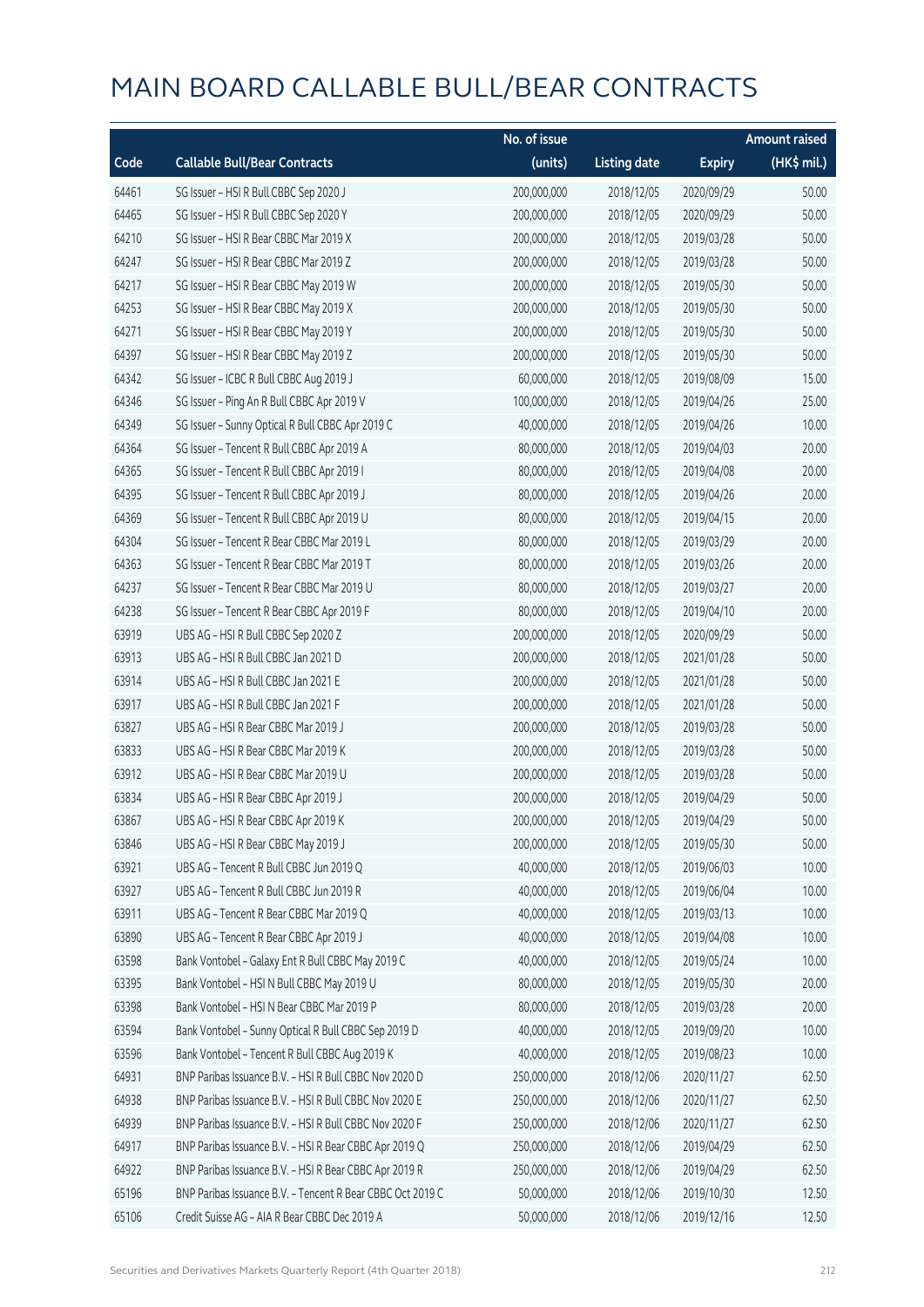|       |                                                          | No. of issue |                     |               | <b>Amount raised</b> |
|-------|----------------------------------------------------------|--------------|---------------------|---------------|----------------------|
| Code  | <b>Callable Bull/Bear Contracts</b>                      | (units)      | <b>Listing date</b> | <b>Expiry</b> | (HK\$ mil.)          |
| 65054 | Credit Suisse AG - CPIC R Bull CBBC Dec 2019 A           | 50,000,000   | 2018/12/06          | 2019/12/20    | 12.50                |
| 65038 | Credit Suisse AG - HSI R Bull CBBC Apr 2020 B            | 300,000,000  | 2018/12/06          | 2020/04/28    | 75.00                |
| 65137 | Credit Suisse AG - HSI R Bull CBBC Oct 2020 C            | 200,000,000  | 2018/12/06          | 2020/10/29    | 50.00                |
| 65036 | Credit Suisse AG - HSI R Bull CBBC Oct 2020 X            | 200,000,000  | 2018/12/06          | 2020/10/29    | 50.00                |
| 65037 | Credit Suisse AG - HSI R Bull CBBC Dec 2020 Y            | 200,000,000  | 2018/12/06          | 2020/12/30    | 50.00                |
| 65183 | Credit Suisse AG - HSI R Bear CBBC Mar 2019 D            | 200,000,000  | 2018/12/06          | 2019/03/28    | 50.00                |
| 65113 | Credit Suisse AG - HSI R Bear CBBC Apr 2019 H            | 200,000,000  | 2018/12/06          | 2019/04/29    | 50.00                |
| 65147 | Credit Suisse AG - HSI R Bear CBBC Apr 2019 K            | 200,000,000  | 2018/12/06          | 2019/04/29    | 50.00                |
| 65134 | Credit Suisse AG - HSI R Bear CBBC May 2019 D            | 200,000,000  | 2018/12/06          | 2019/05/30    | 50.00                |
| 65136 | Credit Suisse AG - HSI R Bear CBBC May 2019 G            | 200,000,000  | 2018/12/06          | 2019/05/30    | 50.00                |
| 65169 | Credit Suisse AG - HSI R Bear CBBC May 2019 H            | 200,000,000  | 2018/12/06          | 2019/05/30    | 50.00                |
| 65193 | Credit Suisse AG - HSI R Bear CBBC May 2019 I            | 200,000,000  | 2018/12/06          | 2019/05/30    | 50.00                |
| 65102 | Credit Suisse AG - Tencent R Bear CBBC Oct 2019 B        | 50,000,000   | 2018/12/06          | 2019/10/24    | 12.50                |
| 64583 | Goldman Sachs SP (Asia) - HSI R Bull CBBC Dec 2020 C     | 200,000,000  | 2018/12/06          | 2020/12/30    | 52.80                |
| 64599 | Goldman Sachs SP (Asia) - HSI R Bull CBBC Dec 2020 I     | 200,000,000  | 2018/12/06          | 2020/12/30    | 52.20                |
| 64582 | Goldman Sachs SP (Asia) - HSI R Bull CBBC Dec 2020 L     | 200,000,000  | 2018/12/06          | 2020/12/30    | 50.00                |
| 65410 | Goldman Sachs SP (Asia) - HSI R Bear CBBC Apr 2019 S     | 200,000,000  | 2018/12/06          | 2019/04/29    | 50.00                |
| 65420 | Goldman Sachs SP (Asia) - HSI R Bear CBBC Apr 2019 T     | 200,000,000  | 2018/12/06          | 2019/04/29    | 50.00                |
| 65421 | Goldman Sachs SP (Asia) - HSI R Bear CBBC Apr 2019 U     | 200,000,000  | 2018/12/06          | 2019/04/29    | 50.00                |
| 64610 | Goldman Sachs SP (Asia) - Tencent R Bull CBBC Dec 2019 X | 100,000,000  | 2018/12/06          | 2019/12/30    | 25.00                |
| 65425 | Goldman Sachs SP (Asia) - Tencent R Bull CBBC Dec 2019 Y | 100,000,000  | 2018/12/06          | 2019/12/30    | 25.00                |
| 65426 | Goldman Sachs SP (Asia) - Tencent R Bear CBBC Mar 2019 E | 100,000,000  | 2018/12/06          | 2019/03/11    | 25.00                |
| 64624 | HK Bank - HSI R Bull CBBC Oct 2019 D                     | 150,000,000  | 2018/12/06          | 2019/10/30    | 37.50                |
| 64665 | HK Bank - HSI R Bull CBBC Oct 2019 E                     | 150,000,000  | 2018/12/06          | 2019/10/30    | 37.50                |
| 64672 | HK Bank - HSI R Bear CBBC May 2019 K                     | 150,000,000  | 2018/12/06          | 2019/05/30    | 37.50                |
| 64693 | HK Bank - Sino Biopharm R Bull CBBC Jul 2019 A           | 40,000,000   | 2018/12/06          | 2019/07/31    | 10.00                |
| 64692 | HK Bank - Sands China R Bull CBBC Nov 2019 A             | 80,000,000   | 2018/12/06          | 2019/11/29    | 20.00                |
| 64679 | HK Bank - Tencent R Bull CBBC Jun 2019 R                 | 60,000,000   | 2018/12/06          | 2019/06/06    | 15.00                |
| 64680 | HK Bank - Tencent R Bull CBBC Jun 2019 S                 | 60,000,000   | 2018/12/06          | 2019/06/13    | 15.00                |
| 64684 | HK Bank - Tencent R Bear CBBC Apr 2019 X                 | 50,000,000   | 2018/12/06          | 2019/04/30    | 12.50                |
| 64685 | HK Bank - Tencent R Bear CBBC Jun 2019 A                 | 50,000,000   | 2018/12/06          | 2019/06/28    | 14.00                |
| 64879 | Haitong Int'l Sec - HSI R Bull CBBC Oct 2019 C           | 120,000,000  | 2018/12/06          | 2019/10/30    | 30.00                |
| 64877 | Haitong Int'l Sec - HSI R Bull CBBC Nov 2019 X           | 120,000,000  | 2018/12/06          | 2019/11/28    | 30.00                |
| 64885 | Haitong Int'l Sec - HSI R Bear CBBC Apr 2019 D           | 120,000,000  | 2018/12/06          | 2019/04/29    | 30.00                |
| 64908 | Haitong Int'l Sec - HSI R Bear CBBC Apr 2019 E           | 120,000,000  | 2018/12/06          | 2019/04/29    | 30.00                |
| 64707 | Haitong Int'l Sec - Tencent R Bull CBBC Jun 2019 F       | 40,000,000   | 2018/12/06          | 2019/06/24    | 10.00                |
| 64728 | Haitong Int'l Sec - Tencent R Bear CBBC Mar 2019 O       | 40,000,000   | 2018/12/06          | 2019/03/27    | 10.00                |
| 64976 | J P Morgan SP BV - HSI R Bull CBBC Dec 2020 B            | 200,000,000  | 2018/12/06          | 2020/12/30    | 50.00                |
| 64944 | J P Morgan SP BV - HSI R Bull CBBC Dec 2020 D            | 200,000,000  | 2018/12/06          | 2020/12/30    | 50.00                |
| 64949 | J P Morgan SP BV - HSI R Bear CBBC Mar 2019 D            | 200,000,000  | 2018/12/06          | 2019/03/28    | 50.00                |
| 65035 | J P Morgan SP BV - HSI R Bear CBBC Mar 2019 K            | 200,000,000  | 2018/12/06          | 2019/03/28    | 50.00                |
| 64957 | J P Morgan SP BV - Tencent R Bull CBBC Mar 2019 V        | 50,000,000   | 2018/12/06          | 2019/03/15    | 12.50                |
| 65033 | J P Morgan SP BV - Tencent R Bull CBBC Apr 2019 S        | 50,000,000   | 2018/12/06          | 2019/04/18    | 12.50                |
| 65026 | J P Morgan SP BV - Tencent R Bear CBBC Mar 2019 B        | 50,000,000   | 2018/12/06          | 2019/03/08    | 12.50                |
| 65031 | J P Morgan SP BV - Tencent R Bear CBBC Mar 2019 C        | 50,000,000   | 2018/12/06          | 2019/03/15    | 12.50                |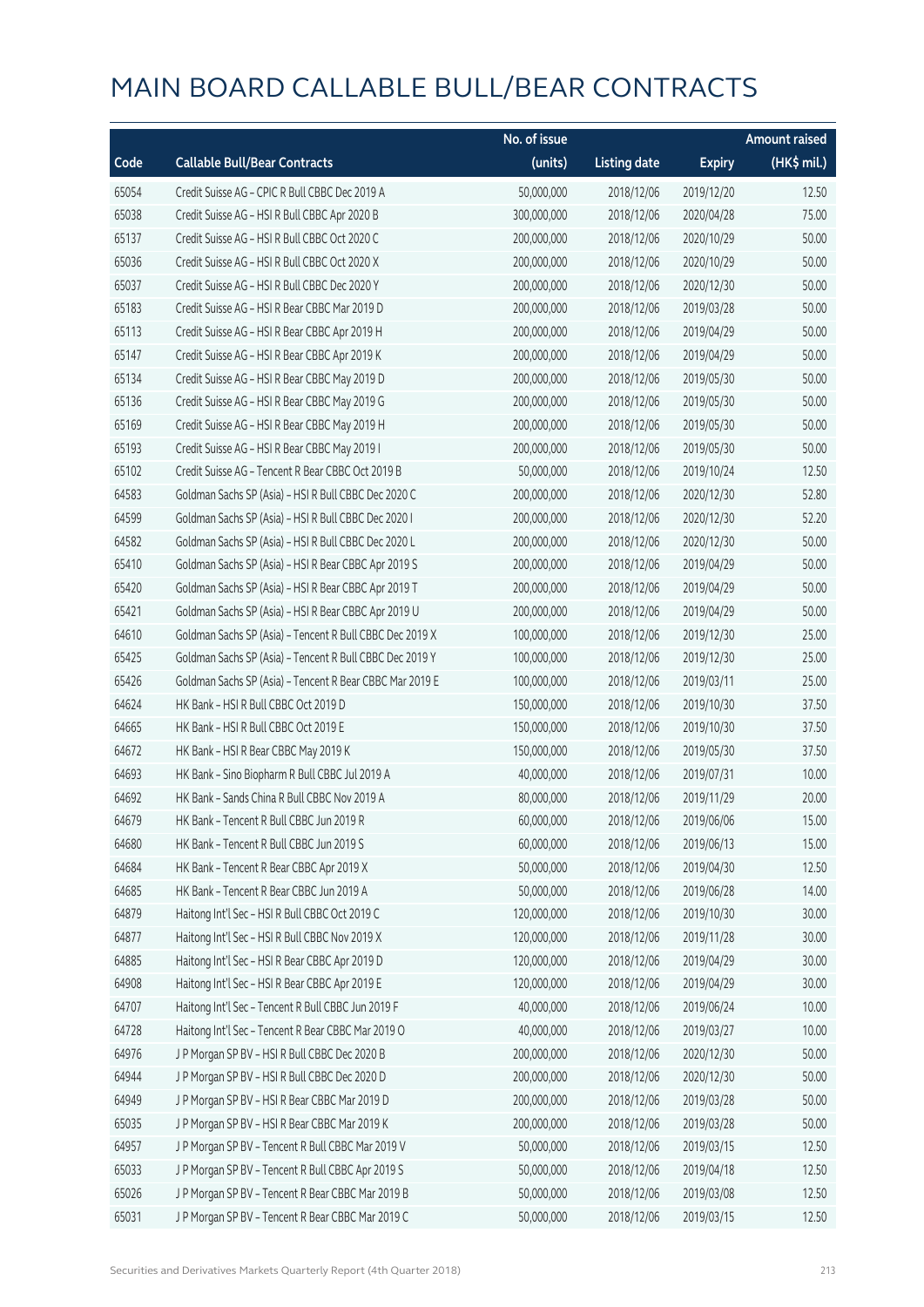|       |                                                            | No. of issue |                     |               | <b>Amount raised</b> |
|-------|------------------------------------------------------------|--------------|---------------------|---------------|----------------------|
| Code  | <b>Callable Bull/Bear Contracts</b>                        | (units)      | <b>Listing date</b> | <b>Expiry</b> | $(HK\$ mil.)         |
| 64762 | Macquarie Bank Ltd. - Tencent R Bull CBBC Apr 2019 F       | 23,700,000   | 2018/12/06          | 2019/04/26    | 10.67                |
| 64770 | Macquarie Bank Ltd. - Tencent R Bear CBBC Mar 2019 Q       | 24,100,000   | 2018/12/06          | 2019/03/26    | 10.53                |
| 65387 | SG Issuer - AIA R Bear CBBC Jul 2019 C                     | 60,000,000   | 2018/12/06          | 2019/07/08    | 15.00                |
| 65201 | SG Issuer - CPIC R Bull CBBC Feb 2020 A                    | 100,000,000  | 2018/12/06          | 2020/02/03    | 25.00                |
| 65212 | SG Issuer - Galaxy Ent R Bull CBBC Aug 2019 D              | 100,000,000  | 2018/12/06          | 2019/08/05    | 25.00                |
| 65234 | SG Issuer - HKEX R Bull CBBC Jun 2019 Y                    | 50,000,000   | 2018/12/06          | 2019/06/28    | 12.50                |
| 65228 | SG Issuer - HSCEI R Bull CBBC Oct 2020 A                   | 100,000,000  | 2018/12/06          | 2020/10/29    | 25.00                |
| 65283 | SG Issuer - HSI R Bull CBBC Jul 2020 J                     | 200,000,000  | 2018/12/06          | 2020/07/30    | 50.00                |
| 65293 | SG Issuer - HSI R Bull CBBC Jul 2020 K                     | 200,000,000  | 2018/12/06          | 2020/07/30    | 50.00                |
| 65297 | SG Issuer - HSI R Bull CBBC Jul 2020 L                     | 200,000,000  | 2018/12/06          | 2020/07/30    | 50.00                |
| 65300 | SG Issuer - HSI R Bull CBBC Aug 2020 O                     | 200,000,000  | 2018/12/06          | 2020/08/28    | 50.00                |
| 65227 | SG Issuer - HSI R Bull CBBC Dec 2020 D                     | 200,000,000  | 2018/12/06          | 2020/12/30    | 50.00                |
| 65317 | SG Issuer - HSI R Bear CBBC Mar 2019 A                     | 200,000,000  | 2018/12/06          | 2019/03/28    | 50.00                |
| 65305 | SG Issuer - HSI R Bear CBBC Mar 2019 I                     | 200,000,000  | 2018/12/06          | 2019/03/28    | 50.00                |
| 65336 | SG Issuer - HSI R Bear CBBC Apr 2019 W                     | 200,000,000  | 2018/12/06          | 2019/04/29    | 50.00                |
| 65375 | SG Issuer - HSI R Bear CBBC May 2019 A                     | 200,000,000  | 2018/12/06          | 2019/05/30    | 50.00                |
| 65222 | SG Issuer - HSI R Bear CBBC Jul 2019 Z                     | 400,000,000  | 2018/12/06          | 2019/07/30    | 100.00               |
| 65258 | SG Issuer - Tencent R Bull CBBC Mar 2019 S                 | 80,000,000   | 2018/12/06          | 2019/03/21    | 20.00                |
| 65220 | SG Issuer - Tencent R Bull CBBC Apr 2019 K                 | 80,000,000   | 2018/12/06          | 2019/04/29    | 20.00                |
| 65269 | SG Issuer - Tencent R Bull CBBC Apr 2019 L                 | 80,000,000   | 2018/12/06          | 2019/04/18    | 20.00                |
| 65390 | SG Issuer - Tencent R Bear CBBC Mar 2019 W                 | 80,000,000   | 2018/12/06          | 2019/03/25    | 20.00                |
| 65393 | SG Issuer - Tencent R Bear CBBC Apr 2019 B                 | 80,000,000   | 2018/12/06          | 2019/04/17    | 20.00                |
| 64857 | UBS AG - HSI R Bull CBBC Sep 2020 E                        | 200,000,000  | 2018/12/06          | 2020/09/29    | 50.00                |
| 64842 | UBS AG - HSI R Bull CBBC Oct 2020 E                        | 200,000,000  | 2018/12/06          | 2020/10/29    | 50.00                |
| 64841 | UBS AG - HSI R Bull CBBC Dec 2020 U                        | 200,000,000  | 2018/12/06          | 2020/12/30    | 50.00                |
| 64840 | UBS AG - HSI R Bull CBBC Jan 2021 G                        | 200,000,000  | 2018/12/06          | 2021/01/28    | 50.00                |
| 64837 | UBS AG - HSI R Bull CBBC Feb 2021 A                        | 200,000,000  | 2018/12/06          | 2021/02/25    | 50.00                |
| 64784 | UBS AG - HSI R Bear CBBC Mar 2019 C                        | 200,000,000  | 2018/12/06          | 2019/03/28    | 50.00                |
| 64822 | UBS AG - HSI R Bear CBBC Mar 2019 I                        | 200,000,000  | 2018/12/06          | 2019/03/28    | 50.00                |
| 64844 | UBS AG - HSI R Bear CBBC Mar 2019 L                        | 200,000,000  | 2018/12/06          | 2019/03/28    | 50.00                |
| 64810 | UBS AG - HSI R Bear CBBC Apr 2019 L                        | 200,000,000  | 2018/12/06          | 2019/04/29    | 50.00                |
| 64827 | UBS AG - HSI R Bear CBBC Apr 2019 M                        | 200,000,000  | 2018/12/06          | 2019/04/29    | 50.00                |
| 64862 | UBS AG - Tencent R Bull CBBC Jun 2019 S                    | 40,000,000   | 2018/12/06          | 2019/06/11    | 10.00                |
| 64865 | UBS AG - Tencent R Bull CBBC Jun 2019 T                    | 40,000,000   | 2018/12/06          | 2019/06/12    | 10.00                |
| 64866 | UBS AG - Tencent R Bear CBBC Mar 2019 R                    | 40,000,000   | 2018/12/06          | 2019/03/19    | 10.00                |
| 64875 | UBS AG - Tencent R Bear CBBC Mar 2019 S                    | 40,000,000   | 2018/12/06          | 2019/03/06    | 10.00                |
| 64741 | Bank Vontobel - HSI N Bull CBBC May 2019 V                 | 80,000,000   | 2018/12/06          | 2019/05/30    | 20.00                |
| 64747 | Bank Vontobel - HSI N Bear CBBC Mar 2019 Q                 | 100,000,000  | 2018/12/06          | 2019/03/28    | 25.00                |
| 64756 | Bank Vontobel - HSI N Bear CBBC Mar 2019 R                 | 100,000,000  | 2018/12/06          | 2019/03/28    | 25.00                |
| 66056 | BNP Paribas Issuance B.V. - CC Bank R Bull CBBC Sep 2019 T | 100,000,000  | 2018/12/07          | 2019/09/27    | 25.00                |
| 66093 | BNP Paribas Issuance B.V. - HSCEI R Bull CBBC Sep 2019 O   | 100,000,000  | 2018/12/07          | 2019/09/27    | 25.00                |
| 66611 | Credit Suisse AG - AIA R Bear CBBC Nov 2019 A              | 70,000,000   | 2018/12/07          | 2019/11/07    | 17.50                |
| 66543 | Credit Suisse AG - HSI R Bull CBBC Jan 2020 A              | 300,000,000  | 2018/12/07          | 2020/01/30    | 75.00                |
| 66494 | Credit Suisse AG - HSI R Bull CBBC Jul 2020 K              | 200,000,000  | 2018/12/07          | 2020/07/30    | 50.00                |
| 66526 | Credit Suisse AG - HSI R Bull CBBC Sep 2020 U              | 200,000,000  | 2018/12/07          | 2020/09/29    | 50.00                |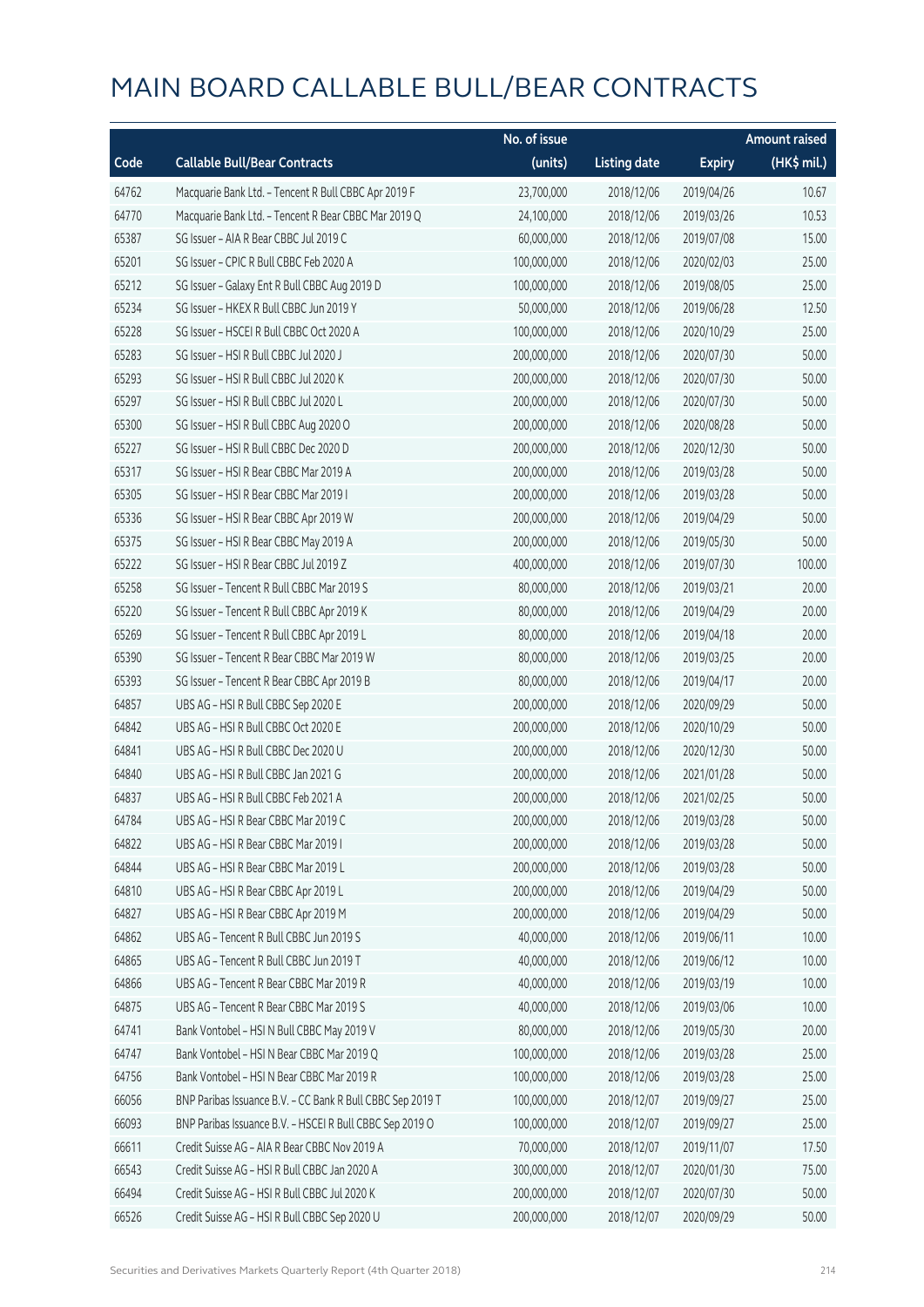|       |                                                          | No. of issue |                     |               | <b>Amount raised</b> |
|-------|----------------------------------------------------------|--------------|---------------------|---------------|----------------------|
| Code  | <b>Callable Bull/Bear Contracts</b>                      | (units)      | <b>Listing date</b> | <b>Expiry</b> | (HK\$ mil.)          |
| 66476 | Credit Suisse AG - HSI R Bull CBBC Oct 2020 D            | 200,000,000  | 2018/12/07          | 2020/10/29    | 50.00                |
| 66436 | Credit Suisse AG - HSI R Bear CBBC Mar 2019 A            | 200,000,000  | 2018/12/07          | 2019/03/28    | 50.00                |
| 66558 | Credit Suisse AG - HSI R Bear CBBC Apr 2019 I            | 200,000,000  | 2018/12/07          | 2019/04/29    | 50.00                |
| 66432 | Credit Suisse AG - HSI R Bear CBBC Apr 2019 L            | 200,000,000  | 2018/12/07          | 2019/04/29    | 50.00                |
| 66458 | Credit Suisse AG - HSI R Bear CBBC Apr 2019 U            | 200,000,000  | 2018/12/07          | 2019/04/29    | 50.00                |
| 66472 | Credit Suisse AG - HSI R Bear CBBC May 2019 J            | 300,000,000  | 2018/12/07          | 2019/05/30    | 75.00                |
| 66580 | Credit Suisse AG - HSI R Bear CBBC May 2019 K            | 200,000,000  | 2018/12/07          | 2019/05/30    | 50.00                |
| 66612 | Credit Suisse AG - Tencent R Bull CBBC Sep 2019 E        | 50,000,000   | 2018/12/07          | 2019/09/25    | 12.50                |
| 66222 | Goldman Sachs SP (Asia) - HSI R Bull CBBC Oct 2020 M     | 200,000,000  | 2018/12/07          | 2020/10/29    | 50.00                |
| 66281 | Goldman Sachs SP (Asia) - HSI R Bull CBBC Oct 2020 N     | 200,000,000  | 2018/12/07          | 2020/10/29    | 50.00                |
| 65440 | Goldman Sachs SP (Asia) - HSI R Bear CBBC Apr 2019 V     | 200,000,000  | 2018/12/07          | 2019/04/29    | 50.00                |
| 66230 | Goldman Sachs SP (Asia) - HSI R Bear CBBC Apr 2019 W     | 200,000,000  | 2018/12/07          | 2019/04/29    | 50.00                |
| 66231 | Goldman Sachs SP (Asia) - HSI R Bear CBBC Apr 2019 X     | 200,000,000  | 2018/12/07          | 2019/04/29    | 50.00                |
| 66246 | Goldman Sachs SP (Asia) - Tencent R Bull CBBC Dec 2019 C | 100,000,000  | 2018/12/07          | 2019/12/30    | 25.00                |
| 66234 | Goldman Sachs SP (Asia) - Tencent R Bull CBBC Dec 2019 Z | 100,000,000  | 2018/12/07          | 2019/12/30    | 25.00                |
| 66260 | Goldman Sachs SP (Asia) - Tencent R Bear CBBC Mar 2019 Y | 100,000,000  | 2018/12/07          | 2019/03/11    | 25.00                |
| 65447 | HK Bank - HSI R Bull CBBC Sep 2019 U                     | 150,000,000  | 2018/12/07          | 2019/09/27    | 37.50                |
| 65469 | HK Bank - HSI R Bear CBBC May 2019 L                     | 150,000,000  | 2018/12/07          | 2019/05/30    | 37.50                |
| 65527 | HK Bank - PetroChina R Bull CBBC Jun 2019 A              | 80,000,000   | 2018/12/07          | 2019/06/28    | 20.00                |
| 65496 | HK Bank - Tencent R Bull CBBC Jun 2019 T                 | 60,000,000   | 2018/12/07          | 2019/06/10    | 15.00                |
| 65507 | HK Bank - Tencent R Bear CBBC Jun 2019 B                 | 50,000,000   | 2018/12/07          | 2019/06/06    | 12.50                |
| 66116 | Haitong Int'l Sec - HSI R Bull CBBC Jan 2020 Z           | 120,000,000  | 2018/12/07          | 2020/01/30    | 30.00                |
| 66143 | Haitong Int'l Sec - HSI R Bear CBBC Mar 2019 P           | 120,000,000  | 2018/12/07          | 2019/03/28    | 30.00                |
| 66118 | Haitong Int'l Sec - HSI R Bear CBBC Apr 2019 F           | 120,000,000  | 2018/12/07          | 2019/04/29    | 30.00                |
| 66202 | J P Morgan SP BV - HSI R Bull CBBC Dec 2020 O            | 200,000,000  | 2018/12/07          | 2020/12/30    | 50.00                |
| 66153 | J P Morgan SP BV - HSI R Bear CBBC Mar 2019 A            | 200,000,000  | 2018/12/07          | 2019/03/28    | 50.00                |
| 66158 | J P Morgan SP BV - HSI R Bear CBBC Mar 2019 C            | 200,000,000  | 2018/12/07          | 2019/03/28    | 50.00                |
| 66159 | J P Morgan SP BV - HSI R Bear CBBC Mar 2019 L            | 200,000,000  | 2018/12/07          | 2019/03/28    | 50.00                |
| 66220 | JP Morgan SP BV - Tencent R Bear CBBC Mar 2019 I         | 50,000,000   | 2018/12/07          | 2019/03/08    | 12.50                |
| 65594 | Macquarie Bank Ltd. - Tencent R Bull CBBC Apr 2019 G     | 23,400,000   | 2018/12/07          | 2019/04/29    | 10.67                |
| 65690 | Macquarie Bank Ltd. - Tencent R Bull CBBC Apr 2019 H     | 21,900,000   | 2018/12/07          | 2019/04/18    | 10.60                |
| 65716 | Macquarie Bank Ltd. - Tencent R Bear CBBC Apr 2019 K     | 24,900,000   | 2018/12/07          | 2019/04/17    | 10.66                |
| 66428 | SG Issuer - HSI R Bull CBBC Jul 2020 M                   | 200,000,000  | 2018/12/07          | 2020/07/30    | 50.00                |
| 66407 | SG Issuer - HSI R Bull CBBC Aug 2020 P                   | 200,000,000  | 2018/12/07          | 2020/08/28    | 50.00                |
| 66426 | SG Issuer - HSI R Bull CBBC Dec 2020 P                   | 200,000,000  | 2018/12/07          | 2020/12/30    | 50.00                |
| 66304 | SG Issuer - HSI R Bear CBBC Apr 2019 E                   | 200,000,000  | 2018/12/07          | 2019/04/29    | 50.00                |
| 66427 | SG Issuer - HSI R Bear CBBC Apr 2019 F                   | 200,000,000  | 2018/12/07          | 2019/04/29    | 50.00                |
| 66302 | SG Issuer - HSI R Bear CBBC Apr 2019 X                   | 200,000,000  | 2018/12/07          | 2019/04/29    | 50.00                |
| 66316 | SG Issuer - Tencent R Bull CBBC Apr 2019 M               | 80,000,000   | 2018/12/07          | 2019/04/17    | 20.00                |
| 66328 | SG Issuer - Tencent R Bull CBBC Apr 2019 N               | 80,000,000   | 2018/12/07          | 2019/04/24    | 20.00                |
| 66292 | SG Issuer - Tencent R Bear CBBC Mar 2019 X               | 80,000,000   | 2018/12/07          | 2019/03/28    | 20.00                |
| 66017 | UBS AG - HSCEI R Bull CBBC Oct 2020 D                    | 200,000,000  | 2018/12/07          | 2020/10/29    | 50.00                |
| 66023 | UBS AG - HSCEI R Bull CBBC Nov 2020 C                    | 200,000,000  | 2018/12/07          | 2020/11/27    | 50.00                |
| 65955 | UBS AG - HSI R Bull CBBC Nov 2020 C                      | 200,000,000  | 2018/12/07          | 2020/11/27    | 50.00                |
| 65921 | UBS AG - HSI R Bull CBBC Nov 2020 Q                      | 200,000,000  | 2018/12/07          | 2020/11/27    | 50.00                |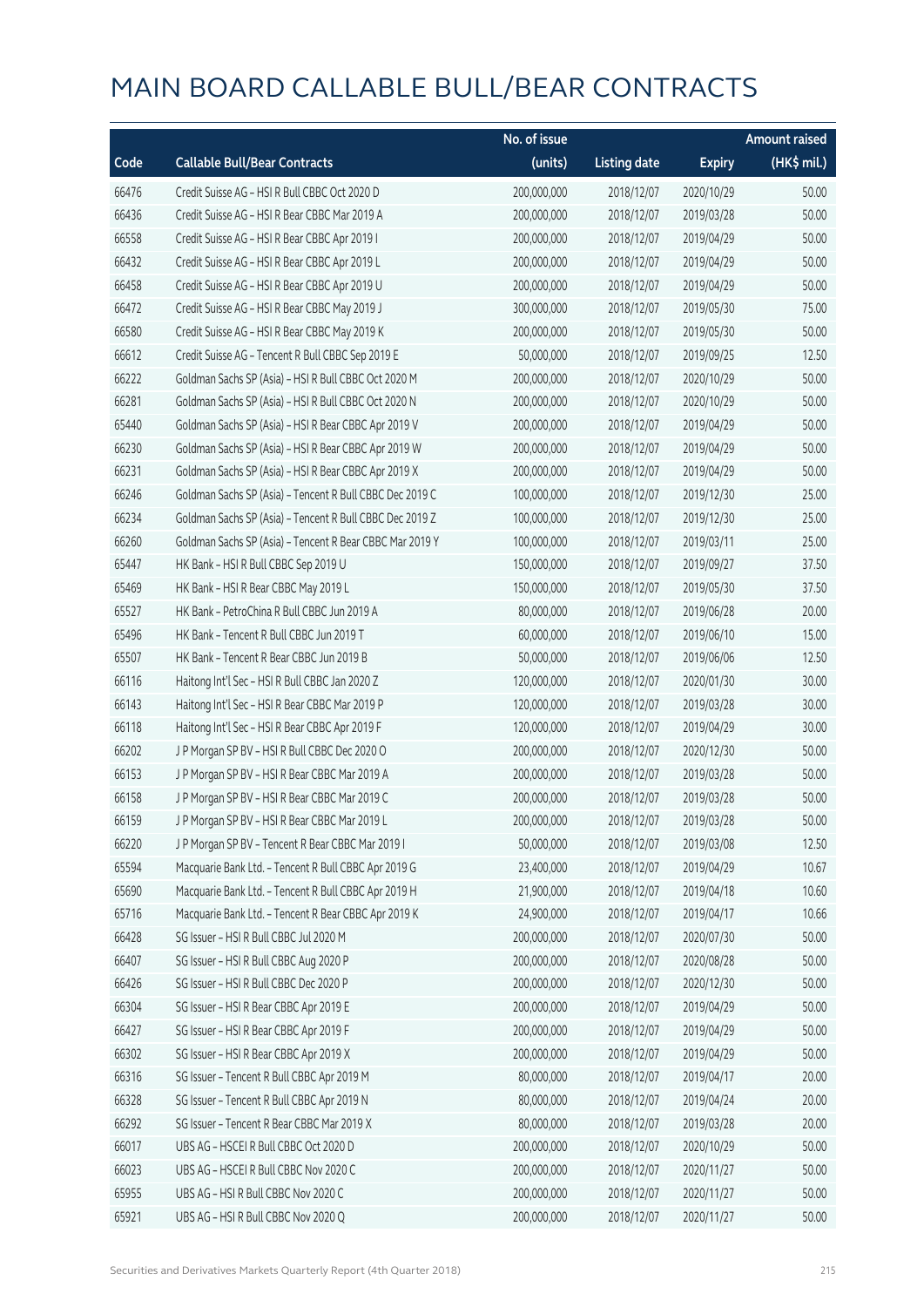|       |                                                            | No. of issue |                     |               | <b>Amount raised</b> |
|-------|------------------------------------------------------------|--------------|---------------------|---------------|----------------------|
| Code  | <b>Callable Bull/Bear Contracts</b>                        | (units)      | <b>Listing date</b> | <b>Expiry</b> | (HK\$ mil.)          |
| 65942 | UBS AG - HSI R Bull CBBC Dec 2020 W                        | 200,000,000  | 2018/12/07          | 2020/12/30    | 50.00                |
| 65968 | UBS AG - HSI R Bull CBBC Jan 2021 H                        | 200,000,000  | 2018/12/07          | 2021/01/28    | 50.00                |
| 65980 | UBS AG - HSI R Bull CBBC Feb 2021 B                        | 200,000,000  | 2018/12/07          | 2021/02/25    | 50.00                |
| 65743 | UBS AG - HSI R Bear CBBC Mar 2019 M                        | 200,000,000  | 2018/12/07          | 2019/03/28    | 50.00                |
| 65782 | UBS AG - HSI R Bear CBBC Mar 2019 N                        | 200,000,000  | 2018/12/07          | 2019/03/28    | 50.00                |
| 65805 | UBS AG - HSI R Bear CBBC Apr 2019 N                        | 200,000,000  | 2018/12/07          | 2019/04/29    | 50.00                |
| 65831 | UBS AG - HSI R Bear CBBC Apr 2019 O                        | 200,000,000  | 2018/12/07          | 2019/04/29    | 50.00                |
| 65861 | UBS AG - HSI R Bear CBBC May 2019 K                        | 300,000,000  | 2018/12/07          | 2019/05/30    | 75.00                |
| 65982 | UBS AG - Tencent R Bull CBBC Jun 2019 U                    | 40,000,000   | 2018/12/07          | 2019/06/17    | 10.00                |
| 65912 | UBS AG - Tencent R Bear CBBC Mar 2019 T                    | 40,000,000   | 2018/12/07          | 2019/03/12    | 10.00                |
| 66753 | BNP Paribas Issuance B.V. - CC Bank R Bull CBBC Sep 2019 U | 100,000,000  | 2018/12/10          | 2019/09/27    | 25.00                |
| 66754 | BNP Paribas Issuance B.V. - CC Bank R Bear CBBC Nov 2019 A | 100,000,000  | 2018/12/10          | 2019/11/28    | 25.00                |
| 67603 | BNP Paribas Issuance B.V. - HKEX R Bull CBBC Nov 2019 A    | 50,000,000   | 2018/12/10          | 2019/11/28    | 12.50                |
| 66862 | BNP Paribas Issuance B.V. - HSBC R Bear CBBC Jul 2019 E    | 150,000,000  | 2018/12/10          | 2019/07/30    | 37.50                |
| 67451 | BNP Paribas Issuance B.V. - HSI R Bull CBBC Nov 2020 G     | 250,000,000  | 2018/12/10          | 2020/11/27    | 62.50                |
| 67466 | BNP Paribas Issuance B.V. - HSI R Bull CBBC Nov 2020 H     | 250,000,000  | 2018/12/10          | 2020/11/27    | 62.50                |
| 67477 | BNP Paribas Issuance B.V. - HSI R Bull CBBC Nov 2020 I     | 250,000,000  | 2018/12/10          | 2020/11/27    | 62.50                |
| 67486 | BNP Paribas Issuance B.V. - HSI R Bull CBBC Nov 2020 J     | 250,000,000  | 2018/12/10          | 2020/11/27    | 62.50                |
| 67519 | BNP Paribas Issuance B.V. - HSI R Bull CBBC Nov 2020 K     | 250,000,000  | 2018/12/10          | 2020/11/27    | 62.50                |
| 67520 | BNP Paribas Issuance B.V. - HSI R Bull CBBC Nov 2020 L     | 250,000,000  | 2018/12/10          | 2020/11/27    | 62.50                |
| 67526 | BNP Paribas Issuance B.V. - HSI R Bull CBBC Nov 2020 M     | 250,000,000  | 2018/12/10          | 2020/11/27    | 62.50                |
| 67553 | BNP Paribas Issuance B.V. - HSI R Bull CBBC Nov 2020 N     | 250,000,000  | 2018/12/10          | 2020/11/27    | 62.50                |
| 67591 | BNP Paribas Issuance B.V. - HSI R Bull CBBC Nov 2020 O     | 250,000,000  | 2018/12/10          | 2020/11/27    | 62.50                |
| 66919 | BNP Paribas Issuance B.V. - HSI R Bear CBBC Apr 2019 I     | 250,000,000  | 2018/12/10          | 2019/04/29    | 62.50                |
| 66937 | BNP Paribas Issuance B.V. - HSI R Bear CBBC Apr 2019 S     | 250,000,000  | 2018/12/10          | 2019/04/29    | 62.50                |
| 66972 | BNP Paribas Issuance B.V. - HSI R Bear CBBC Apr 2019 T     | 250,000,000  | 2018/12/10          | 2019/04/29    | 62.50                |
| 66871 | BNP Paribas Issuance B.V. - Ping An R Bull CBBC Jun 2019 Y | 200,000,000  | 2018/12/10          | 2019/06/27    | 50.00                |
| 66913 | BNP Paribas Issuance B.V. - Ping An R Bear CBBC Aug 2019 S | 200,000,000  | 2018/12/10          | 2019/08/29    | 50.00                |
| 67653 | BNP Paribas Issuance B.V. - Tencent R Bull CBBC Jun 2019 T | 50,000,000   | 2018/12/10          | 2019/06/27    | 12.50                |
| 67613 | BNP Paribas Issuance B.V. - Tencent R Bull CBBC Jul 2019 L | 50,000,000   | 2018/12/10          | 2019/07/30    | 12.50                |
| 69908 | Credit Suisse AG - AIA R Bull CBBC Nov 2019 A              | 70,000,000   | 2018/12/10          | 2019/11/27    | 17.50                |
| 69909 | Credit Suisse AG - AIA R Bull CBBC Dec 2019 A              | 70,000,000   | 2018/12/10          | 2019/12/09    | 17.50                |
| 69792 | Credit Suisse AG - CC Bank R Bull CBBC Oct 2019 A          | 80,000,000   | 2018/12/10          | 2019/10/11    | 20.00                |
| 69777 | Credit Suisse AG - CM Bank R Bull CBBC Dec 2019 A          | 70,000,000   | 2018/12/10          | 2019/12/30    | 17.50                |
| 69809 | Credit Suisse AG - Galaxy Ent R Bull CBBC Sep 2019 A       | 50,000,000   | 2018/12/10          | 2019/09/11    | 12.50                |
| 69906 | Credit Suisse AG - HKEX R Bull CBBC Oct 2019 B             | 50,000,000   | 2018/12/10          | 2019/10/25    | 12.50                |
| 69861 | Credit Suisse AG - HSI R Bull CBBC Sep 2020 B              | 200,000,000  | 2018/12/10          | 2020/09/29    | 50.00                |
| 69864 | Credit Suisse AG - HSI R Bull CBBC Sep 2020 C              | 200,000,000  | 2018/12/10          | 2020/09/29    | 50.00                |
| 69867 | Credit Suisse AG - HSI R Bull CBBC Sep 2020 H              | 200,000,000  | 2018/12/10          | 2020/09/29    | 50.00                |
| 69885 | Credit Suisse AG - HSI R Bull CBBC Sep 2020 Q              | 200,000,000  | 2018/12/10          | 2020/09/29    | 50.00                |
| 69852 | Credit Suisse AG - HSI R Bull CBBC Sep 2020 W              | 200,000,000  | 2018/12/10          | 2020/09/29    | 50.00                |
| 69755 | Credit Suisse AG - HSI R Bear CBBC Mar 2019 P              | 200,000,000  | 2018/12/10          | 2019/03/28    | 50.00                |
| 69746 | Credit Suisse AG - HSI R Bear CBBC Mar 2019 V              | 200,000,000  | 2018/12/10          | 2019/03/28    | 50.00                |
| 69749 | Credit Suisse AG - HSI R Bear CBBC Apr 2019 T              | 200,000,000  | 2018/12/10          | 2019/04/29    | 50.00                |
| 69768 | Credit Suisse AG - HSI R Bear CBBC Apr 2019 V              | 200,000,000  | 2018/12/10          | 2019/04/29    | 50.00                |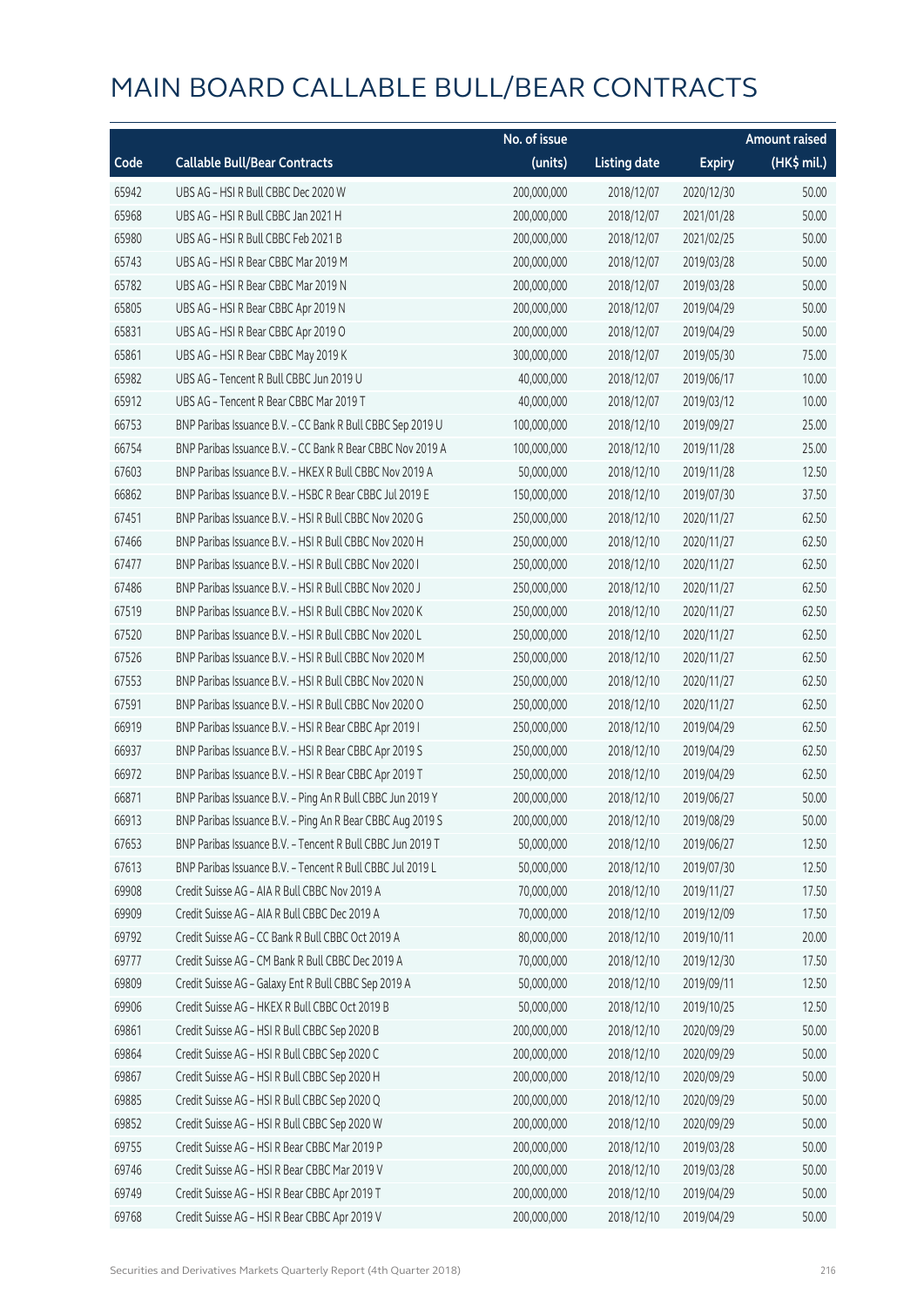|       |                                                          | No. of issue |                     |               | <b>Amount raised</b> |
|-------|----------------------------------------------------------|--------------|---------------------|---------------|----------------------|
| Code  | <b>Callable Bull/Bear Contracts</b>                      | (units)      | <b>Listing date</b> | <b>Expiry</b> | (HK\$ mil.)          |
| 69766 | Credit Suisse AG - HSI R Bear CBBC May 2019 L            | 200,000,000  | 2018/12/10          | 2019/05/30    | 50.00                |
| 69929 | Credit Suisse AG - HSI R Bear CBBC May 2019 M            | 300,000,000  | 2018/12/10          | 2019/05/30    | 75.00                |
| 69802 | Credit Suisse AG - Ping An R Bull CBBC Nov 2019 D        | 80,000,000   | 2018/12/10          | 2019/11/08    | 20.00                |
| 69783 | Credit Suisse AG - Sands China R Bull CBBC Nov 2019 B    | 50,000,000   | 2018/12/10          | 2019/11/07    | 12.50                |
| 69836 | Credit Suisse AG - Tencent R Bull CBBC Oct 2019 F        | 50,000,000   | 2018/12/10          | 2019/10/21    | 12.50                |
| 69816 | Credit Suisse AG - Tencent R Bull CBBC Nov 2019 C        | 50,000,000   | 2018/12/10          | 2019/11/04    | 12.50                |
| 68709 | Goldman Sachs SP (Asia) - AIA R Bull CBBC May 2019 H     | 100,000,000  | 2018/12/10          | 2019/05/14    | 25.00                |
| 68700 | Goldman Sachs SP (Asia) - HKEX R Bull CBBC Dec 2019 I    | 100,000,000  | 2018/12/10          | 2019/12/30    | 25.00                |
| 68694 | Goldman Sachs SP (Asia) - HSBC R Bull CBBC Sep 2019 Y    | 100,000,000  | 2018/12/10          | 2019/09/27    | 25.00                |
| 68629 | Goldman Sachs SP (Asia) - HSCEI R Bear CBBC Oct 2019 C   | 200,000,000  | 2018/12/10          | 2019/10/30    | 50.00                |
| 67756 | Goldman Sachs SP (Asia) - HSI R Bull CBBC Oct 2020 A     | 200,000,000  | 2018/12/10          | 2020/10/29    | 50.00                |
| 67661 | Goldman Sachs SP (Asia) - HSI R Bull CBBC Oct 2020 O     | 200,000,000  | 2018/12/10          | 2020/10/29    | 50.00                |
| 67677 | Goldman Sachs SP (Asia) - HSI R Bull CBBC Oct 2020 P     | 200,000,000  | 2018/12/10          | 2020/10/29    | 50.00                |
| 67717 | Goldman Sachs SP (Asia) - HSI R Bull CBBC Oct 2020 Q     | 200,000,000  | 2018/12/10          | 2020/10/29    | 50.00                |
| 66689 | Goldman Sachs SP (Asia) - HSI R Bear CBBC Mar 2019 Q     | 200,000,000  | 2018/12/10          | 2019/03/28    | 50.00                |
| 66691 | Goldman Sachs SP (Asia) - HSI R Bear CBBC Mar 2019 R     | 200,000,000  | 2018/12/10          | 2019/03/28    | 50.00                |
| 66721 | Goldman Sachs SP (Asia) - HSI R Bear CBBC Mar 2019 T     | 200,000,000  | 2018/12/10          | 2019/03/28    | 50.00                |
| 66730 | Goldman Sachs SP (Asia) - HSI R Bear CBBC Mar 2019 U     | 200,000,000  | 2018/12/10          | 2019/03/28    | 50.00                |
| 68713 | Goldman Sachs SP (Asia) - ICBC R Bull CBBC Jun 2019 J    | 100,000,000  | 2018/12/10          | 2019/06/25    | 25.00                |
| 68652 | Goldman Sachs SP (Asia) - Ping An R Bull CBBC Jul 2019 T | 100,000,000  | 2018/12/10          | 2019/07/25    | 25.00                |
| 67768 | Goldman Sachs SP (Asia) - Tencent R Bull CBBC Mar 2019 A | 100,000,000  | 2018/12/10          | 2019/03/12    | 25.00                |
| 67764 | Goldman Sachs SP (Asia) - Tencent R Bull CBBC Mar 2019 X | 100,000,000  | 2018/12/10          | 2019/03/12    | 25.00                |
| 66732 | Goldman Sachs SP (Asia) - Tencent R Bear CBBC Mar 2019 F | 80,000,000   | 2018/12/10          | 2019/03/12    | 20.00                |
| 67024 | HK Bank - Galaxy Ent R Bull CBBC Jun 2019 I              | 80,000,000   | 2018/12/10          | 2019/06/13    | 20.00                |
| 67025 | HK Bank - HSI R Bull CBBC Sep 2019 B                     | 150,000,000  | 2018/12/10          | 2019/09/27    | 37.50                |
| 67105 | HK Bank - HSI R Bull CBBC Oct 2019 F                     | 150,000,000  | 2018/12/10          | 2019/10/30    | 37.50                |
| 67127 | HK Bank - HSI R Bear CBBC Sep 2019 A                     | 150,000,000  | 2018/12/10          | 2019/09/27    | 37.50                |
| 67132 | HK Bank - HSI R Bear CBBC Oct 2019 B                     | 150,000,000  | 2018/12/10          | 2019/10/30    | 37.50                |
| 67134 | HK Bank - HSI R Bear CBBC Oct 2019 C                     | 150,000,000  | 2018/12/10          | 2019/10/30    | 37.50                |
| 67157 | HK Bank - Tencent R Bull CBBC Jun 2019 U                 | 60,000,000   | 2018/12/10          | 2019/06/24    | 15.00                |
| 67233 | HK Bank - Tencent R Bull CBBC Jun 2019 V                 | 60,000,000   | 2018/12/10          | 2019/06/17    | 15.00                |
| 67242 | HK Bank - Tencent R Bear CBBC Aug 2019 A                 | 40,000,000   | 2018/12/10          | 2019/08/30    | 12.80                |
| 67243 | HK Bank - Tencent R Bear CBBC Sep 2019 A                 | 30,000,000   | 2018/12/10          | 2019/09/30    | 18.30                |
| 67956 | Haitong Int'l Sec - HSI R Bull CBBC Nov 2019 B           | 120,000,000  | 2018/12/10          | 2019/11/28    | 30.00                |
| 67927 | Haitong Int'l Sec - HSI R Bull CBBC Nov 2019 Y           | 120,000,000  | 2018/12/10          | 2019/11/28    | 30.00                |
| 67930 | Haitong Int'l Sec - HSI R Bull CBBC Nov 2019 Z           | 120,000,000  | 2018/12/10          | 2019/11/28    | 30.00                |
| 67995 | Haitong Int'l Sec - HSI R Bear CBBC Apr 2019 G           | 120,000,000  | 2018/12/10          | 2019/04/29    | 30.00                |
| 68523 | Haitong Int'l Sec - Tencent R Bull CBBC Jun 2019 G       | 40,000,000   | 2018/12/10          | 2019/06/24    | 10.00                |
| 68569 | Haitong Int'l Sec - Tencent R Bear CBBC Mar 2019 P       | 40,000,000   | 2018/12/10          | 2019/03/25    | 10.00                |
| 68733 | J P Morgan SP BV - AIA R Bull CBBC May 2019 B            | 100,000,000  | 2018/12/10          | 2019/05/10    | 25.00                |
| 68767 | J P Morgan SP BV - Bank of China R Bull CBBC Sep 2019 B  | 100,000,000  | 2018/12/10          | 2019/09/13    | 25.00                |
| 68737 | J P Morgan SP BV - CC Bank R Bull CBBC Apr 2019 B        | 100,000,000  | 2018/12/10          | 2019/04/12    | 25.00                |
| 68806 | J P Morgan SP BV - Galaxy Ent R Bull CBBC Jun 2019 C     | 100,000,000  | 2018/12/10          | 2019/06/14    | 25.00                |
| 68779 | J P Morgan SP BV - HKEX R Bull CBBC Apr 2019 I           | 40,000,000   | 2018/12/10          | 2019/04/18    | 10.00                |
| 68771 | J P Morgan SP BV - HKEX R Bull CBBC May 2019 E           | 40,000,000   | 2018/12/10          | 2019/05/10    | 10.00                |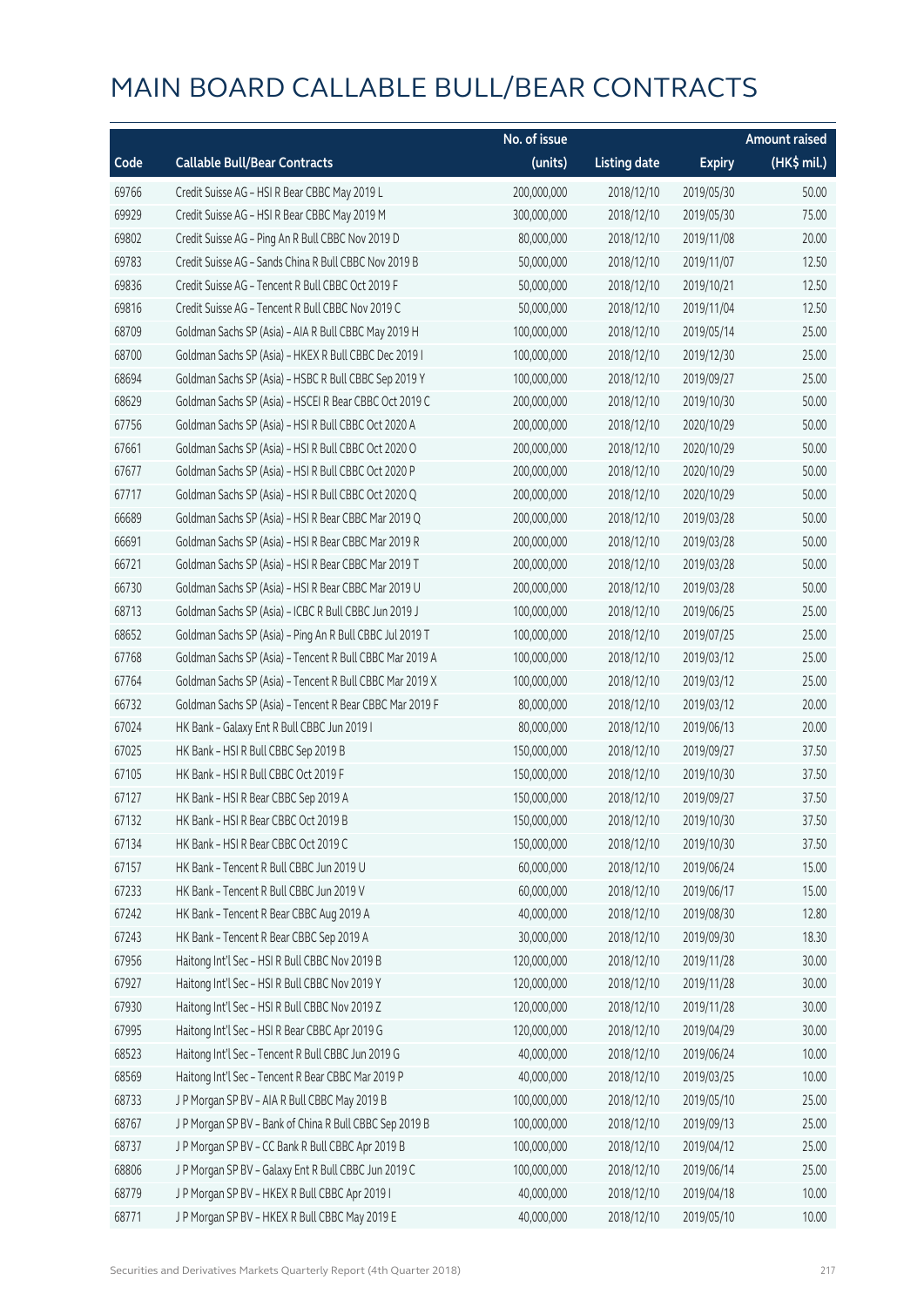|       |                                                      | No. of issue |                     |               | <b>Amount raised</b> |
|-------|------------------------------------------------------|--------------|---------------------|---------------|----------------------|
| Code  | <b>Callable Bull/Bear Contracts</b>                  | (units)      | <b>Listing date</b> | <b>Expiry</b> | (HK\$ mil.)          |
| 68726 | J P Morgan SP BV - HSBC R Bull CBBC Apr 2019 D       | 100,000,000  | 2018/12/10          | 2019/04/18    | 25.00                |
| 68481 | J P Morgan SP BV - HSCEI R Bull CBBC Nov 2020 C      | 100,000,000  | 2018/12/10          | 2020/11/27    | 25.00                |
| 68267 | J P Morgan SP BV - HSI R Bull CBBC Sep 2020 A        | 200,000,000  | 2018/12/10          | 2020/09/29    | 50.00                |
| 68320 | J P Morgan SP BV - HSI R Bull CBBC Sep 2020 D        | 200,000,000  | 2018/12/10          | 2020/09/29    | 50.00                |
| 68355 | J P Morgan SP BV - HSI R Bull CBBC Sep 2020 G        | 200,000,000  | 2018/12/10          | 2020/09/29    | 50.00                |
| 68343 | J P Morgan SP BV - HSI R Bull CBBC Dec 2020 C        | 200,000,000  | 2018/12/10          | 2020/12/30    | 50.00                |
| 68293 | J P Morgan SP BV - HSI R Bull CBBC Dec 2020 P        | 200,000,000  | 2018/12/10          | 2020/12/30    | 50.00                |
| 68357 | J P Morgan SP BV - HSI R Bull CBBC Dec 2020 Y        | 200,000,000  | 2018/12/10          | 2020/12/30    | 50.00                |
| 68435 | J P Morgan SP BV - HSI R Bear CBBC Mar 2019 E        | 200,000,000  | 2018/12/10          | 2019/03/28    | 50.00                |
| 68191 | J P Morgan SP BV - HSI R Bear CBBC Mar 2019 F        | 200,000,000  | 2018/12/10          | 2019/03/28    | 50.00                |
| 68433 | J P Morgan SP BV - HSI R Bear CBBC Mar 2019 G        | 200,000,000  | 2018/12/10          | 2019/03/28    | 50.00                |
| 68437 | J P Morgan SP BV - HSI R Bear CBBC Mar 2019 H        | 200,000,000  | 2018/12/10          | 2019/03/28    | 50.00                |
| 68130 | J P Morgan SP BV - HSI R Bear CBBC Mar 2019 M        | 200,000,000  | 2018/12/10          | 2019/03/28    | 50.00                |
| 68152 | J P Morgan SP BV - HSI R Bear CBBC Mar 2019 N        | 200,000,000  | 2018/12/10          | 2019/03/28    | 50.00                |
| 68466 | J P Morgan SP BV - HSI R Bear CBBC Mar 2019 O        | 200,000,000  | 2018/12/10          | 2019/03/28    | 50.00                |
| 68470 | J P Morgan SP BV - HSI R Bear CBBC Mar 2019 P        | 200,000,000  | 2018/12/10          | 2019/03/28    | 50.00                |
| 68154 | J P Morgan SP BV - HSI R Bear CBBC Mar 2019 V        | 200,000,000  | 2018/12/10          | 2019/03/28    | 50.00                |
| 68740 | J P Morgan SP BV - ICBC R Bull CBBC May 2019 C       | 100,000,000  | 2018/12/10          | 2019/05/10    | 25.00                |
| 68406 | J P Morgan SP BV - Ping An R Bull CBBC Apr 2019 E    | 100,000,000  | 2018/12/10          | 2019/04/12    | 25.00                |
| 68365 | J P Morgan SP BV - Tencent R Bull CBBC Apr 2019 T    | 50,000,000   | 2018/12/10          | 2019/04/18    | 12.50                |
| 68716 | J P Morgan SP BV - Tencent R Bull CBBC May 2019 B    | 50,000,000   | 2018/12/10          | 2019/05/10    | 12.50                |
| 68263 | J P Morgan SP BV - Tencent R Bear CBBC Apr 2019 A    | 50,000,000   | 2018/12/10          | 2019/04/18    | 12.50                |
| 68011 | Macquarie Bank Ltd. - Tencent R Bull CBBC Apr 2019 I | 23,900,000   | 2018/12/10          | 2019/04/24    | 10.68                |
| 68020 | Macquarie Bank Ltd. - Tencent R Bull CBBC Apr 2019 J | 21,500,000   | 2018/12/10          | 2019/04/17    | 10.58                |
| 68061 | Macquarie Bank Ltd. - Tencent R Bear CBBC Mar 2019 R | 28,800,000   | 2018/12/10          | 2019/03/28    | 10.63                |
| 69604 | SG Issuer - AIA R Bull CBBC Jul 2019 Q               | 60,000,000   | 2018/12/10          | 2019/07/05    | 15.00                |
| 69593 | SG Issuer - AIA R Bear CBBC Jun 2019 C               | 60,000,000   | 2018/12/10          | 2019/06/27    | 15.00                |
| 69618 | SG Issuer - CC Bank R Bull CBBC Aug 2019 V           | 100,000,000  | 2018/12/10          | 2019/08/12    | 25.00                |
| 69025 | SG Issuer - CC Bank R Bear CBBC May 2019 E           | 100,000,000  | 2018/12/10          | 2019/05/17    | 25.00                |
| 69650 | SG Issuer - CC Bank R Bear CBBC Sep 2019 A           | 100,000,000  | 2018/12/10          | 2019/09/27    | 25.00                |
| 69663 | SG Issuer - Galaxy Ent R Bull CBBC Aug 2019 E        | 100,000,000  | 2018/12/10          | 2019/08/05    | 25.00                |
| 69056 | SG Issuer - Galaxy Ent R Bear CBBC Jun 2019 G        | 100,000,000  | 2018/12/10          | 2019/06/27    | 25.00                |
| 69177 | SG Issuer - HKEX R Bull CBBC Jul 2019 U              | 50,000,000   | 2018/12/10          | 2019/07/05    | 12.50                |
| 69228 | SG Issuer - HSBC R Bull CBBC Sep 2019 H              | 100,000,000  | 2018/12/10          | 2019/09/10    | 25.00                |
| 69592 | SG Issuer - HSCEI R Bull CBBC Oct 2020 B             | 100,000,000  | 2018/12/10          | 2020/10/29    | 25.00                |
| 69586 | SG Issuer - HSCEI R Bear CBBC Jul 2019 A             | 100,000,000  | 2018/12/10          | 2019/07/30    | 25.00                |
| 69127 | SG Issuer - HSI R Bull CBBC Jul 2020 N               | 400,000,000  | 2018/12/10          | 2020/07/30    | 100.00               |
| 69252 | SG Issuer - HSI R Bull CBBC Jul 2020 O               | 200,000,000  | 2018/12/10          | 2020/07/30    | 50.00                |
| 69130 | SG Issuer - HSI R Bull CBBC Aug 2020 Q               | 200,000,000  | 2018/12/10          | 2020/08/28    | 50.00                |
| 69264 | SG Issuer - HSI R Bull CBBC Aug 2020 R               | 200,000,000  | 2018/12/10          | 2020/08/28    | 50.00                |
| 69375 | SG Issuer - HSI R Bull CBBC Aug 2020 S               | 200,000,000  | 2018/12/10          | 2020/08/28    | 50.00                |
| 68808 | SG Issuer - HSI R Bear CBBC Mar 2019 L               | 200,000,000  | 2018/12/10          | 2019/03/28    | 50.00                |
| 68882 | SG Issuer - HSI R Bear CBBC Mar 2019 M               | 200,000,000  | 2018/12/10          | 2019/03/28    | 50.00                |
| 68809 | SG Issuer - HSI R Bear CBBC Mar 2019 U               | 200,000,000  | 2018/12/10          | 2019/03/28    | 50.00                |
| 68811 | SG Issuer - HSI R Bear CBBC Mar 2019 W               | 200,000,000  | 2018/12/10          | 2019/03/28    | 50.00                |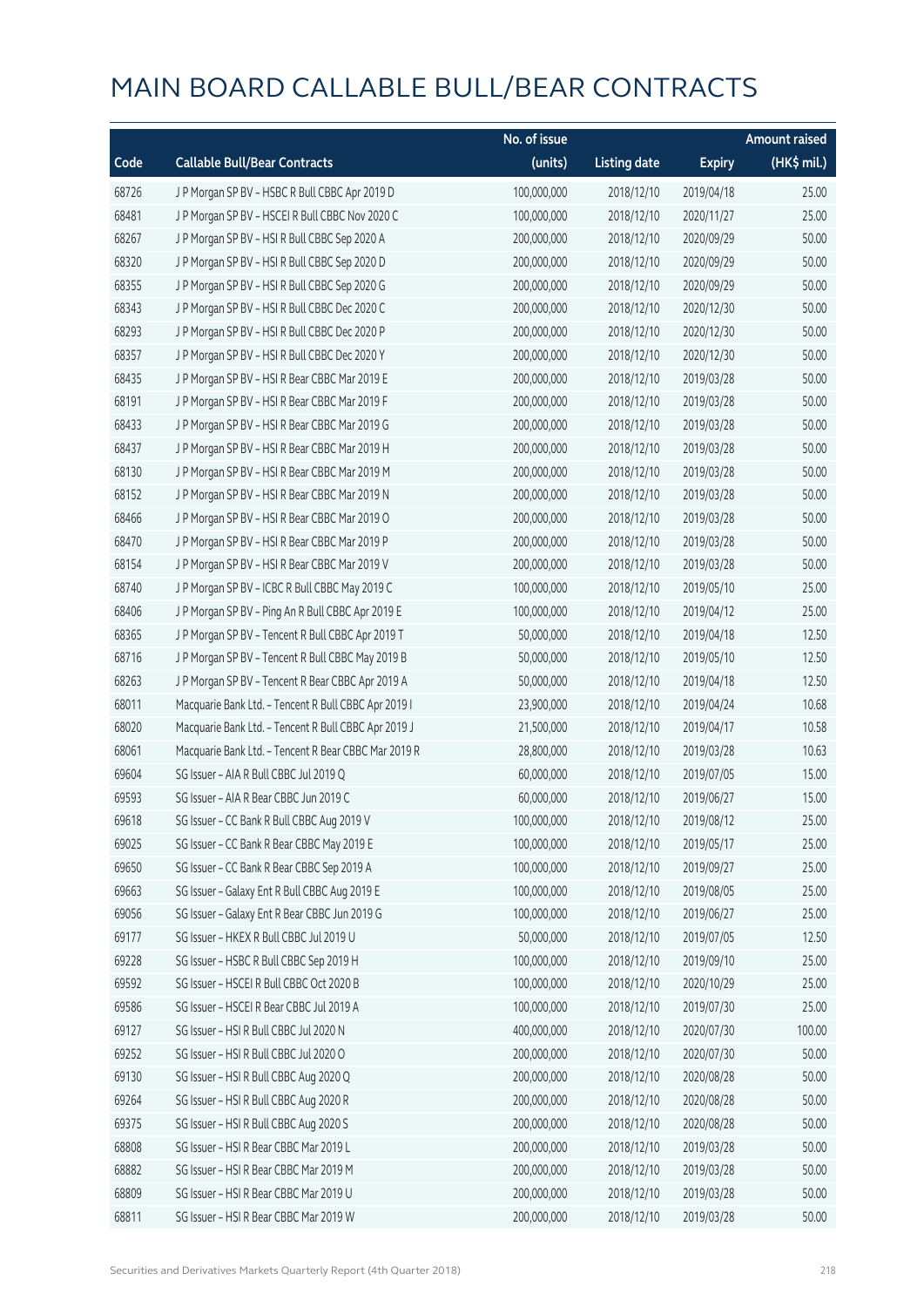|       |                                                | No. of issue |                     |               | <b>Amount raised</b> |
|-------|------------------------------------------------|--------------|---------------------|---------------|----------------------|
| Code  | <b>Callable Bull/Bear Contracts</b>            | (units)      | <b>Listing date</b> | <b>Expiry</b> | (HK\$ mil.)          |
| 69397 | SG Issuer - HSI R Bear CBBC Apr 2019 J         | 200,000,000  | 2018/12/10          | 2019/04/29    | 50.00                |
| 69376 | SG Issuer - HSI R Bear CBBC Apr 2019 L         | 200,000,000  | 2018/12/10          | 2019/04/29    | 50.00                |
| 69396 | SG Issuer - HSI R Bear CBBC Apr 2019 M         | 200,000,000  | 2018/12/10          | 2019/04/29    | 50.00                |
| 68884 | SG Issuer - HSI R Bear CBBC Apr 2019 Q         | 200,000,000  | 2018/12/10          | 2019/04/29    | 50.00                |
| 69008 | SG Issuer - HSI R Bear CBBC May 2019 B         | 200,000,000  | 2018/12/10          | 2019/05/30    | 50.00                |
| 69419 | SG Issuer - HSI R Bear CBBC May 2019 C         | 200,000,000  | 2018/12/10          | 2019/05/30    | 50.00                |
| 69460 | SG Issuer - HSI R Bear CBBC May 2019 I         | 200,000,000  | 2018/12/10          | 2019/05/30    | 50.00                |
| 69580 | SG Issuer - HSI R Bear CBBC May 2019 R         | 200,000,000  | 2018/12/10          | 2019/05/30    | 50.00                |
| 69470 | SG Issuer - HSI R Bear CBBC Jul 2019 A         | 200,000,000  | 2018/12/10          | 2019/07/30    | 50.00                |
| 69024 | SG Issuer - HSI R Bear CBBC Aug 2019 D         | 400,000,000  | 2018/12/10          | 2019/08/29    | 100.00               |
| 69525 | SG Issuer - HSI R Bear CBBC Aug 2019 E         | 400,000,000  | 2018/12/10          | 2019/08/29    | 100.00               |
| 69526 | SG Issuer - HSI R Bear CBBC Sep 2019 A         | 400,000,000  | 2018/12/10          | 2019/09/27    | 100.00               |
| 69528 | SG Issuer - HSI R Bear CBBC Sep 2019 B         | 400,000,000  | 2018/12/10          | 2019/09/27    | 100.00               |
| 69231 | SG Issuer - Ping An R Bull CBBC Aug 2019 J     | 100,000,000  | 2018/12/10          | 2019/08/02    | 25.00                |
| 69071 | SG Issuer - Ping An R Bear CBBC Apr 2019 T     | 100,000,000  | 2018/12/10          | 2019/04/30    | 25.00                |
| 69668 | SG Issuer - Sands China R Bull CBBC Sep 2019 C | 80,000,000   | 2018/12/10          | 2019/09/16    | 20.00                |
| 69670 | SG Issuer - Sands China R Bull CBBC Sep 2019 D | 80,000,000   | 2018/12/10          | 2019/09/26    | 20.00                |
| 69245 | SG Issuer - Sands China R Bear CBBC Oct 2019 A | 80,000,000   | 2018/12/10          | 2019/10/30    | 20.00                |
| 69686 | SG Issuer - Tencent R Bull CBBC Apr 2019 O     | 80,000,000   | 2018/12/10          | 2019/04/16    | 20.00                |
| 69237 | SG Issuer - Tencent R Bull CBBC May 2019 A     | 80,000,000   | 2018/12/10          | 2019/05/10    | 20.00                |
| 69691 | SG Issuer - Tencent R Bull CBBC May 2019 B     | 80,000,000   | 2018/12/10          | 2019/05/09    | 20.00                |
| 69119 | SG Issuer - Tencent R Bear CBBC Mar 2019 C     | 80,000,000   | 2018/12/10          | 2019/03/27    | 20.00                |
| 69122 | SG Issuer - Tencent R Bear CBBC Mar 2019 V     | 80,000,000   | 2018/12/10          | 2019/03/29    | 20.00                |
| 69077 | SG Issuer - Tencent R Bear CBBC Mar 2019 Z     | 80,000,000   | 2018/12/10          | 2019/03/13    | 20.00                |
| 69688 | SG Issuer - Tencent R Bear CBBC Apr 2019 D     | 80,000,000   | 2018/12/10          | 2019/04/16    | 20.00                |
| 69690 | SG Issuer - Tencent R Bear CBBC Apr 2019 G     | 80,000,000   | 2018/12/10          | 2019/04/25    | 39.20                |
| 68010 | UBS AG - AAC Tech R Bull CBBC May 2019 A       | 40,000,000   | 2018/12/10          | 2019/05/06    | 10.00                |
| 67922 | UBS AG - CC Bank R Bull CBBC Sep 2019 B        | 80,000,000   | 2018/12/10          | 2019/09/30    | 20.00                |
| 67845 | UBS AG - CNOOC R Bull CBBC Apr 2019 B          | 40,000,000   | 2018/12/10          | 2019/04/02    | 10.00                |
| 67885 | UBS AG - Galaxy Ent R Bull CBBC Sep 2019 B     | 40,000,000   | 2018/12/10          | 2019/09/30    | 10.00                |
| 67875 | UBS AG - HKEX R Bull CBBC Jul 2019 A           | 50,000,000   | 2018/12/10          | 2019/07/08    | 12.50                |
| 67876 | UBS AG - HKEX R Bull CBBC Jul 2019 B           | 50,000,000   | 2018/12/10          | 2019/07/15    | 12.50                |
| 67868 | UBS AG - HSI R Bull CBBC Dec 2020 X            | 200,000,000  | 2018/12/10          | 2020/12/30    | 50.00                |
| 67857 | UBS AG - HSI R Bull CBBC Jan 2021 I            | 200,000,000  | 2018/12/10          | 2021/01/28    | 50.00                |
| 67865 | UBS AG - HSI R Bull CBBC Jan 2021 J            | 200,000,000  | 2018/12/10          | 2021/01/28    | 50.00                |
| 67863 | UBS AG - HSI R Bull CBBC Feb 2021 C            | 200,000,000  | 2018/12/10          | 2021/02/25    | 50.00                |
| 67867 | UBS AG - HSI R Bull CBBC Feb 2021 D            | 200,000,000  | 2018/12/10          | 2021/02/25    | 50.00                |
| 67772 | UBS AG - HSI R Bear CBBC Mar 2019 O            | 200,000,000  | 2018/12/10          | 2019/03/28    | 50.00                |
| 67797 | UBS AG - HSI R Bear CBBC Mar 2019 P            | 200,000,000  | 2018/12/10          | 2019/03/28    | 50.00                |
| 67776 | UBS AG - HSI R Bear CBBC Mar 2019 S            | 200,000,000  | 2018/12/10          | 2019/03/28    | 50.00                |
| 67779 | UBS AG - HSI R Bear CBBC Mar 2019 X            | 200,000,000  | 2018/12/10          | 2019/03/28    | 50.00                |
| 67771 | UBS AG - HSI R Bear CBBC Apr 2019 P            | 200,000,000  | 2018/12/10          | 2019/04/29    | 50.00                |
| 67773 | UBS AG - HSI R Bear CBBC Apr 2019 Q            | 200,000,000  | 2018/12/10          | 2019/04/29    | 50.00                |
| 67847 | UBS AG - Petrochina R Bull CBBC Jul 2019 C     | 60,000,000   | 2018/12/10          | 2019/07/15    | 15.00                |
| 67878 | UBS AG - Ping An R Bull CBBC Mar 2019 L        | 100,000,000  | 2018/12/10          | 2019/03/27    | 25.00                |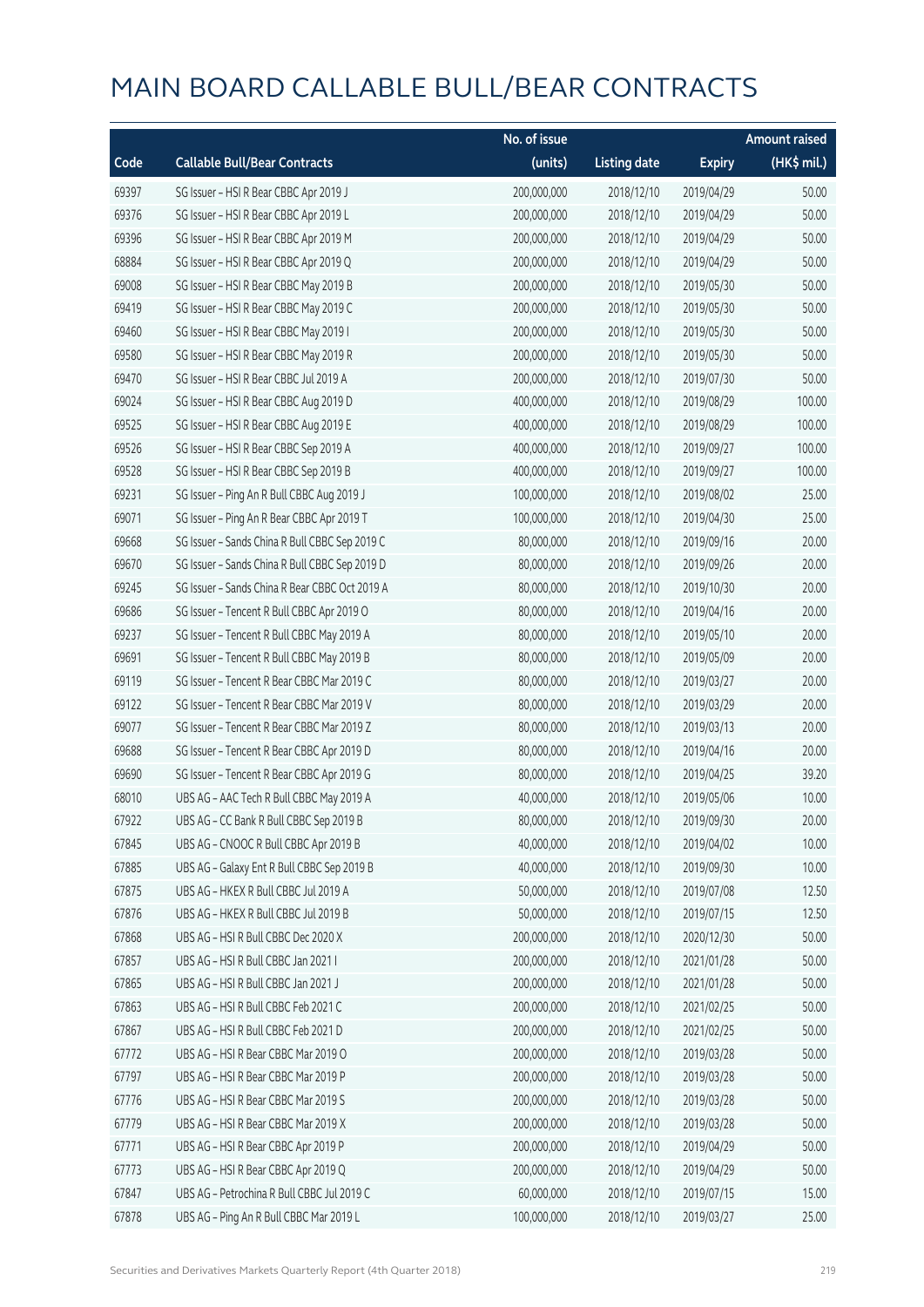|       |                                                             | No. of issue |                     |               | <b>Amount raised</b> |
|-------|-------------------------------------------------------------|--------------|---------------------|---------------|----------------------|
| Code  | <b>Callable Bull/Bear Contracts</b>                         | (units)      | <b>Listing date</b> | <b>Expiry</b> | (HK\$ mil.)          |
| 67886 | UBS AG - Sands China R Bull CBBC Sep 2019 B                 | 100,000,000  | 2018/12/10          | 2019/09/30    | 25.00                |
| 67869 | UBS AG - Tencent R Bull CBBC Jun 2019 V                     | 40,000,000   | 2018/12/10          | 2019/06/13    | 10.00                |
| 67871 | UBS AG - Tencent R Bull CBBC Jun 2019 W                     | 40,000,000   | 2018/12/10          | 2019/06/14    | 10.00                |
| 67824 | UBS AG - Tencent R Bear CBBC Mar 2019 U                     | 40,000,000   | 2018/12/10          | 2019/03/21    | 10.00                |
| 67828 | UBS AG - Tencent R Bear CBBC Mar 2019 V                     | 40,000,000   | 2018/12/10          | 2019/03/20    | 10.00                |
| 67841 | UBS AG - Tencent R Bear CBBC Mar 2019 W                     | 40,000,000   | 2018/12/10          | 2019/03/26    | 10.00                |
| 67843 | UBS AG - Tencent R Bear CBBC Mar 2019 X                     | 40,000,000   | 2018/12/10          | 2019/03/22    | 11.80                |
| 67264 | Bank Vontobel - AIA R Bull CBBC Oct 2019 B                  | 40,000,000   | 2018/12/10          | 2019/10/18    | 10.00                |
| 67433 | Bank Vontobel - HSI N Bull CBBC May 2019 W                  | 80,000,000   | 2018/12/10          | 2019/05/30    | 20.00                |
| 67435 | Bank Vontobel - HSI N Bull CBBC May 2019 X                  | 80,000,000   | 2018/12/10          | 2019/05/30    | 20.00                |
| 66621 | Bank Vontobel - HSI N Bear CBBC Mar 2019 S                  | 80,000,000   | 2018/12/10          | 2019/03/28    | 20.00                |
| 66684 | Bank Vontobel - HSI N Bear CBBC Mar 2019 T                  | 80,000,000   | 2018/12/10          | 2019/03/28    | 20.00                |
| 67308 | Bank Vontobel - ICBC R Bull CBBC Aug 2019 B                 | 40,000,000   | 2018/12/10          | 2019/08/23    | 10.00                |
| 67354 | Bank Vontobel - Sands China R Bull CBBC Oct 2019 C          | 40,000,000   | 2018/12/10          | 2019/10/11    | 10.00                |
| 67245 | Bank Vontobel - Tencent R Bull CBBC Aug 2019 L              | 40,000,000   | 2018/12/10          | 2019/08/23    | 10.00                |
| 57066 | BOCI Asia Ltd. - HKEX R Bull CBBC May 2019 A                | 40,000,000   | 2018/12/11          | 2019/05/21    | 10.12                |
| 57123 | BOCI Asia Ltd. - HKEX R Bear CBBC May 2019 A                | 40,000,000   | 2018/12/11          | 2019/05/20    | 10.00                |
| 58267 | Credit Suisse AG - AIA R Bull CBBC Oct 2019 C               | 70,000,000   | 2018/12/11          | 2019/10/23    | 17.50                |
| 58263 | Credit Suisse AG - Bank of China R Bull CBBC Nov 2019 A     | 80,000,000   | 2018/12/11          | 2019/11/22    | 20.00                |
| 58251 | Credit Suisse AG - HKEX R Bull CBBC Oct 2019 C              | 50,000,000   | 2018/12/11          | 2019/10/31    | 12.50                |
| 58284 | Credit Suisse AG - HSI R Bull CBBC Aug 2020 C               | 200,000,000  | 2018/12/11          | 2020/08/28    | 50.00                |
| 58214 | Credit Suisse AG - HSI R Bull CBBC Sep 2020 M               | 200,000,000  | 2018/12/11          | 2020/09/29    | 50.00                |
| 58220 | Credit Suisse AG - HSI R Bull CBBC Sep 2020 N               | 200,000,000  | 2018/12/11          | 2020/09/29    | 50.00                |
| 58281 | Credit Suisse AG - HSI R Bull CBBC Sep 2020 O               | 200,000,000  | 2018/12/11          | 2020/09/29    | 50.00                |
| 58250 | Credit Suisse AG - HSI R Bear CBBC Mar 2019 O               | 200,000,000  | 2018/12/11          | 2019/03/28    | 50.00                |
| 58231 | Credit Suisse AG - HSI R Bear CBBC Mar 2019 R               | 200,000,000  | 2018/12/11          | 2019/03/28    | 50.00                |
| 58242 | Credit Suisse AG - HSI R Bear CBBC Apr 2019 A               | 200,000,000  | 2018/12/11          | 2019/04/29    | 50.00                |
| 58249 | Credit Suisse AG - HSI R Bear CBBC Apr 2019 M               | 200,000,000  | 2018/12/11          | 2019/04/29    | 50.00                |
| 58223 | Credit Suisse AG - HSI R Bear CBBC May 2019 N               | 200,000,000  | 2018/12/11          | 2019/05/30    | 50.00                |
| 58238 | Credit Suisse AG - HSI R Bear CBBC May 2019 O               | 200,000,000  | 2018/12/11          | 2019/05/30    | 50.00                |
| 58252 | Credit Suisse AG - ICBC R Bull CBBC Dec 2019 A              | 80,000,000   | 2018/12/11          | 2019/12/03    | 20.00                |
| 58277 | Credit Suisse AG - Ping An R Bull CBBC Dec 2019 B           | 80,000,000   | 2018/12/11          | 2019/12/18    | 20.00                |
| 58266 | Credit Suisse AG - Tencent R Bull CBBC Nov 2019 D           | 50,000,000   | 2018/12/11          | 2019/11/27    | 12.50                |
| 58308 | Goldman Sachs SP (Asia) - AIA R Bull CBBC Nov 2019 F        | 100,000,000  | 2018/12/11          | 2019/11/15    | 25.00                |
| 58365 | Goldman Sachs SP (Asia) – CC Bank R Bull CBBC Jun 2019 S    | 100,000,000  | 2018/12/11          | 2019/06/25    | 25.00                |
| 58326 | Goldman Sachs SP (Asia) - Galaxy Ent R Bull CBBC Feb 2020 D | 100,000,000  | 2018/12/11          | 2020/02/14    | 25.00                |
| 58351 | Goldman Sachs SP (Asia) - HKEX R Bull CBBC Apr 2019 A       | 100,000,000  | 2018/12/11          | 2019/04/15    | 25.00                |
| 58350 | Goldman Sachs SP (Asia) - HKEX R Bear CBBC Apr 2019 A       | 100,000,000  | 2018/12/11          | 2019/04/15    | 25.00                |
| 58285 | Goldman Sachs SP (Asia) - HSI R Bull CBBC Oct 2019 S        | 200,000,000  | 2018/12/11          | 2019/10/30    | 50.00                |
| 58289 | Goldman Sachs SP (Asia) - HSI R Bull CBBC Oct 2019 T        | 200,000,000  | 2018/12/11          | 2019/10/30    | 50.00                |
| 69966 | Goldman Sachs SP (Asia) - HSI R Bull CBBC Oct 2020 T        | 200,000,000  | 2018/12/11          | 2020/10/29    | 50.00                |
| 69969 | Goldman Sachs SP (Asia) - HSI R Bull CBBC Oct 2020 W        | 200,000,000  | 2018/12/11          | 2020/10/29    | 50.00                |
| 69970 | Goldman Sachs SP (Asia) - HSI R Bull CBBC Oct 2020 Z        | 200,000,000  | 2018/12/11          | 2020/10/29    | 50.00                |
| 58292 | Goldman Sachs SP (Asia) - Tencent R Bull CBBC Mar 2019 H    | 100,000,000  | 2018/12/11          | 2019/03/12    | 25.00                |
| 58294 | Goldman Sachs SP (Asia) - Tencent R Bull CBBC Mar 2019 M    | 100,000,000  | 2018/12/11          | 2019/03/12    | 25.00                |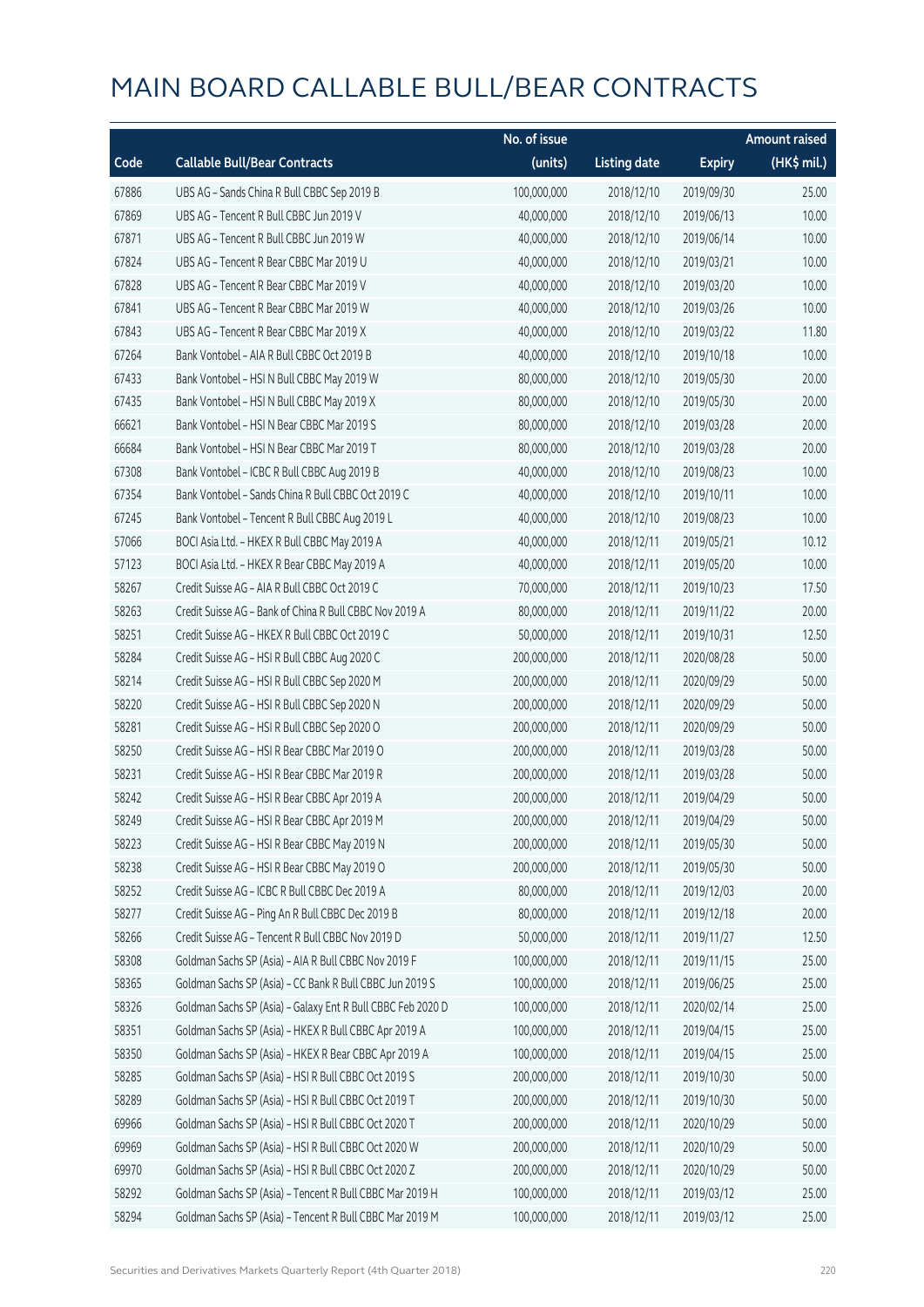|       |                                                          | No. of issue |                     |               | <b>Amount raised</b> |
|-------|----------------------------------------------------------|--------------|---------------------|---------------|----------------------|
| Code  | <b>Callable Bull/Bear Contracts</b>                      | (units)      | <b>Listing date</b> | <b>Expiry</b> | $(HK$$ mil.)         |
| 57744 | Haitong Int'l Sec - Evergrande R Bull CBBC Apr 2019 A    | 40,000,000   | 2018/12/11          | 2019/04/29    | 10.00                |
| 57458 | Haitong Int'l Sec - Geely Auto R Bull CBBC May 2019 A    | 60,000,000   | 2018/12/11          | 2019/05/03    | 15.00                |
| 57454 | Haitong Int'l Sec - Galaxy Ent R Bull CBBC Jun 2019 D    | 160,000,000  | 2018/12/11          | 2019/06/06    | 40.00                |
| 57531 | Haitong Int'l Sec - HKEX R Bull CBBC Jun 2019 C          | 40,000,000   | 2018/12/11          | 2019/06/10    | 10.00                |
| 57565 | Haitong Int'l Sec - HKEX R Bull CBBC Jun 2019 D          | 40,000,000   | 2018/12/11          | 2019/06/10    | 10.00                |
| 57429 | Haitong Int'l Sec - HSBC R Bull CBBC Apr 2019 C          | 120,000,000  | 2018/12/11          | 2019/04/11    | 30.00                |
| 57932 | Haitong Int'l Sec - HSI R Bull CBBC Oct 2019 E           | 120,000,000  | 2018/12/11          | 2019/10/30    | 30.00                |
| 57957 | Haitong Int'l Sec - HSI R Bull CBBC Oct 2019 K           | 120,000,000  | 2018/12/11          | 2019/10/30    | 30.00                |
| 57966 | Haitong Int'l Sec - HSI R Bear CBBC Mar 2019 Q           | 120,000,000  | 2018/12/11          | 2019/03/28    | 30.00                |
| 57965 | Haitong Int'l Sec - HSI R Bear CBBC Apr 2019 H           | 120,000,000  | 2018/12/11          | 2019/04/29    | 30.00                |
| 57725 | Haitong Int'l Sec - Sunny Optical R Bull CBBC Jul 2019 A | 110,000,000  | 2018/12/11          | 2019/07/16    | 27.50                |
| 57846 | J P Morgan SP BV - HKEX R Bull CBBC Apr 2019 J           | 40,000,000   | 2018/12/11          | 2019/04/12    | 10.00                |
| 57282 | J P Morgan SP BV - HSI R Bull CBBC Sep 2020 S            | 200,000,000  | 2018/12/11          | 2020/09/29    | 50.00                |
| 57287 | J P Morgan SP BV - HSI R Bull CBBC Sep 2020 T            | 200,000,000  | 2018/12/11          | 2020/09/29    | 50.00                |
| 57294 | J P Morgan SP BV - HSI R Bull CBBC Dec 2020 E            | 200,000,000  | 2018/12/11          | 2020/12/30    | 50.00                |
| 57977 | J P Morgan SP BV - HSI R Bull CBBC Dec 2020 S            | 200,000,000  | 2018/12/11          | 2020/12/30    | 50.00                |
| 57283 | J P Morgan SP BV - HSI R Bull CBBC Dec 2020 Z            | 200,000,000  | 2018/12/11          | 2020/12/30    | 50.00                |
| 57405 | J P Morgan SP BV - HSI R Bear CBBC Mar 2019 T            | 200,000,000  | 2018/12/11          | 2019/03/28    | 50.00                |
| 57983 | J P Morgan SP BV - HSI R Bear CBBC Mar 2019 U            | 200,000,000  | 2018/12/11          | 2019/03/28    | 50.00                |
| 58006 | J P Morgan SP BV - HSI R Bear CBBC Mar 2019 W            | 200,000,000  | 2018/12/11          | 2019/03/28    | 50.00                |
| 58007 | J P Morgan SP BV - HSI R Bear CBBC Mar 2019 X            | 200,000,000  | 2018/12/11          | 2019/03/28    | 50.00                |
| 58008 | J P Morgan SP BV - HSI R Bear CBBC Apr 2019 S            | 200,000,000  | 2018/12/11          | 2019/04/29    | 50.00                |
| 58014 | J P Morgan SP BV - HSI R Bear CBBC Apr 2019 T            | 200,000,000  | 2018/12/11          | 2019/04/29    | 50.00                |
| 58027 | J P Morgan SP BV - HSI R Bear CBBC Apr 2019 U            | 200,000,000  | 2018/12/11          | 2019/04/29    | 50.00                |
| 57364 | J P Morgan SP BV - Tencent R Bull CBBC Apr 2019 U        | 50,000,000   | 2018/12/11          | 2019/04/12    | 12.50                |
| 57800 | J P Morgan SP BV - Tencent R Bull CBBC Apr 2019 V        | 50,000,000   | 2018/12/11          | 2019/04/12    | 12.50                |
| 57418 | J P Morgan SP BV - Tencent R Bear CBBC Apr 2019 B        | 50,000,000   | 2018/12/11          | 2019/04/12    | 12.50                |
| 57754 | J P Morgan SP BV - Tencent R Bear CBBC Apr 2019 C        | 50,000,000   | 2018/12/11          | 2019/04/18    | 12.50                |
| 57789 | J P Morgan SP BV - Tencent R Bear CBBC Apr 2019 D        | 50,000,000   | 2018/12/11          | 2019/04/12    | 15.00                |
| 57795 | J P Morgan SP BV - Tencent R Bear CBBC Apr 2019 E        | 50,000,000   | 2018/12/11          | 2019/04/18    | 18.50                |
| 69996 | Macquarie Bank Ltd. - Tencent R Bull CBBC Apr 2019 K     | 23,800,000   | 2018/12/11          | 2019/04/16    | 10.64                |
| 69980 | Macquarie Bank Ltd. - Tencent R Bull CBBC May 2019 A     | 21,800,000   | 2018/12/11          | 2019/05/10    | 10.70                |
| 57045 | Macquarie Bank Ltd. - Tencent R Bear CBBC Apr 2019 L     | 25,200,000   | 2018/12/11          | 2019/04/16    | 10.68                |
| 58028 | SG Issuer - AIA R Bear CBBC Jun 2019 D                   | 60,000,000   | 2018/12/11          | 2019/06/28    | 15.00                |
| 58121 | SG Issuer - Geely Auto R Bear CBBC Apr 2019 B            | 40,000,000   | 2018/12/11          | 2019/04/18    | 19.80                |
| 58143 | SG Issuer - Geely Auto R Bear CBBC Apr 2019 C            | 40,000,000   | 2018/12/11          | 2019/04/29    | 15.00                |
| 58071 | SG Issuer - Galaxy Ent R Bear CBBC Jun 2019 H            | 100,000,000  | 2018/12/11          | 2019/06/27    | 25.00                |
| 58035 | SG Issuer - HKEX R Bear CBBC Mar 2019 Q                  | 50,000,000   | 2018/12/11          | 2019/03/29    | 12.50                |
| 58178 | SG Issuer - HSI R Bull CBBC May 2020 A                   | 200,000,000  | 2018/12/11          | 2020/05/28    | 50.00                |
| 58189 | SG Issuer - HSI R Bull CBBC May 2020 B                   | 200,000,000  | 2018/12/11          | 2020/05/28    | 50.00                |
| 58192 | SG Issuer - HSI R Bull CBBC Jul 2020 P                   | 200,000,000  | 2018/12/11          | 2020/07/30    | 50.00                |
| 58193 | SG Issuer - HSI R Bull CBBC Jul 2020 Q                   | 200,000,000  | 2018/12/11          | 2020/07/30    | 50.00                |
| 58204 | SG Issuer - HSI R Bull CBBC Jul 2020 R                   | 200,000,000  | 2018/12/11          | 2020/07/30    | 50.00                |
| 58036 | SG Issuer - HSI R Bear CBBC Mar 2019 S                   | 200,000,000  | 2018/12/11          | 2019/03/28    | 50.00                |
| 58118 | SG Issuer - HSI R Bear CBBC Apr 2019 D                   | 200,000,000  | 2018/12/11          | 2019/04/29    | 50.00                |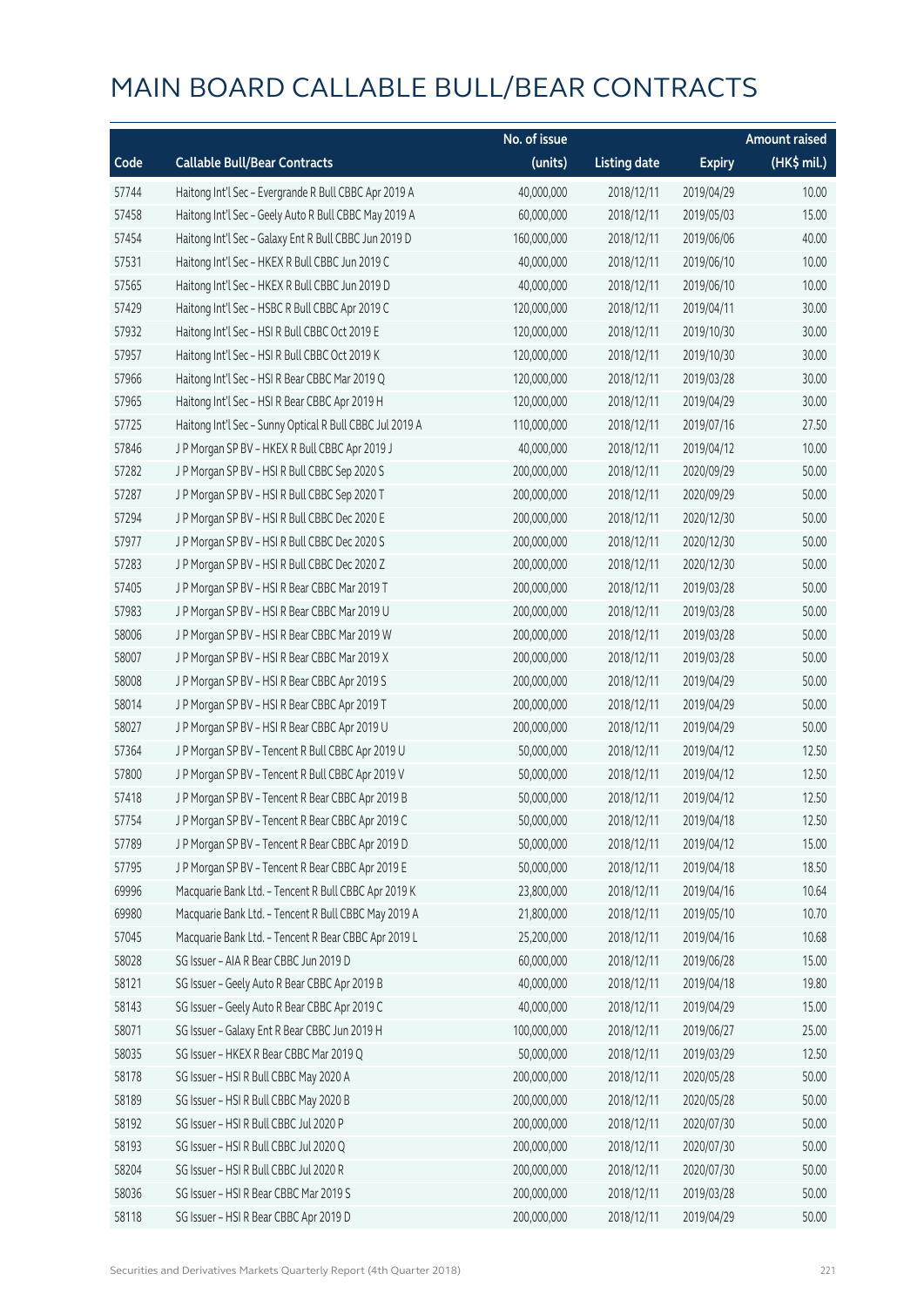|       |                                                          | No. of issue |                     |               | <b>Amount raised</b> |
|-------|----------------------------------------------------------|--------------|---------------------|---------------|----------------------|
| Code  | <b>Callable Bull/Bear Contracts</b>                      | (units)      | <b>Listing date</b> | <b>Expiry</b> | $(HK\$ mil.)         |
| 58119 | SG Issuer - HSI R Bear CBBC May 2019 K                   | 200,000,000  | 2018/12/11          | 2019/05/30    | 50.00                |
| 58177 | SG Issuer - HSI R Bear CBBC May 2019 M                   | 200,000,000  | 2018/12/11          | 2019/05/30    | 50.00                |
| 58073 | SG Issuer - Ping An R Bull CBBC May 2019 D               | 100,000,000  | 2018/12/11          | 2019/05/29    | 25.00                |
| 58144 | SG Issuer - Ping An R Bear CBBC May 2019 D               | 100,000,000  | 2018/12/11          | 2019/05/20    | 25.00                |
| 58146 | SG Issuer - Tencent R Bull CBBC Jun 2019 A               | 80,000,000   | 2018/12/11          | 2019/06/12    | 20.00                |
| 58166 | SG Issuer - Tencent R Bull CBBC Jun 2019 B               | 80,000,000   | 2018/12/11          | 2019/06/17    | 20.00                |
| 58171 | SG Issuer - Tencent R Bull CBBC Jun 2019 C               | 80,000,000   | 2018/12/11          | 2019/06/19    | 20.00                |
| 58085 | SG Issuer - Tencent R Bear CBBC Mar 2019 A               | 80,000,000   | 2018/12/11          | 2019/03/27    | 20.00                |
| 58086 | SG Issuer - Tencent R Bear CBBC Apr 2019 C               | 80,000,000   | 2018/12/11          | 2019/04/10    | 20.00                |
| 58091 | SG Issuer - Tencent R Bear CBBC Apr 2019 W               | 80,000,000   | 2018/12/11          | 2019/04/15    | 20.00                |
| 58172 | SG Issuer - Tencent R Bear CBBC Jul 2019 A               | 80,000,000   | 2018/12/11          | 2019/07/30    | 40.80                |
| 57129 | UBS AG - HSI R Bull CBBC Jan 2021 K                      | 200,000,000  | 2018/12/11          | 2021/01/28    | 50.00                |
| 57166 | UBS AG - HSI R Bull CBBC Jan 2021 L                      | 200,000,000  | 2018/12/11          | 2021/01/28    | 50.00                |
| 57276 | UBS AG - HSI R Bull CBBC Jan 2021 M                      | 200,000,000  | 2018/12/11          | 2021/01/28    | 50.00                |
| 57128 | UBS AG - HSI R Bull CBBC Feb 2021 E                      | 200,000,000  | 2018/12/11          | 2021/02/25    | 50.00                |
| 57130 | UBS AG - HSI R Bull CBBC Feb 2021 F                      | 200,000,000  | 2018/12/11          | 2021/02/25    | 50.00                |
| 57253 | UBS AG - HSI R Bear CBBC Mar 2019 R                      | 200,000,000  | 2018/12/11          | 2019/03/28    | 50.00                |
| 57263 | UBS AG - HSI R Bear CBBC Mar 2019 T                      | 200,000,000  | 2018/12/11          | 2019/03/28    | 50.00                |
| 57197 | UBS AG - HSI R Bear CBBC Apr 2019 R                      | 200,000,000  | 2018/12/11          | 2019/04/29    | 50.00                |
| 69972 | Bank Vontobel - China Mobile R Bear CBBC Oct 2019 C      | 40,000,000   | 2018/12/11          | 2019/10/25    | 10.00                |
| 69973 | Bank Vontobel - CNOOC R Bull CBBC Nov 2019 E             | 40,000,000   | 2018/12/11          | 2019/11/15    | 10.00                |
| 69971 | Bank Vontobel - HSBC R Bull CBBC Oct 2019 A              | 40,000,000   | 2018/12/11          | 2019/10/18    | 10.00                |
| 69930 | Bank Vontobel - HSI R Bull CBBC May 2019 Y               | 80,000,000   | 2018/12/11          | 2019/05/30    | 20.00                |
| 69974 | Bank Vontobel - PetroChina R Bull CBBC Nov 2019 B        | 40,000,000   | 2018/12/11          | 2019/11/29    | 10.00                |
| 69950 | Bank Vontobel - Tencent R Bull CBBC Aug 2019 M           | 40,000,000   | 2018/12/11          | 2019/08/30    | 10.00                |
| 58527 | Credit Suisse AG - AIA R Bear CBBC Oct 2019 A            | 70,000,000   | 2018/12/12          | 2019/10/31    | 17.50                |
| 58528 | Credit Suisse AG - HSBC R Bear CBBC Sep 2019 A           | 70,000,000   | 2018/12/12          | 2019/09/30    | 17.50                |
| 58521 | Credit Suisse AG - HSI R Bull CBBC Jan 2021 A            | 200,000,000  | 2018/12/12          | 2021/01/28    | 50.00                |
| 58523 | Credit Suisse AG - HSI R Bull CBBC Jan 2021 B            | 200,000,000  | 2018/12/12          | 2021/01/28    | 50.00                |
| 58524 | Credit Suisse AG - HSI R Bull CBBC Jan 2021 C            | 200,000,000  | 2018/12/12          | 2021/01/28    | 50.00                |
| 58529 | Credit Suisse AG - HSI R Bull CBBC Jan 2021 D            | 200,000,000  | 2018/12/12          | 2021/01/28    | 50.00                |
| 58530 | Credit Suisse AG - HSI R Bull CBBC Jan 2021 E            | 200,000,000  | 2018/12/12          | 2021/01/28    | 50.00                |
| 58525 | Credit Suisse AG - HSI R Bull CBBC Feb 2021 A            | 200,000,000  | 2018/12/12          | 2021/02/25    | 50.00                |
| 58533 | Credit Suisse AG - HSI R Bear CBBC Mar 2019 S            | 200,000,000  | 2018/12/12          | 2019/03/28    | 50.00                |
| 58531 | Credit Suisse AG - HSI R Bear CBBC Apr 2019 N            | 200,000,000  | 2018/12/12          | 2019/04/29    | 50.00                |
| 58535 | Credit Suisse AG - HSI R Bear CBBC Jun 2019 B            | 300,000,000  | 2018/12/12          | 2019/06/27    | 75.00                |
| 58526 | Credit Suisse AG - Tencent R Bull CBBC Oct 2019 G        | 50,000,000   | 2018/12/12          | 2019/10/31    | 12.50                |
| 58366 | Goldman Sachs SP (Asia) - HSI R Bull CBBC Sep 2020 A     | 200,000,000  | 2018/12/12          | 2020/09/29    | 50.00                |
| 58391 | Goldman Sachs SP (Asia) - HSI R Bull CBBC Sep 2020 B     | 200,000,000  | 2018/12/12          | 2020/09/29    | 50.00                |
| 58385 | Goldman Sachs SP (Asia) - HSI R Bull CBBC Dec 2020 S     | 200,000,000  | 2018/12/12          | 2020/12/30    | 50.00                |
| 58537 | Goldman Sachs SP (Asia) - HSI R Bear CBBC Mar 2019 D     | 200,000,000  | 2018/12/12          | 2019/03/28    | 50.00                |
| 58538 | Goldman Sachs SP (Asia) - HSI R Bear CBBC Mar 2019 E     | 200,000,000  | 2018/12/12          | 2019/03/28    | 50.00                |
| 58536 | Goldman Sachs SP (Asia) - HSI R Bear CBBC Mar 2019 V     | 200,000,000  | 2018/12/12          | 2019/03/28    | 50.00                |
| 58394 | Goldman Sachs SP (Asia) - Tencent R Bull CBBC Mar 2019 N | 100,000,000  | 2018/12/12          | 2019/03/14    | 25.00                |
| 58395 | Goldman Sachs SP (Asia) - Tencent R Bull CBBC Mar 2019 Y | 100,000,000  | 2018/12/12          | 2019/03/14    | 25.00                |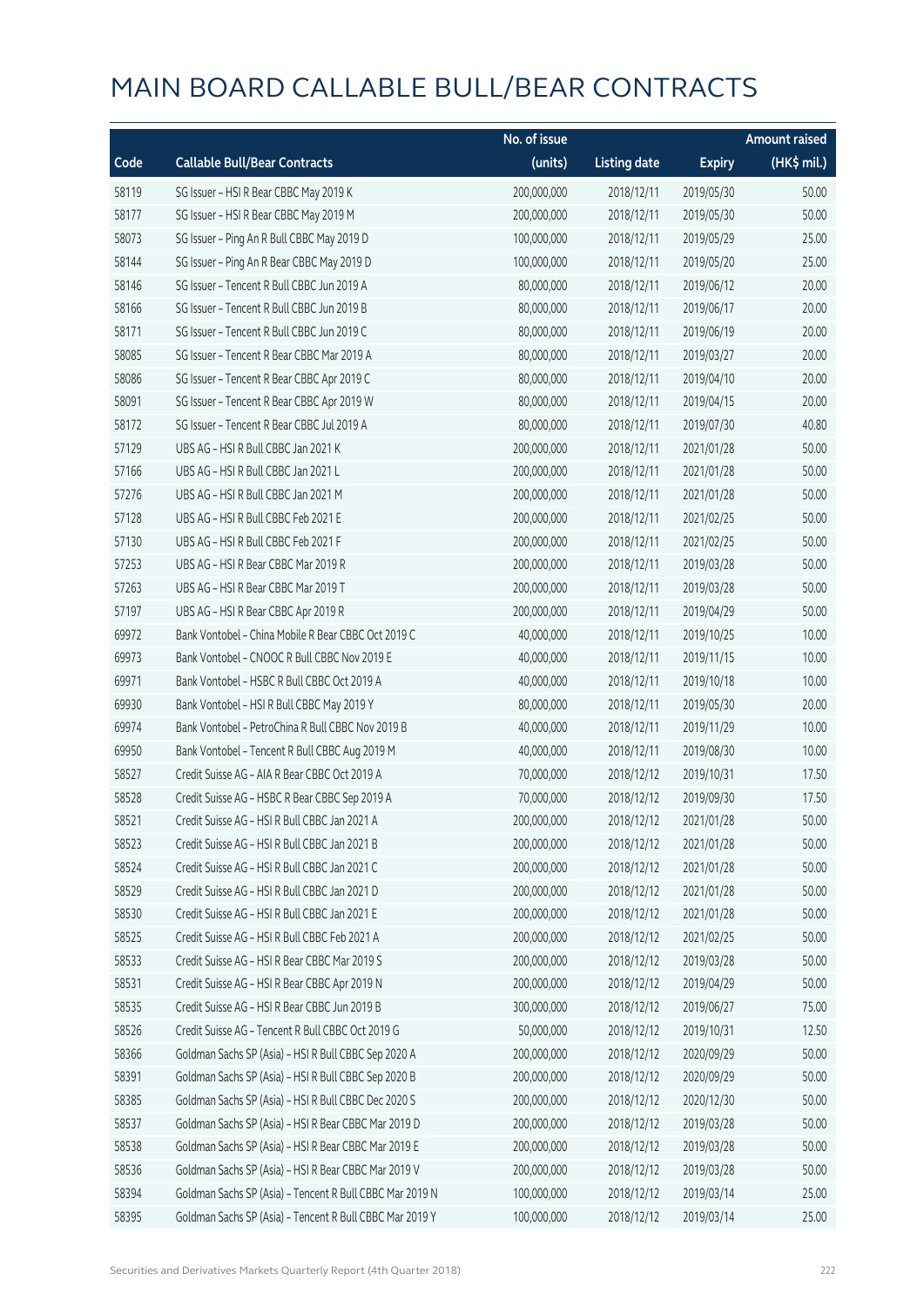|       |                                                          | No. of issue |                     |               | <b>Amount raised</b> |
|-------|----------------------------------------------------------|--------------|---------------------|---------------|----------------------|
| Code  | <b>Callable Bull/Bear Contracts</b>                      | (units)      | <b>Listing date</b> | <b>Expiry</b> | (HK\$ mil.)          |
| 58539 | Goldman Sachs SP (Asia) - Tencent R Bear CBBC Mar 2019 I | 80,000,000   | 2018/12/12          | 2019/03/14    | 20.00                |
| 58449 | HK Bank - Galaxy Ent R Bull CBBC Jun 2019 J              | 80,000,000   | 2018/12/12          | 2019/06/20    | 20.00                |
| 58450 | HK Bank - Galaxy Ent R Bear CBBC Jul 2019 C              | 40,000,000   | 2018/12/12          | 2019/07/15    | 10.00                |
| 58470 | HK Bank - HSI R Bull CBBC Oct 2019 G                     | 150,000,000  | 2018/12/12          | 2019/10/30    | 37.50                |
| 58483 | HK Bank - HSI R Bear CBBC Oct 2019 D                     | 150,000,000  | 2018/12/12          | 2019/10/30    | 37.50                |
| 58458 | HK Bank - Sands China R Bull CBBC Jul 2019 G             | 80,000,000   | 2018/12/12          | 2019/07/31    | 20.00                |
| 58410 | HK Bank - Tencent R Bull CBBC Jun 2019 W                 | 60,000,000   | 2018/12/12          | 2019/06/21    | 15.00                |
| 58440 | HK Bank - Tencent R Bear CBBC Aug 2019 B                 | 50,000,000   | 2018/12/12          | 2019/08/23    | 12.50                |
| 58504 | Haitong Int'l Sec - HSI R Bull CBBC Oct 2019 L           | 120,000,000  | 2018/12/12          | 2019/10/30    | 30.00                |
| 58505 | Haitong Int'l Sec - HSI R Bull CBBC Jan 2020 A           | 120,000,000  | 2018/12/12          | 2020/01/30    | 30.00                |
| 58506 | Haitong Int'l Sec - HSI R Bear CBBC Apr 2019 I           | 120,000,000  | 2018/12/12          | 2019/04/29    | 30.00                |
| 58507 | Haitong Int'l Sec - HSI R Bear CBBC Apr 2019 J           | 120,000,000  | 2018/12/12          | 2019/04/29    | 30.00                |
| 58520 | Haitong Int'l Sec - Tencent R Bear CBBC Apr 2019 Q       | 40,000,000   | 2018/12/12          | 2019/04/03    | 10.00                |
| 58518 | J P Morgan SP BV - HKEX R Bear CBBC Apr 2019 B           | 40,000,000   | 2018/12/12          | 2019/04/18    | 10.00                |
| 58508 | J P Morgan SP BV - HSI R Bull CBBC Jan 2021 A            | 200,000,000  | 2018/12/12          | 2021/01/28    | 50.00                |
| 58511 | J P Morgan SP BV - HSI R Bull CBBC Jan 2021 B            | 200,000,000  | 2018/12/12          | 2021/01/28    | 50.00                |
| 58513 | J P Morgan SP BV - HSI R Bull CBBC Jan 2021 C            | 200,000,000  | 2018/12/12          | 2021/01/28    | 50.00                |
| 58514 | J P Morgan SP BV - HSI R Bull CBBC Jan 2021 D            | 200,000,000  | 2018/12/12          | 2021/01/28    | 50.00                |
| 58515 | J P Morgan SP BV - HSI R Bear CBBC May 2019 A            | 200,000,000  | 2018/12/12          | 2019/05/30    | 50.00                |
| 58516 | J P Morgan SP BV - HSI R Bear CBBC May 2019 B            | 200,000,000  | 2018/12/12          | 2019/05/30    | 50.00                |
| 58517 | J P Morgan SP BV - HSI R Bear CBBC May 2019 C            | 200,000,000  | 2018/12/12          | 2019/05/30    | 50.00                |
| 58519 | J P Morgan SP BV - Ping An R Bear CBBC Apr 2019 A        | 100,000,000  | 2018/12/12          | 2019/04/12    | 25.00                |
| 58540 | SG Issuer - AIA R Bull CBBC Jul 2019 R                   | 60,000,000   | 2018/12/12          | 2019/07/08    | 15.00                |
| 58551 | SG Issuer - AIA R Bull CBBC Jul 2019 S                   | 60,000,000   | 2018/12/12          | 2019/07/19    | 15.00                |
| 58555 | SG Issuer - China Mobile R Bull CBBC Jul 2019 G          | 100,000,000  | 2018/12/12          | 2019/07/29    | 25.00                |
| 58554 | SG Issuer - China Mobile R Bear CBBC Apr 2019 I          | 100,000,000  | 2018/12/12          | 2019/04/26    | 25.00                |
| 58553 | SG Issuer - CM Bank R Bear CBBC Sep 2019 C               | 60,000,000   | 2018/12/12          | 2019/09/30    | 15.00                |
| 58556 | SG Issuer - CNOOC R Bull CBBC Jul 2019 C                 | 40,000,000   | 2018/12/12          | 2019/07/29    | 10.00                |
| 58542 | SG Issuer - Galaxy Ent R Bull CBBC Jul 2019 Q            | 100,000,000  | 2018/12/12          | 2019/07/08    | 25.00                |
| 58543 | SG Issuer - HKEX R Bull CBBC Jul 2019 V                  | 50,000,000   | 2018/12/12          | 2019/07/08    | 12.50                |
| 58557 | SG Issuer - HKEX R Bull CBBC Jul 2019 W                  | 50,000,000   | 2018/12/12          | 2019/07/15    | 21.75                |
| 58570 | SG Issuer - HSI R Bull CBBC Apr 2020 Q                   | 200,000,000  | 2018/12/12          | 2020/04/28    | 50.00                |
| 58547 | SG Issuer - HSI R Bull CBBC May 2020 C                   | 200,000,000  | 2018/12/12          | 2020/05/28    | 50.00                |
| 58548 | SG Issuer - HSI R Bull CBBC May 2020 D                   | 200,000,000  | 2018/12/12          | 2020/05/28    | 50.00                |
| 58564 | SG Issuer - HSI R Bull CBBC May 2020 E                   | 200,000,000  | 2018/12/12          | 2020/05/28    | 50.00                |
| 58549 | SG Issuer - HSI R Bull CBBC Jul 2020 S                   | 200,000,000  | 2018/12/12          | 2020/07/30    | 50.00                |
| 58550 | SG Issuer - HSI R Bull CBBC Jul 2020 T                   | 400,000,000  | 2018/12/12          | 2020/07/30    | 100.00               |
| 58565 | SG Issuer - HSI R Bull CBBC Aug 2020 T                   | 200,000,000  | 2018/12/12          | 2020/08/28    | 50.00                |
| 58566 | SG Issuer - HSI R Bear CBBC Apr 2019 H                   | 200,000,000  | 2018/12/12          | 2019/04/29    | 50.00                |
| 58567 | SG Issuer - HSI R Bear CBBC May 2019 D                   | 200,000,000  | 2018/12/12          | 2019/05/30    | 50.00                |
| 58569 | SG Issuer - HSI R Bear CBBC May 2019 N                   | 200,000,000  | 2018/12/12          | 2019/05/30    | 50.00                |
| 58544 | SG Issuer - Ping An R Bull CBBC May 2019 E               | 100,000,000  | 2018/12/12          | 2019/05/06    | 25.00                |
| 58545 | SG Issuer - Tencent R Bull CBBC May 2019 C               | 80,000,000   | 2018/12/12          | 2019/05/03    | 20.00                |
| 58546 | SG Issuer - Tencent R Bull CBBC May 2019 D               | 80,000,000   | 2018/12/12          | 2019/05/09    | 20.00                |
| 58560 | SG Issuer - Tencent R Bull CBBC May 2019 E               | 80,000,000   | 2018/12/12          | 2019/05/03    | 20.00                |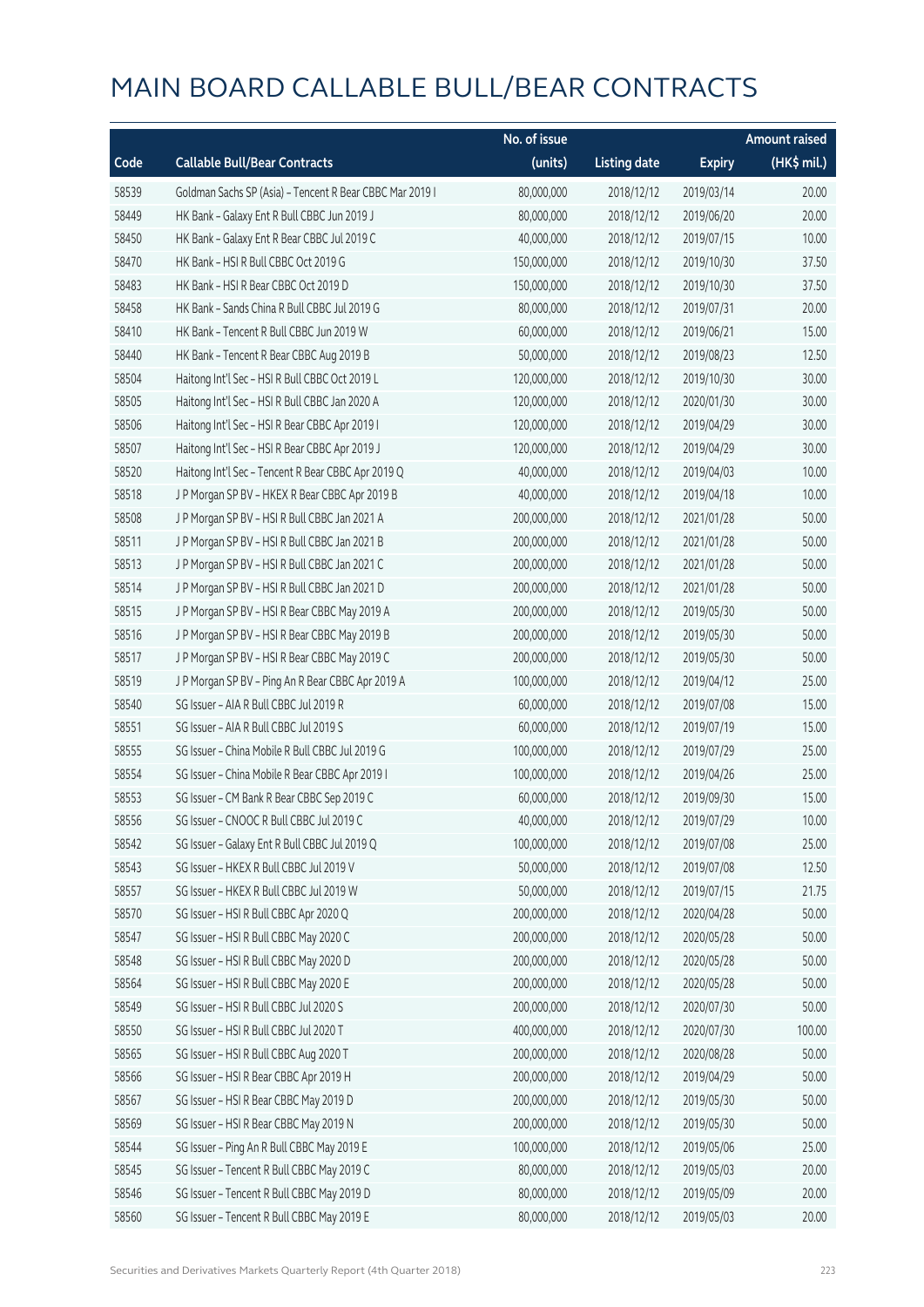|       |                                                            | No. of issue |                     |               | <b>Amount raised</b> |
|-------|------------------------------------------------------------|--------------|---------------------|---------------|----------------------|
| Code  | <b>Callable Bull/Bear Contracts</b>                        | (units)      | <b>Listing date</b> | <b>Expiry</b> | (HK\$ mil.)          |
| 58561 | SG Issuer - Tencent R Bull CBBC May 2019 F                 | 80,000,000   | 2018/12/12          | 2019/05/07    | 20.00                |
| 58562 | SG Issuer - Tencent R Bull CBBC May 2019 G                 | 80,000,000   | 2018/12/12          | 2019/05/10    | 20.00                |
| 58571 | SG Issuer - Tencent R Bear CBBC Apr 2019 S                 | 80,000,000   | 2018/12/12          | 2019/04/10    | 20.00                |
| 58558 | SG Issuer - Tencent R Bear CBBC Apr 2019 Z                 | 80,000,000   | 2018/12/12          | 2019/04/09    | 20.00                |
| 58491 | UBS AG - HSI R Bull CBBC Sep 2020 A                        | 200,000,000  | 2018/12/12          | 2020/09/29    | 50.00                |
| 58488 | UBS AG - HSI R Bull CBBC Sep 2020 G                        | 200,000,000  | 2018/12/12          | 2020/09/29    | 50.00                |
| 58495 | UBS AG - HSI R Bull CBBC Jan 2021 N                        | 200,000,000  | 2018/12/12          | 2021/01/28    | 50.00                |
| 58490 | UBS AG - HSI R Bull CBBC Feb 2021 G                        | 200,000,000  | 2018/12/12          | 2021/02/25    | 50.00                |
| 58501 | UBS AG - HSI R Bear CBBC Mar 2019 V                        | 200,000,000  | 2018/12/12          | 2019/03/28    | 50.00                |
| 58503 | UBS AG - HSI R Bear CBBC Mar 2019 Y                        | 200,000,000  | 2018/12/12          | 2019/03/28    | 50.00                |
| 58499 | UBS AG - Tencent R Bull CBBC Jun 2019 X                    | 40,000,000   | 2018/12/12          | 2019/06/18    | 10.00                |
| 58500 | UBS AG - Tencent R Bull CBBC Jun 2019 Y                    | 40,000,000   | 2018/12/12          | 2019/06/20    | 10.00                |
| 58502 | UBS AG - Tencent R Bear CBBC Mar 2019 Y                    | 40,000,000   | 2018/12/12          | 2019/03/25    | 10.00                |
| 58572 | BNP Paribas Issuance B.V. - HSI R Bull CBBC Nov 2020 P     | 250,000,000  | 2018/12/13          | 2020/11/27    | 62.50                |
| 58573 | BNP Paribas Issuance B.V. - HSI R Bull CBBC Nov 2020 Q     | 250,000,000  | 2018/12/13          | 2020/11/27    | 62.50                |
| 58574 | BNP Paribas Issuance B.V. - HSI R Bull CBBC Nov 2020 R     | 250,000,000  | 2018/12/13          | 2020/11/27    | 62.50                |
| 58575 | BNP Paribas Issuance B.V. - HSI R Bull CBBC Nov 2020 S     | 250,000,000  | 2018/12/13          | 2020/11/27    | 62.50                |
| 58578 | BNP Paribas Issuance B.V. - HSI R Bull CBBC Nov 2020 T     | 250,000,000  | 2018/12/13          | 2020/11/27    | 62.50                |
| 58579 | BNP Paribas Issuance B.V. - HSI R Bull CBBC Nov 2020 U     | 250,000,000  | 2018/12/13          | 2020/11/27    | 62.50                |
| 58645 | BNP Paribas Issuance B.V. - HSI R Bear CBBC Apr 2019 A     | 250,000,000  | 2018/12/13          | 2019/04/29    | 62.50                |
| 58646 | BNP Paribas Issuance B.V. - HSI R Bear CBBC Apr 2019 J     | 250,000,000  | 2018/12/13          | 2019/04/29    | 62.50                |
| 58647 | BNP Paribas Issuance B.V. - HSI R Bear CBBC Apr 2019 N     | 250,000,000  | 2018/12/13          | 2019/04/29    | 62.50                |
| 58593 | BNP Paribas Issuance B.V. - HSI R Bear CBBC Apr 2019 U     | 250,000,000  | 2018/12/13          | 2019/04/29    | 62.50                |
| 58594 | BNP Paribas Issuance B.V. - HSI R Bear CBBC Apr 2019 V     | 250,000,000  | 2018/12/13          | 2019/04/29    | 62.50                |
| 58595 | BNP Paribas Issuance B.V. - HSI R Bear CBBC Apr 2019 W     | 250,000,000  | 2018/12/13          | 2019/04/29    | 62.50                |
| 58596 | BNP Paribas Issuance B.V. - HSI R Bear CBBC Apr 2019 X     | 250,000,000  | 2018/12/13          | 2019/04/29    | 62.50                |
| 58597 | BNP Paribas Issuance B.V. - HSI R Bear CBBC Apr 2019 Y     | 250,000,000  | 2018/12/13          | 2019/04/29    | 62.50                |
| 58598 | BNP Paribas Issuance B.V. - HSI R Bear CBBC Apr 2019 Z     | 250,000,000  | 2018/12/13          | 2019/04/29    | 62.50                |
| 58644 | BNP Paribas Issuance B.V. - Tencent R Bull CBBC Jul 2019 C | 50,000,000   | 2018/12/13          | 2019/07/30    | 12.50                |
| 58642 | BNP Paribas Issuance B.V. - Tencent R Bear CBBC Oct 2019 D | 50,000,000   | 2018/12/13          | 2019/10/30    | 12.50                |
| 58641 | BNP Paribas Issuance B.V. - Tencent R Bear CBBC Nov 2019 E | 50,000,000   | 2018/12/13          | 2019/11/28    | 12.50                |
| 58643 | BNP Paribas Issuance B.V. - Tencent R Bear CBBC Nov 2019 F | 50,000,000   | 2018/12/13          | 2019/11/28    | 12.50                |
| 58877 | Credit Suisse AG - Geely Auto R Bear CBBC Sep 2019 B       | 40,000,000   | 2018/12/13          | 2019/09/30    | 10.00                |
| 58884 | Credit Suisse AG - Galaxy Ent R Bear CBBC Nov 2019 A       | 50,000,000   | 2018/12/13          | 2019/11/18    | 12.50                |
| 58878 | Credit Suisse AG - HSBC R Bear CBBC Dec 2019 A             | 70,000,000   | 2018/12/13          | 2019/12/03    | 17.50                |
| 58811 | Credit Suisse AG - HSI R Bull CBBC Jan 2021 F              | 200,000,000  | 2018/12/13          | 2021/01/28    | 50.00                |
| 58838 | Credit Suisse AG - HSI R Bull CBBC Jan 2021 G              | 200,000,000  | 2018/12/13          | 2021/01/28    | 50.00                |
| 58883 | Credit Suisse AG - HSI R Bull CBBC Jan 2021 H              | 200,000,000  | 2018/12/13          | 2021/01/28    | 50.00                |
| 58813 | Credit Suisse AG - HSI R Bull CBBC Feb 2021 B              | 200,000,000  | 2018/12/13          | 2021/02/25    | 50.00                |
| 58830 | Credit Suisse AG - HSI R Bull CBBC Feb 2021 C              | 200,000,000  | 2018/12/13          | 2021/02/25    | 50.00                |
| 58837 | Credit Suisse AG - HSI R Bull CBBC Feb 2021 D              | 200,000,000  | 2018/12/13          | 2021/02/25    | 50.00                |
| 58844 | Credit Suisse AG - HSI R Bull CBBC Feb 2021 E              | 200,000,000  | 2018/12/13          | 2021/02/25    | 50.00                |
| 58847 | Credit Suisse AG - HSI R Bear CBBC Mar 2019 T              | 200,000,000  | 2018/12/13          | 2019/03/28    | 50.00                |
| 58850 | Credit Suisse AG - HSI R Bear CBBC Mar 2019 U              | 200,000,000  | 2018/12/13          | 2019/03/28    | 50.00                |
| 58852 | Credit Suisse AG - HSI R Bear CBBC Mar 2019 W              | 200,000,000  | 2018/12/13          | 2019/03/28    | 50.00                |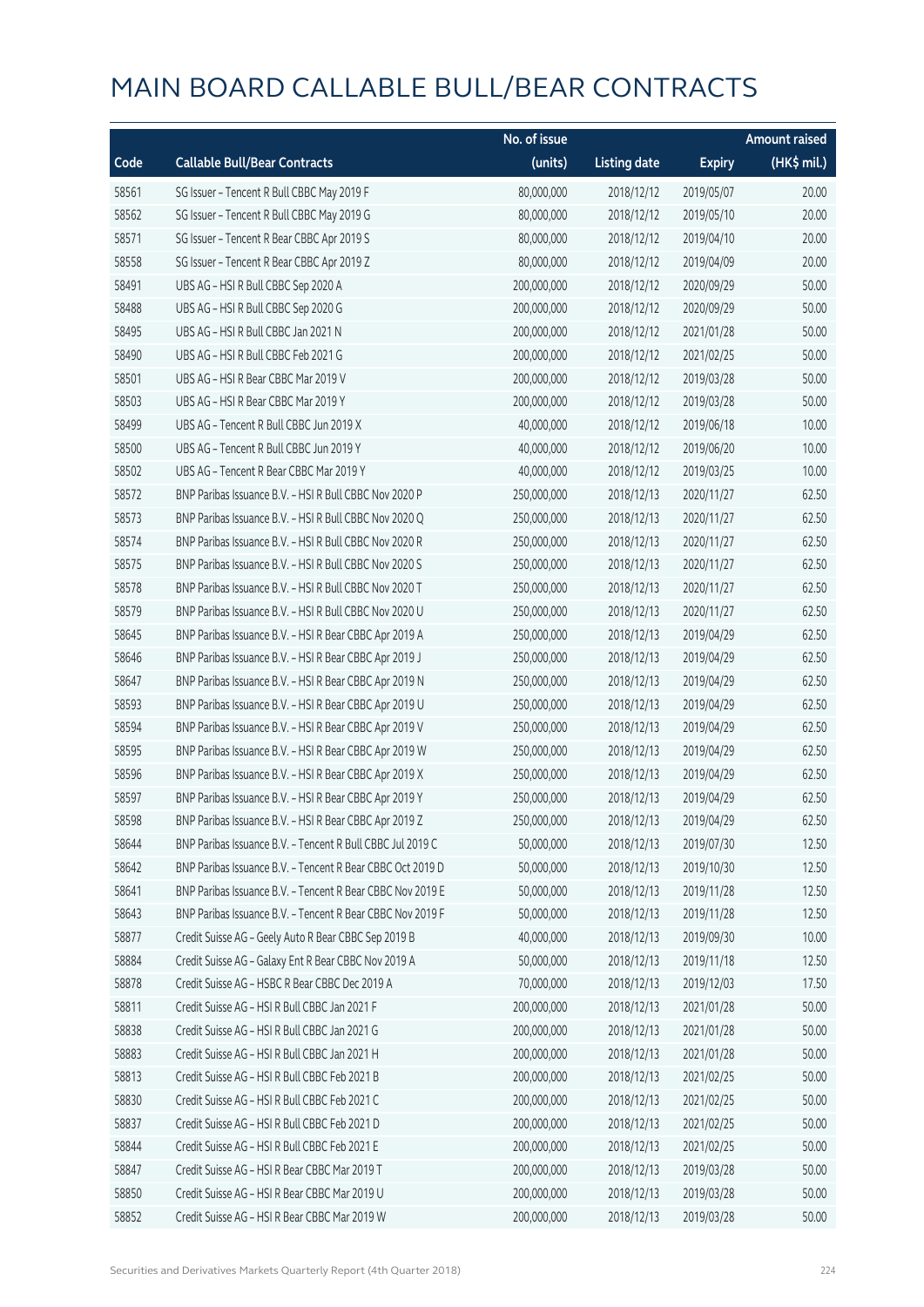|       |                                                          | No. of issue |                     |               | <b>Amount raised</b>  |
|-------|----------------------------------------------------------|--------------|---------------------|---------------|-----------------------|
| Code  | <b>Callable Bull/Bear Contracts</b>                      | (units)      | <b>Listing date</b> | <b>Expiry</b> | $(HK\frac{1}{2}mil.)$ |
| 58876 | Credit Suisse AG - HSI R Bear CBBC Mar 2019 X            | 200,000,000  | 2018/12/13          | 2019/03/28    | 50.00                 |
| 58848 | Credit Suisse AG - HSI R Bear CBBC Apr 2019 O            | 200,000,000  | 2018/12/13          | 2019/04/29    | 50.00                 |
| 58849 | Credit Suisse AG - HSI R Bear CBBC Apr 2019 Q            | 200,000,000  | 2018/12/13          | 2019/04/29    | 50.00                 |
| 58882 | Credit Suisse AG - Tencent R Bull CBBC Oct 2019 H        | 50,000,000   | 2018/12/13          | 2019/10/16    | 12.50                 |
| 58886 | Credit Suisse AG - Tencent R Bear CBBC Nov 2019 A        | 50,000,000   | 2018/12/13          | 2019/11/07    | 12.50                 |
| 58885 | Credit Suisse AG - Tencent R Bear CBBC Dec 2019 A        | 50,000,000   | 2018/12/13          | 2019/12/04    | 12.50                 |
| 58922 | Goldman Sachs SP (Asia) - HKEX R Bull CBBC Apr 2019 B    | 100,000,000  | 2018/12/13          | 2019/04/18    | 25.00                 |
| 58585 | Goldman Sachs SP (Asia) - HSI R Bull CBBC Sep 2020 C     | 200,000,000  | 2018/12/13          | 2020/09/29    | 50.00                 |
| 58580 | Goldman Sachs SP (Asia) - HSI R Bull CBBC Oct 2020 D     | 200,000,000  | 2018/12/13          | 2020/10/29    | 50.00                 |
| 58581 | Goldman Sachs SP (Asia) - HSI R Bull CBBC Oct 2020 E     | 200,000,000  | 2018/12/13          | 2020/10/29    | 50.00                 |
| 58582 | Goldman Sachs SP (Asia) - HSI R Bull CBBC Nov 2020 Y     | 200,000,000  | 2018/12/13          | 2020/11/27    | 50.00                 |
| 58887 | Goldman Sachs SP (Asia) - HSI R Bear CBBC Mar 2019 F     | 200,000,000  | 2018/12/13          | 2019/03/28    | 50.00                 |
| 58888 | Goldman Sachs SP (Asia) - HSI R Bear CBBC Mar 2019 G     | 200,000,000  | 2018/12/13          | 2019/03/28    | 50.00                 |
| 58915 | Goldman Sachs SP (Asia) - HSI R Bear CBBC Mar 2019 H     | 200,000,000  | 2018/12/13          | 2019/03/28    | 50.00                 |
| 58920 | Goldman Sachs SP (Asia) - HSI R Bear CBBC Mar 2019 I     | 200,000,000  | 2018/12/13          | 2019/03/28    | 50.00                 |
| 58923 | Goldman Sachs SP (Asia) - HSI R Bear CBBC Mar 2019 J     | 200,000,000  | 2018/12/13          | 2019/03/28    | 50.00                 |
| 58586 | Goldman Sachs SP (Asia) - Ping An R Bull CBBC Jul 2019 L | 100,000,000  | 2018/12/13          | 2019/07/25    | 25.00                 |
| 58583 | Goldman Sachs SP (Asia) - Tencent R Bull CBBC Mar 2019 Z | 100,000,000  | 2018/12/13          | 2019/03/14    | 25.00                 |
| 58919 | Goldman Sachs SP (Asia) - Tencent R Bear CBBC Mar 2019 J | 80,000,000   | 2018/12/13          | 2019/03/14    | 20.00                 |
| 58605 | HK Bank - Galaxy Ent R Bear CBBC Jul 2019 D              | 40,000,000   | 2018/12/13          | 2019/07/15    | 10.00                 |
| 58609 | HK Bank - HKEX R Bear CBBC Jul 2019 B                    | 40,000,000   | 2018/12/13          | 2019/07/29    | 10.00                 |
| 58599 | HK Bank - HSI R Bear CBBC Oct 2019 E                     | 150,000,000  | 2018/12/13          | 2019/10/30    | 37.50                 |
| 58600 | HK Bank - HSI R Bear CBBC Oct 2019 F                     | 150,000,000  | 2018/12/13          | 2019/10/30    | 37.50                 |
| 58603 | HK Bank - HSI R Bear CBBC Nov 2019 A                     | 150,000,000  | 2018/12/13          | 2019/11/28    | 37.50                 |
| 58604 | HK Bank - PetroChina R Bull CBBC Jul 2019 A              | 80,000,000   | 2018/12/13          | 2019/07/31    | 20.00                 |
| 58614 | HK Bank - Tencent R Bear CBBC Jul 2019 A                 | 50,000,000   | 2018/12/13          | 2019/07/08    | 12.50                 |
| 58615 | HK Bank - Tencent R Bear CBBC Jul 2019 B                 | 50,000,000   | 2018/12/13          | 2019/07/15    | 12.50                 |
| 58682 | Haitong Int'l Sec - HSI R Bull CBBC Jan 2020 B           | 120,000,000  | 2018/12/13          | 2020/01/30    | 30.00                 |
| 58686 | Haitong Int'l Sec - HSI R Bear CBBC Mar 2019 R           | 120,000,000  | 2018/12/13          | 2019/03/28    | 30.00                 |
| 58683 | Haitong Int'l Sec - HSI R Bear CBBC Apr 2019 K           | 120,000,000  | 2018/12/13          | 2019/04/29    | 30.00                 |
| 58687 | Haitong Int'l Sec - HSI R Bear CBBC Apr 2019 L           | 120,000,000  | 2018/12/13          | 2019/04/29    | 30.00                 |
| 58803 | Haitong Int'l Sec - Tencent R Bear CBBC Apr 2019 R       | 40,000,000   | 2018/12/13          | 2019/04/02    | 10.00                 |
| 58807 | Haitong Int'l Sec - Tencent R Bear CBBC Apr 2019 S       | 40,000,000   | 2018/12/13          | 2019/04/02    | 10.00                 |
| 58651 | J P Morgan SP BV - HSI R Bull CBBC Sep 2020 J            | 200,000,000  | 2018/12/13          | 2020/09/29    | 50.00                 |
| 58652 | J P Morgan SP BV - HSI R Bull CBBC Sep 2020 K            | 200,000,000  | 2018/12/13          | 2020/09/29    | 50.00                 |
| 58653 | J P Morgan SP BV - HSI R Bull CBBC Sep 2020 M            | 200,000,000  | 2018/12/13          | 2020/09/29    | 50.00                 |
| 58655 | J P Morgan SP BV - HSI R Bull CBBC Oct 2020 U            | 200,000,000  | 2018/12/13          | 2020/10/29    | 50.00                 |
| 58662 | J P Morgan SP BV - HSI R Bull CBBC Jan 2021 E            | 200,000,000  | 2018/12/13          | 2021/01/28    | 50.00                 |
| 58663 | J P Morgan SP BV - HSI R Bear CBBC Mar 2019 B            | 200,000,000  | 2018/12/13          | 2019/03/28    | 50.00                 |
| 58664 | J P Morgan SP BV - HSI R Bear CBBC Mar 2019 S            | 200,000,000  | 2018/12/13          | 2019/03/28    | 50.00                 |
| 58671 | J P Morgan SP BV - HSI R Bear CBBC May 2019 D            | 200,000,000  | 2018/12/13          | 2019/05/30    | 50.00                 |
| 58677 | J P Morgan SP BV - HSI R Bear CBBC May 2019 E            | 200,000,000  | 2018/12/13          | 2019/05/30    | 50.00                 |
| 58678 | J P Morgan SP BV - HSI R Bear CBBC May 2019 F            | 200,000,000  | 2018/12/13          | 2019/05/30    | 50.00                 |
| 58679 | J P Morgan SP BV - HSI R Bear CBBC May 2019 G            | 200,000,000  | 2018/12/13          | 2019/05/30    | 50.00                 |
| 58659 | J P Morgan SP BV - Tencent R Bull CBBC Apr 2019 W        | 50,000,000   | 2018/12/13          | 2019/04/18    | 12.50                 |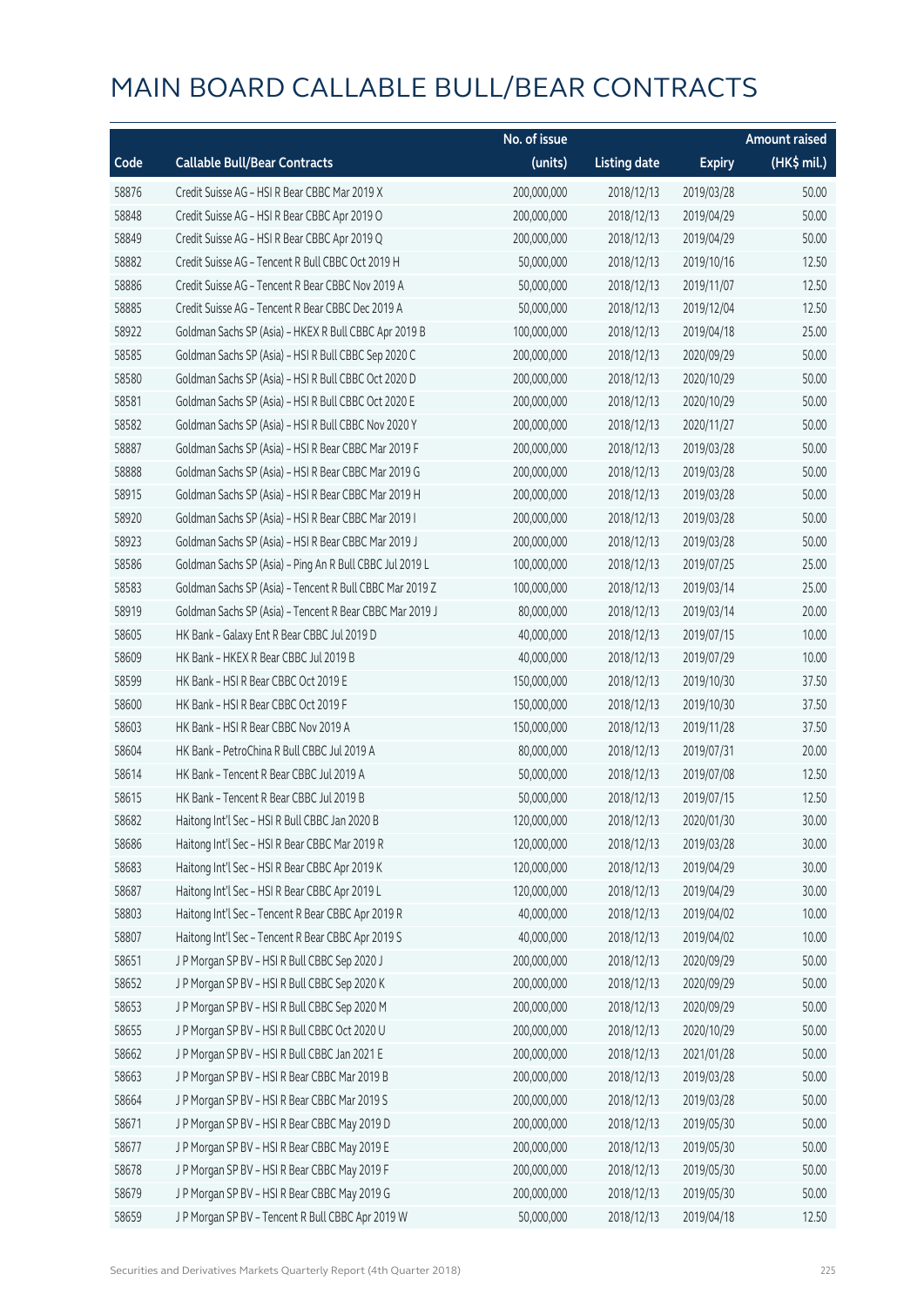|       |                                                   | No. of issue |                     |               | <b>Amount raised</b> |
|-------|---------------------------------------------------|--------------|---------------------|---------------|----------------------|
| Code  | <b>Callable Bull/Bear Contracts</b>               | (units)      | <b>Listing date</b> | <b>Expiry</b> | (HK\$ mil.)          |
| 58660 | J P Morgan SP BV - Tencent R Bull CBBC Apr 2019 X | 50,000,000   | 2018/12/13          | 2019/04/12    | 12.50                |
| 58661 | J P Morgan SP BV - Tencent R Bull CBBC Apr 2019 Y | 50,000,000   | 2018/12/13          | 2019/04/18    | 12.50                |
| 58680 | J P Morgan SP BV - Tencent R Bear CBBC May 2019 A | 50,000,000   | 2018/12/13          | 2019/05/10    | 12.50                |
| 58681 | J P Morgan SP BV - Tencent R Bear CBBC May 2019 B | 50,000,000   | 2018/12/13          | 2019/05/10    | 12.50                |
| 58689 | SG Issuer - AIA R Bull CBBC Jun 2019 D            | 60,000,000   | 2018/12/13          | 2019/06/27    | 15.00                |
| 58688 | SG Issuer - AIA R Bear CBBC Jun 2019 E            | 60,000,000   | 2018/12/13          | 2019/06/26    | 15.00                |
| 58690 | SG Issuer - AIA R Bear CBBC Jun 2019 F            | 60,000,000   | 2018/12/13          | 2019/06/27    | 15.00                |
| 58738 | SG Issuer - CSPC Pharma R Bull CBBC Apr 2019 B    | 40,000,000   | 2018/12/13          | 2019/04/08    | 10.00                |
| 58752 | SG Issuer - Geely Auto R Bear CBBC May 2019 A     | 40,000,000   | 2018/12/13          | 2019/05/06    | 10.40                |
| 58691 | SG Issuer - Galaxy Ent R Bull CBBC Aug 2019 F     | 100,000,000  | 2018/12/13          | 2019/08/30    | 25.00                |
| 58742 | SG Issuer - Galaxy Ent R Bear CBBC Jun 2019 I     | 100,000,000  | 2018/12/13          | 2019/06/21    | 25.00                |
| 58748 | SG Issuer - Galaxy Ent R Bear CBBC Jun 2019 J     | 100,000,000  | 2018/12/13          | 2019/06/27    | 25.00                |
| 58757 | SG Issuer - HKEX R Bull CBBC Jul 2019 X           | 50,000,000   | 2018/12/13          | 2019/07/05    | 12.50                |
| 58753 | SG Issuer - HKEX R Bear CBBC Jun 2019 A           | 50,000,000   | 2018/12/13          | 2019/06/10    | 12.50                |
| 58759 | SG Issuer - HSBC R Bull CBBC Sep 2019 I           | 100,000,000  | 2018/12/13          | 2019/09/27    | 25.00                |
| 58758 | SG Issuer - HSBC R Bear CBBC Jun 2019 A           | 100,000,000  | 2018/12/13          | 2019/06/21    | 25.00                |
| 58788 | SG Issuer - HSI R Bull CBBC May 2020 F            | 200,000,000  | 2018/12/13          | 2020/05/28    | 50.00                |
| 58789 | SG Issuer - HSI R Bull CBBC May 2020 G            | 200,000,000  | 2018/12/13          | 2020/05/28    | 50.00                |
| 58697 | SG Issuer - HSI R Bull CBBC Jul 2020 U            | 200,000,000  | 2018/12/13          | 2020/07/30    | 50.00                |
| 58701 | SG Issuer - HSI R Bull CBBC Jul 2020 V            | 200,000,000  | 2018/12/13          | 2020/07/30    | 50.00                |
| 58702 | SG Issuer - HSI R Bull CBBC Jul 2020 W            | 200,000,000  | 2018/12/13          | 2020/07/30    | 50.00                |
| 58703 | SG Issuer - HSI R Bull CBBC Aug 2020 U            | 200,000,000  | 2018/12/13          | 2020/08/28    | 50.00                |
| 58726 | SG Issuer - HSI R Bull CBBC Aug 2020 V            | 200,000,000  | 2018/12/13          | 2020/08/28    | 50.00                |
| 58704 | SG Issuer - HSI R Bull CBBC Sep 2020 G            | 200,000,000  | 2018/12/13          | 2020/09/29    | 50.00                |
| 58718 | SG Issuer - HSI R Bull CBBC Nov 2020 T            | 200,000,000  | 2018/12/13          | 2020/11/27    | 50.00                |
| 58719 | SG Issuer - HSI R Bear CBBC Apr 2019 N            | 200,000,000  | 2018/12/13          | 2019/04/29    | 50.00                |
| 58769 | SG Issuer - HSI R Bear CBBC Apr 2019 O            | 200,000,000  | 2018/12/13          | 2019/04/29    | 50.00                |
| 58780 | SG Issuer - HSI R Bear CBBC Apr 2019 P            | 200,000,000  | 2018/12/13          | 2019/04/29    | 50.00                |
| 58782 | SG Issuer - HSI R Bear CBBC May 2019 O            | 200,000,000  | 2018/12/13          | 2019/05/30    | 50.00                |
| 58787 | SG Issuer - HSI R Bear CBBC May 2019 P            | 200,000,000  | 2018/12/13          | 2019/05/30    | 50.00                |
| 58720 | SG Issuer - HSI R Bear CBBC Jul 2019 B            | 400,000,000  | 2018/12/13          | 2019/07/30    | 100.00               |
| 58692 | SG Issuer - Ping An R Bull CBBC Apr 2019 W        | 100,000,000  | 2018/12/13          | 2019/04/30    | 25.00                |
| 58762 | SG Issuer - Ping An R Bear CBBC May 2019 E        | 100,000,000  | 2018/12/13          | 2019/05/20    | 25.00                |
| 58693 | SG Issuer - Tencent R Bull CBBC Mar 2019 L        | 80,000,000   | 2018/12/13          | 2019/03/27    | 20.00                |
| 58694 | SG Issuer - Tencent R Bull CBBC May 2019 H        | 80,000,000   | 2018/12/13          | 2019/05/08    | 20.00                |
| 58696 | SG Issuer - Tencent R Bull CBBC May 2019 I        | 80,000,000   | 2018/12/13          | 2019/05/30    | 20.00                |
| 58739 | SG Issuer - Tencent R Bull CBBC May 2019 J        | 80,000,000   | 2018/12/13          | 2019/05/02    | 20.00                |
| 58741 | SG Issuer - Tencent R Bull CBBC May 2019 K        | 80,000,000   | 2018/12/13          | 2019/05/03    | 20.00                |
| 58768 | SG Issuer - Tencent R Bull CBBC May 2019 L        | 80,000,000   | 2018/12/13          | 2019/05/27    | 20.00                |
| 58763 | SG Issuer - Tencent R Bear CBBC Mar 2019 P        | 80,000,000   | 2018/12/13          | 2019/03/28    | 20.00                |
| 58764 | SG Issuer - Tencent R Bear CBBC Mar 2019 S        | 80,000,000   | 2018/12/13          | 2019/03/29    | 20.00                |
| 58765 | SG Issuer - Tencent R Bear CBBC Apr 2019 Y        | 80,000,000   | 2018/12/13          | 2019/04/04    | 20.00                |
| 58626 | UBS AG - HSI R Bull CBBC Oct 2020 T               | 200,000,000  | 2018/12/13          | 2020/10/29    | 50.00                |
| 58616 | UBS AG - HSI R Bull CBBC Nov 2020 H               | 200,000,000  | 2018/12/13          | 2020/11/27    | 50.00                |
| 58617 | UBS AG - HSI R Bull CBBC Dec 2020 T               | 200,000,000  | 2018/12/13          | 2020/12/30    | 50.00                |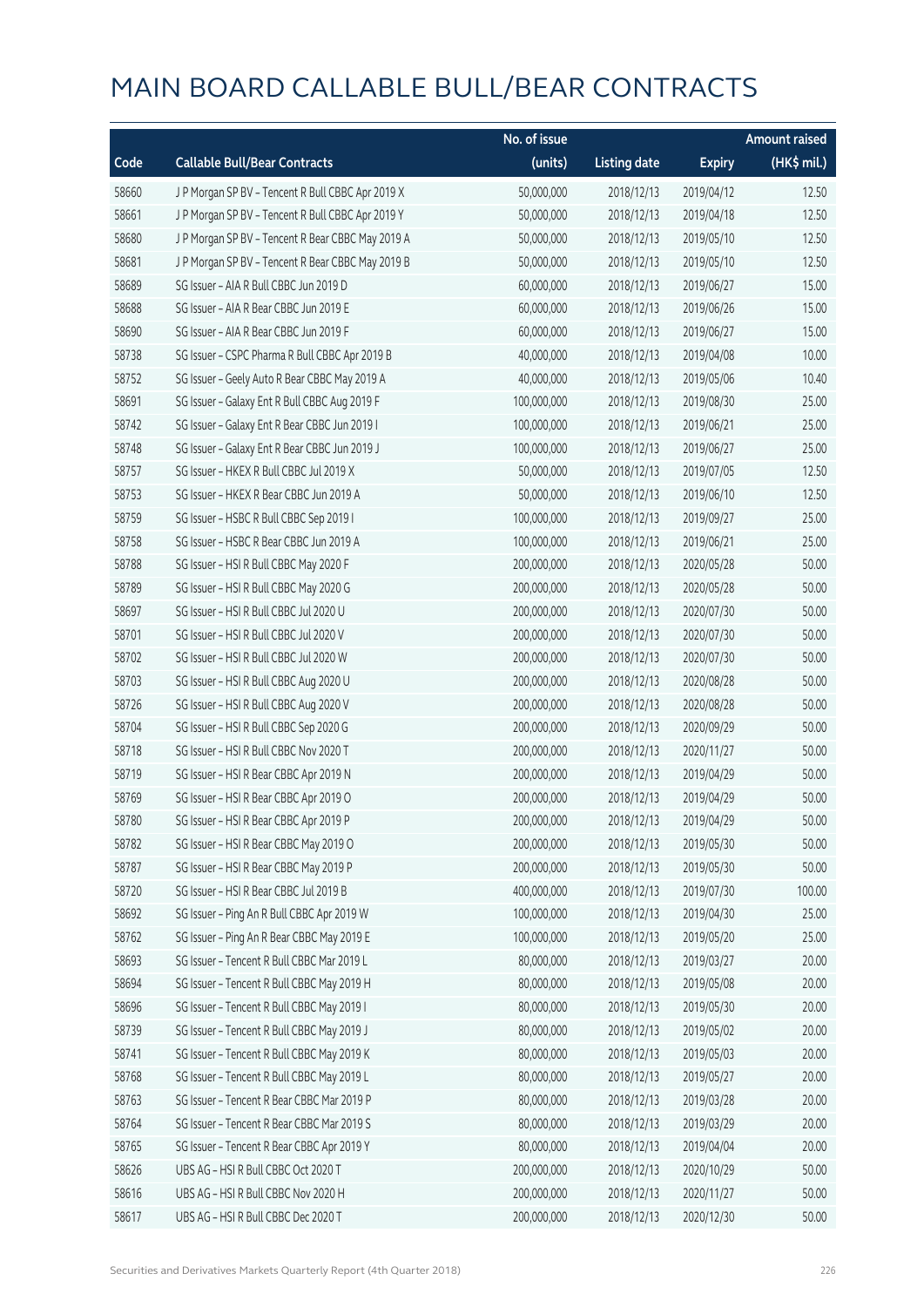|       |                                                             | No. of issue |                     |               | <b>Amount raised</b> |
|-------|-------------------------------------------------------------|--------------|---------------------|---------------|----------------------|
| Code  | <b>Callable Bull/Bear Contracts</b>                         | (units)      | <b>Listing date</b> | <b>Expiry</b> | (HK\$ mil.)          |
| 58618 | UBS AG - HSI R Bull CBBC Jan 2021 O                         | 200,000,000  | 2018/12/13          | 2021/01/28    | 50.00                |
| 58638 | UBS AG - HSI R Bull CBBC Jan 2021 P                         | 200,000,000  | 2018/12/13          | 2021/01/28    | 50.00                |
| 58619 | UBS AG - HSI R Bull CBBC Feb 2021 H                         | 200,000,000  | 2018/12/13          | 2021/02/25    | 50.00                |
| 58637 | UBS AG - HSI R Bull CBBC Feb 2021 I                         | 200,000,000  | 2018/12/13          | 2021/02/25    | 50.00                |
| 58648 | UBS AG - HSI R Bear CBBC Mar 2019 D                         | 200,000,000  | 2018/12/13          | 2019/03/28    | 50.00                |
| 58649 | UBS AG - HSI R Bear CBBC Mar 2019 F                         | 200,000,000  | 2018/12/13          | 2019/03/28    | 50.00                |
| 58632 | UBS AG - HSI R Bear CBBC Mar 2019 W                         | 200,000,000  | 2018/12/13          | 2019/03/28    | 50.00                |
| 58634 | UBS AG - HSI R Bear CBBC Apr 2019 S                         | 200,000,000  | 2018/12/13          | 2019/04/29    | 50.00                |
| 58633 | UBS AG - HSI R Bear CBBC May 2019 L                         | 300,000,000  | 2018/12/13          | 2019/05/30    | 75.00                |
| 58628 | UBS AG - Tencent R Bull CBBC Jun 2019 B                     | 40,000,000   | 2018/12/13          | 2019/06/11    | 10.00                |
| 58627 | UBS AG - Tencent R Bull CBBC Jun 2019 Z                     | 40,000,000   | 2018/12/13          | 2019/06/03    | 10.00                |
| 58635 | UBS AG - Tencent R Bear CBBC Apr 2019 K                     | 40,000,000   | 2018/12/13          | 2019/04/08    | 10.00                |
| 58650 | UBS AG - Tencent R Bear CBBC Apr 2019 L                     | 40,000,000   | 2018/12/13          | 2019/04/11    | 10.00                |
| 58587 | Bank Vontobel - China Mobile R Bull CBBC Aug 2019 C         | 40,000,000   | 2018/12/13          | 2019/08/02    | 10.00                |
| 58591 | Bank Vontobel - HSI R Bull CBBC May 2019 Z                  | 80,000,000   | 2018/12/13          | 2019/05/30    | 20.00                |
| 58590 | Bank Vontobel - HSI R Bull CBBC Jun 2019 H                  | 80,000,000   | 2018/12/13          | 2019/06/27    | 20.00                |
| 58589 | Bank Vontobel - HSI R Bear CBBC Mar 2019 U                  | 80,000,000   | 2018/12/13          | 2019/03/28    | 20.00                |
| 58588 | Bank Vontobel - ICBC R Bear CBBC Jun 2019 B                 | 40,000,000   | 2018/12/13          | 2019/06/14    | 10.00                |
| 58592 | Bank Vontobel - Tencent R Bull CBBC Aug 2019 N              | 40,000,000   | 2018/12/13          | 2019/08/23    | 10.00                |
| 58640 | Bank Vontobel - Tencent R Bear CBBC Apr 2019 C              | 40,000,000   | 2018/12/13          | 2019/04/26    | 10.00                |
| 59085 | BNP Paribas Issuance B.V. - HSI R Bear CBBC Apr 2019 B      | 250,000,000  | 2018/12/14          | 2019/04/29    | 62.50                |
| 59239 | Credit Suisse AG - HSI R Bull CBBC Jan 2021 I               | 200,000,000  | 2018/12/14          | 2021/01/28    | 50.00                |
| 59240 | Credit Suisse AG - HSI R Bull CBBC Jan 2021 J               | 200,000,000  | 2018/12/14          | 2021/01/28    | 50.00                |
| 59241 | Credit Suisse AG - HSI R Bull CBBC Jan 2021 K               | 200,000,000  | 2018/12/14          | 2021/01/28    | 50.00                |
| 59234 | Credit Suisse AG - HSI R Bull CBBC Feb 2021 F               | 200,000,000  | 2018/12/14          | 2021/02/25    | 50.00                |
| 59244 | Credit Suisse AG - HSI R Bull CBBC Feb 2021 G               | 200,000,000  | 2018/12/14          | 2021/02/25    | 50.00                |
| 59220 | Credit Suisse AG - HSI R Bear CBBC Mar 2019 B               | 200,000,000  | 2018/12/14          | 2019/03/28    | 50.00                |
| 59245 | Credit Suisse AG - HSI R Bear CBBC Mar 2019 M               | 200,000,000  | 2018/12/14          | 2019/03/28    | 50.00                |
| 59249 | Credit Suisse AG - HSI R Bear CBBC Apr 2019 J               | 200,000,000  | 2018/12/14          | 2019/04/29    | 50.00                |
| 59224 | Credit Suisse AG - HSI R Bear CBBC Apr 2019 R               | 200,000,000  | 2018/12/14          | 2019/04/29    | 50.00                |
| 59221 | Credit Suisse AG - HSI R Bear CBBC May 2019 P               | 200,000,000  | 2018/12/14          | 2019/05/30    | 50.00                |
| 59223 | Credit Suisse AG - HSI R Bear CBBC Jun 2019 C               | 300,000,000  | 2018/12/14          | 2019/06/27    | 75.00                |
| 59255 | Credit Suisse AG - Ping An R Bear CBBC Dec 2019 A           | 80,000,000   | 2018/12/14          | 2019/12/03    | 20.00                |
| 59242 | Credit Suisse AG - Tencent R Bull CBBC Oct 2019 I           | 50,000,000   | 2018/12/14          | 2019/10/28    | 12.50                |
| 59243 | Credit Suisse AG - Tencent R Bear CBBC Oct 2019 C           | 50,000,000   | 2018/12/14          | 2019/10/18    | 12.50                |
| 59048 | Bank of East Asia - Geely Auto R Bear CBBC Apr 2019 A       | 40,000,000   | 2018/12/14          | 2019/04/01    | 12.00                |
| 59059 | Bank of East Asia - Galaxy Ent R Bear CBBC Jun 2019 A       | 80,000,000   | 2018/12/14          | 2019/06/10    | 20.00                |
| 59060 | Bank of East Asia - HSBC R Bear CBBC Apr 2019 B             | 40,000,000   | 2018/12/14          | 2019/04/01    | 10.00                |
| 59056 | Bank of East Asia - PetroChina R Bull CBBC Jun 2019 A       | 40,000,000   | 2018/12/14          | 2019/06/10    | 10.00                |
| 59055 | Bank of East Asia - Ping An R Bull CBBC Apr 2019 D          | 10,000,000   | 2018/12/14          | 2019/04/01    | 10.00                |
| 59049 | Bank of East Asia - Ping An R Bear CBBC Apr 2019 C          | 100,000,000  | 2018/12/14          | 2019/04/01    | 25.00                |
| 59057 | Bank of East Asia - Tencent R Bull CBBC Apr 2019 E          | 30,000,000   | 2018/12/14          | 2019/04/01    | 10.50                |
| 59058 | Bank of East Asia - Tencent R Bear CBBC Apr 2019 B          | 30,000,000   | 2018/12/14          | 2019/04/01    | 10.50                |
| 59261 | Goldman Sachs SP (Asia) - AIA R Bull CBBC May 2019 I        | 100,000,000  | 2018/12/14          | 2019/05/14    | 25.00                |
| 59262 | Goldman Sachs SP (Asia) - Galaxy Ent R Bear CBBC Sep 2020 A | 80,000,000   | 2018/12/14          | 2020/09/18    | 20.00                |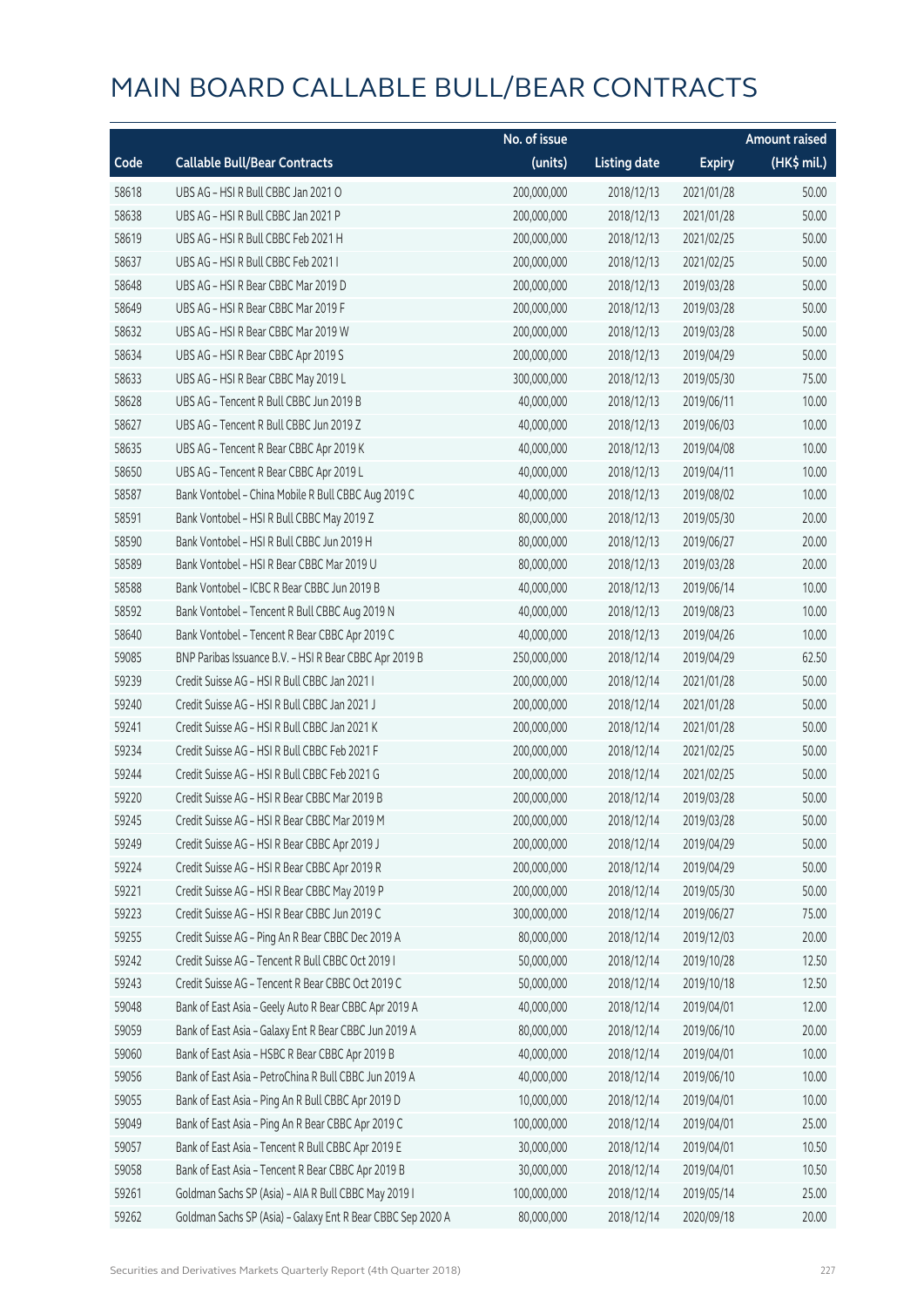|       |                                                          | No. of issue |                     |               | <b>Amount raised</b> |
|-------|----------------------------------------------------------|--------------|---------------------|---------------|----------------------|
| Code  | <b>Callable Bull/Bear Contracts</b>                      | (units)      | <b>Listing date</b> | <b>Expiry</b> | (HK\$ mil.)          |
| 59263 | Goldman Sachs SP (Asia) - HKEX R Bear CBBC Apr 2019 B    | 80,000,000   | 2018/12/14          | 2019/04/15    | 20.00                |
| 59017 | Goldman Sachs SP (Asia) - HSBC R Bull CBBC Sep 2019 Z    | 100,000,000  | 2018/12/14          | 2019/09/26    | 25.00                |
| 59011 | Goldman Sachs SP (Asia) - HSI R Bull CBBC Sep 2020 D     | 200,000,000  | 2018/12/14          | 2020/09/29    | 50.00                |
| 59012 | Goldman Sachs SP (Asia) - HSI R Bull CBBC Sep 2020 E     | 200,000,000  | 2018/12/14          | 2020/09/29    | 50.00                |
| 58936 | Goldman Sachs SP (Asia) - HSI R Bear CBBC Mar 2019 L     | 200,000,000  | 2018/12/14          | 2019/03/28    | 50.00                |
| 58938 | Goldman Sachs SP (Asia) - HSI R Bear CBBC Mar 2019 S     | 200,000,000  | 2018/12/14          | 2019/03/28    | 50.00                |
| 59256 | Goldman Sachs SP (Asia) - HSI R Bear CBBC Mar 2019 W     | 200,000,000  | 2018/12/14          | 2019/03/28    | 50.00                |
| 59260 | Goldman Sachs SP (Asia) - HSI R Bear CBBC Mar 2019 X     | 200,000,000  | 2018/12/14          | 2019/03/28    | 50.00                |
| 59014 | Goldman Sachs SP (Asia) - Ping An R Bull CBBC Jul 2019 K | 100,000,000  | 2018/12/14          | 2019/07/25    | 25.00                |
| 59013 | Goldman Sachs SP (Asia) - Tencent R Bull CBBC Mar 2019 C | 100,000,000  | 2018/12/14          | 2019/03/14    | 25.00                |
| 58943 | Goldman Sachs SP (Asia) - Tencent R Bear CBBC Mar 2019 L | 80,000,000   | 2018/12/14          | 2019/03/14    | 20.00                |
| 58979 | HK Bank - CNOOC R Bear CBBC Jul 2019 A                   | 40,000,000   | 2018/12/14          | 2019/07/31    | 10.00                |
| 58948 | HK Bank - CSPC Pharma R Bull CBBC Jun 2019 A             | 40,000,000   | 2018/12/14          | 2019/06/28    | 10.00                |
| 58965 | HK Bank - CSPC Pharma R Bull CBBC Jul 2019 A             | 40,000,000   | 2018/12/14          | 2019/07/31    | 12.00                |
| 58980 | HK Bank - HSI R Bull CBBC Sep 2019 O                     | 150,000,000  | 2018/12/14          | 2019/09/27    | 37.50                |
| 58989 | HK Bank - HSI R Bear CBBC Sep 2019 B                     | 150,000,000  | 2018/12/14          | 2019/09/27    | 37.50                |
| 59008 | HK Bank - HSI R Bear CBBC Oct 2019 G                     | 150,000,000  | 2018/12/14          | 2019/10/30    | 37.50                |
| 58968 | HK Bank - Sino Biopharm R Bull CBBC Jun 2019 A           | 40,000,000   | 2018/12/14          | 2019/06/28    | 10.00                |
| 58974 | HK Bank - Sino Biopharm R Bull CBBC Jul 2019 B           | 40,000,000   | 2018/12/14          | 2019/07/31    | 10.00                |
| 58944 | HK Bank - Tencent R Bull CBBC Jun 2019 X                 | 60,000,000   | 2018/12/14          | 2019/06/10    | 15.00                |
| 58945 | HK Bank - Tencent R Bear CBBC Jul 2019 C                 | 50,000,000   | 2018/12/14          | 2019/07/11    | 12.50                |
| 59038 | Haitong Int'l Sec - HSI R Bear CBBC Mar 2019 S           | 120,000,000  | 2018/12/14          | 2019/03/28    | 30.00                |
| 59018 | Haitong Int'l Sec - HSI R Bear CBBC Apr 2019 M           | 120,000,000  | 2018/12/14          | 2019/04/29    | 30.00                |
| 59046 | Haitong Int'l Sec - HSI R Bear CBBC Apr 2019 N           | 120,000,000  | 2018/12/14          | 2019/04/29    | 30.00                |
| 59173 | J P Morgan SP BV - HSI R Bull CBBC Sep 2020 U            | 200,000,000  | 2018/12/14          | 2020/09/29    | 50.00                |
| 59197 | J P Morgan SP BV - HSI R Bull CBBC Nov 2020 D            | 200,000,000  | 2018/12/14          | 2020/11/27    | 50.00                |
| 59198 | J P Morgan SP BV - HSI R Bull CBBC Dec 2020 A            | 200,000,000  | 2018/12/14          | 2020/12/30    | 50.00                |
| 59205 | J P Morgan SP BV - HSI R Bear CBBC Mar 2019 Z            | 200,000,000  | 2018/12/14          | 2019/03/28    | 50.00                |
| 59210 | J P Morgan SP BV - HSI R Bear CBBC May 2019 H            | 200,000,000  | 2018/12/14          | 2019/05/30    | 50.00                |
| 59215 | J P Morgan SP BV - HSI R Bear CBBC May 2019 I            | 200,000,000  | 2018/12/14          | 2019/05/30    | 50.00                |
| 59216 | J P Morgan SP BV - Tencent R Bull CBBC May 2019 C        | 50,000,000   | 2018/12/14          | 2019/05/10    | 12.50                |
| 59185 | J P Morgan SP BV - Tencent R Bear CBBC Apr 2019 F        | 50,000,000   | 2018/12/14          | 2019/04/18    | 12.50                |
| 59219 | J P Morgan SP BV - Tencent R Bear CBBC May 2019 C        | 50,000,000   | 2018/12/14          | 2019/05/10    | 12.50                |
| 59009 | Macquarie Bank Ltd. - SUNAC R Bull CBBC Sep 2019 A       | 9,000,000    | 2018/12/14          | 2019/09/30    | 10.41                |
| 59010 | Macquarie Bank Ltd. - SUNAC R Bear CBBC Sep 2019 A       | 7,000,000    | 2018/12/14          | 2019/09/30    | 10.45                |
| 59115 | SG Issuer - AIA R Bull CBBC Jul 2019 T                   | 60,000,000   | 2018/12/14          | 2019/07/10    | 15.00                |
| 59092 | SG Issuer - CSPC Pharma R Bull CBBC Apr 2019 C           | 40,000,000   | 2018/12/14          | 2019/04/02    | 10.00                |
| 59116 | SG Issuer - CSPC Pharma R Bull CBBC Apr 2019 D           | 40,000,000   | 2018/12/14          | 2019/04/25    | 11.60                |
| 59094 | SG Issuer - Geely Auto R Bull CBBC May 2019 B            | 40,000,000   | 2018/12/14          | 2019/05/06    | 16.00                |
| 59093 | SG Issuer - Galaxy Ent R Bull CBBC Jul 2019 R            | 100,000,000  | 2018/12/14          | 2019/07/22    | 25.00                |
| 59119 | SG Issuer - Galaxy Ent R Bear CBBC Jul 2019 R            | 100,000,000  | 2018/12/14          | 2019/07/10    | 25.00                |
| 59159 | SG Issuer - HSBC R Bear CBBC May 2019 B                  | 100,000,000  | 2018/12/14          | 2019/05/03    | 25.00                |
| 59146 | SG Issuer - HSI R Bull CBBC Aug 2020 X                   | 200,000,000  | 2018/12/14          | 2020/08/28    | 50.00                |
| 59147 | SG Issuer - HSI R Bull CBBC Aug 2020 Y                   | 200,000,000  | 2018/12/14          | 2020/08/28    | 50.00                |
| 59113 | SG Issuer - HSI R Bull CBBC Sep 2020 J                   | 400,000,000  | 2018/12/14          | 2020/09/29    | 100.00               |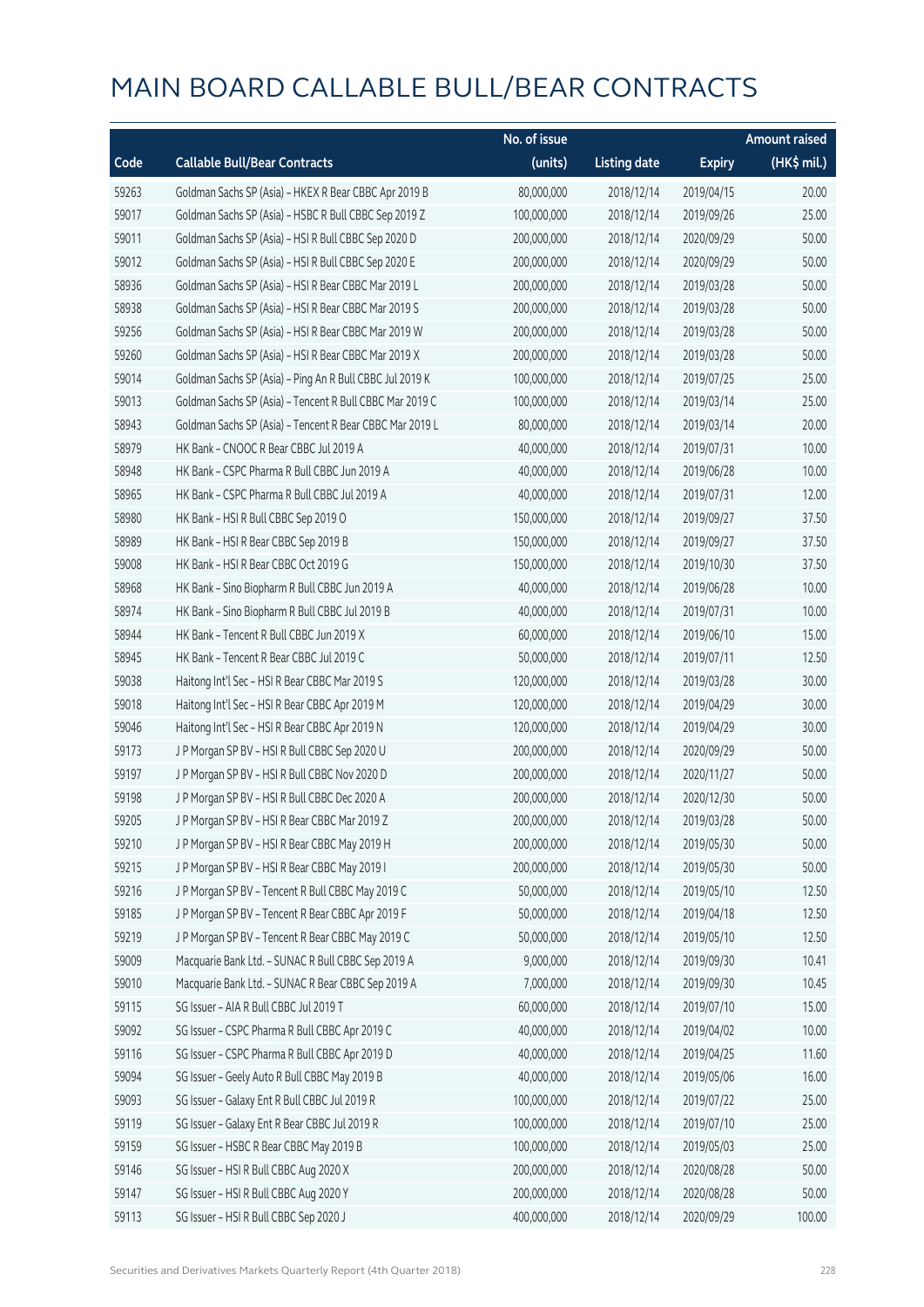|       |                                                            | No. of issue |                     |               | <b>Amount raised</b> |
|-------|------------------------------------------------------------|--------------|---------------------|---------------|----------------------|
| Code  | <b>Callable Bull/Bear Contracts</b>                        | (units)      | <b>Listing date</b> | <b>Expiry</b> | (HK\$ mil.)          |
| 59133 | SG Issuer - HSI R Bull CBBC Sep 2020 T                     | 200,000,000  | 2018/12/14          | 2020/09/29    | 50.00                |
| 59134 | SG Issuer - HSI R Bull CBBC Sep 2020 X                     | 200,000,000  | 2018/12/14          | 2020/09/29    | 50.00                |
| 59140 | SG Issuer - HSI R Bear CBBC May 2019 Q                     | 200,000,000  | 2018/12/14          | 2019/05/30    | 50.00                |
| 59141 | SG Issuer - HSI R Bear CBBC May 2019 S                     | 200,000,000  | 2018/12/14          | 2019/05/30    | 50.00                |
| 59142 | SG Issuer - HSI R Bear CBBC May 2019 T                     | 200,000,000  | 2018/12/14          | 2019/05/30    | 50.00                |
| 59144 | SG Issuer - HSI R Bear CBBC May 2019 U                     | 200,000,000  | 2018/12/14          | 2019/05/30    | 50.00                |
| 59145 | SG Issuer - HSI R Bear CBBC Jul 2019 G                     | 200,000,000  | 2018/12/14          | 2019/07/30    | 50.00                |
| 59125 | SG Issuer - Ping An R Bull CBBC Aug 2019 K                 | 100,000,000  | 2018/12/14          | 2019/08/05    | 25.00                |
| 59131 | SG Issuer - Tencent R Bull CBBC Apr 2019 P                 | 80,000,000   | 2018/12/14          | 2019/04/17    | 20.00                |
| 59132 | SG Issuer - Tencent R Bull CBBC Apr 2019 R                 | 80,000,000   | 2018/12/14          | 2019/04/25    | 20.00                |
| 59163 | SG Issuer - Tencent R Bull CBBC May 2019 M                 | 80,000,000   | 2018/12/14          | 2019/05/09    | 20.00                |
| 59095 | SG Issuer - Tencent R Bear CBBC Apr 2019 H                 | 80,000,000   | 2018/12/14          | 2019/04/16    | 20.00                |
| 59107 | SG Issuer - Tencent R Bear CBBC May 2019 B                 | 80,000,000   | 2018/12/14          | 2019/05/02    | 20.00                |
| 59108 | SG Issuer - Tencent R Bear CBBC May 2019 C                 | 80,000,000   | 2018/12/14          | 2019/05/03    | 20.00                |
| 59111 | SG Issuer - Tencent R Bear CBBC May 2019 D                 | 80,000,000   | 2018/12/14          | 2019/05/06    | 20.00                |
| 59061 | UBS AG - HSI R Bull CBBC Nov 2020 R                        | 200,000,000  | 2018/12/14          | 2020/11/27    | 50.00                |
| 59062 | UBS AG - HSI R Bull CBBC Dec 2020 B                        | 200,000,000  | 2018/12/14          | 2020/12/30    | 50.00                |
| 59074 | UBS AG - HSI R Bull CBBC Feb 2021 J                        | 200,000,000  | 2018/12/14          | 2021/02/25    | 50.00                |
| 59063 | UBS AG - HSI R Bear CBBC Mar 2019 G                        | 200,000,000  | 2018/12/14          | 2019/03/28    | 50.00                |
| 59064 | UBS AG - HSI R Bear CBBC Mar 2019 Z                        | 200,000,000  | 2018/12/14          | 2019/03/28    | 50.00                |
| 59073 | UBS AG - HSI R Bear CBBC Apr 2019 T                        | 200,000,000  | 2018/12/14          | 2019/04/29    | 50.00                |
| 59068 | UBS AG - HSI R Bear CBBC May 2019 M                        | 300,000,000  | 2018/12/14          | 2019/05/30    | 75.00                |
| 59079 | UBS AG - Tencent R Bull CBBC Jun 2019 C                    | 40,000,000   | 2018/12/14          | 2019/06/17    | 10.00                |
| 59082 | UBS AG - Tencent R Bear CBBC Mar 2019 Z                    | 40,000,000   | 2018/12/14          | 2019/03/27    | 10.00                |
| 59377 | BNP Paribas Issuance B.V. - CC Bank R Bull CBBC Sep 2019 V | 100,000,000  | 2018/12/17          | 2019/09/27    | 25.00                |
| 59398 | BNP Paribas Issuance B.V. - HSCEI R Bull CBBC Sep 2019 P   | 100,000,000  | 2018/12/17          | 2019/09/27    | 25.00                |
| 59334 | BNP Paribas Issuance B.V. - HSI R Bull CBBC Nov 2020 V     | 250,000,000  | 2018/12/17          | 2020/11/27    | 62.50                |
| 59353 | BNP Paribas Issuance B.V. - HSLR Bull CBBC Nov 2020 W      | 250,000,000  | 2018/12/17          | 2020/11/27    | 62.50                |
| 59355 | BNP Paribas Issuance B.V. - HSI R Bull CBBC Nov 2020 X     | 250,000,000  | 2018/12/17          | 2020/11/27    | 62.50                |
| 59362 | BNP Paribas Issuance B.V. - HSI R Bull CBBC Nov 2020 Y     | 250,000,000  | 2018/12/17          | 2020/11/27    | 62.50                |
| 59376 | BNP Paribas Issuance B.V. - HSI R Bull CBBC Nov 2020 Z     | 250,000,000  | 2018/12/17          | 2020/11/27    | 62.50                |
| 59399 | BNP Paribas Issuance B.V. - HSI R Bear CBBC Apr 2019 C     | 250,000,000  | 2018/12/17          | 2019/04/29    | 62.50                |
| 59405 | BNP Paribas Issuance B.V. - HSI R Bear CBBC Apr 2019 D     | 250,000,000  | 2018/12/17          | 2019/04/29    | 62.50                |
| 59416 | BNP Paribas Issuance B.V. - HSI R Bear CBBC Apr 2019 E     | 250,000,000  | 2018/12/17          | 2019/04/29    | 62.50                |
| 59417 | BNP Paribas Issuance B.V. - HSI R Bear CBBC Apr 2019 F     | 250,000,000  | 2018/12/17          | 2019/04/29    | 62.50                |
| 60060 | Credit Suisse AG - AIA R Bull CBBC Aug 2019 B              | 70,000,000   | 2018/12/17          | 2019/08/01    | 17.50                |
| 60059 | Credit Suisse AG - HKEX R Bear CBBC Jun 2019 A             | 50,000,000   | 2018/12/17          | 2019/06/27    | 12.50                |
| 59601 | Credit Suisse AG - HSI R Bull CBBC Jan 2021 L              | 200,000,000  | 2018/12/17          | 2021/01/28    | 50.00                |
| 59617 | Credit Suisse AG - HSI R Bull CBBC Jan 2021 M              | 200,000,000  | 2018/12/17          | 2021/01/28    | 50.00                |
| 59618 | Credit Suisse AG - HSI R Bull CBBC Jan 2021 N              | 200,000,000  | 2018/12/17          | 2021/01/28    | 50.00                |
| 59602 | Credit Suisse AG - HSI R Bull CBBC Feb 2021 H              | 200,000,000  | 2018/12/17          | 2021/02/25    | 50.00                |
| 59604 | Credit Suisse AG - HSI R Bull CBBC Feb 2021 I              | 200,000,000  | 2018/12/17          | 2021/02/25    | 50.00                |
| 60046 | Credit Suisse AG - HSI R Bear CBBC Mar 2019 N              | 200,000,000  | 2018/12/17          | 2019/03/28    | 50.00                |
| 59635 | Credit Suisse AG - HSI R Bear CBBC Mar 2019 Q              | 200,000,000  | 2018/12/17          | 2019/03/28    | 50.00                |
| 59630 | Credit Suisse AG - HSI R Bear CBBC Apr 2019 S              | 300,000,000  | 2018/12/17          | 2019/04/29    | 75.00                |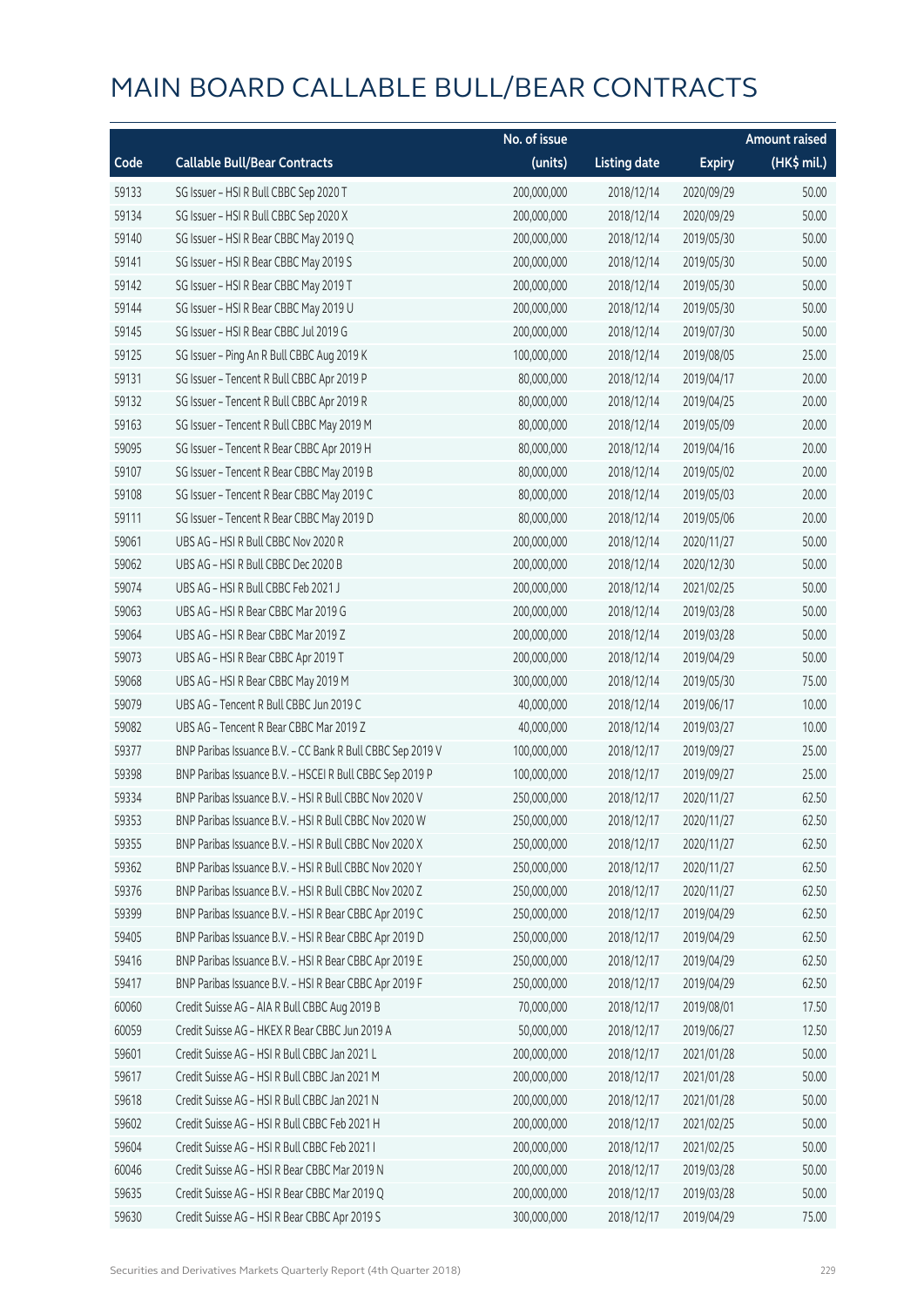|       |                                                             | No. of issue |                     |               | <b>Amount raised</b> |
|-------|-------------------------------------------------------------|--------------|---------------------|---------------|----------------------|
| Code  | <b>Callable Bull/Bear Contracts</b>                         | (units)      | <b>Listing date</b> | <b>Expiry</b> | (HK\$ mil.)          |
| 60033 | Credit Suisse AG - HSI R Bear CBBC Apr 2019 W               | 200,000,000  | 2018/12/17          | 2019/04/29    | 50.00                |
| 60047 | Credit Suisse AG - HSI R Bear CBBC Apr 2019 X               | 200,000,000  | 2018/12/17          | 2019/04/29    | 50.00                |
| 59621 | Credit Suisse AG - Ping An R Bull CBBC Oct 2019 B           | 80,000,000   | 2018/12/17          | 2019/10/28    | 20.00                |
| 60099 | Credit Suisse AG - Tencent R Bull CBBC Oct 2019 J           | 50,000,000   | 2018/12/17          | 2019/10/30    | 12.50                |
| 60138 | Goldman Sachs SP (Asia) - AIA R Bull CBBC Nov 2019 G        | 100,000,000  | 2018/12/17          | 2019/11/15    | 25.00                |
| 60168 | Goldman Sachs SP (Asia) - Galaxy Ent R Bull CBBC Feb 2020 E | 100,000,000  | 2018/12/17          | 2020/02/14    | 25.00                |
| 59268 | Goldman Sachs SP (Asia) - HSI R Bull CBBC Nov 2020 F        | 200,000,000  | 2018/12/17          | 2020/11/27    | 50.00                |
| 59269 | Goldman Sachs SP (Asia) - HSI R Bull CBBC Nov 2020 M        | 200,000,000  | 2018/12/17          | 2020/11/27    | 50.00                |
| 59279 | Goldman Sachs SP (Asia) - HSI R Bull CBBC Nov 2020 P        | 200,000,000  | 2018/12/17          | 2020/11/27    | 50.00                |
| 59480 | Goldman Sachs SP (Asia) - HSI R Bear CBBC Mar 2019 A        | 200,000,000  | 2018/12/17          | 2019/03/28    | 50.00                |
| 59482 | Goldman Sachs SP (Asia) - HSI R Bear CBBC Mar 2019 C        | 200,000,000  | 2018/12/17          | 2019/03/28    | 50.00                |
| 59470 | Goldman Sachs SP (Asia) - HSI R Bear CBBC Mar 2019 Y        | 200,000,000  | 2018/12/17          | 2019/03/28    | 50.00                |
| 59476 | Goldman Sachs SP (Asia) - HSI R Bear CBBC Mar 2019 Z        | 200,000,000  | 2018/12/17          | 2019/03/28    | 50.00                |
| 59298 | Goldman Sachs SP (Asia) - Ping An R Bull CBBC Jul 2019 M    | 100,000,000  | 2018/12/17          | 2019/07/25    | 25.00                |
| 59290 | Goldman Sachs SP (Asia) - Tencent R Bull CBBC May 2019 A    | 100,000,000  | 2018/12/17          | 2019/05/02    | 25.00                |
| 59297 | Goldman Sachs SP (Asia) - Tencent R Bull CBBC May 2019 B    | 100,000,000  | 2018/12/17          | 2019/05/02    | 25.00                |
| 60304 | Goldman Sachs SP (Asia) - Tencent R Bear CBBC May 2019 A    | 80,000,000   | 2018/12/17          | 2019/05/02    | 20.00                |
| 59455 | HK Bank - AIA R Bear CBBC Apr 2019 D                        | 40,000,000   | 2018/12/17          | 2019/04/18    | 10.00                |
| 59459 | HK Bank - China Mobile R Bull CBBC Apr 2019 E               | 50,000,000   | 2018/12/17          | 2019/04/29    | 12.50                |
| 59465 | HK Bank - CC Bank R Bear CBBC May 2019 A                    | 50,000,000   | 2018/12/17          | 2019/05/06    | 12.50                |
| 59454 | HK Bank - HKEX R Bear CBBC May 2019 D                       | 40,000,000   | 2018/12/17          | 2019/05/23    | 10.00                |
| 59441 | HK Bank - HSCEI R Bear CBBC Apr 2019 C                      | 50,000,000   | 2018/12/17          | 2019/04/29    | 12.50                |
| 59326 | HK Bank - HSI R Bull CBBC Sep 2019 K                        | 150,000,000  | 2018/12/17          | 2019/09/27    | 37.50                |
| 59306 | HK Bank - HSI R Bull CBBC Sep 2019 P                        | 150,000,000  | 2018/12/17          | 2019/09/27    | 37.50                |
| 59422 | HK Bank - HSI R Bear CBBC Apr 2019 S                        | 150,000,000  | 2018/12/17          | 2019/04/29    | 37.50                |
| 59439 | HK Bank - HSI R Bear CBBC Apr 2019 T                        | 150,000,000  | 2018/12/17          | 2019/04/29    | 37.50                |
| 59468 | HK Bank - ICBC R Bear CBBC May 2019 A                       | 50,000,000   | 2018/12/17          | 2019/05/06    | 12.50                |
| 59320 | HK Bank - Ping An R Bull CBBC Apr 2019 I                    | 100,000,000  | 2018/12/17          | 2019/04/23    | 25.00                |
| 59450 | HK Bank - Ping An R Bear CBBC May 2019 A                    | 80,000,000   | 2018/12/17          | 2019/05/06    | 20.00                |
| 59469 | HK Bank - Sands China R Bear CBBC Jul 2019 A                | 40,000,000   | 2018/12/17          | 2019/07/08    | 10.00                |
| 59315 | HK Bank - Tencent R Bull CBBC Apr 2019 C                    | 60,000,000   | 2018/12/17          | 2019/04/23    | 15.00                |
| 59448 | HK Bank - Tencent R Bear CBBC Apr 2019 Y                    | 50,000,000   | 2018/12/17          | 2019/04/23    | 12.50                |
| 59550 | Haitong Int'l Sec - HSI R Bull CBBC Oct 2019 M              | 120,000,000  | 2018/12/17          | 2019/10/30    | 30.00                |
| 59555 | Haitong Int'l Sec - HSI R Bear CBBC Mar 2019 T              | 120,000,000  | 2018/12/17          | 2019/03/28    | 30.00                |
| 59551 | Haitong Int'l Sec - HSI R Bear CBBC Apr 2019 O              | 120,000,000  | 2018/12/17          | 2019/04/29    | 30.00                |
| 59418 | Haitong Int'l Sec - Tencent R Bear CBBC Apr 2019 T          | 40,000,000   | 2018/12/17          | 2019/04/03    | 10.00                |
| 59592 | J P Morgan SP BV - HSCEI R Bull CBBC Oct 2020 D             | 100,000,000  | 2018/12/17          | 2020/10/29    | 25.00                |
| 59590 | J P Morgan SP BV - HSCEI R Bear CBBC Apr 2019 O             | 100,000,000  | 2018/12/17          | 2019/04/29    | 25.00                |
| 59566 | J P Morgan SP BV - HSI R Bull CBBC Sep 2020 A               | 200,000,000  | 2018/12/17          | 2020/09/29    | 50.00                |
| 59567 | J P Morgan SP BV - HSI R Bull CBBC Oct 2020 L               | 200,000,000  | 2018/12/17          | 2020/10/29    | 50.00                |
| 59568 | J P Morgan SP BV - HSI R Bull CBBC Nov 2020 B               | 200,000,000  | 2018/12/17          | 2020/11/27    | 50.00                |
| 59577 | J P Morgan SP BV - HSI R Bull CBBC Dec 2020 B               | 200,000,000  | 2018/12/17          | 2020/12/30    | 50.00                |
| 59578 | J P Morgan SP BV - HSI R Bear CBBC May 2019 J               | 200,000,000  | 2018/12/17          | 2019/05/30    | 50.00                |
| 59579 | J P Morgan SP BV - HSI R Bear CBBC May 2019 K               | 200,000,000  | 2018/12/17          | 2019/05/30    | 50.00                |
| 59580 | J P Morgan SP BV - HSI R Bear CBBC May 2019 L               | 200,000,000  | 2018/12/17          | 2019/05/30    | 50.00                |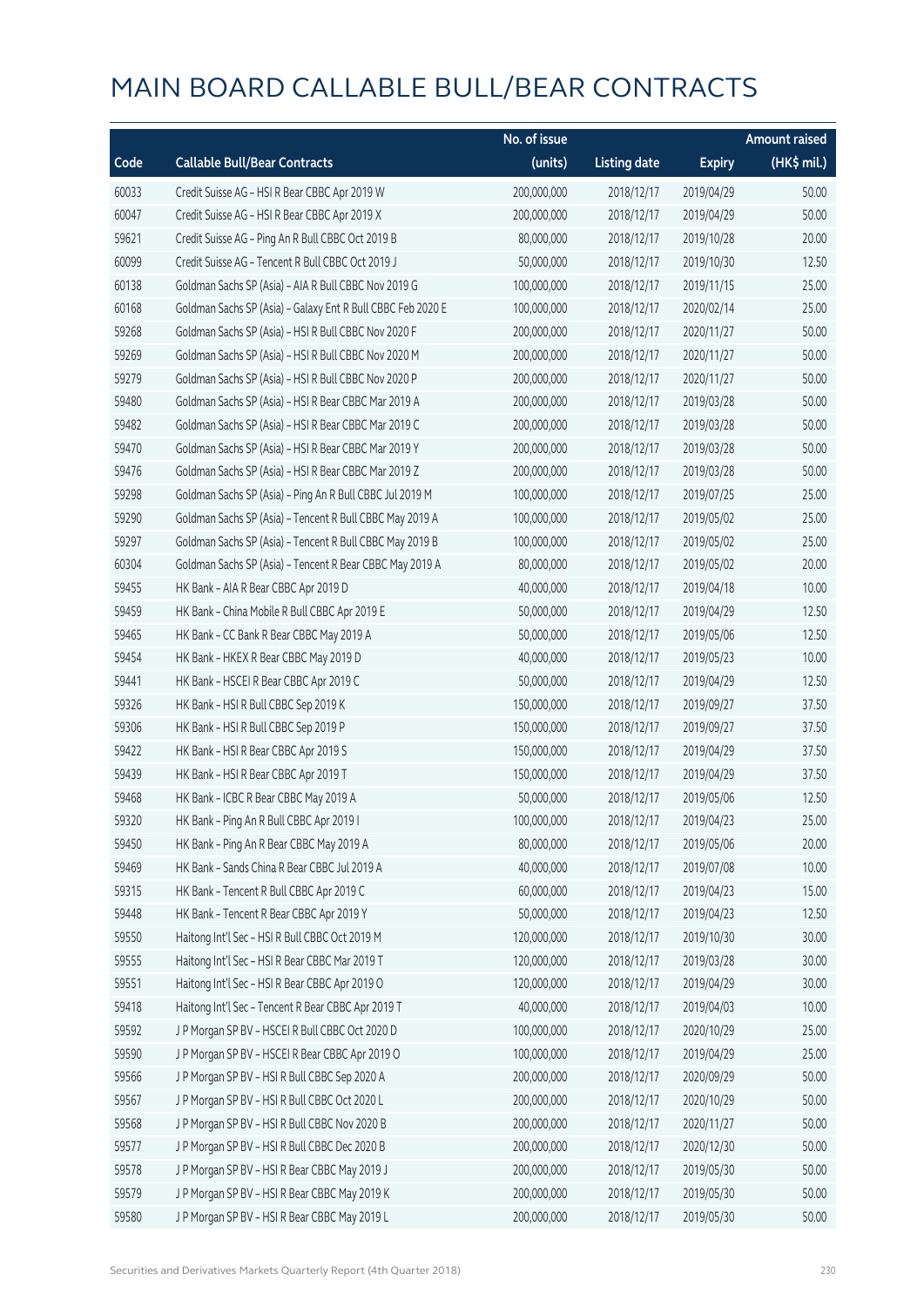|       |                                                   | No. of issue |                     |               | <b>Amount raised</b> |
|-------|---------------------------------------------------|--------------|---------------------|---------------|----------------------|
| Code  | <b>Callable Bull/Bear Contracts</b>               | (units)      | <b>Listing date</b> | <b>Expiry</b> | (HK\$ mil.)          |
| 59585 | J P Morgan SP BV - HSI R Bear CBBC May 2019 M     | 200,000,000  | 2018/12/17          | 2019/05/30    | 50.00                |
| 59586 | J P Morgan SP BV - HSI R Bear CBBC May 2019 N     | 200,000,000  | 2018/12/17          | 2019/05/30    | 50.00                |
| 59589 | J P Morgan SP BV - HSI R Bear CBBC May 2019 O     | 200,000,000  | 2018/12/17          | 2019/05/30    | 50.00                |
| 60513 | SG Issuer - AAC Tech R Bull CBBC Oct 2019 A       | 40,000,000   | 2018/12/17          | 2019/10/30    | 10.00                |
| 60576 | SG Issuer - AAC Tech R Bull CBBC Nov 2019 A       | 40,000,000   | 2018/12/17          | 2019/11/28    | 10.00                |
| 60490 | SG Issuer - AAC Tech R Bear CBBC Sep 2019 A       | 40,000,000   | 2018/12/17          | 2019/09/27    | 10.00                |
| 60782 | SG Issuer - AIA R Bull CBBC Nov 2019 A            | 60,000,000   | 2018/12/17          | 2019/11/28    | 15.00                |
| 60636 | SG Issuer - AIA R Bear CBBC Jun 2019 G            | 60,000,000   | 2018/12/17          | 2019/06/27    | 15.00                |
| 60844 | SG Issuer - Country Garden R Bull CBBC Nov 2019 A | 40,000,000   | 2018/12/17          | 2019/11/28    | 10.00                |
| 60837 | SG Issuer - China Mobile R Bull CBBC Dec 2019 A   | 100,000,000  | 2018/12/17          | 2019/12/30    | 25.00                |
| 60807 | SG Issuer - CC Bank R Bull CBBC Oct 2019 A        | 100,000,000  | 2018/12/17          | 2019/10/30    | 25.00                |
| 60829 | SG Issuer - China Life R Bear CBBC Jul 2019 A     | 40,000,000   | 2018/12/17          | 2019/07/30    | 10.00                |
| 60840 | SG Issuer - Sinopec Corp R Bull CBBC Nov 2019 A   | 40,000,000   | 2018/12/17          | 2019/11/28    | 10.00                |
| 60860 | SG Issuer - CSPC Pharma R Bull CBBC Sep 2019 A    | 40,000,000   | 2018/12/17          | 2019/09/27    | 13.00                |
| 60889 | SG Issuer - Geely Auto R Bull CBBC Sep 2019 A     | 40,000,000   | 2018/12/17          | 2019/09/27    | 10.00                |
| 60911 | SG Issuer - Geely Auto R Bull CBBC Nov 2019 A     | 40,000,000   | 2018/12/17          | 2019/11/28    | 10.00                |
| 60925 | SG Issuer - HKEX R Bear CBBC Sep 2019 A           | 50,000,000   | 2018/12/17          | 2019/09/27    | 12.50                |
| 60366 | SG Issuer - HSI R Bull CBBC Oct 2020 V            | 200,000,000  | 2018/12/17          | 2020/10/29    | 50.00                |
| 60413 | SG Issuer - HSI R Bull CBBC Nov 2020 I            | 200,000,000  | 2018/12/17          | 2020/11/27    | 50.00                |
| 60487 | SG Issuer - HSI R Bull CBBC Nov 2020 P            | 200,000,000  | 2018/12/17          | 2020/11/27    | 50.00                |
| 60393 | SG Issuer - HSI R Bull CBBC Nov 2020 Z            | 200,000,000  | 2018/12/17          | 2020/11/27    | 50.00                |
| 61549 | SG Issuer - HSI R Bear CBBC Mar 2019 E            | 200,000,000  | 2018/12/17          | 2019/03/28    | 50.00                |
| 61555 | SG Issuer - HSI R Bear CBBC Mar 2019 K            | 200,000,000  | 2018/12/17          | 2019/03/28    | 50.00                |
| 61556 | SG Issuer - HSI R Bear CBBC Mar 2019 P            | 200,000,000  | 2018/12/17          | 2019/03/28    | 50.00                |
| 61618 | SG Issuer - HSI R Bear CBBC Apr 2019 U            | 200,000,000  | 2018/12/17          | 2019/04/29    | 50.00                |
| 60928 | SG Issuer - PetroChina R Bull CBBC Oct 2019 A     | 40,000,000   | 2018/12/17          | 2019/10/30    | 10.00                |
| 61175 | SG Issuer - Ping An R Bull CBBC Dec 2019 A        | 100,000,000  | 2018/12/17          | 2019/12/30    | 25.00                |
| 61180 | SG Issuer - Sunny Optical R Bear CBBC Jun 2019 A  | 40,000,000   | 2018/12/17          | 2019/06/27    | 10.00                |
| 61189 | SG Issuer - Tencent R Bull CBBC Jun 2019 D        | 80,000,000   | 2018/12/17          | 2019/06/12    | 20.00                |
| 61274 | SG Issuer - Tencent R Bull CBBC Jun 2019 E        | 80,000,000   | 2018/12/17          | 2019/06/18    | 20.00                |
| 61340 | SG Issuer - Tencent R Bull CBBC Jun 2019 F        | 80,000,000   | 2018/12/17          | 2019/06/20    | 20.00                |
| 61382 | SG Issuer - Tencent R Bull CBBC Jun 2019 G        | 80,000,000   | 2018/12/17          | 2019/06/24    | 20.00                |
| 61421 | SG Issuer - Tencent R Bull CBBC Jun 2019 H        | 80,000,000   | 2018/12/17          | 2019/06/28    | 20.00                |
| 61447 | SG Issuer - Tencent R Bear CBBC Jul 2019 B        | 80,000,000   | 2018/12/17          | 2019/07/30    | 20.00                |
| 59549 | UBS AG - CC Bank R Bull CBBC May 2019 B           | 80,000,000   | 2018/12/17          | 2019/05/06    | 20.00                |
| 59547 | UBS AG - CNOOC R Bull CBBC Apr 2019 C             | 40,000,000   | 2018/12/17          | 2019/04/02    | 10.00                |
| 59546 | UBS AG - CNOOC R Bear CBBC Mar 2019 C             | 40,000,000   | 2018/12/17          | 2019/03/18    | 10.00                |
| 59497 | UBS AG - HSI R Bull CBBC Nov 2020 C               | 200,000,000  | 2018/12/17          | 2020/11/27    | 50.00                |
| 59495 | UBS AG - HSI R Bull CBBC Dec 2020 Q               | 200,000,000  | 2018/12/17          | 2020/12/30    | 50.00                |
| 59501 | UBS AG - HSI R Bull CBBC Dec 2020 R               | 200,000,000  | 2018/12/17          | 2020/12/30    | 50.00                |
| 59532 | UBS AG - HSI R Bull CBBC Dec 2020 U               | 200,000,000  | 2018/12/17          | 2020/12/30    | 50.00                |
| 59536 | UBS AG - HSI R Bull CBBC Dec 2020 W               | 200,000,000  | 2018/12/17          | 2020/12/30    | 50.00                |
| 59498 | UBS AG - HSI R Bull CBBC Jan 2021 Q               | 200,000,000  | 2018/12/17          | 2021/01/28    | 50.00                |
| 59511 | UBS AG - HSI R Bear CBBC Mar 2019 H               | 200,000,000  | 2018/12/17          | 2019/03/28    | 50.00                |
| 59526 | UBS AG - HSI R Bear CBBC Mar 2019 Q               | 200,000,000  | 2018/12/17          | 2019/03/28    | 50.00                |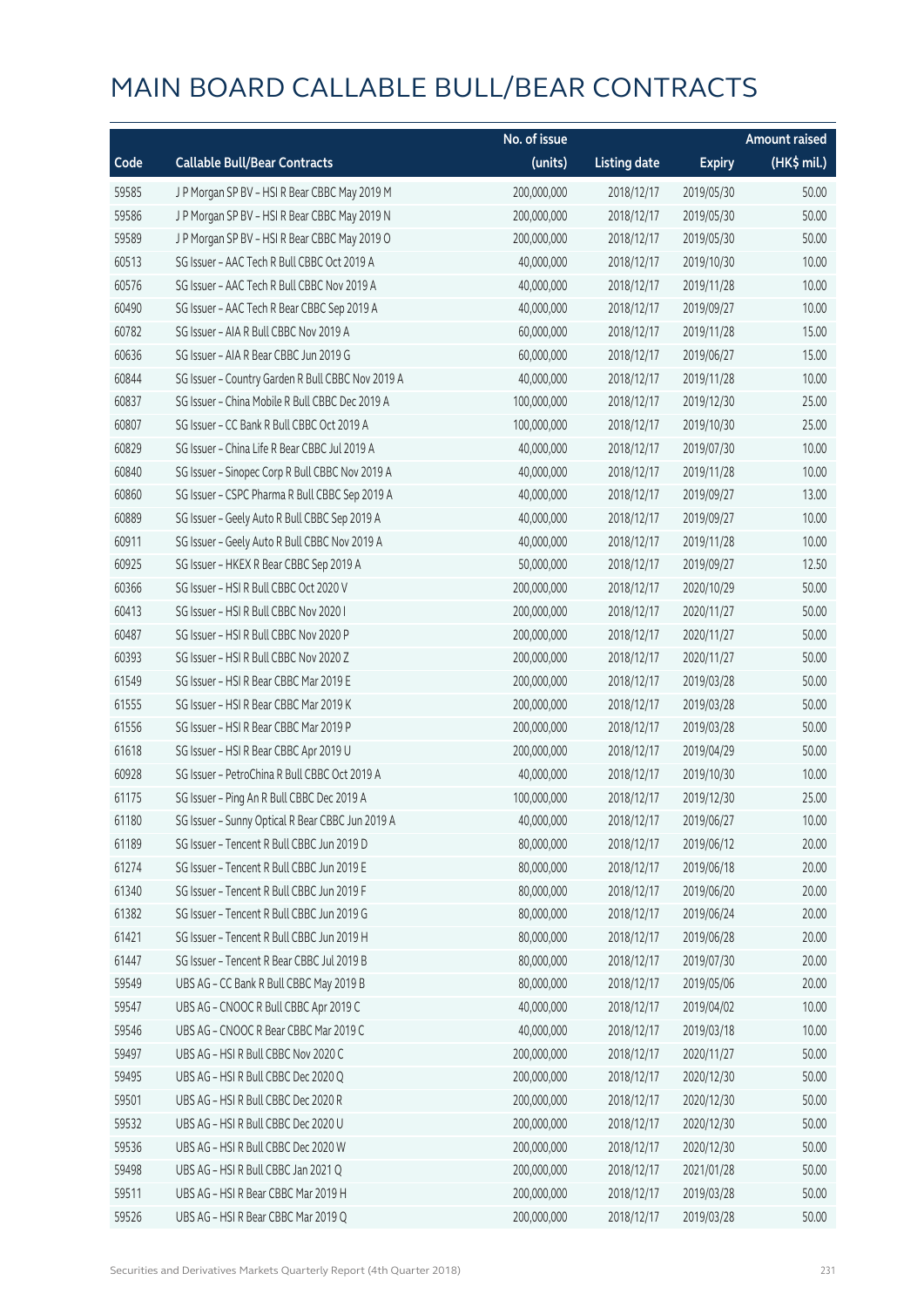|       |                                                              | No. of issue |                     |               | <b>Amount raised</b> |
|-------|--------------------------------------------------------------|--------------|---------------------|---------------|----------------------|
| Code  | <b>Callable Bull/Bear Contracts</b>                          | (units)      | <b>Listing date</b> | <b>Expiry</b> | (HK\$ mil.)          |
| 59514 | UBS AG - HSI R Bear CBBC Apr 2019 V                          | 200,000,000  | 2018/12/17          | 2019/04/29    | 50.00                |
| 59527 | UBS AG - HSI R Bear CBBC May 2019 N                          | 200,000,000  | 2018/12/17          | 2019/05/30    | 50.00                |
| 59503 | UBS AG - Ping An R Bull CBBC Apr 2019 A                      | 80,000,000   | 2018/12/17          | 2019/04/15    | 20.00                |
| 59505 | UBS AG - Tencent R Bull CBBC Jun 2019 D                      | 40,000,000   | 2018/12/17          | 2019/06/13    | 10.00                |
| 59530 | UBS AG - Tencent R Bear CBBC Mar 2019 H                      | 40,000,000   | 2018/12/17          | 2019/03/18    | 10.00                |
| 59531 | UBS AG - Tencent R Bear CBBC Mar 2019 I                      | 40,000,000   | 2018/12/17          | 2019/03/19    | 10.00                |
| 59302 | Bank Vontobel - CSPC Pharma R Bull CBBC Nov 2019 B           | 40,000,000   | 2018/12/17          | 2019/11/15    | 10.00                |
| 59299 | Bank Vontobel - HSI N Bull CBBC Jun 2019 I                   | 80,000,000   | 2018/12/17          | 2019/06/27    | 20.00                |
| 59484 | Bank Vontobel - HSI N Bear CBBC Mar 2019 V                   | 80,000,000   | 2018/12/17          | 2019/03/28    | 20.00                |
| 59494 | Bank Vontobel - HSI N Bear CBBC Mar 2019 W                   | 80,000,000   | 2018/12/17          | 2019/03/28    | 20.00                |
| 63408 | BNP Paribas Issuance B.V. - Galaxy Ent R Bear CBBC Aug 2019T | 150,000,000  | 2018/12/18          | 2019/08/29    | 37.50                |
| 63849 | BNP Paribas Issuance B.V. - HKEX R Bull CBBC Nov 2019 B      | 50,000,000   | 2018/12/18          | 2019/11/28    | 12.50                |
| 63864 | BNP Paribas Issuance B.V. - HKEX R Bear CBBC Jul 2019 A      | 50,000,000   | 2018/12/18          | 2019/07/30    | 12.50                |
| 63893 | BNP Paribas Issuance B.V. - HKEX R Bear CBBC Jul 2019 B      | 50,000,000   | 2018/12/18          | 2019/07/30    | 12.50                |
| 63655 | BNP Paribas Issuance B.V. - HSBC R Bear CBBC Jul 2019 F      | 150,000,000  | 2018/12/18          | 2019/07/30    | 37.50                |
| 63916 | BNP Paribas Issuance B.V. - HSCEI R Bear CBBC Dec 2019 A     | 100,000,000  | 2018/12/18          | 2019/12/30    | 25.00                |
| 63946 | BNP Paribas Issuance B.V. - HSCEI R Bear CBBC Dec 2019 B     | 100,000,000  | 2018/12/18          | 2019/12/30    | 25.00                |
| 63947 | BNP Paribas Issuance B.V. - HSCEI R Bear CBBC Dec 2019 C     | 100,000,000  | 2018/12/18          | 2019/12/30    | 25.00                |
| 63956 | BNP Paribas Issuance B.V. - HSI R Bear CBBC Apr 2019 G       | 250,000,000  | 2018/12/18          | 2019/04/29    | 62.50                |
| 64370 | BNP Paribas Issuance B.V. - HSI R Bear CBBC Apr 2019 H       | 250,000,000  | 2018/12/18          | 2019/04/29    | 62.50                |
| 63955 | BNP Paribas Issuance B.V. - HSI R Bear CBBC Apr 2019 K       | 250,000,000  | 2018/12/18          | 2019/04/29    | 62.50                |
| 64112 | BNP Paribas Issuance B.V. - HSI R Bear CBBC Apr 2019 L       | 250,000,000  | 2018/12/18          | 2019/04/29    | 62.50                |
| 64151 | BNP Paribas Issuance B.V. - HSI R Bear CBBC Apr 2019 M       | 250,000,000  | 2018/12/18          | 2019/04/29    | 62.50                |
| 64392 | BNP Paribas Issuance B.V. - HSI R Bear CBBC Apr 2019 O       | 250,000,000  | 2018/12/18          | 2019/04/29    | 62.50                |
| 63790 | BNP Paribas Issuance B.V. - Ping An R Bear CBBC Aug 2019 T   | 200,000,000  | 2018/12/18          | 2019/08/29    | 50.00                |
| 66300 | Credit Suisse AG - HSI R Bull CBBC Jan 2021 O                | 200,000,000  | 2018/12/18          | 2021/01/28    | 50.00                |
| 66247 | Credit Suisse AG - HSI R Bull CBBC Feb 2021 J                | 200,000,000  | 2018/12/18          | 2021/02/25    | 50.00                |
| 66136 | Credit Suisse AG - HSI R Bear CBBC Mar 2019 K                | 200,000,000  | 2018/12/18          | 2019/03/28    | 50.00                |
| 66099 | Credit Suisse AG - HSI R Bear CBBC Mar 2019 Z                | 200,000,000  | 2018/12/18          | 2019/03/28    | 50.00                |
| 66167 | Credit Suisse AG - HSI R Bear CBBC Apr 2019 B                | 200,000,000  | 2018/12/18          | 2019/04/29    | 50.00                |
| 66025 | Credit Suisse AG - HSI R Bear CBBC Apr 2019 Y                | 200,000,000  | 2018/12/18          | 2019/04/29    | 50.00                |
| 66344 | Credit Suisse AG - Ping An R Bull CBBC Nov 2019 E            | 80,000,000   | 2018/12/18          | 2019/11/20    | 20.00                |
| 66337 | Credit Suisse AG - Sunny Optical R Bull CBBC Oct 2019 A      | 40,000,000   | 2018/12/18          | 2019/10/28    | 10.00                |
| 66583 | Goldman Sachs SP (Asia) - HKEX R Bull CBBC Apr 2019 C        | 100,000,000  | 2018/12/18          | 2019/04/15    | 25.00                |
| 66553 | Goldman Sachs SP (Asia) - HSBC R Bull CBBC Sep 2019 C        | 100,000,000  | 2018/12/18          | 2019/09/27    | 25.00                |
| 66385 | Goldman Sachs SP (Asia) - HSI R Bull CBBC Nov 2020 R         | 200,000,000  | 2018/12/18          | 2020/11/27    | 50.00                |
| 66434 | Goldman Sachs SP (Asia) - HSI R Bull CBBC Nov 2020 T         | 200,000,000  | 2018/12/18          | 2020/11/27    | 50.00                |
| 61620 | Goldman Sachs SP (Asia) - HSI R Bear CBBC Mar 2019 B         | 200,000,000  | 2018/12/18          | 2019/03/28    | 50.00                |
| 61638 | Goldman Sachs SP (Asia) - HSI R Bear CBBC Mar 2019 K         | 200,000,000  | 2018/12/18          | 2019/03/28    | 50.00                |
| 61639 | Goldman Sachs SP (Asia) - HSI R Bear CBBC Mar 2019 M         | 200,000,000  | 2018/12/18          | 2019/03/28    | 50.00                |
| 61640 | Goldman Sachs SP (Asia) - HSI R Bear CBBC Mar 2019 N         | 200,000,000  | 2018/12/18          | 2019/03/28    | 50.00                |
| 66441 | Goldman Sachs SP (Asia) - Ping An R Bull CBBC Jul 2019 N     | 100,000,000  | 2018/12/18          | 2019/07/24    | 25.00                |
| 66552 | Goldman Sachs SP (Asia) - Tencent R Bull CBBC May 2019 C     | 100,000,000  | 2018/12/18          | 2019/05/02    | 25.00                |
| 62446 | HK Bank - China Life R Bear CBBC May 2019 A                  | 40,000,000   | 2018/12/18          | 2019/05/14    | 10.00                |
| 62562 | HK Bank - Evergrande R Bull CBBC Dec 2019 A                  | 100,000,000  | 2018/12/18          | 2019/12/30    | 25.00                |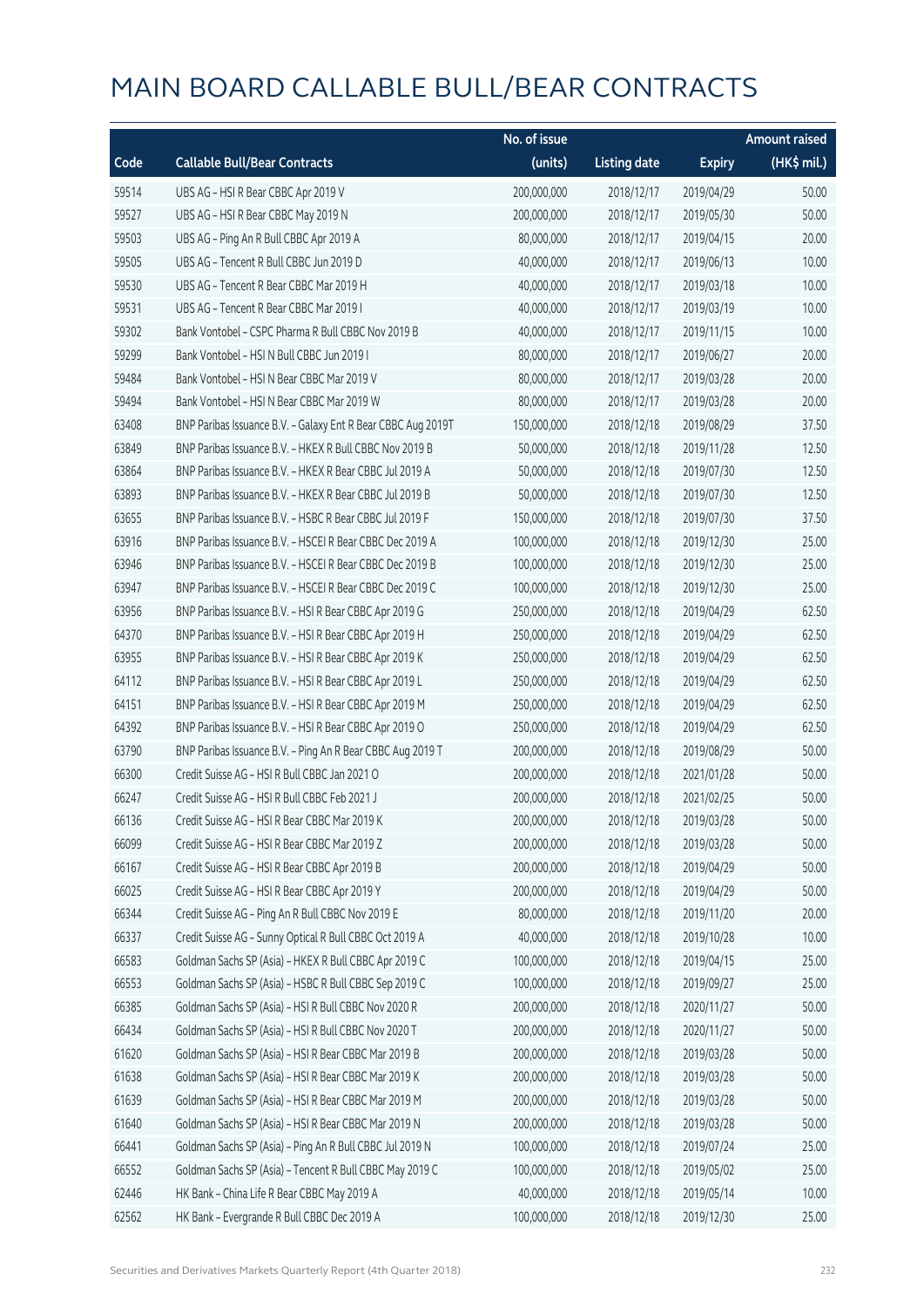|       |                                                      | No. of issue |                     |               | <b>Amount raised</b> |
|-------|------------------------------------------------------|--------------|---------------------|---------------|----------------------|
| Code  | <b>Callable Bull/Bear Contracts</b>                  | (units)      | <b>Listing date</b> | <b>Expiry</b> | (HK\$ mil.)          |
| 62574 | HK Bank - Evergrande R Bull CBBC Dec 2019 B          | 100,000,000  | 2018/12/18          | 2019/12/23    | 25.00                |
| 62537 | HK Bank - Evergrande R Bull CBBC Jan 2020 A          | 100,000,000  | 2018/12/18          | 2020/01/20    | 25.00                |
| 62228 | HK Bank - HKEX R Bull CBBC Jun 2019 E                | 50,000,000   | 2018/12/18          | 2019/06/17    | 12.50                |
| 62268 | HK Bank - HKEX R Bear CBBC Jun 2019 B                | 40,000,000   | 2018/12/18          | 2019/06/10    | 10.00                |
| 62205 | HK Bank - HSCEI R Bear CBBC May 2019 A               | 50,000,000   | 2018/12/18          | 2019/05/30    | 12.50                |
| 62368 | HK Bank - HSI R Bull CBBC Dec 2019 Q                 | 150,000,000  | 2018/12/18          | 2019/12/30    | 37.50                |
| 62371 | HK Bank - HSI R Bear CBBC Apr 2019 U                 | 150,000,000  | 2018/12/18          | 2019/04/29    | 37.50                |
| 62377 | HK Bank - HSI R Bear CBBC May 2019 M                 | 150,000,000  | 2018/12/18          | 2019/05/30    | 37.50                |
| 62269 | HK Bank - PetroChina R Bear CBBC Jul 2019 A          | 40,000,000   | 2018/12/18          | 2019/07/02    | 10.00                |
| 62577 | HK Bank - Sunny Optical R Bull CBBC May 2019 B       | 40,000,000   | 2018/12/18          | 2019/05/09    | 10.00                |
| 62614 | HK Bank - Sunny Optical R Bear CBBC Jun 2019 A       | 40,000,000   | 2018/12/18          | 2019/06/17    | 10.00                |
| 62216 | HK Bank - Tencent R Bull CBBC Jul 2019 F             | 60,000,000   | 2018/12/18          | 2019/07/02    | 15.00                |
| 65395 | Haitong Int'l Sec - HSI R Bull CBBC Nov 2019 C       | 120,000,000  | 2018/12/18          | 2019/11/28    | 30.00                |
| 65389 | Haitong Int'l Sec - HSI R Bull CBBC Jan 2020 C       | 120,000,000  | 2018/12/18          | 2020/01/30    | 30.00                |
| 65444 | Haitong Int'l Sec - HSI R Bear CBBC Apr 2019 P       | 120,000,000  | 2018/12/18          | 2019/04/29    | 30.00                |
| 65455 | Haitong Int'l Sec - HSI R Bear CBBC Apr 2019 Q       | 120,000,000  | 2018/12/18          | 2019/04/29    | 30.00                |
| 65080 | J P Morgan SP BV - HSI R Bull CBBC Sep 2020 D        | 200,000,000  | 2018/12/18          | 2020/09/29    | 50.00                |
| 65084 | J P Morgan SP BV - HSI R Bull CBBC Oct 2020 O        | 200,000,000  | 2018/12/18          | 2020/10/29    | 50.00                |
| 65091 | J P Morgan SP BV - HSI R Bull CBBC Nov 2020 G        | 200,000,000  | 2018/12/18          | 2020/11/27    | 50.00                |
| 64905 | J P Morgan SP BV - HSI R Bear CBBC May 2019 P        | 200,000,000  | 2018/12/18          | 2019/05/30    | 50.00                |
| 64911 | J P Morgan SP BV - HSI R Bear CBBC May 2019 Q        | 200,000,000  | 2018/12/18          | 2019/05/30    | 50.00                |
| 64919 | J P Morgan SP BV - HSI R Bear CBBC May 2019 R        | 200,000,000  | 2018/12/18          | 2019/05/30    | 50.00                |
| 64983 | J P Morgan SP BV - HSI R Bear CBBC May 2019 S        | 200,000,000  | 2018/12/18          | 2019/05/30    | 50.00                |
| 64848 | Macquarie Bank Ltd. - Tencent R Bull CBBC Mar 2019 L | 33,300,000   | 2018/12/18          | 2019/03/27    | 10.69                |
| 64489 | Macquarie Bank Ltd. - Tencent R Bull CBBC May 2019 B | 16,200,000   | 2018/12/18          | 2019/05/27    | 10.51                |
| 64738 | Macquarie Bank Ltd. - Tencent R Bull CBBC May 2019 C | 20,100,000   | 2018/12/18          | 2019/05/03    | 10.57                |
| 64835 | Macquarie Bank Ltd. - Tencent R Bull CBBC May 2019 D | 22,300,000   | 2018/12/18          | 2019/05/02    | 10.61                |
| 64888 | Macquarie Bank Ltd. - Tencent R Bear CBBC Mar 2019 S | 27,700,000   | 2018/12/18          | 2019/03/29    | 10.61                |
| 64849 | Macquarie Bank Ltd. - Tencent R Bear CBBC Apr 2019 M | 30,400,000   | 2018/12/18          | 2019/04/04    | 10.70                |
| 65622 | SG Issuer - HSI R Bull CBBC Aug 2020 J               | 200,000,000  | 2018/12/18          | 2020/08/28    | 50.00                |
| 65740 | SG Issuer - HSI R Bull CBBC Sep 2020 Y               | 200,000,000  | 2018/12/18          | 2020/09/29    | 50.00                |
| 65498 | SG Issuer - HSI R Bear CBBC Mar 2019 R               | 200,000,000  | 2018/12/18          | 2019/03/28    | 50.00                |
| 65525 | SG Issuer - HSI R Bear CBBC Mar 2019 V               | 200,000,000  | 2018/12/18          | 2019/03/28    | 50.00                |
| 65549 | SG Issuer - HSI R Bear CBBC Apr 2019 B               | 200,000,000  | 2018/12/18          | 2019/04/29    | 50.00                |
| 65741 | SG Issuer - Tencent R Bull CBBC May 2019 N           | 80,000,000   | 2018/12/18          | 2019/05/24    | 20.00                |
| 65746 | SG Issuer - Tencent R Bull CBBC Jun 2019 I           | 80,000,000   | 2018/12/18          | 2019/06/18    | 20.00                |
| 65956 | SG Issuer - Tencent R Bear CBBC Jul 2019 C           | 80,000,000   | 2018/12/18          | 2019/07/30    | 20.00                |
| 62620 | UBS AG - HSI R Bull CBBC Nov 2020 Q                  | 200,000,000  | 2018/12/18          | 2020/11/27    | 50.00                |
| 62688 | UBS AG - HSI R Bear CBBC Mar 2019 J                  | 200,000,000  | 2018/12/18          | 2019/03/28    | 50.00                |
| 62622 | UBS AG - HSI R Bear CBBC Apr 2019 W                  | 200,000,000  | 2018/12/18          | 2019/04/29    | 50.00                |
| 62795 | UBS AG - HSI R Bear CBBC Apr 2019 Z                  | 200,000,000  | 2018/12/18          | 2019/04/29    | 50.00                |
| 62721 | UBS AG - HSI R Bear CBBC May 2019 O                  | 200,000,000  | 2018/12/18          | 2019/05/30    | 50.00                |
| 63313 | Bank Vontobel - AIA R Bear CBBC Jul 2019 C           | 40,000,000   | 2018/12/18          | 2019/07/12    | 10.00                |
| 63234 | Bank Vontobel - CC Bank R Bear CBBC Aug 2019 B       | 40,000,000   | 2018/12/18          | 2019/08/23    | 10.00                |
| 62894 | Bank Vontobel - HSI N Bear CBBC Mar 2019 X           | 80,000,000   | 2018/12/18          | 2019/03/28    | 20.00                |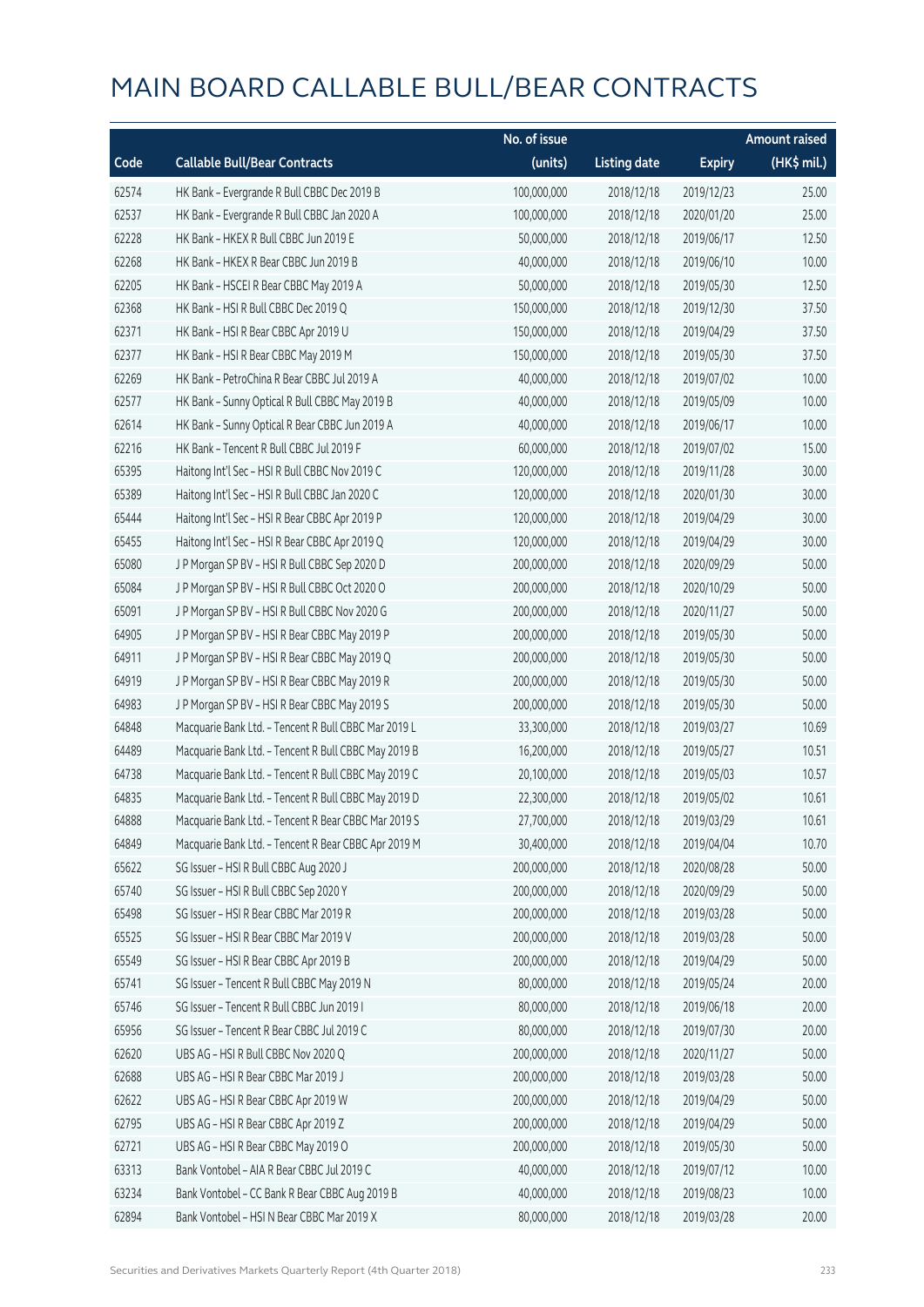|       |                                                          | No. of issue |                     |               | <b>Amount raised</b> |
|-------|----------------------------------------------------------|--------------|---------------------|---------------|----------------------|
| Code  | <b>Callable Bull/Bear Contracts</b>                      | (units)      | <b>Listing date</b> | <b>Expiry</b> | (HK\$ mil.)          |
| 63028 | Bank Vontobel - Ping An R Bear CBBC Jun 2019 C           | 40,000,000   | 2018/12/18          | 2019/06/21    | 10.00                |
| 63019 | Bank Vontobel - Tencent R Bull CBBC Aug 2019 O           | 40,000,000   | 2018/12/18          | 2019/08/23    | 10.00                |
| 69369 | Credit Suisse AG - HSI R Bull CBBC Jan 2021 P            | 300,000,000  | 2018/12/19          | 2021/01/28    | 75.00                |
| 69377 | Credit Suisse AG - HSI R Bull CBBC Jan 2021 Q            | 200,000,000  | 2018/12/19          | 2021/01/28    | 50.00                |
| 69371 | Credit Suisse AG - HSI R Bull CBBC Feb 2021 K            | 200,000,000  | 2018/12/19          | 2021/02/25    | 50.00                |
| 69382 | Credit Suisse AG - HSI R Bull CBBC Feb 2021 L            | 200,000,000  | 2018/12/19          | 2021/02/25    | 50.00                |
| 69368 | Credit Suisse AG - HSI R Bear CBBC Mar 2019 C            | 200,000,000  | 2018/12/19          | 2019/03/28    | 50.00                |
| 69290 | Credit Suisse AG - HSI R Bear CBBC Mar 2019 L            | 200,000,000  | 2018/12/19          | 2019/03/28    | 50.00                |
| 69345 | Credit Suisse AG - HSI R Bear CBBC Apr 2019 C            | 300,000,000  | 2018/12/19          | 2019/04/29    | 75.00                |
| 69289 | Credit Suisse AG - HSI R Bear CBBC Apr 2019 Z            | 200,000,000  | 2018/12/19          | 2019/04/29    | 50.00                |
| 69444 | Credit Suisse AG - Tencent R Bull CBBC Sep 2019 F        | 50,000,000   | 2018/12/19          | 2019/09/26    | 12.50                |
| 69108 | Goldman Sachs SP (Asia) - HSI R Bull CBBC Dec 2020 C     | 200,000,000  | 2018/12/19          | 2020/12/30    | 50.00                |
| 69141 | Goldman Sachs SP (Asia) - HSI R Bull CBBC Dec 2020 I     | 200,000,000  | 2018/12/19          | 2020/12/30    | 50.00                |
| 69178 | Goldman Sachs SP (Asia) - HSI R Bull CBBC Dec 2020 K     | 200,000,000  | 2018/12/19          | 2020/12/30    | 50.00                |
| 69281 | Goldman Sachs SP (Asia) - HSI R Bull CBBC Dec 2020 L     | 200,000,000  | 2018/12/19          | 2020/12/30    | 50.00                |
| 66665 | Goldman Sachs SP (Asia) - HSI R Bear CBBC Apr 2019 Y     | 200,000,000  | 2018/12/19          | 2019/04/29    | 50.00                |
| 66698 | Goldman Sachs SP (Asia) - HSI R Bear CBBC Apr 2019 Z     | 200,000,000  | 2018/12/19          | 2019/04/29    | 50.00                |
| 66793 | Goldman Sachs SP (Asia) - Tencent R Bear CBBC May 2019 B | 80,000,000   | 2018/12/19          | 2019/05/02    | 20.00                |
| 68398 | HK Bank - CPIC R Bull CBBC Nov 2019 A                    | 100,000,000  | 2018/12/19          | 2019/11/18    | 25.00                |
| 67585 | HK Bank - Geely Auto R Bear CBBC May 2019 B              | 40,000,000   | 2018/12/19          | 2019/05/14    | 10.00                |
| 67814 | HK Bank - Galaxy Ent R Bull CBBC Jun 2019 K              | 80,000,000   | 2018/12/19          | 2019/06/24    | 20.00                |
| 68436 | HK Bank - HKEX R Bear CBBC Jun 2019 C                    | 40,000,000   | 2018/12/19          | 2019/06/24    | 13.20                |
| 68373 | HK Bank - HKEX R Bear CBBC Jul 2019 C                    | 40,000,000   | 2018/12/19          | 2019/07/08    | 14.80                |
| 67781 | HK Bank - HSCEI R Bull CBBC Dec 2019 G                   | 60,000,000   | 2018/12/19          | 2019/12/30    | 15.00                |
| 67617 | HK Bank - HSI R Bull CBBC Dec 2019 R                     | 150,000,000  | 2018/12/19          | 2019/12/30    | 37.50                |
| 67581 | HK Bank - HSI R Bear CBBC Apr 2019 V                     | 50,000,000   | 2018/12/19          | 2019/04/29    | 12.50                |
| 67766 | HK Bank - HSI R Bear CBBC May 2019 N                     | 150,000,000  | 2018/12/19          | 2019/05/30    | 37.50                |
| 67775 | HK Bank - HSI R Bear CBBC May 2019 O                     | 150,000,000  | 2018/12/19          | 2019/05/30    | 37.50                |
| 67789 | HK Bank - Ping An R Bull CBBC May 2019 C                 | 100,000,000  | 2018/12/19          | 2019/05/23    | 25.00                |
| 68434 | HK Bank - Ping An R Bull CBBC Jul 2019 A                 | 100,000,000  | 2018/12/19          | 2019/07/15    | 25.00                |
| 68368 | HK Bank - Tencent R Bull CBBC Jun 2019 Y                 | 60,000,000   | 2018/12/19          | 2019/06/17    | 15.00                |
| 67584 | HK Bank - Tencent R Bear CBBC Jun 2019 C                 | 50,000,000   | 2018/12/19          | 2019/06/10    | 12.50                |
| 68448 | Haitong Int'l Sec - HSI R Bull CBBC Oct 2019 N           | 120,000,000  | 2018/12/19          | 2019/10/30    | 30.00                |
| 68441 | Haitong Int'l Sec - HSI R Bull CBBC Nov 2019 D           | 120,000,000  | 2018/12/19          | 2019/11/28    | 30.00                |
| 68458 | Haitong Int'l Sec - HSI R Bear CBBC Mar 2019 U           | 120,000,000  | 2018/12/19          | 2019/03/28    | 30.00                |
| 68462 | Haitong Int'l Sec - HSI R Bear CBBC Apr 2019 R           | 120,000,000  | 2018/12/19          | 2019/04/29    | 30.00                |
| 69050 | Haitong Int'l Sec - Tencent R Bull CBBC Jun 2019 H       | 40,000,000   | 2018/12/19          | 2019/06/28    | 10.00                |
| 69044 | J P Morgan SP BV - HKEX R Bull CBBC Apr 2019 K           | 40,000,000   | 2018/12/19          | 2019/04/18    | 10.00                |
| 68892 | J P Morgan SP BV - HSI R Bull CBBC Oct 2020 T            | 200,000,000  | 2018/12/19          | 2020/10/29    | 50.00                |
| 68942 | J P Morgan SP BV - HSI R Bull CBBC Nov 2020 J            | 200,000,000  | 2018/12/19          | 2020/11/27    | 50.00                |
| 68786 | J P Morgan SP BV - HSI R Bear CBBC May 2019 T            | 200,000,000  | 2018/12/19          | 2019/05/30    | 50.00                |
| 68848 | J P Morgan SP BV - HSI R Bear CBBC May 2019 U            | 200,000,000  | 2018/12/19          | 2019/05/30    | 50.00                |
| 68994 | J P Morgan SP BV - Tencent R Bull CBBC May 2019 D        | 50,000,000   | 2018/12/19          | 2019/05/10    | 12.50                |
| 68557 | J P Morgan SP BV - Tencent R Bear CBBC Apr 2019 J        | 50,000,000   | 2018/12/19          | 2019/04/12    | 12.50                |
| 67920 | Macquarie Bank Ltd. - Tencent R Bull CBBC May 2019 E     | 18,100,000   | 2018/12/19          | 2019/05/24    | 10.62                |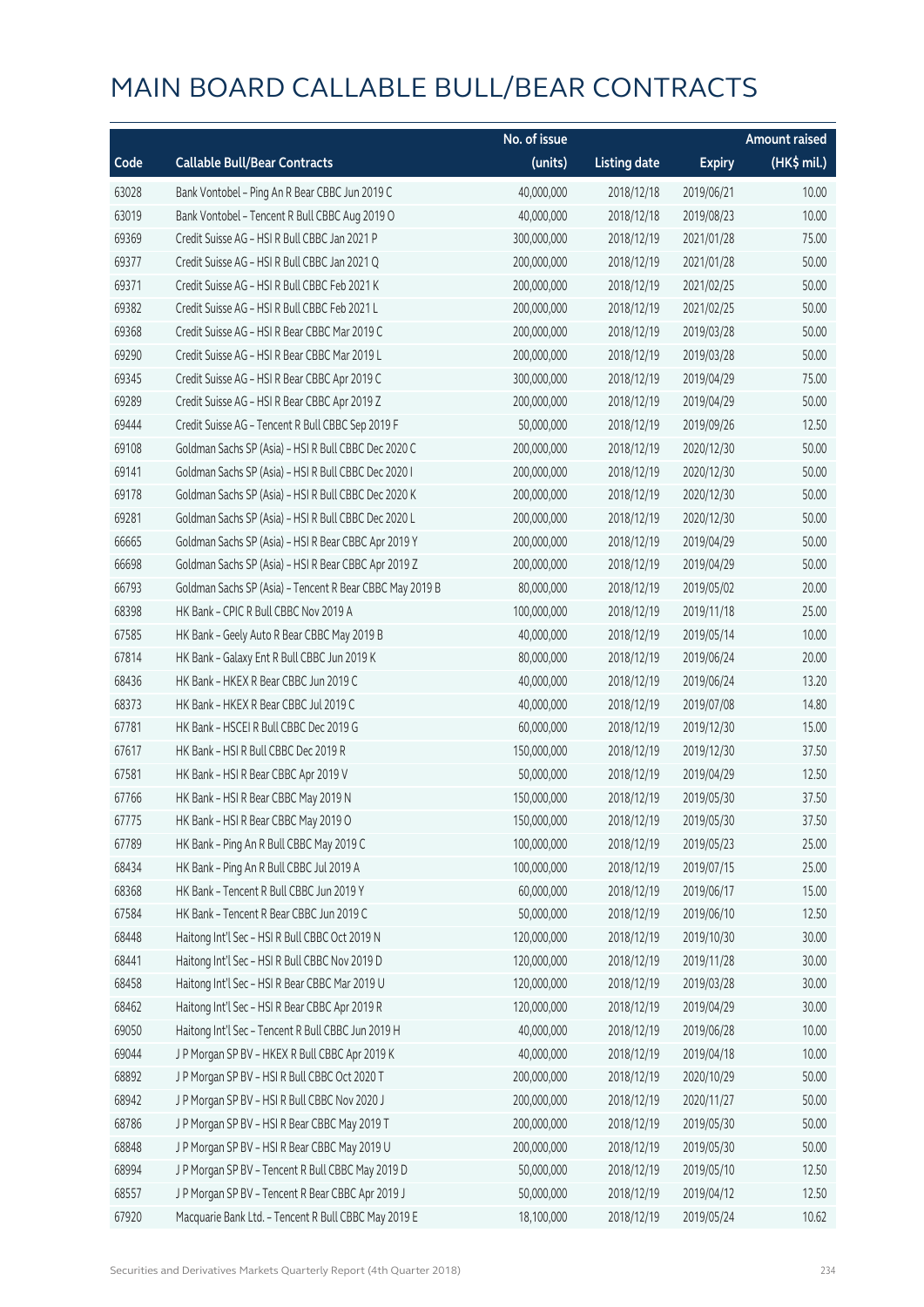|       |                                                            | No. of issue |                     |               | <b>Amount raised</b>  |
|-------|------------------------------------------------------------|--------------|---------------------|---------------|-----------------------|
| Code  | <b>Callable Bull/Bear Contracts</b>                        | (units)      | <b>Listing date</b> | <b>Expiry</b> | $(HK\frac{1}{2}mil.)$ |
| 67901 | Macquarie Bank Ltd. - Tencent R Bull CBBC Jun 2019 A       | 17,600,000   | 2018/12/19          | 2019/06/18    | 10.70                 |
| 67972 | Macquarie Bank Ltd. - Tencent R Bear CBBC Jul 2019 A       | 14,200,000   | 2018/12/19          | 2019/07/30    | 10.74                 |
| 69588 | SG Issuer - HSI R Bull CBBC Jul 2020 X                     | 200,000,000  | 2018/12/19          | 2020/07/30    | 50.00                 |
| 69682 | SG Issuer - HSI R Bull CBBC Jul 2020 Y                     | 200,000,000  | 2018/12/19          | 2020/07/30    | 50.00                 |
| 69748 | SG Issuer - HSI R Bull CBBC Sep 2020 K                     | 200,000,000  | 2018/12/19          | 2020/09/29    | 50.00                 |
| 69450 | SG Issuer - HSI R Bear CBBC Mar 2019 X                     | 200,000,000  | 2018/12/19          | 2019/03/28    | 50.00                 |
| 69471 | SG Issuer - HSI R Bear CBBC Mar 2019 Z                     | 200,000,000  | 2018/12/19          | 2019/03/28    | 50.00                 |
| 69476 | SG Issuer - HSI R Bear CBBC Apr 2019 I                     | 200,000,000  | 2018/12/19          | 2019/04/29    | 50.00                 |
| 69579 | SG Issuer - HSI R Bear CBBC Apr 2019 K                     | 200,000,000  | 2018/12/19          | 2019/04/29    | 50.00                 |
| 69581 | SG Issuer - HSI R Bear CBBC May 2019 E                     | 200,000,000  | 2018/12/19          | 2019/05/30    | 50.00                 |
| 69754 | SG Issuer - Tencent R Bull CBBC May 2019 O                 | 80,000,000   | 2018/12/19          | 2019/05/22    | 20.00                 |
| 69798 | SG Issuer - Tencent R Bull CBBC May 2019 P                 | 80,000,000   | 2018/12/19          | 2019/05/24    | 20.00                 |
| 69799 | SG Issuer - Tencent R Bull CBBC May 2019 Q                 | 80,000,000   | 2018/12/19          | 2019/05/28    | 20.00                 |
| 68275 | UBS AG - HSI R Bull CBBC Nov 2020 D                        | 200,000,000  | 2018/12/19          | 2020/11/27    | 50.00                 |
| 68323 | UBS AG - HSI R Bull CBBC Dec 2020 F                        | 200,000,000  | 2018/12/19          | 2020/12/30    | 50.00                 |
| 68324 | UBS AG - HSI R Bull CBBC Jan 2021 R                        | 200,000,000  | 2018/12/19          | 2021/01/28    | 50.00                 |
| 68050 | UBS AG - HSI R Bear CBBC Apr 2019 B                        | 200,000,000  | 2018/12/19          | 2019/04/29    | 50.00                 |
| 68078 | UBS AG - HSI R Bear CBBC Apr 2019 X                        | 200,000,000  | 2018/12/19          | 2019/04/29    | 50.00                 |
| 68255 | UBS AG - HSI R Bear CBBC Apr 2019 Y                        | 200,000,000  | 2018/12/19          | 2019/04/29    | 50.00                 |
| 67984 | UBS AG - HSI R Bear CBBC May 2019 P                        | 300,000,000  | 2018/12/19          | 2019/05/30    | 75.00                 |
| 68203 | UBS AG - HSI R Bear CBBC May 2019 Q                        | 300,000,000  | 2018/12/19          | 2019/05/30    | 75.00                 |
| 68354 | UBS AG - Tencent R Bull CBBC Jun 2019 E                    | 40,000,000   | 2018/12/19          | 2019/06/18    | 10.00                 |
| 68350 | UBS AG - Tencent R Bear CBBC Mar 2019 J                    | 40,000,000   | 2018/12/19          | 2019/03/20    | 10.00                 |
| 67859 | Bank Vontobel - HSI N Bull CBBC Jun 2019 J                 | 80,000,000   | 2018/12/19          | 2019/06/27    | 20.00                 |
| 67037 | Bank Vontobel - HSI N Bear CBBC Mar 2019 Y                 | 80,000,000   | 2018/12/19          | 2019/03/28    | 20.00                 |
| 67864 | Bank Vontobel - Tencent R Bull CBBC Aug 2019 P             | 40,000,000   | 2018/12/19          | 2019/08/30    | 10.00                 |
| 57672 | BNP Paribas Issuance B.V. - HSI R Bull CBBC Nov 2020 B     | 250,000,000  | 2018/12/20          | 2020/11/27    | 62.50                 |
| 57688 | BNP Paribas Issuance B.V. - HSI R Bull CBBC Nov 2020 C     | 250,000,000  | 2018/12/20          | 2020/11/27    | 62.50                 |
| 57694 | BNP Paribas Issuance B.V. - HSI R Bull CBBC Nov 2020 D     | 250,000,000  | 2018/12/20          | 2020/11/27    | 62.50                 |
| 57695 | BNP Paribas Issuance B.V. - HSI R Bull CBBC Nov 2020 E     | 250,000,000  | 2018/12/20          | 2020/11/27    | 62.50                 |
| 57706 | BNP Paribas Issuance B.V. - HSI R Bull CBBC Nov 2020 F     | 250,000,000  | 2018/12/20          | 2020/11/27    | 62.50                 |
| 57210 | BNP Paribas Issuance B.V. - HSI R Bear CBBC Apr 2019 P     | 250,000,000  | 2018/12/20          | 2019/04/29    | 62.50                 |
| 57218 | BNP Paribas Issuance B.V. - HSI R Bear CBBC Apr 2019 W     | 250,000,000  | 2018/12/20          | 2019/04/29    | 62.50                 |
| 57288 | BNP Paribas Issuance B.V. - HSI R Bear CBBC Apr 2019 X     | 250,000,000  | 2018/12/20          | 2019/04/29    | 62.50                 |
| 57292 | BNP Paribas Issuance B.V. - HSI R Bear CBBC Apr 2019 Y     | 250,000,000  | 2018/12/20          | 2019/04/29    | 62.50                 |
| 69877 | BNP Paribas Issuance B.V. - Tencent R Bull CBBC Jun 2019 X | 50,000,000   | 2018/12/20          | 2019/06/27    | 12.50                 |
| 69907 | BNP Paribas Issuance B.V. - Tencent R Bull CBBC Jul 2019 G | 50,000,000   | 2018/12/20          | 2019/07/30    | 12.50                 |
| 57022 | BNP Paribas Issuance B.V. - Tencent R Bear CBBC Oct 2019 E | 50,000,000   | 2018/12/20          | 2019/10/30    | 12.50                 |
| 57858 | Credit Suisse AG - HKEX R Bull CBBC Dec 2019 B             | 50,000,000   | 2018/12/20          | 2019/12/18    | 12.50                 |
| 57861 | Credit Suisse AG - HSBC R Bull CBBC Nov 2019 C             | 70,000,000   | 2018/12/20          | 2019/11/22    | 17.50                 |
| 57837 | Credit Suisse AG - HSI R Bull CBBC Jan 2021 R              | 200,000,000  | 2018/12/20          | 2021/01/28    | 50.00                 |
| 57857 | Credit Suisse AG - HSI R Bull CBBC Jan 2021 S              | 200,000,000  | 2018/12/20          | 2021/01/28    | 50.00                 |
| 57794 | Credit Suisse AG - HSI R Bull CBBC Feb 2021 M              | 200,000,000  | 2018/12/20          | 2021/02/25    | 50.00                 |
| 57798 | Credit Suisse AG - HSI R Bull CBBC Feb 2021 N              | 200,000,000  | 2018/12/20          | 2021/02/25    | 50.00                 |
| 57807 | Credit Suisse AG - HSI R Bull CBBC Feb 2021 O              | 200,000,000  | 2018/12/20          | 2021/02/25    | 50.00                 |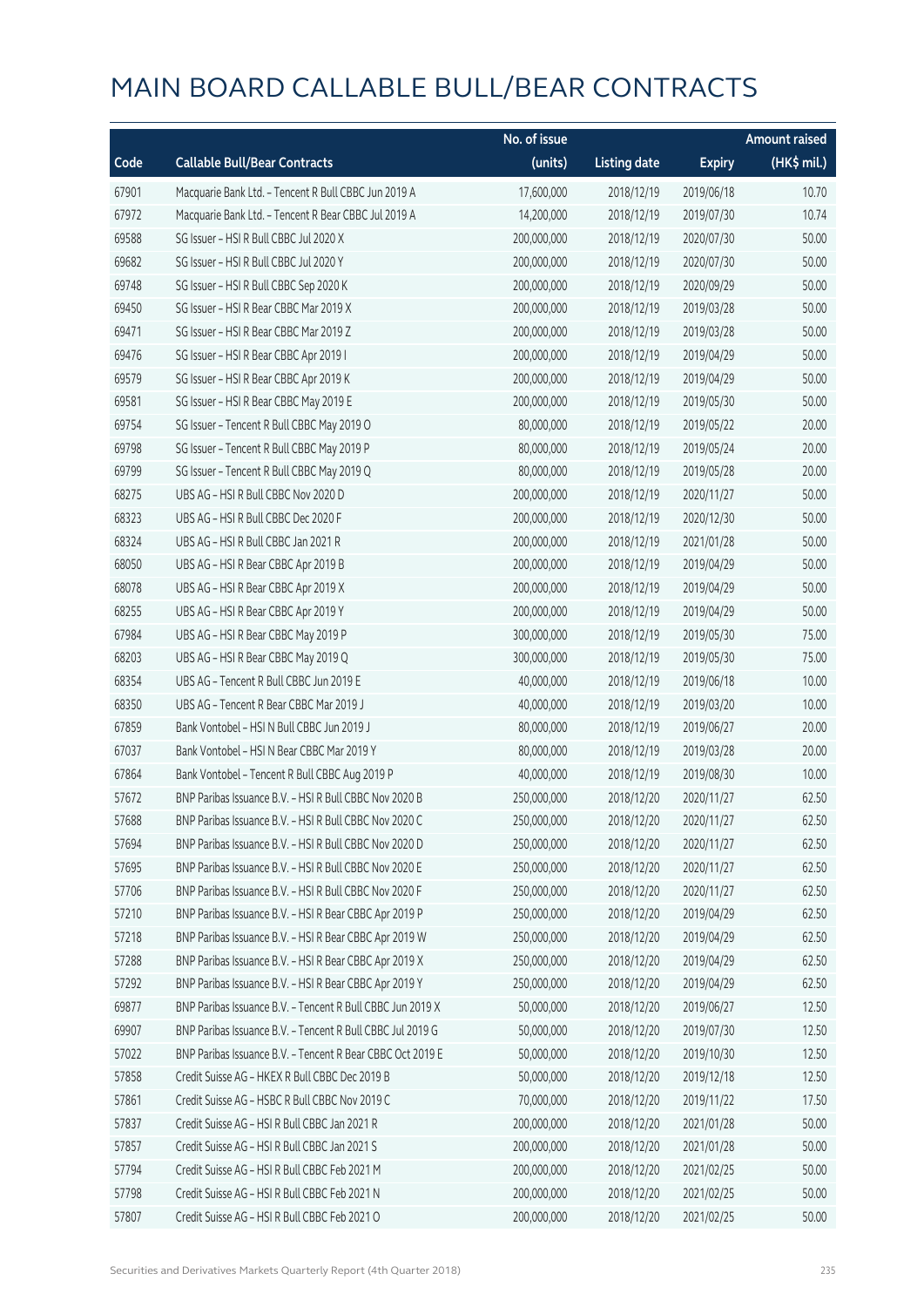|       |                                                          | No. of issue |                     |               | <b>Amount raised</b> |
|-------|----------------------------------------------------------|--------------|---------------------|---------------|----------------------|
| Code  | <b>Callable Bull/Bear Contracts</b>                      | (units)      | <b>Listing date</b> | <b>Expiry</b> | (HK\$ mil.)          |
| 57777 | Credit Suisse AG - HSI R Bear CBBC Mar 2019 D            | 200,000,000  | 2018/12/20          | 2019/03/28    | 50.00                |
| 57838 | Credit Suisse AG - HSI R Bear CBBC Mar 2019 U            | 300,000,000  | 2018/12/20          | 2019/03/28    | 75.00                |
| 57770 | Credit Suisse AG - HSI R Bear CBBC Mar 2019 Y            | 200,000,000  | 2018/12/20          | 2019/03/28    | 50.00                |
| 57751 | Credit Suisse AG - HSI R Bear CBBC Apr 2019 D            | 200,000,000  | 2018/12/20          | 2019/04/29    | 50.00                |
| 57771 | Credit Suisse AG - HSI R Bear CBBC Apr 2019 E            | 200,000,000  | 2018/12/20          | 2019/04/29    | 50.00                |
| 57949 | Goldman Sachs SP (Asia) - HSI R Bull CBBC Oct 2020 A     | 200,000,000  | 2018/12/20          | 2020/10/29    | 50.00                |
| 57944 | Goldman Sachs SP (Asia) - HSI R Bull CBBC Oct 2020 M     | 200,000,000  | 2018/12/20          | 2020/10/29    | 50.00                |
| 57948 | Goldman Sachs SP (Asia) - HSI R Bull CBBC Oct 2020 N     | 200,000,000  | 2018/12/20          | 2020/10/29    | 50.00                |
| 57147 | Goldman Sachs SP (Asia) - HSI R Bear CBBC Mar 2019 O     | 200,000,000  | 2018/12/20          | 2019/03/28    | 50.00                |
| 57071 | Goldman Sachs SP (Asia) - HSI R Bear CBBC Apr 2019 A     | 200,000,000  | 2018/12/20          | 2019/04/29    | 50.00                |
| 57142 | Goldman Sachs SP (Asia) - HSI R Bear CBBC Apr 2019 B     | 200,000,000  | 2018/12/20          | 2019/04/29    | 50.00                |
| 57956 | Goldman Sachs SP (Asia) - Tencent R Bull CBBC May 2019 D | 100,000,000  | 2018/12/20          | 2019/05/02    | 25.00                |
| 57481 | HK Bank - AIA R Bull CBBC Jun 2019 A                     | 80,000,000   | 2018/12/20          | 2019/06/24    | 20.00                |
| 57547 | HK Bank - Country Garden R Bull CBBC May 2019 A          | 40,000,000   | 2018/12/20          | 2019/05/20    | 10.00                |
| 57522 | HK Bank - CC Bank R Bull CBBC May 2019 A                 | 100,000,000  | 2018/12/20          | 2019/05/20    | 25.00                |
| 57517 | HK Bank - CNOOC R Bull CBBC Jul 2019 A                   | 50,000,000   | 2018/12/20          | 2019/07/08    | 12.50                |
| 57471 | HK Bank - Galaxy Ent R Bull CBBC Jun 2019 L              | 80,000,000   | 2018/12/20          | 2019/06/13    | 20.00                |
| 57473 | HK Bank - Galaxy Ent R Bear CBBC Jun 2019 C              | 40,000,000   | 2018/12/20          | 2019/06/24    | 10.00                |
| 57381 | HK Bank - HKEX R Bull CBBC Jun 2019 F                    | 50,000,000   | 2018/12/20          | 2019/06/13    | 12.50                |
| 57462 | HK Bank - HSCEI R Bull CBBC Dec 2019 H                   | 60,000,000   | 2018/12/20          | 2019/12/30    | 15.00                |
| 57453 | HK Bank - HSI R Bull CBBC Dec 2019 P                     | 150,000,000  | 2018/12/20          | 2019/12/30    | 37.50                |
| 57431 | HK Bank - HSI R Bull CBBC Dec 2019 T                     | 150,000,000  | 2018/12/20          | 2019/12/30    | 37.50                |
| 57366 | HK Bank - HSI R Bear CBBC Apr 2019 W                     | 150,000,000  | 2018/12/20          | 2019/04/29    | 37.50                |
| 57502 | HK Bank - PetroChina R Bull CBBC Jul 2019 B              | 80,000,000   | 2018/12/20          | 2019/07/15    | 20.00                |
| 57391 | HK Bank - Ping An R Bull CBBC Jul 2019 B                 | 100,000,000  | 2018/12/20          | 2019/07/08    | 25.00                |
| 57380 | HK Bank - Tencent R Bull CBBC Jun 2019 Z                 | 60,000,000   | 2018/12/20          | 2019/06/24    | 15.00                |
| 57734 | Haitong Int'l Sec - HSI R Bull CBBC Oct 2019 F           | 120,000,000  | 2018/12/20          | 2019/10/30    | 30.00                |
| 57735 | Haitong Int'l Sec - HSI R Bull CBBC Nov 2019 G           | 120,000,000  | 2018/12/20          | 2019/11/28    | 30.00                |
| 57736 | Haitong Int'l Sec - HSI R Bull CBBC Dec 2019 D           | 120,000,000  | 2018/12/20          | 2019/12/30    | 30.00                |
| 57732 | Haitong Int'l Sec - HSI R Bull CBBC Jan 2020 D           | 120,000,000  | 2018/12/20          | 2020/01/30    | 30.00                |
| 57750 | Haitong Int'l Sec - HSI R Bear CBBC Mar 2019 V           | 120,000,000  | 2018/12/20          | 2019/03/28    | 30.00                |
| 57924 | J P Morgan SP BV - HKEX R Bull CBBC Apr 2019 L           | 40,000,000   | 2018/12/20          | 2019/04/18    | 10.00                |
| 57934 | J P Morgan SP BV - HKEX R Bull CBBC May 2019 F           | 40,000,000   | 2018/12/20          | 2019/05/10    | 10.00                |
| 57896 | J P Morgan SP BV - HSI R Bull CBBC Sep 2020 G            | 200,000,000  | 2018/12/20          | 2020/09/29    | 50.00                |
| 57902 | J P Morgan SP BV - HSI R Bull CBBC Dec 2020 D            | 200,000,000  | 2018/12/20          | 2020/12/30    | 50.00                |
| 57905 | J P Morgan SP BV - HSI R Bull CBBC Dec 2020 N            | 200,000,000  | 2018/12/20          | 2020/12/30    | 50.00                |
| 57913 | J P Morgan SP BV - HSI R Bull CBBC Jan 2021 F            | 200,000,000  | 2018/12/20          | 2021/01/28    | 50.00                |
| 57874 | J P Morgan SP BV - HSI R Bear CBBC Mar 2019 A            | 200,000,000  | 2018/12/20          | 2019/03/28    | 50.00                |
| 57878 | J P Morgan SP BV - HSI R Bear CBBC Mar 2019 B            | 200,000,000  | 2018/12/20          | 2019/03/28    | 50.00                |
| 57921 | J P Morgan SP BV - Tencent R Bull CBBC Apr 2019 Z        | 50,000,000   | 2018/12/20          | 2019/04/18    | 12.50                |
| 57881 | J P Morgan SP BV - Tencent R Bear CBBC Apr 2019 K        | 50,000,000   | 2018/12/20          | 2019/04/12    | 12.50                |
| 57558 | Macquarie Bank Ltd. - Tencent R Bull CBBC May 2019 F     | 20,400,000   | 2018/12/20          | 2019/05/22    | 10.71                |
| 57580 | Macquarie Bank Ltd. - Tencent R Bull CBBC May 2019 G     | 20,400,000   | 2018/12/20          | 2019/05/24    | 12.20                |
| 57615 | Macquarie Bank Ltd. - Tencent R Bear CBBC May 2019 A     | 19,300,000   | 2018/12/20          | 2019/05/28    | 10.69                |
| 58038 | SG Issuer - HSI R Bull CBBC Sep 2020 G                   | 200,000,000  | 2018/12/20          | 2020/09/29    | 50.00                |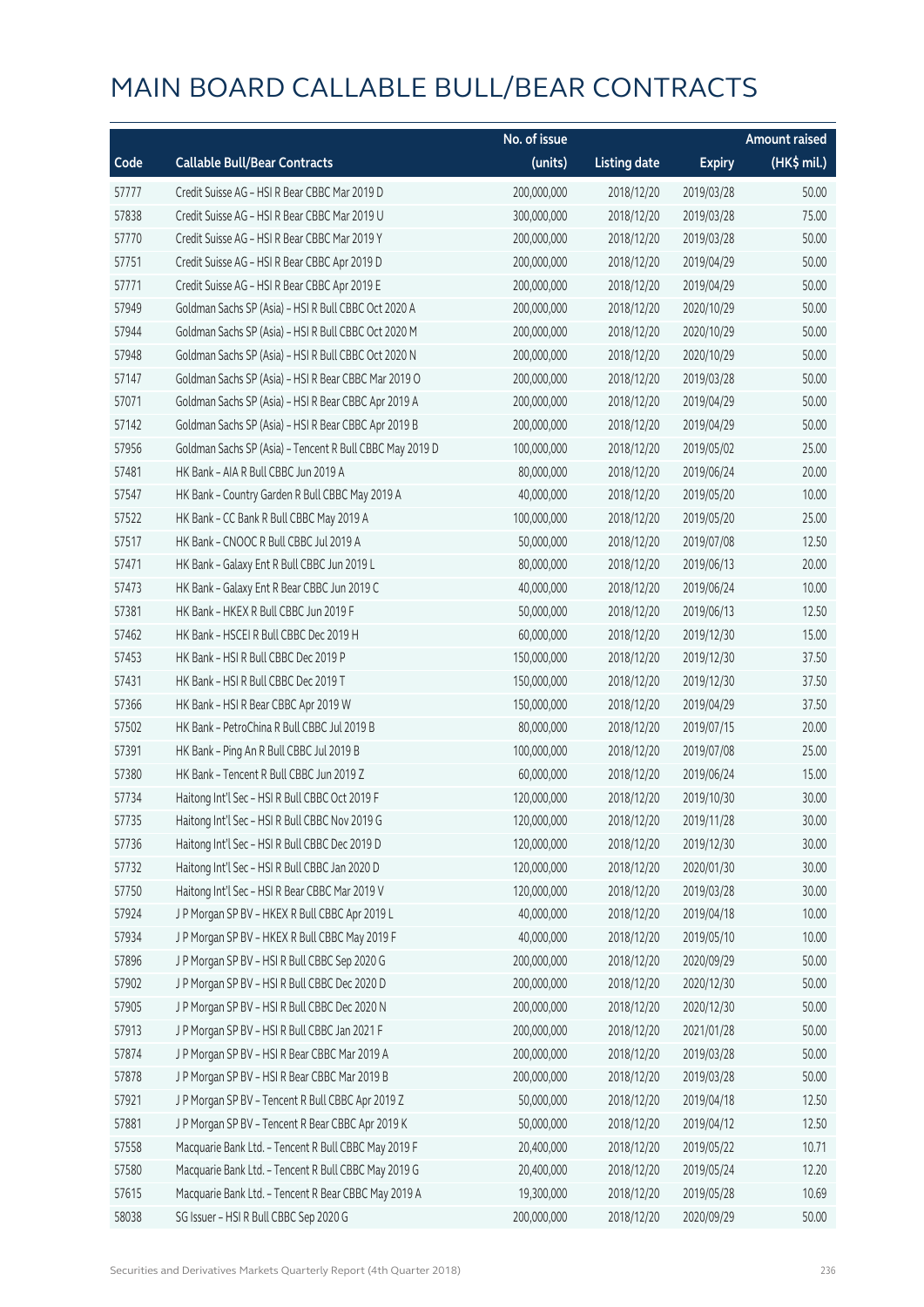|       |                                                             | No. of issue |                     |               | <b>Amount raised</b> |
|-------|-------------------------------------------------------------|--------------|---------------------|---------------|----------------------|
| Code  | <b>Callable Bull/Bear Contracts</b>                         | (units)      | <b>Listing date</b> | <b>Expiry</b> | (HK\$ mil.)          |
| 58021 | SG Issuer - HSI R Bull CBBC Sep 2020 Q                      | 200,000,000  | 2018/12/20          | 2020/09/29    | 50.00                |
| 58022 | SG Issuer - HSI R Bull CBBC Sep 2020 V                      | 200,000,000  | 2018/12/20          | 2020/09/29    | 50.00                |
| 58037 | SG Issuer - HSI R Bull CBBC Sep 2020 W                      | 200,000,000  | 2018/12/20          | 2020/09/29    | 50.00                |
| 58042 | SG Issuer - HSI R Bull CBBC Nov 2020 T                      | 200,000,000  | 2018/12/20          | 2020/11/27    | 50.00                |
| 57980 | SG Issuer - HSI R Bear CBBC Apr 2019 C                      | 200,000,000  | 2018/12/20          | 2019/04/29    | 50.00                |
| 57973 | SG Issuer - HSI R Bear CBBC Apr 2019 R                      | 200,000,000  | 2018/12/20          | 2019/04/29    | 50.00                |
| 57985 | SG Issuer - HSI R Bear CBBC Apr 2019 S                      | 200,000,000  | 2018/12/20          | 2019/04/29    | 50.00                |
| 58018 | SG Issuer - HSI R Bear CBBC May 2019 F                      | 200,000,000  | 2018/12/20          | 2019/05/30    | 50.00                |
| 58019 | SG Issuer - HSI R Bear CBBC May 2019 L                      | 200,000,000  | 2018/12/20          | 2019/05/30    | 50.00                |
| 58054 | SG Issuer - Tencent R Bull CBBC May 2019 R                  | 80,000,000   | 2018/12/20          | 2019/05/09    | 20.00                |
| 58059 | SG Issuer - Tencent R Bull CBBC May 2019 S                  | 80,000,000   | 2018/12/20          | 2019/05/16    | 20.00                |
| 57669 | UBS AG - AAC Tech R Bull CBBC Oct 2019 A                    | 40,000,000   | 2018/12/20          | 2019/10/14    | 10.00                |
| 57668 | UBS AG - AAC Tech R Bear CBBC Apr 2019 B                    | 40,000,000   | 2018/12/20          | 2019/04/15    | 10.00                |
| 57670 | UBS AG - Sinopec Corp R Bull CBBC Apr 2019 B                | 50,000,000   | 2018/12/20          | 2019/04/15    | 12.50                |
| 57625 | UBS AG - HSI R Bull CBBC Nov 2020 I                         | 200,000,000  | 2018/12/20          | 2020/11/27    | 50.00                |
| 57647 | UBS AG - HSI R Bull CBBC Dec 2020 L                         | 200,000,000  | 2018/12/20          | 2020/12/30    | 50.00                |
| 57667 | UBS AG - HSI R Bull CBBC Jan 2021 S                         | 200,000,000  | 2018/12/20          | 2021/01/28    | 50.00                |
| 57618 | UBS AG - HSI R Bear CBBC Mar 2019 K                         | 200,000,000  | 2018/12/20          | 2019/03/28    | 50.00                |
| 57624 | UBS AG - HSI R Bear CBBC Mar 2019 U                         | 200,000,000  | 2018/12/20          | 2019/03/28    | 50.00                |
| 57617 | UBS AG - HSI R Bear CBBC Apr 2019 U                         | 200,000,000  | 2018/12/20          | 2019/04/29    | 50.00                |
| 57616 | UBS AG - HSI R Bear CBBC May 2019 R                         | 300,000,000  | 2018/12/20          | 2019/05/30    | 75.00                |
| 57620 | UBS AG - HSI R Bear CBBC May 2019 S                         | 300,000,000  | 2018/12/20          | 2019/05/30    | 75.00                |
| 57671 | UBS AG - Sunny Optical R Bull CBBC Apr 2019 A               | 40,000,000   | 2018/12/20          | 2019/04/15    | 10.00                |
| 58380 | BNP Paribas Issuance B.V. - HSI R Bull CBBC Nov 2020 A      | 250,000,000  | 2018/12/21          | 2020/11/27    | 62.50                |
| 58438 | BNP Paribas Issuance B.V. - HSI R Bull CBBC Nov 2020 G      | 250,000,000  | 2018/12/21          | 2020/11/27    | 62.50                |
| 58475 | BNP Paribas Issuance B.V. - HSI R Bull CBBC Nov 2020 H      | 250,000,000  | 2018/12/21          | 2020/11/27    | 62.50                |
| 58676 | BNP Paribas Issuance B.V. - Tencent R Bear CBBC Oct 2019 F  | 50,000,000   | 2018/12/21          | 2019/10/30    | 12.50                |
| 58675 | BNP Paribas Issuance B.V. - Tencent R Bear CBBC Nov 2019 G  | 50,000,000   | 2018/12/21          | 2019/11/28    | 12.50                |
| 58855 | Credit Suisse AG - HKEX R Bear CBBC Nov 2019 A              | 50,000,000   | 2018/12/21          | 2019/11/21    | 12.50                |
| 58808 | Credit Suisse AG - HSI R Bull CBBC Jan 2021 T               | 200,000,000  | 2018/12/21          | 2021/01/28    | 50.00                |
| 58833 | Credit Suisse AG - HSI R Bull CBBC Jan 2021 U               | 200,000,000  | 2018/12/21          | 2021/01/28    | 50.00                |
| 58842 | Credit Suisse AG - HSI R Bull CBBC Jan 2021 V               | 300,000,000  | 2018/12/21          | 2021/01/28    | 75.00                |
| 58804 | Credit Suisse AG - HSI R Bull CBBC Feb 2021 P               | 200,000,000  | 2018/12/21          | 2021/02/25    | 50.00                |
| 58832 | Credit Suisse AG - HSI R Bull CBBC Feb 2021 Q               | 200,000,000  | 2018/12/21          | 2021/02/25    | 50.00                |
| 58839 | Credit Suisse AG - HSI R Bear CBBC Mar 2019 V               | 200,000,000  | 2018/12/21          | 2019/03/28    | 50.00                |
| 58856 | Credit Suisse AG - HSI R Bear CBBC Apr 2019 F               | 200,000,000  | 2018/12/21          | 2019/04/29    | 50.00                |
| 58841 | Credit Suisse AG - HSI R Bear CBBC Apr 2019 P               | 200,000,000  | 2018/12/21          | 2019/04/29    | 50.00                |
| 58854 | Credit Suisse AG - Ping An R Bear CBBC Oct 2019 A           | 80,000,000   | 2018/12/21          | 2019/10/28    | 20.00                |
| 58835 | Credit Suisse AG - Tencent R Bull CBBC Nov 2019 E           | 50,000,000   | 2018/12/21          | 2019/11/28    | 12.50                |
| 58851 | Credit Suisse AG - Tencent R Bear CBBC Oct 2019 D           | 50,000,000   | 2018/12/21          | 2019/10/25    | 12.50                |
| 58843 | Credit Suisse AG - Tencent R Bear CBBC Nov 2019 B           | 50,000,000   | 2018/12/21          | 2019/11/25    | 12.50                |
| 58800 | Goldman Sachs SP (Asia) - China Life R Bull CBBC May 2019 A | 80,000,000   | 2018/12/21          | 2019/05/31    | 20.00                |
| 58801 | Goldman Sachs SP (Asia) - Galaxy Ent R Bull CBBC Feb 2020 F | 100,000,000  | 2018/12/21          | 2020/02/14    | 25.00                |
| 58080 | Goldman Sachs SP (Asia) - HSI R Bull CBBC Oct 2020 F        | 200,000,000  | 2018/12/21          | 2020/10/29    | 50.00                |
| 58082 | Goldman Sachs SP (Asia) - HSI R Bull CBBC Oct 2020 O        | 200,000,000  | 2018/12/21          | 2020/10/29    | 50.00                |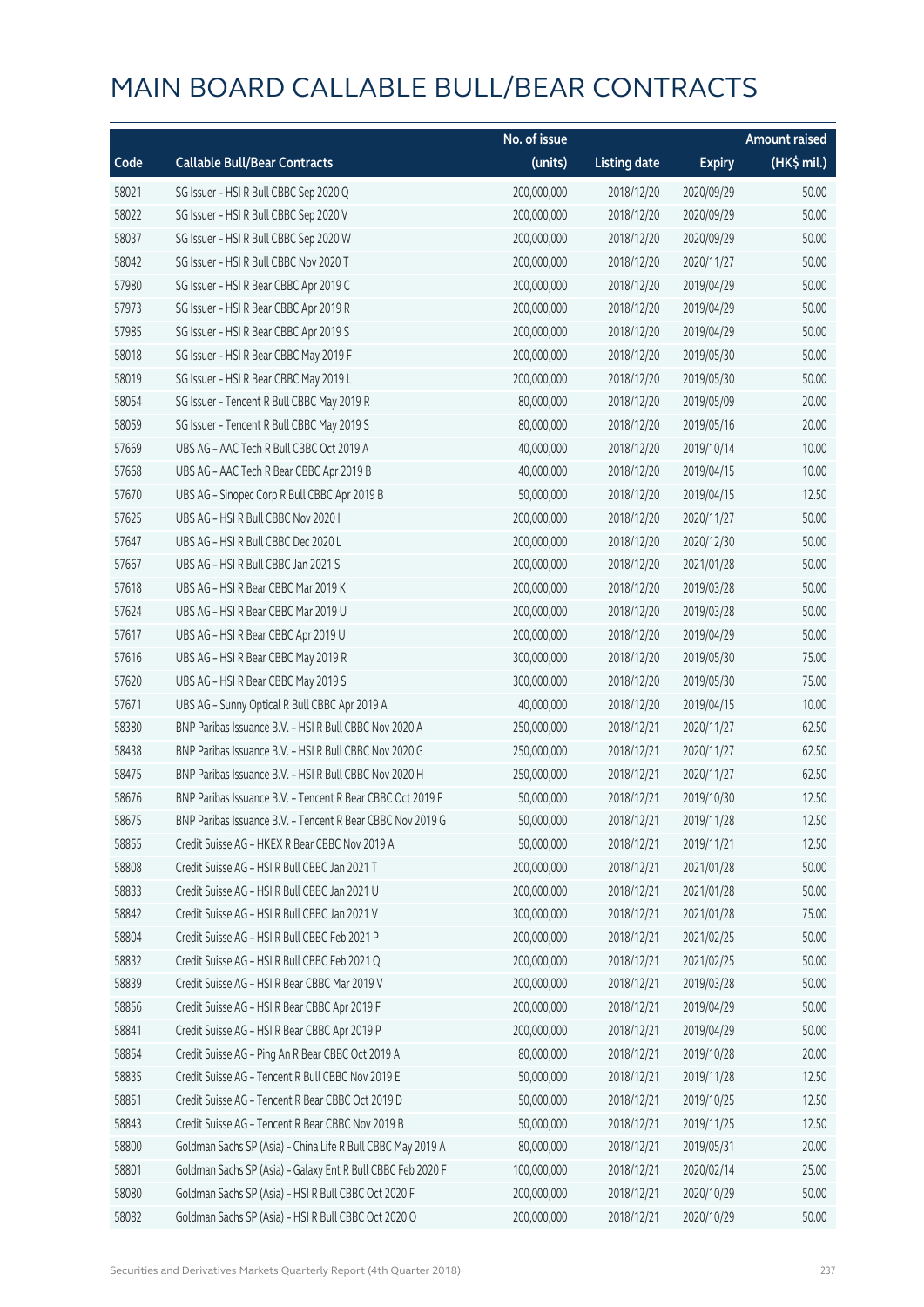|       |                                                          | No. of issue |                     |               | <b>Amount raised</b> |
|-------|----------------------------------------------------------|--------------|---------------------|---------------|----------------------|
| Code  | <b>Callable Bull/Bear Contracts</b>                      | (units)      | <b>Listing date</b> | <b>Expiry</b> | (HK\$ mil.)          |
| 58095 | Goldman Sachs SP (Asia) - HSI R Bull CBBC Oct 2020 P     | 200,000,000  | 2018/12/21          | 2020/10/29    | 50.00                |
| 58797 | Goldman Sachs SP (Asia) - HSI R Bear CBBC Mar 2019 P     | 200,000,000  | 2018/12/21          | 2019/03/28    | 50.00                |
| 58799 | Goldman Sachs SP (Asia) - HSI R Bear CBBC Apr 2019 C     | 200,000,000  | 2018/12/21          | 2019/04/29    | 50.00                |
| 58108 | Goldman Sachs SP (Asia) - Ping An R Bull CBBC Jul 2019 O | 100,000,000  | 2018/12/21          | 2019/07/25    | 25.00                |
| 58102 | Goldman Sachs SP (Asia) - Tencent R Bull CBBC May 2019 E | 100,000,000  | 2018/12/21          | 2019/05/02    | 25.00                |
| 58802 | Goldman Sachs SP (Asia) - Tencent R Bull CBBC May 2019 F | 100,000,000  | 2018/12/21          | 2019/05/02    | 25.00                |
| 58482 | HK Bank - China Mobile R Bear CBBC Jun 2019 A            | 40,000,000   | 2018/12/21          | 2019/06/17    | 10.00                |
| 58602 | HK Bank - CNOOC R Bull CBBC Jul 2019 B                   | 50,000,000   | 2018/12/21          | 2019/07/11    | 12.50                |
| 58620 | HK Bank - Sinopec Corp R Bear CBBC Jun 2019 A            | 40,000,000   | 2018/12/21          | 2019/06/17    | 10.00                |
| 58210 | HK Bank - CSPC Pharma R Bull CBBC Jul 2019 B             | 40,000,000   | 2018/12/21          | 2019/07/15    | 12.80                |
| 58209 | HK Bank - HKEX R Bull CBBC Jun 2019 G                    | 50,000,000   | 2018/12/21          | 2019/06/20    | 12.50                |
| 58287 | HK Bank - HKEX R Bear CBBC Jul 2019 D                    | 40,000,000   | 2018/12/21          | 2019/07/11    | 16.40                |
| 58310 | HK Bank - HSCEI R Bear CBBC May 2019 B                   | 50,000,000   | 2018/12/21          | 2019/05/30    | 12.50                |
| 58072 | HK Bank - HSI R Bull CBBC Dec 2019 D                     | 150,000,000  | 2018/12/21          | 2019/12/30    | 37.50                |
| 58306 | HK Bank - HSI R Bear CBBC Apr 2019 A                     | 50,000,000   | 2018/12/21          | 2019/04/29    | 12.50                |
| 58140 | HK Bank - HSI R Bear CBBC Apr 2019 X                     | 150,000,000  | 2018/12/21          | 2019/04/29    | 37.50                |
| 58610 | HK Bank - ICBC R Bear CBBC Jul 2019 A                    | 50,000,000   | 2018/12/21          | 2019/07/15    | 12.50                |
| 58077 | HK Bank - SUNAC R Bull CBBC Nov 2019 A                   | 100,000,000  | 2018/12/21          | 2019/11/25    | 25.00                |
| 58075 | HK Bank - Tencent R Bull CBBC Jun 2019 A                 | 60,000,000   | 2018/12/21          | 2019/06/06    | 15.00                |
| 58152 | HK Bank - Tencent R Bear CBBC Jul 2019 D                 | 50,000,000   | 2018/12/21          | 2019/07/22    | 18.00                |
| 58794 | Haitong Int'l Sec - HSI R Bull CBBC Oct 2019 O           | 120,000,000  | 2018/12/21          | 2019/10/30    | 30.00                |
| 58362 | Haitong Int'l Sec - HSI R Bear CBBC Mar 2019 W           | 120,000,000  | 2018/12/21          | 2019/03/28    | 30.00                |
| 58795 | Haitong Int'l Sec - HSI R Bear CBBC Mar 2019 X           | 120,000,000  | 2018/12/21          | 2019/03/28    | 30.00                |
| 58796 | Haitong Int'l Sec - HSI R Bear CBBC Mar 2019 Y           | 120,000,000  | 2018/12/21          | 2019/03/28    | 30.00                |
| 58723 | J P Morgan SP BV - HSI R Bull CBBC Sep 2020 I            | 200,000,000  | 2018/12/21          | 2020/09/29    | 50.00                |
| 58725 | J P Morgan SP BV - HSI R Bull CBBC Nov 2020 Z            | 200,000,000  | 2018/12/21          | 2020/11/27    | 50.00                |
| 58728 | J P Morgan SP BV - HSI R Bull CBBC Dec 2020 U            | 200,000,000  | 2018/12/21          | 2020/12/30    | 50.00                |
| 58729 | J P Morgan SP BV - HSI R Bull CBBC Jan 2021 G            | 200,000,000  | 2018/12/21          | 2021/01/28    | 50.00                |
| 58733 | J P Morgan SP BV - HSI R Bear CBBC Mar 2019 K            | 200,000,000  | 2018/12/21          | 2019/03/28    | 50.00                |
| 58732 | J P Morgan SP BV - HSI R Bear CBBC May 2019 V            | 200,000,000  | 2018/12/21          | 2019/05/30    | 50.00                |
| 58721 | J P Morgan SP BV - Tencent R Bull CBBC Apr 2019 F        | 50,000,000   | 2018/12/21          | 2019/04/18    | 12.50                |
| 58734 | J P Morgan SP BV - Tencent R Bear CBBC Apr 2019 G        | 50,000,000   | 2018/12/21          | 2019/04/18    | 12.50                |
| 58737 | SG Issuer - HKEX R Bull CBBC Jul 2019 Y                  | 50,000,000   | 2018/12/21          | 2019/07/04    | 12.50                |
| 58735 | SG Issuer - HSI R Bull CBBC Jul 2020 Z                   | 200,000,000  | 2018/12/21          | 2020/07/30    | 50.00                |
| 58736 | SG Issuer - HSI R Bull CBBC Aug 2020 L                   | 200,000,000  | 2018/12/21          | 2020/08/28    | 50.00                |
| 58754 | SG Issuer - HSI R Bull CBBC Aug 2020 M                   | 200,000,000  | 2018/12/21          | 2020/08/28    | 50.00                |
| 58792 | SG Issuer - HSI R Bull CBBC Aug 2020 N                   | 200,000,000  | 2018/12/21          | 2020/08/28    | 50.00                |
| 58793 | SG Issuer - HSI R Bull CBBC Aug 2020 O                   | 200,000,000  | 2018/12/21          | 2020/08/28    | 50.00                |
| 58761 | SG Issuer - HSI R Bear CBBC Apr 2019 T                   | 200,000,000  | 2018/12/21          | 2019/04/29    | 50.00                |
| 58772 | SG Issuer - HSI R Bear CBBC Apr 2019 Y                   | 200,000,000  | 2018/12/21          | 2019/04/29    | 50.00                |
| 58791 | SG Issuer - HSI R Bear CBBC Apr 2019 Z                   | 200,000,000  | 2018/12/21          | 2019/04/29    | 50.00                |
| 58743 | SG Issuer - Ping An R Bull CBBC Aug 2019 L               | 100,000,000  | 2018/12/21          | 2019/08/02    | 25.00                |
| 58747 | SG Issuer - Tencent R Bull CBBC Mar 2019 K               | 80,000,000   | 2018/12/21          | 2019/03/29    | 20.00                |
| 58749 | SG Issuer - Tencent R Bull CBBC Apr 2019 Q               | 80,000,000   | 2018/12/21          | 2019/04/24    | 20.00                |
| 58781 | SG Issuer - Tencent R Bull CBBC Apr 2019 T               | 80,000,000   | 2018/12/21          | 2019/04/16    | 20.00                |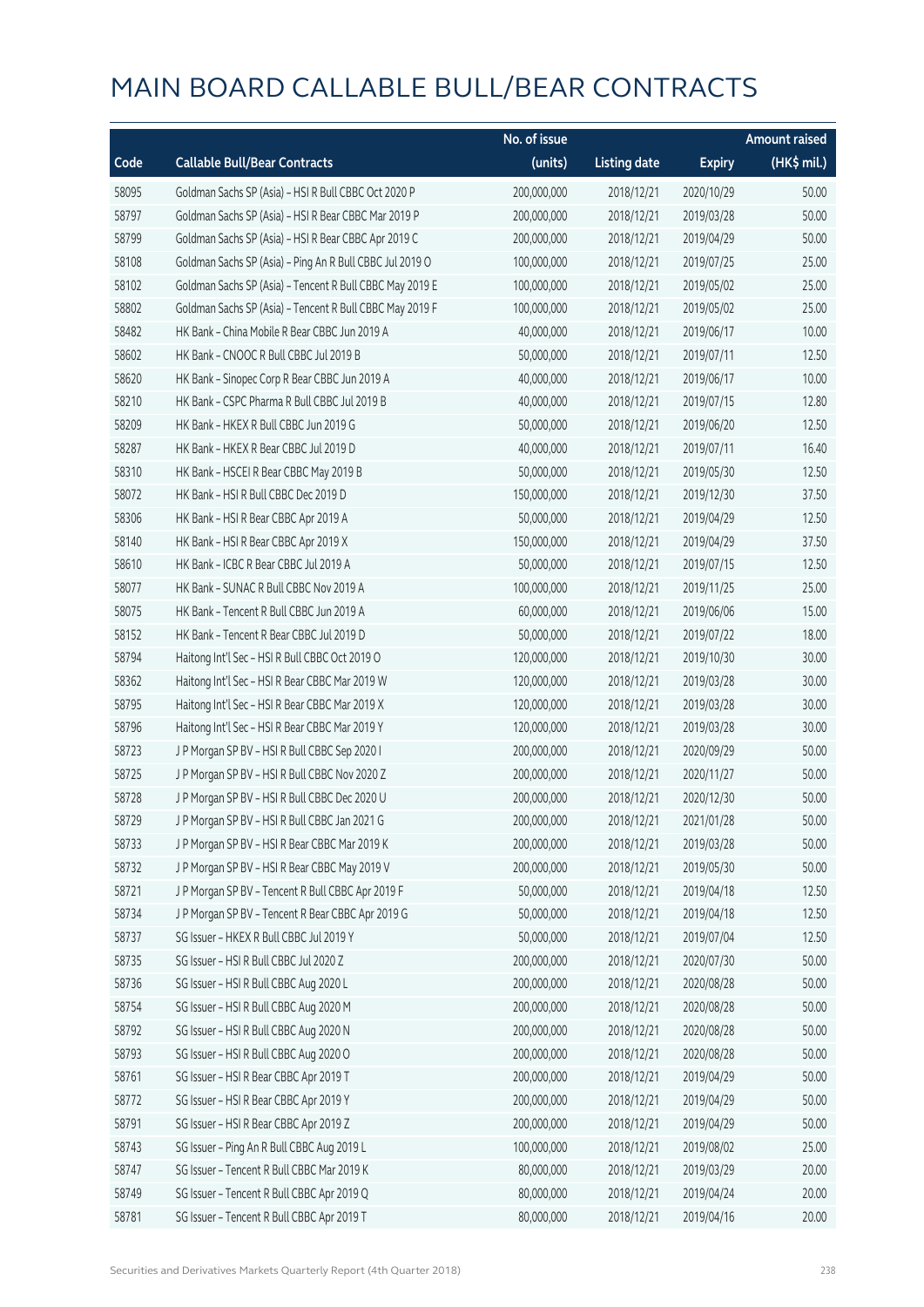|       |                                                          | No. of issue |                     |               | <b>Amount raised</b> |
|-------|----------------------------------------------------------|--------------|---------------------|---------------|----------------------|
| Code  | <b>Callable Bull/Bear Contracts</b>                      | (units)      | <b>Listing date</b> | <b>Expiry</b> | (HK\$ mil.)          |
| 58751 | SG Issuer - Tencent R Bull CBBC May 2019 T               | 80,000,000   | 2018/12/21          | 2019/05/29    | 20.00                |
| 58756 | SG Issuer - Tencent R Bear CBBC May 2019 E               | 80,000,000   | 2018/12/21          | 2019/05/03    | 20.00                |
| 58760 | SG Issuer - Tencent R Bear CBBC May 2019 F               | 80,000,000   | 2018/12/21          | 2019/05/03    | 20.00                |
| 58790 | SG Issuer - Tencent R Bear CBBC May 2019 G               | 80,000,000   | 2018/12/21          | 2019/05/02    | 20.00                |
| 58709 | UBS AG - HSI R Bull CBBC Oct 2020 N                      | 200,000,000  | 2018/12/21          | 2020/10/29    | 50.00                |
| 58711 | UBS AG - HSI R Bull CBBC Oct 2020 V                      | 200,000,000  | 2018/12/21          | 2020/10/29    | 50.00                |
| 58706 | UBS AG - HSI R Bull CBBC Dec 2020 O                      | 200,000,000  | 2018/12/21          | 2020/12/30    | 50.00                |
| 58684 | UBS AG - HSI R Bull CBBC Jan 2021 T                      | 200,000,000  | 2018/12/21          | 2021/01/28    | 50.00                |
| 58712 | UBS AG - HSI R Bull CBBC Jan 2021 U                      | 200,000,000  | 2018/12/21          | 2021/01/28    | 50.00                |
| 58713 | UBS AG - HSI R Bear CBBC Apr 2019 A                      | 200,000,000  | 2018/12/21          | 2019/04/29    | 50.00                |
| 58715 | UBS AG - HSI R Bear CBBC Apr 2019 E                      | 200,000,000  | 2018/12/21          | 2019/04/29    | 50.00                |
| 58654 | Bank Vontobel - Geely Auto R Bull CBBC Aug 2019 B        | 40,000,000   | 2018/12/21          | 2019/08/09    | 10.00                |
| 58621 | Bank Vontobel - HSI R Bull CBBC Jun 2019 K               | 80,000,000   | 2018/12/21          | 2019/06/27    | 20.00                |
| 58622 | Bank Vontobel - HSI R Bear CBBC Mar 2019 Z               | 80,000,000   | 2018/12/21          | 2019/03/28    | 20.00                |
| 58674 | Bank Vontobel - Sands China R Bull CBBC Oct 2019 D       | 40,000,000   | 2018/12/21          | 2019/10/11    | 10.00                |
| 58629 | Bank Vontobel - Tencent R Bull CBBC Aug 2019 Q           | 40,000,000   | 2018/12/21          | 2019/08/23    | 10.00                |
| 58639 | Bank Vontobel - Tencent R Bear CBBC Jul 2019 E           | 40,000,000   | 2018/12/21          | 2019/07/19    | 10.00                |
| 58891 | BNP Paribas Issuance B.V. - HSI R Bear CBBC Apr 2019 Z   | 250,000,000  | 2018/12/24          | 2019/04/29    | 62.50                |
| 58958 | Credit Suisse AG - Geely Auto R Bear CBBC Oct 2019 A     | 40,000,000   | 2018/12/24          | 2019/10/30    | 10.00                |
| 58928 | Credit Suisse AG - HSI R Bull CBBC Jan 2021 W            | 200,000,000  | 2018/12/24          | 2021/01/28    | 50.00                |
| 58926 | Credit Suisse AG - HSI R Bull CBBC Feb 2021 R            | 200,000,000  | 2018/12/24          | 2021/02/25    | 50.00                |
| 58960 | Credit Suisse AG - HSI R Bull CBBC Feb 2021 S            | 300,000,000  | 2018/12/24          | 2021/02/25    | 75.00                |
| 58927 | Credit Suisse AG - HSI R Bear CBBC Mar 2019 W            | 200,000,000  | 2018/12/24          | 2019/03/28    | 50.00                |
| 58966 | Credit Suisse AG - HSI R Bear CBBC Mar 2019 X            | 200,000,000  | 2018/12/24          | 2019/03/28    | 50.00                |
| 58959 | Credit Suisse AG - HSI R Bear CBBC Apr 2019 G            | 200,000,000  | 2018/12/24          | 2019/04/29    | 50.00                |
| 58975 | Credit Suisse AG - HSI R Bear CBBC Apr 2019 L            | 200,000,000  | 2018/12/24          | 2019/04/29    | 50.00                |
| 58985 | Goldman Sachs SP (Asia) - HSBC R Bull CBBC Dec 2019 C    | 100,000,000  | 2018/12/24          | 2019/12/30    | 25.00                |
| 58857 | Goldman Sachs SP (Asia) - HSI R Bull CBBC Nov 2020 W     | 200,000,000  | 2018/12/24          | 2020/11/27    | 50.00                |
| 58860 | Goldman Sachs SP (Asia) - HSI R Bear CBBC Mar 2019 F     | 200,000,000  | 2018/12/24          | 2019/03/28    | 50.00                |
| 58861 | Goldman Sachs SP (Asia) - Ping An R Bull CBBC Jul 2019 P | 100,000,000  | 2018/12/24          | 2019/07/25    | 25.00                |
| 58873 | HK Bank - AIA R Bear CBBC Jun 2019 A                     | 40,000,000   | 2018/12/24          | 2019/06/24    | 10.00                |
| 58874 | HK Bank - AIA R Bear CBBC Jul 2019 A                     | 40,000,000   | 2018/12/24          | 2019/07/15    | 10.00                |
| 58870 | HK Bank - China Mobile R Bull CBBC Jun 2019 A            | 50,000,000   | 2018/12/24          | 2019/06/24    | 12.50                |
| 58871 | HK Bank - CC Bank R Bull CBBC Jun 2019 A                 | 100,000,000  | 2018/12/24          | 2019/06/03    | 25.00                |
| 58875 | HK Bank - CSPC Pharma R Bull CBBC Aug 2019 A             | 40,000,000   | 2018/12/24          | 2019/08/05    | 12.80                |
| 58890 | HK Bank - HKEX R Bear CBBC Jul 2019 E                    | 40,000,000   | 2018/12/24          | 2019/07/15    | 18.40                |
| 58866 | HK Bank - HSI R Bull CBBC Dec 2019 J                     | 150,000,000  | 2018/12/24          | 2019/12/30    | 37.50                |
| 58872 | HK Bank - HSI R Bull CBBC Dec 2019 W                     | 50,000,000   | 2018/12/24          | 2019/12/30    | 12.50                |
| 58863 | HK Bank - HSI R Bear CBBC Apr 2019 B                     | 50,000,000   | 2018/12/24          | 2019/04/29    | 12.50                |
| 58881 | HK Bank - ICBC R Bull CBBC Jun 2019 A                    | 100,000,000  | 2018/12/24          | 2019/06/03    | 25.00                |
| 58864 | HK Bank - Tencent R Bull CBBC Jun 2019 B                 | 60,000,000   | 2018/12/24          | 2019/06/10    | 15.00                |
| 58865 | HK Bank - Tencent R Bear CBBC Jun 2019 D                 | 50,000,000   | 2018/12/24          | 2019/06/13    | 12.50                |
| 58867 | HK Bank - Tencent R Bear CBBC Jun 2019 E                 | 50,000,000   | 2018/12/24          | 2019/06/17    | 15.50                |
| 58976 | Haitong Int'l Sec - HSI R Bull CBBC Nov 2019 E           | 120,000,000  | 2018/12/24          | 2019/11/28    | 30.00                |
| 58862 | Haitong Int'l Sec - HSI R Bull CBBC Dec 2019 E           | 120,000,000  | 2018/12/24          | 2019/12/30    | 30.00                |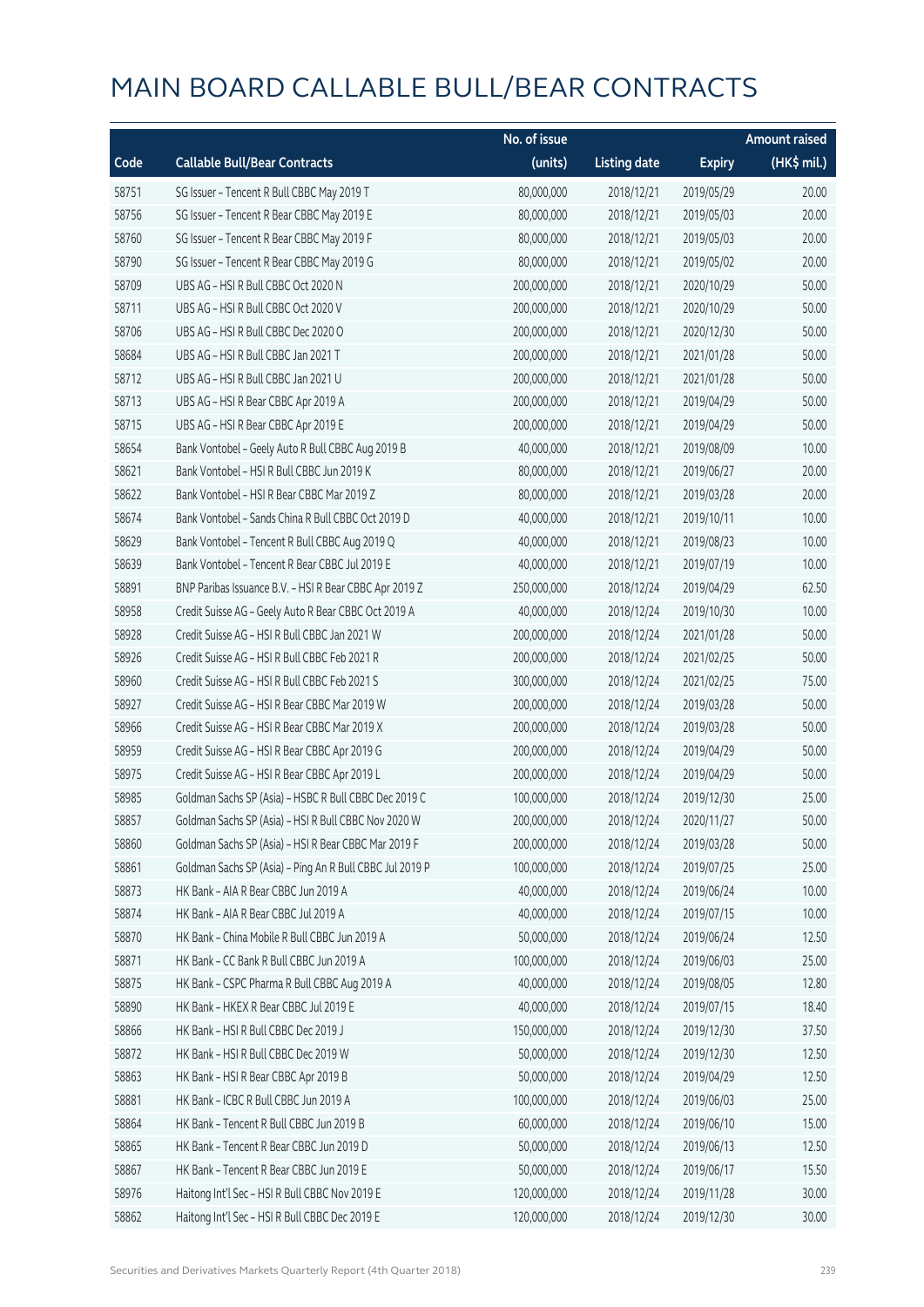|       |                                                              | No. of issue |                     |               | <b>Amount raised</b> |
|-------|--------------------------------------------------------------|--------------|---------------------|---------------|----------------------|
| Code  | <b>Callable Bull/Bear Contracts</b>                          | (units)      | <b>Listing date</b> | <b>Expiry</b> | (HK\$ mil.)          |
| 58981 | Haitong Int'l Sec - HSI R Bull CBBC Jan 2020 G               | 120,000,000  | 2018/12/24          | 2020/01/30    | 30.00                |
| 58982 | Haitong Int'l Sec - HSI R Bear CBBC Mar 2019 Z               | 120,000,000  | 2018/12/24          | 2019/03/28    | 30.00                |
| 58924 | J P Morgan SP BV - HSI R Bull CBBC Dec 2020 O                | 200,000,000  | 2018/12/24          | 2020/12/30    | 50.00                |
| 58925 | J P Morgan SP BV - HSI R Bear CBBC Mar 2019 S                | 200,000,000  | 2018/12/24          | 2019/03/28    | 50.00                |
| 58983 | Macquarie Bank Ltd. - Tencent R Bull CBBC Apr 2019 L         | 28,000,000   | 2018/12/24          | 2019/04/16    | 10.70                |
| 58984 | Macquarie Bank Ltd. - Tencent R Bear CBBC May 2019 B         | 24,300,000   | 2018/12/24          | 2019/05/02    | 10.72                |
| 59002 | SG Issuer - HSI R Bull CBBC Aug 2020 A                       | 200,000,000  | 2018/12/24          | 2020/08/28    | 50.00                |
| 58988 | SG Issuer - HSI R Bull CBBC Aug 2020 P                       | 200,000,000  | 2018/12/24          | 2020/08/28    | 50.00                |
| 59019 | SG Issuer - HSI R Bull CBBC Nov 2020 P                       | 200,000,000  | 2018/12/24          | 2020/11/27    | 50.00                |
| 58986 | SG Issuer - HSI R Bear CBBC Mar 2019 I                       | 200,000,000  | 2018/12/24          | 2019/03/28    | 50.00                |
| 58987 | SG Issuer - HSI R Bear CBBC May 2019 G                       | 200,000,000  | 2018/12/24          | 2019/05/30    | 50.00                |
| 59020 | SG Issuer - Tencent R Bull CBBC May 2019 U                   | 80,000,000   | 2018/12/24          | 2019/05/15    | 20.00                |
| 59021 | SG Issuer - Tencent R Bull CBBC May 2019 V                   | 80,000,000   | 2018/12/24          | 2019/05/28    | 20.00                |
| 59024 | SG Issuer - Tencent R Bear CBBC Jul 2019 D                   | 80,000,000   | 2018/12/24          | 2019/07/30    | 20.00                |
| 59025 | SG Issuer - Tencent R Bear CBBC Aug 2019 A                   | 80,000,000   | 2018/12/24          | 2019/08/29    | 20.00                |
| 58917 | UBS AG - HSI R Bull CBBC Dec 2020 P                          | 200,000,000  | 2018/12/24          | 2020/12/30    | 50.00                |
| 58893 | UBS AG - HSI R Bull CBBC Jan 2021 V                          | 200,000,000  | 2018/12/24          | 2021/01/28    | 50.00                |
| 58898 | UBS AG - HSI R Bear CBBC Mar 2019 D                          | 200,000,000  | 2018/12/24          | 2019/03/28    | 50.00                |
| 58907 | UBS AG - HSI R Bear CBBC Apr 2019 F                          | 200,000,000  | 2018/12/24          | 2019/04/29    | 50.00                |
| 58908 | UBS AG - HSI R Bear CBBC May 2019 T                          | 200,000,000  | 2018/12/24          | 2019/05/30    | 50.00                |
| 58916 | UBS AG - HSI R Bear CBBC May 2019 U                          | 200,000,000  | 2018/12/24          | 2019/05/30    | 50.00                |
| 58918 | UBS AG - Tencent R Bull CBBC Jun 2019 F                      | 40,000,000   | 2018/12/24          | 2019/06/13    | 10.00                |
| 59090 | BNP Paribas Issuance B.V. - HSI R Bull CBBC Nov 2020 I       | 250,000,000  | 2018/12/27          | 2020/11/27    | 62.50                |
| 59091 | BNP Paribas Issuance B.V. - HSI R Bull CBBC Nov 2020 J       | 250,000,000  | 2018/12/27          | 2020/11/27    | 62.50                |
| 59098 | BNP Paribas Issuance B.V. - HSI R Bull CBBC Nov 2020 K       | 250,000,000  | 2018/12/27          | 2020/11/27    | 62.50                |
| 59117 | BNP Paribas Issuance B.V. - HSI R Bear CBBC Apr 2019 B       | 250,000,000  | 2018/12/27          | 2019/04/29    | 62.50                |
| 59118 | BNP Paribas Issuance B.V. - HSI R Bear CBBC Apr 2019 C       | 250,000,000  | 2018/12/27          | 2019/04/29    | 62.50                |
| 59152 | BNP Paribas Issuance B.V. - HSI R Bear CBBC Apr 2019 D       | 250,000,000  | 2018/12/27          | 2019/04/29    | 62.50                |
| 59096 | BNP Paribas Issuance B.V. - Tencent R Bull CBBC Jul 2019 M   | 50,000,000   | 2018/12/27          | 2019/07/30    | 12.50                |
| 59102 | BNP Paribas Issuance B.V. - Tencent R Bear CBBC Nov 2019 H   | 50,000,000   | 2018/12/27          | 2019/11/28    | 12.50                |
| 59228 | Credit Suisse AG - HSI R Bull CBBC Jan 2021 X                | 200,000,000  | 2018/12/27          | 2021/01/28    | 50.00                |
| 59229 | Credit Suisse AG - HSI R Bull CBBC Jan 2021 Y                | 200,000,000  | 2018/12/27          | 2021/01/28    | 50.00                |
| 59222 | Credit Suisse AG - HSI R Bull CBBC Feb 2021 T                | 200,000,000  | 2018/12/27          | 2021/02/25    | 50.00                |
| 59237 | Credit Suisse AG - HSI R Bull CBBC Feb 2021 U                | 200,000,000  | 2018/12/27          | 2021/02/25    | 50.00                |
| 59248 | Credit Suisse AG - HSI R Bear CBBC Mar 2019 M                | 200,000,000  | 2018/12/27          | 2019/03/28    | 50.00                |
| 59251 | Credit Suisse AG - HSI R Bear CBBC Mar 2019 N                | 200,000,000  | 2018/12/27          | 2019/03/28    | 50.00                |
| 59246 | Credit Suisse AG - HSI R Bear CBBC Apr 2019 J                | 200,000,000  | 2018/12/27          | 2019/04/29    | 50.00                |
| 59238 | Credit Suisse AG - HSI R Bear CBBC Apr 2019 Q                | 200,000,000  | 2018/12/27          | 2019/04/29    | 50.00                |
| 59231 | Credit Suisse AG - Ping An R Bull CBBC Nov 2019 F            | 80,000,000   | 2018/12/27          | 2019/11/18    | 20.00                |
| 59230 | Credit Suisse AG - Ping An R Bull CBBC Dec 2019 C            | 80,000,000   | 2018/12/27          | 2019/12/11    | 20.00                |
| 59247 | Credit Suisse AG - Tencent R Bear CBBC Oct 2019 E            | 50,000,000   | 2018/12/27          | 2019/10/25    | 12.50                |
| 59264 | Goldman Sachs SP (Asia) - China Mobile R Bull CBBC May 2019D | 100,000,000  | 2018/12/27          | 2019/05/10    | 25.00                |
| 59259 | Goldman Sachs SP (Asia) - HKEX R Bull CBBC Apr 2019 D        | 100,000,000  | 2018/12/27          | 2019/04/18    | 25.00                |
| 59126 | Goldman Sachs SP (Asia) - HSI R Bull CBBC Oct 2020 Q         | 200,000,000  | 2018/12/27          | 2020/10/29    | 50.00                |
| 59026 | Goldman Sachs SP (Asia) - HSI R Bull CBBC Nov 2020 X         | 200,000,000  | 2018/12/27          | 2020/11/27    | 50.00                |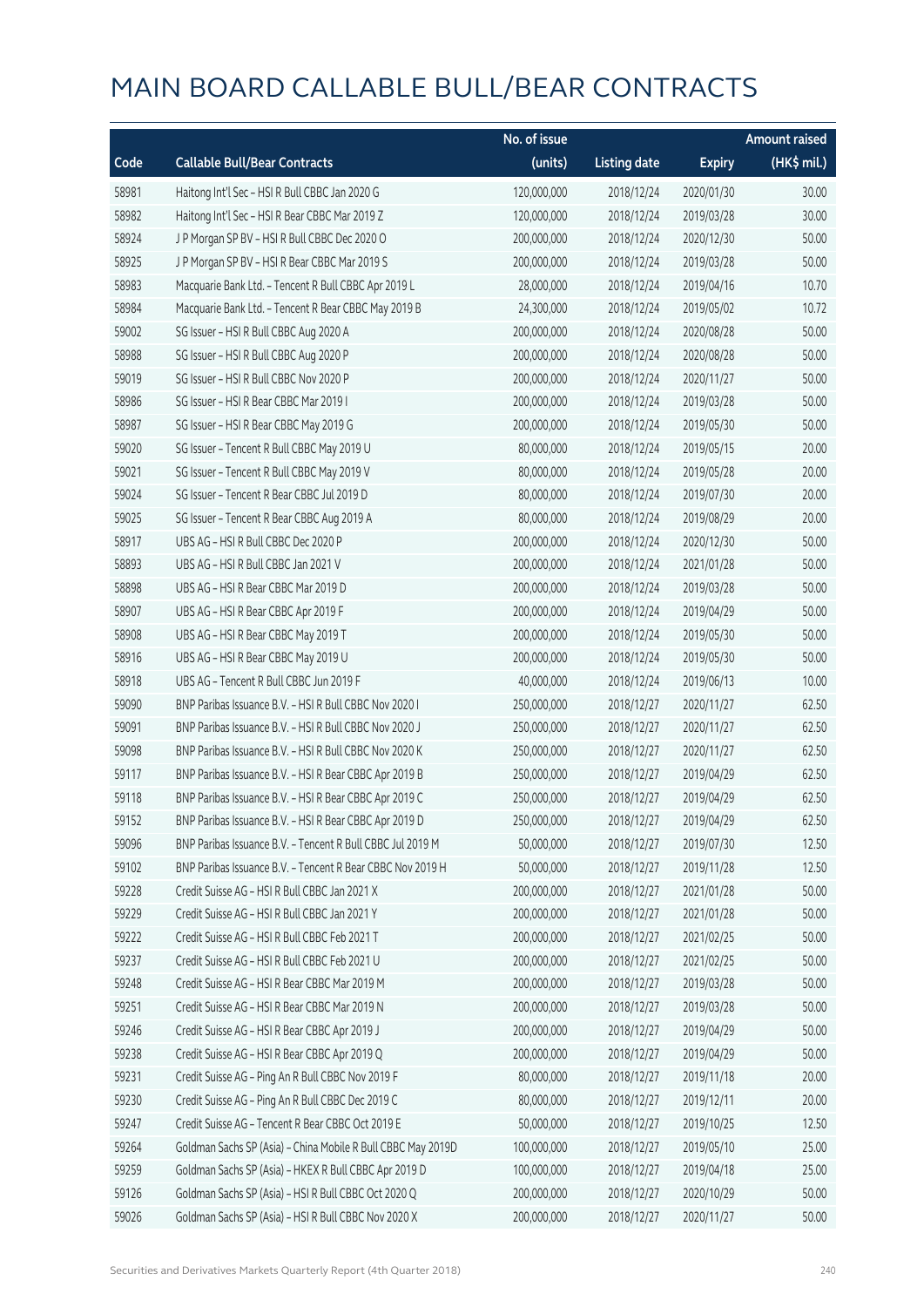|       |                                                          | No. of issue |                     |               | Amount raised |
|-------|----------------------------------------------------------|--------------|---------------------|---------------|---------------|
| Code  | <b>Callable Bull/Bear Contracts</b>                      | (units)      | <b>Listing date</b> | <b>Expiry</b> | (HK\$ mil.)   |
| 59027 | Goldman Sachs SP (Asia) - HSI R Bear CBBC Mar 2019 G     | 200,000,000  | 2018/12/27          | 2019/03/28    | 50.00         |
| 59252 | Goldman Sachs SP (Asia) - HSI R Bear CBBC Mar 2019 H     | 200,000,000  | 2018/12/27          | 2019/03/28    | 50.00         |
| 59257 | Goldman Sachs SP (Asia) - HSI R Bear CBBC Mar 2019 L     | 200,000,000  | 2018/12/27          | 2019/03/28    | 50.00         |
| 59030 | Goldman Sachs SP (Asia) - Ping An R Bull CBBC Jul 2019 Q | 100,000,000  | 2018/12/27          | 2019/07/25    | 25.10         |
| 59028 | Goldman Sachs SP (Asia) - Tencent R Bull CBBC May 2019 G | 100,000,000  | 2018/12/27          | 2019/05/03    | 25.00         |
| 59029 | Goldman Sachs SP (Asia) - Tencent R Bull CBBC May 2019 H | 100,000,000  | 2018/12/27          | 2019/05/02    | 25.00         |
| 59258 | Goldman Sachs SP (Asia) - Tencent R Bear CBBC May 2019 C | 80,000,000   | 2018/12/27          | 2019/05/03    | 20.00         |
| 59041 | HK Bank - China Mobile R Bull CBBC Jul 2019 B            | 50,000,000   | 2018/12/27          | 2019/07/29    | 12.50         |
| 59054 | HK Bank - China Mobile R Bear CBBC Jun 2019 B            | 40,000,000   | 2018/12/27          | 2019/06/13    | 10.00         |
| 59087 | HK Bank - CC Bank R Bear CBBC May 2019 B                 | 50,000,000   | 2018/12/27          | 2019/05/20    | 12.50         |
| 59089 | HK Bank - China Life R Bear CBBC Jul 2019 A              | 40,000,000   | 2018/12/27          | 2019/07/08    | 19.20         |
| 59076 | HK Bank - CNOOC R Bull CBBC Jul 2019 C                   | 50,000,000   | 2018/12/27          | 2019/07/29    | 13.50         |
| 59075 | HK Bank - CNOOC R Bear CBBC Jun 2019 A                   | 40,000,000   | 2018/12/27          | 2019/06/24    | 10.00         |
| 59088 | HK Bank - Sinopec Corp R Bull CBBC Aug 2019 A            | 80,000,000   | 2018/12/27          | 2019/08/12    | 20.00         |
| 59083 | HK Bank - HSCEI R Bear CBBC Apr 2019 D                   | 50,000,000   | 2018/12/27          | 2019/04/29    | 12.50         |
| 59036 | HK Bank - HSI R Bull CBBC Dec 2019 X                     | 150,000,000  | 2018/12/27          | 2019/12/30    | 37.50         |
| 59077 | HK Bank - HSI R Bear CBBC Apr 2019 F                     | 150,000,000  | 2018/12/27          | 2019/04/29    | 37.50         |
| 59084 | HK Bank - SUNAC R Bull CBBC Feb 2020 A                   | 100,000,000  | 2018/12/27          | 2020/02/03    | 25.00         |
| 59032 | HK Bank - Tencent R Bull CBBC Jul 2019 G                 | 60,000,000   | 2018/12/27          | 2019/07/02    | 15.00         |
| 59039 | HK Bank - Tencent R Bear CBBC Jun 2019 F                 | 50,000,000   | 2018/12/27          | 2019/06/06    | 12.50         |
| 59213 | Haitong Int'l Sec - HSI R Bull CBBC Nov 2019 F           | 120,000,000  | 2018/12/27          | 2019/11/28    | 30.00         |
| 59031 | Haitong Int'l Sec - HSI R Bear CBBC Apr 2019 S           | 120,000,000  | 2018/12/27          | 2019/04/29    | 30.00         |
| 59214 | Haitong Int'l Sec - HSI R Bear CBBC Apr 2019 T           | 120,000,000  | 2018/12/27          | 2019/04/29    | 30.00         |
| 59188 | J P Morgan SP BV - HSI R Bull CBBC Sep 2020 S            | 200,000,000  | 2018/12/27          | 2020/09/29    | 50.00         |
| 59183 | J P Morgan SP BV - HSI R Bull CBBC Oct 2020 U            | 200,000,000  | 2018/12/27          | 2020/10/29    | 50.00         |
| 59207 | J P Morgan SP BV - HSI R Bear CBBC Mar 2019 Z            | 200,000,000  | 2018/12/27          | 2019/03/28    | 50.00         |
| 59196 | J P Morgan SP BV - HSI R Bear CBBC May 2019 W            | 200,000,000  | 2018/12/27          | 2019/05/30    | 50.00         |
| 59202 | J P Morgan SP BV - HSI R Bear CBBC May 2019 X            | 200,000,000  | 2018/12/27          | 2019/05/30    | 50.00         |
| 59195 | J P Morgan SP BV - Tencent R Bull CBBC Apr 2019 G        | 50,000,000   | 2018/12/27          | 2019/04/12    | 12.50         |
| 59212 | J P Morgan SP BV - Tencent R Bear CBBC Apr 2019 H        | 50,000,000   | 2018/12/27          | 2019/04/12    | 12.50         |
| 59217 | Macquarie Bank Ltd. - Tencent R Bull CBBC May 2019 H     | 23,300,000   | 2018/12/27          | 2019/05/15    | 10.72         |
| 59218 | Macquarie Bank Ltd. - Tencent R Bear CBBC Jul 2019 B     | 15,200,000   | 2018/12/27          | 2019/07/30    | 10.73         |
| 59162 | SG Issuer - HSI R Bull CBBC Jul 2020 C                   | 200,000,000  | 2018/12/27          | 2020/07/30    | 50.00         |
| 59171 | SG Issuer - HSI R Bull CBBC Jul 2020 D                   | 200,000,000  | 2018/12/27          | 2020/07/30    | 50.00         |
| 59172 | SG Issuer - HSI R Bull CBBC Sep 2020 J                   | 200,000,000  | 2018/12/27          | 2020/09/29    | 50.00         |
| 59174 | SG Issuer - HSI R Bull CBBC Sep 2020 X                   | 200,000,000  | 2018/12/27          | 2020/09/29    | 50.00         |
| 59178 | SG Issuer - HSI R Bear CBBC Apr 2019 N                   | 200,000,000  | 2018/12/27          | 2019/04/29    | 50.00         |
| 59177 | SG Issuer - HSI R Bear CBBC Apr 2019 V                   | 200,000,000  | 2018/12/27          | 2019/04/29    | 50.00         |
| 59180 | SG Issuer - HSI R Bear CBBC May 2019 J                   | 200,000,000  | 2018/12/27          | 2019/05/30    | 50.00         |
| 59154 | SG Issuer - Tencent R Bull CBBC Apr 2019 A               | 80,000,000   | 2018/12/27          | 2019/04/24    | 20.00         |
| 59156 | SG Issuer - Tencent R Bull CBBC May 2019 W               | 80,000,000   | 2018/12/27          | 2019/05/15    | 20.00         |
| 59157 | SG Issuer - Tencent R Bull CBBC May 2019 X               | 80,000,000   | 2018/12/27          | 2019/05/22    | 20.00         |
| 59175 | SG Issuer - Tencent R Bear CBBC May 2019 H               | 80,000,000   | 2018/12/27          | 2019/05/03    | 20.00         |
| 59176 | SG Issuer - Tencent R Bear CBBC May 2019 I               | 80,000,000   | 2018/12/27          | 2019/05/03    | 20.00         |
| 59127 | UBS AG - HSI R Bull CBBC Jan 2021 W                      | 200,000,000  | 2018/12/27          | 2021/01/28    | 50.00         |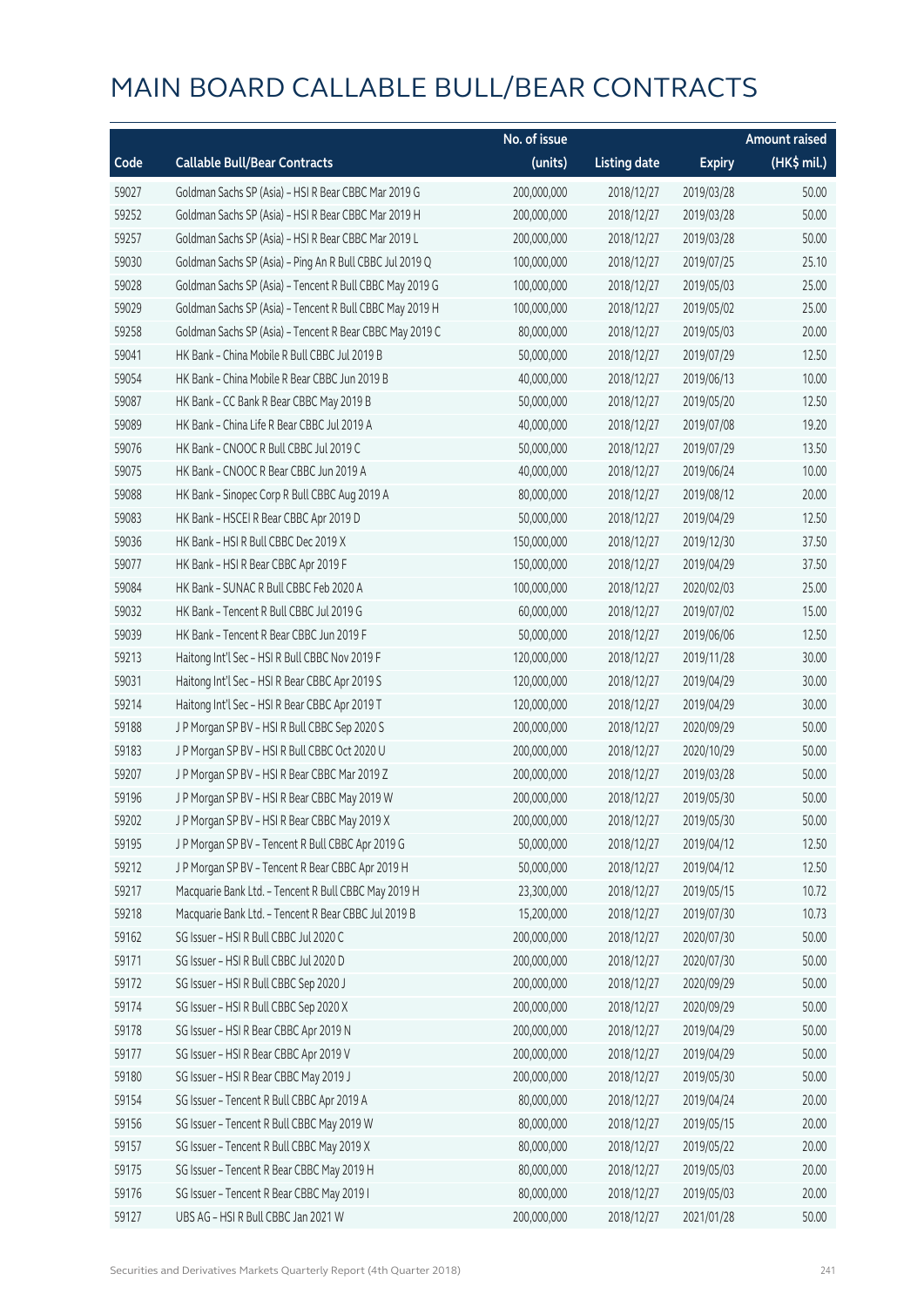|       |                                                          | No. of issue |                     |               | <b>Amount raised</b> |
|-------|----------------------------------------------------------|--------------|---------------------|---------------|----------------------|
| Code  | <b>Callable Bull/Bear Contracts</b>                      | (units)      | <b>Listing date</b> | <b>Expiry</b> | (HK\$ mil.)          |
| 59128 | UBS AG - HSI R Bull CBBC Jan 2021 X                      | 200,000,000  | 2018/12/27          | 2021/01/28    | 50.00                |
| 59138 | UBS AG - HSI R Bull CBBC Jan 2021 Y                      | 200,000,000  | 2018/12/27          | 2021/01/28    | 50.00                |
| 59148 | UBS AG - HSI R Bull CBBC Jan 2021 Z                      | 200,000,000  | 2018/12/27          | 2021/01/28    | 50.00                |
| 59149 | UBS AG - HSI R Bear CBBC Mar 2019 L                      | 200,000,000  | 2018/12/27          | 2019/03/28    | 50.00                |
| 59150 | UBS AG - HSI R Bear CBBC Mar 2019 M                      | 200,000,000  | 2018/12/27          | 2019/03/28    | 50.00                |
| 59151 | UBS AG - HSI R Bear CBBC Mar 2019 W                      | 200,000,000  | 2018/12/27          | 2019/03/28    | 50.00                |
| 59143 | UBS AG - Tencent R Bull CBBC Apr 2019 L                  | 40,000,000   | 2018/12/27          | 2019/04/03    | 10.00                |
| 59153 | UBS AG - Tencent R Bear CBBC Apr 2019 M                  | 40,000,000   | 2018/12/27          | 2019/04/08    | 10.00                |
| 59342 | Credit Suisse AG - HSI R Bull CBBC Jan 2021 Z            | 200,000,000  | 2018/12/28          | 2021/01/28    | 50.00                |
| 59343 | Credit Suisse AG - HSI R Bull CBBC Feb 2021 V            | 200,000,000  | 2018/12/28          | 2021/02/25    | 50.00                |
| 59344 | Credit Suisse AG - HSI R Bull CBBC Feb 2021 W            | 300,000,000  | 2018/12/28          | 2021/02/25    | 75.00                |
| 59340 | Credit Suisse AG - HSI R Bear CBBC Mar 2019 K            | 200,000,000  | 2018/12/28          | 2019/03/28    | 50.00                |
| 59338 | Credit Suisse AG - HSI R Bear CBBC Mar 2019 O            | 200,000,000  | 2018/12/28          | 2019/03/28    | 50.00                |
| 59339 | Credit Suisse AG - HSI R Bear CBBC Apr 2019 W            | 200,000,000  | 2018/12/28          | 2019/04/29    | 50.00                |
| 59272 | Goldman Sachs SP (Asia) - HSI R Bull CBBC Nov 2020 G     | 200,000,000  | 2018/12/28          | 2020/11/27    | 50.00                |
| 59274 | Goldman Sachs SP (Asia) - HSI R Bear CBBC Mar 2019 A     | 200,000,000  | 2018/12/28          | 2019/03/28    | 50.00                |
| 59273 | Goldman Sachs SP (Asia) - HSI R Bear CBBC Mar 2019 W     | 200,000,000  | 2018/12/28          | 2019/03/28    | 50.00                |
| 59275 | Goldman Sachs SP (Asia) - Tencent R Bull CBBC May 2019 I | 100,000,000  | 2018/12/28          | 2019/05/02    | 25.00                |
| 59276 | Goldman Sachs SP (Asia) - Tencent R Bear CBBC May 2019 D | 80,000,000   | 2018/12/28          | 2019/05/02    | 20.00                |
| 59291 | HK Bank - AAC Tech R Bull CBBC Jul 2019 C                | 40,000,000   | 2018/12/28          | 2019/07/29    | 10.00                |
| 59300 | HK Bank - AAC Tech R Bear CBBC May 2019 A                | 40,000,000   | 2018/12/28          | 2019/05/20    | 10.00                |
| 59294 | HK Bank - CNOOC R Bull CBBC Jul 2019 D                   | 50,000,000   | 2018/12/28          | 2019/07/02    | 13.00                |
| 59282 | HK Bank - CNOOC R Bear CBBC Jul 2019 B                   | 40,000,000   | 2018/12/28          | 2019/07/02    | 10.00                |
| 59289 | HK Bank - Sinopec Corp R Bear CBBC Jun 2019 B            | 40,000,000   | 2018/12/28          | 2019/06/13    | 10.00                |
| 59293 | HK Bank - HKEX R Bull CBBC Jun 2019 H                    | 50,000,000   | 2018/12/28          | 2019/06/27    | 14.50                |
| 59278 | HK Bank - HSI R Bear CBBC Apr 2019 Y                     | 150,000,000  | 2018/12/28          | 2019/04/29    | 37.50                |
| 59284 | HK Bank - HSI R Bear CBBC Jul 2019 A                     | 150,000,000  | 2018/12/28          | 2019/07/30    | 37.50                |
| 59286 | HK Bank - HSI R Bear CBBC Jul 2019 B                     | 150,000,000  | 2018/12/28          | 2019/07/30    | 37.50                |
| 59288 | HK Bank - HSI R Bear CBBC Jul 2019 C                     | 150,000,000  | 2018/12/28          | 2019/07/30    | 37.50                |
| 59292 | HK Bank - PetroChina R Bear CBBC Jul 2019 B              | 40,000,000   | 2018/12/28          | 2019/07/08    | 10.00                |
| 59283 | HK Bank - Ping An R Bear CBBC Jul 2019 A                 | 80,000,000   | 2018/12/28          | 2019/07/15    | 20.00                |
| 59281 | HK Bank - Tencent R Bull CBBC Jun 2019 H                 | 60,000,000   | 2018/12/28          | 2019/06/13    | 15.00                |
| 59280 | HK Bank - Tencent R Bear CBBC Jun 2019 G                 | 50,000,000   | 2018/12/28          | 2019/06/13    | 12.50                |
| 59266 | Haitong Int'l Sec - AAC Tech R Bear CBBC Mar 2019 A      | 40,000,000   | 2018/12/28          | 2019/03/29    | 10.00                |
| 59265 | Haitong Int'l Sec - Galaxy Ent R Bear CBBC Jun 2019 A    | 80,000,000   | 2018/12/28          | 2019/06/28    | 20.00                |
| 59333 | Haitong Int'l Sec - HSI R Bull CBBC Oct 2019 P           | 120,000,000  | 2018/12/28          | 2019/10/30    | 30.00                |
| 59335 | Haitong Int'l Sec - HSI R Bull CBBC Nov 2019 H           | 120,000,000  | 2018/12/28          | 2019/11/28    | 30.00                |
| 59337 | Haitong Int'l Sec - HSI R Bear CBBC Mar 2019 A           | 120,000,000  | 2018/12/28          | 2019/03/28    | 30.00                |
| 59336 | Haitong Int'l Sec - HSI R Bear CBBC Apr 2019 U           | 120,000,000  | 2018/12/28          | 2019/04/29    | 30.00                |
| 59270 | Haitong Int'l Sec - Sunny Optical R Bear CBBC Jul 2019 A | 40,000,000   | 2018/12/28          | 2019/07/02    | 10.00                |
| 59330 | J P Morgan SP BV - CNOOC R Bull CBBC Apr 2019 C          | 60,000,000   | 2018/12/28          | 2019/04/12    | 15.00                |
| 59322 | J P Morgan SP BV - HSI R Bull CBBC Dec 2020 C            | 200,000,000  | 2018/12/28          | 2020/12/30    | 50.00                |
| 59325 | J P Morgan SP BV - HSI R Bear CBBC May 2019 D            | 200,000,000  | 2018/12/28          | 2019/05/30    | 50.00                |
| 59323 | J P Morgan SP BV - HSI R Bear CBBC May 2019 Y            | 200,000,000  | 2018/12/28          | 2019/05/30    | 50.00                |
| 59324 | J P Morgan SP BV - HSI R Bear CBBC May 2019 Z            | 200,000,000  | 2018/12/28          | 2019/05/30    | 50.00                |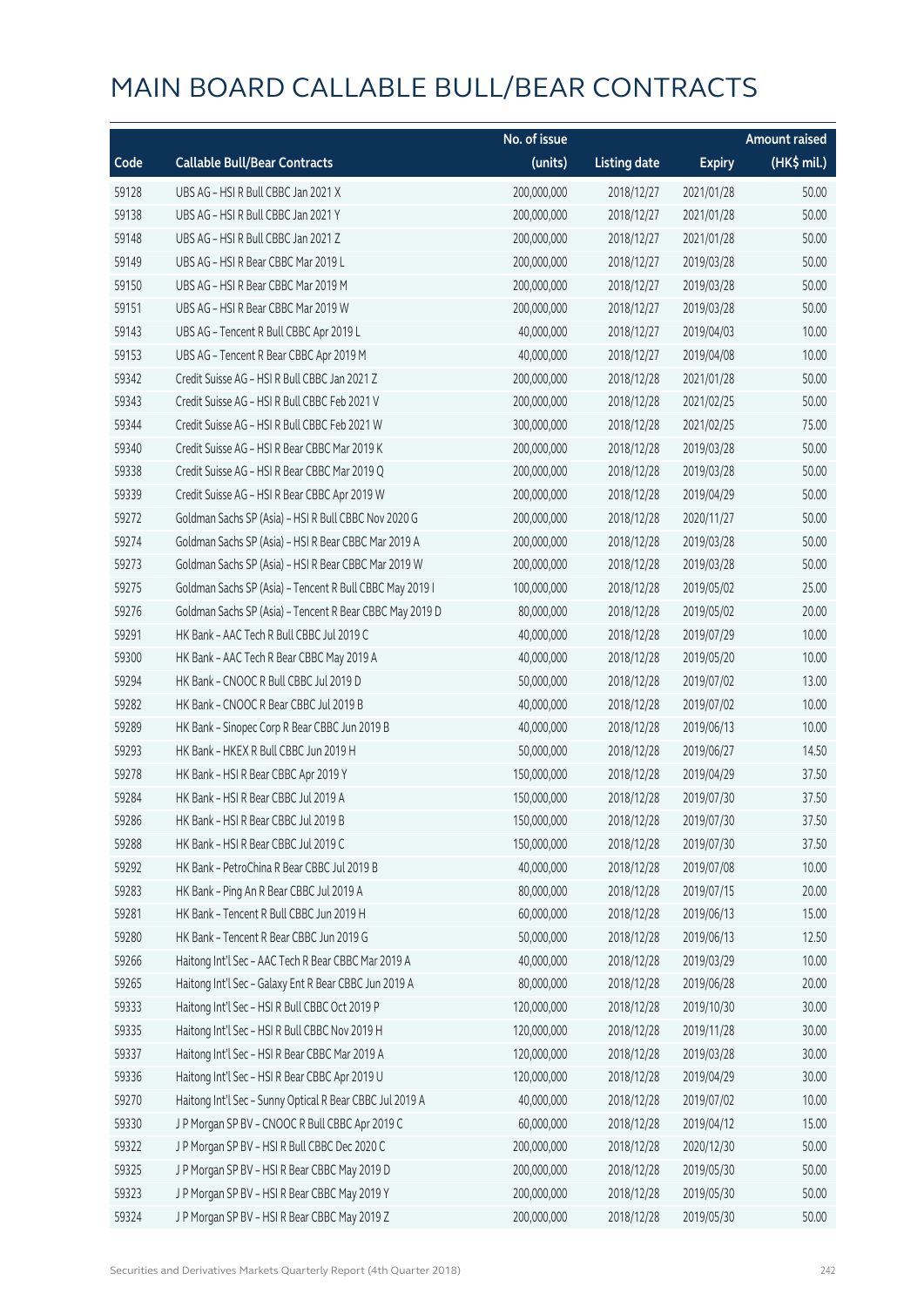|       |                                                            | No. of issue |                     |               | <b>Amount raised</b> |
|-------|------------------------------------------------------------|--------------|---------------------|---------------|----------------------|
| Code  | <b>Callable Bull/Bear Contracts</b>                        | (units)      | <b>Listing date</b> | <b>Expiry</b> | $(HK\$ mil.)         |
| 59329 | J P Morgan SP BV - PetroChina R Bull CBBC Jul 2019 A       | 150,000,000  | 2018/12/28          | 2019/07/19    | 37.50                |
| 59327 | J P Morgan SP BV - Tencent R Bull CBBC Apr 2019 H          | 50,000,000   | 2018/12/28          | 2019/04/12    | 12.50                |
| 59328 | J P Morgan SP BV - Tencent R Bear CBBC Apr 2019 I          | 50,000,000   | 2018/12/28          | 2019/04/12    | 12.50                |
| 59309 | SG Issuer - CNOOC R Bull CBBC Apr 2019 H                   | 40,000,000   | 2018/12/28          | 2019/04/17    | 10.00                |
| 59312 | SG Issuer - CNOOC R Bear CBBC Apr 2019 G                   | 40,000,000   | 2018/12/28          | 2019/04/26    | 10.00                |
| 59308 | SG Issuer - Sinopec Corp R Bear CBBC Apr 2019 C            | 40,000,000   | 2018/12/28          | 2019/04/12    | 10.00                |
| 59314 | SG Issuer - HSI R Bull CBBC Jul 2020 H                     | 200,000,000  | 2018/12/28          | 2020/07/30    | 50.00                |
| 59321 | SG Issuer - HSI R Bear CBBC Mar 2019 E                     | 200,000,000  | 2018/12/28          | 2019/03/28    | 50.00                |
| 59318 | SG Issuer - HSI R Bear CBBC Mar 2019 L                     | 200,000,000  | 2018/12/28          | 2019/03/28    | 50.00                |
| 59313 | SG Issuer - HSI R Bear CBBC May 2019 V                     | 200,000,000  | 2018/12/28          | 2019/05/30    | 50.00                |
| 59316 | SG Issuer - Ping An R Bull CBBC Jul 2019 B                 | 100,000,000  | 2018/12/28          | 2019/07/26    | 25.00                |
| 59307 | SG Issuer - Tencent R Bull CBBC Apr 2019 J                 | 80,000,000   | 2018/12/28          | 2019/04/15    | 20.00                |
| 59317 | SG Issuer - Tencent R Bear CBBC Apr 2019 X                 | 80,000,000   | 2018/12/28          | 2019/04/12    | 20.00                |
| 59305 | UBS AG - HSI R Bull CBBC Oct 2020 O                        | 200,000,000  | 2018/12/28          | 2020/10/29    | 50.00                |
| 59301 | UBS AG - HSI R Bear CBBC Mar 2019 G                        | 200,000,000  | 2018/12/28          | 2019/03/28    | 50.00                |
| 59304 | UBS AG - HSI R Bear CBBC Mar 2019 H                        | 200,000,000  | 2018/12/28          | 2019/03/28    | 50.00                |
| 59357 | BNP Paribas Issuance B.V. - HSI R Bull CBBC Nov 2020 L     | 250,000,000  | 2018/12/31          | 2020/11/27    | 62.50                |
| 59359 | BNP Paribas Issuance B.V. - HSI R Bull CBBC Nov 2020 M     | 250,000,000  | 2018/12/31          | 2020/11/27    | 62.50                |
| 59375 | BNP Paribas Issuance B.V. - HSI R Bull CBBC Nov 2020 N     | 250,000,000  | 2018/12/31          | 2020/11/27    | 62.50                |
| 59373 | BNP Paribas Issuance B.V. - HSI R Bear CBBC Apr 2019 E     | 250,000,000  | 2018/12/31          | 2019/04/29    | 62.50                |
| 59374 | BNP Paribas Issuance B.V. - HSI R Bear CBBC Apr 2019 F     | 250,000,000  | 2018/12/31          | 2019/04/29    | 62.50                |
| 59379 | BNP Paribas Issuance B.V. - HSI R Bear CBBC May 2019 A     | 250,000,000  | 2018/12/31          | 2019/05/30    | 62.50                |
| 59452 | BNP Paribas Issuance B.V. - HSI R Bear CBBC May 2019 B     | 250,000,000  | 2018/12/31          | 2019/05/30    | 62.50                |
| 59356 | BNP Paribas Issuance B.V. - Tencent R Bull CBBC Jun 2019 Z | 50,000,000   | 2018/12/31          | 2019/06/27    | 12.50                |
| 59466 | Credit Suisse AG - AAC Tech R Bull CBBC Oct 2019 A         | 40,000,000   | 2018/12/31          | 2019/10/30    | 10.00                |
| 59462 | Credit Suisse AG - HSI R Bull CBBC Jan 2021 A              | 200,000,000  | 2018/12/31          | 2021/01/28    | 50.00                |
| 59479 | Credit Suisse AG - HSI R Bull CBBC Jan 2021 B              | 200,000,000  | 2018/12/31          | 2021/01/28    | 50.00                |
| 59485 | Credit Suisse AG - HSI R Bull CBBC Jan 2021 C              | 200,000,000  | 2018/12/31          | 2021/01/28    | 50.00                |
| 59463 | Credit Suisse AG - HSI R Bull CBBC Feb 2021 X              | 200,000,000  | 2018/12/31          | 2021/02/25    | 50.00                |
| 59464 | Credit Suisse AG - HSI R Bull CBBC Feb 2021 Y              | 200,000,000  | 2018/12/31          | 2021/02/25    | 50.00                |
| 59473 | Credit Suisse AG - HSI R Bear CBBC Apr 2019 X              | 200,000,000  | 2018/12/31          | 2019/04/29    | 50.00                |
| 59475 | Credit Suisse AG - HSI R Bear CBBC Apr 2019 Y              | 200,000,000  | 2018/12/31          | 2019/04/29    | 50.00                |
| 59477 | Credit Suisse AG - HSI R Bear CBBC Apr 2019 Z              | 200,000,000  | 2018/12/31          | 2019/04/29    | 50.00                |
| 59478 | Credit Suisse AG - HSI R Bear CBBC May 2019 S              | 200,000,000  | 2018/12/31          | 2019/05/30    | 50.00                |
| 59467 | Credit Suisse AG - Ping An R Bear CBBC Nov 2019 B          | 80,000,000   | 2018/12/31          | 2019/11/28    | 20.00                |
| 59390 | Bank of East Asia - Conch Cement R Bull CBBC May 2019 B    | 8,000,000    | 2018/12/31          | 2019/05/31    | 10.00                |
| 59391 | Bank of East Asia - China Mobile R Bull CBBC May 2019 A    | 60,000,000   | 2018/12/31          | 2019/05/20    | 15.00                |
| 59397 | Bank of East Asia - China Life R Bull CBBC Dec 2019 A      | 30,000,000   | 2018/12/31          | 2019/12/30    | 10.50                |
| 59392 | Bank of East Asia - CPIC R Bull CBBC May 2019 A            | 10,000,000   | 2018/12/31          | 2019/05/31    | 10.00                |
| 59387 | Bank of East Asia - Geely Auto R Bear CBBC Aug 2019 E      | 40,000,000   | 2018/12/31          | 2019/08/02    | 10.00                |
| 59395 | Bank of East Asia - HKEX R Bear CBBC May 2019 A            | 25,000,000   | 2018/12/31          | 2019/05/02    | 10.00                |
| 59396 | Bank of East Asia - HKEX R Bear CBBC Dec 2019 A            | 25,000,000   | 2018/12/31          | 2019/12/30    | 10.00                |
| 59388 | Bank of East Asia - Ping An R Bear CBBC Aug 2019 D         | 100,000,000  | 2018/12/31          | 2019/08/02    | 25.00                |
| 59393 | Bank of East Asia - Tencent R Bear CBBC May 2019 A         | 30,000,000   | 2018/12/31          | 2019/05/02    | 10.50                |
| 59394 | Bank of East Asia - Tencent R Bear CBBC May 2019 B         | 30,000,000   | 2018/12/31          | 2019/05/02    | 10.50                |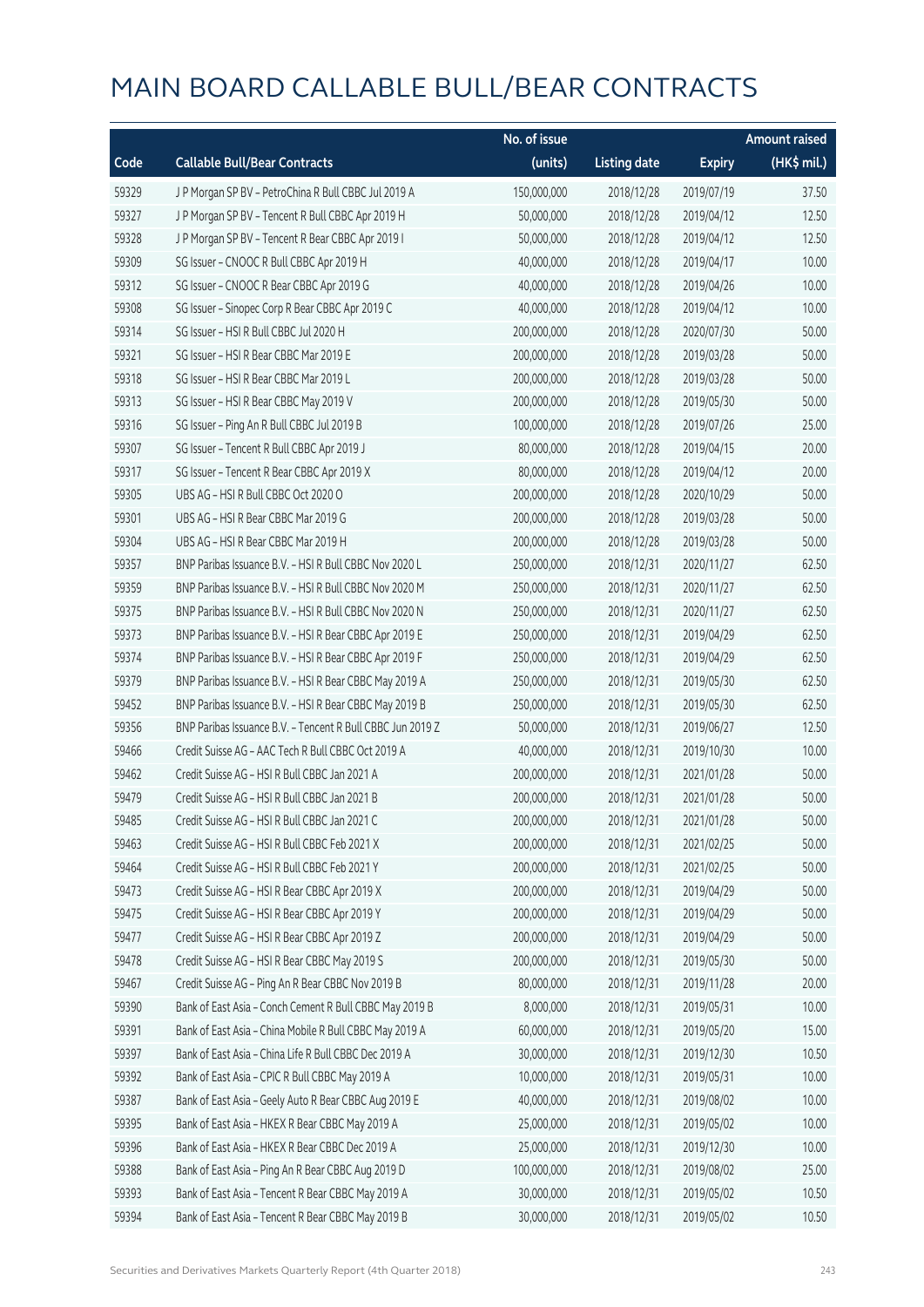|       |                                                          | No. of issue |                     |               | <b>Amount raised</b> |
|-------|----------------------------------------------------------|--------------|---------------------|---------------|----------------------|
| Code  | <b>Callable Bull/Bear Contracts</b>                      | (units)      | <b>Listing date</b> | <b>Expiry</b> | (HK\$ mil.)          |
| 59351 | Goldman Sachs SP (Asia) - HSI R Bull CBBC Dec 2020 D     | 200,000,000  | 2018/12/31          | 2020/12/30    | 50.00                |
| 59354 | Goldman Sachs SP (Asia) - HSI R Bull CBBC Dec 2020 H     | 200,000,000  | 2018/12/31          | 2020/12/30    | 50.00                |
| 59453 | Goldman Sachs SP (Asia) - HSI R Bull CBBC Dec 2020 T     | 200,000,000  | 2018/12/31          | 2020/12/30    | 50.00                |
| 59457 | Goldman Sachs SP (Asia) - HSI R Bear CBBC Apr 2019 D     | 200,000,000  | 2018/12/31          | 2019/04/29    | 50.00                |
| 59460 | Goldman Sachs SP (Asia) - HSI R Bear CBBC Apr 2019 E     | 200,000,000  | 2018/12/31          | 2019/04/29    | 50.00                |
| 59352 | Goldman Sachs SP (Asia) - Ping An R Bull CBBC Dec 2019 A | 100,000,000  | 2018/12/31          | 2019/12/31    | 25.00                |
| 59409 | Goldman Sachs SP (Asia) - Tencent R Bull CBBC Dec 2019 D | 100,000,000  | 2018/12/31          | 2019/12/31    | 25.00                |
| 59383 | HK Bank - Bank of China R Bull CBBC Aug 2019 A           | 100,000,000  | 2018/12/31          | 2019/08/26    | 25.00                |
| 59382 | HK Bank - China Life R Bull CBBC Jul 2019 A              | 40,000,000   | 2018/12/31          | 2019/07/29    | 20.40                |
| 59364 | HK Bank - HKEX R Bull CBBC Jun 2019 I                    | 50,000,000   | 2018/12/31          | 2019/06/06    | 12.50                |
| 59371 | HK Bank - HKEX R Bear CBBC May 2019 E                    | 40,000,000   | 2018/12/31          | 2019/05/30    | 10.00                |
| 59360 | HK Bank - HSI R Bull CBBC Dec 2019 C                     | 150,000,000  | 2018/12/31          | 2019/12/30    | 37.50                |
| 59368 | HK Bank - HSI R Bull CBBC Dec 2019 F                     | 50,000,000   | 2018/12/31          | 2019/12/30    | 12.50                |
| 59367 | HK Bank - HSI R Bull CBBC Mar 2020 L                     | 150,000,000  | 2018/12/31          | 2020/03/30    | 37.50                |
| 59370 | HK Bank - HSI R Bear CBBC Apr 2019 C                     | 150,000,000  | 2018/12/31          | 2019/04/29    | 37.50                |
| 59381 | HK Bank - PetroChina R Bull CBBC Jul 2019 C              | 80,000,000   | 2018/12/31          | 2019/07/29    | 20.00                |
| 59363 | HK Bank - Ping An R Bull CBBC Jul 2019 C                 | 100,000,000  | 2018/12/31          | 2019/07/18    | 25.00                |
| 59385 | HK Bank - Sino Biopharm R Bull CBBC Aug 2019 A           | 40,000,000   | 2018/12/31          | 2019/08/12    | 10.00                |
| 59380 | HK Bank - Sunny Optical R Bull CBBC Jul 2019 B           | 40,000,000   | 2018/12/31          | 2019/07/29    | 10.00                |
| 59361 | HK Bank - Tencent R Bull CBBC Jul 2019 H                 | 60,000,000   | 2018/12/31          | 2019/07/04    | 15.00                |
| 59372 | HK Bank - Tencent R Bear CBBC Jun 2019 H                 | 50,000,000   | 2018/12/31          | 2019/06/20    | 12.50                |
| 59345 | Haitong Int'l Sec - HSI R Bull CBBC Nov 2019 I           | 120,000,000  | 2018/12/31          | 2019/11/28    | 30.00                |
| 59350 | Haitong Int'l Sec - HSI R Bull CBBC Nov 2019 J           | 120,000,000  | 2018/12/31          | 2019/11/28    | 30.00                |
| 59347 | Haitong Int'l Sec - HSI R Bull CBBC Jan 2020 H           | 120,000,000  | 2018/12/31          | 2020/01/30    | 30.00                |
| 59436 | Haitong Int'l Sec - HSI R Bear CBBC Oct 2019 A           | 120,000,000  | 2018/12/31          | 2019/10/30    | 30.00                |
| 59438 | Haitong Int'l Sec - HSI R Bear CBBC Oct 2019 B           | 120,000,000  | 2018/12/31          | 2019/10/30    | 30.00                |
| 59440 | J P Morgan SP BV - HSI R Bull CBBC Dec 2020 L            | 200,000,000  | 2018/12/31          | 2020/12/30    | 50.00                |
| 59442 | J P Morgan SP BV - HSI R Bull CBBC Dec 2020 P            | 200,000,000  | 2018/12/31          | 2020/12/30    | 50.00                |
| 59443 | J P Morgan SP BV - HSI R Bull CBBC Dec 2020 W            | 200,000,000  | 2018/12/31          | 2020/12/30    | 50.00                |
| 59444 | J P Morgan SP BV - HSI R Bear CBBC May 2019 H            | 200,000,000  | 2018/12/31          | 2019/05/30    | 50.00                |
| 59447 | J P Morgan SP BV - HSI R Bear CBBC May 2019 J            | 200,000,000  | 2018/12/31          | 2019/05/30    | 50.00                |
| 59451 | J P Morgan SP BV - HSI R Bear CBBC May 2019 K            | 200,000,000  | 2018/12/31          | 2019/05/30    | 50.00                |
| 59412 | SG Issuer - Galaxy Ent R Bull CBBC Aug 2019 G            | 100,000,000  | 2018/12/31          | 2019/08/23    | 25.00                |
| 59415 | SG Issuer - HSBC R Bull CBBC Jul 2019 H                  | 100,000,000  | 2018/12/31          | 2019/07/12    | 25.00                |
| 59419 | SG Issuer - HSI R Bull CBBC May 2020 H                   | 200,000,000  | 2018/12/31          | 2020/05/28    | 50.00                |
| 59435 | SG Issuer - HSI R Bull CBBC Aug 2020 B                   | 200,000,000  | 2018/12/31          | 2020/08/28    | 50.00                |
| 59410 | SG Issuer - HSI R Bull CBBC Nov 2020 I                   | 200,000,000  | 2018/12/31          | 2020/11/27    | 50.00                |
| 59426 | SG Issuer - HSI R Bear CBBC Apr 2019 O                   | 200,000,000  | 2018/12/31          | 2019/04/29    | 50.00                |
| 59427 | SG Issuer - HSI R Bear CBBC May 2019 W                   | 200,000,000  | 2018/12/31          | 2019/05/30    | 50.00                |
| 59433 | SG Issuer - HSI R Bear CBBC Jul 2019 H                   | 200,000,000  | 2018/12/31          | 2019/07/30    | 50.00                |
| 59421 | SG Issuer - Tencent R Bull CBBC May 2019 Y               | 80,000,000   | 2018/12/31          | 2019/05/03    | 20.00                |
| 59424 | SG Issuer - Tencent R Bull CBBC May 2019 Z               | 80,000,000   | 2018/12/31          | 2019/05/03    | 20.00                |
| 59400 | UBS AG - HSI R Bull CBBC Nov 2020 K                      | 200,000,000  | 2018/12/31          | 2020/11/27    | 50.00                |
| 59401 | UBS AG - HSI R Bull CBBC Dec 2020 S                      | 200,000,000  | 2018/12/31          | 2020/12/30    | 50.00                |
| 59403 | UBS AG - HSI R Bull CBBC Dec 2020 T                      | 200,000,000  | 2018/12/31          | 2020/12/30    | 50.00                |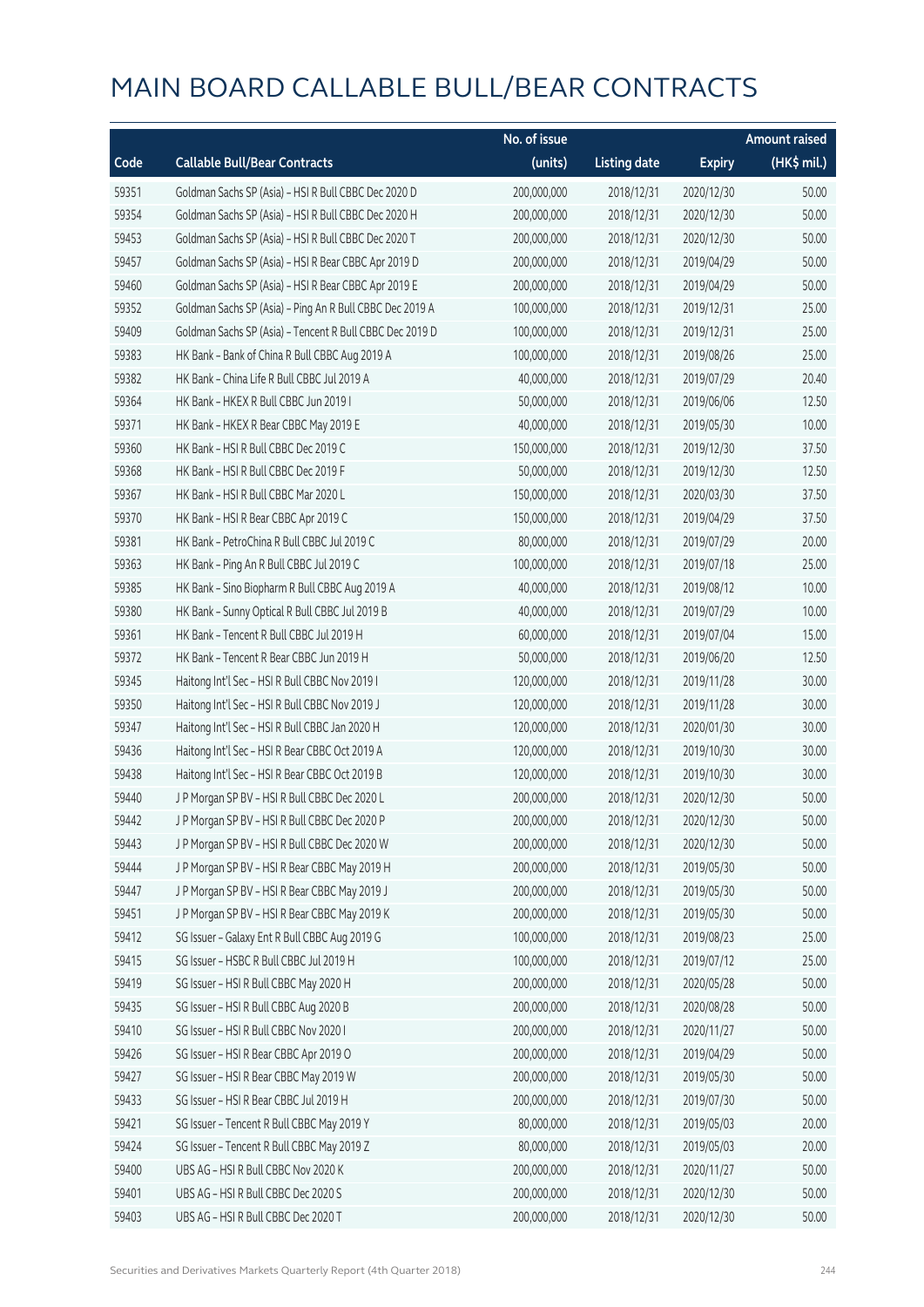|       |                                         | No. of issue |                     |               | Amount raised |
|-------|-----------------------------------------|--------------|---------------------|---------------|---------------|
| Code  | <b>Callable Bull/Bear Contracts</b>     | (units)      | <b>Listing date</b> | <b>Expiry</b> | (HK\$ mil.)   |
| 59402 | UBS AG - HSI R Bull CBBC Dec 2020 X     | 200,000,000  | 2018/12/31          | 2020/12/30    | 50.00         |
| 59404 | UBS AG - HSI R Bear CBBC Apr 2019 C     | 200,000,000  | 2018/12/31          | 2019/04/29    | 50.00         |
| 59406 | UBS AG - HSI R Bear CBBC Apr 2019 D     | 200,000,000  | 2018/12/31          | 2019/04/29    | 50.00         |
| 59407 | UBS AG - HSI R Bear CBBC Apr 2019 G     | 200,000,000  | 2018/12/31          | 2019/04/29    | 50.00         |
| 59408 | UBS AG - Tencent R Bear CBBC Apr 2019 N | 40,000,000   | 2018/12/31          | 2019/04/02    | 10.00         |
| Total |                                         |              |                     |               | 234,769.20    |

# Further issue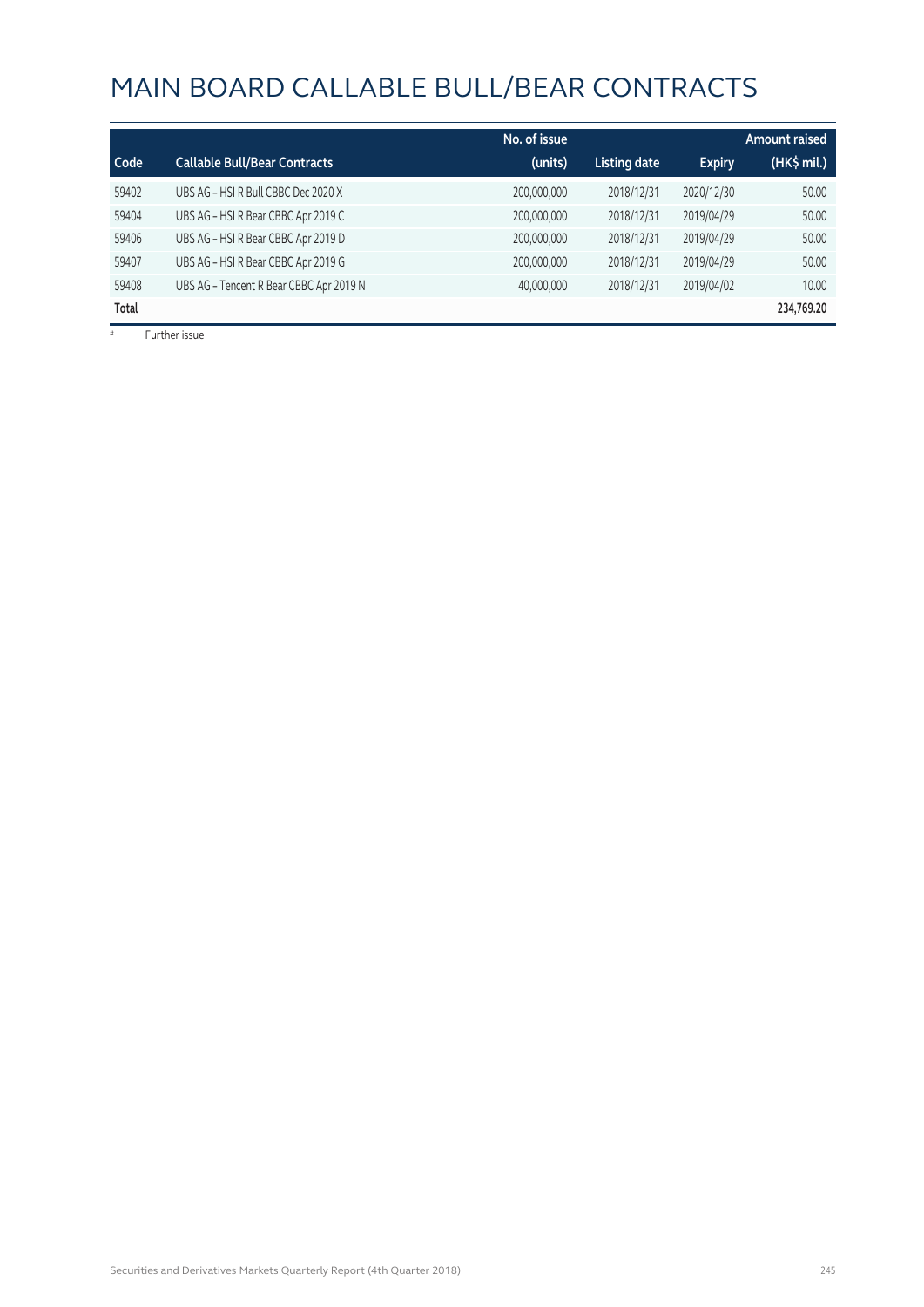# DR/ELI/TRADING ONLY STOCKS TRADING STATISTICS

#### **Depositary Receipt Trading Statistics**

|      |                | No. of issues | Turnover value (HK\$ mil.) |
|------|----------------|---------------|----------------------------|
| 2017 | Q4             |               | 69.47                      |
| 2018 | Q1             |               | 47.76                      |
|      | Q <sub>2</sub> |               | 15.87                      |
|      | Q <sub>3</sub> | 1             | 16.09                      |
|      | Q4             |               | 28.59                      |

#### **Equity Linked Instrument Trading Statistics**

|      |    | No. of issues            | Turnover value (HK\$ mil.)   |
|------|----|--------------------------|------------------------------|
| 2017 | Q4 |                          | $\overline{\phantom{0}}$     |
| 2018 | Q1 | -                        | $\overline{\phantom{0}}$     |
|      | Q2 | $\overline{\phantom{0}}$ | $\overline{\phantom{0}}$     |
|      | Q3 | -                        | $\qquad \qquad \blacksquare$ |
|      | Q4 | $\overline{\phantom{0}}$ | $\overline{\phantom{0}}$     |

#### **NASDAQ Stocks**

|      |                | No. of issues | Turnover value (HK\$ mil.) |
|------|----------------|---------------|----------------------------|
| 2017 | Q4             | 6             | 0.11                       |
| 2018 | Q1             | b             | 4.30                       |
|      | Q <sub>2</sub> | b             | 0.15                       |
|      | Q <sub>3</sub> | 6             | 0.07                       |
|      | O4             | b             | 0.29                       |

#### **iShares**

| 0.18                     |
|--------------------------|
| $\overline{\phantom{0}}$ |
| $\overline{\phantom{0}}$ |
| $\overline{\phantom{0}}$ |
| $\overline{\phantom{0}}$ |
|                          |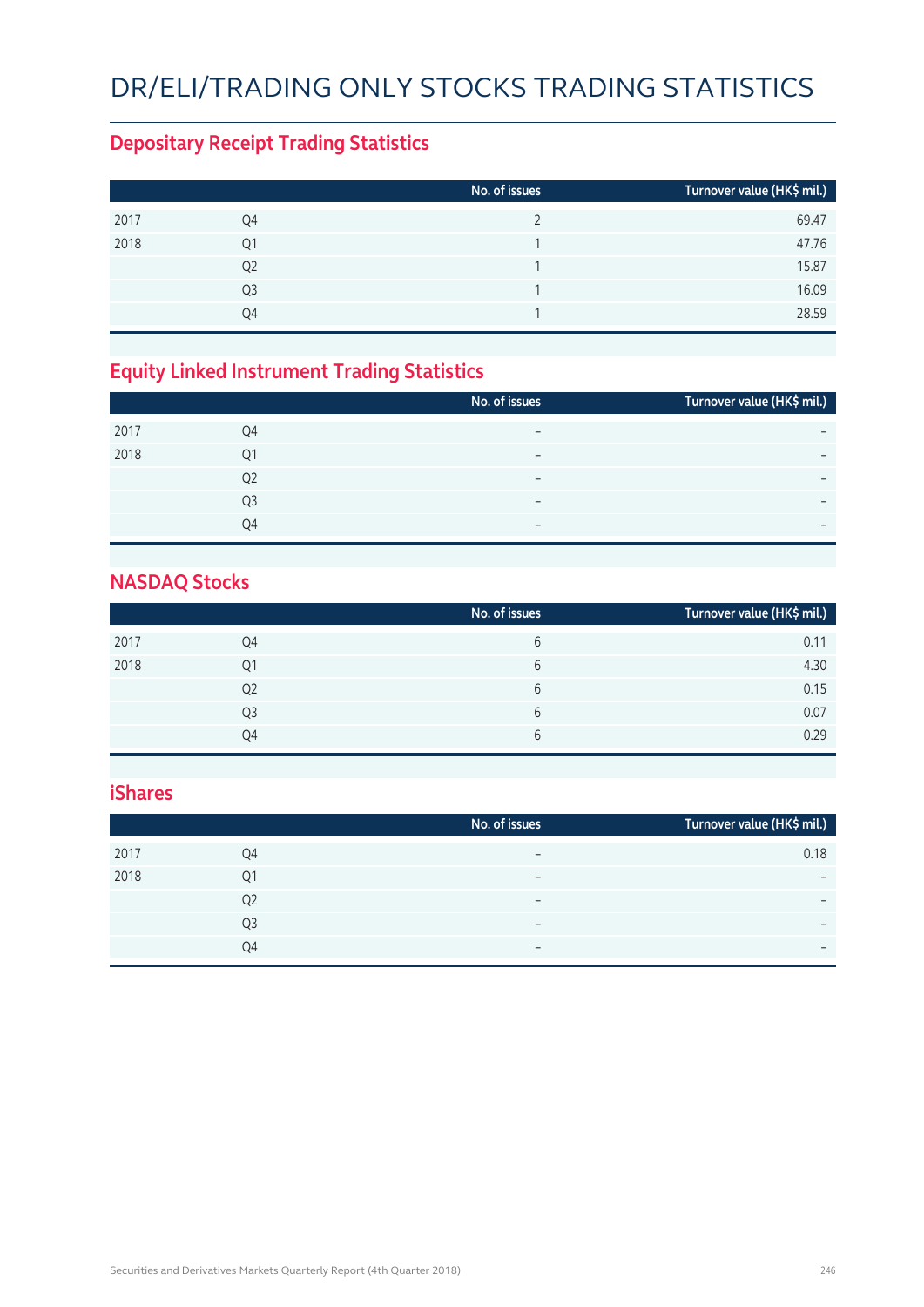#### **Equity Turnover – GEM**

|      |    | Share (Mil. shs) | Value (HK\$ mil.) | No. of deals |
|------|----|------------------|-------------------|--------------|
| 2017 | Q4 | 120,061.70       | 44,257.64         | 1,499,290    |
| 2018 | Q1 | 108,008.14       | 40,458.45         | 1,559,834    |
|      | Q2 | 84,808.26        | 41,444.85         | 1,252,432    |
|      | Q3 | 68,627.46        | 26,101.90         | 952,799      |
|      | Q4 | 73,427.70        | 19,482.19         | 864,331      |

#### **Equity Trading Statistics – GEM**

|      |                | No. of<br>trading days | Average daily turnover<br>(HK\$ mil.) | Average value<br>per deal |
|------|----------------|------------------------|---------------------------------------|---------------------------|
| 2017 | Q4             | 61                     | 725.54                                | 29,519                    |
| 2018 | Q1             | 61                     | 663.25                                | 25,938                    |
|      | Q <sub>2</sub> | 60                     | 690.75                                | 33,092                    |
|      | Q <sub>3</sub> | 63                     | 414.32                                | 27,395                    |
|      | Q4             | 62                     | 314.23                                | 22,540                    |

#### **20 Most Advanced GEM Stocks**

for 4th quarter 2018

|                |                     |                                          |                 | <b>Closing price</b> |        |
|----------------|---------------------|------------------------------------------|-----------------|----------------------|--------|
| Rank           | Code                | <b>Stock</b>                             | End of Dec 2018 | End of Sep 2018      | % up   |
| 1              | 08140               | <b>BOSATECH</b>                          | 1.560           | 0.290                | 437.93 |
| $\overline{2}$ | 08480               | <b>FURNIWEB</b>                          | 2.900           | 0.820                | 253.66 |
| 3              | 08139               | <b>CHANGAN RH</b>                        | 11.780          | 3.900                | 202.05 |
| 4              | 08436               | <b>TAKBO GROUP</b>                       | 1.600           | 0.580                | 175.86 |
| 5              | 08020               | <b>UNITAS HOLD</b>                       | 0.140           | 0.070                | 100.00 |
| 6              | 08423<br>CHI HO DEV |                                          | 3.600           | 1.820                | 97.80  |
| 7              | 08003               | <b>GREAT WORLD</b>                       | 0.079           | 0.040                | 97.50  |
| 8              | 08460               | <b>BASETROPHY GP</b>                     | 1.700           | 0.910                | 86.81  |
| 9              | 08526               | WING FUNG GROUP                          | 1.080           | 0.590                | 83.05  |
| 10             | 08297               | <b>BODIBRA</b>                           | 0.180           | 0.099                | 81.82  |
| 11             | 08370               | ZHI SHENG GP                             | 0.475           | 0.265                | 79.25  |
| 12             | 08056               | 0.530<br><b>DINING CONCEPTS</b><br>0.300 |                 |                      | 76.67  |
| 13             | 08048               | YU TAK INT'L<br>0.084<br>0.052           |                 | 61.54                |        |
| 14             | 08491               | <b>COOL LINK</b>                         | 1.450           | 0.900                | 61.11  |
| 15             | 08111               | <b>CT SOLARPOWER</b>                     | 0.123           | 0.079                | 55.70  |
| 16             | 08243               | <b>DAHE MEDIA</b>                        | 0.202           | 0.130                | 55.38  |
| 17             | 08395               | <b>TREE HOLDINGS</b>                     | 0.109           | 0.072                | 51.39  |
| 18             | 08039               | <b>KNK HOLDINGS</b>                      | 8.750           | 5.830                | 50.09  |
| 19             | 08471               | <b>REACH NEW HLDGS</b>                   | 0.390           | 0.260                | 50.00  |
| 20             | 08269               | <b>WEALTH GLORY</b>                      | 0.085           | 0.058                | 46.55  |
|                |                     |                                          |                 |                      |        |

A Adjusted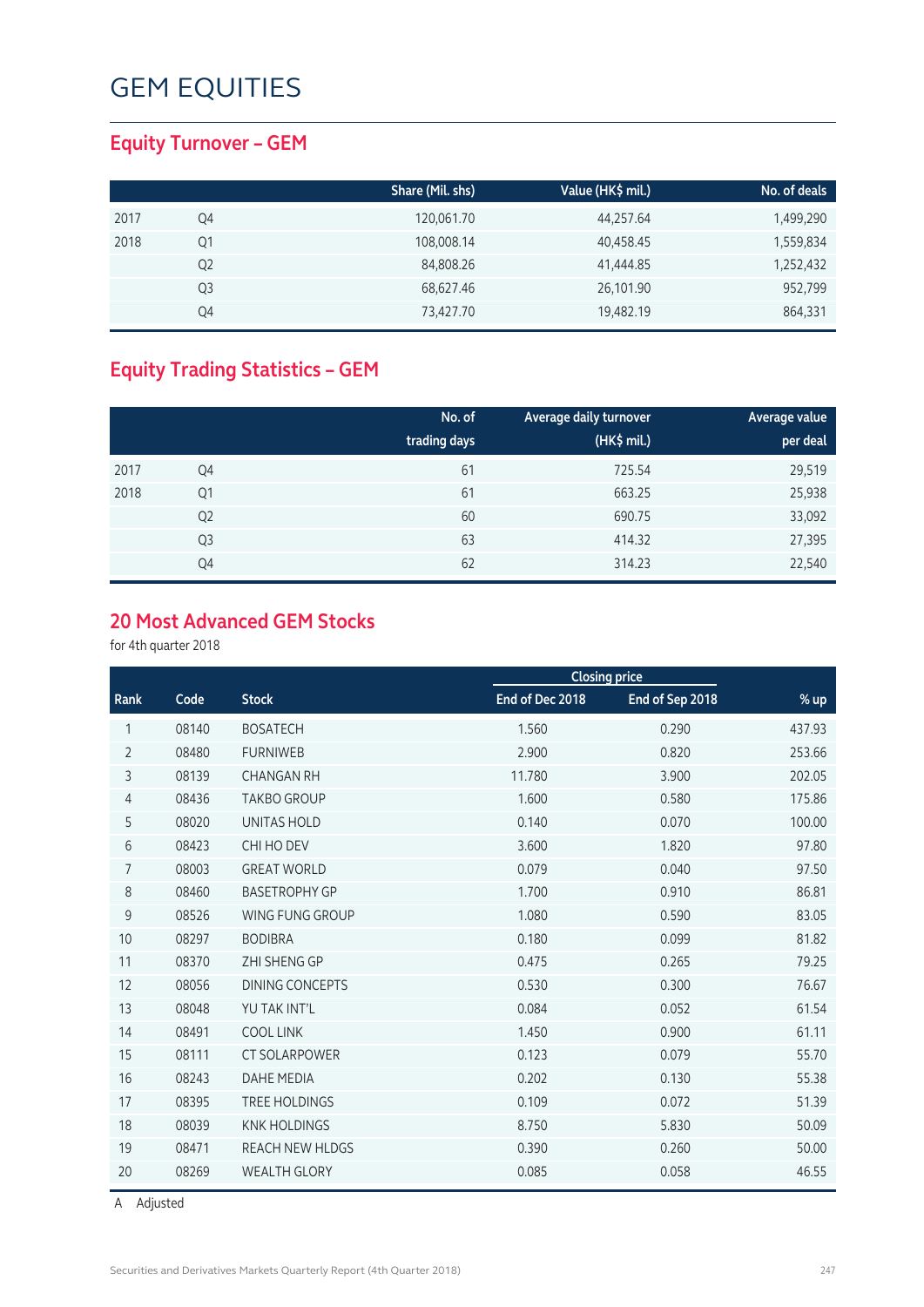#### **20 Most Declined GEM Stocks**

for 4th quarter 2018

| Code  | <b>Stock</b>           | End of Dec 2018 | End of Sep 2018         | % down               |
|-------|------------------------|-----------------|-------------------------|----------------------|
| 08078 | <b>HMV DIGIT CHINA</b> | 0.012           | 0.213                   | $-94.37$             |
| 08351 | <b>LARRY JEWELRY</b>   | 0.039           | 0.209                   | $-81.34$             |
| 08207 | <b>CHONGSING HLDGS</b> | 0.099           | 0.420                   | $-76.43$             |
| 08391 | <b>ELEGANCE PRINT</b>  | 0.248           | 0.950                   | $-73.89$             |
| 08147 | MILLENNIUM PG          | 0.046           | 0.147                   | $-68.71$             |
| 08133 | <b>JETE POWER</b>      | 0.043           | 0.133                   | $-67.67$             |
| 08231 | PFC DEVICE             | 0.080           | 0.228                   | $-64.91$             |
| 08018 | <b>FINSOFT FIN</b>     | 0.054           | 0.147                   | $-63.27$             |
| 08305 | <b>TONG KEE HLDG</b>   | 0.126           | 0.340                   | $-62.94$             |
| 08166 | <b>CHINA ECO-FARM</b>  | 0.239           | 0.590<br>$\overline{A}$ | $-59.49$             |
| 08089 | <b>CHINESE STRAT</b>   | 0.380           | 0.920                   | $-58.70$             |
| 08179 | <b>FOOD IDEA</b>       | 0.062           | 0.150                   | $-58.67$             |
| 08422 | <b>WT GROUP</b>        | 0.320           | 0.760                   | $-57.89$             |
| 08088 | <b>AIDLIFE SCI-NEW</b> | 0.164           | 0.380<br>$\overline{A}$ | $-56.84$             |
| 08073 | <b>SINGYES NM</b>      | 0.590           | 1.350                   | $-56.30$             |
| 08545 | <b>AMUSE GROUP</b>     | 0.370           | 0.840                   | $-55.95$             |
| 08175 | C DIGITAL CUL          | 0.171           | 0.385                   | $-55.58$             |
| 08112 | <b>CORNERSTONE FIN</b> | 0.054           | 0.117                   | $-53.85$             |
| 08011 | POLYARD PETRO          | 0.112           | 0.242                   | $-53.72$             |
| 08192 | <b>GLOBAL TOKEN</b>    | 0.125           | 0.270                   | $-53.70$             |
|       |                        |                 |                         | <b>Closing price</b> |

A Adjusted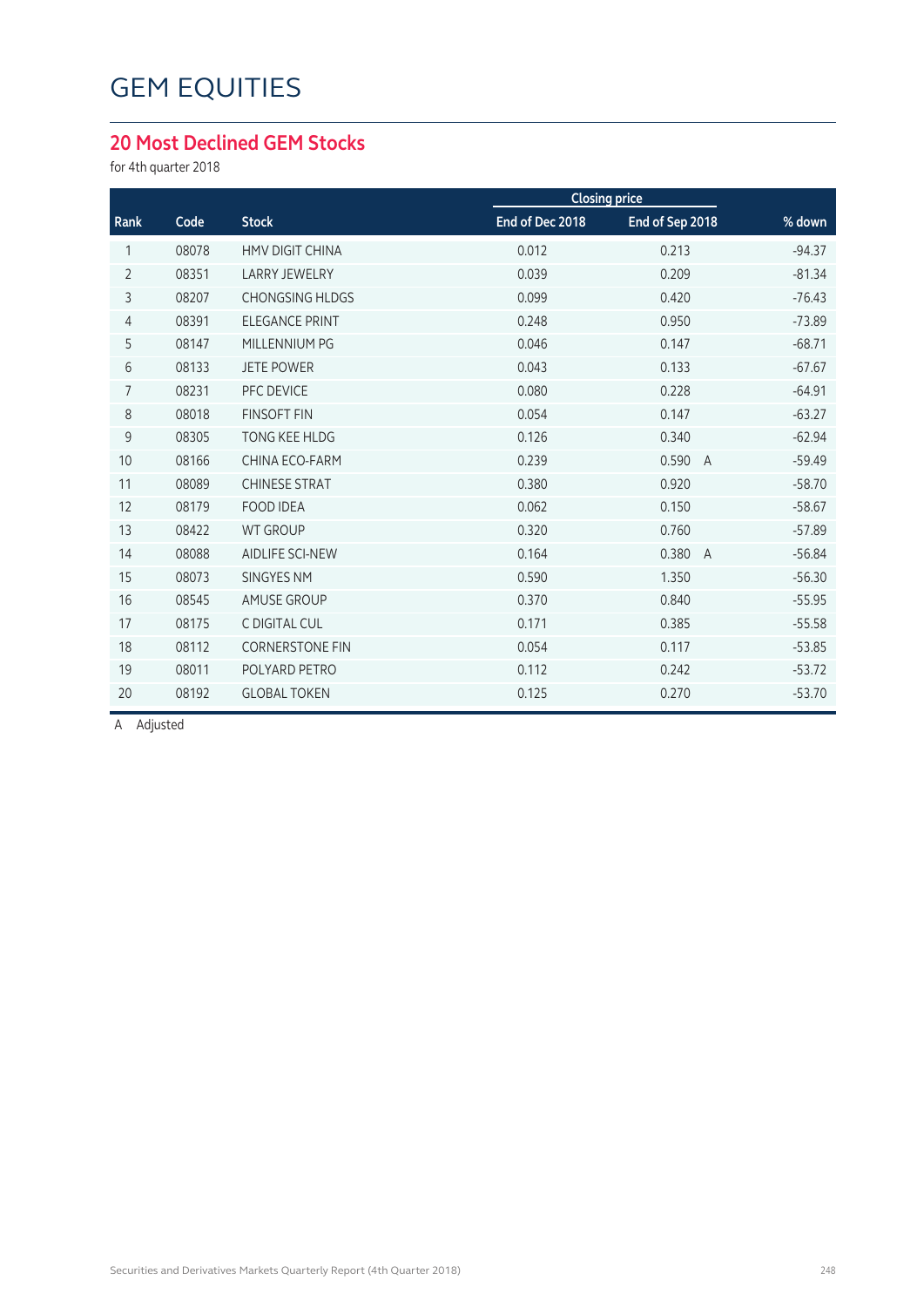#### **20 Most Active GEM Stocks by Value**

for 4th quarter 2018

| Rank           | Code  | <b>Stock</b>           | Turnover (HK\$ mil.) | % of total |
|----------------|-------|------------------------|----------------------|------------|
| 1              | 08207 | <b>CHONGSING HLDGS</b> | 1,160.44             | 5.96       |
| $\overline{2}$ | 08057 | <b>MADISON HLDG</b>    | 714.66               | 3.67       |
| 3              | 08526 | WING FUNG GROUP        | 676.64               | 3.47       |
| 4              | 08611 | MINDTELL TECH          | 639.00               | 3.28       |
| 5              | 08210 | <b>DLC ASIA</b>        | 634.65               | 3.26       |
| 6              | 08083 | CHINA YOUZAN           | 587.57               | 3.02       |
| $\overline{7}$ | 08293 | SINGASIA HLDG          | 519.87               | 2.67       |
| 8              | 08283 | ZHENG LI HLDG          | 459.80               | 2.36       |
| 9              | 08078 | <b>HMV DIGIT CHINA</b> | 416.59               | 2.14       |
| 10             | 08228 | <b>NATIONAL ARTS</b>   | 411.34               | 2.11       |
| 11             | 08022 | <b>EVERSHINE GP</b>    | 410.66               | 2.11       |
| 12             | 08502 | <b>OCEAN LINE PORT</b> | 398.79               | 2.05       |
| 13             | 08469 | <b>SHENGYE CAPITAL</b> | 396.00               | 2.03       |
| 14             | 08391 | <b>ELEGANCE PRINT</b>  | 392.15               | 2.01       |
| 15             | 08351 | <b>LARRY JEWELRY</b>   | 369.85               | 1.90       |
| 16             | 08480 | <b>FURNIWEB</b>        | 365.77               | 1.88       |
| 17             | 08259 | <b>HON CORP</b>        | 355.35               | 1.82       |
| 18             | 08305 | <b>TONG KEE HLDG</b>   | 345.49               | 1.77       |
| 19             | 08460 | <b>BASETROPHY GP</b>   | 330.54               | 1.70       |
| 20             | 08482 | WAN LEADER             | 328.55               | 1.69       |
| <b>Total</b>   |       |                        | 9,913.71             | 50.89      |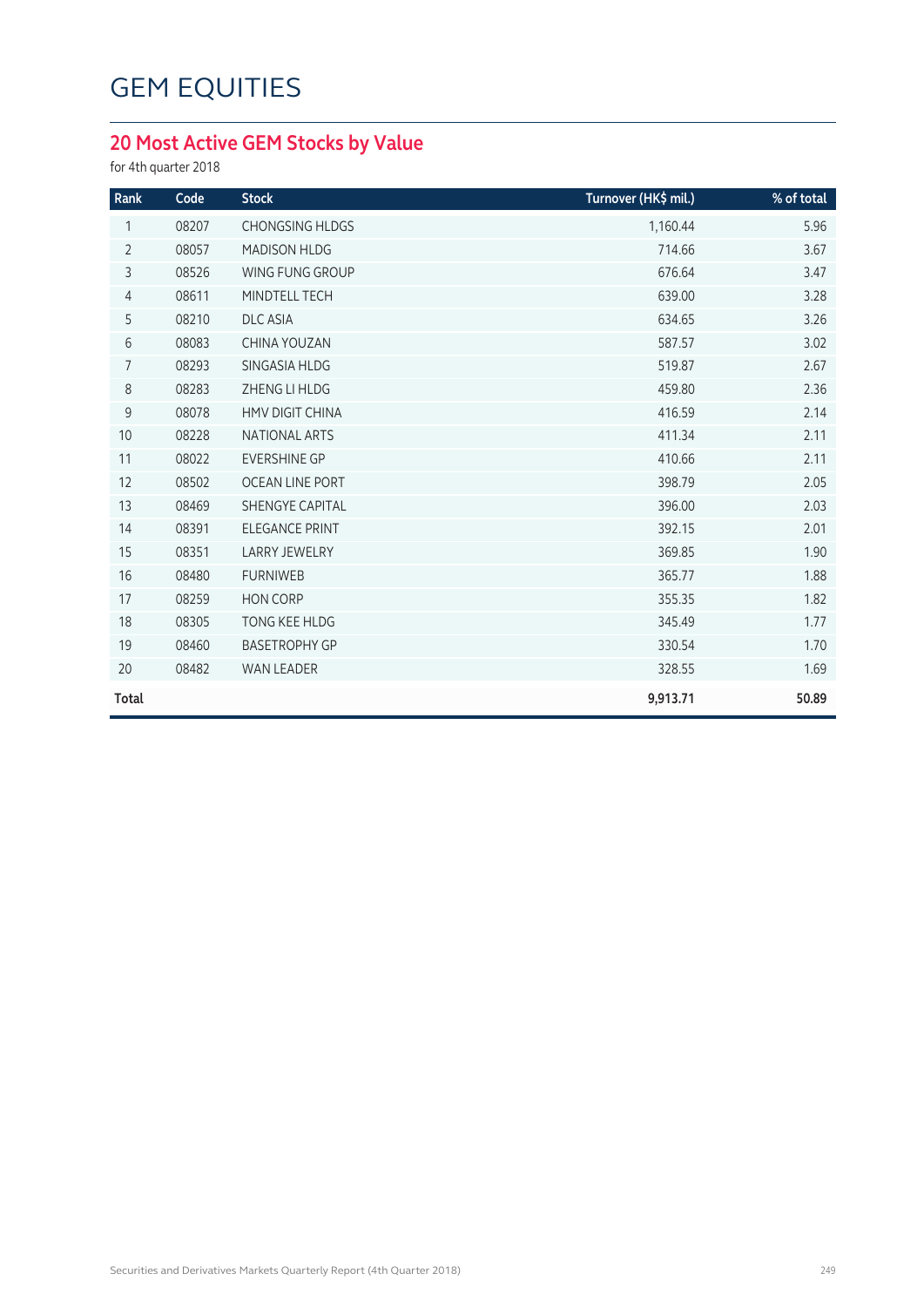#### **20 Most Active GEM Stock by Shares**

for 4th quarter 2018

| Rank           | Code  | <b>Stock</b>           | Turnover (Mil. shs) | % of total |
|----------------|-------|------------------------|---------------------|------------|
| 1              | 08078 | <b>HMV DIGIT CHINA</b> | 18,121.90           | 24.68      |
| $\overline{2}$ | 08207 | <b>CHONGSING HLDGS</b> | 4,671.01            | 6.36       |
| 3              | 08351 | <b>LARRY JEWELRY</b>   | 2,474.90            | 3.37       |
| $\overline{4}$ | 08147 | MILLENNIUM PG          | 2,354.45            | 3.21       |
| 5              | 08228 | NATIONAL ARTS          | 1,561.94            | 2.13       |
| $6\,$          | 08179 | <b>FOOD IDEA</b>       | 1,348.42            | 1.84       |
| 7              | 08083 | CHINA YOUZAN           | 1,096.50            | 1.49       |
| $8\,$          | 08210 | <b>DLC ASIA</b>        | 1,096.29            | 1.49       |
| $\mathsf 9$    | 08148 | <b>AURUM PACIFIC</b>   | 1,085.63            | 1.48       |
| 10             | 08272 | C FOOD&BEV GP          | 996.10              | 1.36       |
| 11             | 08482 | <b>WAN LEADER</b>      | 955.74              | 1.30       |
| 12             | 08133 | <b>JETE POWER</b>      | 944.86              | 1.29       |
| 13             | 08526 | <b>WING FUNG GROUP</b> | 924.15              | 1.26       |
| 14             | 08245 | ON REAL INT'L          | 922.93              | 1.26       |
| 15             | 08052 | <b>LUK HING ENT</b>    | 898.44              | 1.22       |
| 16             | 08057 | <b>MADISON HLDG</b>    | 895.42              | 1.22       |
| 17             | 08226 | <b>KOALA FIN GP</b>    | 886.97              | 1.21       |
| 18             | 08305 | TONG KEE HLDG          | 877.55              | 1.20       |
| 19             | 08613 | <b>ORIENTAL PAY</b>    | 802.92              | 1.09       |
| 20             | 08132 | <b>CHINAOIL GR-NEW</b> | 773.84              | 1.05       |
| Total          |       |                        | 43,689.96           | 59.50      |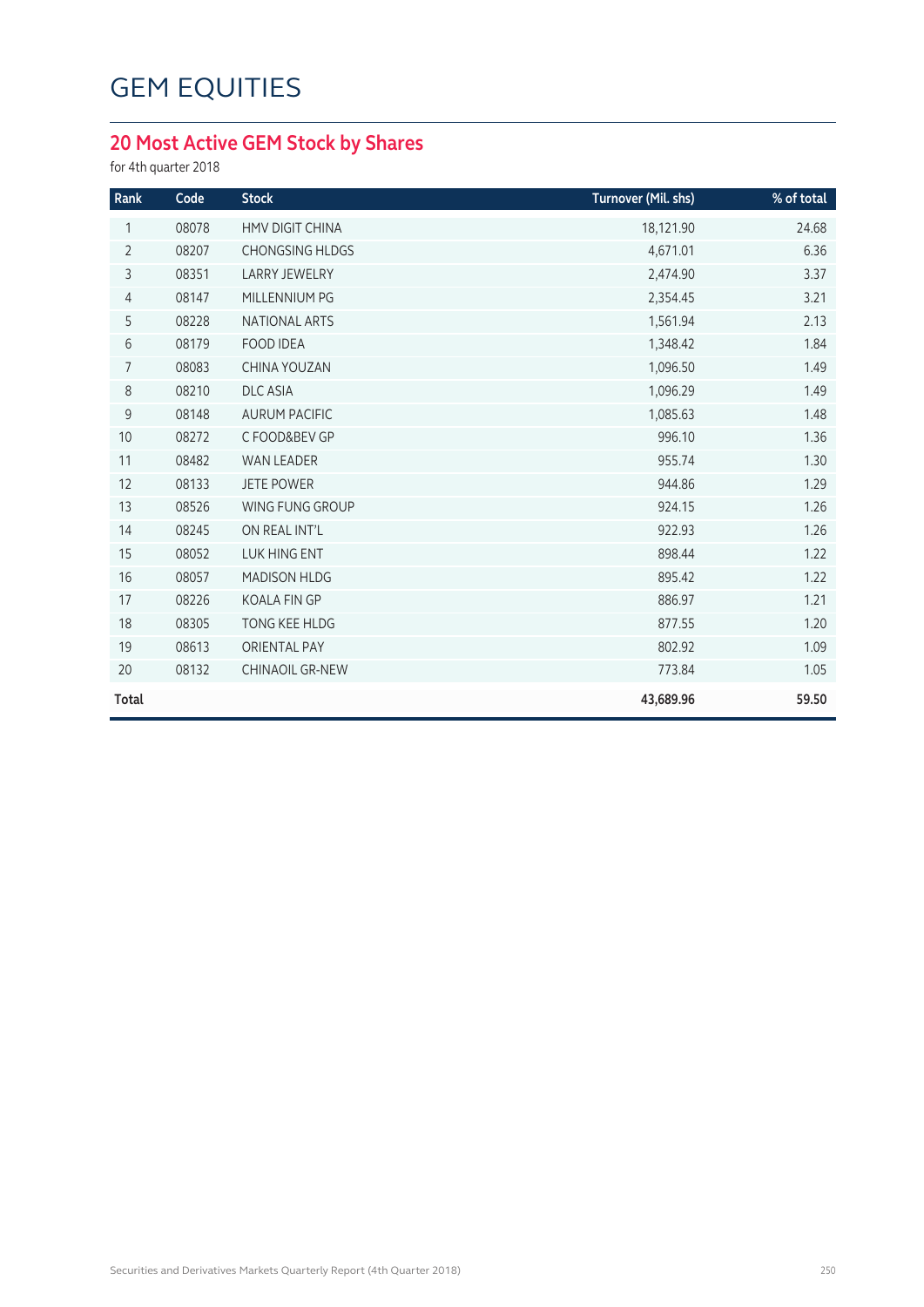#### **Market Capitalisation of Listed Companies for GEM**

as at the quarter end

|      |                | HK\$ mil.    |
|------|----------------|--------------|
| 2017 | Q4             | 280,841.44   |
| 2018 | Q1             | 263,735.88   |
|      | Q <sub>2</sub> | 248,066.40   |
|      | Q3             | 209,809.82   |
|      | Q4             | 186, 183. 32 |

#### **Market Capitalisation by Hang Seng Industry Classification System \* – GEM**

Quarter-end figures



\* Hang Seng Industry Classification System (HSICS) is provided by Hang Seng Indexes Company Limited.

Note: New Hang Seng Industry Classification System took effect on 9 September 2013.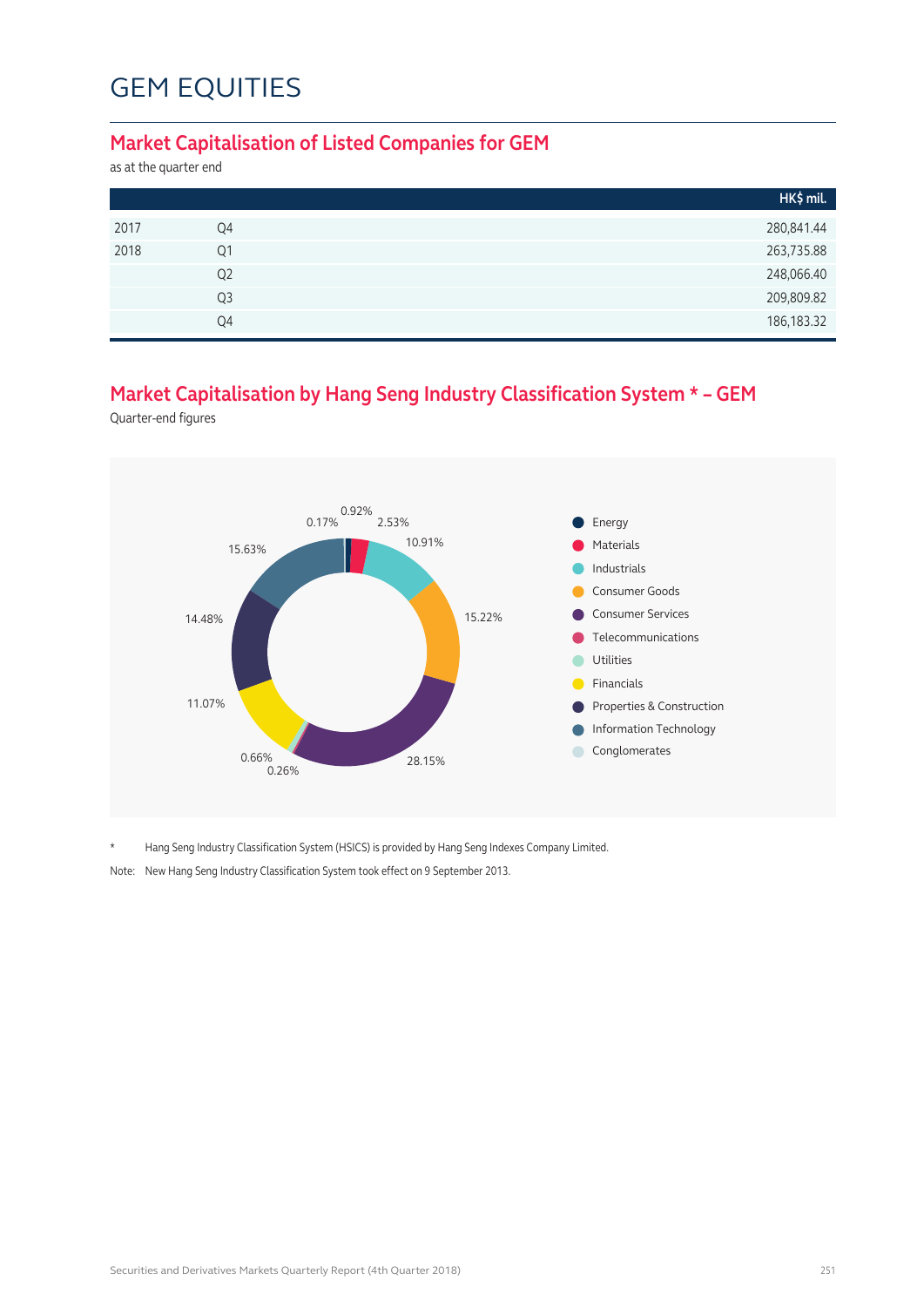## **50 Leading Companies by Market Capitalisation – GEM**

as at the 4th quarter end 2018

|                     |       |                                                        | <b>Market capitalisation</b> |                   |
|---------------------|-------|--------------------------------------------------------|------------------------------|-------------------|
| Rank                |       | Company                                                | (HK\$ mil.)                  | % of market total |
| 1                   | 08137 | Honbridge Holdings Ltd.                                | 9,657.44                     | 5.19              |
| 2                   | 08293 | SingAsia Holdings Ltd.                                 | 7,875.00                     | 4.23              |
| 3                   | 08083 | China Youzan Ltd.                                      | 7,796.67                     | 4.19              |
| 4                   | 08032 | Viva China Holdings Ltd.                               | 7,432.26                     | 3.99              |
| 5                   | 08469 | Sheng Ye Capital Ltd.                                  | 5,895.99                     | 3.17              |
| 6                   | 08279 | AGTech Holdings Ltd.                                   | 5,467.09                     | 2.94              |
| 7                   | 08407 | China Industrial Securities Int'l Financial Group Ltd. | 4,680.00                     | 2.51              |
| 8                   | 08057 | Madison Holdings Group Ltd.                            | 4,411.81                     | 2.37              |
| $\mathsf 9$         | 08265 | China Trustful Group Ltd.                              | 3,879.37                     | 2.08              |
| 10                  | 08170 | KSL Holdings Ltd.                                      | 3,700.80                     | 1.99              |
| 11                  | 08039 | KNK Holdings Ltd.                                      | 3,657.50                     | 1.96              |
| 12                  | 08283 | Zheng Li Holdings Ltd.                                 | 3,350.00                     | 1.80              |
| 13                  | 08176 | SuperRobotics Ltd.                                     | 3,037.32                     | 1.63              |
| 14                  | 08423 | Chi Ho Development Holdings Ltd.                       | 2,880.00                     | 1.55              |
| 15                  | 08022 | Evershine Group Holdings Ltd.                          | 2,343.48                     | 1.26              |
| 16                  | 08047 | China Ocean Fishing Holdings Ltd.                      | 2,324.28                     | 1.25              |
| 17                  | 08207 | Chong Sing Holdings FinTech Group Ltd.                 | 2,290.99                     | 1.23              |
| 18                  | 08487 | ISP Global Ltd.                                        | 2,256.00                     | 1.21              |
| 19                  | 08227 | Xi'an Haitiantian Holdings Co., Ltd. - H Shares        | 2,040.62                     | 1.10              |
| 20                  | 08167 | Neo Telemedia Ltd.                                     | 1,837.78                     | 0.99              |
| 21                  | 08037 | China Biotech Services Holdings Ltd.                   | 1,823.93                     | 0.98              |
| 22                  | 08460 | Basetrophy Group Holdings Ltd.                         | 1,700.00                     | 0.91              |
| 23                  | 08345 | Fire Rock Holdings Ltd.                                | 1,532.80                     | 0.82              |
| 24                  | 08053 | Pizu Group Holdings Ltd.                               | 1,512.46                     | 0.81              |
| 25                  | 08480 | Furniweb Holdings Ltd.                                 | 1,461.60                     | 0.79              |
| 26                  | 08527 | JLogo Holdings Ltd.                                    | 1,370.00                     | 0.74              |
| 27                  | 08158 | China Regenerative Medicine International Ltd.         | 1,318.93                     | 0.71              |
| 28                  | 08140 | BOSA Technology Holdings Ltd.                          | 1,248.00                     | 0.67              |
| 29                  | 08328 | Xinyi Automobile Glass Hong Kong Enterprises Ltd.      | 1,212.01                     | 0.65              |
| 30                  | 08228 | National Arts Entertainment and Culture Group Ltd.     | 1,174.46                     | 0.63              |
| 31                  | 08359 | Hypebeast Ltd.                                         | 1,140.00                     | 0.61              |
| 32                  | 08090 | China Assurance Finance Group Ltd.                     | 1,131.40                     | 0.61              |
| 33                  | 08619 | WAC Holdings Ltd.                                      | 1,123.20                     | 0.60              |
| 34                  | 08246 | Zhonghua Gas Holdings Ltd.                             | 1,049.86                     | 0.56              |
| 35                  | 08308 | Gudou Holdings Ltd.                                    | 1,029.00                     | 0.55              |
| 36                  | 08259 | Hon Corporation Ltd.                                   | 984.00                       | 0.53              |
| 37                  | 08030 | Flying Financial Service Holdings Ltd.                 | 952.29                       | 0.51              |
| 38                  | 08055 | China E-Information Technology Group Ltd.              | 937.82                       | 0.50              |
| 39                  | 08016 | Changhong Jiahua Holdings Ltd.                         | 930.98                       | 0.50              |
| 40                  | 08156 | China Vanguard You Champion Holdings Ltd.              | 921.44                       | 0.49              |
| 41                  | 08410 | Edvance International Holdings Ltd.                    | 901.27                       | 0.48              |
| 42                  | 08491 | Cool Link (Holdings) Ltd.                              | 870.00                       | 0.47              |
| 43                  | 08325 | China Smartpay Group Holdings Ltd.                     | 838.54                       | 0.45              |
| 44                  | 08172 | Lajin Entertainment Network Group Ltd.                 | 829.20                       | 0.45              |
| 45                  | 08050 | Quantum Thinking Ltd.                                  | 786.63                       | 0.42              |
| 46                  | 08260 | Yin He Holdings Ltd.                                   | 756.31                       | 0.41              |
| 47                  | 08358 | Miricor Enterprises Holdings Ltd.                      | 720.00                       | 0.39              |
| 48                  | 08516 | Grand Talents Group Holdings Ltd.                      | 696.00                       | 0.37              |
| 49                  | 08021 | WLS Holdings Ltd.                                      | 689.62                       | 0.37              |
| 50                  | 08117 | China Primary Energy Holdings Ltd.                     | 665.59                       | 0.36              |
| Total               |       |                                                        | 119,121.70                   | 63.98             |
| <b>Market Total</b> |       |                                                        | 186, 183. 32                 | 100.00            |

Securities and Derivatives Markets Quarterly Report (4th Quarter 2018) 252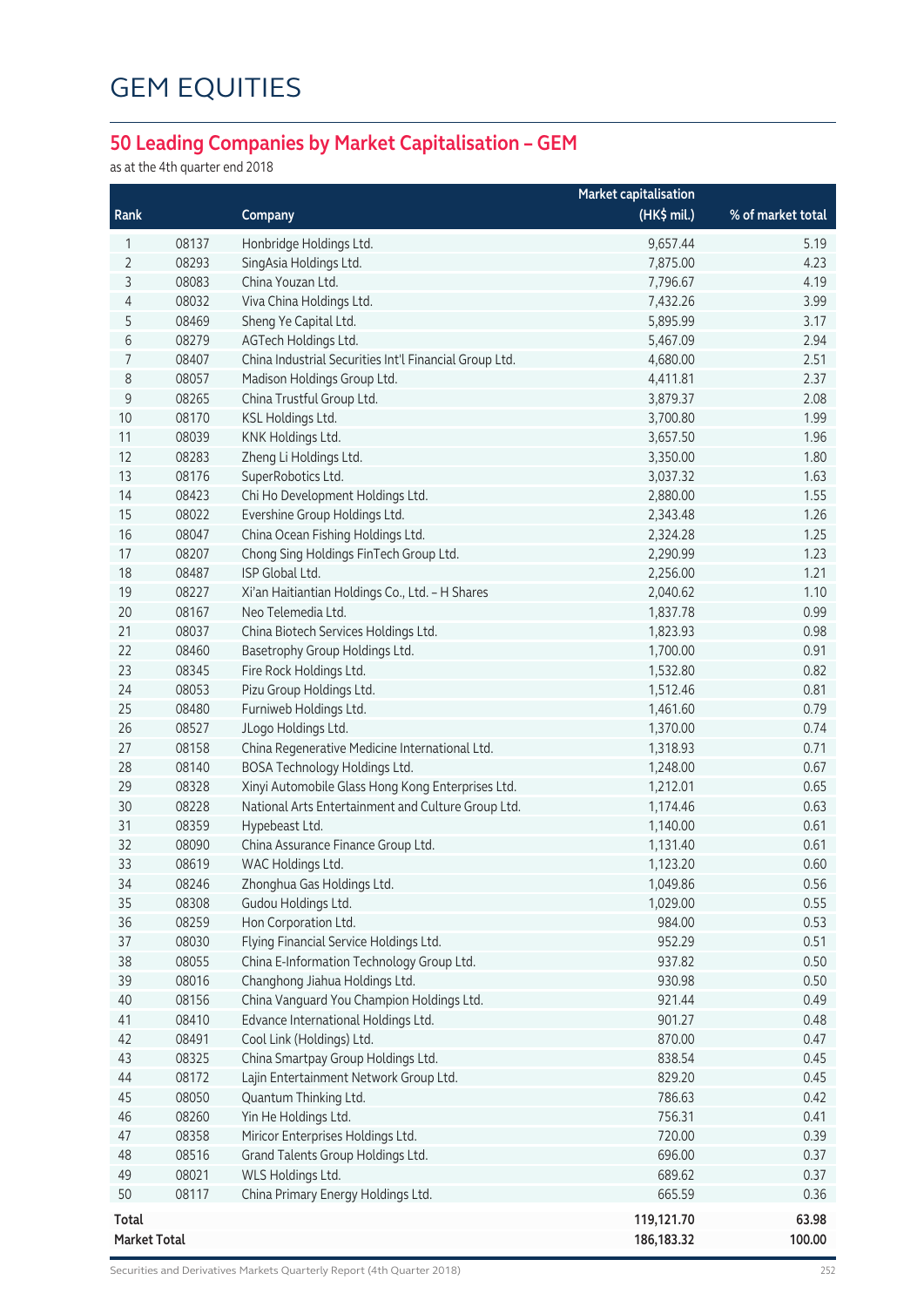### **New Listing Statistics – equities for GEM**

|      |                | No. of newly listed companies | Funds raised (HK\$ mil.) |
|------|----------------|-------------------------------|--------------------------|
| 2017 | Q4             | 25                            | 1,605.50                 |
| 2018 | Q1             | 33                            | 2,237.28                 |
|      | Q <sub>2</sub> | 17                            | 1,171.84                 |
|      | Q3             | 17                            | 1,171.93                 |
|      | Q4             | 8                             | 479.54                   |
|      |                |                               |                          |

### **Newly Listed Companies for GEM**

for 4th quarter 2018

| Code  | Company                              | <b>Listing date</b> | No. of issued shares | Funds raised (HK\$ mil.) |
|-------|--------------------------------------|---------------------|----------------------|--------------------------|
| 08042 | KOS International Holdings Ltd.      | 2018/10/12          | 800,000,000          | 60.00                    |
| 08603 | Fameglow Holdings Ltd.               | 2018/10/15          | 800,000,000          | 56.00                    |
| 08516 | Grand Talents Group Holdings Ltd.    | 2018/10/15          | 480,000,000          | 48.00                    |
| 08613 | Oriental Payment Group Holdings Ltd. | 2018/10/16          | 1,000,000,000        | 55.00                    |
| 08611 | Mindtell Technology Ltd.             | 2018/10/22          | 390,000,000          | 72.54                    |
| 08259 | Hon Corporation Ltd.                 | 2018/11/07          | 480,000,000          | 60.00                    |
| 08621 | Metropolis Capital Holdings Ltd.     | 2018/12/12          | 800,000,000          | 78.00                    |
| 08622 | Huakang Biomedical Holdings Co. Ltd. | 2018/12/13          | 400,000,000          | 50.00                    |
| Total |                                      |                     |                      | 479.54                   |

## **Withdrawal of Listed Companies – GEM**

for 4th quarter 2018

| Code  | Company                                 | Last trading date | <b>Delisted date</b> |
|-------|-----------------------------------------|-------------------|----------------------|
| 08361 | China Parenting Network Holdings Ltd. * | 2018/10/05        | 2018/10/08           |
| 08342 | Vixtel Technologies Holdings Ltd. *     | 2018/11/28        | 2018/11/29           |

\* Transfers of listing from GEM to Main Board pursuant to the revised Rule 9.24 of the GEM Listing Rules and to the new Chapter 9A of the Main Board Listing Rules effective from 1 July 2008.

§ Effective date of the transfer of listing from GEM to Main Board.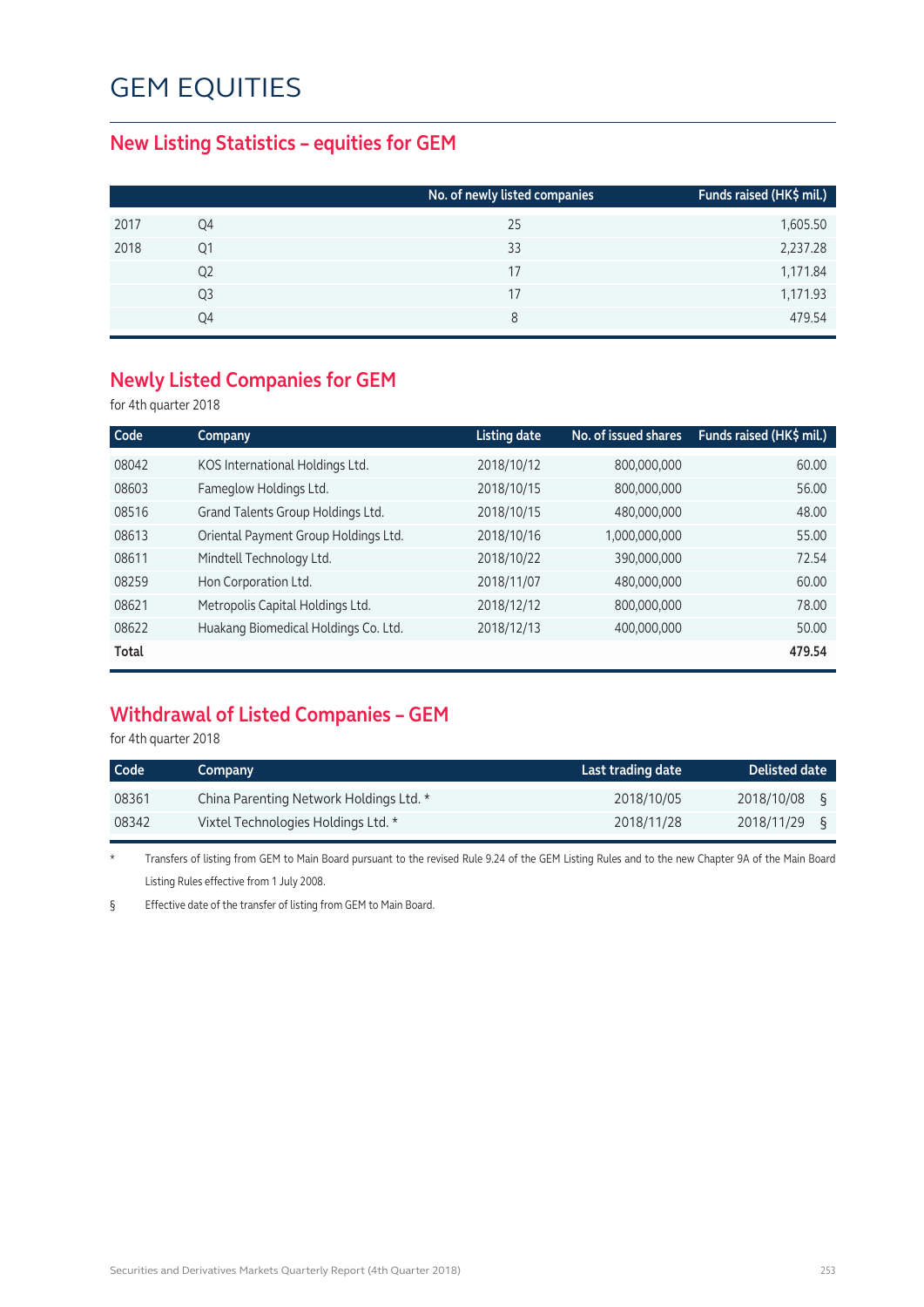### **Company Name Changes for GEM**

for 4th quarter 2018

| Code  | Old name                                                     | New name                         | Effective date | <b>Adoption date</b> |
|-------|--------------------------------------------------------------|----------------------------------|----------------|----------------------|
| 08103 | Trillion Grand Corporate Co. Ltd.                            | hmyod Ltd.                       | 2018/09/11     | 2018/10/08           |
| 08192 | Global Energy Resources International Group Ltd.             | Global Token Ltd.                | 2018/09/28     | 2018/10/26           |
| 08315 | King Force Group Holdings Ltd.                               | Greatwalle Inc.                  | 2018/09/14     | 2018/10/26           |
| 08181 | Heng Sheng Holdings Ltd.                                     | Shi Shi Services Ltd.            | 2018/09/18     | 2018/10/31           |
| 08081 | Interactive Entertainment China Cultural Technology Inv Ltd. | Hang Tai Yue Group Holdings Ltd. | 2018/10/31     | 2018/11/26           |

### **Bonus Issues/Bonus Warrants for GEM**

for 4th quarter 2018

| <b>Code</b> | Company | <b>Particulars</b> | Ex-date |
|-------------|---------|--------------------|---------|
| Nil         |         |                    |         |

## **Share Split/Consolidation for GEM**

for 4th quarter 2018

| Code  | Company                                      | <b>Particulars</b>      | <b>Effective date</b> |
|-------|----------------------------------------------|-------------------------|-----------------------|
| 08166 | China Eco-Farming Ltd.                       | Consolidation 10 into 1 | 2018/11/16            |
| 08007 | Global Strategic Group Ltd.                  | Consolidation 5 into 1  | 2018/11/19            |
| 08009 | Chinese Energy Holdings Ltd.                 | Consolidation 40 into 1 | 2018/11/26            |
| 08132 | China Oil Gangran Energy Group Holdings Ltd. | Consolidation 20 into 1 | 2018/11/29            |
| 08088 | AID Life Science Holdings Ltd.               | Consolidation 20 into 1 | 2018/12/14            |

## **Rights Issues & Open Offers for GEM**

for 4th quarter 2018

| Month        | Code | <b>Company</b> | Ratio | Funds raised (HK\$ mil.) |
|--------------|------|----------------|-------|--------------------------|
| <b>Nil</b>   |      |                |       |                          |
| <b>Total</b> |      |                |       | -                        |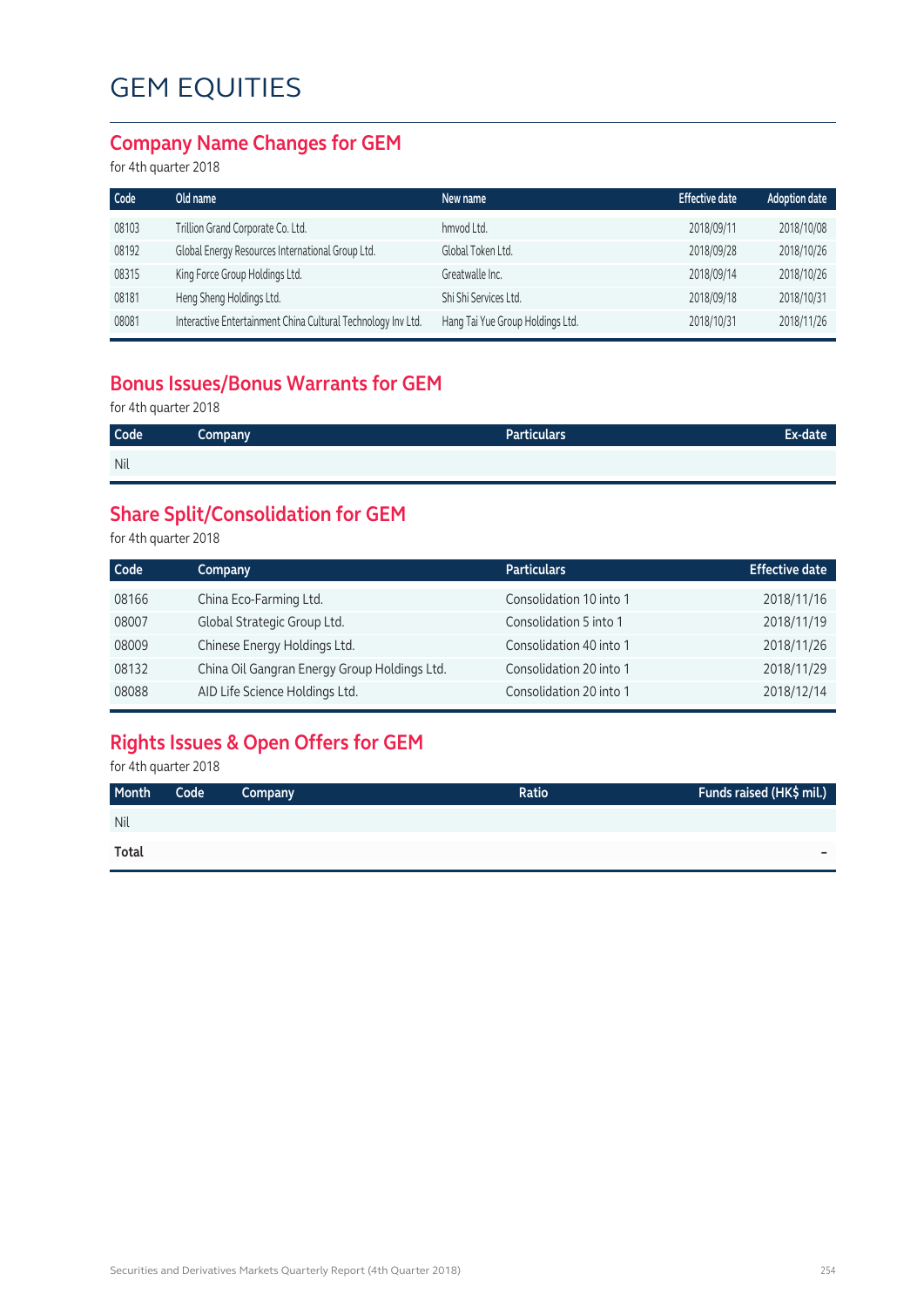## **Placing\***

|       |       |                        | No. of        |                      |                     |
|-------|-------|------------------------|---------------|----------------------|---------------------|
|       |       |                        | new shares    | <b>Placing price</b> | <b>Funds raised</b> |
| Month | Code  | Company                | placed        | (HK <sub>5</sub> )   | $(HK$$ mil.)        |
| 2018  |       |                        |               |                      |                     |
| Oct   | 08153 | <b>CODE AGRI</b>       | 70,000,000    | 0.1000               | 7.00                |
|       | 08007 | <b>GLOBALSTRAT</b>     | 300,000,000   | 0.1000               | 30.00               |
|       | 08123 | <b>SINOFORTUNE FIN</b> | 1,450,000,000 | 0.0600               | 87.00               |
|       |       |                        |               |                      |                     |
| Nov   | 08139 | <b>CHANGAN RH</b>      | 6,400,000     | 3.5000               | 22.40               |
|       | 08331 | <b>HANGKAN GROUP</b>   | 111,762,000   | 0.2070               | 23.13               |
|       | 08125 | ROYAL CEN RES          | 72,600,000    | 0.2000               | 14.52               |
|       | 08181 | <b>SHISHI SERVICES</b> | 171,000,000   | 0.2400               | 41.04               |
|       |       |                        |               |                      |                     |
| Dec   | 08082 | <b>SAGE INT'L GP</b>   | 60,000,000    | 0.3300               | 19.80               |
| Total |       |                        |               |                      | 244.89              |

\* Due to the reporting time-lag, placing figures for the quarter are provisional.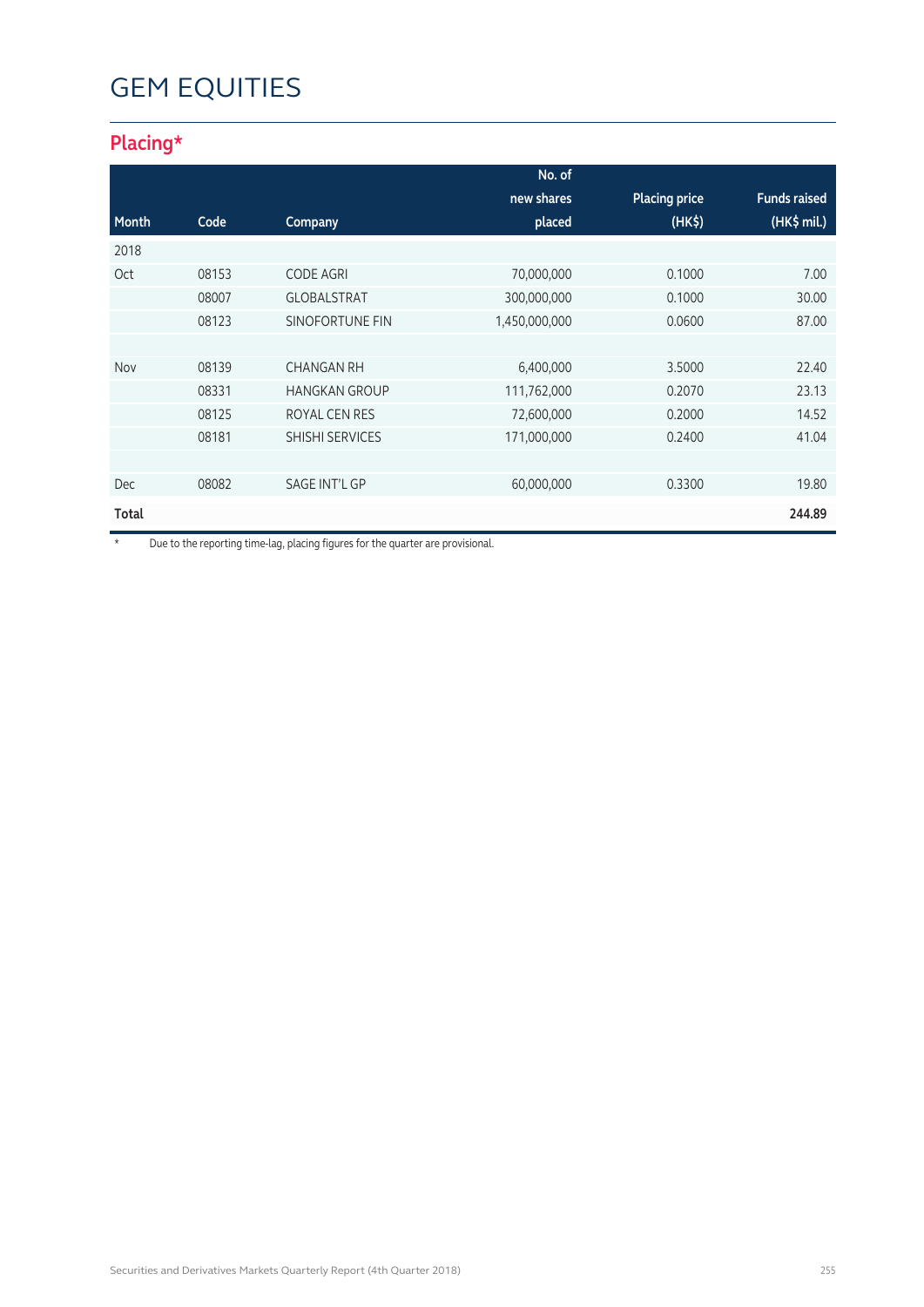# GEM WARRANTS

## **Warrant Trading and Market Value Statistics – GEM**

|      |    | Number | Turnover value (HK\$ mil.) | Market value (HK\$ mil.) |
|------|----|--------|----------------------------|--------------------------|
| 2017 | Q4 |        | 0.04                       | 62.83                    |
| 2018 | Q1 |        | 0.05                       | 62.83                    |
|      | Q2 |        | 0.03                       | 62.83                    |
|      | Q3 |        | 0.00                       | 62.83                    |
|      | Ο4 |        | 0.01                       | 62.83                    |

## **Newly Listed Equity GEM Warrants**

for 4th quarter 2018

|            |                        | Initial issued |              |               | <b>Amount raised</b> |
|------------|------------------------|----------------|--------------|---------------|----------------------|
| Code       | <b>Equity warrants</b> | amount (HK)    | Listing date | <b>Expiry</b> | (HK\$ mil.)          |
| <b>Nil</b> |                        |                |              |               |                      |
| Total      |                        |                |              |               | -                    |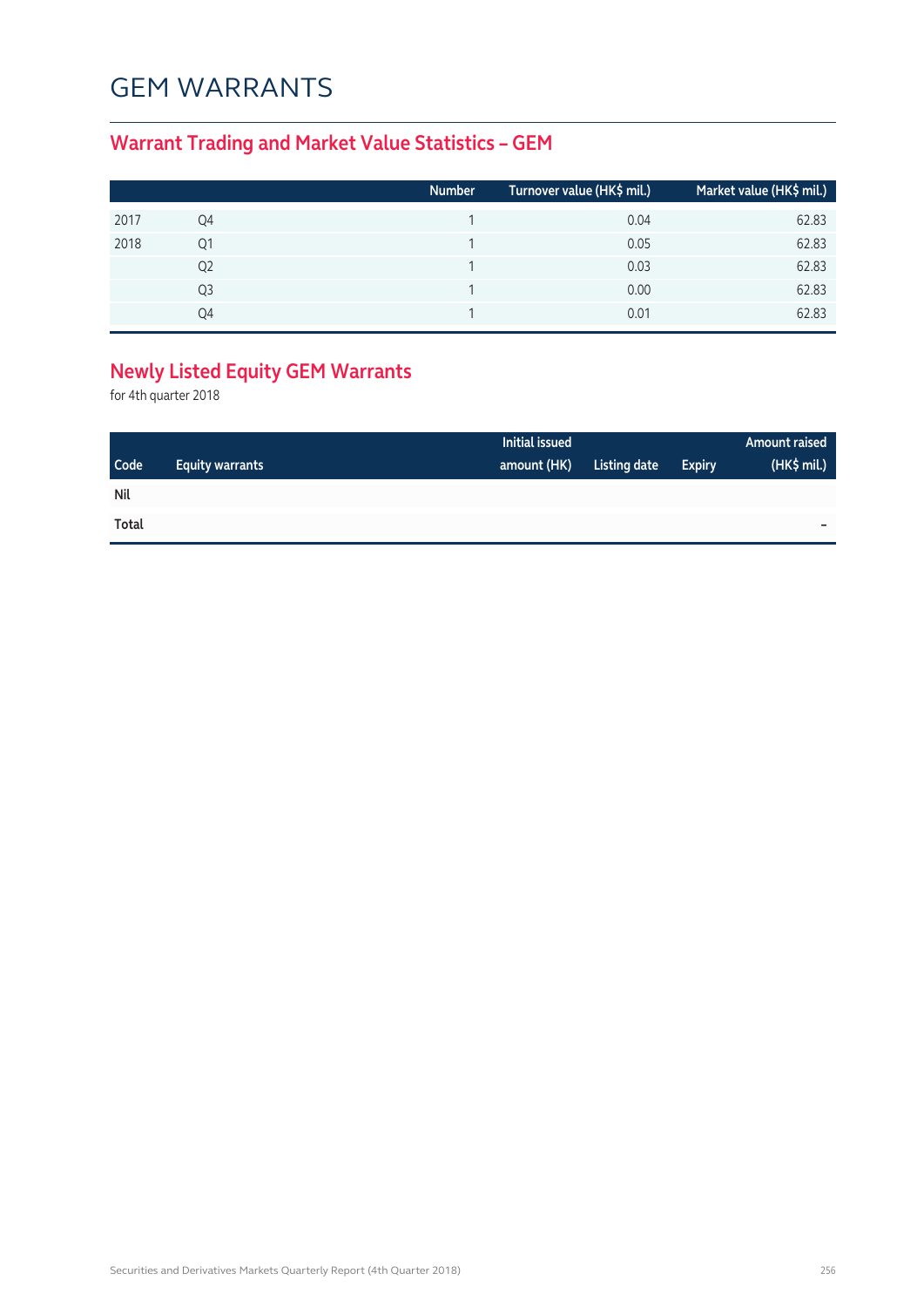## STOCK MARKET INDICES

#### **Hang Seng Index** Index Chart on Close HIGH(18/01/26)=33154.120 LOW(18/10/30)=24585.530 CLOSE(18/12/31)=25845.700  $- - - 10$  MAV  $- - - - - 50$  MAV 10/17 11/17 12/17 01/18 02/18 03/18 04/18 05/18 06/18 07/18 08/18 09/18 10/18 11/18 12/18

### **S&P/HKEX LargeCap Index**



#### **S&P/HKEX GEM Index**

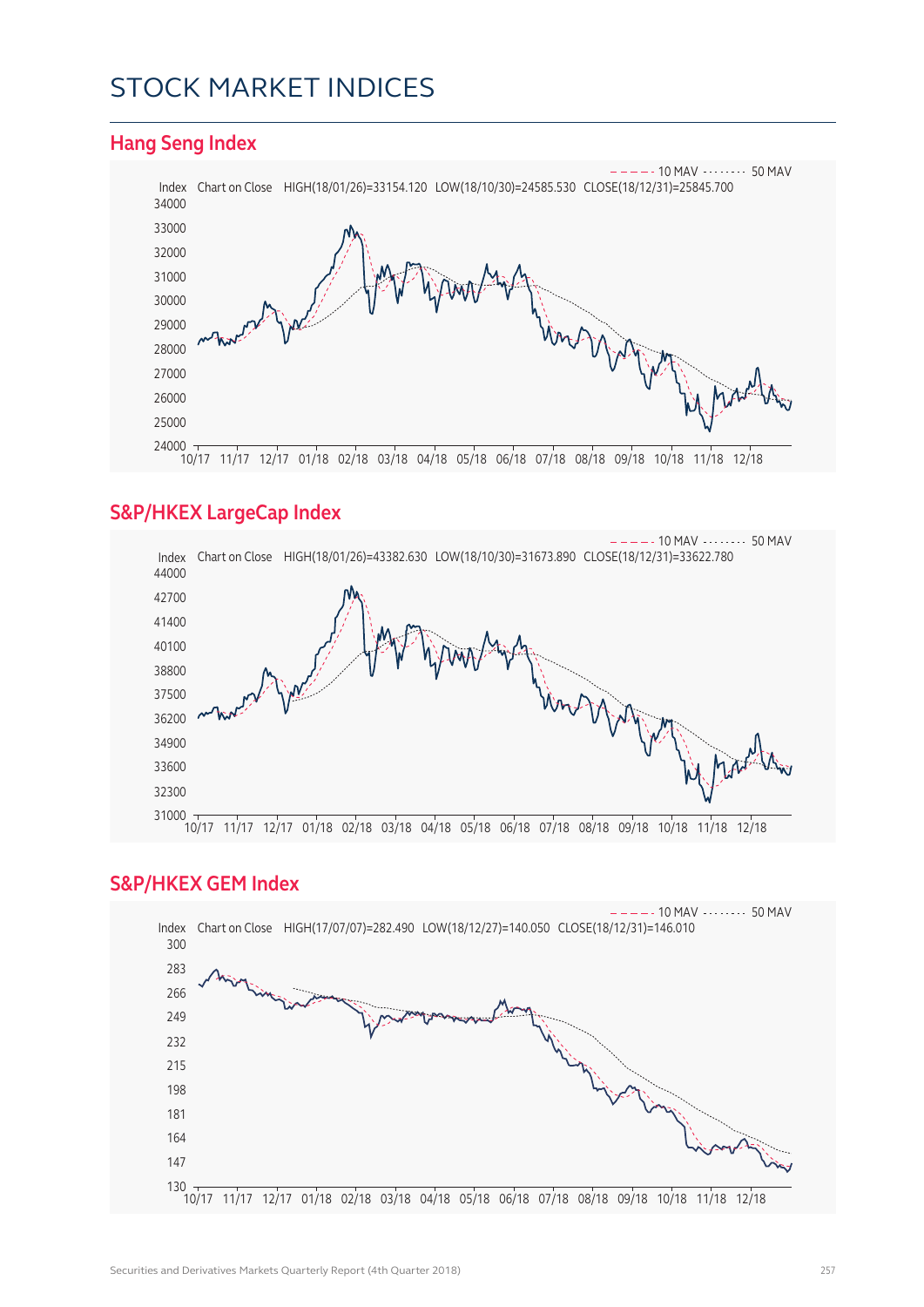# STOCK MARKET INDICES

## **Hong Kong Stock Market Indices**

|                                               | End of Dec 2018 | End of Sep 2018 |                                   |
|-----------------------------------------------|-----------------|-----------------|-----------------------------------|
| <b>Index</b>                                  | Close           | Close           | Change %                          |
| S&P/HKEX LargeCap Index                       | 33622.78        | 36129.08        | 6.94%<br>$\overline{\phantom{0}}$ |
|                                               |                 |                 |                                   |
| S&P/HKEX GEM Index                            | 146.01          | 183.21          | $-20.30%$                         |
|                                               |                 |                 |                                   |
| <b>HANG SENG INDEX</b>                        | 25845.70        | 27788.52        | 6.99%<br>$\overline{\phantom{a}}$ |
| <b>SECTORIAL INDICES</b>                      |                 |                 |                                   |
| Finance                                       | 35808.22        | 38391.14        | 6.73%<br>$\equiv$                 |
| <b>Utilities</b>                              | 57792.61        | 57707.07        | 0.15%<br>$^{+}$                   |
| Properties                                    | 37143.40        | 36966.04        | 0.48%<br>$+$                      |
| Commerce & Industry                           | 14656.68        | 16372.64        | 10.48%<br>$-$                     |
|                                               |                 |                 |                                   |
| HANG SENG CHINA-AFFILIATED CORPORATIONS INDEX | 4169.04         | 4448.84         | 6.29%<br>$\overline{\phantom{a}}$ |
| HANG SENG CHINA ENTERPRISES INDEX             | 10124.75        | 11017.87        | 8.11%<br>$\qquad \qquad -$        |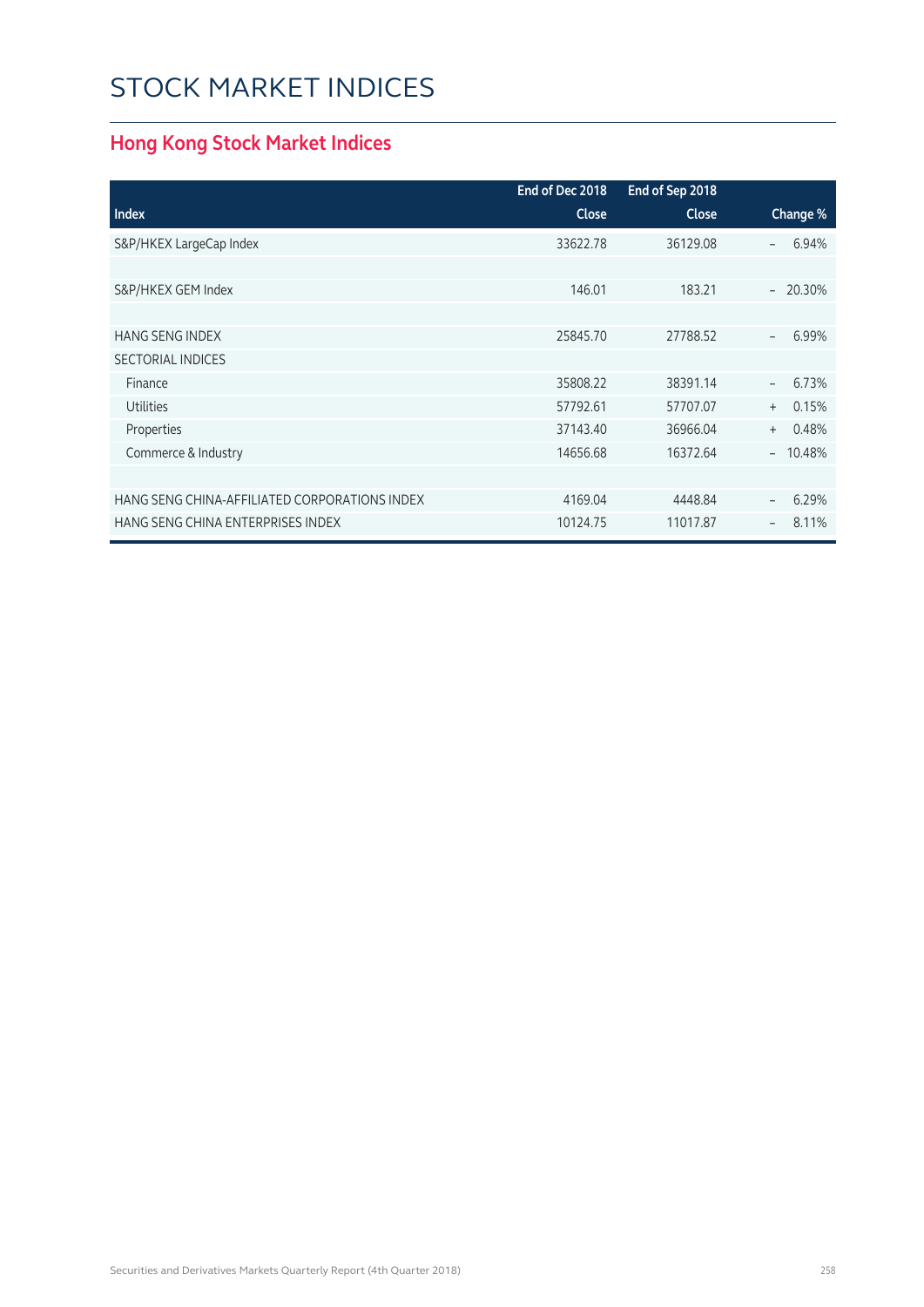# STOCK MARKET INDICES

### **World Indices**

|                             | End of Dec 2018 | End of Sep 2018 |                                           |
|-----------------------------|-----------------|-----------------|-------------------------------------------|
| Index                       | Close           | Close           | Change %                                  |
| <b>HONG KONG</b>            |                 |                 |                                           |
| S&P/HKEX LargeCap Index     | 33622.78        | 36129.08        | 6.94%<br>$\overline{\phantom{a}}$         |
| Hang Seng Index             | 25845.70        | 27788.52        | 6.99%<br>$\overline{\phantom{a}}$         |
| <b>AUSTRALIA</b>            |                 |                 |                                           |
| All Ordinaries Index        | 5709.40         | 6325.50         | 9.74%<br>$\overline{\phantom{a}}$         |
| <b>JAKARTA</b>              |                 |                 |                                           |
| Composite Index             | 6194.50         | 5976.55         | 3.65%<br>$\begin{array}{c} + \end{array}$ |
| <b>JAPAN</b>                |                 |                 |                                           |
| Nikkei (225)                | 20014.77        | 24120.04        | $-17.02%$                                 |
| <b>KOREA</b>                |                 |                 |                                           |
| KOSPI Index                 | 2041.04         | 2343.07         | $-12.89%$                                 |
| <b>KUALA LUMPUR</b>         |                 |                 |                                           |
| Composite Index             | 1690.58         | 1793.15         | 5.72%<br>$\overline{\phantom{a}}$         |
| <b>MANILA</b>               |                 |                 |                                           |
| Composite Index             | 7466.02         | 7276.82         | 2.60%<br>$\begin{array}{c} + \end{array}$ |
| <b>NEW ZEALAND</b>          |                 |                 |                                           |
| <b>NZSE (50)</b>            | 8811.27         | 9351.06         | 5.77%<br>$\overline{\phantom{a}}$         |
| SHANGHAI                    |                 |                 |                                           |
| A Shares Index              | 2611.38         | 2954.75         | $-11.62%$                                 |
| <b>B Shares Index</b>       | 271.05          | 290.20          | 6.60%<br>$\overline{\phantom{a}}$         |
| <b>SHENZHEN</b>             |                 |                 |                                           |
| A Shares Index              | 1325.66         | 1507.12         | $-12.04%$                                 |
| <b>B Shares Index</b>       | 837.18          | 975.35          | $-14.17%$                                 |
| <b>SINGAPORE</b>            |                 |                 |                                           |
| <b>Straits Times Index</b>  | 3068.76         | 3257.05         | 5.78%<br>$\overline{\phantom{a}}$         |
| <b>TAIWAN</b>               |                 |                 |                                           |
| Taipei Weighted Stock Index | 9727.41         | 11006.34        | $-11.62%$                                 |
| THAILAND                    |                 |                 |                                           |
| SET Index                   | 1563.88         | 1756.41         | $-10.96%$                                 |
| <b>NEW YORK</b>             |                 |                 |                                           |
| <b>DJIA</b>                 | 23327.46        | 26458.31        | $-11.83%$                                 |
| Nasdaq Composite Index      | 6635.28         | 8046.35         | $-17.54%$                                 |
| <b>TORONTO</b>              |                 |                 |                                           |
| S&P/TSX Composite Index     | 14322.86        | 16073.14        | $-10.89%$                                 |
| <b>GERMANY</b>              |                 |                 |                                           |
| DAX Kursindex               | 4862.74         | 5641.29         | $-13.80%$                                 |
| LONDON                      |                 |                 |                                           |
| FTSE 100 Index              | 6728.13         | 7510.20         | $-10.41%$                                 |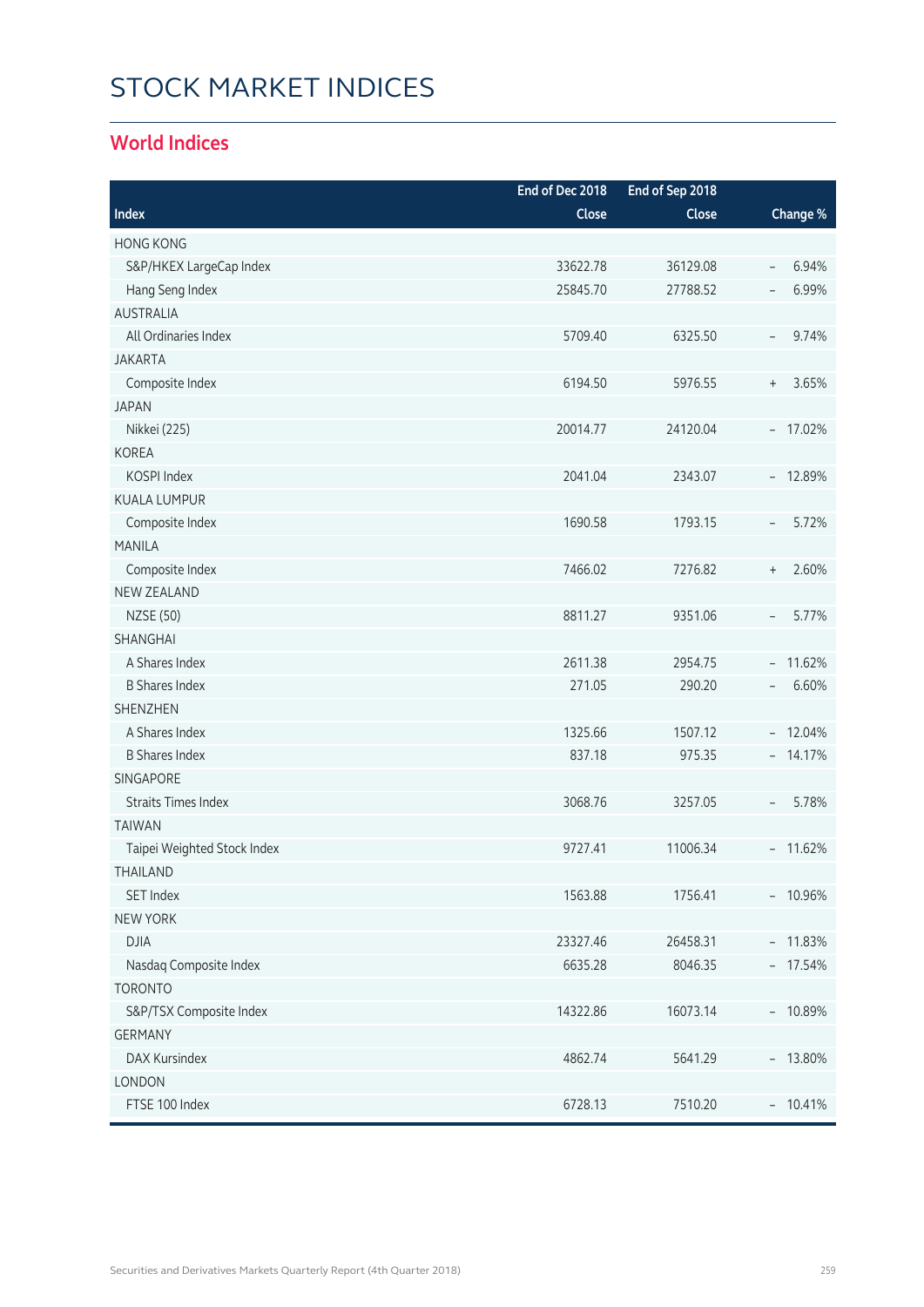#### **Contract Volume by Derivatives Products**

|                                                       | Contracts        |                  |
|-------------------------------------------------------|------------------|------------------|
| <b>Derivatives product</b>                            | 4th Quarter 2018 | 4th Quarter 2017 |
| Hang Seng Index Futures                               | 16,204,377       | 9,365,175        |
| Hang Seng Index Options                               | 3,392,369        | 2,844,216        |
| Mini-Hang Seng Index Futures                          | 7,148,037        | 3,576,657        |
| Mini-Hang Seng Index Options                          | 855,445          | 444,636          |
| HSI (Gross Total Return Index) Futures <sup>1</sup>   | 14               |                  |
| HSI (Net Total Return Index) Futures <sup>2</sup>     | 13               |                  |
| Hang Seng China Enterprises Index Futures             | 10,296,311       | 7,052,461        |
| Hang Seng China Enterprises Index Options             | 6,412,434        | 4,679,928        |
| Mini-Hang Seng China Enterprises Index Futures        | 1,272,685        | 1,069,826        |
| Mini-Hang Seng China Enterprises Index Options        | 143,495          | 113,509          |
| HSCEI (Gross Total Return Index) Futures <sup>3</sup> | 2                |                  |
| HSCEI (Net Total Return Index) Futures <sup>4</sup>   | $\overline{2}$   |                  |
| Flexible Hang Seng Index Options                      | 0                | $\overline{0}$   |
| Flexible Hang Seng China Enterprises Index Options    | $\mathbf 0$      | 5,000            |
| HSI Dividend Point Index Futures                      | $\Omega$         | 6,815            |
| <b>HSCEI Dividend Point Index Futures</b>             | 124,338          | 56,104           |
| HSI Volatility Index Futures                          | 0                | 10               |
| MSCI AC Asia ex Japan NTR Index Futures <sup>5</sup>  | 3,366            |                  |
| CES China 120 Index Futures                           | 40               | 600              |
| CES Gaming Top 10 Index Futures                       | 26               | $\overline{0}$   |
| Hang Seng Mainland Oil & Gas Index Futures            | 3,467            | 1,260            |
| Hang Seng Mainland Banks Index Futures                | 2,319            | 4,149            |
| Hang Seng Mainland Healthcare Index Futures           | 22               | 2                |
| Hang Seng Mainland Properties Index Futures           | 7,770            | 1,555            |
| Hang Seng IT Hardware Index Futures                   | 0                | 0                |
| Hang Seng Software & Services Index Futures           | $\overline{2}$   | $\mathbf 0$      |
| <b>IBOVESPA Futures</b>                               | $\mathbf 0$      | $\mathbf 0$      |
| <b>MICEX Index Futures</b>                            | 0                | $\mathbf 0$      |
| S&P BSE Sensex Index Futures <sup>6</sup>             |                  | $\mathbf 0$      |
| FTSE/JSE Top40 Futures                                | 0                | $\mathbf 0$      |
| <b>Stock Futures</b>                                  | 393,577          | 24,443           |
| <b>Stock Options</b>                                  | 29,028,271       | 32,091,870       |
| 5-Year MOF T-Bond Futures <sup>7</sup>                |                  | 130              |
| Three-month HIBOR Futures                             | 47               | 260              |
| One-month HIBOR Futures                               | 27               | 0                |
| RMB Currency Futures - USD/CNH Futures                | 400,592          | 197,032          |
| RMB Currency Options - USD/CNH Options                | 10,757           | 1,512            |
| RMB Currency Futures - EUR/CNH Futures                | 4,415            | 382              |
| RMB Currency Futures - JPY/CNH Futures                | 741              | 248              |
| RMB Currency Futures - AUD/CNH Futures                | 337              | 164              |
| RMB Currency Futures - CNH/USD Futures                | 5,511            | 2,458            |
| <b>USD Gold Futures</b>                               | 94,682           | 41,913           |
| <b>CNH Gold Futures</b>                               | 6,296            | 78,892           |
| Iron Ore Futures - Monthly Contracts <sup>8</sup>     | 4,408            | 18,194           |
| Iron Ore Futures - Quarterly Contracts <sup>9</sup>   | $\mathbf{0}$     | 36               |
| London Aluminium Mini Futures                         | 10               | 177              |
| London Zinc Mini Futures                              | 173              | 94               |
| London Copper Mini Futures                            | 6                | 188              |
| London Lead Mini Futures                              | 0                | 106              |
| London Nickel Mini Futures                            | 6                | 47               |
| London Tin Mini Futures                               | $\Omega$         | $\Omega$         |
| <b>Total</b>                                          | 75,816,390       | 61,680,049       |

1 Trading in HSI (Gross Total Return Index) Futures commenced on 05 Nov 2018

2 Trading in HSI (Net Total Return Index) Futures commenced on 05 Nov 2018

3 Trading in HSCEI (Gross Total Return Index) Futures commenced on 05 Nov 2018

4 Trading in HSCEI (Net Total Return Index) Futures commenced on 05 Nov 2018

5 Trading in MSCI AC Asia ex Japan NTR Index Futures commenced on 11 Jun 2018

6 Trading in S&P BSE Sensex Index Futures suspended with effect from 27 Jul 2018

7 Trading in 5-Year MOF T-Bond Futures commenced on 10 Apr 2017 and suspended with effect from 08 Dec 2017

Trading in Iron Ore Futures - Monthly Contracts commenced on 13 Nov 2017

9 Trading in Iron Ore Futures – Quarterly Contracts commenced on 13 Nov 2017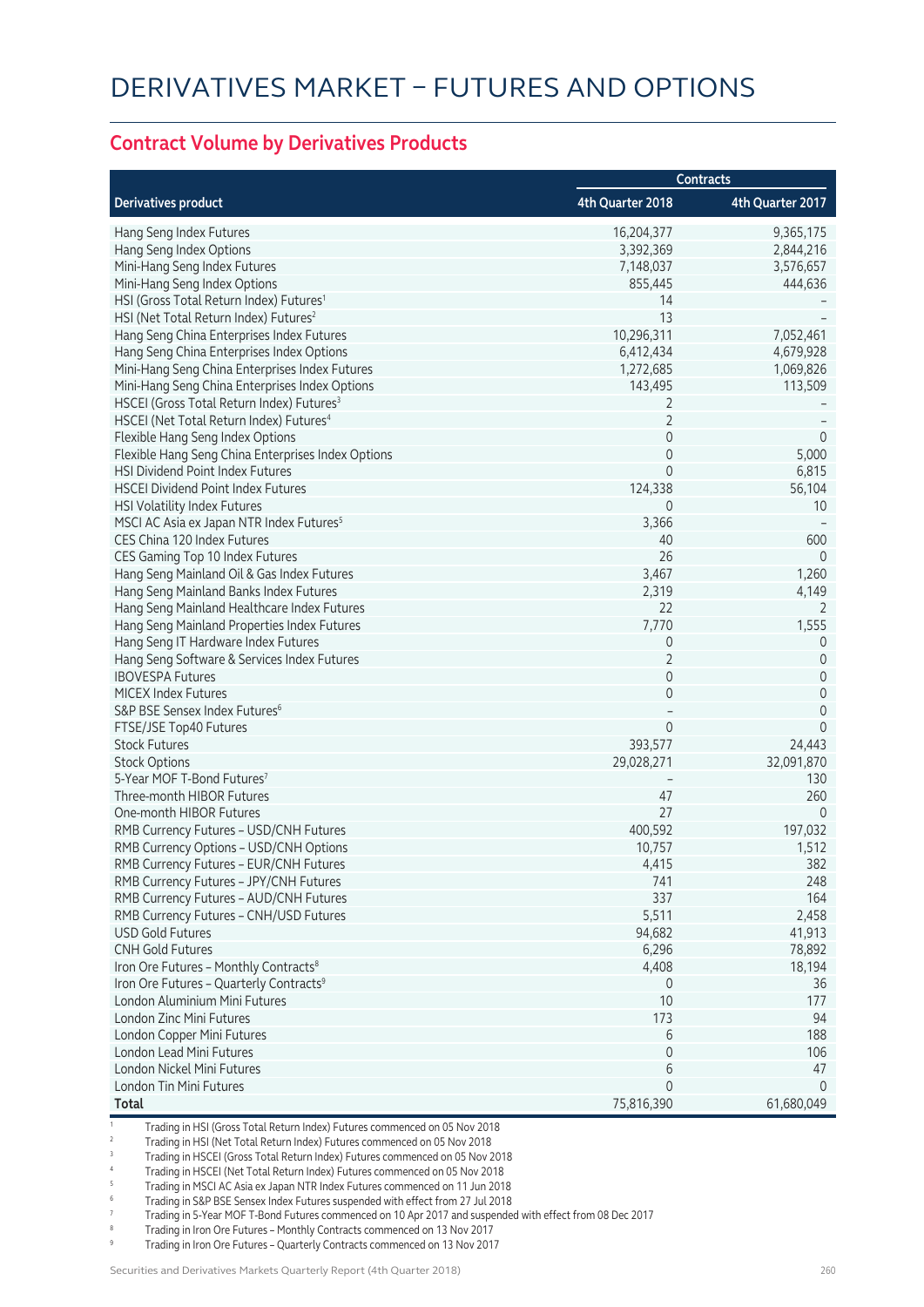# DERIVATIVES MARKET – FUTURES AND OPTIONS

### **Hang Seng Index Futures – Contract Volume and Open Interest (contracts)**

|      |                | <b>Total</b><br>contract volume | Quarter-end<br>open interest |
|------|----------------|---------------------------------|------------------------------|
| 2017 | Q4             | 9,365,175                       | 144,659                      |
| 2018 | Q1             | 12,511,293                      | 129,784                      |
|      | Q <sub>2</sub> | 14,140,082                      | 123,361                      |
|      | Q <sub>3</sub> | 14,812,594                      | 118,778                      |
|      | Q4             | 16,204,377                      | 133,924                      |

### **Mini Hang Seng Index Futures – Contract Volume and Open Interest (contracts)**

|      |                | <b>Total</b>    | Quarter-end   |
|------|----------------|-----------------|---------------|
|      |                | contract volume | open interest |
| 2017 | Q4             | 3,576,657       | 9,863         |
| 2018 | Q1             | 6,139,659       | 8,861         |
|      | Q <sub>2</sub> | 5,419,705       | 11,557        |
|      | Q <sub>3</sub> | 5,956,980       | 14,116        |
|      | Q4             | 7,148,037       | 12,587        |

### **Hang Seng Index Options – Contract Volume and Open Interest (contracts)**

|      |                | <b>Total</b>    | Quarter-end   |
|------|----------------|-----------------|---------------|
|      |                | contract volume | open interest |
| 2017 | Q4             | 2,844,216       | 344,084       |
| 2018 | Q1             | 3,591,231       | 381,856       |
|      | Q <sub>2</sub> | 2,775,119       | 343,600       |
|      | Q <sub>3</sub> | 2,957,776       | 334,605       |
|      | Q4             | 3,392,369       | 279,856       |

#### **Hang Seng China Enterprises Index Futures – Contract Volume and Open Interest (contracts)**

|      |                | <b>Total</b><br>contract volume | Quarter-end<br>open interest |
|------|----------------|---------------------------------|------------------------------|
| 2017 | Q4             | 7,052,461                       | 233,591                      |
| 2018 | Q1             | 9,265,269                       | 275,905                      |
|      | Q <sub>2</sub> | 8,407,737                       | 355,581                      |
|      | Q <sub>3</sub> | 9,481,964                       | 382,593                      |
|      | Q4             | 10,296,311                      | 428,692                      |

### **Stock Options Market Turnover and Open Interest (contracts)**

|      |                | <b>Total</b><br>Premium (HK\$ mil.) | <b>Total</b><br>contract volume | Quarter-end<br>open interest |
|------|----------------|-------------------------------------|---------------------------------|------------------------------|
| 2017 | Q4             | 26,473.83                           | 32,091,870                      | 8,304,697                    |
| 2018 | Q <sub>1</sub> | 36,925.03                           | 40,592,232                      | 9,585,088                    |
|      | Q <sub>2</sub> | 20,957.48                           | 28,891,853                      | 9,255,436                    |
|      | Q <sub>3</sub> | 21,588.94                           | 28,766,745                      | 8,465,878                    |
|      | Q4             | 26,126.32                           | 29,028,271                      | 7,213,486                    |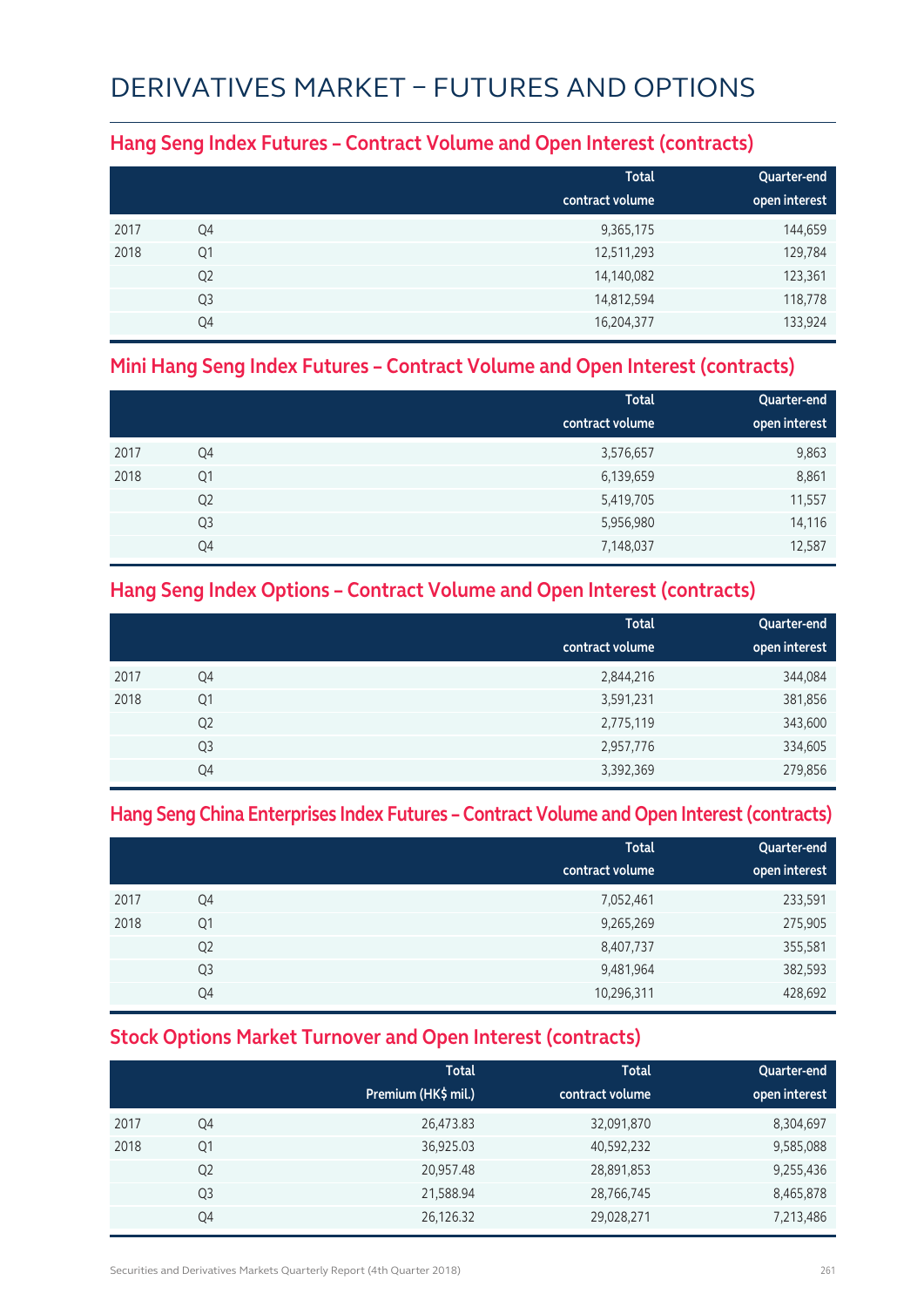## **Stock Options Premium by Class**

for 4th Quarter 2018

|                        |                      | Premium     |            |
|------------------------|----------------------|-------------|------------|
|                        | <b>Options class</b> | (HK\$ mil.) | % of total |
| <b>ISHARES A50</b>     | A50                  | 180.48      | 0.69       |
| AAC TECH               | AAC                  | 240.68      | 0.92       |
| <b>CONCH CEMENT</b>    | ACC                  | 135.51      | 0.52       |
| AIA                    | AIA                  | 664.29      | 2.54       |
| <b>AIR CHINA</b>       | <b>AIR</b>           | 2.88        | 0.01       |
| CHALCO                 | <b>ALC</b>           | 12.58       | 0.05       |
| CAM CSI300             | AMC                  | 183.51      | 0.70       |
| <b>BANKCOMM</b>        | <b>BCM</b>           | 9.97        | 0.04       |
| <b>BANK OF E ASIA</b>  | <b>BEA</b>           | 4.02        | 0.02       |
| <b>BOC HONG KONG</b>   | <b>BOC</b>           | 84.28       | 0.32       |
| <b>BYD COMPANY</b>     | <b>BYD</b>           | 162.87      | 0.62       |
| <b>CHINA COMM CONS</b> | CCC                  | 17.90       | 0.07       |
| <b>CHINA COAL</b>      | <b>CCE</b>           | 10.58       | 0.04       |
| COSCO SHIP HOLD        | CCS                  | 0.08        | 0.00       |
| CHINA CINDA            | CDA                  | 4.86        | 0.02       |
| <b>CGN POWER</b>       | <b>CGN</b>           | 1.76        | 0.01       |
| <b>CHINA MOBILE</b>    | <b>CHT</b>           | 552.70      | 2.12       |
| CHINA UNICOM           | <b>CHU</b>           | 30.39       | 0.12       |
| <b>CITIC</b>           | <b>CIT</b>           | 12.20       | 0.05       |
| <b>CKH HOLDINGS</b>    | <b>CKH</b>           | 109.90      | 0.42       |
| <b>CK ASSET</b>        | <b>CKP</b>           | 62.90       | 0.24       |
| <b>CHINA LIFE</b>      | <b>CLI</b>           | 291.53      | 1.12       |
| <b>CLP HOLDINGS</b>    | <b>CLP</b>           | 52.45       | 0.20       |
| <b>CM BANK</b>         | CMB                  | 282.33      | 1.08       |
|                        |                      |             |            |
| <b>CNOOC</b>           | <b>CNC</b>           | 242.71      | 0.93       |
| <b>COUNTRY GARDEN</b>  | COG                  | 100.25      | 0.38       |
| <b>CHINA OVERSEAS</b>  | COL                  | 142.54      | 0.55       |
| <b>CATHAY PAC AIR</b>  | CPA                  | 0.77        | 0.00       |
| SINOPEC CORP           | <b>CPC</b>           | 192.83      | 0.74       |
| <b>CPIC</b>            | <b>CPI</b>           | 243.08      | 0.93       |
| <b>CHINA RAIL CONS</b> | <b>CRC</b>           | 6.41        | 0.02       |
| <b>CHINA RAILWAY</b>   | CRG                  | 9.43        | 0.04       |
| <b>CHINA RES LAND</b>  | CRL                  | 119.76      | 0.46       |
| CSOP A50 ETF           | <b>CSA</b>           | 226.45      | 0.87       |
| <b>CHINA SHENHUA</b>   | <b>CSE</b>           | 139.21      | 0.53       |
| <b>CSPC PHARMA</b>     | <b>CSP</b>           | 159.31      | 0.61       |
| <b>CITIC BANK</b>      | <b>CTB</b>           | 7.89        | 0.03       |
| CHINA TELECOM          | <b>CTC</b>           | 10.57       | 0.04       |
| <b>CITIC SEC</b>       | <b>CTS</b>           | 73.67       | 0.28       |
| DONGFENG GROUP         | <b>DFM</b>           | 5.92        | 0.02       |
| EVERGRANDE             | EVG                  | 76.46       | 0.29       |
| <b>GAC GROUP</b>       | GAC                  | 13.19       | 0.05       |
| <b>GEELY AUTO</b>      | GAH                  | 449.07      | 1.72       |
| <b>GALAXY ENT</b>      | GLX                  | 465.07      | 1.78       |
| <b>GREATWALL MOTOR</b> | <b>GWM</b>           | 51.68       | 0.20       |
| <b>HAITONG SEC</b>     | HAI                  | 49.74       | 0.19       |
| <b>HSCEI ETF</b>       | <b>HCF</b>           | 28.87       | 0.11       |
| <b>POWER ASSETS</b>    | <b>HEH</b>           | 26.73       | 0.10       |
| <b>HKEX</b>            | <b>HEX</b>           | 827.74      | 3.17       |
| <b>HENGAN INT'L</b>    | <b>HGN</b>           | 65.27       | 0.25       |
| <b>HSBC HOLDINGS</b>   | <b>HKB</b>           | 825.95      | 3.16       |
| HK & CHINA GAS         | <b>HKG</b>           | 16.86       | 0.06       |
| <b>HENDERSON LAND</b>  | <b>HLD</b>           | 44.03       | 0.17       |
| <b>HUANENG POWER</b>   | <b>HNP</b>           | 6.66        | 0.03       |
| <b>HANG SENG BANK</b>  | <b>HSB</b>           | 89.75       | 0.34       |
| <b>JIANGXI COPPER</b>  | JXC                  | 10.71       | 0.04       |
| <b>KUNLUN ENERGY</b>   | KLE                  | 23.21       | 0.09       |
| <b>KINGSOFT</b>        | <b>KSO</b>           | 79.00       | 0.30       |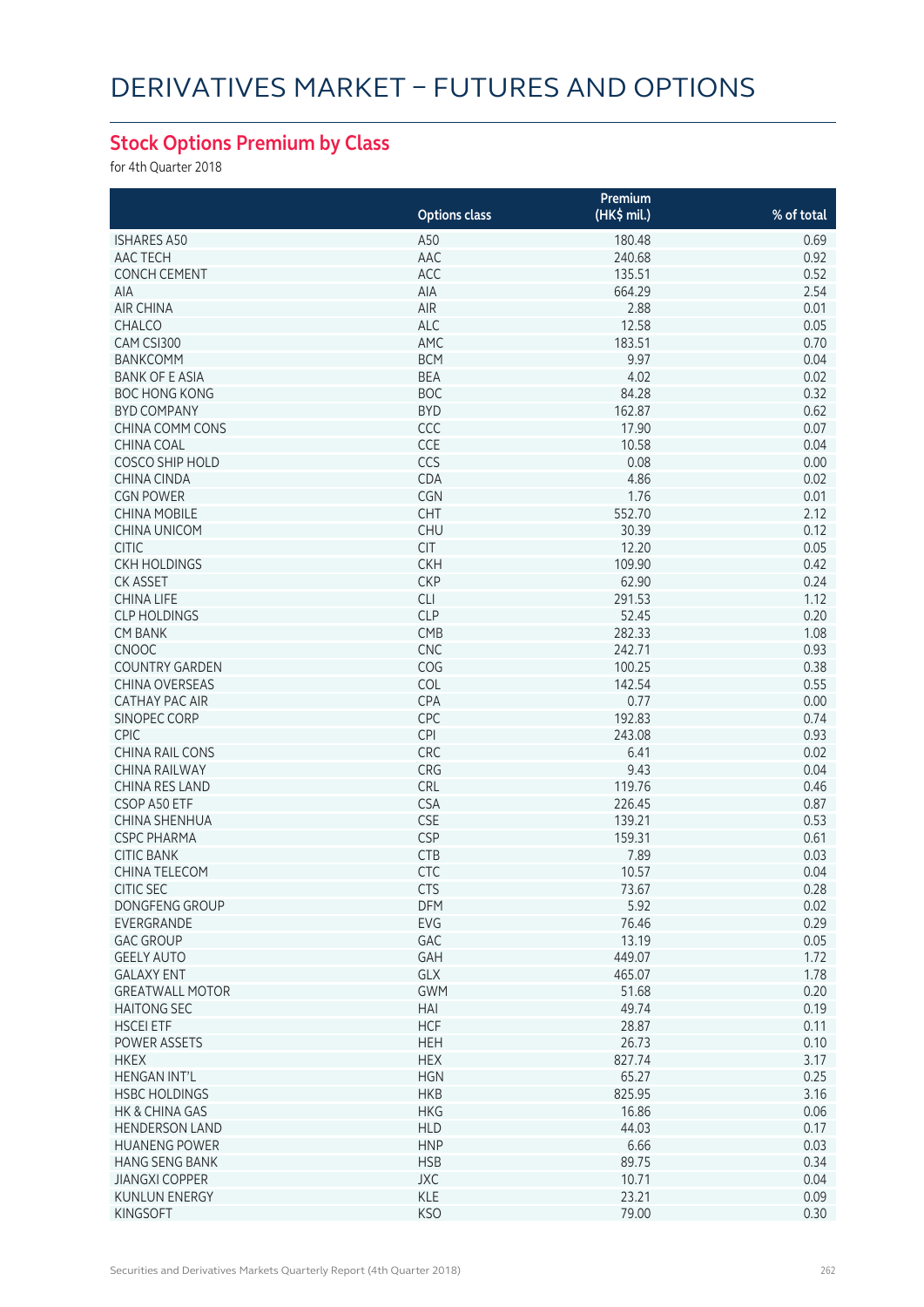# DERIVATIVES MARKET – FUTURES AND OPTIONS

|                           |                      | Premium     |            |
|---------------------------|----------------------|-------------|------------|
|                           | <b>Options class</b> | (HK\$ mil.) | % of total |
| LENOVO GROUP              | LEN                  | 91.75       | 0.35       |
| LI & FUNG                 | LIF                  | 3.64        | 0.01       |
| LINK REIT                 | LNK                  | 69.56       | 0.27       |
| MENGNIU DAIRY             | <b>MEN</b>           | 28.36       | 0.11       |
| <b>MEITUAN-W</b>          | <b>MET</b>           | 145.23      | 0.56       |
| <b>MGM CHINA</b>          | <b>MGM</b>           | 9.86        | 0.04       |
| XIAOMI-W                  | MIU                  | 138.44      | 0.53       |
| MINSHENG BANK             | <b>MSB</b>           | 38.12       | 0.15       |
| MTR CORPORATION           | <b>MTR</b>           | 13.08       | 0.05       |
| <b>CNBM</b>               | <b>NBM</b>           | 23.73       | 0.09       |
| <b>NCI</b>                | <b>NCL</b>           | 86.98       | 0.33       |
| NEW WORLD DEV             | <b>NWD</b>           | 15.27       | 0.06       |
| PING AN                   | PAI                  | 2,698.70    | 10.33      |
| PETROCHINA                | PEC                  | 135.67      | 0.52       |
| PICC P&C                  | PIC                  | 21.61       | 0.08       |
| PICC GROUP                | PIN                  | 9.86        | 0.04       |
| <b>GCL-POLY ENERGY</b>    | PLE                  | 1.39        | 0.01       |
| <b>R&amp;F PROPERTIES</b> | <b>RFP</b>           | 3.03        | 0.01       |
| <b>SANDS CHINA LTD</b>    | SAN                  | 151.11      | 0.58       |
| <b>SHK PPT</b>            | <b>SHK</b>           | 393.35      | 1.51       |
| <b>SUNNY OPTICAL</b>      | SNO                  | 247.01      | 0.95       |
| <b>SINOPHARM</b>          | SNP                  | 16.68       | 0.06       |
| <b>STANCHART</b>          | <b>STC</b>           | 1.98        | 0.01       |
| <b>SUNAC</b>              | <b>SUN</b>           | 163.76      | 0.63       |
| <b>SWIRE PACIFIC A</b>    | SWA                  | 39.90       | 0.15       |
| <b>TENCENT</b>            | <b>TCH</b>           | 12,785.00   | 48.94      |
| <b>TRACKER FUND</b>       | <b>TRF</b>           | 7.98        | 0.03       |
| <b>CHINA VANKE</b>        | <b>VNK</b>           | 25.05       | 0.10       |
| <b>WHARF HOLDINGS</b>     | <b>WHL</b>           | 7.82        | 0.03       |
| WANT WANT CHINA           | <b>WWC</b>           | 3.76        | 0.01       |
| <b>ABC</b>                | XAB                  | 61.75       | 0.24       |
| <b>BANK OF CHINA</b>      | XBC                  | 117.06      | 0.45       |
| CCB                       | XCC                  | 393.70      | 1.51       |
| <b>ICBC</b>               | XIC                  | 151.77      | 0.58       |
| <b>PSBC</b>               | <b>XPB</b>           | 2.42        | 0.01       |
| <b>CHINA TOWER</b>        | <b>XTW</b>           | 13.70       | 0.05       |
| YANZHOU COAL              | YZC                  | 60.61       | 0.23       |
| <b>ZIJIN MINING</b>       | ZJM                  | 6.17        | 0.02       |
| <b>Total</b>              |                      | 26,126.32   | 100.00     |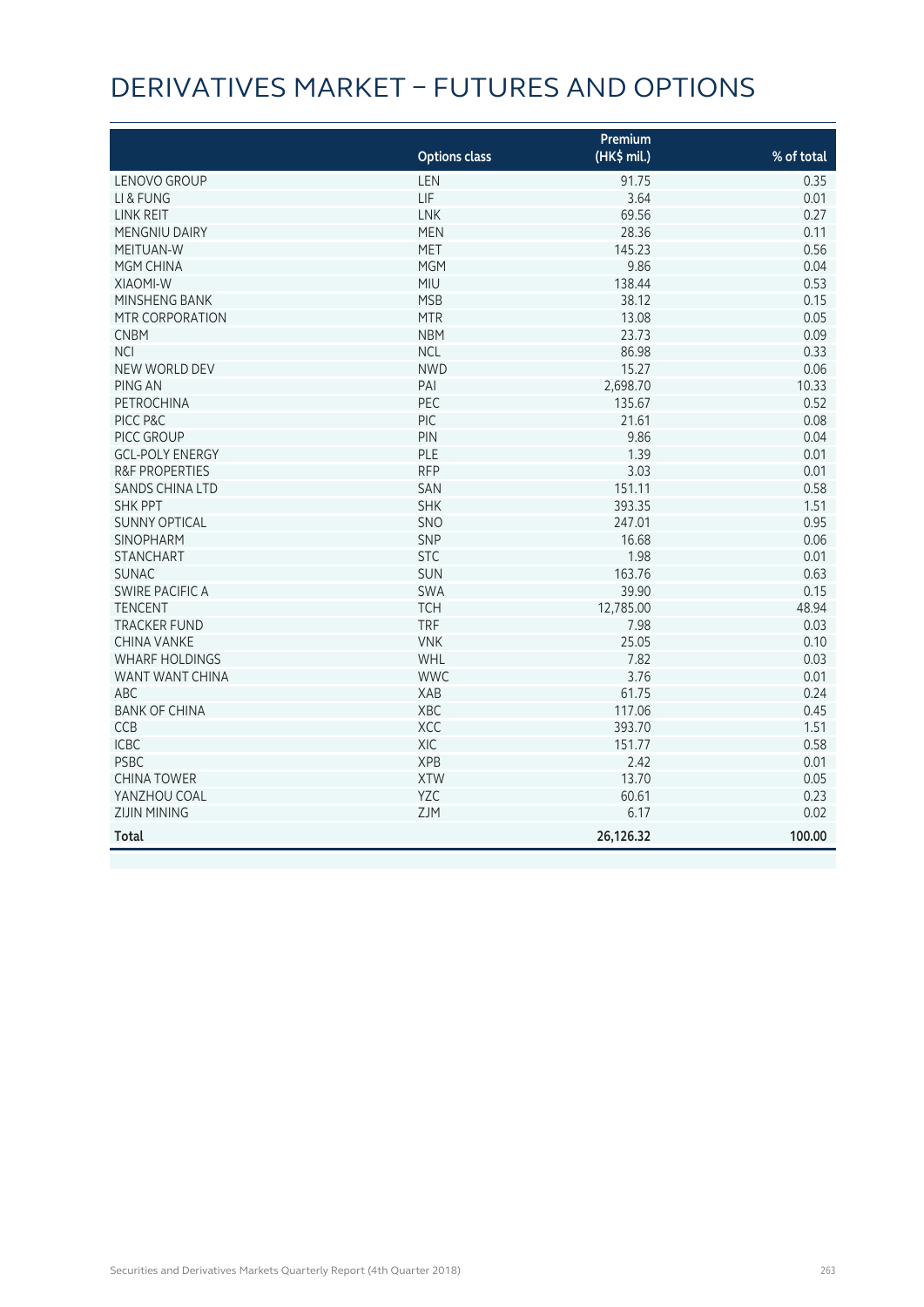## **Stock Options Contract Volume by Class**

for 4th Quarter 2018

|                        |            | Contract  |            |
|------------------------|------------|-----------|------------|
| <b>Options class</b>   |            | volume    | % of total |
| <b>ISHARES A50</b>     | A50        | 132,197   | 0.46       |
| AAC TECH               | AAC        | 126,286   | 0.44       |
| <b>CONCH CEMENT</b>    | ACC        | 226,421   | 0.78       |
| <b>AIA</b>             | AIA        | 465,936   | 1.61       |
| <b>AIR CHINA</b>       | AIR        | 4,826     | 0.02       |
| <b>CHALCO</b>          | <b>ALC</b> | 45,619    | 0.16       |
|                        | AMC        |           |            |
| CAM CSI300             |            | 103,806   | 0.36       |
| <b>BANKCOMM</b>        | <b>BCM</b> | 93,482    | 0.32       |
| <b>BANK OF E ASIA</b>  | <b>BEA</b> | 29,266    | 0.10       |
| <b>BOC HONG KONG</b>   | <b>BOC</b> | 261,670   | 0.90       |
| <b>BYD COMPANY</b>     | <b>BYD</b> | 180,172   | 0.62       |
| CHINA COMM CONS        | CCC        | 79,786    | 0.27       |
| <b>CHINA COAL</b>      | CCE        | 131,198   | 0.45       |
| <b>COSCO SHIP HOLD</b> | CCS        | 1,648     | 0.01       |
| <b>CHINA CINDA</b>     | CDA        | 7,186     | 0.02       |
| <b>CGN POWER</b>       | <b>CGN</b> | 3,355     | 0.01       |
| <b>CHINA MOBILE</b>    | <b>CHT</b> | 690,931   | 2.38       |
| <b>CHINA UNICOM</b>    | <b>CHU</b> | 74,261    | 0.26       |
| <b>CITIC</b>           | <b>CIT</b> | 51,991    | 0.18       |
| <b>CKH HOLDINGS</b>    | <b>CKH</b> | 146,492   | 0.50       |
| <b>CK ASSET</b>        | <b>CKP</b> | 63,996    | 0.22       |
| <b>CHINA LIFE</b>      | <b>CLI</b> | 467,007   | 1.61       |
| <b>CLP HOLDINGS</b>    | <b>CLP</b> | 88,282    | 0.30       |
| <b>CM BANK</b>         | CMB        | 630,680   | 2.17       |
| <b>CNOOC</b>           | <b>CNC</b> | 639,144   | 2.20       |
| <b>COUNTRY GARDEN</b>  | COG        | 49,546    | 0.17       |
| <b>CHINA OVERSEAS</b>  | COL        | 119,834   | 0.41       |
| <b>CATHAY PAC AIR</b>  |            |           |            |
|                        | CPA        | 3,226     | 0.01       |
| SINOPEC CORP           | CPC        | 404,600   | 1.39       |
| <b>CPIC</b>            | CPI        | 294,529   | 1.01       |
| <b>CHINA RAIL CONS</b> | CRC        | 44,330    | 0.15       |
| <b>CHINA RAILWAY</b>   | CRG        | 39,662    | 0.14       |
| CHINA RES LAND         | CRL        | 71,677    | 0.25       |
| CSOP A50 ETF           | <b>CSA</b> | 121,590   | 0.42       |
| CHINA SHENHUA          | <b>CSE</b> | 569,839   | 1.96       |
| <b>CSPC PHARMA</b>     | <b>CSP</b> | 95,477    | 0.33       |
| <b>CITIC BANK</b>      | <b>CTB</b> | 79,129    | 0.27       |
| <b>CHINA TELECOM</b>   | <b>CTC</b> | 75,982    | 0.26       |
| CITIC SEC              | CTS        | 160,152   | 0.55       |
| DONGFENG GROUP         | DFM        | 10,452    | 0.04       |
| EVERGRANDE             | EVG        | 50,242    | 0.17       |
| <b>GAC GROUP</b>       | GAC        | 12,336    | 0.04       |
| <b>GEELY AUTO</b>      | GAH        | 164,114   | 0.57       |
| <b>GALAXY ENT</b>      | GLX        | 358,211   | 1.23       |
| <b>GREATWALL MOTOR</b> | <b>GWM</b> | 376,731   | 1.30       |
| <b>HAITONG SEC</b>     | HAI        | 107,752   | 0.37       |
| <b>HSCEI ETF</b>       | <b>HCF</b> | 21,140    | 0.07       |
| POWER ASSETS           | <b>HEH</b> | 56,632    | 0.20       |
| <b>HKEX</b>            | <b>HEX</b> | 1,490,757 | 5.14       |
| <b>HENGAN INT'L</b>    | <b>HGN</b> |           | 0.28       |
|                        |            | 79,845    |            |
| <b>HSBC HOLDINGS</b>   | <b>HKB</b> | 1,425,550 | 4.91       |
| HK & CHINA GAS         | <b>HKG</b> | 69,588    | 0.24       |
| <b>HENDERSON LAND</b>  | <b>HLD</b> | 60,663    | 0.21       |
| <b>HUANENG POWER</b>   | <b>HNP</b> | 24,413    | 0.08       |
| <b>HANG SENG BANK</b>  | <b>HSB</b> | 241,889   | 0.83       |
| <b>JIANGXI COPPER</b>  | <b>JXC</b> | 47,979    | 0.17       |
| <b>KUNLUN ENERGY</b>   | KLE        | 53,756    | 0.19       |
| KINGSOFT               | <b>KSO</b> | 131,437   | 0.45       |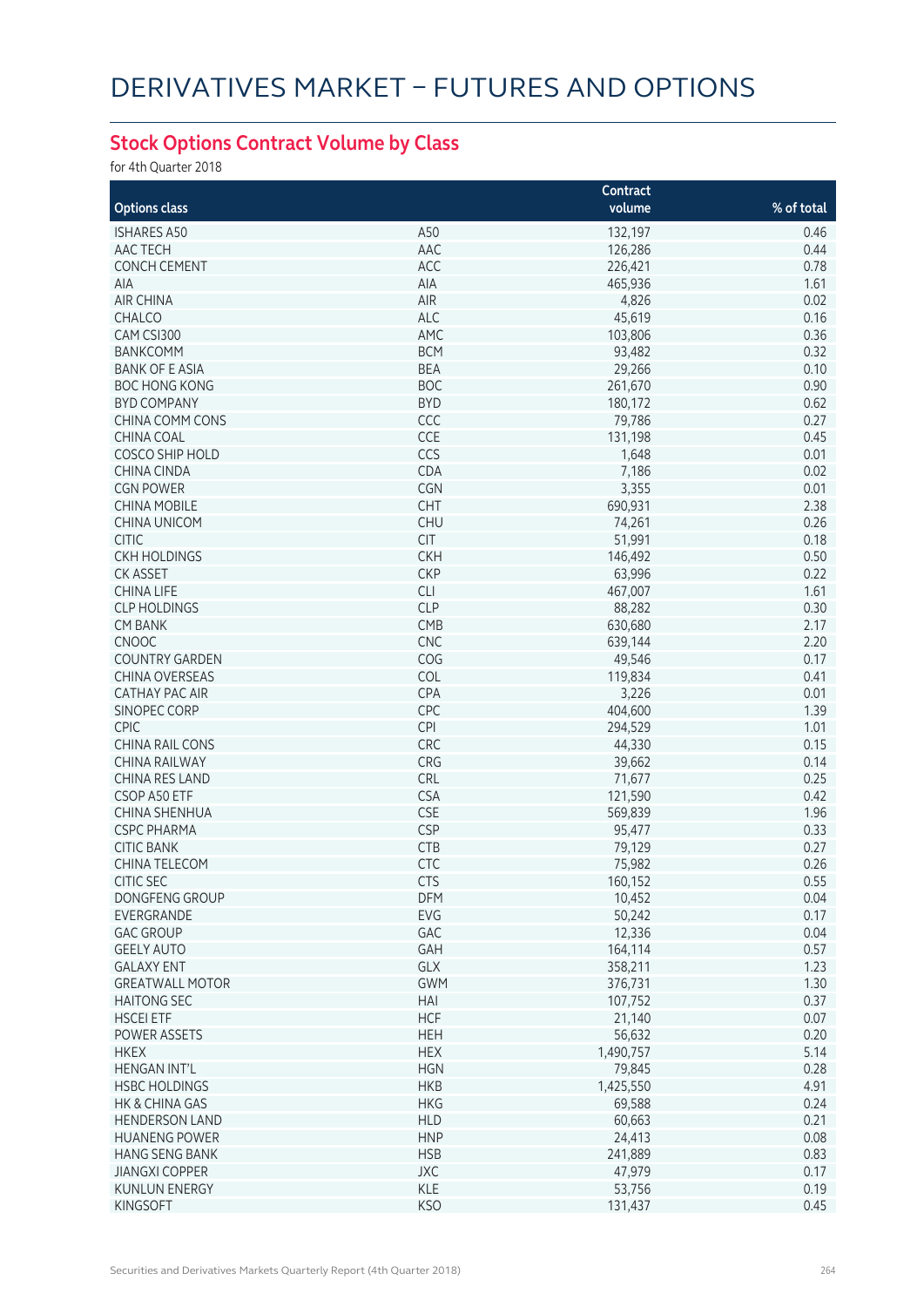# DERIVATIVES MARKET – FUTURES AND OPTIONS

|                           |            | Contract   |            |
|---------------------------|------------|------------|------------|
| <b>Options class</b>      |            | volume     | % of total |
| LENOVO GROUP              | LEN        | 220,664    | 0.76       |
| LI & FUNG                 | LIF        | 23,632     | 0.08       |
| LINK REIT                 | LNK        | 57,000     | 0.20       |
| MENGNIU DAIRY             | <b>MEN</b> | 45,000     | 0.16       |
| <b>MEITUAN-W</b>          | <b>MET</b> | 118,585    | 0.41       |
| <b>MGM CHINA</b>          | <b>MGM</b> | 54,293     | 0.19       |
| <b>XIAOMI-W</b>           | MIU        | 235,615    | 0.81       |
| MINSHENG BANK             | <b>MSB</b> | 121,602    | 0.42       |
| MTR CORPORATION           | <b>MTR</b> | 46,684     | 0.16       |
| <b>CNBM</b>               | <b>NBM</b> | 52,626     | 0.18       |
| <b>NCI</b>                | <b>NCL</b> | 90,395     | 0.31       |
| NEW WORLD DEV             | <b>NWD</b> | 46,019     | 0.16       |
| PING AN                   | PAI        | 2,500,832  | 8.62       |
| <b>PETROCHINA</b>         | PEC        | 437,510    | 1.51       |
| PICC P&C                  | PIC        | 60,713     | 0.21       |
| PICC GROUP                | PIN        | 23,180     | 0.08       |
| <b>GCL-POLY ENERGY</b>    | PLE        | 6,837      | 0.02       |
| <b>R&amp;F PROPERTIES</b> | <b>RFP</b> | 23,124     | 0.08       |
| <b>SANDS CHINA LTD</b>    | SAN        | 346,605    | 1.19       |
| <b>SHK PPT</b>            | <b>SHK</b> | 183,850    | 0.63       |
| <b>SUNNY OPTICAL</b>      | SNO        | 83,712     | 0.29       |
| <b>SINOPHARM</b>          | <b>SNP</b> | 22,765     | 0.08       |
| <b>STANCHART</b>          | <b>STC</b> | 32,231     | 0.11       |
| <b>SUNAC</b>              | <b>SUN</b> | 76,903     | 0.26       |
| SWIRE PACIFIC A           | SWA        | 45,813     | 0.16       |
| <b>TENCENT</b>            | <b>TCH</b> | 7,421,959  | 25.57      |
| <b>TRACKER FUND</b>       | <b>TRF</b> | 26,325     | 0.09       |
| <b>CHINA VANKE</b>        | <b>VNK</b> | 25,976     | 0.09       |
| <b>WHARF HOLDINGS</b>     | WHL        | 13,819     | 0.05       |
| WANT WANT CHINA           | <b>WWC</b> | 18,077     | 0.06       |
| ABC                       | <b>XAB</b> | 99,074     | 0.34       |
| <b>BANK OF CHINA</b>      | XBC        | 1,075,673  | 3.71       |
| CCB                       | XCC        | 2,418,049  | 8.33       |
| <b>ICBC</b>               | XIC        | 1,117,628  | 3.85       |
| <b>PSBC</b>               | <b>XPB</b> | 5,190      | 0.02       |
| <b>CHINA TOWER</b>        | <b>XTW</b> | 30,943     | 0.11       |
| YANZHOU COAL              | YZC        | 125,087    | 0.43       |
| <b>ZIJIN MINING</b>       | ZJM        | 35,583     | 0.12       |
| <b>Total</b>              |            | 29,028,271 | 100.00     |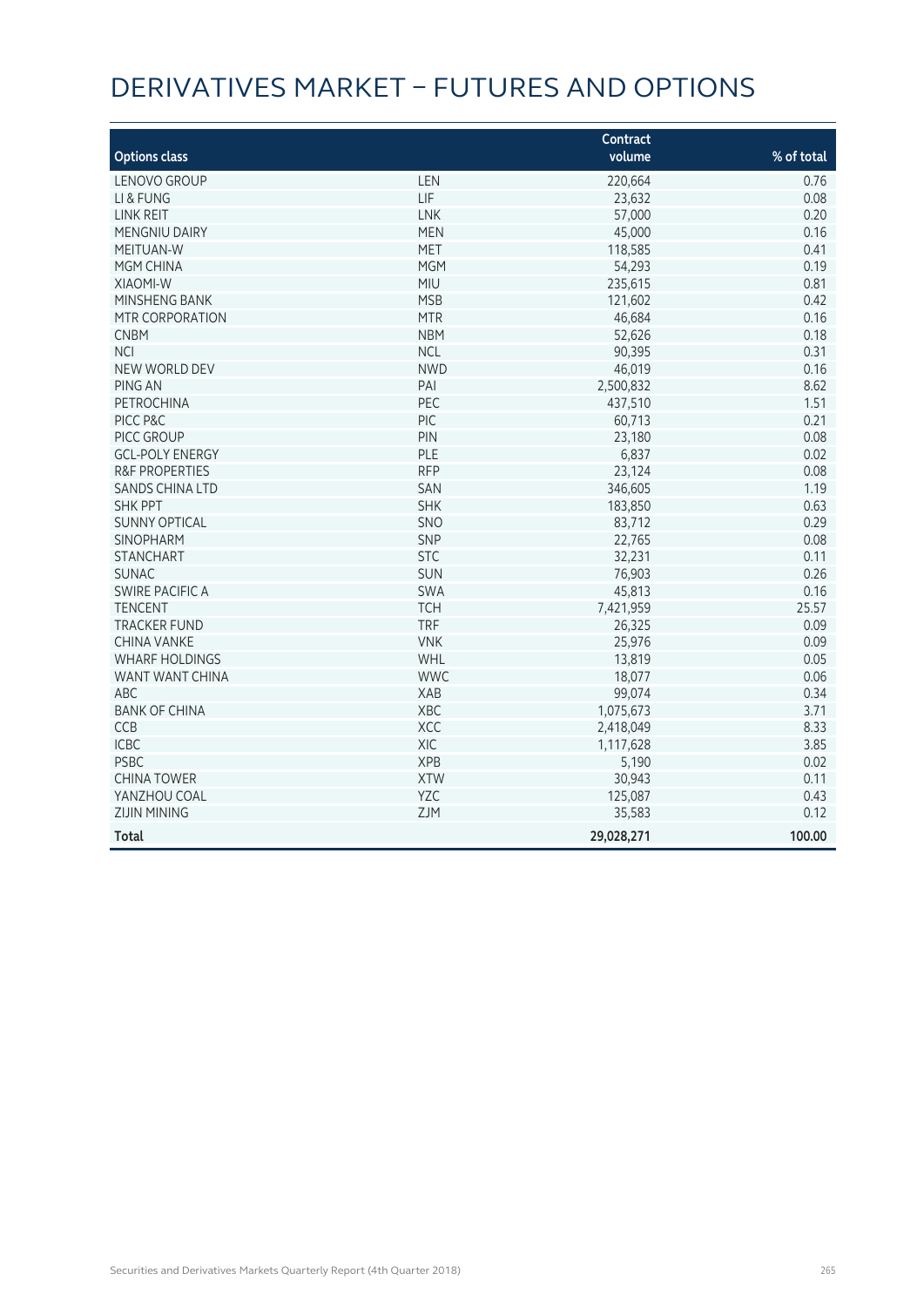### **Average Daily Settlement Instructions (SIs) Settled in CCASS**

((both delivering and receiving SIs are counted)

|              |                |               | SIs by shares | SIs by value |
|--------------|----------------|---------------|---------------|--------------|
| Year \ Month |                | Number of SIs | (bil. shs)    | (HK\$bil.)   |
| 2017         | Q4             | 100,956       | 51.97         | 248.47       |
| 2018         | Q <sub>1</sub> | 113,959       | 55.26         | 299.46       |
|              | Q <sub>2</sub> | 104,188       | 50.80         | 291.72       |
|              | Q <sub>3</sub> | 95,037        | 47.84         | 246.88       |
|              | Q4             | 98,625        | 47.19         | 225.63       |

## **Average Daily Investor Settlement Instructions (ISIs) settled in CCASS**

(one sided ISIs are counted)

|                       |                |                | <b>ISIs by shares</b> | <b>ISIs by value</b> |
|-----------------------|----------------|----------------|-----------------------|----------------------|
| $\forall$ ear \ month |                | Number of ISIs | (Mil shs)             | (HK\$ mil.)          |
| 2017                  | Q4             | 352            | 80.73                 | 241.17               |
| 2018                  | Q1             | 442            | 87.64                 | 283.87               |
|                       | Q <sub>2</sub> | 303            | 352.59                | 190.54               |
|                       | Q <sub>3</sub> | 261            | 42.51                 | 179.44               |
|                       | Q4             | 214            | 53.95                 | 187.92               |

### **Securities under CCASS Custody**

(balances at quarter end)

|              |                |            | % of issued       |                     | % of market       |
|--------------|----------------|------------|-------------------|---------------------|-------------------|
|              |                | Number of  | shares of         |                     | capitalisation of |
|              |                | shares     | admitted          | <b>Market value</b> | admitted          |
| Year \ Month |                | (bil. shs) | <b>securities</b> | (HK\$ bil.)         | securities        |
| 2017         | Q4             | 6,404.15   | 75.30             | 21,768.65           | 58.70             |
| 2018         | Q1             | 6,628.95   | 76.47             | 22,128.66           | 60.04             |
|              | Q <sub>2</sub> | 6,663.56   | 76.69             | 21,197.14           | 59.56             |
|              | Q <sub>3</sub> | 6,587.30   | 75.87             | 20,139.79           | 58.33             |
|              | Q4             | 6,644.42   | 76.15             | 18,815.11           | 58.78             |

Share quantity and market value of securities in non-HKD currency are included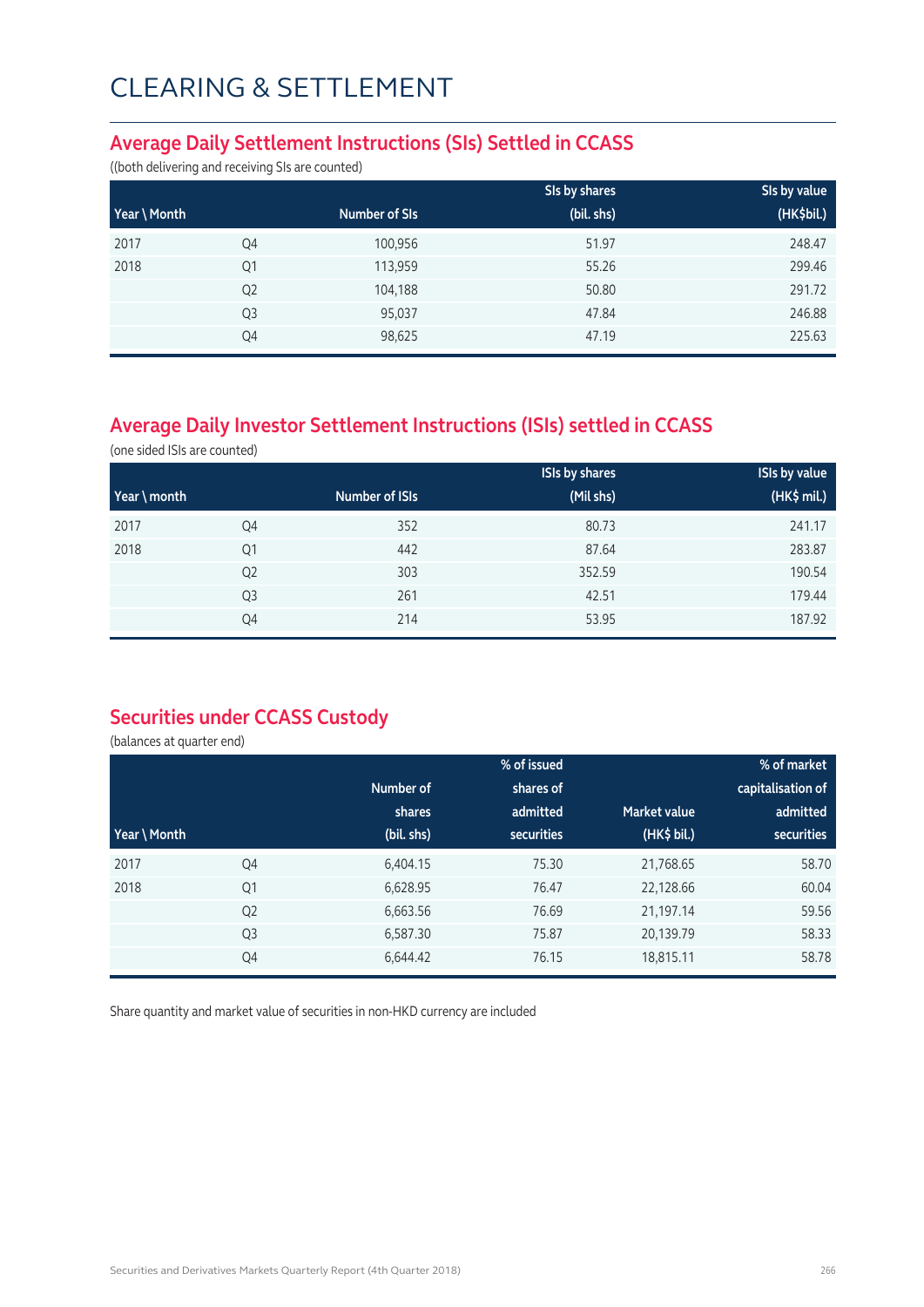### **Average Daily Stock Exchange Trades Processed in CCASS**

(including CNS trades, isolated trades and cross trades)

|            |                | No. of CCASS | % of Exchange | No. of shares | % of market | Value of trades | % of market |
|------------|----------------|--------------|---------------|---------------|-------------|-----------------|-------------|
| Year/Month |                | trades       | trades        | (Mil. shs)    | turnover    | (HK\$ mil.)     | turnover    |
| 2017       | Q4             | 1,402,286    | 100           | 196.368.46    | 100         | 107.078.39      | 100         |
| 2018       | Q1             | 1,813,140    | 100           | 252.571.39    | 100         | 145.832.37      | 100         |
|            | Q <sub>2</sub> | 1,633,677    | 100           | 203.686.61    | 100         | 106.620.31      | 100         |
|            | Q <sub>3</sub> | 1,491,219    | 100           | 203.640.60    | 100         | 91,633.38       | 100         |
|            | Q4             | 1,444,003    | 100           | 244,966.47    | 100         | 85,400.12       | 100         |

## **Average Daily Netting Efficiency of CNS Trades**

(in stock positions and share quantity)

|            |                |                 | <b>Netting</b> | No. of shares due | <b>Netting</b> |
|------------|----------------|-----------------|----------------|-------------------|----------------|
|            |                | No. of CNS      | efficiency     | for settlement    | efficiency     |
| Year/Month |                | stock positions | $(\%)$         | (Mil. shs)        | (%)            |
| 2017       | Q4             | 94,849          | 96.43          | 33,382.69         | 91.27          |
| 2018       | Q1             | 109,085         | 96.81          | 37,586.85         | 92.44          |
|            | Q <sub>2</sub> | 90,439          | 97.07          | 29,533.08         | 92.53          |
|            | Q <sub>3</sub> | 80,694          | 97.14          | 26,012.54         | 93.56          |
|            | Q4             | 80,124          | 97.02          | 27,640.56         | 94.02          |

## **Average Daily Settlement Efficiency of CNS Stock Positions**

|              |                |       | Settlement efficiency (%) |
|--------------|----------------|-------|---------------------------|
| Year \ Month |                | S day | $S + 1$ day               |
| 2017         | Q4             | 99.89 | 99.99                     |
| 2018         | Q1             | 99.89 | 99.99                     |
|              | Q <sub>2</sub> | 99.87 | 99.99                     |
|              | Q3             | 99.89 | 99.99                     |
|              | Q4             | 99.92 | 99.99                     |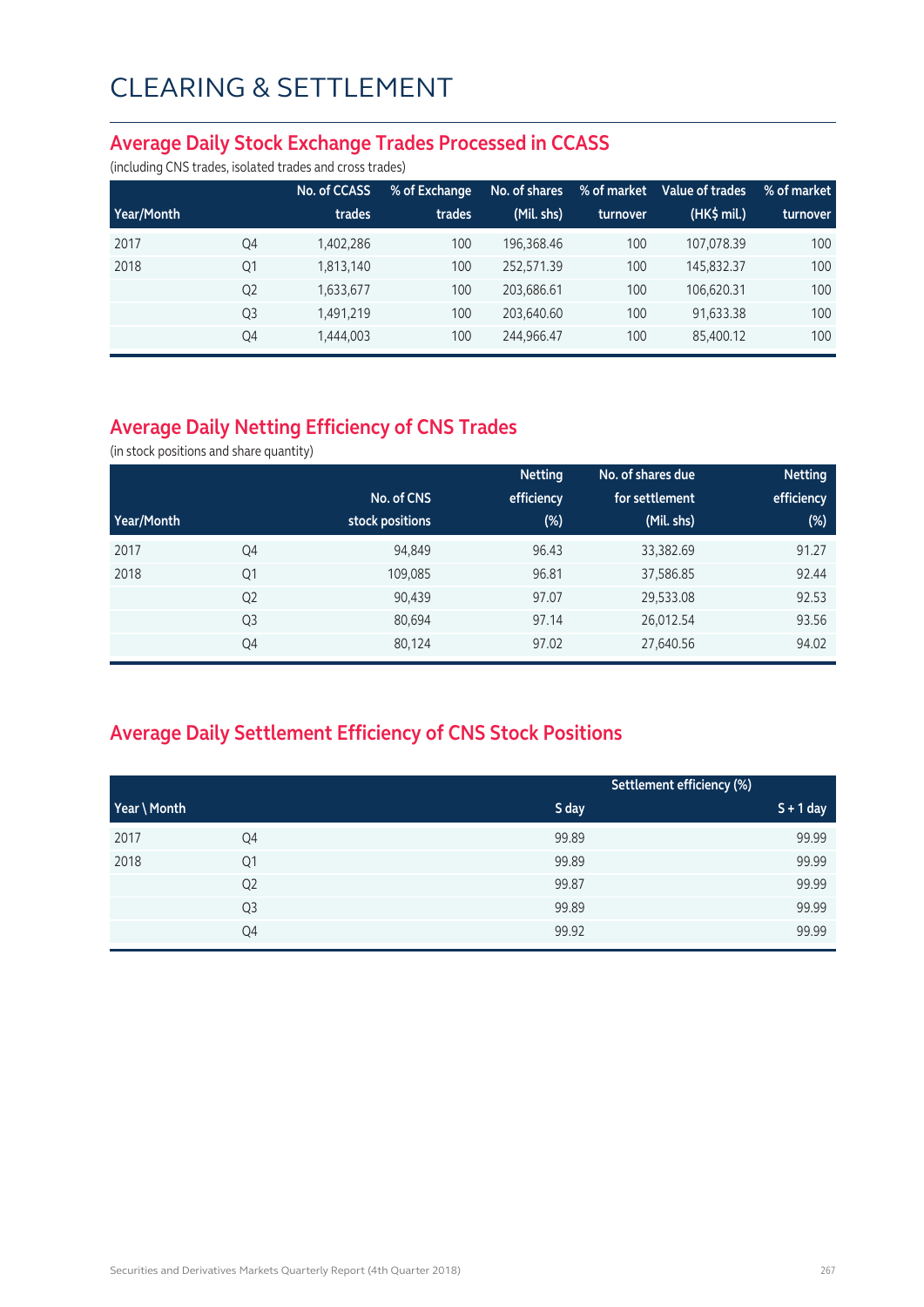### **Open Interest by Derivatives Products**

|                                                                        | <b>Contracts</b> |                     |  |
|------------------------------------------------------------------------|------------------|---------------------|--|
| <b>Derivatives product</b>                                             | 4th Quarter 2018 | 4th Quarter 2017    |  |
| Hang Seng Index Futures                                                | 133,924          | 144,659             |  |
| Hang Seng Index Options                                                | 279,856          | 344,084             |  |
| Mini-Hang Seng Index Futures                                           | 12,587           | 9,863               |  |
| Mini-Hang Seng Index Options                                           | 18,777           | 9,108               |  |
| HSI (Gross Total Return Index) Futures <sup>1</sup>                    | 9                |                     |  |
| HSI (Net Total Return Index) Futures <sup>2</sup>                      | 8                |                     |  |
| Hang Seng China Enterprises Index Futures                              | 428,692          | 233,591             |  |
| Hang Seng China Enterprises Index Options                              | 2,309,038        | 1,982,347           |  |
| Mini-Hang Seng China Enterprises Index Futures                         | 5,292            | 5,162               |  |
| Mini-Hang Seng China Enterprises Index Options                         | 5,132            | 5,154               |  |
| HSCEI (Gross Total Return Index) Futures <sup>3</sup>                  | 0                |                     |  |
| HSCEI (Net Total Return Index) Futures <sup>4</sup>                    | $\mathbf 0$      |                     |  |
| Flexible Hang Seng Index Options                                       | 0                | $\theta$            |  |
| Flexible Hang Seng China Enterprises Index Options                     | $\Omega$         | $\Omega$            |  |
| HSI Dividend Point Index Futures                                       | 1,850            | 9,052               |  |
| <b>HSCEI Dividend Point Index Futures</b>                              | 125,077          | 72,636              |  |
| <b>HSI Volatility Index Futures</b>                                    | 0                | $\theta$            |  |
| MSCI AC Asia ex Japan NTR Index Futures <sup>5</sup>                   | 925              |                     |  |
| CES China 120 Index Futures                                            | 3                | 11                  |  |
| CES Gaming Top 10 Index Futures                                        | $\mathbf 0$      | $\overline{0}$      |  |
| Hang Seng Mainland Oil & Gas Index Futures                             | 14               | 69                  |  |
| Hang Seng Mainland Banks Index Futures                                 | 20               | 100                 |  |
| Hang Seng Mainland Healthcare Index Futures                            | $\mathbf 0$      | $\mathbf 0$         |  |
|                                                                        | 29               | $\,8\,$             |  |
| Hang Seng Mainland Properties Index Futures                            | $\mathbf 0$      | $\mathsf{O}\xspace$ |  |
| Hang Seng IT Hardware Index Futures                                    | $\mathbf 0$      | $\mathsf{O}\xspace$ |  |
| Hang Seng Software & Services Index Futures<br><b>IBOVESPA Futures</b> | $\mathbf 0$      | $\mathsf{O}\xspace$ |  |
| <b>MICEX Index Futures</b>                                             | $\mathbf 0$      | $\mathsf{O}\xspace$ |  |
|                                                                        |                  | 0                   |  |
| S&P BSE Sensex Index Futures <sup>6</sup>                              | $\Omega$         | $\Omega$            |  |
| FTSE/JSE Top40 Futures                                                 |                  |                     |  |
| <b>Stock Futures</b>                                                   | 20,476           | 5,555               |  |
| <b>Stock Options</b>                                                   | 7,213,486        | 8,304,697           |  |
| 5-Year MOF T-Bond Futures <sup>7</sup>                                 |                  |                     |  |
| Three-month HIBOR Futures                                              | 272              | 470                 |  |
| One-month HIBOR Futures                                                | 0                | $\Omega$            |  |
| RMB Currency Futures - USD/CNH Futures                                 | 30,797           | 24,483              |  |
| RMB Currency Options - USD/CNH Options                                 | 5,625            | 3,113               |  |
| RMB Currency Futures - EUR/CNH Futures                                 | 606              | 67                  |  |
| RMB Currency Futures - JPY/CNH Futures                                 | 160              | 51                  |  |
| RMB Currency Futures – AUD/CNH Futures                                 | 9                | 26                  |  |
| RMB Currency Futures - CNH/USD Futures                                 | 712              | 591                 |  |
| <b>USD Gold Futures</b>                                                | 191              | 236                 |  |
| <b>CNH Gold Futures</b>                                                | 45               | 186                 |  |
| Iron Ore Futures - Monthly Contracts <sup>8</sup>                      | 1,124            | 405                 |  |
| Iron Ore Futures - Quarterly Contracts <sup>9</sup>                    | 0                | 19                  |  |
| London Aluminium Mini Futures                                          | $\mathbf 0$      | 20                  |  |
| London Zinc Mini Futures                                               |                  | $\theta$            |  |
| London Copper Mini Futures                                             | $\Omega$         | 2                   |  |
| London Lead Mini Futures                                               | 0                | 4                   |  |
| London Nickel Mini Futures                                             | $\Omega$         | 1                   |  |
| London Tin Mini Futures                                                | $\Omega$         | 0                   |  |
| <b>Total</b>                                                           | 10,594,737       | 11,155,770          |  |

1 Trading in HSI (Gross Total Return Index) Futures commenced on 05 Nov 2018

2 Trading in HSI (Net Total Return Index) Futures commenced on 05 Nov 2018

3 Trading in HSCEI (Gross Total Return Index) Futures commenced on 05 Nov 2018

4 Trading in HSCEI (Net Total Return Index) Futures commenced on 05 Nov 2018

5 Trading in MSCI AC Asia ex Japan NTR Index Futures commenced on 11 Jun 2018

6 Trading in S&P BSE Sensex Index Futures suspended with effect from 27 Jul 2018

7 Trading in 5-Year MOF T-Bond Futures commenced on 10 Apr 2017 and suspended with effect from 08 Dec 2017

8 Trading in Iron Ore Futures – Monthly Contracts commenced on 13 Nov 2017

9 Trading in Iron Ore Futures – Quarterly Contracts commenced on 13 Nov 2017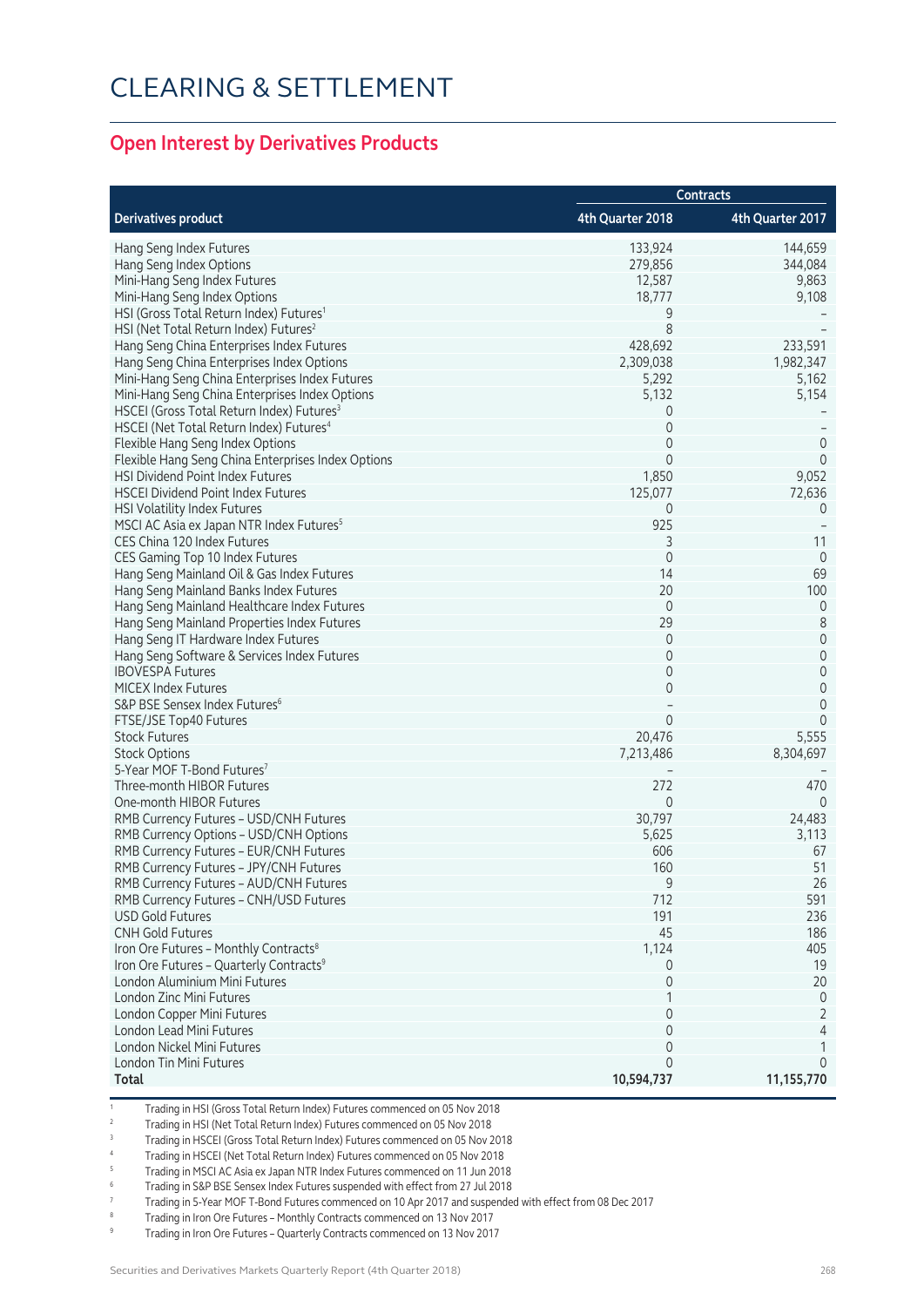## **Stock Options Open Interest by Class**

as at the end of 4th Quarter 2018

|                       |            | Open interest |              |
|-----------------------|------------|---------------|--------------|
| <b>Options class</b>  |            | (contracts)   | $%$ of total |
| <b>ISHARES A50</b>    | A50        | 42,019        | 0.58         |
| AAC TECH              | AAC        | 11,898        | 0.16         |
| CONCH CEMENT          | ACC        | 28,998        | 0.40         |
| AIA                   | AIA        | 78,893        | 1.09         |
| AIR CHINA             | AIR        | 860           | 0.01         |
| CHALCO                | <b>ALC</b> | 18,232        | 0.25         |
| CAM CSI300            | AMC        | 23,313        | 0.32         |
| <b>BANKCOMM</b>       | <b>BCM</b> | 31,154        | 0.43         |
| <b>BANK OF E ASIA</b> | <b>BEA</b> | 7,500         | 0.10         |
| <b>BOC HONG KONG</b>  | <b>BOC</b> | 29,386        | 0.41         |
| <b>BYD COMPANY</b>    | <b>BYD</b> | 30,655        | 0.42         |
| CHINA COMM CONS       | CCC        | 19,494        | 0.27         |
| CHINA COAL            | CCE        | 13,607        | 0.19         |
| COSCO SHIP HOLD       | CCS        | 140           | 0.00         |
| <b>CHINA CINDA</b>    | CDA        | 3,415         | 0.05         |
| <b>CGN POWER</b>      | CGN        | 967           | 0.01         |
| <b>CHINA MOBILE</b>   | <b>CHT</b> | 142,560       | 1.98         |
| <b>CHINA UNICOM</b>   | <b>CHU</b> | 16,075        | 0.22         |
| <b>CITIC</b>          | CIT        | 25,208        | 0.35         |
| <b>CKH HOLDINGS</b>   | <b>CKH</b> | 34,758        | 0.48         |
| CK ASSET              | <b>CKP</b> | 9,974         | 0.14         |
| <b>CHINA LIFE</b>     | CLI        | 231,716       | 3.21         |
| <b>CLP HOLDINGS</b>   | <b>CLP</b> | 13,198        | 0.18         |
| <b>CM BANK</b>        | CMB        | 116,766       | 1.62         |
| CNOOC                 | CNC        | 117,808       | 1.63         |
| <b>COUNTRY GARDEN</b> | COG        | 12,295        | 0.17         |
| CHINA OVERSEAS        | COL        | 21,174        | 0.29         |
| CATHAY PAC AIR        | CPA        | 689           | 0.01         |
| SINOPEC CORP          | CPC        | 127,594       | 1.77         |
| CPIC                  | <b>CPI</b> | 87,307        | 1.21         |
| CHINA RAIL CONS       | CRC        | 3,868         | 0.05         |
| CHINA RAILWAY         | CRG        | 4,600         | 0.06         |
| CHINA RES LAND        | <b>CRL</b> | 11,409        | 0.16         |
| CSOP A50 ETF          | <b>CSA</b> | 26,516        | 0.37         |
| <b>CHINA SHENHUA</b>  | <b>CSE</b> | 44,405        | 0.62         |
| <b>CSPC PHARMA</b>    | <b>CSP</b> | 15,051        | 0.21         |
| <b>CITIC BANK</b>     | <b>CTB</b> | 29,578        | 0.41         |
| CHINA TELECOM         | <b>CTC</b> | 17,531        | 0.24         |
| CITIC SEC             | <b>CTS</b> | 16,507        | 0.23         |
| DONGFENG GROUP        | <b>DFM</b> | 1,964         | 0.03         |
| EVERGRANDE            | EVG        | 15,328        | 0.21         |
| <b>GAC GROUP</b>      | GAC        | 2,023         | 0.03         |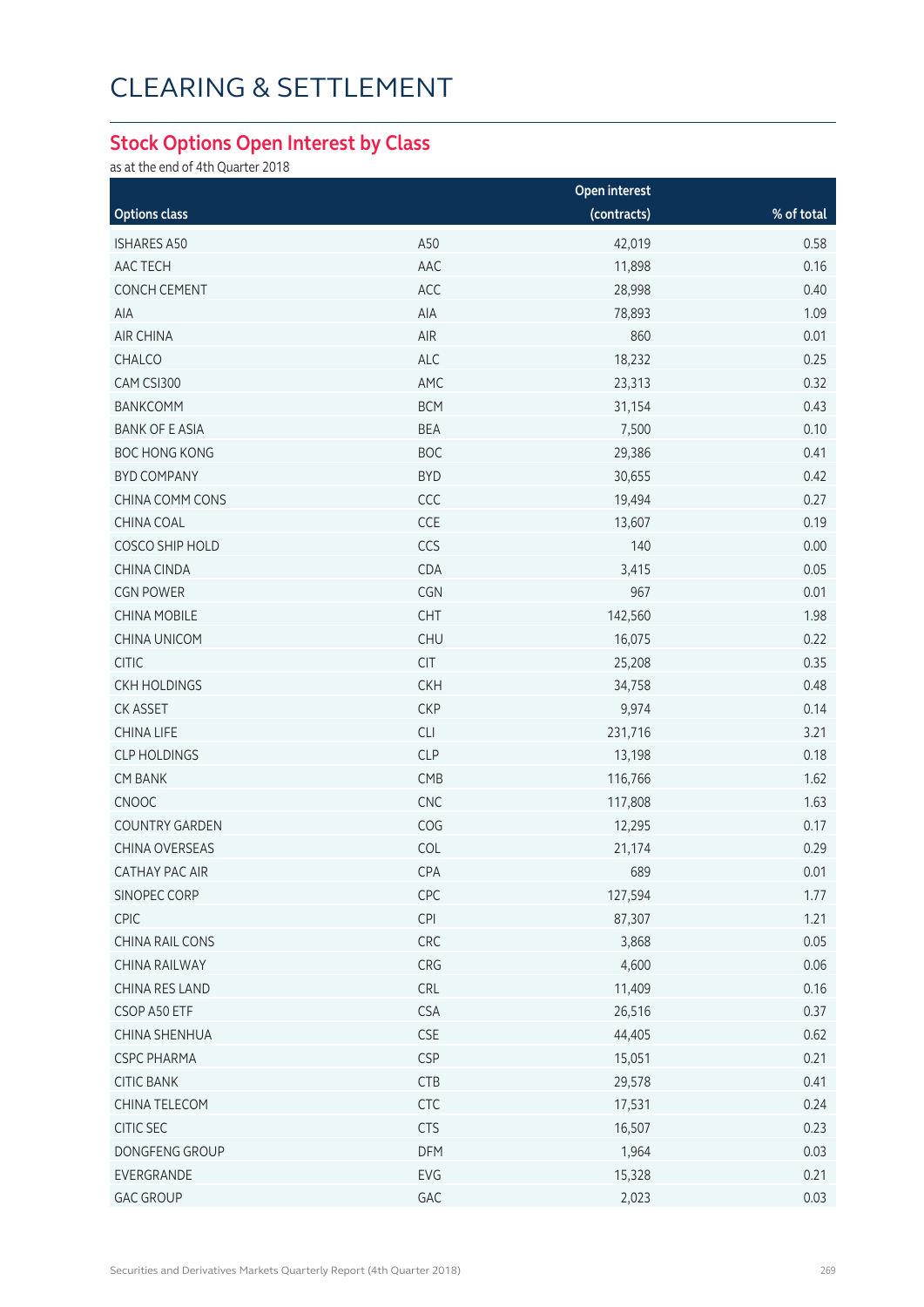|                        |            | <b>Open interest</b> |            |
|------------------------|------------|----------------------|------------|
| <b>Options class</b>   |            | (contracts)          | % of total |
| <b>GEELY AUTO</b>      | GAH        | 19,269               | 0.27       |
| <b>GALAXY ENT</b>      | GLX        | 53,663               | 0.74       |
| <b>GREATWALL MOTOR</b> | <b>GWM</b> | 49,700               | 0.69       |
| <b>HAITONG SEC</b>     | HAI        | 17,039               | 0.24       |
| <b>HSCEI ETF</b>       | <b>HCF</b> | 6,024                | 0.08       |
| POWER ASSETS           | <b>HEH</b> | 8,165                | 0.11       |
| <b>HKEX</b>            | <b>HEX</b> | 240,350              | 3.33       |
| <b>HENGAN INT'L</b>    | <b>HGN</b> | 11,223               | 0.16       |
| <b>HSBC HOLDINGS</b>   | <b>HKB</b> | 373,975              | 5.18       |
| HK & CHINA GAS         | <b>HKG</b> | 18,365               | 0.25       |
| <b>HENDERSON LAND</b>  | <b>HLD</b> | 9,664                | 0.13       |
| <b>HUANENG POWER</b>   | <b>HNP</b> | 4,692                | 0.07       |
| <b>HANG SENG BANK</b>  | <b>HSB</b> | 43,917               | 0.61       |
| <b>JIANGXI COPPER</b>  | <b>JXC</b> | 9,681                | 0.13       |
| <b>KUNLUN ENERGY</b>   | KLE        | 4,444                | 0.06       |
| <b>KINGSOFT</b>        | <b>KSO</b> | 17,736               | 0.25       |
| LENOVO GROUP           | LEN        | 56,426               | 0.78       |
| LI & FUNG              | LIF        | 1,685                | 0.02       |
| LINK REIT              | LNK        | 9,942                | 0.14       |
| MENGNIU DAIRY          | <b>MEN</b> | 5,283                | 0.07       |
| MEITUAN-W              | <b>MET</b> | 23,973               | 0.33       |
| MGM CHINA              | <b>MGM</b> | 6,716                | 0.09       |
| XIAOMI-W               | <b>MIU</b> | 65,236               | 0.90       |
| MINSHENG BANK          | <b>MSB</b> | 49,106               | 0.68       |
| MTR CORPORATION        | <b>MTR</b> | 9,917                | 0.14       |
| <b>CNBM</b>            | <b>NBM</b> | 11,102               | 0.15       |
| <b>NCI</b>             | <b>NCL</b> | 10,680               | 0.15       |
| NEW WORLD DEV          | <b>NWD</b> | 7,243                | 0.10       |
| PING AN                | PAI        | 925,020              | 12.82      |
| PETROCHINA             | PEC        | 156,691              | 2.17       |
| PICC P&C               | PIC        | 12,980               | 0.18       |
| PICC GROUP             | PIN        | 2,831                | 0.04       |
| <b>GCL-POLY ENERGY</b> | PLE        | 52                   | 0.00       |
| R&F PROPERTIES         | <b>RFP</b> | 2,414                | 0.03       |
| SANDS CHINA LTD        | SAN        | 72,335               | 1.00       |
| SHK PPT                | <b>SHK</b> | 24,122               | 0.33       |
| <b>SUNNY OPTICAL</b>   | SNO        | 10,628               | 0.15       |
| SINOPHARM              | SNP        | 6,248                | 0.09       |
| STANCHART              | <b>STC</b> | 6,203                | 0.09       |
| SUNAC                  | SUN        | 13,096               | 0.18       |
| SWIRE PACIFIC A        | SWA        | 3,936                | 0.05       |
| <b>TENCENT</b>         | <b>TCH</b> |                      | 21.02      |
|                        |            | 1,516,580            |            |
| <b>TRACKER FUND</b>    | <b>TRF</b> | 4,261                | 0.06       |
| CHINA VANKE            | <b>VNK</b> | 4,861                | 0.07       |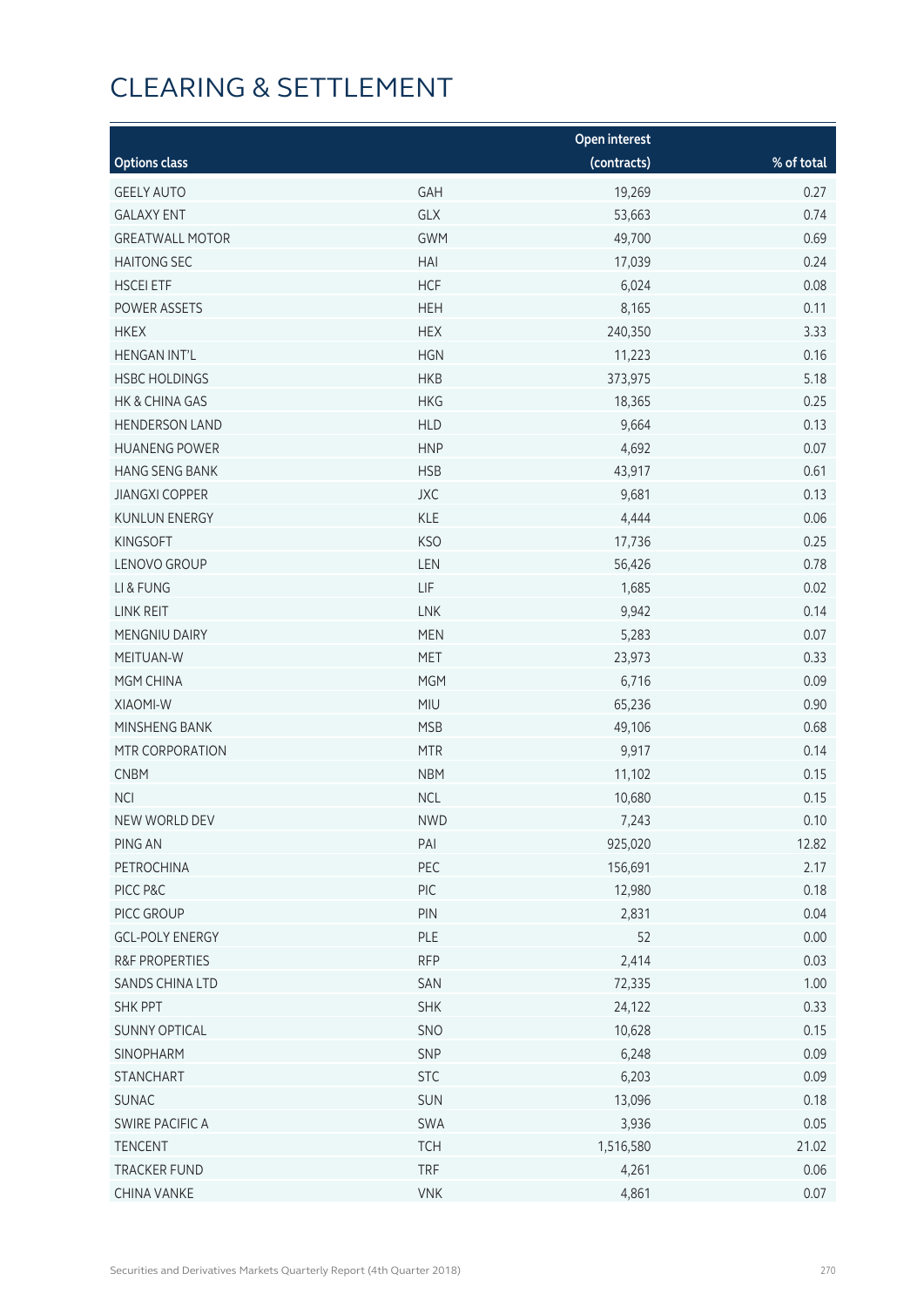|                       |            | Open interest |            |
|-----------------------|------------|---------------|------------|
| <b>Options class</b>  |            | (contracts)   | % of total |
| <b>WHARF HOLDINGS</b> | <b>WHL</b> | 1,353         | 0.02       |
| WANT WANT CHINA       | <b>WWC</b> | 3,557         | 0.05       |
| ABC                   | XAB        | 22,305        | 0.31       |
| <b>BANK OF CHINA</b>  | <b>XBC</b> | 593,289       | 8.22       |
| <b>CCB</b>            | <b>XCC</b> | 690,401       | 9.57       |
| <b>ICBC</b>           | XIC        | 475,853       | 6.60       |
| <b>PSBC</b>           | <b>XPB</b> | 674           | 0.01       |
| <b>CHINA TOWER</b>    | <b>XTW</b> | 15,457        | 0.21       |
| YANZHOU COAL          | <b>YZC</b> | 10,078        | 0.14       |
| <b>ZIJIN MINING</b>   | <b>ZJM</b> | 6,612         | 0.09       |
| <b>Total</b>          |            | 7,213,486     | 100.00     |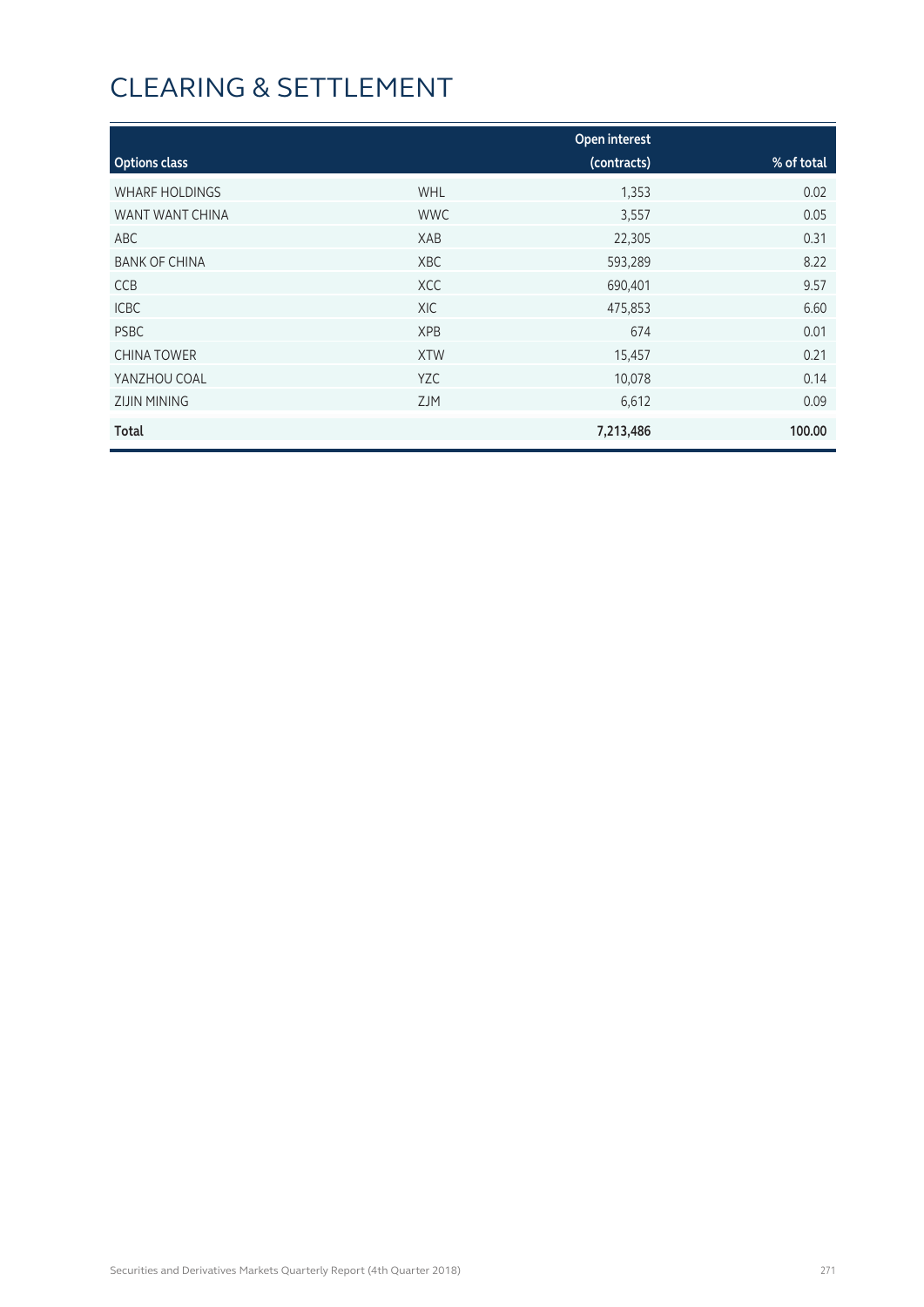# EXCHANGE PARTICIPANTS STATISTICS

### **Stock Exchange**

|      |                | No. of Trading<br><b>Right Holders</b> | Exchange<br><b>Participants -</b><br><b>Trading</b> | <b>Exchange</b><br>Participants -<br>Non-Trading | Non-Exchange<br><b>Participants</b> |
|------|----------------|----------------------------------------|-----------------------------------------------------|--------------------------------------------------|-------------------------------------|
| 2017 | Q4             | 669 (1066)                             | 622 (1013)                                          | 32(38)                                           | 15(15)                              |
| 2018 | Q1             | 673 (1070)                             | 626 (1017)                                          | 32(38)                                           | 15(15)                              |
|      | Q <sub>2</sub> | 680 (1077)                             | 635 (1026)                                          | 30(36)                                           | 15(15)                              |
|      | Q3             | 685 (1082)                             | 639 (1029)                                          | 31(38)                                           | 15(15)                              |
|      | Q4             | 688 (1084)                             | 640 (1028)                                          | 33(41)                                           | 15(15)                              |

( ) No. of trading rights

## **Futures Exchange**

|      |                | No. of Trading<br><b>Right Holders</b> | Exchange<br><b>Participants -</b><br><b>Trading</b> | <b>Exchange</b><br>Participants -<br>Non-Trading | Non-Exchange<br><b>Participants</b> |
|------|----------------|----------------------------------------|-----------------------------------------------------|--------------------------------------------------|-------------------------------------|
| 2017 | Q4             | 238 (261)                              | 186 (207)                                           | $\overline{\phantom{a}}$                         | 52 (54)                             |
| 2018 | Q1             | 241 (263)                              | 189 (209)                                           | $\overline{\phantom{0}}$                         | 52 (54)                             |
|      | Q <sub>2</sub> | 246 (268)                              | 192 (212)                                           | $\overline{\phantom{m}}$                         | 54 (56)                             |
|      | Q3             | 249 (271)                              | 194 (214)                                           | $\overline{\phantom{m}}$                         | 55 (57)                             |
|      | Q4             | 248 (270)                              | 194 (214)                                           | $\overline{\phantom{m}}$                         | 54 (56)                             |

Notes:

(1) The figures in blanket is the number of trading rights held.

(2) An Exchange Participant is a corporation who may trade on or through the Exchange and is licensed under the Securities and Futures Ordinance to carry on securities/ futures/options dealing activity.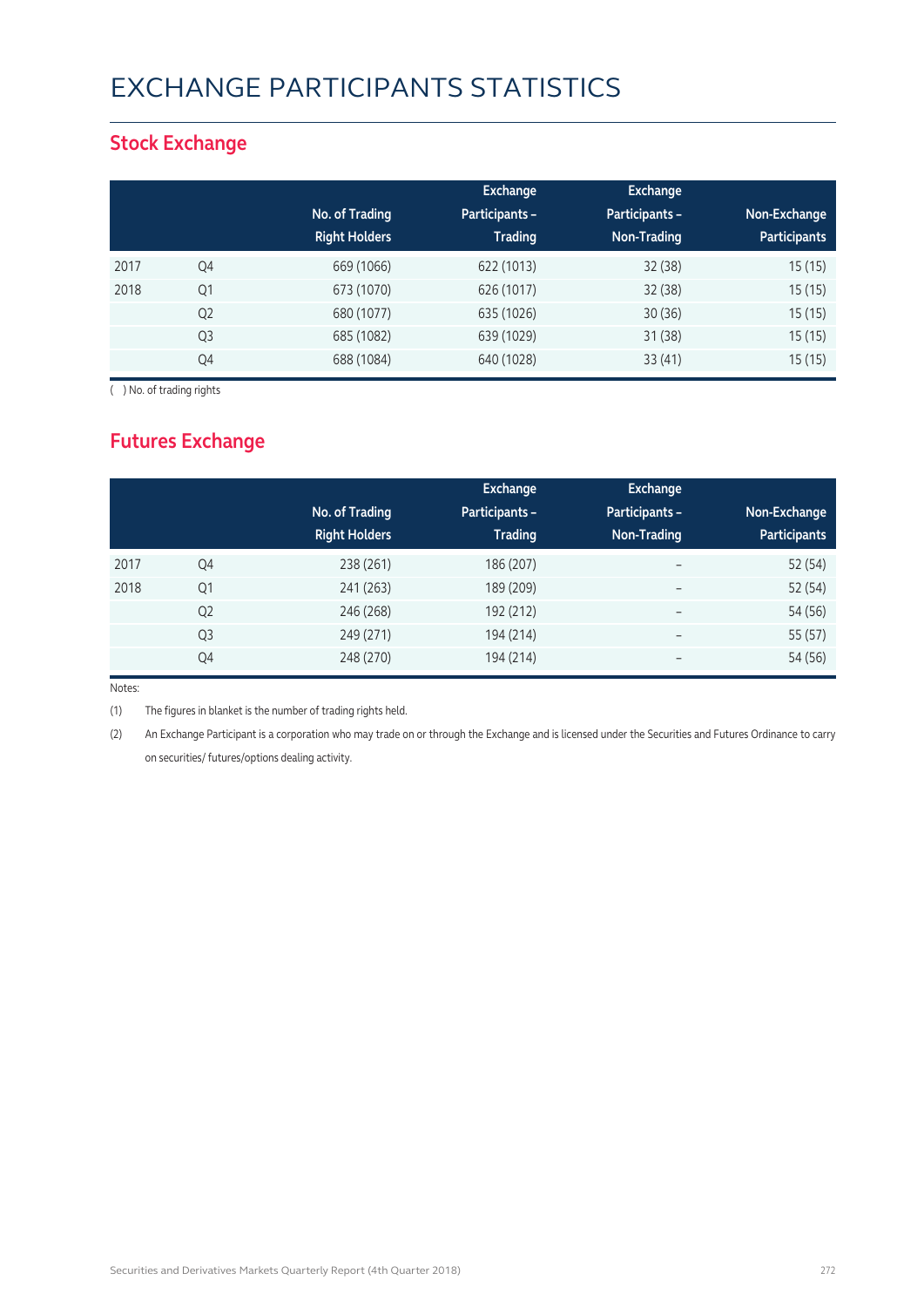# CLEARING PARTICIPANTS STATISTICS

### **HKCC Participants**

|              |                |                              | <b>General Clearing</b> |
|--------------|----------------|------------------------------|-------------------------|
| Year \ month |                | <b>Clearing Participants</b> | Participants            |
| 2017         | Q4             | 155                          | q                       |
| 2018         | Q1             | 157                          | 9                       |
|              | Q <sub>2</sub> | 160                          | 9                       |
|              | Q <sub>3</sub> | 162                          | $\Omega$                |
|              | Q4             | 162                          | Q                       |

### **SEOCH Participants**

|              |                |                                     | <b>General Clearing</b> |
|--------------|----------------|-------------------------------------|-------------------------|
| Year \ month |                | <b>Direct Clearing Participants</b> | Participants            |
| 2017         | Q4             | 62                                  | 9                       |
| 2018         | Q1             | 62                                  | 9                       |
|              | Q <sub>2</sub> | 63                                  | 9                       |
|              | Q <sub>3</sub> | 63                                  | 9                       |
|              | Q4             | 63                                  | $\mathsf{Q}$            |

## **HKSCC Participants**

|           |                | <b>Direct Clearing</b> | <b>General Clearing</b> | Non-broker     |
|-----------|----------------|------------------------|-------------------------|----------------|
| $Year \n$ |                | Participant            | Participant             | Participants * |
| 2017      | Q4             | 596                    | 9                       | 44             |
| 2018      | Q1             | 600                    | 9                       | 43             |
|           | Q <sub>2</sub> | 608                    | 9                       | 43             |
|           | Q <sub>3</sub> | 614                    | 9                       | 44             |
|           | Q4             | 616                    | 9                       | 44             |

\* Non-broker participants include Clearing Agency Participants, Custodian Participants and Stock Pledgee Participants.